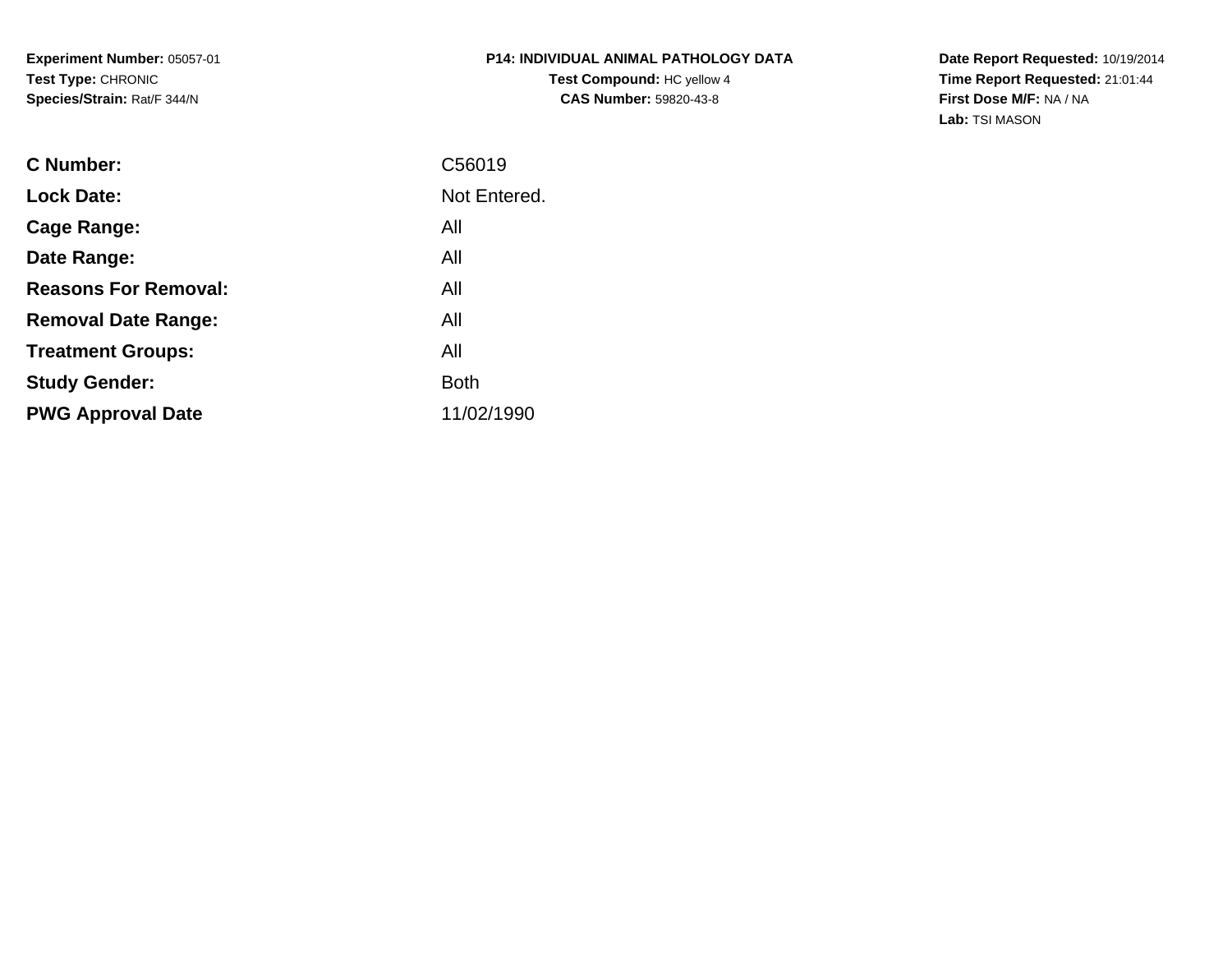| Experiment Number: 05057-01<br>Test Type: CHRONIC<br>Species/Strain: Rat/F 344/N |                                  | <b>P14: INDIVIDUAL ANIMAL PATHOLOGY DATA</b><br>Test Compound: HC yellow 4<br><b>CAS Number: 59820-43-8</b> | Date Report Requested: 10/19/2014<br>Time Report Requested: 21:01:44<br>First Dose M/F: NA / NA<br>Lab: TSI MASON |
|----------------------------------------------------------------------------------|----------------------------------|-------------------------------------------------------------------------------------------------------------|-------------------------------------------------------------------------------------------------------------------|
| <b>ANIMAL ID: 1</b>                                                              | <b>TRT#: 1</b>                   | <b>SEX: Male</b>                                                                                            | DAY ON TEST: 731                                                                                                  |
|                                                                                  | <b>DOSE: UNTREATED 61 UM</b>     | <b>DISP: Terminal Sacrifice</b>                                                                             | HISTO:                                                                                                            |
|                                                                                  |                                  | ORGAN AND ACCOUNTABLE SITE STATUS                                                                           |                                                                                                                   |
| <b>NORMAL</b>                                                                    |                                  |                                                                                                             |                                                                                                                   |
| <b>Adrenal Gland - Cortex</b>                                                    | Bone                             | <b>Bone Marrow</b>                                                                                          | <b>Brain</b>                                                                                                      |
| Esophagus                                                                        | Intestine Large - Cecum          | Intestine Large - Rectum                                                                                    | Intestine Small - Duodenum                                                                                        |
| Intestine Small - Ileum                                                          | Intestine Small - Jejunum        | Islets, Pancreatic                                                                                          | Lung                                                                                                              |
| Lymph Node - Mandibular                                                          | Lymph Node - Mesenteric          | Mammary Gland                                                                                               | Parathyroid Gland                                                                                                 |
| <b>Preputial Gland</b>                                                           | Prostate                         | Salivary Glands                                                                                             | <b>Seminal Vesicle</b>                                                                                            |
| Skin                                                                             | Stomach - Forestomach            | Stomach - Glandular                                                                                         | Thymus                                                                                                            |
| <b>Thyroid Gland</b>                                                             | Trachea                          | <b>Urinary Bladder</b>                                                                                      |                                                                                                                   |
| <b>OBSERVATIONS</b>                                                              |                                  |                                                                                                             |                                                                                                                   |
| <b>Adrenal Gland</b>                                                             | Bilateral, Medulla               | Pheochromocytoma Benign                                                                                     |                                                                                                                   |
| Epididymis                                                                       |                                  | Mesothelioma Malignant                                                                                      |                                                                                                                   |
| Note: MESOTHELIO MAL TGLs = 3-6                                                  |                                  |                                                                                                             |                                                                                                                   |
| Heart                                                                            |                                  | Cardiomyopathy                                                                                              | Mild                                                                                                              |
| Intestine Large                                                                  | Colon                            | Parasite                                                                                                    | Mild                                                                                                              |
| Kidney                                                                           |                                  | Nephropathy                                                                                                 | Moderate                                                                                                          |
| Note: NEPHROPATHY<br>$TGLs = 4-4$                                                |                                  |                                                                                                             |                                                                                                                   |
| Liver                                                                            |                                  | <b>Basophilic Focus</b>                                                                                     |                                                                                                                   |
|                                                                                  | <b>Bile Duct</b>                 | Hyperplasia                                                                                                 | Mild                                                                                                              |
| Lung                                                                             |                                  |                                                                                                             |                                                                                                                   |
| Note: A PIECE OF INTESTINAL TISSUE EMBEDDED                                      |                                  |                                                                                                             |                                                                                                                   |
| Nose                                                                             |                                  | Fungus                                                                                                      | Mild                                                                                                              |
|                                                                                  |                                  | Inflammation                                                                                                | Acute, Mild                                                                                                       |
| Pancreas                                                                         | Acinus                           | <b>Basophilic Focus</b>                                                                                     |                                                                                                                   |
| <b>Pituitary Gland</b>                                                           | <b>Pars Distalis</b>             | Adenoma                                                                                                     |                                                                                                                   |
| Note: ADENOMA<br>$TGLs = 5-8$                                                    |                                  |                                                                                                             |                                                                                                                   |
| Spleen                                                                           |                                  | Hematopoietic Cell Proliferation                                                                            | Mild                                                                                                              |
| Note: CONGESTED                                                                  |                                  |                                                                                                             |                                                                                                                   |
| <b>Testes</b>                                                                    | <b>Bilateral, Interstit Cell</b> | Adenoma                                                                                                     |                                                                                                                   |
|                                                                                  | Tunic                            | Mesothelioma Malignant                                                                                      |                                                                                                                   |
| Note: MESOTHELIO MAL $TGLs = 1-6+6.1$                                            |                                  |                                                                                                             |                                                                                                                   |
| Note: ADENOMA<br>$TGLs = 2-6$                                                    |                                  |                                                                                                             |                                                                                                                   |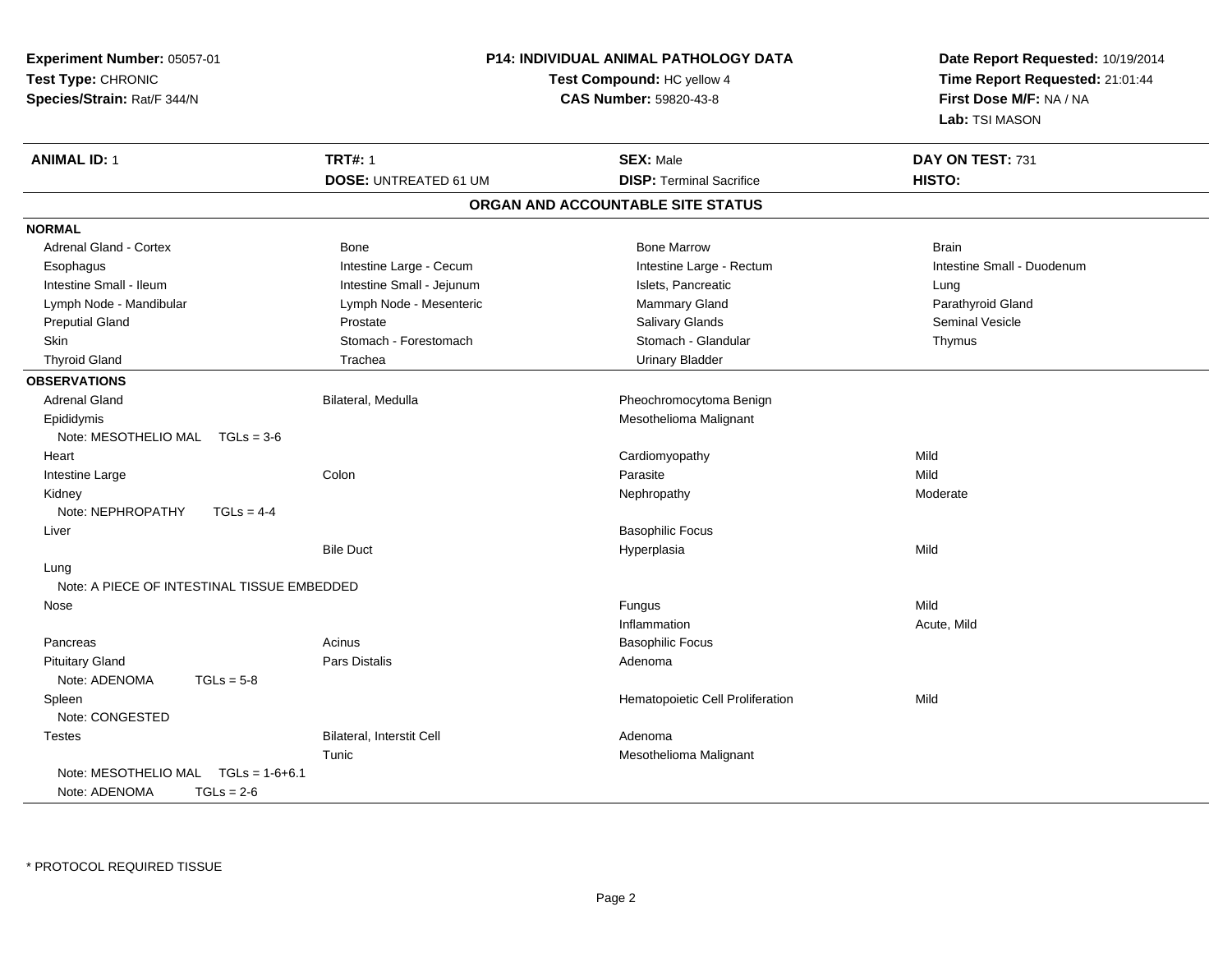| <b>Experiment Number: 05057-01</b><br><b>Test Type: CHRONIC</b><br>Species/Strain: Rat/F 344/N | <b>P14: INDIVIDUAL ANIMAL PATHOLOGY DATA</b><br>Test Compound: HC yellow 4<br><b>CAS Number: 59820-43-8</b> |                                   | Date Report Requested: 10/19/2014<br>Time Report Requested: 21:01:44<br>First Dose M/F: NA / NA<br>Lab: TSI MASON |
|------------------------------------------------------------------------------------------------|-------------------------------------------------------------------------------------------------------------|-----------------------------------|-------------------------------------------------------------------------------------------------------------------|
| <b>ANIMAL ID: 1</b>                                                                            | <b>TRT#: 1</b>                                                                                              | <b>SEX: Male</b>                  | DAY ON TEST: 731                                                                                                  |
|                                                                                                | <b>DOSE: UNTREATED 61 UM</b>                                                                                | <b>DISP:</b> Terminal Sacrifice   | HISTO:                                                                                                            |
|                                                                                                |                                                                                                             | ORGAN AND ACCOUNTABLE SITE STATUS |                                                                                                                   |
| PRIMARY CAUSE OF DEATH                                                                         |                                                                                                             |                                   |                                                                                                                   |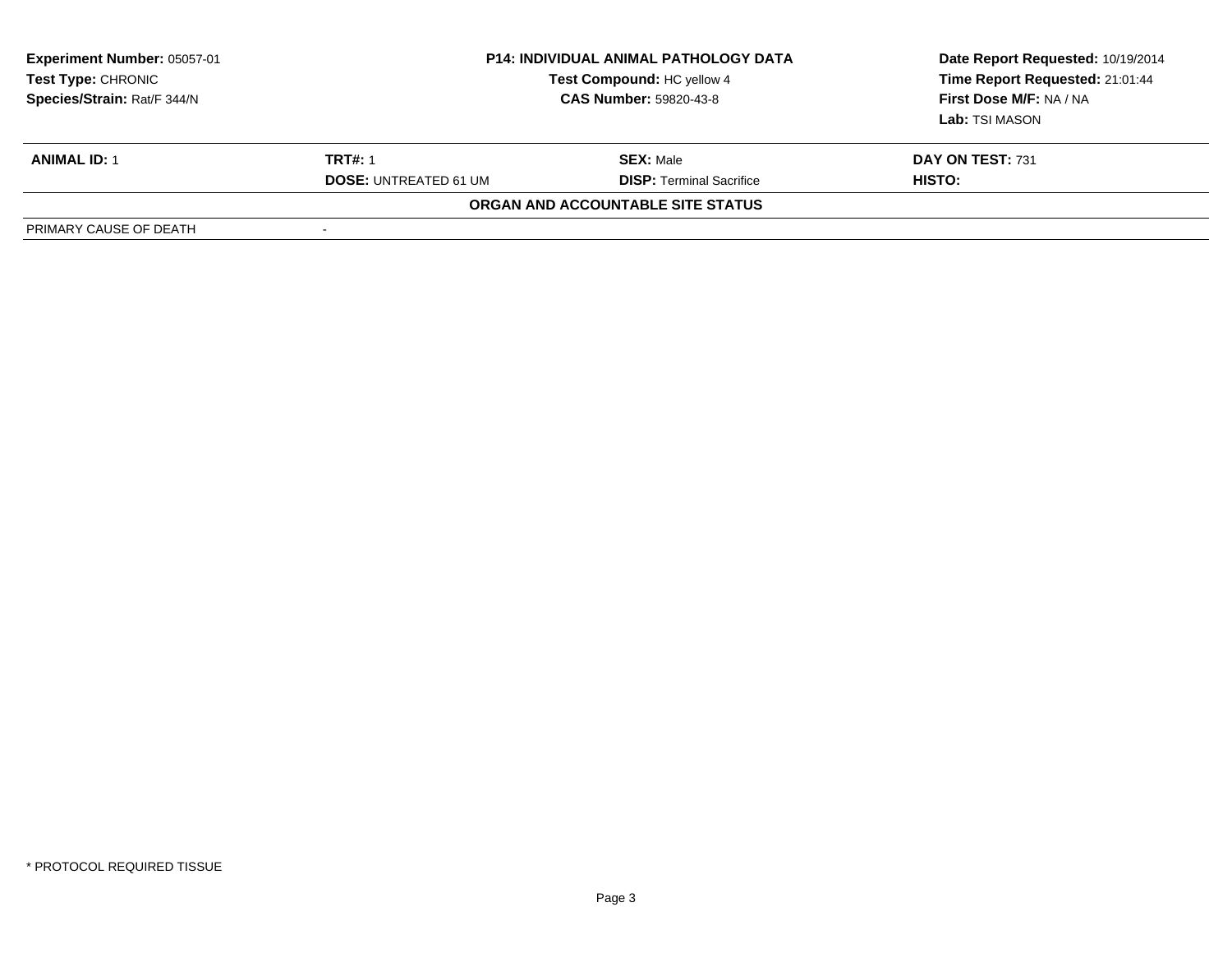| Experiment Number: 05057-01<br>Test Type: CHRONIC<br>Species/Strain: Rat/F 344/N | <b>P14: INDIVIDUAL ANIMAL PATHOLOGY DATA</b><br>Test Compound: HC yellow 4<br><b>CAS Number: 59820-43-8</b> |                                                     | Date Report Requested: 10/19/2014<br>Time Report Requested: 21:01:44<br>First Dose M/F: NA / NA<br>Lab: TSI MASON |  |
|----------------------------------------------------------------------------------|-------------------------------------------------------------------------------------------------------------|-----------------------------------------------------|-------------------------------------------------------------------------------------------------------------------|--|
| <b>ANIMAL ID: 2</b>                                                              | <b>TRT#: 1</b><br><b>DOSE: UNTREATED 61 UM</b>                                                              | <b>SEX: Male</b><br><b>DISP: Terminal Sacrifice</b> | DAY ON TEST: 731<br>HISTO:                                                                                        |  |
|                                                                                  |                                                                                                             | ORGAN AND ACCOUNTABLE SITE STATUS                   |                                                                                                                   |  |
| <b>NORMAL</b>                                                                    |                                                                                                             |                                                     |                                                                                                                   |  |
| <b>Adrenal Gland - Cortex</b>                                                    | Adrenal Gland - Medulla                                                                                     | Bone                                                | <b>Bone Marrow</b>                                                                                                |  |
| <b>Brain</b>                                                                     | Epididymis                                                                                                  | Esophagus                                           | Heart                                                                                                             |  |
| Intestine Large - Cecum                                                          | Intestine Large - Colon                                                                                     | Intestine Large - Rectum                            | Intestine Small - Duodenum                                                                                        |  |
| Intestine Small - Ileum                                                          | Intestine Small - Jejunum                                                                                   | Islets, Pancreatic                                  | Lung                                                                                                              |  |
| Lymph Node - Mandibular                                                          | Lymph Node - Mesenteric                                                                                     | Nose                                                | Parathyroid Gland                                                                                                 |  |
| <b>Pituitary Gland</b>                                                           | <b>Preputial Gland</b>                                                                                      | Salivary Glands                                     | <b>Seminal Vesicle</b>                                                                                            |  |
| Skin                                                                             | Spleen                                                                                                      | Stomach - Forestomach                               | Stomach - Glandular                                                                                               |  |
| Thymus                                                                           | <b>Thyroid Gland</b>                                                                                        | Trachea                                             | <b>Urinary Bladder</b>                                                                                            |  |
| <b>MISSING</b>                                                                   |                                                                                                             |                                                     |                                                                                                                   |  |
| Mammary Gland                                                                    |                                                                                                             |                                                     |                                                                                                                   |  |
| <b>OBSERVATIONS</b>                                                              |                                                                                                             |                                                     |                                                                                                                   |  |
| Kidney                                                                           |                                                                                                             | Nephropathy                                         | Moderate                                                                                                          |  |
| Note: NEPHROPATHY<br>$TGLs = 2-4$                                                |                                                                                                             |                                                     |                                                                                                                   |  |
| Liver                                                                            |                                                                                                             | <b>Basophilic Focus</b>                             |                                                                                                                   |  |
|                                                                                  |                                                                                                             | <b>Clear Cell Focus</b>                             |                                                                                                                   |  |
|                                                                                  | <b>Bile Duct</b>                                                                                            | Hyperplasia                                         | Mild                                                                                                              |  |
| Pancreas                                                                         | Acinus                                                                                                      | Atrophy                                             | Mild                                                                                                              |  |
|                                                                                  | Acinus                                                                                                      | Hyperplasia                                         | Mild                                                                                                              |  |
| Prostate                                                                         | Epithelium                                                                                                  | Hyperplasia                                         | Mild                                                                                                              |  |
| <b>Testes</b>                                                                    | <b>Bilateral, Interstit Cell</b>                                                                            | Adenoma                                             |                                                                                                                   |  |
|                                                                                  | Seminif Tub                                                                                                 | Atrophy                                             | Mild                                                                                                              |  |
|                                                                                  | <b>Interstit Cell</b>                                                                                       | Hyperplasia                                         | Mild                                                                                                              |  |
| Note: ADENOMA<br>$TGLs = 1-6$                                                    |                                                                                                             |                                                     |                                                                                                                   |  |
| PRIMARY CAUSE OF DEATH                                                           | $\blacksquare$                                                                                              |                                                     |                                                                                                                   |  |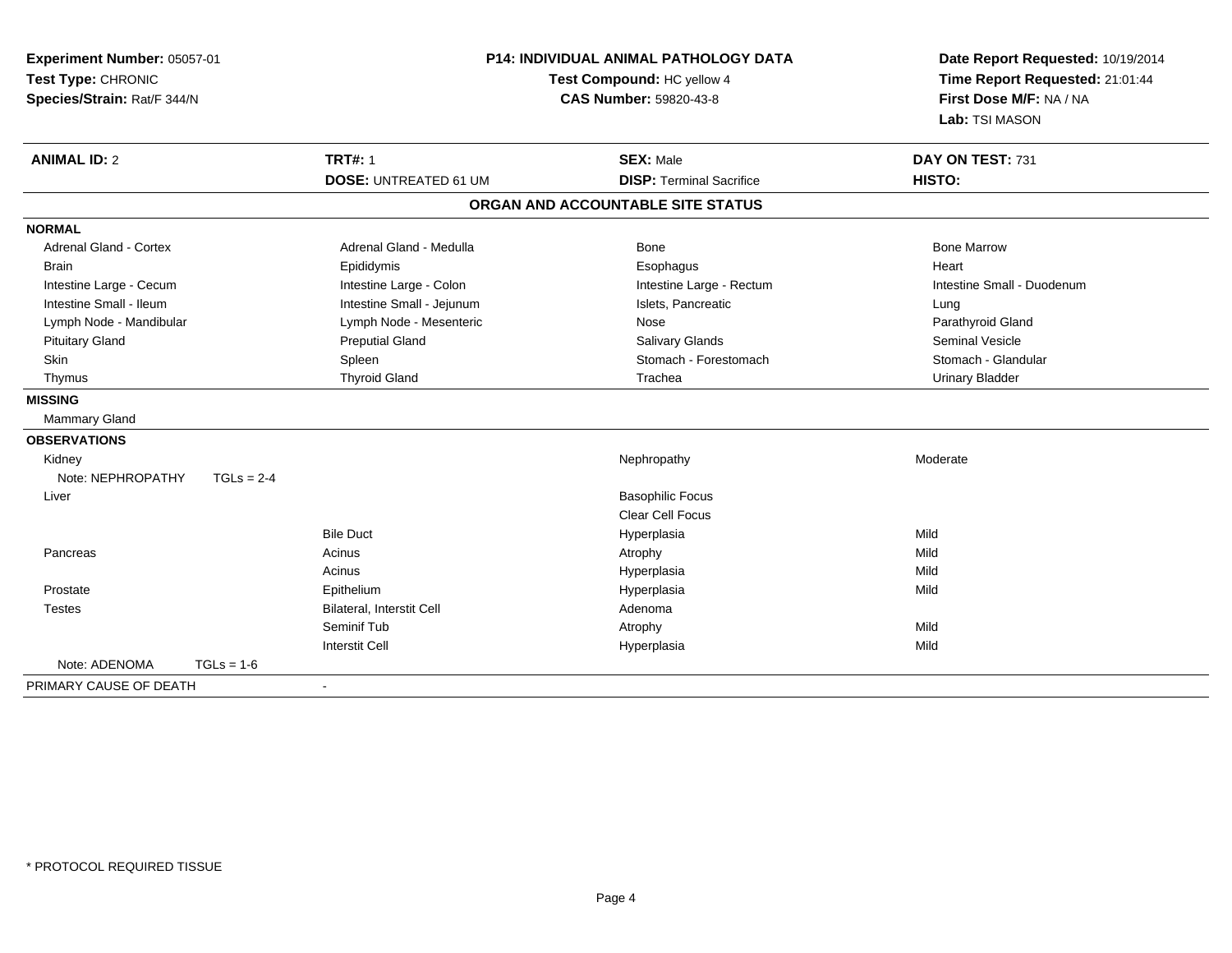| Experiment Number: 05057-01<br>Test Type: CHRONIC<br>Species/Strain: Rat/F 344/N | P14: INDIVIDUAL ANIMAL PATHOLOGY DATA<br>Test Compound: HC yellow 4<br>CAS Number: 59820-43-8 |                                   | Date Report Requested: 10/19/2014<br>Time Report Requested: 21:01:44<br>First Dose M/F: NA / NA |  |
|----------------------------------------------------------------------------------|-----------------------------------------------------------------------------------------------|-----------------------------------|-------------------------------------------------------------------------------------------------|--|
|                                                                                  |                                                                                               |                                   | Lab: TSI MASON                                                                                  |  |
| <b>ANIMAL ID: 3</b>                                                              | <b>TRT#: 1</b>                                                                                | <b>SEX: Male</b>                  | DAY ON TEST: 732                                                                                |  |
|                                                                                  | <b>DOSE: UNTREATED 61 UM</b>                                                                  | <b>DISP: Terminal Sacrifice</b>   | HISTO:                                                                                          |  |
|                                                                                  |                                                                                               | ORGAN AND ACCOUNTABLE SITE STATUS |                                                                                                 |  |
| <b>NORMAL</b>                                                                    |                                                                                               |                                   |                                                                                                 |  |
| <b>Adrenal Gland - Cortex</b>                                                    | <b>Bone</b>                                                                                   | <b>Bone Marrow</b>                | <b>Brain</b>                                                                                    |  |
| Epididymis                                                                       | Esophagus                                                                                     | Heart                             | Intestine Large - Cecum                                                                         |  |
| Intestine Large - Colon                                                          | Intestine Large - Rectum                                                                      | Intestine Small - Duodenum        | Intestine Small - Ileum                                                                         |  |
| Intestine Small - Jejunum                                                        | Islets, Pancreatic                                                                            | Lung                              | Lymph Node - Mandibular                                                                         |  |
| Lymph Node - Mesenteric                                                          | Nose                                                                                          | Parathyroid Gland                 | Prostate                                                                                        |  |
| Salivary Glands                                                                  | Seminal Vesicle                                                                               | Skin                              | Stomach - Forestomach                                                                           |  |
| Stomach - Glandular                                                              | Thymus                                                                                        | <b>Thyroid Gland</b>              | Trachea                                                                                         |  |
| <b>Urinary Bladder</b>                                                           |                                                                                               |                                   |                                                                                                 |  |
| <b>MISSING</b>                                                                   |                                                                                               |                                   |                                                                                                 |  |
| <b>Mammary Gland</b>                                                             |                                                                                               |                                   |                                                                                                 |  |
| <b>OBSERVATIONS</b>                                                              |                                                                                               |                                   |                                                                                                 |  |
| <b>Adrenal Gland</b>                                                             | Bilateral, Medulla                                                                            | Pheochromocytoma Benign           |                                                                                                 |  |
| Kidney                                                                           |                                                                                               | Nephropathy                       | Moderate                                                                                        |  |
| Liver                                                                            |                                                                                               | <b>Basophilic Focus</b>           |                                                                                                 |  |
|                                                                                  |                                                                                               | <b>Clear Cell Focus</b>           |                                                                                                 |  |
|                                                                                  | <b>Bile Duct</b>                                                                              | Hyperplasia                       | Mild                                                                                            |  |
| Pancreas                                                                         | Acinus                                                                                        | <b>Basophilic Focus</b>           |                                                                                                 |  |
| <b>Pituitary Gland</b>                                                           | <b>Pars Distalis</b>                                                                          | Adenoma                           |                                                                                                 |  |
| <b>Preputial Gland</b>                                                           |                                                                                               | Adenoma                           |                                                                                                 |  |
| Note: ADENOMA<br>$TGLs = 1-13$                                                   |                                                                                               |                                   |                                                                                                 |  |
| Spleen                                                                           |                                                                                               | Hematopoietic Cell Proliferation  | Mild                                                                                            |  |
| <b>Testes</b>                                                                    | Bilateral, Interstit Cell                                                                     | Adenoma                           |                                                                                                 |  |
|                                                                                  | Seminif Tub                                                                                   | Atrophy                           | Mild                                                                                            |  |
| PRIMARY CAUSE OF DEATH                                                           |                                                                                               |                                   |                                                                                                 |  |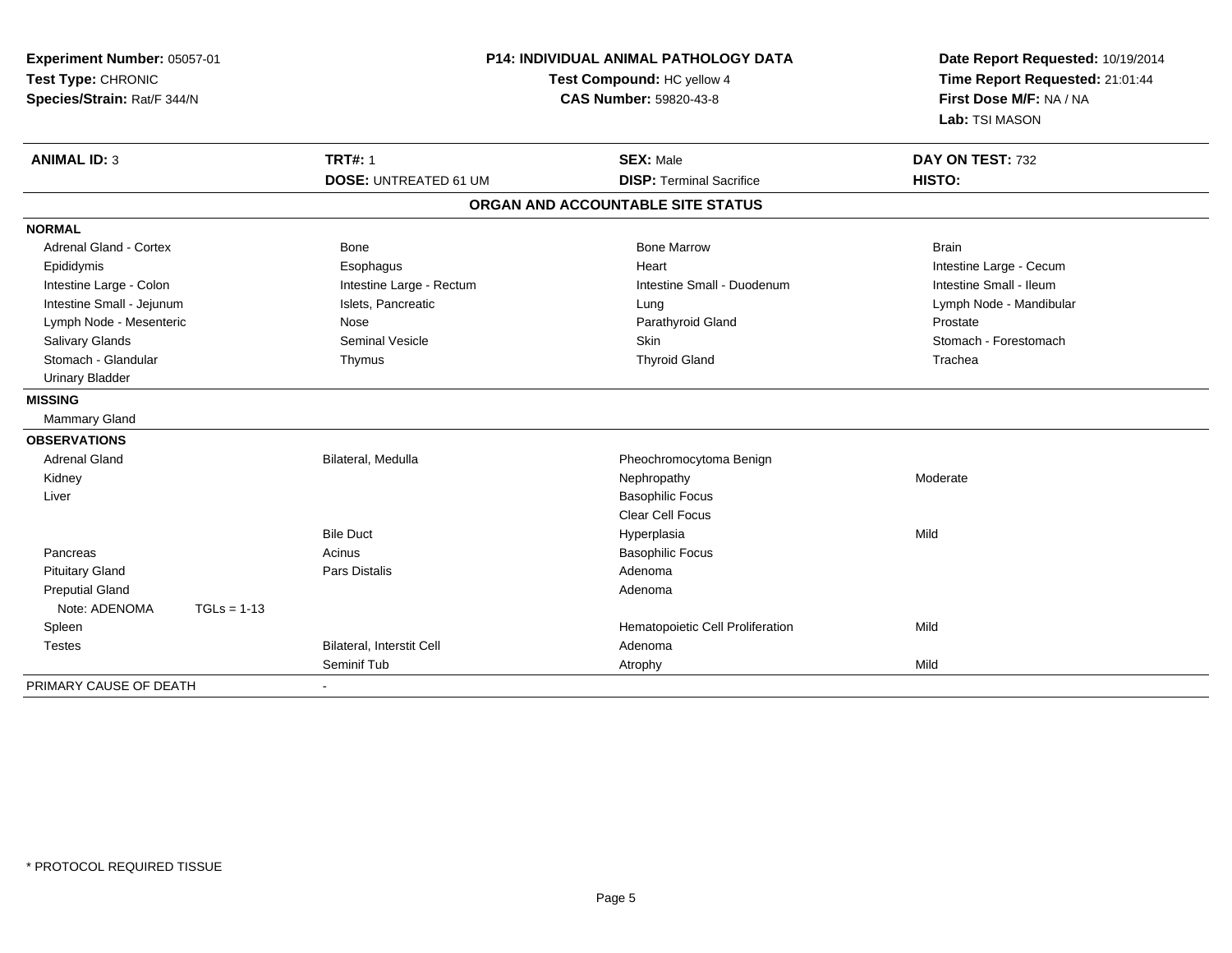| Experiment Number: 05057-01<br><b>Test Type: CHRONIC</b><br>Species/Strain: Rat/F 344/N | <b>P14: INDIVIDUAL ANIMAL PATHOLOGY DATA</b><br>Test Compound: HC yellow 4<br><b>CAS Number: 59820-43-8</b> |                                 | Date Report Requested: 10/19/2014<br>Time Report Requested: 21:01:44<br>First Dose M/F: NA / NA<br>Lab: TSI MASON |
|-----------------------------------------------------------------------------------------|-------------------------------------------------------------------------------------------------------------|---------------------------------|-------------------------------------------------------------------------------------------------------------------|
| <b>ANIMAL ID: 5</b>                                                                     | <b>TRT#: 1</b>                                                                                              | <b>SEX: Male</b>                | <b>DAY ON TEST: 175</b>                                                                                           |
|                                                                                         | <b>DOSE: UNTREATED 61 UM</b>                                                                                | <b>DISP:</b> Interval Sacrifice | HISTO:                                                                                                            |
| <b>OBSERVATIONS</b>                                                                     |                                                                                                             |                                 |                                                                                                                   |
| Liver                                                                                   |                                                                                                             |                                 |                                                                                                                   |
| Note: SUGGESTION OF NEOPLASTIC NODULE IN SECTION CIRCLED                                |                                                                                                             |                                 |                                                                                                                   |
| PRIMARY CAUSE OF DEATH                                                                  |                                                                                                             |                                 |                                                                                                                   |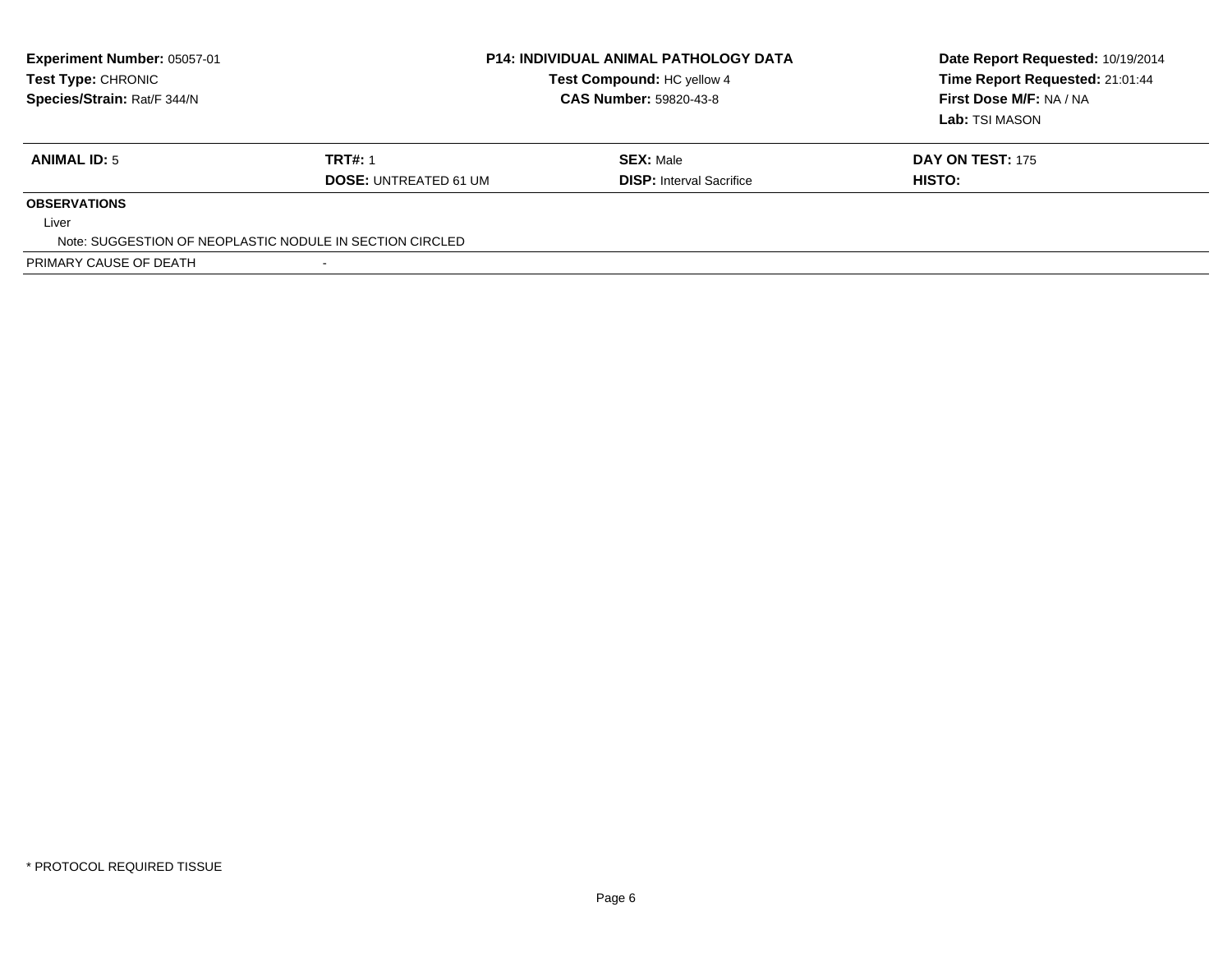| Experiment Number: 05057-01                     | P14: INDIVIDUAL ANIMAL PATHOLOGY DATA |                                   | Date Report Requested: 10/19/2014 |  |
|-------------------------------------------------|---------------------------------------|-----------------------------------|-----------------------------------|--|
| Test Type: CHRONIC                              |                                       | Test Compound: HC yellow 4        | Time Report Requested: 21:01:44   |  |
| Species/Strain: Rat/F 344/N                     | CAS Number: 59820-43-8                |                                   | First Dose M/F: NA / NA           |  |
|                                                 |                                       |                                   | Lab: TSI MASON                    |  |
| <b>ANIMAL ID: 6</b>                             | <b>TRT#: 1</b>                        | <b>SEX: Male</b>                  | DAY ON TEST: 673                  |  |
|                                                 | <b>DOSE: UNTREATED 61 UM</b>          | <b>DISP: Moribund</b>             | HISTO:                            |  |
|                                                 |                                       | ORGAN AND ACCOUNTABLE SITE STATUS |                                   |  |
| <b>NORMAL</b>                                   |                                       |                                   |                                   |  |
| Adrenal Gland - Cortex                          | <b>Bone</b>                           | <b>Bone Marrow</b>                | <b>Brain</b>                      |  |
| Epididymis                                      | Esophagus                             | Heart                             | Intestine Large - Cecum           |  |
| Intestine Large - Colon                         | Intestine Large - Rectum              | Intestine Small - Duodenum        | Intestine Small - Ileum           |  |
| Intestine Small - Jejunum                       | Islets, Pancreatic                    | Lymph Node - Mandibular           | Lymph Node - Mesenteric           |  |
| Mammary Gland                                   | Nose                                  | Parathyroid Gland                 | <b>Pituitary Gland</b>            |  |
| Prostate                                        | Salivary Glands                       | Seminal Vesicle                   | Skin                              |  |
| Stomach - Forestomach                           | Thymus                                | <b>Thyroid Gland</b>              | Trachea                           |  |
| <b>Urinary Bladder</b>                          |                                       |                                   |                                   |  |
| <b>OBSERVATIONS</b>                             |                                       |                                   |                                   |  |
| <b>Adrenal Gland</b>                            | Medulla                               | Pheochromocytoma Benign           |                                   |  |
| Kidney                                          |                                       | Leukemia Mononuclear              |                                   |  |
|                                                 |                                       | Nephropathy                       | Mild                              |  |
| Liver                                           | <b>Bile Duct</b>                      | Hyperplasia                       | Mild                              |  |
|                                                 |                                       | Leukemia Mononuclear              |                                   |  |
|                                                 |                                       | Thrombosis                        | Minimal                           |  |
| Note: LEUKEMIA MONUC TGLs = 12-3                |                                       |                                   |                                   |  |
| Lung                                            |                                       | Leukemia Mononuclear              |                                   |  |
| Note: LEUKEMIA MONUC<br>$TGLs = 4-1+2$          |                                       |                                   |                                   |  |
| Lymph Node                                      | Renal                                 | Pigmentation                      | Mild                              |  |
| Note: PIGMENT<br>$TGLs = 13-4$                  |                                       |                                   |                                   |  |
| Mesentery                                       | Fat                                   | Necrosis                          | Mild                              |  |
| Note: NECROSIS<br>$TGLs = 9-9$                  |                                       |                                   |                                   |  |
| Pancreas                                        | Acinus                                | Atrophy                           | Mild                              |  |
| <b>Preputial Gland</b>                          |                                       | Inflammation                      | Chronic Active, Mild              |  |
| Note: INFLAMMATION<br>$TGLs = 3-10$             |                                       |                                   |                                   |  |
| Spleen                                          |                                       | Hematopoietic Cell Proliferation  | Mild                              |  |
|                                                 |                                       | Leukemia Mononuclear              |                                   |  |
| [ Hematopoietic Cell Proliferation TGLS = 7-3 ] |                                       |                                   |                                   |  |
| Stomach                                         | Glandular                             | <b>Necrosis</b>                   | Mild                              |  |
| Note: NECROSIS<br>$TGLs = 14-7$                 |                                       |                                   |                                   |  |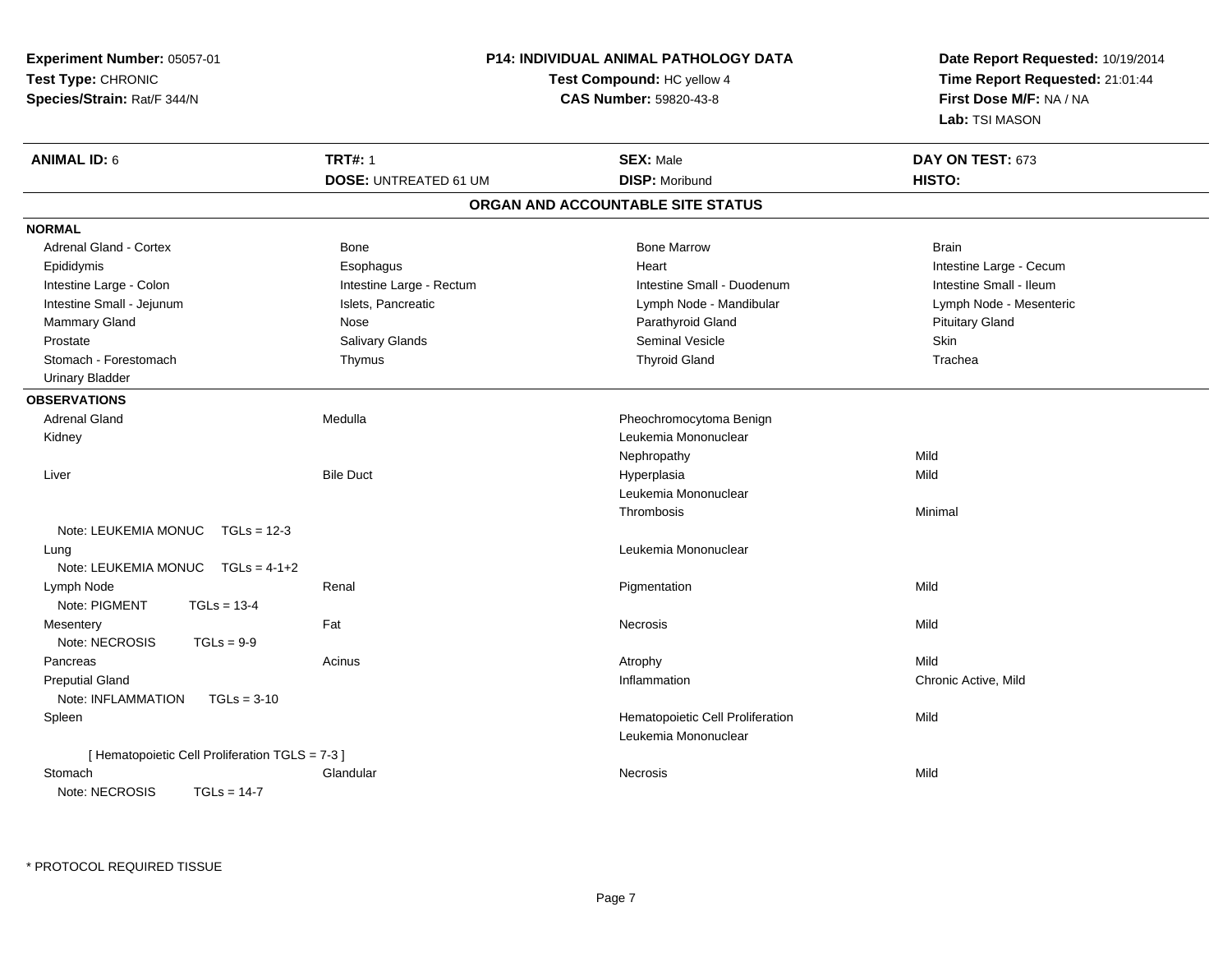| <b>Experiment Number: 05057-01</b><br>Test Type: CHRONIC<br>Species/Strain: Rat/F 344/N |              |                                  | <b>P14: INDIVIDUAL ANIMAL PATHOLOGY DATA</b><br>Test Compound: HC yellow 4<br><b>CAS Number: 59820-43-8</b> | Date Report Requested: 10/19/2014<br>Time Report Requested: 21:01:44<br>First Dose M/F: NA / NA<br>Lab: TSI MASON |
|-----------------------------------------------------------------------------------------|--------------|----------------------------------|-------------------------------------------------------------------------------------------------------------|-------------------------------------------------------------------------------------------------------------------|
| <b>ANIMAL ID: 6</b>                                                                     |              | <b>TRT#: 1</b>                   | <b>SEX: Male</b>                                                                                            | DAY ON TEST: 673                                                                                                  |
|                                                                                         |              | <b>DOSE: UNTREATED 61 UM</b>     | <b>DISP: Moribund</b>                                                                                       | HISTO:                                                                                                            |
|                                                                                         |              |                                  | ORGAN AND ACCOUNTABLE SITE STATUS                                                                           |                                                                                                                   |
| <b>Testes</b>                                                                           |              | <b>Bilateral, Interstit Cell</b> | Adenoma                                                                                                     |                                                                                                                   |
|                                                                                         |              | Seminif Tub                      | Atrophy                                                                                                     | Mild                                                                                                              |
| Note: ADENOMA                                                                           | $TGLs = 5-6$ |                                  |                                                                                                             |                                                                                                                   |
| PRIMARY CAUSE OF DEATH                                                                  |              |                                  |                                                                                                             |                                                                                                                   |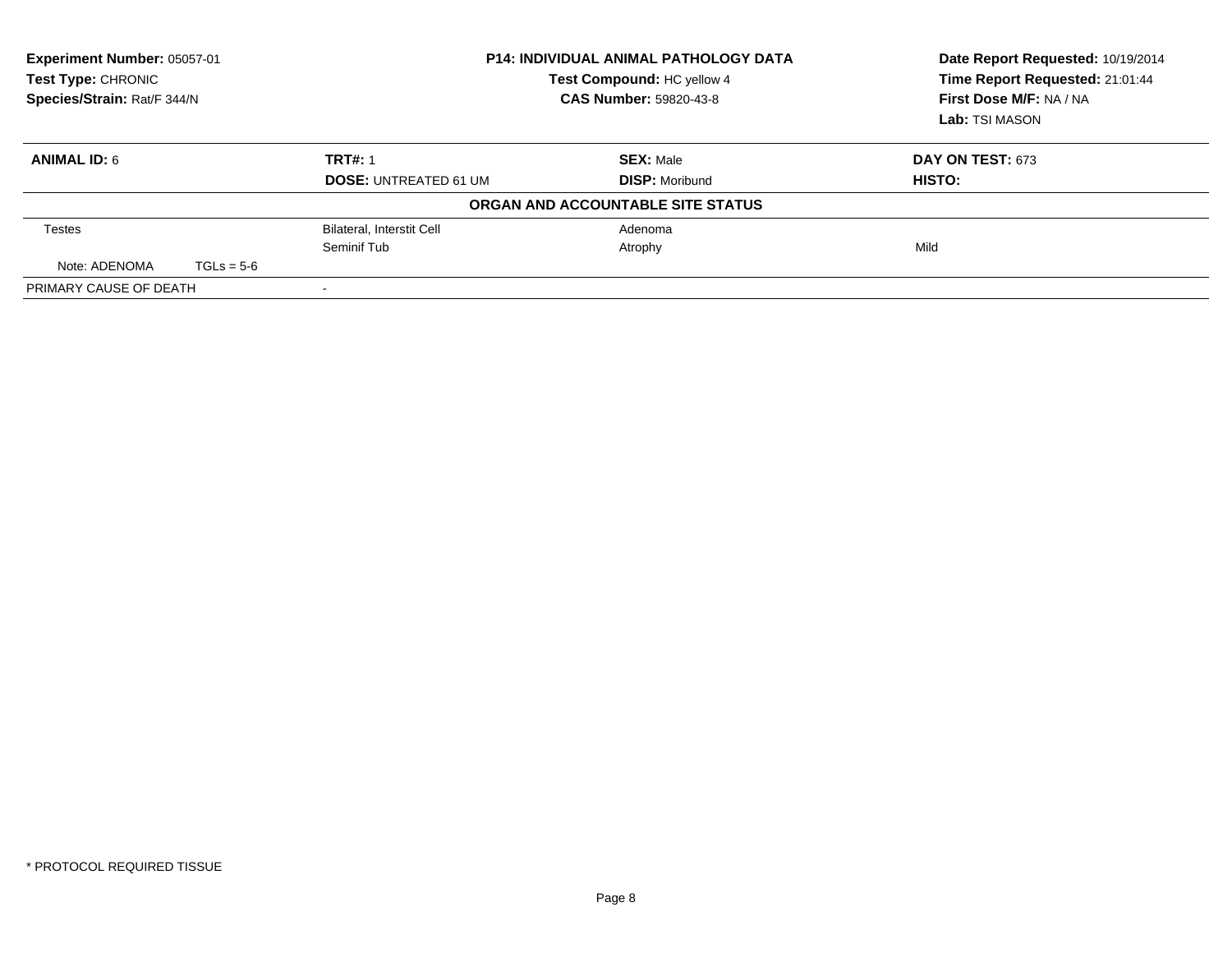| Experiment Number: 05057-01          |                                                               | P14: INDIVIDUAL ANIMAL PATHOLOGY DATA | Date Report Requested: 10/19/2014                          |  |
|--------------------------------------|---------------------------------------------------------------|---------------------------------------|------------------------------------------------------------|--|
| Test Type: CHRONIC                   |                                                               | Test Compound: HC yellow 4            | Time Report Requested: 21:01:44<br>First Dose M/F: NA / NA |  |
| Species/Strain: Rat/F 344/N          |                                                               | CAS Number: 59820-43-8                |                                                            |  |
|                                      |                                                               |                                       | Lab: TSI MASON                                             |  |
| <b>ANIMAL ID: 7</b>                  | <b>TRT#: 1</b>                                                | <b>SEX: Male</b>                      | DAY ON TEST: 637                                           |  |
|                                      | <b>DOSE: UNTREATED 61 UM</b>                                  | <b>DISP: Moribund</b>                 | HISTO:                                                     |  |
|                                      |                                                               | ORGAN AND ACCOUNTABLE SITE STATUS     |                                                            |  |
| <b>NORMAL</b>                        |                                                               |                                       |                                                            |  |
| Adrenal Gland - Cortex               | <b>Bone</b>                                                   | <b>Bone Marrow</b>                    | <b>Brain</b>                                               |  |
| Epididymis                           | Esophagus                                                     | Intestine Large - Cecum               | Intestine Large - Colon                                    |  |
| Intestine Small - Duodenum           | Intestine Small - Jejunum                                     | Islets, Pancreatic                    | Lymph Node - Mandibular                                    |  |
| Nose                                 | Parathyroid Gland                                             | Prostate                              | <b>Salivary Glands</b>                                     |  |
| <b>Seminal Vesicle</b>               | Skin                                                          | Stomach - Forestomach                 | Stomach - Glandular                                        |  |
| Thymus                               | <b>Thyroid Gland</b>                                          | Trachea                               | <b>Urinary Bladder</b>                                     |  |
| <b>OBSERVATIONS</b>                  |                                                               |                                       |                                                            |  |
| <b>Adrenal Gland</b>                 | Medulla                                                       | Leukemia Mononuclear                  |                                                            |  |
| Ear                                  |                                                               | Inflammation                          | Acute, Minimal                                             |  |
| Eye                                  | Retina                                                        | Atrophy                               | Marked                                                     |  |
| Heart                                |                                                               | Cardiomyopathy                        | Minimal                                                    |  |
| Intestine Large                      | Rectum                                                        | Parasite                              | Mild                                                       |  |
| <b>Intestine Small</b>               | <b>Ileum</b>                                                  | Leukemia Mononuclear                  |                                                            |  |
| Note: LEUKEMIA MONUC<br>$TGLs = 9-7$ |                                                               |                                       |                                                            |  |
| Kidney                               |                                                               | Leukemia Mononuclear                  |                                                            |  |
|                                      |                                                               | Nephropathy                           | Moderate                                                   |  |
| Note: NEPHROPATHY<br>$TGLs = 7,8-4$  |                                                               |                                       |                                                            |  |
| Liver                                | <b>Bile Duct</b>                                              | Hyperplasia                           | Mild                                                       |  |
|                                      |                                                               | Leukemia Mononuclear                  |                                                            |  |
| Note: LEUKEMIA MONUC TGLs = 6-3      |                                                               |                                       |                                                            |  |
| Lung                                 |                                                               | Leukemia Mononuclear                  |                                                            |  |
| Lymph Node                           | Mesenteric                                                    | <b>Infiltration Cellular</b>          | Histiocyte, Mild                                           |  |
|                                      | Mediastinal                                                   | Leukemia Mononuclear                  |                                                            |  |
|                                      | Note: THE MEDIASTINAL LYMPH NODE WAS MISTAKENLY THOUGHT TO BE |                                       |                                                            |  |
| Note: THYMUS.                        |                                                               |                                       |                                                            |  |
| Note: LEUKEMIA MONUC<br>$TGLs = 3-2$ |                                                               |                                       |                                                            |  |
| Mammary Gland                        | Acinus                                                        | Hyperplasia                           | Mild                                                       |  |
| Pancreas                             | Acinus                                                        | Atrophy                               | Mild                                                       |  |
| <b>Pituitary Gland</b>               | <b>Pars Distalis</b>                                          | Adenoma                               |                                                            |  |
| <b>Preputial Gland</b>               |                                                               | Inflammation                          | Chronic Active, Mild                                       |  |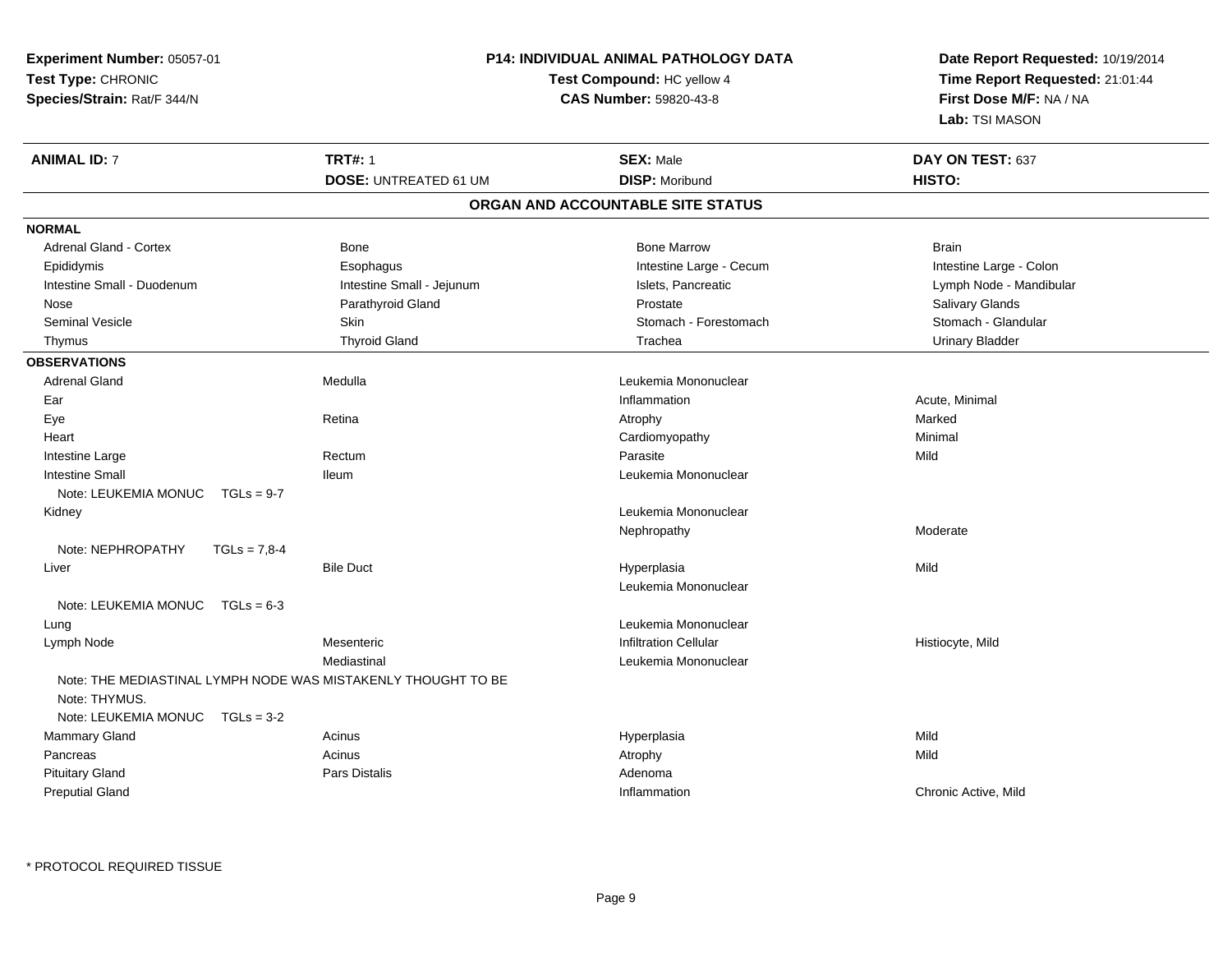| Experiment Number: 05057-01<br><b>Test Type: CHRONIC</b><br>Species/Strain: Rat/F 344/N |                              | <b>P14: INDIVIDUAL ANIMAL PATHOLOGY DATA</b><br>Test Compound: HC yellow 4<br>CAS Number: 59820-43-8 | Date Report Requested: 10/19/2014<br>Time Report Requested: 21:01:44<br>First Dose M/F: NA / NA<br>Lab: TSI MASON |
|-----------------------------------------------------------------------------------------|------------------------------|------------------------------------------------------------------------------------------------------|-------------------------------------------------------------------------------------------------------------------|
| <b>ANIMAL ID: 7</b>                                                                     | <b>TRT#: 1</b>               | <b>SEX: Male</b>                                                                                     | DAY ON TEST: 637                                                                                                  |
|                                                                                         | <b>DOSE: UNTREATED 61 UM</b> | <b>DISP:</b> Moribund                                                                                | HISTO:                                                                                                            |
|                                                                                         |                              | ORGAN AND ACCOUNTABLE SITE STATUS                                                                    |                                                                                                                   |
| Spleen                                                                                  |                              | Leukemia Mononuclear                                                                                 |                                                                                                                   |
| [Leukemia Mononuclear TGLS = 4-3.1]                                                     |                              |                                                                                                      |                                                                                                                   |
| Testes                                                                                  | <b>Interstit Cell</b>        | Adenoma                                                                                              |                                                                                                                   |
|                                                                                         | <b>Interstit Cell</b>        | Hyperplasia                                                                                          | Minimal                                                                                                           |
| PRIMARY CAUSE OF DEATH                                                                  |                              |                                                                                                      |                                                                                                                   |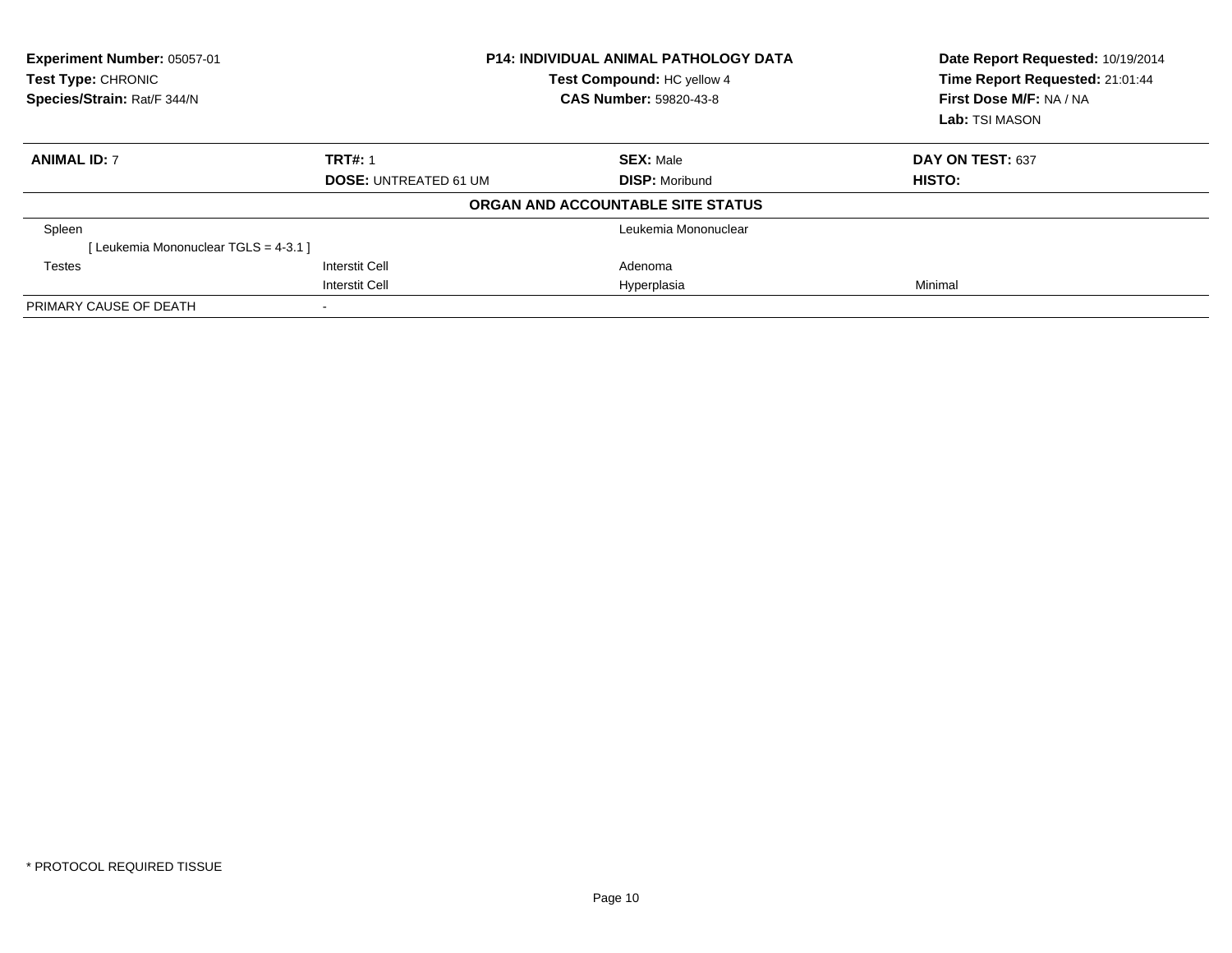| Experiment Number: 05057-01<br>Test Type: CHRONIC<br>Species/Strain: Rat/F 344/N |                | P14: INDIVIDUAL ANIMAL PATHOLOGY DATA<br>Test Compound: HC yellow 4<br><b>CAS Number: 59820-43-8</b> |                                   | Date Report Requested: 10/19/2014<br>Time Report Requested: 21:01:44 |                  |
|----------------------------------------------------------------------------------|----------------|------------------------------------------------------------------------------------------------------|-----------------------------------|----------------------------------------------------------------------|------------------|
|                                                                                  |                |                                                                                                      |                                   |                                                                      |                  |
|                                                                                  |                |                                                                                                      |                                   |                                                                      |                  |
|                                                                                  |                | <b>ANIMAL ID: 8</b>                                                                                  |                                   | <b>TRT#: 1</b>                                                       | <b>SEX: Male</b> |
|                                                                                  |                | <b>DOSE: UNTREATED 61 UM</b>                                                                         | <b>DISP: Terminal Sacrifice</b>   | HISTO:                                                               |                  |
|                                                                                  |                |                                                                                                      | ORGAN AND ACCOUNTABLE SITE STATUS |                                                                      |                  |
| <b>NORMAL</b>                                                                    |                |                                                                                                      |                                   |                                                                      |                  |
| <b>Adrenal Gland - Cortex</b>                                                    |                | Bone                                                                                                 | <b>Bone Marrow</b>                | <b>Brain</b>                                                         |                  |
| Epididymis                                                                       |                | Esophagus                                                                                            | Intestine Large - Cecum           | Intestine Large - Colon                                              |                  |
| Intestine Large - Rectum                                                         |                | Intestine Small - Duodenum                                                                           | Intestine Small - Ileum           | Intestine Small - Jejunum                                            |                  |
| Islets, Pancreatic                                                               |                | Lung                                                                                                 | Lymph Node - Mandibular           | Lymph Node - Mesenteric                                              |                  |
| Mammary Gland                                                                    |                | Nose                                                                                                 | Parathyroid Gland                 | <b>Preputial Gland</b>                                               |                  |
| Prostate                                                                         |                | Salivary Glands                                                                                      | Seminal Vesicle                   | Skin                                                                 |                  |
| Spleen                                                                           |                | Stomach - Forestomach                                                                                | Stomach - Glandular               | Thymus                                                               |                  |
| <b>Thyroid Gland</b>                                                             |                | Trachea                                                                                              | <b>Urinary Bladder</b>            |                                                                      |                  |
| <b>OBSERVATIONS</b>                                                              |                |                                                                                                      |                                   |                                                                      |                  |
| <b>Adrenal Gland</b>                                                             |                | Medulla                                                                                              | Hyperplasia                       | Mild                                                                 |                  |
|                                                                                  |                | Medulla                                                                                              | Pheochromocytoma Benign           |                                                                      |                  |
| Heart                                                                            |                |                                                                                                      | Cardiomyopathy                    | Mild                                                                 |                  |
| Kidney                                                                           |                |                                                                                                      | Nephropathy                       | Marked                                                               |                  |
| Note: NEPHROPATHY                                                                | $TGLs = 3-4$   |                                                                                                      |                                   |                                                                      |                  |
| Liver                                                                            |                |                                                                                                      | <b>Basophilic Focus</b>           |                                                                      |                  |
|                                                                                  |                |                                                                                                      | <b>Eosinophilic Focus</b>         |                                                                      |                  |
|                                                                                  |                |                                                                                                      | Hepatodiaphragmatic Nodule        |                                                                      |                  |
|                                                                                  |                | <b>Bile Duct</b>                                                                                     | Hyperplasia                       | Mild                                                                 |                  |
| Note: [EOSIN FOCUS ] TGLs = 4-3                                                  |                |                                                                                                      |                                   |                                                                      |                  |
| Pancreas                                                                         |                | Acinus                                                                                               | Adenoma                           | Multiple                                                             |                  |
|                                                                                  |                | Acinus                                                                                               | Atrophy                           | Mild                                                                 |                  |
| Note: ADENOMA                                                                    | $TGLs = 5-9.1$ |                                                                                                      |                                   |                                                                      |                  |
| <b>Pituitary Gland</b>                                                           |                | Pars Distalis                                                                                        | Hyperplasia                       | Mild                                                                 |                  |
| Spleen                                                                           |                |                                                                                                      |                                   |                                                                      |                  |
| Note: CONGESTED                                                                  |                |                                                                                                      |                                   |                                                                      |                  |
| <b>Testes</b>                                                                    |                | Bilateral, Interstit Cell                                                                            | Adenoma                           |                                                                      |                  |
| Note: ADENOMA                                                                    | $TGLs = 2-6$   |                                                                                                      |                                   |                                                                      |                  |
| PRIMARY CAUSE OF DEATH                                                           |                | $\sim$                                                                                               |                                   |                                                                      |                  |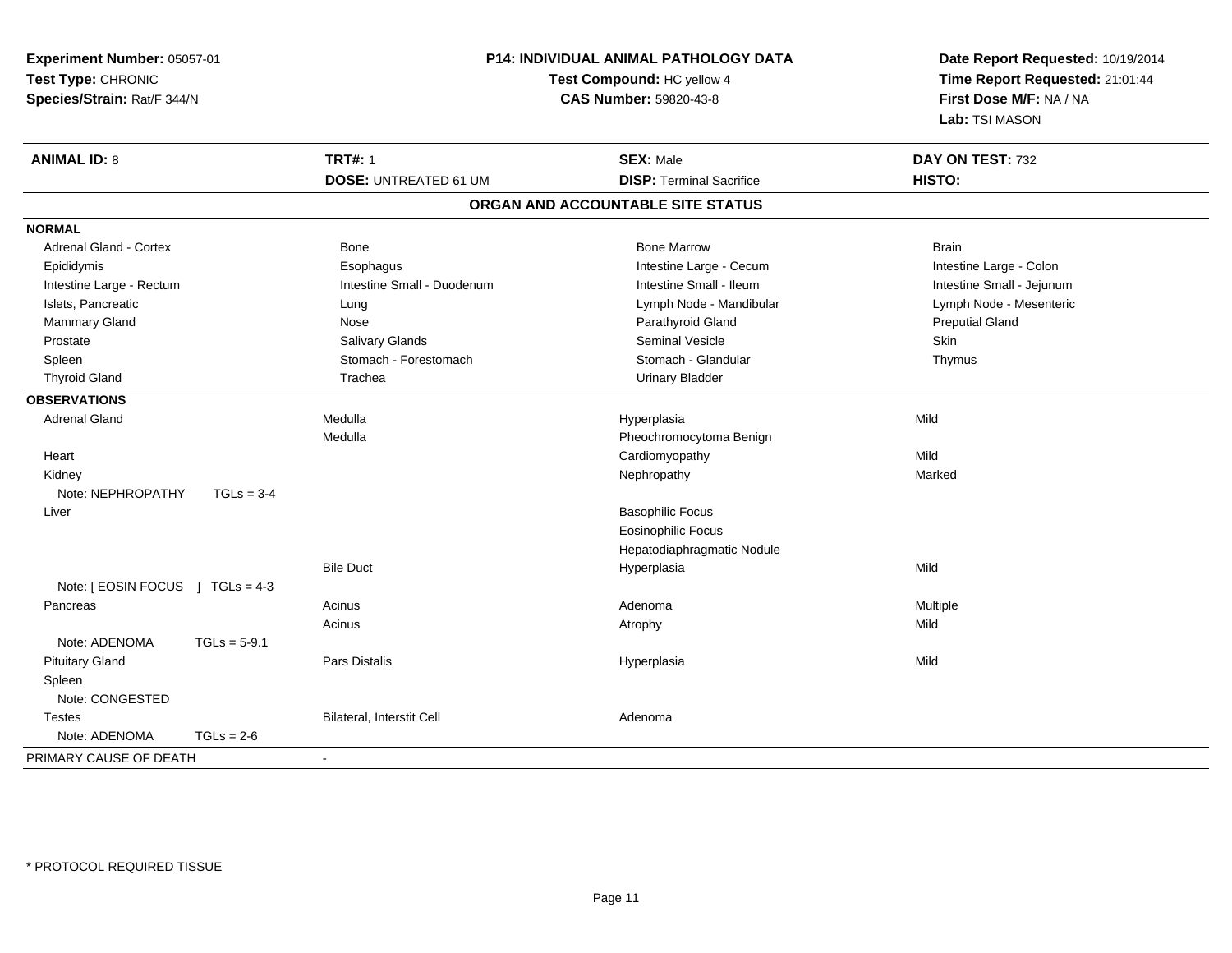| Experiment Number: 05057-01<br>Test Type: CHRONIC<br>Species/Strain: Rat/F 344/N |                                                | P14: INDIVIDUAL ANIMAL PATHOLOGY DATA<br>Test Compound: HC yellow 4<br>CAS Number: 59820-43-8 | Date Report Requested: 10/19/2014<br>Time Report Requested: 21:01:44<br>First Dose M/F: NA / NA<br>Lab: TSI MASON |  |
|----------------------------------------------------------------------------------|------------------------------------------------|-----------------------------------------------------------------------------------------------|-------------------------------------------------------------------------------------------------------------------|--|
| <b>ANIMAL ID: 9</b>                                                              | <b>TRT#: 1</b><br><b>DOSE: UNTREATED 61 UM</b> | <b>SEX: Male</b><br><b>DISP: Moribund</b>                                                     | DAY ON TEST: 598<br>HISTO:                                                                                        |  |
|                                                                                  |                                                | ORGAN AND ACCOUNTABLE SITE STATUS                                                             |                                                                                                                   |  |
| <b>NORMAL</b>                                                                    |                                                |                                                                                               |                                                                                                                   |  |
| <b>Blood</b>                                                                     | <b>Bone</b>                                    | <b>Bone Marrow</b>                                                                            | Epididymis                                                                                                        |  |
| Esophagus                                                                        | Intestine Large - Cecum                        | Intestine Large - Colon                                                                       | Intestine Large - Rectum                                                                                          |  |
| Intestine Small - Duodenum                                                       | Intestine Small - Ileum                        | Intestine Small - Jejunum                                                                     | Islets, Pancreatic                                                                                                |  |
| Nose                                                                             | Parathyroid Gland                              | Prostate                                                                                      | Salivary Glands                                                                                                   |  |
| <b>Seminal Vesicle</b>                                                           | Skin                                           | Stomach - Forestomach                                                                         | Stomach - Glandular                                                                                               |  |
| <b>Thyroid Gland</b>                                                             | Trachea                                        | <b>Urinary Bladder</b>                                                                        |                                                                                                                   |  |
| <b>MISSING</b>                                                                   |                                                |                                                                                               |                                                                                                                   |  |
| Mammary Gland                                                                    |                                                |                                                                                               |                                                                                                                   |  |
| <b>OBSERVATIONS</b>                                                              |                                                |                                                                                               |                                                                                                                   |  |
| <b>Adrenal Gland</b>                                                             | Cortex                                         | Leukemia Mononuclear                                                                          |                                                                                                                   |  |
|                                                                                  | Medulla                                        | Leukemia Mononuclear                                                                          |                                                                                                                   |  |
| <b>Brain</b>                                                                     |                                                | Leukemia Mononuclear                                                                          |                                                                                                                   |  |
| Heart                                                                            |                                                | Leukemia Mononuclear                                                                          |                                                                                                                   |  |
| Kidney                                                                           |                                                | Leukemia Mononuclear                                                                          |                                                                                                                   |  |
|                                                                                  |                                                | Nephropathy                                                                                   | Moderate                                                                                                          |  |
| Liver                                                                            |                                                | Fatty Change                                                                                  | Focal, Moderate                                                                                                   |  |
|                                                                                  | <b>Bile Duct</b>                               | Hyperplasia                                                                                   | Moderate                                                                                                          |  |
|                                                                                  |                                                | Leukemia Mononuclear                                                                          |                                                                                                                   |  |
|                                                                                  |                                                | Thrombosis                                                                                    | Moderate                                                                                                          |  |
| [ Leukemia Mononuclear TGLS = 5-3 ]                                              |                                                |                                                                                               |                                                                                                                   |  |
| Lung                                                                             |                                                | <b>Infiltration Cellular</b>                                                                  | Histiocyte, Minimal                                                                                               |  |
|                                                                                  |                                                | Leukemia Mononuclear                                                                          |                                                                                                                   |  |
| Note: OSTEOSARC<br>$TGLs = 3-1+2.1$                                              |                                                | Osteosarcoma                                                                                  | Metastatic (Uncertain Primary Site)                                                                               |  |
| Lymph Node                                                                       | Mesenteric                                     | <b>Infiltration Cellular</b>                                                                  | Histiocyte, Minimal                                                                                               |  |
|                                                                                  | Mandibular                                     | Leukemia Mononuclear                                                                          |                                                                                                                   |  |
|                                                                                  | Mesenteric                                     | Leukemia Mononuclear                                                                          |                                                                                                                   |  |
| Pancreas                                                                         | Acinus                                         | Atrophy                                                                                       | Mild                                                                                                              |  |
|                                                                                  |                                                | Leukemia Mononuclear                                                                          |                                                                                                                   |  |
| <b>Pituitary Gland</b>                                                           | <b>Pars Distalis</b>                           | Adenoma                                                                                       |                                                                                                                   |  |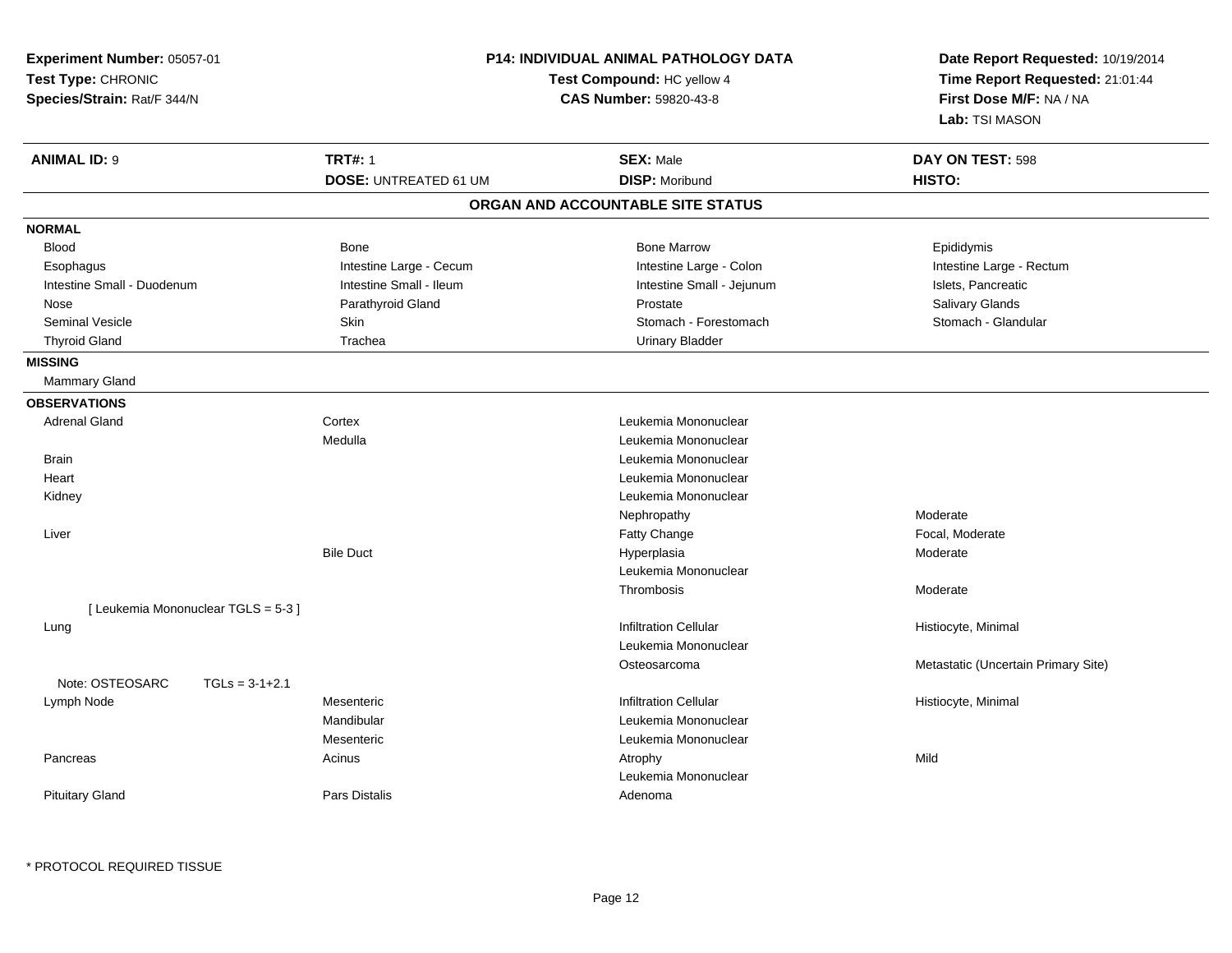| Experiment Number: 05057-01<br>Test Type: CHRONIC<br>Species/Strain: Rat/F 344/N |                                     |                              | <b>P14: INDIVIDUAL ANIMAL PATHOLOGY DATA</b><br>Test Compound: HC yellow 4<br><b>CAS Number: 59820-43-8</b> | Date Report Requested: 10/19/2014<br>Time Report Requested: 21:01:44<br>First Dose M/F: NA / NA<br><b>Lab:</b> TSI MASON |
|----------------------------------------------------------------------------------|-------------------------------------|------------------------------|-------------------------------------------------------------------------------------------------------------|--------------------------------------------------------------------------------------------------------------------------|
| <b>ANIMAL ID: 9</b>                                                              |                                     | <b>TRT#: 1</b>               | <b>SEX: Male</b>                                                                                            | DAY ON TEST: 598                                                                                                         |
|                                                                                  |                                     | <b>DOSE: UNTREATED 61 UM</b> | <b>DISP: Moribund</b>                                                                                       | HISTO:                                                                                                                   |
|                                                                                  |                                     |                              | ORGAN AND ACCOUNTABLE SITE STATUS                                                                           |                                                                                                                          |
| Note: ADENOMA                                                                    | $TGLs = 6-8$                        |                              |                                                                                                             |                                                                                                                          |
| <b>Preputial Gland</b>                                                           |                                     |                              | Inflammation                                                                                                | Chronic Active, Mild                                                                                                     |
| Spleen                                                                           |                                     |                              | Leukemia Mononuclear                                                                                        |                                                                                                                          |
|                                                                                  | [Leukemia Mononuclear TGLS = 4-3.1] |                              |                                                                                                             |                                                                                                                          |
| <b>Testes</b>                                                                    |                                     | <b>Interstit Cell</b>        | Adenoma                                                                                                     |                                                                                                                          |
|                                                                                  |                                     | Interstit Cell               | Hyperplasia                                                                                                 | Minimal                                                                                                                  |
| Thymus                                                                           |                                     |                              | Leukemia Mononuclear                                                                                        |                                                                                                                          |
| PRIMARY CAUSE OF DEATH                                                           |                                     |                              |                                                                                                             |                                                                                                                          |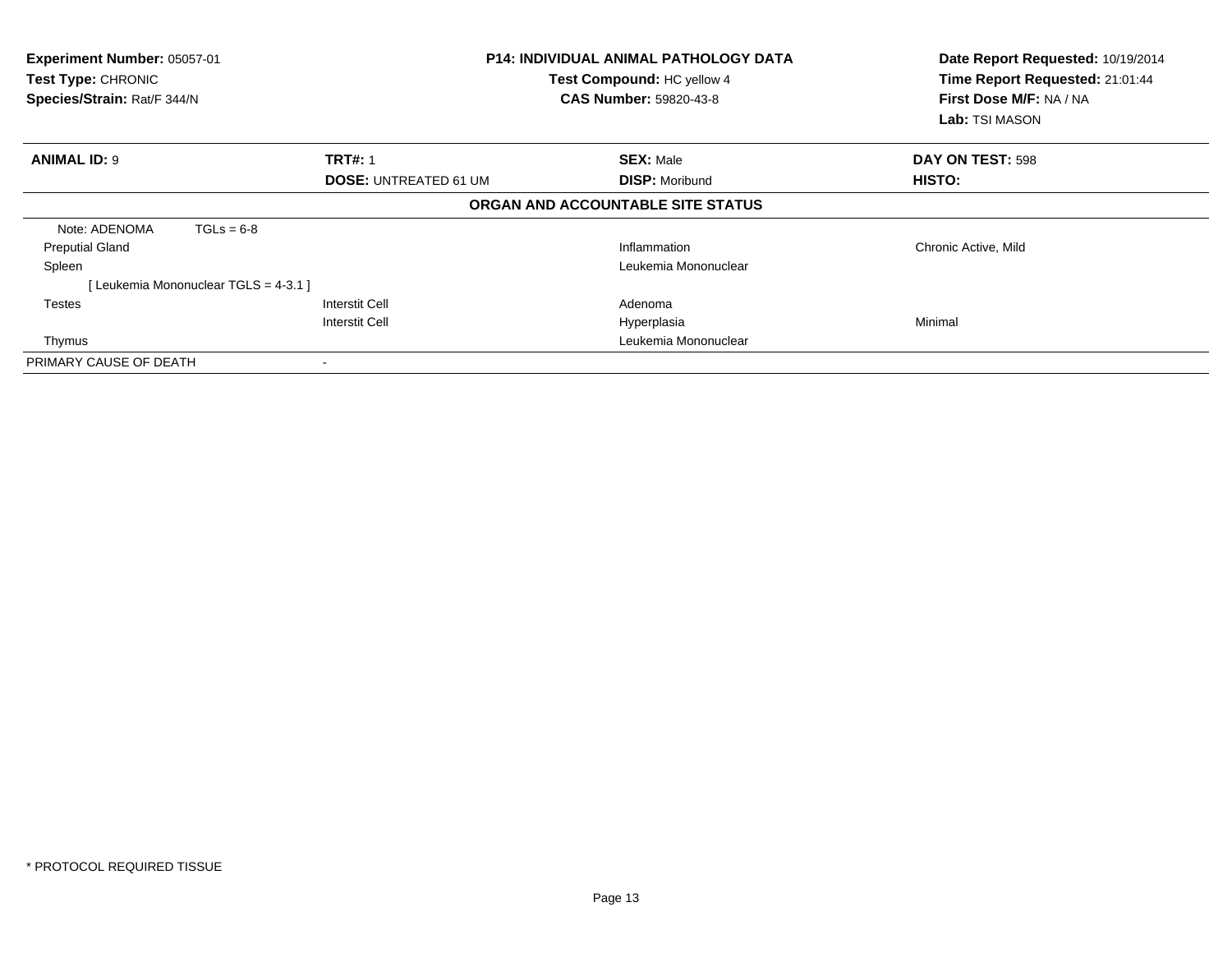| <b>TRT#: 1</b><br><b>SEX: Male</b><br>DAY ON TEST: 707<br><b>DISP: Moribund</b><br>HISTO:<br><b>DOSE: UNTREATED 61 UM</b><br>ORGAN AND ACCOUNTABLE SITE STATUS<br><b>Bone Marrow</b><br><b>Brain</b><br>Epididymis<br>Bone<br>Intestine Large - Cecum<br>Intestine Large - Colon<br>Intestine Large - Rectum<br>Esophagus<br>Intestine Small - Ileum<br>Intestine Small - Duodenum<br>Intestine Small - Jejunum<br>Islets, Pancreatic<br>Lymph Node - Mesenteric<br>Parathyroid Gland<br>Lymph Node - Mandibular<br>Nose<br><b>Pituitary Gland</b><br><b>Preputial Gland</b><br>Prostate<br>Salivary Glands<br><b>Thyroid Gland</b><br><b>Seminal Vesicle</b><br>Skin<br>Stomach - Forestomach<br>Trachea<br><b>Urinary Bladder</b><br>Mammary Gland<br><b>Adrenal Gland</b><br>Cortex<br>Leukemia Mononuclear<br>Medulla<br>Leukemia Mononuclear<br>Bilateral, Medulla<br>Pheochromocytoma Benign<br>Mild<br>Eye<br>Lens<br>Cataract<br>Note: CATARACT<br>$TGLs = 1-13$<br>Leukemia Mononuclear<br>Heart<br>Leukemia Mononuclear<br>Kidney<br>Mild<br>Nephropathy<br>Cystic, Minimal<br>Liver<br>Degeneration<br>Fatty Change<br>Focal, Mild<br><b>Bile Duct</b><br>Hyperplasia<br>Moderate<br>Leukemia Mononuclear<br>[ Degeneration TGLS = 11-3+3.1,12-3+3.1,14-3+3.1 ]<br>[Fatty Change TGLS = 10-3+3.1,13-3+3.1]<br>Leukemia Mononuclear<br>Lung<br>Note: LEUKEMIA MONUC<br>$TGLs = 4-1+2,5-1+2$<br>Mild<br>Pancreas<br>Acinus<br>Atrophy<br>Leukemia Mononuclear<br>Spleen<br>[ Leukemia Mononuclear TGLS = 8-3.2 ]<br>Mild<br>Stomach<br>Glandular<br>Necrosis | Experiment Number: 05057-01<br>Test Type: CHRONIC<br>Species/Strain: Rat/F 344/N | P14: INDIVIDUAL ANIMAL PATHOLOGY DATA<br>Test Compound: HC yellow 4<br>CAS Number: 59820-43-8 | Date Report Requested: 10/19/2014<br>Time Report Requested: 21:01:44<br>First Dose M/F: NA / NA<br>Lab: TSI MASON |
|-----------------------------------------------------------------------------------------------------------------------------------------------------------------------------------------------------------------------------------------------------------------------------------------------------------------------------------------------------------------------------------------------------------------------------------------------------------------------------------------------------------------------------------------------------------------------------------------------------------------------------------------------------------------------------------------------------------------------------------------------------------------------------------------------------------------------------------------------------------------------------------------------------------------------------------------------------------------------------------------------------------------------------------------------------------------------------------------------------------------------------------------------------------------------------------------------------------------------------------------------------------------------------------------------------------------------------------------------------------------------------------------------------------------------------------------------------------------------------------------------------------------------------------------------------------------------|----------------------------------------------------------------------------------|-----------------------------------------------------------------------------------------------|-------------------------------------------------------------------------------------------------------------------|
|                                                                                                                                                                                                                                                                                                                                                                                                                                                                                                                                                                                                                                                                                                                                                                                                                                                                                                                                                                                                                                                                                                                                                                                                                                                                                                                                                                                                                                                                                                                                                                       | <b>ANIMAL ID: 10</b>                                                             |                                                                                               |                                                                                                                   |
|                                                                                                                                                                                                                                                                                                                                                                                                                                                                                                                                                                                                                                                                                                                                                                                                                                                                                                                                                                                                                                                                                                                                                                                                                                                                                                                                                                                                                                                                                                                                                                       |                                                                                  |                                                                                               |                                                                                                                   |
|                                                                                                                                                                                                                                                                                                                                                                                                                                                                                                                                                                                                                                                                                                                                                                                                                                                                                                                                                                                                                                                                                                                                                                                                                                                                                                                                                                                                                                                                                                                                                                       |                                                                                  |                                                                                               |                                                                                                                   |
|                                                                                                                                                                                                                                                                                                                                                                                                                                                                                                                                                                                                                                                                                                                                                                                                                                                                                                                                                                                                                                                                                                                                                                                                                                                                                                                                                                                                                                                                                                                                                                       | <b>NORMAL</b>                                                                    |                                                                                               |                                                                                                                   |
|                                                                                                                                                                                                                                                                                                                                                                                                                                                                                                                                                                                                                                                                                                                                                                                                                                                                                                                                                                                                                                                                                                                                                                                                                                                                                                                                                                                                                                                                                                                                                                       |                                                                                  |                                                                                               |                                                                                                                   |
|                                                                                                                                                                                                                                                                                                                                                                                                                                                                                                                                                                                                                                                                                                                                                                                                                                                                                                                                                                                                                                                                                                                                                                                                                                                                                                                                                                                                                                                                                                                                                                       |                                                                                  |                                                                                               |                                                                                                                   |
|                                                                                                                                                                                                                                                                                                                                                                                                                                                                                                                                                                                                                                                                                                                                                                                                                                                                                                                                                                                                                                                                                                                                                                                                                                                                                                                                                                                                                                                                                                                                                                       |                                                                                  |                                                                                               |                                                                                                                   |
|                                                                                                                                                                                                                                                                                                                                                                                                                                                                                                                                                                                                                                                                                                                                                                                                                                                                                                                                                                                                                                                                                                                                                                                                                                                                                                                                                                                                                                                                                                                                                                       |                                                                                  |                                                                                               |                                                                                                                   |
|                                                                                                                                                                                                                                                                                                                                                                                                                                                                                                                                                                                                                                                                                                                                                                                                                                                                                                                                                                                                                                                                                                                                                                                                                                                                                                                                                                                                                                                                                                                                                                       |                                                                                  |                                                                                               |                                                                                                                   |
|                                                                                                                                                                                                                                                                                                                                                                                                                                                                                                                                                                                                                                                                                                                                                                                                                                                                                                                                                                                                                                                                                                                                                                                                                                                                                                                                                                                                                                                                                                                                                                       |                                                                                  |                                                                                               |                                                                                                                   |
|                                                                                                                                                                                                                                                                                                                                                                                                                                                                                                                                                                                                                                                                                                                                                                                                                                                                                                                                                                                                                                                                                                                                                                                                                                                                                                                                                                                                                                                                                                                                                                       |                                                                                  |                                                                                               |                                                                                                                   |
|                                                                                                                                                                                                                                                                                                                                                                                                                                                                                                                                                                                                                                                                                                                                                                                                                                                                                                                                                                                                                                                                                                                                                                                                                                                                                                                                                                                                                                                                                                                                                                       | <b>MISSING</b>                                                                   |                                                                                               |                                                                                                                   |
|                                                                                                                                                                                                                                                                                                                                                                                                                                                                                                                                                                                                                                                                                                                                                                                                                                                                                                                                                                                                                                                                                                                                                                                                                                                                                                                                                                                                                                                                                                                                                                       |                                                                                  |                                                                                               |                                                                                                                   |
|                                                                                                                                                                                                                                                                                                                                                                                                                                                                                                                                                                                                                                                                                                                                                                                                                                                                                                                                                                                                                                                                                                                                                                                                                                                                                                                                                                                                                                                                                                                                                                       | <b>OBSERVATIONS</b>                                                              |                                                                                               |                                                                                                                   |
|                                                                                                                                                                                                                                                                                                                                                                                                                                                                                                                                                                                                                                                                                                                                                                                                                                                                                                                                                                                                                                                                                                                                                                                                                                                                                                                                                                                                                                                                                                                                                                       |                                                                                  |                                                                                               |                                                                                                                   |
|                                                                                                                                                                                                                                                                                                                                                                                                                                                                                                                                                                                                                                                                                                                                                                                                                                                                                                                                                                                                                                                                                                                                                                                                                                                                                                                                                                                                                                                                                                                                                                       |                                                                                  |                                                                                               |                                                                                                                   |
|                                                                                                                                                                                                                                                                                                                                                                                                                                                                                                                                                                                                                                                                                                                                                                                                                                                                                                                                                                                                                                                                                                                                                                                                                                                                                                                                                                                                                                                                                                                                                                       |                                                                                  |                                                                                               |                                                                                                                   |
|                                                                                                                                                                                                                                                                                                                                                                                                                                                                                                                                                                                                                                                                                                                                                                                                                                                                                                                                                                                                                                                                                                                                                                                                                                                                                                                                                                                                                                                                                                                                                                       |                                                                                  |                                                                                               |                                                                                                                   |
|                                                                                                                                                                                                                                                                                                                                                                                                                                                                                                                                                                                                                                                                                                                                                                                                                                                                                                                                                                                                                                                                                                                                                                                                                                                                                                                                                                                                                                                                                                                                                                       |                                                                                  |                                                                                               |                                                                                                                   |
|                                                                                                                                                                                                                                                                                                                                                                                                                                                                                                                                                                                                                                                                                                                                                                                                                                                                                                                                                                                                                                                                                                                                                                                                                                                                                                                                                                                                                                                                                                                                                                       |                                                                                  |                                                                                               |                                                                                                                   |
|                                                                                                                                                                                                                                                                                                                                                                                                                                                                                                                                                                                                                                                                                                                                                                                                                                                                                                                                                                                                                                                                                                                                                                                                                                                                                                                                                                                                                                                                                                                                                                       |                                                                                  |                                                                                               |                                                                                                                   |
|                                                                                                                                                                                                                                                                                                                                                                                                                                                                                                                                                                                                                                                                                                                                                                                                                                                                                                                                                                                                                                                                                                                                                                                                                                                                                                                                                                                                                                                                                                                                                                       |                                                                                  |                                                                                               |                                                                                                                   |
|                                                                                                                                                                                                                                                                                                                                                                                                                                                                                                                                                                                                                                                                                                                                                                                                                                                                                                                                                                                                                                                                                                                                                                                                                                                                                                                                                                                                                                                                                                                                                                       |                                                                                  |                                                                                               |                                                                                                                   |
|                                                                                                                                                                                                                                                                                                                                                                                                                                                                                                                                                                                                                                                                                                                                                                                                                                                                                                                                                                                                                                                                                                                                                                                                                                                                                                                                                                                                                                                                                                                                                                       |                                                                                  |                                                                                               |                                                                                                                   |
|                                                                                                                                                                                                                                                                                                                                                                                                                                                                                                                                                                                                                                                                                                                                                                                                                                                                                                                                                                                                                                                                                                                                                                                                                                                                                                                                                                                                                                                                                                                                                                       |                                                                                  |                                                                                               |                                                                                                                   |
|                                                                                                                                                                                                                                                                                                                                                                                                                                                                                                                                                                                                                                                                                                                                                                                                                                                                                                                                                                                                                                                                                                                                                                                                                                                                                                                                                                                                                                                                                                                                                                       |                                                                                  |                                                                                               |                                                                                                                   |
|                                                                                                                                                                                                                                                                                                                                                                                                                                                                                                                                                                                                                                                                                                                                                                                                                                                                                                                                                                                                                                                                                                                                                                                                                                                                                                                                                                                                                                                                                                                                                                       |                                                                                  |                                                                                               |                                                                                                                   |
|                                                                                                                                                                                                                                                                                                                                                                                                                                                                                                                                                                                                                                                                                                                                                                                                                                                                                                                                                                                                                                                                                                                                                                                                                                                                                                                                                                                                                                                                                                                                                                       |                                                                                  |                                                                                               |                                                                                                                   |
|                                                                                                                                                                                                                                                                                                                                                                                                                                                                                                                                                                                                                                                                                                                                                                                                                                                                                                                                                                                                                                                                                                                                                                                                                                                                                                                                                                                                                                                                                                                                                                       |                                                                                  |                                                                                               |                                                                                                                   |
|                                                                                                                                                                                                                                                                                                                                                                                                                                                                                                                                                                                                                                                                                                                                                                                                                                                                                                                                                                                                                                                                                                                                                                                                                                                                                                                                                                                                                                                                                                                                                                       |                                                                                  |                                                                                               |                                                                                                                   |
|                                                                                                                                                                                                                                                                                                                                                                                                                                                                                                                                                                                                                                                                                                                                                                                                                                                                                                                                                                                                                                                                                                                                                                                                                                                                                                                                                                                                                                                                                                                                                                       |                                                                                  |                                                                                               |                                                                                                                   |
|                                                                                                                                                                                                                                                                                                                                                                                                                                                                                                                                                                                                                                                                                                                                                                                                                                                                                                                                                                                                                                                                                                                                                                                                                                                                                                                                                                                                                                                                                                                                                                       |                                                                                  |                                                                                               |                                                                                                                   |
|                                                                                                                                                                                                                                                                                                                                                                                                                                                                                                                                                                                                                                                                                                                                                                                                                                                                                                                                                                                                                                                                                                                                                                                                                                                                                                                                                                                                                                                                                                                                                                       |                                                                                  |                                                                                               |                                                                                                                   |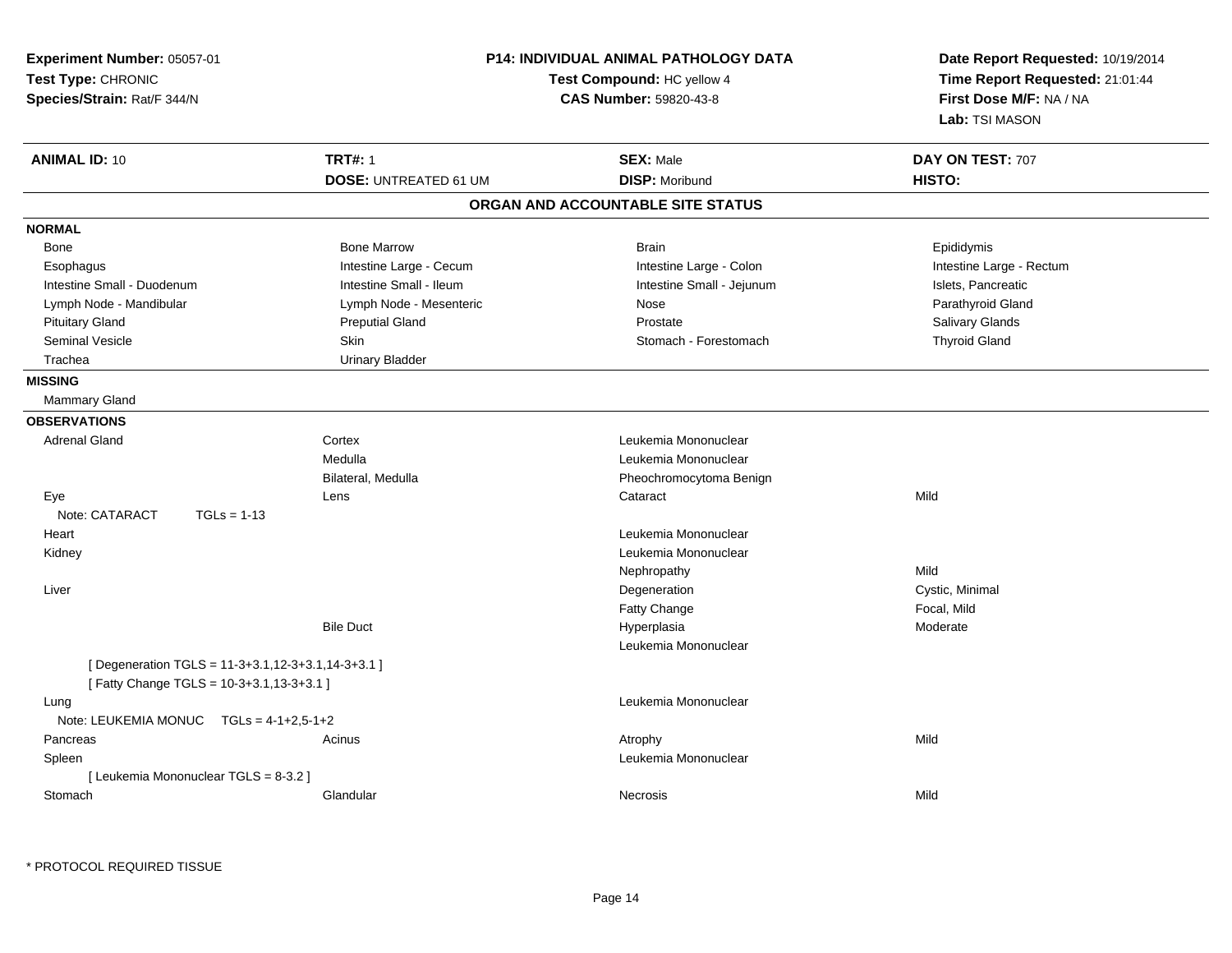| Experiment Number: 05057-01<br><b>Test Type: CHRONIC</b><br>Species/Strain: Rat/F 344/N |               | <b>P14: INDIVIDUAL ANIMAL PATHOLOGY DATA</b><br>Test Compound: HC yellow 4<br><b>CAS Number: 59820-43-8</b> |                                   | Date Report Requested: 10/19/2014<br>Time Report Requested: 21:01:44<br>First Dose M/F: NA / NA<br><b>Lab:</b> TSI MASON |
|-----------------------------------------------------------------------------------------|---------------|-------------------------------------------------------------------------------------------------------------|-----------------------------------|--------------------------------------------------------------------------------------------------------------------------|
| <b>ANIMAL ID: 10</b>                                                                    |               | <b>TRT#: 1</b>                                                                                              | <b>SEX: Male</b>                  | DAY ON TEST: 707                                                                                                         |
|                                                                                         |               | <b>DOSE: UNTREATED 61 UM</b>                                                                                | <b>DISP: Moribund</b>             | HISTO:                                                                                                                   |
|                                                                                         |               |                                                                                                             | ORGAN AND ACCOUNTABLE SITE STATUS |                                                                                                                          |
| Note: NECROSIS                                                                          | $TGLs = 15-7$ |                                                                                                             |                                   |                                                                                                                          |
| <b>Testes</b>                                                                           |               | <b>Interstit Cell</b>                                                                                       | Adenoma                           |                                                                                                                          |
|                                                                                         |               | Seminif Tub                                                                                                 | Atrophy                           | Marked                                                                                                                   |
| Note: ADENOMA                                                                           | $TGLs = 7-6$  |                                                                                                             |                                   |                                                                                                                          |
| Note: ATROPHY                                                                           | $TGLs = 6-6$  |                                                                                                             |                                   |                                                                                                                          |
| Thymus                                                                                  |               |                                                                                                             | Leukemia Mononuclear              |                                                                                                                          |
| PRIMARY CAUSE OF DEATH                                                                  |               |                                                                                                             |                                   |                                                                                                                          |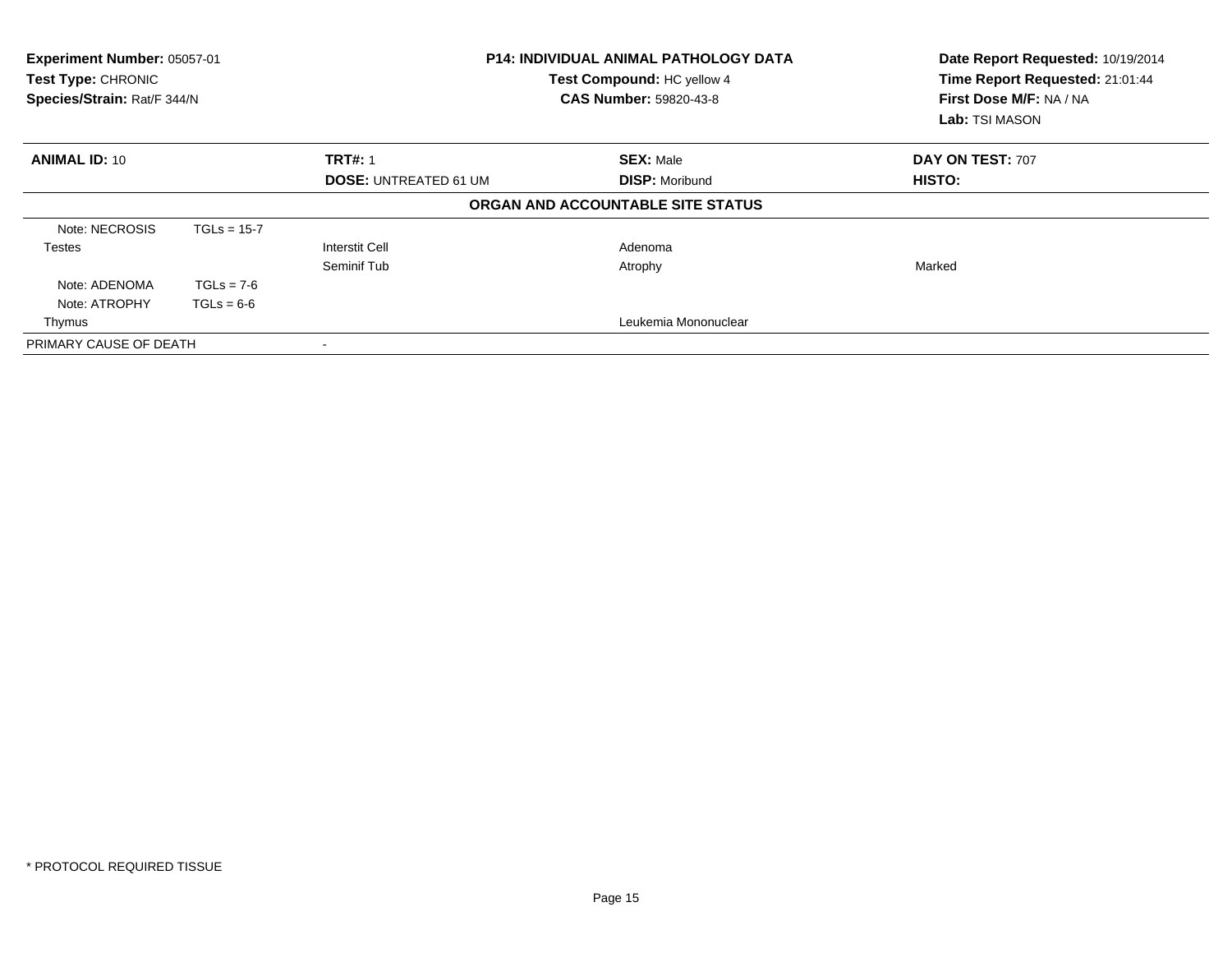| Experiment Number: 05057-01<br>Test Type: CHRONIC<br>Species/Strain: Rat/F 344/N |                                                | P14: INDIVIDUAL ANIMAL PATHOLOGY DATA<br>Test Compound: HC yellow 4<br>CAS Number: 59820-43-8 | Date Report Requested: 10/19/2014<br>Time Report Requested: 21:01:44<br>First Dose M/F: NA / NA<br>Lab: TSI MASON |  |
|----------------------------------------------------------------------------------|------------------------------------------------|-----------------------------------------------------------------------------------------------|-------------------------------------------------------------------------------------------------------------------|--|
| <b>ANIMAL ID: 11</b>                                                             | <b>TRT#: 1</b><br><b>DOSE: UNTREATED 61 UM</b> | <b>SEX: Male</b><br><b>DISP: Terminal Sacrifice</b>                                           | DAY ON TEST: 731<br>HISTO:                                                                                        |  |
|                                                                                  |                                                |                                                                                               |                                                                                                                   |  |
|                                                                                  |                                                | ORGAN AND ACCOUNTABLE SITE STATUS                                                             |                                                                                                                   |  |
| <b>NORMAL</b>                                                                    |                                                |                                                                                               |                                                                                                                   |  |
| <b>Adrenal Gland - Cortex</b>                                                    | Adrenal Gland - Medulla                        | <b>Bone</b>                                                                                   | <b>Bone Marrow</b>                                                                                                |  |
| <b>Brain</b>                                                                     | Epididymis                                     | Esophagus                                                                                     | Heart                                                                                                             |  |
| Intestine Large - Cecum                                                          | Intestine Large - Colon                        | Intestine Large - Rectum                                                                      | Intestine Small - Duodenum                                                                                        |  |
| Intestine Small - Ileum                                                          | Intestine Small - Jejunum                      | Islets, Pancreatic                                                                            | Lung                                                                                                              |  |
| Lymph Node - Mandibular                                                          | Lymph Node - Mesenteric                        | Nose                                                                                          | Parathyroid Gland                                                                                                 |  |
| <b>Preputial Gland</b>                                                           | Prostate                                       | Salivary Glands                                                                               | <b>Seminal Vesicle</b>                                                                                            |  |
| <b>Skin</b>                                                                      | Stomach - Forestomach                          | Stomach - Glandular                                                                           | Thymus                                                                                                            |  |
| Trachea                                                                          | <b>Urinary Bladder</b>                         |                                                                                               |                                                                                                                   |  |
| <b>OBSERVATIONS</b>                                                              |                                                |                                                                                               |                                                                                                                   |  |
| Kidney                                                                           |                                                | Nephropathy                                                                                   | Moderate                                                                                                          |  |
| Liver                                                                            |                                                | <b>Basophilic Focus</b>                                                                       |                                                                                                                   |  |
|                                                                                  |                                                | Hepatodiaphragmatic Nodule                                                                    |                                                                                                                   |  |
|                                                                                  | <b>Bile Duct</b>                               | Hyperplasia                                                                                   | Mild                                                                                                              |  |
| Note: ANOM HEPAT LOB<br>$TGLs = 2-3,3-3$                                         |                                                |                                                                                               |                                                                                                                   |  |
| Mammary Gland                                                                    |                                                | Galactocele                                                                                   |                                                                                                                   |  |
| Pancreas                                                                         | Acinus                                         | Atrophy                                                                                       | Minimal                                                                                                           |  |
| <b>Pituitary Gland</b>                                                           | <b>Pars Distalis</b>                           | Adenoma                                                                                       |                                                                                                                   |  |
| Note: ADENOMA<br>$TGLs = 4-8$                                                    |                                                |                                                                                               |                                                                                                                   |  |
| Spleen                                                                           |                                                | Hematopoietic Cell Proliferation                                                              | Mild                                                                                                              |  |
| <b>Testes</b>                                                                    | <b>Bilateral, Interstit Cell</b>               | Adenoma                                                                                       |                                                                                                                   |  |
|                                                                                  | Seminif Tub                                    | Atrophy                                                                                       | Mild                                                                                                              |  |
|                                                                                  | <b>Interstit Cell</b>                          | Hyperplasia                                                                                   | Mild                                                                                                              |  |
| Note: ADENOMA<br>$TGLs = 1-6$                                                    |                                                |                                                                                               |                                                                                                                   |  |
| <b>Thyroid Gland</b>                                                             | C Cell                                         | Hyperplasia                                                                                   | Moderate                                                                                                          |  |
| PRIMARY CAUSE OF DEATH                                                           |                                                |                                                                                               |                                                                                                                   |  |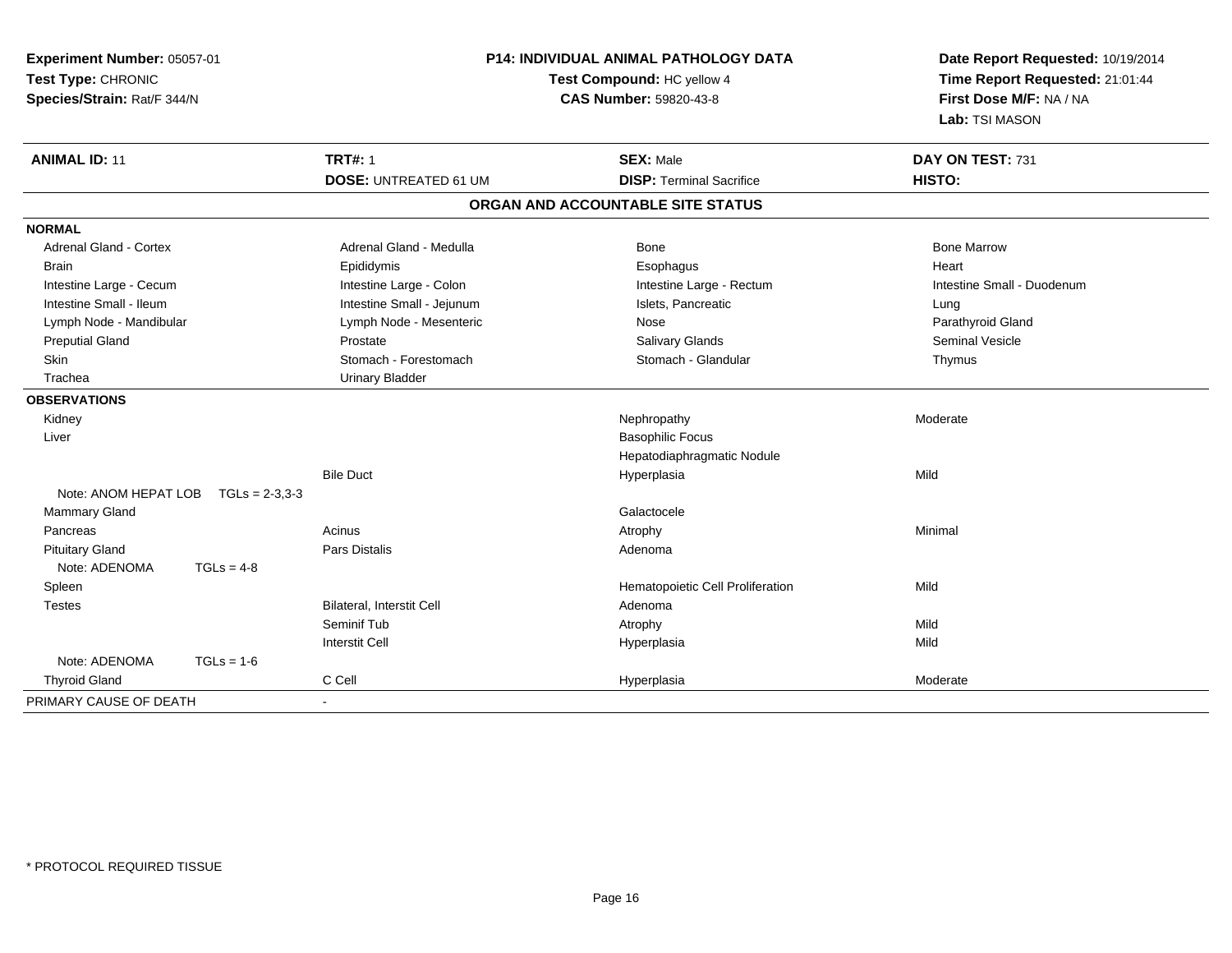| Experiment Number: 05057-01<br>Test Type: CHRONIC<br>Species/Strain: Rat/F 344/N |                              | <b>P14: INDIVIDUAL ANIMAL PATHOLOGY DATA</b><br>Test Compound: HC yellow 4<br><b>CAS Number: 59820-43-8</b> | Date Report Requested: 10/19/2014<br>Time Report Requested: 21:01:44<br>First Dose M/F: NA / NA<br>Lab: TSI MASON |  |
|----------------------------------------------------------------------------------|------------------------------|-------------------------------------------------------------------------------------------------------------|-------------------------------------------------------------------------------------------------------------------|--|
| <b>ANIMAL ID: 12</b>                                                             | <b>TRT#: 1</b>               | <b>SEX: Male</b>                                                                                            | DAY ON TEST: 724                                                                                                  |  |
|                                                                                  | <b>DOSE: UNTREATED 61 UM</b> | <b>DISP: Moribund</b>                                                                                       | HISTO:                                                                                                            |  |
|                                                                                  |                              | ORGAN AND ACCOUNTABLE SITE STATUS                                                                           |                                                                                                                   |  |
| <b>NORMAL</b>                                                                    |                              |                                                                                                             |                                                                                                                   |  |
| Adrenal Gland - Cortex                                                           | Bone                         | <b>Bone Marrow</b>                                                                                          | <b>Brain</b>                                                                                                      |  |
| Epididymis                                                                       | Esophagus                    | Heart                                                                                                       | Intestine Large - Cecum                                                                                           |  |
| Intestine Large - Colon                                                          | Intestine Large - Rectum     | Intestine Small - Duodenum                                                                                  | Intestine Small - Ileum                                                                                           |  |
| Intestine Small - Jejunum                                                        | Islets, Pancreatic           | Liver                                                                                                       | Lung                                                                                                              |  |
| Lymph Node - Mandibular                                                          | Lymph Node - Mesenteric      | Nose                                                                                                        | Parathyroid Gland                                                                                                 |  |
| <b>Pituitary Gland</b>                                                           | Prostate                     | Salivary Glands                                                                                             | <b>Seminal Vesicle</b>                                                                                            |  |
| Stomach - Forestomach                                                            | Stomach - Glandular          | Thymus                                                                                                      | Trachea                                                                                                           |  |
| <b>Urinary Bladder</b>                                                           |                              |                                                                                                             |                                                                                                                   |  |
| <b>MISSING</b>                                                                   |                              |                                                                                                             |                                                                                                                   |  |
| Mammary Gland                                                                    |                              |                                                                                                             |                                                                                                                   |  |
| <b>OBSERVATIONS</b>                                                              |                              |                                                                                                             |                                                                                                                   |  |
| <b>Adrenal Gland</b>                                                             | Bilateral, Medulla           | Pheochromocytoma Benign                                                                                     |                                                                                                                   |  |
| Kidney                                                                           |                              | Nephropathy                                                                                                 | Mild                                                                                                              |  |
| Note: NEPHROPATHY<br>$TGLs = 7-4$                                                |                              |                                                                                                             |                                                                                                                   |  |
| Pancreas                                                                         | Acinus                       | Atrophy                                                                                                     | Mild                                                                                                              |  |
| <b>Preputial Gland</b>                                                           |                              | Adenoma                                                                                                     |                                                                                                                   |  |
| Note: ADENOMA<br>$TGLs = 2-10$                                                   |                              |                                                                                                             |                                                                                                                   |  |
| Skin                                                                             |                              | <b>Basal Cell Carcinoma</b>                                                                                 |                                                                                                                   |  |
| Note: BASAL CEL CARC TGLs = 1-13                                                 |                              |                                                                                                             |                                                                                                                   |  |
| Spleen                                                                           |                              | Hematopoietic Cell Proliferation                                                                            | Moderate                                                                                                          |  |
| <b>Testes</b>                                                                    | <b>Interstit Cell</b>        | Adenoma                                                                                                     |                                                                                                                   |  |
|                                                                                  | Seminif Tub                  | Atrophy                                                                                                     | Mild                                                                                                              |  |
| Note: ADENOMA<br>$TGLs = 4-6$                                                    |                              |                                                                                                             |                                                                                                                   |  |
| <b>Thyroid Gland</b>                                                             | C Cell                       | Hyperplasia                                                                                                 | Mild                                                                                                              |  |
| PRIMARY CAUSE OF DEATH                                                           |                              |                                                                                                             |                                                                                                                   |  |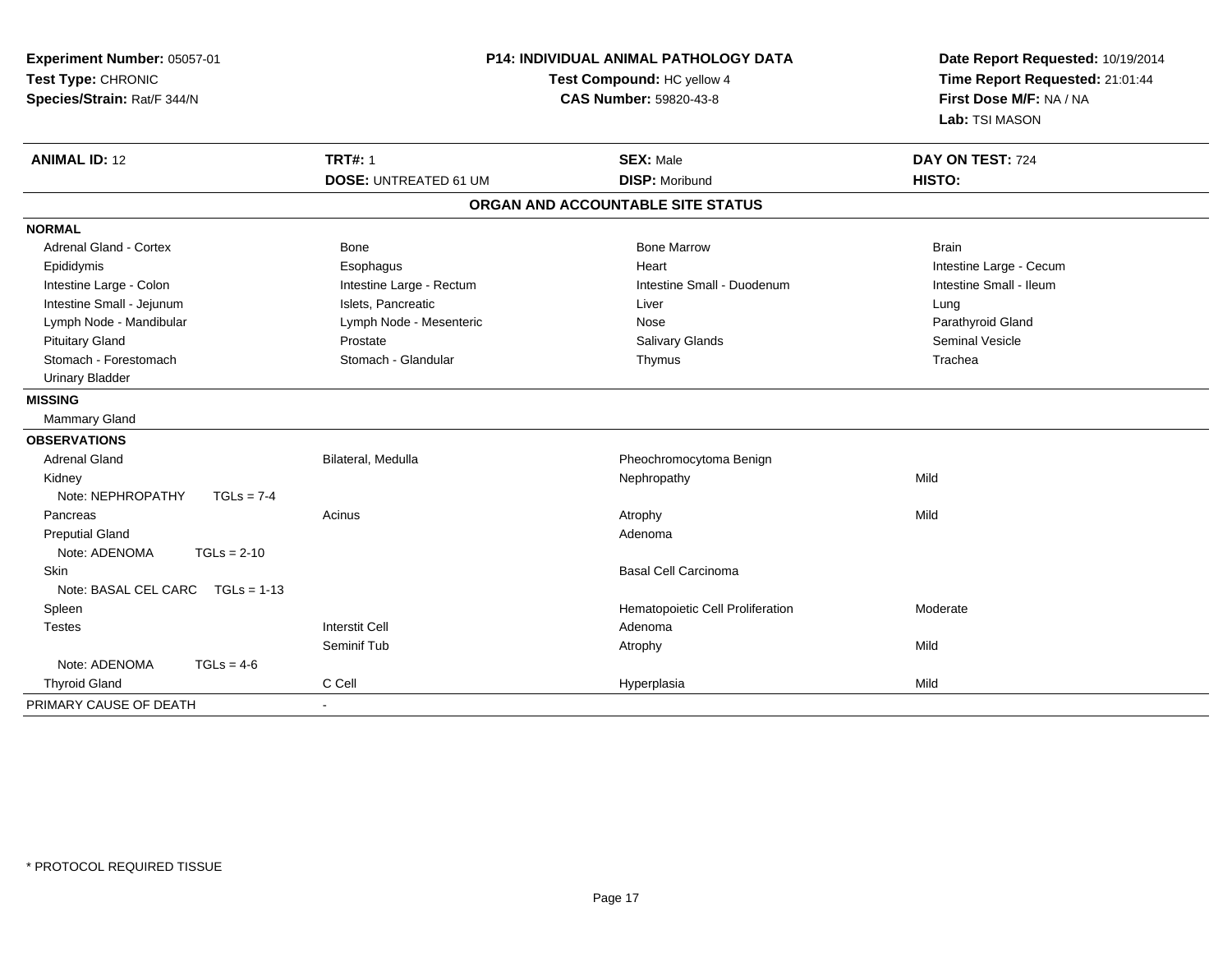| Experiment Number: 05057-01          |                                   | P14: INDIVIDUAL ANIMAL PATHOLOGY DATA | Date Report Requested: 10/19/2014 |  |
|--------------------------------------|-----------------------------------|---------------------------------------|-----------------------------------|--|
| Test Type: CHRONIC                   | <b>Test Compound: HC yellow 4</b> |                                       | Time Report Requested: 21:01:44   |  |
| Species/Strain: Rat/F 344/N          |                                   | <b>CAS Number: 59820-43-8</b>         | First Dose M/F: NA / NA           |  |
|                                      |                                   |                                       | Lab: TSI MASON                    |  |
| <b>ANIMAL ID: 13</b>                 | <b>TRT#: 1</b>                    | <b>SEX: Male</b>                      | DAY ON TEST: 655                  |  |
|                                      | <b>DOSE: UNTREATED 61 UM</b>      | <b>DISP: Moribund</b>                 | HISTO:                            |  |
|                                      |                                   | ORGAN AND ACCOUNTABLE SITE STATUS     |                                   |  |
| <b>NORMAL</b>                        |                                   |                                       |                                   |  |
| <b>Adrenal Gland - Cortex</b>        | Bone                              | <b>Bone Marrow</b>                    | <b>Brain</b>                      |  |
| Epididymis                           | Esophagus                         | Intestine Large - Cecum               | Intestine Large - Colon           |  |
| Intestine Large - Rectum             | Intestine Small - Duodenum        | Intestine Small - Ileum               | Intestine Small - Jejunum         |  |
| Islets, Pancreatic                   | Lymph Node - Mandibular           | Mammary Gland                         | Nose                              |  |
| Pancreas                             | Parathyroid Gland                 | <b>Pituitary Gland</b>                | <b>Preputial Gland</b>            |  |
| Prostate                             | Salivary Glands                   | Seminal Vesicle                       | Skin                              |  |
| Stomach - Forestomach                | Stomach - Glandular               | Thymus                                | <b>Thyroid Gland</b>              |  |
| Trachea                              | <b>Urinary Bladder</b>            |                                       |                                   |  |
| <b>OBSERVATIONS</b>                  |                                   |                                       |                                   |  |
| <b>Adrenal Gland</b>                 | Medulla                           | Pheochromocytoma Benign               |                                   |  |
| Note: PHEOCHROM BGN<br>$TGLs = 5-8$  |                                   |                                       |                                   |  |
| Heart                                |                                   | Cardiomyopathy                        | Mild                              |  |
| Kidney                               |                                   | Nephropathy                           | Mild                              |  |
| Liver                                |                                   | <b>Fatty Change</b>                   | Diffuse, Mild                     |  |
|                                      |                                   | Hepatodiaphragmatic Nodule            |                                   |  |
|                                      | <b>Bile Duct</b>                  | Hyperplasia                           | Mild                              |  |
|                                      |                                   | Leukemia Mononuclear                  |                                   |  |
|                                      |                                   | Thrombosis                            | Mild                              |  |
| Note: ANOM HEPAT LOB<br>$TGLs = 8-3$ |                                   |                                       |                                   |  |
| Note: LEUKEMIA MONUC TGLs = 7-3      |                                   |                                       |                                   |  |
| Lung                                 |                                   | Leukemia Mononuclear                  |                                   |  |
| Lymph Node                           | Mesenteric                        | Fibrosis                              | Mild                              |  |
| Spleen                               |                                   | <b>Fibrosis</b>                       | Moderate                          |  |
|                                      |                                   | Leukemia Mononuclear                  |                                   |  |
| Note: FIBROSIS<br>$TGLs = 4-3.1$     |                                   |                                       |                                   |  |
| Note: MORE LIKE NEOVASCULARIZATION   |                                   |                                       |                                   |  |
| <b>Testes</b>                        | Bilateral, Interstit Cell         | Adenoma                               |                                   |  |
|                                      | Seminif Tub                       | Atrophy                               | Moderate                          |  |
| Note: ADENOMA<br>$TGLs = 2-6$        |                                   |                                       |                                   |  |
| PRIMARY CAUSE OF DEATH               | $\blacksquare$                    |                                       |                                   |  |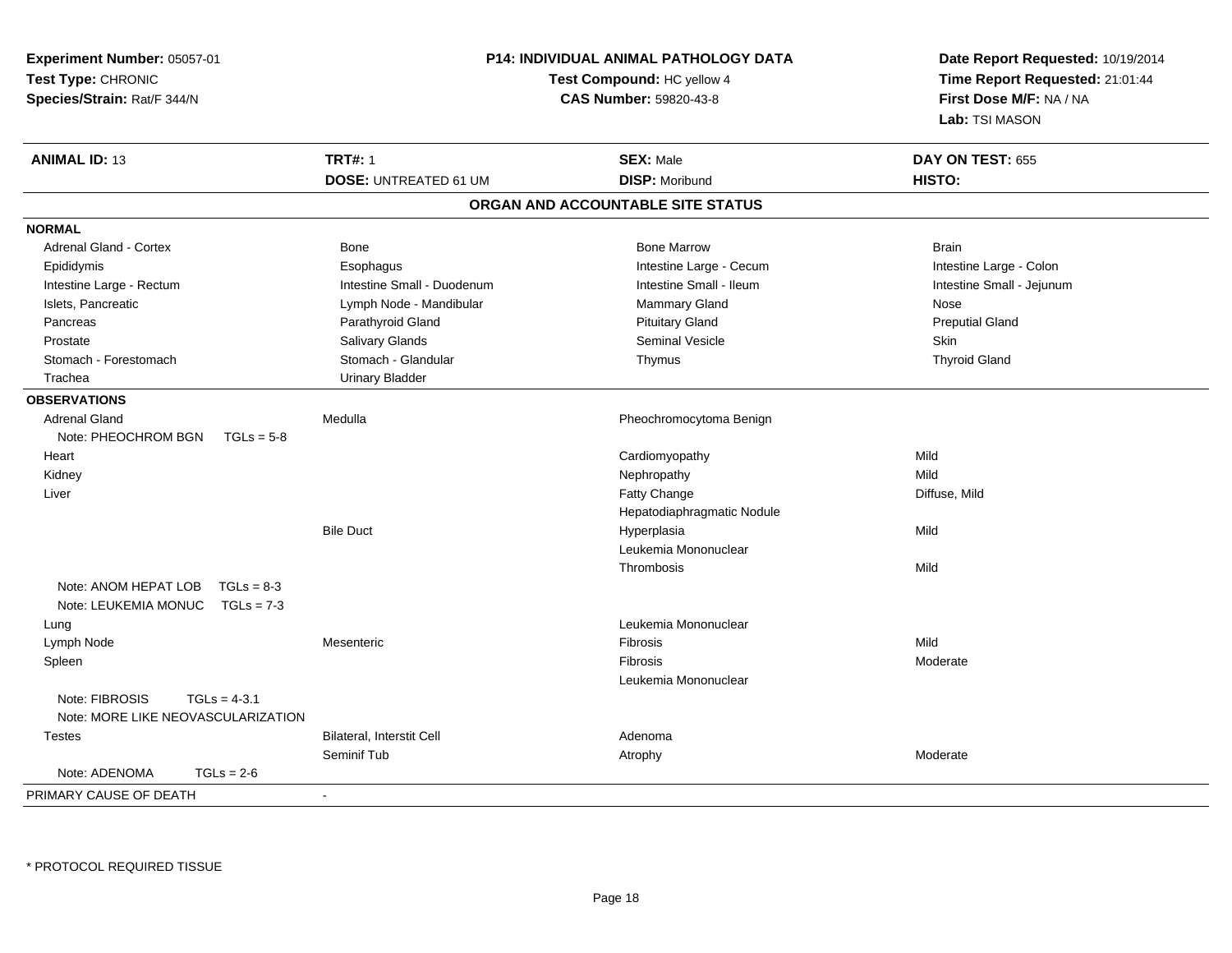| Experiment Number: 05057-01<br>Test Type: CHRONIC |              |                              | <b>P14: INDIVIDUAL ANIMAL PATHOLOGY DATA</b> | Date Report Requested: 10/19/2014 |
|---------------------------------------------------|--------------|------------------------------|----------------------------------------------|-----------------------------------|
|                                                   |              | Test Compound: HC yellow 4   |                                              | Time Report Requested: 21:01:44   |
| Species/Strain: Rat/F 344/N                       |              |                              | <b>CAS Number: 59820-43-8</b>                | First Dose M/F: NA / NA           |
|                                                   |              |                              |                                              | Lab: TSI MASON                    |
| <b>ANIMAL ID: 15</b>                              |              | <b>TRT#: 1</b>               | <b>SEX: Male</b>                             | DAY ON TEST: 665                  |
|                                                   |              | <b>DOSE: UNTREATED 61 UM</b> | <b>DISP: Dead</b>                            | HISTO:                            |
|                                                   |              |                              | ORGAN AND ACCOUNTABLE SITE STATUS            |                                   |
| <b>NORMAL</b>                                     |              |                              |                                              |                                   |
| Adrenal Gland - Cortex                            |              | Bone                         | <b>Bone Marrow</b>                           | <b>Brain</b>                      |
| Esophagus                                         |              | Islets, Pancreatic           | Liver                                        | Lung                              |
| Lymph Node - Mesenteric                           |              | Mammary Gland                | Nose                                         | Pancreas                          |
| Parathyroid Gland                                 |              | Salivary Glands              | Skin                                         | Spleen                            |
| Stomach - Forestomach                             |              | Thymus                       | Trachea                                      |                                   |
| <b>MISSING</b>                                    |              |                              |                                              |                                   |
| Epididymis                                        |              | Lymph Node - Mandibular      | <b>Preputial Gland</b>                       | Prostate                          |
| <b>Seminal Vesicle</b>                            |              | <b>Urinary Bladder</b>       |                                              |                                   |
| <b>AUTO PRECLUDES DIAG.</b>                       |              |                              |                                              |                                   |
| Intestine Large - Cecum                           |              | Intestine Large - Colon      | Intestine Large - Rectum                     | Intestine Small - Duodenum        |
| Intestine Small - Ileum                           |              | Intestine Small - Jejunum    | Stomach - Glandular                          | <b>Thyroid Gland</b>              |
| <b>OBSERVATIONS</b>                               |              |                              |                                              |                                   |
| <b>Adrenal Gland</b>                              |              | Medulla                      | Hyperplasia                                  | Mild                              |
| Heart                                             |              |                              | Cardiomyopathy                               | Mild                              |
| Kidney                                            |              |                              | Nephropathy                                  | Mild                              |
| <b>Pituitary Gland</b>                            |              | Pars Distalis                | Adenoma                                      |                                   |
|                                                   |              | Pars Distalis                | Angiectasis                                  | Mild                              |
| Note: ADENOMA                                     | $TGLs = 1-8$ |                              |                                              |                                   |
| <b>Testes</b>                                     |              | <b>Interstit Cell</b>        | Adenoma                                      |                                   |
|                                                   |              | Seminif Tub                  | Atrophy                                      | Moderate                          |
| Note: ADENOMA                                     | $TGLs = 2-6$ |                              |                                              |                                   |
| PRIMARY CAUSE OF DEATH                            |              | $\overline{\phantom{0}}$     |                                              |                                   |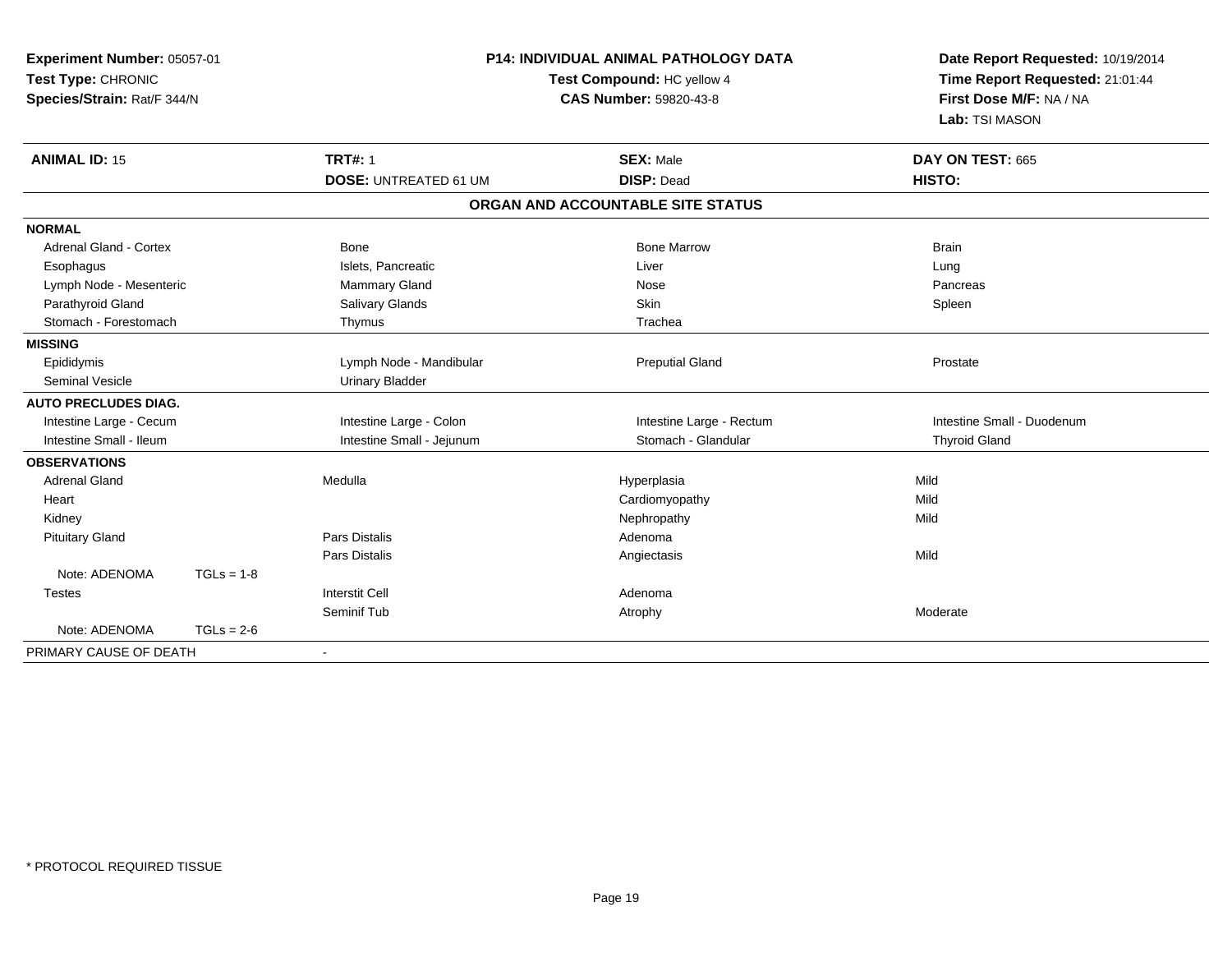| Experiment Number: 05057-01<br>Test Type: CHRONIC<br>Species/Strain: Rat/F 344/N |                              | <b>P14: INDIVIDUAL ANIMAL PATHOLOGY DATA</b><br>Test Compound: HC yellow 4<br>CAS Number: 59820-43-8 | Date Report Requested: 10/19/2014<br>Time Report Requested: 21:01:44<br>First Dose M/F: NA / NA<br>Lab: TSI MASON |  |
|----------------------------------------------------------------------------------|------------------------------|------------------------------------------------------------------------------------------------------|-------------------------------------------------------------------------------------------------------------------|--|
| <b>ANIMAL ID: 18</b>                                                             | <b>TRT#: 1</b>               | <b>SEX: Male</b>                                                                                     | DAY ON TEST: 731                                                                                                  |  |
|                                                                                  | <b>DOSE: UNTREATED 61 UM</b> | <b>DISP: Terminal Sacrifice</b>                                                                      | HISTO:                                                                                                            |  |
|                                                                                  |                              | ORGAN AND ACCOUNTABLE SITE STATUS                                                                    |                                                                                                                   |  |
| <b>NORMAL</b>                                                                    |                              |                                                                                                      |                                                                                                                   |  |
| Adrenal Gland - Cortex                                                           | Bone                         | <b>Bone Marrow</b>                                                                                   | <b>Brain</b>                                                                                                      |  |
| Epididymis                                                                       | Esophagus                    | Intestine Large - Cecum                                                                              | Intestine Large - Colon                                                                                           |  |
| Intestine Large - Rectum                                                         | Intestine Small - Duodenum   | Intestine Small - Ileum                                                                              | Intestine Small - Jejunum                                                                                         |  |
| Islets, Pancreatic                                                               | Lung                         | Lymph Node - Mandibular                                                                              | Lymph Node - Mesenteric                                                                                           |  |
| Mammary Gland                                                                    | Nose                         | <b>Pituitary Gland</b>                                                                               | Prostate                                                                                                          |  |
| Salivary Glands                                                                  | Seminal Vesicle              | Skin                                                                                                 | Stomach - Forestomach                                                                                             |  |
| Stomach - Glandular                                                              | Thymus                       | Trachea                                                                                              | Urinary Bladder                                                                                                   |  |
| <b>OBSERVATIONS</b>                                                              |                              |                                                                                                      |                                                                                                                   |  |
| <b>Adrenal Gland</b>                                                             | Bilateral, Medulla           | Pheochromocytoma Benign                                                                              |                                                                                                                   |  |
| Note: PHEOCHROM BGN<br>$TGLs = 7-8$                                              |                              |                                                                                                      |                                                                                                                   |  |
| Heart                                                                            |                              | Cardiomyopathy                                                                                       | Mild                                                                                                              |  |
| Kidney                                                                           |                              | Nephropathy                                                                                          | Moderate                                                                                                          |  |
| Note: NEPHROPATHY<br>$TGLs = 8-4$                                                |                              |                                                                                                      |                                                                                                                   |  |
| Liver                                                                            |                              | Fatty Change                                                                                         | Focal, Minimal                                                                                                    |  |
| Nose                                                                             |                              |                                                                                                      |                                                                                                                   |  |
| Note: BLOOD IN NASAL CAVITY                                                      |                              |                                                                                                      |                                                                                                                   |  |
| Pancreas                                                                         | Acinus                       | Atrophy                                                                                              | Mild                                                                                                              |  |
| Parathyroid Gland                                                                |                              | Hyperplasia                                                                                          | Mild                                                                                                              |  |
| <b>Preputial Gland</b>                                                           | <b>Bilateral</b>             | Adenoma                                                                                              |                                                                                                                   |  |
| Note: ADENOMA<br>$TGLs = 2-10.1$                                                 |                              |                                                                                                      |                                                                                                                   |  |
| Spleen                                                                           |                              | Hematopoietic Cell Proliferation                                                                     | Moderate                                                                                                          |  |
| <b>Testes</b>                                                                    | Bilateral, Interstit Cell    | Adenoma                                                                                              |                                                                                                                   |  |
|                                                                                  | Seminif Tub                  | Atrophy                                                                                              | Moderate                                                                                                          |  |
|                                                                                  | <b>Interstit Cell</b>        | Hyperplasia                                                                                          | Mild                                                                                                              |  |
| Note: ADENOMA<br>$TGLs = 5-6.6-6$                                                |                              |                                                                                                      |                                                                                                                   |  |
| <b>Thyroid Gland</b>                                                             | C Cell                       | Adenoma                                                                                              | Multiple                                                                                                          |  |
| PRIMARY CAUSE OF DEATH                                                           |                              |                                                                                                      |                                                                                                                   |  |

Animal Note: PHOSPHORUS METABOLISM.Animal Note: PLASIA AND NEPHROPATHY SUGGEST ALTERED CALCIUMAnimal Note: THESE CHANGES TOGETHER WITH PARATHYROID HYPER-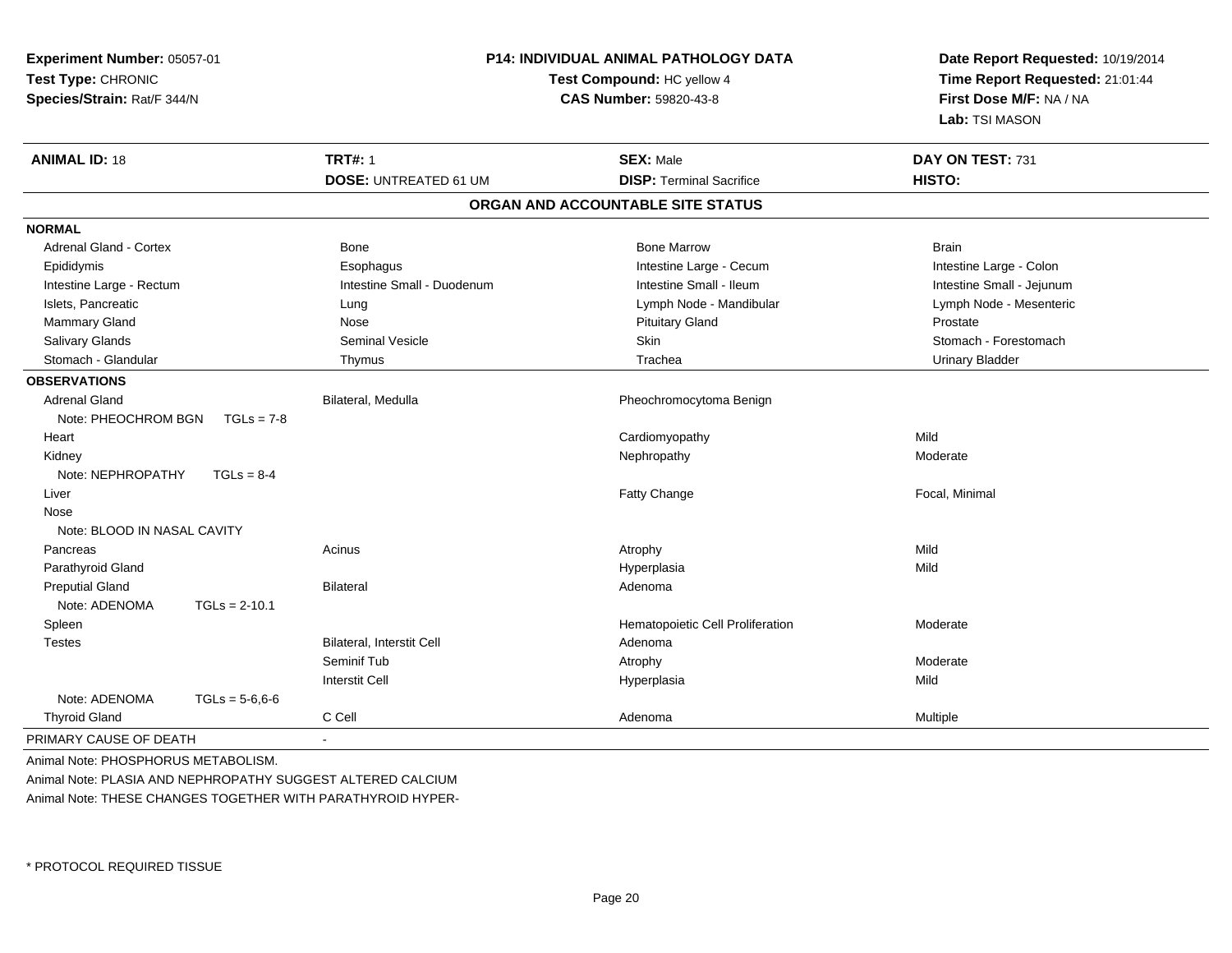| <b>Experiment Number: 05057-01</b><br>Test Type: CHRONIC<br>Species/Strain: Rat/F 344/N |                                                | <b>P14: INDIVIDUAL ANIMAL PATHOLOGY DATA</b><br>Test Compound: HC yellow 4<br><b>CAS Number: 59820-43-8</b> | Date Report Requested: 10/19/2014<br>Time Report Requested: 21:01:44<br>First Dose M/F: NA / NA<br>Lab: TSI MASON |
|-----------------------------------------------------------------------------------------|------------------------------------------------|-------------------------------------------------------------------------------------------------------------|-------------------------------------------------------------------------------------------------------------------|
| <b>ANIMAL ID: 18</b>                                                                    | <b>TRT#: 1</b><br><b>DOSE: UNTREATED 61 UM</b> | <b>SEX: Male</b><br><b>DISP: Terminal Sacrifice</b>                                                         | DAY ON TEST: 731<br>HISTO:                                                                                        |
|                                                                                         |                                                | ORGAN AND ACCOUNTABLE SITE STATUS                                                                           |                                                                                                                   |
| Animal Note: DYSTROPHIC CALCIFICATION IN KIDNEY, SKIN, AND LUNG                         |                                                |                                                                                                             |                                                                                                                   |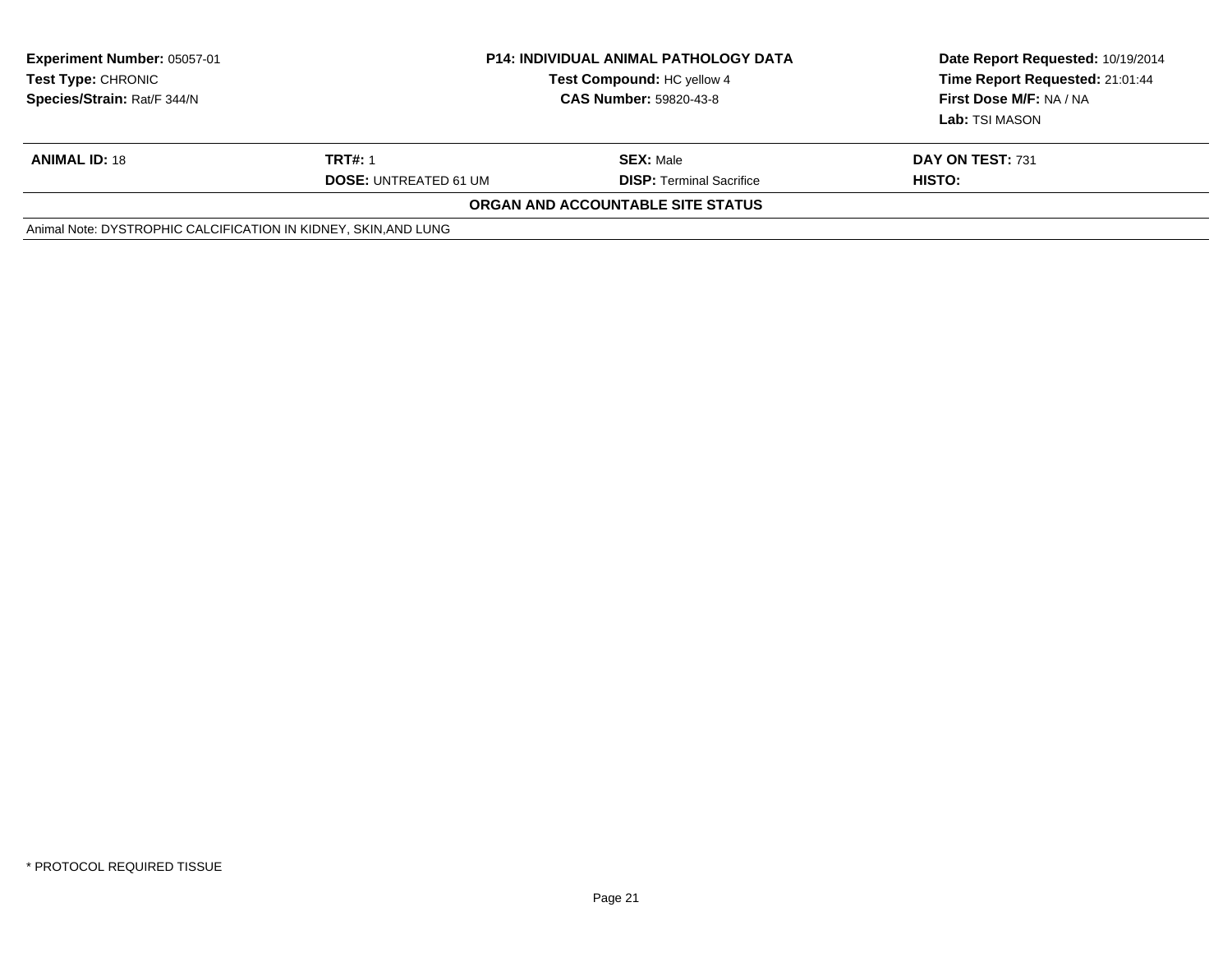| Experiment Number: 05057-01<br>Test Type: CHRONIC<br>Species/Strain: Rat/F 344/N |              | P14: INDIVIDUAL ANIMAL PATHOLOGY DATA<br>Test Compound: HC yellow 4<br><b>CAS Number: 59820-43-8</b> |                                   | Date Report Requested: 10/19/2014<br>Time Report Requested: 21:01:44<br>First Dose M/F: NA / NA<br>Lab: TSI MASON |  |
|----------------------------------------------------------------------------------|--------------|------------------------------------------------------------------------------------------------------|-----------------------------------|-------------------------------------------------------------------------------------------------------------------|--|
| <b>ANIMAL ID: 19</b>                                                             |              | <b>TRT#: 1</b>                                                                                       | <b>SEX: Male</b>                  | DAY ON TEST: 731                                                                                                  |  |
|                                                                                  |              | <b>DOSE: UNTREATED 61 UM</b>                                                                         | <b>DISP: Terminal Sacrifice</b>   | HISTO:                                                                                                            |  |
|                                                                                  |              |                                                                                                      | ORGAN AND ACCOUNTABLE SITE STATUS |                                                                                                                   |  |
| <b>NORMAL</b>                                                                    |              |                                                                                                      |                                   |                                                                                                                   |  |
| <b>Adrenal Gland - Cortex</b>                                                    |              | Adrenal Gland - Medulla                                                                              | Bone                              | <b>Bone Marrow</b>                                                                                                |  |
| <b>Brain</b>                                                                     |              | Epididymis                                                                                           | Esophagus                         | Heart                                                                                                             |  |
| Intestine Large - Cecum                                                          |              | Intestine Large - Colon                                                                              | Intestine Large - Rectum          | Intestine Small - Duodenum                                                                                        |  |
| Intestine Small - Ileum                                                          |              | Intestine Small - Jejunum                                                                            | Lung                              | Lymph Node - Mandibular                                                                                           |  |
| Lymph Node - Mesenteric                                                          |              | <b>Mammary Gland</b>                                                                                 | Nose                              | Parathyroid Gland                                                                                                 |  |
| <b>Preputial Gland</b>                                                           |              | Prostate                                                                                             | <b>Salivary Glands</b>            | <b>Seminal Vesicle</b>                                                                                            |  |
| <b>Skin</b>                                                                      |              | Stomach - Forestomach                                                                                | Stomach - Glandular               | Thymus                                                                                                            |  |
| <b>Thyroid Gland</b>                                                             |              | Trachea                                                                                              | <b>Urinary Bladder</b>            |                                                                                                                   |  |
| <b>OBSERVATIONS</b>                                                              |              |                                                                                                      |                                   |                                                                                                                   |  |
| Islets, Pancreatic                                                               |              |                                                                                                      | Adenoma                           |                                                                                                                   |  |
| Kidney                                                                           |              |                                                                                                      | Nephropathy                       | Mild                                                                                                              |  |
| Liver                                                                            |              | <b>Bile Duct</b>                                                                                     | Hyperplasia                       | Mild                                                                                                              |  |
| Pancreas                                                                         |              | Acinus                                                                                               | Atrophy                           | Mild                                                                                                              |  |
| <b>Pituitary Gland</b>                                                           |              | <b>Pars Distalis</b>                                                                                 | Adenoma                           |                                                                                                                   |  |
| Note: ADENOMA                                                                    | $TGLs = 4-8$ |                                                                                                      |                                   |                                                                                                                   |  |
| Spleen                                                                           |              |                                                                                                      | Hematopoietic Cell Proliferation  | Mild                                                                                                              |  |
| <b>Testes</b>                                                                    |              | <b>Interstit Cell</b>                                                                                | Adenoma                           |                                                                                                                   |  |
|                                                                                  |              | Seminif Tub                                                                                          | Atrophy                           | Moderate                                                                                                          |  |
| Note: ADENOMA                                                                    | $TGLs = 3-6$ |                                                                                                      |                                   |                                                                                                                   |  |
| PRIMARY CAUSE OF DEATH                                                           |              |                                                                                                      |                                   |                                                                                                                   |  |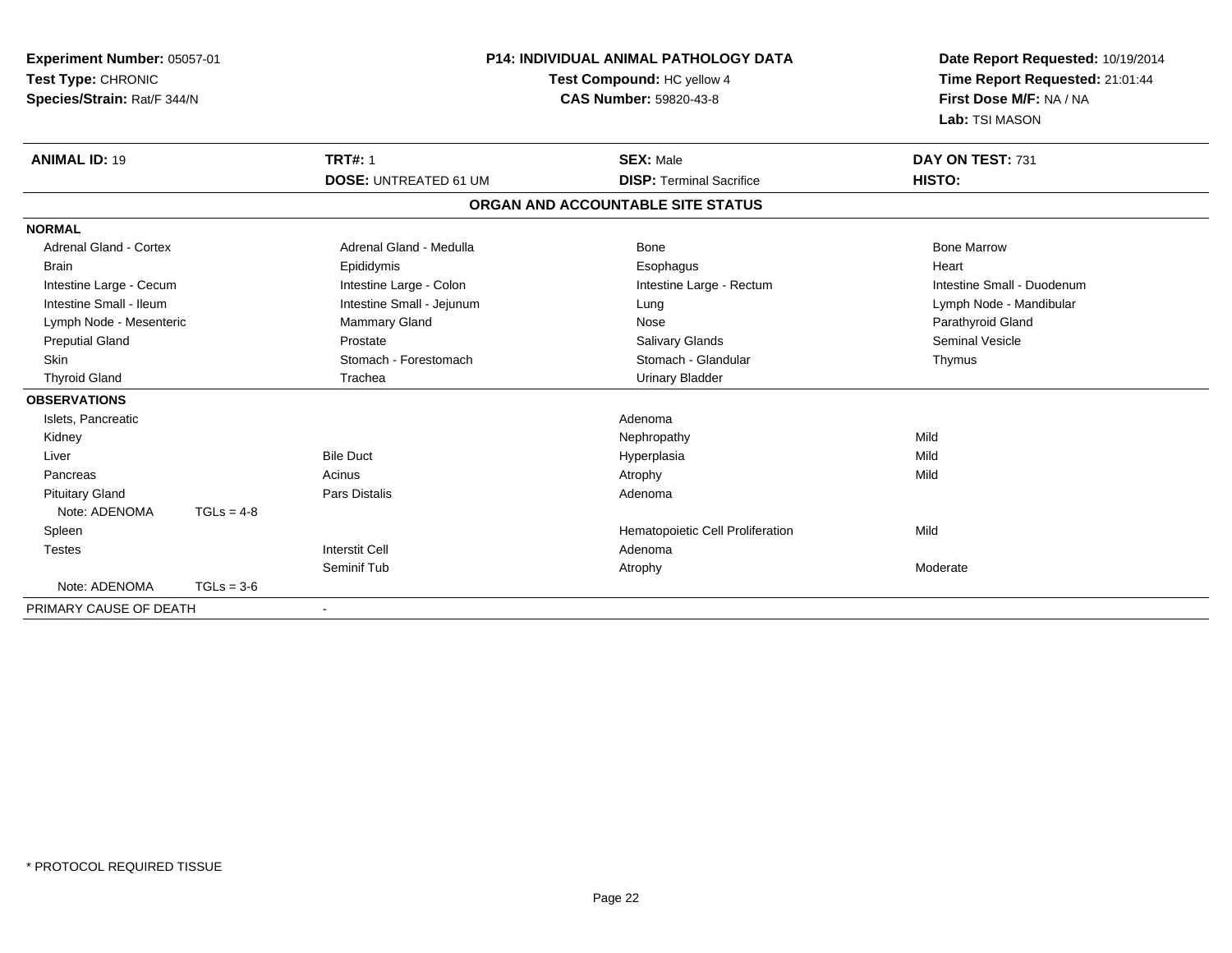| Experiment Number: 05057-01<br>Test Type: CHRONIC<br>Species/Strain: Rat/F 344/N |                              | <b>P14: INDIVIDUAL ANIMAL PATHOLOGY DATA</b><br>Test Compound: HC yellow 4<br>CAS Number: 59820-43-8 | Date Report Requested: 10/19/2014<br>Time Report Requested: 21:01:44<br>First Dose M/F: NA / NA<br>Lab: TSI MASON |
|----------------------------------------------------------------------------------|------------------------------|------------------------------------------------------------------------------------------------------|-------------------------------------------------------------------------------------------------------------------|
| <b>ANIMAL ID: 21</b>                                                             | <b>TRT#: 1</b>               | <b>SEX: Male</b>                                                                                     | DAY ON TEST: 587                                                                                                  |
|                                                                                  | <b>DOSE: UNTREATED 61 UM</b> | <b>DISP: Dead</b>                                                                                    | HISTO:                                                                                                            |
|                                                                                  |                              | ORGAN AND ACCOUNTABLE SITE STATUS                                                                    |                                                                                                                   |
| <b>NORMAL</b>                                                                    |                              |                                                                                                      |                                                                                                                   |
| Bone                                                                             | Epididymis                   | Lung                                                                                                 | Pancreas                                                                                                          |
| Parathyroid Gland                                                                | <b>Pituitary Gland</b>       | <b>Preputial Gland</b>                                                                               | Prostate                                                                                                          |
| Skin                                                                             | Stomach - Forestomach        | Stomach - Glandular                                                                                  | Trachea                                                                                                           |
| <b>MISSING</b>                                                                   |                              |                                                                                                      |                                                                                                                   |
| Esophagus                                                                        | Mammary Gland                |                                                                                                      |                                                                                                                   |
| <b>AUTO PRECLUDES DIAG.</b>                                                      |                              |                                                                                                      |                                                                                                                   |
| <b>Bone Marrow</b>                                                               | Intestine Large - Cecum      | Intestine Large - Colon                                                                              | Intestine Large - Rectum                                                                                          |
| Intestine Small - Duodenum                                                       | Intestine Small - Ileum      | Intestine Small - Jejunum                                                                            | Islets, Pancreatic                                                                                                |
| <b>OBSERVATIONS</b>                                                              |                              |                                                                                                      |                                                                                                                   |
| <b>Adrenal Gland</b>                                                             | Cortex                       | Leukemia Mononuclear                                                                                 |                                                                                                                   |
|                                                                                  | Medulla                      | Leukemia Mononuclear                                                                                 |                                                                                                                   |
| <b>Brain</b>                                                                     |                              | Leukemia Mononuclear                                                                                 |                                                                                                                   |
| Heart                                                                            |                              | Cardiomyopathy                                                                                       | Mild                                                                                                              |
|                                                                                  |                              | Leukemia Mononuclear                                                                                 |                                                                                                                   |
| Kidney                                                                           |                              | Leukemia Mononuclear                                                                                 |                                                                                                                   |
| Liver                                                                            |                              | Leukemia Mononuclear                                                                                 |                                                                                                                   |
|                                                                                  |                              | Necrosis                                                                                             | Moderate                                                                                                          |
| Lymph Node                                                                       | Mandibular                   | Leukemia Mononuclear                                                                                 |                                                                                                                   |
|                                                                                  | Mesenteric                   | Leukemia Mononuclear                                                                                 |                                                                                                                   |
| Nose                                                                             |                              | Leukemia Mononuclear                                                                                 |                                                                                                                   |
| Salivary Glands                                                                  |                              | Leukemia Mononuclear                                                                                 |                                                                                                                   |
| Seminal Vesicle                                                                  |                              | Leukemia Mononuclear                                                                                 |                                                                                                                   |
| Spleen                                                                           |                              | Leukemia Mononuclear                                                                                 |                                                                                                                   |
| [Leukemia Mononuclear TGLS = 1-3]                                                |                              |                                                                                                      |                                                                                                                   |
| <b>Testes</b>                                                                    | Bilateral, Interstit Cell    | Adenoma                                                                                              |                                                                                                                   |
|                                                                                  | Seminif Tub                  | Atrophy                                                                                              | Moderate                                                                                                          |
|                                                                                  |                              | Leukemia Mononuclear                                                                                 |                                                                                                                   |
| Thymus                                                                           |                              | Leukemia Mononuclear                                                                                 |                                                                                                                   |
| <b>Thyroid Gland</b>                                                             |                              | Leukemia Mononuclear                                                                                 |                                                                                                                   |
| <b>Urinary Bladder</b>                                                           |                              | Leukemia Mononuclear                                                                                 |                                                                                                                   |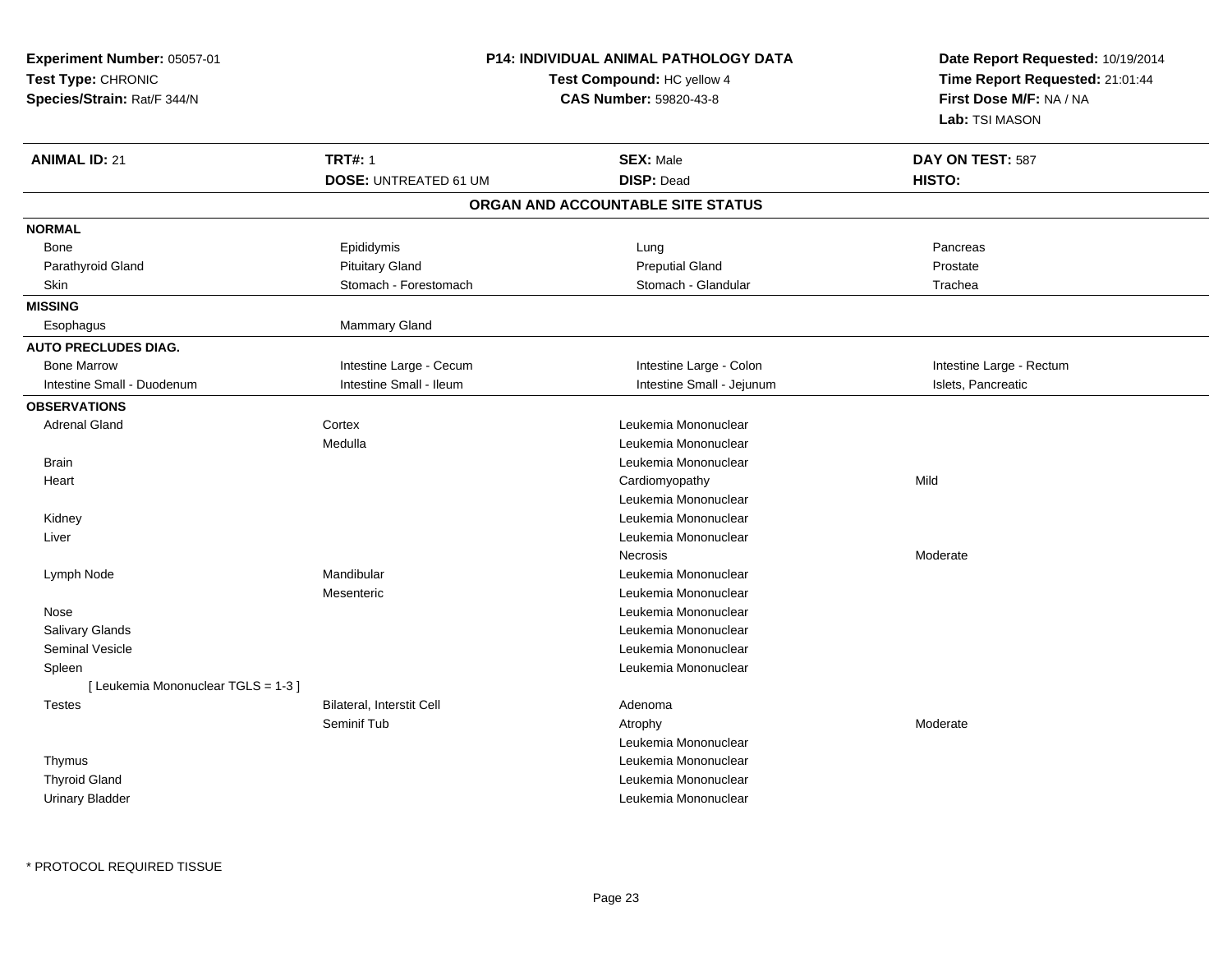| Experiment Number: 05057-01<br>Test Type: CHRONIC<br>Species/Strain: Rat/F 344/N |                              | <b>P14: INDIVIDUAL ANIMAL PATHOLOGY DATA</b><br>Test Compound: HC yellow 4<br><b>CAS Number: 59820-43-8</b> | Date Report Requested: 10/19/2014<br>Time Report Requested: 21:01:44<br>First Dose M/F: NA / NA<br>Lab: TSI MASON |
|----------------------------------------------------------------------------------|------------------------------|-------------------------------------------------------------------------------------------------------------|-------------------------------------------------------------------------------------------------------------------|
| <b>ANIMAL ID: 21</b>                                                             | <b>TRT#: 1</b>               | <b>SEX: Male</b>                                                                                            | DAY ON TEST: 587                                                                                                  |
|                                                                                  | <b>DOSE: UNTREATED 61 UM</b> | <b>DISP: Dead</b>                                                                                           | <b>HISTO:</b>                                                                                                     |
|                                                                                  |                              | ORGAN AND ACCOUNTABLE SITE STATUS                                                                           |                                                                                                                   |
| PRIMARY CAUSE OF DEATH                                                           | -                            |                                                                                                             |                                                                                                                   |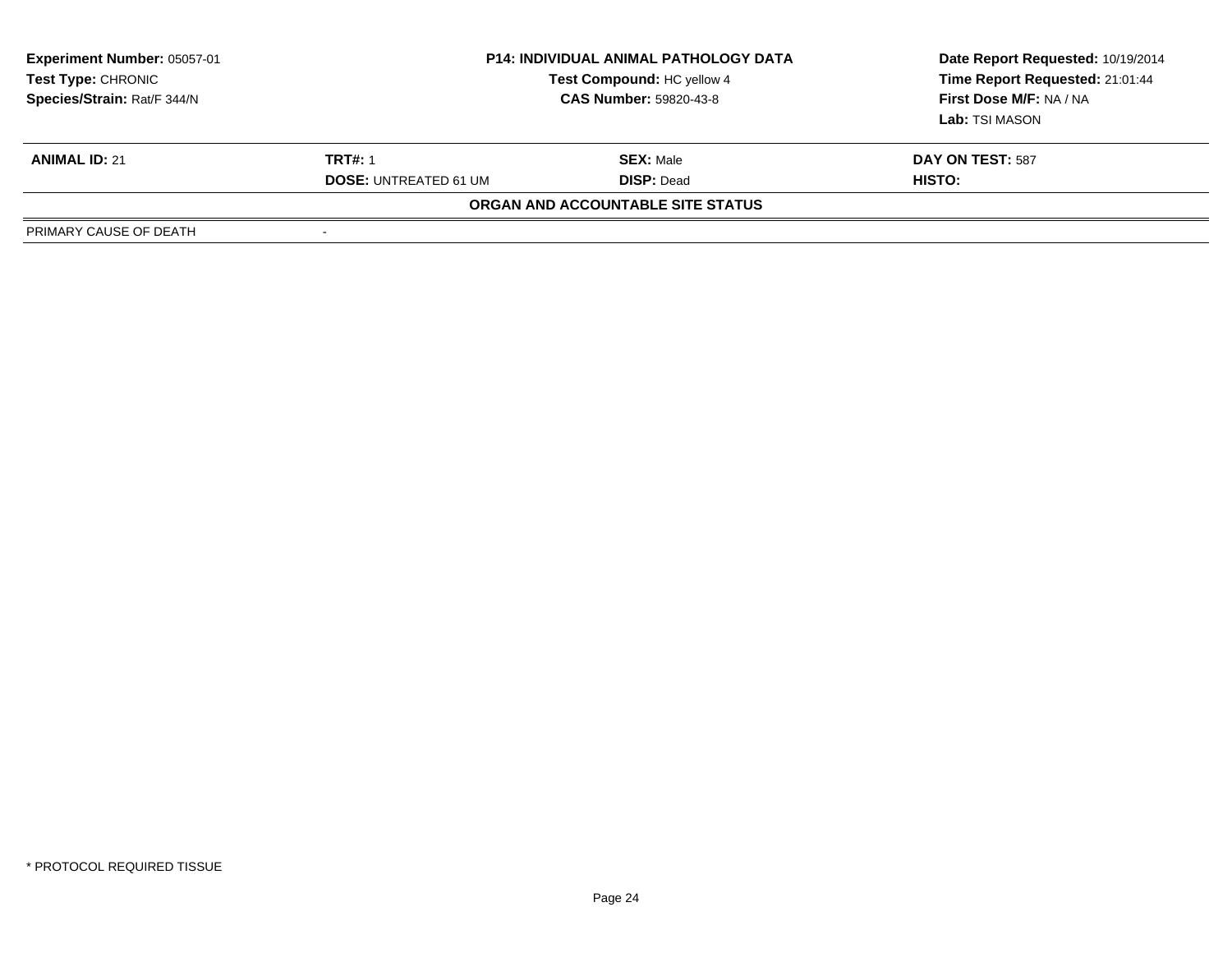| Experiment Number: 05057-01<br>Test Type: CHRONIC<br>Species/Strain: Rat/F 344/N |                              | P14: INDIVIDUAL ANIMAL PATHOLOGY DATA<br>Test Compound: HC yellow 4<br><b>CAS Number: 59820-43-8</b> | Date Report Requested: 10/19/2014<br>Time Report Requested: 21:01:44<br>First Dose M/F: NA / NA<br>Lab: TSI MASON |
|----------------------------------------------------------------------------------|------------------------------|------------------------------------------------------------------------------------------------------|-------------------------------------------------------------------------------------------------------------------|
| <b>ANIMAL ID: 22</b>                                                             | <b>TRT#: 1</b>               | <b>SEX: Male</b>                                                                                     | DAY ON TEST: 689                                                                                                  |
|                                                                                  | <b>DOSE: UNTREATED 61 UM</b> | <b>DISP: Moribund</b>                                                                                | HISTO:                                                                                                            |
|                                                                                  |                              | ORGAN AND ACCOUNTABLE SITE STATUS                                                                    |                                                                                                                   |
| <b>NORMAL</b>                                                                    |                              |                                                                                                      |                                                                                                                   |
| Bone                                                                             | Epididymis                   | Esophagus                                                                                            | Heart                                                                                                             |
| Intestine Large - Cecum                                                          | Intestine Large - Colon      | Intestine Large - Rectum                                                                             | Intestine Small - Duodenum                                                                                        |
| Intestine Small - Ileum                                                          | Intestine Small - Jejunum    | Islets, Pancreatic                                                                                   | Nose                                                                                                              |
| Parathyroid Gland                                                                | <b>Preputial Gland</b>       | Prostate                                                                                             | Salivary Glands                                                                                                   |
| <b>Seminal Vesicle</b>                                                           | <b>Skin</b>                  | Stomach - Forestomach                                                                                | Stomach - Glandular                                                                                               |
| <b>Thyroid Gland</b>                                                             | Trachea                      | <b>Urinary Bladder</b>                                                                               |                                                                                                                   |
| <b>MISSING</b>                                                                   |                              |                                                                                                      |                                                                                                                   |
| <b>Mammary Gland</b>                                                             |                              |                                                                                                      |                                                                                                                   |
| <b>OBSERVATIONS</b>                                                              |                              |                                                                                                      |                                                                                                                   |
| <b>Adrenal Gland</b>                                                             | Medulla                      | Hyperplasia                                                                                          | Mild                                                                                                              |
|                                                                                  | Cortex                       | Leukemia Mononuclear                                                                                 |                                                                                                                   |
|                                                                                  | Medulla                      | Leukemia Mononuclear                                                                                 |                                                                                                                   |
| Note: LEUKEMIA MONUC<br>$TGLs = 11-8$                                            |                              |                                                                                                      |                                                                                                                   |
| <b>Bone Marrow</b>                                                               |                              | Leukemia Mononuclear                                                                                 |                                                                                                                   |
| Brain                                                                            |                              | Hemorrhage                                                                                           | Mild                                                                                                              |
|                                                                                  |                              | Leukemia Mononuclear                                                                                 |                                                                                                                   |
| Note: HEMORRHAGE<br>$TGLs = 15-5$                                                |                              |                                                                                                      |                                                                                                                   |
| Kidney                                                                           |                              | Leukemia Mononuclear                                                                                 |                                                                                                                   |
|                                                                                  |                              | Nephropathy                                                                                          | Mild                                                                                                              |
| Note: NEPHROPATHY<br>$TGLs = 13-4$                                               |                              |                                                                                                      |                                                                                                                   |
| Liver                                                                            |                              | Fatty Change                                                                                         | Focal, Mild                                                                                                       |
|                                                                                  |                              | Leukemia Mononuclear                                                                                 |                                                                                                                   |
| [Fatty Change TGLS = 14-3]                                                       |                              |                                                                                                      |                                                                                                                   |
| Lung                                                                             |                              | Leukemia Mononuclear                                                                                 |                                                                                                                   |
| Note: LEUKEMIA MONUC TGLs = 5-1+2                                                |                              |                                                                                                      |                                                                                                                   |
| Lymph Node                                                                       | Mandibular                   | Leukemia Mononuclear                                                                                 |                                                                                                                   |
|                                                                                  | Mediastinal                  | Leukemia Mononuclear                                                                                 |                                                                                                                   |
|                                                                                  | Mesenteric                   | Leukemia Mononuclear                                                                                 |                                                                                                                   |
|                                                                                  | Renal                        | Leukemia Mononuclear                                                                                 |                                                                                                                   |
| Note: LEUKEMIA MONUC $TGLs = 4-9.7-8.8-2.12-4$                                   |                              |                                                                                                      |                                                                                                                   |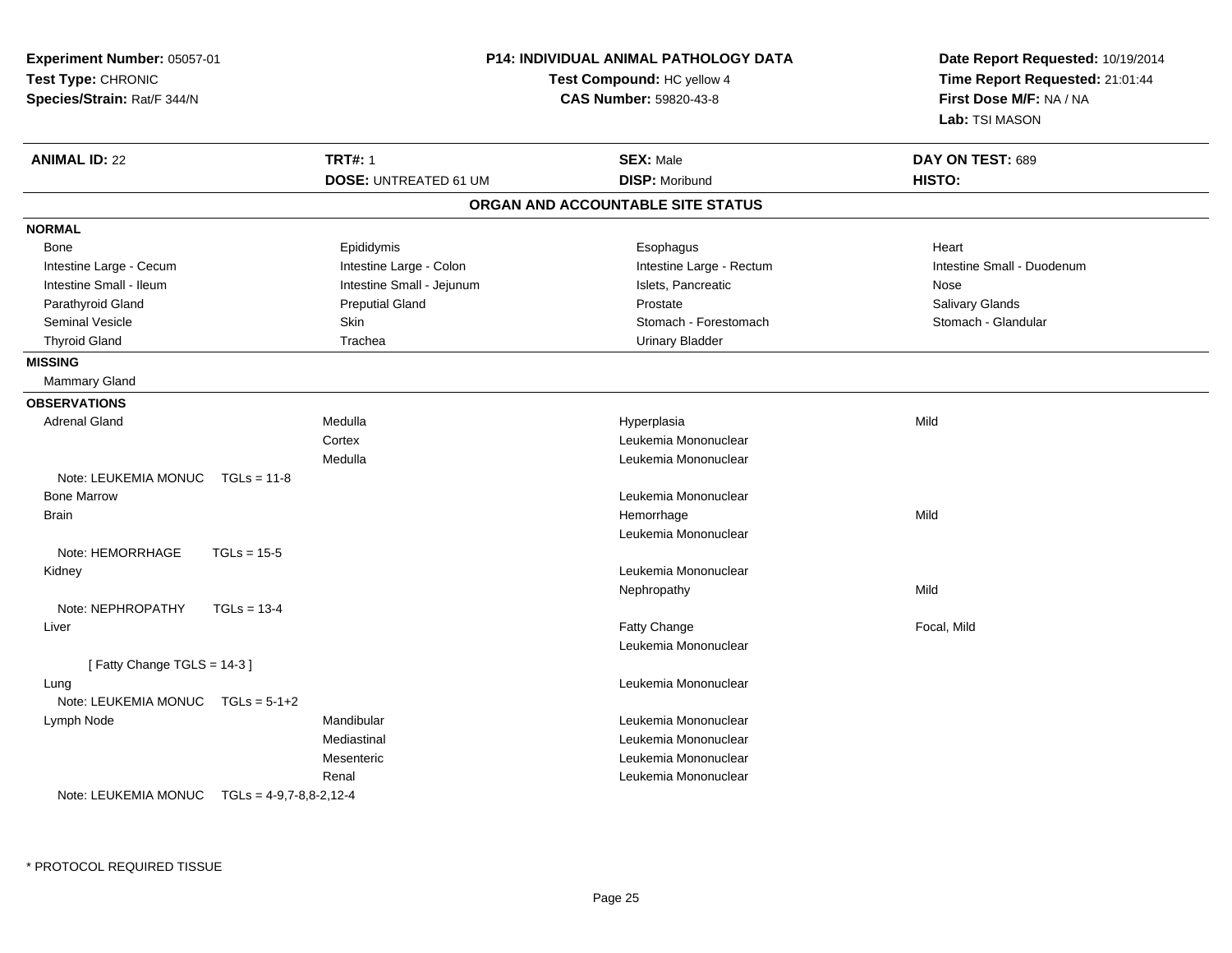| <b>Experiment Number: 05057-01</b><br>Test Type: CHRONIC<br>Species/Strain: Rat/F 344/N |                                            |                              | <b>P14: INDIVIDUAL ANIMAL PATHOLOGY DATA</b><br><b>Test Compound: HC yellow 4</b><br><b>CAS Number: 59820-43-8</b> | Date Report Requested: 10/19/2014<br>Time Report Requested: 21:01:44<br>First Dose M/F: NA / NA<br>Lab: TSI MASON |
|-----------------------------------------------------------------------------------------|--------------------------------------------|------------------------------|--------------------------------------------------------------------------------------------------------------------|-------------------------------------------------------------------------------------------------------------------|
| <b>ANIMAL ID: 22</b>                                                                    |                                            | <b>TRT#: 1</b>               | <b>SEX: Male</b>                                                                                                   | DAY ON TEST: 689                                                                                                  |
|                                                                                         |                                            | <b>DOSE: UNTREATED 61 UM</b> | <b>DISP: Moribund</b>                                                                                              | HISTO:                                                                                                            |
|                                                                                         |                                            |                              | ORGAN AND ACCOUNTABLE SITE STATUS                                                                                  |                                                                                                                   |
| Pancreas                                                                                |                                            | Acinus                       | Atrophy                                                                                                            | Mild                                                                                                              |
| <b>Pituitary Gland</b>                                                                  |                                            |                              | Leukemia Mononuclear                                                                                               |                                                                                                                   |
| Spleen                                                                                  |                                            |                              | Leukemia Mononuclear                                                                                               |                                                                                                                   |
|                                                                                         | [Leukemia Mononuclear TGLS = 9-3.1,10-3.1] |                              |                                                                                                                    |                                                                                                                   |
| Testes                                                                                  |                                            | Bilateral, Interstit Cell    | Adenoma                                                                                                            |                                                                                                                   |
|                                                                                         |                                            | Seminif Tub                  | Atrophy                                                                                                            | Mild                                                                                                              |
| Note: ADENOMA                                                                           | $TGLs = 6-6$                               |                              |                                                                                                                    |                                                                                                                   |
| Thymus                                                                                  |                                            |                              | Leukemia Mononuclear                                                                                               |                                                                                                                   |
| PRIMARY CAUSE OF DEATH                                                                  |                                            |                              |                                                                                                                    |                                                                                                                   |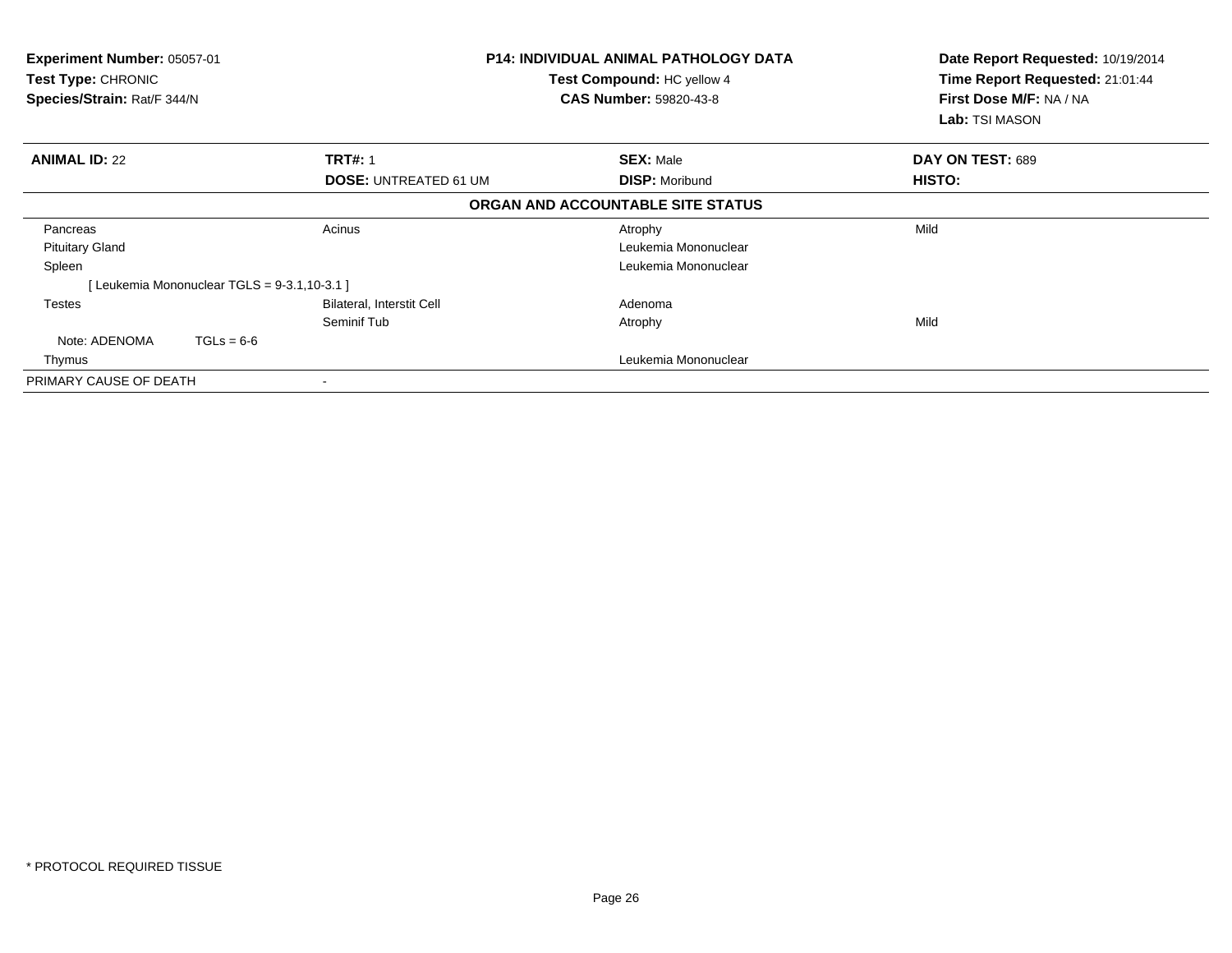| Experiment Number: 05057-01<br>Test Type: CHRONIC<br>Species/Strain: Rat/F 344/N | <b>P14: INDIVIDUAL ANIMAL PATHOLOGY DATA</b><br>Test Compound: HC yellow 4<br><b>CAS Number: 59820-43-8</b> |                                                   | Date Report Requested: 10/19/2014<br>Time Report Requested: 21:01:44<br>First Dose M/F: NA / NA<br>Lab: TSI MASON |
|----------------------------------------------------------------------------------|-------------------------------------------------------------------------------------------------------------|---------------------------------------------------|-------------------------------------------------------------------------------------------------------------------|
| <b>ANIMAL ID: 23</b>                                                             | <b>TRT#: 1</b><br><b>DOSE: UNTREATED 61 UM</b>                                                              | <b>SEX: Male</b><br><b>DISP: Moribund</b>         | DAY ON TEST: 710<br>HISTO:                                                                                        |
|                                                                                  |                                                                                                             | ORGAN AND ACCOUNTABLE SITE STATUS                 |                                                                                                                   |
|                                                                                  |                                                                                                             |                                                   |                                                                                                                   |
| <b>NORMAL</b>                                                                    |                                                                                                             |                                                   |                                                                                                                   |
| <b>Adrenal Gland - Cortex</b>                                                    | <b>Bone</b>                                                                                                 | <b>Bone Marrow</b>                                | <b>Brain</b>                                                                                                      |
| Epididymis                                                                       | Esophagus                                                                                                   | Heart                                             | Intestine Large - Cecum                                                                                           |
| Intestine Large - Colon                                                          | Intestine Large - Rectum                                                                                    | Intestine Small - Duodenum                        | Intestine Small - Ileum                                                                                           |
| Intestine Small - Jejunum                                                        | Islets, Pancreatic                                                                                          | Lymph Node - Mesenteric<br><b>Preputial Gland</b> | Nose                                                                                                              |
| Pancreas                                                                         | Parathyroid Gland                                                                                           | Skin                                              | Prostate                                                                                                          |
| <b>Salivary Glands</b><br>Stomach - Glandular                                    | <b>Seminal Vesicle</b>                                                                                      | Trachea                                           | Stomach - Forestomach                                                                                             |
|                                                                                  | Thymus                                                                                                      |                                                   | <b>Urinary Bladder</b>                                                                                            |
| <b>MISSING</b>                                                                   |                                                                                                             |                                                   |                                                                                                                   |
| Lymph Node - Mandibular                                                          |                                                                                                             |                                                   |                                                                                                                   |
| <b>OBSERVATIONS</b>                                                              |                                                                                                             |                                                   |                                                                                                                   |
| <b>Adrenal Gland</b>                                                             | Medulla                                                                                                     | Hyperplasia                                       | Mild                                                                                                              |
|                                                                                  | Medulla                                                                                                     | Pheochromocytoma Benign                           |                                                                                                                   |
| Kidney                                                                           |                                                                                                             | Cyst                                              |                                                                                                                   |
|                                                                                  |                                                                                                             | Nephropathy                                       | Moderate                                                                                                          |
| [Cyst TGLS = $8-4$ ]                                                             |                                                                                                             |                                                   |                                                                                                                   |
| [Nephropathy TGLS = 9-4]                                                         |                                                                                                             |                                                   |                                                                                                                   |
| Liver                                                                            |                                                                                                             | Angiectasis                                       | Minimal                                                                                                           |
|                                                                                  |                                                                                                             | Cyst                                              |                                                                                                                   |
|                                                                                  | <b>Bile Duct</b>                                                                                            | Hyperplasia                                       | Mild                                                                                                              |
| Note: CYST<br>$TGLs = 13-3$                                                      |                                                                                                             |                                                   |                                                                                                                   |
| Note: HYPERPLASIA<br>$TGLs = 12-3$                                               |                                                                                                             |                                                   |                                                                                                                   |
| Lung                                                                             |                                                                                                             | Fibrosis                                          | Mild                                                                                                              |
|                                                                                  |                                                                                                             | Inflammation                                      | Acute, Mild                                                                                                       |
| $TGLs = 3-1+2$<br>Note: INFLAMMATION                                             |                                                                                                             |                                                   |                                                                                                                   |
| Note: FIBROSIS<br>$TGLs = 4-1+2$                                                 |                                                                                                             |                                                   |                                                                                                                   |
| Note: MORE LIKE PNEUMONIA                                                        |                                                                                                             |                                                   |                                                                                                                   |
| <b>Mammary Gland</b>                                                             |                                                                                                             | Adenoma                                           |                                                                                                                   |
| Note: ADENOMA<br>$TGLs = 1-10.1$                                                 |                                                                                                             |                                                   |                                                                                                                   |
| <b>Pituitary Gland</b>                                                           | Pars Distalis                                                                                               | Adenoma                                           |                                                                                                                   |
|                                                                                  | Pars Distalis                                                                                               | Angiectasis                                       | Mild                                                                                                              |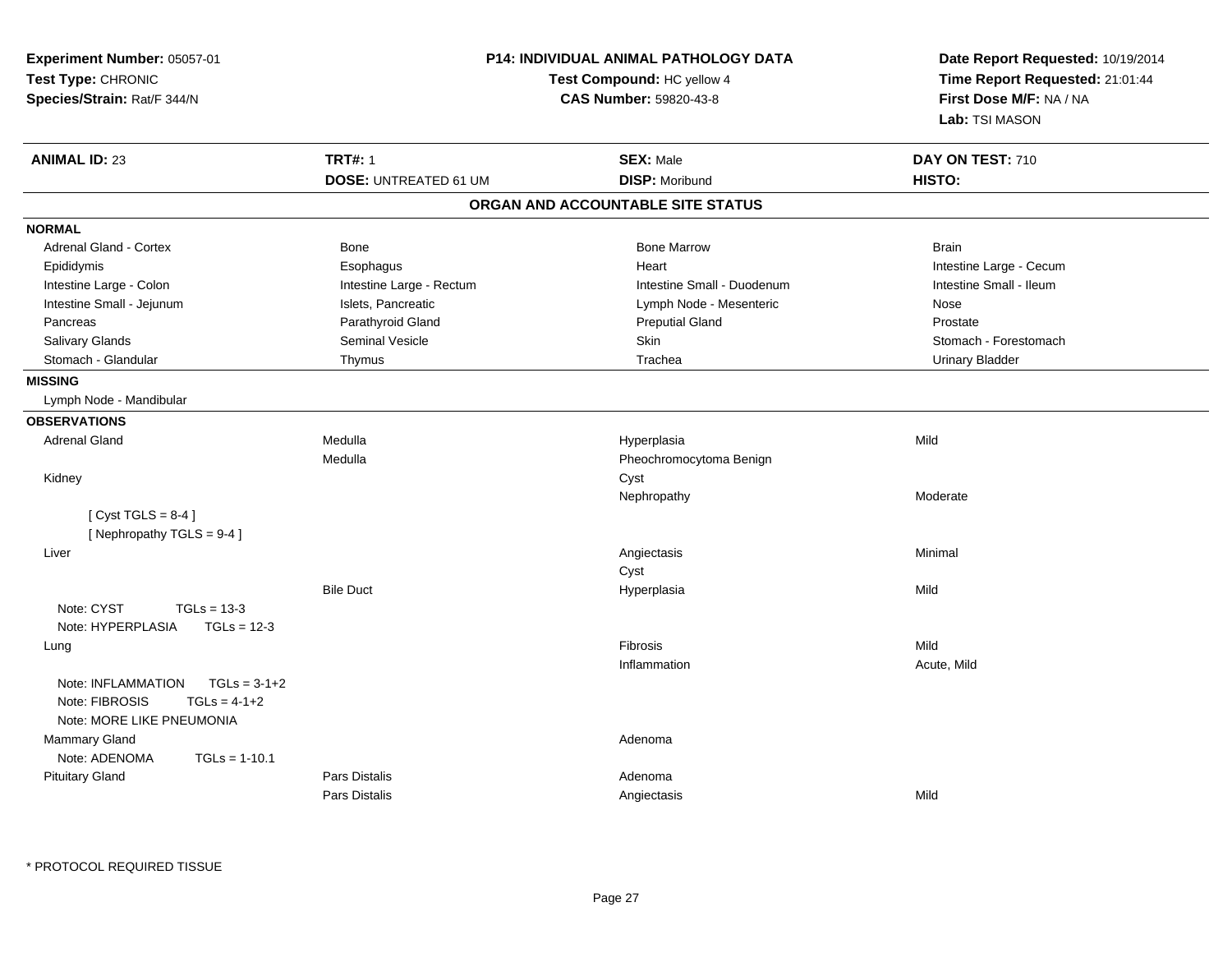| Experiment Number: 05057-01<br><b>Test Type: CHRONIC</b><br>Species/Strain: Rat/F 344/N | <b>P14: INDIVIDUAL ANIMAL PATHOLOGY DATA</b><br>Test Compound: HC yellow 4<br><b>CAS Number: 59820-43-8</b> |                                   | Date Report Requested: 10/19/2014<br>Time Report Requested: 21:01:44<br>First Dose M/F: NA / NA<br>Lab: TSI MASON |
|-----------------------------------------------------------------------------------------|-------------------------------------------------------------------------------------------------------------|-----------------------------------|-------------------------------------------------------------------------------------------------------------------|
| <b>ANIMAL ID: 23</b>                                                                    | <b>TRT#: 1</b>                                                                                              | <b>SEX: Male</b>                  | DAY ON TEST: 710                                                                                                  |
|                                                                                         | <b>DOSE: UNTREATED 61 UM</b>                                                                                | <b>DISP: Moribund</b>             | HISTO:                                                                                                            |
|                                                                                         |                                                                                                             | ORGAN AND ACCOUNTABLE SITE STATUS |                                                                                                                   |
| Note: ADENOMA<br>$TGLs = 14-8$                                                          |                                                                                                             |                                   |                                                                                                                   |
| Spleen                                                                                  |                                                                                                             | Hematopoietic Cell Proliferation  | Moderate                                                                                                          |
| <b>Testes</b>                                                                           | Bilateral, Interstit Cell                                                                                   | Adenoma                           |                                                                                                                   |
|                                                                                         | Seminif Tub                                                                                                 | Atrophy                           | Moderate                                                                                                          |
| [Atrophy TGLS = $6-6,7-6$ ]                                                             |                                                                                                             |                                   |                                                                                                                   |
| <b>Thyroid Gland</b>                                                                    | C Cell                                                                                                      | Hyperplasia                       | Minimal                                                                                                           |
| PRIMARY CAUSE OF DEATH                                                                  |                                                                                                             |                                   |                                                                                                                   |
| Animal Note: LEUKEMOID REACTION IN LIVER AND SPLEEN                                     |                                                                                                             |                                   |                                                                                                                   |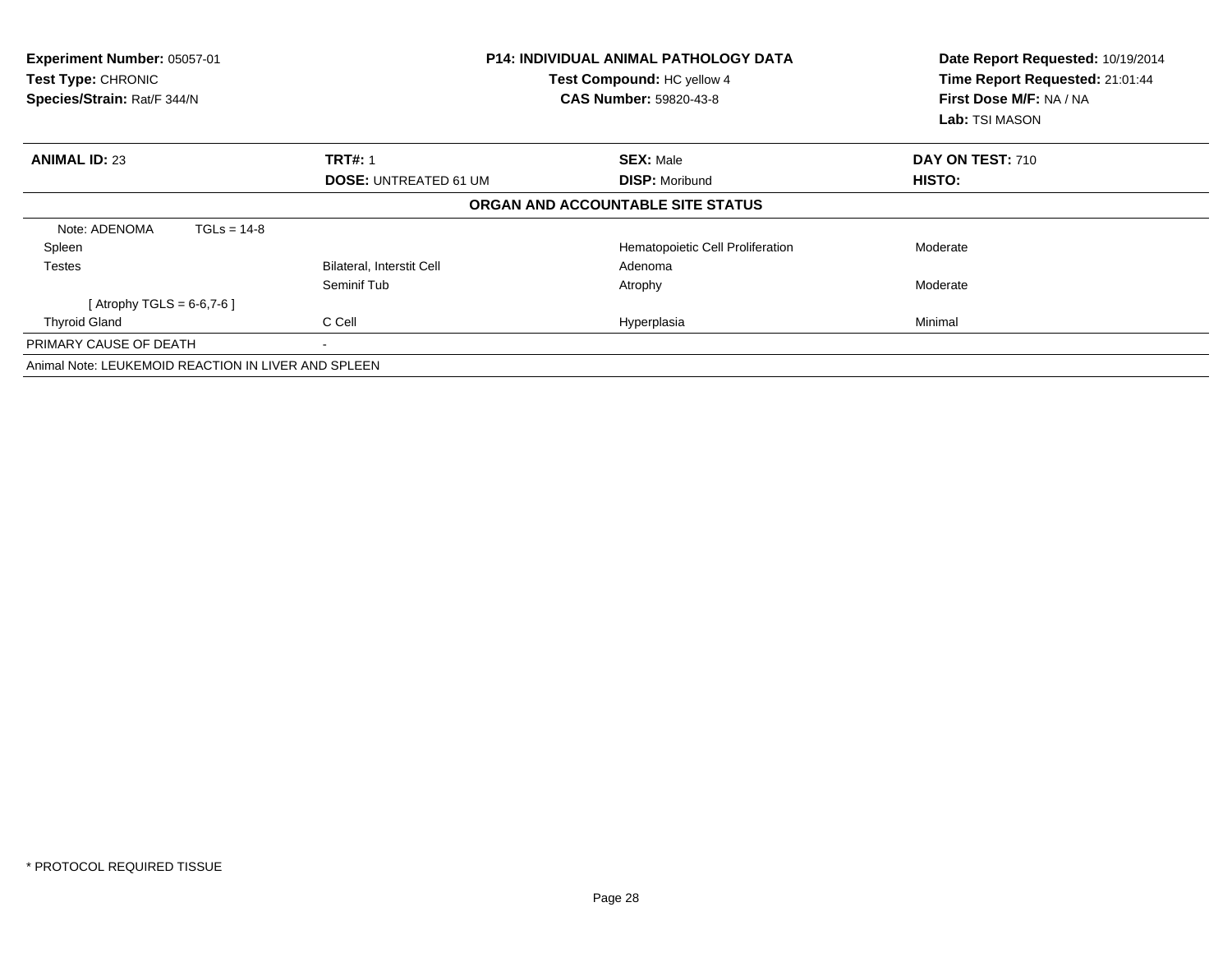| <b>Experiment Number: 05057-01</b><br>Test Type: CHRONIC<br>Species/Strain: Rat/F 344/N |                        | P14: INDIVIDUAL ANIMAL PATHOLOGY DATA<br>Test Compound: HC yellow 4<br>CAS Number: 59820-43-8 |  | Date Report Requested: 10/19/2014<br>Time Report Requested: 21:01:44<br>First Dose M/F: NA / NA<br>Lab: TSI MASON |                         |
|-----------------------------------------------------------------------------------------|------------------------|-----------------------------------------------------------------------------------------------|--|-------------------------------------------------------------------------------------------------------------------|-------------------------|
| <b>ANIMAL ID: 24</b>                                                                    |                        | <b>TRT#: 1</b>                                                                                |  | <b>SEX: Male</b>                                                                                                  | DAY ON TEST: 662        |
|                                                                                         |                        | <b>DOSE: UNTREATED 61 UM</b>                                                                  |  | <b>DISP: Moribund</b>                                                                                             | HISTO:                  |
|                                                                                         |                        |                                                                                               |  | ORGAN AND ACCOUNTABLE SITE STATUS                                                                                 |                         |
| <b>NORMAL</b>                                                                           |                        |                                                                                               |  |                                                                                                                   |                         |
| <b>Adrenal Gland - Cortex</b>                                                           |                        | Adrenal Gland - Medulla                                                                       |  | Bone                                                                                                              | <b>Bone Marrow</b>      |
| <b>Brain</b>                                                                            |                        | Epididymis                                                                                    |  | Esophagus                                                                                                         | Intestine Large - Cecum |
| Intestine Large - Colon                                                                 |                        | Intestine Large - Rectum                                                                      |  | Intestine Small - Duodenum                                                                                        | Intestine Small - Ileum |
| Intestine Small - Jejunum                                                               |                        | Islets, Pancreatic                                                                            |  | Mammary Gland                                                                                                     | Nose                    |
| Pancreas                                                                                |                        | Parathyroid Gland                                                                             |  | <b>Preputial Gland</b>                                                                                            | Prostate                |
| Salivary Glands                                                                         |                        | Seminal Vesicle                                                                               |  | Stomach - Forestomach                                                                                             | Stomach - Glandular     |
| <b>Thyroid Gland</b>                                                                    |                        | Trachea                                                                                       |  | <b>Urinary Bladder</b>                                                                                            |                         |
| <b>OBSERVATIONS</b>                                                                     |                        |                                                                                               |  |                                                                                                                   |                         |
| Heart                                                                                   |                        |                                                                                               |  | Cardiomyopathy                                                                                                    | Mild                    |
|                                                                                         |                        |                                                                                               |  | Leukemia Mononuclear                                                                                              |                         |
| Kidney                                                                                  |                        |                                                                                               |  | Leukemia Mononuclear                                                                                              |                         |
|                                                                                         |                        |                                                                                               |  | Nephropathy                                                                                                       | Mild                    |
| Note: NEPHROPATHY                                                                       | $TGLs = 7-4$           |                                                                                               |  |                                                                                                                   |                         |
| Liver                                                                                   |                        |                                                                                               |  | Fatty Change                                                                                                      | Focal, Mild             |
|                                                                                         |                        |                                                                                               |  | Leukemia Mononuclear                                                                                              |                         |
| Note: LEUKEMIA MONUC TGLs = 8-3                                                         |                        |                                                                                               |  |                                                                                                                   |                         |
| Lung                                                                                    |                        |                                                                                               |  | Leukemia Mononuclear                                                                                              |                         |
| Lymph Node                                                                              |                        | Mandibular                                                                                    |  | Leukemia Mononuclear                                                                                              |                         |
|                                                                                         |                        | Mediastinal                                                                                   |  | Leukemia Mononuclear                                                                                              |                         |
|                                                                                         |                        | Mesenteric                                                                                    |  | Leukemia Mononuclear                                                                                              |                         |
|                                                                                         |                        | Pancreatic                                                                                    |  | Leukemia Mononuclear                                                                                              |                         |
| Note: LEUKEMIA MONUC                                                                    | $TGLs = 2-9, 4-3, 6-8$ |                                                                                               |  |                                                                                                                   |                         |
| <b>Pituitary Gland</b>                                                                  |                        | <b>Pars Distalis</b>                                                                          |  | Angiectasis                                                                                                       | Mild                    |
| Note: ANGIECTASIS                                                                       | $TGLs = 9-8$           |                                                                                               |  |                                                                                                                   |                         |
| Skin                                                                                    |                        |                                                                                               |  | Cyst Epithelial Inclusion                                                                                         |                         |
|                                                                                         |                        |                                                                                               |  | Hyperkeratosis                                                                                                    | Moderate                |
| Note: HYPERKERATOSIS                                                                    | $TGLs = 10-13$         |                                                                                               |  |                                                                                                                   |                         |
| Spleen                                                                                  |                        |                                                                                               |  | Leukemia Mononuclear                                                                                              |                         |
| Note: LEUKEMIA MONUC                                                                    | $TGLs = 5-3.1$         |                                                                                               |  |                                                                                                                   |                         |
| <b>Testes</b>                                                                           |                        | Bilateral, Interstit Cell                                                                     |  | Adenoma                                                                                                           |                         |

\* PROTOCOL REQUIRED TISSUE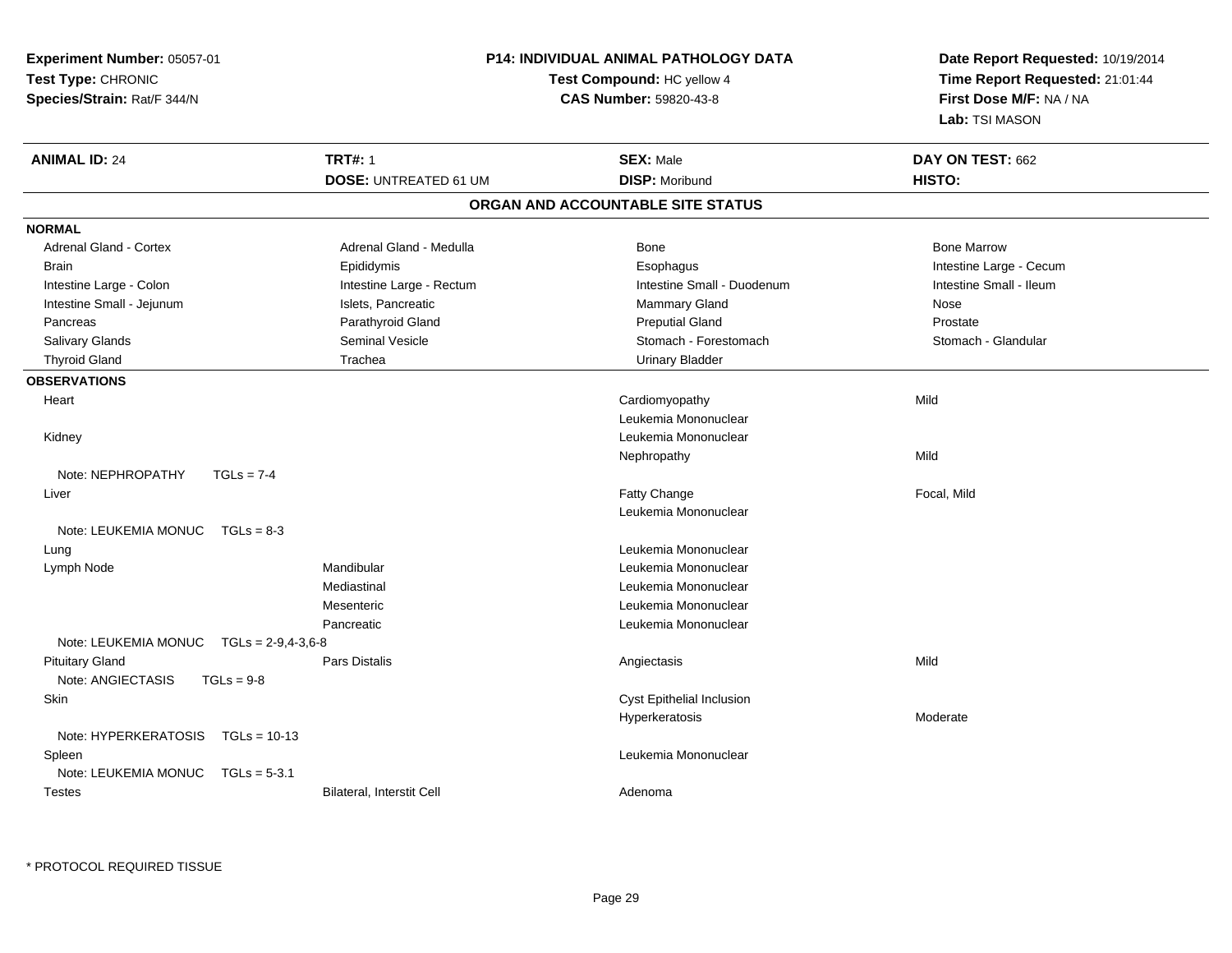| Experiment Number: 05057-01<br>Test Type: CHRONIC<br>Species/Strain: Rat/F 344/N |              | <b>P14: INDIVIDUAL ANIMAL PATHOLOGY DATA</b><br>Test Compound: HC yellow 4<br><b>CAS Number: 59820-43-8</b> | Date Report Requested: 10/19/2014<br>Time Report Requested: 21:01:44<br>First Dose M/F: NA / NA<br>Lab: TSI MASON |                  |
|----------------------------------------------------------------------------------|--------------|-------------------------------------------------------------------------------------------------------------|-------------------------------------------------------------------------------------------------------------------|------------------|
| <b>ANIMAL ID: 24</b>                                                             |              | <b>TRT#: 1</b>                                                                                              | <b>SEX: Male</b>                                                                                                  | DAY ON TEST: 662 |
|                                                                                  |              | <b>DOSE: UNTREATED 61 UM</b>                                                                                | <b>DISP: Moribund</b>                                                                                             | HISTO:           |
|                                                                                  |              |                                                                                                             | ORGAN AND ACCOUNTABLE SITE STATUS                                                                                 |                  |
|                                                                                  |              | <b>Interstit Cell</b>                                                                                       | Hyperplasia                                                                                                       | Mild             |
| Note: ADENOMA                                                                    | $TGLs = 3-6$ |                                                                                                             |                                                                                                                   |                  |
| Thymus                                                                           |              |                                                                                                             | Leukemia Mononuclear                                                                                              |                  |
| PRIMARY CAUSE OF DEATH                                                           |              |                                                                                                             |                                                                                                                   |                  |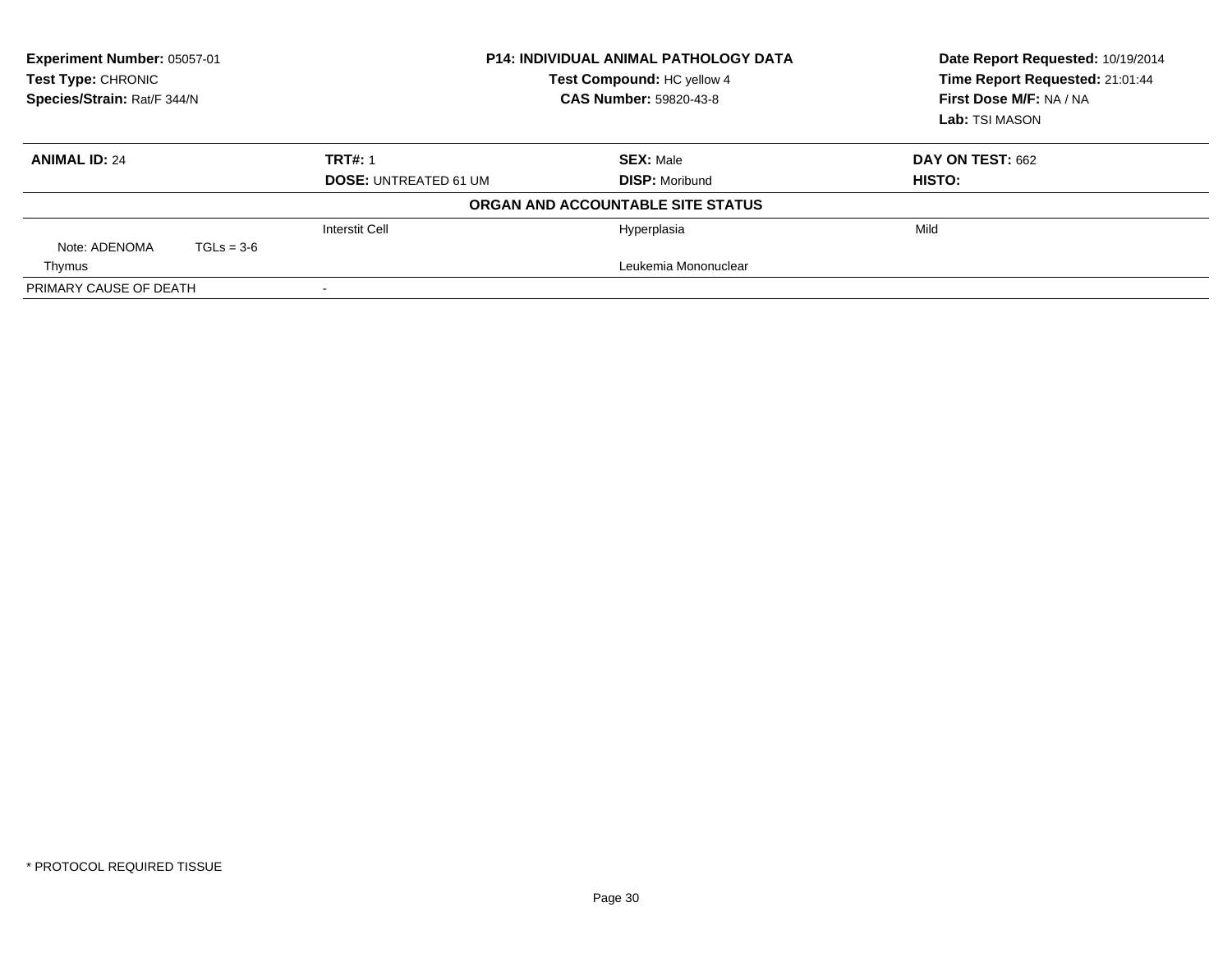| Experiment Number: 05057-01         |                              | <b>P14: INDIVIDUAL ANIMAL PATHOLOGY DATA</b> |                                                                      |  |
|-------------------------------------|------------------------------|----------------------------------------------|----------------------------------------------------------------------|--|
| Test Type: CHRONIC                  |                              | Test Compound: HC yellow 4                   | Date Report Requested: 10/19/2014<br>Time Report Requested: 21:01:44 |  |
| Species/Strain: Rat/F 344/N         |                              | CAS Number: 59820-43-8                       |                                                                      |  |
|                                     |                              |                                              | First Dose M/F: NA / NA<br>Lab: TSI MASON                            |  |
| <b>ANIMAL ID: 26</b>                | <b>TRT#: 1</b>               | <b>SEX: Male</b>                             | DAY ON TEST: 610                                                     |  |
|                                     | <b>DOSE: UNTREATED 61 UM</b> | <b>DISP: Moribund</b>                        | HISTO:                                                               |  |
|                                     |                              | ORGAN AND ACCOUNTABLE SITE STATUS            |                                                                      |  |
| <b>NORMAL</b>                       |                              |                                              |                                                                      |  |
| <b>Bone</b>                         | <b>Bone Marrow</b>           | Epididymis                                   | Esophagus                                                            |  |
| Intestine Large - Colon             | Intestine Small - Duodenum   | Intestine Small - Ileum                      | Intestine Small - Jejunum                                            |  |
| Islets, Pancreatic                  | Nose                         | Parathyroid Gland                            | Prostate                                                             |  |
| Salivary Glands                     | Seminal Vesicle              | Stomach - Glandular                          | Thymus                                                               |  |
| Trachea                             | <b>Urinary Bladder</b>       |                                              |                                                                      |  |
| <b>OBSERVATIONS</b>                 |                              |                                              |                                                                      |  |
| <b>Adrenal Gland</b>                | Cortex                       | Leukemia Mononuclear                         |                                                                      |  |
|                                     | Medulla                      | Leukemia Mononuclear                         |                                                                      |  |
| <b>Brain</b>                        |                              | Leukemia Mononuclear                         |                                                                      |  |
| Heart                               |                              | Cardiomyopathy                               | Mild                                                                 |  |
|                                     |                              | Leukemia Mononuclear                         |                                                                      |  |
| Intestine Large                     | Cecum                        | Parasite                                     | Minimal                                                              |  |
|                                     | Rectum                       | Thrombosis                                   | Moderate                                                             |  |
| Kidney                              |                              | Leukemia Mononuclear                         |                                                                      |  |
|                                     |                              | Nephropathy                                  | Moderate                                                             |  |
| Liver                               |                              | Fatty Change                                 | Focal, Mild                                                          |  |
|                                     | <b>Bile Duct</b>             | Hyperplasia                                  | Minimal                                                              |  |
|                                     |                              | Leukemia Mononuclear                         |                                                                      |  |
| [Hyperplasia TGLS = 5-3]            |                              |                                              |                                                                      |  |
| [ Leukemia Mononuclear TGLS = 5-3 ] |                              |                                              |                                                                      |  |
| Lung                                |                              | Leukemia Mononuclear                         |                                                                      |  |
| Lymph Node                          | Mesenteric                   | <b>Infiltration Cellular</b>                 | Histiocyte, Mild                                                     |  |
|                                     | Mandibular                   | Leukemia Mononuclear                         |                                                                      |  |
|                                     | Mediastinal                  | Leukemia Mononuclear                         |                                                                      |  |
| <b>Mammary Gland</b>                | Acinus                       | Hyperplasia                                  | Mild                                                                 |  |
| Pancreas                            |                              | Leukemia Mononuclear                         |                                                                      |  |
| <b>Pituitary Gland</b>              | <b>Pars Distalis</b>         | Adenoma                                      |                                                                      |  |
|                                     | Pars Distalis                | Leukemia Mononuclear                         |                                                                      |  |
| <b>Preputial Gland</b>              |                              | Inflammation                                 | Chronic Active, Moderate                                             |  |
| Skin                                |                              | Leukemia Mononuclear                         |                                                                      |  |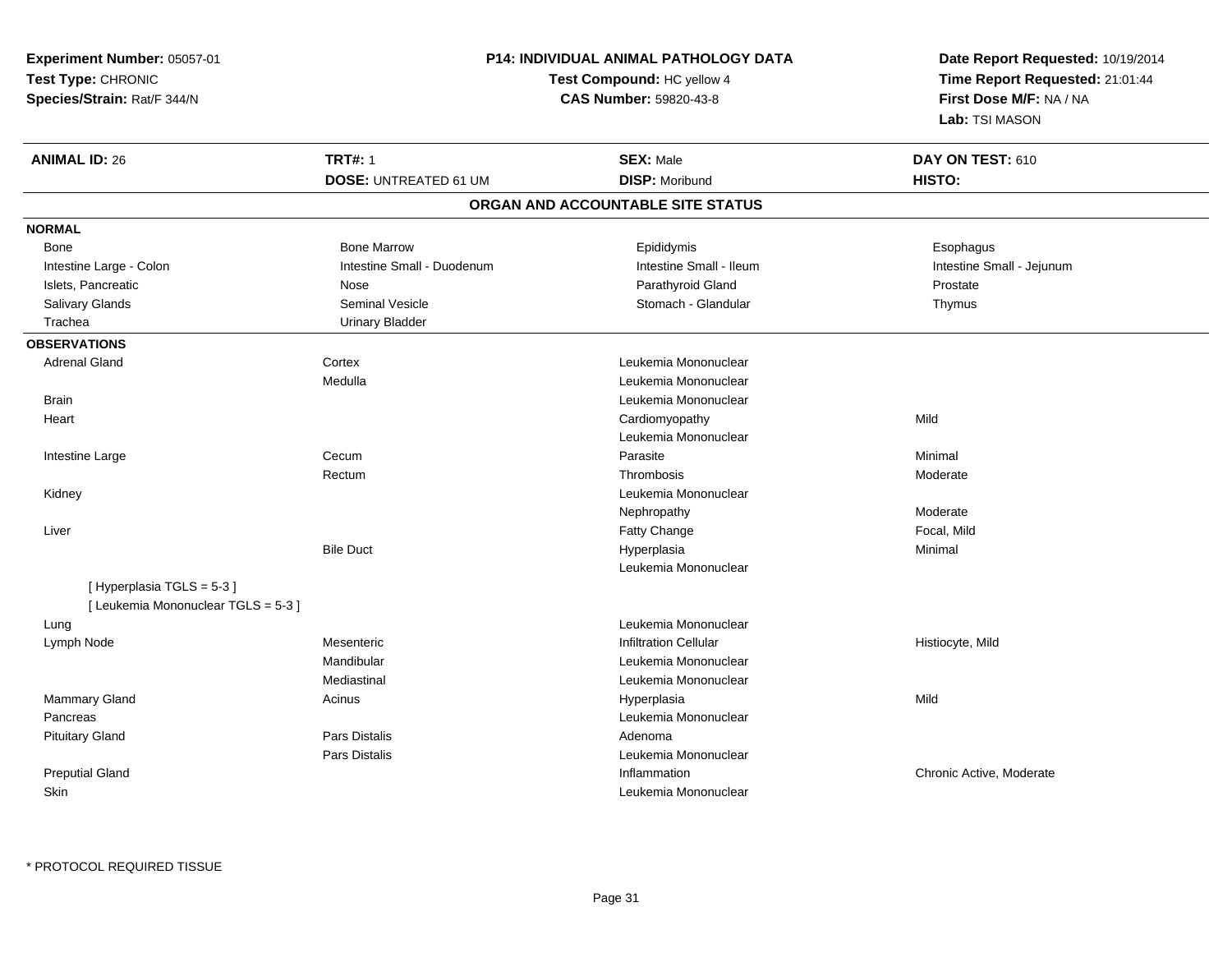| <b>Experiment Number: 05057-01</b><br>Test Type: CHRONIC<br>Species/Strain: Rat/F 344/N | <b>P14: INDIVIDUAL ANIMAL PATHOLOGY DATA</b><br>Test Compound: HC yellow 4<br><b>CAS Number: 59820-43-8</b> |                                   | Date Report Requested: 10/19/2014<br>Time Report Requested: 21:01:44<br>First Dose M/F: NA / NA<br>Lab: TSI MASON |  |
|-----------------------------------------------------------------------------------------|-------------------------------------------------------------------------------------------------------------|-----------------------------------|-------------------------------------------------------------------------------------------------------------------|--|
| <b>ANIMAL ID: 26</b>                                                                    | <b>TRT#: 1</b>                                                                                              | <b>SEX: Male</b>                  | DAY ON TEST: 610                                                                                                  |  |
|                                                                                         | <b>DOSE: UNTREATED 61 UM</b>                                                                                | <b>DISP: Moribund</b>             | <b>HISTO:</b>                                                                                                     |  |
|                                                                                         |                                                                                                             | ORGAN AND ACCOUNTABLE SITE STATUS |                                                                                                                   |  |
| Spleen                                                                                  |                                                                                                             | Leukemia Mononuclear              |                                                                                                                   |  |
| [Leukemia Mononuclear TGLS = 4-3]                                                       |                                                                                                             |                                   |                                                                                                                   |  |
| Stomach                                                                                 | Forestomach                                                                                                 | Acanthosis                        | Mild                                                                                                              |  |
|                                                                                         | Forestomach                                                                                                 | Hyperkeratosis                    | Moderate                                                                                                          |  |
|                                                                                         | Forestomach                                                                                                 | Squamous Cell Papilloma           |                                                                                                                   |  |
| <b>Testes</b>                                                                           | Bilateral, Interstit Cell                                                                                   | Adenoma                           |                                                                                                                   |  |
|                                                                                         | Seminif Tub                                                                                                 | Atrophy                           | Moderate                                                                                                          |  |
|                                                                                         | <b>Interstit Cell</b>                                                                                       | Hyperplasia                       | Minimal                                                                                                           |  |
| Note: ADENOMA<br>$TGLs = 2-6$                                                           |                                                                                                             |                                   |                                                                                                                   |  |
| <b>Thyroid Gland</b>                                                                    | C Cell                                                                                                      | Hyperplasia                       | Minimal                                                                                                           |  |
| PRIMARY CAUSE OF DEATH                                                                  |                                                                                                             |                                   |                                                                                                                   |  |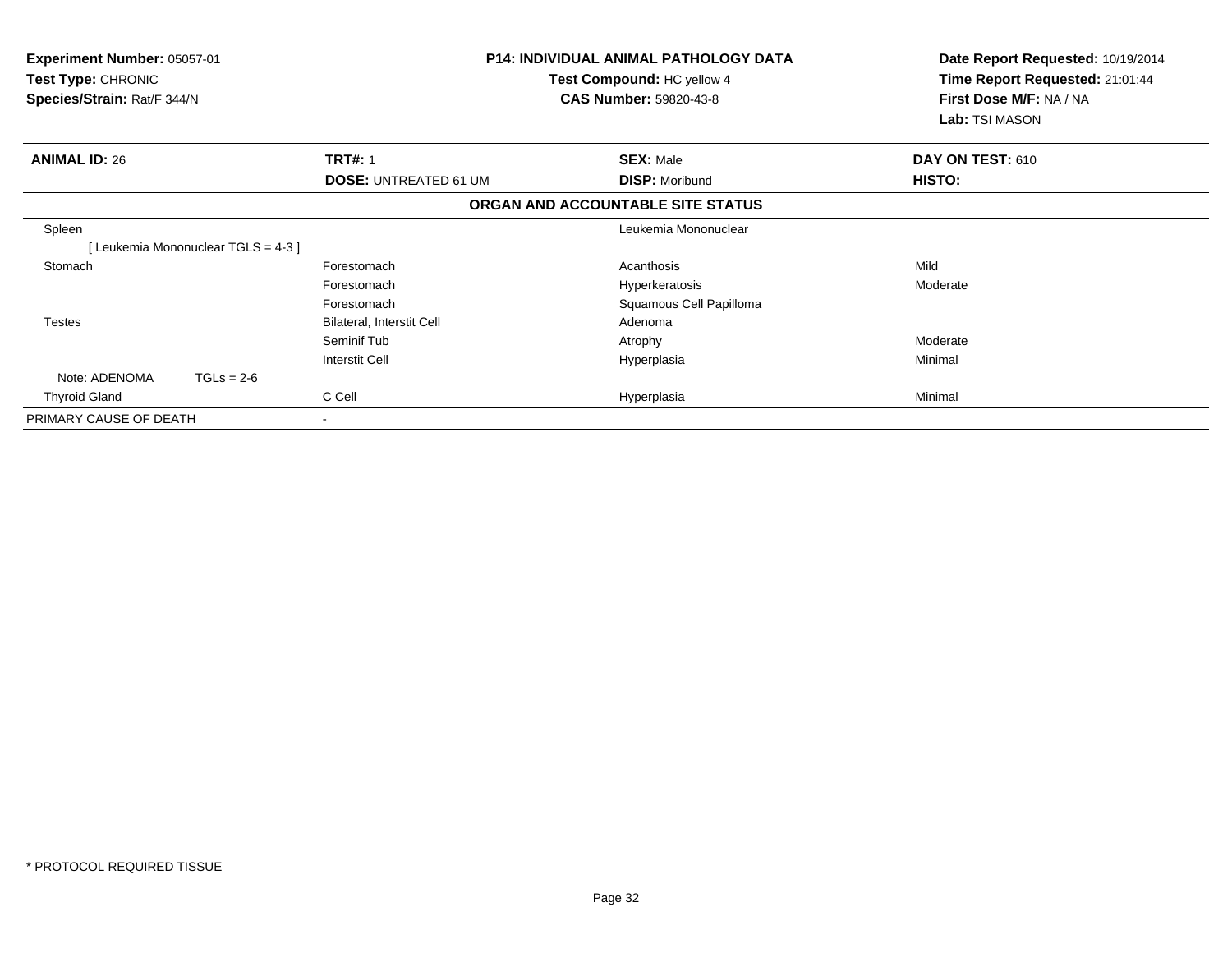| Experiment Number: 05057-01              |                              | <b>P14: INDIVIDUAL ANIMAL PATHOLOGY DATA</b> | Date Report Requested: 10/19/2014                          |  |
|------------------------------------------|------------------------------|----------------------------------------------|------------------------------------------------------------|--|
| Test Type: CHRONIC                       |                              | <b>Test Compound: HC yellow 4</b>            | Time Report Requested: 21:01:44<br>First Dose M/F: NA / NA |  |
| Species/Strain: Rat/F 344/N              |                              | CAS Number: 59820-43-8                       |                                                            |  |
|                                          |                              |                                              | Lab: TSI MASON                                             |  |
| <b>ANIMAL ID: 27</b>                     | <b>TRT#: 1</b>               | <b>SEX: Male</b>                             | DAY ON TEST: 725                                           |  |
|                                          | <b>DOSE: UNTREATED 61 UM</b> | <b>DISP: Moribund</b>                        | HISTO:                                                     |  |
|                                          |                              | ORGAN AND ACCOUNTABLE SITE STATUS            |                                                            |  |
| <b>NORMAL</b>                            |                              |                                              |                                                            |  |
| Bone                                     | <b>Bone Marrow</b>           | <b>Brain</b>                                 | Epididymis                                                 |  |
| Esophagus                                | Intestine Large - Cecum      | Intestine Large - Colon                      | Intestine Large - Rectum                                   |  |
| Intestine Small - Duodenum               | Intestine Small - Ileum      | Intestine Small - Jejunum                    | Islets, Pancreatic                                         |  |
| Nose                                     | Pancreas                     | Parathyroid Gland                            | <b>Pituitary Gland</b>                                     |  |
| <b>Preputial Gland</b>                   | Prostate                     | Salivary Glands                              | Seminal Vesicle                                            |  |
| Skin                                     | Stomach - Forestomach        | Stomach - Glandular                          | <b>Thyroid Gland</b>                                       |  |
| Trachea                                  | <b>Urinary Bladder</b>       |                                              |                                                            |  |
| <b>OBSERVATIONS</b>                      |                              |                                              |                                                            |  |
| <b>Adrenal Gland</b>                     | Cortex                       | Leukemia Mononuclear                         |                                                            |  |
|                                          | Medulla                      | Leukemia Mononuclear                         |                                                            |  |
| Note: LEUKEMIA MONUC<br>$TGLs = 6-8$     |                              |                                              |                                                            |  |
| Heart                                    |                              | Cardiomyopathy                               | Mild                                                       |  |
|                                          |                              | Leukemia Mononuclear                         |                                                            |  |
| Kidney                                   |                              | Leukemia Mononuclear                         |                                                            |  |
|                                          |                              | Nephropathy                                  | Moderate                                                   |  |
| Note: NEPHROPATHY<br>$TGLs = 7-3$        |                              |                                              |                                                            |  |
| Liver                                    |                              | Angiectasis                                  | Mild                                                       |  |
|                                          | <b>Bile Duct</b>             | Hyperplasia                                  | Mild                                                       |  |
|                                          |                              | Leukemia Mononuclear                         |                                                            |  |
| [Angiectasis TGLS = 8-3]                 |                              |                                              |                                                            |  |
| Lung                                     |                              | Leukemia Mononuclear                         |                                                            |  |
| Lymph Node                               | Mandibular                   | Leukemia Mononuclear                         |                                                            |  |
|                                          | Mediastinal                  | Leukemia Mononuclear                         |                                                            |  |
|                                          | Mesenteric                   | Leukemia Mononuclear                         |                                                            |  |
| Note: LEUKEMIA MONUC<br>$TGLs = 4-9.5-8$ |                              |                                              |                                                            |  |
| <b>Mammary Gland</b>                     |                              | Fibroadenoma                                 |                                                            |  |
|                                          |                              | Galactocele                                  |                                                            |  |
| $TGLs = 1-13$<br>Note: FIBROADENOMA      |                              |                                              |                                                            |  |
| Spleen                                   |                              | Leukemia Mononuclear                         |                                                            |  |
| [ Leukemia Mononuclear TGLS = 3-3 ]      |                              |                                              |                                                            |  |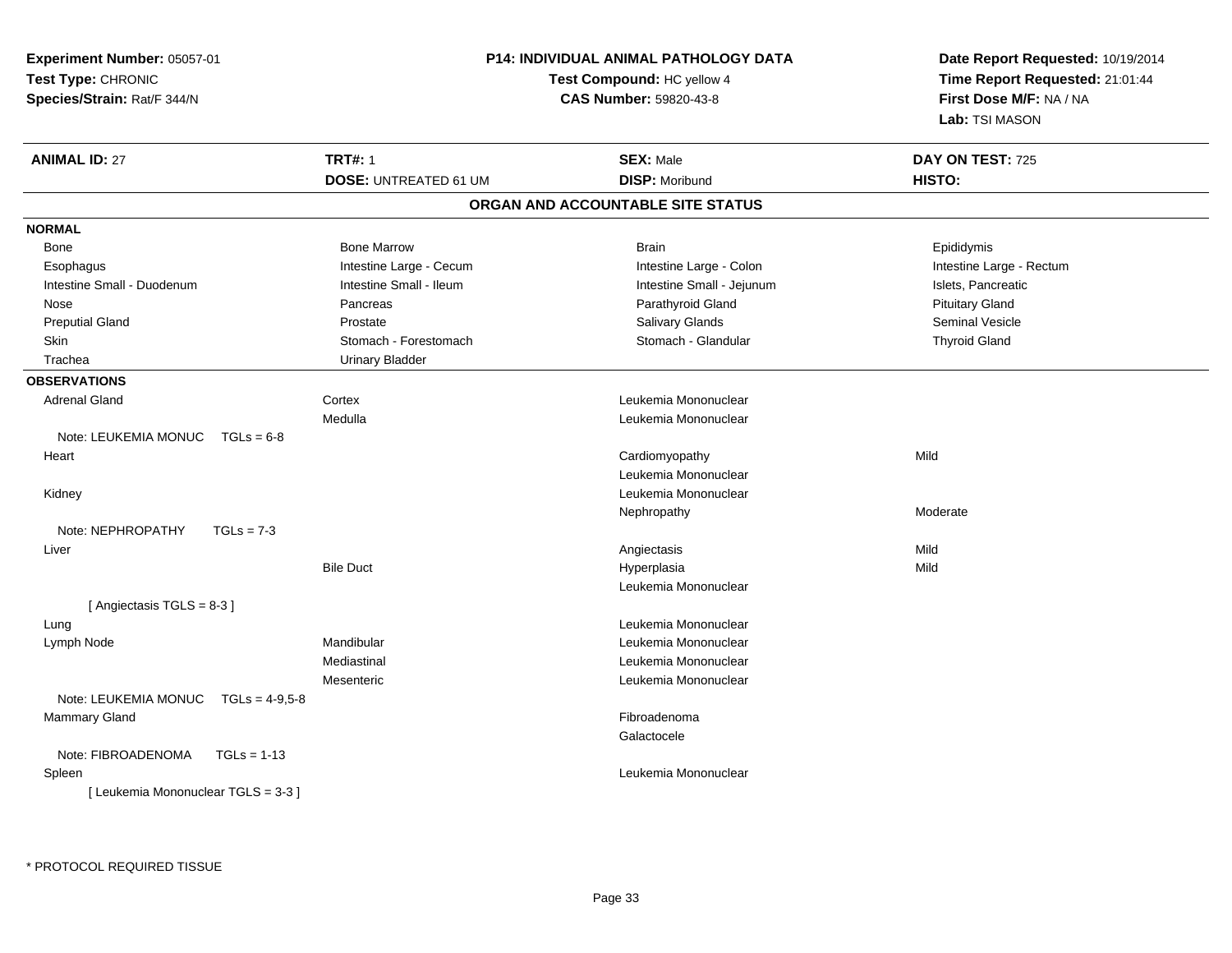| Experiment Number: 05057-01<br>Test Type: CHRONIC<br>Species/Strain: Rat/F 344/N |              |                                  | <b>P14: INDIVIDUAL ANIMAL PATHOLOGY DATA</b><br>Test Compound: HC yellow 4<br><b>CAS Number: 59820-43-8</b> | Date Report Requested: 10/19/2014<br>Time Report Requested: 21:01:44<br>First Dose M/F: NA / NA<br>Lab: TSI MASON |
|----------------------------------------------------------------------------------|--------------|----------------------------------|-------------------------------------------------------------------------------------------------------------|-------------------------------------------------------------------------------------------------------------------|
| <b>ANIMAL ID: 27</b>                                                             |              | <b>TRT#: 1</b>                   | <b>SEX: Male</b>                                                                                            | <b>DAY ON TEST: 725</b>                                                                                           |
|                                                                                  |              | <b>DOSE: UNTREATED 61 UM</b>     | <b>DISP: Moribund</b>                                                                                       | HISTO:                                                                                                            |
|                                                                                  |              |                                  | ORGAN AND ACCOUNTABLE SITE STATUS                                                                           |                                                                                                                   |
| Testes                                                                           |              | <b>Bilateral, Interstit Cell</b> | Adenoma                                                                                                     |                                                                                                                   |
| Note: ADENOMA                                                                    | $TGLs = 2-6$ |                                  |                                                                                                             |                                                                                                                   |
| Thymus                                                                           |              |                                  | Leukemia Mononuclear                                                                                        |                                                                                                                   |
| PRIMARY CAUSE OF DEATH                                                           |              |                                  |                                                                                                             |                                                                                                                   |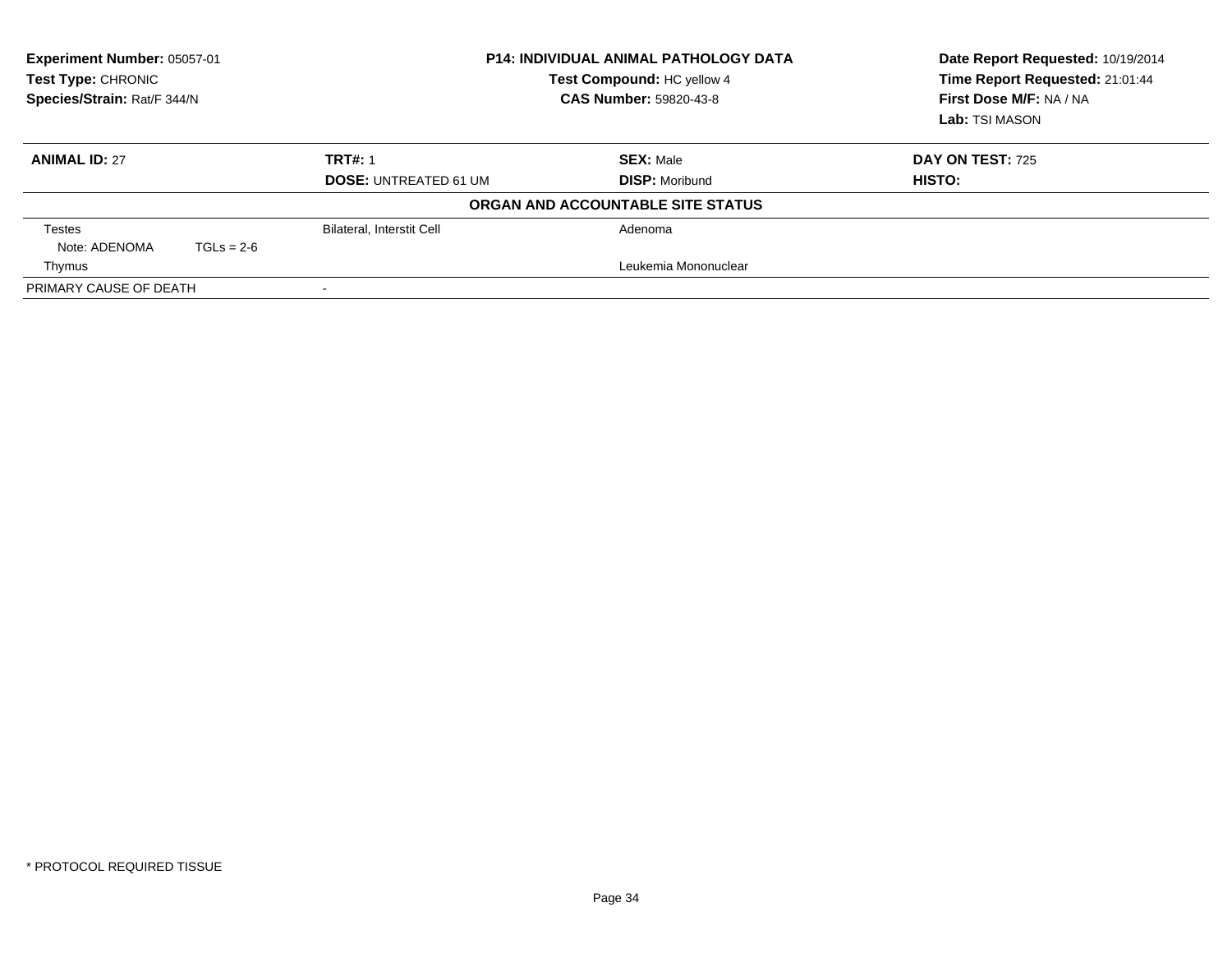| <b>TRT#: 1</b><br><b>ANIMAL ID: 29</b><br><b>SEX: Male</b><br>DAY ON TEST: 731                                 |
|----------------------------------------------------------------------------------------------------------------|
| <b>DOSE: UNTREATED 61 UM</b><br><b>DISP: Terminal Sacrifice</b><br>HISTO:                                      |
| ORGAN AND ACCOUNTABLE SITE STATUS                                                                              |
| <b>NORMAL</b>                                                                                                  |
| Adrenal Gland - Cortex<br><b>Bone Marrow</b><br><b>Brain</b><br>Bone                                           |
| Intestine Large - Cecum<br>Intestine Large - Colon<br>Epididymis<br>Esophagus                                  |
| Intestine Small - Duodenum<br>Intestine Small - Ileum<br>Intestine Small - Jejunum<br>Intestine Large - Rectum |
| Lymph Node - Mesenteric<br>Islets, Pancreatic<br>Lymph Node - Mandibular<br>Lung                               |
| Mammary Gland<br>Parathyroid Gland<br>Nose<br>Pancreas                                                         |
| <b>Preputial Gland</b><br>Salivary Glands<br>Seminal Vesicle<br>Prostate                                       |
| Stomach - Glandular<br>Stomach - Forestomach<br><b>Skin</b><br>Thymus                                          |
| <b>Thyroid Gland</b><br>Trachea<br><b>Urinary Bladder</b>                                                      |
| <b>OBSERVATIONS</b>                                                                                            |
| Medulla<br>Pheochromocytoma Benign<br><b>Adrenal Gland</b>                                                     |
| Medulla<br>Pheochromocytoma Malignant                                                                          |
| Note: PHEOCHROM MAL<br>$TGLs = 6-8$                                                                            |
| Cardiomyopathy<br>Mild<br>Heart                                                                                |
| Nephropathy<br>Moderate<br>Kidney                                                                              |
| Note: NEPHROPATHY<br>$TGLS = 7-4,8-4$                                                                          |
| Eosinophilic Focus<br>Liver                                                                                    |
| Fatty Change<br>Focal, Mild                                                                                    |
| Hepatodiaphragmatic Nodule                                                                                     |
| <b>Bile Duct</b><br>Mild<br>Hyperplasia                                                                        |
| Leukemia Mononuclear                                                                                           |
| Mixed Cell Focus                                                                                               |
| Note: ANOM HEPAT LOB $TGLs = 9-3$                                                                              |
| Nose                                                                                                           |
| Note: BLOOD IN NASAL CAVITY                                                                                    |
| <b>Pituitary Gland</b><br>Pars Distalis<br>Adenoma                                                             |
| Pars Distalis<br>Moderate<br>Angiectasis                                                                       |
| Note: ADENOMA<br>$TGLs = 10-8$                                                                                 |
| Leukemia Mononuclear<br>Spleen                                                                                 |
| Note: LEUKEMIA MONUC<br>$TGLs = 4-3$                                                                           |
| Bilateral, Interstit Cell<br><b>Testes</b><br>Adenoma                                                          |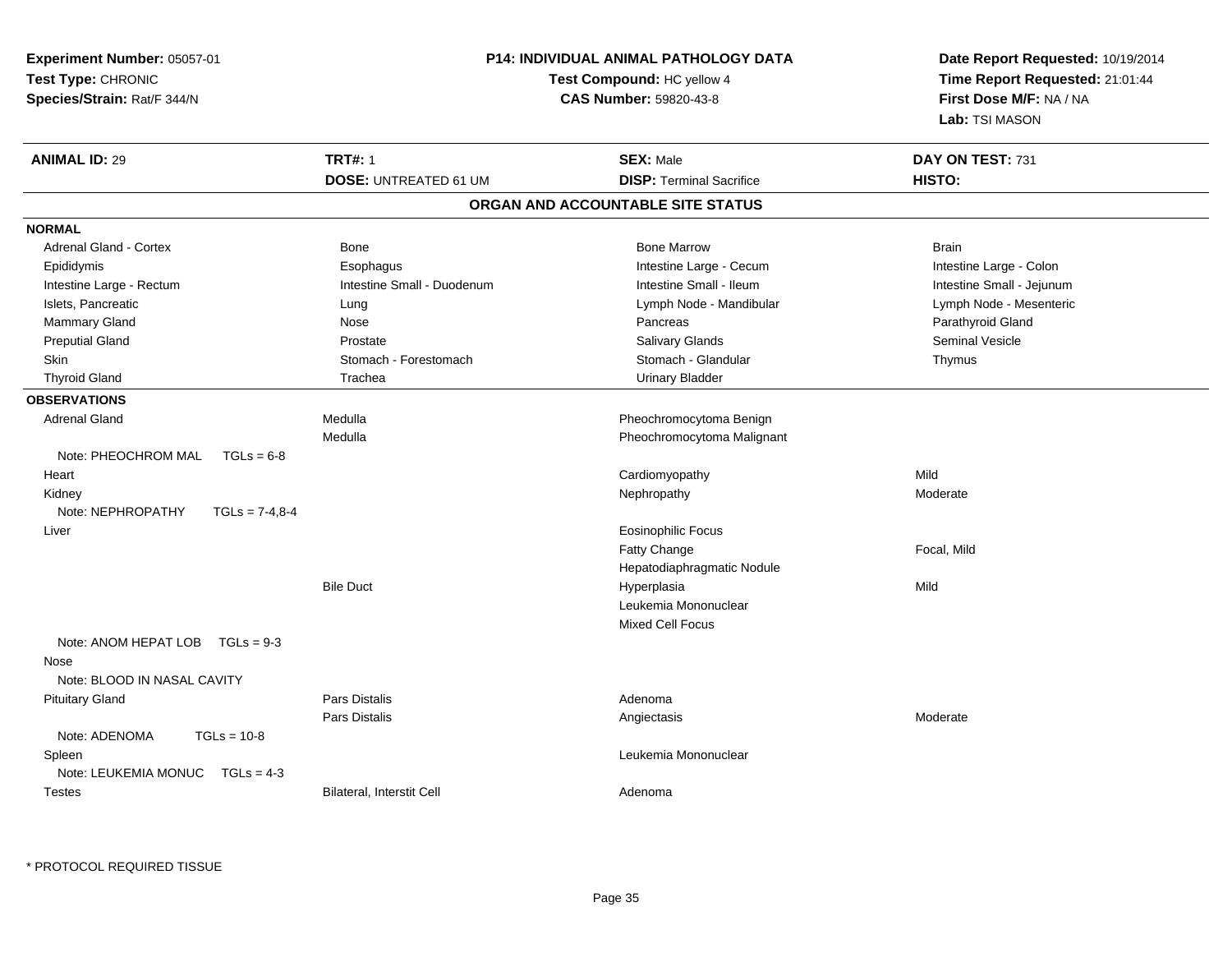| Experiment Number: 05057-01<br><b>Test Type: CHRONIC</b><br>Species/Strain: Rat/F 344/N |              |                              | <b>P14: INDIVIDUAL ANIMAL PATHOLOGY DATA</b><br>Test Compound: HC yellow 4<br><b>CAS Number: 59820-43-8</b> | Date Report Requested: 10/19/2014<br>Time Report Requested: 21:01:44<br>First Dose M/F: NA / NA<br><b>Lab:</b> TSI MASON |
|-----------------------------------------------------------------------------------------|--------------|------------------------------|-------------------------------------------------------------------------------------------------------------|--------------------------------------------------------------------------------------------------------------------------|
| <b>ANIMAL ID: 29</b>                                                                    |              | <b>TRT#: 1</b>               | <b>SEX: Male</b>                                                                                            | DAY ON TEST: 731                                                                                                         |
|                                                                                         |              | <b>DOSE: UNTREATED 61 UM</b> | <b>DISP: Terminal Sacrifice</b>                                                                             | HISTO:                                                                                                                   |
|                                                                                         |              |                              | ORGAN AND ACCOUNTABLE SITE STATUS                                                                           |                                                                                                                          |
|                                                                                         |              | Seminif Tub                  | Atrophy                                                                                                     | Mild                                                                                                                     |
| Note: ADENOMA                                                                           | $TGLs = 2-6$ |                              |                                                                                                             |                                                                                                                          |
| PRIMARY CAUSE OF DEATH                                                                  |              |                              |                                                                                                             |                                                                                                                          |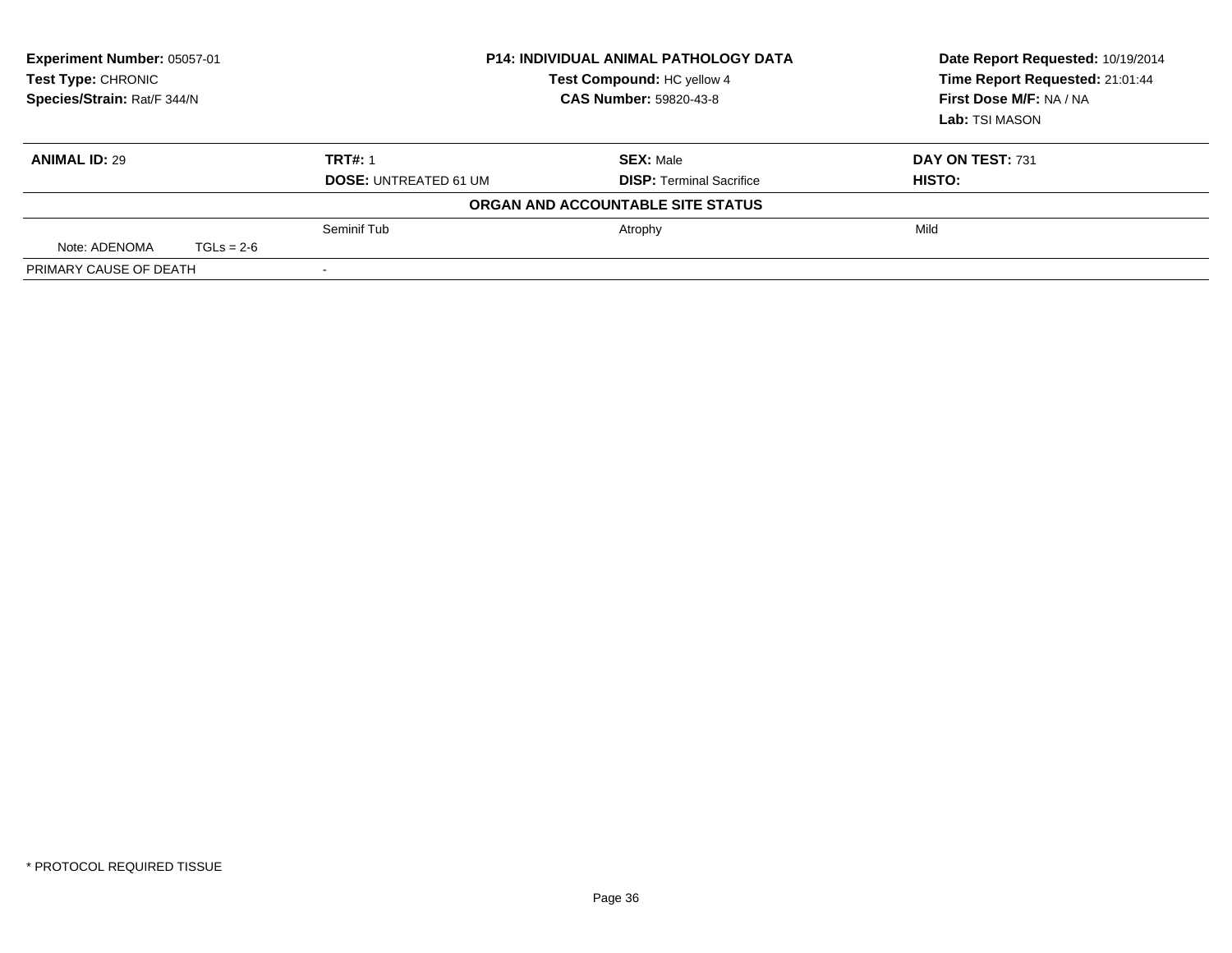| Experiment Number: 05057-01<br>Test Type: CHRONIC<br>Species/Strain: Rat/F 344/N |                              | <b>P14: INDIVIDUAL ANIMAL PATHOLOGY DATA</b><br>Test Compound: HC yellow 4<br><b>CAS Number: 59820-43-8</b> | Date Report Requested: 10/19/2014<br>Time Report Requested: 21:01:44<br>First Dose M/F: NA / NA<br>Lab: TSI MASON |
|----------------------------------------------------------------------------------|------------------------------|-------------------------------------------------------------------------------------------------------------|-------------------------------------------------------------------------------------------------------------------|
| <b>ANIMAL ID: 31</b>                                                             | <b>TRT#: 1</b>               | <b>SEX: Male</b>                                                                                            | DAY ON TEST: 625                                                                                                  |
|                                                                                  | <b>DOSE: UNTREATED 61 UM</b> | <b>DISP: Dead</b>                                                                                           | HISTO:                                                                                                            |
|                                                                                  |                              | ORGAN AND ACCOUNTABLE SITE STATUS                                                                           |                                                                                                                   |
| <b>NORMAL</b>                                                                    |                              |                                                                                                             |                                                                                                                   |
| <b>Adrenal Gland - Cortex</b>                                                    | Adrenal Gland - Medulla      | Bone                                                                                                        | <b>Bone Marrow</b>                                                                                                |
| <b>Brain</b>                                                                     | Epididymis                   | Esophagus                                                                                                   | Intestine Large - Cecum                                                                                           |
| Intestine Large - Colon                                                          | Intestine Large - Rectum     | Intestine Small - Duodenum                                                                                  | Intestine Small - Ileum                                                                                           |
| Intestine Small - Jejunum                                                        | Islets, Pancreatic           | Lymph Node - Mandibular                                                                                     | Nose                                                                                                              |
| Parathyroid Gland                                                                | Salivary Glands              | Skin                                                                                                        | Spleen                                                                                                            |
| Stomach - Forestomach                                                            | Stomach - Glandular          | <b>Thyroid Gland</b>                                                                                        | Trachea                                                                                                           |
| <b>Urinary Bladder</b>                                                           |                              |                                                                                                             |                                                                                                                   |
| <b>MISSING</b>                                                                   |                              |                                                                                                             |                                                                                                                   |
| Prostate                                                                         | Seminal Vesicle              | Thymus                                                                                                      |                                                                                                                   |
| <b>OBSERVATIONS</b>                                                              |                              |                                                                                                             |                                                                                                                   |
| Heart                                                                            |                              | Cardiomyopathy                                                                                              | Mild                                                                                                              |
| Kidney                                                                           |                              | Nephropathy                                                                                                 | Mild                                                                                                              |
| Liver                                                                            |                              | Hepatodiaphragmatic Nodule                                                                                  |                                                                                                                   |
|                                                                                  | <b>Bile Duct</b>             | Hyperplasia                                                                                                 | Minimal                                                                                                           |
| Note: CONGESTION<br>$TGLs = 7-3$<br>Note: ANOM HEPAT LOB<br>$TGLs = 8-3$         |                              |                                                                                                             |                                                                                                                   |
| Lung                                                                             |                              | <b>Infiltration Cellular</b>                                                                                | Histiocyte, Minimal                                                                                               |
| Lymph Node                                                                       | Mesenteric                   | <b>Infiltration Cellular</b>                                                                                | Histiocyte, Minimal                                                                                               |
| Mammary Gland                                                                    | Acinus                       | Hyperplasia                                                                                                 | Mild                                                                                                              |
| Pancreas                                                                         | Acinus                       | Atrophy                                                                                                     | Mild                                                                                                              |
| Pharynx<br>Note: PAPILLOMA SQUA  TGLs = 1-13.1                                   | Palate                       | Squamous Cell Papilloma                                                                                     |                                                                                                                   |
| <b>Pituitary Gland</b>                                                           | Pars Distalis                | Angiectasis                                                                                                 | Mild                                                                                                              |
| <b>Preputial Gland</b>                                                           |                              | Inflammation                                                                                                | Chronic Active, Mild                                                                                              |
| <b>Testes</b>                                                                    | Bilateral, Interstit Cell    | Adenoma                                                                                                     |                                                                                                                   |
|                                                                                  | Seminif Tub                  | Atrophy                                                                                                     | Moderate                                                                                                          |
|                                                                                  | <b>Interstit Cell</b>        | Hyperplasia                                                                                                 | Minimal                                                                                                           |
| Note: ADENOMA<br>$TGLs = 3-6$                                                    |                              |                                                                                                             |                                                                                                                   |
| PRIMARY CAUSE OF DEATH                                                           | $\blacksquare$               |                                                                                                             |                                                                                                                   |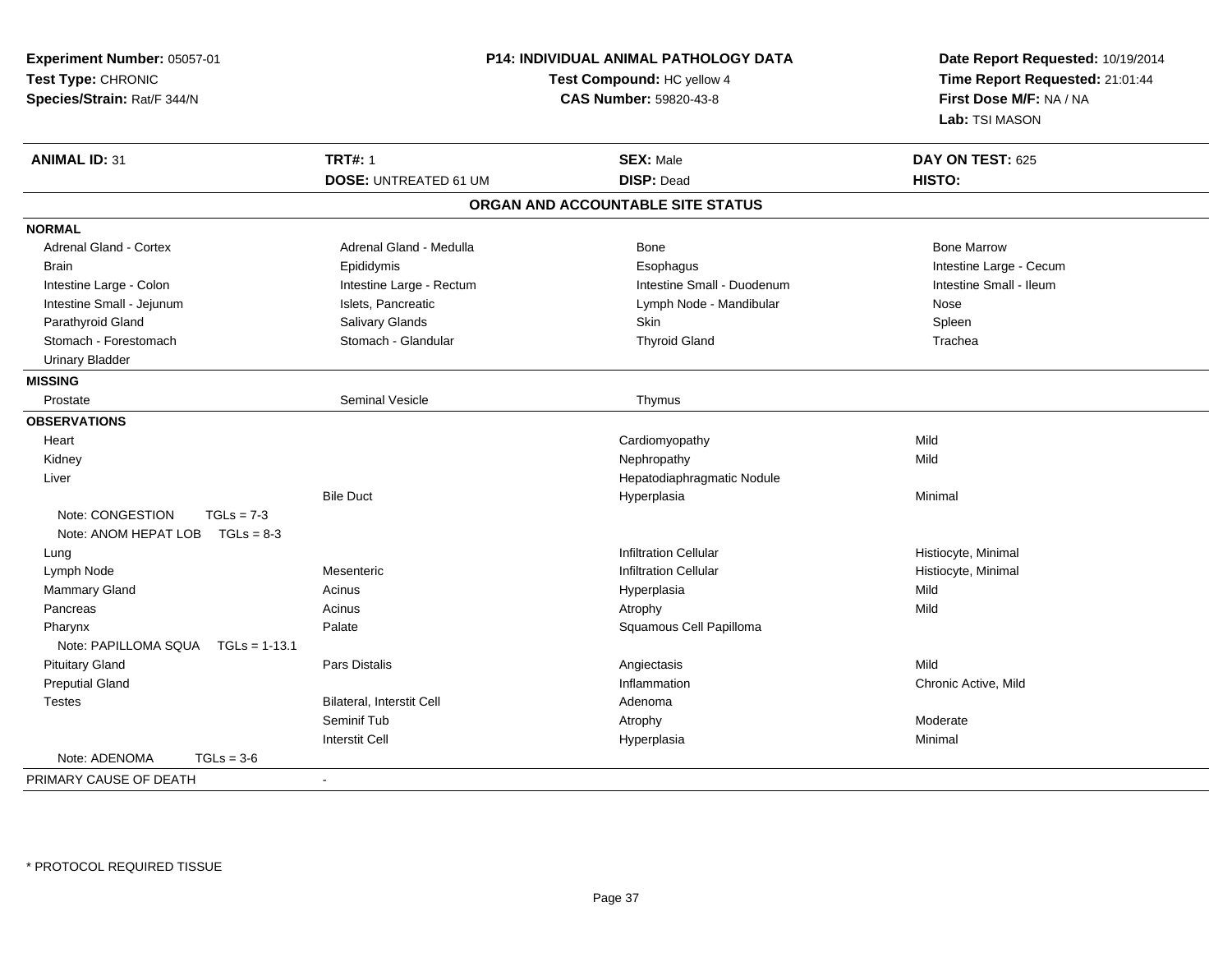| Experiment Number: 05057-01<br>Test Type: CHRONIC<br>Species/Strain: Rat/F 344/N |                                                            | P14: INDIVIDUAL ANIMAL PATHOLOGY DATA<br>Test Compound: HC yellow 4<br><b>CAS Number: 59820-43-8</b> | Date Report Requested: 10/19/2014<br>Time Report Requested: 21:01:44<br>First Dose M/F: NA / NA<br>Lab: TSI MASON |
|----------------------------------------------------------------------------------|------------------------------------------------------------|------------------------------------------------------------------------------------------------------|-------------------------------------------------------------------------------------------------------------------|
| <b>ANIMAL ID: 33</b>                                                             | <b>TRT#: 1</b>                                             | <b>SEX: Male</b>                                                                                     | DAY ON TEST: 637                                                                                                  |
|                                                                                  | <b>DOSE: UNTREATED 61 UM</b>                               | <b>DISP: Moribund</b>                                                                                | HISTO:                                                                                                            |
|                                                                                  |                                                            | ORGAN AND ACCOUNTABLE SITE STATUS                                                                    |                                                                                                                   |
| <b>NORMAL</b>                                                                    |                                                            |                                                                                                      |                                                                                                                   |
| <b>Adrenal Gland - Cortex</b>                                                    | Bone                                                       | <b>Bone Marrow</b>                                                                                   | <b>Brain</b>                                                                                                      |
| Epididymis                                                                       | Esophagus                                                  | Intestine Large - Cecum                                                                              | Intestine Large - Rectum                                                                                          |
| Intestine Small - Duodenum                                                       | Intestine Small - Ileum                                    | Intestine Small - Jejunum                                                                            | Islets, Pancreatic                                                                                                |
| Lymph Node - Mandibular                                                          | Prostate                                                   | <b>Salivary Glands</b>                                                                               | <b>Seminal Vesicle</b>                                                                                            |
| Skin                                                                             | Spleen                                                     | Stomach - Forestomach                                                                                | Trachea                                                                                                           |
| <b>Urinary Bladder</b>                                                           |                                                            |                                                                                                      |                                                                                                                   |
| <b>MISSING</b>                                                                   |                                                            |                                                                                                      |                                                                                                                   |
| Nose                                                                             | Parathyroid Gland                                          | <b>Pituitary Gland</b>                                                                               | Thymus                                                                                                            |
| <b>OBSERVATIONS</b>                                                              |                                                            |                                                                                                      |                                                                                                                   |
| <b>Adrenal Gland</b>                                                             | Medulla                                                    | Pheochromocytoma Benign                                                                              |                                                                                                                   |
|                                                                                  | Medulla                                                    | Pheochromocytoma Malignant                                                                           |                                                                                                                   |
| Note: PHEOCHROM MAL                                                              | $TGLs = 6-8.1$                                             |                                                                                                      |                                                                                                                   |
| Note: PHEOCHROM BGN                                                              | $TGLs = 7-8$                                               |                                                                                                      |                                                                                                                   |
| Heart                                                                            |                                                            | Cardiomyopathy                                                                                       | Mild                                                                                                              |
| Intestine Large                                                                  | Colon                                                      | <b>Diverticulum</b>                                                                                  | Moderate                                                                                                          |
|                                                                                  | Colon                                                      | Parasite                                                                                             | Mild                                                                                                              |
| Note: MUSCULARIS ON THE OUTER SURFACE.                                           |                                                            |                                                                                                      |                                                                                                                   |
|                                                                                  | Note: THE COLONIC DIVERTICULUM WAS LINED BY MUCOSA WITH NO |                                                                                                      |                                                                                                                   |
| Note: DIVERTICULUM                                                               | $TGLs = 5-7$                                               |                                                                                                      |                                                                                                                   |
| Kidney                                                                           |                                                            | Nephropathy                                                                                          | Moderate                                                                                                          |
| Liver                                                                            | <b>Bile Duct</b>                                           | Hyperplasia                                                                                          | Mild                                                                                                              |
| Lung                                                                             |                                                            | <b>Infiltration Cellular</b>                                                                         | Histiocyte, Minimal                                                                                               |
| Lymph Node                                                                       | Mesenteric                                                 | <b>Infiltration Cellular</b>                                                                         | Histiocyte, Mild                                                                                                  |
| <b>Mammary Gland</b>                                                             | Acinus                                                     | Hyperplasia                                                                                          | Mild                                                                                                              |
| Pancreas                                                                         | Acinus                                                     | Atrophy                                                                                              | Mild                                                                                                              |
| <b>Preputial Gland</b>                                                           |                                                            | Inflammation                                                                                         | Chronic Active, Mild                                                                                              |
| Stomach                                                                          | Glandular                                                  | Mineralization                                                                                       | Minimal                                                                                                           |
| <b>Testes</b>                                                                    | Bilateral, Interstit Cell                                  | Adenoma                                                                                              |                                                                                                                   |
|                                                                                  | Seminif Tub                                                | Atrophy                                                                                              | Marked                                                                                                            |
| Note: ADENOMA                                                                    | $TGLs = 3-6$                                               |                                                                                                      |                                                                                                                   |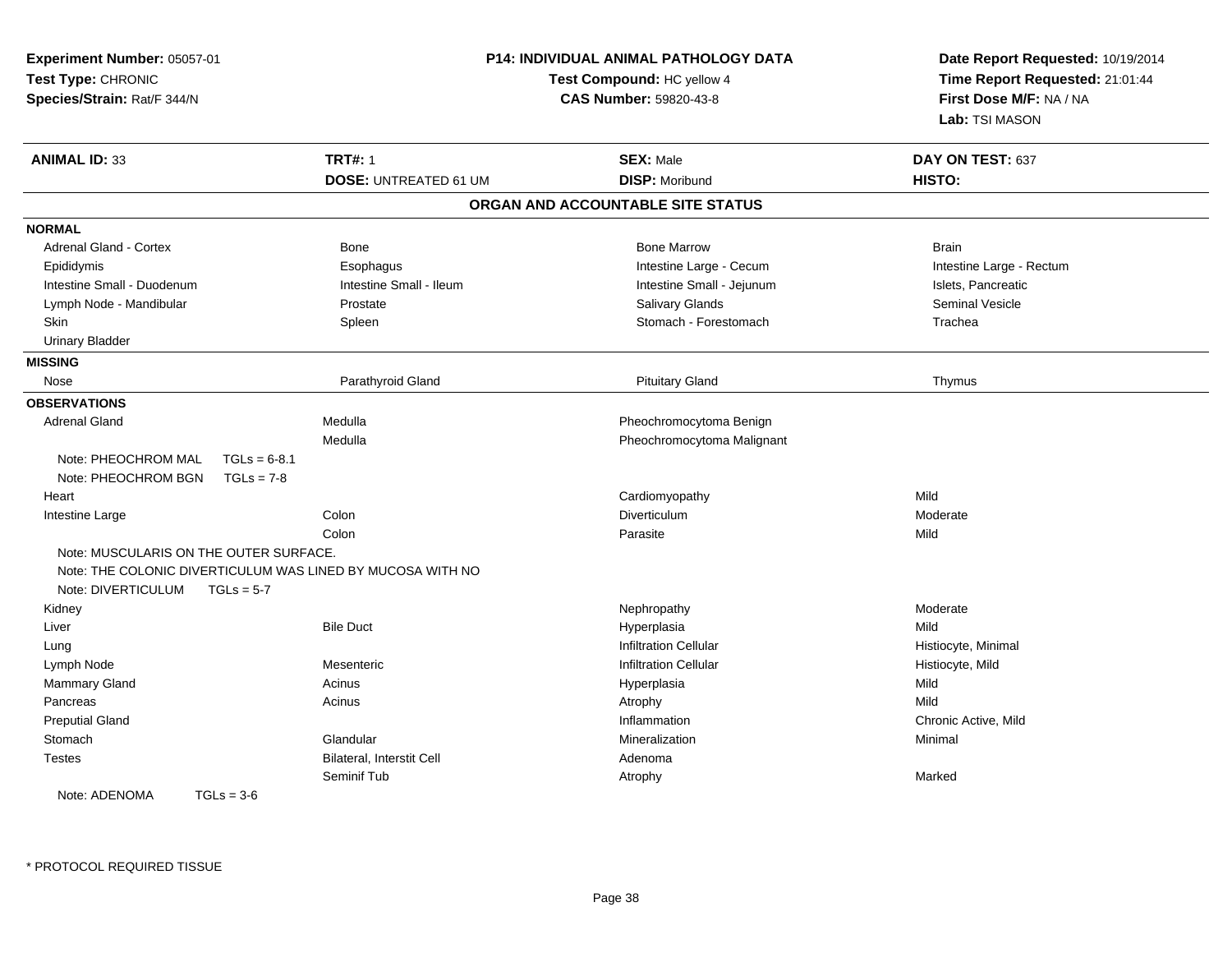| <b>Experiment Number: 05057-01</b><br>Test Type: CHRONIC<br>Species/Strain: Rat/F 344/N |              |                                                | <b>P14: INDIVIDUAL ANIMAL PATHOLOGY DATA</b><br>Test Compound: HC yellow 4<br><b>CAS Number: 59820-43-8</b> | Date Report Requested: 10/19/2014<br>Time Report Requested: 21:01:44<br>First Dose M/F: NA / NA<br>Lab: TSI MASON |
|-----------------------------------------------------------------------------------------|--------------|------------------------------------------------|-------------------------------------------------------------------------------------------------------------|-------------------------------------------------------------------------------------------------------------------|
| <b>ANIMAL ID: 33</b>                                                                    |              | <b>TRT#: 1</b><br><b>DOSE: UNTREATED 61 UM</b> | <b>SEX: Male</b><br><b>DISP: Moribund</b>                                                                   | DAY ON TEST: 637<br>HISTO:                                                                                        |
|                                                                                         |              |                                                | ORGAN AND ACCOUNTABLE SITE STATUS                                                                           |                                                                                                                   |
| <b>Thyroid Gland</b><br>Note: ADENOMA                                                   | $TGLs = 2-8$ | C Cell                                         | Adenoma                                                                                                     |                                                                                                                   |
| PRIMARY CAUSE OF DEATH                                                                  |              |                                                |                                                                                                             |                                                                                                                   |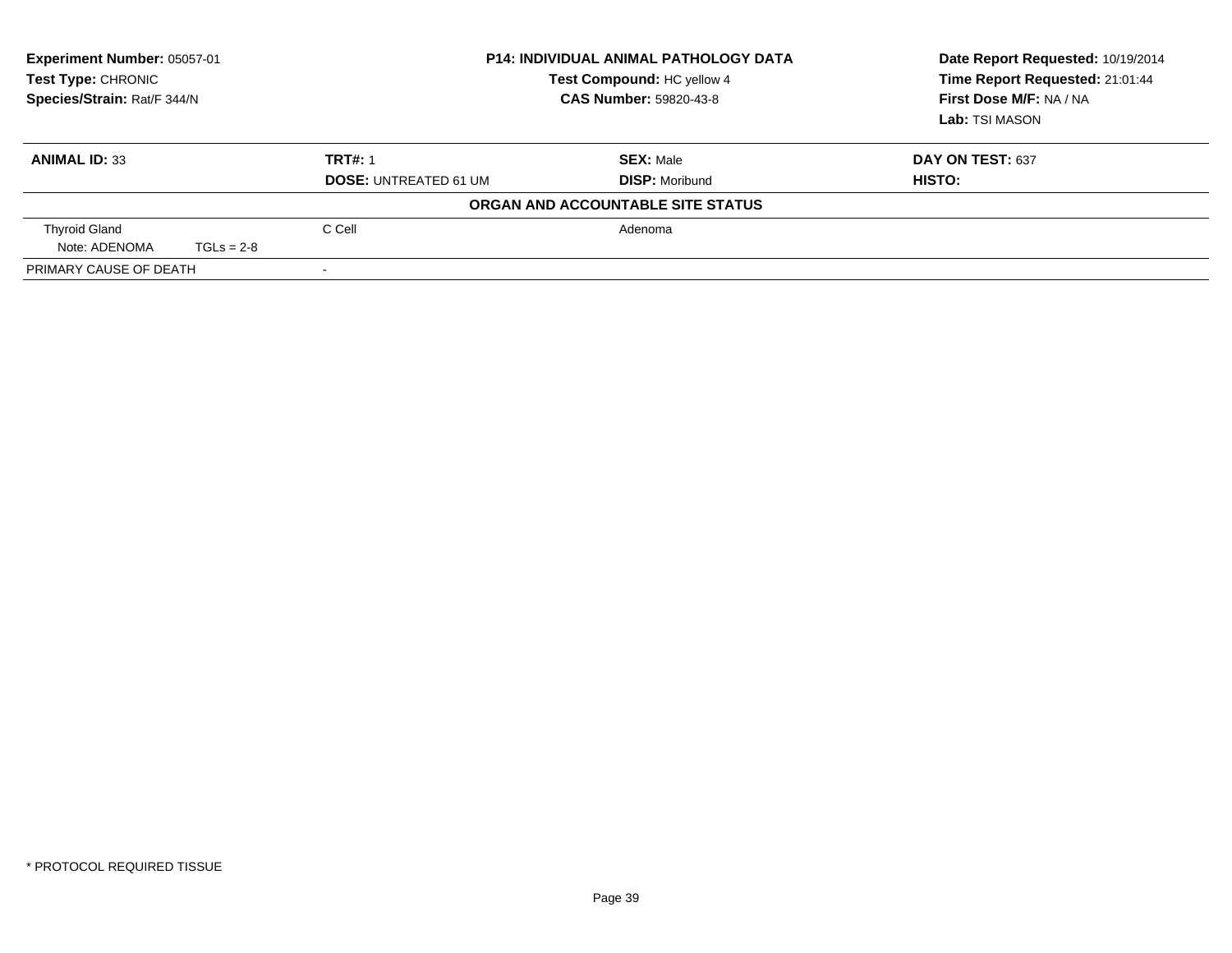| Experiment Number: 05057-01<br>Test Type: CHRONIC<br>Species/Strain: Rat/F 344/N | P14: INDIVIDUAL ANIMAL PATHOLOGY DATA<br>Test Compound: HC yellow 4<br>CAS Number: 59820-43-8 |                                   | Date Report Requested: 10/19/2014<br>Time Report Requested: 21:01:44<br>First Dose M/F: NA / NA<br>Lab: TSI MASON |
|----------------------------------------------------------------------------------|-----------------------------------------------------------------------------------------------|-----------------------------------|-------------------------------------------------------------------------------------------------------------------|
| <b>ANIMAL ID: 34</b>                                                             | <b>TRT#: 1</b>                                                                                | <b>SEX: Male</b>                  | DAY ON TEST: 658                                                                                                  |
|                                                                                  | <b>DOSE: UNTREATED 61 UM</b>                                                                  | <b>DISP: Dead</b>                 | HISTO:                                                                                                            |
|                                                                                  |                                                                                               | ORGAN AND ACCOUNTABLE SITE STATUS |                                                                                                                   |
| <b>NORMAL</b>                                                                    |                                                                                               |                                   |                                                                                                                   |
| <b>Adrenal Gland - Cortex</b>                                                    | Adrenal Gland - Medulla                                                                       | Bone                              | <b>Bone Marrow</b>                                                                                                |
| <b>Brain</b>                                                                     | Epididymis                                                                                    | Esophagus                         | Intestine Large - Cecum                                                                                           |
| Intestine Large - Colon                                                          | Intestine Large - Rectum                                                                      | Intestine Small - Duodenum        | Islets, Pancreatic                                                                                                |
| Liver                                                                            | Lymph Node - Mandibular                                                                       | <b>Pituitary Gland</b>            | <b>Preputial Gland</b>                                                                                            |
| Prostate                                                                         | Salivary Glands                                                                               | <b>Seminal Vesicle</b>            | Skin                                                                                                              |
| Spleen                                                                           | Stomach - Forestomach                                                                         | Stomach - Glandular               | <b>Thyroid Gland</b>                                                                                              |
| Trachea                                                                          | <b>Urinary Bladder</b>                                                                        |                                   |                                                                                                                   |
| <b>MISSING</b>                                                                   |                                                                                               |                                   |                                                                                                                   |
| Intestine Small - Ileum                                                          | Intestine Small - Jejunum                                                                     | Lymph Node - Mesenteric           | Mammary Gland                                                                                                     |
| Parathyroid Gland                                                                | Thymus                                                                                        |                                   |                                                                                                                   |
| <b>OBSERVATIONS</b>                                                              |                                                                                               |                                   |                                                                                                                   |
| Heart                                                                            |                                                                                               | Cardiomyopathy                    | Mild                                                                                                              |
| Kidney                                                                           |                                                                                               | Nephropathy                       | Mild                                                                                                              |
| Note: NEPHROPATHY<br>$TGLs = 8-4$                                                |                                                                                               |                                   |                                                                                                                   |
| Lung                                                                             |                                                                                               | Inflammation                      | Acute, Moderate                                                                                                   |
| Note: MORE LIKE PNEUMONIA                                                        |                                                                                               |                                   |                                                                                                                   |
| [Inflammation TGLS = $5-1+2$ ]                                                   |                                                                                               |                                   |                                                                                                                   |
| Nose                                                                             |                                                                                               | Inflammation                      | Acute, Moderate                                                                                                   |
| Pancreas                                                                         | Acinus                                                                                        | Atrophy                           | Minimal                                                                                                           |
| <b>Testes</b>                                                                    | <b>Bilateral, Interstit Cell</b>                                                              | Adenoma                           |                                                                                                                   |
|                                                                                  | <b>Interstit Cell</b>                                                                         | Hyperplasia                       | Mild                                                                                                              |
| Note: ADENOMA<br>$TGLs = 6-6.7-6$                                                |                                                                                               |                                   |                                                                                                                   |
| PRIMARY CAUSE OF DEATH                                                           |                                                                                               |                                   |                                                                                                                   |
| Animal Note: MASSES 7B AND 13B CONTAIN FAT AND BLOOD VESSELS                     |                                                                                               |                                   |                                                                                                                   |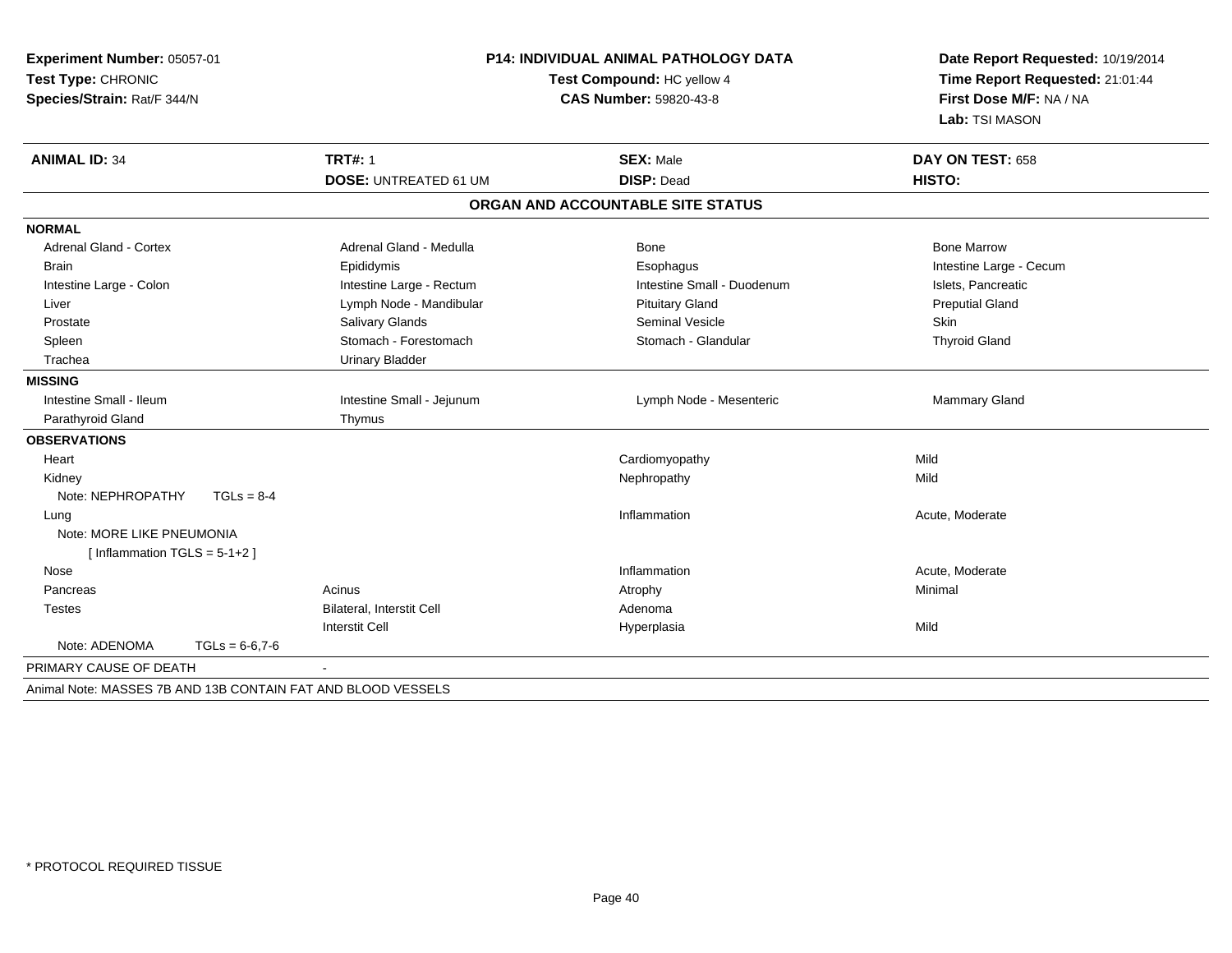| <b>Experiment Number: 05057-01</b><br>Test Type: CHRONIC<br>Species/Strain: Rat/F 344/N | <b>P14: INDIVIDUAL ANIMAL PATHOLOGY DATA</b><br>Test Compound: HC yellow 4<br><b>CAS Number: 59820-43-8</b> |                                   | Date Report Requested: 10/19/2014<br>Time Report Requested: 21:01:44<br>First Dose M/F: NA / NA<br>Lab: TSI MASON |
|-----------------------------------------------------------------------------------------|-------------------------------------------------------------------------------------------------------------|-----------------------------------|-------------------------------------------------------------------------------------------------------------------|
| <b>ANIMAL ID: 35</b>                                                                    | <b>TRT#: 1</b>                                                                                              | <b>SEX: Male</b>                  | DAY ON TEST: 288                                                                                                  |
|                                                                                         | <b>DOSE: UNTREATED 61 UM</b>                                                                                | <b>DISP: Moribund</b>             | HISTO:                                                                                                            |
|                                                                                         |                                                                                                             | ORGAN AND ACCOUNTABLE SITE STATUS |                                                                                                                   |
| <b>NORMAL</b>                                                                           |                                                                                                             |                                   |                                                                                                                   |
| <b>Adrenal Gland - Cortex</b>                                                           | Adrenal Gland - Medulla                                                                                     | <b>Bone</b>                       | <b>Bone Marrow</b>                                                                                                |
| <b>Brain</b>                                                                            | Epididymis                                                                                                  | Esophagus                         | Intestine Large - Cecum                                                                                           |
| Intestine Large - Rectum                                                                | Intestine Small - Duodenum                                                                                  | Intestine Small - Ileum           | Intestine Small - Jejunum                                                                                         |
| Islets, Pancreatic                                                                      | Lymph Node - Mandibular                                                                                     | Pancreas                          | Parathyroid Gland                                                                                                 |
| Prostate                                                                                | <b>Salivary Glands</b>                                                                                      | <b>Seminal Vesicle</b>            | Skin                                                                                                              |
| Spleen                                                                                  | Stomach - Forestomach                                                                                       | Stomach - Glandular               | <b>Testes</b>                                                                                                     |
| Thymus                                                                                  | <b>Thyroid Gland</b>                                                                                        | Trachea                           | <b>Urinary Bladder</b>                                                                                            |
| <b>OBSERVATIONS</b>                                                                     |                                                                                                             |                                   |                                                                                                                   |
| Heart                                                                                   |                                                                                                             | Cardiomyopathy                    | Minimal                                                                                                           |
| Intestine Large                                                                         | Colon                                                                                                       | Parasite                          | Minimal                                                                                                           |
| Kidney                                                                                  |                                                                                                             | Nephropathy                       | Minimal                                                                                                           |
| Liver                                                                                   |                                                                                                             | <b>Basophilic Focus</b>           | Minimal                                                                                                           |
| Lung                                                                                    |                                                                                                             | <b>Infiltration Cellular</b>      | Histiocyte, Minimal                                                                                               |
| Lymph Node                                                                              | Mesenteric                                                                                                  | <b>Infiltration Cellular</b>      | Histiocyte, Minimal                                                                                               |
| <b>Mammary Gland</b>                                                                    | Acinus                                                                                                      | Hyperplasia                       | Minimal                                                                                                           |
| Nose                                                                                    |                                                                                                             | Inflammation                      | Acute, Mild                                                                                                       |
| <b>Pituitary Gland</b>                                                                  | <b>Pars Distalis</b>                                                                                        | Hyperplasia                       | Minimal                                                                                                           |
| <b>Preputial Gland</b>                                                                  |                                                                                                             | Inflammation                      | Chronic Active, Minimal                                                                                           |
| PRIMARY CAUSE OF DEATH                                                                  | $\blacksquare$                                                                                              |                                   |                                                                                                                   |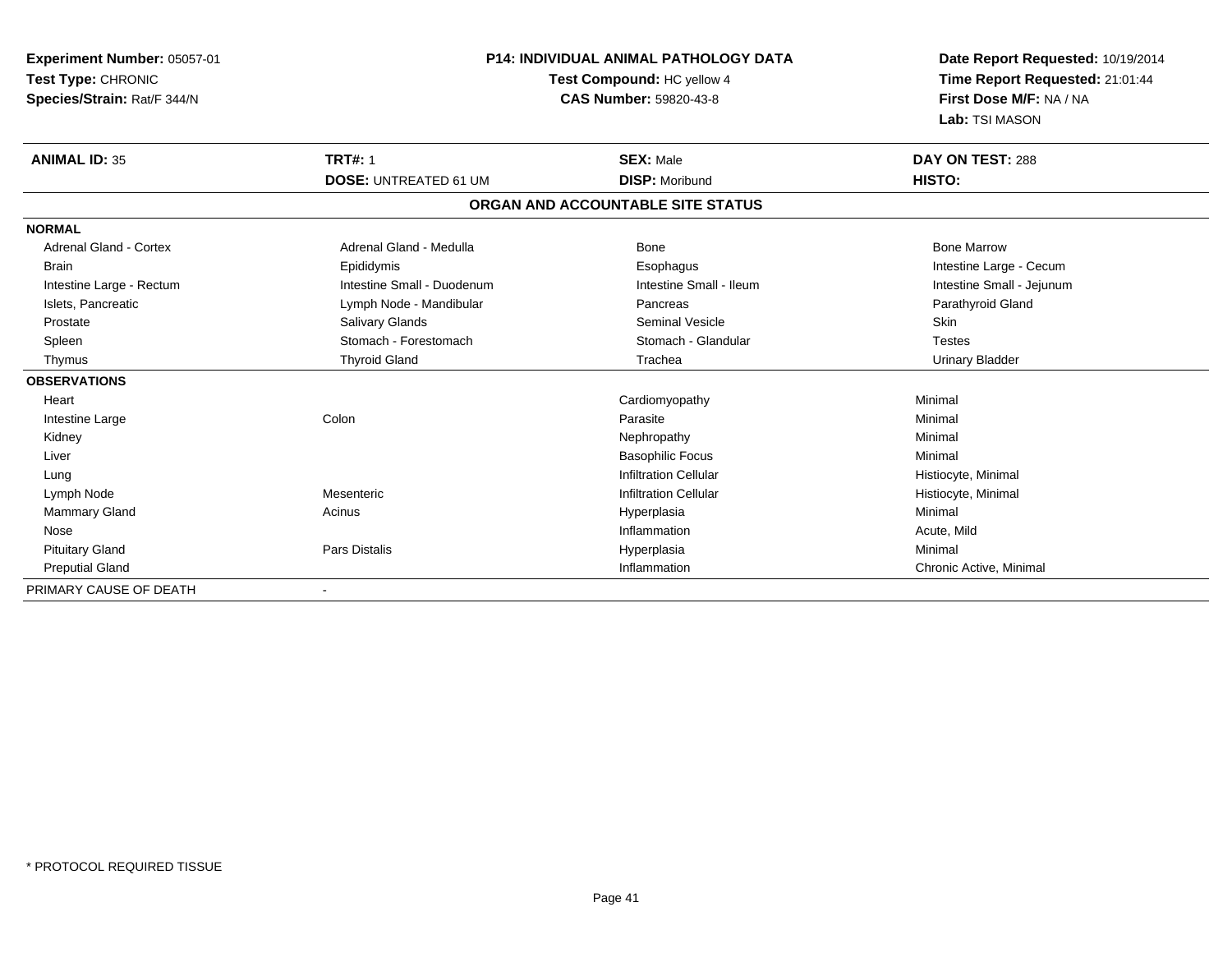| Experiment Number: 05057-01<br>Test Type: CHRONIC<br>Species/Strain: Rat/F 344/N |                    | <b>P14: INDIVIDUAL ANIMAL PATHOLOGY DATA</b><br>Test Compound: HC yellow 4<br><b>CAS Number: 59820-43-8</b> |                                                     | Date Report Requested: 10/19/2014<br>Time Report Requested: 21:01:44<br>First Dose M/F: NA / NA<br>Lab: TSI MASON |  |
|----------------------------------------------------------------------------------|--------------------|-------------------------------------------------------------------------------------------------------------|-----------------------------------------------------|-------------------------------------------------------------------------------------------------------------------|--|
| <b>ANIMAL ID: 36</b>                                                             |                    | <b>TRT#: 1</b><br><b>DOSE: UNTREATED 61 UM</b>                                                              | <b>SEX: Male</b><br><b>DISP: Terminal Sacrifice</b> | DAY ON TEST: 732<br>HISTO:                                                                                        |  |
|                                                                                  |                    |                                                                                                             | ORGAN AND ACCOUNTABLE SITE STATUS                   |                                                                                                                   |  |
|                                                                                  |                    |                                                                                                             |                                                     |                                                                                                                   |  |
| <b>NORMAL</b><br><b>Adrenal Gland - Cortex</b>                                   |                    | Bone                                                                                                        | <b>Bone Marrow</b>                                  | <b>Brain</b>                                                                                                      |  |
| Epididymis                                                                       |                    | Esophagus                                                                                                   | Intestine Large - Cecum                             | Intestine Large - Colon                                                                                           |  |
| Intestine Large - Rectum                                                         |                    | Intestine Small - Duodenum                                                                                  | Intestine Small - Ileum                             | Intestine Small - Jejunum                                                                                         |  |
| Islets, Pancreatic                                                               |                    | Lung                                                                                                        | Lymph Node - Mandibular                             | Lymph Node - Mesenteric                                                                                           |  |
| Nose                                                                             |                    | Pancreas                                                                                                    | Parathyroid Gland                                   | <b>Pituitary Gland</b>                                                                                            |  |
| Prostate                                                                         |                    | Salivary Glands                                                                                             | <b>Seminal Vesicle</b>                              | <b>Skin</b>                                                                                                       |  |
| Stomach - Forestomach                                                            |                    | Stomach - Glandular                                                                                         | Thymus                                              | <b>Thyroid Gland</b>                                                                                              |  |
| Trachea                                                                          |                    | <b>Urinary Bladder</b>                                                                                      |                                                     |                                                                                                                   |  |
| <b>MISSING</b>                                                                   |                    |                                                                                                             |                                                     |                                                                                                                   |  |
| <b>Mammary Gland</b>                                                             |                    |                                                                                                             |                                                     |                                                                                                                   |  |
| <b>OBSERVATIONS</b>                                                              |                    |                                                                                                             |                                                     |                                                                                                                   |  |
| <b>Adrenal Gland</b>                                                             |                    | Medulla                                                                                                     | Hyperplasia                                         | Minimal                                                                                                           |  |
| Heart                                                                            |                    |                                                                                                             | Cardiomyopathy                                      | Mild                                                                                                              |  |
| Kidney                                                                           |                    |                                                                                                             | Nephropathy                                         | Moderate                                                                                                          |  |
| Liver                                                                            |                    |                                                                                                             | <b>Basophilic Focus</b>                             |                                                                                                                   |  |
|                                                                                  |                    |                                                                                                             | <b>Clear Cell Focus</b>                             |                                                                                                                   |  |
|                                                                                  |                    | <b>Bile Duct</b>                                                                                            | Hyperplasia                                         | Mild                                                                                                              |  |
| <b>Preputial Gland</b>                                                           |                    |                                                                                                             | Adenoma                                             |                                                                                                                   |  |
| Note: ADENOMA                                                                    | $TGLs = 1-10+10.1$ |                                                                                                             |                                                     |                                                                                                                   |  |
| Spleen                                                                           |                    |                                                                                                             | Hematopoietic Cell Proliferation                    | Mild                                                                                                              |  |
| <b>Testes</b>                                                                    |                    | Bilateral, Interstit Cell                                                                                   | Adenoma                                             |                                                                                                                   |  |
| Note: ADENOMA                                                                    | $TGLs = 2-6$       |                                                                                                             |                                                     |                                                                                                                   |  |
| PRIMARY CAUSE OF DEATH                                                           |                    |                                                                                                             |                                                     |                                                                                                                   |  |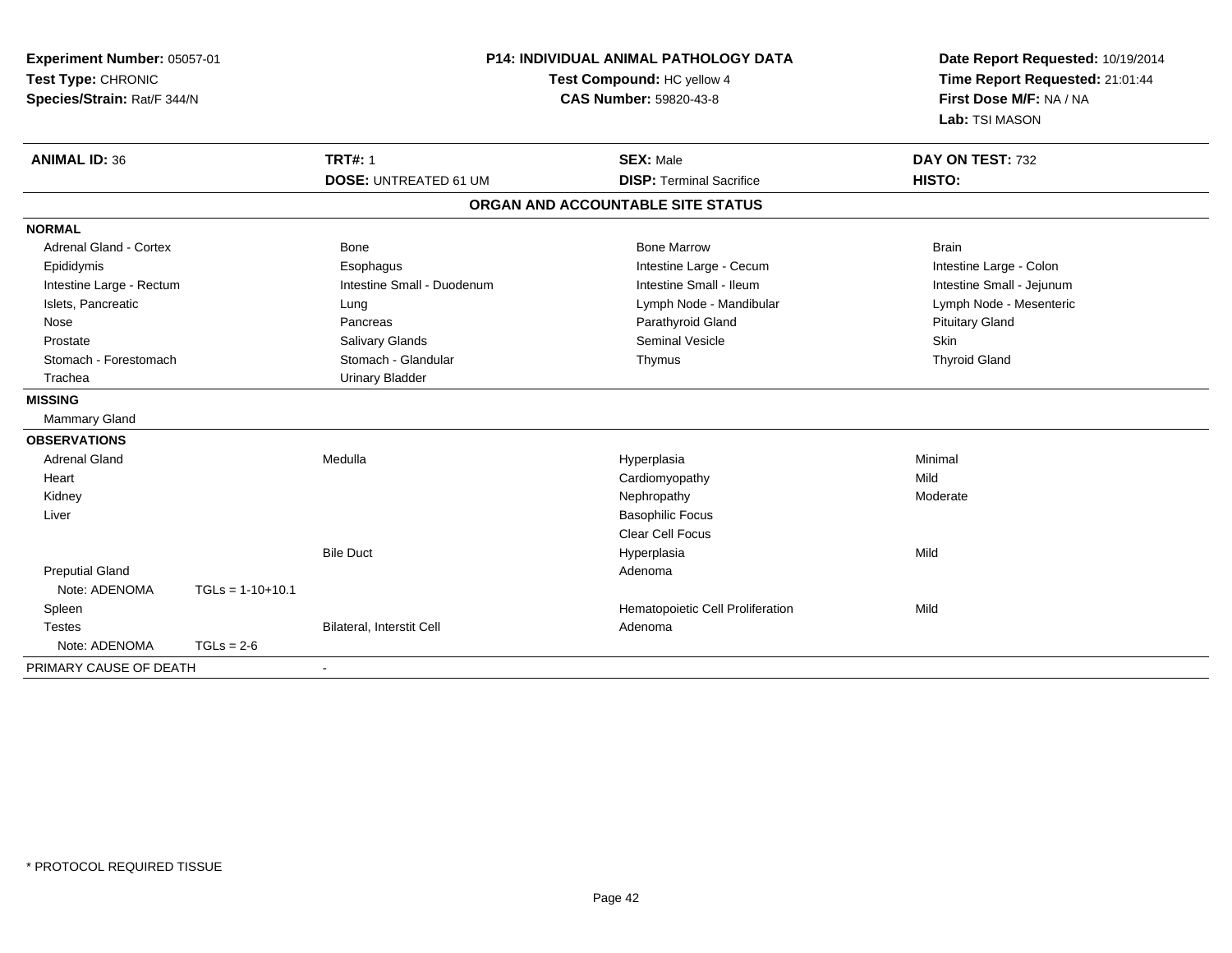| Experiment Number: 05057-01<br>Test Type: CHRONIC<br>Species/Strain: Rat/F 344/N |                                                 | <b>P14: INDIVIDUAL ANIMAL PATHOLOGY DATA</b><br>Test Compound: HC yellow 4<br><b>CAS Number: 59820-43-8</b> |                                   | Date Report Requested: 10/19/2014<br>Time Report Requested: 21:01:44<br>First Dose M/F: NA / NA<br>Lab: TSI MASON |
|----------------------------------------------------------------------------------|-------------------------------------------------|-------------------------------------------------------------------------------------------------------------|-----------------------------------|-------------------------------------------------------------------------------------------------------------------|
| <b>ANIMAL ID: 37</b>                                                             |                                                 | <b>TRT#: 1</b>                                                                                              | <b>SEX: Male</b>                  | DAY ON TEST: 731                                                                                                  |
|                                                                                  |                                                 | <b>DOSE: UNTREATED 61 UM</b>                                                                                | <b>DISP: Terminal Sacrifice</b>   | HISTO:                                                                                                            |
|                                                                                  |                                                 |                                                                                                             | ORGAN AND ACCOUNTABLE SITE STATUS |                                                                                                                   |
| <b>NORMAL</b>                                                                    |                                                 |                                                                                                             |                                   |                                                                                                                   |
| Adrenal Gland - Cortex                                                           |                                                 | Adrenal Gland - Medulla                                                                                     | Bone                              | <b>Bone Marrow</b>                                                                                                |
| <b>Brain</b>                                                                     |                                                 | Epididymis                                                                                                  | Esophagus                         | Intestine Large - Cecum                                                                                           |
| Intestine Large - Colon                                                          |                                                 | Intestine Large - Rectum                                                                                    | Intestine Small - Duodenum        | Intestine Small - Ileum                                                                                           |
| Intestine Small - Jejunum                                                        |                                                 | Islets, Pancreatic                                                                                          | Lung                              | Lymph Node - Mandibular                                                                                           |
| Lymph Node - Mesenteric                                                          |                                                 | Pancreas                                                                                                    | Prostate                          | Salivary Glands                                                                                                   |
| <b>Seminal Vesicle</b>                                                           |                                                 | <b>Skin</b>                                                                                                 | Stomach - Forestomach             | Stomach - Glandular                                                                                               |
| Thymus                                                                           |                                                 | <b>Thyroid Gland</b>                                                                                        | Trachea                           | <b>Urinary Bladder</b>                                                                                            |
| <b>MISSING</b>                                                                   |                                                 |                                                                                                             |                                   |                                                                                                                   |
| Parathyroid Gland                                                                |                                                 |                                                                                                             |                                   |                                                                                                                   |
| <b>OBSERVATIONS</b>                                                              |                                                 |                                                                                                             |                                   |                                                                                                                   |
| Heart                                                                            |                                                 |                                                                                                             | Cardiomyopathy                    | Mild                                                                                                              |
| Kidney                                                                           |                                                 |                                                                                                             | Nephropathy                       | Moderate                                                                                                          |
| Liver                                                                            |                                                 |                                                                                                             | <b>Basophilic Focus</b>           |                                                                                                                   |
| <b>Mammary Gland</b>                                                             |                                                 |                                                                                                             | Fibroadenoma                      |                                                                                                                   |
| Nose                                                                             |                                                 |                                                                                                             | Fungus                            | Mild                                                                                                              |
|                                                                                  |                                                 |                                                                                                             | Inflammation                      | Acute, Mild                                                                                                       |
| <b>Pituitary Gland</b>                                                           |                                                 | Pars Distalis                                                                                               | Adenoma                           |                                                                                                                   |
|                                                                                  |                                                 | Pars Distalis                                                                                               | Angiectasis                       | Mild                                                                                                              |
| Note: ADENOMA                                                                    | $TGLs = 8-8$                                    |                                                                                                             |                                   |                                                                                                                   |
| <b>Preputial Gland</b>                                                           |                                                 |                                                                                                             | Adenoma                           |                                                                                                                   |
| Note: ADENOMA                                                                    | $TGLs = 2-10$                                   |                                                                                                             |                                   |                                                                                                                   |
| Spleen                                                                           |                                                 |                                                                                                             | Hematopoietic Cell Proliferation  | Moderate                                                                                                          |
|                                                                                  | [ Hematopoietic Cell Proliferation TGLS = 5-3 ] |                                                                                                             |                                   |                                                                                                                   |
| <b>Testes</b>                                                                    |                                                 | <b>Bilateral, Interstit Cell</b>                                                                            | Adenoma                           |                                                                                                                   |
|                                                                                  |                                                 | <b>Interstit Cell</b>                                                                                       | Hyperplasia                       | Minimal                                                                                                           |
| Note: ADENOMA                                                                    | $TGLs = 4-6$                                    |                                                                                                             |                                   |                                                                                                                   |
| PRIMARY CAUSE OF DEATH                                                           |                                                 | $\blacksquare$                                                                                              |                                   |                                                                                                                   |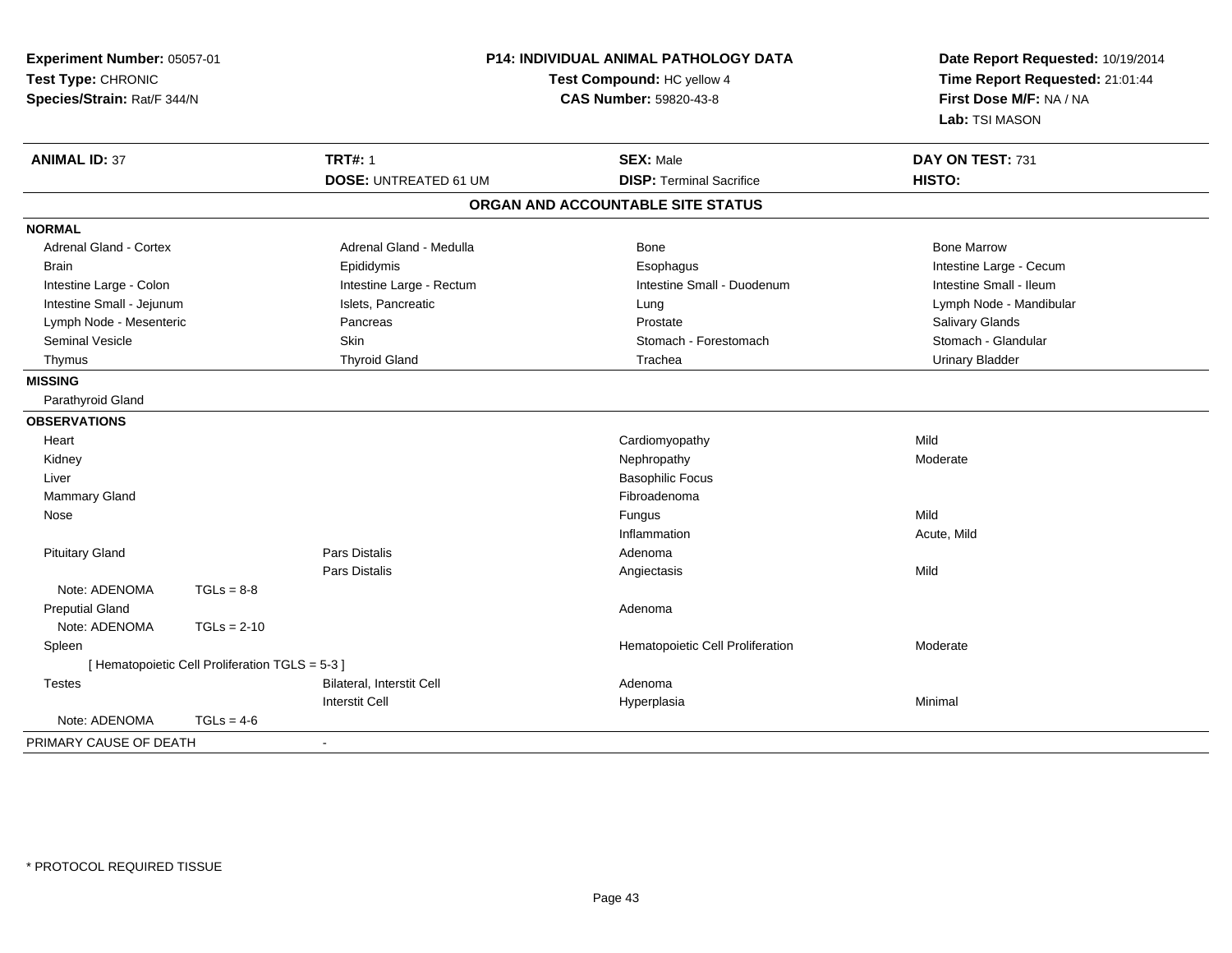| Experiment Number: 05057-01           | <b>P14: INDIVIDUAL ANIMAL PATHOLOGY DATA</b> |                                   | Date Report Requested: 10/19/2014 |  |
|---------------------------------------|----------------------------------------------|-----------------------------------|-----------------------------------|--|
| Test Type: CHRONIC                    |                                              | Test Compound: HC yellow 4        | Time Report Requested: 21:01:44   |  |
| Species/Strain: Rat/F 344/N           |                                              | <b>CAS Number: 59820-43-8</b>     | First Dose M/F: NA / NA           |  |
|                                       |                                              |                                   | Lab: TSI MASON                    |  |
| <b>ANIMAL ID: 38</b>                  | <b>TRT#: 1</b>                               | <b>SEX: Male</b>                  | DAY ON TEST: 721                  |  |
|                                       | <b>DOSE: UNTREATED 61 UM</b>                 | <b>DISP: Moribund</b>             | HISTO:                            |  |
|                                       |                                              | ORGAN AND ACCOUNTABLE SITE STATUS |                                   |  |
| <b>NORMAL</b>                         |                                              |                                   |                                   |  |
| Bone                                  | <b>Bone Marrow</b>                           | <b>Brain</b>                      | Epididymis                        |  |
| Esophagus                             | Intestine Large - Cecum                      | Intestine Large - Colon           | Intestine Large - Rectum          |  |
| Intestine Small - Duodenum            | Intestine Small - Ileum                      | Intestine Small - Jejunum         | Islets, Pancreatic                |  |
| <b>Mammary Gland</b>                  | Nose                                         | Pancreas                          | Parathyroid Gland                 |  |
| <b>Pituitary Gland</b>                | <b>Preputial Gland</b>                       | Prostate                          | Salivary Glands                   |  |
| <b>Seminal Vesicle</b>                | Skin                                         | Stomach - Forestomach             | Stomach - Glandular               |  |
| <b>Thyroid Gland</b>                  | Trachea                                      | <b>Urinary Bladder</b>            |                                   |  |
| <b>OBSERVATIONS</b>                   |                                              |                                   |                                   |  |
| <b>Adrenal Gland</b>                  | Medulla                                      | Hyperplasia                       | Mild                              |  |
|                                       | Cortex                                       | Leukemia Mononuclear              |                                   |  |
|                                       | Medulla                                      | Leukemia Mononuclear              |                                   |  |
| Heart                                 |                                              | Cardiomyopathy                    | Mild                              |  |
|                                       |                                              | Leukemia Mononuclear              |                                   |  |
| Kidney                                |                                              | Nephropathy                       | Mild                              |  |
| Liver                                 | <b>Bile Duct</b>                             | Hyperplasia                       | Moderate                          |  |
|                                       |                                              | Leukemia Mononuclear              |                                   |  |
| [ Hyperplasia TGLS = 5-3,6-3,7-3 ]    |                                              |                                   |                                   |  |
| Lung                                  |                                              | Leukemia Mononuclear              |                                   |  |
| Lymph Node                            | Mandibular                                   | Leukemia Mononuclear              |                                   |  |
|                                       | Mediastinal                                  | Leukemia Mononuclear              |                                   |  |
|                                       | Mesenteric                                   | Leukemia Mononuclear              |                                   |  |
| Spleen                                |                                              | Leukemia Mononuclear              |                                   |  |
| [ Leukemia Mononuclear TGLS = 4-3.1 ] |                                              |                                   |                                   |  |
| Testes                                | Bilateral, Interstit Cell                    | Adenoma                           |                                   |  |
| Note: ADENOMA<br>$TGLs = 3-6$         |                                              |                                   |                                   |  |
| Thymus                                |                                              | Leukemia Mononuclear              |                                   |  |
| PRIMARY CAUSE OF DEATH                | $\sim$                                       |                                   |                                   |  |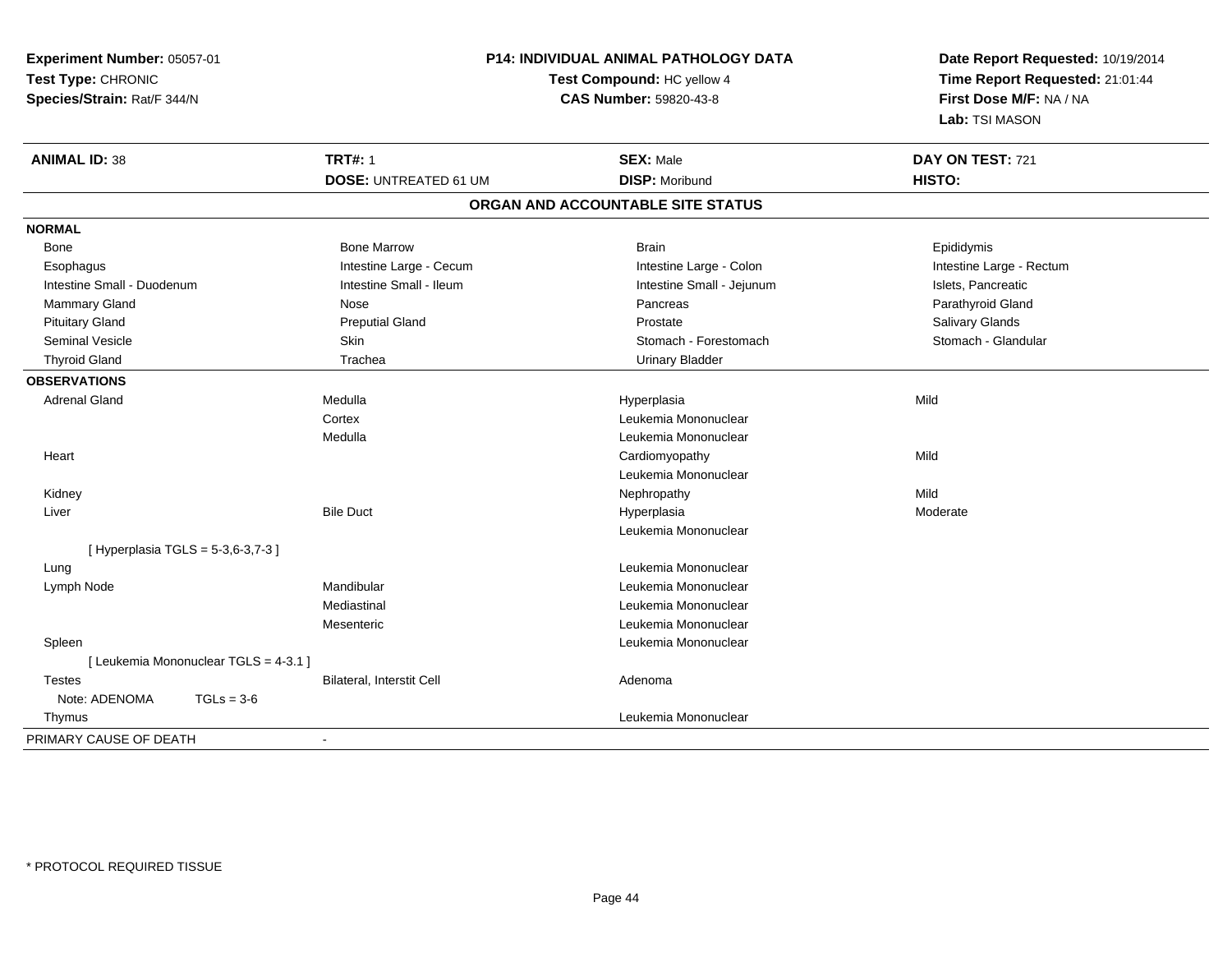| Experiment Number: 05057-01<br>Test Type: CHRONIC<br>Species/Strain: Rat/F 344/N |                              | <b>P14: INDIVIDUAL ANIMAL PATHOLOGY DATA</b><br>Test Compound: HC yellow 4<br>CAS Number: 59820-43-8 | Date Report Requested: 10/19/2014<br>Time Report Requested: 21:01:44<br>First Dose M/F: NA / NA<br>Lab: TSI MASON |
|----------------------------------------------------------------------------------|------------------------------|------------------------------------------------------------------------------------------------------|-------------------------------------------------------------------------------------------------------------------|
| <b>ANIMAL ID: 40</b>                                                             | <b>TRT#: 1</b>               | <b>SEX: Male</b>                                                                                     | DAY ON TEST: 732                                                                                                  |
|                                                                                  | <b>DOSE: UNTREATED 61 UM</b> | <b>DISP: Terminal Sacrifice</b>                                                                      | HISTO:                                                                                                            |
|                                                                                  |                              | ORGAN AND ACCOUNTABLE SITE STATUS                                                                    |                                                                                                                   |
| <b>NORMAL</b>                                                                    |                              |                                                                                                      |                                                                                                                   |
| <b>Adrenal Gland - Cortex</b>                                                    | Adrenal Gland - Medulla      | Bone                                                                                                 | <b>Bone Marrow</b>                                                                                                |
| <b>Brain</b>                                                                     | Epididymis                   | Esophagus                                                                                            | Heart                                                                                                             |
| Intestine Large - Cecum                                                          | Intestine Large - Colon      | Intestine Large - Rectum                                                                             | Intestine Small - Duodenum                                                                                        |
| Intestine Small - Ileum                                                          | Intestine Small - Jejunum    | Islets, Pancreatic                                                                                   | Lung                                                                                                              |
| Lymph Node - Mandibular                                                          | Lymph Node - Mesenteric      | Nose                                                                                                 | Parathyroid Gland                                                                                                 |
| <b>Pituitary Gland</b>                                                           | <b>Preputial Gland</b>       | Salivary Glands                                                                                      | Seminal Vesicle                                                                                                   |
| Skin                                                                             | Spleen                       | Stomach - Forestomach                                                                                | Stomach - Glandular                                                                                               |
| Thymus                                                                           | Trachea                      | <b>Urinary Bladder</b>                                                                               |                                                                                                                   |
| <b>MISSING</b>                                                                   |                              |                                                                                                      |                                                                                                                   |
| <b>Mammary Gland</b>                                                             |                              |                                                                                                      |                                                                                                                   |
| <b>OBSERVATIONS</b>                                                              |                              |                                                                                                      |                                                                                                                   |
| Kidney                                                                           |                              | Nephropathy                                                                                          | Moderate                                                                                                          |
| Liver                                                                            |                              | <b>Basophilic Focus</b>                                                                              |                                                                                                                   |
|                                                                                  |                              | <b>Clear Cell Focus</b>                                                                              |                                                                                                                   |
|                                                                                  |                              | Hepatocellular Adenoma                                                                               |                                                                                                                   |
|                                                                                  | <b>Bile Duct</b>             | Hyperplasia                                                                                          | Mild                                                                                                              |
| Note: [ HEPATOCLR ADEN ] TGLs = 6-3                                              |                              |                                                                                                      |                                                                                                                   |
| Nose                                                                             |                              |                                                                                                      |                                                                                                                   |
| Note: BLOOD IN NASAL CAVITY                                                      |                              |                                                                                                      |                                                                                                                   |
| Pancreas                                                                         | Acinus                       | Atrophy                                                                                              | Minimal                                                                                                           |
| Prostate                                                                         | Epithelium                   | Hyperplasia                                                                                          | Mild                                                                                                              |
| Note: HYPERPLASIA<br>$TGLs = 5-6$                                                |                              |                                                                                                      |                                                                                                                   |
| Testes                                                                           | Bilateral, Interstit Cell    | Adenoma                                                                                              |                                                                                                                   |
|                                                                                  | Seminif Tub                  | Atrophy                                                                                              | Mild                                                                                                              |
| Note: ADENOMA<br>$TGLs = 3-6, 4-6$                                               |                              |                                                                                                      |                                                                                                                   |
| <b>Thyroid Gland</b>                                                             | C Cell                       | Adenoma                                                                                              |                                                                                                                   |
| [Adenoma TGLS = $1-8$ ]                                                          |                              |                                                                                                      |                                                                                                                   |
| PRIMARY CAUSE OF DEATH                                                           | $\blacksquare$               |                                                                                                      |                                                                                                                   |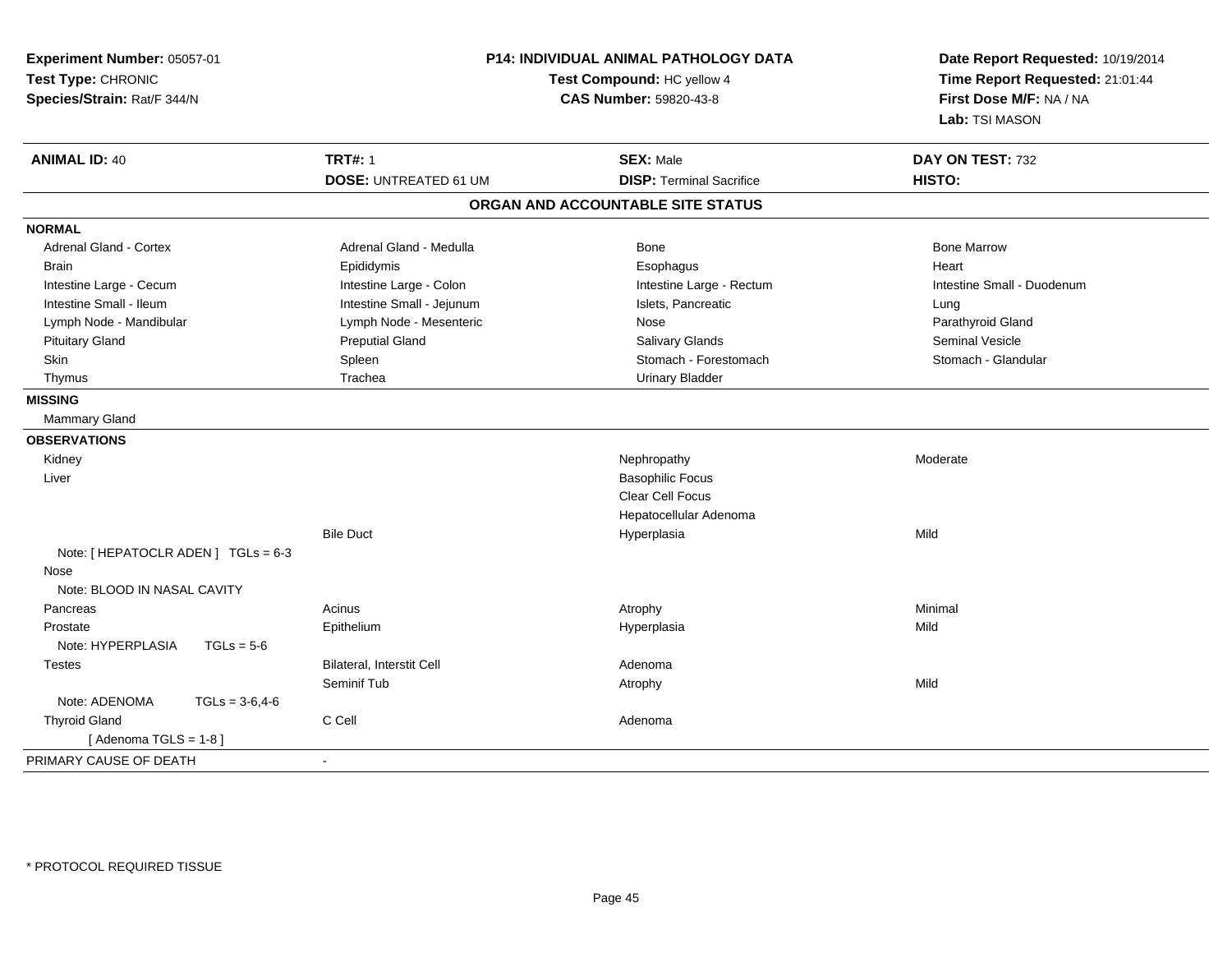| Experiment Number: 05057-01<br>Test Type: CHRONIC<br>Species/Strain: Rat/F 344/N |                    | <b>P14: INDIVIDUAL ANIMAL PATHOLOGY DATA</b><br>Test Compound: HC yellow 4<br>CAS Number: 59820-43-8 |                                           | Date Report Requested: 10/19/2014<br>Time Report Requested: 21:01:44<br>First Dose M/F: NA / NA<br>Lab: TSI MASON |
|----------------------------------------------------------------------------------|--------------------|------------------------------------------------------------------------------------------------------|-------------------------------------------|-------------------------------------------------------------------------------------------------------------------|
| <b>ANIMAL ID: 42</b>                                                             |                    | <b>TRT#: 1</b><br><b>DOSE: UNTREATED 61 UM</b>                                                       | <b>SEX: Male</b><br><b>DISP: Moribund</b> | DAY ON TEST: 619<br>HISTO:                                                                                        |
|                                                                                  |                    |                                                                                                      | ORGAN AND ACCOUNTABLE SITE STATUS         |                                                                                                                   |
| <b>NORMAL</b>                                                                    |                    |                                                                                                      |                                           |                                                                                                                   |
| <b>Adrenal Gland - Cortex</b>                                                    |                    | Adrenal Gland - Medulla                                                                              | Bone                                      | <b>Bone Marrow</b>                                                                                                |
| Brain                                                                            |                    | Epididymis                                                                                           | Esophagus                                 | Intestine Large - Cecum                                                                                           |
| Intestine Large - Colon                                                          |                    | Intestine Large - Rectum                                                                             | Intestine Small - Duodenum                | Intestine Small - Ileum                                                                                           |
| Intestine Small - Jejunum                                                        |                    | Islets, Pancreatic                                                                                   | Liver                                     | Nose                                                                                                              |
| Pancreas                                                                         |                    | Parathyroid Gland                                                                                    | Prostate                                  | <b>Seminal Vesicle</b>                                                                                            |
| Spleen                                                                           |                    | Stomach - Forestomach                                                                                | Stomach - Glandular                       | Thymus                                                                                                            |
| <b>Thyroid Gland</b>                                                             |                    | Trachea                                                                                              | <b>Urinary Bladder</b>                    |                                                                                                                   |
| <b>MISSING</b>                                                                   |                    |                                                                                                      |                                           |                                                                                                                   |
| Lymph Node - Mandibular                                                          |                    | Mammary Gland                                                                                        | Salivary Glands                           |                                                                                                                   |
| <b>OBSERVATIONS</b>                                                              |                    |                                                                                                      |                                           |                                                                                                                   |
| Heart                                                                            |                    |                                                                                                      | Cardiomyopathy                            | Mild                                                                                                              |
| Kidney                                                                           |                    |                                                                                                      | Nephropathy                               | Mild                                                                                                              |
| Lung                                                                             |                    |                                                                                                      | <b>Infiltration Cellular</b>              | Histiocyte, Minimal                                                                                               |
| Lymph Node                                                                       |                    | Mesenteric                                                                                           | <b>Infiltration Cellular</b>              | Histiocyte, Mild                                                                                                  |
| <b>Pituitary Gland</b>                                                           |                    | <b>Pars Distalis</b>                                                                                 | Hyperplasia                               | Minimal                                                                                                           |
| <b>Preputial Gland</b>                                                           |                    |                                                                                                      | Inflammation                              | Chronic Active, Mild                                                                                              |
| Skin                                                                             |                    | <b>Subcut Tiss</b>                                                                                   | Fibrosarcoma                              |                                                                                                                   |
| Note: FIBROSARC                                                                  | $TGLs = 4-13+13.1$ |                                                                                                      |                                           |                                                                                                                   |
| <b>Testes</b>                                                                    |                    | <b>Interstit Cell</b>                                                                                | Adenoma                                   |                                                                                                                   |
|                                                                                  |                    | Seminif Tub                                                                                          | Atrophy                                   | Moderate                                                                                                          |
|                                                                                  |                    | <b>Interstit Cell</b>                                                                                | Hyperplasia                               | Minimal                                                                                                           |
| Note: ADENOMA                                                                    | $TGLs = 5-6$       |                                                                                                      |                                           |                                                                                                                   |
| PRIMARY CAUSE OF DEATH                                                           |                    |                                                                                                      |                                           |                                                                                                                   |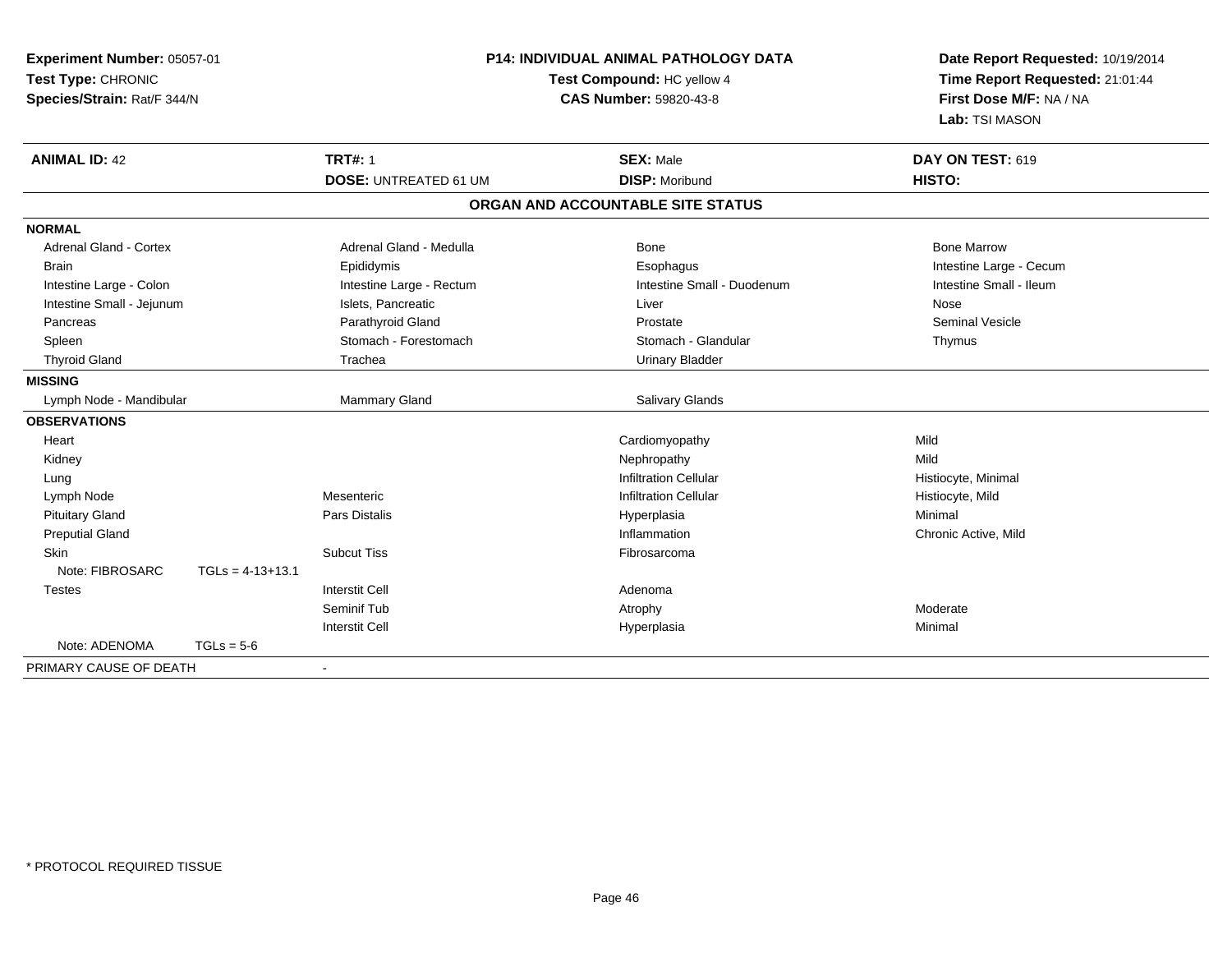| Experiment Number: 05057-01            |                              | <b>P14: INDIVIDUAL ANIMAL PATHOLOGY DATA</b> | Date Report Requested: 10/19/2014 |
|----------------------------------------|------------------------------|----------------------------------------------|-----------------------------------|
| Test Type: CHRONIC                     |                              | <b>Test Compound: HC yellow 4</b>            | Time Report Requested: 21:01:44   |
| Species/Strain: Rat/F 344/N            |                              | CAS Number: 59820-43-8                       | First Dose M/F: NA / NA           |
|                                        |                              |                                              | Lab: TSI MASON                    |
| <b>ANIMAL ID: 43</b>                   | <b>TRT#: 1</b>               | <b>SEX: Male</b>                             | DAY ON TEST: 651                  |
|                                        | <b>DOSE: UNTREATED 61 UM</b> | <b>DISP: Moribund</b>                        | HISTO:                            |
|                                        |                              | ORGAN AND ACCOUNTABLE SITE STATUS            |                                   |
| <b>NORMAL</b>                          |                              |                                              |                                   |
| Bone                                   | <b>Bone Marrow</b>           | Ear                                          | Epididymis                        |
| Esophagus                              | Eye                          | <b>Harderian Gland</b>                       | Intestine Large - Cecum           |
| Intestine Large - Colon                | Intestine Large - Rectum     | Intestine Small - Duodenum                   | Intestine Small - Ileum           |
| Intestine Small - Jejunum              | Islets, Pancreatic           | <b>Mammary Gland</b>                         | Nose                              |
| Parathyroid Gland                      | <b>Preputial Gland</b>       | Prostate                                     | Salivary Glands                   |
| Seminal Vesicle                        | Skin                         | Stomach - Forestomach                        | Stomach - Glandular               |
| <b>Thyroid Gland</b>                   | Trachea                      | <b>Urinary Bladder</b>                       |                                   |
| <b>OBSERVATIONS</b>                    |                              |                                              |                                   |
| <b>Adrenal Gland</b>                   | Cortex                       | Leukemia Mononuclear                         |                                   |
|                                        | Medulla                      | Leukemia Mononuclear                         |                                   |
|                                        | Medulla                      | Pheochromocytoma Benign                      |                                   |
| Note: LEUKEMIA MONUC<br>$TGLs = 12-8$  |                              |                                              |                                   |
| <b>Brain</b>                           |                              | Leukemia Mononuclear                         |                                   |
| Heart                                  |                              | Leukemia Mononuclear                         |                                   |
| Kidney                                 |                              | Leukemia Mononuclear                         |                                   |
|                                        |                              | Nephropathy                                  | Mild                              |
| Liver                                  |                              | Degeneration                                 | Cystic, Mild                      |
|                                        |                              | Fatty Change                                 | Focal, Mild                       |
|                                        |                              | Hepatodiaphragmatic Nodule                   |                                   |
|                                        | <b>Bile Duct</b>             | Hyperplasia                                  | Mild                              |
|                                        |                              | Leukemia Mononuclear                         |                                   |
| [Degeneration TGLS = 13-3]             |                              |                                              |                                   |
| [Hyperplasia TGLS = 14-3]              |                              |                                              |                                   |
| Lung                                   |                              | Leukemia Mononuclear                         |                                   |
| Note: LEUKEMIA MONUC<br>$TGLs = 6-1+2$ |                              |                                              |                                   |
| Lymph Node                             | Lumbar                       | Leukemia Mononuclear                         |                                   |
|                                        | Mandibular                   | Leukemia Mononuclear                         |                                   |
|                                        | Mediastinal                  | Leukemia Mononuclear                         |                                   |
|                                        | Mesenteric                   | Leukemia Mononuclear                         |                                   |
|                                        | Pancreatic                   | Leukemia Mononuclear                         |                                   |
|                                        |                              |                                              |                                   |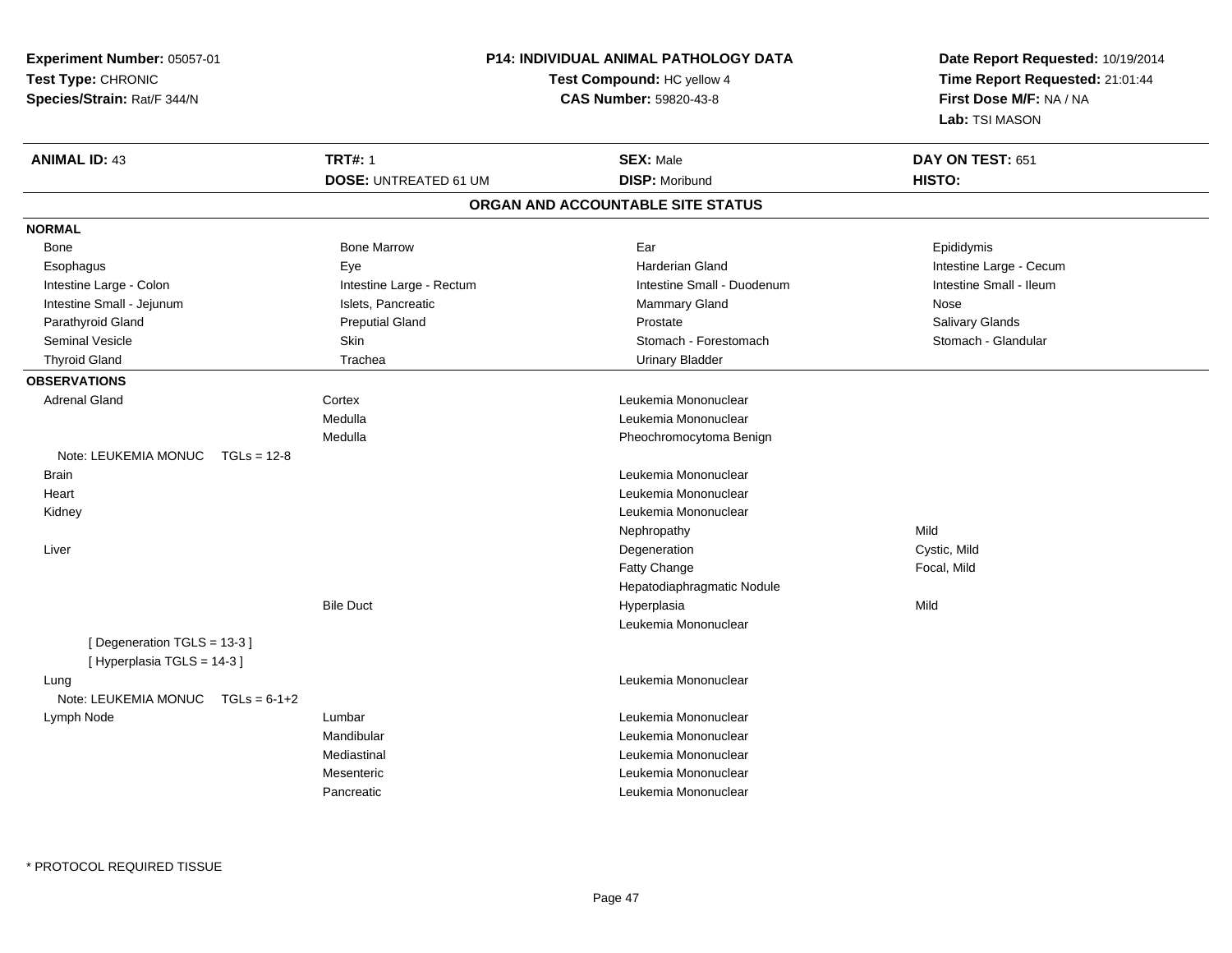| Experiment Number: 05057-01<br>Test Type: CHRONIC<br>Species/Strain: Rat/F 344/N |                                       |                                      | <b>P14: INDIVIDUAL ANIMAL PATHOLOGY DATA</b><br>Test Compound: HC yellow 4<br><b>CAS Number: 59820-43-8</b> | Date Report Requested: 10/19/2014<br>Time Report Requested: 21:01:44<br>First Dose M/F: NA / NA<br>Lab: TSI MASON |  |
|----------------------------------------------------------------------------------|---------------------------------------|--------------------------------------|-------------------------------------------------------------------------------------------------------------|-------------------------------------------------------------------------------------------------------------------|--|
| <b>ANIMAL ID: 43</b>                                                             |                                       | <b>TRT#: 1</b>                       | <b>SEX: Male</b>                                                                                            | DAY ON TEST: 651                                                                                                  |  |
|                                                                                  |                                       | <b>DOSE: UNTREATED 61 UM</b>         | <b>DISP: Moribund</b>                                                                                       | HISTO:                                                                                                            |  |
|                                                                                  |                                       |                                      | ORGAN AND ACCOUNTABLE SITE STATUS                                                                           |                                                                                                                   |  |
| Note: LEUKEMIA MONUC                                                             |                                       | $TGLs = 3-9, 4-2, 11-8, 15-15, 17-9$ |                                                                                                             |                                                                                                                   |  |
| Mesentery                                                                        |                                       |                                      | Leukemia Mononuclear                                                                                        |                                                                                                                   |  |
|                                                                                  |                                       | Fat                                  | <b>Necrosis</b>                                                                                             | Mild                                                                                                              |  |
| Note: NECROSIS                                                                   | $TGLs = 10-14$                        |                                      |                                                                                                             |                                                                                                                   |  |
| Pancreas                                                                         |                                       | Acinus                               | Atrophy                                                                                                     | Mild                                                                                                              |  |
| <b>Pituitary Gland</b>                                                           |                                       |                                      | Leukemia Mononuclear                                                                                        |                                                                                                                   |  |
| Spleen                                                                           |                                       |                                      | Leukemia Mononuclear                                                                                        |                                                                                                                   |  |
|                                                                                  | [ Leukemia Mononuclear TGLS = 9-3.1 ] |                                      |                                                                                                             |                                                                                                                   |  |
| <b>Testes</b>                                                                    |                                       | <b>Interstit Cell</b>                | Adenoma                                                                                                     |                                                                                                                   |  |
|                                                                                  |                                       | Seminif Tub                          | Atrophy                                                                                                     | Marked                                                                                                            |  |
| Note: ATROPHY                                                                    | $TGLs = 8-6$                          |                                      |                                                                                                             |                                                                                                                   |  |
| Note: ADENOMA                                                                    | $TGLs = 7-6$                          |                                      |                                                                                                             |                                                                                                                   |  |
| Thymus                                                                           |                                       |                                      | Leukemia Mononuclear                                                                                        |                                                                                                                   |  |
| Note: LEUKEMIA MONUC                                                             | $TGLs = 5-2$                          |                                      |                                                                                                             |                                                                                                                   |  |
| PRIMARY CAUSE OF DEATH                                                           |                                       | $\sim$                               |                                                                                                             |                                                                                                                   |  |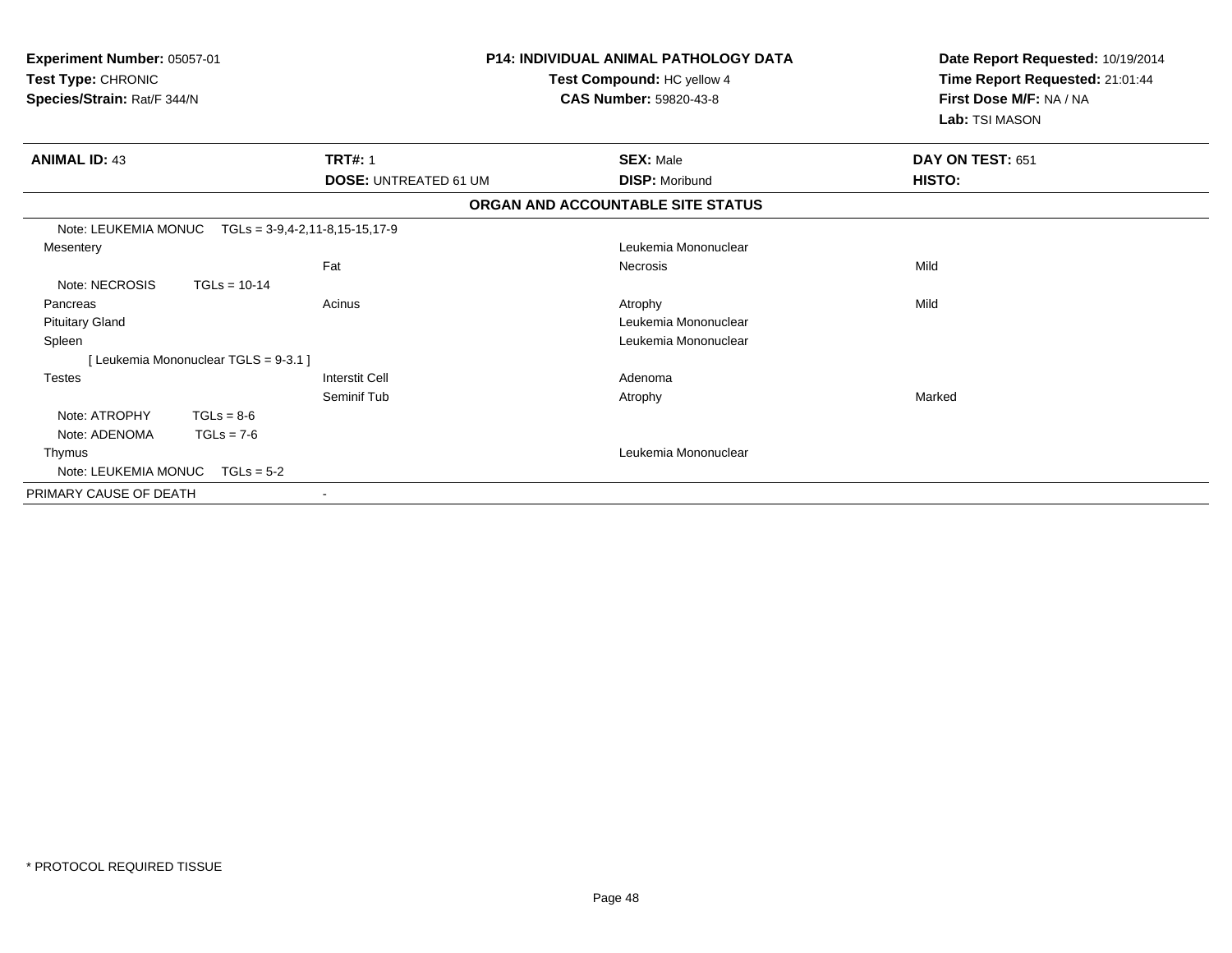| Experiment Number: 05057-01<br>Test Type: CHRONIC<br>Species/Strain: Rat/F 344/N |                              | P14: INDIVIDUAL ANIMAL PATHOLOGY DATA<br>Date Report Requested: 10/19/2014<br>Time Report Requested: 21:01:44<br>Test Compound: HC yellow 4<br>First Dose M/F: NA / NA<br><b>CAS Number: 59820-43-8</b><br>Lab: TSI MASON |                           |
|----------------------------------------------------------------------------------|------------------------------|---------------------------------------------------------------------------------------------------------------------------------------------------------------------------------------------------------------------------|---------------------------|
| <b>ANIMAL ID: 45</b>                                                             | <b>TRT#: 1</b>               | <b>SEX: Male</b>                                                                                                                                                                                                          | DAY ON TEST: 710          |
|                                                                                  | <b>DOSE: UNTREATED 61 UM</b> | <b>DISP: Moribund</b>                                                                                                                                                                                                     | HISTO:                    |
|                                                                                  |                              | ORGAN AND ACCOUNTABLE SITE STATUS                                                                                                                                                                                         |                           |
| <b>NORMAL</b>                                                                    |                              |                                                                                                                                                                                                                           |                           |
| Bone                                                                             | <b>Bone Marrow</b>           | <b>Brain</b>                                                                                                                                                                                                              | Ear                       |
| Epididymis                                                                       | Esophagus                    | Intestine Large - Cecum                                                                                                                                                                                                   | Intestine Large - Colon   |
| Intestine Large - Rectum                                                         | Intestine Small - Duodenum   | Intestine Small - Ileum                                                                                                                                                                                                   | Intestine Small - Jejunum |
| Islets, Pancreatic                                                               | Nose                         | Parathyroid Gland                                                                                                                                                                                                         | <b>Preputial Gland</b>    |
| Prostate                                                                         | <b>Seminal Vesicle</b>       | Skin                                                                                                                                                                                                                      | Stomach - Forestomach     |
| Stomach - Glandular                                                              | <b>Thyroid Gland</b>         | Trachea                                                                                                                                                                                                                   | <b>Urinary Bladder</b>    |
| <b>MISSING</b>                                                                   |                              |                                                                                                                                                                                                                           |                           |
| <b>Mammary Gland</b>                                                             |                              |                                                                                                                                                                                                                           |                           |
| <b>OBSERVATIONS</b>                                                              |                              |                                                                                                                                                                                                                           |                           |
| <b>Adrenal Gland</b>                                                             | Medulla                      | Hyperplasia                                                                                                                                                                                                               | Mild                      |
|                                                                                  | Cortex                       | Leukemia Mononuclear                                                                                                                                                                                                      |                           |
|                                                                                  | Medulla                      | Leukemia Mononuclear                                                                                                                                                                                                      |                           |
|                                                                                  | Medulla                      | Pheochromocytoma Benign                                                                                                                                                                                                   |                           |
| Note: PHEOCHROM BGN<br>$TGLs = 11-8.1$                                           |                              |                                                                                                                                                                                                                           |                           |
| Eye                                                                              | Lens                         | Cataract                                                                                                                                                                                                                  | Mild                      |
|                                                                                  |                              | Hemorrhage                                                                                                                                                                                                                | Mild                      |
| $TGLS = 2-14$<br>Note: HEMORRHAGE<br>Note: CATARACT<br>$TGLs = 1-14$             |                              |                                                                                                                                                                                                                           |                           |
| Heart                                                                            |                              | Cardiomyopathy                                                                                                                                                                                                            | Mild                      |
|                                                                                  |                              | Leukemia Mononuclear                                                                                                                                                                                                      |                           |
| Note: LEUKEMIA MONUC TGLs = 7-2.1                                                |                              |                                                                                                                                                                                                                           |                           |
| Kidney                                                                           |                              | Leukemia Mononuclear                                                                                                                                                                                                      | Moderate                  |
|                                                                                  |                              | Nephropathy                                                                                                                                                                                                               |                           |
| Note: NEPHROPATHY<br>$TGLs = 12-4$                                               |                              |                                                                                                                                                                                                                           |                           |
| Liver                                                                            | <b>Bile Duct</b>             | Hyperplasia<br>Leukemia Mononuclear                                                                                                                                                                                       | Mild                      |
| Note: LEUKEMIA MONUC<br>$TGLs = 13-3$                                            |                              |                                                                                                                                                                                                                           |                           |
|                                                                                  |                              |                                                                                                                                                                                                                           |                           |
| Lung                                                                             |                              | Fibrosis<br>Leukemia Mononuclear                                                                                                                                                                                          | Mild                      |
| [ Fibrosis TGLS = $4-1+2,5-1+2$ ]                                                |                              |                                                                                                                                                                                                                           |                           |
|                                                                                  |                              |                                                                                                                                                                                                                           |                           |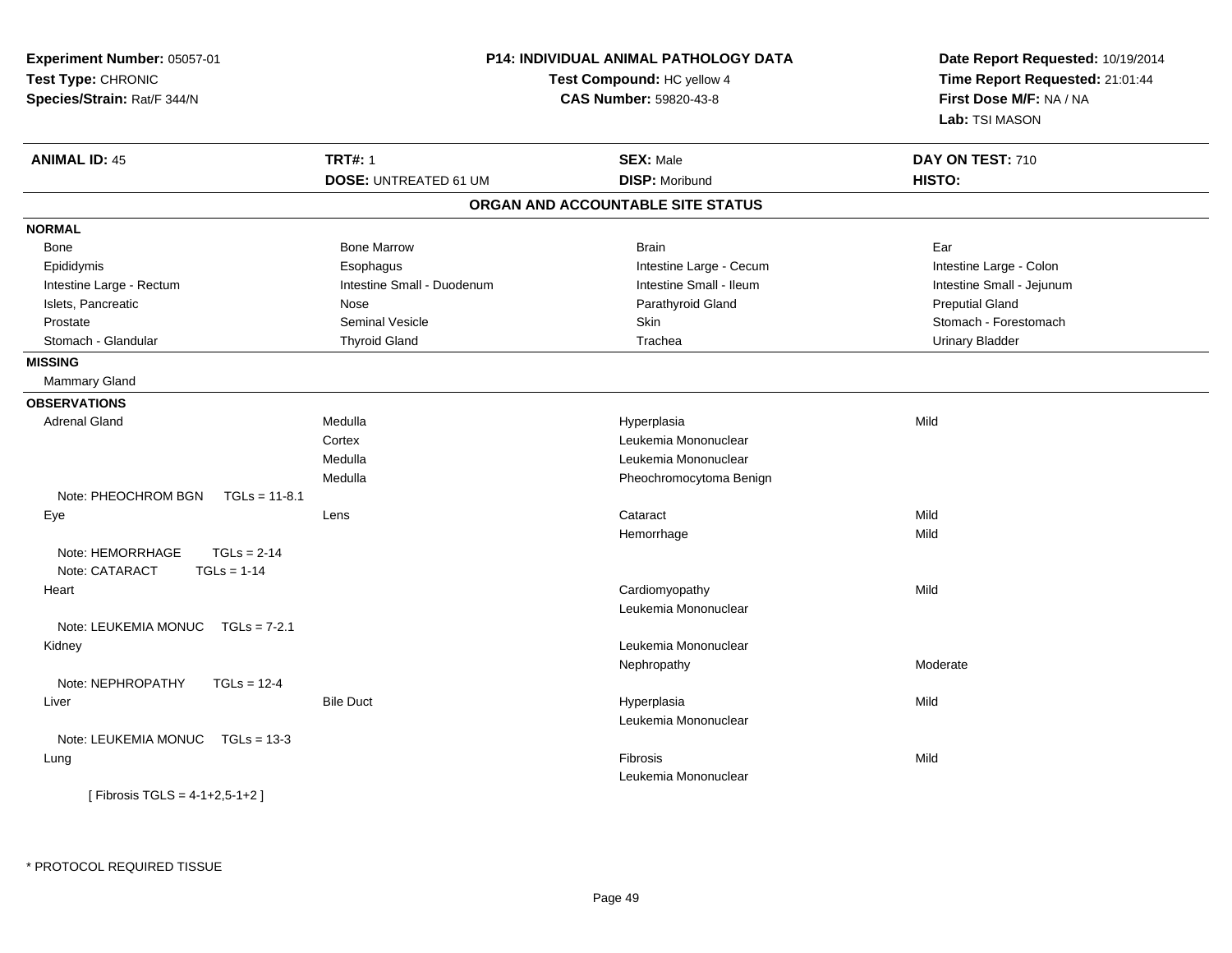| Experiment Number: 05057-01<br>Test Type: CHRONIC<br>Species/Strain: Rat/F 344/N |                                      | <b>P14: INDIVIDUAL ANIMAL PATHOLOGY DATA</b><br>Test Compound: HC yellow 4<br><b>CAS Number: 59820-43-8</b> |                  | Date Report Requested: 10/19/2014<br>Time Report Requested: 21:01:44<br>First Dose M/F: NA / NA<br>Lab: TSI MASON |  |
|----------------------------------------------------------------------------------|--------------------------------------|-------------------------------------------------------------------------------------------------------------|------------------|-------------------------------------------------------------------------------------------------------------------|--|
| <b>ANIMAL ID: 45</b>                                                             | <b>TRT#: 1</b>                       | <b>SEX: Male</b>                                                                                            | DAY ON TEST: 710 |                                                                                                                   |  |
|                                                                                  | <b>DOSE: UNTREATED 61 UM</b>         | <b>DISP: Moribund</b>                                                                                       | HISTO:           |                                                                                                                   |  |
|                                                                                  |                                      | ORGAN AND ACCOUNTABLE SITE STATUS                                                                           |                  |                                                                                                                   |  |
| Lymph Node                                                                       | Mandibular                           | Leukemia Mononuclear                                                                                        |                  |                                                                                                                   |  |
|                                                                                  | Mediastinal                          | Leukemia Mononuclear                                                                                        |                  |                                                                                                                   |  |
|                                                                                  | Mesenteric                           | Leukemia Mononuclear                                                                                        |                  |                                                                                                                   |  |
|                                                                                  | Pancreatic                           | Leukemia Mononuclear                                                                                        |                  |                                                                                                                   |  |
| Note: LEUKEMIA MONUC                                                             | $TGLs = 3-9.6-2.10-9.14-8$           |                                                                                                             |                  |                                                                                                                   |  |
| Pancreas                                                                         | Acinus                               | Atrophy                                                                                                     | Minimal          |                                                                                                                   |  |
| <b>Pituitary Gland</b>                                                           | Pars Distalis                        | Adenoma                                                                                                     |                  |                                                                                                                   |  |
|                                                                                  |                                      | Leukemia Mononuclear                                                                                        |                  |                                                                                                                   |  |
| <b>Salivary Glands</b>                                                           |                                      | Leukemia Mononuclear                                                                                        |                  |                                                                                                                   |  |
| Spleen                                                                           |                                      | Leukemia Mononuclear                                                                                        |                  |                                                                                                                   |  |
|                                                                                  | [Leukemia Mononuclear TGLS = 9-3.1 ] |                                                                                                             |                  |                                                                                                                   |  |
| <b>Testes</b>                                                                    | <b>Bilateral, Interstit Cell</b>     | Adenoma                                                                                                     |                  |                                                                                                                   |  |
| Note: ADENOMA                                                                    | $TGLs = 8-6$                         |                                                                                                             |                  |                                                                                                                   |  |
| Thymus                                                                           |                                      | Leukemia Mononuclear                                                                                        |                  |                                                                                                                   |  |
| PRIMARY CAUSE OF DEATH                                                           |                                      |                                                                                                             |                  |                                                                                                                   |  |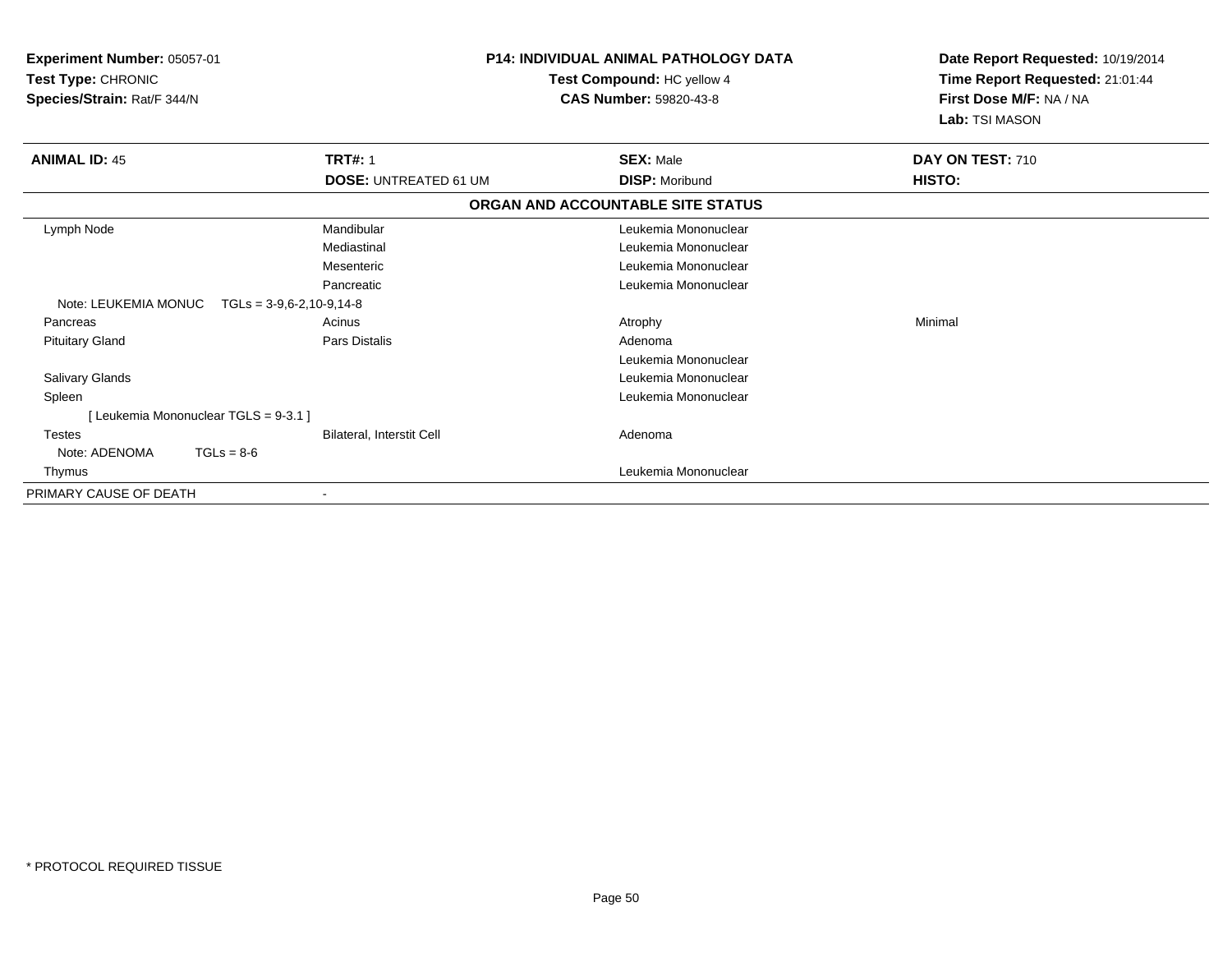| Experiment Number: 05057-01<br>Test Type: CHRONIC<br>Species/Strain: Rat/F 344/N |                              | <b>P14: INDIVIDUAL ANIMAL PATHOLOGY DATA</b><br>Test Compound: HC yellow 4<br>CAS Number: 59820-43-8 | Date Report Requested: 10/19/2014<br>Time Report Requested: 21:01:44<br>First Dose M/F: NA / NA<br>Lab: TSI MASON |  |
|----------------------------------------------------------------------------------|------------------------------|------------------------------------------------------------------------------------------------------|-------------------------------------------------------------------------------------------------------------------|--|
| <b>ANIMAL ID: 46</b>                                                             | <b>TRT#: 1</b>               | <b>SEX: Male</b>                                                                                     | DAY ON TEST: 713                                                                                                  |  |
|                                                                                  | <b>DOSE: UNTREATED 61 UM</b> | <b>DISP: Dead</b>                                                                                    | HISTO:                                                                                                            |  |
|                                                                                  |                              | ORGAN AND ACCOUNTABLE SITE STATUS                                                                    |                                                                                                                   |  |
| <b>NORMAL</b>                                                                    |                              |                                                                                                      |                                                                                                                   |  |
| Bone                                                                             | <b>Bone Marrow</b>           | <b>Brain</b>                                                                                         | Epididymis                                                                                                        |  |
| Esophagus                                                                        | Intestine Large - Colon      | Islets, Pancreatic                                                                                   | Liver                                                                                                             |  |
| Lymph Node - Mandibular                                                          | Lymph Node - Mesenteric      | Nose                                                                                                 | Pancreas                                                                                                          |  |
| <b>Pituitary Gland</b>                                                           | <b>Preputial Gland</b>       | Prostate                                                                                             | <b>Salivary Glands</b>                                                                                            |  |
| Seminal Vesicle                                                                  | Spleen                       | Stomach - Forestomach                                                                                | Thymus                                                                                                            |  |
| <b>Thyroid Gland</b>                                                             | Trachea                      | <b>Urinary Bladder</b>                                                                               |                                                                                                                   |  |
| <b>MISSING</b>                                                                   |                              |                                                                                                      |                                                                                                                   |  |
| Mammary Gland                                                                    | Skin                         |                                                                                                      |                                                                                                                   |  |
| <b>AUTO PRECLUDES DIAG.</b>                                                      |                              |                                                                                                      |                                                                                                                   |  |
| Intestine Large - Cecum                                                          | Intestine Large - Rectum     | Intestine Small - Duodenum                                                                           | Intestine Small - Ileum                                                                                           |  |
| Intestine Small - Jejunum                                                        |                              |                                                                                                      |                                                                                                                   |  |
| <b>OBSERVATIONS</b>                                                              |                              |                                                                                                      |                                                                                                                   |  |
| <b>Adrenal Gland</b>                                                             | Cortex                       | Carcinoma                                                                                            |                                                                                                                   |  |
|                                                                                  | Medulla                      | Pheochromocytoma Benign                                                                              |                                                                                                                   |  |
| Note: PHEOCHROM BGN<br>$TGLs = 7-8.1$                                            |                              |                                                                                                      |                                                                                                                   |  |
| Heart                                                                            |                              | Cardiomyopathy                                                                                       | Mild                                                                                                              |  |
| Kidney                                                                           |                              | Nephropathy                                                                                          | Moderate                                                                                                          |  |
| Note: NEPHROPATHY<br>$TGLs = 8-4$                                                |                              |                                                                                                      |                                                                                                                   |  |
| Lung                                                                             |                              | Carcinoma                                                                                            | Metastatic (Adrenal Gland)                                                                                        |  |
| Parathyroid Gland                                                                |                              | Hyperplasia                                                                                          | Mild                                                                                                              |  |
| Spleen                                                                           |                              |                                                                                                      |                                                                                                                   |  |
| Note: CONGESTED                                                                  |                              |                                                                                                      |                                                                                                                   |  |
| Stomach                                                                          | Glandular                    | Mineralization                                                                                       | Mild                                                                                                              |  |
| <b>Testes</b>                                                                    | Bilateral, Interstit Cell    | Adenoma                                                                                              |                                                                                                                   |  |
|                                                                                  | Seminif Tub                  | Atrophy                                                                                              | Mild                                                                                                              |  |
|                                                                                  | <b>Interstit Cell</b>        | Hyperplasia                                                                                          | Minimal                                                                                                           |  |
| Note: ADENOMA<br>$TGLs = 2-6,3-6$                                                |                              |                                                                                                      |                                                                                                                   |  |
| PRIMARY CAUSE OF DEATH                                                           | $\overline{a}$               |                                                                                                      |                                                                                                                   |  |
| Animal Note: DYSTROPHIC MINERALIZATION IN MANY ORGANS                            |                              |                                                                                                      |                                                                                                                   |  |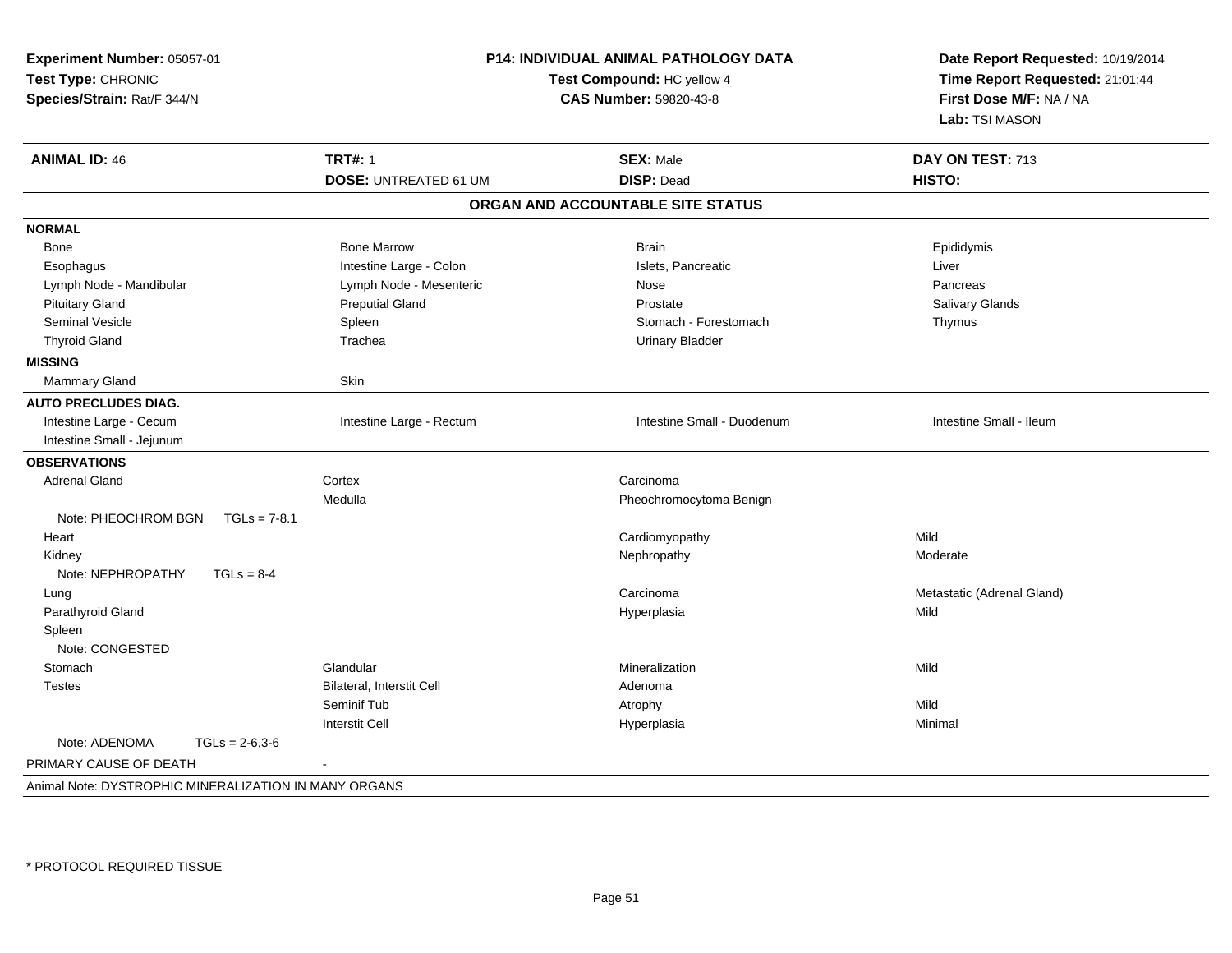| Experiment Number: 05057-01<br>Test Type: CHRONIC<br>Species/Strain: Rat/F 344/N |                                  | P14: INDIVIDUAL ANIMAL PATHOLOGY DATA<br>Test Compound: HC yellow 4<br><b>CAS Number: 59820-43-8</b> | Date Report Requested: 10/19/2014<br>Time Report Requested: 21:01:44<br>First Dose M/F: NA / NA<br>Lab: TSI MASON |
|----------------------------------------------------------------------------------|----------------------------------|------------------------------------------------------------------------------------------------------|-------------------------------------------------------------------------------------------------------------------|
| <b>ANIMAL ID: 51</b>                                                             | <b>TRT#: 1</b>                   | <b>SEX: Male</b>                                                                                     | DAY ON TEST: 732                                                                                                  |
|                                                                                  | <b>DOSE: UNTREATED 61 UM</b>     | <b>DISP: Terminal Sacrifice</b>                                                                      | HISTO:                                                                                                            |
|                                                                                  |                                  | ORGAN AND ACCOUNTABLE SITE STATUS                                                                    |                                                                                                                   |
| <b>NORMAL</b>                                                                    |                                  |                                                                                                      |                                                                                                                   |
| <b>Adrenal Gland - Cortex</b>                                                    | <b>Bone</b>                      | <b>Bone Marrow</b>                                                                                   | <b>Brain</b>                                                                                                      |
| Epididymis                                                                       | Esophagus                        | Intestine Large - Cecum                                                                              | Intestine Large - Colon                                                                                           |
| Intestine Large - Rectum                                                         | Intestine Small - Duodenum       | Intestine Small - Ileum                                                                              | Intestine Small - Jejunum                                                                                         |
| Islets, Pancreatic                                                               | Lung                             | Lymph Node - Mandibular                                                                              | Lymph Node - Mesenteric                                                                                           |
| Nose                                                                             | Pancreas                         | Parathyroid Gland                                                                                    | <b>Pituitary Gland</b>                                                                                            |
| <b>Preputial Gland</b>                                                           | Prostate                         | Salivary Glands                                                                                      | <b>Seminal Vesicle</b>                                                                                            |
| Stomach - Forestomach                                                            | Stomach - Glandular              | <b>Thyroid Gland</b>                                                                                 | Trachea                                                                                                           |
| <b>Urinary Bladder</b>                                                           |                                  |                                                                                                      |                                                                                                                   |
| <b>MISSING</b>                                                                   |                                  |                                                                                                      |                                                                                                                   |
| Mammary Gland                                                                    | Thymus                           |                                                                                                      |                                                                                                                   |
| <b>OBSERVATIONS</b>                                                              |                                  |                                                                                                      |                                                                                                                   |
| <b>Adrenal Gland</b>                                                             | Medulla                          | Pheochromocytoma Benign                                                                              |                                                                                                                   |
| Note: PHEOCHROM BGN<br>$TGLs = 8-8$                                              |                                  |                                                                                                      |                                                                                                                   |
| Ear                                                                              |                                  | Squamous Cell Papilloma                                                                              |                                                                                                                   |
| [Squamous Cell Papilloma TGLS = 2-13]                                            |                                  |                                                                                                      |                                                                                                                   |
| Heart                                                                            |                                  | Cardiomyopathy                                                                                       | Mild                                                                                                              |
| Kidney                                                                           |                                  | Nephropathy                                                                                          | Moderate                                                                                                          |
| Liver                                                                            |                                  | <b>Basophilic Focus</b>                                                                              |                                                                                                                   |
|                                                                                  |                                  | Clear Cell Focus                                                                                     |                                                                                                                   |
|                                                                                  | <b>Bile Duct</b>                 | Hyperplasia                                                                                          | Mild                                                                                                              |
| Skin                                                                             |                                  | Cyst Epithelial Inclusion                                                                            |                                                                                                                   |
|                                                                                  |                                  | Hyperkeratosis                                                                                       | Moderate                                                                                                          |
| [ Hyperkeratosis TGLS = 1-14 ]                                                   |                                  |                                                                                                      |                                                                                                                   |
| Spleen                                                                           |                                  | Fibrosis                                                                                             | Mild                                                                                                              |
|                                                                                  |                                  | Hematopoietic Cell Proliferation                                                                     | Mild                                                                                                              |
| <b>Testes</b>                                                                    | <b>Bilateral, Interstit Cell</b> | Adenoma                                                                                              |                                                                                                                   |
|                                                                                  | Seminif Tub                      | Atrophy                                                                                              | Mild                                                                                                              |
| Note: ADENOMA<br>$TGLs = 4-6.5-6$                                                |                                  |                                                                                                      |                                                                                                                   |
| PRIMARY CAUSE OF DEATH                                                           |                                  |                                                                                                      |                                                                                                                   |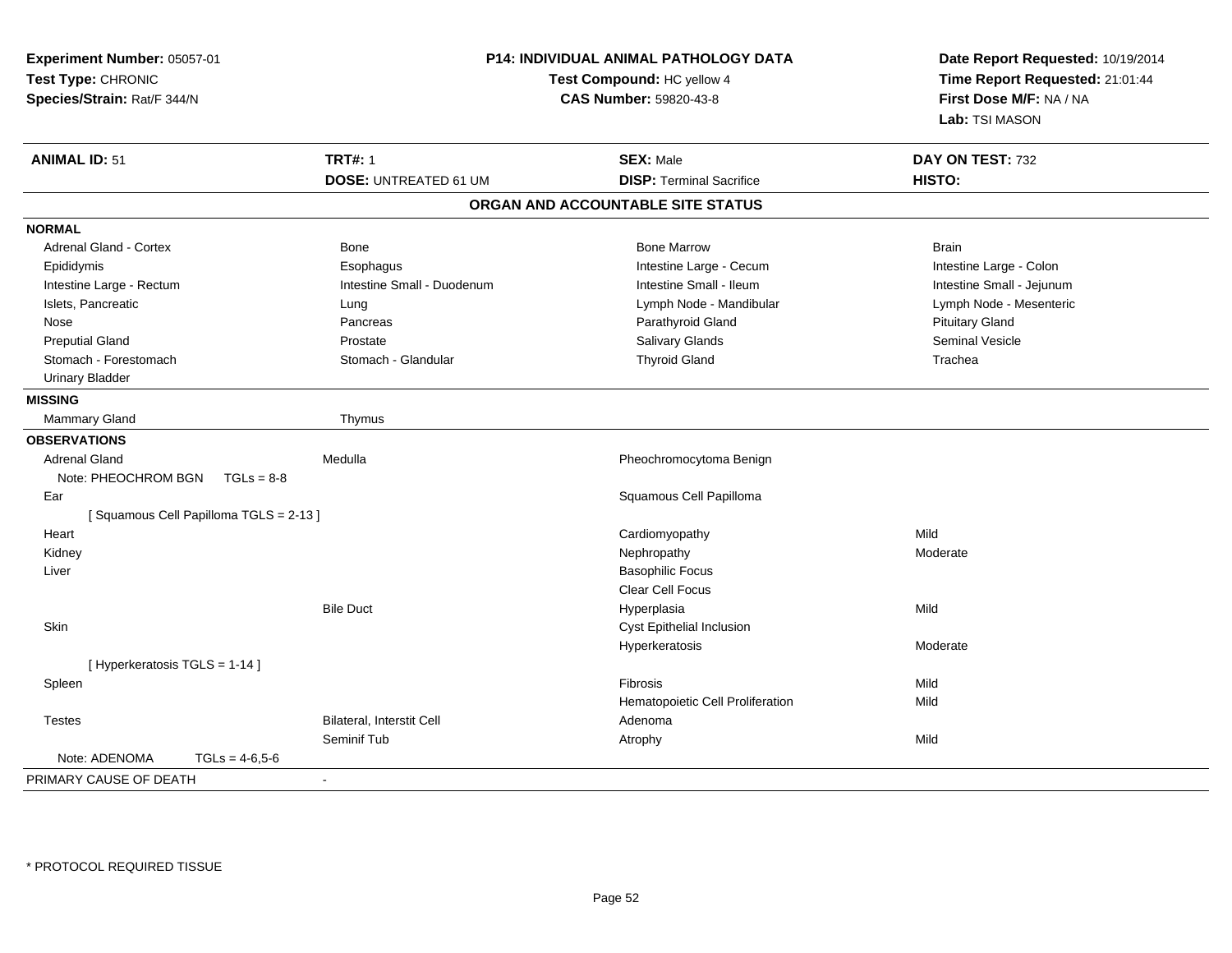| Experiment Number: 05057-01<br>Test Type: CHRONIC<br>Species/Strain: Rat/F 344/N |                                | <b>P14: INDIVIDUAL ANIMAL PATHOLOGY DATA</b><br>Test Compound: HC yellow 4<br><b>CAS Number: 59820-43-8</b> |                                   | Date Report Requested: 10/19/2014<br>Time Report Requested: 21:01:44<br>First Dose M/F: NA / NA<br>Lab: TSI MASON |  |
|----------------------------------------------------------------------------------|--------------------------------|-------------------------------------------------------------------------------------------------------------|-----------------------------------|-------------------------------------------------------------------------------------------------------------------|--|
| <b>ANIMAL ID: 52</b>                                                             |                                | <b>TRT#: 1</b>                                                                                              | <b>SEX: Male</b>                  | DAY ON TEST: 731                                                                                                  |  |
|                                                                                  |                                | <b>DOSE: UNTREATED 61 UM</b>                                                                                | <b>DISP: Terminal Sacrifice</b>   | HISTO:                                                                                                            |  |
|                                                                                  |                                |                                                                                                             | ORGAN AND ACCOUNTABLE SITE STATUS |                                                                                                                   |  |
| <b>NORMAL</b>                                                                    |                                |                                                                                                             |                                   |                                                                                                                   |  |
| Adrenal Gland - Cortex                                                           |                                | <b>Bone</b>                                                                                                 | <b>Bone Marrow</b>                | <b>Brain</b>                                                                                                      |  |
| Epididymis                                                                       |                                | Esophagus                                                                                                   | Intestine Large - Cecum           | Intestine Large - Colon                                                                                           |  |
| Intestine Large - Rectum                                                         |                                | Intestine Small - Duodenum                                                                                  | Intestine Small - Ileum           | Intestine Small - Jejunum                                                                                         |  |
| Islets, Pancreatic                                                               |                                | Lung                                                                                                        | Lymph Node - Mandibular           | Lymph Node - Mesenteric                                                                                           |  |
| Mammary Gland                                                                    |                                | Pancreas                                                                                                    | Parathyroid Gland                 | Prostate                                                                                                          |  |
| Salivary Glands                                                                  |                                | <b>Seminal Vesicle</b>                                                                                      | Skin                              | Stomach - Forestomach                                                                                             |  |
| Stomach - Glandular                                                              |                                | Thymus                                                                                                      | <b>Thyroid Gland</b>              | Trachea                                                                                                           |  |
| <b>Urinary Bladder</b>                                                           |                                |                                                                                                             |                                   |                                                                                                                   |  |
| <b>MISSING</b>                                                                   |                                |                                                                                                             |                                   |                                                                                                                   |  |
| Nose                                                                             |                                | <b>Pituitary Gland</b>                                                                                      |                                   |                                                                                                                   |  |
| <b>OBSERVATIONS</b>                                                              |                                |                                                                                                             |                                   |                                                                                                                   |  |
| <b>Adrenal Gland</b>                                                             |                                | Medulla                                                                                                     | Hyperplasia                       | Mild                                                                                                              |  |
| Heart                                                                            |                                |                                                                                                             | Cardiomyopathy                    | Mild                                                                                                              |  |
| Kidney                                                                           |                                |                                                                                                             | Nephropathy                       | Mild                                                                                                              |  |
| Liver                                                                            |                                | <b>Bile Duct</b>                                                                                            | Hyperplasia                       | Mild                                                                                                              |  |
| <b>Preputial Gland</b>                                                           |                                |                                                                                                             | Adenoma                           |                                                                                                                   |  |
|                                                                                  | [Adenoma TGLS = 1-10.1,2-10.1] |                                                                                                             |                                   |                                                                                                                   |  |
| Spleen                                                                           |                                |                                                                                                             | Hematopoietic Cell Proliferation  | Mild                                                                                                              |  |
| <b>Testes</b>                                                                    |                                | <b>Bilateral, Interstit Cell</b>                                                                            | Adenoma                           |                                                                                                                   |  |
|                                                                                  |                                | Seminif Tub                                                                                                 | Atrophy                           | Mild                                                                                                              |  |
|                                                                                  |                                | <b>Interstit Cell</b>                                                                                       | Hyperplasia                       | Minimal                                                                                                           |  |
| Note: ADENOMA                                                                    | $TGLs = 4-6.5-6$               |                                                                                                             |                                   |                                                                                                                   |  |
| PRIMARY CAUSE OF DEATH                                                           |                                |                                                                                                             |                                   |                                                                                                                   |  |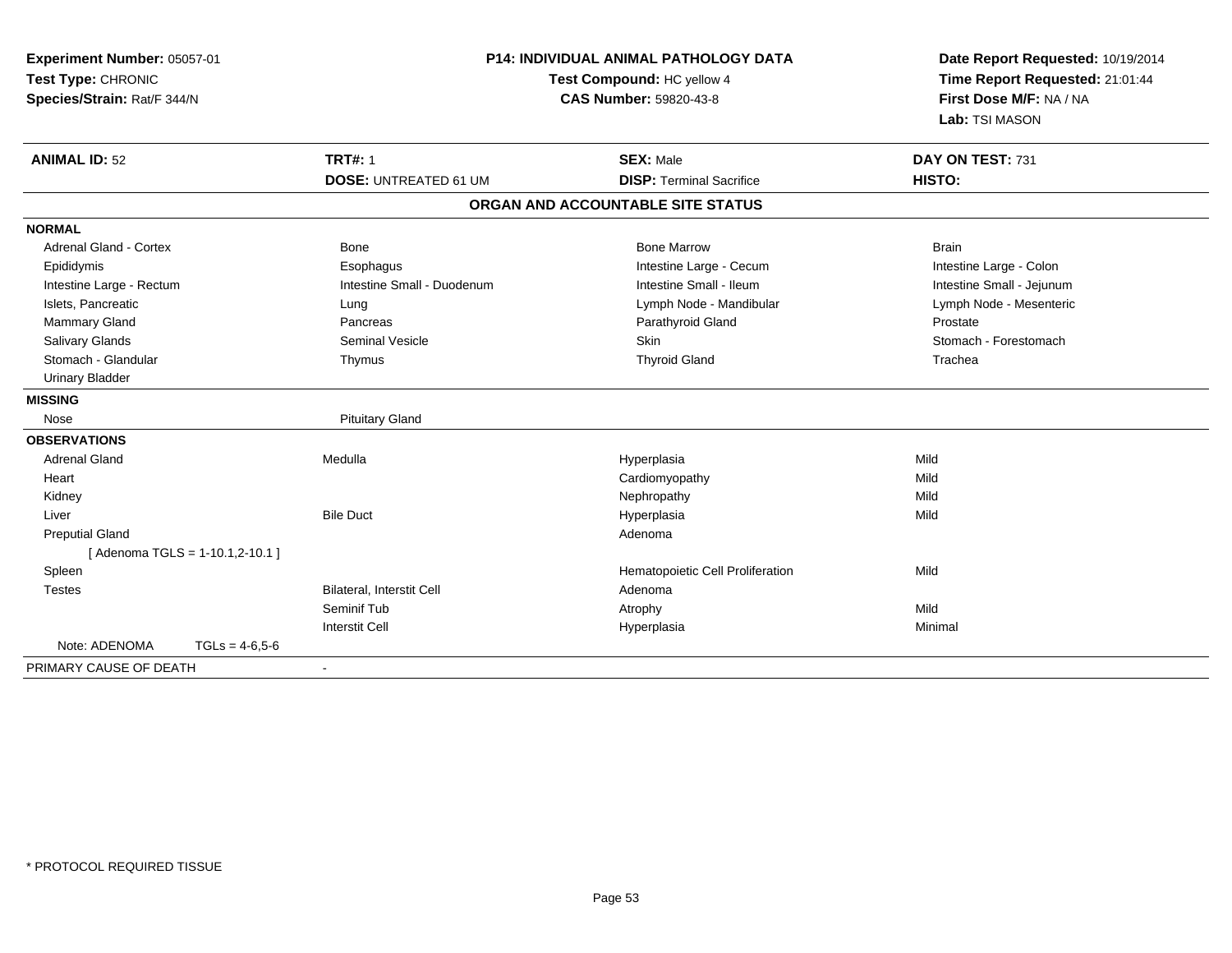| Experiment Number: 05057-01                 |                              | P14: INDIVIDUAL ANIMAL PATHOLOGY DATA | Date Report Requested: 10/19/2014                          |  |
|---------------------------------------------|------------------------------|---------------------------------------|------------------------------------------------------------|--|
| Test Type: CHRONIC                          |                              | Test Compound: HC yellow 4            | Time Report Requested: 21:01:44<br>First Dose M/F: NA / NA |  |
| Species/Strain: Rat/F 344/N                 |                              | CAS Number: 59820-43-8                |                                                            |  |
|                                             |                              |                                       | Lab: TSI MASON                                             |  |
| <b>ANIMAL ID: 53</b>                        | <b>TRT#: 1</b>               | <b>SEX: Male</b>                      | DAY ON TEST: 666                                           |  |
|                                             | <b>DOSE: UNTREATED 61 UM</b> | <b>DISP: Moribund</b>                 | HISTO:                                                     |  |
|                                             |                              | ORGAN AND ACCOUNTABLE SITE STATUS     |                                                            |  |
| <b>NORMAL</b>                               |                              |                                       |                                                            |  |
| <b>Adrenal Gland - Cortex</b>               | Adrenal Gland - Medulla      | <b>Bone</b>                           | <b>Bone Marrow</b>                                         |  |
| <b>Brain</b>                                | Esophagus                    | Intestine Large - Cecum               | Intestine Large - Colon                                    |  |
| Intestine Large - Rectum                    | Intestine Small - Duodenum   | Intestine Small - Ileum               | Intestine Small - Jejunum                                  |  |
| Islets, Pancreatic                          | Lymph Node - Mandibular      | Lymph Node - Mesenteric               | Mammary Gland                                              |  |
| Nose                                        | Parathyroid Gland            | <b>Pituitary Gland</b>                | <b>Preputial Gland</b>                                     |  |
| Prostate                                    | Salivary Glands              | Seminal Vesicle                       | Skin                                                       |  |
| Stomach - Forestomach                       | Stomach - Glandular          | Thymus                                | <b>Thyroid Gland</b>                                       |  |
| Trachea                                     | <b>Urinary Bladder</b>       |                                       |                                                            |  |
| <b>OBSERVATIONS</b>                         |                              |                                       |                                                            |  |
| Epididymis                                  |                              | Mesothelioma Malignant                |                                                            |  |
| Note: MESOTHELIO MAL $TGLs = 5-6$           |                              |                                       |                                                            |  |
| Heart                                       |                              | Cardiomyopathy                        | Mild                                                       |  |
| Kidney                                      |                              | Nephropathy                           | Mild                                                       |  |
| Liver                                       | <b>Bile Duct</b>             | Hyperplasia                           | Mild                                                       |  |
| Lung                                        |                              | Alveolar/Bronchiolar Adenoma          |                                                            |  |
| Note: ALV BRON ADEN<br>$TGLs = 9-1$         |                              |                                       |                                                            |  |
| Mesentery                                   |                              | Mesothelioma Malignant                |                                                            |  |
| Note: MESOTHELIO MAL $TGLs = 6-9+14,8-9+14$ |                              |                                       |                                                            |  |
| Pancreas                                    | Acinus                       | Atrophy                               | Mild                                                       |  |
|                                             |                              | Mesothelioma Malignant                |                                                            |  |
| Note: MESOTHELIO MAL TGLs = 7-9             |                              |                                       |                                                            |  |
| <b>Skeletal Muscle</b>                      |                              | Mesothelioma Malignant                |                                                            |  |
| Note: MESOTHELIO MAL TGLs = 2-13            |                              |                                       |                                                            |  |
| Spleen                                      |                              | Hematopoietic Cell Proliferation      | Mild                                                       |  |
| <b>Testes</b>                               | Bilateral, Interstit Cell    | Adenoma                               |                                                            |  |
|                                             | Seminif Tub                  | Atrophy                               | Mild                                                       |  |
|                                             | <b>Interstit Cell</b>        | Hyperplasia                           | Minimal                                                    |  |
|                                             | Tunic                        | Mesothelioma Malignant                |                                                            |  |
| Note: ADENOMA<br>$TGLs = 4-6$               |                              |                                       |                                                            |  |
| PRIMARY CAUSE OF DEATH                      | $\blacksquare$               |                                       |                                                            |  |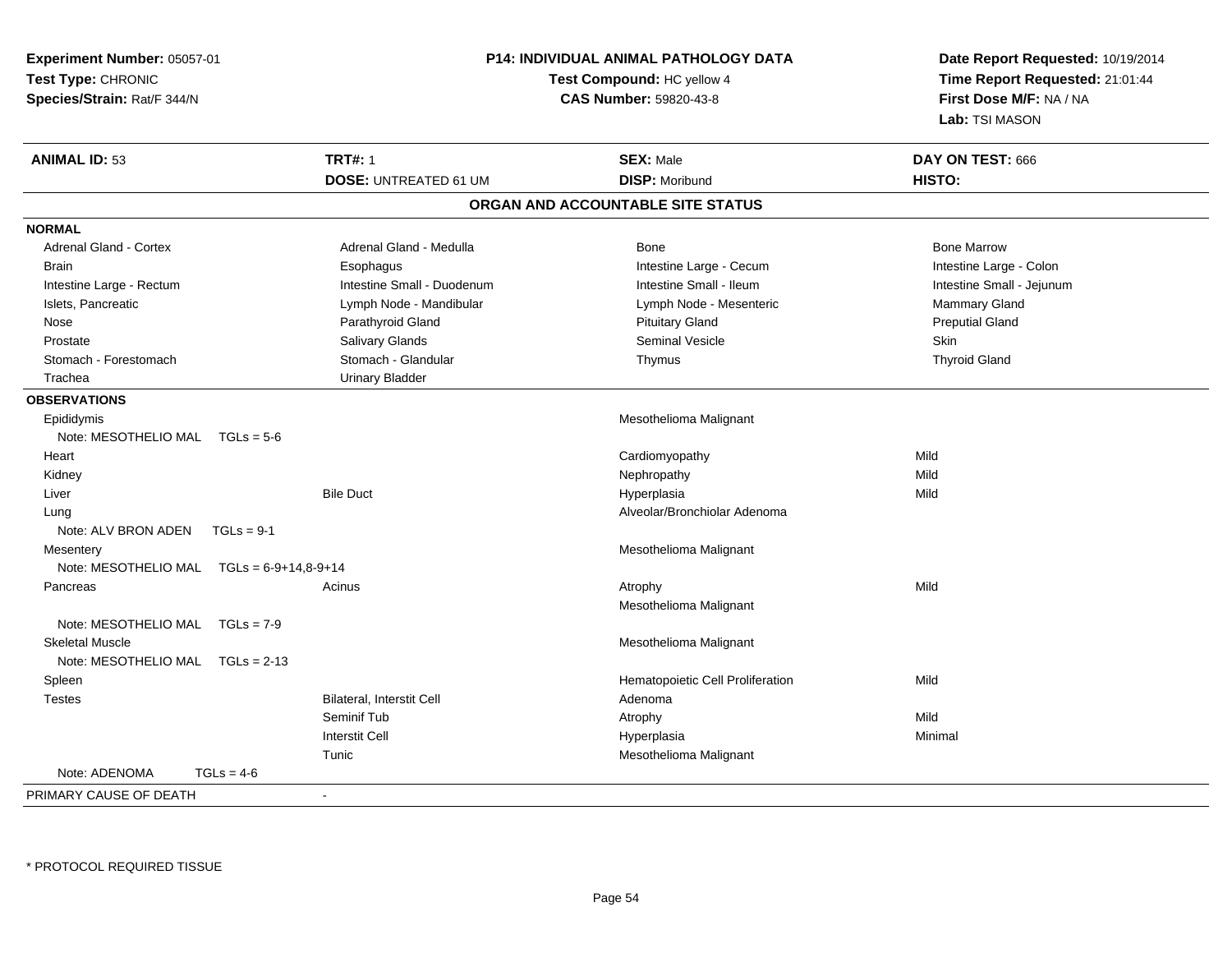| Experiment Number: 05057-01<br>Test Type: CHRONIC<br>Species/Strain: Rat/F 344/N | P14: INDIVIDUAL ANIMAL PATHOLOGY DATA<br>Test Compound: HC yellow 4<br>CAS Number: 59820-43-8 |                                                     | Date Report Requested: 10/19/2014<br>Time Report Requested: 21:01:44<br>First Dose M/F: NA / NA<br>Lab: TSI MASON |
|----------------------------------------------------------------------------------|-----------------------------------------------------------------------------------------------|-----------------------------------------------------|-------------------------------------------------------------------------------------------------------------------|
| <b>ANIMAL ID: 54</b>                                                             | <b>TRT#: 1</b>                                                                                | <b>SEX: Male</b><br><b>DISP: Terminal Sacrifice</b> | DAY ON TEST: 731<br>HISTO:                                                                                        |
|                                                                                  | <b>DOSE: UNTREATED 61 UM</b>                                                                  |                                                     |                                                                                                                   |
|                                                                                  |                                                                                               | ORGAN AND ACCOUNTABLE SITE STATUS                   |                                                                                                                   |
| <b>NORMAL</b>                                                                    |                                                                                               |                                                     |                                                                                                                   |
| Adrenal Gland - Cortex                                                           | <b>Bone</b>                                                                                   | <b>Bone Marrow</b>                                  | <b>Brain</b>                                                                                                      |
| Ear                                                                              | Epididymis                                                                                    | Esophagus                                           | Heart                                                                                                             |
| Intestine Large - Cecum                                                          | Intestine Large - Colon                                                                       | Intestine Large - Rectum                            | Intestine Small - Duodenum                                                                                        |
| Intestine Small - Ileum                                                          | Intestine Small - Jejunum                                                                     | Islets, Pancreatic                                  | Lung                                                                                                              |
| Lymph Node - Mandibular                                                          | Lymph Node - Mesenteric                                                                       | Nose                                                | Pancreas                                                                                                          |
| Parathyroid Gland                                                                | <b>Preputial Gland</b>                                                                        | Prostate                                            | <b>Salivary Glands</b>                                                                                            |
| <b>Seminal Vesicle</b>                                                           | <b>Skin</b>                                                                                   | Spleen                                              | Stomach - Forestomach                                                                                             |
| Stomach - Glandular                                                              | <b>Thyroid Gland</b>                                                                          | Trachea                                             | <b>Urinary Bladder</b>                                                                                            |
| <b>MISSING</b>                                                                   |                                                                                               |                                                     |                                                                                                                   |
| <b>Mammary Gland</b>                                                             | Thymus                                                                                        |                                                     |                                                                                                                   |
| <b>OBSERVATIONS</b>                                                              |                                                                                               |                                                     |                                                                                                                   |
| <b>Adrenal Gland</b>                                                             | Medulla                                                                                       | Pheochromocytoma Benign                             |                                                                                                                   |
| Eye                                                                              | Retina                                                                                        | Atrophy                                             | Moderate                                                                                                          |
|                                                                                  | Lens                                                                                          | Cataract                                            | Moderate                                                                                                          |
| [Cataract TGLS = $1-14$ ]                                                        |                                                                                               |                                                     |                                                                                                                   |
| Kidney                                                                           |                                                                                               | Nephropathy                                         | Moderate                                                                                                          |
| Liver                                                                            |                                                                                               | <b>Basophilic Focus</b>                             |                                                                                                                   |
|                                                                                  |                                                                                               | <b>Eosinophilic Focus</b>                           |                                                                                                                   |
|                                                                                  | <b>Bile Duct</b>                                                                              | Hyperplasia                                         | Mild                                                                                                              |
| Nose                                                                             |                                                                                               |                                                     |                                                                                                                   |
| Note: BLOOD IN NASAL CAVITY                                                      |                                                                                               |                                                     |                                                                                                                   |
| <b>Pituitary Gland</b>                                                           | Pars Distalis                                                                                 | Adenoma                                             |                                                                                                                   |
|                                                                                  | Pars Distalis                                                                                 | Hyperplasia                                         | Mild                                                                                                              |
| <b>Testes</b>                                                                    | Bilateral, Interstit Cell                                                                     | Adenoma                                             |                                                                                                                   |
|                                                                                  | Seminif Tub                                                                                   | Atrophy                                             | Mild                                                                                                              |
|                                                                                  | <b>Interstit Cell</b>                                                                         | Hyperplasia                                         | Mild                                                                                                              |
| PRIMARY CAUSE OF DEATH                                                           | $\blacksquare$                                                                                |                                                     |                                                                                                                   |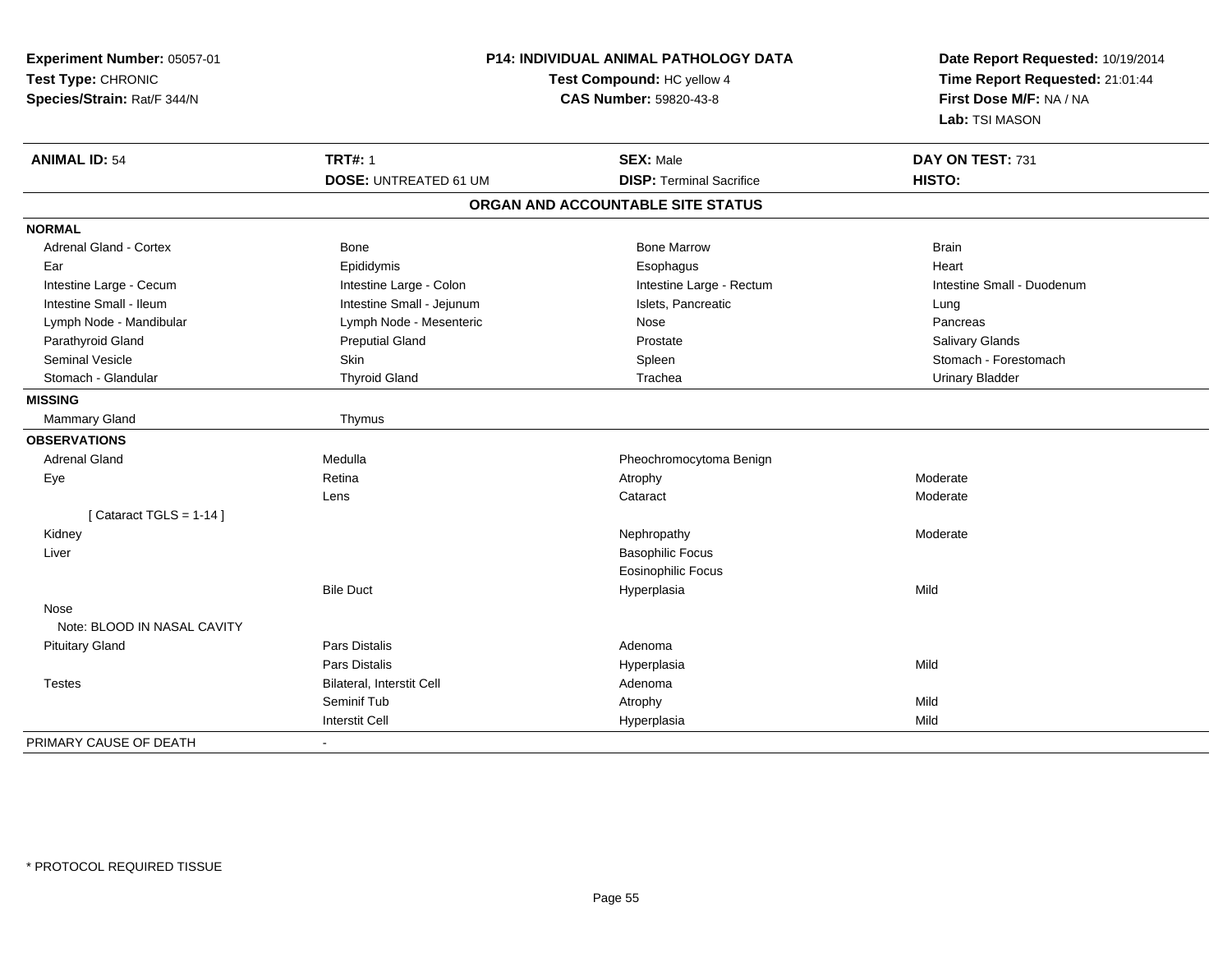| Experiment Number: 05057-01<br>Test Type: CHRONIC<br>Species/Strain: Rat/F 344/N                                           |                                                | <b>P14: INDIVIDUAL ANIMAL PATHOLOGY DATA</b><br>Test Compound: HC yellow 4<br><b>CAS Number: 59820-43-8</b> | Date Report Requested: 10/19/2014<br>Time Report Requested: 21:01:44<br>First Dose M/F: NA / NA<br>Lab: TSI MASON |
|----------------------------------------------------------------------------------------------------------------------------|------------------------------------------------|-------------------------------------------------------------------------------------------------------------|-------------------------------------------------------------------------------------------------------------------|
| <b>ANIMAL ID: 55</b>                                                                                                       | <b>TRT#: 1</b><br><b>DOSE: UNTREATED 61 UM</b> | <b>SEX: Male</b><br><b>DISP: Moribund</b>                                                                   | DAY ON TEST: 485<br>HISTO:                                                                                        |
|                                                                                                                            |                                                | ORGAN AND ACCOUNTABLE SITE STATUS                                                                           |                                                                                                                   |
| <b>NORMAL</b>                                                                                                              |                                                |                                                                                                             |                                                                                                                   |
| Bone                                                                                                                       | <b>Bone Marrow</b>                             | Ear                                                                                                         | Epididymis                                                                                                        |
| Intestine Large - Cecum                                                                                                    | Intestine Large - Colon                        | Intestine Large - Rectum                                                                                    | Intestine Small - Duodenum                                                                                        |
| Intestine Small - Ileum                                                                                                    | Intestine Small - Jejunum                      | Islets, Pancreatic                                                                                          | Nose                                                                                                              |
| Parathyroid Gland                                                                                                          | Prostate                                       | Salivary Glands                                                                                             | <b>Seminal Vesicle</b>                                                                                            |
| Skin                                                                                                                       | Stomach - Forestomach                          | Stomach - Glandular                                                                                         | <b>Testes</b>                                                                                                     |
| <b>Thyroid Gland</b>                                                                                                       | Trachea                                        |                                                                                                             |                                                                                                                   |
| <b>MISSING</b>                                                                                                             |                                                |                                                                                                             |                                                                                                                   |
| Esophagus                                                                                                                  | <b>Pituitary Gland</b>                         | Thymus                                                                                                      | <b>Urinary Bladder</b>                                                                                            |
| <b>OBSERVATIONS</b>                                                                                                        |                                                |                                                                                                             |                                                                                                                   |
| <b>Adrenal Gland</b>                                                                                                       | Cortex                                         | Leukemia Mononuclear                                                                                        |                                                                                                                   |
|                                                                                                                            | Medulla                                        | Leukemia Mononuclear                                                                                        |                                                                                                                   |
| <b>Brain</b>                                                                                                               |                                                | Hemorrhage                                                                                                  | Marked                                                                                                            |
|                                                                                                                            |                                                | Leukemia Mononuclear                                                                                        |                                                                                                                   |
| Note: HEMORRHAGE IN THE MEDULLA IS A PLAUSIBLE EXPLANATION<br>Note: HEMORRHAGE<br>$TGLs = 9-5$<br>Note: FOR THE HEAD TILT. |                                                |                                                                                                             |                                                                                                                   |
| Heart                                                                                                                      |                                                | Leukemia Mononuclear                                                                                        |                                                                                                                   |
| Kidney                                                                                                                     | <b>Renal Tubule</b>                            | Adenoma                                                                                                     |                                                                                                                   |
|                                                                                                                            |                                                | Leukemia Mononuclear                                                                                        |                                                                                                                   |
| Note: LEUKEMIA MONUC<br>$TGLs = 7-4.8-4$<br>Note: NEPHROPATHY<br>$TGLs = 7-4.8-4$                                          |                                                | Nephropathy                                                                                                 | Mild                                                                                                              |
| Liver                                                                                                                      |                                                | Fatty Change<br>Leukemia Mononuclear                                                                        | Diffuse, Moderate                                                                                                 |
| Note: FATTY CHANGE<br>$TGLs = 6-3$<br>Note: LEUKEMIA MONUC TGLs = 6-3                                                      |                                                |                                                                                                             |                                                                                                                   |
| Lung                                                                                                                       |                                                | Leukemia Mononuclear                                                                                        |                                                                                                                   |
| Lymph Node                                                                                                                 | Mandibular                                     | Leukemia Mononuclear                                                                                        |                                                                                                                   |
|                                                                                                                            | Mediastinal                                    | Leukemia Mononuclear                                                                                        |                                                                                                                   |
|                                                                                                                            | Mesenteric                                     | Leukemia Mononuclear                                                                                        |                                                                                                                   |
|                                                                                                                            |                                                |                                                                                                             |                                                                                                                   |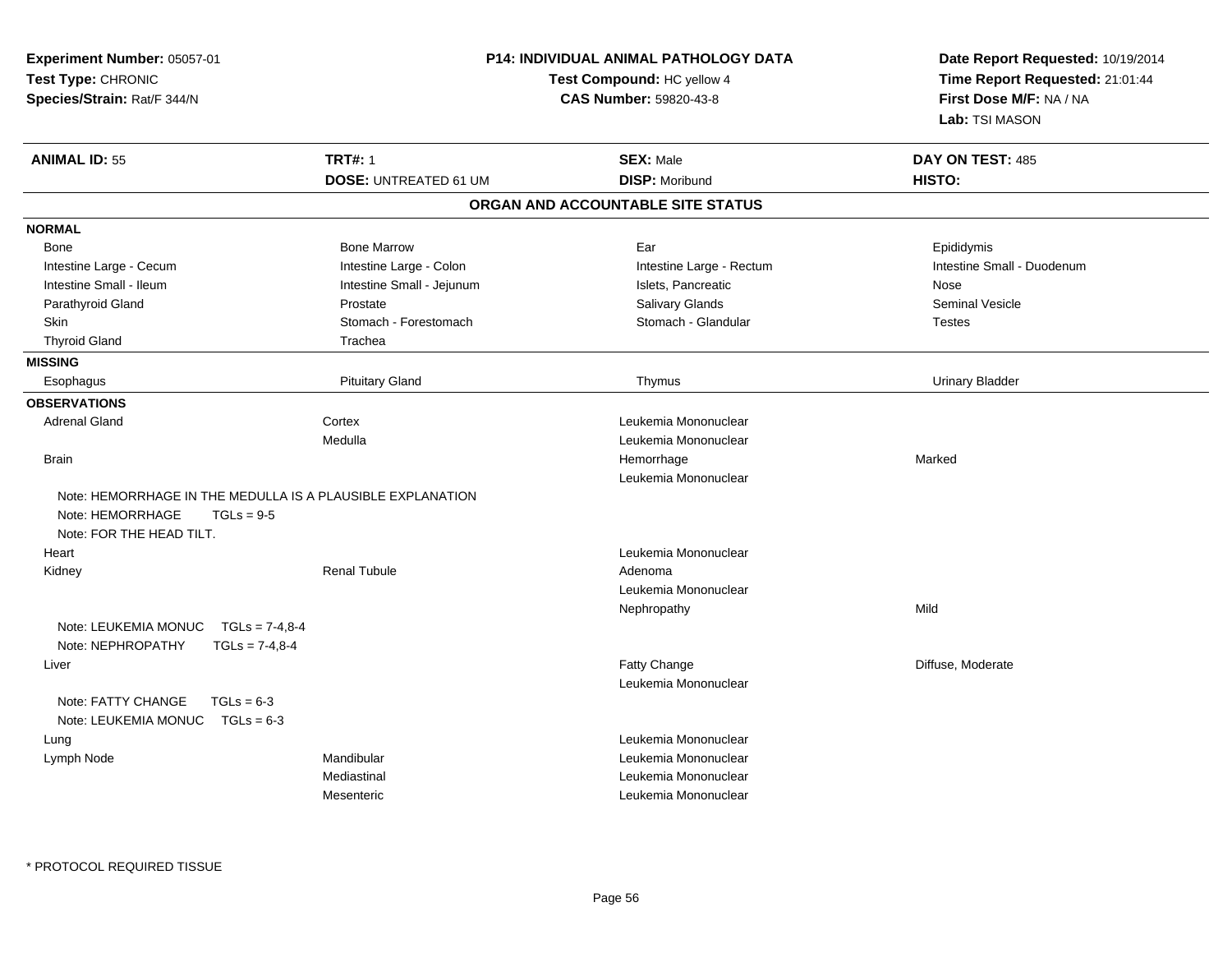| Experiment Number: 05057-01<br><b>Test Type: CHRONIC</b><br>Species/Strain: Rat/F 344/N |                              | <b>P14: INDIVIDUAL ANIMAL PATHOLOGY DATA</b><br>Test Compound: HC yellow 4<br><b>CAS Number: 59820-43-8</b> | Date Report Requested: 10/19/2014<br>Time Report Requested: 21:01:44<br>First Dose M/F: NA / NA<br>Lab: TSI MASON |
|-----------------------------------------------------------------------------------------|------------------------------|-------------------------------------------------------------------------------------------------------------|-------------------------------------------------------------------------------------------------------------------|
| <b>ANIMAL ID: 55</b>                                                                    | <b>TRT#: 1</b>               | <b>SEX: Male</b>                                                                                            | DAY ON TEST: 485                                                                                                  |
|                                                                                         | <b>DOSE: UNTREATED 61 UM</b> | <b>DISP: Moribund</b>                                                                                       | <b>HISTO:</b>                                                                                                     |
|                                                                                         |                              | ORGAN AND ACCOUNTABLE SITE STATUS                                                                           |                                                                                                                   |
|                                                                                         | Pancreatic                   | Leukemia Mononuclear                                                                                        |                                                                                                                   |
| <b>Mammary Gland</b>                                                                    | Acinus                       | Hyperplasia                                                                                                 | Mild                                                                                                              |
| Pancreas                                                                                | Duct                         | Hyperplasia                                                                                                 | Minimal                                                                                                           |
| <b>Preputial Gland</b>                                                                  |                              | Inflammation                                                                                                | Chronic Active, Minimal                                                                                           |
| Spleen                                                                                  |                              | Leukemia Mononuclear                                                                                        |                                                                                                                   |
| Note: LEUKEMIA MONUC                                                                    | $TGLs = 5-3$                 |                                                                                                             |                                                                                                                   |
| PRIMARY CAUSE OF DEATH                                                                  |                              |                                                                                                             |                                                                                                                   |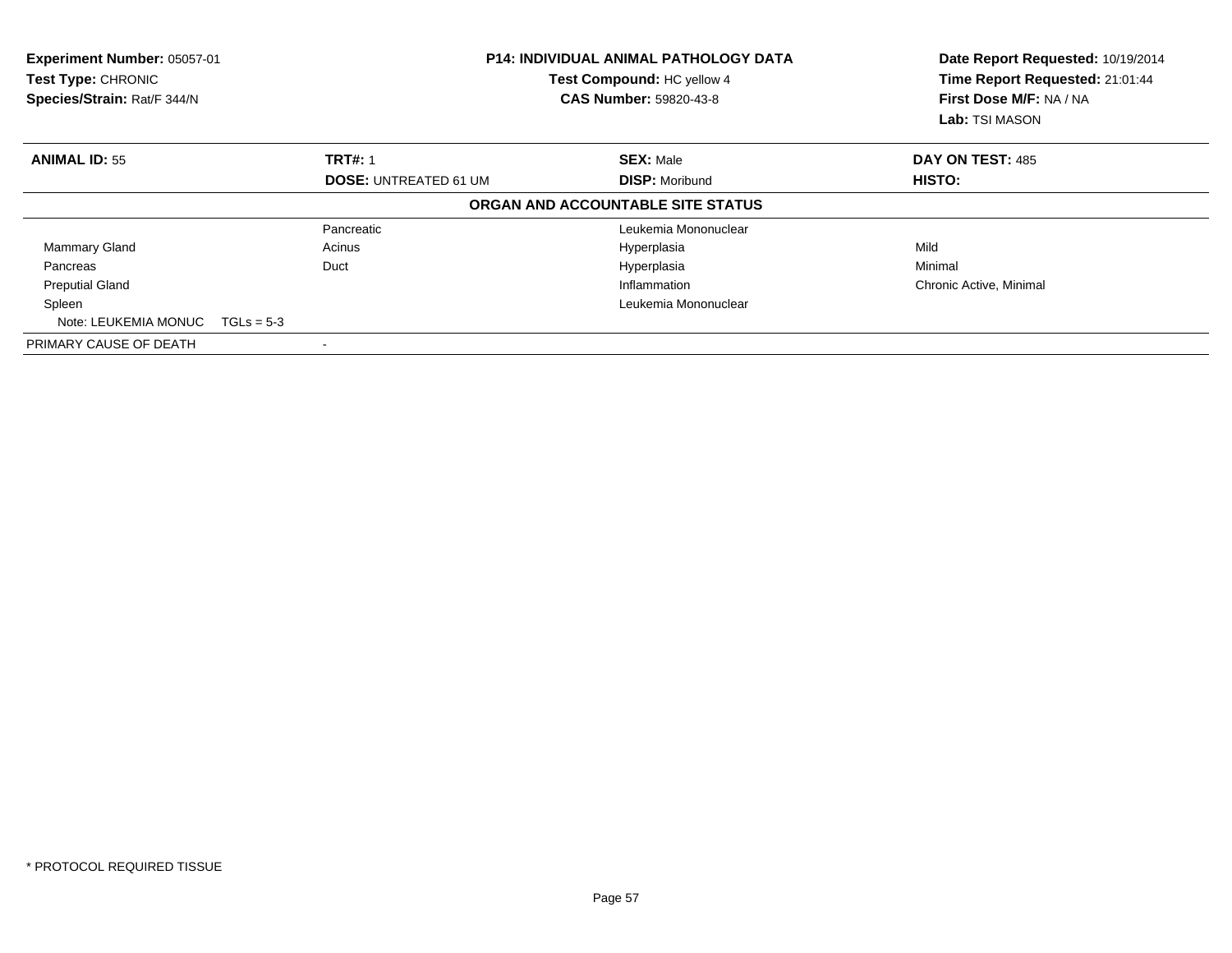| Experiment Number: 05057-01<br>Test Type: CHRONIC<br>Species/Strain: Rat/F 344/N |                              | P14: INDIVIDUAL ANIMAL PATHOLOGY DATA<br>Test Compound: HC yellow 4<br><b>CAS Number: 59820-43-8</b> | Date Report Requested: 10/19/2014<br>Time Report Requested: 21:01:44<br>First Dose M/F: NA / NA<br>Lab: TSI MASON |  |
|----------------------------------------------------------------------------------|------------------------------|------------------------------------------------------------------------------------------------------|-------------------------------------------------------------------------------------------------------------------|--|
| <b>ANIMAL ID: 56</b>                                                             | <b>TRT#: 1</b>               | <b>SEX: Male</b>                                                                                     | DAY ON TEST: 732                                                                                                  |  |
|                                                                                  | <b>DOSE: UNTREATED 61 UM</b> | <b>DISP: Terminal Sacrifice</b>                                                                      | HISTO:                                                                                                            |  |
|                                                                                  |                              | ORGAN AND ACCOUNTABLE SITE STATUS                                                                    |                                                                                                                   |  |
| <b>NORMAL</b>                                                                    |                              |                                                                                                      |                                                                                                                   |  |
| <b>Adrenal Gland - Cortex</b>                                                    | Bone                         | <b>Bone Marrow</b>                                                                                   | <b>Brain</b>                                                                                                      |  |
| Epididymis                                                                       | Esophagus                    | Intestine Large - Cecum                                                                              | Intestine Large - Colon                                                                                           |  |
| Intestine Large - Rectum                                                         | Intestine Small - Duodenum   | Intestine Small - Ileum                                                                              | Intestine Small - Jejunum                                                                                         |  |
| Islets, Pancreatic                                                               | Liver                        | Lymph Node - Mandibular                                                                              | Lymph Node - Mesenteric                                                                                           |  |
| Nose                                                                             | Pancreas                     | Parathyroid Gland                                                                                    | <b>Pituitary Gland</b>                                                                                            |  |
| Salivary Glands                                                                  | <b>Seminal Vesicle</b>       | <b>Skin</b>                                                                                          | Stomach - Forestomach                                                                                             |  |
| Stomach - Glandular                                                              | Trachea                      | <b>Urinary Bladder</b>                                                                               |                                                                                                                   |  |
| <b>MISSING</b>                                                                   |                              |                                                                                                      |                                                                                                                   |  |
| Mammary Gland                                                                    | Thymus                       |                                                                                                      |                                                                                                                   |  |
| <b>OBSERVATIONS</b>                                                              |                              |                                                                                                      |                                                                                                                   |  |
| <b>Adrenal Gland</b>                                                             | Medulla                      | Hyperplasia                                                                                          | Mild                                                                                                              |  |
| Heart                                                                            |                              | Cardiomyopathy                                                                                       | Mild                                                                                                              |  |
| Kidney                                                                           |                              | Nephropathy                                                                                          | Mild                                                                                                              |  |
| Lung                                                                             |                              | Alveolar/Bronchiolar Adenoma                                                                         |                                                                                                                   |  |
| Note: ALV BRON ADEN<br>$TGLs = 5-1$                                              |                              |                                                                                                      |                                                                                                                   |  |
| <b>Preputial Gland</b>                                                           |                              | Adenoma                                                                                              |                                                                                                                   |  |
| Note: ADENOMA<br>$TGLs = 1-10+10.1$                                              |                              |                                                                                                      |                                                                                                                   |  |
| Prostate                                                                         | Epithelium                   | Hyperplasia                                                                                          | Mild                                                                                                              |  |
| Spleen                                                                           |                              | <b>Fibrosis</b>                                                                                      | Moderate                                                                                                          |  |
| Note: FIBROSIS<br>$TGLs = 4-3$                                                   |                              |                                                                                                      |                                                                                                                   |  |
| <b>Testes</b>                                                                    | Bilateral, Interstit Cell    | Adenoma                                                                                              |                                                                                                                   |  |
|                                                                                  | Seminif Tub                  | Atrophy                                                                                              | Mild                                                                                                              |  |
|                                                                                  | <b>Interstit Cell</b>        | Hyperplasia                                                                                          | Minimal                                                                                                           |  |
| Note: ADENOMA<br>$TGLs = 2-6$                                                    |                              |                                                                                                      |                                                                                                                   |  |
| <b>Thyroid Gland</b>                                                             | C Cell                       | Adenoma                                                                                              |                                                                                                                   |  |
| Note: ADENOMA<br>$TGLs = 3-8$                                                    |                              |                                                                                                      |                                                                                                                   |  |
| PRIMARY CAUSE OF DEATH                                                           | $\blacksquare$               |                                                                                                      |                                                                                                                   |  |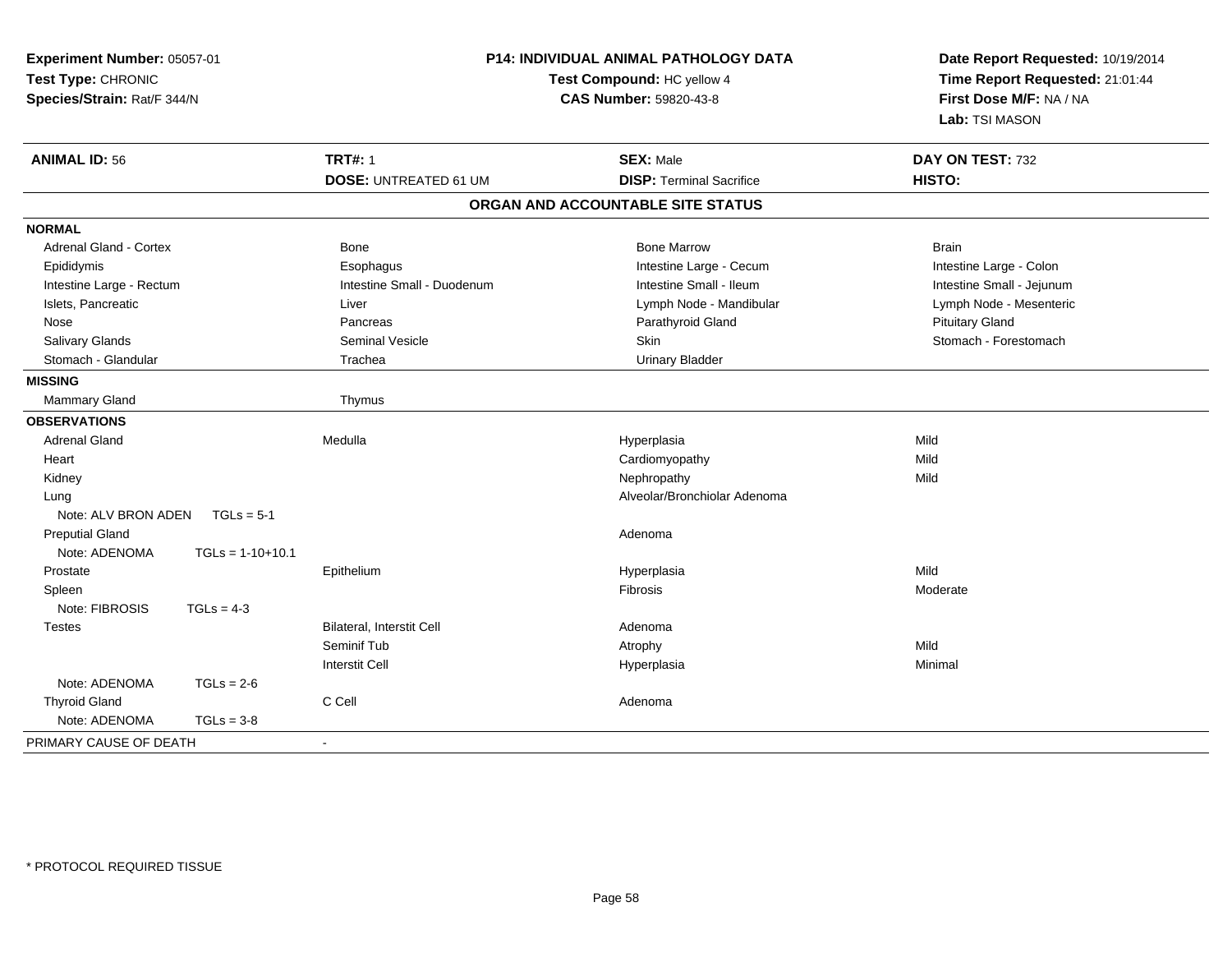| Experiment Number: 05057-01           |                              | <b>P14: INDIVIDUAL ANIMAL PATHOLOGY DATA</b> | Date Report Requested: 10/19/2014                          |  |
|---------------------------------------|------------------------------|----------------------------------------------|------------------------------------------------------------|--|
| Test Type: CHRONIC                    |                              | Test Compound: HC yellow 4                   | Time Report Requested: 21:01:44<br>First Dose M/F: NA / NA |  |
| Species/Strain: Rat/F 344/N           |                              | CAS Number: 59820-43-8                       |                                                            |  |
|                                       |                              |                                              | Lab: TSI MASON                                             |  |
|                                       |                              |                                              |                                                            |  |
| <b>ANIMAL ID: 57</b>                  | <b>TRT#: 1</b>               | <b>SEX: Male</b>                             | DAY ON TEST: 605                                           |  |
|                                       | <b>DOSE: UNTREATED 61 UM</b> | <b>DISP: Moribund</b>                        | HISTO:                                                     |  |
|                                       |                              | ORGAN AND ACCOUNTABLE SITE STATUS            |                                                            |  |
| <b>NORMAL</b>                         |                              |                                              |                                                            |  |
| Adrenal Gland - Medulla               | Bone                         | <b>Brain</b>                                 | Epididymis                                                 |  |
| Esophagus                             | Intestine Large - Cecum      | Intestine Large - Colon                      | Intestine Large - Rectum                                   |  |
| Intestine Small - Duodenum            | Intestine Small - Ileum      | Intestine Small - Jejunum                    | Islets, Pancreatic                                         |  |
| Nose                                  | Parathyroid Gland            | Prostate                                     | Salivary Glands                                            |  |
| Seminal Vesicle                       | Skin                         | Stomach - Glandular                          | Thymus                                                     |  |
| <b>Thyroid Gland</b>                  | Tooth                        | Trachea                                      | <b>Urinary Bladder</b>                                     |  |
| <b>OBSERVATIONS</b>                   |                              |                                              |                                                            |  |
| <b>Adrenal Gland</b>                  | Cortex                       | Leukemia Mononuclear                         |                                                            |  |
| <b>Bone Marrow</b>                    |                              | Leukemia Mononuclear                         |                                                            |  |
| Heart                                 |                              | Cardiomyopathy                               | Mild                                                       |  |
|                                       |                              | Leukemia Mononuclear                         |                                                            |  |
| Kidney                                |                              | Leukemia Mononuclear                         |                                                            |  |
|                                       |                              | Nephropathy                                  | Mild                                                       |  |
| Liver                                 |                              | Fatty Change                                 | Diffuse, Moderate                                          |  |
|                                       | <b>Bile Duct</b>             | Hyperplasia                                  | Mild                                                       |  |
|                                       |                              | Leukemia Mononuclear                         |                                                            |  |
| Note: LEUKEMIA MONUC $TGLs = 4-3$     |                              |                                              |                                                            |  |
| Lung                                  |                              | Leukemia Mononuclear                         |                                                            |  |
| Lymph Node                            | Mesenteric                   | <b>Infiltration Cellular</b>                 | Histiocyte, Mild                                           |  |
|                                       | Mandibular                   | Leukemia Mononuclear                         |                                                            |  |
|                                       | Mesenteric                   | Leukemia Mononuclear                         |                                                            |  |
| Note: LEUKEMIA MONUC                  | $TGLs = 3-8$                 |                                              |                                                            |  |
| Mammary Gland                         | Acinus                       | Hyperplasia                                  | Minimal                                                    |  |
| Pancreas                              | Acinus                       | Atrophy                                      | Minimal                                                    |  |
|                                       |                              | Leukemia Mononuclear                         |                                                            |  |
| <b>Pituitary Gland</b>                | <b>Pars Distalis</b>         | Leukemia Mononuclear                         |                                                            |  |
| <b>Preputial Gland</b>                |                              | Inflammation                                 | Chronic Active, Minimal                                    |  |
| Spleen                                |                              | Leukemia Mononuclear                         |                                                            |  |
| [ Leukemia Mononuclear TGLS = 2-3.1 ] |                              |                                              |                                                            |  |
| Stomach                               | Forestomach                  | Acanthosis                                   | Mild                                                       |  |
|                                       |                              |                                              |                                                            |  |

\* PROTOCOL REQUIRED TISSUE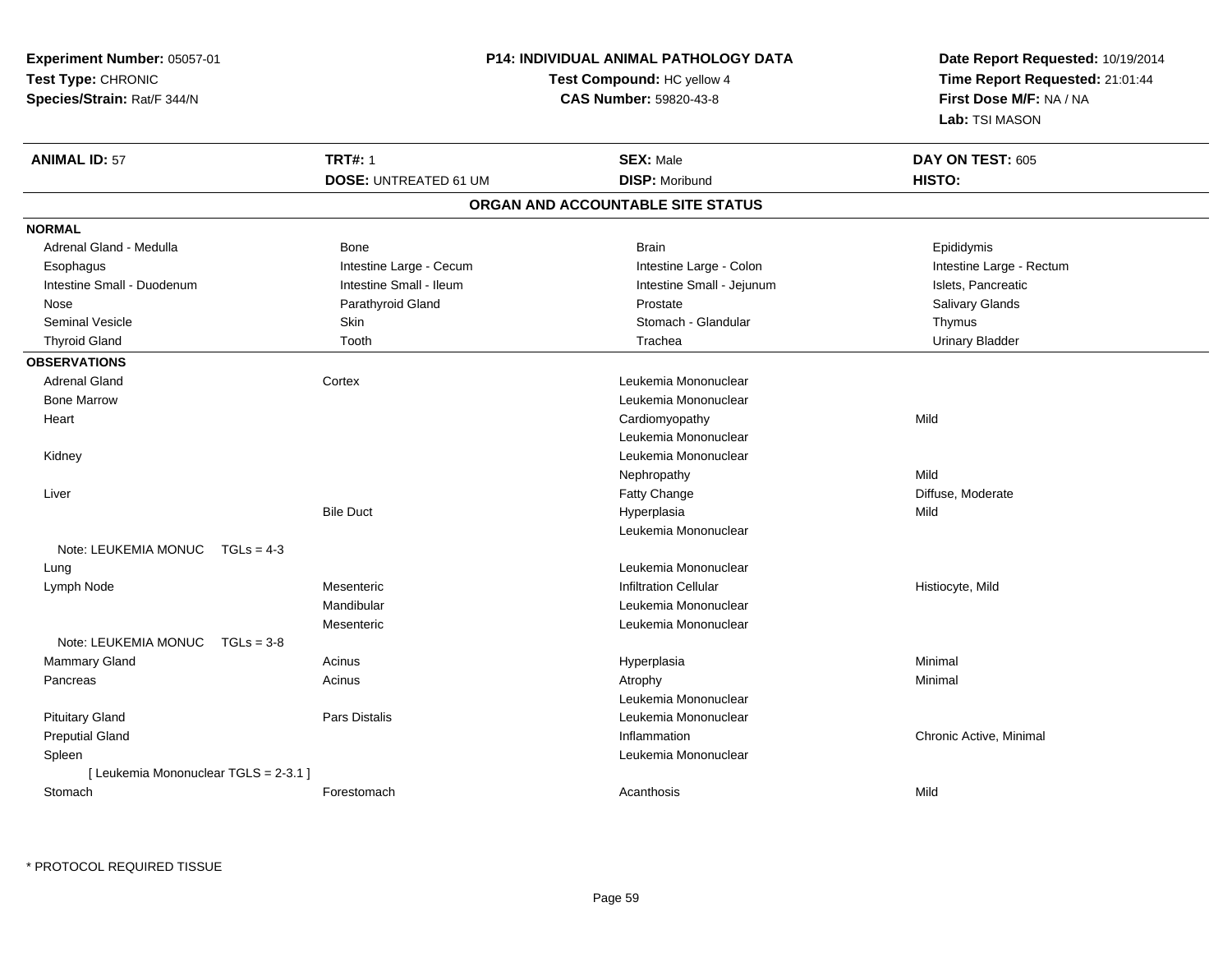| Experiment Number: 05057-01<br><b>Test Type: CHRONIC</b><br>Species/Strain: Rat/F 344/N |                              | <b>P14: INDIVIDUAL ANIMAL PATHOLOGY DATA</b><br>Test Compound: HC yellow 4<br><b>CAS Number: 59820-43-8</b> | Date Report Requested: 10/19/2014<br>Time Report Requested: 21:01:44<br>First Dose M/F: NA / NA<br>Lab: TSI MASON |
|-----------------------------------------------------------------------------------------|------------------------------|-------------------------------------------------------------------------------------------------------------|-------------------------------------------------------------------------------------------------------------------|
| <b>ANIMAL ID: 57</b>                                                                    | <b>TRT#: 1</b>               | <b>SEX: Male</b>                                                                                            | <b>DAY ON TEST: 605</b>                                                                                           |
|                                                                                         | <b>DOSE: UNTREATED 61 UM</b> | <b>DISP:</b> Moribund                                                                                       | HISTO:                                                                                                            |
|                                                                                         |                              | ORGAN AND ACCOUNTABLE SITE STATUS                                                                           |                                                                                                                   |
| <b>Testes</b>                                                                           | <b>Interstit Cell</b>        | Adenoma                                                                                                     |                                                                                                                   |
|                                                                                         | Seminif Tub                  | Atrophy                                                                                                     | Moderate                                                                                                          |
|                                                                                         | <b>Interstit Cell</b>        | Hyperplasia                                                                                                 | Minimal                                                                                                           |
| PRIMARY CAUSE OF DEATH                                                                  |                              |                                                                                                             |                                                                                                                   |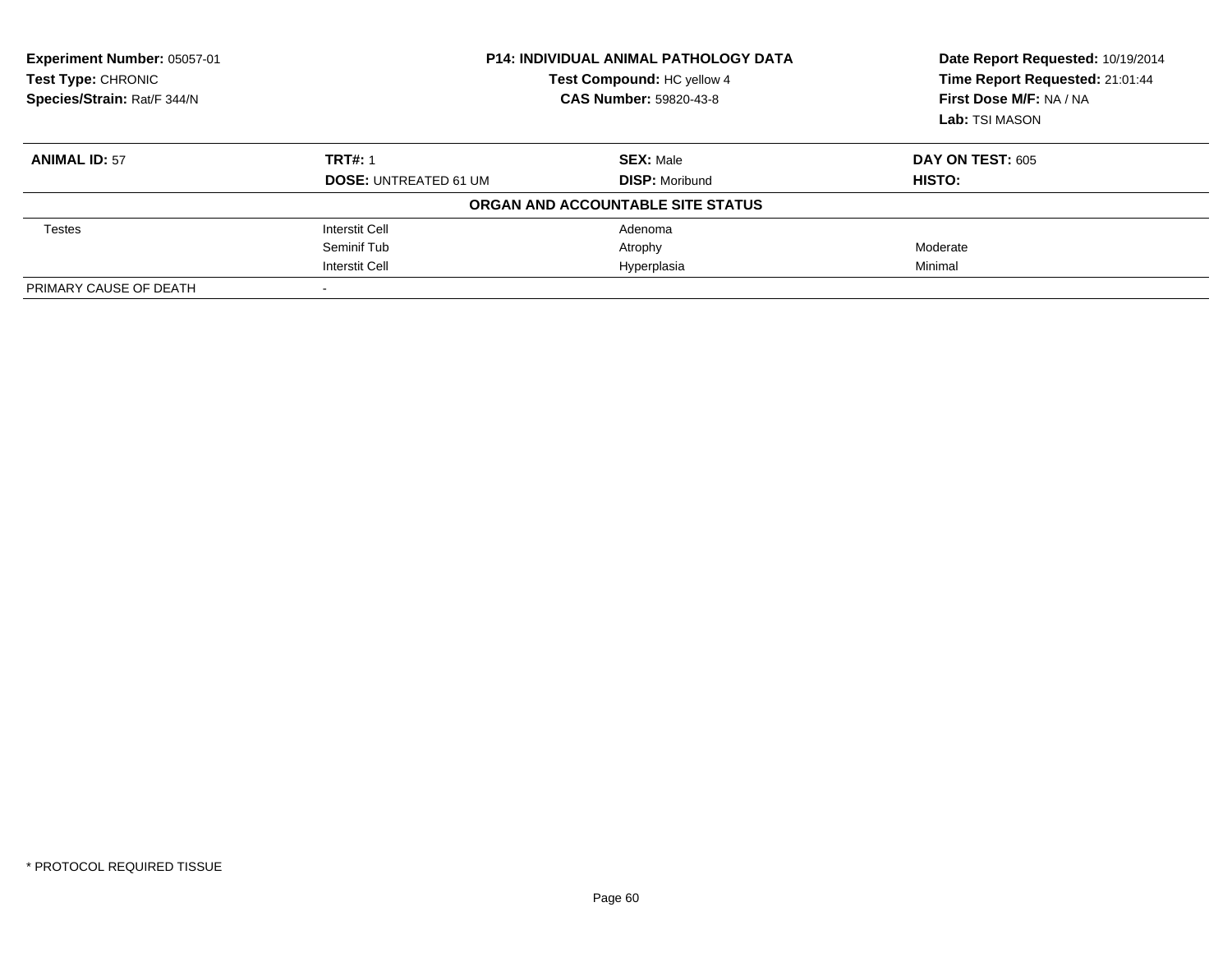| Experiment Number: 05057-01<br>Test Type: CHRONIC<br>Species/Strain: Rat/F 344/N |                  | <b>P14: INDIVIDUAL ANIMAL PATHOLOGY DATA</b><br>Test Compound: HC yellow 4<br><b>CAS Number: 59820-43-8</b> |                                   | Date Report Requested: 10/19/2014<br>Time Report Requested: 21:01:44<br>First Dose M/F: NA / NA<br>Lab: TSI MASON |
|----------------------------------------------------------------------------------|------------------|-------------------------------------------------------------------------------------------------------------|-----------------------------------|-------------------------------------------------------------------------------------------------------------------|
| <b>ANIMAL ID: 58</b>                                                             |                  | <b>TRT#: 1</b>                                                                                              | <b>SEX: Male</b>                  | DAY ON TEST: 731                                                                                                  |
|                                                                                  |                  | <b>DOSE: UNTREATED 61 UM</b>                                                                                | <b>DISP: Terminal Sacrifice</b>   | HISTO:                                                                                                            |
|                                                                                  |                  |                                                                                                             | ORGAN AND ACCOUNTABLE SITE STATUS |                                                                                                                   |
| <b>NORMAL</b>                                                                    |                  |                                                                                                             |                                   |                                                                                                                   |
| <b>Adrenal Gland - Cortex</b>                                                    |                  | Adrenal Gland - Medulla                                                                                     | Bone                              | <b>Bone Marrow</b>                                                                                                |
| <b>Brain</b>                                                                     |                  | Epididymis                                                                                                  | Esophagus                         | Intestine Large - Cecum                                                                                           |
| Intestine Large - Colon                                                          |                  | Intestine Large - Rectum                                                                                    | Intestine Small - Duodenum        | Intestine Small - Ileum                                                                                           |
| Intestine Small - Jejunum                                                        |                  | Islets, Pancreatic                                                                                          | Lung                              | Lymph Node - Mandibular                                                                                           |
| Lymph Node - Mesenteric                                                          |                  | Nose                                                                                                        | Parathyroid Gland                 | <b>Preputial Gland</b>                                                                                            |
| Prostate                                                                         |                  | Salivary Glands                                                                                             | Seminal Vesicle                   | Skin                                                                                                              |
| Stomach - Forestomach                                                            |                  | Stomach - Glandular                                                                                         | Thymus                            | Trachea                                                                                                           |
| <b>Urinary Bladder</b>                                                           |                  |                                                                                                             |                                   |                                                                                                                   |
| <b>MISSING</b>                                                                   |                  |                                                                                                             |                                   |                                                                                                                   |
| <b>Mammary Gland</b>                                                             |                  |                                                                                                             |                                   |                                                                                                                   |
| <b>OBSERVATIONS</b>                                                              |                  |                                                                                                             |                                   |                                                                                                                   |
| Heart                                                                            |                  |                                                                                                             | Cardiomyopathy                    | Mild                                                                                                              |
| Kidney                                                                           |                  |                                                                                                             | Nephropathy                       | Mild                                                                                                              |
| Liver                                                                            |                  |                                                                                                             | <b>Basophilic Focus</b>           |                                                                                                                   |
|                                                                                  |                  | <b>Bile Duct</b>                                                                                            | Hyperplasia                       | Mild                                                                                                              |
| Pancreas                                                                         |                  | Acinus                                                                                                      | <b>Basophilic Focus</b>           |                                                                                                                   |
| <b>Pituitary Gland</b>                                                           |                  | <b>Pars Distalis</b>                                                                                        | Adenoma                           |                                                                                                                   |
|                                                                                  |                  | <b>Pars Distalis</b>                                                                                        | Angiectasis                       | Mild                                                                                                              |
|                                                                                  |                  | Pars Distalis                                                                                               | Hyperplasia                       | Mild                                                                                                              |
| Note: ADENOMA                                                                    | $TGLs = 2-8,3-8$ |                                                                                                             |                                   |                                                                                                                   |
| Spleen                                                                           |                  |                                                                                                             | Hematopoietic Cell Proliferation  | Mild                                                                                                              |
| <b>Testes</b>                                                                    |                  | <b>Bilateral, Interstit Cell</b>                                                                            | Adenoma                           |                                                                                                                   |
| Note: ADENOMA                                                                    | $TGLs = 1-6$     |                                                                                                             |                                   |                                                                                                                   |
| <b>Thyroid Gland</b>                                                             |                  | C Cell                                                                                                      | Adenoma                           |                                                                                                                   |
| PRIMARY CAUSE OF DEATH                                                           |                  |                                                                                                             |                                   |                                                                                                                   |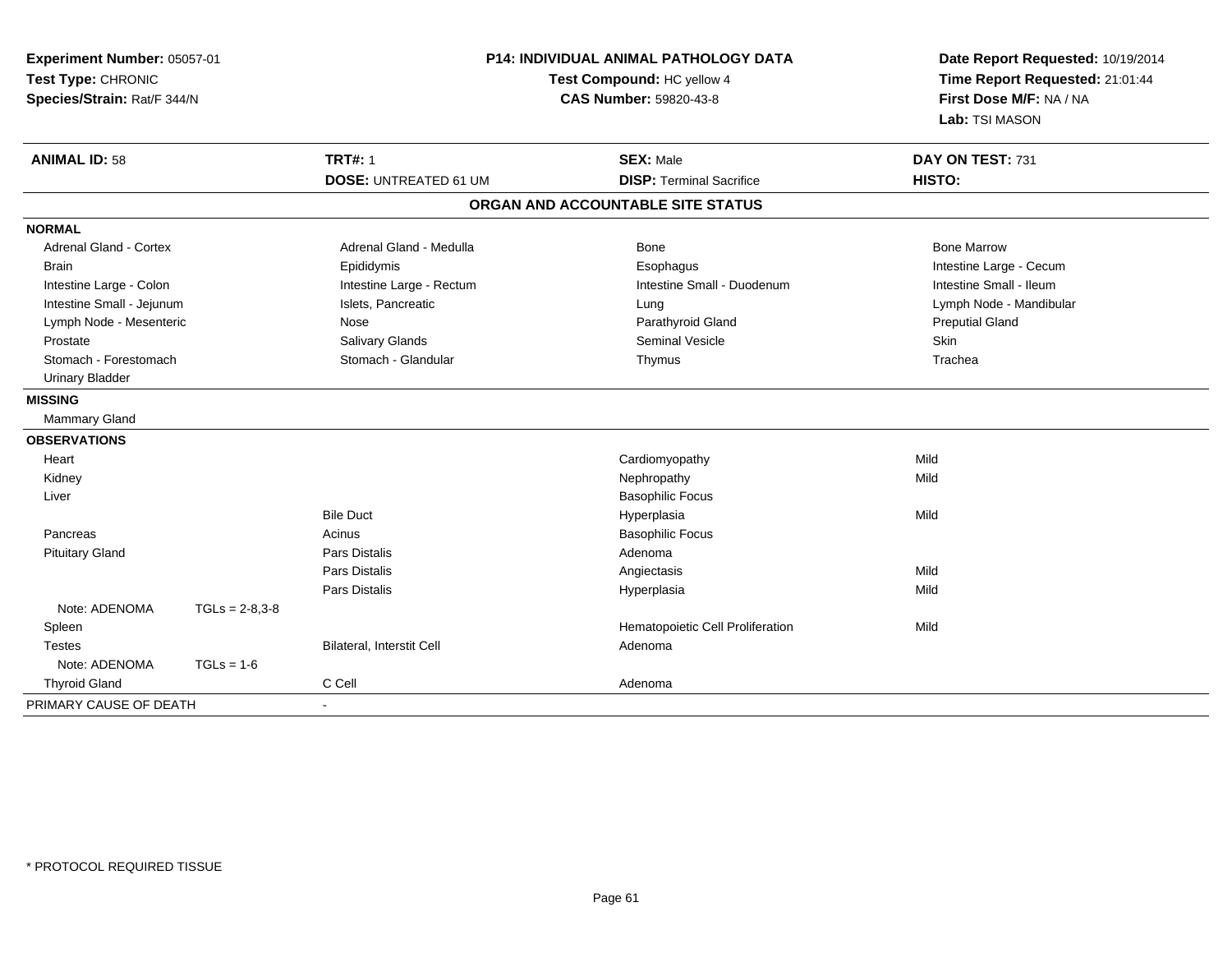| Experiment Number: 05057-01                 | P14: INDIVIDUAL ANIMAL PATHOLOGY DATA |                                   | Date Report Requested: 10/19/2014 |
|---------------------------------------------|---------------------------------------|-----------------------------------|-----------------------------------|
| Test Type: CHRONIC                          | Test Compound: HC yellow 4            |                                   | Time Report Requested: 21:01:44   |
| Species/Strain: Rat/F 344/N                 |                                       | <b>CAS Number: 59820-43-8</b>     | First Dose M/F: NA / NA           |
|                                             |                                       |                                   | Lab: TSI MASON                    |
| <b>ANIMAL ID: 59</b>                        | <b>TRT#: 1</b>                        | <b>SEX: Male</b>                  | DAY ON TEST: 694                  |
|                                             | <b>DOSE: UNTREATED 61 UM</b>          | <b>DISP: Moribund</b>             | HISTO:                            |
|                                             |                                       | ORGAN AND ACCOUNTABLE SITE STATUS |                                   |
| <b>NORMAL</b>                               |                                       |                                   |                                   |
| Bone                                        | <b>Bone Marrow</b>                    | <b>Brain</b>                      | Epididymis                        |
| Esophagus                                   | Intestine Large - Cecum               | Intestine Large - Colon           | Intestine Large - Rectum          |
| Intestine Small - Duodenum                  | Intestine Small - Ileum               | Intestine Small - Jejunum         | Islets, Pancreatic                |
| Lymph Node - Mandibular                     | Lymph Node - Mesenteric               | <b>Mammary Gland</b>              | Nose                              |
| Parathyroid Gland                           | <b>Preputial Gland</b>                | Prostate                          | Salivary Glands                   |
| Skin                                        | Stomach - Forestomach                 | Stomach - Glandular               | <b>Thyroid Gland</b>              |
| Trachea                                     |                                       |                                   |                                   |
| <b>OBSERVATIONS</b>                         |                                       |                                   |                                   |
| <b>Adrenal Gland</b>                        | Cortex                                | Leukemia Mononuclear              |                                   |
|                                             | Medulla                               | Leukemia Mononuclear              |                                   |
| Note: LEUKEMIA MONUC<br>$TGLs = 6-8$        |                                       |                                   |                                   |
| Heart                                       |                                       | Cardiomyopathy                    | Mild                              |
|                                             |                                       | Leukemia Mononuclear              |                                   |
| Kidney                                      |                                       | Nephropathy                       | Moderate                          |
| Note: NEPHROPATHY<br>$TGLs = 7-4$           |                                       |                                   |                                   |
| Liver                                       | <b>Bile Duct</b>                      | Hyperplasia                       | Mild                              |
|                                             |                                       | Leukemia Mononuclear              |                                   |
| [Hyperplasia TGLS = 8-3]                    |                                       |                                   |                                   |
| Lung                                        |                                       | Leukemia Mononuclear              |                                   |
| Note: LEUKEMIA MONUC $TGLs = 4-2.1, 10-1+2$ |                                       |                                   |                                   |
| Pancreas                                    | Acinus                                | Atrophy                           | Minimal                           |
| <b>Pituitary Gland</b>                      | Pars Distalis                         | Cyst                              |                                   |
|                                             |                                       | Leukemia Mononuclear              |                                   |
| Note: CYST<br>$TGLs = 9-8$                  |                                       |                                   |                                   |
| <b>Seminal Vesicle</b>                      |                                       | Leukemia Mononuclear              |                                   |
| Spleen                                      |                                       | Leukemia Mononuclear              |                                   |
| [ Leukemia Mononuclear TGLS = 5-3 ]         |                                       |                                   |                                   |
| <b>Testes</b>                               | Bilateral, Interstit Cell             | Adenoma                           |                                   |
|                                             | Seminif Tub                           | Atrophy                           | Mild                              |
| $TGLs = 2-6,3-6$<br>Note: ADENOMA           |                                       |                                   |                                   |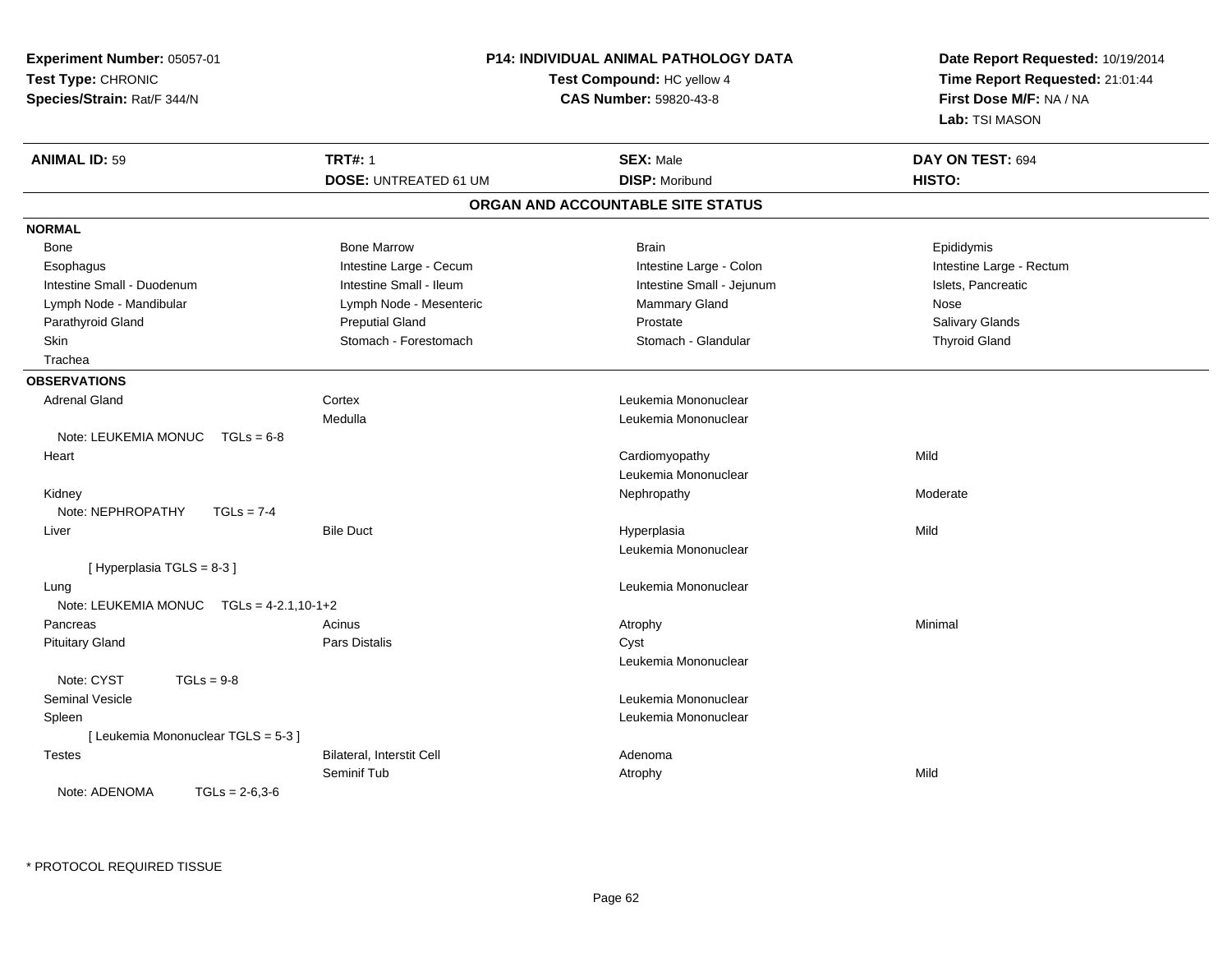| Experiment Number: 05057-01<br>Test Type: CHRONIC<br>Species/Strain: Rat/F 344/N | <b>P14: INDIVIDUAL ANIMAL PATHOLOGY DATA</b><br>Test Compound: HC yellow 4<br><b>CAS Number: 59820-43-8</b> |                                   | Date Report Requested: 10/19/2014<br>Time Report Requested: 21:01:44<br>First Dose M/F: NA / NA<br>Lab: TSI MASON |
|----------------------------------------------------------------------------------|-------------------------------------------------------------------------------------------------------------|-----------------------------------|-------------------------------------------------------------------------------------------------------------------|
| <b>ANIMAL ID: 59</b>                                                             | <b>TRT#: 1</b>                                                                                              | <b>SEX: Male</b>                  | DAY ON TEST: 694                                                                                                  |
|                                                                                  | <b>DOSE: UNTREATED 61 UM</b>                                                                                | <b>DISP:</b> Moribund             | HISTO:                                                                                                            |
|                                                                                  |                                                                                                             | ORGAN AND ACCOUNTABLE SITE STATUS |                                                                                                                   |
| Thymus                                                                           |                                                                                                             | Leukemia Mononuclear              |                                                                                                                   |
| <b>Urinary Bladder</b>                                                           | Leukemia Mononuclear                                                                                        |                                   |                                                                                                                   |
| PRIMARY CAUSE OF DEATH                                                           | $\overline{\phantom{0}}$                                                                                    |                                   |                                                                                                                   |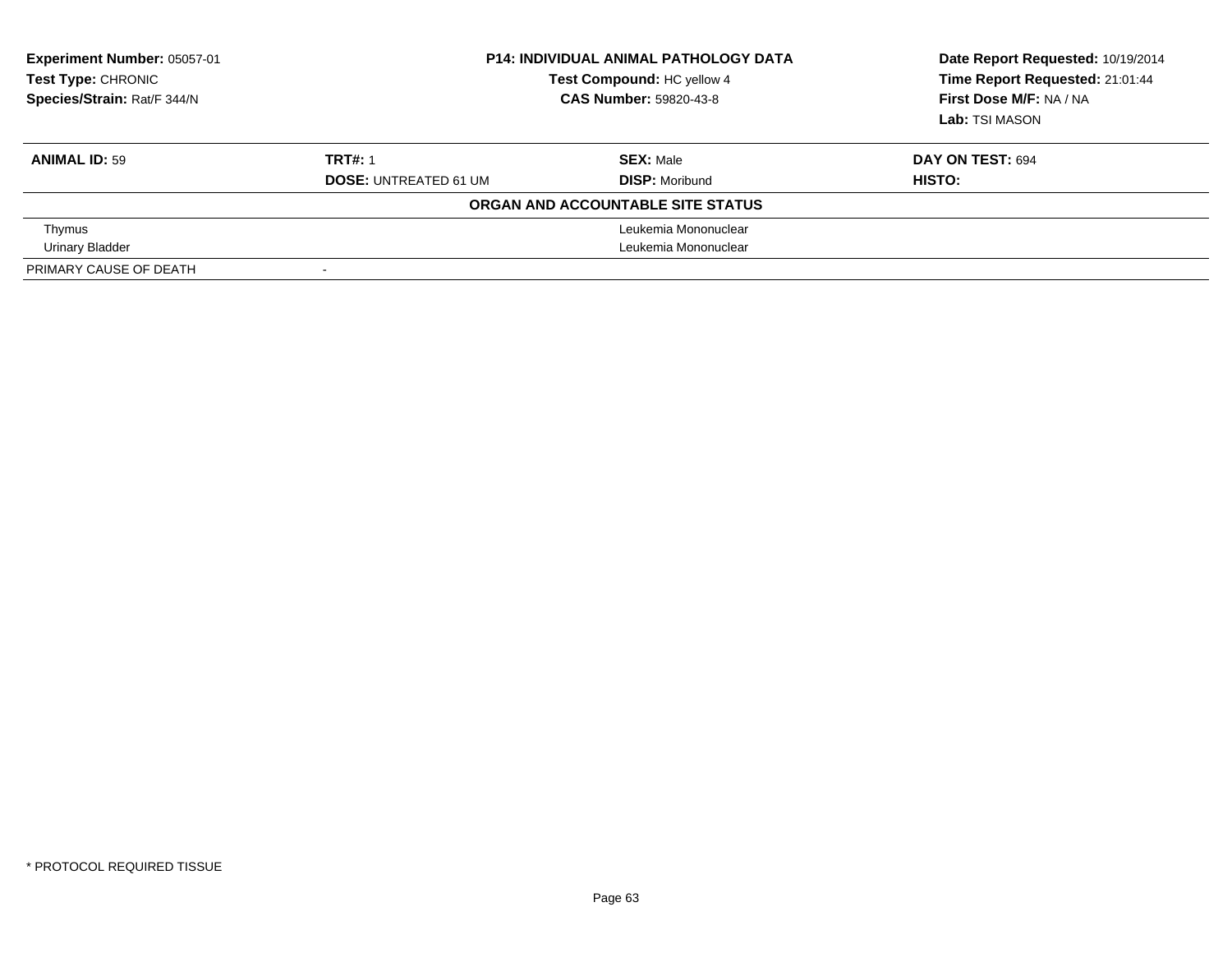| Experiment Number: 05057-01<br>Test Type: CHRONIC<br>Species/Strain: Rat/F 344/N |                  | <b>P14: INDIVIDUAL ANIMAL PATHOLOGY DATA</b><br>Test Compound: HC yellow 4<br>CAS Number: 59820-43-8 |                                   | Date Report Requested: 10/19/2014<br>Time Report Requested: 21:01:44<br>First Dose M/F: NA / NA<br>Lab: TSI MASON |
|----------------------------------------------------------------------------------|------------------|------------------------------------------------------------------------------------------------------|-----------------------------------|-------------------------------------------------------------------------------------------------------------------|
| <b>ANIMAL ID: 61</b>                                                             |                  | <b>TRT#: 1</b>                                                                                       | <b>SEX: Male</b>                  | DAY ON TEST: 731                                                                                                  |
|                                                                                  |                  | <b>DOSE: UNTREATED 61 UM</b>                                                                         | <b>DISP: Terminal Sacrifice</b>   | HISTO:                                                                                                            |
|                                                                                  |                  |                                                                                                      | ORGAN AND ACCOUNTABLE SITE STATUS |                                                                                                                   |
| <b>NORMAL</b>                                                                    |                  |                                                                                                      |                                   |                                                                                                                   |
| Adrenal Gland - Cortex                                                           |                  | Adrenal Gland - Medulla                                                                              | Bone                              | <b>Bone Marrow</b>                                                                                                |
| <b>Brain</b>                                                                     |                  | Epididymis                                                                                           | Esophagus                         | Intestine Large - Cecum                                                                                           |
| Intestine Large - Rectum                                                         |                  | Intestine Small - Duodenum                                                                           | Intestine Small - Ileum           | Intestine Small - Jejunum                                                                                         |
| Islets, Pancreatic                                                               |                  | Lung                                                                                                 | Lymph Node - Mandibular           | Lymph Node - Mesenteric                                                                                           |
| Mammary Gland                                                                    |                  | Nose                                                                                                 | Parathyroid Gland                 | <b>Preputial Gland</b>                                                                                            |
| Prostate                                                                         |                  | Salivary Glands                                                                                      | <b>Seminal Vesicle</b>            | Stomach - Forestomach                                                                                             |
| Stomach - Glandular                                                              |                  | Thymus                                                                                               | Trachea                           | <b>Urinary Bladder</b>                                                                                            |
| <b>OBSERVATIONS</b>                                                              |                  |                                                                                                      |                                   |                                                                                                                   |
| Heart                                                                            |                  |                                                                                                      | Cardiomyopathy                    | Mild                                                                                                              |
| Intestine Large                                                                  |                  | Colon                                                                                                | Parasite                          | Mild                                                                                                              |
| Kidney                                                                           |                  |                                                                                                      | Nephropathy                       | Minimal                                                                                                           |
| Liver                                                                            |                  |                                                                                                      | Fibrosarcoma                      | Metastatic (Skin)                                                                                                 |
| Note: FIBROSARC                                                                  | $TGLs = 4-3.6-3$ |                                                                                                      |                                   |                                                                                                                   |
| Pancreas                                                                         |                  | Acinus                                                                                               | <b>Basophilic Focus</b>           |                                                                                                                   |
| <b>Pituitary Gland</b>                                                           |                  | <b>Pars Distalis</b>                                                                                 | Adenoma                           |                                                                                                                   |
| Note: ADENOMA                                                                    | $TGLs = 5-8$     |                                                                                                      |                                   |                                                                                                                   |
| <b>Skin</b>                                                                      |                  | <b>Subcut Tiss</b>                                                                                   | Fibrosarcoma                      |                                                                                                                   |
| Note: FIBROSARC                                                                  | $TGLs = 1-13$    |                                                                                                      |                                   |                                                                                                                   |
| Spleen                                                                           |                  |                                                                                                      | Fibrosis                          | Mild                                                                                                              |
|                                                                                  |                  |                                                                                                      | Hematopoietic Cell Proliferation  | Mild                                                                                                              |
| Note: FIBROSIS                                                                   | $TGLs = 3-3$     |                                                                                                      |                                   |                                                                                                                   |
| <b>Testes</b>                                                                    |                  | Bilateral, Interstit Cell                                                                            | Adenoma                           |                                                                                                                   |
|                                                                                  |                  | Seminif Tub                                                                                          | Atrophy                           | Mild                                                                                                              |
| Note: ADENOMA                                                                    | $TGLs = 2-6$     |                                                                                                      |                                   |                                                                                                                   |
| <b>Thyroid Gland</b>                                                             |                  | C Cell                                                                                               | Adenoma                           |                                                                                                                   |
| PRIMARY CAUSE OF DEATH                                                           |                  | $\sim$                                                                                               |                                   |                                                                                                                   |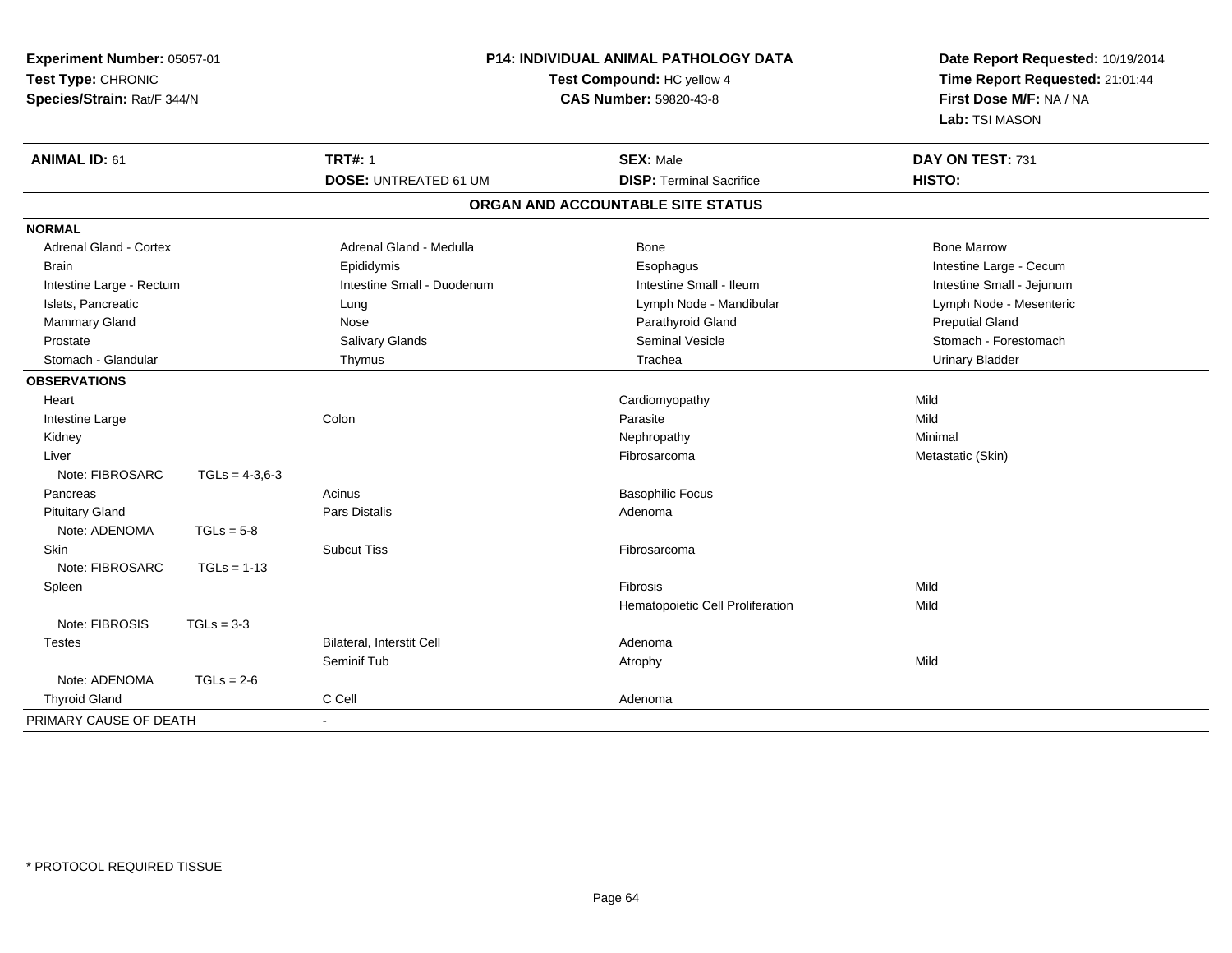| Experiment Number: 05057-01<br>Test Type: CHRONIC<br>Species/Strain: Rat/F 344/N | P14: INDIVIDUAL ANIMAL PATHOLOGY DATA<br>Test Compound: HC yellow 4<br><b>CAS Number: 59820-43-8</b> |                                   | Date Report Requested: 10/19/2014<br>Time Report Requested: 21:01:44<br>First Dose M/F: NA / NA<br>Lab: TSI MASON |
|----------------------------------------------------------------------------------|------------------------------------------------------------------------------------------------------|-----------------------------------|-------------------------------------------------------------------------------------------------------------------|
| <b>ANIMAL ID: 62</b>                                                             | <b>TRT#: 1</b>                                                                                       | <b>SEX: Male</b>                  | DAY ON TEST: 732                                                                                                  |
|                                                                                  | <b>DOSE: UNTREATED 61 UM</b>                                                                         | <b>DISP: Terminal Sacrifice</b>   | HISTO:                                                                                                            |
|                                                                                  |                                                                                                      | ORGAN AND ACCOUNTABLE SITE STATUS |                                                                                                                   |
| <b>NORMAL</b>                                                                    |                                                                                                      |                                   |                                                                                                                   |
| Adrenal Gland - Cortex                                                           | Adrenal Gland - Medulla                                                                              | Bone                              | <b>Bone Marrow</b>                                                                                                |
| <b>Brain</b>                                                                     | Epididymis                                                                                           | Esophagus                         | Intestine Large - Cecum                                                                                           |
| Intestine Large - Colon                                                          | Intestine Large - Rectum                                                                             | Intestine Small - Duodenum        | Intestine Small - Ileum                                                                                           |
| Intestine Small - Jejunum                                                        | Islets, Pancreatic                                                                                   | Lung                              | Lymph Node - Mandibular                                                                                           |
| Lymph Node - Mesenteric                                                          | Nose                                                                                                 | Pancreas                          | Parathyroid Gland                                                                                                 |
| Prostate                                                                         | Salivary Glands                                                                                      | <b>Seminal Vesicle</b>            | Skin                                                                                                              |
| Stomach - Forestomach                                                            | Stomach - Glandular                                                                                  | <b>Thyroid Gland</b>              | Trachea                                                                                                           |
| <b>Urinary Bladder</b>                                                           |                                                                                                      |                                   |                                                                                                                   |
| <b>MISSING</b>                                                                   |                                                                                                      |                                   |                                                                                                                   |
| Mammary Gland                                                                    | Thymus                                                                                               |                                   |                                                                                                                   |
| <b>OBSERVATIONS</b>                                                              |                                                                                                      |                                   |                                                                                                                   |
| Heart                                                                            |                                                                                                      | Cardiomyopathy                    | Mild                                                                                                              |
| Kidney                                                                           |                                                                                                      | Nephropathy                       | Moderate                                                                                                          |
| Note: NEPHROPATHY<br>$TGLs = 6-4$                                                |                                                                                                      |                                   |                                                                                                                   |
| Liver                                                                            |                                                                                                      | <b>Basophilic Focus</b>           |                                                                                                                   |
|                                                                                  |                                                                                                      | <b>Clear Cell Focus</b>           |                                                                                                                   |
|                                                                                  |                                                                                                      | Hepatodiaphragmatic Nodule        |                                                                                                                   |
|                                                                                  | <b>Bile Duct</b>                                                                                     | Hyperplasia                       | Mild                                                                                                              |
| Note: ANOM HEPAT LOB TGLs = 5-3.1                                                |                                                                                                      |                                   |                                                                                                                   |
| <b>Pituitary Gland</b>                                                           | <b>Pars Distalis</b>                                                                                 | Adenoma                           |                                                                                                                   |
|                                                                                  | Pars Distalis                                                                                        | Angiectasis                       | Moderate                                                                                                          |
| Note: ADENOMA<br>$TGLs = 7-8$                                                    |                                                                                                      |                                   |                                                                                                                   |
| <b>Preputial Gland</b>                                                           |                                                                                                      | Adenoma                           |                                                                                                                   |
|                                                                                  |                                                                                                      | Inflammation                      | Chronic Active, Moderate                                                                                          |
| $TGLs = 2-10$<br>Note: INFLAMMATION                                              |                                                                                                      |                                   |                                                                                                                   |
| Note: ADENOMA<br>$TGLs = 1-10$                                                   |                                                                                                      |                                   |                                                                                                                   |
| Spleen                                                                           |                                                                                                      | Hematopoietic Cell Proliferation  | Mild                                                                                                              |
| <b>Testes</b>                                                                    | <b>Interstit Cell</b>                                                                                | Adenoma                           |                                                                                                                   |
|                                                                                  | Seminif Tub                                                                                          | Atrophy                           | Mild                                                                                                              |
|                                                                                  | <b>Interstit Cell</b>                                                                                | Hyperplasia                       | Minimal                                                                                                           |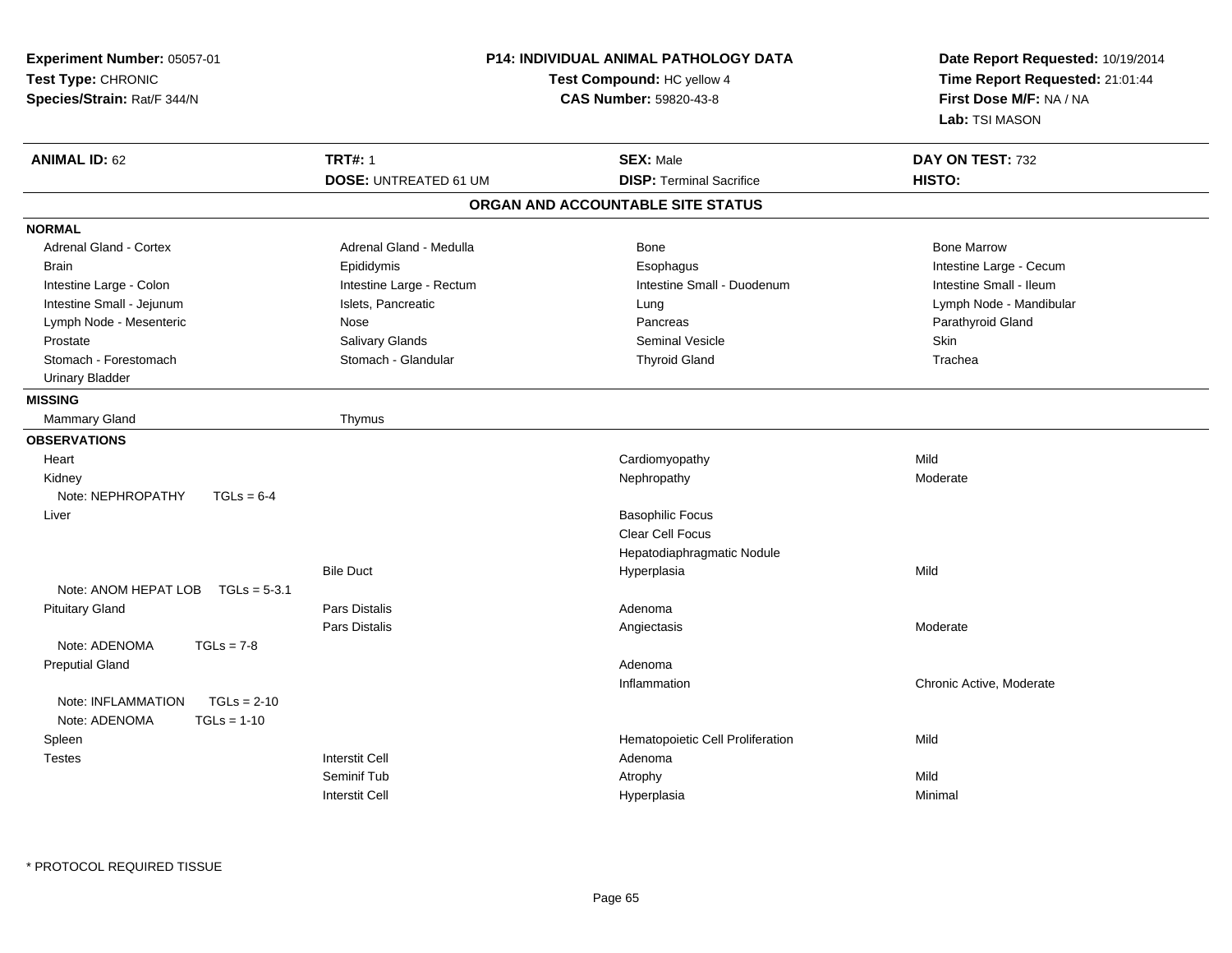| <b>Experiment Number: 05057-01</b><br><b>Test Type: CHRONIC</b><br>Species/Strain: Rat/F 344/N |  | <b>P14: INDIVIDUAL ANIMAL PATHOLOGY DATA</b><br>Test Compound: HC yellow 4<br><b>CAS Number: 59820-43-8</b> |                                                     | Date Report Requested: 10/19/2014<br>Time Report Requested: 21:01:44<br>First Dose M/F: NA / NA<br>Lab: TSI MASON |
|------------------------------------------------------------------------------------------------|--|-------------------------------------------------------------------------------------------------------------|-----------------------------------------------------|-------------------------------------------------------------------------------------------------------------------|
| <b>ANIMAL ID: 62</b>                                                                           |  | <b>TRT#: 1</b><br><b>DOSE: UNTREATED 61 UM</b>                                                              | <b>SEX: Male</b><br><b>DISP:</b> Terminal Sacrifice | DAY ON TEST: 732<br>HISTO:                                                                                        |
|                                                                                                |  |                                                                                                             | ORGAN AND ACCOUNTABLE SITE STATUS                   |                                                                                                                   |
| $TGLs = 3-6$<br>Note: ADENOMA                                                                  |  |                                                                                                             |                                                     |                                                                                                                   |
| PRIMARY CAUSE OF DEATH                                                                         |  |                                                                                                             |                                                     |                                                                                                                   |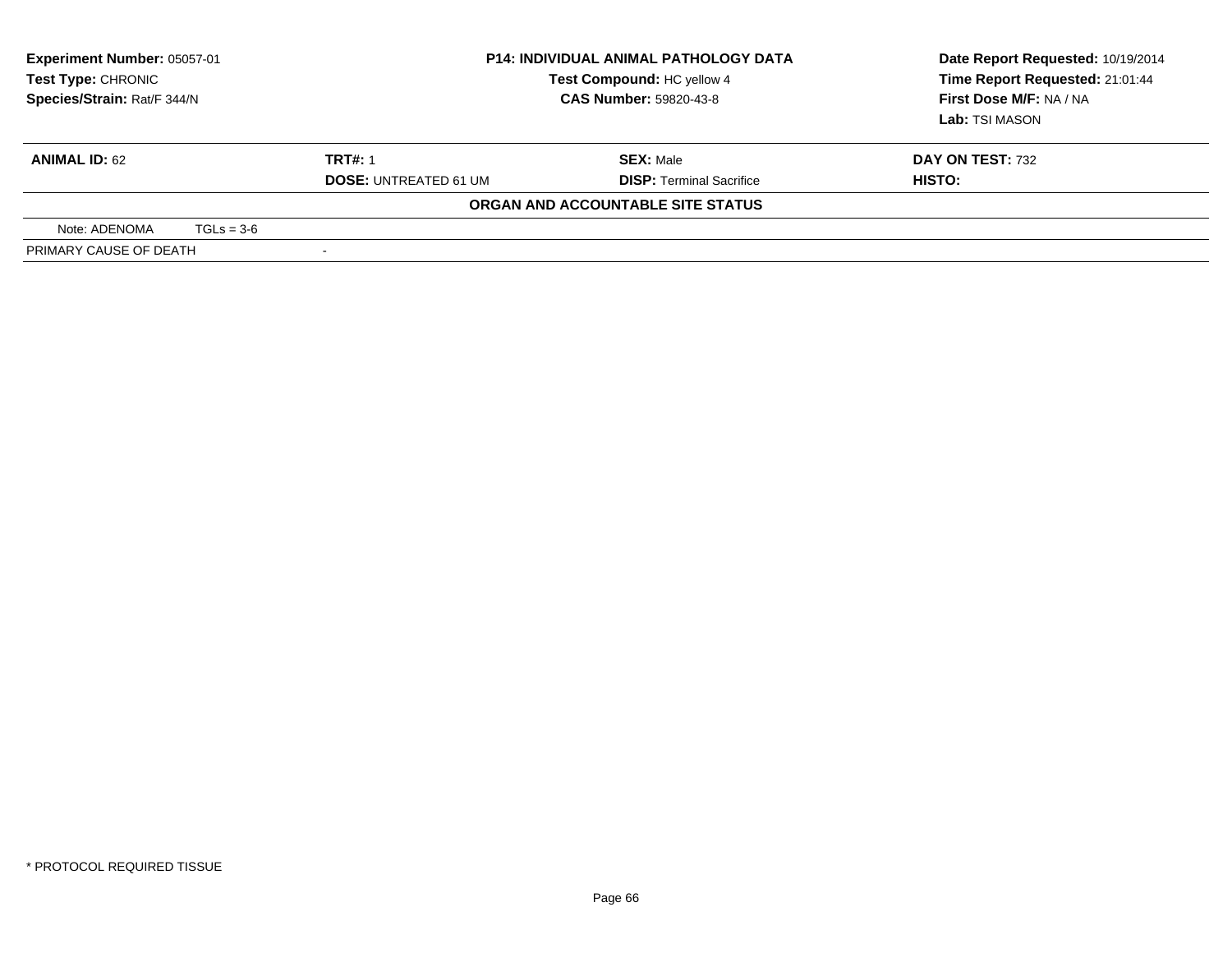| Experiment Number: 05057-01<br>Test Type: CHRONIC<br>Species/Strain: Rat/F 344/N | <b>P14: INDIVIDUAL ANIMAL PATHOLOGY DATA</b><br>Test Compound: HC yellow 4<br><b>CAS Number: 59820-43-8</b> |                                   | Date Report Requested: 10/19/2014<br>Time Report Requested: 21:01:44<br>First Dose M/F: NA / NA<br>Lab: TSI MASON |  |
|----------------------------------------------------------------------------------|-------------------------------------------------------------------------------------------------------------|-----------------------------------|-------------------------------------------------------------------------------------------------------------------|--|
| <b>ANIMAL ID: 63</b>                                                             | <b>TRT#: 1</b>                                                                                              | <b>SEX: Male</b>                  | DAY ON TEST: 731                                                                                                  |  |
|                                                                                  | <b>DOSE: UNTREATED 61 UM</b>                                                                                | <b>DISP: Terminal Sacrifice</b>   | HISTO:                                                                                                            |  |
|                                                                                  |                                                                                                             | ORGAN AND ACCOUNTABLE SITE STATUS |                                                                                                                   |  |
| <b>NORMAL</b>                                                                    |                                                                                                             |                                   |                                                                                                                   |  |
| <b>Adrenal Gland - Cortex</b>                                                    | Bone                                                                                                        | <b>Bone Marrow</b>                | <b>Brain</b>                                                                                                      |  |
| Epididymis                                                                       | Esophagus                                                                                                   | Heart                             | Intestine Large - Cecum                                                                                           |  |
| Intestine Large - Colon                                                          | Intestine Large - Rectum                                                                                    | Intestine Small - Duodenum        | Intestine Small - Jejunum                                                                                         |  |
| Islets, Pancreatic                                                               | Lung                                                                                                        | Lymph Node - Mandibular           | Lymph Node - Mesenteric                                                                                           |  |
| Parathyroid Gland                                                                | <b>Preputial Gland</b>                                                                                      | Prostate                          | Salivary Glands                                                                                                   |  |
| Seminal Vesicle                                                                  | <b>Skin</b>                                                                                                 | Stomach - Forestomach             | Stomach - Glandular                                                                                               |  |
| <b>Thyroid Gland</b>                                                             | Trachea                                                                                                     | <b>Urinary Bladder</b>            |                                                                                                                   |  |
| <b>MISSING</b>                                                                   |                                                                                                             |                                   |                                                                                                                   |  |
| Intestine Small - Ileum                                                          | Thymus                                                                                                      |                                   |                                                                                                                   |  |
| <b>OBSERVATIONS</b>                                                              |                                                                                                             |                                   |                                                                                                                   |  |
| <b>Adrenal Gland</b>                                                             | Bilateral, Medulla                                                                                          | Pheochromocytoma Benign           |                                                                                                                   |  |
| Kidney                                                                           |                                                                                                             | Cyst                              |                                                                                                                   |  |
|                                                                                  |                                                                                                             | Nephropathy                       | Moderate                                                                                                          |  |
| Liver                                                                            |                                                                                                             | Angiectasis                       | Minimal                                                                                                           |  |
|                                                                                  |                                                                                                             | <b>Basophilic Focus</b>           |                                                                                                                   |  |
|                                                                                  | <b>Bile Duct</b>                                                                                            | Hyperplasia                       | Moderate                                                                                                          |  |
|                                                                                  |                                                                                                             | Leukemia Mononuclear              |                                                                                                                   |  |
| Note: HYPERPLASIA<br>$TGLs = 6-3$                                                |                                                                                                             |                                   |                                                                                                                   |  |
| Note: LEUKEMIA MONUC TGLs = 5-3                                                  |                                                                                                             |                                   |                                                                                                                   |  |
| Mammary Gland                                                                    |                                                                                                             | Fibroadenoma                      |                                                                                                                   |  |
| Note: FIBROADENOMA<br>$TGLs = 2-14$                                              |                                                                                                             |                                   |                                                                                                                   |  |
| Nose                                                                             |                                                                                                             | Squamous Cell Papilloma           |                                                                                                                   |  |
| Note: PAPILLOMA SQUA<br>$TGLs = 1-13$                                            |                                                                                                             |                                   |                                                                                                                   |  |
| Pancreas                                                                         | Acinus                                                                                                      | Atrophy                           | Mild                                                                                                              |  |
| <b>Pituitary Gland</b>                                                           | <b>Pars Distalis</b>                                                                                        | Hyperplasia                       | Mild                                                                                                              |  |
| Spleen                                                                           |                                                                                                             | Leukemia Mononuclear              |                                                                                                                   |  |
| [Leukemia Mononuclear TGLS = 3-3.1]                                              |                                                                                                             |                                   |                                                                                                                   |  |
| <b>Testes</b>                                                                    | Bilateral, Interstit Cell                                                                                   | Adenoma                           |                                                                                                                   |  |
|                                                                                  | Seminif Tub                                                                                                 | Atrophy                           | Mild                                                                                                              |  |
| Note: ADENOMA<br>$TGLs = 7-6$                                                    |                                                                                                             |                                   |                                                                                                                   |  |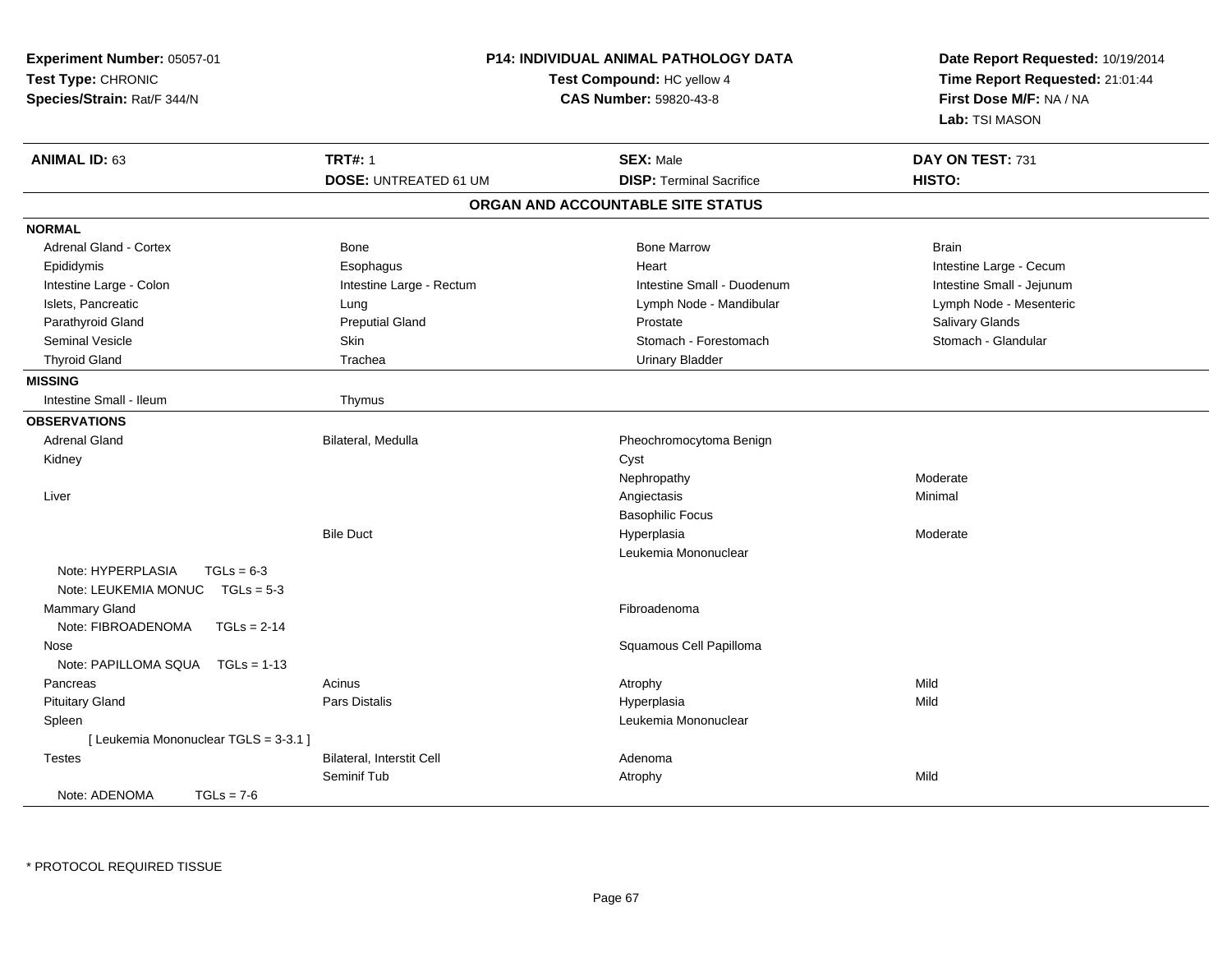| <b>Experiment Number: 05057-01</b><br><b>Test Type: CHRONIC</b><br>Species/Strain: Rat/F 344/N | <b>P14: INDIVIDUAL ANIMAL PATHOLOGY DATA</b><br>Test Compound: HC yellow 4<br><b>CAS Number: 59820-43-8</b> |                                   | Date Report Requested: 10/19/2014<br>Time Report Requested: 21:01:44<br>First Dose M/F: NA / NA<br>Lab: TSI MASON |
|------------------------------------------------------------------------------------------------|-------------------------------------------------------------------------------------------------------------|-----------------------------------|-------------------------------------------------------------------------------------------------------------------|
| <b>ANIMAL ID: 63</b>                                                                           | <b>TRT#: 1</b>                                                                                              | <b>SEX: Male</b>                  | DAY ON TEST: 731                                                                                                  |
|                                                                                                | <b>DOSE: UNTREATED 61 UM</b>                                                                                | <b>DISP:</b> Terminal Sacrifice   | HISTO:                                                                                                            |
|                                                                                                |                                                                                                             | ORGAN AND ACCOUNTABLE SITE STATUS |                                                                                                                   |
| PRIMARY CAUSE OF DEATH                                                                         | -                                                                                                           |                                   |                                                                                                                   |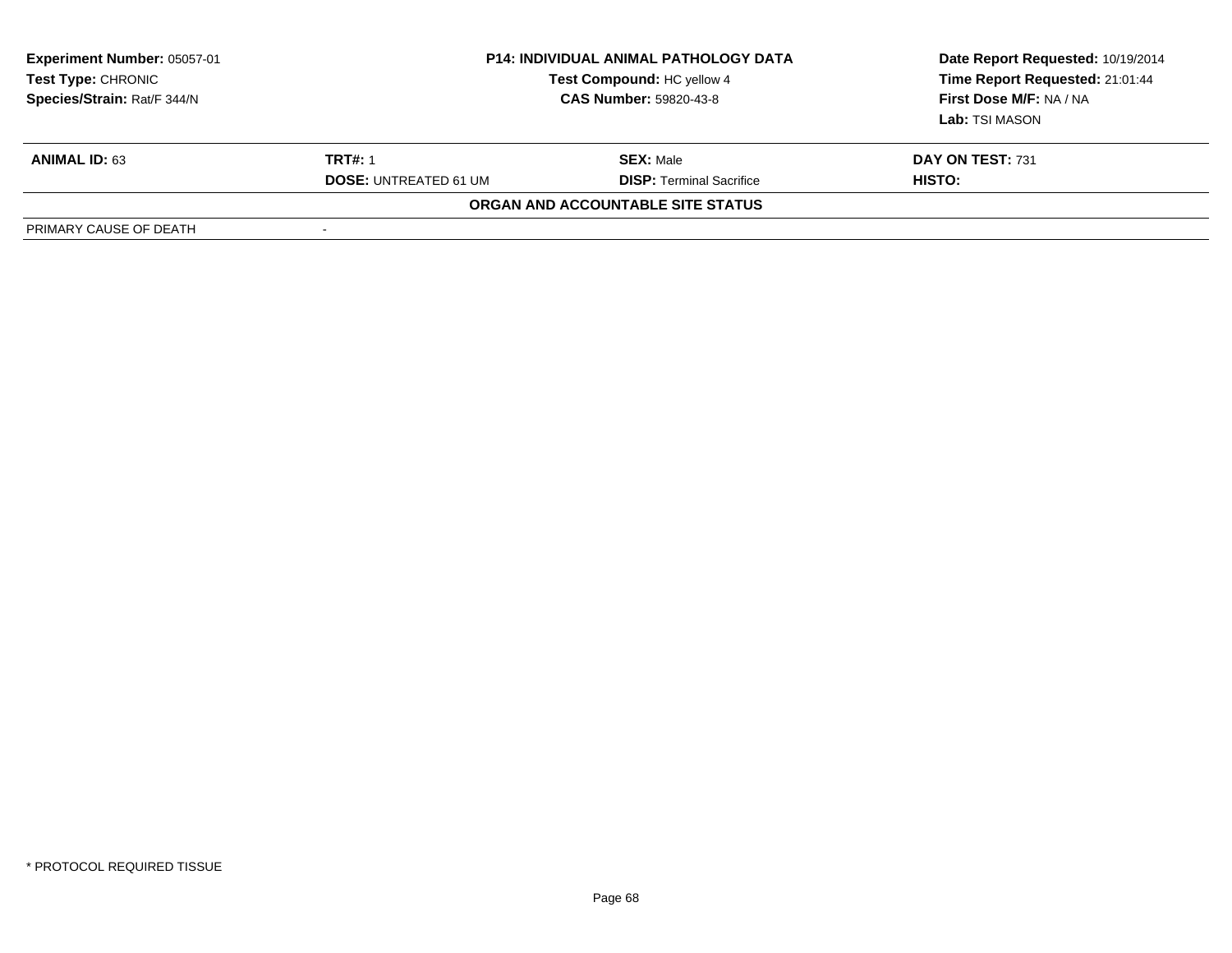| Experiment Number: 05057-01<br>Test Type: CHRONIC<br>Species/Strain: Rat/F 344/N<br><b>ANIMAL ID: 64</b> |              | <b>P14: INDIVIDUAL ANIMAL PATHOLOGY DATA</b><br>Test Compound: HC yellow 4<br>CAS Number: 59820-43-8 |                                                     | Date Report Requested: 10/19/2014<br>Time Report Requested: 21:01:44<br>First Dose M/F: NA / NA<br>Lab: TSI MASON |
|----------------------------------------------------------------------------------------------------------|--------------|------------------------------------------------------------------------------------------------------|-----------------------------------------------------|-------------------------------------------------------------------------------------------------------------------|
|                                                                                                          |              | <b>TRT#: 1</b><br><b>DOSE: UNTREATED 61 UM</b>                                                       | <b>SEX: Male</b><br><b>DISP: Terminal Sacrifice</b> | DAY ON TEST: 732<br>HISTO:                                                                                        |
|                                                                                                          |              |                                                                                                      | ORGAN AND ACCOUNTABLE SITE STATUS                   |                                                                                                                   |
| <b>NORMAL</b>                                                                                            |              |                                                                                                      |                                                     |                                                                                                                   |
| Adrenal Gland - Cortex                                                                                   |              | Adrenal Gland - Medulla                                                                              | Bone                                                | <b>Bone Marrow</b>                                                                                                |
| <b>Brain</b>                                                                                             |              | Epididymis                                                                                           | Esophagus                                           | Heart                                                                                                             |
| Intestine Large - Cecum                                                                                  |              | Intestine Large - Colon                                                                              | Intestine Large - Rectum                            | Intestine Small - Duodenum                                                                                        |
| Intestine Small - Ileum                                                                                  |              | Intestine Small - Jejunum                                                                            | Islets. Pancreatic                                  | Liver                                                                                                             |
| Lung                                                                                                     |              | Lymph Node - Mandibular                                                                              | Lymph Node - Mesenteric                             | Nose                                                                                                              |
| Pancreas                                                                                                 |              | Parathyroid Gland                                                                                    | <b>Preputial Gland</b>                              | <b>Salivary Glands</b>                                                                                            |
| <b>Seminal Vesicle</b>                                                                                   |              | Skin                                                                                                 | Spleen                                              | Stomach - Forestomach                                                                                             |
| Stomach - Glandular                                                                                      |              | <b>Thyroid Gland</b>                                                                                 | Trachea                                             | <b>Urinary Bladder</b>                                                                                            |
| <b>MISSING</b>                                                                                           |              |                                                                                                      |                                                     |                                                                                                                   |
| Mammary Gland                                                                                            |              |                                                                                                      |                                                     |                                                                                                                   |
| <b>OBSERVATIONS</b>                                                                                      |              |                                                                                                      |                                                     |                                                                                                                   |
| Kidney                                                                                                   |              |                                                                                                      | Nephropathy                                         | Moderate                                                                                                          |
| <b>Pituitary Gland</b>                                                                                   |              | <b>Pars Distalis</b>                                                                                 | Hyperplasia                                         | Mild                                                                                                              |
| Prostate                                                                                                 |              | Epithelium                                                                                           | Hyperplasia                                         | Moderate                                                                                                          |
| <b>Testes</b>                                                                                            |              | <b>Bilateral, Interstit Cell</b>                                                                     | Adenoma                                             |                                                                                                                   |
|                                                                                                          |              | Seminif Tub                                                                                          | Atrophy                                             | Mild                                                                                                              |
|                                                                                                          |              | <b>Interstit Cell</b>                                                                                | Hyperplasia                                         | Mild                                                                                                              |
| Note: ADENOMA                                                                                            | $TGLs = 1-6$ |                                                                                                      |                                                     |                                                                                                                   |
| Thymus                                                                                                   |              |                                                                                                      | Thymoma Benign                                      |                                                                                                                   |
| PRIMARY CAUSE OF DEATH                                                                                   |              |                                                                                                      |                                                     |                                                                                                                   |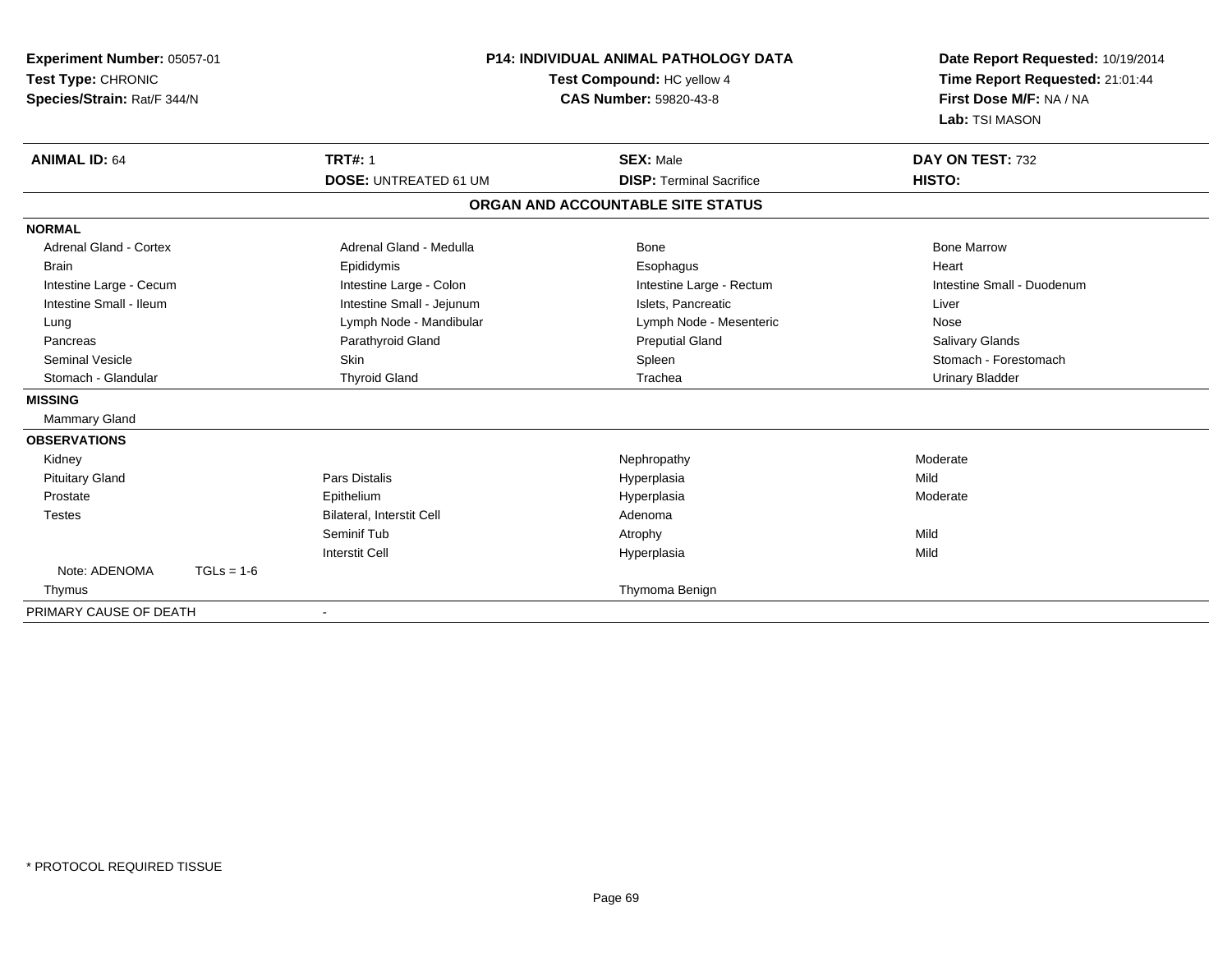| Experiment Number: 05057-01<br>Test Type: CHRONIC<br>Species/Strain: Rat/F 344/N | <b>P14: INDIVIDUAL ANIMAL PATHOLOGY DATA</b><br>Test Compound: HC yellow 4<br><b>CAS Number: 59820-43-8</b> |                                   | Date Report Requested: 10/19/2014<br>Time Report Requested: 21:01:44<br>First Dose M/F: NA / NA<br>Lab: TSI MASON |
|----------------------------------------------------------------------------------|-------------------------------------------------------------------------------------------------------------|-----------------------------------|-------------------------------------------------------------------------------------------------------------------|
| <b>ANIMAL ID: 65</b>                                                             | <b>TRT#: 1</b>                                                                                              | <b>SEX: Male</b>                  | DAY ON TEST: 731                                                                                                  |
|                                                                                  | <b>DOSE: UNTREATED 61 UM</b>                                                                                | <b>DISP: Terminal Sacrifice</b>   | HISTO:                                                                                                            |
|                                                                                  |                                                                                                             | ORGAN AND ACCOUNTABLE SITE STATUS |                                                                                                                   |
| <b>NORMAL</b>                                                                    |                                                                                                             |                                   |                                                                                                                   |
| Adrenal Gland - Cortex                                                           | Bone                                                                                                        | <b>Bone Marrow</b>                | <b>Brain</b>                                                                                                      |
| Epididymis                                                                       | Esophagus                                                                                                   | Heart                             | Intestine Large - Cecum                                                                                           |
| Intestine Large - Colon                                                          | Intestine Large - Rectum                                                                                    | Intestine Small - Duodenum        | Intestine Small - Ileum                                                                                           |
| Intestine Small - Jejunum                                                        | Lung                                                                                                        | Lymph Node - Mandibular           | Lymph Node - Mesenteric                                                                                           |
| Nose                                                                             | Pancreas                                                                                                    | Parathyroid Gland                 | <b>Preputial Gland</b>                                                                                            |
| Prostate                                                                         | Salivary Glands                                                                                             | <b>Seminal Vesicle</b>            | Skin                                                                                                              |
| Stomach - Forestomach                                                            | Stomach - Glandular                                                                                         | Thymus                            | Trachea                                                                                                           |
| <b>Urinary Bladder</b>                                                           |                                                                                                             |                                   |                                                                                                                   |
| <b>MISSING</b>                                                                   |                                                                                                             |                                   |                                                                                                                   |
| Islets, Pancreatic                                                               | Mammary Gland                                                                                               |                                   |                                                                                                                   |
| <b>OBSERVATIONS</b>                                                              |                                                                                                             |                                   |                                                                                                                   |
| <b>Adrenal Gland</b>                                                             | Medulla                                                                                                     | Hyperplasia                       | Minimal                                                                                                           |
|                                                                                  | Medulla                                                                                                     | Pheochromocytoma Benign           |                                                                                                                   |
| [ Hyperplasia TGLS = 4-8]                                                        |                                                                                                             |                                   |                                                                                                                   |
| Kidney                                                                           |                                                                                                             | Nephropathy                       | Moderate                                                                                                          |
| Liver                                                                            |                                                                                                             | Angiectasis                       | Mild                                                                                                              |
|                                                                                  |                                                                                                             | <b>Basophilic Focus</b>           |                                                                                                                   |
|                                                                                  |                                                                                                             | <b>Eosinophilic Focus</b>         |                                                                                                                   |
|                                                                                  |                                                                                                             | Fatty Change                      | Focal, Mild                                                                                                       |
|                                                                                  | <b>Bile Duct</b>                                                                                            | Hyperplasia                       | Mild                                                                                                              |
| Note: ANGIECTASIS<br>$TGLs = 3-3.1$                                              |                                                                                                             |                                   |                                                                                                                   |
| Note: FATTY CHANGE<br>$TGLs = 5-3$                                               |                                                                                                             |                                   |                                                                                                                   |
| <b>Pituitary Gland</b>                                                           | Pars Distalis                                                                                               | Hyperplasia                       | Mild                                                                                                              |
| Spleen                                                                           |                                                                                                             | Hematopoietic Cell Proliferation  | Mild                                                                                                              |
| Note: CONGESTED                                                                  |                                                                                                             |                                   |                                                                                                                   |
| <b>Testes</b>                                                                    | Bilateral, Interstit Cell                                                                                   | Adenoma                           |                                                                                                                   |
|                                                                                  | Seminif Tub                                                                                                 | Atrophy                           | Mild                                                                                                              |
| Note: ADENOMA<br>$TGLS = 1-6.1, 2-6$                                             |                                                                                                             |                                   |                                                                                                                   |
| <b>Thyroid Gland</b>                                                             | C Cell                                                                                                      | Adenoma                           |                                                                                                                   |
| PRIMARY CAUSE OF DEATH                                                           |                                                                                                             |                                   |                                                                                                                   |

-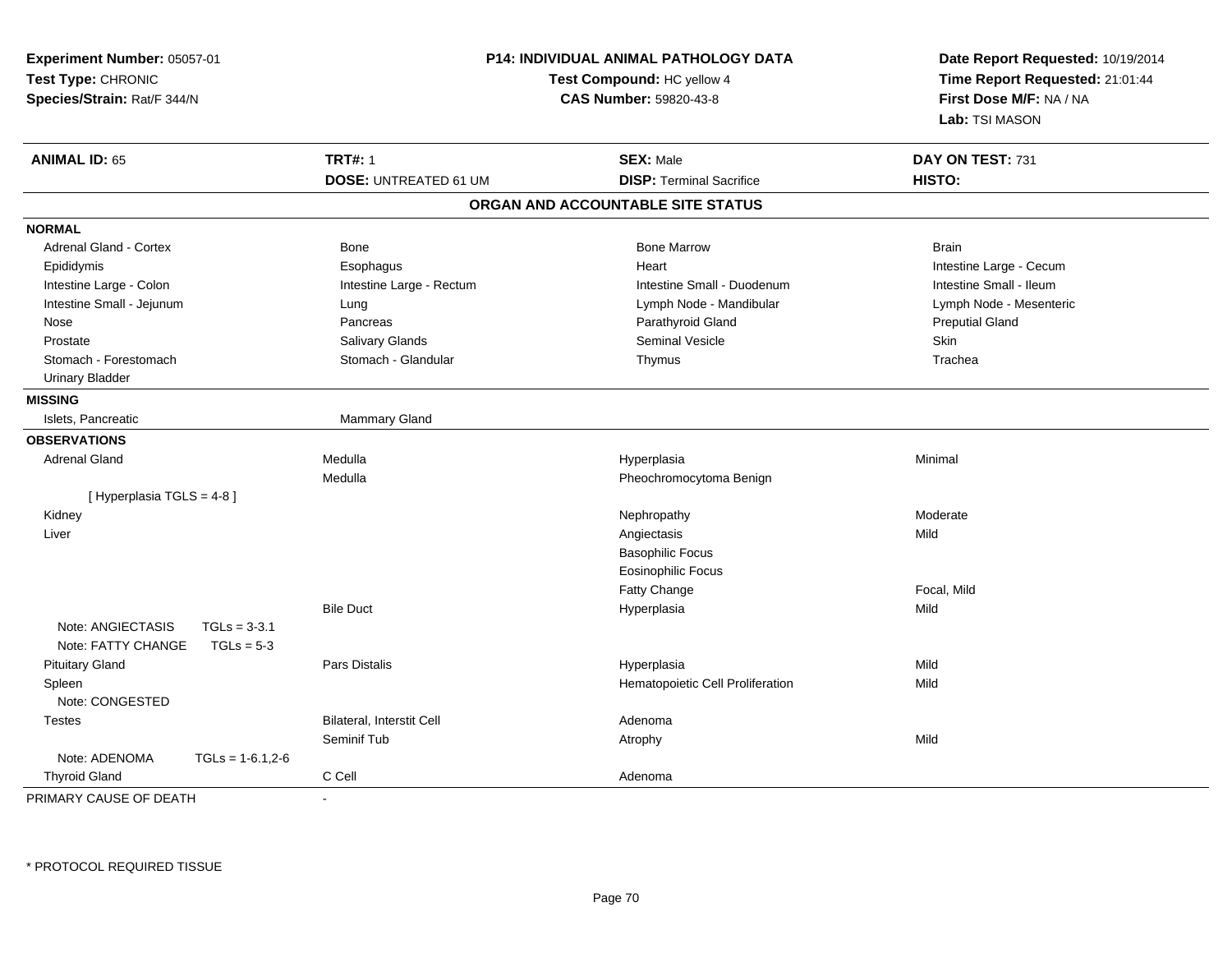| <b>Experiment Number: 05057-01</b><br><b>Test Type: CHRONIC</b><br>Species/Strain: Rat/F 344/N | <b>P14: INDIVIDUAL ANIMAL PATHOLOGY DATA</b><br>Test Compound: HC yellow 4<br><b>CAS Number: 59820-43-8</b> |                                                     | Date Report Requested: 10/19/2014<br>Time Report Requested: 21:01:44<br>First Dose M/F: NA / NA<br>Lab: TSI MASON |  |
|------------------------------------------------------------------------------------------------|-------------------------------------------------------------------------------------------------------------|-----------------------------------------------------|-------------------------------------------------------------------------------------------------------------------|--|
| <b>ANIMAL ID: 65</b>                                                                           | <b>TRT#: 1</b><br><b>DOSE: UNTREATED 61 UM</b>                                                              | <b>SEX: Male</b><br><b>DISP: Terminal Sacrifice</b> | <b>DAY ON TEST: 731</b><br>HISTO:                                                                                 |  |
|                                                                                                |                                                                                                             | ORGAN AND ACCOUNTABLE SITE STATUS                   |                                                                                                                   |  |
|                                                                                                |                                                                                                             |                                                     |                                                                                                                   |  |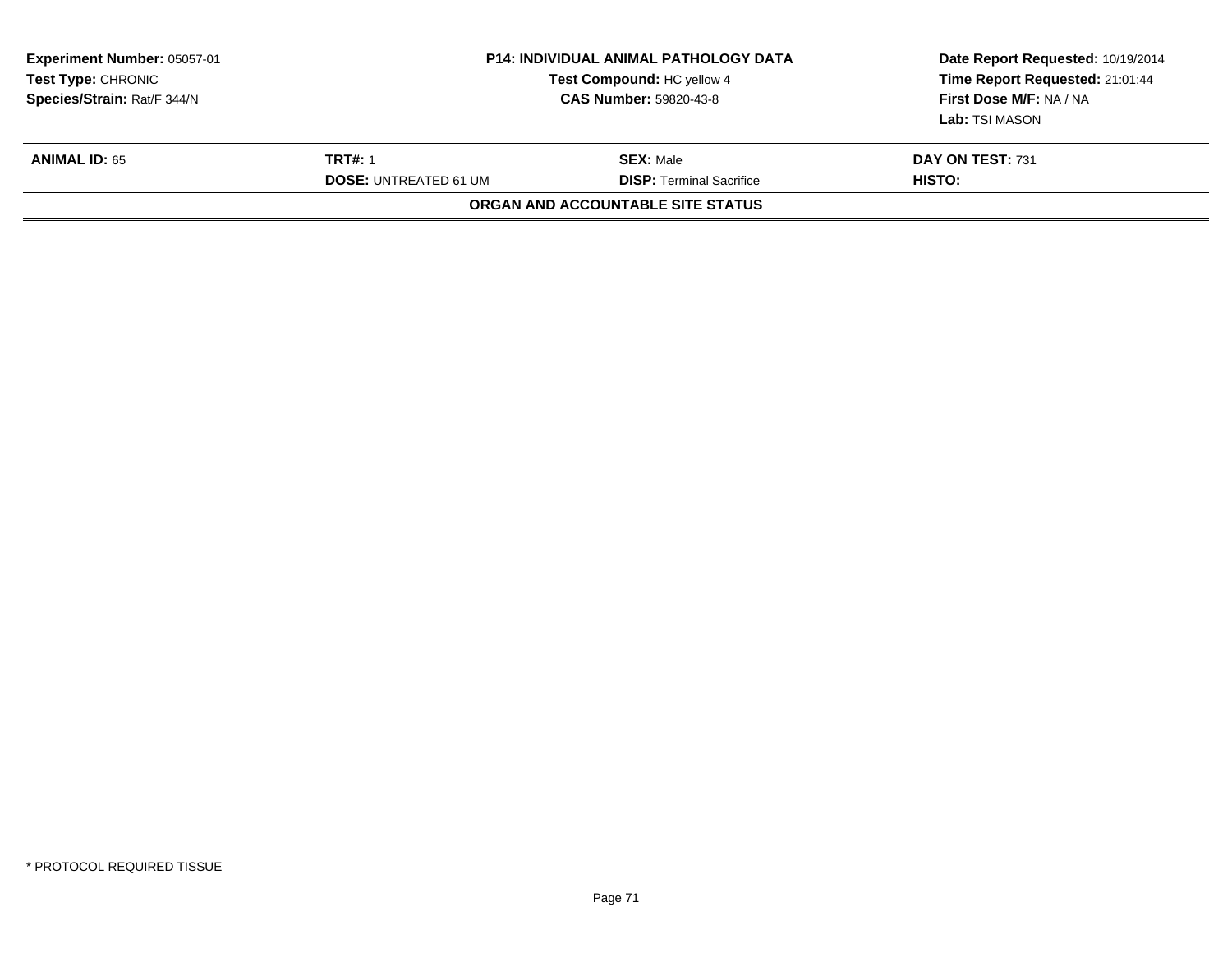| Experiment Number: 05057-01<br>Test Type: CHRONIC<br>Species/Strain: Rat/F 344/N    | <b>P14: INDIVIDUAL ANIMAL PATHOLOGY DATA</b><br>Test Compound: HC yellow 4<br>CAS Number: 59820-43-8 |                                           | Date Report Requested: 10/19/2014<br>Time Report Requested: 21:01:44<br>First Dose M/F: NA / NA<br>Lab: TSI MASON |
|-------------------------------------------------------------------------------------|------------------------------------------------------------------------------------------------------|-------------------------------------------|-------------------------------------------------------------------------------------------------------------------|
| <b>ANIMAL ID: 66</b>                                                                | <b>TRT#: 1</b><br><b>DOSE: UNTREATED 61 UM</b>                                                       | <b>SEX: Male</b><br><b>DISP: Moribund</b> | DAY ON TEST: 722<br>HISTO:                                                                                        |
|                                                                                     |                                                                                                      | ORGAN AND ACCOUNTABLE SITE STATUS         |                                                                                                                   |
| <b>NORMAL</b>                                                                       |                                                                                                      |                                           |                                                                                                                   |
| Bone                                                                                | <b>Bone Marrow</b>                                                                                   | <b>Brain</b>                              | Epididymis                                                                                                        |
| Esophagus                                                                           | Intestine Large - Cecum                                                                              | Intestine Large - Colon                   | Intestine Large - Rectum                                                                                          |
| Intestine Small - Duodenum                                                          | Intestine Small - Ileum                                                                              | Intestine Small - Jejunum                 | Islets, Pancreatic                                                                                                |
| Lung                                                                                | Lymph Node - Mandibular                                                                              | Lymph Node - Mesenteric                   | Mammary Gland                                                                                                     |
| Nose                                                                                | Parathyroid Gland                                                                                    | Prostate                                  | Salivary Glands                                                                                                   |
| <b>Seminal Vesicle</b>                                                              | Stomach - Forestomach                                                                                | Stomach - Glandular                       | Trachea                                                                                                           |
| <b>Urinary Bladder</b>                                                              |                                                                                                      |                                           |                                                                                                                   |
| <b>MISSING</b>                                                                      |                                                                                                      |                                           |                                                                                                                   |
| <b>Pituitary Gland</b>                                                              | <b>Preputial Gland</b>                                                                               |                                           |                                                                                                                   |
| <b>OBSERVATIONS</b>                                                                 |                                                                                                      |                                           |                                                                                                                   |
| <b>Adrenal Gland</b>                                                                | Cortex                                                                                               | Leukemia Mononuclear                      |                                                                                                                   |
|                                                                                     | Medulla                                                                                              | Leukemia Mononuclear                      |                                                                                                                   |
| Eye                                                                                 | Lens                                                                                                 | Cataract                                  | Mild                                                                                                              |
| Note: CATARACT<br>$TGLs = 1-13$                                                     |                                                                                                      |                                           |                                                                                                                   |
| Heart                                                                               |                                                                                                      | Cardiomyopathy                            | Mild                                                                                                              |
| Intest Large                                                                        |                                                                                                      |                                           |                                                                                                                   |
| Note: INCREASED CELLULARITY IN LAMINA PROPRIA                                       |                                                                                                      |                                           |                                                                                                                   |
| Kidney                                                                              |                                                                                                      | Cyst                                      |                                                                                                                   |
|                                                                                     |                                                                                                      | Nephropathy                               | Marked                                                                                                            |
| Note: NEPHROPATHY<br>$TGLs = 13-4+4.1$<br>Note: CYST<br>$TGLs = 14-4.1$             |                                                                                                      |                                           |                                                                                                                   |
| Liver                                                                               |                                                                                                      | Angiectasis                               | Focal, Moderate                                                                                                   |
|                                                                                     |                                                                                                      | <b>Basophilic Focus</b>                   |                                                                                                                   |
|                                                                                     |                                                                                                      | <b>Eosinophilic Focus</b>                 |                                                                                                                   |
|                                                                                     |                                                                                                      | Leukemia Mononuclear                      |                                                                                                                   |
| Note: BASOPH FOCUS<br>$TGLs = 19-3.1$<br>Note: ANGIECTASIS<br>$TGLs = 17-3$<br>Nose |                                                                                                      |                                           |                                                                                                                   |
| Note: BLOOD IN NASAL CAVITY                                                         |                                                                                                      |                                           |                                                                                                                   |
| Pancreas                                                                            | Acinus                                                                                               | Adenoma                                   |                                                                                                                   |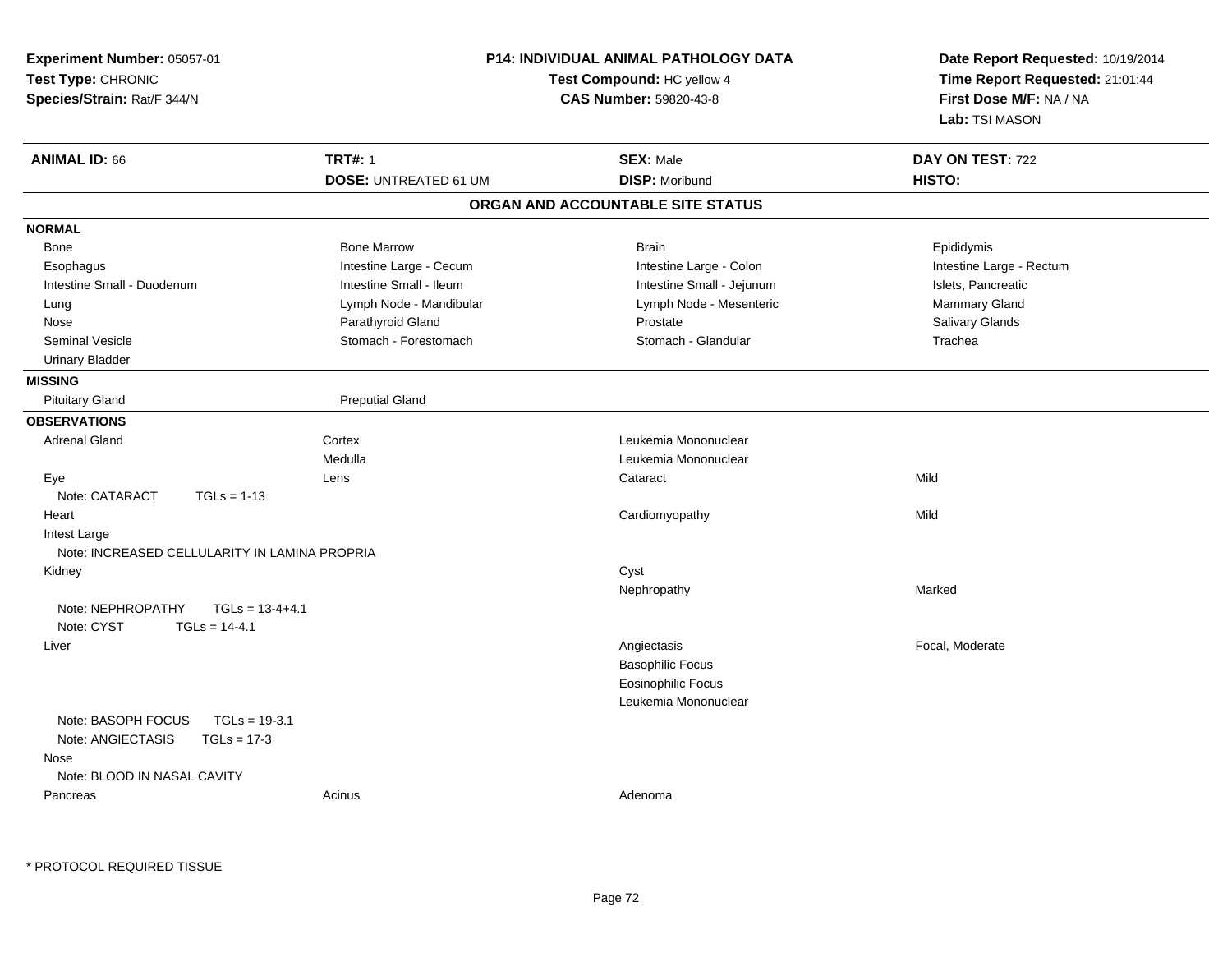| <b>Experiment Number: 05057-01</b><br>Test Type: CHRONIC<br>Species/Strain: Rat/F 344/N |               | <b>P14: INDIVIDUAL ANIMAL PATHOLOGY DATA</b><br>Test Compound: HC yellow 4<br><b>CAS Number: 59820-43-8</b> |                                   | Date Report Requested: 10/19/2014<br>Time Report Requested: 21:01:44<br>First Dose M/F: NA / NA<br>Lab: TSI MASON |
|-----------------------------------------------------------------------------------------|---------------|-------------------------------------------------------------------------------------------------------------|-----------------------------------|-------------------------------------------------------------------------------------------------------------------|
| <b>ANIMAL ID: 66</b>                                                                    |               | <b>TRT#: 1</b>                                                                                              | <b>SEX: Male</b>                  | DAY ON TEST: 722                                                                                                  |
|                                                                                         |               | <b>DOSE: UNTREATED 61 UM</b>                                                                                | <b>DISP: Moribund</b>             | HISTO:                                                                                                            |
|                                                                                         |               |                                                                                                             | ORGAN AND ACCOUNTABLE SITE STATUS |                                                                                                                   |
| Note: ADENOMA                                                                           | $TGLs = 11-9$ |                                                                                                             |                                   |                                                                                                                   |
| Skin                                                                                    |               |                                                                                                             | Acanthosis                        | Mild                                                                                                              |
| Note: ACANTHOSIS                                                                        | $TGLs = 2-14$ |                                                                                                             |                                   |                                                                                                                   |
| Spleen                                                                                  |               |                                                                                                             | Hematopoietic Cell Proliferation  | Mild                                                                                                              |
|                                                                                         |               |                                                                                                             | Leukemia Mononuclear              |                                                                                                                   |
| <b>Testes</b>                                                                           |               | Bilateral, Interstit Cell                                                                                   | Adenoma                           |                                                                                                                   |
|                                                                                         |               | Seminif Tub                                                                                                 | Atrophy                           | Mild                                                                                                              |
| Note: ADENOMA                                                                           | $TGLs = 10-6$ |                                                                                                             |                                   |                                                                                                                   |
| Thymus                                                                                  |               | Epithel Cell                                                                                                | Hyperplasia                       | Mild                                                                                                              |
| <b>Thyroid Gland</b>                                                                    |               | Follicle                                                                                                    | Cyst                              |                                                                                                                   |
| PRIMARY CAUSE OF DEATH                                                                  |               |                                                                                                             |                                   |                                                                                                                   |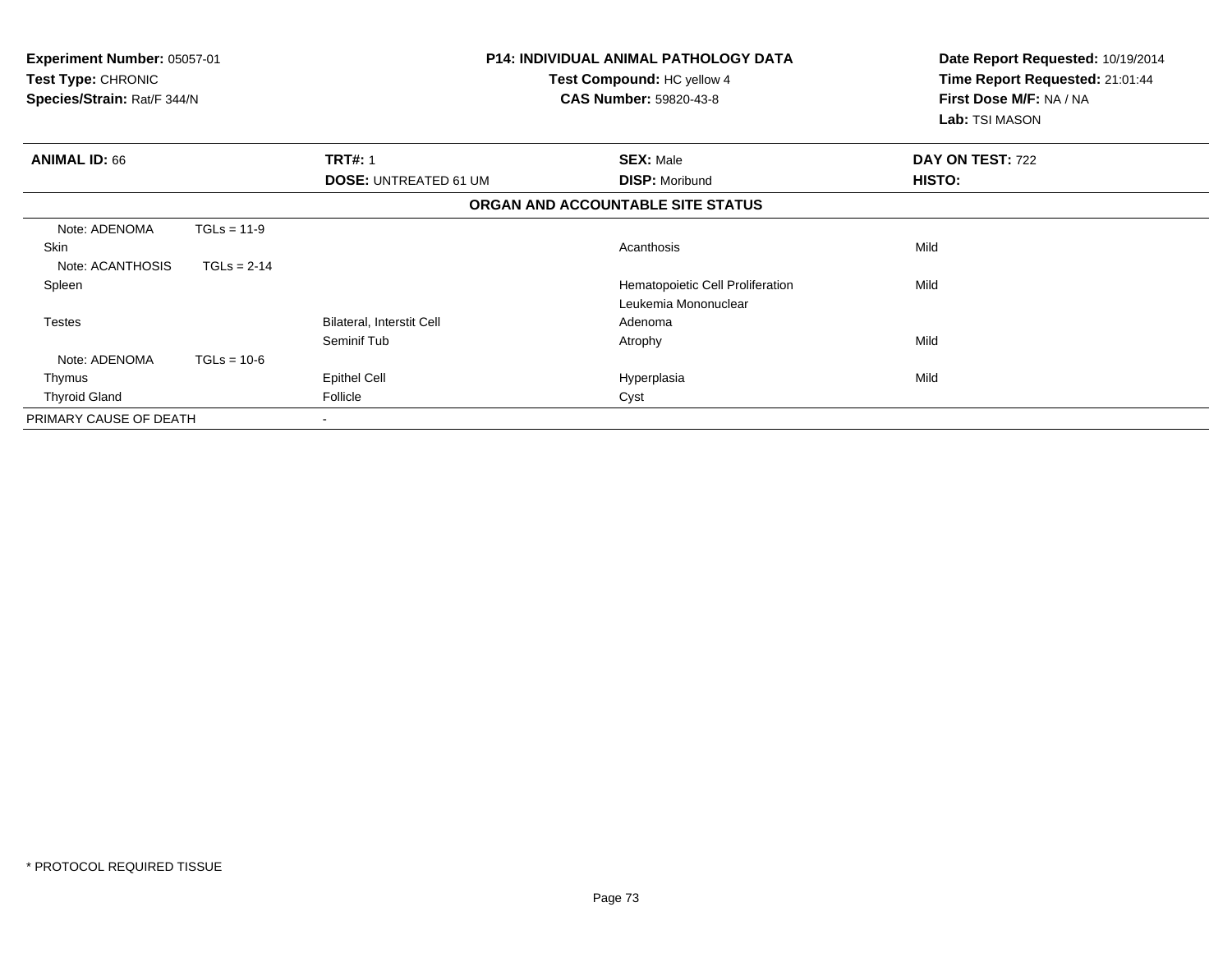| Experiment Number: 05057-01<br>Test Type: CHRONIC<br>Species/Strain: Rat/F 344/N |                              | <b>P14: INDIVIDUAL ANIMAL PATHOLOGY DATA</b><br>Test Compound: HC yellow 4<br><b>CAS Number: 59820-43-8</b> | Date Report Requested: 10/19/2014<br>Time Report Requested: 21:01:44<br>First Dose M/F: NA / NA<br>Lab: TSI MASON |  |
|----------------------------------------------------------------------------------|------------------------------|-------------------------------------------------------------------------------------------------------------|-------------------------------------------------------------------------------------------------------------------|--|
| <b>ANIMAL ID: 69</b>                                                             | <b>TRT#: 1</b>               | <b>SEX: Male</b><br><b>DISP: Moribund</b>                                                                   | DAY ON TEST: 508<br>HISTO:                                                                                        |  |
|                                                                                  | <b>DOSE: UNTREATED 61 UM</b> |                                                                                                             |                                                                                                                   |  |
|                                                                                  |                              | ORGAN AND ACCOUNTABLE SITE STATUS                                                                           |                                                                                                                   |  |
| <b>NORMAL</b>                                                                    |                              |                                                                                                             |                                                                                                                   |  |
| Adrenal Gland - Cortex                                                           | Bone                         | <b>Bone Marrow</b>                                                                                          | <b>Brain</b>                                                                                                      |  |
| Epididymis                                                                       | Esophagus                    | Intestine Large - Cecum                                                                                     | Intestine Large - Colon                                                                                           |  |
| Intestine Large - Rectum                                                         | Intestine Small - Duodenum   | Intestine Small - Ileum                                                                                     | Intestine Small - Jejunum                                                                                         |  |
| Islets, Pancreatic                                                               | Lymph Node - Mandibular      | Pancreas                                                                                                    | Parathyroid Gland                                                                                                 |  |
| Prostate                                                                         | <b>Salivary Glands</b>       | <b>Seminal Vesicle</b>                                                                                      | Stomach - Forestomach                                                                                             |  |
| Stomach - Glandular                                                              | Thymus                       | <b>Thyroid Gland</b>                                                                                        | Trachea                                                                                                           |  |
| <b>MISSING</b>                                                                   |                              |                                                                                                             |                                                                                                                   |  |
| Mammary Gland                                                                    | Nose                         | <b>Pituitary Gland</b>                                                                                      | Skin                                                                                                              |  |
| <b>OBSERVATIONS</b>                                                              |                              |                                                                                                             |                                                                                                                   |  |
| <b>Adrenal Gland</b>                                                             | Medulla                      | Hyperplasia                                                                                                 | Mild                                                                                                              |  |
| Heart                                                                            |                              | Cardiomyopathy                                                                                              | Minimal                                                                                                           |  |
| Note: TUMOR EMBOLI FROM THE PREPUTIAL GLAND CARCINOMA                            |                              |                                                                                                             |                                                                                                                   |  |
| Note: WERE NOTED WITHIN THE CARDIAC CHAMBERS.                                    |                              |                                                                                                             |                                                                                                                   |  |
| Kidney                                                                           |                              | Nephropathy                                                                                                 | Mild                                                                                                              |  |
| Liver                                                                            | <b>Bile Duct</b>             | Hyperplasia                                                                                                 | Minimal                                                                                                           |  |
| Lung                                                                             |                              | Carcinoma                                                                                                   | Metastatic (Preputial Gland)                                                                                      |  |
| Lymph Node                                                                       | Mesenteric                   | <b>Infiltration Cellular</b>                                                                                | Histiocyte, Mild                                                                                                  |  |
| <b>Preputial Gland</b>                                                           |                              | Carcinoma                                                                                                   |                                                                                                                   |  |
| Note: CARCINOMA<br>$TGLs = 1-10+10.1$                                            |                              |                                                                                                             |                                                                                                                   |  |
| Spleen                                                                           |                              | Hematopoietic Cell Proliferation                                                                            | Marked                                                                                                            |  |
| Note: INFARCTED                                                                  |                              |                                                                                                             |                                                                                                                   |  |
| Note: HEMA CELL PROL TGLs = 3-3                                                  |                              |                                                                                                             |                                                                                                                   |  |
| <b>Testes</b>                                                                    | Bilateral, Interstit Cell    | Adenoma                                                                                                     |                                                                                                                   |  |
| <b>Urinary Bladder</b>                                                           |                              | <b>Calculus Micro Observation Only</b>                                                                      |                                                                                                                   |  |
| PRIMARY CAUSE OF DEATH                                                           |                              |                                                                                                             |                                                                                                                   |  |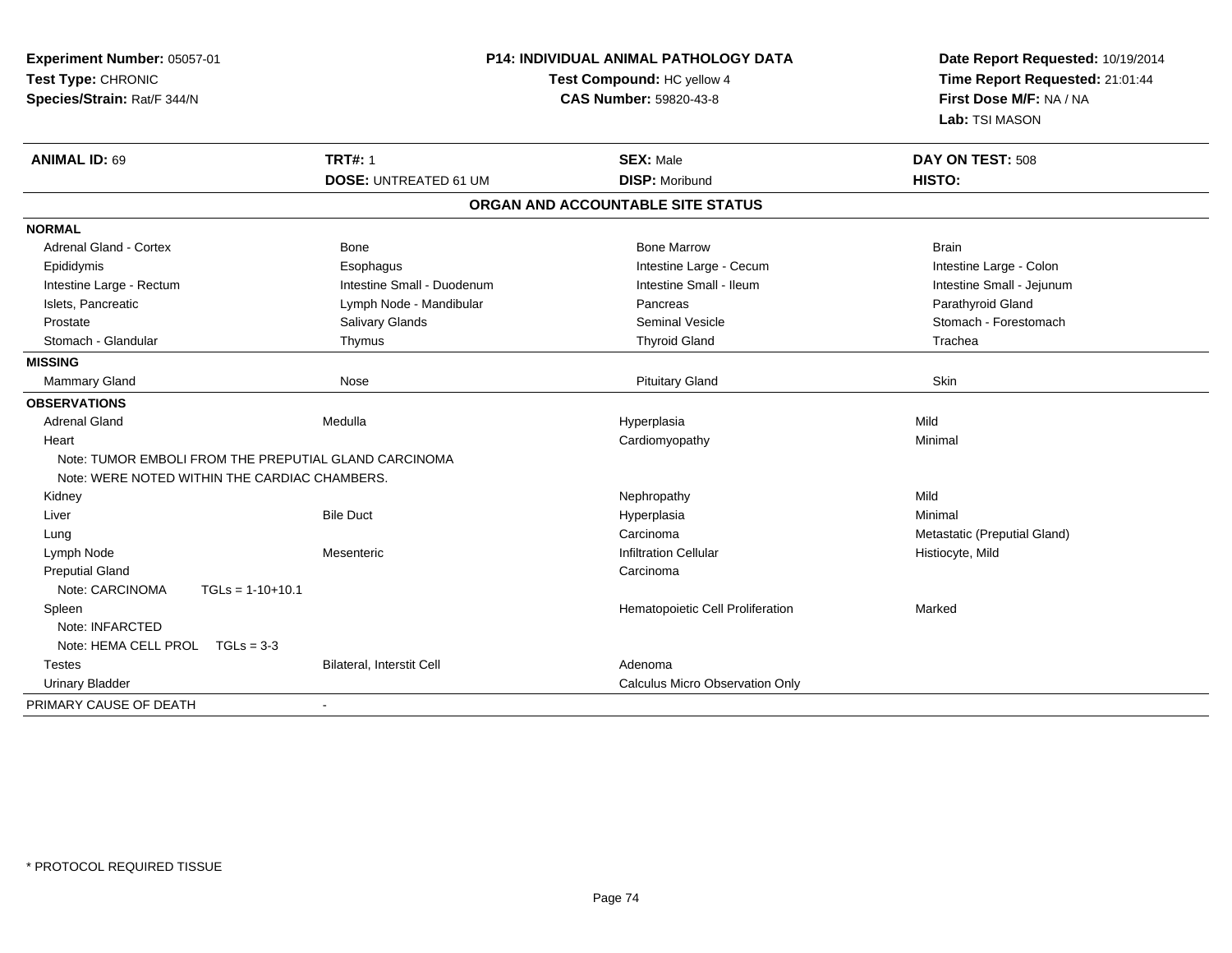| Experiment Number: 05057-01<br>Test Type: CHRONIC<br>Species/Strain: Rat/F 344/N                                                                                  | <b>P14: INDIVIDUAL ANIMAL PATHOLOGY DATA</b><br>Test Compound: HC yellow 4<br><b>CAS Number: 59820-43-8</b> | Date Report Requested: 10/19/2014<br>Time Report Requested: 21:01:44<br>First Dose M/F: NA / NA<br>Lab: TSI MASON |  |
|-------------------------------------------------------------------------------------------------------------------------------------------------------------------|-------------------------------------------------------------------------------------------------------------|-------------------------------------------------------------------------------------------------------------------|--|
| <b>TRT#: 1</b><br><b>ANIMAL ID: 70</b>                                                                                                                            | <b>SEX: Male</b>                                                                                            | DAY ON TEST: 639                                                                                                  |  |
|                                                                                                                                                                   | <b>DISP: Moribund</b><br><b>DOSE: UNTREATED 61 UM</b>                                                       | HISTO:                                                                                                            |  |
|                                                                                                                                                                   | ORGAN AND ACCOUNTABLE SITE STATUS                                                                           |                                                                                                                   |  |
| <b>NORMAL</b>                                                                                                                                                     |                                                                                                             |                                                                                                                   |  |
| <b>Adrenal Gland - Cortex</b><br><b>Bone</b>                                                                                                                      | <b>Bone Marrow</b>                                                                                          | <b>Brain</b>                                                                                                      |  |
| Esophagus<br>Epididymis                                                                                                                                           | Intestine Large - Cecum                                                                                     | Intestine Large - Colon                                                                                           |  |
| Intestine Large - Rectum                                                                                                                                          | Intestine Small - Ileum<br>Intestine Small - Duodenum                                                       | Intestine Small - Jejunum                                                                                         |  |
| Islets, Pancreatic<br>Nose                                                                                                                                        | Parathyroid Gland                                                                                           | Prostate                                                                                                          |  |
| Seminal Vesicle<br><b>Salivary Glands</b>                                                                                                                         | Skin                                                                                                        | Stomach - Forestomach                                                                                             |  |
| <b>Thyroid Gland</b><br>Thymus                                                                                                                                    | Trachea                                                                                                     |                                                                                                                   |  |
| <b>MISSING</b>                                                                                                                                                    |                                                                                                             |                                                                                                                   |  |
| Lymph Node - Mandibular                                                                                                                                           | <b>Mammary Gland</b>                                                                                        |                                                                                                                   |  |
| <b>OBSERVATIONS</b>                                                                                                                                               |                                                                                                             |                                                                                                                   |  |
| <b>Adrenal Gland</b><br>Medulla                                                                                                                                   | Hyperplasia                                                                                                 | Mild                                                                                                              |  |
| Medulla                                                                                                                                                           | Pheochromocytoma Benign                                                                                     |                                                                                                                   |  |
| Note: PHEOCHROM BGN<br>$TGLs = 4-8$                                                                                                                               |                                                                                                             |                                                                                                                   |  |
| Heart                                                                                                                                                             | Cardiomyopathy                                                                                              | Mild                                                                                                              |  |
| Kidney                                                                                                                                                            | Nephropathy                                                                                                 | Moderate                                                                                                          |  |
| Liver                                                                                                                                                             | <b>Basophilic Focus</b>                                                                                     |                                                                                                                   |  |
| <b>Bile Duct</b>                                                                                                                                                  | Hyperplasia                                                                                                 | Minimal                                                                                                           |  |
| Lung                                                                                                                                                              | <b>Infiltration Cellular</b>                                                                                | Histiocyte, Minimal                                                                                               |  |
| Lymph Node<br>Mesenteric                                                                                                                                          | <b>Infiltration Cellular</b>                                                                                | Histiocyte, Mild                                                                                                  |  |
| Acinus<br>Pancreas                                                                                                                                                | Atrophy                                                                                                     | Minimal                                                                                                           |  |
| Acinus                                                                                                                                                            | <b>Basophilic Focus</b>                                                                                     |                                                                                                                   |  |
| <b>Pituitary Gland</b><br>Pars Distalis                                                                                                                           | Adenoma                                                                                                     |                                                                                                                   |  |
| Note: ADENOMA<br>$TGLs = 5-8$                                                                                                                                     |                                                                                                             |                                                                                                                   |  |
| <b>Preputial Gland</b><br>Note: ADENOMA<br>$TGLs = 1-10.1+10.2$<br>Note: EXTENSIVE NECROSIS AND INFLAMMATION WERE NOTED<br>Note: WITHIN AND AROUND THE CARCINOMA. | Adenoma                                                                                                     |                                                                                                                   |  |
| Spleen                                                                                                                                                            | Hematopoietic Cell Proliferation                                                                            | Moderate                                                                                                          |  |
| Note: HEMA CELL PROL TGLs = 3-3                                                                                                                                   |                                                                                                             |                                                                                                                   |  |
| Glandular<br>Stomach                                                                                                                                              | Mineralization                                                                                              | Minimal                                                                                                           |  |
|                                                                                                                                                                   |                                                                                                             |                                                                                                                   |  |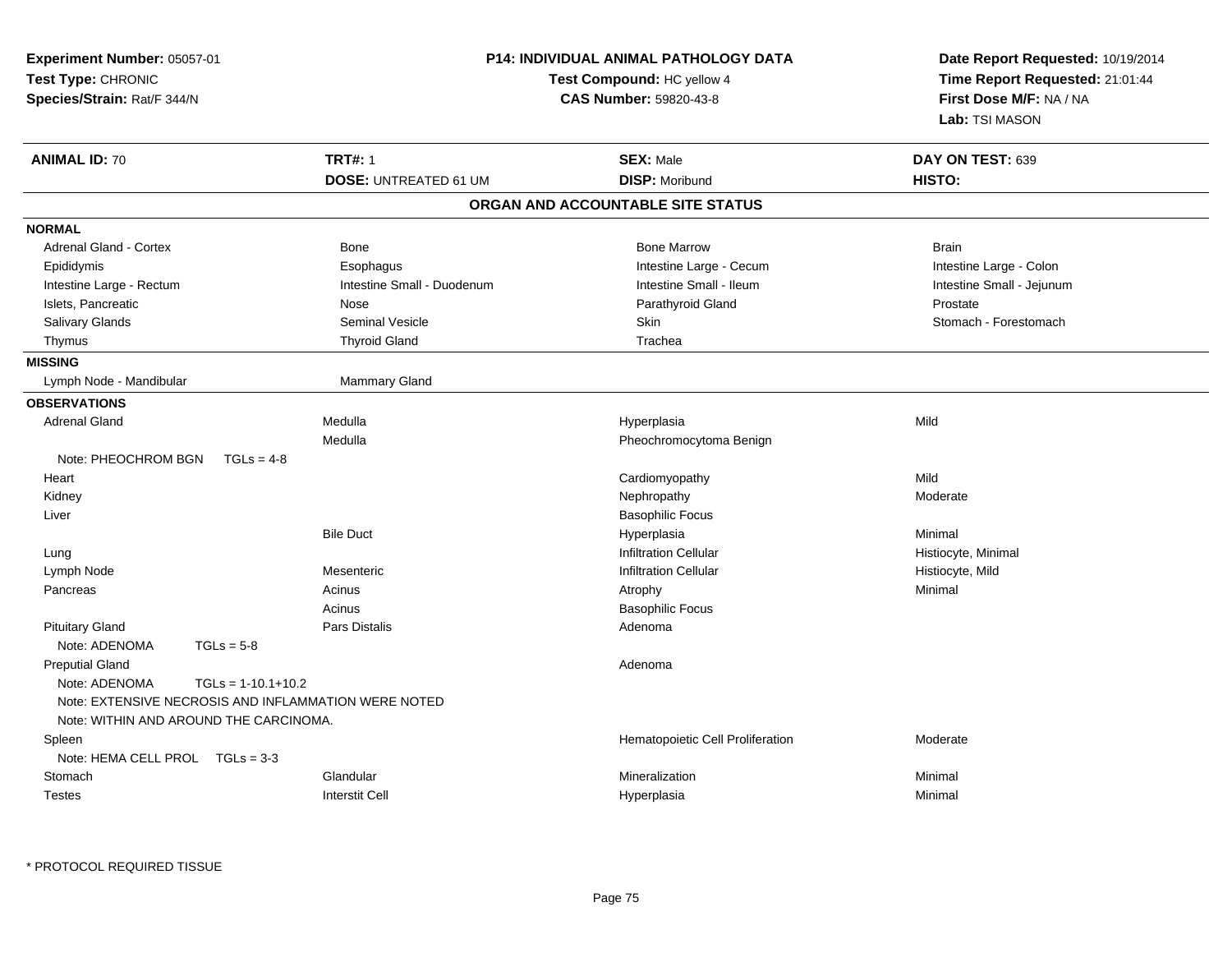| Experiment Number: 05057-01<br>Test Type: CHRONIC<br>Species/Strain: Rat/F 344/N |                              | <b>P14: INDIVIDUAL ANIMAL PATHOLOGY DATA</b><br>Test Compound: HC yellow 4<br><b>CAS Number: 59820-43-8</b> | Date Report Requested: 10/19/2014<br>Time Report Requested: 21:01:44<br>First Dose M/F: NA / NA<br>Lab: TSI MASON |  |
|----------------------------------------------------------------------------------|------------------------------|-------------------------------------------------------------------------------------------------------------|-------------------------------------------------------------------------------------------------------------------|--|
| <b>ANIMAL ID: 70</b>                                                             | <b>TRT#: 1</b>               | <b>SEX: Male</b>                                                                                            | <b>DAY ON TEST: 639</b>                                                                                           |  |
|                                                                                  | <b>DOSE: UNTREATED 61 UM</b> | <b>DISP: Moribund</b>                                                                                       | HISTO:                                                                                                            |  |
|                                                                                  |                              | ORGAN AND ACCOUNTABLE SITE STATUS                                                                           |                                                                                                                   |  |
| Urinary Bladder                                                                  |                              | Calculus Micro Observation Only                                                                             | Mild                                                                                                              |  |
| PRIMARY CAUSE OF DEATH                                                           | $\overline{\phantom{a}}$     |                                                                                                             |                                                                                                                   |  |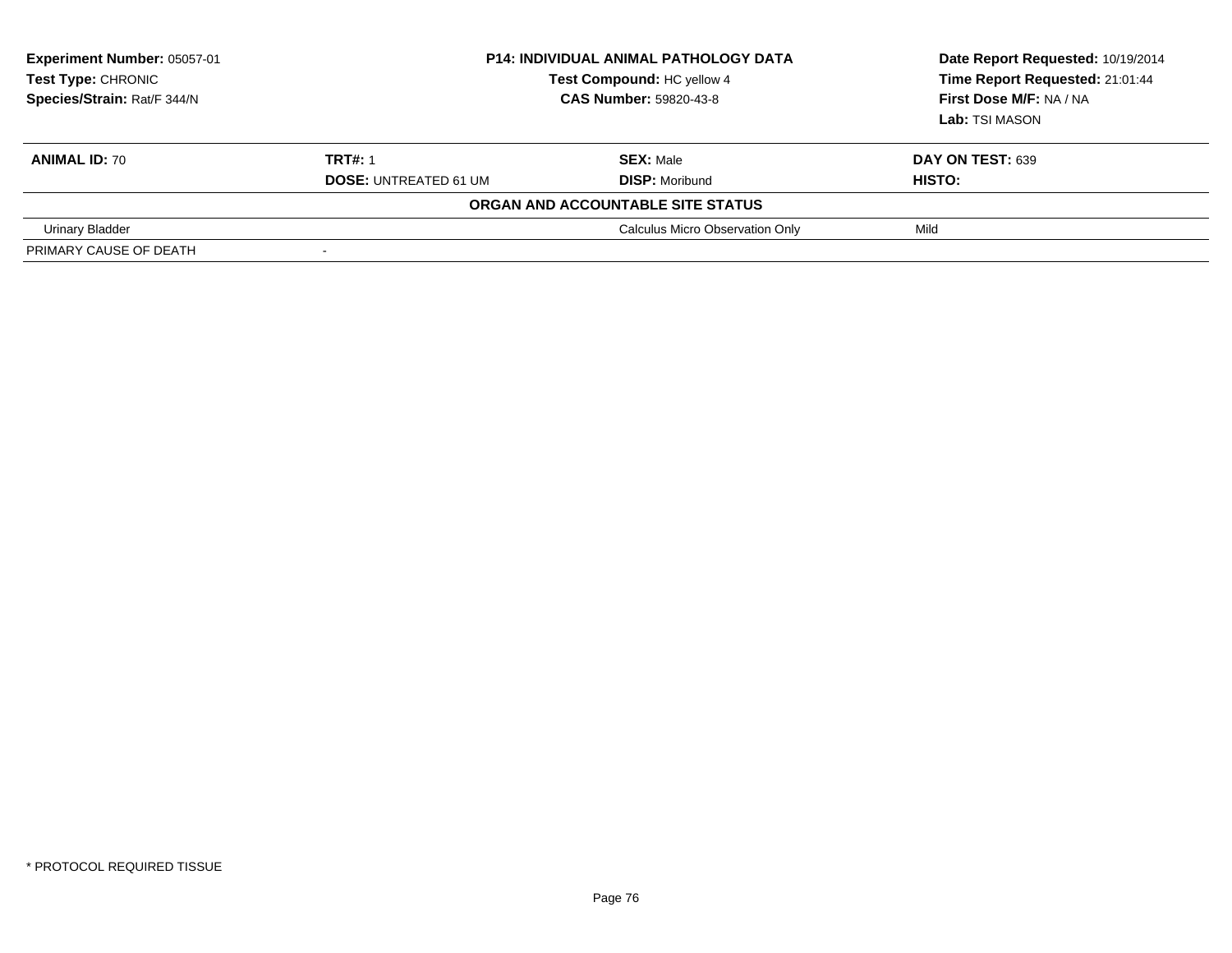| Experiment Number: 05057-01<br>Test Type: CHRONIC<br>Species/Strain: Rat/F 344/N | P14: INDIVIDUAL ANIMAL PATHOLOGY DATA<br>Test Compound: HC yellow 4 | Date Report Requested: 10/19/2014<br>Time Report Requested: 21:01:44<br>First Dose M/F: NA / NA<br>Lab: TSI MASON |                              |
|----------------------------------------------------------------------------------|---------------------------------------------------------------------|-------------------------------------------------------------------------------------------------------------------|------------------------------|
| <b>ANIMAL ID: 73</b>                                                             | <b>TRT#: 2</b>                                                      | <b>SEX: Male</b>                                                                                                  | DAY ON TEST: 730             |
|                                                                                  | DOSE: 0.25% 61LM                                                    | <b>DISP: Terminal Sacrifice</b>                                                                                   | HISTO:                       |
|                                                                                  |                                                                     | ORGAN AND ACCOUNTABLE SITE STATUS                                                                                 |                              |
| <b>NORMAL</b>                                                                    |                                                                     |                                                                                                                   |                              |
| Adrenal Gland - Cortex                                                           | Bone                                                                | <b>Bone Marrow</b>                                                                                                | <b>Brain</b>                 |
| Epididymis                                                                       | Esophagus                                                           | Intestine Large - Cecum                                                                                           | Intestine Large - Colon      |
| Intestine Large - Rectum                                                         | Intestine Small - Duodenum                                          | Intestine Small - Ileum                                                                                           | Intestine Small - Jejunum    |
| Islets, Pancreatic                                                               | Lymph Node - Mandibular                                             | Lymph Node - Mesenteric                                                                                           | Mammary Gland                |
| Nose                                                                             | Parathyroid Gland                                                   | <b>Preputial Gland</b>                                                                                            | Prostate                     |
| Seminal Vesicle                                                                  | Skin                                                                | Stomach - Forestomach                                                                                             | Stomach - Glandular          |
| Thymus                                                                           | Trachea                                                             | <b>Urinary Bladder</b>                                                                                            |                              |
| <b>OBSERVATIONS</b>                                                              |                                                                     |                                                                                                                   |                              |
| Adrenal Gland<br>Note: PHEOCHROM BGN<br>$TGLs = 8-8$                             | Bilateral, Medulla                                                  | Pheochromocytoma Benign                                                                                           |                              |
| Heart                                                                            |                                                                     | Cardiomyopathy                                                                                                    | Mild                         |
| Kidney                                                                           |                                                                     | Nephropathy                                                                                                       | Mild                         |
| Liver                                                                            |                                                                     | <b>Basophilic Focus</b>                                                                                           |                              |
|                                                                                  |                                                                     | Hepatodiaphragmatic Nodule                                                                                        |                              |
|                                                                                  | <b>Bile Duct</b>                                                    | Hyperplasia                                                                                                       | Minimal                      |
| Note: ANOM HEPAT LOB<br>$TGLs = 9-3$                                             |                                                                     |                                                                                                                   |                              |
| Lung                                                                             | Mediastinum                                                         | Sarcoma                                                                                                           | Metastatic (Salivary Glands) |
| Pancreas                                                                         | Acinus                                                              | Adenoma                                                                                                           |                              |
| <b>Pituitary Gland</b>                                                           | <b>Pars Distalis</b>                                                | Adenoma                                                                                                           |                              |
| <b>Salivary Glands</b>                                                           |                                                                     | Sarcoma                                                                                                           |                              |
| Note: SARCOMA<br>$TGLs = 2-9.1$                                                  |                                                                     |                                                                                                                   |                              |
| Spleen                                                                           |                                                                     | Hematopoietic Cell Proliferation                                                                                  | Mild                         |
| <b>Testes</b>                                                                    | Bilateral, Interstit Cell                                           | Adenoma                                                                                                           |                              |
|                                                                                  | Seminif Tub                                                         | Atrophy                                                                                                           | Mild                         |
|                                                                                  | <b>Interstit Cell</b>                                               | Hyperplasia                                                                                                       | Mild                         |
| Note: ADENOMA<br>$TGLs = 5-6.6-6$                                                |                                                                     |                                                                                                                   |                              |
| <b>Thyroid Gland</b>                                                             | C Cell                                                              | Adenoma                                                                                                           |                              |
| PRIMARY CAUSE OF DEATH                                                           |                                                                     |                                                                                                                   |                              |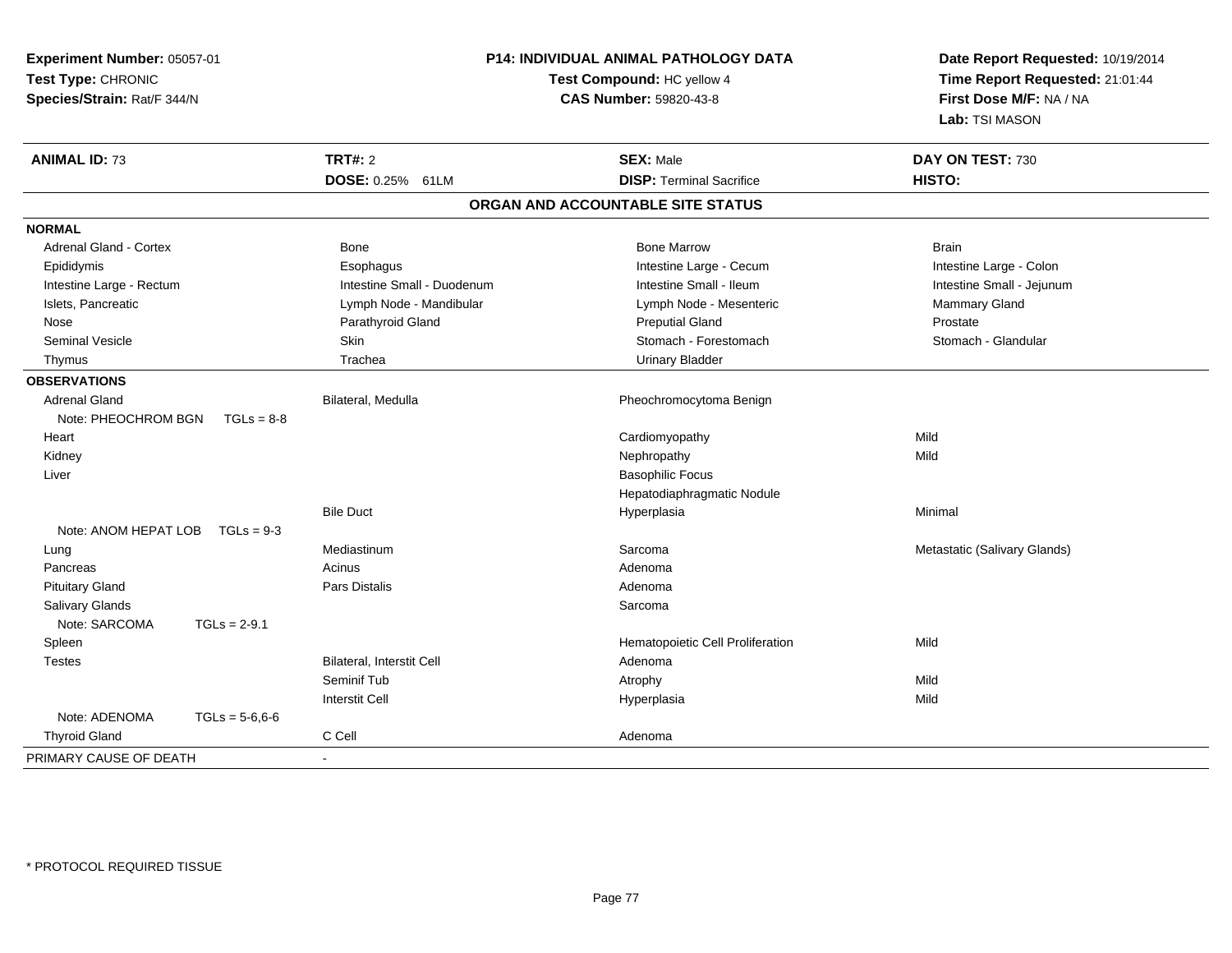| Experiment Number: 05057-01<br>Test Type: CHRONIC<br>Species/Strain: Rat/F 344/N |                    | P14: INDIVIDUAL ANIMAL PATHOLOGY DATA<br>Test Compound: HC yellow 4<br><b>CAS Number: 59820-43-8</b> |                                   | Date Report Requested: 10/19/2014<br>Time Report Requested: 21:01:44<br>First Dose M/F: NA / NA<br>Lab: TSI MASON |  |
|----------------------------------------------------------------------------------|--------------------|------------------------------------------------------------------------------------------------------|-----------------------------------|-------------------------------------------------------------------------------------------------------------------|--|
| <b>ANIMAL ID: 74</b>                                                             |                    | <b>TRT#: 2</b>                                                                                       | <b>SEX: Male</b>                  | DAY ON TEST: 619                                                                                                  |  |
|                                                                                  |                    | DOSE: 0.25% 61LM                                                                                     | <b>DISP: Moribund</b>             | HISTO:                                                                                                            |  |
|                                                                                  |                    |                                                                                                      | ORGAN AND ACCOUNTABLE SITE STATUS |                                                                                                                   |  |
| <b>NORMAL</b>                                                                    |                    |                                                                                                      |                                   |                                                                                                                   |  |
| <b>Adrenal Gland - Cortex</b>                                                    |                    | Adrenal Gland - Medulla                                                                              | <b>Bone Marrow</b>                | <b>Brain</b>                                                                                                      |  |
| Epididymis                                                                       |                    | Esophagus                                                                                            | Intestine Large - Cecum           | Intestine Large - Colon                                                                                           |  |
| Intestine Large - Rectum                                                         |                    | Intestine Small - Duodenum                                                                           | Intestine Small - Ileum           | Intestine Small - Jejunum                                                                                         |  |
| Islets, Pancreatic                                                               |                    | Lymph Node - Mandibular                                                                              | Nose                              | Parathyroid Gland                                                                                                 |  |
| Prostate                                                                         |                    | Salivary Glands                                                                                      | <b>Seminal Vesicle</b>            | Skin                                                                                                              |  |
| Spleen                                                                           |                    | Stomach                                                                                              | Thymus                            | Trachea                                                                                                           |  |
| <b>Urinary Bladder</b>                                                           |                    |                                                                                                      |                                   |                                                                                                                   |  |
| <b>MISSING</b>                                                                   |                    |                                                                                                      |                                   |                                                                                                                   |  |
| Mammary Gland                                                                    |                    |                                                                                                      |                                   |                                                                                                                   |  |
| <b>OBSERVATIONS</b>                                                              |                    |                                                                                                      |                                   |                                                                                                                   |  |
| Bone                                                                             |                    |                                                                                                      | Osteosarcoma                      |                                                                                                                   |  |
| Note: OSTEOSARC                                                                  | $TGLs = 1-13+13.1$ |                                                                                                      |                                   |                                                                                                                   |  |
| Heart                                                                            |                    |                                                                                                      | Cardiomyopathy                    | Moderate                                                                                                          |  |
| Kidney                                                                           |                    |                                                                                                      | Nephropathy                       | Mild                                                                                                              |  |
| Liver                                                                            |                    | <b>Bile Duct</b>                                                                                     | Hyperplasia                       | Mild                                                                                                              |  |
|                                                                                  |                    |                                                                                                      | <b>Necrosis</b>                   | Minimal                                                                                                           |  |
| Lung                                                                             |                    |                                                                                                      | Osteosarcoma                      | Metastatic (Bone)                                                                                                 |  |
| Note: OSTEOSARC                                                                  | $TGLs = 3-1+2$     |                                                                                                      |                                   |                                                                                                                   |  |
| Lymph Node                                                                       |                    | Mesenteric                                                                                           | <b>Infiltration Cellular</b>      | Histiocyte, Mild                                                                                                  |  |
| Pancreas                                                                         |                    | Acinus                                                                                               | Atrophy                           | Mild                                                                                                              |  |
| <b>Pituitary Gland</b>                                                           |                    | Pars Distalis                                                                                        | Hyperplasia                       | Mild                                                                                                              |  |
| <b>Preputial Gland</b>                                                           |                    |                                                                                                      | Inflammation                      | Chronic Active, Mild                                                                                              |  |
| <b>Testes</b>                                                                    |                    | Bilateral, Interstit Cell                                                                            | Adenoma                           |                                                                                                                   |  |
|                                                                                  |                    | Seminif Tub                                                                                          | Atrophy                           | Moderate                                                                                                          |  |
| <b>Thyroid Gland</b>                                                             |                    | C Cell                                                                                               | Hyperplasia                       | Minimal                                                                                                           |  |
| PRIMARY CAUSE OF DEATH                                                           |                    |                                                                                                      |                                   |                                                                                                                   |  |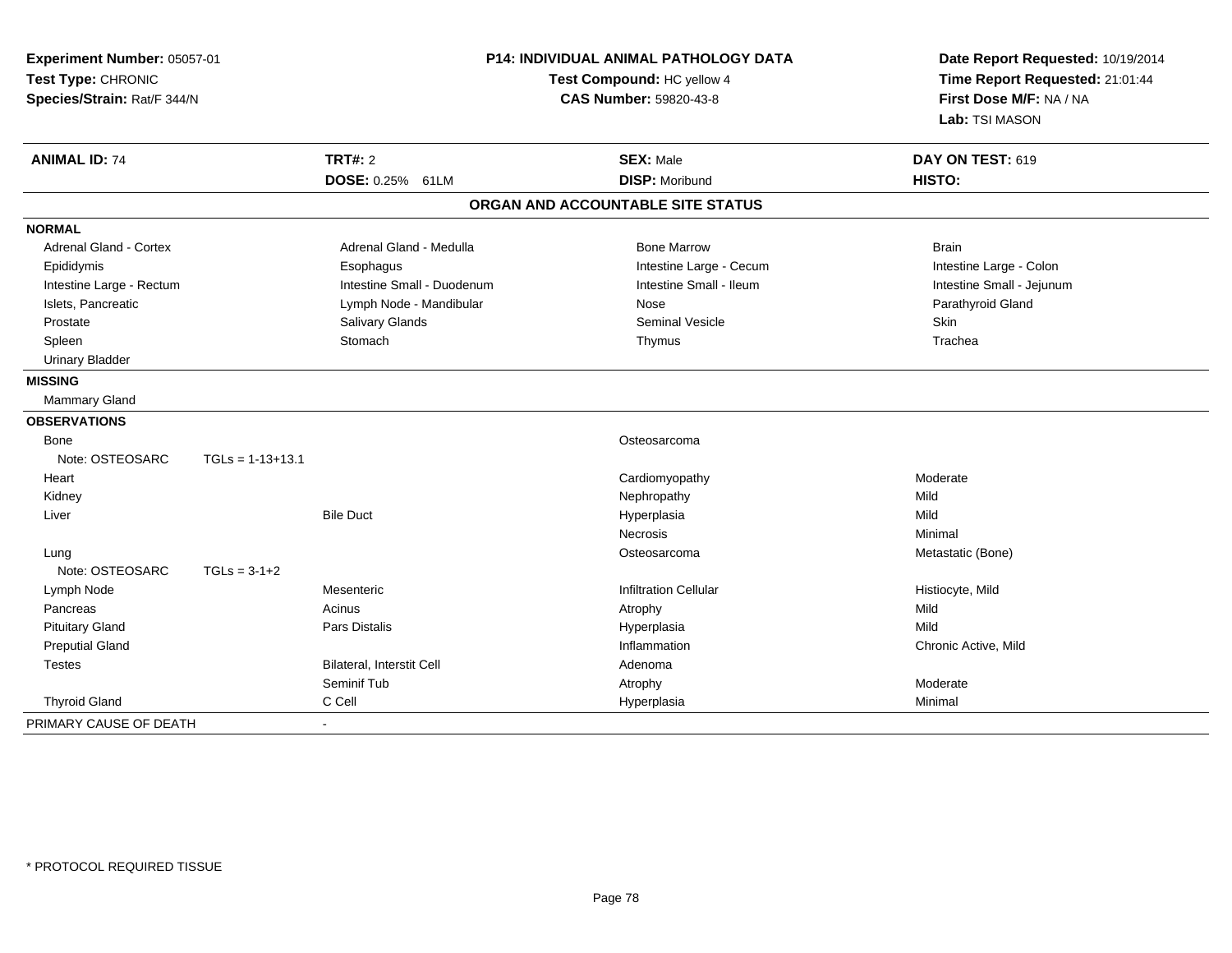| Experiment Number: 05057-01<br>Test Type: CHRONIC<br>Species/Strain: Rat/F 344/N                                                                                                        |                                                              | <b>P14: INDIVIDUAL ANIMAL PATHOLOGY DATA</b><br>Test Compound: HC yellow 4<br>CAS Number: 59820-43-8 |                           |
|-----------------------------------------------------------------------------------------------------------------------------------------------------------------------------------------|--------------------------------------------------------------|------------------------------------------------------------------------------------------------------|---------------------------|
| <b>ANIMAL ID: 75</b>                                                                                                                                                                    | TRT#: 2                                                      | <b>SEX: Male</b>                                                                                     | DAY ON TEST: 620          |
|                                                                                                                                                                                         | DOSE: 0.25% 61LM                                             | <b>DISP: Moribund</b>                                                                                | HISTO:                    |
|                                                                                                                                                                                         |                                                              | ORGAN AND ACCOUNTABLE SITE STATUS                                                                    |                           |
| <b>NORMAL</b>                                                                                                                                                                           |                                                              |                                                                                                      |                           |
| Bone                                                                                                                                                                                    | <b>Bone Marrow</b>                                           | <b>Brain</b>                                                                                         | Epididymis                |
| Esophagus                                                                                                                                                                               | Eye                                                          | Intestine Large - Cecum                                                                              | Intestine Large - Colon   |
| Intestine Large - Rectum                                                                                                                                                                | Intestine Small - Duodenum                                   | Intestine Small - Ileum                                                                              | Intestine Small - Jejunum |
| Islets, Pancreatic                                                                                                                                                                      | Nose                                                         | Pancreas                                                                                             | Parathyroid Gland         |
| <b>Salivary Glands</b>                                                                                                                                                                  | Seminal Vesicle                                              | Stomach - Glandular                                                                                  | Trachea                   |
| <b>OBSERVATIONS</b>                                                                                                                                                                     |                                                              |                                                                                                      |                           |
| <b>Adrenal Gland</b>                                                                                                                                                                    | Cortex                                                       | Leukemia Mononuclear                                                                                 |                           |
|                                                                                                                                                                                         | Medulla                                                      | Leukemia Mononuclear                                                                                 |                           |
| Heart                                                                                                                                                                                   |                                                              | Cardiomyopathy                                                                                       | Mild                      |
|                                                                                                                                                                                         |                                                              | Leukemia Mononuclear                                                                                 |                           |
| Kidney                                                                                                                                                                                  |                                                              | Leukemia Mononuclear                                                                                 |                           |
|                                                                                                                                                                                         |                                                              | Nephropathy                                                                                          | Moderate                  |
| Liver                                                                                                                                                                                   |                                                              | Fatty Change                                                                                         | Focal, Mild               |
|                                                                                                                                                                                         | <b>Bile Duct</b>                                             | Hyperplasia                                                                                          | Mild                      |
|                                                                                                                                                                                         |                                                              | Leukemia Mononuclear                                                                                 |                           |
| Note: THE PIGMENT OBSERVED IN THE LIVER WAS RESTRICTED TO A<br>Note: FATTY CHANGE<br>$TGLs = 9-3$<br>Note: LEUKEMIA MONUC $TGLs = 9-3$<br>Note: WAS GOLD YELLOW AND SUGGESTIVE OF BILE. | Note: FOCAL AREA AND WAS SURROUNDED BY HISTIOCYTIC CELLS. IT |                                                                                                      |                           |
| Lung                                                                                                                                                                                    |                                                              | <b>Infiltration Cellular</b>                                                                         | Histiocyte, Minimal       |
|                                                                                                                                                                                         |                                                              | Leukemia Mononuclear                                                                                 |                           |
| Lymph Node                                                                                                                                                                              | Mesenteric                                                   | <b>Infiltration Cellular</b>                                                                         | Histiocyte, Minimal       |
|                                                                                                                                                                                         | Mandibular                                                   | Leukemia Mononuclear                                                                                 |                           |
|                                                                                                                                                                                         | Mediastinal                                                  | Leukemia Mononuclear                                                                                 |                           |
|                                                                                                                                                                                         | Mesenteric                                                   | Leukemia Mononuclear                                                                                 |                           |
| Note: LEUKEMIA MONUC $TGLs = 5-13$                                                                                                                                                      |                                                              |                                                                                                      |                           |
| Mammary Gland                                                                                                                                                                           | Acinus                                                       | Hyperplasia                                                                                          | Minimal                   |
| <b>Pituitary Gland</b>                                                                                                                                                                  | Pars Distalis                                                | Hyperplasia                                                                                          | Moderate                  |
|                                                                                                                                                                                         | Pars Distalis                                                | Leukemia Mononuclear                                                                                 |                           |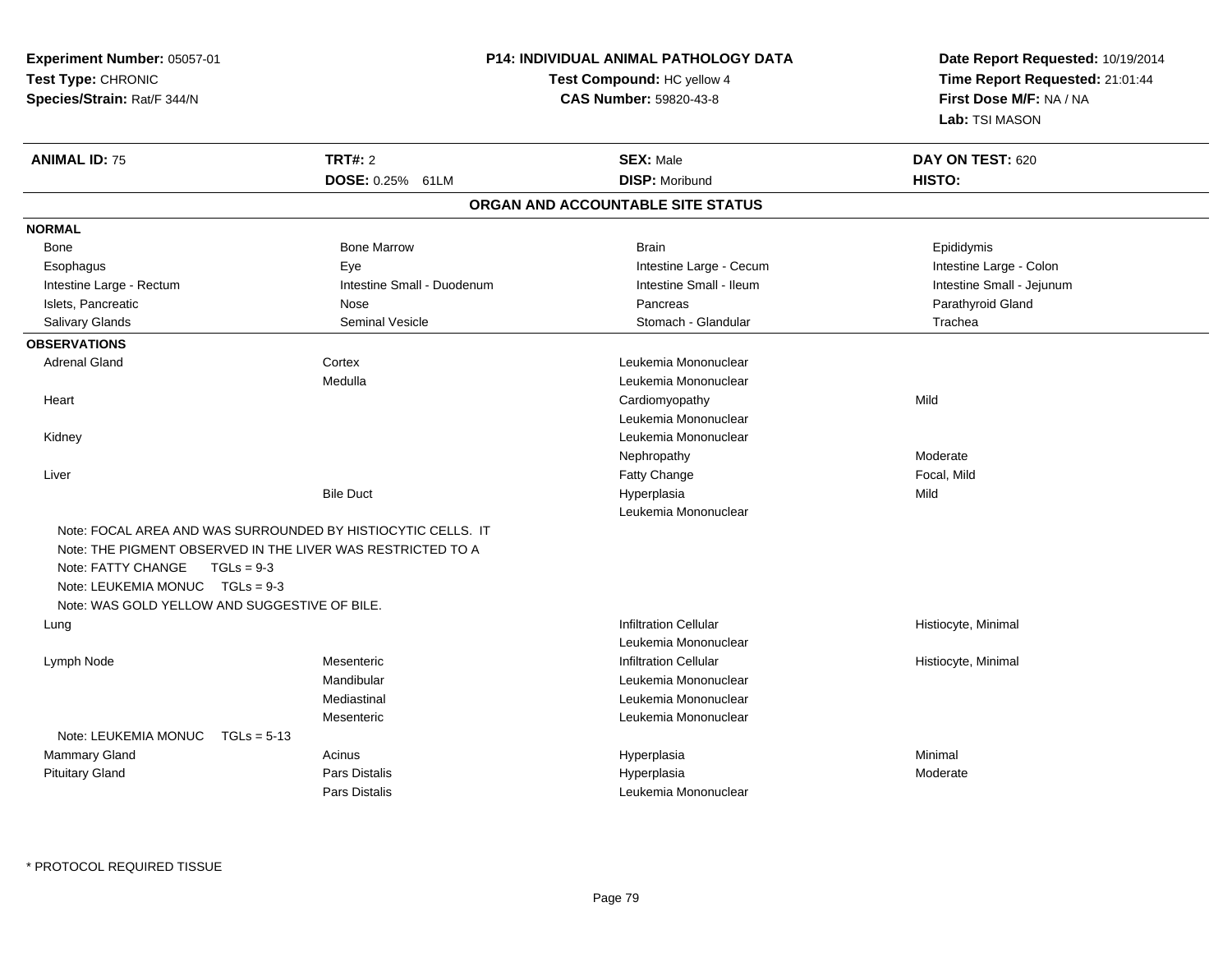| Experiment Number: 05057-01<br>Test Type: CHRONIC<br>Species/Strain: Rat/F 344/N |                       | <b>P14: INDIVIDUAL ANIMAL PATHOLOGY DATA</b><br>Test Compound: HC yellow 4<br><b>CAS Number: 59820-43-8</b> | Date Report Requested: 10/19/2014<br>Time Report Requested: 21:01:44<br>First Dose M/F: NA / NA<br>Lab: TSI MASON |  |
|----------------------------------------------------------------------------------|-----------------------|-------------------------------------------------------------------------------------------------------------|-------------------------------------------------------------------------------------------------------------------|--|
| <b>ANIMAL ID: 75</b>                                                             | TRT#: 2               | <b>SEX: Male</b>                                                                                            | DAY ON TEST: 620                                                                                                  |  |
|                                                                                  | DOSE: 0.25% 61LM      | <b>DISP: Moribund</b>                                                                                       | HISTO:                                                                                                            |  |
|                                                                                  |                       | ORGAN AND ACCOUNTABLE SITE STATUS                                                                           |                                                                                                                   |  |
| [ Leukemia Mononuclear TGLS = 8-8 ]                                              |                       |                                                                                                             |                                                                                                                   |  |
| <b>Preputial Gland</b>                                                           |                       | Inflammation                                                                                                | Chronic Active, Marked                                                                                            |  |
| Note: INFLAMMATION<br>$TGLs = 4-10$                                              |                       |                                                                                                             |                                                                                                                   |  |
| Prostate                                                                         | Epithelium            | Hyperplasia                                                                                                 | Minimal                                                                                                           |  |
| Skin                                                                             | <b>Subcut Tiss</b>    | Lipoma                                                                                                      |                                                                                                                   |  |
| Note: LIPOMA<br>$TGLs = 3-13$                                                    |                       |                                                                                                             |                                                                                                                   |  |
| Spleen                                                                           |                       | Cyst                                                                                                        | Mild                                                                                                              |  |
|                                                                                  |                       | Leukemia Mononuclear                                                                                        |                                                                                                                   |  |
| [Cyst TGLS = $7-3.1$ ]                                                           |                       |                                                                                                             |                                                                                                                   |  |
| [ Leukemia Mononuclear TGLS = 6-3.1 ]                                            |                       |                                                                                                             |                                                                                                                   |  |
| Stomach                                                                          | Forestomach           | Acanthosis                                                                                                  | Minimal                                                                                                           |  |
| <b>Testes</b>                                                                    | <b>Interstit Cell</b> | Adenoma                                                                                                     |                                                                                                                   |  |
|                                                                                  | Seminif Tub           | Atrophy                                                                                                     | Moderate                                                                                                          |  |
|                                                                                  | <b>Interstit Cell</b> | Hyperplasia                                                                                                 | Minimal                                                                                                           |  |
| Thymus                                                                           |                       | Leukemia Mononuclear                                                                                        |                                                                                                                   |  |
| <b>Thyroid Gland</b>                                                             | C Cell                | Hyperplasia                                                                                                 | Minimal                                                                                                           |  |
| <b>Urinary Bladder</b>                                                           |                       | Leukemia Mononuclear                                                                                        |                                                                                                                   |  |
| PRIMARY CAUSE OF DEATH                                                           | $\blacksquare$        |                                                                                                             |                                                                                                                   |  |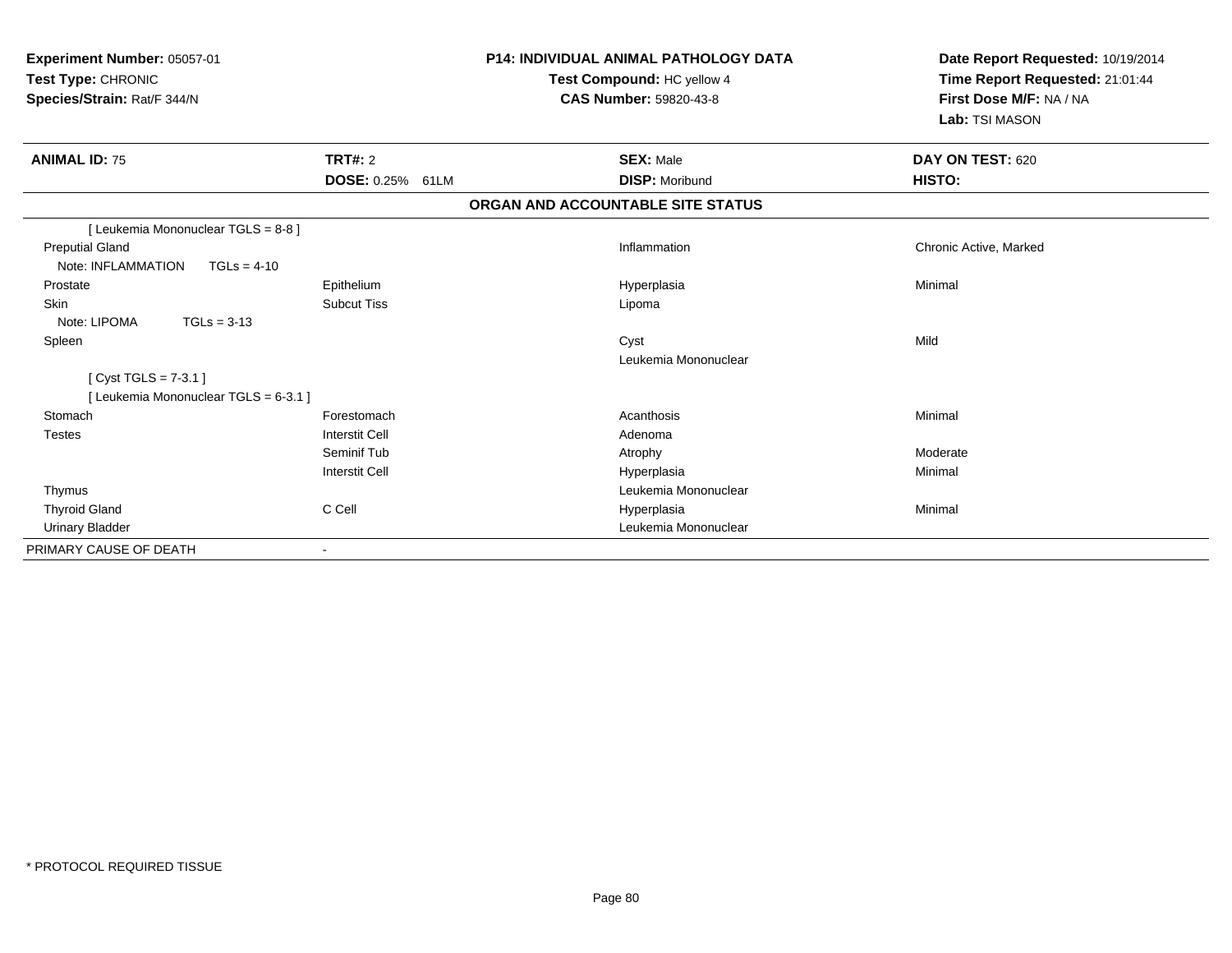| Experiment Number: 05057-01<br>Test Type: CHRONIC<br>Species/Strain: Rat/F 344/N |                                                 |                                                  | P14: INDIVIDUAL ANIMAL PATHOLOGY DATA<br>Test Compound: HC yellow 4<br>CAS Number: 59820-43-8 | Date Report Requested: 10/19/2014<br>Time Report Requested: 21:01:44<br>First Dose M/F: NA / NA<br>Lab: TSI MASON |
|----------------------------------------------------------------------------------|-------------------------------------------------|--------------------------------------------------|-----------------------------------------------------------------------------------------------|-------------------------------------------------------------------------------------------------------------------|
| <b>ANIMAL ID: 76</b>                                                             |                                                 | TRT#: 2                                          | <b>SEX: Male</b>                                                                              | DAY ON TEST: 672                                                                                                  |
|                                                                                  |                                                 | DOSE: 0.25% 61LM                                 | <b>DISP: Dead</b>                                                                             | HISTO:                                                                                                            |
|                                                                                  |                                                 |                                                  | ORGAN AND ACCOUNTABLE SITE STATUS                                                             |                                                                                                                   |
| <b>NORMAL</b>                                                                    |                                                 |                                                  |                                                                                               |                                                                                                                   |
| Adrenal Gland - Cortex                                                           |                                                 | Adrenal Gland - Medulla                          | Bone                                                                                          | <b>Bone Marrow</b>                                                                                                |
| <b>Brain</b>                                                                     |                                                 | Epididymis                                       | Esophagus                                                                                     | Intestine Large - Cecum                                                                                           |
| Intestine Large - Colon                                                          |                                                 | Intestine Large - Rectum                         | Intestine Small - Duodenum                                                                    | Intestine Small - Ileum                                                                                           |
| Intestine Small - Jejunum                                                        |                                                 | Islets, Pancreatic                               | Lung                                                                                          | Lymph Node - Mandibular                                                                                           |
| Lymph Node - Mesenteric                                                          |                                                 | Nose                                             | Parathyroid Gland                                                                             | <b>Preputial Gland</b>                                                                                            |
| Prostate                                                                         |                                                 | Salivary Glands                                  | <b>Seminal Vesicle</b>                                                                        | Stomach - Forestomach                                                                                             |
| Stomach - Glandular                                                              |                                                 | Thymus                                           | Trachea                                                                                       | <b>Urinary Bladder</b>                                                                                            |
| <b>MISSING</b>                                                                   |                                                 |                                                  |                                                                                               |                                                                                                                   |
| <b>Mammary Gland</b>                                                             |                                                 |                                                  |                                                                                               |                                                                                                                   |
| <b>OBSERVATIONS</b>                                                              |                                                 |                                                  |                                                                                               |                                                                                                                   |
| Heart                                                                            |                                                 |                                                  | Cardiomyopathy                                                                                | Mild                                                                                                              |
| Kidney                                                                           |                                                 |                                                  | Nephropathy                                                                                   | Mild                                                                                                              |
| Liver                                                                            |                                                 |                                                  | <b>Basophilic Focus</b>                                                                       |                                                                                                                   |
|                                                                                  |                                                 | <b>Bile Duct</b>                                 | Hyperplasia                                                                                   | Mild                                                                                                              |
| Lymph Node                                                                       |                                                 |                                                  |                                                                                               |                                                                                                                   |
|                                                                                  |                                                 | Note: MORE LIKE LYMPHOCYTOSIS IN MESENTERIC NODE |                                                                                               |                                                                                                                   |
| Pancreas                                                                         |                                                 | Acinus                                           | Atrophy                                                                                       | Mild                                                                                                              |
| <b>Pituitary Gland</b>                                                           |                                                 | Pars Distalis                                    | Adenoma                                                                                       |                                                                                                                   |
|                                                                                  |                                                 | Pars Distalis                                    | Angiectasis                                                                                   | Mild                                                                                                              |
| Note: ADENOMA                                                                    | $TGLs = 6-8$                                    |                                                  |                                                                                               |                                                                                                                   |
| <b>Skin</b>                                                                      |                                                 | <b>Subcut Tiss</b>                               | Fibroma                                                                                       |                                                                                                                   |
| Note: FIBROMA                                                                    | $TGLs = 2-13$                                   |                                                  |                                                                                               |                                                                                                                   |
| Spleen                                                                           |                                                 |                                                  | Hematopoietic Cell Proliferation                                                              | Moderate                                                                                                          |
|                                                                                  | [ Hematopoietic Cell Proliferation TGLS = 4-3 ] |                                                  |                                                                                               |                                                                                                                   |
| <b>Testes</b>                                                                    |                                                 | Bilateral, Interstit Cell                        | Adenoma                                                                                       |                                                                                                                   |
|                                                                                  |                                                 | Seminif Tub                                      | Atrophy                                                                                       | Mild                                                                                                              |
|                                                                                  |                                                 | <b>Interstit Cell</b>                            | Hyperplasia                                                                                   | Minimal                                                                                                           |
| Note: ADENOMA                                                                    | $TGLs = 3-6$                                    |                                                  |                                                                                               |                                                                                                                   |
| <b>Thyroid Gland</b>                                                             |                                                 | C Cell                                           | Adenoma                                                                                       |                                                                                                                   |
| PRIMARY CAUSE OF DEATH                                                           |                                                 | $\sim$                                           |                                                                                               |                                                                                                                   |

\* PROTOCOL REQUIRED TISSUE

-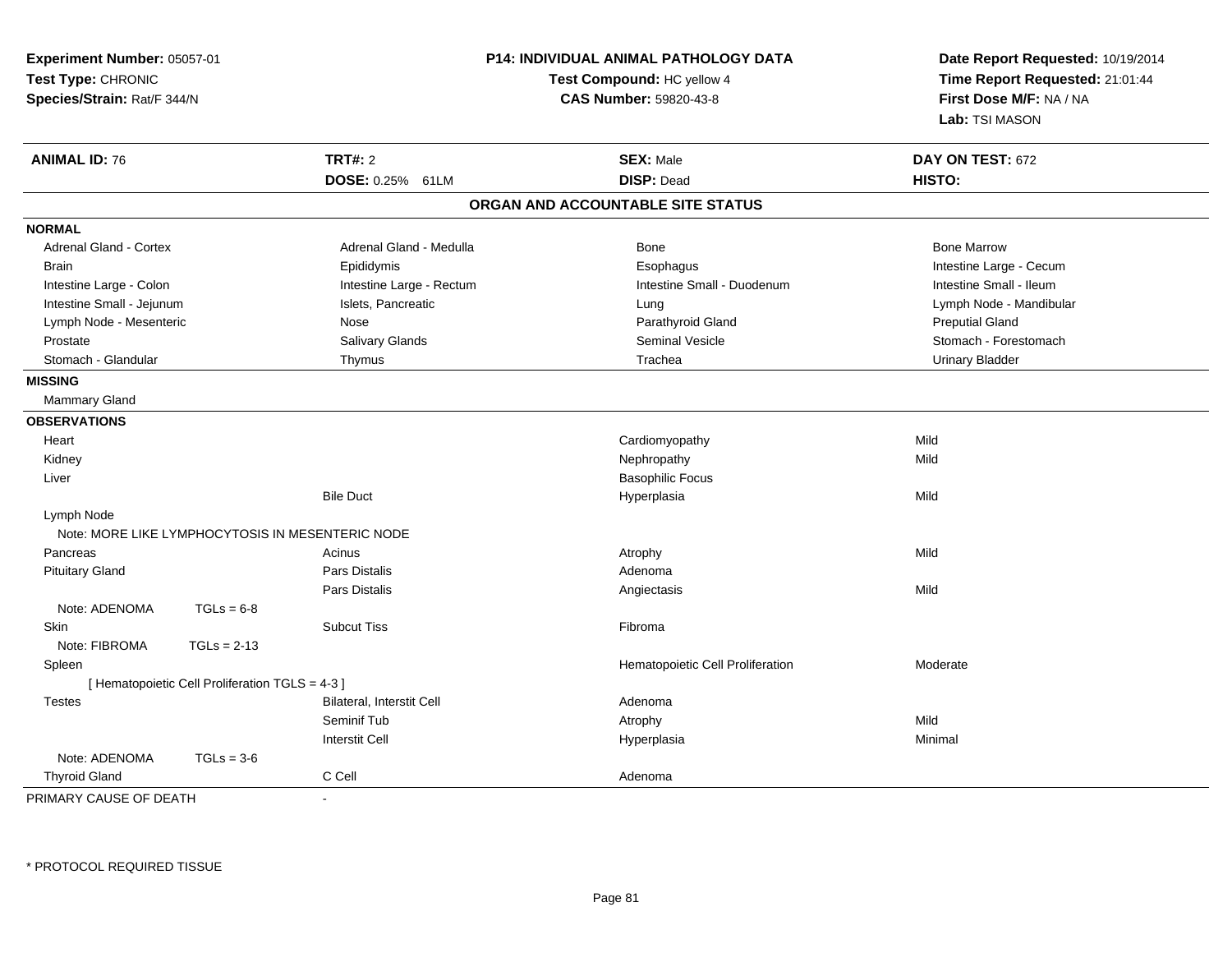| Experiment Number: 05057-01<br><b>Test Type: CHRONIC</b><br>Species/Strain: Rat/F 344/N |                                           | <b>P14: INDIVIDUAL ANIMAL PATHOLOGY DATA</b><br>Test Compound: HC yellow 4<br><b>CAS Number: 59820-43-8</b> | Date Report Requested: 10/19/2014<br>Time Report Requested: 21:01:44<br>First Dose M/F: NA / NA<br>Lab: TSI MASON |  |
|-----------------------------------------------------------------------------------------|-------------------------------------------|-------------------------------------------------------------------------------------------------------------|-------------------------------------------------------------------------------------------------------------------|--|
| <b>ANIMAL ID: 76</b>                                                                    | <b>TRT#:</b> 2<br><b>DOSE: 0.25% 61LM</b> | <b>SEX:</b> Male<br><b>DISP: Dead</b>                                                                       | <b>DAY ON TEST: 672</b><br>HISTO:                                                                                 |  |
|                                                                                         |                                           | ORGAN AND ACCOUNTABLE SITE STATUS                                                                           |                                                                                                                   |  |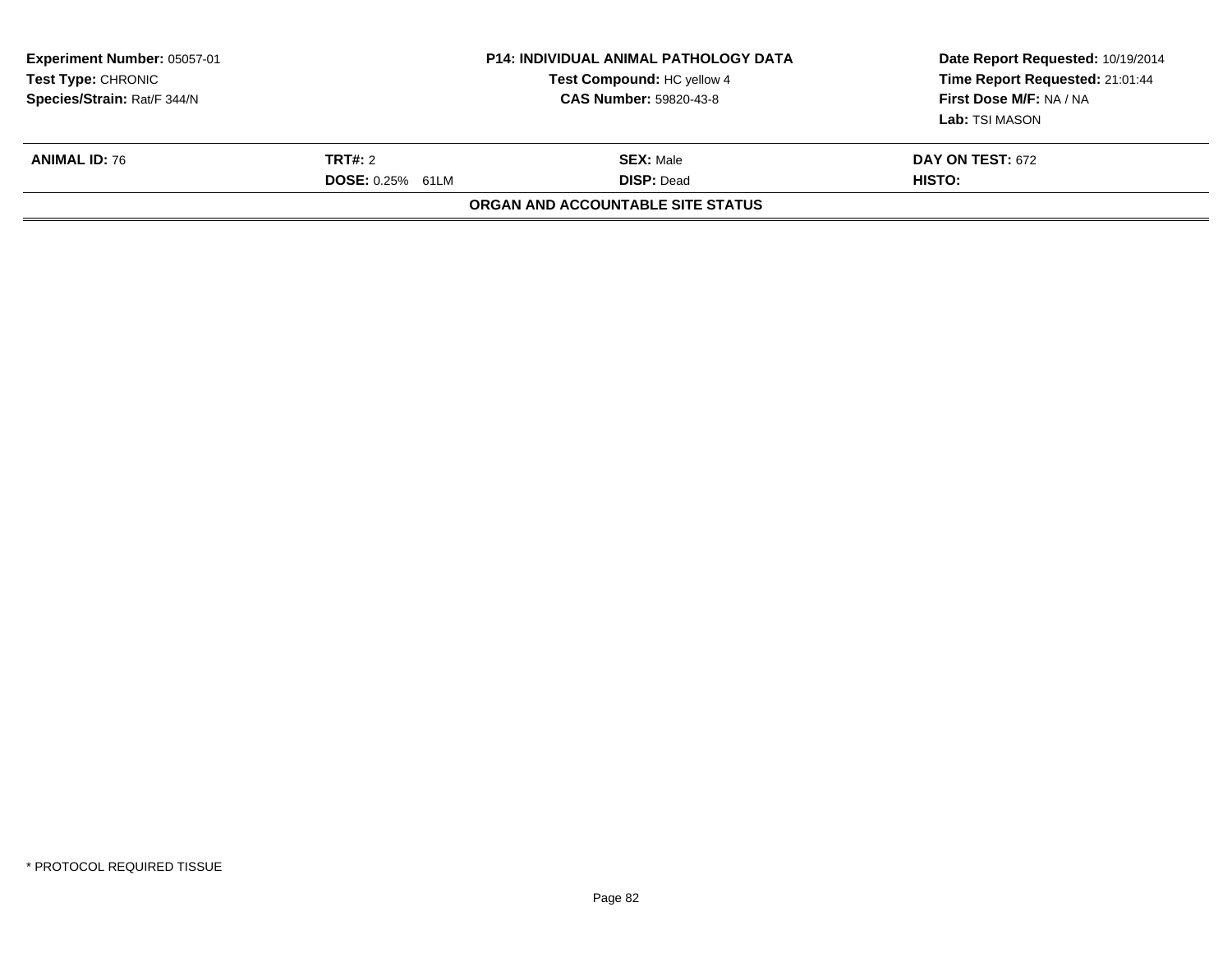| Experiment Number: 05057-01<br>Test Type: CHRONIC<br>Species/Strain: Rat/F 344/N | P14: INDIVIDUAL ANIMAL PATHOLOGY DATA<br>Test Compound: HC yellow 4<br>CAS Number: 59820-43-8 | Date Report Requested: 10/19/2014<br>Time Report Requested: 21:01:44<br>First Dose M/F: NA / NA<br>Lab: TSI MASON |  |
|----------------------------------------------------------------------------------|-----------------------------------------------------------------------------------------------|-------------------------------------------------------------------------------------------------------------------|--|
| <b>TRT#: 2</b><br><b>ANIMAL ID: 77</b>                                           | <b>SEX: Male</b>                                                                              | DAY ON TEST: 730                                                                                                  |  |
| DOSE: 0.25% 61LM                                                                 | <b>DISP: Terminal Sacrifice</b>                                                               | HISTO:                                                                                                            |  |
|                                                                                  | ORGAN AND ACCOUNTABLE SITE STATUS                                                             |                                                                                                                   |  |
| <b>NORMAL</b>                                                                    |                                                                                               |                                                                                                                   |  |
| <b>Adrenal Gland - Cortex</b><br>Bone                                            | <b>Bone Marrow</b>                                                                            | <b>Brain</b>                                                                                                      |  |
| Intestine Large - Cecum<br>Epididymis                                            | Intestine Large - Colon                                                                       | Intestine Large - Rectum                                                                                          |  |
| Intestine Small - Ileum<br>Intestine Small - Duodenum                            | Intestine Small - Jejunum                                                                     | Islets, Pancreatic                                                                                                |  |
| Lymph Node - Mandibular<br>Lung                                                  | Lymph Node - Mesenteric                                                                       | Nose                                                                                                              |  |
| Pancreas<br>Prostate                                                             | Salivary Glands                                                                               | Seminal Vesicle                                                                                                   |  |
| <b>Skin</b><br>Spleen                                                            | Stomach - Forestomach                                                                         | Stomach - Glandular                                                                                               |  |
| <b>Thyroid Gland</b><br>Trachea                                                  | <b>Urinary Bladder</b>                                                                        |                                                                                                                   |  |
| <b>MISSING</b>                                                                   |                                                                                               |                                                                                                                   |  |
| Mammary Gland<br>Esophagus                                                       | Parathyroid Gland                                                                             | Thymus                                                                                                            |  |
| <b>OBSERVATIONS</b>                                                              |                                                                                               |                                                                                                                   |  |
| Medulla<br><b>Adrenal Gland</b>                                                  | Hyperplasia                                                                                   | Mild                                                                                                              |  |
| Eye                                                                              |                                                                                               |                                                                                                                   |  |
| Note: NECROSIS OF THE EPITHELIUM, PROBABLY LINING THE LID                        |                                                                                               |                                                                                                                   |  |
| Heart                                                                            | Cardiomyopathy                                                                                | Mild                                                                                                              |  |
| Kidney                                                                           | Nephropathy                                                                                   | Moderate                                                                                                          |  |
| Liver                                                                            | <b>Basophilic Focus</b>                                                                       |                                                                                                                   |  |
|                                                                                  | Clear Cell Focus                                                                              |                                                                                                                   |  |
|                                                                                  | Hepatodiaphragmatic Nodule                                                                    |                                                                                                                   |  |
| <b>Bile Duct</b>                                                                 | Hyperplasia                                                                                   | Mild                                                                                                              |  |
| Note: ANOM HEPAT LOB<br>$TGLs = 6-3.1$                                           |                                                                                               |                                                                                                                   |  |
| <b>Pituitary Gland</b><br>Pars Distalis                                          | Adenoma                                                                                       |                                                                                                                   |  |
| Pars Distalis                                                                    | Angiectasis                                                                                   | Mild                                                                                                              |  |
| <b>Preputial Gland</b>                                                           | Adenoma                                                                                       |                                                                                                                   |  |
| Note: ADENOMA<br>$TGLs = 2-10.1$                                                 |                                                                                               |                                                                                                                   |  |
| Bilateral, Interstit Cell<br><b>Testes</b>                                       | Adenoma                                                                                       |                                                                                                                   |  |
| Seminif Tub                                                                      | Atrophy                                                                                       | Mild                                                                                                              |  |
| <b>Interstit Cell</b>                                                            | Hyperplasia                                                                                   | Minimal                                                                                                           |  |
| Note: ADENOMA<br>$TGLs = 3-6, 4-6$                                               |                                                                                               |                                                                                                                   |  |
| PRIMARY CAUSE OF DEATH<br>$\blacksquare$                                         |                                                                                               |                                                                                                                   |  |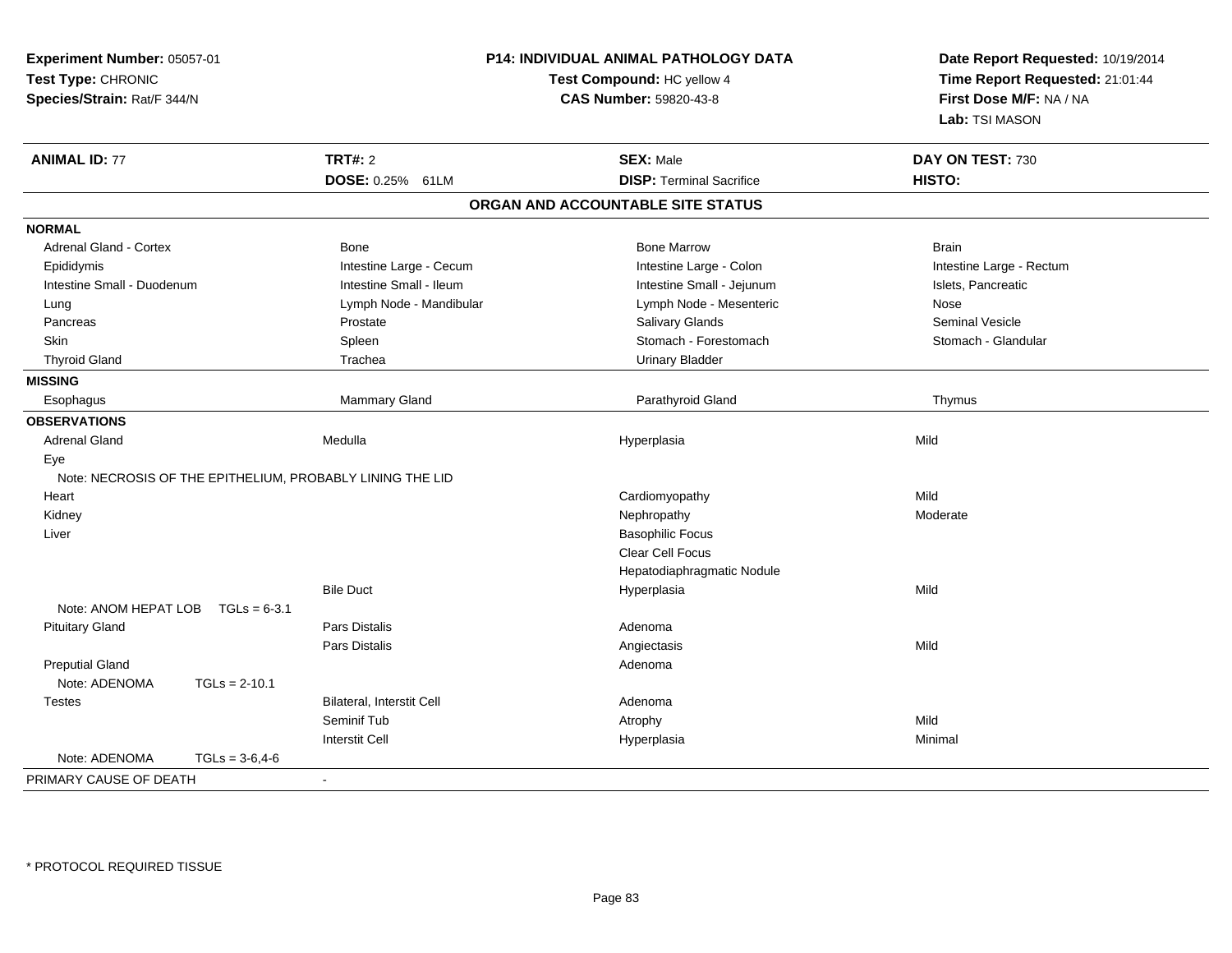| Experiment Number: 05057-01<br>Test Type: CHRONIC<br>Species/Strain: Rat/F 344/N |                  | <b>P14: INDIVIDUAL ANIMAL PATHOLOGY DATA</b><br>Test Compound: HC yellow 4<br><b>CAS Number: 59820-43-8</b> |  | Date Report Requested: 10/19/2014<br>Time Report Requested: 21:01:44<br>First Dose M/F: NA / NA<br><b>Lab:</b> TSI MASON |                            |
|----------------------------------------------------------------------------------|------------------|-------------------------------------------------------------------------------------------------------------|--|--------------------------------------------------------------------------------------------------------------------------|----------------------------|
| <b>ANIMAL ID: 80</b>                                                             |                  | <b>TRT#: 2</b><br>DOSE: 0.25% 61LM                                                                          |  | <b>SEX: Male</b><br><b>DISP: Moribund</b>                                                                                | DAY ON TEST: 718<br>HISTO: |
|                                                                                  |                  |                                                                                                             |  | ORGAN AND ACCOUNTABLE SITE STATUS                                                                                        |                            |
| <b>NORMAL</b>                                                                    |                  |                                                                                                             |  |                                                                                                                          |                            |
| Adrenal Gland - Cortex                                                           |                  | Bone                                                                                                        |  | <b>Bone Marrow</b>                                                                                                       | Brain                      |
| Epididymis                                                                       |                  | Esophagus                                                                                                   |  | Intestine Large - Cecum                                                                                                  | Intestine Large - Colon    |
| Intestine Large - Rectum                                                         |                  | Intestine Small - Duodenum                                                                                  |  | Intestine Small - Ileum                                                                                                  | Intestine Small - Jejunum  |
| Islets, Pancreatic                                                               |                  | Nose                                                                                                        |  | Pancreas                                                                                                                 | Parathyroid Gland          |
| <b>Preputial Gland</b>                                                           |                  | Prostate                                                                                                    |  | Salivary Glands                                                                                                          | <b>Seminal Vesicle</b>     |
| Skin                                                                             |                  | Stomach - Forestomach                                                                                       |  | Stomach - Glandular                                                                                                      | <b>Thyroid Gland</b>       |
| Trachea                                                                          |                  | <b>Urinary Bladder</b>                                                                                      |  |                                                                                                                          |                            |
| <b>MISSING</b>                                                                   |                  |                                                                                                             |  |                                                                                                                          |                            |
| Mammary Gland                                                                    |                  |                                                                                                             |  |                                                                                                                          |                            |
| <b>OBSERVATIONS</b>                                                              |                  |                                                                                                             |  |                                                                                                                          |                            |
| <b>Adrenal Gland</b>                                                             |                  | Medulla                                                                                                     |  | Pheochromocytoma Benign                                                                                                  |                            |
| Note: PHEOCHROM BGN                                                              | $TGLs = 7-8$     |                                                                                                             |  |                                                                                                                          |                            |
| Heart                                                                            |                  |                                                                                                             |  | Cardiomyopathy                                                                                                           | Mild                       |
| Kidney                                                                           |                  |                                                                                                             |  | Nephropathy                                                                                                              | Mild                       |
| Liver                                                                            |                  | <b>Bile Duct</b>                                                                                            |  | Hyperplasia                                                                                                              | Mild                       |
|                                                                                  |                  |                                                                                                             |  | Leukemia Mononuclear                                                                                                     |                            |
| Lung                                                                             |                  |                                                                                                             |  | Leukemia Mononuclear                                                                                                     |                            |
| Note: LEUKEMIA MONUC                                                             | $TGLs = 2-1+2$   |                                                                                                             |  |                                                                                                                          |                            |
| Lymph Node                                                                       |                  | Mandibular                                                                                                  |  | Leukemia Mononuclear                                                                                                     |                            |
|                                                                                  |                  | Mediastinal                                                                                                 |  | Leukemia Mononuclear                                                                                                     |                            |
|                                                                                  |                  | Mesenteric                                                                                                  |  | Leukemia Mononuclear                                                                                                     |                            |
| Note: LEUKEMIA MONUC                                                             | $TGLs = 3-2.6-8$ |                                                                                                             |  |                                                                                                                          |                            |
| <b>Pituitary Gland</b>                                                           |                  | Pars Distalis                                                                                               |  | Adenoma                                                                                                                  |                            |
|                                                                                  |                  | <b>Pars Distalis</b>                                                                                        |  | Angiectasis                                                                                                              | Moderate                   |
| Note: ADENOMA                                                                    | $TGLs = 8-8$     |                                                                                                             |  |                                                                                                                          |                            |
| Spleen                                                                           |                  |                                                                                                             |  | Leukemia Mononuclear                                                                                                     |                            |
| [ Leukemia Mononuclear TGLS = 5-3 ]                                              |                  |                                                                                                             |  |                                                                                                                          |                            |
| Testes                                                                           |                  | Bilateral, Interstit Cell                                                                                   |  | Adenoma                                                                                                                  |                            |
|                                                                                  |                  | Seminif Tub                                                                                                 |  | Atrophy                                                                                                                  | Mild                       |
|                                                                                  |                  | <b>Interstit Cell</b>                                                                                       |  | Hyperplasia                                                                                                              | Mild                       |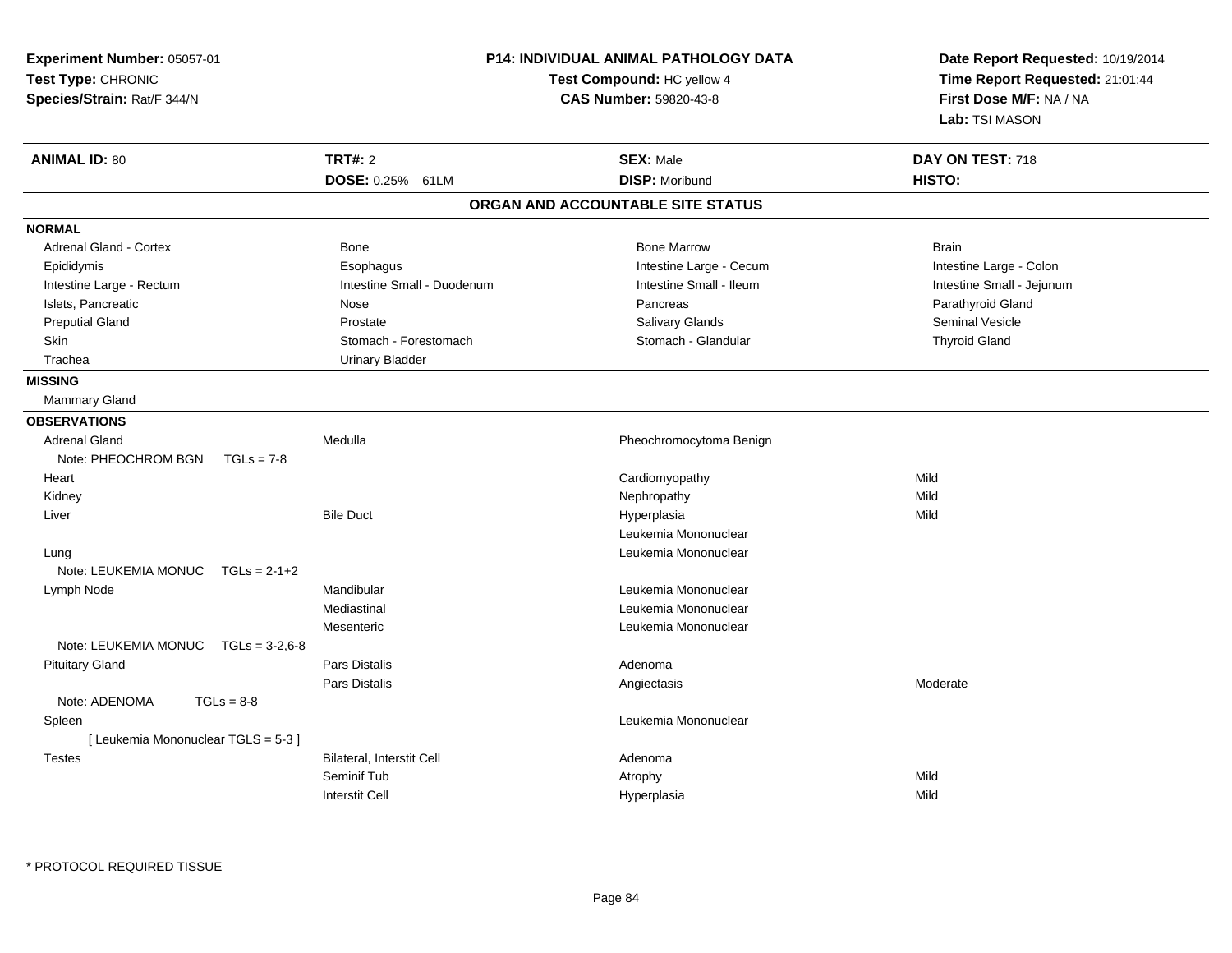| Experiment Number: 05057-01<br><b>Test Type: CHRONIC</b><br>Species/Strain: Rat/F 344/N |                         | <b>P14: INDIVIDUAL ANIMAL PATHOLOGY DATA</b><br>Test Compound: HC yellow 4<br><b>CAS Number: 59820-43-8</b> | Date Report Requested: 10/19/2014<br>Time Report Requested: 21:01:44<br>First Dose M/F: NA / NA<br>Lab: TSI MASON |
|-----------------------------------------------------------------------------------------|-------------------------|-------------------------------------------------------------------------------------------------------------|-------------------------------------------------------------------------------------------------------------------|
| <b>ANIMAL ID: 80</b>                                                                    | TRT#: 2                 | <b>SEX: Male</b>                                                                                            | DAY ON TEST: 718                                                                                                  |
|                                                                                         | <b>DOSE: 0.25% 61LM</b> | <b>DISP: Moribund</b>                                                                                       | HISTO:                                                                                                            |
|                                                                                         |                         | ORGAN AND ACCOUNTABLE SITE STATUS                                                                           |                                                                                                                   |
| Note: ADENOMA<br>$TGLs = 4-6$                                                           |                         |                                                                                                             |                                                                                                                   |
| Thymus                                                                                  |                         | Leukemia Mononuclear                                                                                        |                                                                                                                   |
| PRIMARY CAUSE OF DEATH                                                                  |                         |                                                                                                             |                                                                                                                   |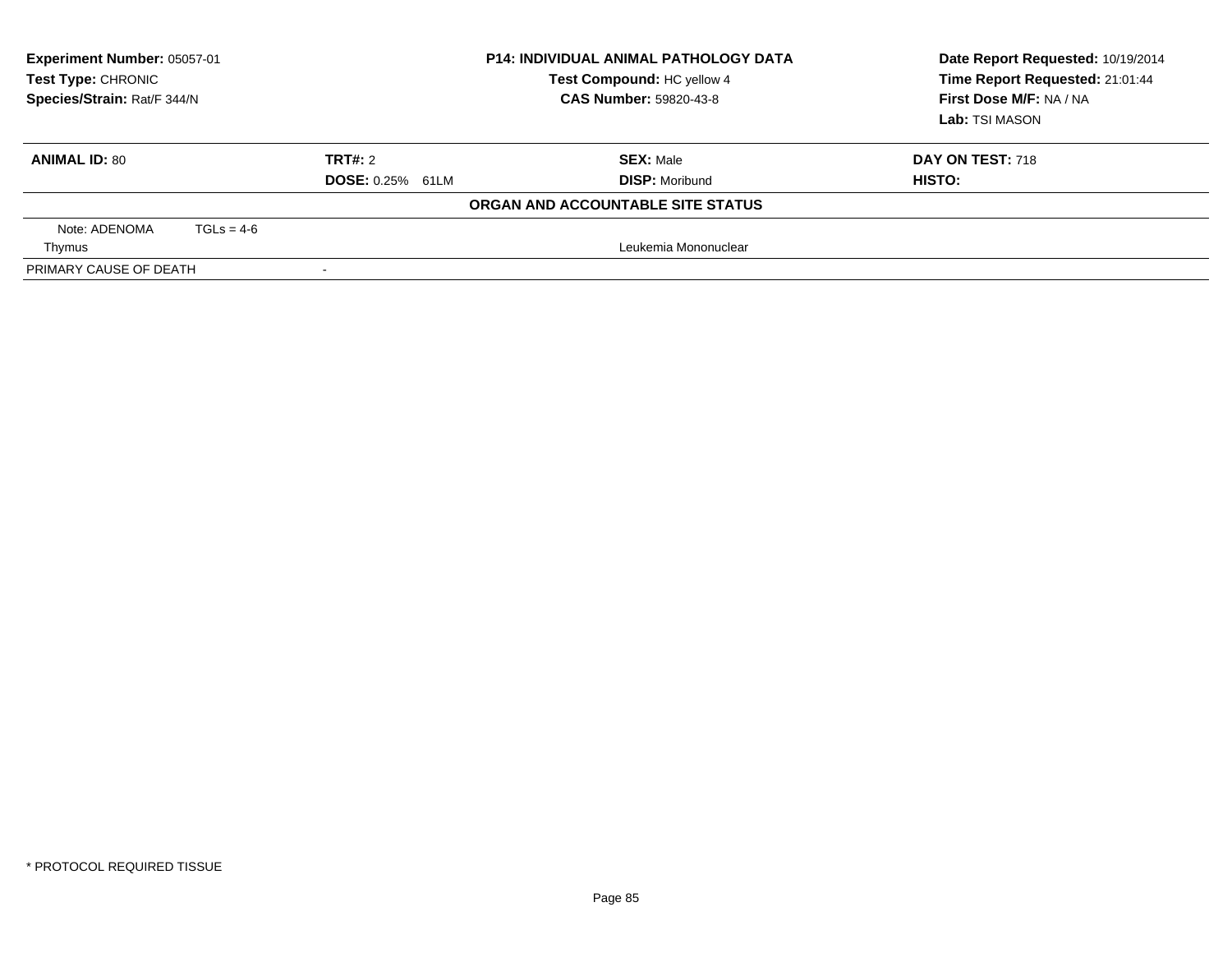| <b>Experiment Number: 05057-01</b><br>Test Type: CHRONIC<br>Species/Strain: Rat/F 344/N |                            | <b>P14: INDIVIDUAL ANIMAL PATHOLOGY DATA</b><br>Test Compound: HC yellow 4<br><b>CAS Number: 59820-43-8</b> | Date Report Requested: 10/19/2014<br>Time Report Requested: 21:01:44<br>First Dose M/F: NA / NA<br>Lab: TSI MASON |  |
|-----------------------------------------------------------------------------------------|----------------------------|-------------------------------------------------------------------------------------------------------------|-------------------------------------------------------------------------------------------------------------------|--|
| <b>ANIMAL ID: 81</b>                                                                    | <b>TRT#: 2</b>             | <b>SEX: Male</b>                                                                                            | DAY ON TEST: 730                                                                                                  |  |
|                                                                                         | <b>DOSE: 0.25%</b><br>61LM | <b>DISP: Terminal Sacrifice</b>                                                                             | HISTO:                                                                                                            |  |
|                                                                                         |                            | ORGAN AND ACCOUNTABLE SITE STATUS                                                                           |                                                                                                                   |  |
| <b>NORMAL</b>                                                                           |                            |                                                                                                             |                                                                                                                   |  |
| <b>Adrenal Gland - Cortex</b>                                                           | Adrenal Gland - Medulla    | Bone                                                                                                        | <b>Bone Marrow</b>                                                                                                |  |
| Brain                                                                                   | Epididymis                 | Esophagus                                                                                                   | Intestine Large - Cecum                                                                                           |  |
| Intestine Large - Rectum                                                                | Intestine Small - Duodenum | Intestine Small - Ileum                                                                                     | Intestine Small - Jejunum                                                                                         |  |
| Lung                                                                                    | Lymph Node - Mandibular    | Lymph Node - Mesenteric                                                                                     | Nose                                                                                                              |  |
| Pancreas                                                                                | Parathyroid Gland          | <b>Pituitary Gland</b>                                                                                      | Salivary Glands                                                                                                   |  |
| <b>Seminal Vesicle</b>                                                                  | Skin                       | Stomach - Forestomach                                                                                       | Stomach - Glandular                                                                                               |  |
| Thymus                                                                                  | <b>Thyroid Gland</b>       | Trachea                                                                                                     |                                                                                                                   |  |
| <b>MISSING</b>                                                                          |                            |                                                                                                             |                                                                                                                   |  |
| Intestine Large - Colon                                                                 | <b>Mammary Gland</b>       | Prostate                                                                                                    | <b>Urinary Bladder</b>                                                                                            |  |
| <b>OBSERVATIONS</b>                                                                     |                            |                                                                                                             |                                                                                                                   |  |
| Heart                                                                                   |                            | Cardiomyopathy                                                                                              | Mild                                                                                                              |  |
| Islets, Pancreatic                                                                      |                            | Adenoma                                                                                                     |                                                                                                                   |  |
| Kidney                                                                                  |                            | Nephropathy                                                                                                 | Mild                                                                                                              |  |
| Liver                                                                                   |                            | <b>Basophilic Focus</b>                                                                                     |                                                                                                                   |  |
| <b>Preputial Gland</b>                                                                  |                            | Adenoma                                                                                                     |                                                                                                                   |  |
| Note: ADENOMA<br>$TGLs = 2-13$                                                          |                            |                                                                                                             |                                                                                                                   |  |
| Spleen                                                                                  |                            | Hematopoietic Cell Proliferation                                                                            | Mild                                                                                                              |  |
| <b>Testes</b>                                                                           | Bilateral, Interstit Cell  | Adenoma                                                                                                     |                                                                                                                   |  |
| PRIMARY CAUSE OF DEATH                                                                  |                            |                                                                                                             |                                                                                                                   |  |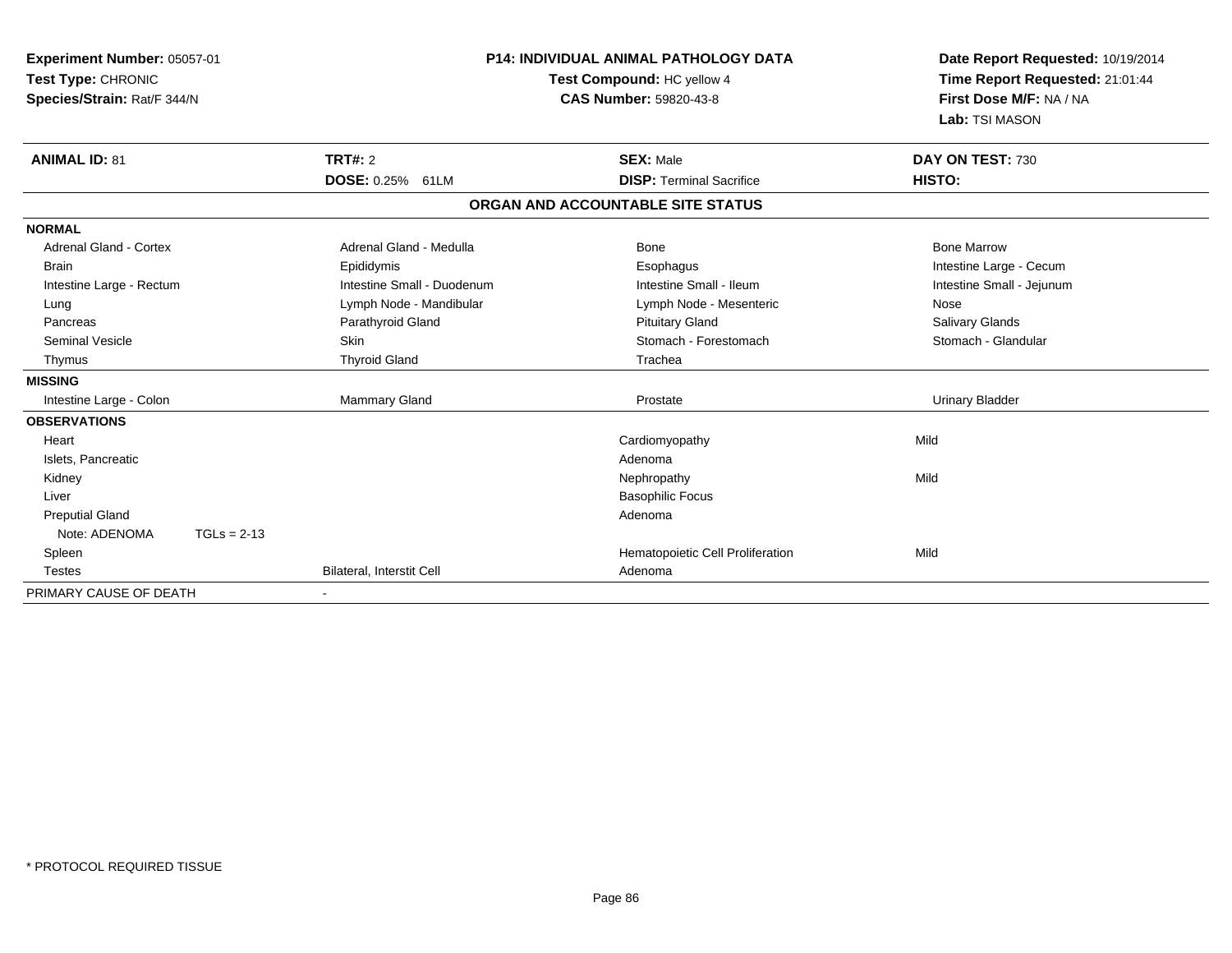| Experiment Number: 05057-01<br>Test Type: CHRONIC<br>Species/Strain: Rat/F 344/N |              |                            | P14: INDIVIDUAL ANIMAL PATHOLOGY DATA<br>Test Compound: HC yellow 4<br><b>CAS Number: 59820-43-8</b> | Date Report Requested: 10/19/2014<br>Time Report Requested: 21:01:44<br>First Dose M/F: NA / NA<br>Lab: TSI MASON |  |
|----------------------------------------------------------------------------------|--------------|----------------------------|------------------------------------------------------------------------------------------------------|-------------------------------------------------------------------------------------------------------------------|--|
| <b>ANIMAL ID: 82</b>                                                             |              | <b>TRT#: 2</b>             | <b>SEX: Male</b>                                                                                     | DAY ON TEST: 730                                                                                                  |  |
|                                                                                  |              | DOSE: 0.25% 61LM           | <b>DISP: Terminal Sacrifice</b>                                                                      | HISTO:                                                                                                            |  |
|                                                                                  |              |                            | ORGAN AND ACCOUNTABLE SITE STATUS                                                                    |                                                                                                                   |  |
| <b>NORMAL</b>                                                                    |              |                            |                                                                                                      |                                                                                                                   |  |
| Adrenal Gland - Cortex                                                           |              | Bone                       | <b>Bone Marrow</b>                                                                                   | <b>Brain</b>                                                                                                      |  |
| Epididymis                                                                       |              | Esophagus                  | Intestine Large - Cecum                                                                              | Intestine Large - Colon                                                                                           |  |
| Intestine Large - Rectum                                                         |              | Intestine Small - Duodenum | Intestine Small - Ileum                                                                              | Intestine Small - Jejunum                                                                                         |  |
| Liver                                                                            |              | Lung                       | Lymph Node - Mandibular                                                                              | Lymph Node - Mesenteric                                                                                           |  |
| Nose                                                                             |              | Parathyroid Gland          | <b>Preputial Gland</b>                                                                               | Prostate                                                                                                          |  |
| Salivary Glands                                                                  |              | <b>Seminal Vesicle</b>     | Skin                                                                                                 | Spleen                                                                                                            |  |
| Stomach - Forestomach                                                            |              | Stomach - Glandular        | <b>Thyroid Gland</b>                                                                                 | Trachea                                                                                                           |  |
| <b>Urinary Bladder</b>                                                           |              |                            |                                                                                                      |                                                                                                                   |  |
| <b>MISSING</b>                                                                   |              |                            |                                                                                                      |                                                                                                                   |  |
| <b>Mammary Gland</b>                                                             |              | Thymus                     |                                                                                                      |                                                                                                                   |  |
| <b>OBSERVATIONS</b>                                                              |              |                            |                                                                                                      |                                                                                                                   |  |
| <b>Adrenal Gland</b>                                                             |              | Bilateral, Medulla         | Pheochromocytoma Benign                                                                              |                                                                                                                   |  |
| Heart                                                                            |              |                            | Cardiomyopathy                                                                                       | Mild                                                                                                              |  |
| Islets, Pancreatic                                                               |              |                            | Adenoma                                                                                              |                                                                                                                   |  |
| Note: ADENOMA                                                                    | $TGLs = 7-9$ |                            |                                                                                                      |                                                                                                                   |  |
| Kidney                                                                           |              |                            | Nephropathy                                                                                          | Mild                                                                                                              |  |
| Pancreas                                                                         |              | Acinus                     | Atrophy                                                                                              | Mild                                                                                                              |  |
| <b>Pituitary Gland</b>                                                           |              | Pars Distalis              | Adenoma                                                                                              |                                                                                                                   |  |
| Note: ADENOMA                                                                    | $TGLs = 4-8$ |                            |                                                                                                      |                                                                                                                   |  |
| Spleen                                                                           |              |                            |                                                                                                      |                                                                                                                   |  |
| Note: CONGESTED                                                                  |              |                            |                                                                                                      |                                                                                                                   |  |
| <b>Testes</b>                                                                    |              | Bilateral, Interstit Cell  | Adenoma                                                                                              |                                                                                                                   |  |
|                                                                                  |              | Seminif Tub                | Atrophy                                                                                              | Mild                                                                                                              |  |
| Note: ADENOMA                                                                    | $TGLs = 2-6$ |                            |                                                                                                      |                                                                                                                   |  |
| PRIMARY CAUSE OF DEATH                                                           |              | $\mathbf{r}$               |                                                                                                      |                                                                                                                   |  |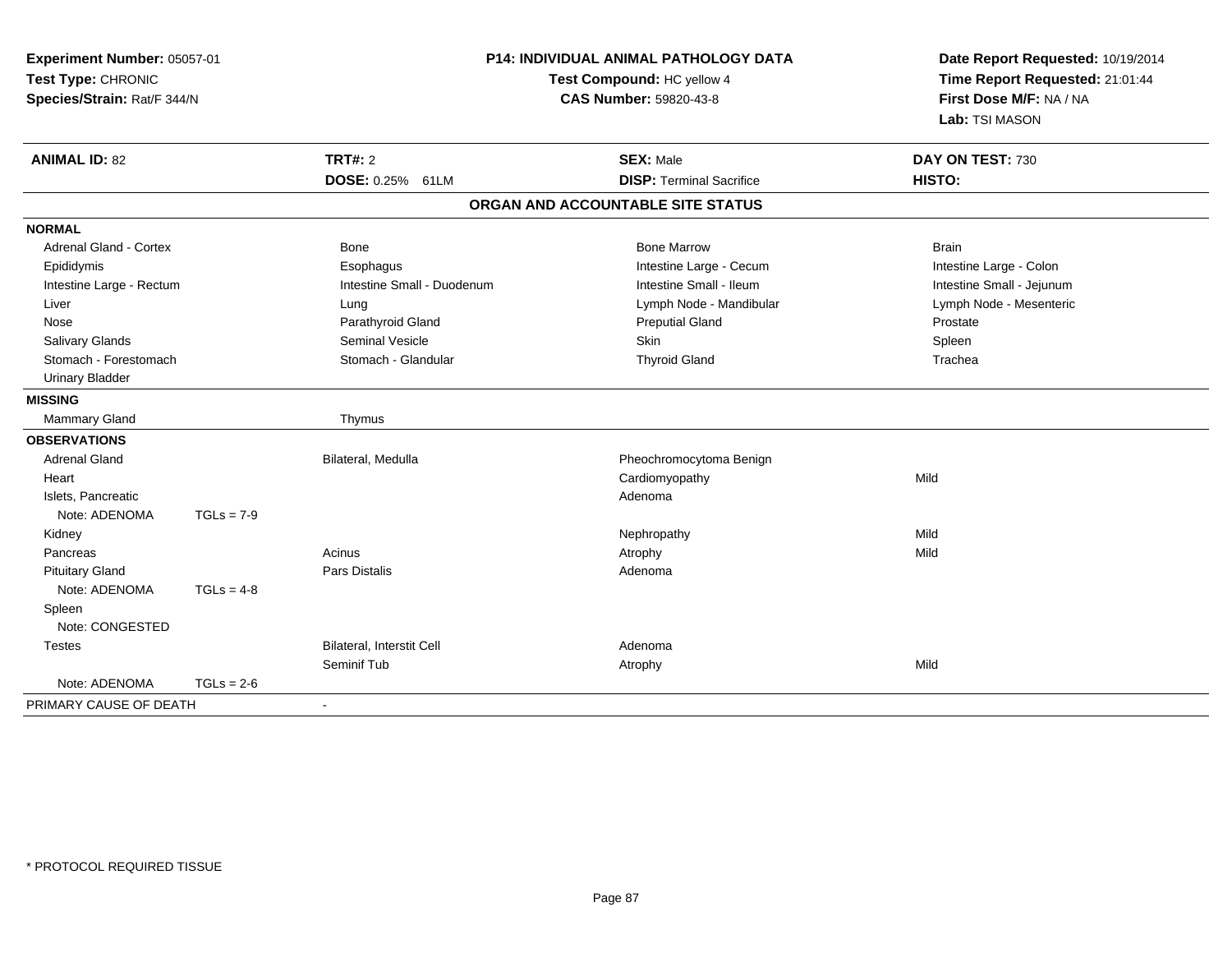| Experiment Number: 05057-01<br>Test Type: CHRONIC<br>Species/Strain: Rat/F 344/N |                          | <b>P14: INDIVIDUAL ANIMAL PATHOLOGY DATA</b><br>Test Compound: HC yellow 4<br><b>CAS Number: 59820-43-8</b> | Date Report Requested: 10/19/2014<br>Time Report Requested: 21:01:44<br>First Dose M/F: NA / NA<br>Lab: TSI MASON |
|----------------------------------------------------------------------------------|--------------------------|-------------------------------------------------------------------------------------------------------------|-------------------------------------------------------------------------------------------------------------------|
| <b>ANIMAL ID: 83</b>                                                             | TRT#: 2                  | <b>SEX: Male</b>                                                                                            | DAY ON TEST: 396                                                                                                  |
|                                                                                  | <b>DOSE: 0.25% 61LM</b>  | <b>DISP: Moribund</b>                                                                                       | <b>HISTO:</b>                                                                                                     |
|                                                                                  |                          | ORGAN AND ACCOUNTABLE SITE STATUS                                                                           |                                                                                                                   |
| <b>NORMAL</b>                                                                    |                          |                                                                                                             |                                                                                                                   |
| Adrenal Gland - Cortex                                                           | Adrenal Gland - Medulla  | Bone                                                                                                        | <b>Bone Marrow</b>                                                                                                |
| <b>Brain</b>                                                                     | Epididymis               | Esophagus                                                                                                   | Intestine Large - Cecum                                                                                           |
| Intestine Large - Colon                                                          | Intestine Large - Rectum | Intestine Small - Duodenum                                                                                  | Intestine Small - Ileum                                                                                           |
| Intestine Small - Jejunum                                                        | Islets, Pancreatic       | Lung                                                                                                        | Lymph Node - Mandibular                                                                                           |
| Lymph Node - Mesenteric                                                          | <b>Mammary Gland</b>     | Nose                                                                                                        | Parathyroid Gland                                                                                                 |
| <b>Preputial Gland</b>                                                           | Prostate                 | <b>Salivary Glands</b>                                                                                      | <b>Seminal Vesicle</b>                                                                                            |
| <b>Skin</b>                                                                      | Spleen                   | Stomach - Forestomach                                                                                       | Stomach - Glandular                                                                                               |
| <b>Testes</b>                                                                    | Thymus                   | <b>Thyroid Gland</b>                                                                                        | Trachea                                                                                                           |
| <b>Urinary Bladder</b>                                                           |                          |                                                                                                             |                                                                                                                   |
| <b>OBSERVATIONS</b>                                                              |                          |                                                                                                             |                                                                                                                   |
| Ear                                                                              |                          | Squamous Cell Carcinoma                                                                                     |                                                                                                                   |
| Note: SQUAM CEL CARC                                                             | $TGLs = 4-13$            |                                                                                                             |                                                                                                                   |
| Heart                                                                            |                          | Cardiomyopathy                                                                                              | Minimal                                                                                                           |
| Kidney                                                                           |                          | Nephropathy                                                                                                 | Mild                                                                                                              |
| Liver                                                                            | <b>Bile Duct</b>         | Hyperplasia                                                                                                 | Mild                                                                                                              |
| Pancreas                                                                         | Acinus                   | Atrophy                                                                                                     | Minimal                                                                                                           |
| <b>Pituitary Gland</b>                                                           | Pars Distalis            | Hyperplasia                                                                                                 | Minimal                                                                                                           |
| PRIMARY CAUSE OF DEATH                                                           | $\overline{\phantom{a}}$ |                                                                                                             |                                                                                                                   |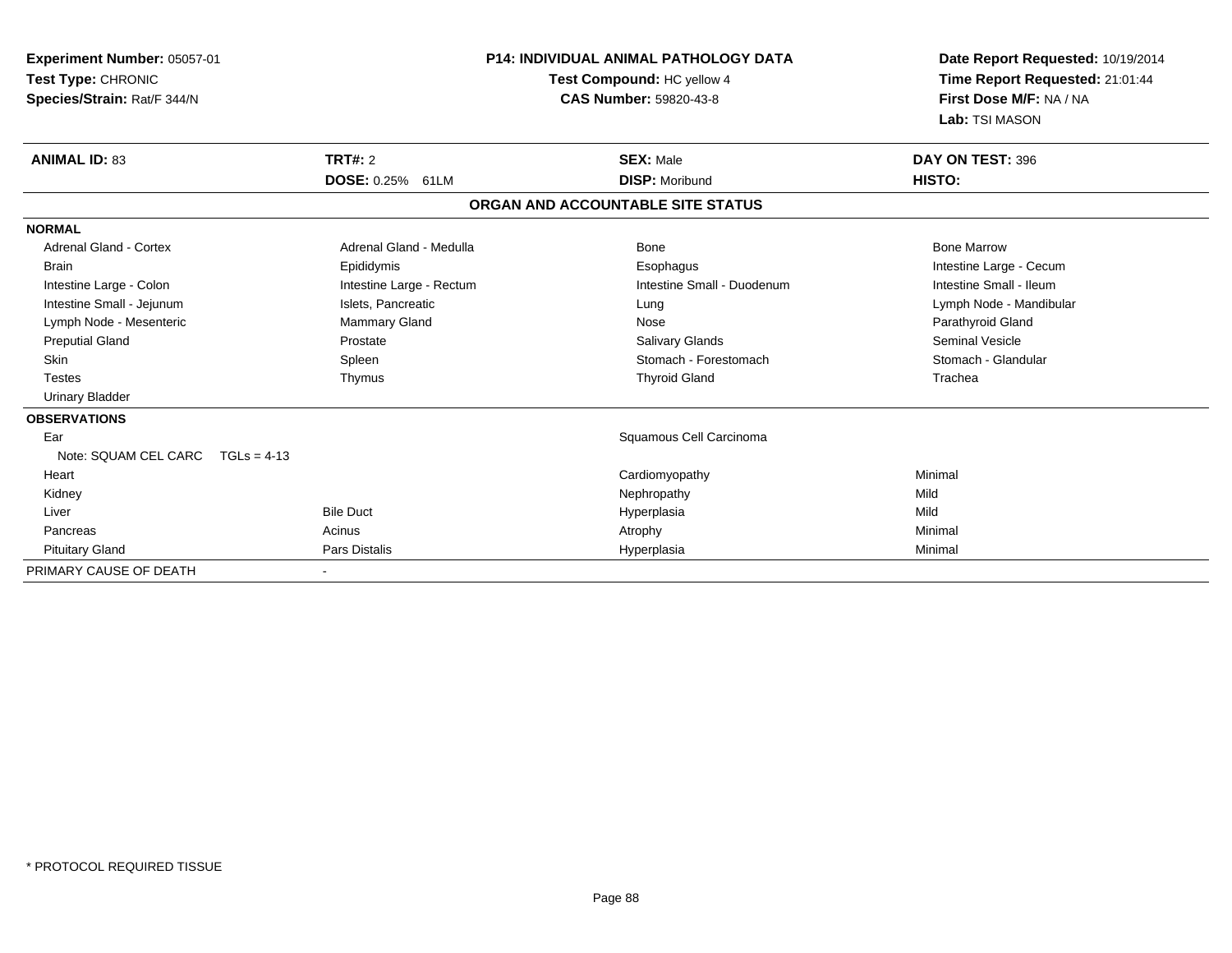| Experiment Number: 05057-01          |                            | P14: INDIVIDUAL ANIMAL PATHOLOGY DATA | Date Report Requested: 10/19/2014                          |  |
|--------------------------------------|----------------------------|---------------------------------------|------------------------------------------------------------|--|
| Test Type: CHRONIC                   |                            | Test Compound: HC yellow 4            | Time Report Requested: 21:01:44<br>First Dose M/F: NA / NA |  |
| Species/Strain: Rat/F 344/N          |                            | CAS Number: 59820-43-8                |                                                            |  |
|                                      |                            |                                       | Lab: TSI MASON                                             |  |
| <b>ANIMAL ID: 85</b>                 | <b>TRT#: 2</b>             | <b>SEX: Male</b>                      | DAY ON TEST: 626                                           |  |
|                                      | <b>DOSE: 0.25%</b><br>61LM | <b>DISP: Moribund</b>                 | HISTO:                                                     |  |
|                                      |                            | ORGAN AND ACCOUNTABLE SITE STATUS     |                                                            |  |
| <b>NORMAL</b>                        |                            |                                       |                                                            |  |
| Adrenal Gland - Cortex               | Bone                       | <b>Bone Marrow</b>                    | <b>Brain</b>                                               |  |
| Esophagus                            | Intestine Large - Cecum    | Intestine Large - Colon               | Intestine Large - Rectum                                   |  |
| Intestine Small - Duodenum           | Intestine Small - Ileum    | Intestine Small - Jejunum             | Islets, Pancreatic                                         |  |
| Parathyroid Gland                    | Prostate                   | Salivary Glands                       | <b>Seminal Vesicle</b>                                     |  |
| Skin                                 | Trachea                    | <b>Urinary Bladder</b>                |                                                            |  |
| <b>OBSERVATIONS</b>                  |                            |                                       |                                                            |  |
| <b>Adrenal Gland</b>                 | Medulla                    | Leukemia Mononuclear                  |                                                            |  |
|                                      |                            |                                       |                                                            |  |
| Epididymis                           |                            | Mesothelioma Malignant                | Mild                                                       |  |
| Heart                                |                            | Cardiomyopathy                        |                                                            |  |
|                                      |                            | Leukemia Mononuclear                  |                                                            |  |
| Kidney                               |                            | Leukemia Mononuclear                  |                                                            |  |
|                                      |                            | Nephropathy                           | Mild                                                       |  |
| Liver                                | <b>Bile Duct</b>           | Hyperplasia                           | Mild                                                       |  |
|                                      |                            | Leukemia Mononuclear                  |                                                            |  |
|                                      |                            | Thrombosis                            | Marked                                                     |  |
| [ Leukemia Mononuclear TGLS = 8-3 ]  |                            | <b>Infiltration Cellular</b>          |                                                            |  |
| Lung                                 |                            | Leukemia Mononuclear                  | Histiocyte, Minimal                                        |  |
|                                      | Mandibular                 | Leukemia Mononuclear                  |                                                            |  |
| Lymph Node                           | Mesenteric                 | Leukemia Mononuclear                  |                                                            |  |
|                                      | Pancreatic                 | Leukemia Mononuclear                  |                                                            |  |
| Note: LEUKEMIA MONUC<br>$TGLs = 3-9$ |                            |                                       |                                                            |  |
| Mammary Gland                        | Acinus                     | Hyperplasia                           | Moderate                                                   |  |
| Mesentery                            |                            | Leukemia Mononuclear                  |                                                            |  |
| Nose                                 |                            | Leukemia Mononuclear                  |                                                            |  |
| Pancreas                             | Acinus                     | Atrophy                               | Mild                                                       |  |
|                                      |                            | Leukemia Mononuclear                  |                                                            |  |
| <b>Pituitary Gland</b>               | <b>Pars Distalis</b>       | Adenoma                               |                                                            |  |
|                                      | <b>Pars Distalis</b>       | Leukemia Mononuclear                  |                                                            |  |
| <b>Preputial Gland</b>               |                            | Inflammation                          | Chronic Active, Mild                                       |  |
|                                      |                            |                                       |                                                            |  |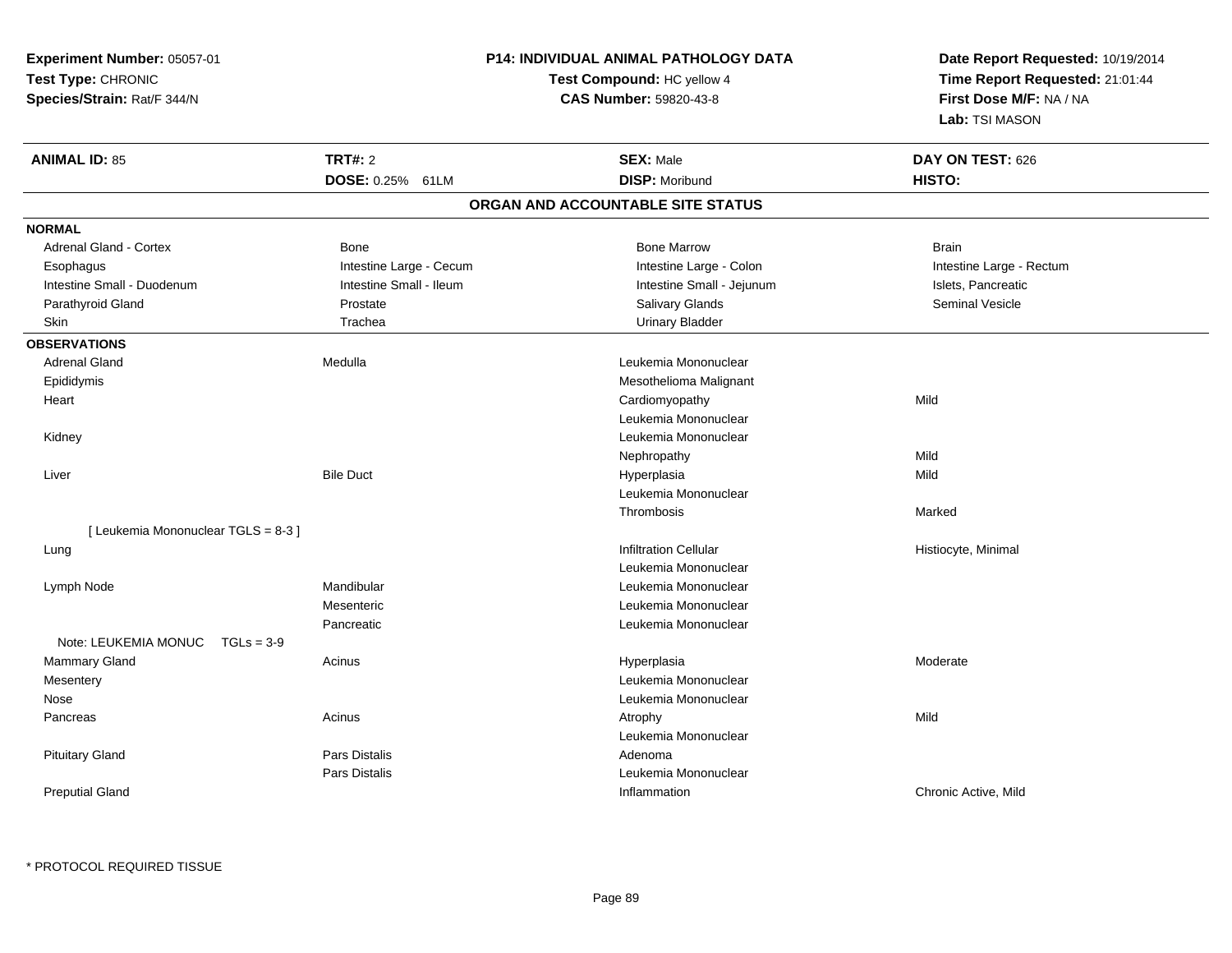| <b>Experiment Number: 05057-01</b><br>Test Type: CHRONIC<br>Species/Strain: Rat/F 344/N | <b>P14: INDIVIDUAL ANIMAL PATHOLOGY DATA</b><br>Test Compound: HC yellow 4<br><b>CAS Number: 59820-43-8</b> |                                   | Date Report Requested: 10/19/2014<br>Time Report Requested: 21:01:44<br>First Dose M/F: NA / NA<br>Lab: TSI MASON |                  |
|-----------------------------------------------------------------------------------------|-------------------------------------------------------------------------------------------------------------|-----------------------------------|-------------------------------------------------------------------------------------------------------------------|------------------|
| <b>ANIMAL ID: 85</b>                                                                    | TRT#: 2                                                                                                     |                                   | <b>SEX: Male</b>                                                                                                  | DAY ON TEST: 626 |
|                                                                                         | DOSE: 0.25% 61LM                                                                                            |                                   | <b>DISP: Moribund</b>                                                                                             | HISTO:           |
|                                                                                         |                                                                                                             | ORGAN AND ACCOUNTABLE SITE STATUS |                                                                                                                   |                  |
| Spleen                                                                                  |                                                                                                             |                                   | Leukemia Mononuclear                                                                                              |                  |
| [Leukemia Mononuclear TGLS = 7-3]                                                       |                                                                                                             |                                   |                                                                                                                   |                  |
| Stomach                                                                                 | Forestomach                                                                                                 |                                   | Leukemia Mononuclear                                                                                              |                  |
|                                                                                         | Glandular                                                                                                   |                                   | Leukemia Mononuclear                                                                                              |                  |
| <b>Testes</b>                                                                           | <b>Bilateral, Interstit Cell</b>                                                                            | Adenoma                           |                                                                                                                   |                  |
|                                                                                         | Seminif Tub                                                                                                 | Atrophy                           |                                                                                                                   | Marked           |
|                                                                                         | Tunic                                                                                                       |                                   | Mesothelioma Malignant                                                                                            |                  |
| Note: ADENOMA<br>$TGLs = 5-6$                                                           |                                                                                                             |                                   |                                                                                                                   |                  |
| Thymus                                                                                  |                                                                                                             |                                   | Leukemia Mononuclear                                                                                              |                  |
| <b>Thyroid Gland</b>                                                                    | C Cell                                                                                                      |                                   | Hyperplasia                                                                                                       | Minimal          |
| PRIMARY CAUSE OF DEATH                                                                  | $\overline{\phantom{0}}$                                                                                    |                                   |                                                                                                                   |                  |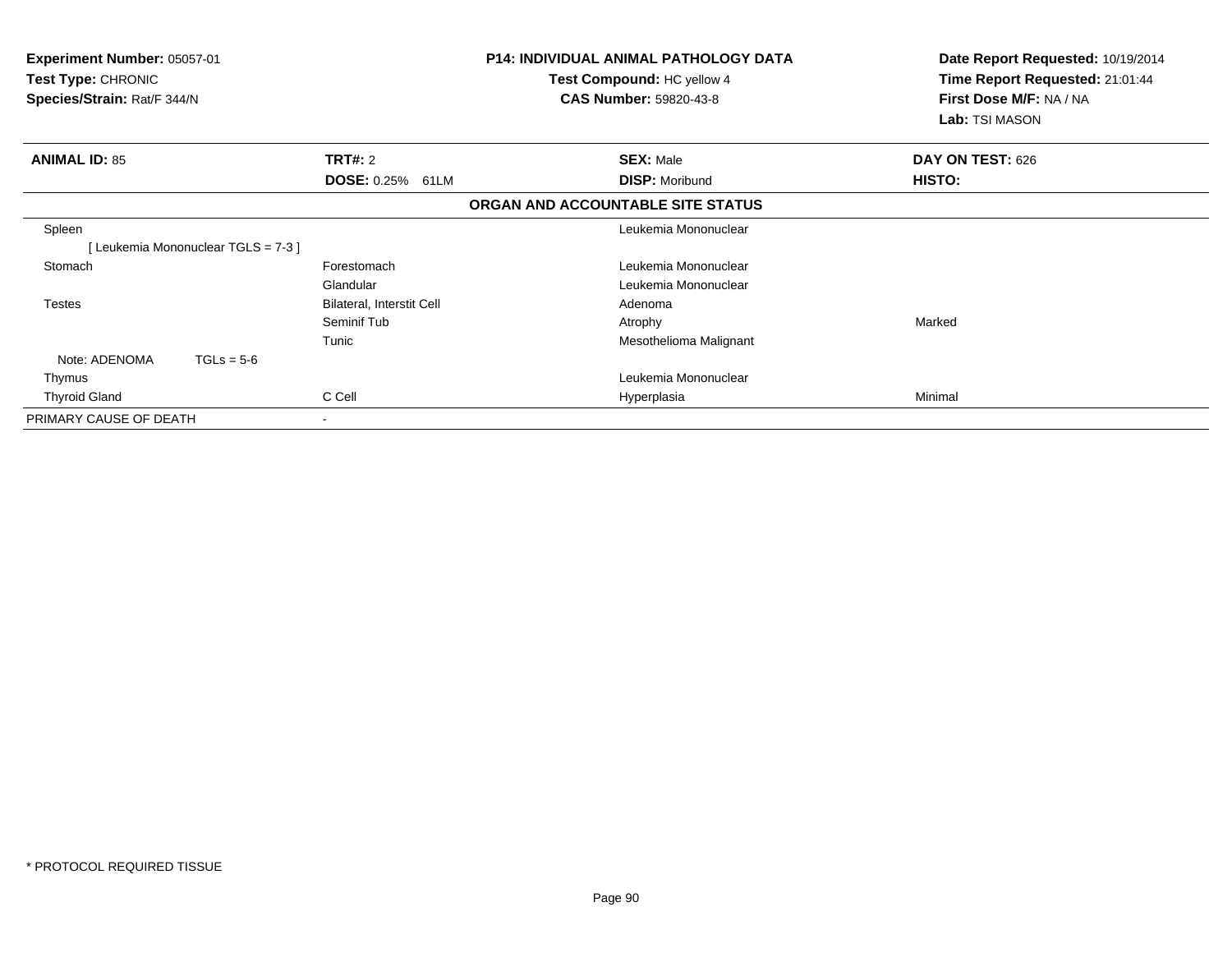| <b>ANIMAL ID: 86</b>                                       | <b>TRT#: 2</b><br>DOSE: 0.25% 61LM | <b>SEX: Male</b>                  | DAY ON TEST: 728          |
|------------------------------------------------------------|------------------------------------|-----------------------------------|---------------------------|
|                                                            |                                    |                                   |                           |
|                                                            |                                    | <b>DISP: Moribund</b>             | HISTO:                    |
|                                                            |                                    | ORGAN AND ACCOUNTABLE SITE STATUS |                           |
| <b>NORMAL</b>                                              |                                    |                                   |                           |
| Adrenal Gland - Cortex                                     | Bone                               | <b>Bone Marrow</b>                | <b>Brain</b>              |
| Epididymis                                                 | Esophagus                          | Intestine Large - Cecum           | Intestine Large - Colon   |
| Intestine Large - Rectum                                   | Intestine Small - Duodenum         | Intestine Small - Ileum           | Intestine Small - Jejunum |
| Islets, Pancreatic                                         | Lymph Node - Mesenteric            | <b>Mammary Gland</b>              | Nose                      |
| Parathyroid Gland                                          | <b>Pituitary Gland</b>             | Prostate                          | Salivary Glands           |
| <b>Seminal Vesicle</b>                                     | Skin                               | Stomach - Forestomach             | Stomach - Glandular       |
| Thymus                                                     | <b>Thyroid Gland</b>               | Trachea                           | <b>Urinary Bladder</b>    |
| <b>MISSING</b>                                             |                                    |                                   |                           |
| Lymph Node - Mandibular                                    |                                    |                                   |                           |
| <b>OBSERVATIONS</b>                                        |                                    |                                   |                           |
| <b>Adrenal Gland</b>                                       | Bilateral, Medulla                 | Pheochromocytoma Benign           |                           |
| Heart                                                      |                                    | Cardiomyopathy                    | Mild                      |
| Kidney                                                     |                                    | Nephropathy                       | Mild                      |
| Note: A FEW SCLEROSED GLOMERULI                            |                                    |                                   |                           |
| Liver                                                      |                                    | Degeneration                      | Cystic, Mild              |
|                                                            |                                    | <b>Mixed Cell Focus</b>           |                           |
| Note: MIXED CL FOCUS $TGLs = 5-3$                          |                                    |                                   |                           |
| Note: LARGE CELLS WITH A VACUOLATED CYTOPLASM IN THE FOCUS |                                    |                                   |                           |
| Lung                                                       |                                    | <b>Infiltration Cellular</b>      | Histiocyte, Mild          |
| Pancreas                                                   | Acinus                             | Atrophy                           | Minimal                   |
| <b>Preputial Gland</b>                                     |                                    | Adenoma                           |                           |
| Note: ADENOMA<br>$TGLs = 2-10.1$                           |                                    |                                   |                           |
| Spleen                                                     |                                    | Fibrosis                          | Mild                      |
|                                                            |                                    | Hematopoietic Cell Proliferation  | Moderate                  |
| [ Hematopoietic Cell Proliferation TGLS = 7-3 ]            |                                    |                                   |                           |
| <b>Testes</b>                                              | Seminif Tub                        | Atrophy                           | Moderate                  |
| PRIMARY CAUSE OF DEATH                                     | <b>Interstit Cell</b>              | Hyperplasia                       | Minimal                   |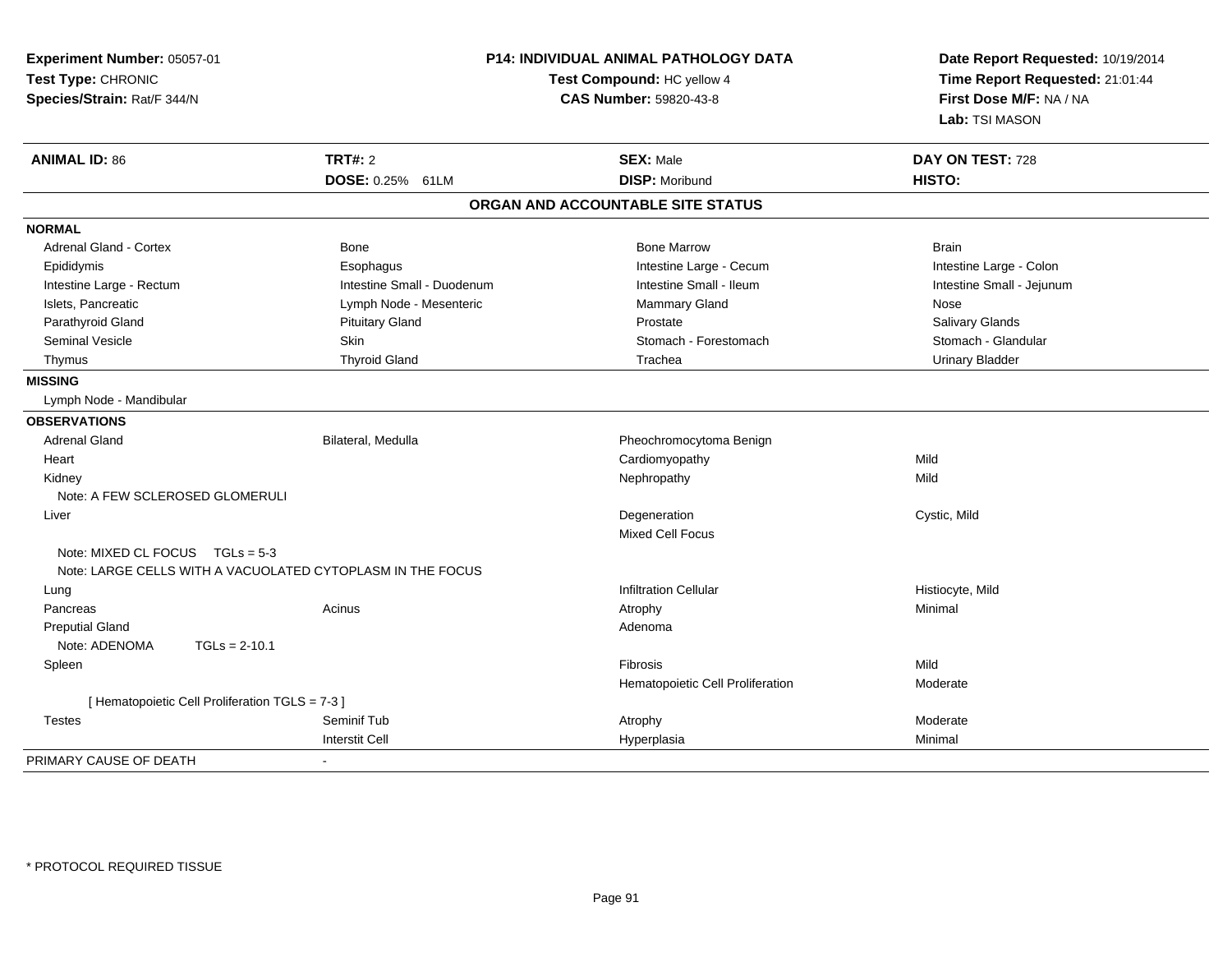| Experiment Number: 05057-01<br>Test Type: CHRONIC<br>Species/Strain: Rat/F 344/N<br><b>ANIMAL ID: 87</b> |                 | <b>TRT#: 2</b>            | <b>P14: INDIVIDUAL ANIMAL PATHOLOGY DATA</b><br>Test Compound: HC yellow 4<br>CAS Number: 59820-43-8<br><b>SEX: Male</b> |                                   | Date Report Requested: 10/19/2014<br>Time Report Requested: 21:01:44<br>First Dose M/F: NA / NA<br>Lab: TSI MASON<br>DAY ON TEST: 481 |  |
|----------------------------------------------------------------------------------------------------------|-----------------|---------------------------|--------------------------------------------------------------------------------------------------------------------------|-----------------------------------|---------------------------------------------------------------------------------------------------------------------------------------|--|
|                                                                                                          |                 | DOSE: 0.25% 61LM          |                                                                                                                          | <b>DISP: Moribund</b>             | HISTO:                                                                                                                                |  |
|                                                                                                          |                 |                           |                                                                                                                          | ORGAN AND ACCOUNTABLE SITE STATUS |                                                                                                                                       |  |
| <b>NORMAL</b>                                                                                            |                 |                           |                                                                                                                          |                                   |                                                                                                                                       |  |
| Adrenal Gland - Cortex                                                                                   |                 | Adrenal Gland - Medulla   |                                                                                                                          | Bone                              | <b>Bone Marrow</b>                                                                                                                    |  |
| <b>Brain</b>                                                                                             |                 | Epididymis                |                                                                                                                          | Esophagus                         | Heart                                                                                                                                 |  |
| Intestine Large - Cecum                                                                                  |                 | Intestine Large - Colon   |                                                                                                                          | Intestine Large - Rectum          | Intestine Small - Duodenum                                                                                                            |  |
| Intestine Small - Ileum                                                                                  |                 | Intestine Small - Jejunum |                                                                                                                          | Islets, Pancreatic                | Liver                                                                                                                                 |  |
| Lung                                                                                                     |                 | Lymph Node - Mandibular   |                                                                                                                          | Mesentery                         | Nose                                                                                                                                  |  |
| <b>Pituitary Gland</b>                                                                                   |                 | Prostate                  |                                                                                                                          | <b>Salivary Glands</b>            | <b>Seminal Vesicle</b>                                                                                                                |  |
| Skin                                                                                                     |                 | Spleen                    |                                                                                                                          | Stomach - Forestomach             | Stomach - Glandular                                                                                                                   |  |
| Thymus                                                                                                   |                 | <b>Thyroid Gland</b>      |                                                                                                                          | Trachea                           | <b>Urinary Bladder</b>                                                                                                                |  |
| <b>MISSING</b>                                                                                           |                 |                           |                                                                                                                          |                                   |                                                                                                                                       |  |
| Parathyroid Gland                                                                                        |                 |                           |                                                                                                                          |                                   |                                                                                                                                       |  |
| <b>OBSERVATIONS</b>                                                                                      |                 |                           |                                                                                                                          |                                   |                                                                                                                                       |  |
| Kidney                                                                                                   |                 |                           |                                                                                                                          | Nephropathy                       | Minimal                                                                                                                               |  |
| Lymph Node                                                                                               |                 | Mesenteric                |                                                                                                                          | <b>Infiltration Cellular</b>      | Histiocyte, Mild                                                                                                                      |  |
| <b>Mammary Gland</b>                                                                                     |                 | Acinus                    |                                                                                                                          | Hyperplasia                       | Mild                                                                                                                                  |  |
| Pancreas                                                                                                 |                 | Acinus                    |                                                                                                                          | Atrophy                           | Mild                                                                                                                                  |  |
| Note: ATROPHY                                                                                            | $TGLs = 5-9$    |                           |                                                                                                                          |                                   |                                                                                                                                       |  |
| <b>Preputial Gland</b>                                                                                   |                 |                           |                                                                                                                          | Adenoma                           |                                                                                                                                       |  |
| Note: ADENOMA                                                                                            | $TGLs = 2-10.1$ |                           |                                                                                                                          |                                   |                                                                                                                                       |  |
| <b>Testes</b>                                                                                            |                 | <b>Interstit Cell</b>     |                                                                                                                          | Hyperplasia                       | Minimal                                                                                                                               |  |
| PRIMARY CAUSE OF DEATH                                                                                   |                 |                           |                                                                                                                          |                                   |                                                                                                                                       |  |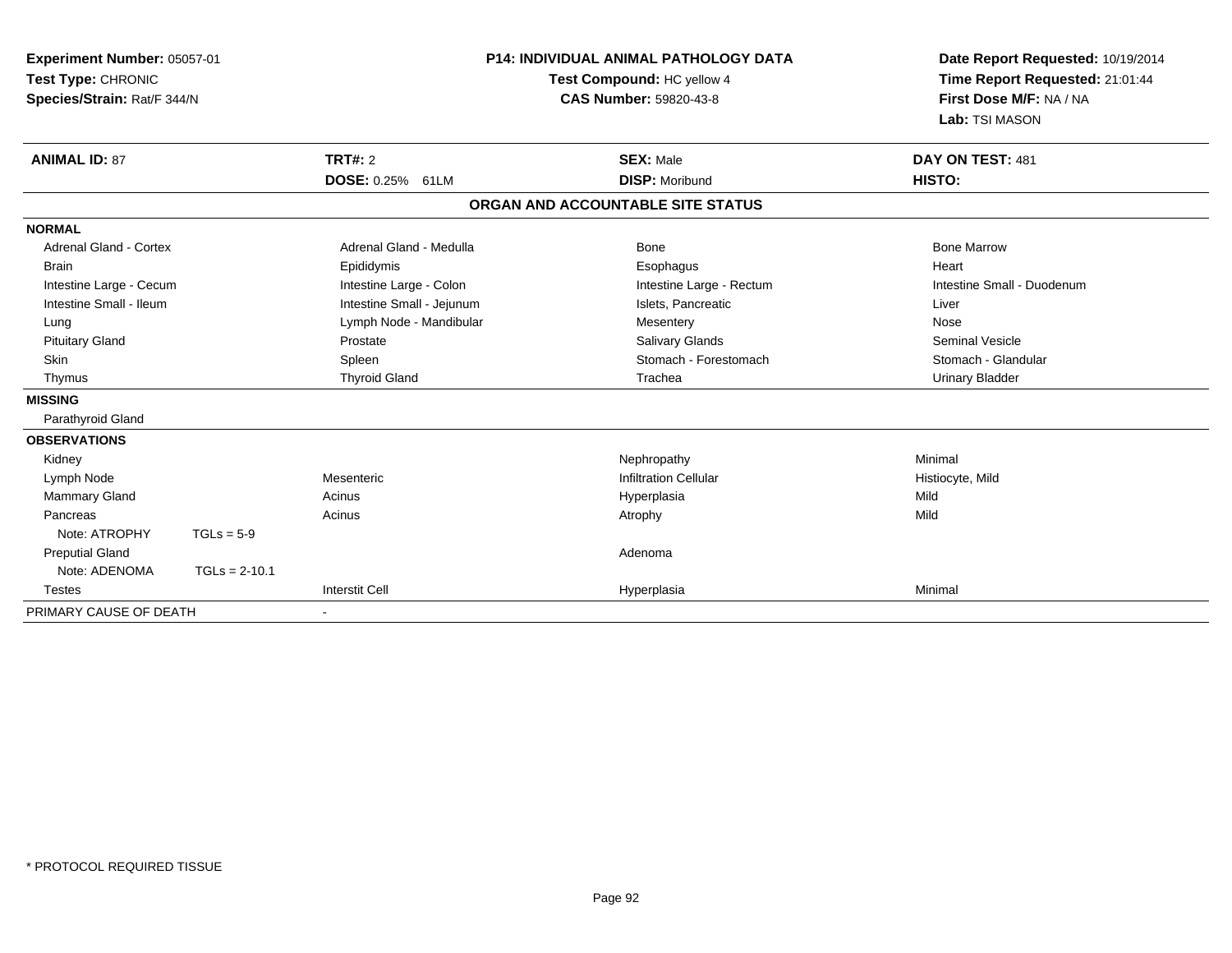**Experiment Number:** 05057-01**Test Type:** CHRONIC **Species/Strain:** Rat/F 344/N**P14: INDIVIDUAL ANIMAL PATHOLOGY DATATest Compound:** HC yellow 4**CAS Number:** 59820-43-8**Date Report Requested:** 10/19/2014**Time Report Requested:** 21:01:44**First Dose M/F:** NA / NA**Lab:** TSI MASON**ANIMAL ID:** 88**TRT#:** 2 **SEX:** Male **DAY ON TEST:** 588 **DOSE:** 0.25% 61LM**DISP:** Moribund **HISTO: ORGAN AND ACCOUNTABLE SITE STATUSNORMALBone** Epididymis **Example 20** Intestine Large - Cecum and Intestine Large - Rectum **Intestine Large - Rectum** Intestine Small - Ileum **Intestine Small - Intestine Small - Jejunum** Islets, Pancreatic **Intestine Small - Intestine Small - Intestine Small - Intestine Small - Intestine Small - Intestine Small - Intestine Small - Intest** Skin Trachea **OBSERVATIONS** Adrenal Gland Cortex Lymphoma Malignant Undifferentiated Cell Type Medulla Lymphoma Malignant Undifferentiated Cell Type Bone Marrow Lymphoma Malignant Undifferentiated Cell Type Brain Lymphoma Malignant Undifferentiated Cell Type Esophagus Lymphoma Malignant Undifferentiated Cell Type Lymphoma Malignant Undifferentiated Cell Type Hearte and Lymphoma Malignant Undifferentiated Cell Type Intestine Large Intestine Small Duodenum Lymphoma Malignant Undifferentiated Cell Type Kidney Lymphoma Malignant Undifferentiated Cell TypeNote: LYMPH MAL UNDF TGLs = 11,12-4+4.1 Liverr and the control of the control of the control of the control of the control of the control of the control of the control of the control of the control of the control of the control of the control of the control of the co Fatty Change **Fatty** Change **Fatty** Change **Fatty** Change Lymphoma Malignant Undifferentiated Cell TypeNote: LYMPH MAL UNDF TGLs = 13-3 Lung Lymphoma Malignant Undifferentiated Cell Type [ Lymphoma Malignant Undifferentiated Cell Type TGLS = 7-1+2 ] Lymph Node Mandibular Lymphoma Malignant Undifferentiated Cell Type Mediastinal Lymphoma Malignant Undifferentiated Cell Type Lymphoma Malignant Undifferentiated Cell TypeMesentericNote: LYMPH MAL UNDF TGLs = 10-13Note: LYMPH MAL UNDF  $TGLs = 4-9$  Note: LYMPH MAL UNDF TGLs = 6-2.1 Mammary Gland Acinus Hyperplasia Mild **Mesentery**  Lymphoma Malignant Undifferentiated Cell Type Lymphoma Malignant Undifferentiated Cell Type Nose Pancreas Lymphoma Malignant Undifferentiated Cell Typed **Example 20 For State Cell Type** Lymphoma Malignant Undifferentiated Cell Type Pituitary Gland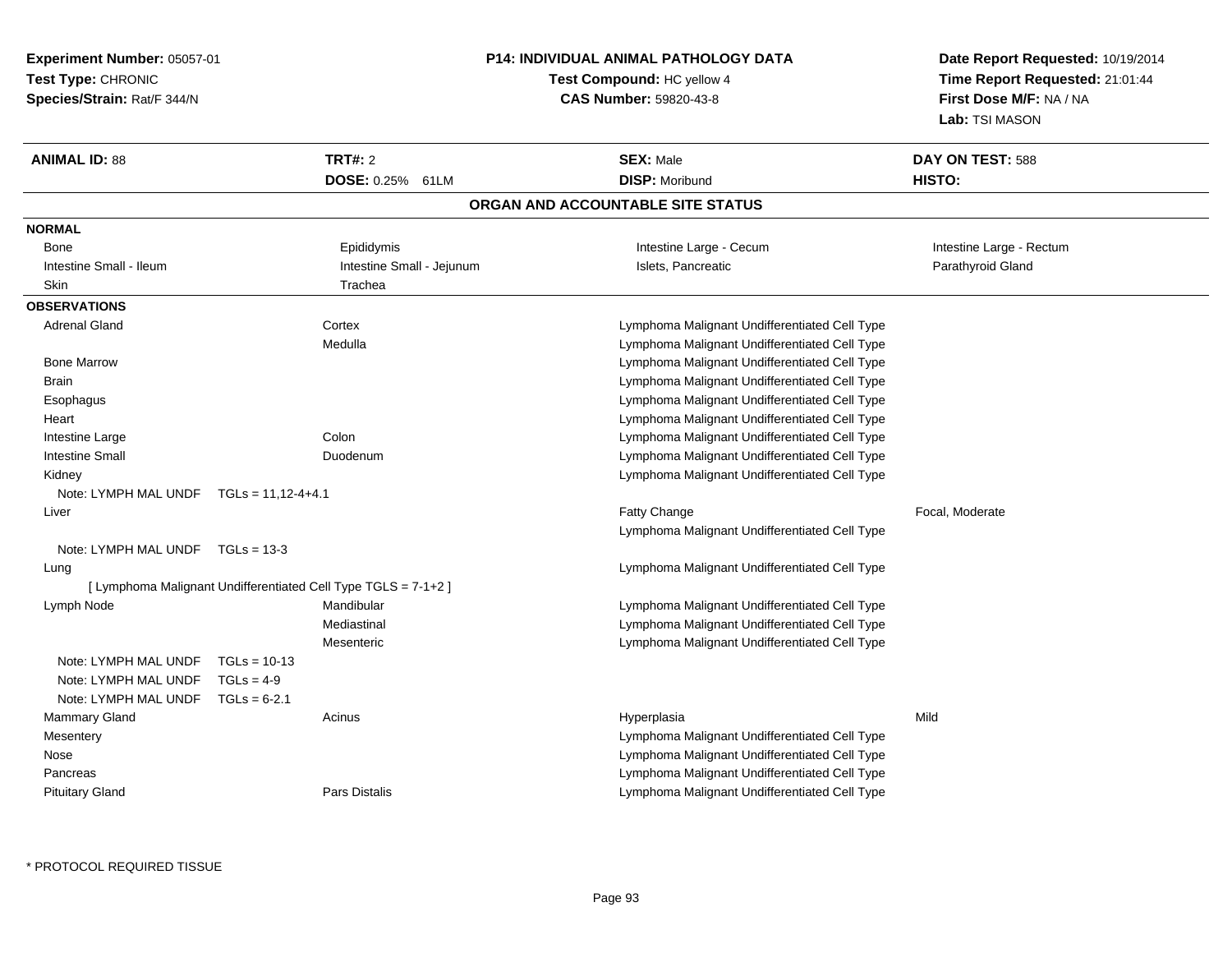**Experiment Number:** 05057-01**Test Type:** CHRONIC **Species/Strain:** Rat/F 344/N**P14: INDIVIDUAL ANIMAL PATHOLOGY DATATest Compound:** HC yellow 4**CAS Number:** 59820-43-8**Date Report Requested:** 10/19/2014**Time Report Requested:** 21:01:44**First Dose M/F:** NA / NA**Lab:** TSI MASON**ANIMAL ID:** 88**TRT#:** 2 **SEX:** Male **DAY ON TEST:** 588 **DOSE:** 0.25% 61LM**DISP:** Moribund **HISTO: ORGAN AND ACCOUNTABLE SITE STATUS**Pars Intermed Lymphoma Malignant Undifferentiated Cell Type Preputial Glandd the contraction of the contraction of the contraction of the contraction of the chronic Active, Mild and the contraction of the contraction of  $\alpha$  chronic Active, Mild and the contraction of the contraction of the contr Lymphoma Malignant Undifferentiated Cell Type Lymphoma Malignant Undifferentiated Cell Type Prostate Salivary Glands Lymphoma Malignant Undifferentiated Cell Type Lymphoma Malignant Undifferentiated Cell Type Seminal Vesicle Spleen Lymphoma Malignant Undifferentiated Cell Type Note: LYMPH MAL UNDF TGLs = 8-3**Stomach**  Forestomach Lymphoma Malignant Undifferentiated Cell Type Glandular Lymphoma Malignant Undifferentiated Cell TypeNote: LYMPH MAL UNDF TGLs = 14-7 Testes Interstit Cell Hyperplasiaa **Minimal**  ThymusLymphoma Malignant Undifferentiated Cell Type<br>C Cell Cell Cell Cell Type<br>Adenoma Thyroid Glandd C Cell C Cell C Contains the Adenoma Lymphoma Malignant Undifferentiated Cell TypeNote: ADENOMA TGLs = 5-8 Urinary Bladder Lymphoma Malignant Undifferentiated Cell TypePRIMARY CAUSE OF DEATH-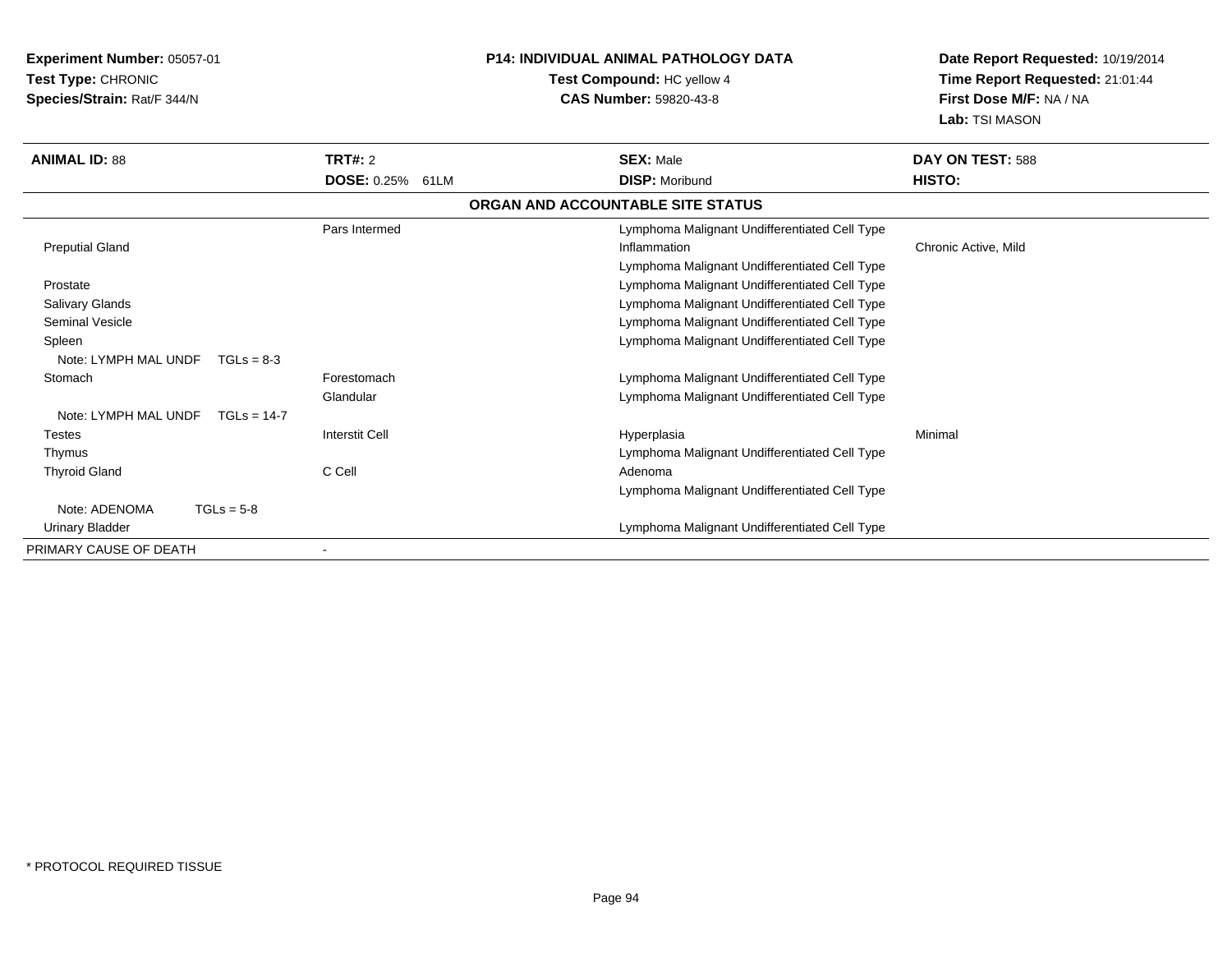| Experiment Number: 05057-01<br>Test Type: CHRONIC<br>Species/Strain: Rat/F 344/N | P14: INDIVIDUAL ANIMAL PATHOLOGY DATA<br>Test Compound: HC yellow 4<br><b>CAS Number: 59820-43-8</b> |                                   | Date Report Requested: 10/19/2014<br>Time Report Requested: 21:01:44<br>First Dose M/F: NA / NA<br>Lab: TSI MASON |  |
|----------------------------------------------------------------------------------|------------------------------------------------------------------------------------------------------|-----------------------------------|-------------------------------------------------------------------------------------------------------------------|--|
| <b>ANIMAL ID: 89</b>                                                             | <b>TRT#: 2</b>                                                                                       | <b>SEX: Male</b>                  | DAY ON TEST: 730                                                                                                  |  |
|                                                                                  | DOSE: 0.25% 61LM                                                                                     | <b>DISP: Terminal Sacrifice</b>   | HISTO:                                                                                                            |  |
|                                                                                  |                                                                                                      | ORGAN AND ACCOUNTABLE SITE STATUS |                                                                                                                   |  |
| <b>NORMAL</b>                                                                    |                                                                                                      |                                   |                                                                                                                   |  |
| <b>Adrenal Gland - Cortex</b>                                                    | Adrenal Gland - Medulla                                                                              | Bone                              | <b>Bone Marrow</b>                                                                                                |  |
| Brain                                                                            | Epididymis                                                                                           | Esophagus                         | Intestine Large - Cecum                                                                                           |  |
| Intestine Large - Rectum                                                         | Intestine Small - Duodenum                                                                           | Intestine Small - Ileum           | Intestine Small - Jejunum                                                                                         |  |
| Islets, Pancreatic                                                               | Lung                                                                                                 | Lymph Node - Mandibular           | Lymph Node - Mesenteric                                                                                           |  |
| Nose                                                                             | Parathyroid Gland                                                                                    | <b>Pituitary Gland</b>            | <b>Preputial Gland</b>                                                                                            |  |
| Prostate                                                                         | Salivary Glands                                                                                      | <b>Seminal Vesicle</b>            | Skin                                                                                                              |  |
| Stomach - Forestomach                                                            | Stomach - Glandular                                                                                  | Thymus                            | <b>Thyroid Gland</b>                                                                                              |  |
| Trachea                                                                          | <b>Urinary Bladder</b>                                                                               |                                   |                                                                                                                   |  |
| <b>MISSING</b>                                                                   |                                                                                                      |                                   |                                                                                                                   |  |
| Intestine Large - Colon                                                          | <b>Mammary Gland</b>                                                                                 |                                   |                                                                                                                   |  |
| <b>OBSERVATIONS</b>                                                              |                                                                                                      |                                   |                                                                                                                   |  |
| Heart                                                                            |                                                                                                      | Cardiomyopathy                    | Mild                                                                                                              |  |
| Kidney                                                                           |                                                                                                      | Nephropathy                       | Mild                                                                                                              |  |
| Liver                                                                            |                                                                                                      | <b>Basophilic Focus</b>           |                                                                                                                   |  |
|                                                                                  | <b>Bile Duct</b>                                                                                     | Hyperplasia                       | Mild                                                                                                              |  |
|                                                                                  |                                                                                                      | Leukemia Mononuclear              |                                                                                                                   |  |
| Note: EARLY LEUKEMIA                                                             |                                                                                                      |                                   |                                                                                                                   |  |
| Pancreas                                                                         | Acinus                                                                                               | Atrophy                           | Mild                                                                                                              |  |
| Spleen                                                                           |                                                                                                      | Leukemia Mononuclear              |                                                                                                                   |  |
| Note: CONGESTED, PROBABLY EARLY LEUKEMIA<br>Note: LEUKEMIA MONUC $TGLs = 5-3$    |                                                                                                      |                                   |                                                                                                                   |  |
| <b>Testes</b>                                                                    | Bilateral, Interstit Cell                                                                            | Adenoma                           |                                                                                                                   |  |
|                                                                                  | Seminif Tub                                                                                          | Atrophy                           | Moderate                                                                                                          |  |
|                                                                                  | <b>Interstit Cell</b>                                                                                | Hyperplasia                       | Minimal                                                                                                           |  |
| Note: ADENOMA<br>$TGLs = 3-6.9-6$                                                |                                                                                                      |                                   |                                                                                                                   |  |
| PRIMARY CAUSE OF DEATH                                                           | $\blacksquare$                                                                                       |                                   |                                                                                                                   |  |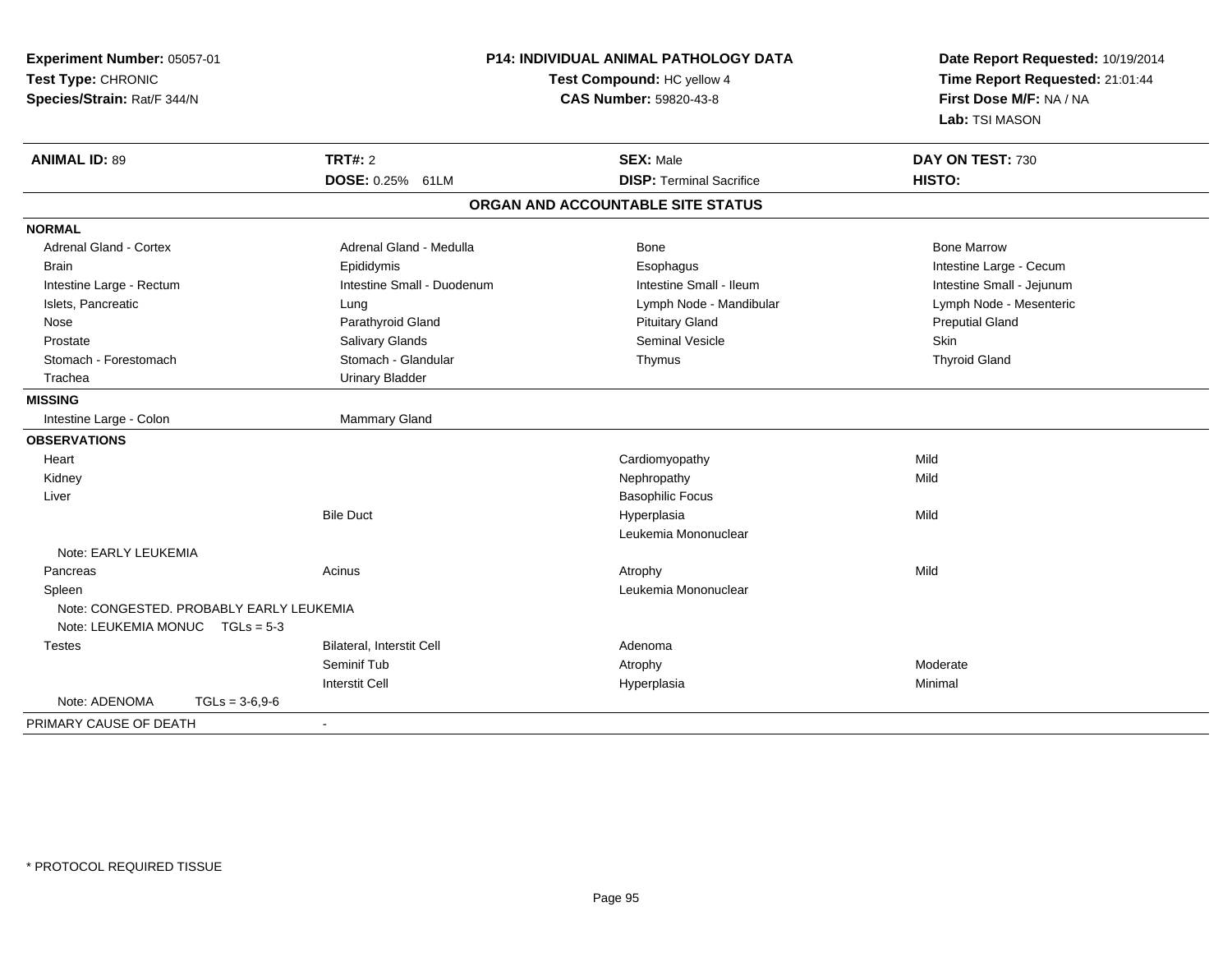| Experiment Number: 05057-01           |                            | <b>P14: INDIVIDUAL ANIMAL PATHOLOGY DATA</b> | Date Report Requested: 10/19/2014 |  |
|---------------------------------------|----------------------------|----------------------------------------------|-----------------------------------|--|
| Test Type: CHRONIC                    |                            | Test Compound: HC yellow 4                   | Time Report Requested: 21:01:44   |  |
| Species/Strain: Rat/F 344/N           |                            | CAS Number: 59820-43-8                       | First Dose M/F: NA / NA           |  |
|                                       |                            |                                              | Lab: TSI MASON                    |  |
| <b>ANIMAL ID: 90</b>                  | <b>TRT#: 2</b>             | <b>SEX: Male</b>                             | DAY ON TEST: 626                  |  |
|                                       | DOSE: 0.25% 61LM           | <b>DISP: Moribund</b>                        | HISTO:                            |  |
|                                       |                            | ORGAN AND ACCOUNTABLE SITE STATUS            |                                   |  |
| <b>NORMAL</b>                         |                            |                                              |                                   |  |
| Bone                                  | Epididymis                 | Esophagus                                    | Intestine Large - Colon           |  |
| Intestine Large - Rectum              | Intestine Small - Duodenum | Intestine Small - Ileum                      | Intestine Small - Jejunum         |  |
| Islets, Pancreatic                    | <b>Thyroid Gland</b>       | Trachea                                      | <b>Urinary Bladder</b>            |  |
| <b>MISSING</b>                        |                            |                                              |                                   |  |
| Adrenal Gland - Medulla               | Mammary Gland              | Parathyroid Gland                            |                                   |  |
| <b>OBSERVATIONS</b>                   |                            |                                              |                                   |  |
| <b>Adrenal Gland</b>                  | Cortex                     | Leukemia Mononuclear                         |                                   |  |
| Note: LEUKEMIA MONUC<br>$TGLs = 8-8$  |                            |                                              |                                   |  |
| <b>Bone Marrow</b>                    |                            | Leukemia Mononuclear                         |                                   |  |
| <b>Brain</b>                          |                            | Hemorrhage                                   | Mild                              |  |
|                                       |                            | Leukemia Mononuclear                         |                                   |  |
| Note: HEMORRHAGE<br>$TGLs = 11-5$     |                            |                                              |                                   |  |
| Heart                                 |                            | Cardiomyopathy                               | Minimal                           |  |
|                                       |                            | Leukemia Mononuclear                         |                                   |  |
| Intestine Large                       | Cecum                      | Leukemia Mononuclear                         |                                   |  |
| Kidney                                |                            | Leukemia Mononuclear                         |                                   |  |
|                                       |                            | Nephropathy                                  | Mild                              |  |
| Note: LEUKEMIA MONUC<br>$TGLs = 9-4$  |                            |                                              |                                   |  |
| Note: NEPHROPATHY<br>$TGLs = 9-4$     |                            |                                              |                                   |  |
| Liver                                 | <b>Bile Duct</b>           | Hyperplasia                                  | Mild                              |  |
|                                       |                            | Leukemia Mononuclear                         |                                   |  |
| Note: LEUKEMIA MONUC<br>$TGLs = 10-3$ |                            |                                              |                                   |  |
| Lung                                  |                            | Leukemia Mononuclear                         |                                   |  |
| Lymph Node                            | Mandibular                 | Leukemia Mononuclear                         |                                   |  |
|                                       | Mediastinal                | Leukemia Mononuclear                         |                                   |  |
|                                       | Mesenteric                 | Leukemia Mononuclear                         |                                   |  |
| Note: LEUKEMIA MONUC<br>$TGLs = 7-8$  |                            |                                              |                                   |  |
| Note: LEUKEMIA MONUC<br>$TGLs = 5-1$  |                            |                                              |                                   |  |
| Note: LEUKEMIA MONUC<br>$TGLs = 4-9$  |                            |                                              |                                   |  |
| Nose                                  |                            | Leukemia Mononuclear                         |                                   |  |

\* PROTOCOL REQUIRED TISSUE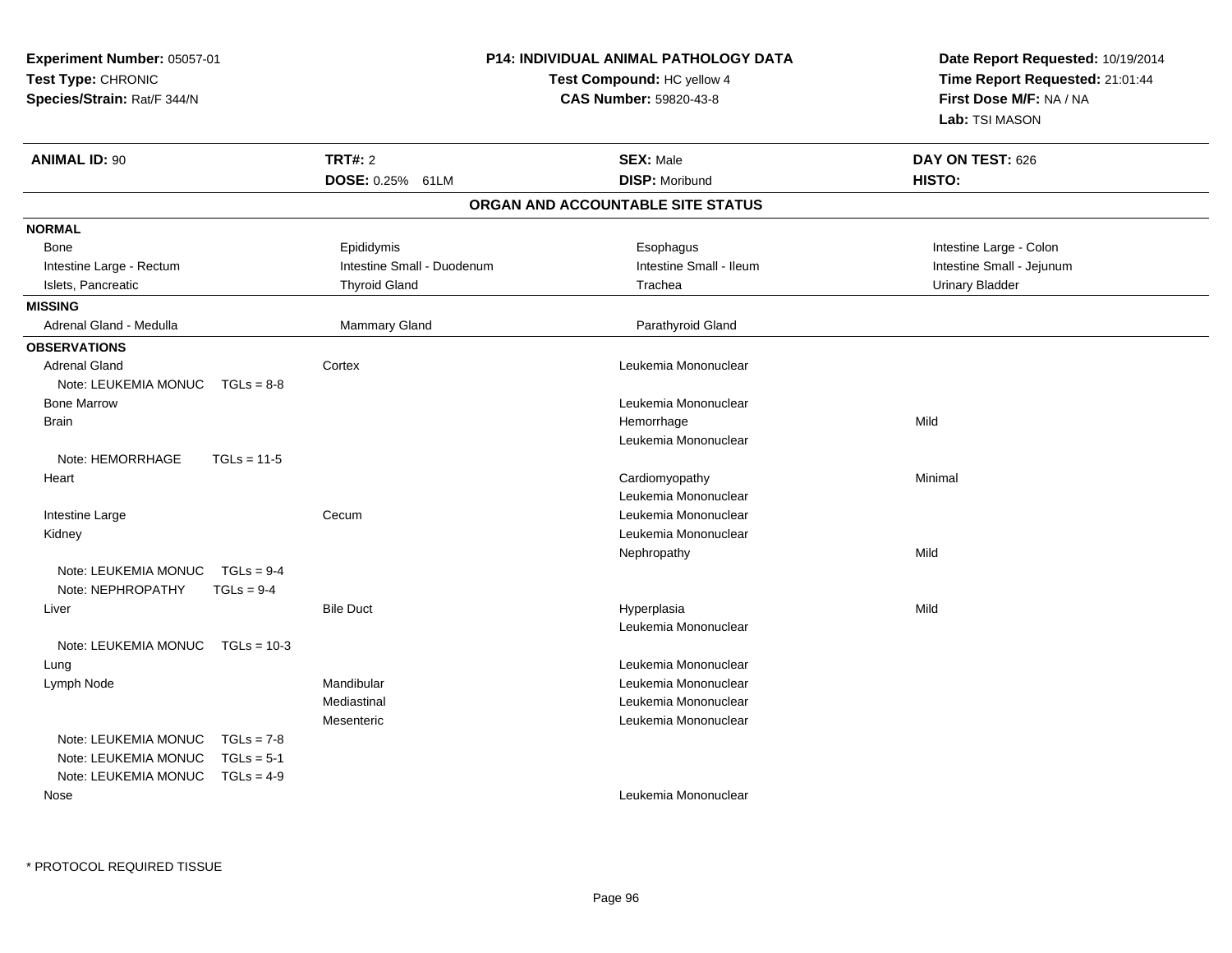| Experiment Number: 05057-01<br>Test Type: CHRONIC<br>Species/Strain: Rat/F 344/N |                                  | P14: INDIVIDUAL ANIMAL PATHOLOGY DATA<br>Test Compound: HC yellow 4<br>CAS Number: 59820-43-8 | Date Report Requested: 10/19/2014<br>Time Report Requested: 21:01:44<br>First Dose M/F: NA / NA |  |
|----------------------------------------------------------------------------------|----------------------------------|-----------------------------------------------------------------------------------------------|-------------------------------------------------------------------------------------------------|--|
|                                                                                  |                                  |                                                                                               | Lab: TSI MASON                                                                                  |  |
| <b>ANIMAL ID: 90</b>                                                             | TRT#: 2                          | <b>SEX: Male</b>                                                                              | DAY ON TEST: 626                                                                                |  |
|                                                                                  | DOSE: 0.25% 61LM                 | <b>DISP: Moribund</b>                                                                         | HISTO:                                                                                          |  |
|                                                                                  |                                  | ORGAN AND ACCOUNTABLE SITE STATUS                                                             |                                                                                                 |  |
| Pancreas                                                                         |                                  | Leukemia Mononuclear                                                                          |                                                                                                 |  |
| <b>Pituitary Gland</b>                                                           | Pars Distalis                    | Hyperplasia                                                                                   | Mild                                                                                            |  |
|                                                                                  | Pars Distalis                    | Leukemia Mononuclear                                                                          |                                                                                                 |  |
| <b>Preputial Gland</b>                                                           |                                  | Adenoma                                                                                       |                                                                                                 |  |
|                                                                                  |                                  | Leukemia Mononuclear                                                                          |                                                                                                 |  |
| Note: LEUKEMIA MONUC TGLs = 3-13<br>Note: ADENOMA<br>$TGLs = 3-13$               |                                  |                                                                                               |                                                                                                 |  |
| Prostate                                                                         |                                  | Leukemia Mononuclear                                                                          |                                                                                                 |  |
| <b>Salivary Glands</b>                                                           |                                  | Leukemia Mononuclear                                                                          |                                                                                                 |  |
| <b>Seminal Vesicle</b>                                                           |                                  | Leukemia Mononuclear                                                                          |                                                                                                 |  |
| <b>Skeletal Muscle</b>                                                           |                                  | Leukemia Mononuclear                                                                          |                                                                                                 |  |
| Skin                                                                             |                                  | Leukemia Mononuclear                                                                          |                                                                                                 |  |
| Spleen                                                                           |                                  | Leukemia Mononuclear                                                                          |                                                                                                 |  |
| Note: LEUKEMIA MONUC<br>$TGLs = 6-3$                                             |                                  |                                                                                               |                                                                                                 |  |
| Stomach                                                                          | Forestomach                      | Acanthosis                                                                                    | Mild                                                                                            |  |
|                                                                                  | Forestomach                      | Leukemia Mononuclear                                                                          |                                                                                                 |  |
|                                                                                  | Glandular                        | Leukemia Mononuclear                                                                          |                                                                                                 |  |
|                                                                                  | Forestomach                      | Necrosis                                                                                      | Mild                                                                                            |  |
| Note: LEUKEMIA MONUC<br>$TGLs = 12-7$                                            |                                  |                                                                                               |                                                                                                 |  |
| <b>Testes</b>                                                                    | <b>Bilateral, Interstit Cell</b> | Adenoma                                                                                       |                                                                                                 |  |
|                                                                                  | Seminif Tub                      | Atrophy                                                                                       | Moderate                                                                                        |  |
|                                                                                  |                                  | Leukemia Mononuclear                                                                          |                                                                                                 |  |
| Thymus                                                                           |                                  | Leukemia Mononuclear                                                                          |                                                                                                 |  |
| PRIMARY CAUSE OF DEATH                                                           | $\blacksquare$                   |                                                                                               |                                                                                                 |  |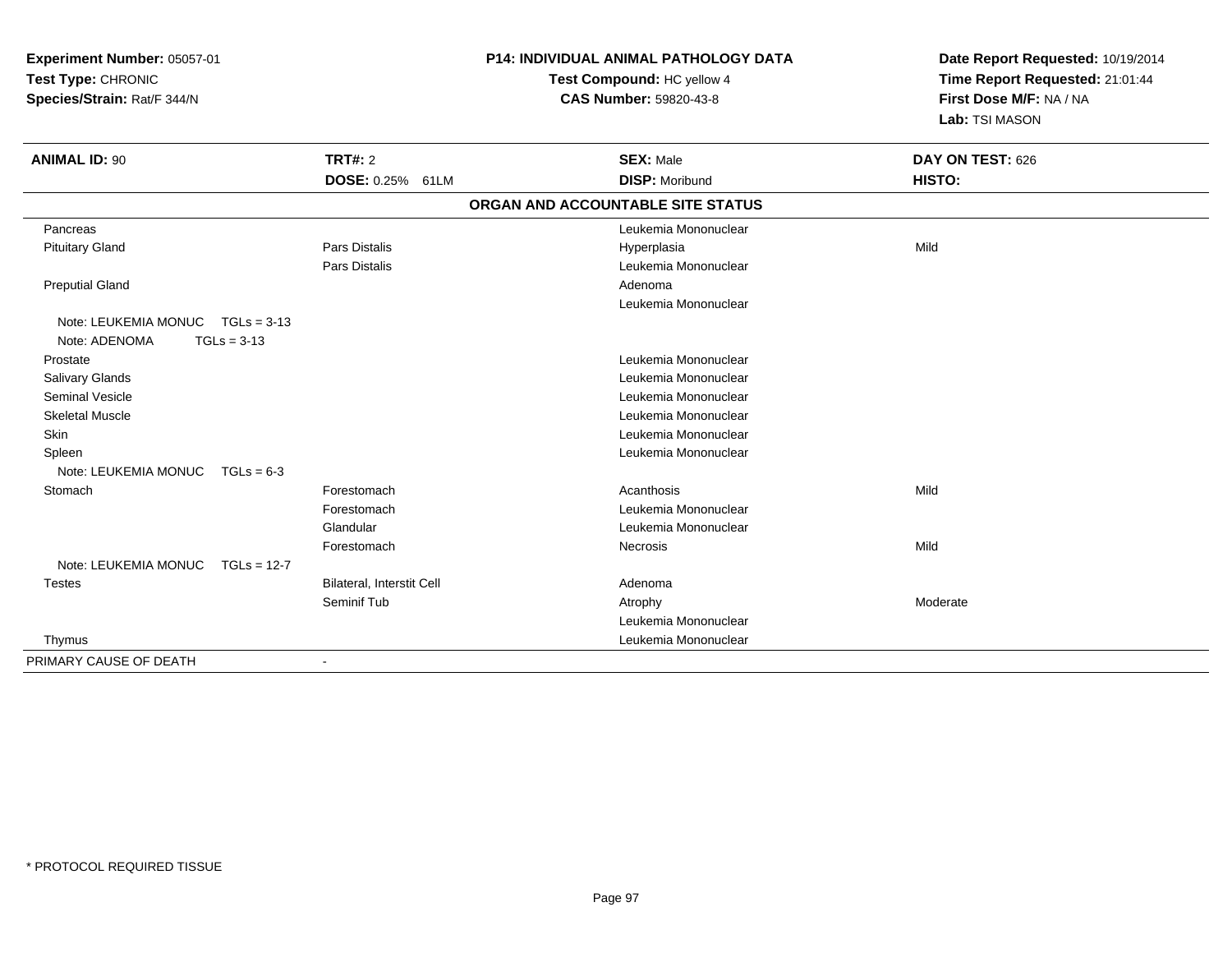| Experiment Number: 05057-01<br>Test Type: CHRONIC<br>Species/Strain: Rat/F 344/N |                            | P14: INDIVIDUAL ANIMAL PATHOLOGY DATA<br>Test Compound: HC yellow 4<br><b>CAS Number: 59820-43-8</b> | Date Report Requested: 10/19/2014<br>Time Report Requested: 21:01:44<br>First Dose M/F: NA / NA<br>Lab: TSI MASON |
|----------------------------------------------------------------------------------|----------------------------|------------------------------------------------------------------------------------------------------|-------------------------------------------------------------------------------------------------------------------|
| <b>ANIMAL ID: 92</b>                                                             | <b>TRT#: 2</b>             | <b>SEX: Male</b>                                                                                     | DAY ON TEST: 658                                                                                                  |
|                                                                                  | DOSE: 0.25% 61LM           | <b>DISP: Dead</b>                                                                                    | HISTO:                                                                                                            |
|                                                                                  |                            | ORGAN AND ACCOUNTABLE SITE STATUS                                                                    |                                                                                                                   |
| <b>NORMAL</b>                                                                    |                            |                                                                                                      |                                                                                                                   |
| Adrenal Gland - Cortex                                                           | Bone                       | <b>Bone Marrow</b>                                                                                   | <b>Brain</b>                                                                                                      |
| Epididymis                                                                       | Esophagus                  | Intestine Large - Cecum                                                                              | Intestine Large - Colon                                                                                           |
| Intestine Large - Rectum                                                         | Intestine Small - Duodenum | Intestine Small - Ileum                                                                              | Intestine Small - Jejunum                                                                                         |
| Islets, Pancreatic                                                               | Lung                       | Lymph Node - Mandibular                                                                              | Lymph Node - Mesenteric                                                                                           |
| Nose                                                                             | Pancreas                   | Parathyroid Gland                                                                                    | Prostate                                                                                                          |
| Salivary Glands                                                                  | <b>Seminal Vesicle</b>     | <b>Skin</b>                                                                                          | Stomach - Forestomach                                                                                             |
| Stomach - Glandular                                                              | Thymus                     | <b>Thyroid Gland</b>                                                                                 | Trachea                                                                                                           |
| <b>Urinary Bladder</b>                                                           |                            |                                                                                                      |                                                                                                                   |
| <b>MISSING</b>                                                                   |                            |                                                                                                      |                                                                                                                   |
| <b>Mammary Gland</b>                                                             |                            |                                                                                                      |                                                                                                                   |
| <b>OBSERVATIONS</b>                                                              |                            |                                                                                                      |                                                                                                                   |
| <b>Adrenal Gland</b>                                                             | Medulla                    | Hyperplasia                                                                                          | Mild                                                                                                              |
|                                                                                  | Medulla                    | Pheochromocytoma Benign                                                                              |                                                                                                                   |
| Heart                                                                            |                            | Cardiomyopathy                                                                                       | Moderate                                                                                                          |
| Kidney                                                                           |                            | Nephropathy                                                                                          | Mild                                                                                                              |
| Liver                                                                            |                            | <b>Necrosis</b>                                                                                      | Mild                                                                                                              |
| <b>Pituitary Gland</b>                                                           | <b>Pars Distalis</b>       | Adenoma                                                                                              |                                                                                                                   |
|                                                                                  | <b>Pars Distalis</b>       | Angiectasis                                                                                          | Mild                                                                                                              |
|                                                                                  | Pars Distalis              | Hyperplasia                                                                                          | Mild                                                                                                              |
| Note: ADENOMA<br>$TGLs = 5-8$                                                    |                            |                                                                                                      |                                                                                                                   |
| Note: ACIDOPHILS PREPONDERANT IN HYPERPLASTIC AREA                               |                            |                                                                                                      |                                                                                                                   |
| <b>Preputial Gland</b>                                                           |                            | Adenoma                                                                                              |                                                                                                                   |
| Note: ADENOMA<br>$TGLs = 2-13$                                                   |                            |                                                                                                      |                                                                                                                   |
| Spleen                                                                           |                            | Hematopoietic Cell Proliferation                                                                     | Moderate                                                                                                          |
| Note: HEMA CELL PROL TGLs = 4-3                                                  |                            |                                                                                                      |                                                                                                                   |
| <b>Testes</b>                                                                    | Bilateral, Interstit Cell  | Adenoma                                                                                              |                                                                                                                   |
|                                                                                  | Seminif Tub                | Atrophy                                                                                              | Mild                                                                                                              |
|                                                                                  | <b>Interstit Cell</b>      | Hyperplasia                                                                                          | Minimal                                                                                                           |
| [Atrophy TGLS = $3-6$ ]                                                          |                            |                                                                                                      |                                                                                                                   |

PRIMARY CAUSE OF DEATH-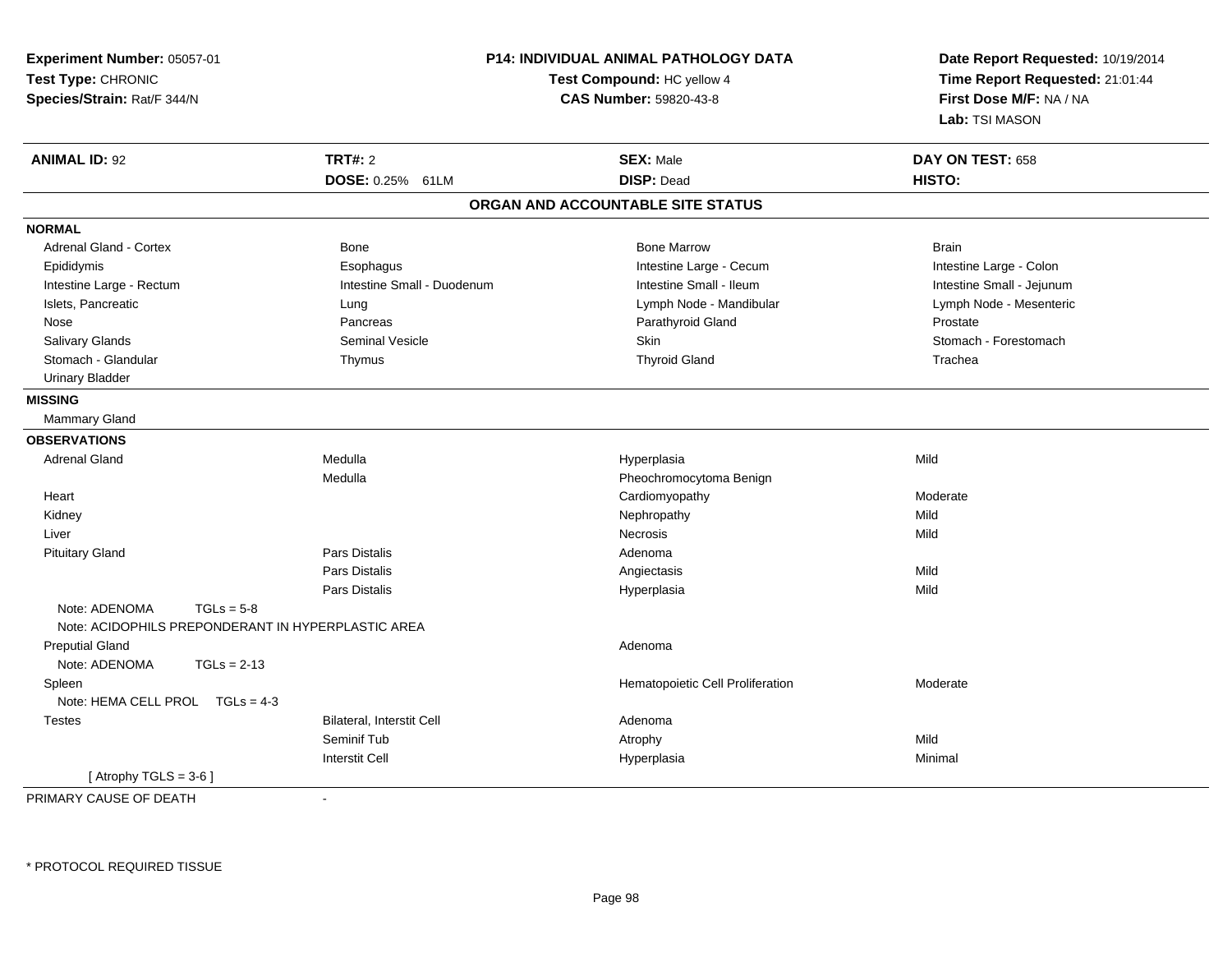| <b>Experiment Number: 05057-01</b><br>Test Type: CHRONIC<br>Species/Strain: Rat/F 344/N |                                           | <b>P14: INDIVIDUAL ANIMAL PATHOLOGY DATA</b><br>Test Compound: HC yellow 4<br><b>CAS Number: 59820-43-8</b> | Date Report Requested: 10/19/2014<br>Time Report Requested: 21:01:44<br>First Dose M/F: NA / NA<br>Lab: TSI MASON |
|-----------------------------------------------------------------------------------------|-------------------------------------------|-------------------------------------------------------------------------------------------------------------|-------------------------------------------------------------------------------------------------------------------|
| <b>ANIMAL ID: 92</b>                                                                    | <b>TRT#: 2</b><br><b>DOSE: 0.25% 61LM</b> | <b>SEX: Male</b><br><b>DISP: Dead</b>                                                                       | <b>DAY ON TEST: 658</b><br>HISTO:                                                                                 |
|                                                                                         |                                           | ORGAN AND ACCOUNTABLE SITE STATUS                                                                           |                                                                                                                   |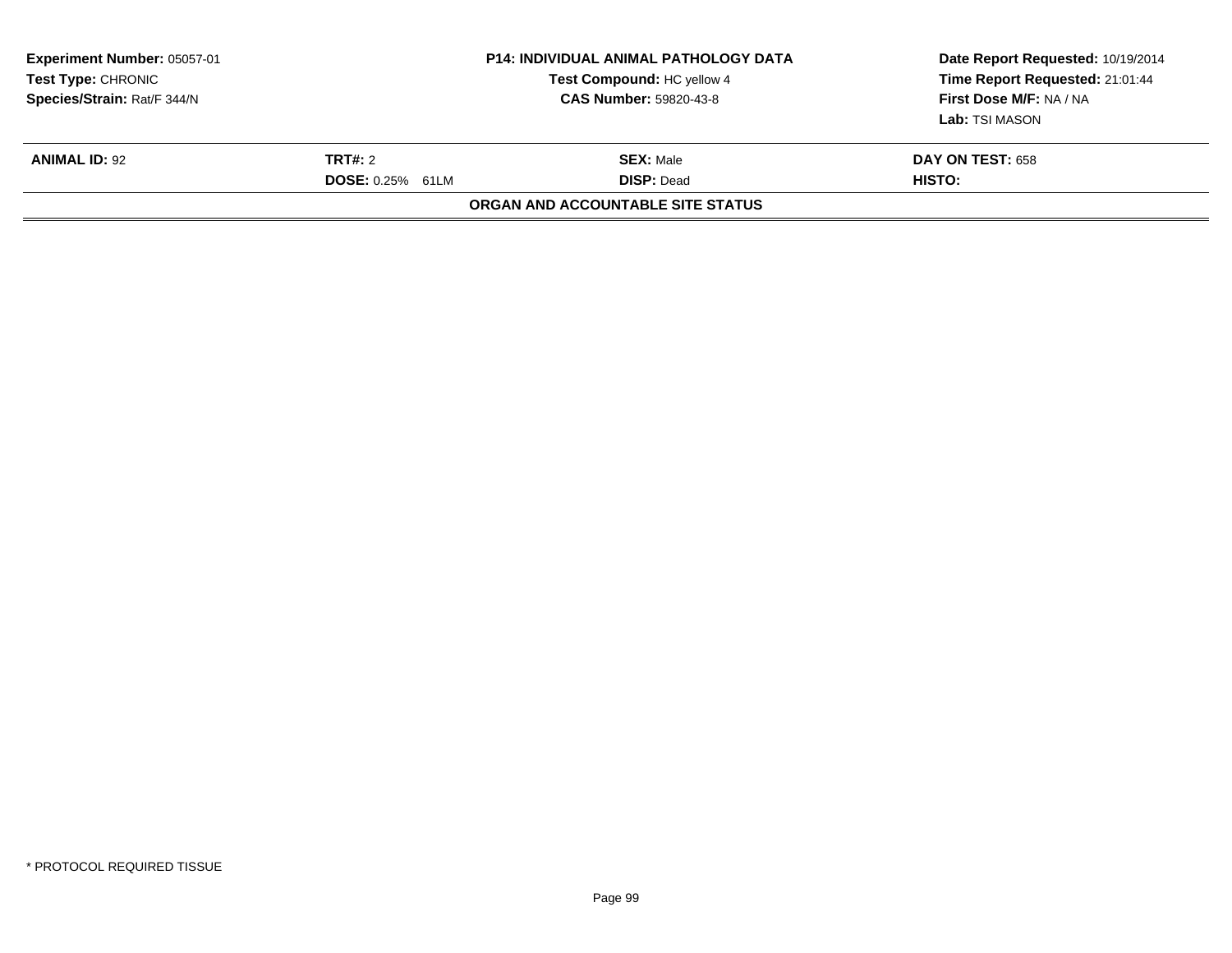| Experiment Number: 05057-01          |                                                      | <b>P14: INDIVIDUAL ANIMAL PATHOLOGY DATA</b> | Date Report Requested: 10/19/2014 |  |
|--------------------------------------|------------------------------------------------------|----------------------------------------------|-----------------------------------|--|
| Test Type: CHRONIC                   | Test Compound: HC yellow 4<br>CAS Number: 59820-43-8 |                                              | Time Report Requested: 21:01:44   |  |
| Species/Strain: Rat/F 344/N          |                                                      |                                              | First Dose M/F: NA / NA           |  |
|                                      |                                                      |                                              | Lab: TSI MASON                    |  |
| <b>ANIMAL ID: 93</b>                 | <b>TRT#: 2</b>                                       | <b>SEX: Male</b>                             | DAY ON TEST: 646                  |  |
|                                      | DOSE: 0.25% 61LM                                     | <b>DISP: Moribund</b>                        | HISTO:                            |  |
|                                      |                                                      | ORGAN AND ACCOUNTABLE SITE STATUS            |                                   |  |
| <b>NORMAL</b>                        |                                                      |                                              |                                   |  |
| Bone                                 | <b>Bone Marrow</b>                                   | <b>Brain</b>                                 | Epididymis                        |  |
| Esophagus                            | Intestine Large - Cecum                              | Intestine Large - Colon                      | Intestine Large - Rectum          |  |
| Intestine Small - Duodenum           | Intestine Small - Ileum                              | Intestine Small - Jejunum                    | Islets, Pancreatic                |  |
| Nose                                 | Parathyroid Gland                                    | <b>Pituitary Gland</b>                       | <b>Preputial Gland</b>            |  |
| Prostate                             | Salivary Glands                                      | <b>Seminal Vesicle</b>                       | Skin                              |  |
| Stomach - Forestomach                | Stomach - Glandular                                  | <b>Thyroid Gland</b>                         | Trachea                           |  |
| <b>Urinary Bladder</b>               |                                                      |                                              |                                   |  |
| <b>MISSING</b>                       |                                                      |                                              |                                   |  |
| Lymph Node - Mandibular              | Mammary Gland                                        |                                              |                                   |  |
| <b>OBSERVATIONS</b>                  |                                                      |                                              |                                   |  |
| <b>Adrenal Gland</b>                 | Medulla                                              | Hyperplasia                                  | Mild                              |  |
|                                      | Cortex                                               | Leukemia Mononuclear                         |                                   |  |
|                                      | Medulla                                              | Leukemia Mononuclear                         |                                   |  |
| Heart                                |                                                      | Leukemia Mononuclear                         |                                   |  |
| Kidney                               |                                                      | Leukemia Mononuclear                         |                                   |  |
|                                      |                                                      | Nephropathy                                  | Mild                              |  |
| Note: LEUKEMIA MONUC<br>$TGLs = 6-4$ |                                                      |                                              |                                   |  |
| Liver                                |                                                      | Fatty Change                                 | Focal, Minimal                    |  |
|                                      | <b>Bile Duct</b>                                     | Hyperplasia                                  | Mild                              |  |
|                                      |                                                      | Leukemia Mononuclear                         |                                   |  |
| Note: LEUKEMIA MONUC TGLs = 7-3      |                                                      |                                              |                                   |  |
| Lung                                 |                                                      | Leukemia Mononuclear                         |                                   |  |
|                                      |                                                      | Metaplasia                                   | Osseous, Minimal                  |  |
| Note: METAPLASIA OR BONY SPICULE     |                                                      |                                              |                                   |  |
| Lymph Node                           | Mediastinal                                          | Leukemia Mononuclear                         |                                   |  |
|                                      | Mesenteric                                           | Leukemia Mononuclear                         |                                   |  |
| Pancreas                             | Acinus                                               | Atrophy                                      | Mild                              |  |
| Spleen                               |                                                      | Fibrosis                                     | Mild                              |  |
|                                      |                                                      | Leukemia Mononuclear                         |                                   |  |
| [Fibrosis TGLS = $5-3+3.1$ ]         |                                                      |                                              |                                   |  |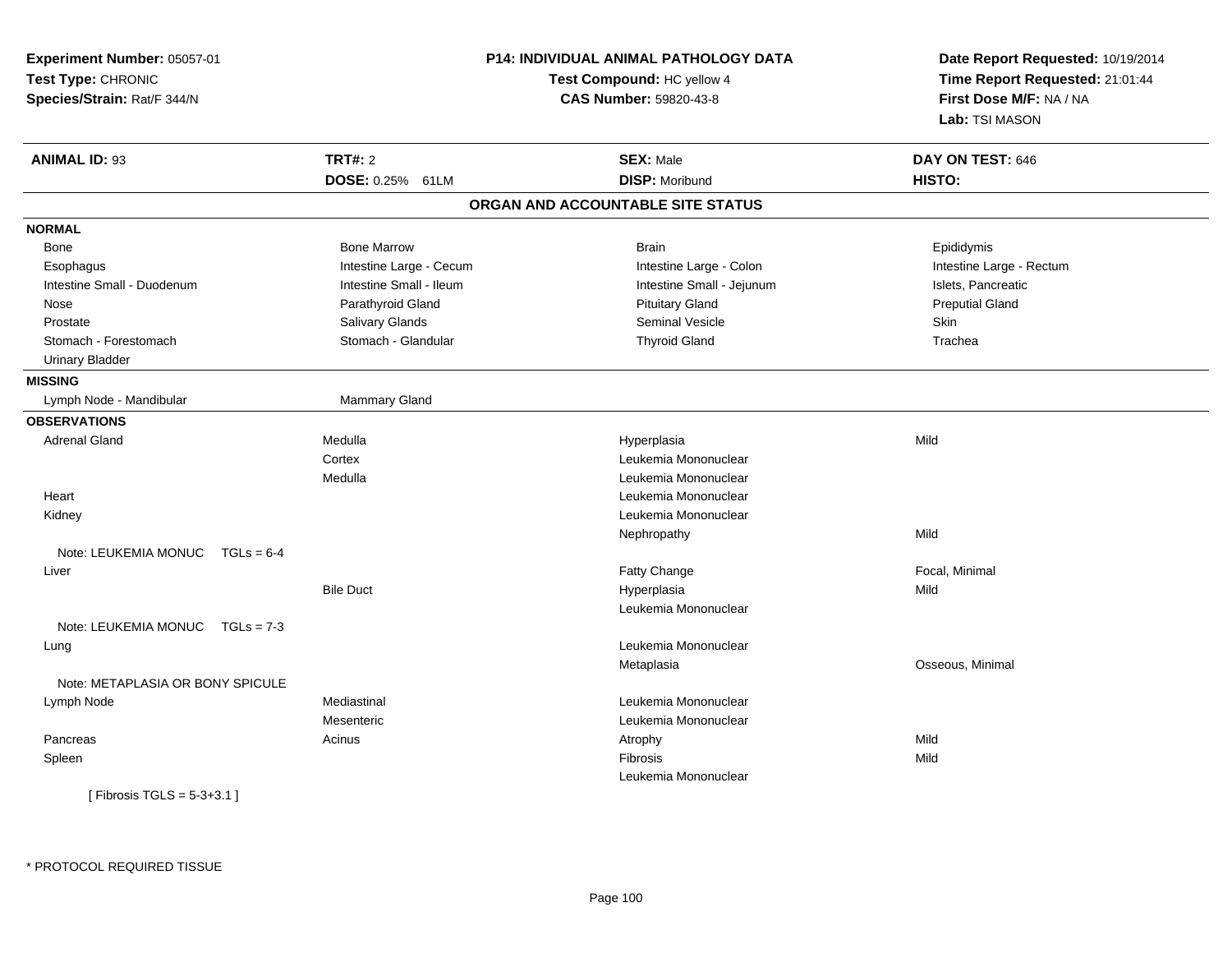| Experiment Number: 05057-01<br><b>Test Type: CHRONIC</b><br>Species/Strain: Rat/F 344/N |              |                                  | <b>P14: INDIVIDUAL ANIMAL PATHOLOGY DATA</b><br>Test Compound: HC yellow 4<br><b>CAS Number: 59820-43-8</b> | Date Report Requested: 10/19/2014<br>Time Report Requested: 21:01:44<br>First Dose M/F: NA / NA<br><b>Lab: TSI MASON</b> |
|-----------------------------------------------------------------------------------------|--------------|----------------------------------|-------------------------------------------------------------------------------------------------------------|--------------------------------------------------------------------------------------------------------------------------|
| <b>ANIMAL ID: 93</b>                                                                    |              | TRT#: 2                          | <b>SEX: Male</b>                                                                                            | DAY ON TEST: 646                                                                                                         |
|                                                                                         |              | <b>DOSE: 0.25% 61LM</b>          | <b>DISP: Moribund</b>                                                                                       | <b>HISTO:</b>                                                                                                            |
|                                                                                         |              |                                  | ORGAN AND ACCOUNTABLE SITE STATUS                                                                           |                                                                                                                          |
| <b>Testes</b>                                                                           |              | <b>Bilateral, Interstit Cell</b> | Adenoma                                                                                                     |                                                                                                                          |
|                                                                                         |              | Seminif Tub                      | Atrophy                                                                                                     | Mild                                                                                                                     |
|                                                                                         |              | <b>Interstit Cell</b>            | Hyperplasia                                                                                                 | Mild                                                                                                                     |
| Note: ADENOMA                                                                           | $TGLs = 3-6$ |                                  |                                                                                                             |                                                                                                                          |
| Thymus                                                                                  |              |                                  | Leukemia Mononuclear                                                                                        |                                                                                                                          |
| PRIMARY CAUSE OF DEATH                                                                  |              | $\overline{\phantom{a}}$         |                                                                                                             |                                                                                                                          |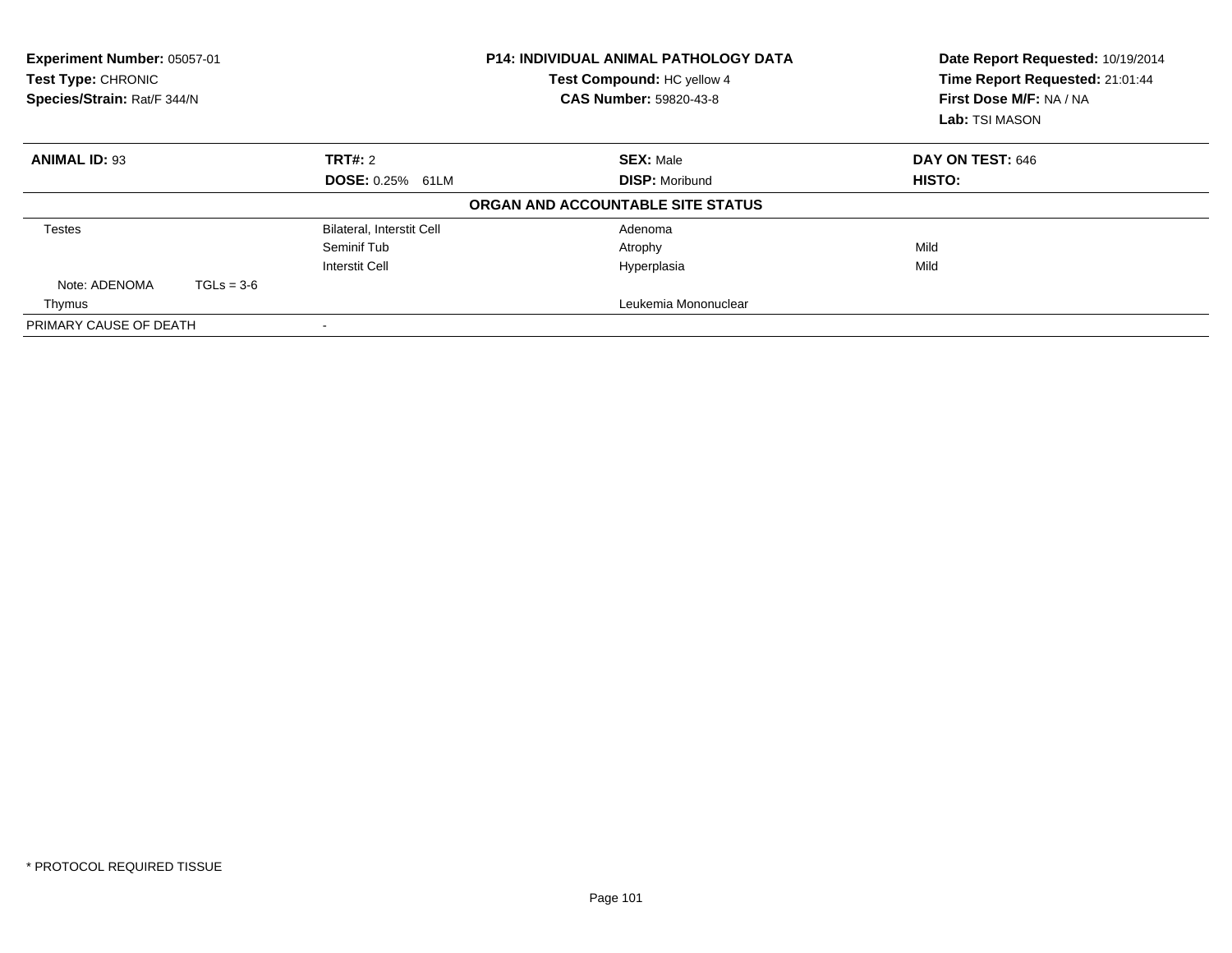| Experiment Number: 05057-01<br>Test Type: CHRONIC<br>Species/Strain: Rat/F 344/N |                                 |                                    | <b>P14: INDIVIDUAL ANIMAL PATHOLOGY DATA</b><br>Test Compound: HC yellow 4<br>CAS Number: 59820-43-8 | Date Report Requested: 10/19/2014<br>Time Report Requested: 21:01:44<br>First Dose M/F: NA / NA<br>Lab: TSI MASON |
|----------------------------------------------------------------------------------|---------------------------------|------------------------------------|------------------------------------------------------------------------------------------------------|-------------------------------------------------------------------------------------------------------------------|
| <b>ANIMAL ID: 94</b>                                                             |                                 | <b>TRT#: 2</b><br>DOSE: 0.25% 61LM | <b>SEX: Male</b><br><b>DISP: Dead</b>                                                                | DAY ON TEST: 623<br>HISTO:                                                                                        |
|                                                                                  |                                 |                                    | ORGAN AND ACCOUNTABLE SITE STATUS                                                                    |                                                                                                                   |
| <b>NORMAL</b>                                                                    |                                 |                                    |                                                                                                      |                                                                                                                   |
| Bone                                                                             |                                 | Brain                              | Epididymis                                                                                           | Esophagus                                                                                                         |
| <b>Pituitary Gland</b>                                                           |                                 | Prostate                           | Skin                                                                                                 | Trachea                                                                                                           |
| <b>MISSING</b><br>Parathyroid Gland                                              |                                 |                                    |                                                                                                      |                                                                                                                   |
| <b>AUTO PRECLUDES DIAG.</b>                                                      |                                 |                                    |                                                                                                      |                                                                                                                   |
| Intestine Large - Cecum                                                          |                                 | Intestine Large - Colon            | Intestine Large - Rectum                                                                             | Intestine Small - Duodenum                                                                                        |
| Intestine Small - Ileum                                                          |                                 | Intestine Small - Jejunum          | Islets, Pancreatic                                                                                   | Pancreas                                                                                                          |
| <b>Urinary Bladder</b>                                                           |                                 |                                    |                                                                                                      |                                                                                                                   |
| <b>OBSERVATIONS</b>                                                              |                                 |                                    |                                                                                                      |                                                                                                                   |
| <b>Adrenal Gland</b>                                                             |                                 | Cortex                             | Leukemia Mononuclear                                                                                 |                                                                                                                   |
|                                                                                  |                                 | Medulla                            | Leukemia Mononuclear                                                                                 |                                                                                                                   |
| <b>Bone Marrow</b>                                                               |                                 |                                    | Leukemia Mononuclear                                                                                 |                                                                                                                   |
| Heart                                                                            |                                 |                                    | Cardiomyopathy                                                                                       | Moderate                                                                                                          |
|                                                                                  |                                 |                                    | Leukemia Mononuclear                                                                                 |                                                                                                                   |
| Kidney                                                                           |                                 |                                    | Leukemia Mononuclear                                                                                 |                                                                                                                   |
|                                                                                  |                                 |                                    | Nephropathy                                                                                          | Mild                                                                                                              |
| Liver                                                                            |                                 |                                    | Fatty Change                                                                                         | Focal, Moderate                                                                                                   |
|                                                                                  |                                 |                                    | Leukemia Mononuclear                                                                                 |                                                                                                                   |
| Note: FATTY CHANGE                                                               | $TGLs = 5-3$                    |                                    |                                                                                                      |                                                                                                                   |
| Lung                                                                             |                                 |                                    | Leukemia Mononuclear                                                                                 |                                                                                                                   |
| Lymph Node                                                                       |                                 | Mandibular                         | Leukemia Mononuclear                                                                                 |                                                                                                                   |
|                                                                                  |                                 | Mediastinal                        | Leukemia Mononuclear                                                                                 |                                                                                                                   |
|                                                                                  |                                 | Mesenteric                         | Leukemia Mononuclear                                                                                 |                                                                                                                   |
|                                                                                  |                                 | Pancreatic                         | Leukemia Mononuclear                                                                                 |                                                                                                                   |
| Note: LEUKEMIA MONUC<br>Note: LEUKEMIA MONUC                                     | $TGLs = 10-14$<br>$TGLs = 8-13$ |                                    |                                                                                                      |                                                                                                                   |
| Mammary Gland                                                                    |                                 | Acinus                             | Hyperplasia                                                                                          | Moderate                                                                                                          |
| Nose                                                                             |                                 |                                    | Leukemia Mononuclear                                                                                 |                                                                                                                   |
| <b>Preputial Gland</b>                                                           |                                 |                                    | Leukemia Mononuclear                                                                                 |                                                                                                                   |
| Salivary Glands                                                                  |                                 |                                    | Leukemia Mononuclear                                                                                 |                                                                                                                   |
|                                                                                  |                                 |                                    |                                                                                                      |                                                                                                                   |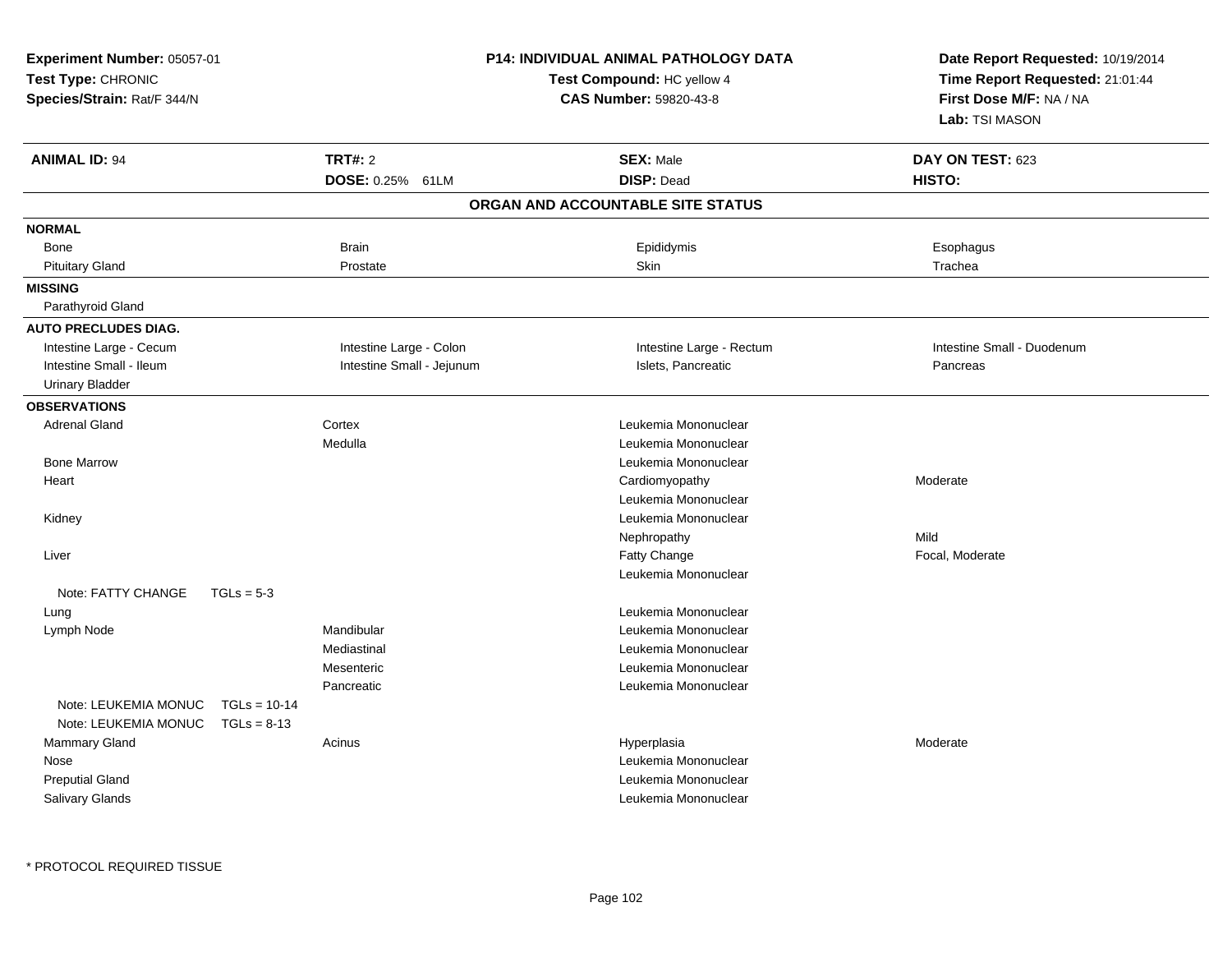| Experiment Number: 05057-01<br>Test Type: CHRONIC<br>Species/Strain: Rat/F 344/N |                           | <b>P14: INDIVIDUAL ANIMAL PATHOLOGY DATA</b><br>Test Compound: HC yellow 4<br><b>CAS Number: 59820-43-8</b> | Date Report Requested: 10/19/2014<br>Time Report Requested: 21:01:44<br>First Dose M/F: NA / NA<br>Lab: TSI MASON |
|----------------------------------------------------------------------------------|---------------------------|-------------------------------------------------------------------------------------------------------------|-------------------------------------------------------------------------------------------------------------------|
| <b>ANIMAL ID: 94</b>                                                             | <b>TRT#: 2</b>            | <b>SEX: Male</b>                                                                                            | DAY ON TEST: 623                                                                                                  |
|                                                                                  | DOSE: 0.25% 61LM          | <b>DISP: Dead</b>                                                                                           | <b>HISTO:</b>                                                                                                     |
|                                                                                  |                           | ORGAN AND ACCOUNTABLE SITE STATUS                                                                           |                                                                                                                   |
| Seminal Vesicle                                                                  |                           | Leukemia Mononuclear                                                                                        |                                                                                                                   |
| Note: LEUKEMIA MONUC<br>$TGLs = 9-6$                                             |                           |                                                                                                             |                                                                                                                   |
| <b>Skeletal Muscle</b>                                                           |                           | Leukemia Mononuclear                                                                                        |                                                                                                                   |
| Spleen                                                                           |                           | Leukemia Mononuclear                                                                                        |                                                                                                                   |
| Note: LEUKEMIA MONUC<br>$TGLs = 4-3$                                             |                           |                                                                                                             |                                                                                                                   |
| Stomach                                                                          | Forestomach               | Leukemia Mononuclear                                                                                        |                                                                                                                   |
|                                                                                  | Glandular                 | Leukemia Mononuclear                                                                                        |                                                                                                                   |
| <b>Testes</b>                                                                    | Bilateral, Interstit Cell | Adenoma                                                                                                     |                                                                                                                   |
|                                                                                  | Seminif Tub               | Atrophy                                                                                                     | Marked                                                                                                            |
| Note: ADENOMA<br>$TGLs = 3-6$                                                    |                           |                                                                                                             |                                                                                                                   |
| Thymus                                                                           |                           | Leukemia Mononuclear                                                                                        |                                                                                                                   |
| <b>Thyroid Gland</b>                                                             |                           | Leukemia Mononuclear                                                                                        |                                                                                                                   |
| PRIMARY CAUSE OF DEATH                                                           |                           |                                                                                                             |                                                                                                                   |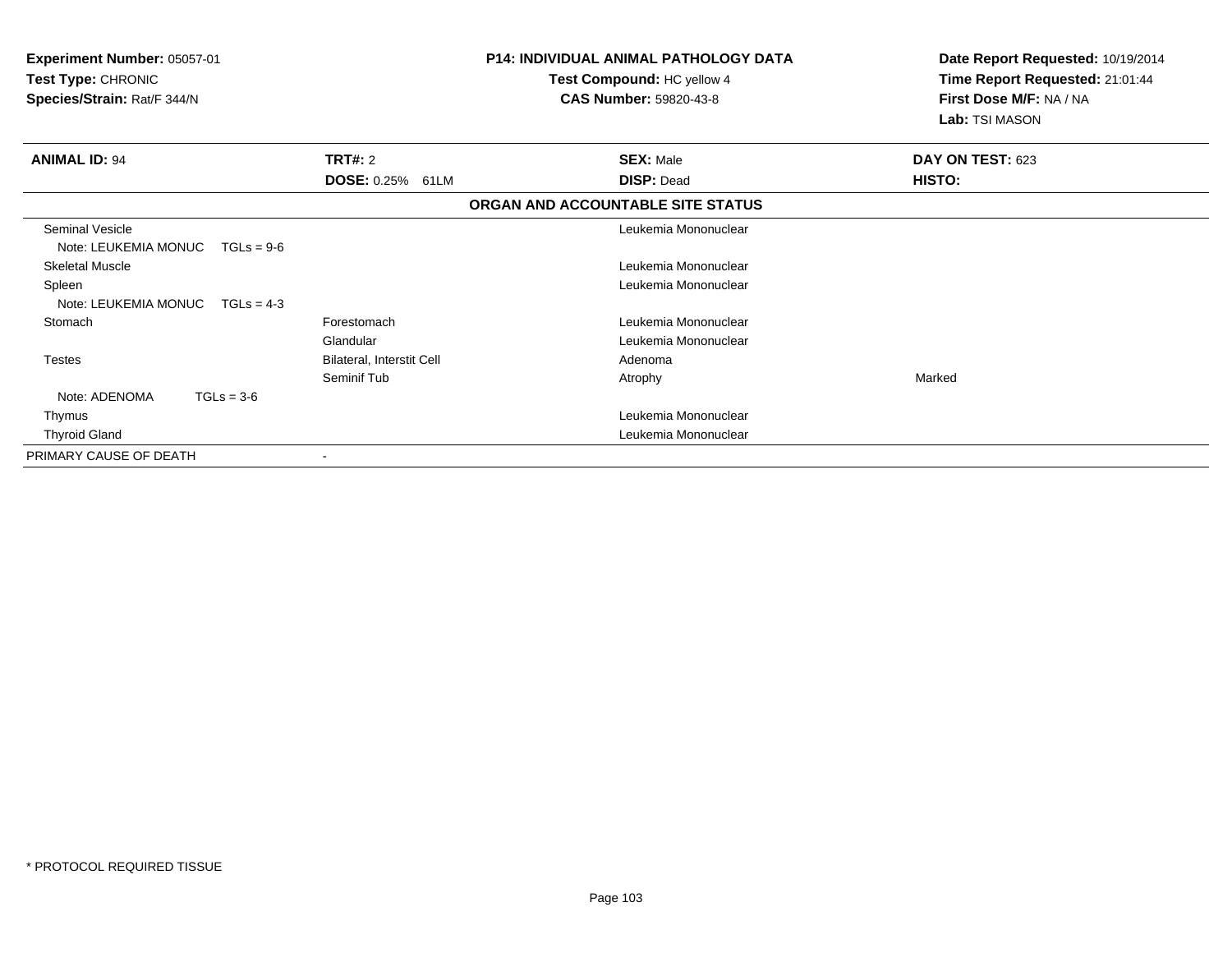| Experiment Number: 05057-01<br>Test Type: CHRONIC<br>Species/Strain: Rat/F 344/N |                            | P14: INDIVIDUAL ANIMAL PATHOLOGY DATA<br>Test Compound: HC yellow 4<br><b>CAS Number: 59820-43-8</b> | Date Report Requested: 10/19/2014<br>Time Report Requested: 21:01:44<br>First Dose M/F: NA / NA<br>Lab: TSI MASON |  |
|----------------------------------------------------------------------------------|----------------------------|------------------------------------------------------------------------------------------------------|-------------------------------------------------------------------------------------------------------------------|--|
| <b>ANIMAL ID: 95</b>                                                             | <b>TRT#: 2</b>             | <b>SEX: Male</b>                                                                                     | DAY ON TEST: 730                                                                                                  |  |
|                                                                                  | DOSE: 0.25% 61LM           | <b>DISP: Terminal Sacrifice</b>                                                                      | HISTO:                                                                                                            |  |
|                                                                                  |                            | ORGAN AND ACCOUNTABLE SITE STATUS                                                                    |                                                                                                                   |  |
| <b>NORMAL</b>                                                                    |                            |                                                                                                      |                                                                                                                   |  |
| <b>Adrenal Gland - Cortex</b>                                                    | <b>Bone</b>                | <b>Bone Marrow</b>                                                                                   | <b>Brain</b>                                                                                                      |  |
| Epididymis                                                                       | Esophagus                  | Intestine Large - Cecum                                                                              | Intestine Large - Colon                                                                                           |  |
| Intestine Large - Rectum                                                         | Intestine Small - Duodenum | Intestine Small - Ileum                                                                              | Intestine Small - Jejunum                                                                                         |  |
| Islets, Pancreatic                                                               | Lung                       | Lymph Node - Mandibular                                                                              | Lymph Node - Mesenteric                                                                                           |  |
| Nose                                                                             | Pancreas                   | Parathyroid Gland                                                                                    | <b>Pituitary Gland</b>                                                                                            |  |
| <b>Preputial Gland</b>                                                           | Prostate                   | Salivary Glands                                                                                      | <b>Seminal Vesicle</b>                                                                                            |  |
| <b>Skin</b>                                                                      | Stomach - Forestomach      | Stomach - Glandular                                                                                  | Thymus                                                                                                            |  |
| <b>Thyroid Gland</b>                                                             | Trachea                    | <b>Urinary Bladder</b>                                                                               |                                                                                                                   |  |
| <b>MISSING</b>                                                                   |                            |                                                                                                      |                                                                                                                   |  |
| <b>Mammary Gland</b>                                                             |                            |                                                                                                      |                                                                                                                   |  |
| <b>OBSERVATIONS</b>                                                              |                            |                                                                                                      |                                                                                                                   |  |
| <b>Adrenal Gland</b>                                                             | Bilateral, Medulla         | Pheochromocytoma Benign                                                                              |                                                                                                                   |  |
| Heart                                                                            |                            | Cardiomyopathy                                                                                       | Mild                                                                                                              |  |
| Kidney                                                                           |                            | Nephropathy                                                                                          | Moderate                                                                                                          |  |
| Note: A FEW SCLEROSED GLOMERULI                                                  |                            |                                                                                                      |                                                                                                                   |  |
| Liver                                                                            |                            | <b>Basophilic Focus</b>                                                                              |                                                                                                                   |  |
|                                                                                  |                            | Clear Cell Focus                                                                                     |                                                                                                                   |  |
|                                                                                  | <b>Bile Duct</b>           | Hyperplasia                                                                                          | Mild                                                                                                              |  |
|                                                                                  |                            | Necrosis                                                                                             | Moderate                                                                                                          |  |
| Note: NECROSIS<br>$TGLs = 4-3.1$                                                 |                            |                                                                                                      |                                                                                                                   |  |
| Spleen                                                                           |                            | Hematopoietic Cell Proliferation                                                                     | Mild                                                                                                              |  |
| <b>Testes</b>                                                                    | Bilateral, Interstit Cell  | Adenoma                                                                                              |                                                                                                                   |  |
|                                                                                  | Seminif Tub                | Atrophy                                                                                              | Mild                                                                                                              |  |
|                                                                                  | <b>Interstit Cell</b>      | Hyperplasia                                                                                          | Mild                                                                                                              |  |
| Note: ADENOMA<br>$TGLs = 3-6$                                                    |                            |                                                                                                      |                                                                                                                   |  |
| PRIMARY CAUSE OF DEATH                                                           | $\blacksquare$             |                                                                                                      |                                                                                                                   |  |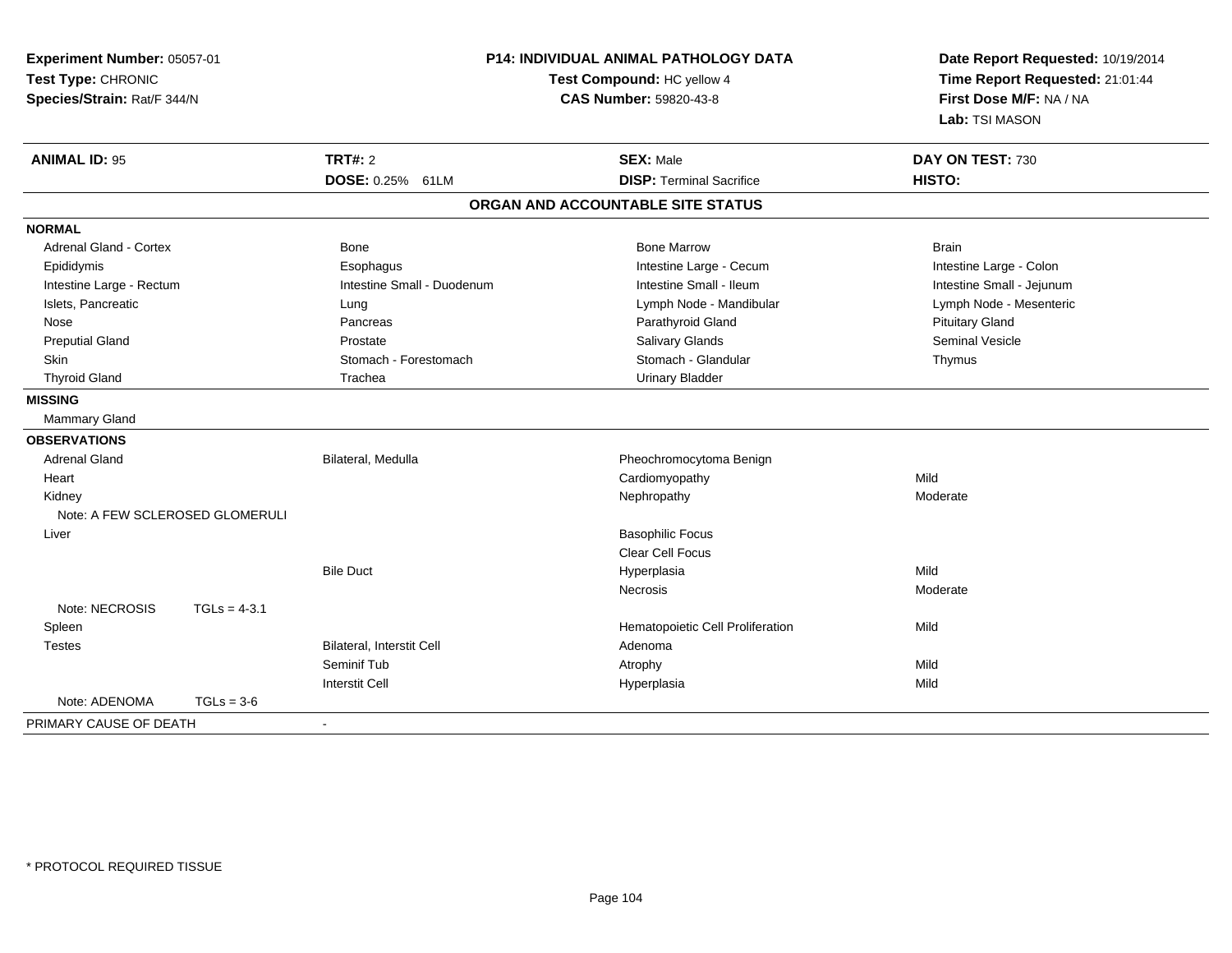| Experiment Number: 05057-01<br>Test Type: CHRONIC<br>Species/Strain: Rat/F 344/N |               | P14: INDIVIDUAL ANIMAL PATHOLOGY DATA<br>Test Compound: HC yellow 4<br><b>CAS Number: 59820-43-8</b> |                                   | Date Report Requested: 10/19/2014<br>Time Report Requested: 21:01:44<br>First Dose M/F: NA / NA<br>Lab: TSI MASON |  |
|----------------------------------------------------------------------------------|---------------|------------------------------------------------------------------------------------------------------|-----------------------------------|-------------------------------------------------------------------------------------------------------------------|--|
| <b>ANIMAL ID: 96</b>                                                             |               | <b>TRT#: 2</b>                                                                                       | <b>SEX: Male</b>                  | DAY ON TEST: 730                                                                                                  |  |
|                                                                                  |               | DOSE: 0.25% 61LM                                                                                     | <b>DISP: Terminal Sacrifice</b>   | HISTO:                                                                                                            |  |
|                                                                                  |               |                                                                                                      | ORGAN AND ACCOUNTABLE SITE STATUS |                                                                                                                   |  |
| <b>NORMAL</b>                                                                    |               |                                                                                                      |                                   |                                                                                                                   |  |
| <b>Adrenal Gland - Cortex</b>                                                    |               | Adrenal Gland - Medulla                                                                              | Bone                              | <b>Bone Marrow</b>                                                                                                |  |
| Brain                                                                            |               | Ear                                                                                                  | Epididymis                        | Esophagus                                                                                                         |  |
| Intestine Large - Cecum                                                          |               | Intestine Large - Colon                                                                              | Intestine Large - Rectum          | Intestine Small - Duodenum                                                                                        |  |
| Intestine Small - Ileum                                                          |               | Intestine Small - Jejunum                                                                            | Islets, Pancreatic                | Lymph Node - Mandibular                                                                                           |  |
| Lymph Node - Mesenteric                                                          |               | Nose                                                                                                 | Pancreas                          | Parathyroid Gland                                                                                                 |  |
| <b>Preputial Gland</b>                                                           |               | Prostate                                                                                             | Salivary Glands                   | <b>Seminal Vesicle</b>                                                                                            |  |
| Skin                                                                             |               | Spleen                                                                                               | Stomach - Forestomach             | Stomach - Glandular                                                                                               |  |
| Thymus                                                                           |               | Trachea                                                                                              | <b>Urinary Bladder</b>            |                                                                                                                   |  |
| <b>MISSING</b>                                                                   |               |                                                                                                      |                                   |                                                                                                                   |  |
| Mammary Gland                                                                    |               |                                                                                                      |                                   |                                                                                                                   |  |
| <b>OBSERVATIONS</b>                                                              |               |                                                                                                      |                                   |                                                                                                                   |  |
| Eye                                                                              |               | Lens                                                                                                 | Cataract                          | Mild                                                                                                              |  |
| Note: CATARACT                                                                   | $TGLs = 2-13$ |                                                                                                      |                                   |                                                                                                                   |  |
| Heart                                                                            |               |                                                                                                      | Cardiomyopathy                    | Mild                                                                                                              |  |
| Kidney                                                                           |               |                                                                                                      | Nephropathy                       | Mild                                                                                                              |  |
| Liver                                                                            |               |                                                                                                      | <b>Basophilic Focus</b>           |                                                                                                                   |  |
|                                                                                  |               | <b>Bile Duct</b>                                                                                     | Hyperplasia                       | Mild                                                                                                              |  |
| Lung                                                                             |               |                                                                                                      | <b>Infiltration Cellular</b>      | Histiocyte, Minimal                                                                                               |  |
| Nose                                                                             |               |                                                                                                      |                                   |                                                                                                                   |  |
| Note: BLOOD IN NASAL CAVITY                                                      |               |                                                                                                      |                                   |                                                                                                                   |  |
| <b>Pituitary Gland</b>                                                           |               | Pars Distalis                                                                                        | Hyperplasia                       | Mild                                                                                                              |  |
| <b>Testes</b>                                                                    |               | Bilateral, Interstit Cell                                                                            | Adenoma                           |                                                                                                                   |  |
| Note: ADENOMA                                                                    | $TGLs = 4-6$  |                                                                                                      |                                   |                                                                                                                   |  |
| <b>Thyroid Gland</b>                                                             |               | C Cell                                                                                               | Hyperplasia                       | Minimal                                                                                                           |  |
| Note: HYPERPLASIA                                                                | $TGLs = 3-8$  |                                                                                                      |                                   |                                                                                                                   |  |
| PRIMARY CAUSE OF DEATH                                                           |               | $\blacksquare$                                                                                       |                                   |                                                                                                                   |  |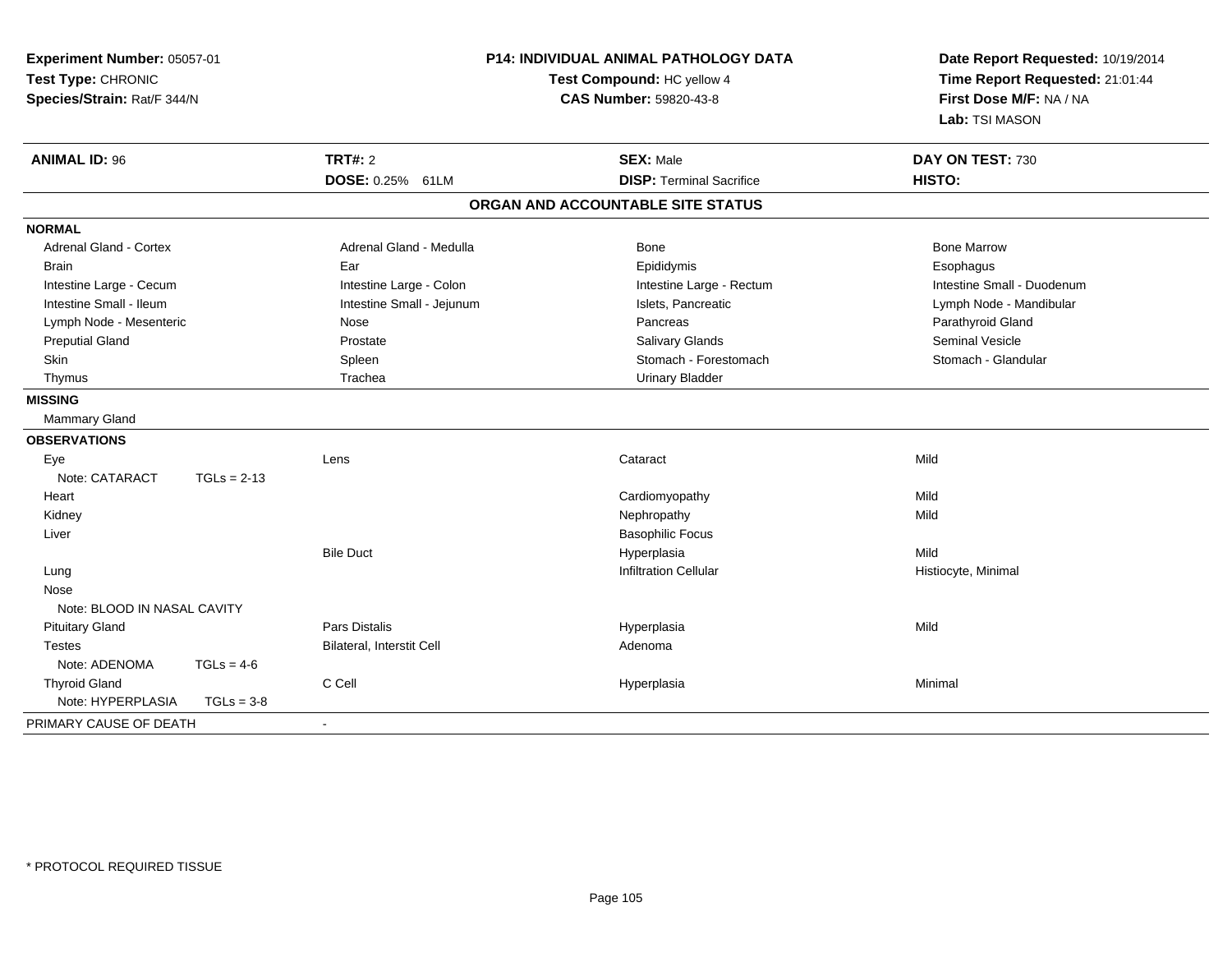| Experiment Number: 05057-01<br>Test Type: CHRONIC<br>Species/Strain: Rat/F 344/N | <b>P14: INDIVIDUAL ANIMAL PATHOLOGY DATA</b><br>Test Compound: HC yellow 4<br><b>CAS Number: 59820-43-8</b> |                                   | Date Report Requested: 10/19/2014<br>Time Report Requested: 21:01:44<br>First Dose M/F: NA / NA<br>Lab: TSI MASON |
|----------------------------------------------------------------------------------|-------------------------------------------------------------------------------------------------------------|-----------------------------------|-------------------------------------------------------------------------------------------------------------------|
| <b>ANIMAL ID: 97</b>                                                             | <b>TRT#: 2</b>                                                                                              | <b>SEX: Male</b>                  | DAY ON TEST: 730                                                                                                  |
|                                                                                  | DOSE: 0.25% 61LM                                                                                            | <b>DISP: Terminal Sacrifice</b>   | HISTO:                                                                                                            |
|                                                                                  |                                                                                                             | ORGAN AND ACCOUNTABLE SITE STATUS |                                                                                                                   |
| <b>NORMAL</b>                                                                    |                                                                                                             |                                   |                                                                                                                   |
| <b>Adrenal Gland - Cortex</b>                                                    | Bone                                                                                                        | <b>Bone Marrow</b>                | <b>Brain</b>                                                                                                      |
| Epididymis                                                                       | Esophagus                                                                                                   | Intestine Large - Cecum           | Intestine Large - Colon                                                                                           |
| Intestine Large - Rectum                                                         | Intestine Small - Duodenum                                                                                  | Intestine Small - Ileum           | Intestine Small - Jejunum                                                                                         |
| Lymph Node - Mandibular                                                          | Lymph Node - Mesenteric                                                                                     | Nose                              | Parathyroid Gland                                                                                                 |
| Prostate                                                                         | Salivary Glands                                                                                             | <b>Seminal Vesicle</b>            | Stomach - Forestomach                                                                                             |
| Stomach - Glandular                                                              | Thymus                                                                                                      | Trachea                           | <b>Urinary Bladder</b>                                                                                            |
| <b>MISSING</b>                                                                   |                                                                                                             |                                   |                                                                                                                   |
| <b>Mammary Gland</b>                                                             |                                                                                                             |                                   |                                                                                                                   |
| <b>OBSERVATIONS</b>                                                              |                                                                                                             |                                   |                                                                                                                   |
| <b>Adrenal Gland</b>                                                             | Medulla                                                                                                     | Pheochromocytoma Benign           |                                                                                                                   |
| Heart                                                                            |                                                                                                             | Cardiomyopathy                    | Mild                                                                                                              |
| Islets, Pancreatic                                                               |                                                                                                             | Hyperplasia                       | Mild                                                                                                              |
| Kidney                                                                           |                                                                                                             | Nephropathy                       | Mild                                                                                                              |
| Liver                                                                            |                                                                                                             | Degeneration                      | Cystic, Minimal                                                                                                   |
|                                                                                  |                                                                                                             | <b>Eosinophilic Focus</b>         |                                                                                                                   |
|                                                                                  | <b>Bile Duct</b>                                                                                            | Hyperplasia                       | Mild                                                                                                              |
|                                                                                  |                                                                                                             | Leukemia Mononuclear              |                                                                                                                   |
| Lung                                                                             |                                                                                                             | Leukemia Mononuclear              |                                                                                                                   |
| Note: LEUKEMIA MONUC<br>$TGLs = 7-1+2$                                           |                                                                                                             |                                   |                                                                                                                   |
| Pancreas                                                                         | Acinus                                                                                                      | Atrophy                           | Mild                                                                                                              |
| <b>Pituitary Gland</b>                                                           | Pars Distalis                                                                                               | Cyst                              |                                                                                                                   |
|                                                                                  | Pars Distalis                                                                                               | Hyperplasia                       | Mild                                                                                                              |
| <b>Preputial Gland</b>                                                           |                                                                                                             | Adenoma                           |                                                                                                                   |
| Note: ADENOMA<br>$TGLs = 3-10$                                                   |                                                                                                             |                                   |                                                                                                                   |
| Skin                                                                             | <b>Subcut Tiss</b>                                                                                          | Fibroma                           |                                                                                                                   |
|                                                                                  |                                                                                                             | Hyperkeratosis                    | Moderate                                                                                                          |
|                                                                                  |                                                                                                             | Keratoacanthoma                   |                                                                                                                   |
| Note: FIBROMA<br>$TGLs = 4-14$                                                   |                                                                                                             |                                   |                                                                                                                   |
| Note: KERATOACANTHMA   TGLs = 2-13                                               |                                                                                                             |                                   |                                                                                                                   |
| Spleen                                                                           |                                                                                                             | Leukemia Mononuclear              |                                                                                                                   |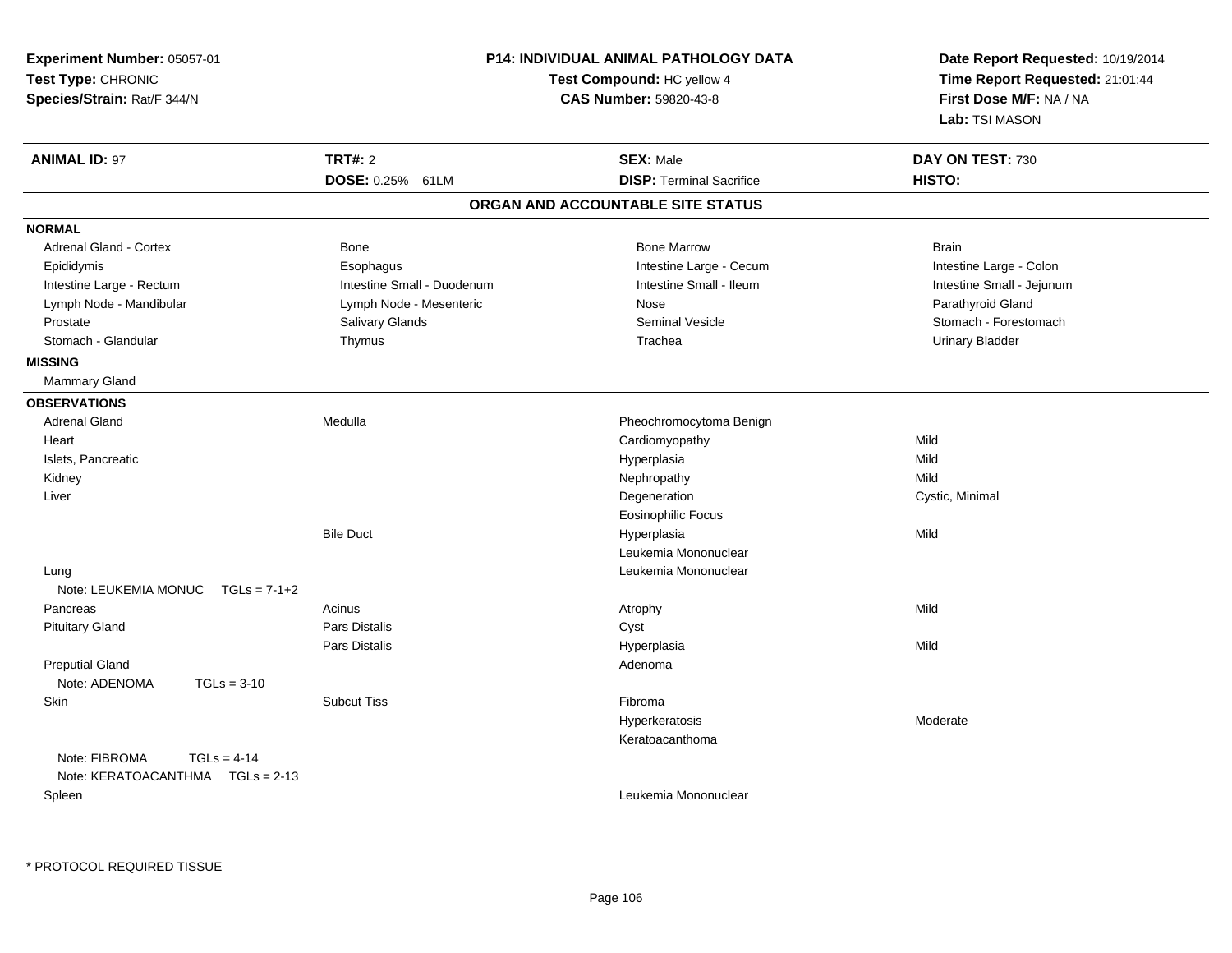| Experiment Number: 05057-01<br>Test Type: CHRONIC<br>Species/Strain: Rat/F 344/N |              |                           | <b>P14: INDIVIDUAL ANIMAL PATHOLOGY DATA</b><br>Test Compound: HC yellow 4<br><b>CAS Number: 59820-43-8</b> | Date Report Requested: 10/19/2014<br>Time Report Requested: 21:01:44<br>First Dose M/F: NA / NA<br>Lab: TSI MASON |
|----------------------------------------------------------------------------------|--------------|---------------------------|-------------------------------------------------------------------------------------------------------------|-------------------------------------------------------------------------------------------------------------------|
| <b>ANIMAL ID: 97</b>                                                             |              | TRT#: 2                   | <b>SEX: Male</b>                                                                                            | DAY ON TEST: 730                                                                                                  |
|                                                                                  |              | <b>DOSE: 0.25% 61LM</b>   | <b>DISP:</b> Terminal Sacrifice                                                                             | HISTO:                                                                                                            |
|                                                                                  |              |                           | ORGAN AND ACCOUNTABLE SITE STATUS                                                                           |                                                                                                                   |
| Testes                                                                           |              | Bilateral, Interstit Cell | Adenoma                                                                                                     |                                                                                                                   |
| Note: ADENOMA                                                                    | $TGLs = 5-6$ |                           |                                                                                                             |                                                                                                                   |
| <b>Thyroid Gland</b>                                                             |              | C Cell                    | Hyperplasia                                                                                                 | Mild                                                                                                              |
| PRIMARY CAUSE OF DEATH                                                           |              |                           |                                                                                                             |                                                                                                                   |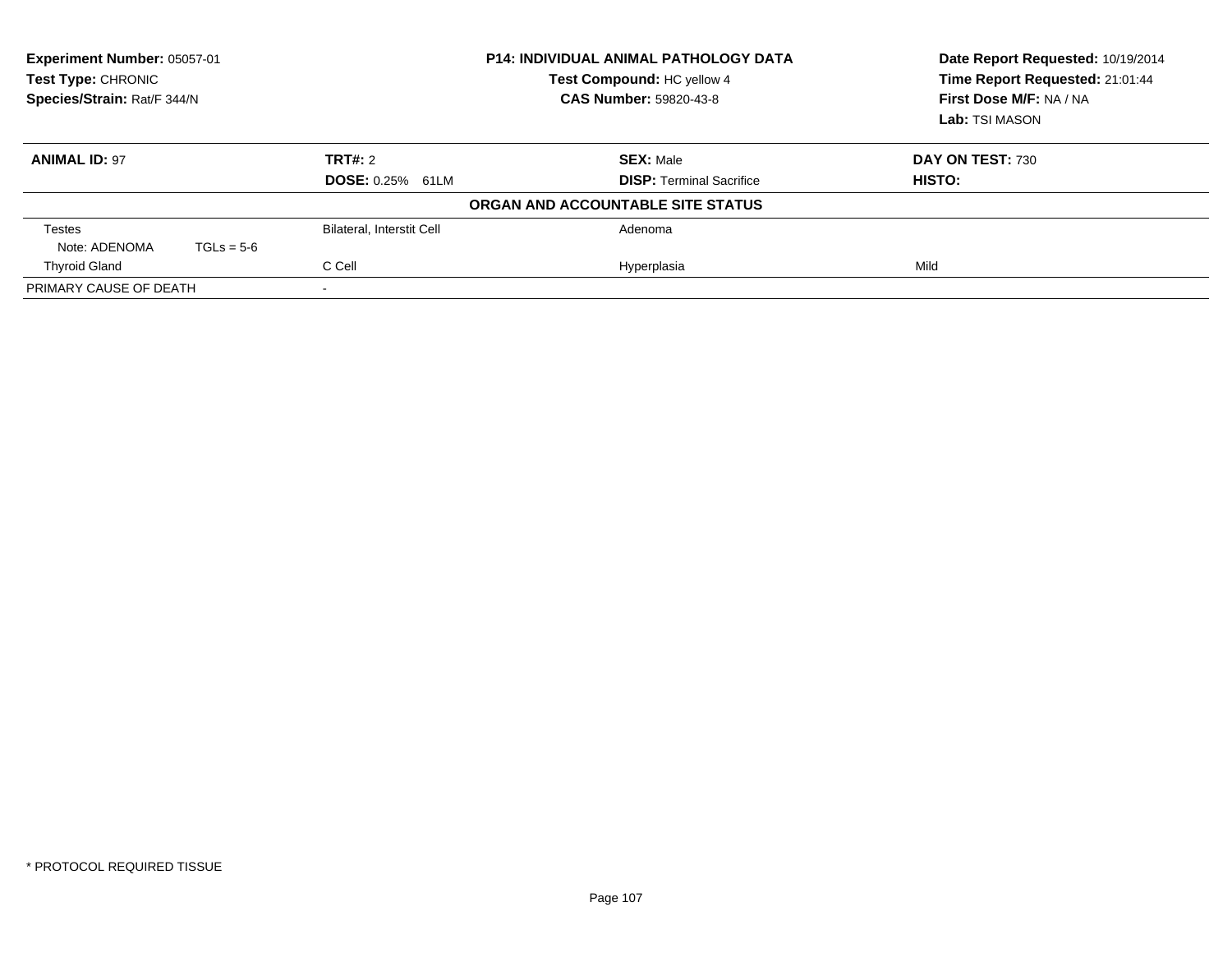| Experiment Number: 05057-01                       |                    |                               | <b>P14: INDIVIDUAL ANIMAL PATHOLOGY DATA</b> | Date Report Requested: 10/19/2014 |
|---------------------------------------------------|--------------------|-------------------------------|----------------------------------------------|-----------------------------------|
| Test Type: CHRONIC                                |                    |                               | Test Compound: HC yellow 4                   | Time Report Requested: 21:01:44   |
| Species/Strain: Rat/F 344/N                       |                    | <b>CAS Number: 59820-43-8</b> |                                              | First Dose M/F: NA / NA           |
|                                                   |                    |                               |                                              | Lab: TSI MASON                    |
| <b>ANIMAL ID: 99</b>                              | <b>TRT#: 2</b>     |                               | <b>SEX: Male</b>                             | DAY ON TEST: 728                  |
|                                                   |                    | DOSE: 0.25% 61LM              | <b>DISP: Moribund</b>                        | HISTO:                            |
|                                                   |                    |                               | ORGAN AND ACCOUNTABLE SITE STATUS            |                                   |
| <b>NORMAL</b>                                     |                    |                               |                                              |                                   |
| Adrenal Gland - Cortex                            | Bone               |                               | <b>Brain</b>                                 | Epididymis                        |
| Esophagus                                         |                    | Intestine Large - Cecum       | Intestine Large - Colon                      | Intestine Large - Rectum          |
| Intestine Small - Duodenum                        |                    | Intestine Small - Ileum       | Intestine Small - Jejunum                    | Islets, Pancreatic                |
| <b>Mammary Gland</b>                              | Nose               |                               | Parathyroid Gland                            | <b>Pituitary Gland</b>            |
| <b>Preputial Gland</b>                            | Prostate           |                               | Salivary Glands                              | Seminal Vesicle                   |
| <b>Thyroid Gland</b>                              | Trachea            |                               | <b>Urinary Bladder</b>                       |                                   |
| <b>OBSERVATIONS</b>                               |                    |                               |                                              |                                   |
| <b>Adrenal Gland</b>                              | Medulla            |                               | Hyperplasia                                  | Mild                              |
| <b>Bone Marrow</b>                                |                    |                               | Leukemia Mononuclear                         |                                   |
| Heart                                             |                    |                               | Cardiomyopathy                               | Mild                              |
|                                                   |                    |                               | Leukemia Mononuclear                         |                                   |
| Kidney                                            |                    |                               | Nephropathy                                  | Moderate                          |
| Liver                                             |                    |                               | Fatty Change                                 | Focal, Minimal                    |
|                                                   | <b>Bile Duct</b>   |                               | Hyperplasia                                  | Mild                              |
|                                                   |                    |                               | Leukemia Mononuclear                         |                                   |
| [Fatty Change TGLS = 11-3]                        |                    |                               |                                              |                                   |
| Lung                                              |                    |                               | Leukemia Mononuclear                         |                                   |
| Note: LEUKEMIA MONUC TGLs = 5-1+2                 |                    |                               |                                              |                                   |
| Lymph Node                                        | Mandibular         |                               | Leukemia Mononuclear                         |                                   |
|                                                   | Mediastinal        |                               | Leukemia Mononuclear                         |                                   |
|                                                   | Mesenteric         |                               | Leukemia Mononuclear                         |                                   |
|                                                   | Pancreatic         |                               | Leukemia Mononuclear                         |                                   |
| Note: LEUKEMIA MONUC                              | $TGLs = 4-2,9-9$   |                               |                                              |                                   |
| Pancreas                                          | Acinus             |                               | Atrophy                                      | Mild                              |
| Skin                                              | <b>Subcut Tiss</b> |                               | Fibroma                                      |                                   |
|                                                   |                    |                               | Hyperkeratosis                               | Moderate                          |
|                                                   |                    |                               | Squamous Cell Papilloma                      |                                   |
| Note: HYPERKERATOSIS TGLs = 2-13<br>Note: FIBROMA | $TGLs = 3-14$      |                               |                                              |                                   |
| Spleen                                            |                    |                               | Leukemia Mononuclear                         |                                   |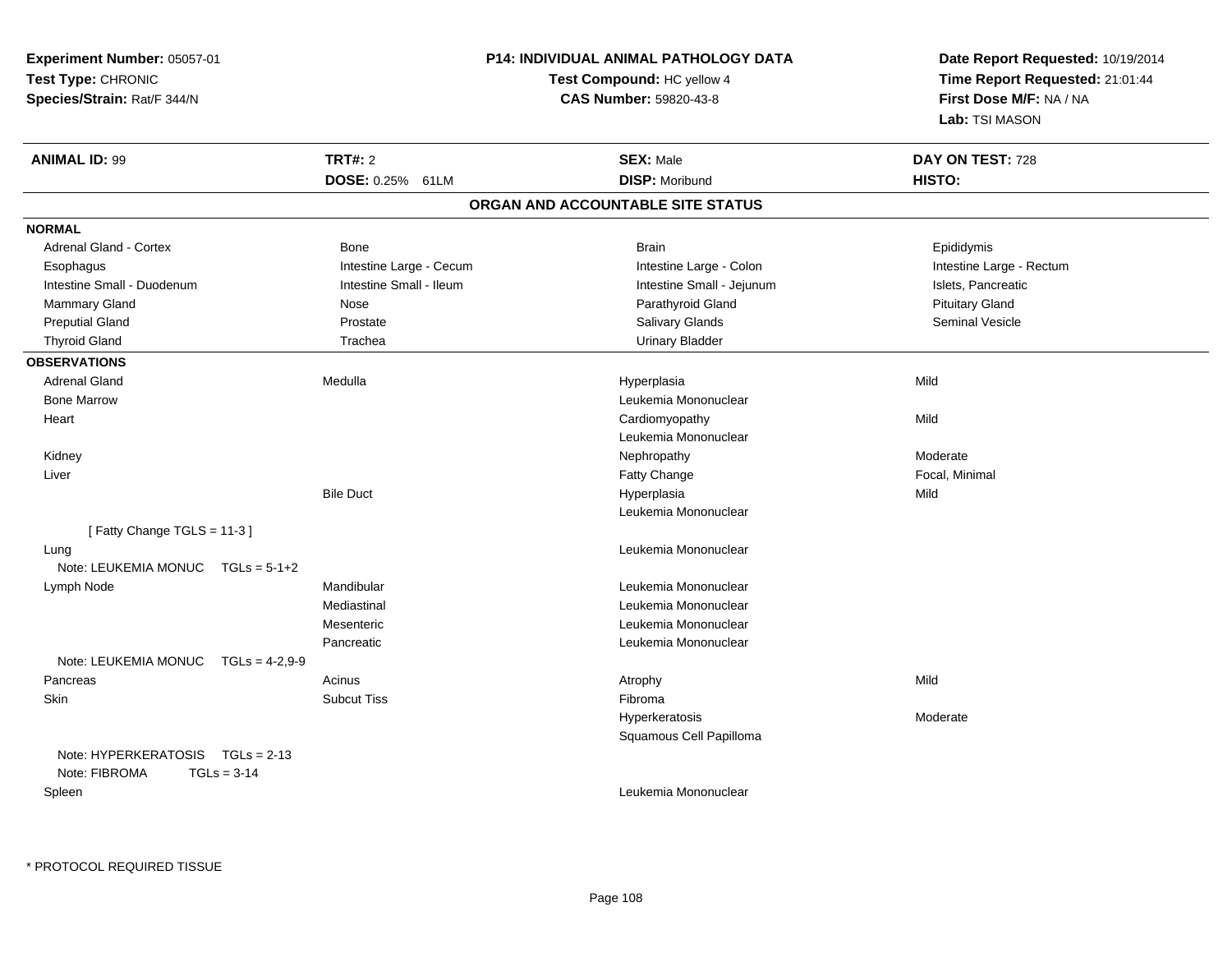| <b>Experiment Number: 05057-01</b><br>Test Type: CHRONIC<br>Species/Strain: Rat/F 344/N |                                    |                                  | P14: INDIVIDUAL ANIMAL PATHOLOGY DATA<br>Test Compound: HC yellow 4<br><b>CAS Number: 59820-43-8</b> | Date Report Requested: 10/19/2014<br>Time Report Requested: 21:01:44<br>First Dose M/F: NA / NA<br>Lab: TSI MASON |
|-----------------------------------------------------------------------------------------|------------------------------------|----------------------------------|------------------------------------------------------------------------------------------------------|-------------------------------------------------------------------------------------------------------------------|
| <b>ANIMAL ID: 99</b>                                                                    |                                    | TRT#: 2                          | <b>SEX: Male</b>                                                                                     | DAY ON TEST: 728                                                                                                  |
|                                                                                         |                                    | <b>DOSE: 0.25% 61LM</b>          | <b>DISP: Moribund</b>                                                                                | HISTO:                                                                                                            |
|                                                                                         |                                    |                                  | ORGAN AND ACCOUNTABLE SITE STATUS                                                                    |                                                                                                                   |
|                                                                                         | [Leukemia Mononuclear TGLS = 8-3 ] |                                  |                                                                                                      |                                                                                                                   |
| Stomach                                                                                 |                                    | Forestomach                      | Hyperkeratosis                                                                                       | Mild                                                                                                              |
|                                                                                         |                                    | Glandular                        | <b>Necrosis</b>                                                                                      | Moderate                                                                                                          |
| Note: HYPERKERATOSIS                                                                    | $TGLs = 12-7+7.1$                  |                                  |                                                                                                      |                                                                                                                   |
| Note: NECROSIS                                                                          | $TGLs = 13-7.1$                    |                                  |                                                                                                      |                                                                                                                   |
| Testes                                                                                  |                                    | <b>Bilateral, Interstit Cell</b> | Adenoma                                                                                              |                                                                                                                   |
| Note: ADENOMA                                                                           | $TGLs = 6-6.7-6$                   |                                  |                                                                                                      |                                                                                                                   |
| Thymus                                                                                  |                                    |                                  | Leukemia Mononuclear                                                                                 |                                                                                                                   |
| PRIMARY CAUSE OF DEATH                                                                  |                                    |                                  |                                                                                                      |                                                                                                                   |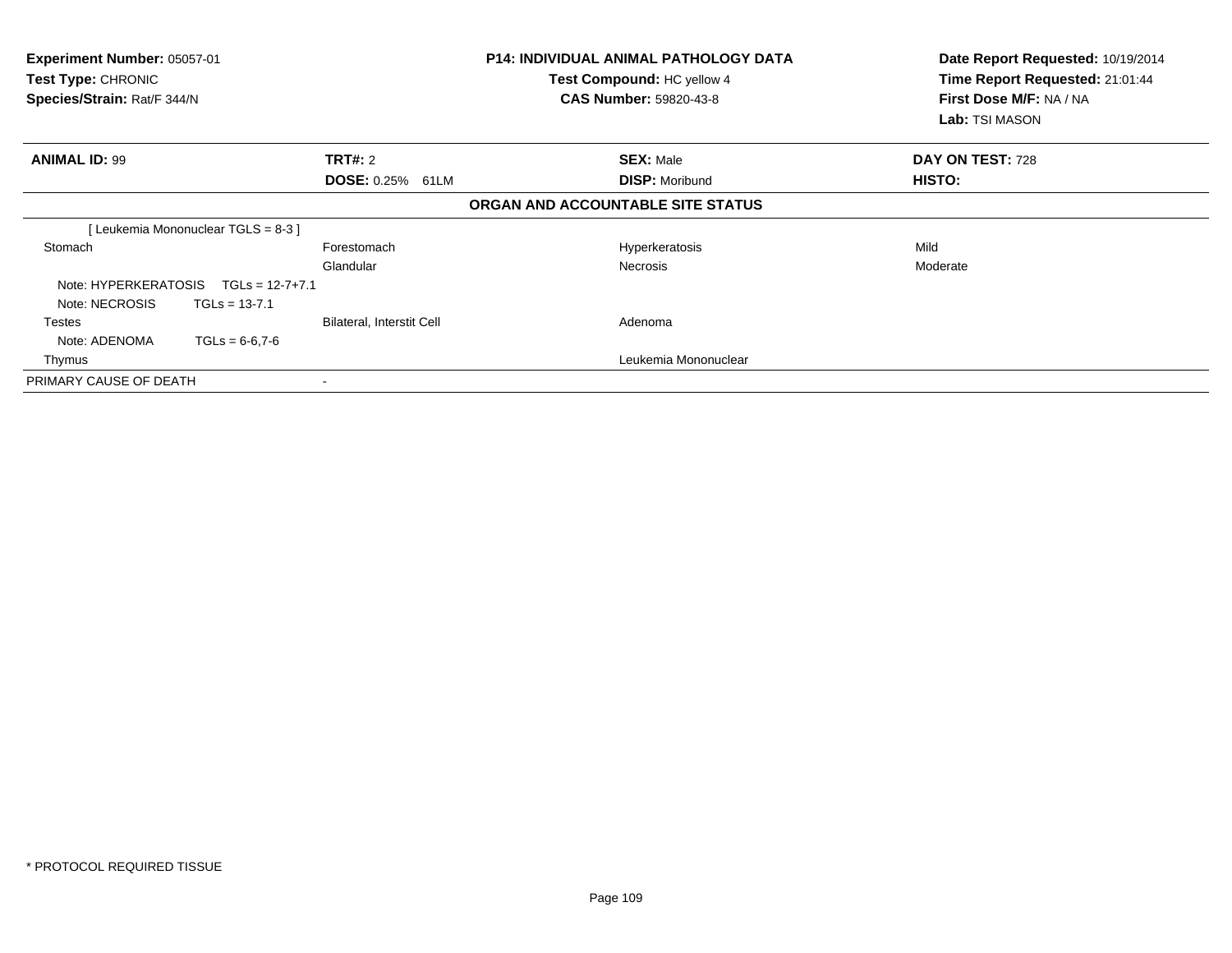| Experiment Number: 05057-01<br>Test Type: CHRONIC<br>Species/Strain: Rat/F 344/N<br><b>ANIMAL ID: 100</b> | <b>P14: INDIVIDUAL ANIMAL PATHOLOGY DATA</b><br>Test Compound: HC yellow 4<br><b>CAS Number: 59820-43-8</b><br><b>TRT#: 2</b><br><b>SEX: Male</b> |                                   | Date Report Requested: 10/19/2014<br>Time Report Requested: 21:01:44<br>First Dose M/F: NA / NA<br>Lab: TSI MASON<br>DAY ON TEST: 668 |
|-----------------------------------------------------------------------------------------------------------|---------------------------------------------------------------------------------------------------------------------------------------------------|-----------------------------------|---------------------------------------------------------------------------------------------------------------------------------------|
|                                                                                                           | DOSE: 0.25% 61LM                                                                                                                                  | <b>DISP: Moribund</b>             | <b>HISTO:</b>                                                                                                                         |
|                                                                                                           |                                                                                                                                                   | ORGAN AND ACCOUNTABLE SITE STATUS |                                                                                                                                       |
| <b>NORMAL</b>                                                                                             |                                                                                                                                                   |                                   |                                                                                                                                       |
| <b>Adrenal Gland - Cortex</b>                                                                             | Adrenal Gland - Medulla                                                                                                                           | Bone                              | <b>Bone Marrow</b>                                                                                                                    |
| <b>Brain</b>                                                                                              | Epididymis                                                                                                                                        | Esophagus                         | Intestine Large - Cecum                                                                                                               |
| Intestine Large - Colon                                                                                   | Intestine Large - Rectum                                                                                                                          | Intestine Small - Duodenum        | Intestine Small - Ileum                                                                                                               |
| Intestine Small - Jejunum                                                                                 | Liver                                                                                                                                             | Lung                              | Lymph Node - Mandibular                                                                                                               |
| Lymph Node - Mesenteric                                                                                   | Mesentery                                                                                                                                         | Nose                              | Parathyroid Gland                                                                                                                     |
| Prostate                                                                                                  | Salivary Glands                                                                                                                                   | <b>Seminal Vesicle</b>            | Skin                                                                                                                                  |
| Spleen                                                                                                    | Stomach - Forestomach                                                                                                                             | Stomach - Glandular               | Thymus                                                                                                                                |
| Trachea                                                                                                   | <b>Urinary Bladder</b>                                                                                                                            |                                   |                                                                                                                                       |
| <b>MISSING</b>                                                                                            |                                                                                                                                                   |                                   |                                                                                                                                       |
| Islets, Pancreatic                                                                                        | <b>Mammary Gland</b>                                                                                                                              | Pancreas                          |                                                                                                                                       |
| <b>OBSERVATIONS</b>                                                                                       |                                                                                                                                                   |                                   |                                                                                                                                       |
| Heart                                                                                                     |                                                                                                                                                   | Cardiomyopathy                    | Mild                                                                                                                                  |
| Kidney                                                                                                    |                                                                                                                                                   | Nephropathy                       | Moderate                                                                                                                              |
| <b>Pituitary Gland</b>                                                                                    | <b>Pars Distalis</b>                                                                                                                              | Adenoma                           |                                                                                                                                       |
|                                                                                                           | <b>Pars Distalis</b>                                                                                                                              | Angiectasis                       | Moderate                                                                                                                              |
| Note: ADENOMA<br>$TGLs = 6-8$                                                                             |                                                                                                                                                   |                                   |                                                                                                                                       |
| <b>Preputial Gland</b>                                                                                    |                                                                                                                                                   | Adenoma                           |                                                                                                                                       |
| [Adenoma TGLS = $2-13$ ]                                                                                  |                                                                                                                                                   |                                   |                                                                                                                                       |
| <b>Testes</b>                                                                                             | <b>Interstit Cell</b>                                                                                                                             | Hyperplasia                       | Mild                                                                                                                                  |
| <b>Thyroid Gland</b>                                                                                      | C Cell                                                                                                                                            | Hyperplasia                       | Minimal                                                                                                                               |
| PRIMARY CAUSE OF DEATH                                                                                    |                                                                                                                                                   |                                   |                                                                                                                                       |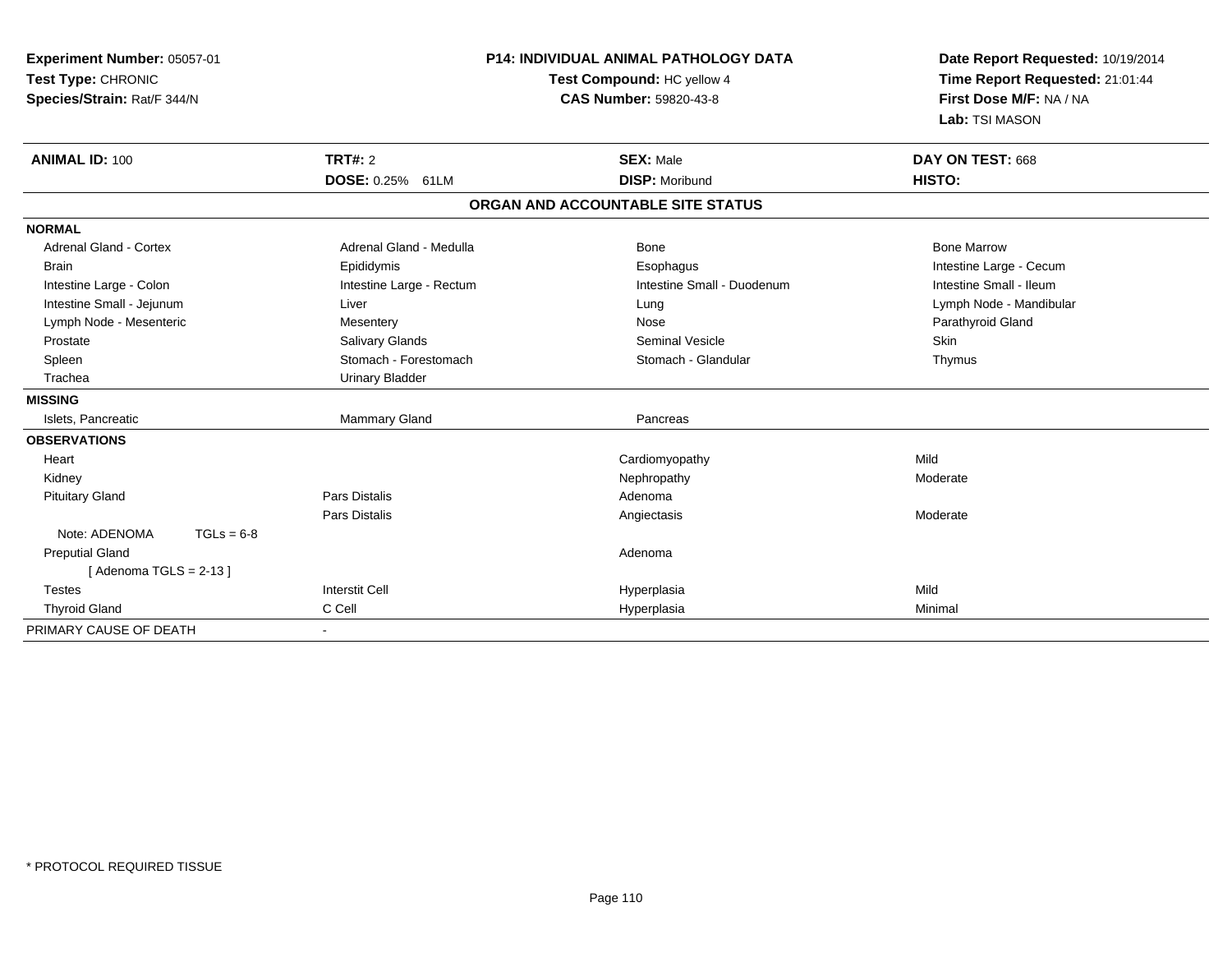| Experiment Number: 05057-01<br>Test Type: CHRONIC<br>Species/Strain: Rat/F 344/N |                 |                          | P14: INDIVIDUAL ANIMAL PATHOLOGY DATA<br>Test Compound: HC yellow 4<br>CAS Number: 59820-43-8 | Date Report Requested: 10/19/2014<br>Time Report Requested: 21:01:44<br>First Dose M/F: NA / NA<br>Lab: TSI MASON |
|----------------------------------------------------------------------------------|-----------------|--------------------------|-----------------------------------------------------------------------------------------------|-------------------------------------------------------------------------------------------------------------------|
| <b>ANIMAL ID: 101</b>                                                            |                 | <b>TRT#: 2</b>           | <b>SEX: Male</b>                                                                              | DAY ON TEST: 653                                                                                                  |
|                                                                                  |                 | DOSE: 0.25% 61LM         | <b>DISP: Moribund</b>                                                                         | HISTO:                                                                                                            |
|                                                                                  |                 |                          | ORGAN AND ACCOUNTABLE SITE STATUS                                                             |                                                                                                                   |
| <b>NORMAL</b>                                                                    |                 |                          |                                                                                               |                                                                                                                   |
| <b>Bone</b>                                                                      |                 | Epididymis               | Esophagus                                                                                     | Intestine Large - Cecum                                                                                           |
| Intestine Large - Colon                                                          |                 | Intestine Large - Rectum | Intestine Small - Duodenum                                                                    | Intestine Small - Ileum                                                                                           |
| Intestine Small - Jejunum                                                        |                 | Islets, Pancreatic       | Lymph Node - Mesenteric                                                                       | Nose                                                                                                              |
| <b>Preputial Gland</b>                                                           |                 | Prostate                 | Salivary Glands                                                                               | <b>Seminal Vesicle</b>                                                                                            |
| <b>Skin</b>                                                                      |                 | Stomach - Forestomach    | Stomach - Glandular                                                                           | <b>Testes</b>                                                                                                     |
| <b>Thyroid Gland</b>                                                             |                 | Trachea                  | <b>Urinary Bladder</b>                                                                        |                                                                                                                   |
| <b>MISSING</b>                                                                   |                 |                          |                                                                                               |                                                                                                                   |
| Mammary Gland                                                                    |                 | Parathyroid Gland        | Thymus                                                                                        |                                                                                                                   |
| <b>OBSERVATIONS</b>                                                              |                 |                          |                                                                                               |                                                                                                                   |
| <b>Adrenal Gland</b>                                                             |                 | Medulla                  | Hyperplasia                                                                                   | Mild                                                                                                              |
|                                                                                  |                 | Cortex                   | Leukemia Mononuclear                                                                          |                                                                                                                   |
|                                                                                  |                 | Medulla                  | Leukemia Mononuclear                                                                          |                                                                                                                   |
| Note: LEUKEMIA MONUC                                                             | $TGLs = 7-8$    |                          |                                                                                               |                                                                                                                   |
| <b>Bone Marrow</b>                                                               |                 |                          | Leukemia Mononuclear                                                                          |                                                                                                                   |
| <b>Brain</b>                                                                     |                 |                          | Leukemia Mononuclear                                                                          |                                                                                                                   |
| Heart                                                                            |                 |                          | Leukemia Mononuclear                                                                          |                                                                                                                   |
| Kidney                                                                           |                 |                          | Leukemia Mononuclear                                                                          |                                                                                                                   |
|                                                                                  |                 |                          | Nephropathy                                                                                   | Mild                                                                                                              |
| Liver                                                                            |                 | <b>Bile Duct</b>         | Hyperplasia                                                                                   | Moderate                                                                                                          |
|                                                                                  |                 |                          | Leukemia Mononuclear                                                                          |                                                                                                                   |
| Note: LEUKEMIA MONUC                                                             | $TGLs = 8-3$    |                          |                                                                                               |                                                                                                                   |
| Lung                                                                             |                 |                          | Leukemia Mononuclear                                                                          |                                                                                                                   |
| Note: LEUKEMIA MONUC                                                             | $TGLs = 10-1+2$ |                          |                                                                                               |                                                                                                                   |
| Lymph Node                                                                       |                 | Mandibular               | Leukemia Mononuclear                                                                          |                                                                                                                   |
|                                                                                  |                 | Mediastinal              | Leukemia Mononuclear                                                                          |                                                                                                                   |
| Note: LEUKEMIA MONUC                                                             | $TGLs = 3-9$    |                          |                                                                                               |                                                                                                                   |
| Note: LEUKEMIA MONUC                                                             | $TGLs = 4-15$   |                          |                                                                                               |                                                                                                                   |
| Pancreas                                                                         |                 | Acinus                   | Atrophy                                                                                       | Minimal                                                                                                           |
| <b>Pituitary Gland</b>                                                           |                 | Pars Distalis            | Adenoma                                                                                       |                                                                                                                   |
|                                                                                  |                 | Pars Distalis            | Angiectasis                                                                                   | Moderate                                                                                                          |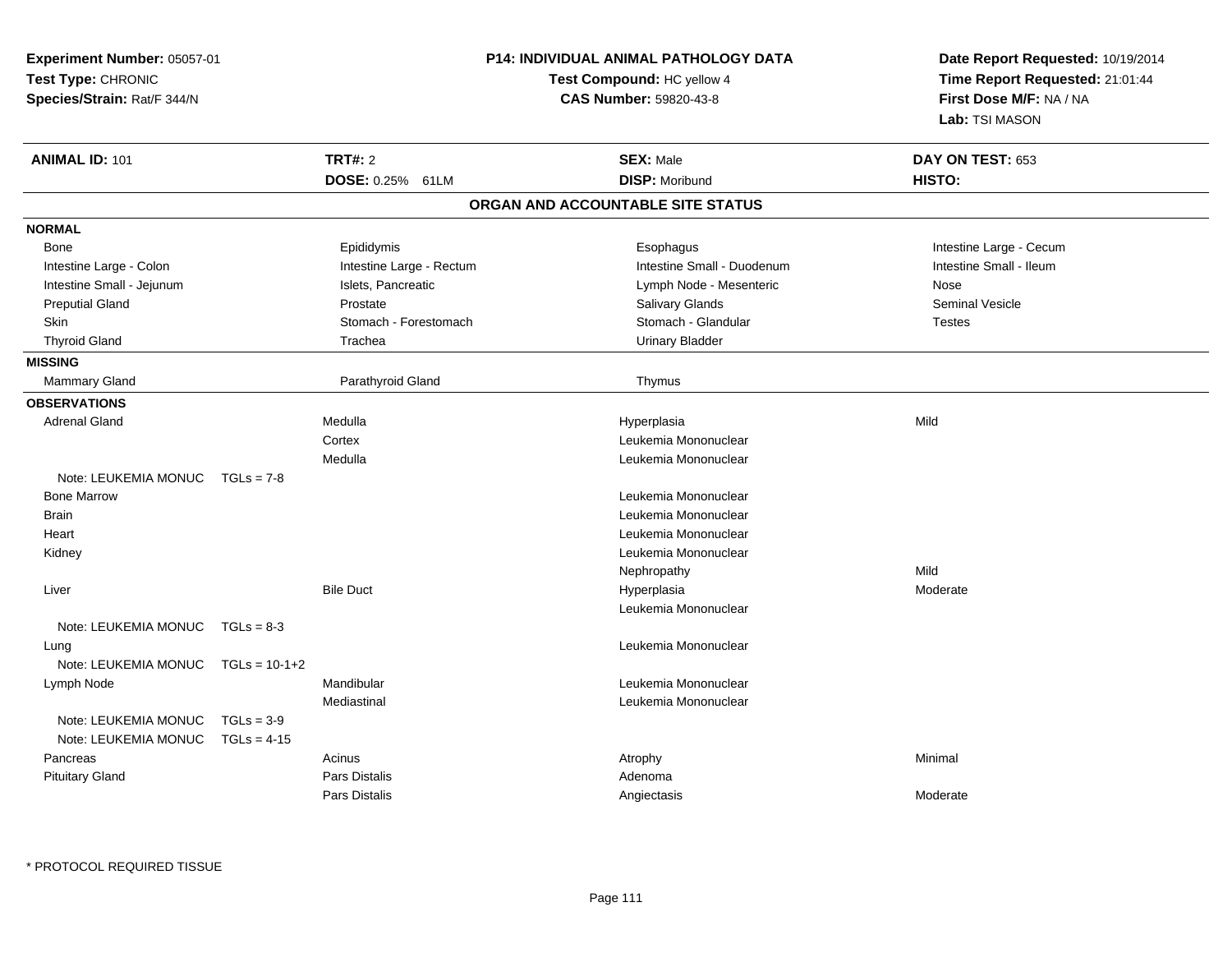| Experiment Number: 05057-01<br>Test Type: CHRONIC<br>Species/Strain: Rat/F 344/N |                                           |                         | <b>P14: INDIVIDUAL ANIMAL PATHOLOGY DATA</b><br>Test Compound: HC yellow 4<br><b>CAS Number: 59820-43-8</b> | Date Report Requested: 10/19/2014<br>Time Report Requested: 21:01:44<br>First Dose M/F: NA / NA<br>Lab: TSI MASON |
|----------------------------------------------------------------------------------|-------------------------------------------|-------------------------|-------------------------------------------------------------------------------------------------------------|-------------------------------------------------------------------------------------------------------------------|
| <b>ANIMAL ID: 101</b>                                                            |                                           | <b>TRT#: 2</b>          | <b>SEX:</b> Male                                                                                            | DAY ON TEST: 653                                                                                                  |
|                                                                                  |                                           | <b>DOSE: 0.25% 61LM</b> | <b>DISP:</b> Moribund                                                                                       | HISTO:                                                                                                            |
|                                                                                  |                                           |                         | <b>ORGAN AND ACCOUNTABLE SITE STATUS</b>                                                                    |                                                                                                                   |
| Note: ADENOMA                                                                    | $TGLs = 9-8$                              |                         |                                                                                                             |                                                                                                                   |
| Spleen                                                                           |                                           |                         | Leukemia Mononuclear                                                                                        |                                                                                                                   |
|                                                                                  | [Leukemia Mononuclear TGLS = 5-3+3.1+3.2] |                         |                                                                                                             |                                                                                                                   |
| PRIMARY CAUSE OF DEATH                                                           |                                           |                         |                                                                                                             |                                                                                                                   |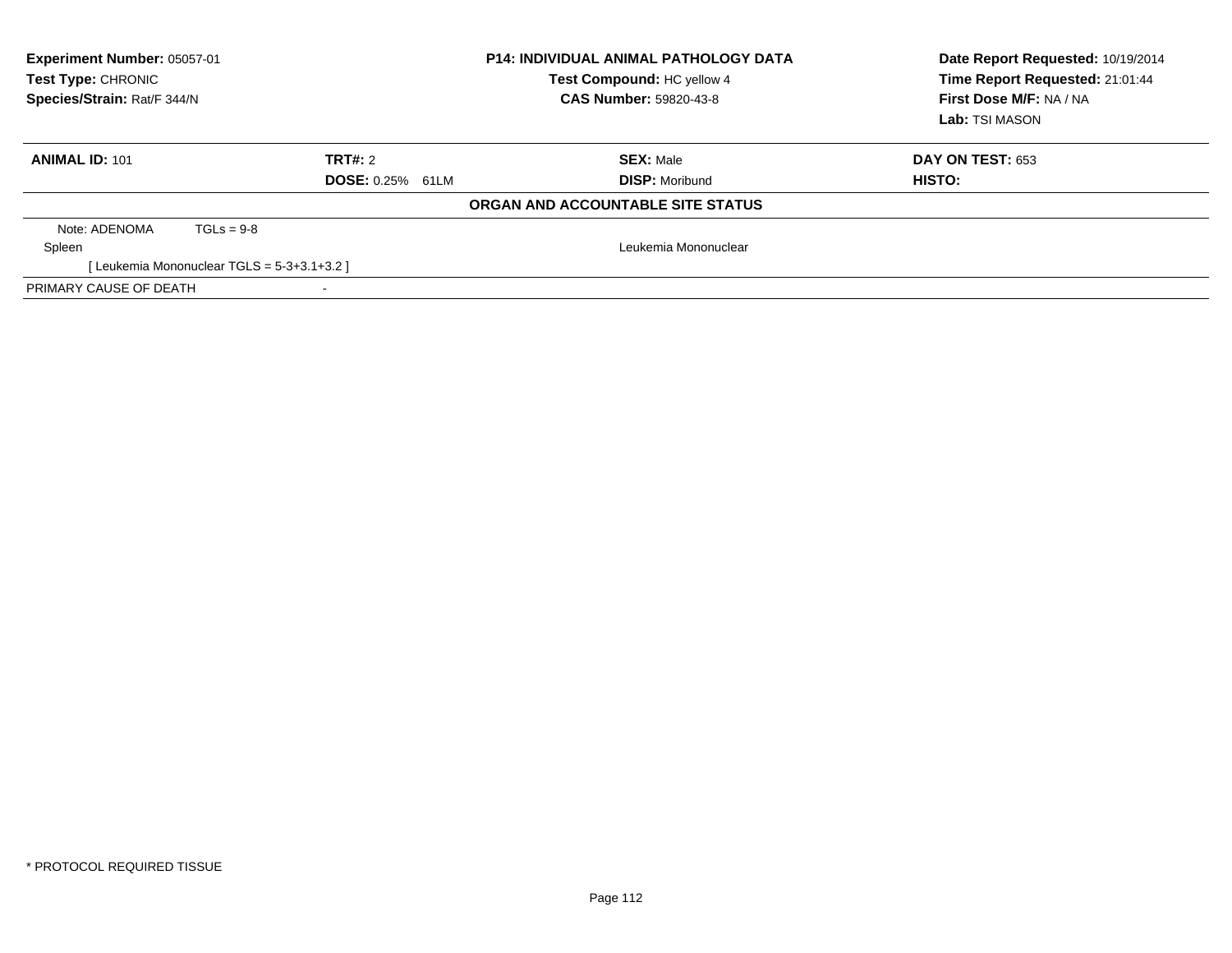| Experiment Number: 05057-01<br>Test Type: CHRONIC<br>Species/Strain: Rat/F 344/N |                  |                           | <b>P14: INDIVIDUAL ANIMAL PATHOLOGY DATA</b><br>Test Compound: HC yellow 4<br><b>CAS Number: 59820-43-8</b> | Date Report Requested: 10/19/2014<br>Time Report Requested: 21:01:44<br>First Dose M/F: NA / NA<br>Lab: TSI MASON |
|----------------------------------------------------------------------------------|------------------|---------------------------|-------------------------------------------------------------------------------------------------------------|-------------------------------------------------------------------------------------------------------------------|
| <b>ANIMAL ID: 103</b>                                                            |                  | <b>TRT#: 2</b>            | <b>SEX: Male</b>                                                                                            | DAY ON TEST: 730                                                                                                  |
|                                                                                  |                  | <b>DOSE: 0.25% 61LM</b>   | <b>DISP: Terminal Sacrifice</b>                                                                             | HISTO:                                                                                                            |
|                                                                                  |                  |                           | ORGAN AND ACCOUNTABLE SITE STATUS                                                                           |                                                                                                                   |
| <b>NORMAL</b>                                                                    |                  |                           |                                                                                                             |                                                                                                                   |
| <b>Adrenal Gland - Cortex</b>                                                    |                  | Adrenal Gland - Medulla   | Bone                                                                                                        | <b>Bone Marrow</b>                                                                                                |
| <b>Brain</b>                                                                     |                  | Epididymis                | Esophagus                                                                                                   | Intestine Large - Cecum                                                                                           |
| Intestine Large - Colon                                                          |                  | Intestine Large - Rectum  | Intestine Small - Duodenum                                                                                  | Intestine Small - Ileum                                                                                           |
| Intestine Small - Jejunum                                                        |                  | Islets, Pancreatic        | Lung                                                                                                        | Lymph Node - Mandibular                                                                                           |
| Lymph Node - Mesenteric                                                          |                  | Nose                      | Pancreas                                                                                                    | Parathyroid Gland                                                                                                 |
| <b>Pituitary Gland</b>                                                           |                  | <b>Preputial Gland</b>    | Prostate                                                                                                    | Salivary Glands                                                                                                   |
| <b>Seminal Vesicle</b>                                                           |                  | Skin                      | Spleen                                                                                                      | Stomach - Forestomach                                                                                             |
| Stomach - Glandular                                                              |                  | Thymus                    | <b>Thyroid Gland</b>                                                                                        | Trachea                                                                                                           |
| <b>Urinary Bladder</b>                                                           |                  |                           |                                                                                                             |                                                                                                                   |
| <b>MISSING</b>                                                                   |                  |                           |                                                                                                             |                                                                                                                   |
| Mammary Gland                                                                    |                  |                           |                                                                                                             |                                                                                                                   |
| <b>OBSERVATIONS</b>                                                              |                  |                           |                                                                                                             |                                                                                                                   |
| Heart                                                                            |                  |                           | Cardiomyopathy                                                                                              | Mild                                                                                                              |
| Kidney                                                                           |                  |                           | Nephropathy                                                                                                 | Moderate                                                                                                          |
| Liver                                                                            |                  |                           | <b>Basophilic Focus</b>                                                                                     |                                                                                                                   |
| Spleen                                                                           |                  |                           |                                                                                                             |                                                                                                                   |
| Note: CONGESTED                                                                  |                  |                           |                                                                                                             |                                                                                                                   |
| <b>Testes</b>                                                                    |                  | Bilateral, Interstit Cell | Adenoma                                                                                                     |                                                                                                                   |
|                                                                                  |                  | Seminif Tub               | Atrophy                                                                                                     | Mild                                                                                                              |
|                                                                                  |                  | <b>Interstit Cell</b>     | Hyperplasia                                                                                                 | Mild                                                                                                              |
| Note: ADENOMA                                                                    | $TGLs = 2-6.3-6$ |                           |                                                                                                             |                                                                                                                   |
| PRIMARY CAUSE OF DEATH                                                           |                  |                           |                                                                                                             |                                                                                                                   |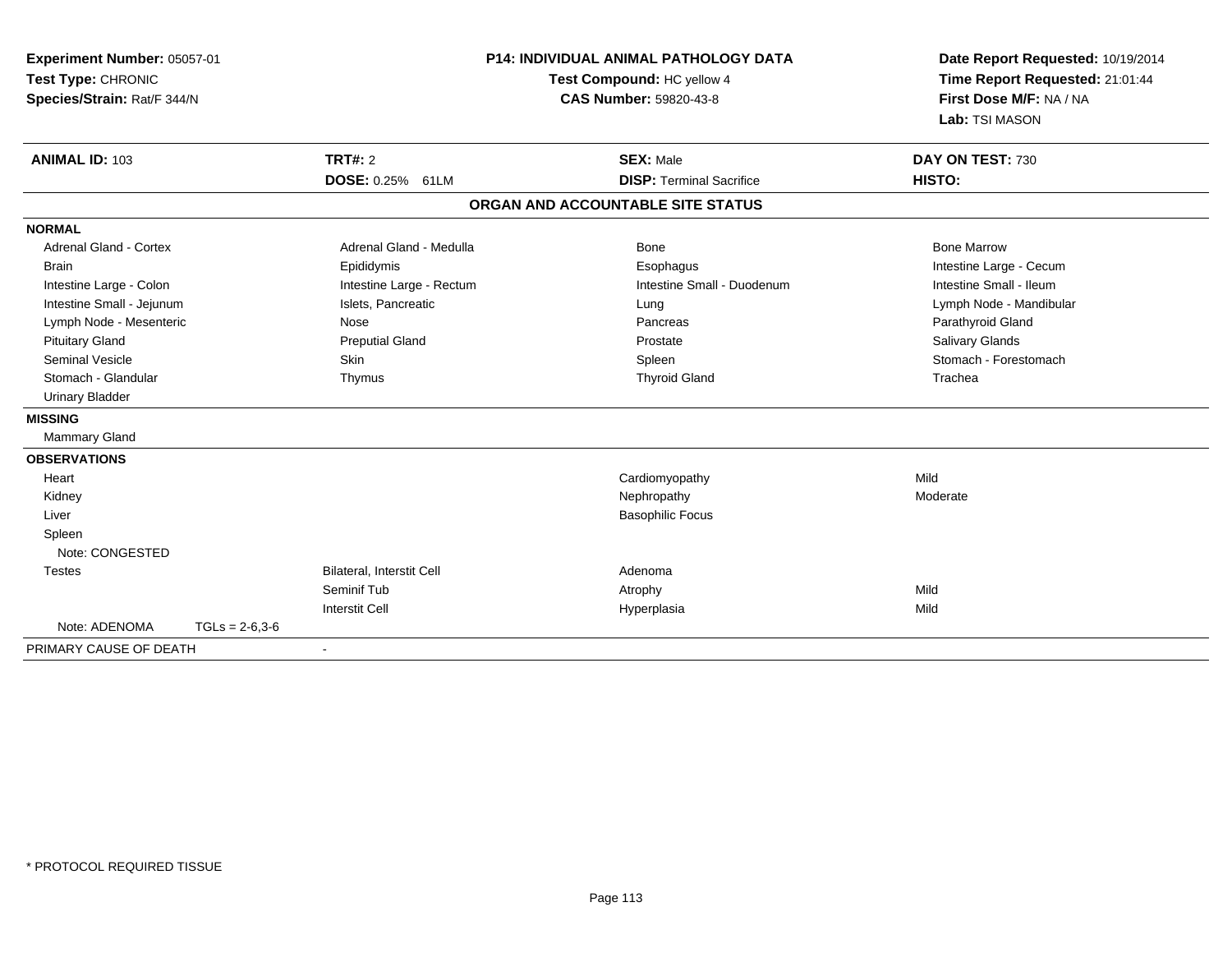| Experiment Number: 05057-01<br>Test Type: CHRONIC<br>Species/Strain: Rat/F 344/N | <b>P14: INDIVIDUAL ANIMAL PATHOLOGY DATA</b><br>Test Compound: HC yellow 4<br><b>CAS Number: 59820-43-8</b> | Date Report Requested: 10/19/2014<br>Time Report Requested: 21:01:44<br>First Dose M/F: NA / NA<br>Lab: TSI MASON |
|----------------------------------------------------------------------------------|-------------------------------------------------------------------------------------------------------------|-------------------------------------------------------------------------------------------------------------------|
| <b>ANIMAL ID: 104</b><br>TRT#: 2                                                 | <b>SEX: Male</b>                                                                                            | DAY ON TEST: 730                                                                                                  |
|                                                                                  | DOSE: 0.25% 61LM<br><b>DISP: Terminal Sacrifice</b>                                                         | HISTO:                                                                                                            |
|                                                                                  | ORGAN AND ACCOUNTABLE SITE STATUS                                                                           |                                                                                                                   |
| <b>NORMAL</b>                                                                    |                                                                                                             |                                                                                                                   |
| <b>Adrenal Gland - Cortex</b>                                                    | Adrenal Gland - Medulla<br>Bone                                                                             | <b>Brain</b>                                                                                                      |
| Epididymis<br>Esophagus                                                          | Intestine Large - Cecum                                                                                     | Intestine Large - Colon                                                                                           |
| Intestine Large - Rectum                                                         | Intestine Small - Duodenum<br>Intestine Small - Ileum                                                       | Intestine Small - Jejunum                                                                                         |
| Islets, Pancreatic                                                               | Parathyroid Gland<br>Prostate                                                                               | Salivary Glands                                                                                                   |
| <b>Seminal Vesicle</b><br>Skin                                                   | Stomach - Forestomach                                                                                       | Stomach - Glandular                                                                                               |
| Trachea<br><b>Thyroid Gland</b>                                                  | <b>Urinary Bladder</b>                                                                                      |                                                                                                                   |
| <b>MISSING</b>                                                                   |                                                                                                             |                                                                                                                   |
| Mammary Gland                                                                    |                                                                                                             |                                                                                                                   |
| <b>OBSERVATIONS</b>                                                              |                                                                                                             |                                                                                                                   |
| <b>Bone Marrow</b>                                                               | Leukemia Mononuclear                                                                                        |                                                                                                                   |
| Heart                                                                            | Cardiomyopathy                                                                                              | Moderate                                                                                                          |
|                                                                                  | Leukemia Mononuclear                                                                                        |                                                                                                                   |
| Kidney                                                                           | Leukemia Mononuclear                                                                                        |                                                                                                                   |
|                                                                                  | Nephropathy                                                                                                 | Mild                                                                                                              |
| Liver                                                                            | Leukemia Mononuclear                                                                                        |                                                                                                                   |
| Note: LEUKEMIA MONUC<br>$TGLs = 10-3$                                            |                                                                                                             |                                                                                                                   |
| Lung                                                                             | Leukemia Mononuclear                                                                                        |                                                                                                                   |
| Note: LEUKEMIA MONUC<br>$TGLs = 5-1+2$                                           |                                                                                                             |                                                                                                                   |
| Mandibular<br>Lymph Node                                                         | Leukemia Mononuclear                                                                                        |                                                                                                                   |
| Mediastinal                                                                      | Leukemia Mononuclear                                                                                        |                                                                                                                   |
| Mesenteric                                                                       | Leukemia Mononuclear                                                                                        |                                                                                                                   |
| Note: LEUKEMIA MONUC<br>$TGLs = 4-2.9-8$                                         |                                                                                                             |                                                                                                                   |
| Nose                                                                             | Inflammation                                                                                                | Acute, Mild                                                                                                       |
| Acinus<br>Pancreas                                                               | Atrophy                                                                                                     | Minimal                                                                                                           |
| Pars Distalis<br><b>Pituitary Gland</b>                                          | Adenoma                                                                                                     |                                                                                                                   |
| Pars Distalis                                                                    | Angiectasis                                                                                                 | Mild                                                                                                              |
| Pars Distalis                                                                    | Hyperplasia                                                                                                 | Mild                                                                                                              |
| Note: ADENOMA<br>$TGLs = 11-8$                                                   |                                                                                                             |                                                                                                                   |
| <b>Preputial Gland</b>                                                           | Adenoma                                                                                                     |                                                                                                                   |
| Note: ADENOMA<br>$TGLs = 3-13$                                                   |                                                                                                             |                                                                                                                   |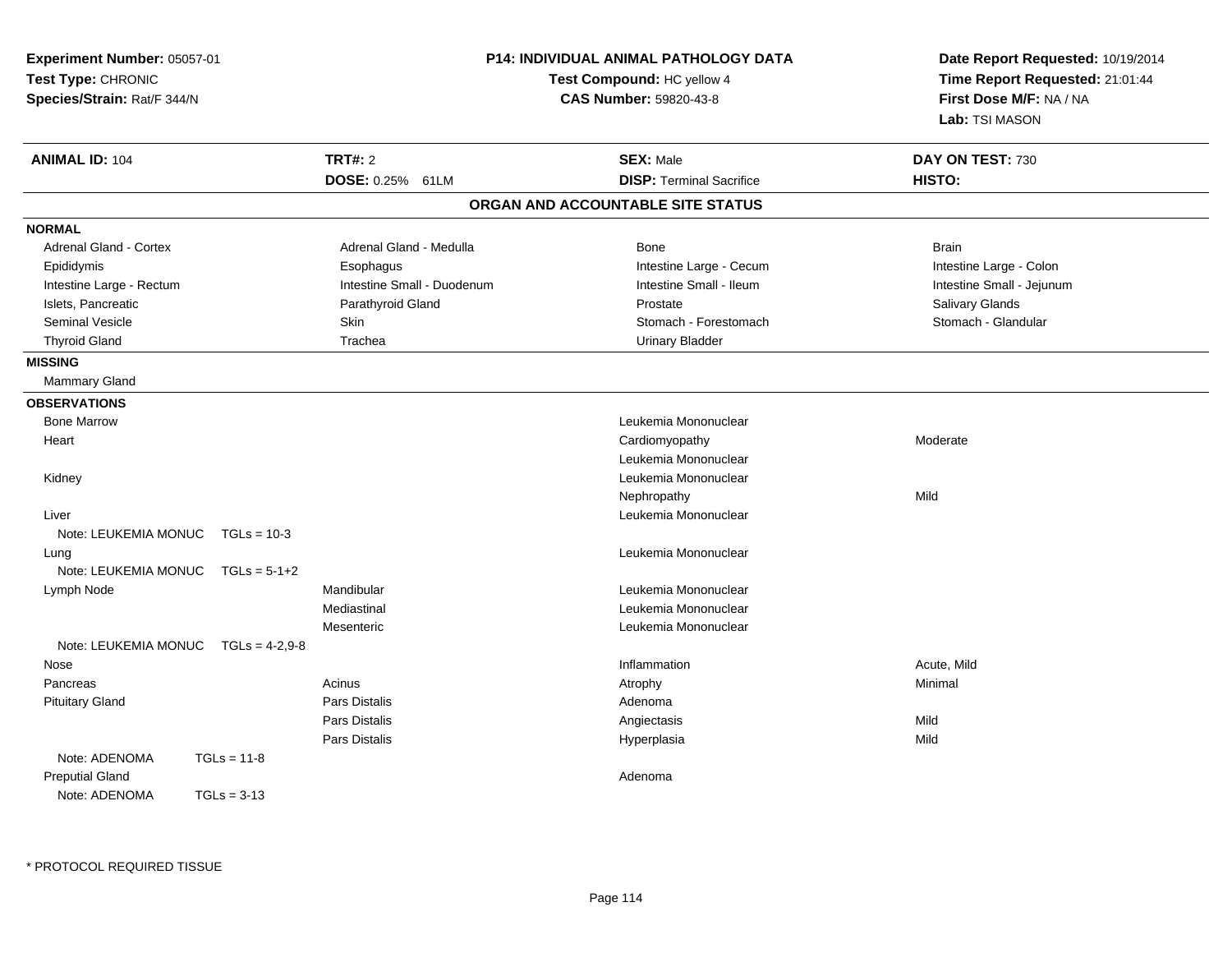| Experiment Number: 05057-01<br>Test Type: CHRONIC<br>Species/Strain: Rat/F 344/N |                                  | <b>P14: INDIVIDUAL ANIMAL PATHOLOGY DATA</b><br>Test Compound: HC yellow 4<br><b>CAS Number: 59820-43-8</b> | Date Report Requested: 10/19/2014<br>Time Report Requested: 21:01:44<br>First Dose M/F: NA / NA<br>Lab: TSI MASON |
|----------------------------------------------------------------------------------|----------------------------------|-------------------------------------------------------------------------------------------------------------|-------------------------------------------------------------------------------------------------------------------|
| <b>ANIMAL ID: 104</b>                                                            | TRT#: 2                          | <b>SEX: Male</b>                                                                                            | DAY ON TEST: 730                                                                                                  |
|                                                                                  | DOSE: 0.25% 61LM                 | <b>DISP:</b> Terminal Sacrifice                                                                             | <b>HISTO:</b>                                                                                                     |
|                                                                                  |                                  | ORGAN AND ACCOUNTABLE SITE STATUS                                                                           |                                                                                                                   |
| Spleen<br>Note: LEUKEMIA MONUC $TGLs = 8-3$                                      |                                  | Leukemia Mononuclear                                                                                        |                                                                                                                   |
| Testes                                                                           | <b>Bilateral, Interstit Cell</b> | Adenoma                                                                                                     |                                                                                                                   |
|                                                                                  | Seminif Tub                      | Atrophy                                                                                                     | Mild                                                                                                              |
| Note: ADENOMA<br>$TGLs = 6-6$                                                    |                                  |                                                                                                             |                                                                                                                   |
| Thymus                                                                           |                                  | Leukemia Mononuclear                                                                                        |                                                                                                                   |
| PRIMARY CAUSE OF DEATH                                                           |                                  |                                                                                                             |                                                                                                                   |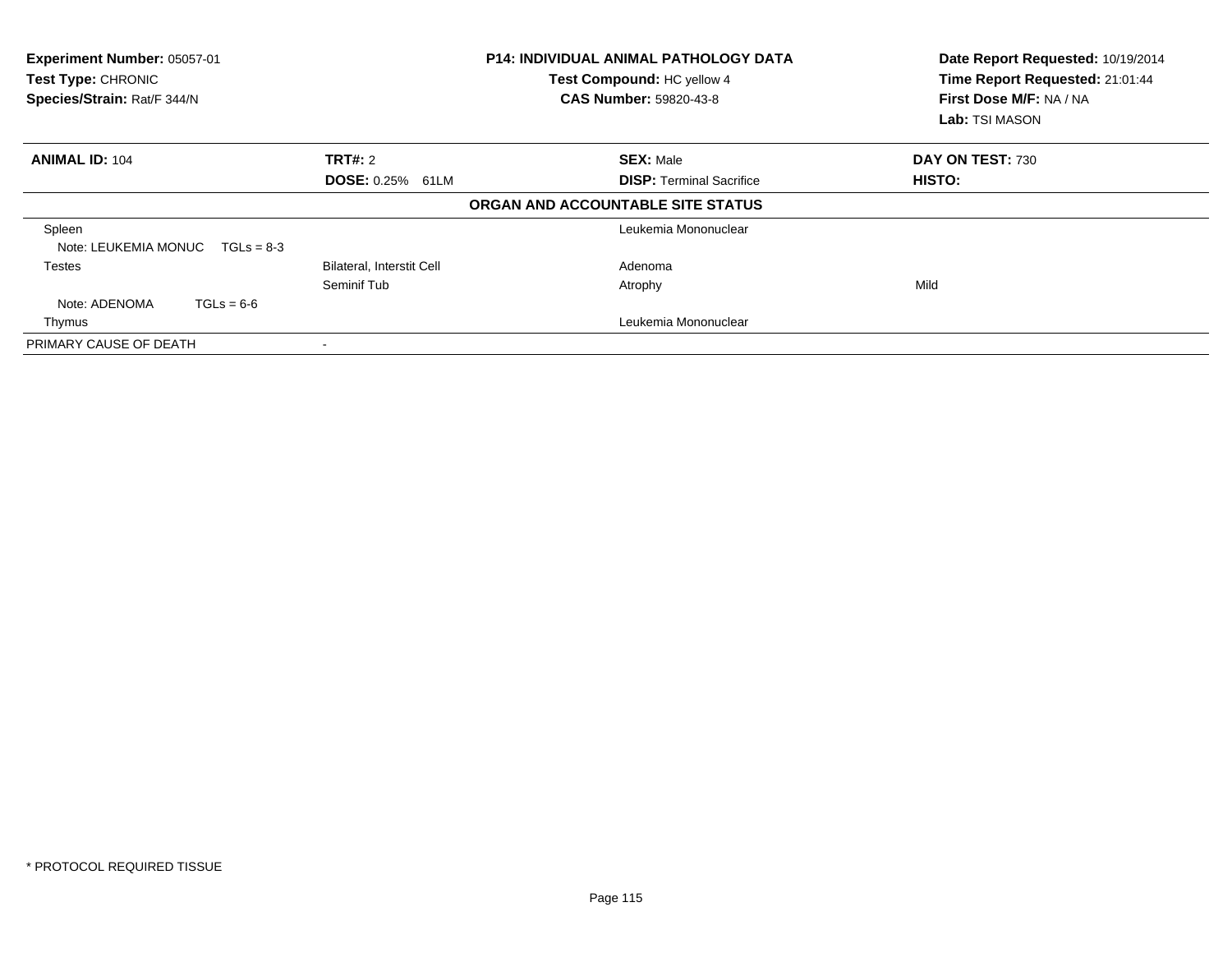| Experiment Number: 05057-01<br>Test Type: CHRONIC<br>Species/Strain: Rat/F 344/N |              | P14: INDIVIDUAL ANIMAL PATHOLOGY DATA<br>Test Compound: HC yellow 4<br><b>CAS Number: 59820-43-8</b> |                                   | Date Report Requested: 10/19/2014<br>Time Report Requested: 21:01:44<br>First Dose M/F: NA / NA<br>Lab: TSI MASON |
|----------------------------------------------------------------------------------|--------------|------------------------------------------------------------------------------------------------------|-----------------------------------|-------------------------------------------------------------------------------------------------------------------|
| <b>ANIMAL ID: 106</b>                                                            |              | <b>TRT#: 2</b>                                                                                       | <b>SEX: Male</b>                  | DAY ON TEST: 730                                                                                                  |
|                                                                                  |              | DOSE: 0.25% 61LM                                                                                     | <b>DISP: Terminal Sacrifice</b>   | HISTO:                                                                                                            |
|                                                                                  |              |                                                                                                      | ORGAN AND ACCOUNTABLE SITE STATUS |                                                                                                                   |
| <b>NORMAL</b>                                                                    |              |                                                                                                      |                                   |                                                                                                                   |
| <b>Adrenal Gland - Cortex</b>                                                    |              | <b>Bone</b>                                                                                          | <b>Bone Marrow</b>                | <b>Brain</b>                                                                                                      |
| Epididymis                                                                       |              | Esophagus                                                                                            | Intestine Large - Cecum           | Intestine Large - Colon                                                                                           |
| Intestine Large - Rectum                                                         |              | Intestine Small - Duodenum                                                                           | Intestine Small - Ileum           | Intestine Small - Jejunum                                                                                         |
| Islets, Pancreatic                                                               |              | Lung                                                                                                 | Lymph Node - Mandibular           | Lymph Node - Mesenteric                                                                                           |
| Nose                                                                             |              | Parathyroid Gland                                                                                    | <b>Preputial Gland</b>            | Prostate                                                                                                          |
| Salivary Glands                                                                  |              | <b>Seminal Vesicle</b>                                                                               | Skin                              | Spleen                                                                                                            |
| Stomach - Forestomach                                                            |              | Stomach - Glandular                                                                                  | Thymus                            | <b>Thyroid Gland</b>                                                                                              |
| Trachea                                                                          |              | <b>Urinary Bladder</b>                                                                               |                                   |                                                                                                                   |
| <b>OBSERVATIONS</b>                                                              |              |                                                                                                      |                                   |                                                                                                                   |
| <b>Adrenal Gland</b>                                                             |              | Medulla                                                                                              | Pheochromocytoma Benign           |                                                                                                                   |
| Heart                                                                            |              |                                                                                                      | Cardiomyopathy                    | Mild                                                                                                              |
| Kidney                                                                           |              |                                                                                                      | Nephropathy                       | Moderate                                                                                                          |
| Note: NEPHROPATHY                                                                | $TGLS = 4-4$ |                                                                                                      |                                   |                                                                                                                   |
| Liver                                                                            |              |                                                                                                      | <b>Basophilic Focus</b>           |                                                                                                                   |
|                                                                                  |              | <b>Bile Duct</b>                                                                                     | Hyperplasia                       | Mild                                                                                                              |
| Mammary Gland                                                                    |              |                                                                                                      | Fibroadenoma                      |                                                                                                                   |
|                                                                                  |              |                                                                                                      | Galactocele                       |                                                                                                                   |
| [Galactocele TGLS = 2-13]                                                        |              |                                                                                                      |                                   |                                                                                                                   |
| Pancreas                                                                         |              | Acinus                                                                                               | Adenoma                           | Multiple                                                                                                          |
| <b>Pituitary Gland</b>                                                           |              | Pars Distalis                                                                                        | Adenoma                           | Multiple                                                                                                          |
| Note: ADENOMA                                                                    | $TGLs = 5-8$ |                                                                                                      |                                   |                                                                                                                   |
| <b>Testes</b>                                                                    |              | <b>Bilateral, Interstit Cell</b>                                                                     | Adenoma                           |                                                                                                                   |
|                                                                                  |              | Seminif Tub                                                                                          | Atrophy                           | Moderate                                                                                                          |
| Note: ADENOMA                                                                    | $TGLs = 3-6$ |                                                                                                      |                                   |                                                                                                                   |
| PRIMARY CAUSE OF DEATH                                                           |              | $\sim$                                                                                               |                                   |                                                                                                                   |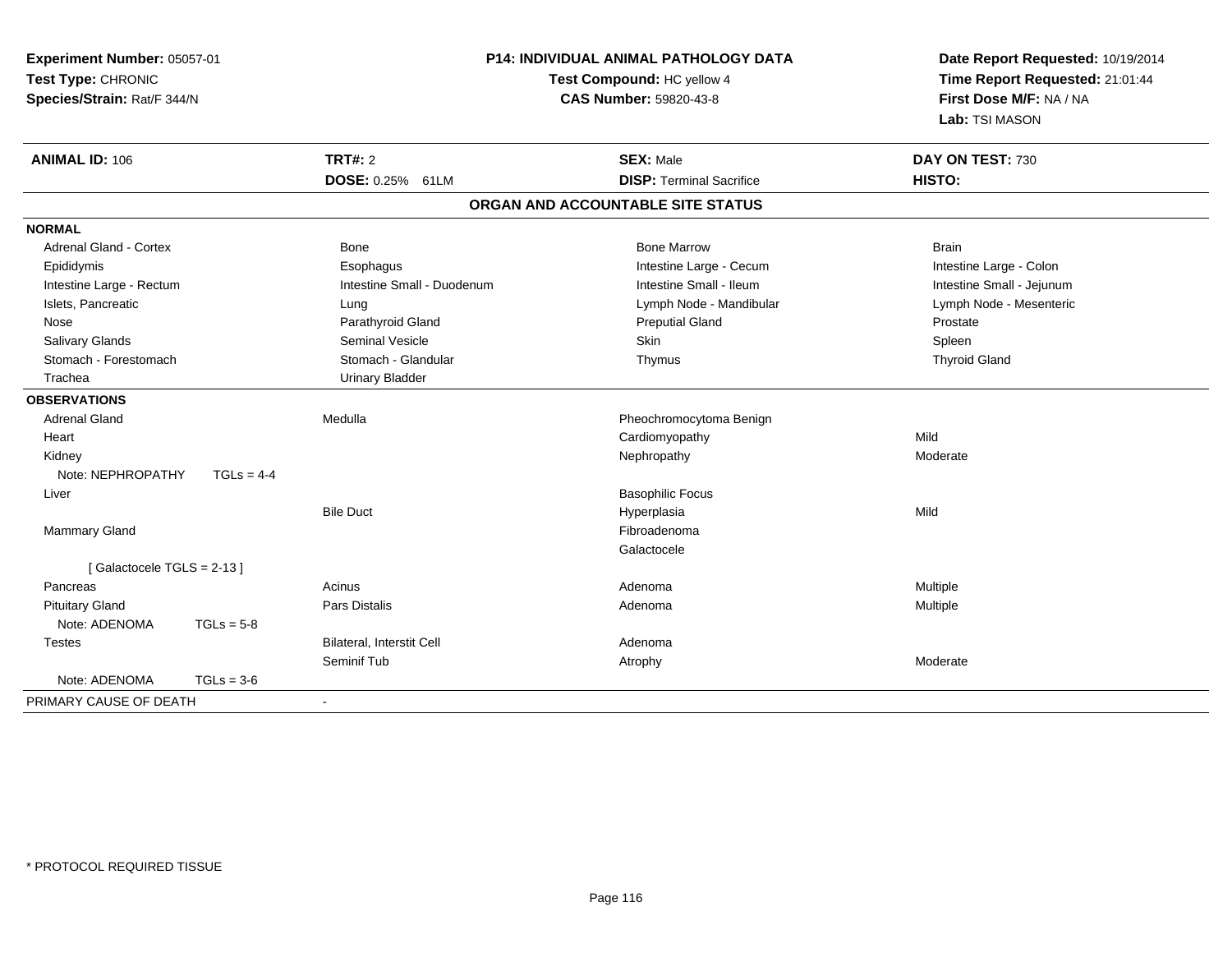| Experiment Number: 05057-01<br>Test Type: CHRONIC<br>Species/Strain: Rat/F 344/N |               |                           | <b>P14: INDIVIDUAL ANIMAL PATHOLOGY DATA</b><br>Test Compound: HC yellow 4<br><b>CAS Number: 59820-43-8</b> | Date Report Requested: 10/19/2014<br>Time Report Requested: 21:01:44<br>First Dose M/F: NA / NA<br>Lab: TSI MASON |
|----------------------------------------------------------------------------------|---------------|---------------------------|-------------------------------------------------------------------------------------------------------------|-------------------------------------------------------------------------------------------------------------------|
| <b>ANIMAL ID: 108</b>                                                            |               | <b>TRT#: 2</b>            | <b>SEX: Male</b>                                                                                            | DAY ON TEST: 467                                                                                                  |
|                                                                                  |               | DOSE: 0.25% 61LM          | <b>DISP: Dead</b>                                                                                           | HISTO:                                                                                                            |
|                                                                                  |               |                           | ORGAN AND ACCOUNTABLE SITE STATUS                                                                           |                                                                                                                   |
| <b>NORMAL</b>                                                                    |               |                           |                                                                                                             |                                                                                                                   |
| Bone                                                                             |               | Esophagus                 | Islets, Pancreatic                                                                                          | Mesentery                                                                                                         |
| Parathyroid Gland                                                                |               | Prostate                  | <b>Seminal Vesicle</b>                                                                                      | Skin                                                                                                              |
| Stomach - Forestomach                                                            |               | Trachea                   | <b>Urinary Bladder</b>                                                                                      |                                                                                                                   |
| <b>AUTO PRECLUDES DIAG.</b>                                                      |               |                           |                                                                                                             |                                                                                                                   |
| Intestine Large - Cecum                                                          |               | Intestine Large - Colon   | Intestine Large - Rectum                                                                                    | Intestine Small - Duodenum                                                                                        |
| Intestine Small - Ileum                                                          |               | Intestine Small - Jejunum | Stomach - Glandular                                                                                         | <b>Thyroid Gland</b>                                                                                              |
| <b>OBSERVATIONS</b>                                                              |               |                           |                                                                                                             |                                                                                                                   |
| <b>Adrenal Gland</b>                                                             |               | Cortex                    | Leukemia Mononuclear                                                                                        |                                                                                                                   |
|                                                                                  |               | Medulla                   | Leukemia Mononuclear                                                                                        |                                                                                                                   |
| <b>Bone Marrow</b>                                                               |               |                           | Leukemia Mononuclear                                                                                        |                                                                                                                   |
| <b>Brain</b>                                                                     |               |                           | Hemorrhage                                                                                                  | Moderate                                                                                                          |
|                                                                                  |               |                           | Leukemia Mononuclear                                                                                        |                                                                                                                   |
| Note: LEUKEMIA MONUC                                                             | $TGLs = 11-5$ |                           |                                                                                                             |                                                                                                                   |
| Note: HEMORRHAGE                                                                 | $TGLs = 11-5$ |                           |                                                                                                             |                                                                                                                   |
| Epididymis                                                                       |               |                           | Leukemia Mononuclear                                                                                        |                                                                                                                   |
| Heart                                                                            |               |                           | Leukemia Mononuclear                                                                                        |                                                                                                                   |
| Kidney                                                                           |               |                           | Leukemia Mononuclear                                                                                        |                                                                                                                   |
|                                                                                  |               |                           | Nephropathy                                                                                                 | Mild                                                                                                              |
| Note: LEUKEMIA MONUC $TGLs = 9-4$                                                |               |                           |                                                                                                             |                                                                                                                   |
| Liver                                                                            |               | <b>Bile Duct</b>          | Hyperplasia                                                                                                 | Minimal                                                                                                           |
|                                                                                  |               |                           | Leukemia Mononuclear                                                                                        |                                                                                                                   |
| Note: LEUKEMIA MONUC TGLs = 10-3                                                 |               |                           |                                                                                                             |                                                                                                                   |
| Lung                                                                             |               |                           | Leukemia Mononuclear                                                                                        |                                                                                                                   |
| Lymph Node                                                                       |               | Mandibular                | Leukemia Mononuclear                                                                                        |                                                                                                                   |
|                                                                                  |               | Mesenteric                | Leukemia Mononuclear                                                                                        |                                                                                                                   |
| Note: LEUKEMIA MONUC TGLs = 8-8                                                  |               |                           |                                                                                                             |                                                                                                                   |
| <b>Mammary Gland</b>                                                             |               | Acinus                    | Hyperplasia                                                                                                 | Mild                                                                                                              |
| Nose                                                                             |               |                           | Leukemia Mononuclear                                                                                        |                                                                                                                   |
| Pancreas                                                                         |               |                           | Leukemia Mononuclear                                                                                        |                                                                                                                   |
| Note: LEUKEMIA MONUC $TGLs = 4-9$                                                |               |                           |                                                                                                             |                                                                                                                   |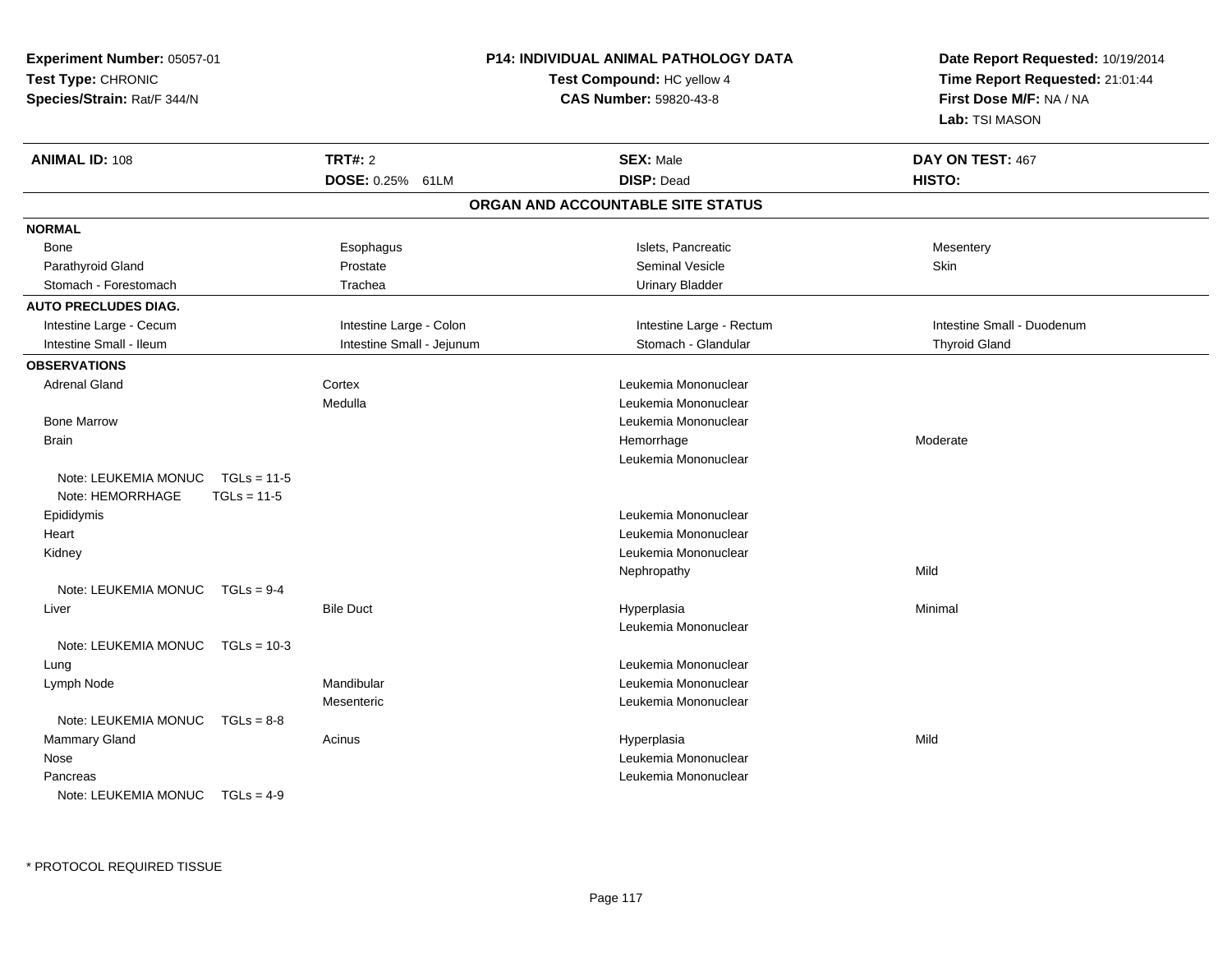| <b>Experiment Number: 05057-01</b><br><b>Test Type: CHRONIC</b><br>Species/Strain: Rat/F 344/N |                           | <b>P14: INDIVIDUAL ANIMAL PATHOLOGY DATA</b><br><b>Test Compound: HC yellow 4</b><br><b>CAS Number: 59820-43-8</b> | Date Report Requested: 10/19/2014<br>Time Report Requested: 21:01:44<br>First Dose M/F: NA / NA<br>Lab: TSI MASON |
|------------------------------------------------------------------------------------------------|---------------------------|--------------------------------------------------------------------------------------------------------------------|-------------------------------------------------------------------------------------------------------------------|
| <b>ANIMAL ID: 108</b>                                                                          | <b>TRT#: 2</b>            | <b>SEX: Male</b>                                                                                                   | DAY ON TEST: 467                                                                                                  |
|                                                                                                | DOSE: 0.25% 61LM          | <b>DISP: Dead</b>                                                                                                  | HISTO:                                                                                                            |
|                                                                                                |                           | ORGAN AND ACCOUNTABLE SITE STATUS                                                                                  |                                                                                                                   |
| <b>Pituitary Gland</b>                                                                         | Pars Distalis             | Leukemia Mononuclear                                                                                               |                                                                                                                   |
| <b>Preputial Gland</b>                                                                         |                           | Inflammation                                                                                                       | Chronic Active, Mild                                                                                              |
| <b>Salivary Glands</b>                                                                         |                           | Leukemia Mononuclear                                                                                               |                                                                                                                   |
| Spleen                                                                                         |                           | Leukemia Mononuclear                                                                                               |                                                                                                                   |
| Note: LEUKEMIA MONUC<br>$TGLs = 5-3$                                                           |                           |                                                                                                                    |                                                                                                                   |
| Testes                                                                                         | Bilateral, Interstit Cell | Adenoma                                                                                                            |                                                                                                                   |
|                                                                                                | Interstit Cell            | Hyperplasia                                                                                                        | Minimal                                                                                                           |
|                                                                                                |                           | Leukemia Mononuclear                                                                                               |                                                                                                                   |
| Thymus                                                                                         |                           | Leukemia Mononuclear                                                                                               |                                                                                                                   |
| PRIMARY CAUSE OF DEATH                                                                         |                           |                                                                                                                    |                                                                                                                   |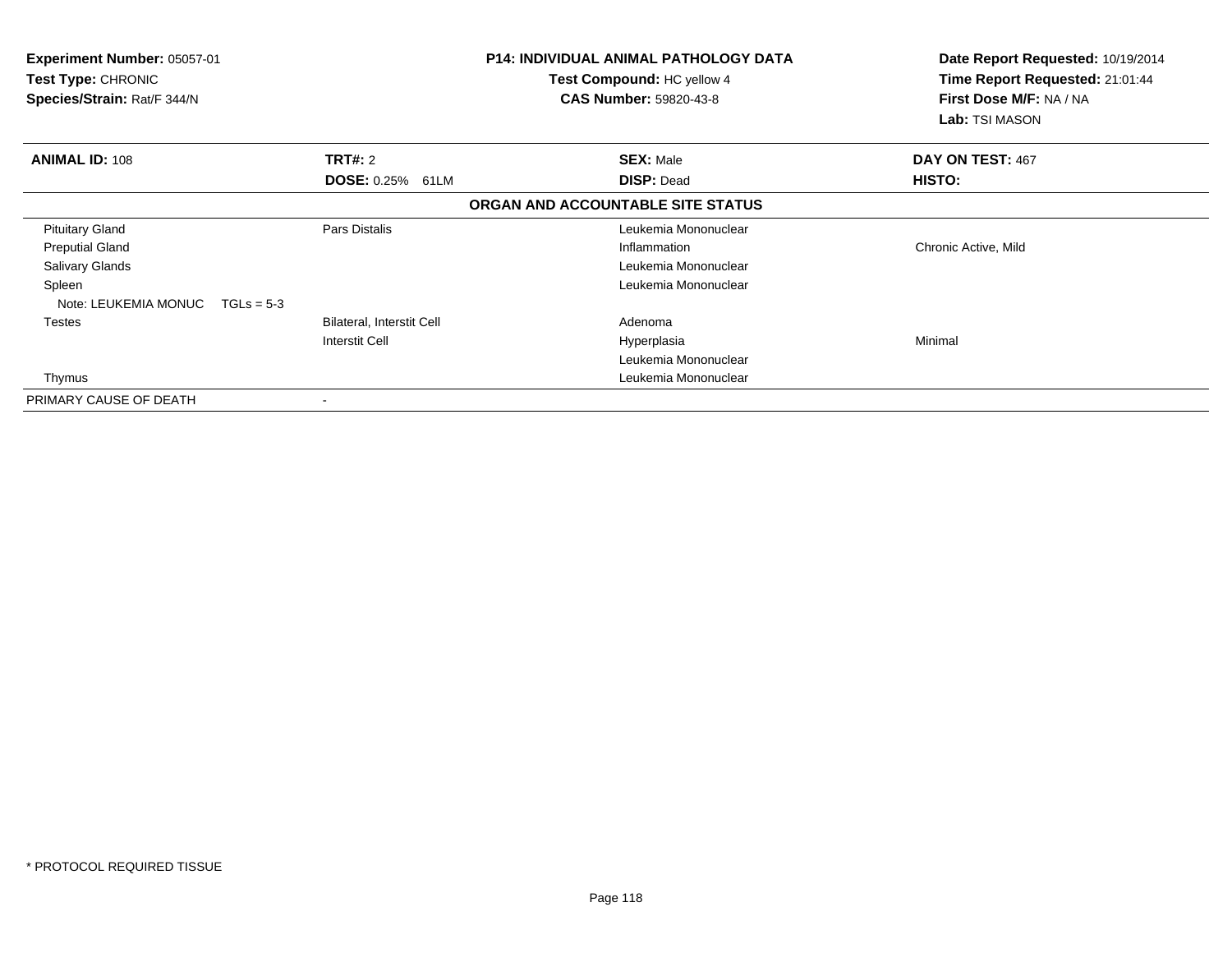| Experiment Number: 05057-01<br>Test Type: CHRONIC<br>Species/Strain: Rat/F 344/N |                                       | <b>P14: INDIVIDUAL ANIMAL PATHOLOGY DATA</b><br>Test Compound: HC yellow 4<br><b>CAS Number: 59820-43-8</b> |                                   | Date Report Requested: 10/19/2014<br>Time Report Requested: 21:01:44<br>First Dose M/F: NA / NA<br>Lab: TSI MASON |  |
|----------------------------------------------------------------------------------|---------------------------------------|-------------------------------------------------------------------------------------------------------------|-----------------------------------|-------------------------------------------------------------------------------------------------------------------|--|
| <b>ANIMAL ID: 109</b>                                                            | <b>TRT#: 2</b>                        |                                                                                                             | <b>SEX: Male</b>                  | DAY ON TEST: 730                                                                                                  |  |
|                                                                                  | DOSE: 0.25% 61LM                      |                                                                                                             | <b>DISP: Terminal Sacrifice</b>   | HISTO:                                                                                                            |  |
|                                                                                  |                                       |                                                                                                             | ORGAN AND ACCOUNTABLE SITE STATUS |                                                                                                                   |  |
| <b>NORMAL</b>                                                                    |                                       |                                                                                                             |                                   |                                                                                                                   |  |
| Adrenal Gland - Cortex                                                           | Bone                                  |                                                                                                             | <b>Bone Marrow</b>                | <b>Brain</b>                                                                                                      |  |
| Epididymis                                                                       | Esophagus                             |                                                                                                             | Intestine Large - Cecum           | Intestine Large - Colon                                                                                           |  |
| Intestine Large - Rectum                                                         |                                       | Intestine Small - Duodenum                                                                                  | Intestine Small - Ileum           | Intestine Small - Jejunum                                                                                         |  |
| Islets, Pancreatic                                                               | Lymph Node - Mandibular               |                                                                                                             | Lymph Node - Mesenteric           | Mammary Gland                                                                                                     |  |
| Nose                                                                             | Pancreas                              |                                                                                                             | <b>Pituitary Gland</b>            | Prostate                                                                                                          |  |
| Salivary Glands                                                                  | Seminal Vesicle                       |                                                                                                             | Skin                              | Stomach - Forestomach                                                                                             |  |
| Stomach - Glandular                                                              | Thymus                                |                                                                                                             | <b>Thyroid Gland</b>              | Trachea                                                                                                           |  |
| <b>Urinary Bladder</b>                                                           |                                       |                                                                                                             |                                   |                                                                                                                   |  |
| <b>MISSING</b>                                                                   |                                       |                                                                                                             |                                   |                                                                                                                   |  |
| Parathyroid Gland                                                                |                                       |                                                                                                             |                                   |                                                                                                                   |  |
| <b>OBSERVATIONS</b>                                                              |                                       |                                                                                                             |                                   |                                                                                                                   |  |
| <b>Adrenal Gland</b>                                                             | Medulla                               |                                                                                                             | Hyperplasia                       | Minimal                                                                                                           |  |
|                                                                                  | Medulla                               |                                                                                                             | Pheochromocytoma Benign           |                                                                                                                   |  |
| Heart                                                                            |                                       |                                                                                                             | Cardiomyopathy                    | Mild                                                                                                              |  |
| Kidney                                                                           |                                       |                                                                                                             | Nephropathy                       | Moderate                                                                                                          |  |
| Liver                                                                            |                                       |                                                                                                             | Angiectasis                       | Mild                                                                                                              |  |
|                                                                                  |                                       |                                                                                                             | <b>Basophilic Focus</b>           |                                                                                                                   |  |
|                                                                                  |                                       |                                                                                                             | Fatty Change                      | Focal, Minimal                                                                                                    |  |
|                                                                                  | <b>Bile Duct</b>                      |                                                                                                             | Hyperplasia                       | Mild                                                                                                              |  |
|                                                                                  |                                       |                                                                                                             | Leukemia Mononuclear              |                                                                                                                   |  |
|                                                                                  |                                       |                                                                                                             | <b>Mixed Cell Focus</b>           |                                                                                                                   |  |
| Lung                                                                             |                                       |                                                                                                             | Leukemia Mononuclear              |                                                                                                                   |  |
| <b>Preputial Gland</b>                                                           |                                       |                                                                                                             | Adenoma                           |                                                                                                                   |  |
| Note: ADENOMA                                                                    | $TGLs = 2-10$                         |                                                                                                             |                                   |                                                                                                                   |  |
| Spleen                                                                           |                                       |                                                                                                             | Leukemia Mononuclear              |                                                                                                                   |  |
|                                                                                  | [ Leukemia Mononuclear TGLS = 6-3.1 ] |                                                                                                             |                                   |                                                                                                                   |  |
| <b>Testes</b>                                                                    | Bilateral, Interstit Cell             |                                                                                                             | Adenoma                           |                                                                                                                   |  |
|                                                                                  | Seminif Tub                           |                                                                                                             | Atrophy                           | Mild                                                                                                              |  |
|                                                                                  | <b>Interstit Cell</b>                 |                                                                                                             | Hyperplasia                       | Minimal                                                                                                           |  |
| Note: ADENOMA                                                                    | $TGLs = 5-6$                          |                                                                                                             |                                   |                                                                                                                   |  |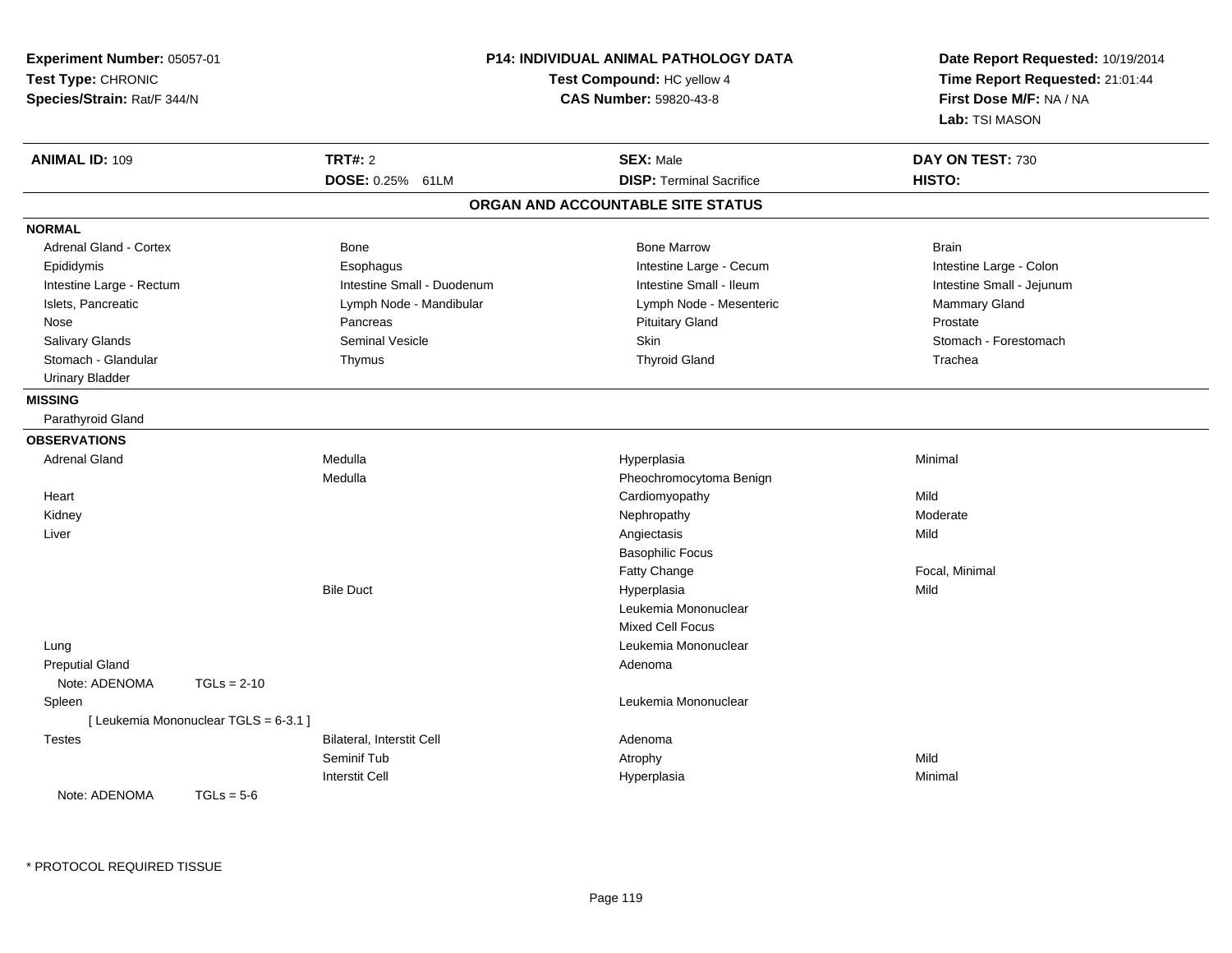| <b>Experiment Number: 05057-01</b><br>Test Type: CHRONIC<br>Species/Strain: Rat/F 344/N | <b>P14: INDIVIDUAL ANIMAL PATHOLOGY DATA</b><br>Test Compound: HC yellow 4<br>CAS Number: 59820-43-8 |                                   | Date Report Requested: 10/19/2014<br>Time Report Requested: 21:01:44<br>First Dose M/F: NA / NA<br>Lab: TSI MASON |
|-----------------------------------------------------------------------------------------|------------------------------------------------------------------------------------------------------|-----------------------------------|-------------------------------------------------------------------------------------------------------------------|
| <b>ANIMAL ID: 109</b>                                                                   | TRT#: 2                                                                                              | <b>SEX: Male</b>                  | <b>DAY ON TEST: 730</b>                                                                                           |
|                                                                                         | <b>DOSE:</b> 0.25% 61LM                                                                              | <b>DISP:</b> Terminal Sacrifice   | HISTO:                                                                                                            |
|                                                                                         |                                                                                                      | ORGAN AND ACCOUNTABLE SITE STATUS |                                                                                                                   |
| <b>Thyroid GI</b>                                                                       |                                                                                                      |                                   |                                                                                                                   |
| Note: A FEW LARGE FOLLICLES                                                             |                                                                                                      |                                   |                                                                                                                   |
| PRIMARY CAUSE OF DEATH                                                                  |                                                                                                      |                                   |                                                                                                                   |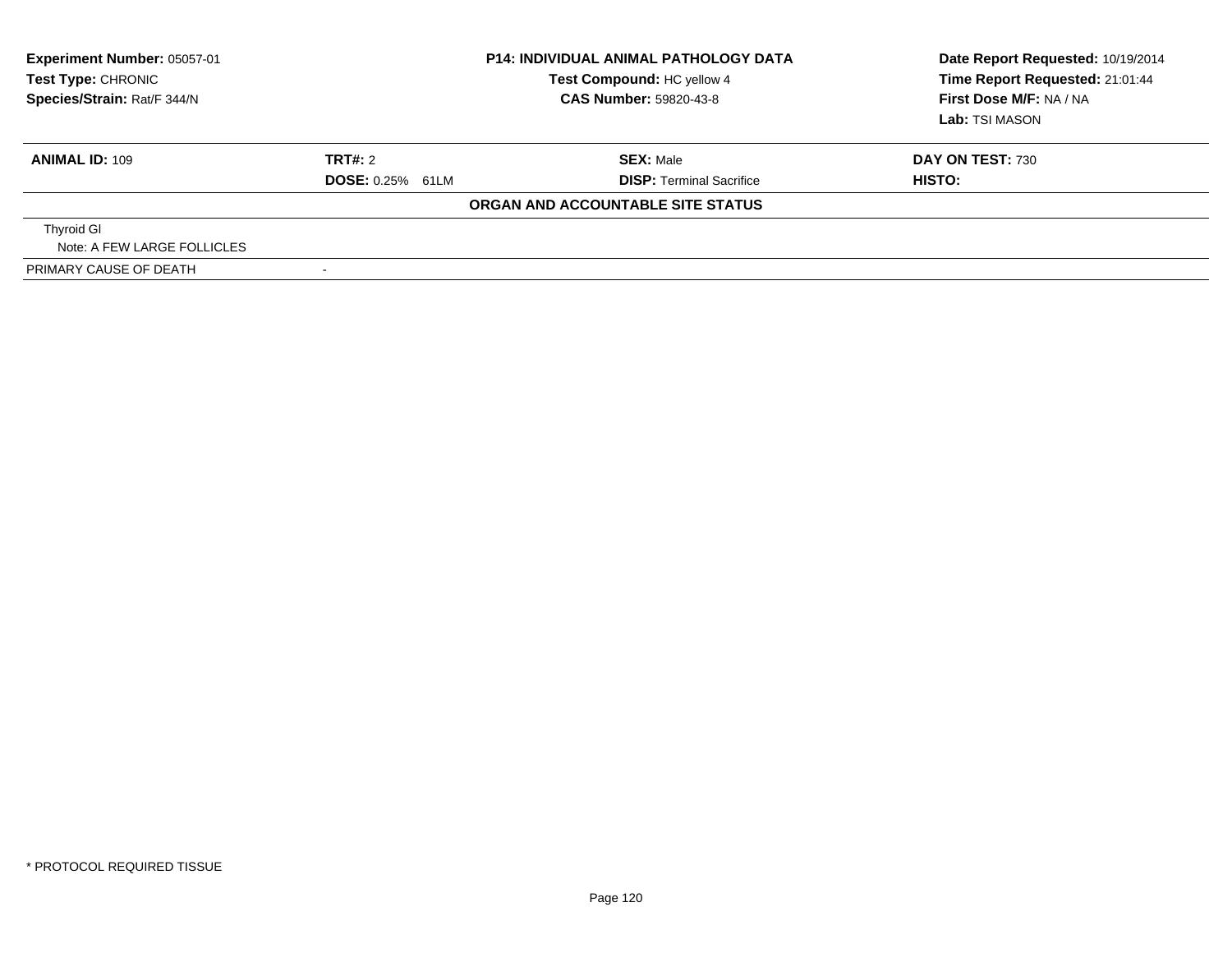| <b>TRT#: 2</b><br><b>ANIMAL ID: 112</b>                    |                          | <b>SEX: Male</b>                  | DAY ON TEST: 730        |
|------------------------------------------------------------|--------------------------|-----------------------------------|-------------------------|
|                                                            |                          |                                   |                         |
| DOSE: 0.25% 61LM                                           |                          | <b>DISP: Terminal Sacrifice</b>   | HISTO:                  |
|                                                            |                          | ORGAN AND ACCOUNTABLE SITE STATUS |                         |
| <b>NORMAL</b>                                              |                          |                                   |                         |
| Adrenal Gland - Cortex<br><b>Bone</b>                      |                          | <b>Bone Marrow</b>                | Brain                   |
| Epididymis<br>Esophagus                                    |                          | Eye                               | Intestine Large - Cecum |
| Intestine Large - Colon                                    | Intestine Large - Rectum | Intestine Small - Duodenum        | Intestine Small - Ileum |
| Intestine Small - Jejunum<br>Islets, Pancreatic            |                          | Lung                              | Lymph Node - Mesenteric |
| Parathyroid Gland<br>Nose                                  |                          | <b>Pituitary Gland</b>            | <b>Preputial Gland</b>  |
| Salivary Glands<br>Prostate                                |                          | Seminal Vesicle                   | Skin                    |
| Spleen                                                     | Stomach - Forestomach    | Stomach - Glandular               | Thymus                  |
| Trachea<br><b>Urinary Bladder</b>                          |                          |                                   |                         |
| <b>MISSING</b>                                             |                          |                                   |                         |
| Mammary Gland<br>Lymph Node - Mandibular                   |                          |                                   |                         |
| <b>OBSERVATIONS</b>                                        |                          |                                   |                         |
| Medulla<br><b>Adrenal Gland</b>                            |                          | Hyperplasia                       | Mild                    |
| Medulla                                                    |                          | Pheochromocytoma Benign           |                         |
| Note: PHEOCHROM BGN<br>$TGLs = 6-8$                        |                          |                                   |                         |
| <b>Harderian Gland</b>                                     |                          | Adenoma                           |                         |
| Heart                                                      |                          | Cardiomyopathy                    | Mild                    |
| Kidney                                                     |                          | Nephropathy                       | Moderate                |
| Liver                                                      |                          | <b>Basophilic Focus</b>           |                         |
|                                                            |                          | Hepatodiaphragmatic Nodule        |                         |
| <b>Bile Duct</b><br>Note: ANOM HEPAT LOB<br>$TGLs = 4-3.1$ |                          | Hyperplasia                       | Mild                    |
| Acinus<br>Pancreas                                         |                          | Atrophy                           | Mild                    |
| <b>Bilateral, Interstit Cell</b><br><b>Testes</b>          |                          | Adenoma                           |                         |
| Seminif Tub                                                |                          | Atrophy                           | Moderate                |
| <b>Interstit Cell</b>                                      |                          | Hyperplasia                       | Minimal                 |
| Note: ADENOMA<br>$TGLs = 3-6$                              |                          |                                   |                         |
| C Cell<br><b>Thyroid Gland</b>                             |                          | Hyperplasia                       | Mild                    |
| PRIMARY CAUSE OF DEATH<br>$\sim$                           |                          |                                   |                         |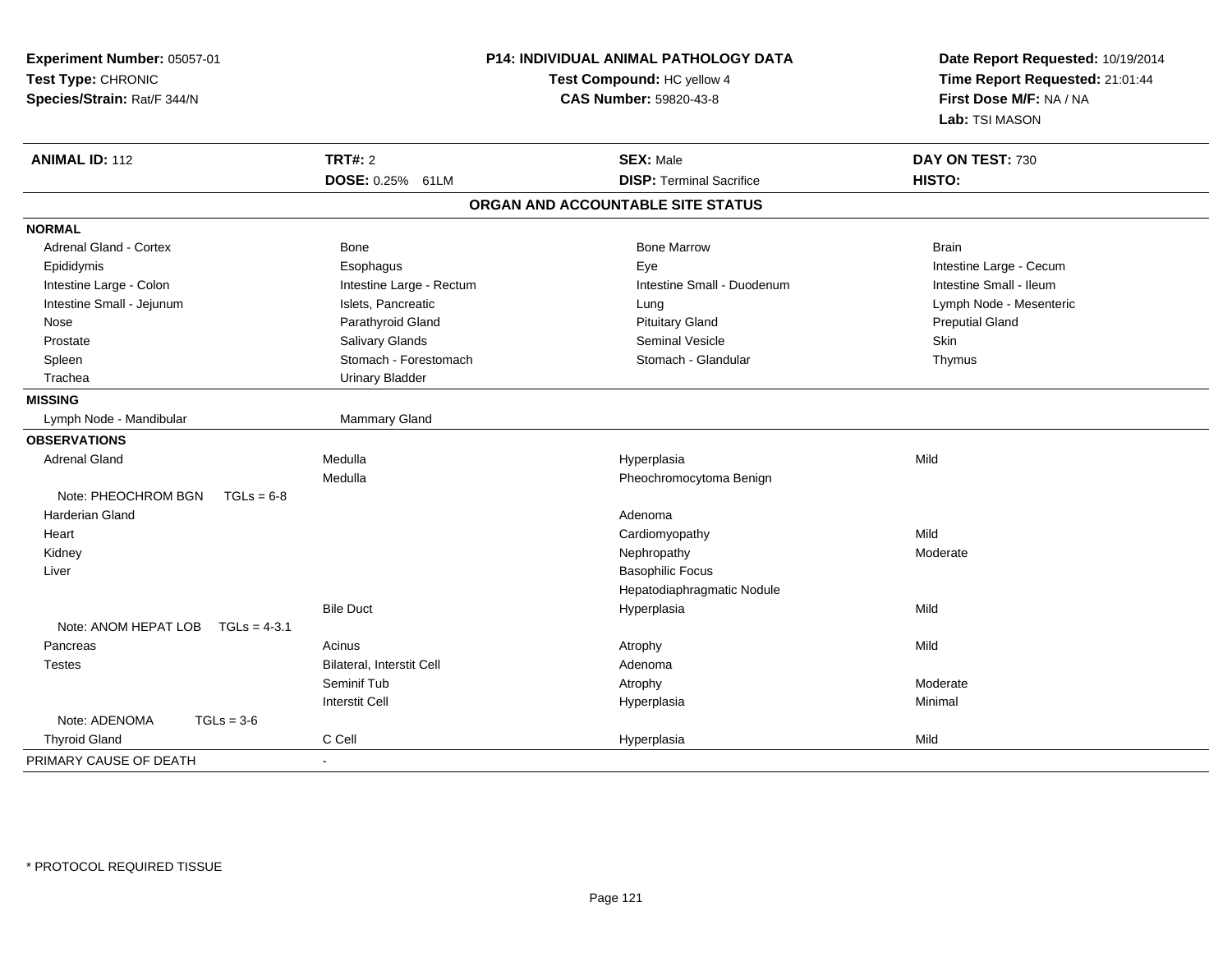| Experiment Number: 05057-01<br>Test Type: CHRONIC<br>Species/Strain: Rat/F 344/N |                         | <b>P14: INDIVIDUAL ANIMAL PATHOLOGY DATA</b><br>Test Compound: HC yellow 4<br><b>CAS Number: 59820-43-8</b> | Date Report Requested: 10/19/2014<br>Time Report Requested: 21:01:44<br>First Dose M/F: NA / NA<br>Lab: TSI MASON |
|----------------------------------------------------------------------------------|-------------------------|-------------------------------------------------------------------------------------------------------------|-------------------------------------------------------------------------------------------------------------------|
| <b>ANIMAL ID: 113</b>                                                            | TRT#: 2                 | <b>SEX: Male</b>                                                                                            | <b>DAY ON TEST: 470</b>                                                                                           |
|                                                                                  | <b>DOSE: 0.25% 61LM</b> | <b>DISP:</b> Interval Sacrifice                                                                             | HISTO:                                                                                                            |
| <b>OBSERVATIONS</b>                                                              |                         |                                                                                                             |                                                                                                                   |
| <b>Skin</b>                                                                      |                         |                                                                                                             |                                                                                                                   |
| Note: THIS MALIGNANT AND METASTATIC TUMOR HAD BOTH A SQUAMOUS                    |                         |                                                                                                             |                                                                                                                   |
| PRIMARY CAUSE OF DEATH                                                           |                         |                                                                                                             |                                                                                                                   |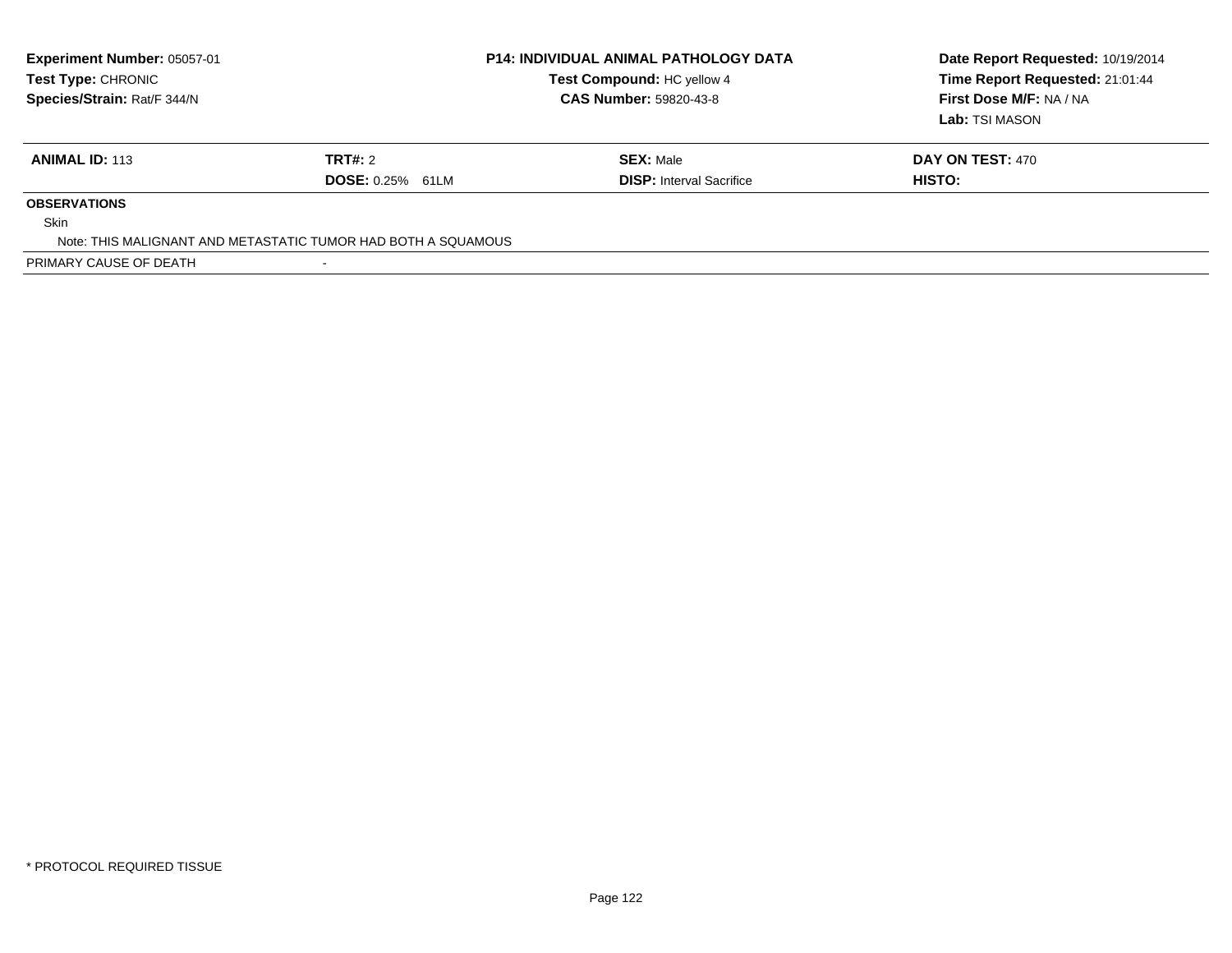| Experiment Number: 05057-01<br>Test Type: CHRONIC<br>Species/Strain: Rat/F 344/N |                            | <b>P14: INDIVIDUAL ANIMAL PATHOLOGY DATA</b><br>Test Compound: HC yellow 4<br><b>CAS Number: 59820-43-8</b> | Date Report Requested: 10/19/2014<br>Time Report Requested: 21:01:44<br>First Dose M/F: NA / NA<br>Lab: TSI MASON |  |
|----------------------------------------------------------------------------------|----------------------------|-------------------------------------------------------------------------------------------------------------|-------------------------------------------------------------------------------------------------------------------|--|
| <b>ANIMAL ID: 115</b>                                                            | <b>TRT#: 2</b>             | <b>SEX: Male</b>                                                                                            | DAY ON TEST: 730                                                                                                  |  |
|                                                                                  | DOSE: 0.25% 61LM           | <b>DISP: Terminal Sacrifice</b>                                                                             | HISTO:                                                                                                            |  |
|                                                                                  |                            | ORGAN AND ACCOUNTABLE SITE STATUS                                                                           |                                                                                                                   |  |
| <b>NORMAL</b>                                                                    |                            |                                                                                                             |                                                                                                                   |  |
| <b>Adrenal Gland - Cortex</b>                                                    | <b>Bone</b>                | <b>Bone Marrow</b>                                                                                          | <b>Brain</b>                                                                                                      |  |
| Epididymis                                                                       | Esophagus                  | Intestine Large - Cecum                                                                                     | Intestine Large - Colon                                                                                           |  |
| Intestine Large - Rectum                                                         | Intestine Small - Duodenum | Intestine Small - Ileum                                                                                     | Intestine Small - Jejunum                                                                                         |  |
| Islets, Pancreatic                                                               | Lymph Node - Mandibular    | Nose                                                                                                        | Parathyroid Gland                                                                                                 |  |
| <b>Preputial Gland</b>                                                           | Prostate                   | Salivary Glands                                                                                             | <b>Seminal Vesicle</b>                                                                                            |  |
| Skin                                                                             | Stomach - Forestomach      | Stomach - Glandular                                                                                         | Trachea                                                                                                           |  |
| <b>Urinary Bladder</b>                                                           |                            |                                                                                                             |                                                                                                                   |  |
| <b>MISSING</b>                                                                   |                            |                                                                                                             |                                                                                                                   |  |
| Mammary Gland                                                                    |                            |                                                                                                             |                                                                                                                   |  |
| <b>OBSERVATIONS</b>                                                              |                            |                                                                                                             |                                                                                                                   |  |
| <b>Adrenal Gland</b>                                                             | Bilateral, Medulla         | Pheochromocytoma Benign                                                                                     |                                                                                                                   |  |
| Note: PHEOCHROM BGN<br>$TGLs = 8-8$                                              |                            |                                                                                                             |                                                                                                                   |  |
| Heart                                                                            |                            | Cardiomyopathy                                                                                              | Moderate                                                                                                          |  |
| Kidney                                                                           |                            | Nephropathy                                                                                                 | Moderate                                                                                                          |  |
| Note: NEPHROPATHY<br>$TGLs = 9-4$                                                |                            |                                                                                                             |                                                                                                                   |  |
| Liver                                                                            |                            | <b>Basophilic Focus</b>                                                                                     |                                                                                                                   |  |
|                                                                                  |                            | <b>Eosinophilic Focus</b>                                                                                   |                                                                                                                   |  |
|                                                                                  |                            | Fatty Change                                                                                                | Focal, Mild                                                                                                       |  |
|                                                                                  | <b>Bile Duct</b>           | Hyperplasia                                                                                                 | Mild                                                                                                              |  |
|                                                                                  |                            | Leukemia Mononuclear                                                                                        |                                                                                                                   |  |
|                                                                                  |                            | Mixed Cell Focus                                                                                            |                                                                                                                   |  |
| Note: [ MIXED CL FOCUS ] TGLs = 10-3                                             |                            |                                                                                                             |                                                                                                                   |  |
| Note: SECTION MARKED BY INK.                                                     |                            |                                                                                                             |                                                                                                                   |  |
| Lung                                                                             | Alveolar Epith             | Hyperplasia                                                                                                 | Mild                                                                                                              |  |
|                                                                                  |                            | Leukemia Mononuclear                                                                                        |                                                                                                                   |  |
| Lymph Node                                                                       | Mediastinal                | Leukemia Mononuclear                                                                                        |                                                                                                                   |  |
|                                                                                  | Mesenteric                 | Leukemia Mononuclear                                                                                        |                                                                                                                   |  |
| Note: LEUKEMIA MONUC<br>$TGLs = 3-2.7-8$                                         |                            |                                                                                                             |                                                                                                                   |  |
| Pancreas                                                                         | Acinus                     | Adenoma                                                                                                     |                                                                                                                   |  |
| Note: ADENOMA<br>$TGLs = 11-9$                                                   |                            |                                                                                                             |                                                                                                                   |  |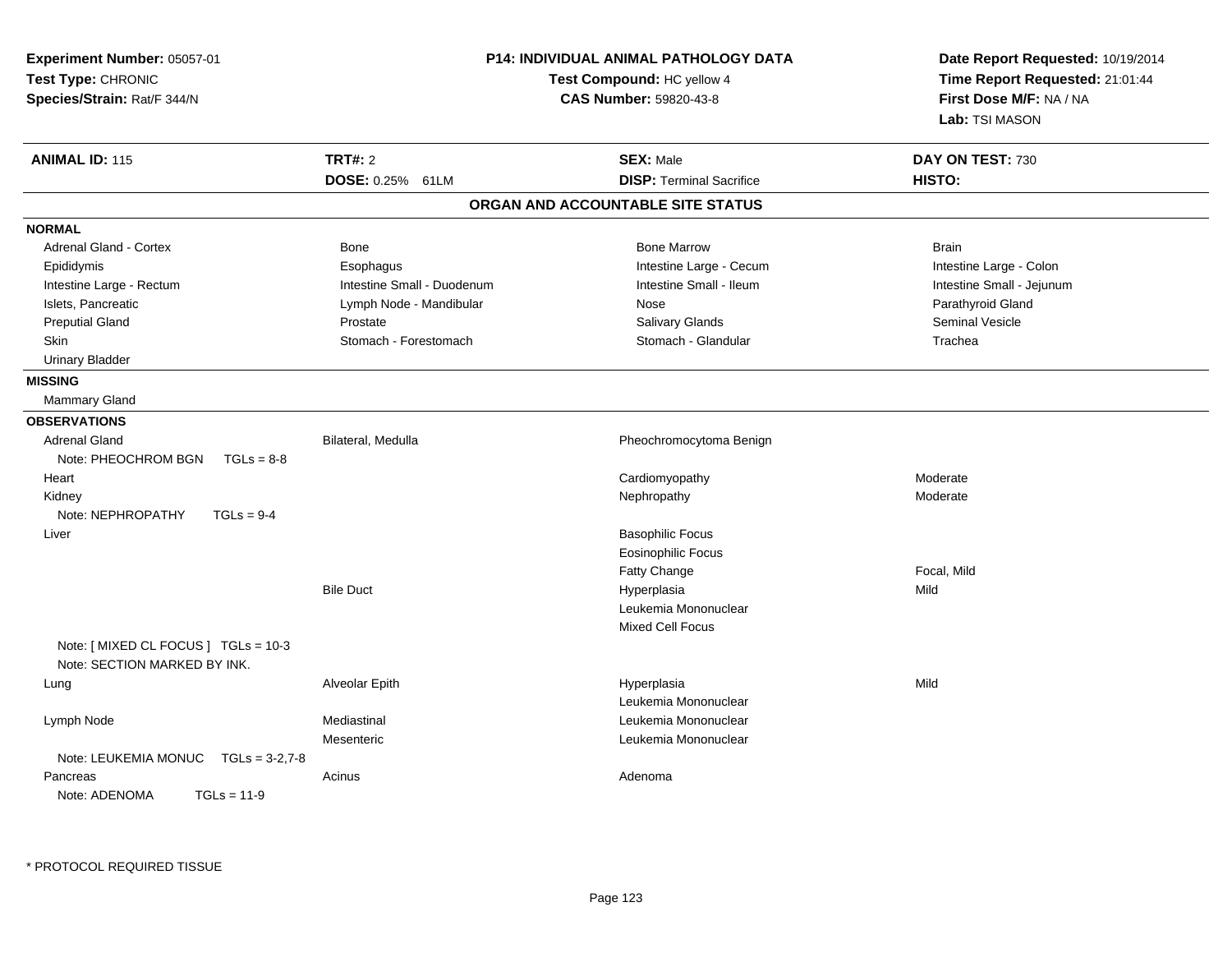| Experiment Number: 05057-01<br><b>Test Type: CHRONIC</b><br>Species/Strain: Rat/F 344/N |                                     | <b>P14: INDIVIDUAL ANIMAL PATHOLOGY DATA</b><br>Test Compound: HC yellow 4<br><b>CAS Number: 59820-43-8</b> |  | Date Report Requested: 10/19/2014<br>Time Report Requested: 21:01:44<br>First Dose M/F: NA / NA<br>Lab: TSI MASON |                  |
|-----------------------------------------------------------------------------------------|-------------------------------------|-------------------------------------------------------------------------------------------------------------|--|-------------------------------------------------------------------------------------------------------------------|------------------|
| <b>ANIMAL ID: 115</b>                                                                   |                                     | <b>TRT#: 2</b>                                                                                              |  | <b>SEX: Male</b>                                                                                                  | DAY ON TEST: 730 |
|                                                                                         |                                     | <b>DOSE: 0.25% 61LM</b>                                                                                     |  | <b>DISP:</b> Terminal Sacrifice                                                                                   | HISTO:           |
|                                                                                         |                                     |                                                                                                             |  | ORGAN AND ACCOUNTABLE SITE STATUS                                                                                 |                  |
| <b>Pituitary Gland</b>                                                                  |                                     | Pars Distalis                                                                                               |  | Hyperplasia                                                                                                       | Mild             |
| Spleen                                                                                  |                                     |                                                                                                             |  | Leukemia Mononuclear                                                                                              |                  |
|                                                                                         | Leukemia Mononuclear TGLS = $6-3$ ] |                                                                                                             |  |                                                                                                                   |                  |
| Testes                                                                                  |                                     | <b>Bilateral, Interstit Cell</b>                                                                            |  | Adenoma                                                                                                           |                  |
| Note: ADENOMA                                                                           | $TGLs = 5-6$                        |                                                                                                             |  |                                                                                                                   |                  |
| Thymus                                                                                  |                                     |                                                                                                             |  | Leukemia Mononuclear                                                                                              |                  |
| <b>Thyroid Gland</b>                                                                    |                                     | <b>Follicular Cel</b>                                                                                       |  | Hyperplasia                                                                                                       | Mild             |
| PRIMARY CAUSE OF DEATH                                                                  |                                     |                                                                                                             |  |                                                                                                                   |                  |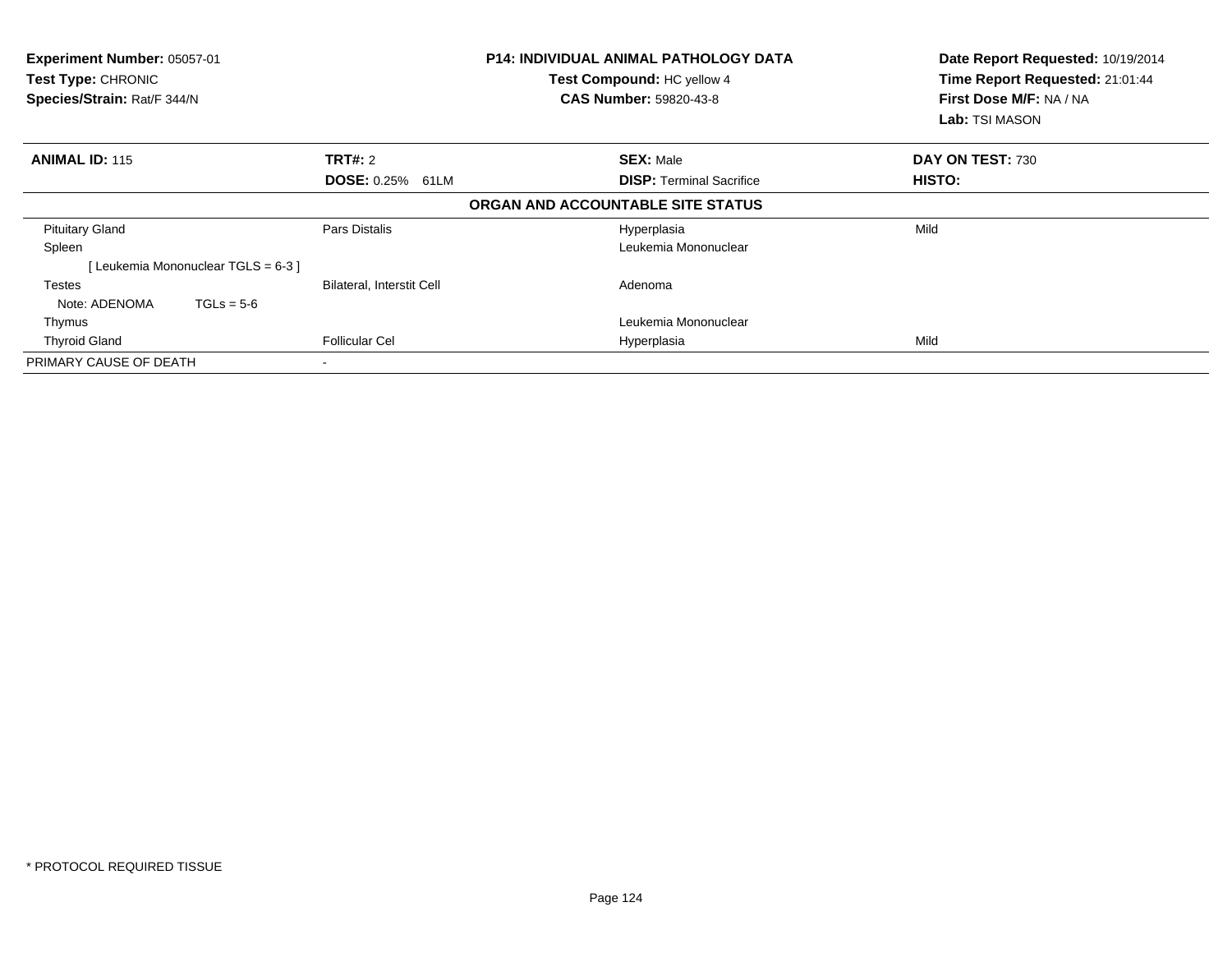| Experiment Number: 05057-01<br>Test Type: CHRONIC<br>Species/Strain: Rat/F 344/N |                                  | P14: INDIVIDUAL ANIMAL PATHOLOGY DATA<br>Test Compound: HC yellow 4<br><b>CAS Number: 59820-43-8</b> | Date Report Requested: 10/19/2014<br>Time Report Requested: 21:01:44<br>First Dose M/F: NA / NA<br>Lab: TSI MASON |  |
|----------------------------------------------------------------------------------|----------------------------------|------------------------------------------------------------------------------------------------------|-------------------------------------------------------------------------------------------------------------------|--|
| <b>ANIMAL ID: 117</b>                                                            | <b>TRT#: 2</b>                   | <b>SEX: Male</b>                                                                                     | DAY ON TEST: 730                                                                                                  |  |
|                                                                                  | DOSE: 0.25% 61LM                 | <b>DISP: Terminal Sacrifice</b>                                                                      | HISTO:                                                                                                            |  |
|                                                                                  |                                  | ORGAN AND ACCOUNTABLE SITE STATUS                                                                    |                                                                                                                   |  |
| <b>NORMAL</b>                                                                    |                                  |                                                                                                      |                                                                                                                   |  |
| <b>Adrenal Gland - Cortex</b>                                                    | Bone                             | <b>Bone Marrow</b>                                                                                   | <b>Brain</b>                                                                                                      |  |
| Epididymis                                                                       | Esophagus                        | Intestine Large - Cecum                                                                              | Intestine Large - Colon                                                                                           |  |
| Intestine Large - Rectum                                                         | Intestine Small - Duodenum       | Intestine Small - Ileum                                                                              | Intestine Small - Jejunum                                                                                         |  |
| Lung                                                                             | Lymph Node - Mandibular          | Nose                                                                                                 | Parathyroid Gland                                                                                                 |  |
| <b>Preputial Gland</b>                                                           | Prostate                         | Salivary Glands                                                                                      | <b>Seminal Vesicle</b>                                                                                            |  |
| Skin                                                                             | Stomach - Forestomach            | Stomach - Glandular                                                                                  | Thymus                                                                                                            |  |
| <b>Thyroid Gland</b>                                                             | Trachea                          | <b>Urinary Bladder</b>                                                                               |                                                                                                                   |  |
| <b>MISSING</b>                                                                   |                                  |                                                                                                      |                                                                                                                   |  |
| <b>Mammary Gland</b>                                                             |                                  |                                                                                                      |                                                                                                                   |  |
| <b>OBSERVATIONS</b>                                                              |                                  |                                                                                                      |                                                                                                                   |  |
| <b>Adrenal Gland</b>                                                             | Medulla                          | Hyperplasia                                                                                          | Mild                                                                                                              |  |
| Heart                                                                            |                                  | Cardiomyopathy                                                                                       | Mild                                                                                                              |  |
|                                                                                  |                                  | Thrombosis                                                                                           | Mild                                                                                                              |  |
| Islets, Pancreatic                                                               |                                  | Hyperplasia                                                                                          | Mild                                                                                                              |  |
| Kidney                                                                           |                                  | Nephropathy                                                                                          | Mild                                                                                                              |  |
| Liver                                                                            |                                  | <b>Basophilic Focus</b>                                                                              |                                                                                                                   |  |
|                                                                                  | <b>Bile Duct</b>                 | Hyperplasia                                                                                          | Mild                                                                                                              |  |
|                                                                                  |                                  | Leukemia Mononuclear                                                                                 |                                                                                                                   |  |
| Lymph Node<br>Note: LEUKEMIA MONUC<br>$TGLs = 5-8$                               | Mesenteric                       | Leukemia Mononuclear                                                                                 |                                                                                                                   |  |
| Pancreas                                                                         | Acinus                           | Atrophy                                                                                              | Mild                                                                                                              |  |
|                                                                                  | Acinus                           | <b>Basophilic Focus</b>                                                                              |                                                                                                                   |  |
| <b>Pituitary Gland</b>                                                           | Pars Distalis                    | Hyperplasia                                                                                          | Mild                                                                                                              |  |
| Spleen                                                                           |                                  | Leukemia Mononuclear                                                                                 |                                                                                                                   |  |
| Note: LEUKEMIA MONUC<br>$TGLs = 3-3$                                             |                                  |                                                                                                      |                                                                                                                   |  |
| Testes                                                                           | <b>Bilateral, Interstit Cell</b> | Adenoma                                                                                              |                                                                                                                   |  |
|                                                                                  | Seminif Tub                      | Atrophy                                                                                              | Mild                                                                                                              |  |
|                                                                                  | <b>Interstit Cell</b>            | Hyperplasia                                                                                          | Minimal                                                                                                           |  |
| Note: ADENOMA<br>$TGLs = 2-6$                                                    |                                  |                                                                                                      |                                                                                                                   |  |

PRIMARY CAUSE OF DEATH-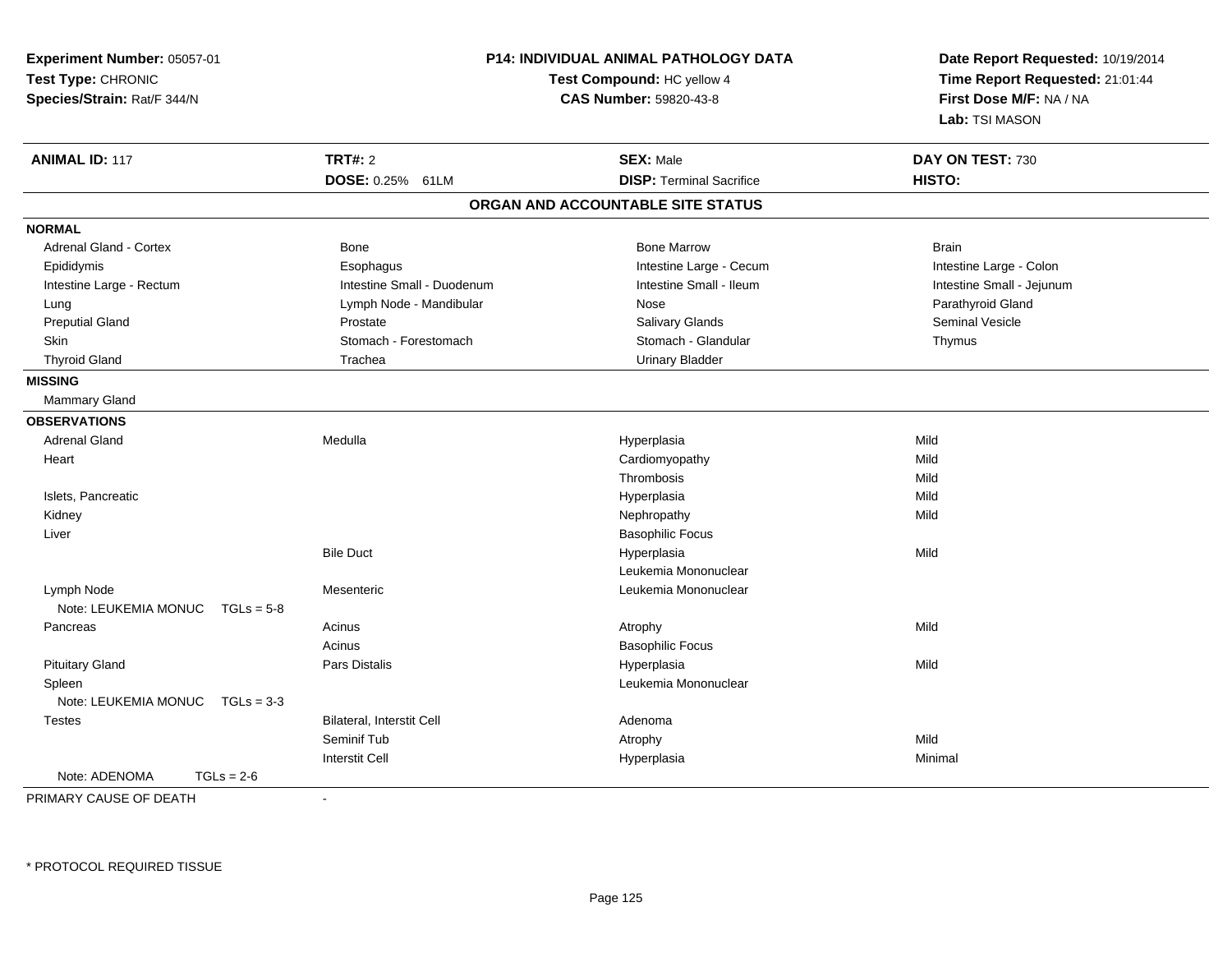| Experiment Number: 05057-01<br><b>Test Type: CHRONIC</b><br>Species/Strain: Rat/F 344/N |                                    | <b>P14: INDIVIDUAL ANIMAL PATHOLOGY DATA</b><br>Test Compound: HC yellow 4<br><b>CAS Number: 59820-43-8</b> | Date Report Requested: 10/19/2014<br>Time Report Requested: 21:01:44<br>First Dose M/F: NA / NA<br>Lab: TSI MASON |
|-----------------------------------------------------------------------------------------|------------------------------------|-------------------------------------------------------------------------------------------------------------|-------------------------------------------------------------------------------------------------------------------|
| <b>ANIMAL ID: 117</b>                                                                   | TRT#: 2<br><b>DOSE: 0.25% 61LM</b> | <b>SEX:</b> Male<br><b>DISP:</b> Terminal Sacrifice                                                         | DAY ON TEST: 730<br>HISTO:                                                                                        |
|                                                                                         |                                    | ORGAN AND ACCOUNTABLE SITE STATUS                                                                           |                                                                                                                   |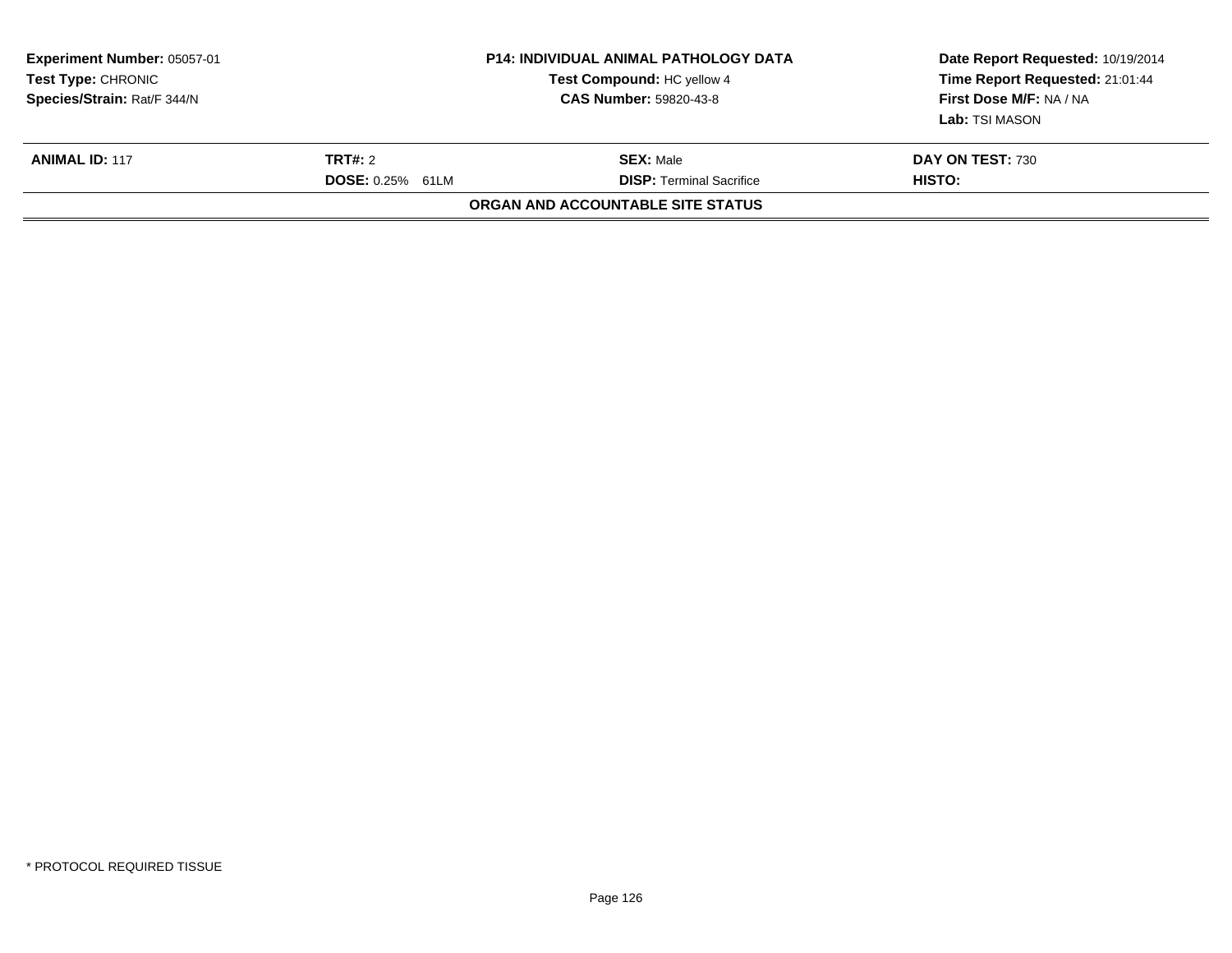| Experiment Number: 05057-01<br>Test Type: CHRONIC<br>Species/Strain: Rat/F 344/N |                           | P14: INDIVIDUAL ANIMAL PATHOLOGY DATA<br>Test Compound: HC yellow 4<br>CAS Number: 59820-43-8 | Date Report Requested: 10/19/2014<br>Time Report Requested: 21:01:44<br>First Dose M/F: NA / NA<br>Lab: TSI MASON |
|----------------------------------------------------------------------------------|---------------------------|-----------------------------------------------------------------------------------------------|-------------------------------------------------------------------------------------------------------------------|
| <b>ANIMAL ID: 118</b>                                                            | <b>TRT#: 2</b>            | <b>SEX: Male</b>                                                                              | DAY ON TEST: 730                                                                                                  |
|                                                                                  | DOSE: 0.25% 61LM          | <b>DISP: Terminal Sacrifice</b>                                                               | HISTO:                                                                                                            |
|                                                                                  |                           | ORGAN AND ACCOUNTABLE SITE STATUS                                                             |                                                                                                                   |
| <b>NORMAL</b>                                                                    |                           |                                                                                               |                                                                                                                   |
| <b>Adrenal Gland - Cortex</b>                                                    | <b>Bone</b>               | <b>Bone Marrow</b>                                                                            | <b>Brain</b>                                                                                                      |
| Epididymis                                                                       | Esophagus                 | Intestine Large - Cecum                                                                       | Intestine Large - Rectum                                                                                          |
| Intestine Small - Duodenum                                                       | Intestine Small - Ileum   | Islets, Pancreatic                                                                            | Lymph Node - Mesenteric                                                                                           |
| Nose                                                                             | Parathyroid Gland         | <b>Preputial Gland</b>                                                                        | Prostate                                                                                                          |
| Salivary Glands                                                                  | <b>Seminal Vesicle</b>    | Skin                                                                                          | Stomach - Forestomach                                                                                             |
| Stomach - Glandular                                                              | Thymus                    | Trachea                                                                                       | <b>Urinary Bladder</b>                                                                                            |
| <b>MISSING</b>                                                                   |                           |                                                                                               |                                                                                                                   |
| Intestine Large - Colon                                                          | Intestine Small - Jejunum | <b>Mammary Gland</b>                                                                          |                                                                                                                   |
| <b>OBSERVATIONS</b>                                                              |                           |                                                                                               |                                                                                                                   |
| <b>Adrenal Gland</b>                                                             | Medulla                   | Pheochromocytoma Benign                                                                       |                                                                                                                   |
| Note: PHEOCHROM BGN                                                              | $TGLs = 5-8$              |                                                                                               |                                                                                                                   |
| Heart                                                                            |                           | Cardiomyopathy                                                                                | Mild                                                                                                              |
| Kidney                                                                           |                           | Nephropathy                                                                                   | Mild                                                                                                              |
| Liver                                                                            | <b>Bile Duct</b>          | Hyperplasia                                                                                   | Mild                                                                                                              |
|                                                                                  |                           | Hyperplasia                                                                                   | Focal, Mild                                                                                                       |
|                                                                                  |                           | Leukemia Mononuclear                                                                          |                                                                                                                   |
| Note: LEUKEMIA MONUC TGLs = 7-3,8-3<br>Note: [HYPERPLASIA ] TGLs = 7-3           |                           |                                                                                               |                                                                                                                   |
| Lung                                                                             |                           | Leukemia Mononuclear                                                                          |                                                                                                                   |
| Note: LEUKEMIA MONUC                                                             | $TGLs = 6-1+2$            |                                                                                               |                                                                                                                   |
| Lymph Node                                                                       | Mandibular                | Leukemia Mononuclear                                                                          |                                                                                                                   |
| Pancreas                                                                         | Acinus                    | Hyperplasia                                                                                   | Minimal                                                                                                           |
| <b>Pituitary Gland</b>                                                           | Pars Distalis             | Adenoma                                                                                       |                                                                                                                   |
| Note: BE CONSIDERED<br>Note: POSSIBILITY OF INTERMEDIATE LOBE TUMOR TO           |                           |                                                                                               |                                                                                                                   |
|                                                                                  |                           |                                                                                               |                                                                                                                   |
| Spleen                                                                           |                           | Leukemia Mononuclear                                                                          |                                                                                                                   |
| Note: LEUKEMIA MONUC TGLs = 3-3+3.1<br>Note: SARCOMA<br>$TGLs = 4-3.1$           |                           | Sarcoma                                                                                       |                                                                                                                   |
| <b>Testes</b>                                                                    | Bilateral, Interstit Cell | Adenoma                                                                                       |                                                                                                                   |

\* PROTOCOL REQUIRED TISSUE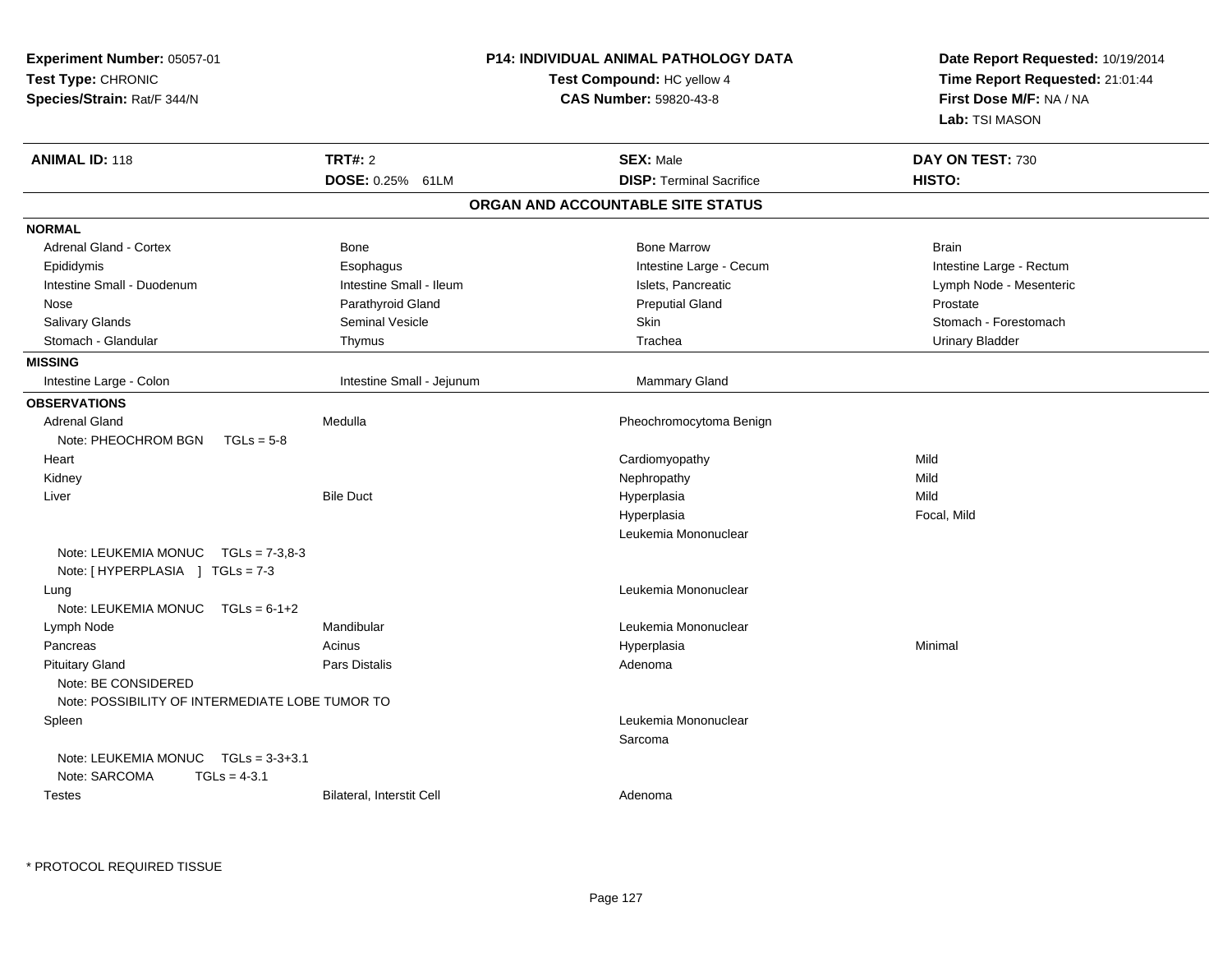| Experiment Number: 05057-01<br><b>Test Type: CHRONIC</b><br>Species/Strain: Rat/F 344/N | <b>P14: INDIVIDUAL ANIMAL PATHOLOGY DATA</b><br>Test Compound: HC yellow 4<br><b>CAS Number: 59820-43-8</b> |                                                     | Date Report Requested: 10/19/2014<br>Time Report Requested: 21:01:44<br>First Dose M/F: NA / NA<br>Lab: TSI MASON |
|-----------------------------------------------------------------------------------------|-------------------------------------------------------------------------------------------------------------|-----------------------------------------------------|-------------------------------------------------------------------------------------------------------------------|
| <b>ANIMAL ID: 118</b>                                                                   | TRT#: 2<br><b>DOSE: 0.25% 61LM</b>                                                                          | <b>SEX: Male</b><br><b>DISP:</b> Terminal Sacrifice | DAY ON TEST: 730<br>HISTO:                                                                                        |
|                                                                                         |                                                                                                             | ORGAN AND ACCOUNTABLE SITE STATUS                   |                                                                                                                   |
|                                                                                         | Interstit Cell                                                                                              | Hyperplasia                                         | Mild                                                                                                              |
| <b>Thyroid Gland</b>                                                                    | C Cell                                                                                                      | Hyperplasia                                         | Minimal                                                                                                           |
| PRIMARY CAUSE OF DEATH                                                                  |                                                                                                             |                                                     |                                                                                                                   |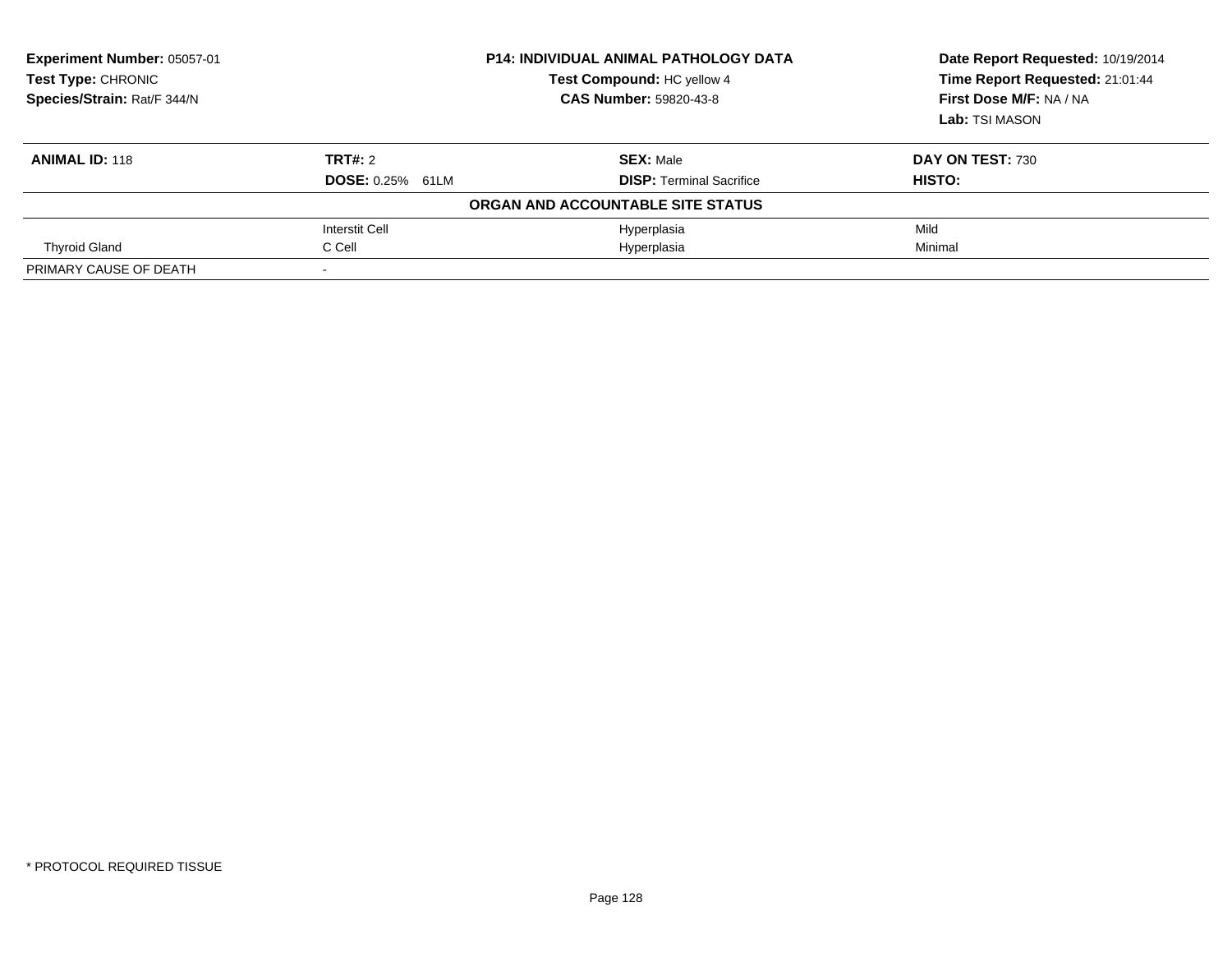| Experiment Number: 05057-01<br>Test Type: CHRONIC<br>Species/Strain: Rat/F 344/N |                      | <b>P14: INDIVIDUAL ANIMAL PATHOLOGY DATA</b><br>Test Compound: HC yellow 4<br><b>CAS Number: 59820-43-8</b> |  | Date Report Requested: 10/19/2014<br>Time Report Requested: 21:01:44<br>First Dose M/F: NA / NA<br>Lab: TSI MASON |                         |
|----------------------------------------------------------------------------------|----------------------|-------------------------------------------------------------------------------------------------------------|--|-------------------------------------------------------------------------------------------------------------------|-------------------------|
| <b>ANIMAL ID: 119</b>                                                            |                      | <b>TRT#: 2</b>                                                                                              |  | <b>SEX: Male</b>                                                                                                  | DAY ON TEST: 730        |
|                                                                                  |                      | DOSE: 0.25% 61LM                                                                                            |  | <b>DISP: Terminal Sacrifice</b>                                                                                   | HISTO:                  |
|                                                                                  |                      |                                                                                                             |  | ORGAN AND ACCOUNTABLE SITE STATUS                                                                                 |                         |
| <b>NORMAL</b>                                                                    |                      |                                                                                                             |  |                                                                                                                   |                         |
| Adrenal Gland - Cortex                                                           |                      | Adrenal Gland - Medulla                                                                                     |  | Bone                                                                                                              | <b>Bone Marrow</b>      |
| <b>Brain</b>                                                                     |                      | Epididymis                                                                                                  |  | Esophagus                                                                                                         | Intestine Large - Cecum |
| Intestine Large - Colon                                                          |                      | Intestine Large - Rectum                                                                                    |  | Intestine Small - Duodenum                                                                                        | Intestine Small - Ileum |
| Intestine Small - Jejunum                                                        |                      | Islets, Pancreatic                                                                                          |  | Lung                                                                                                              | Lymph Node - Mandibular |
| Lymph Node - Mesenteric                                                          |                      | Parathyroid Gland                                                                                           |  | <b>Pituitary Gland</b>                                                                                            | Prostate                |
| Salivary Glands                                                                  |                      | <b>Seminal Vesicle</b>                                                                                      |  | Skin                                                                                                              | Spleen                  |
| Stomach - Forestomach                                                            |                      | Stomach - Glandular                                                                                         |  | Thymus                                                                                                            | <b>Thyroid Gland</b>    |
| Trachea                                                                          |                      | <b>Urinary Bladder</b>                                                                                      |  |                                                                                                                   |                         |
| <b>MISSING</b>                                                                   |                      |                                                                                                             |  |                                                                                                                   |                         |
| Mammary Gland                                                                    |                      |                                                                                                             |  |                                                                                                                   |                         |
| <b>OBSERVATIONS</b>                                                              |                      |                                                                                                             |  |                                                                                                                   |                         |
| Heart                                                                            |                      |                                                                                                             |  | Cardiomyopathy                                                                                                    | Mild                    |
| Kidney                                                                           |                      |                                                                                                             |  | Nephropathy                                                                                                       | Mild                    |
| Liver                                                                            |                      |                                                                                                             |  | <b>Basophilic Focus</b>                                                                                           |                         |
|                                                                                  |                      |                                                                                                             |  | Clear Cell Focus                                                                                                  |                         |
|                                                                                  |                      | <b>Bile Duct</b>                                                                                            |  | Hyperplasia                                                                                                       | Mild                    |
| Lymph Node                                                                       |                      | Renal                                                                                                       |  | Pigmentation                                                                                                      | Mild                    |
| Note: PIGMENT                                                                    | $TGLs = 9-13, 10-13$ |                                                                                                             |  |                                                                                                                   |                         |
| Nose                                                                             |                      |                                                                                                             |  | Inflammation                                                                                                      | Acute, Moderate         |
| Pancreas                                                                         |                      | Acinus                                                                                                      |  | Adenoma                                                                                                           |                         |
| <b>Preputial Gland</b>                                                           |                      |                                                                                                             |  | Adenoma                                                                                                           |                         |
| Note: ADENOMA                                                                    | $TGLs = 2-10$        |                                                                                                             |  |                                                                                                                   |                         |
| <b>Testes</b>                                                                    |                      | Bilateral, Interstit Cell                                                                                   |  | Adenoma                                                                                                           |                         |
| Note: ADENOMA                                                                    | $TGLs = 5-6.7-6$     |                                                                                                             |  |                                                                                                                   |                         |
| PRIMARY CAUSE OF DEATH                                                           |                      | $\blacksquare$                                                                                              |  |                                                                                                                   |                         |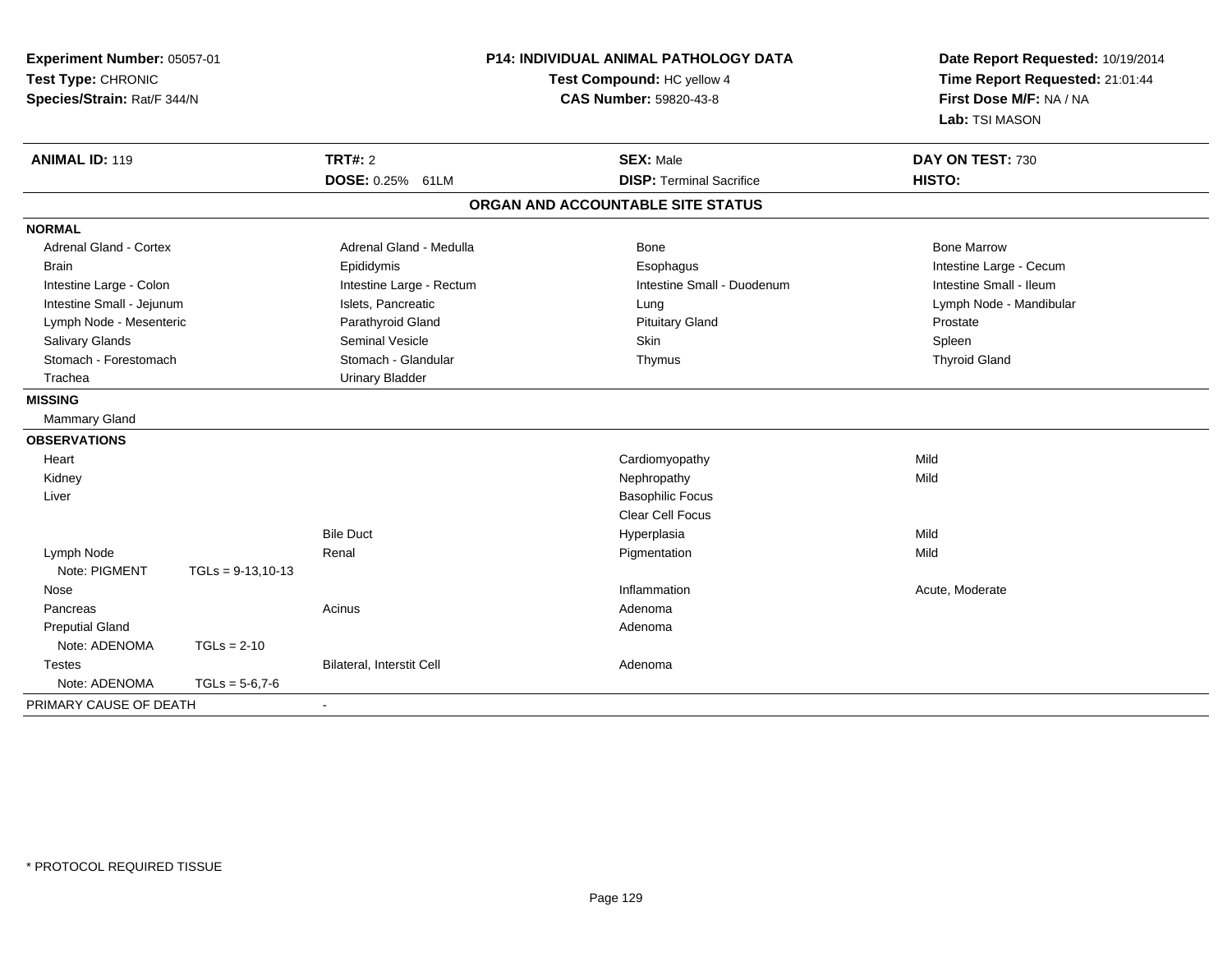| Time Report Requested: 21:01:44<br>Test Compound: HC yellow 4<br>CAS Number: 59820-43-8<br>First Dose M/F: NA / NA<br>Lab: TSI MASON<br><b>TRT#: 2</b><br><b>SEX: Male</b><br>DAY ON TEST: 723<br><b>DOSE: 0.25%</b><br><b>DISP: Moribund</b><br>HISTO:<br>61LM<br>ORGAN AND ACCOUNTABLE SITE STATUS<br>Adrenal Gland - Cortex<br><b>Brain</b><br>Bone<br>Epididymis<br>Intestine Large - Cecum<br>Intestine Large - Rectum<br>Esophagus<br>Intestine Large - Colon<br>Intestine Small - Ileum<br>Intestine Small - Duodenum<br>Intestine Small - Jejunum<br>Mammary Gland<br><b>Preputial Gland</b><br>Nose<br>Pancreas<br>Parathyroid Gland<br>Salivary Glands<br>Seminal Vesicle<br>Skin<br>Prostate<br>Stomach - Glandular<br><b>Thyroid Gland</b><br>Trachea<br>Stomach - Forestomach<br><b>Urinary Bladder</b><br>Medulla<br>Mild<br>Adrenal Gland<br>Hyperplasia<br><b>Bone Marrow</b><br>Leukemia Mononuclear<br>Mild<br>Cardiomyopathy<br>Heart<br>Leukemia Mononuclear<br>Islets, Pancreatic<br>Adenoma<br>Mild<br>Hyperplasia<br>Leukemia Mononuclear<br>Kidney<br>Nephropathy<br>Mild<br>Leukemia Mononuclear<br>Liver<br>[ Leukemia Mononuclear TGLS = 8-3 ]<br>Leukemia Mononuclear<br>Lung<br>Mandibular<br>Leukemia Mononuclear<br>Lymph Node<br>Mediastinal<br>Leukemia Mononuclear<br>Mesenteric<br>Leukemia Mononuclear<br>Pancreatic<br>Leukemia Mononuclear<br>Note: LEUKEMIA MONUC    TGLs = 3-9,4-2,9-8.1,11-9.1<br>Nose<br>Note: BLOOD IN NASAL CAVITY<br>Pars Distalis<br>Mild<br><b>Pituitary Gland</b><br>Hyperplasia<br>Note: HYPERPLASIA<br>$TGLs = 10-8$<br>Leukemia Mononuclear<br>Spleen<br>[ Leukemia Mononuclear TGLS = 7-3+3.1 ] | Experiment Number: 05057-01 | <b>P14: INDIVIDUAL ANIMAL PATHOLOGY DATA</b> | Date Report Requested: 10/19/2014 |  |
|---------------------------------------------------------------------------------------------------------------------------------------------------------------------------------------------------------------------------------------------------------------------------------------------------------------------------------------------------------------------------------------------------------------------------------------------------------------------------------------------------------------------------------------------------------------------------------------------------------------------------------------------------------------------------------------------------------------------------------------------------------------------------------------------------------------------------------------------------------------------------------------------------------------------------------------------------------------------------------------------------------------------------------------------------------------------------------------------------------------------------------------------------------------------------------------------------------------------------------------------------------------------------------------------------------------------------------------------------------------------------------------------------------------------------------------------------------------------------------------------------------------------------------------------------------------------------------------------------------------------------------------------------------------------|-----------------------------|----------------------------------------------|-----------------------------------|--|
|                                                                                                                                                                                                                                                                                                                                                                                                                                                                                                                                                                                                                                                                                                                                                                                                                                                                                                                                                                                                                                                                                                                                                                                                                                                                                                                                                                                                                                                                                                                                                                                                                                                                     | Test Type: CHRONIC          |                                              |                                   |  |
|                                                                                                                                                                                                                                                                                                                                                                                                                                                                                                                                                                                                                                                                                                                                                                                                                                                                                                                                                                                                                                                                                                                                                                                                                                                                                                                                                                                                                                                                                                                                                                                                                                                                     | Species/Strain: Rat/F 344/N |                                              |                                   |  |
|                                                                                                                                                                                                                                                                                                                                                                                                                                                                                                                                                                                                                                                                                                                                                                                                                                                                                                                                                                                                                                                                                                                                                                                                                                                                                                                                                                                                                                                                                                                                                                                                                                                                     |                             |                                              |                                   |  |
|                                                                                                                                                                                                                                                                                                                                                                                                                                                                                                                                                                                                                                                                                                                                                                                                                                                                                                                                                                                                                                                                                                                                                                                                                                                                                                                                                                                                                                                                                                                                                                                                                                                                     | <b>ANIMAL ID: 120</b>       |                                              |                                   |  |
|                                                                                                                                                                                                                                                                                                                                                                                                                                                                                                                                                                                                                                                                                                                                                                                                                                                                                                                                                                                                                                                                                                                                                                                                                                                                                                                                                                                                                                                                                                                                                                                                                                                                     |                             |                                              |                                   |  |
|                                                                                                                                                                                                                                                                                                                                                                                                                                                                                                                                                                                                                                                                                                                                                                                                                                                                                                                                                                                                                                                                                                                                                                                                                                                                                                                                                                                                                                                                                                                                                                                                                                                                     |                             |                                              |                                   |  |
|                                                                                                                                                                                                                                                                                                                                                                                                                                                                                                                                                                                                                                                                                                                                                                                                                                                                                                                                                                                                                                                                                                                                                                                                                                                                                                                                                                                                                                                                                                                                                                                                                                                                     | <b>NORMAL</b>               |                                              |                                   |  |
|                                                                                                                                                                                                                                                                                                                                                                                                                                                                                                                                                                                                                                                                                                                                                                                                                                                                                                                                                                                                                                                                                                                                                                                                                                                                                                                                                                                                                                                                                                                                                                                                                                                                     |                             |                                              |                                   |  |
|                                                                                                                                                                                                                                                                                                                                                                                                                                                                                                                                                                                                                                                                                                                                                                                                                                                                                                                                                                                                                                                                                                                                                                                                                                                                                                                                                                                                                                                                                                                                                                                                                                                                     |                             |                                              |                                   |  |
|                                                                                                                                                                                                                                                                                                                                                                                                                                                                                                                                                                                                                                                                                                                                                                                                                                                                                                                                                                                                                                                                                                                                                                                                                                                                                                                                                                                                                                                                                                                                                                                                                                                                     |                             |                                              |                                   |  |
|                                                                                                                                                                                                                                                                                                                                                                                                                                                                                                                                                                                                                                                                                                                                                                                                                                                                                                                                                                                                                                                                                                                                                                                                                                                                                                                                                                                                                                                                                                                                                                                                                                                                     |                             |                                              |                                   |  |
|                                                                                                                                                                                                                                                                                                                                                                                                                                                                                                                                                                                                                                                                                                                                                                                                                                                                                                                                                                                                                                                                                                                                                                                                                                                                                                                                                                                                                                                                                                                                                                                                                                                                     |                             |                                              |                                   |  |
|                                                                                                                                                                                                                                                                                                                                                                                                                                                                                                                                                                                                                                                                                                                                                                                                                                                                                                                                                                                                                                                                                                                                                                                                                                                                                                                                                                                                                                                                                                                                                                                                                                                                     |                             |                                              |                                   |  |
|                                                                                                                                                                                                                                                                                                                                                                                                                                                                                                                                                                                                                                                                                                                                                                                                                                                                                                                                                                                                                                                                                                                                                                                                                                                                                                                                                                                                                                                                                                                                                                                                                                                                     |                             |                                              |                                   |  |
|                                                                                                                                                                                                                                                                                                                                                                                                                                                                                                                                                                                                                                                                                                                                                                                                                                                                                                                                                                                                                                                                                                                                                                                                                                                                                                                                                                                                                                                                                                                                                                                                                                                                     | <b>OBSERVATIONS</b>         |                                              |                                   |  |
|                                                                                                                                                                                                                                                                                                                                                                                                                                                                                                                                                                                                                                                                                                                                                                                                                                                                                                                                                                                                                                                                                                                                                                                                                                                                                                                                                                                                                                                                                                                                                                                                                                                                     |                             |                                              |                                   |  |
|                                                                                                                                                                                                                                                                                                                                                                                                                                                                                                                                                                                                                                                                                                                                                                                                                                                                                                                                                                                                                                                                                                                                                                                                                                                                                                                                                                                                                                                                                                                                                                                                                                                                     |                             |                                              |                                   |  |
|                                                                                                                                                                                                                                                                                                                                                                                                                                                                                                                                                                                                                                                                                                                                                                                                                                                                                                                                                                                                                                                                                                                                                                                                                                                                                                                                                                                                                                                                                                                                                                                                                                                                     |                             |                                              |                                   |  |
|                                                                                                                                                                                                                                                                                                                                                                                                                                                                                                                                                                                                                                                                                                                                                                                                                                                                                                                                                                                                                                                                                                                                                                                                                                                                                                                                                                                                                                                                                                                                                                                                                                                                     |                             |                                              |                                   |  |
|                                                                                                                                                                                                                                                                                                                                                                                                                                                                                                                                                                                                                                                                                                                                                                                                                                                                                                                                                                                                                                                                                                                                                                                                                                                                                                                                                                                                                                                                                                                                                                                                                                                                     |                             |                                              |                                   |  |
|                                                                                                                                                                                                                                                                                                                                                                                                                                                                                                                                                                                                                                                                                                                                                                                                                                                                                                                                                                                                                                                                                                                                                                                                                                                                                                                                                                                                                                                                                                                                                                                                                                                                     |                             |                                              |                                   |  |
|                                                                                                                                                                                                                                                                                                                                                                                                                                                                                                                                                                                                                                                                                                                                                                                                                                                                                                                                                                                                                                                                                                                                                                                                                                                                                                                                                                                                                                                                                                                                                                                                                                                                     |                             |                                              |                                   |  |
|                                                                                                                                                                                                                                                                                                                                                                                                                                                                                                                                                                                                                                                                                                                                                                                                                                                                                                                                                                                                                                                                                                                                                                                                                                                                                                                                                                                                                                                                                                                                                                                                                                                                     |                             |                                              |                                   |  |
|                                                                                                                                                                                                                                                                                                                                                                                                                                                                                                                                                                                                                                                                                                                                                                                                                                                                                                                                                                                                                                                                                                                                                                                                                                                                                                                                                                                                                                                                                                                                                                                                                                                                     |                             |                                              |                                   |  |
|                                                                                                                                                                                                                                                                                                                                                                                                                                                                                                                                                                                                                                                                                                                                                                                                                                                                                                                                                                                                                                                                                                                                                                                                                                                                                                                                                                                                                                                                                                                                                                                                                                                                     |                             |                                              |                                   |  |
|                                                                                                                                                                                                                                                                                                                                                                                                                                                                                                                                                                                                                                                                                                                                                                                                                                                                                                                                                                                                                                                                                                                                                                                                                                                                                                                                                                                                                                                                                                                                                                                                                                                                     |                             |                                              |                                   |  |
|                                                                                                                                                                                                                                                                                                                                                                                                                                                                                                                                                                                                                                                                                                                                                                                                                                                                                                                                                                                                                                                                                                                                                                                                                                                                                                                                                                                                                                                                                                                                                                                                                                                                     |                             |                                              |                                   |  |
|                                                                                                                                                                                                                                                                                                                                                                                                                                                                                                                                                                                                                                                                                                                                                                                                                                                                                                                                                                                                                                                                                                                                                                                                                                                                                                                                                                                                                                                                                                                                                                                                                                                                     |                             |                                              |                                   |  |
|                                                                                                                                                                                                                                                                                                                                                                                                                                                                                                                                                                                                                                                                                                                                                                                                                                                                                                                                                                                                                                                                                                                                                                                                                                                                                                                                                                                                                                                                                                                                                                                                                                                                     |                             |                                              |                                   |  |
|                                                                                                                                                                                                                                                                                                                                                                                                                                                                                                                                                                                                                                                                                                                                                                                                                                                                                                                                                                                                                                                                                                                                                                                                                                                                                                                                                                                                                                                                                                                                                                                                                                                                     |                             |                                              |                                   |  |
|                                                                                                                                                                                                                                                                                                                                                                                                                                                                                                                                                                                                                                                                                                                                                                                                                                                                                                                                                                                                                                                                                                                                                                                                                                                                                                                                                                                                                                                                                                                                                                                                                                                                     |                             |                                              |                                   |  |
|                                                                                                                                                                                                                                                                                                                                                                                                                                                                                                                                                                                                                                                                                                                                                                                                                                                                                                                                                                                                                                                                                                                                                                                                                                                                                                                                                                                                                                                                                                                                                                                                                                                                     |                             |                                              |                                   |  |
|                                                                                                                                                                                                                                                                                                                                                                                                                                                                                                                                                                                                                                                                                                                                                                                                                                                                                                                                                                                                                                                                                                                                                                                                                                                                                                                                                                                                                                                                                                                                                                                                                                                                     |                             |                                              |                                   |  |
|                                                                                                                                                                                                                                                                                                                                                                                                                                                                                                                                                                                                                                                                                                                                                                                                                                                                                                                                                                                                                                                                                                                                                                                                                                                                                                                                                                                                                                                                                                                                                                                                                                                                     |                             |                                              |                                   |  |
|                                                                                                                                                                                                                                                                                                                                                                                                                                                                                                                                                                                                                                                                                                                                                                                                                                                                                                                                                                                                                                                                                                                                                                                                                                                                                                                                                                                                                                                                                                                                                                                                                                                                     |                             |                                              |                                   |  |
|                                                                                                                                                                                                                                                                                                                                                                                                                                                                                                                                                                                                                                                                                                                                                                                                                                                                                                                                                                                                                                                                                                                                                                                                                                                                                                                                                                                                                                                                                                                                                                                                                                                                     |                             |                                              |                                   |  |
|                                                                                                                                                                                                                                                                                                                                                                                                                                                                                                                                                                                                                                                                                                                                                                                                                                                                                                                                                                                                                                                                                                                                                                                                                                                                                                                                                                                                                                                                                                                                                                                                                                                                     |                             |                                              |                                   |  |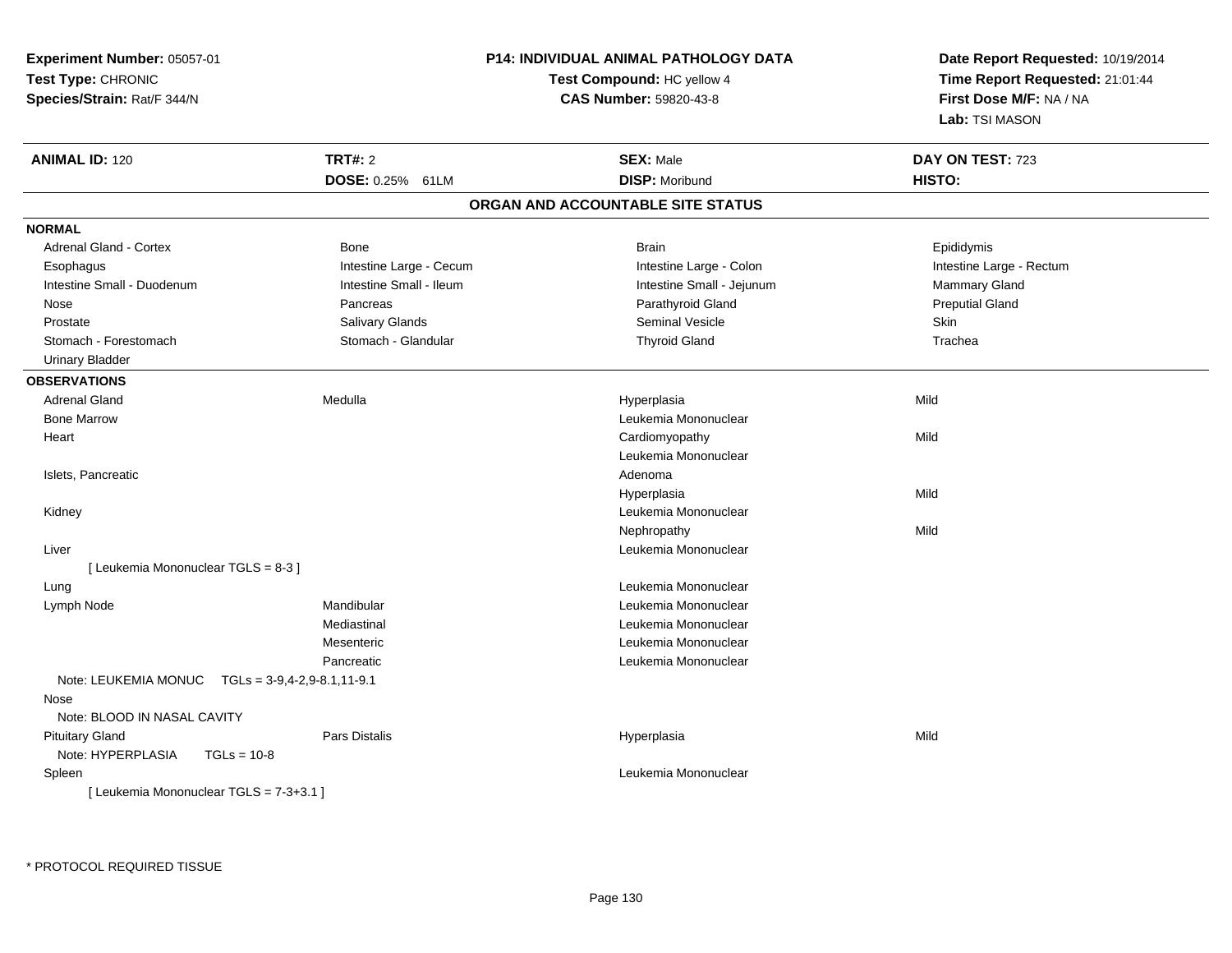| Experiment Number: 05057-01<br><b>Test Type: CHRONIC</b><br>Species/Strain: Rat/F 344/N |              |                                  | <b>P14: INDIVIDUAL ANIMAL PATHOLOGY DATA</b><br>Test Compound: HC yellow 4<br><b>CAS Number: 59820-43-8</b> | Date Report Requested: 10/19/2014<br>Time Report Requested: 21:01:44<br>First Dose M/F: NA / NA<br>Lab: TSI MASON |
|-----------------------------------------------------------------------------------------|--------------|----------------------------------|-------------------------------------------------------------------------------------------------------------|-------------------------------------------------------------------------------------------------------------------|
| <b>ANIMAL ID: 120</b>                                                                   |              | TRT#: 2                          | <b>SEX: Male</b>                                                                                            | DAY ON TEST: 723                                                                                                  |
|                                                                                         |              | <b>DOSE: 0.25% 61LM</b>          | <b>DISP: Moribund</b>                                                                                       | HISTO:                                                                                                            |
|                                                                                         |              |                                  | ORGAN AND ACCOUNTABLE SITE STATUS                                                                           |                                                                                                                   |
| <b>Testes</b>                                                                           |              | <b>Bilateral, Interstit Cell</b> | Adenoma                                                                                                     |                                                                                                                   |
|                                                                                         |              | Seminif Tub                      | Atrophy                                                                                                     | Mild                                                                                                              |
| Note: ADENOMA                                                                           | $TGLs = 6-6$ |                                  |                                                                                                             |                                                                                                                   |
| Thymus                                                                                  |              |                                  | Leukemia Mononuclear                                                                                        |                                                                                                                   |
| PRIMARY CAUSE OF DEATH                                                                  |              | $\,$                             |                                                                                                             |                                                                                                                   |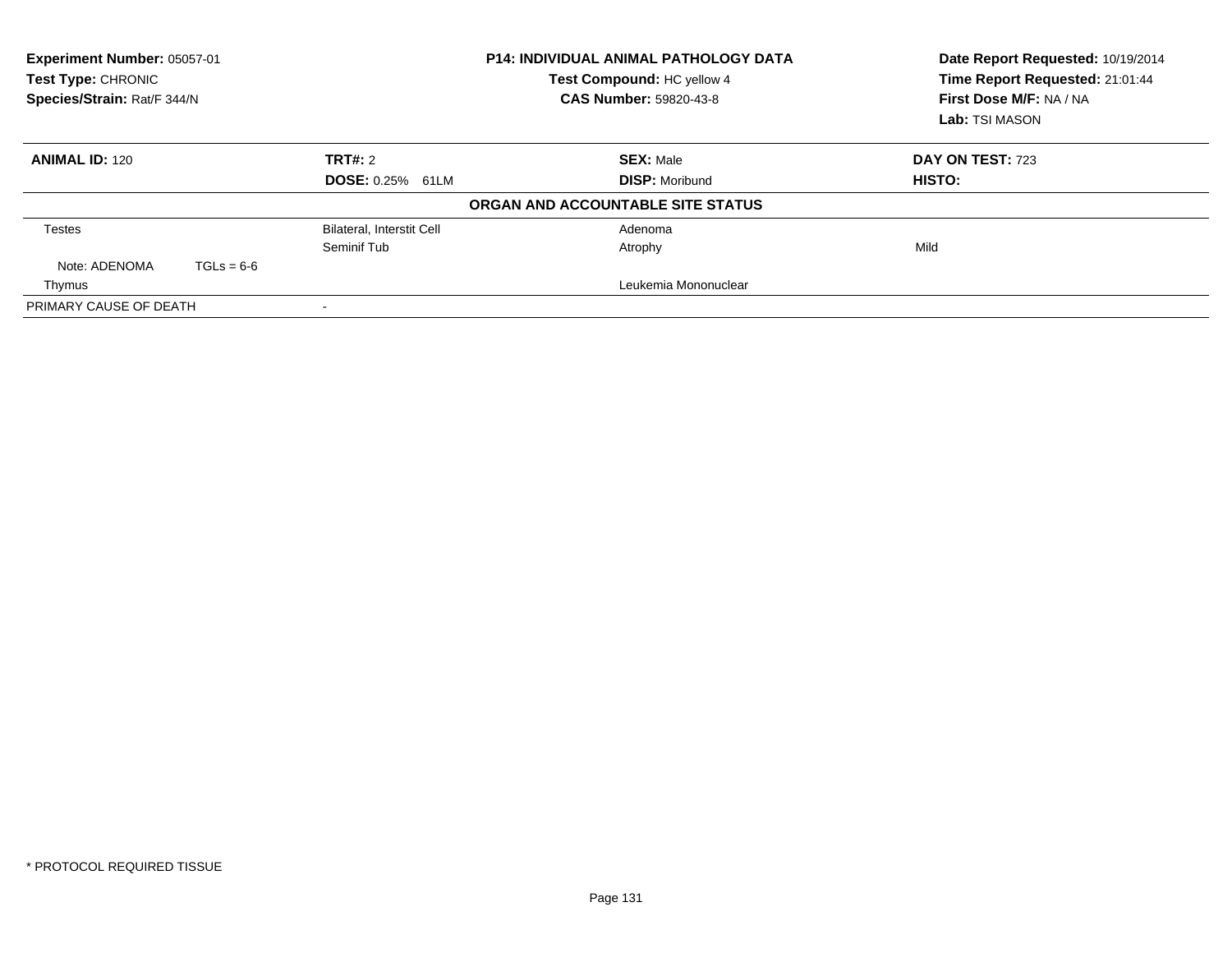| Experiment Number: 05057-01<br>Test Type: CHRONIC<br>Species/Strain: Rat/F 344/N |                |                            | <b>P14: INDIVIDUAL ANIMAL PATHOLOGY DATA</b><br>Test Compound: HC yellow 4<br><b>CAS Number: 59820-43-8</b> | Date Report Requested: 10/19/2014<br>Time Report Requested: 21:01:44<br>First Dose M/F: NA / NA<br>Lab: TSI MASON |  |
|----------------------------------------------------------------------------------|----------------|----------------------------|-------------------------------------------------------------------------------------------------------------|-------------------------------------------------------------------------------------------------------------------|--|
| <b>ANIMAL ID: 121</b>                                                            |                | TRT#: 2                    | <b>SEX: Male</b>                                                                                            | DAY ON TEST: 730                                                                                                  |  |
|                                                                                  |                | DOSE: 0.25% 61LM           | <b>DISP: Terminal Sacrifice</b>                                                                             | HISTO:                                                                                                            |  |
|                                                                                  |                |                            | ORGAN AND ACCOUNTABLE SITE STATUS                                                                           |                                                                                                                   |  |
| <b>NORMAL</b>                                                                    |                |                            |                                                                                                             |                                                                                                                   |  |
| Adrenal Gland - Cortex                                                           |                | Adrenal Gland - Medulla    | Bone                                                                                                        | <b>Bone Marrow</b>                                                                                                |  |
| <b>Brain</b>                                                                     |                | Epididymis                 | Esophagus                                                                                                   | Intestine Large - Cecum                                                                                           |  |
| Intestine Large - Rectum                                                         |                | Intestine Small - Duodenum | Intestine Small - Ileum                                                                                     | Intestine Small - Jejunum                                                                                         |  |
| Islets, Pancreatic                                                               |                | Lung                       | Lymph Node - Mandibular                                                                                     | Lymph Node - Mesenteric                                                                                           |  |
| Nose                                                                             |                | Pancreas                   | Parathyroid Gland                                                                                           | <b>Preputial Gland</b>                                                                                            |  |
| Prostate                                                                         |                | Salivary Glands            | <b>Seminal Vesicle</b>                                                                                      | Skin                                                                                                              |  |
| Spleen                                                                           |                | Stomach - Forestomach      | Stomach - Glandular                                                                                         | Thymus                                                                                                            |  |
| <b>Thyroid Gland</b>                                                             |                | Trachea                    | <b>Urinary Bladder</b>                                                                                      |                                                                                                                   |  |
| <b>MISSING</b>                                                                   |                |                            |                                                                                                             |                                                                                                                   |  |
| Mammary Gland                                                                    |                |                            |                                                                                                             |                                                                                                                   |  |
| <b>OBSERVATIONS</b>                                                              |                |                            |                                                                                                             |                                                                                                                   |  |
| Heart                                                                            |                |                            | Cardiomyopathy                                                                                              | Mild                                                                                                              |  |
| Intestine Large                                                                  |                | Colon                      | Polyp Adenomatous                                                                                           |                                                                                                                   |  |
| Note: POLYP ADENOMAT                                                             | $TGLs = 3-7.1$ |                            |                                                                                                             |                                                                                                                   |  |
| Kidney                                                                           |                |                            | Nephropathy                                                                                                 | Moderate                                                                                                          |  |
| Liver                                                                            |                |                            | <b>Basophilic Focus</b>                                                                                     |                                                                                                                   |  |
|                                                                                  |                | <b>Bile Duct</b>           | Hyperplasia                                                                                                 | Mild                                                                                                              |  |
| <b>Pituitary Gland</b>                                                           |                | <b>Pars Distalis</b>       | Adenoma                                                                                                     |                                                                                                                   |  |
| <b>Testes</b>                                                                    |                | <b>Interstit Cell</b>      | Adenoma                                                                                                     |                                                                                                                   |  |
|                                                                                  |                | <b>Interstit Cell</b>      | Hyperplasia                                                                                                 | Mild                                                                                                              |  |
| Note: ADENOMA                                                                    | $TGLs = 2-6$   |                            |                                                                                                             |                                                                                                                   |  |
| PRIMARY CAUSE OF DEATH                                                           |                |                            |                                                                                                             |                                                                                                                   |  |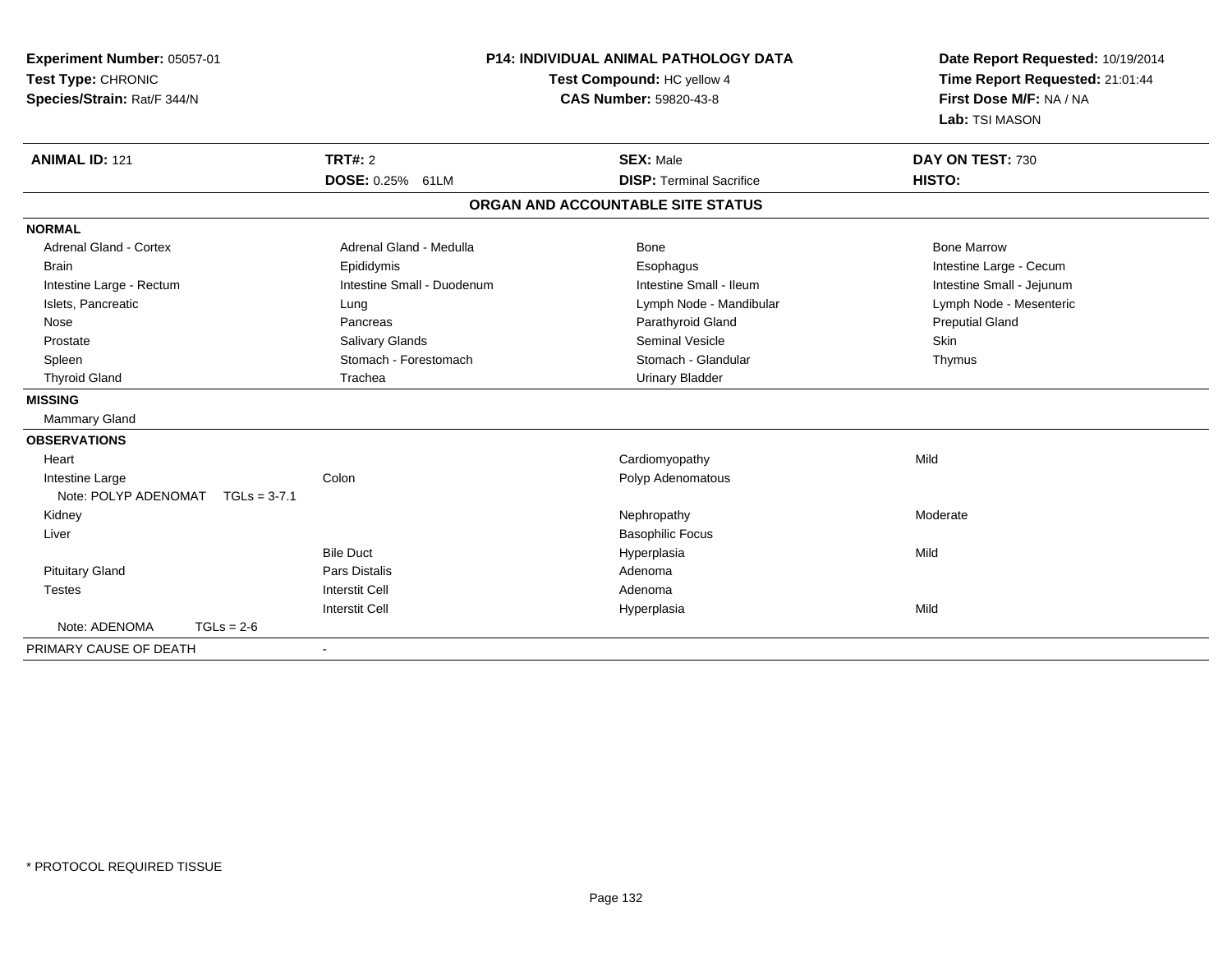| Experiment Number: 05057-01<br>Test Type: CHRONIC<br>Species/Strain: Rat/F 344/N | P14: INDIVIDUAL ANIMAL PATHOLOGY DATA<br>Test Compound: HC yellow 4<br><b>CAS Number: 59820-43-8</b> |                                                     | Date Report Requested: 10/19/2014<br>Time Report Requested: 21:01:44<br>First Dose M/F: NA / NA<br>Lab: TSI MASON |
|----------------------------------------------------------------------------------|------------------------------------------------------------------------------------------------------|-----------------------------------------------------|-------------------------------------------------------------------------------------------------------------------|
| <b>ANIMAL ID: 122</b>                                                            | <b>TRT#: 2</b><br>DOSE: 0.25% 61LM                                                                   | <b>SEX: Male</b><br><b>DISP: Terminal Sacrifice</b> | DAY ON TEST: 730<br>HISTO:                                                                                        |
|                                                                                  |                                                                                                      | ORGAN AND ACCOUNTABLE SITE STATUS                   |                                                                                                                   |
|                                                                                  |                                                                                                      |                                                     |                                                                                                                   |
| <b>NORMAL</b>                                                                    |                                                                                                      |                                                     |                                                                                                                   |
| <b>Adrenal Gland - Cortex</b>                                                    | Adrenal Gland - Medulla                                                                              | Bone                                                | <b>Bone Marrow</b>                                                                                                |
| <b>Brain</b>                                                                     | Epididymis                                                                                           | Esophagus                                           | Intestine Large - Cecum                                                                                           |
| Intestine Small - Duodenum                                                       | Intestine Small - Ileum                                                                              | Intestine Small - Jejunum                           | Islets, Pancreatic                                                                                                |
| Lung                                                                             | Lymph Node - Mandibular                                                                              | Lymph Node - Mesenteric                             | Parathyroid Gland                                                                                                 |
| <b>Pituitary Gland</b>                                                           | <b>Preputial Gland</b>                                                                               | Prostate                                            | Salivary Glands                                                                                                   |
| <b>Seminal Vesicle</b>                                                           | Skin                                                                                                 | Stomach - Forestomach                               | Thymus                                                                                                            |
| Trachea                                                                          | <b>Urinary Bladder</b>                                                                               |                                                     |                                                                                                                   |
| <b>MISSING</b>                                                                   |                                                                                                      |                                                     |                                                                                                                   |
| Intestine Large - Colon                                                          | Intestine Large - Rectum                                                                             | Mammary Gland                                       |                                                                                                                   |
| <b>OBSERVATIONS</b>                                                              |                                                                                                      |                                                     |                                                                                                                   |
| Heart                                                                            |                                                                                                      | Cardiomyopathy                                      | Mild                                                                                                              |
| Kidney                                                                           |                                                                                                      | Nephropathy                                         | Mild                                                                                                              |
| Liver                                                                            |                                                                                                      | <b>Basophilic Focus</b>                             |                                                                                                                   |
|                                                                                  | <b>Bile Duct</b>                                                                                     | Hyperplasia                                         | Mild                                                                                                              |
| Nose                                                                             |                                                                                                      | Inflammation                                        | Acute, Mild                                                                                                       |
| Pancreas                                                                         | Acinus                                                                                               | Atrophy                                             | Mild                                                                                                              |
| Spleen                                                                           |                                                                                                      | Hematopoietic Cell Proliferation                    | Mild                                                                                                              |
| Stomach                                                                          | Glandular                                                                                            | Hyperplasia                                         | Minimal                                                                                                           |
| Note: HYPERPLASIA<br>$TGLs = 3-7.1$                                              |                                                                                                      |                                                     |                                                                                                                   |
| <b>Testes</b>                                                                    | Bilateral, Interstit Cell                                                                            | Adenoma                                             |                                                                                                                   |
|                                                                                  | Seminif Tub                                                                                          | Atrophy                                             | Mild                                                                                                              |
|                                                                                  | <b>Interstit Cell</b>                                                                                | Hyperplasia                                         | Minimal                                                                                                           |
| <b>Thyroid Gland</b>                                                             | C Cell                                                                                               | Adenoma                                             |                                                                                                                   |
| PRIMARY CAUSE OF DEATH                                                           | $\blacksquare$                                                                                       |                                                     |                                                                                                                   |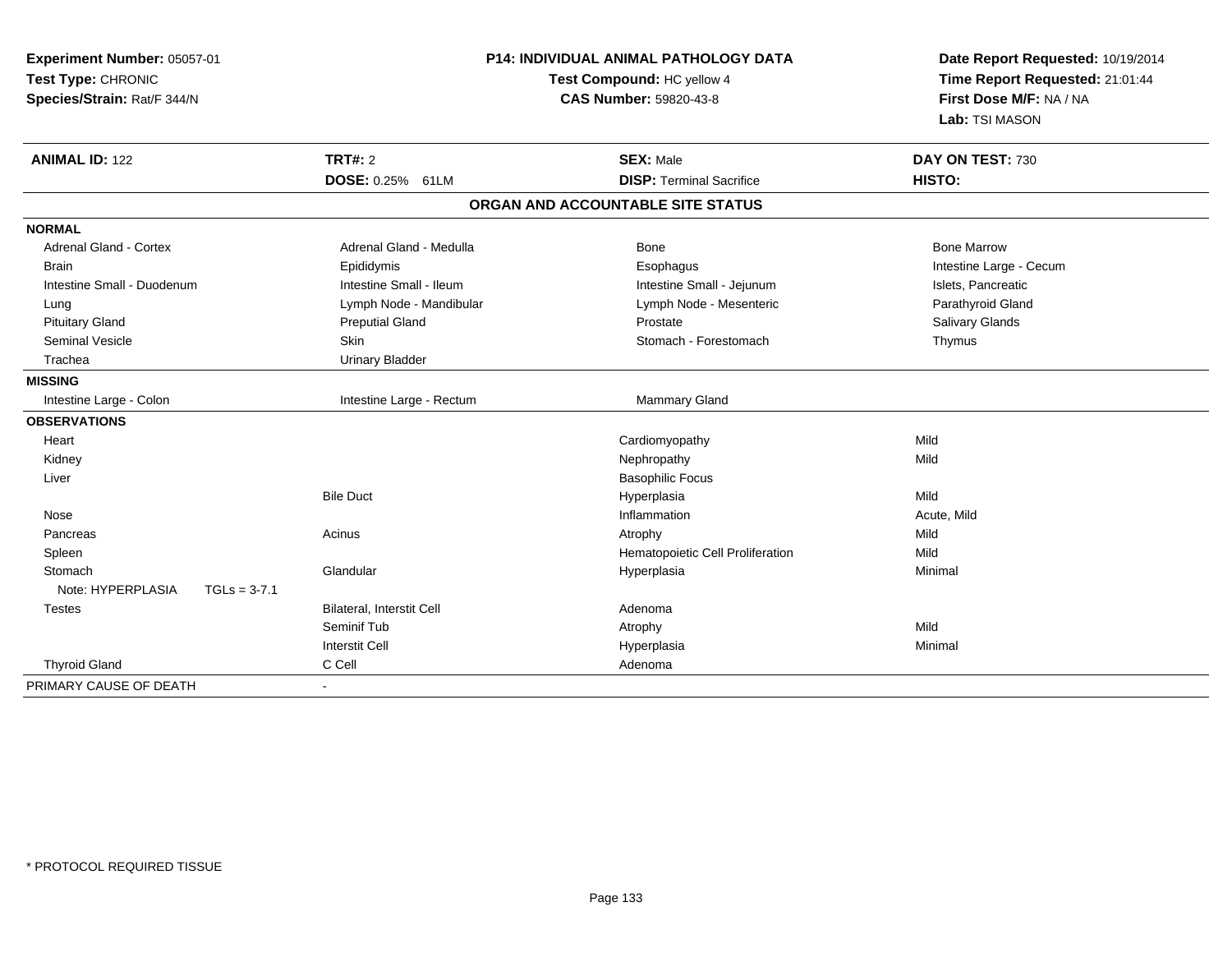| Experiment Number: 05057-01<br>Test Type: CHRONIC<br>Species/Strain: Rat/F 344/N | <b>P14: INDIVIDUAL ANIMAL PATHOLOGY DATA</b><br>Test Compound: HC yellow 4<br><b>CAS Number: 59820-43-8</b> |                                   | Date Report Requested: 10/19/2014<br>Time Report Requested: 21:01:44<br>First Dose M/F: NA / NA<br>Lab: TSI MASON |
|----------------------------------------------------------------------------------|-------------------------------------------------------------------------------------------------------------|-----------------------------------|-------------------------------------------------------------------------------------------------------------------|
| <b>ANIMAL ID: 123</b>                                                            | <b>TRT#: 2</b>                                                                                              | <b>SEX: Male</b>                  | DAY ON TEST: 730                                                                                                  |
|                                                                                  | DOSE: 0.25% 61LM                                                                                            | <b>DISP: Terminal Sacrifice</b>   | HISTO:                                                                                                            |
|                                                                                  |                                                                                                             | ORGAN AND ACCOUNTABLE SITE STATUS |                                                                                                                   |
| <b>NORMAL</b>                                                                    |                                                                                                             |                                   |                                                                                                                   |
| Adrenal Gland - Cortex                                                           | <b>Bone</b>                                                                                                 | <b>Bone Marrow</b>                | <b>Brain</b>                                                                                                      |
| Epididymis                                                                       | Esophagus                                                                                                   | Intestine Large - Cecum           | Intestine Large - Colon                                                                                           |
| Intestine Large - Rectum                                                         | Intestine Small - Duodenum                                                                                  | Intestine Small - Ileum           | Intestine Small - Jejunum                                                                                         |
| Lymph Node - Mandibular                                                          | Lymph Node - Mesenteric                                                                                     | Nose                              | Parathyroid Gland                                                                                                 |
| <b>Pituitary Gland</b>                                                           | Prostate                                                                                                    | Salivary Glands                   | <b>Seminal Vesicle</b>                                                                                            |
| <b>Skin</b>                                                                      | Stomach - Forestomach                                                                                       | Stomach - Glandular               | Thymus                                                                                                            |
| <b>Thyroid Gland</b>                                                             | Trachea                                                                                                     | <b>Urinary Bladder</b>            |                                                                                                                   |
| <b>MISSING</b>                                                                   |                                                                                                             |                                   |                                                                                                                   |
| Mammary Gland                                                                    |                                                                                                             |                                   |                                                                                                                   |
| <b>OBSERVATIONS</b>                                                              |                                                                                                             |                                   |                                                                                                                   |
| <b>Adrenal Gland</b>                                                             | Medulla                                                                                                     | Hyperplasia                       | Minimal                                                                                                           |
| Heart                                                                            |                                                                                                             | Cardiomyopathy                    | Mild                                                                                                              |
| Islets, Pancreatic                                                               |                                                                                                             | Adenoma                           |                                                                                                                   |
| Kidney                                                                           |                                                                                                             | Leukemia Mononuclear              |                                                                                                                   |
|                                                                                  |                                                                                                             | Nephropathy                       | Mild                                                                                                              |
| Note: NEPHROPATHY<br>$TGLs = 7-4$                                                |                                                                                                             |                                   |                                                                                                                   |
| Liver                                                                            |                                                                                                             | Hepatodiaphragmatic Nodule        |                                                                                                                   |
|                                                                                  | <b>Bile Duct</b>                                                                                            | Hyperplasia                       | Mild                                                                                                              |
|                                                                                  |                                                                                                             | Leukemia Mononuclear              |                                                                                                                   |
| Note: ANOM HEPAT LOB<br>$TGLs = 8-3.1$                                           |                                                                                                             |                                   |                                                                                                                   |
| Lung                                                                             |                                                                                                             | Leukemia Mononuclear              |                                                                                                                   |
| Note: LEUKEMIA MONUC<br>$TGLs = 6-1+2$                                           |                                                                                                             |                                   |                                                                                                                   |
| Pancreas                                                                         | Acinus                                                                                                      | Atrophy                           | Mild                                                                                                              |
| <b>Preputial Gland</b>                                                           |                                                                                                             | Adenoma                           |                                                                                                                   |
| Note: ADENOMA<br>$TGLs = 2-13,3-13$                                              |                                                                                                             |                                   |                                                                                                                   |
| Spleen                                                                           |                                                                                                             | Leukemia Mononuclear              |                                                                                                                   |
| <b>Testes</b>                                                                    | Bilateral, Interstit Cell                                                                                   | Adenoma                           |                                                                                                                   |
| Note: ADENOMA<br>$TGLs = 4-6.5-6$                                                |                                                                                                             |                                   |                                                                                                                   |
| PRIMARY CAUSE OF DEATH                                                           |                                                                                                             |                                   |                                                                                                                   |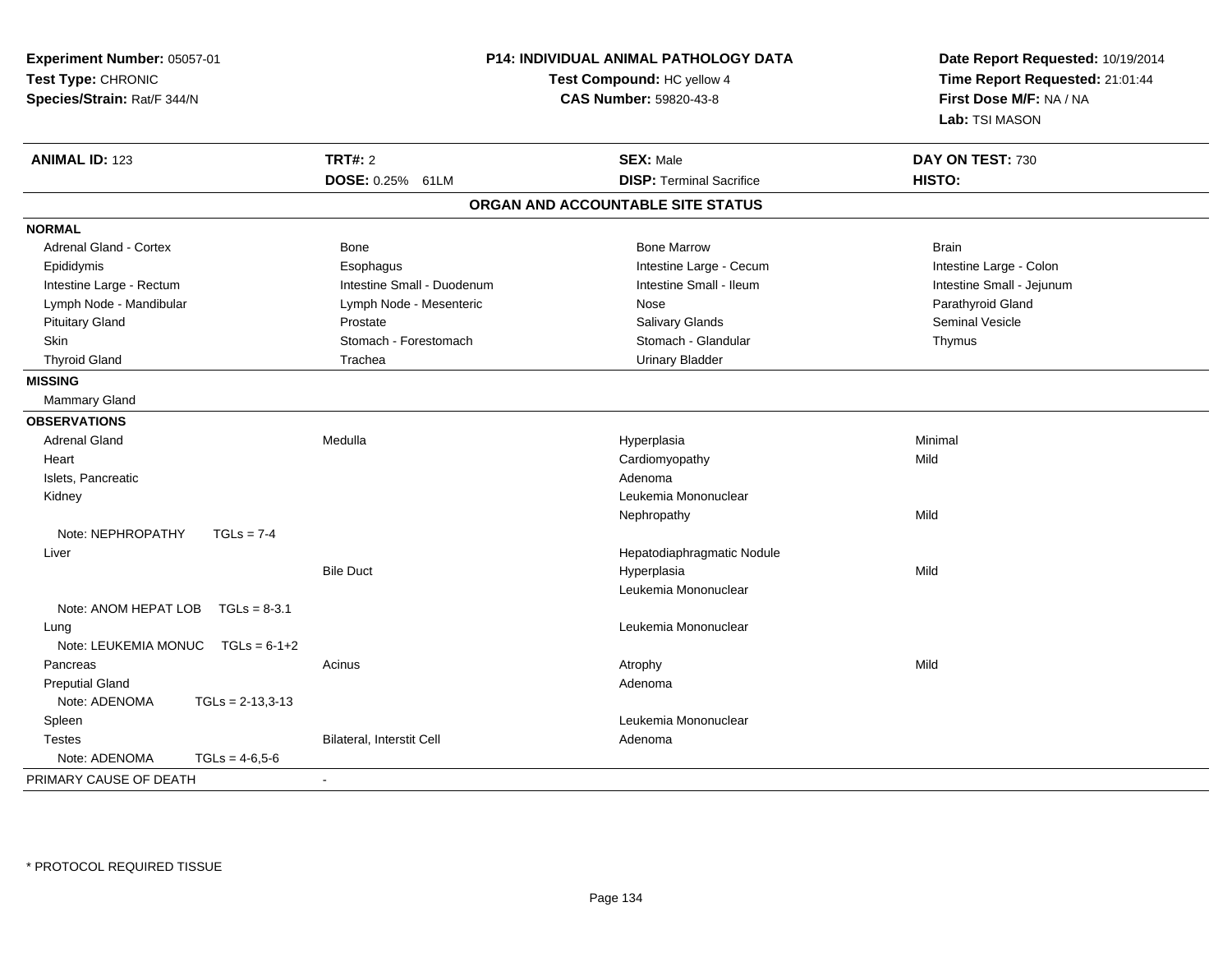| Experiment Number: 05057-01<br>Test Type: CHRONIC<br>Species/Strain: Rat/F 344/N |                           | P14: INDIVIDUAL ANIMAL PATHOLOGY DATA<br>Test Compound: HC yellow 4<br><b>CAS Number: 59820-43-8</b> | Date Report Requested: 10/19/2014<br>Time Report Requested: 21:01:44<br>First Dose M/F: NA / NA<br>Lab: TSI MASON |
|----------------------------------------------------------------------------------|---------------------------|------------------------------------------------------------------------------------------------------|-------------------------------------------------------------------------------------------------------------------|
| <b>ANIMAL ID: 126</b>                                                            | <b>TRT#: 2</b>            | <b>SEX: Male</b>                                                                                     | DAY ON TEST: 730                                                                                                  |
|                                                                                  | DOSE: 0.25% 61LM          | <b>DISP: Terminal Sacrifice</b>                                                                      | HISTO:                                                                                                            |
|                                                                                  |                           | ORGAN AND ACCOUNTABLE SITE STATUS                                                                    |                                                                                                                   |
| <b>NORMAL</b>                                                                    |                           |                                                                                                      |                                                                                                                   |
| <b>Adrenal Gland - Cortex</b>                                                    | Adrenal Gland - Medulla   | <b>Bone</b>                                                                                          | <b>Bone Marrow</b>                                                                                                |
| <b>Brain</b>                                                                     | Ear                       | Epididymis                                                                                           | Esophagus                                                                                                         |
| Intestine Large - Cecum                                                          | Intestine Large - Colon   | Intestine Large - Rectum                                                                             | Intestine Small - Duodenum                                                                                        |
| Intestine Small - Ileum                                                          | Intestine Small - Jejunum | Islets, Pancreatic                                                                                   | Lung                                                                                                              |
| Lymph Node - Mandibular                                                          | Lymph Node - Mesenteric   | Nose                                                                                                 | Pancreas                                                                                                          |
| Parathyroid Gland                                                                | <b>Preputial Gland</b>    | Prostate                                                                                             | Salivary Glands                                                                                                   |
| <b>Seminal Vesicle</b>                                                           | Stomach - Forestomach     | Stomach - Glandular                                                                                  | Thymus                                                                                                            |
| <b>Thyroid Gland</b>                                                             | Trachea                   | <b>Urinary Bladder</b>                                                                               |                                                                                                                   |
| <b>MISSING</b>                                                                   |                           |                                                                                                      |                                                                                                                   |
| Mammary Gland                                                                    |                           |                                                                                                      |                                                                                                                   |
| <b>OBSERVATIONS</b>                                                              |                           |                                                                                                      |                                                                                                                   |
| Eye                                                                              | Lens                      | Cataract                                                                                             | Mild                                                                                                              |
| [Cataract TGLS = $3-14$ ]                                                        |                           |                                                                                                      |                                                                                                                   |
| Heart                                                                            |                           | Cardiomyopathy                                                                                       | Mild                                                                                                              |
| Kidney                                                                           |                           | Nephropathy                                                                                          | Mild                                                                                                              |
| Note: EOSINOPHILIC GLOBULES IN TUBULAR CELLS                                     |                           |                                                                                                      |                                                                                                                   |
| Liver                                                                            |                           | <b>Basophilic Focus</b>                                                                              |                                                                                                                   |
|                                                                                  | <b>Bile Duct</b>          | Hyperplasia                                                                                          | Mild                                                                                                              |
| <b>Pituitary Gland</b>                                                           | Pars Distalis             | Adenoma                                                                                              | Multiple                                                                                                          |
| Skin                                                                             | <b>Subcut Tiss</b>        | Fibroma                                                                                              |                                                                                                                   |
| [Fibroma TGLS = $4-13$ ]                                                         |                           |                                                                                                      |                                                                                                                   |
| Spleen                                                                           |                           | Hematopoietic Cell Proliferation                                                                     | Mild                                                                                                              |
| <b>Testes</b>                                                                    | Bilateral, Interstit Cell | Adenoma                                                                                              |                                                                                                                   |
|                                                                                  | Seminif Tub               | Atrophy                                                                                              | Mild                                                                                                              |
|                                                                                  | <b>Interstit Cell</b>     | Hyperplasia                                                                                          | Mild                                                                                                              |
| Note: ADENOMA<br>$TGLs = 6-6$                                                    |                           |                                                                                                      |                                                                                                                   |
| PRIMARY CAUSE OF DEATH                                                           | $\blacksquare$            |                                                                                                      |                                                                                                                   |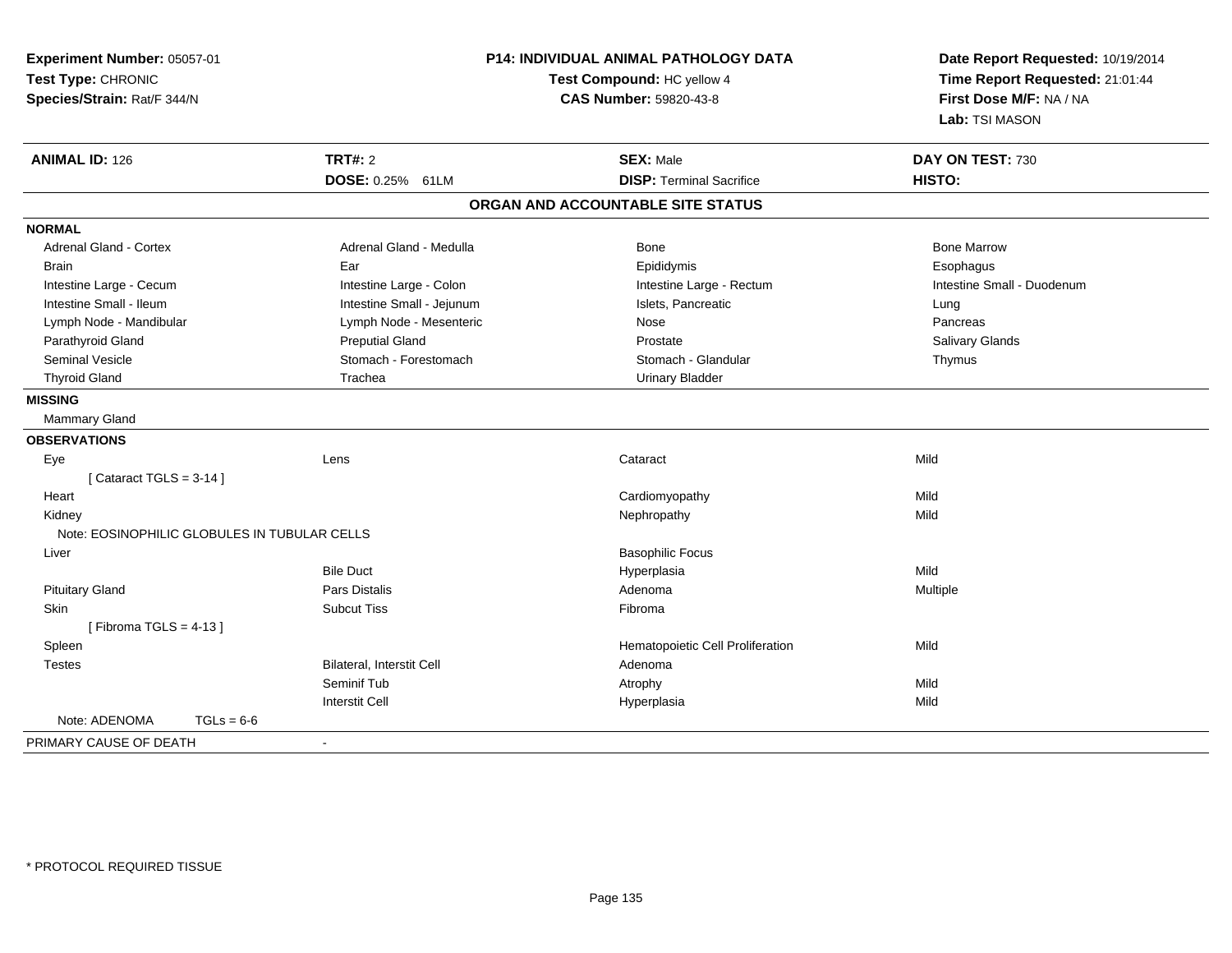| P14: INDIVIDUAL ANIMAL PATHOLOGY DATA<br>Experiment Number: 05057-01<br>Test Type: CHRONIC<br>Test Compound: HC yellow 4<br>Species/Strain: Rat/F 344/N<br>CAS Number: 59820-43-8 |                            |                                   | Date Report Requested: 10/19/2014<br>Time Report Requested: 21:01:44<br>First Dose M/F: NA / NA<br>Lab: TSI MASON |  |
|-----------------------------------------------------------------------------------------------------------------------------------------------------------------------------------|----------------------------|-----------------------------------|-------------------------------------------------------------------------------------------------------------------|--|
| <b>ANIMAL ID: 127</b>                                                                                                                                                             | TRT#: 2                    | <b>SEX: Male</b>                  | DAY ON TEST: 730                                                                                                  |  |
|                                                                                                                                                                                   | <b>DOSE: 0.25%</b><br>61LM | <b>DISP: Terminal Sacrifice</b>   | HISTO:                                                                                                            |  |
|                                                                                                                                                                                   |                            | ORGAN AND ACCOUNTABLE SITE STATUS |                                                                                                                   |  |
| <b>NORMAL</b>                                                                                                                                                                     |                            |                                   |                                                                                                                   |  |
| <b>Adrenal Gland - Cortex</b>                                                                                                                                                     | <b>Bone</b>                | <b>Bone Marrow</b>                | <b>Brain</b>                                                                                                      |  |
| Epididymis                                                                                                                                                                        | Esophagus                  | Intestine Large - Cecum           | Intestine Large - Colon                                                                                           |  |
| Intestine Large - Rectum                                                                                                                                                          | Intestine Small - Duodenum | Intestine Small - Ileum           | Intestine Small - Jejunum                                                                                         |  |
| Islets, Pancreatic                                                                                                                                                                | Lymph Node - Mandibular    | Lymph Node - Mesenteric           | Mammary Gland                                                                                                     |  |
| Nose                                                                                                                                                                              | Pancreas                   | Parathyroid Gland                 | <b>Preputial Gland</b>                                                                                            |  |
| Prostate                                                                                                                                                                          | Salivary Glands            | <b>Seminal Vesicle</b>            | Skin                                                                                                              |  |
| Spleen                                                                                                                                                                            | Stomach - Forestomach      | Stomach - Glandular               | Thymus                                                                                                            |  |
| <b>Thyroid Gland</b>                                                                                                                                                              | <b>Tissue NOS</b>          | Trachea                           | <b>Urinary Bladder</b>                                                                                            |  |
| <b>OBSERVATIONS</b>                                                                                                                                                               |                            |                                   |                                                                                                                   |  |
| <b>Adrenal Gland</b>                                                                                                                                                              | Medulla                    | Pheochromocytoma Benign           |                                                                                                                   |  |
| Note: PHEOCHROM BGN<br>$TGLs = 5-8.1$                                                                                                                                             |                            |                                   |                                                                                                                   |  |
| Eye                                                                                                                                                                               | Lens                       | Cataract                          | Mild                                                                                                              |  |
| Note: CATARACT<br>$TGLs = 2-13$                                                                                                                                                   |                            |                                   |                                                                                                                   |  |
| Heart                                                                                                                                                                             |                            | Cardiomyopathy                    | Mild                                                                                                              |  |
| Kidney                                                                                                                                                                            |                            | Nephropathy                       | Moderate                                                                                                          |  |
| Note: NEPHROPATHY<br>$TGLs = 6-4$                                                                                                                                                 |                            |                                   |                                                                                                                   |  |
| Liver                                                                                                                                                                             |                            | <b>Clear Cell Focus</b>           |                                                                                                                   |  |
|                                                                                                                                                                                   | <b>Bile Duct</b>           | Hyperplasia                       | Mild                                                                                                              |  |
| Lung                                                                                                                                                                              | Alveolar Epith             | Hyperplasia                       | Mild                                                                                                              |  |
|                                                                                                                                                                                   |                            | <b>Infiltration Cellular</b>      | Histiocyte, Minimal                                                                                               |  |
| <b>Pituitary Gland</b>                                                                                                                                                            | Pars Distalis              | Adenoma                           |                                                                                                                   |  |
| <b>Testes</b>                                                                                                                                                                     | Bilateral, Interstit Cell  | Adenoma                           |                                                                                                                   |  |
| Note: ADENOMA<br>$TGLs = 4-6$                                                                                                                                                     |                            |                                   |                                                                                                                   |  |
| PRIMARY CAUSE OF DEATH                                                                                                                                                            |                            |                                   |                                                                                                                   |  |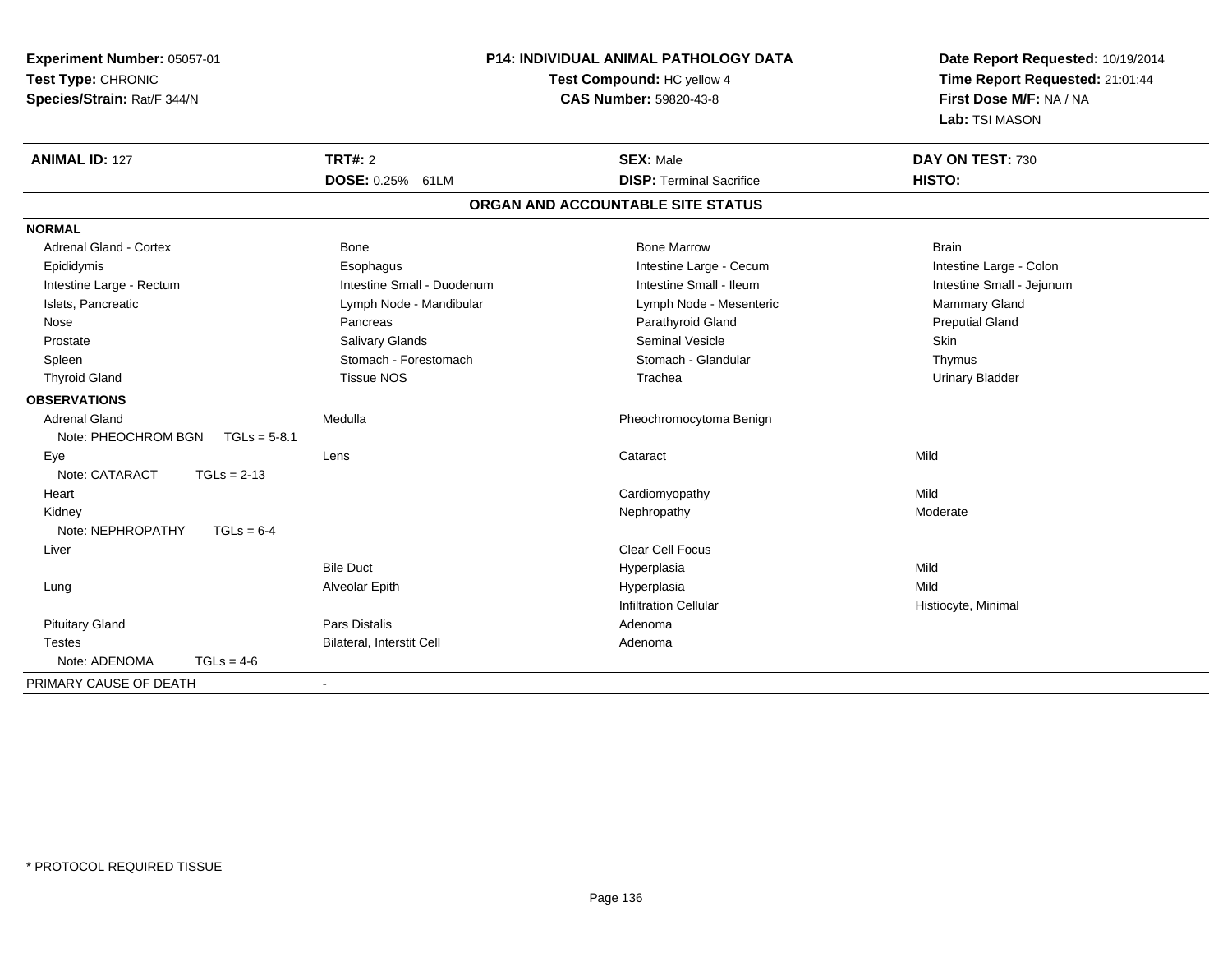| Experiment Number: 05057-01<br>Test Type: CHRONIC<br>Species/Strain: Rat/F 344/N |                         | <b>P14: INDIVIDUAL ANIMAL PATHOLOGY DATA</b><br>Test Compound: HC yellow 4<br>CAS Number: 59820-43-8 | Date Report Requested: 10/19/2014<br>Time Report Requested: 21:01:44<br>First Dose M/F: NA / NA<br>Lab: TSI MASON |
|----------------------------------------------------------------------------------|-------------------------|------------------------------------------------------------------------------------------------------|-------------------------------------------------------------------------------------------------------------------|
| <b>ANIMAL ID: 128</b>                                                            | <b>TRT#: 2</b>          | <b>SEX: Male</b>                                                                                     | DAY ON TEST: 723                                                                                                  |
|                                                                                  | DOSE: 0.25% 61LM        | <b>DISP: Moribund</b>                                                                                | HISTO:                                                                                                            |
|                                                                                  |                         | ORGAN AND ACCOUNTABLE SITE STATUS                                                                    |                                                                                                                   |
| <b>NORMAL</b>                                                                    |                         |                                                                                                      |                                                                                                                   |
| Adrenal Gland - Cortex                                                           | Bone                    | Brain                                                                                                | Epididymis                                                                                                        |
| Esophagus                                                                        | Intestine Large - Cecum | Intestine Large - Colon                                                                              | Intestine Large - Rectum                                                                                          |
| Intestine Small - Duodenum                                                       | Islets, Pancreatic      | Nose                                                                                                 | Parathyroid Gland                                                                                                 |
| <b>Preputial Gland</b>                                                           | Prostate                | Salivary Glands                                                                                      | Seminal Vesicle                                                                                                   |
| Skin                                                                             | Stomach - Forestomach   | <b>Thyroid Gland</b>                                                                                 | Trachea                                                                                                           |
| <b>Urinary Bladder</b>                                                           |                         |                                                                                                      |                                                                                                                   |
| <b>MISSING</b>                                                                   |                         |                                                                                                      |                                                                                                                   |
| Mammary Gland                                                                    |                         |                                                                                                      |                                                                                                                   |
| <b>OBSERVATIONS</b>                                                              |                         |                                                                                                      |                                                                                                                   |
| <b>Adrenal Gland</b>                                                             | Medulla                 | Hyperplasia                                                                                          | Mild                                                                                                              |
|                                                                                  | Medulla                 | Pheochromocytoma Benign                                                                              |                                                                                                                   |
| <b>Bone Marrow</b>                                                               |                         | Leukemia Mononuclear                                                                                 |                                                                                                                   |
| Heart                                                                            |                         | Cardiomyopathy                                                                                       | Mild                                                                                                              |
|                                                                                  |                         | Leukemia Mononuclear                                                                                 |                                                                                                                   |
| <b>Intestine Small</b>                                                           | <b>Ileum</b>            | Leukemia Mononuclear                                                                                 |                                                                                                                   |
|                                                                                  | Jejunum                 | Leukemia Mononuclear                                                                                 |                                                                                                                   |
| Kidney                                                                           |                         | Leukemia Mononuclear                                                                                 |                                                                                                                   |
|                                                                                  |                         | Nephropathy                                                                                          | Mild                                                                                                              |
| Liver                                                                            |                         | Leukemia Mononuclear                                                                                 |                                                                                                                   |
| [ Leukemia Mononuclear TGLS = 12-3 ]                                             |                         |                                                                                                      |                                                                                                                   |
| Lung                                                                             |                         | Leukemia Mononuclear                                                                                 |                                                                                                                   |
| Note: LEUKEMIA MONUC TGLs = 8-1+2                                                |                         |                                                                                                      |                                                                                                                   |
| Lymph Node                                                                       | Mandibular              | Leukemia Mononuclear                                                                                 |                                                                                                                   |
|                                                                                  | Mediastinal             | Leukemia Mononuclear                                                                                 |                                                                                                                   |
|                                                                                  | Mesenteric              | Leukemia Mononuclear                                                                                 |                                                                                                                   |
| Note: LEUKEMIA MONUC                                                             | $TGLs = 4-9.5-2.6-8.1$  |                                                                                                      |                                                                                                                   |
| Pancreas                                                                         | Acinus                  | Atrophy                                                                                              | Mild                                                                                                              |
|                                                                                  |                         | Leukemia Mononuclear                                                                                 |                                                                                                                   |
| <b>Pituitary Gland</b>                                                           | Pars Distalis           | Adenoma                                                                                              |                                                                                                                   |
|                                                                                  | Pars Distalis           | Angiectasis                                                                                          | Mild                                                                                                              |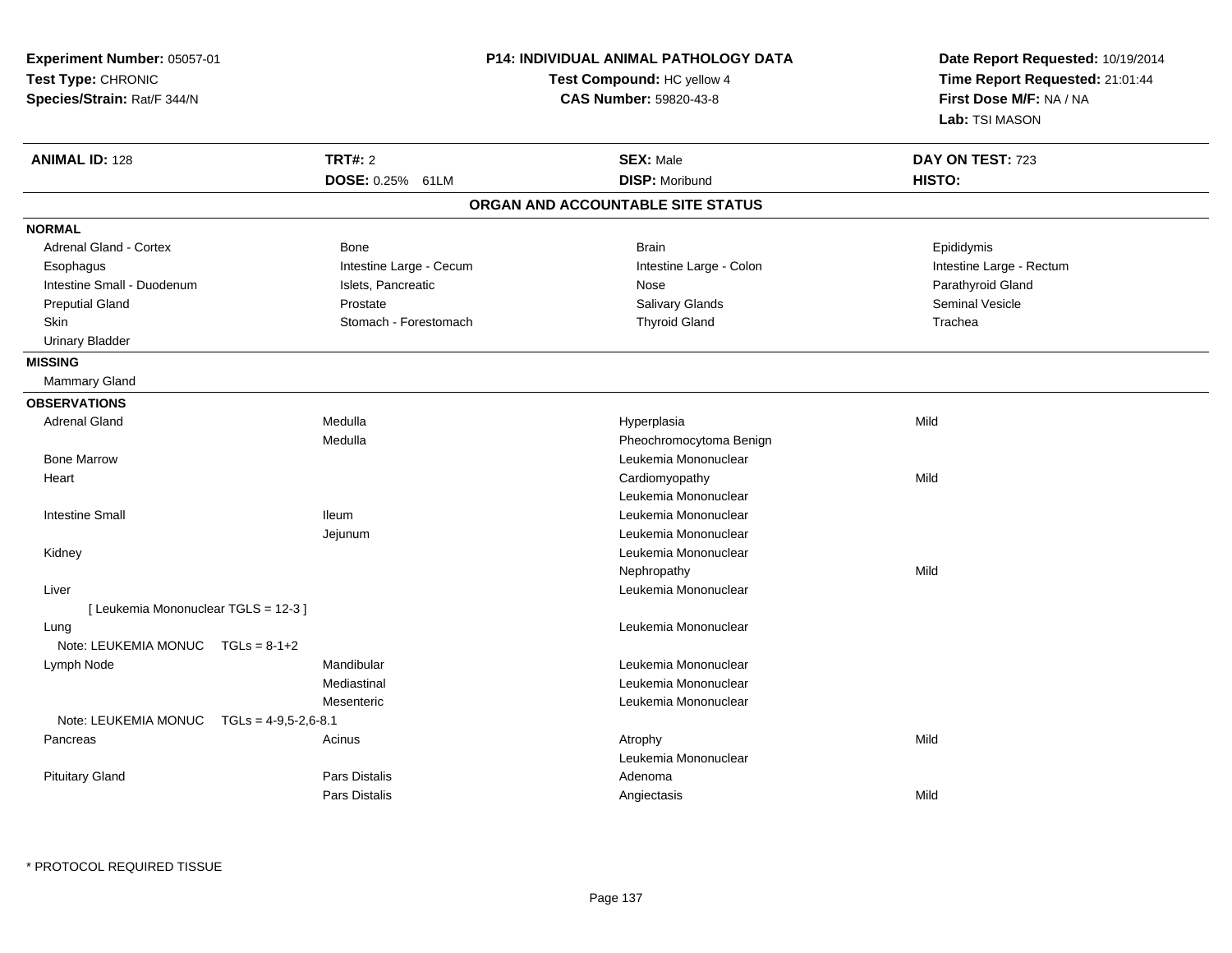| <b>Experiment Number: 05057-01</b><br>Test Type: CHRONIC<br>Species/Strain: Rat/F 344/N                          |                                          |                           | <b>P14: INDIVIDUAL ANIMAL PATHOLOGY DATA</b><br>Test Compound: HC yellow 4<br><b>CAS Number: 59820-43-8</b> | Date Report Requested: 10/19/2014<br>Time Report Requested: 21:01:44<br>First Dose M/F: NA / NA<br><b>Lab:</b> TSI MASON |
|------------------------------------------------------------------------------------------------------------------|------------------------------------------|---------------------------|-------------------------------------------------------------------------------------------------------------|--------------------------------------------------------------------------------------------------------------------------|
| <b>ANIMAL ID: 128</b>                                                                                            |                                          | <b>TRT#:</b> 2            | <b>SEX: Male</b>                                                                                            | DAY ON TEST: 723                                                                                                         |
|                                                                                                                  |                                          | DOSE: 0.25% 61LM          | <b>DISP: Moribund</b>                                                                                       | HISTO:                                                                                                                   |
|                                                                                                                  |                                          |                           | ORGAN AND ACCOUNTABLE SITE STATUS                                                                           |                                                                                                                          |
|                                                                                                                  |                                          |                           | Leukemia Mononuclear                                                                                        |                                                                                                                          |
| Spleen                                                                                                           |                                          |                           | Leukemia Mononuclear                                                                                        |                                                                                                                          |
|                                                                                                                  | [Leukemia Mononuclear TGLS = 11-3.1+3.2] |                           |                                                                                                             |                                                                                                                          |
| Stomach                                                                                                          |                                          | Glandular                 | Leukemia Mononuclear                                                                                        |                                                                                                                          |
| <b>Testes</b>                                                                                                    |                                          | Bilateral, Interstit Cell | Adenoma                                                                                                     |                                                                                                                          |
|                                                                                                                  |                                          | Seminif Tub               | Atrophy                                                                                                     | Mild                                                                                                                     |
|                                                                                                                  |                                          | <b>Interstit Cell</b>     | Hyperplasia                                                                                                 | Minimal                                                                                                                  |
| Note: ADENOMA                                                                                                    | $TGLs = 7-6$                             |                           |                                                                                                             |                                                                                                                          |
| Thymus                                                                                                           |                                          |                           | Leukemia Mononuclear                                                                                        |                                                                                                                          |
| PRIMARY CAUSE OF DEATH                                                                                           |                                          |                           |                                                                                                             |                                                                                                                          |
| Animal Note: LEUKEMIA RATHER THAN MONONUCLEAR LEUKEMIA<br>Animal Note: MORE LIKE UNDIFFERENTIATED OR LYMPHOCYTIC |                                          |                           |                                                                                                             |                                                                                                                          |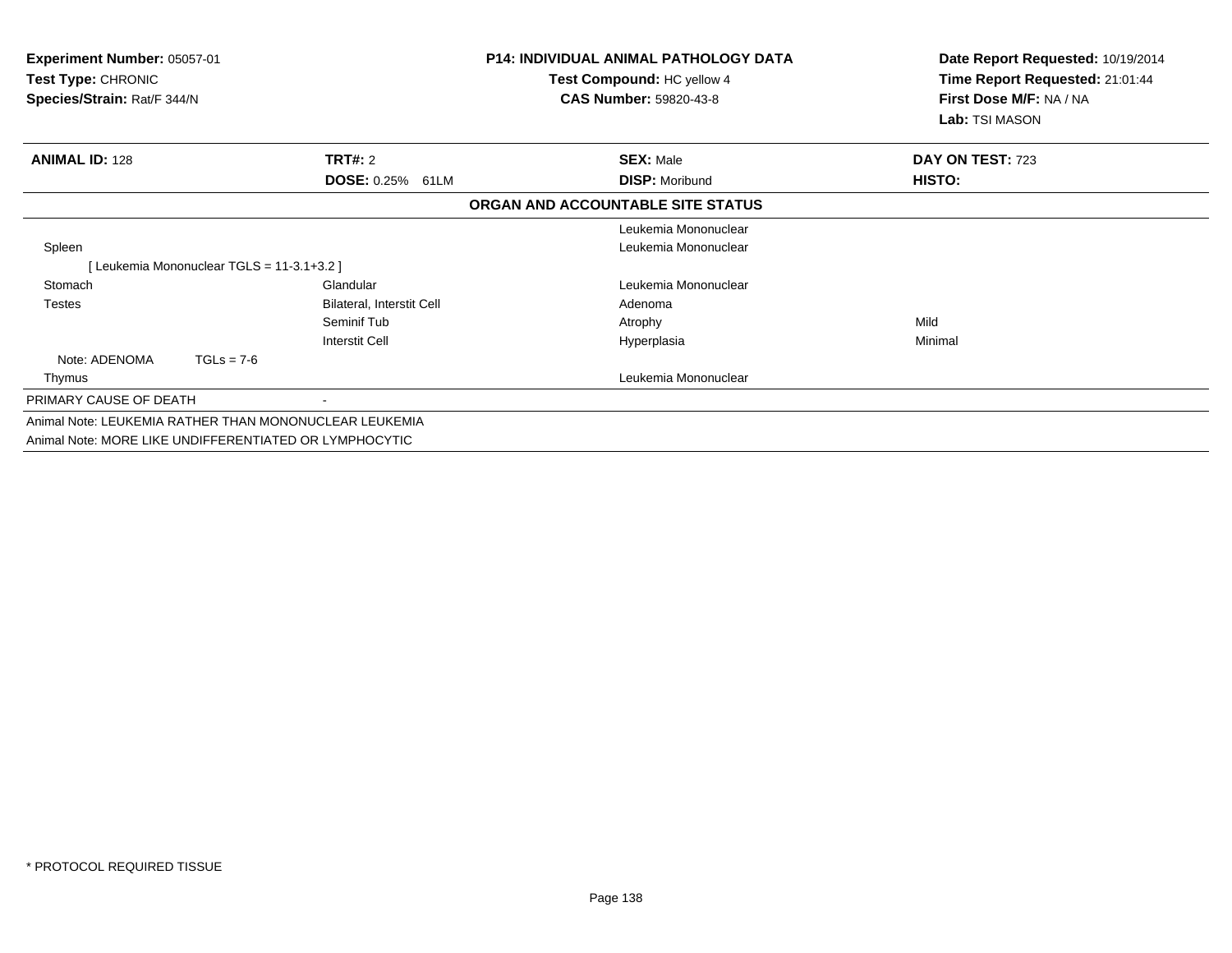| Experiment Number: 05057-01<br>Test Type: CHRONIC<br>Species/Strain: Rat/F 344/N |                                    | P14: INDIVIDUAL ANIMAL PATHOLOGY DATA<br>Test Compound: HC yellow 4<br>CAS Number: 59820-43-8 | Date Report Requested: 10/19/2014<br>Time Report Requested: 21:01:45<br>First Dose M/F: NA / NA<br>Lab: TSI MASON |
|----------------------------------------------------------------------------------|------------------------------------|-----------------------------------------------------------------------------------------------|-------------------------------------------------------------------------------------------------------------------|
| <b>ANIMAL ID: 129</b>                                                            | <b>TRT#: 2</b><br>DOSE: 0.25% 61LM | <b>SEX: Male</b><br><b>DISP: Terminal Sacrifice</b>                                           | DAY ON TEST: 731<br>HISTO:                                                                                        |
|                                                                                  |                                    | ORGAN AND ACCOUNTABLE SITE STATUS                                                             |                                                                                                                   |
| <b>NORMAL</b>                                                                    |                                    |                                                                                               |                                                                                                                   |
| Adrenal Gland - Cortex                                                           | Bone                               | <b>Bone Marrow</b>                                                                            | <b>Brain</b>                                                                                                      |
| Epididymis                                                                       | Esophagus                          | Intestine Large - Cecum                                                                       | Intestine Large - Colon                                                                                           |
| Intestine Large - Rectum                                                         | Intestine Small - Duodenum         | Intestine Small - Ileum                                                                       | Intestine Small - Jejunum                                                                                         |
| Islets, Pancreatic                                                               | Lung                               | Lymph Node - Mesenteric                                                                       | Nose                                                                                                              |
| Parathyroid Gland                                                                | <b>Preputial Gland</b>             | Prostate                                                                                      | Salivary Glands                                                                                                   |
| <b>Seminal Vesicle</b>                                                           | Skin                               | Spleen                                                                                        | Stomach - Forestomach                                                                                             |
| Stomach - Glandular                                                              | Thymus                             | <b>Thyroid Gland</b>                                                                          | Trachea                                                                                                           |
| <b>Urinary Bladder</b>                                                           |                                    |                                                                                               |                                                                                                                   |
| <b>MISSING</b>                                                                   |                                    |                                                                                               |                                                                                                                   |
| Lymph Node - Mandibular                                                          | Mammary Gland                      |                                                                                               |                                                                                                                   |
| <b>OBSERVATIONS</b>                                                              |                                    |                                                                                               |                                                                                                                   |
| <b>Adrenal Gland</b>                                                             | Medulla                            | Pheochromocytoma Benign                                                                       |                                                                                                                   |
| Heart                                                                            |                                    | Cardiomyopathy                                                                                | Mild                                                                                                              |
| Kidney                                                                           |                                    | Cyst                                                                                          |                                                                                                                   |
|                                                                                  |                                    | Nephropathy                                                                                   | Moderate                                                                                                          |
| Note: CYST<br>$TGLs = 3-4$                                                       |                                    |                                                                                               |                                                                                                                   |
| Liver                                                                            |                                    | <b>Basophilic Focus</b>                                                                       |                                                                                                                   |
|                                                                                  | <b>Bile Duct</b>                   | Hyperplasia                                                                                   | Mild                                                                                                              |
| Nose                                                                             |                                    |                                                                                               |                                                                                                                   |
| Note: BLOOD IN NASAL CAVITY                                                      |                                    |                                                                                               |                                                                                                                   |
| Pancreas                                                                         | Acinus                             | Hyperplasia                                                                                   | Mild                                                                                                              |
| <b>Pituitary Gland</b>                                                           | <b>Pars Distalis</b>               | Adenoma                                                                                       |                                                                                                                   |
|                                                                                  | Pars Distalis                      | Angiectasis                                                                                   | Mild                                                                                                              |
| Note: [ ADENOMA<br>$1 TGLs = 4-8$                                                |                                    |                                                                                               |                                                                                                                   |
| <b>Testes</b>                                                                    | Bilateral, Interstit Cell          | Adenoma                                                                                       |                                                                                                                   |
|                                                                                  | Seminif Tub                        | Atrophy                                                                                       | Mild                                                                                                              |
| Note: ADENOMA<br>$TGLs = 2-6$                                                    |                                    |                                                                                               |                                                                                                                   |
| PRIMARY CAUSE OF DEATH                                                           | $\sim$                             |                                                                                               |                                                                                                                   |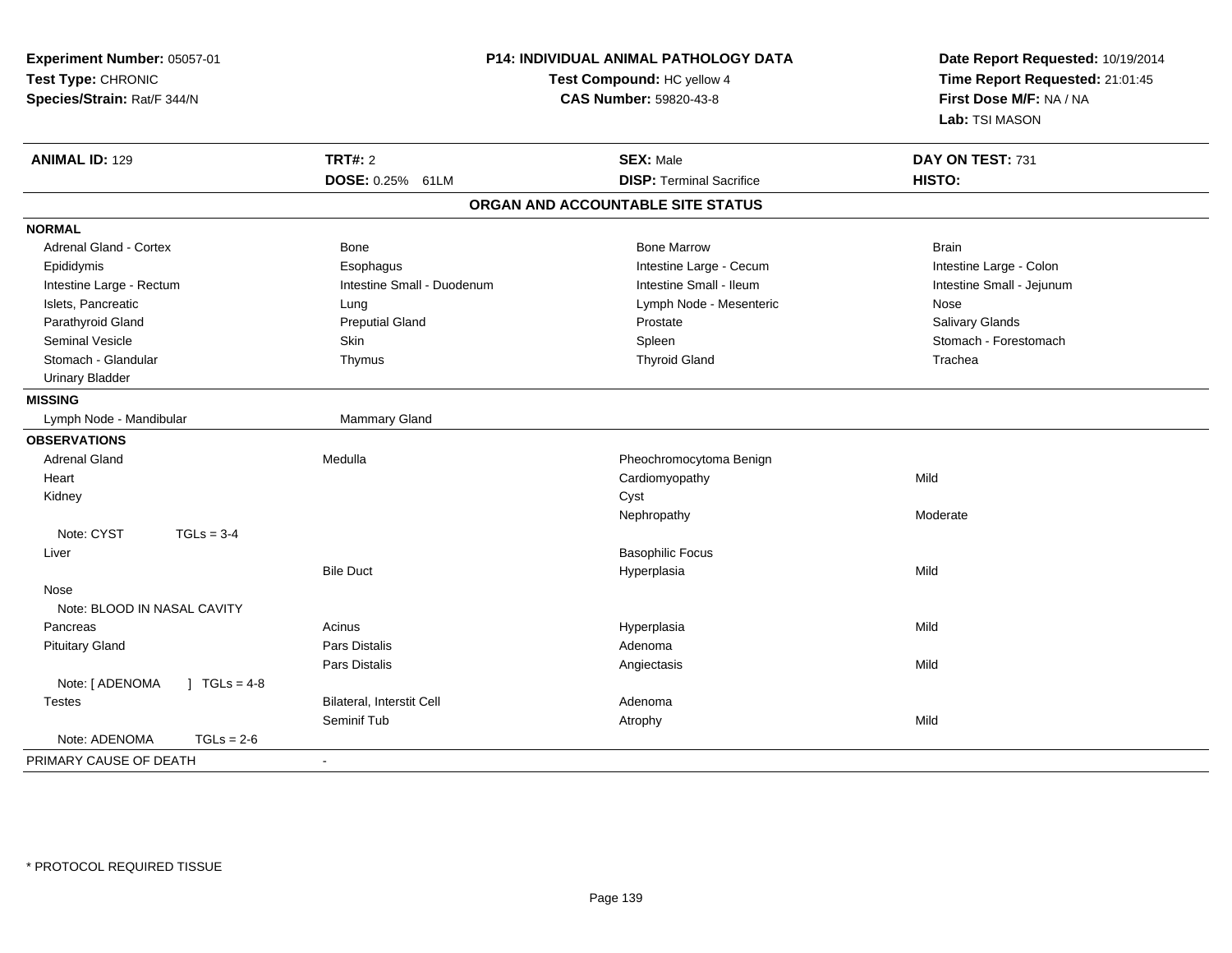| Experiment Number: 05057-01<br>Test Type: CHRONIC<br>Species/Strain: Rat/F 344/N |                                  | P14: INDIVIDUAL ANIMAL PATHOLOGY DATA<br>Test Compound: HC yellow 4<br><b>CAS Number: 59820-43-8</b> | Date Report Requested: 10/19/2014<br>Time Report Requested: 21:01:45<br>First Dose M/F: NA / NA<br>Lab: TSI MASON |
|----------------------------------------------------------------------------------|----------------------------------|------------------------------------------------------------------------------------------------------|-------------------------------------------------------------------------------------------------------------------|
| <b>ANIMAL ID: 132</b>                                                            | <b>TRT#: 2</b>                   | <b>SEX: Male</b>                                                                                     | DAY ON TEST: 731                                                                                                  |
|                                                                                  | DOSE: 0.25% 61LM                 | <b>DISP: Terminal Sacrifice</b>                                                                      | HISTO:                                                                                                            |
|                                                                                  |                                  | ORGAN AND ACCOUNTABLE SITE STATUS                                                                    |                                                                                                                   |
| <b>NORMAL</b>                                                                    |                                  |                                                                                                      |                                                                                                                   |
| Adrenal Gland - Cortex                                                           | <b>Bone</b>                      | <b>Bone Marrow</b>                                                                                   | <b>Brain</b>                                                                                                      |
| Epididymis                                                                       | Intestine Large - Cecum          | Intestine Large - Colon                                                                              | Intestine Large - Rectum                                                                                          |
| Intestine Small - Duodenum                                                       | Intestine Small - Ileum          | Intestine Small - Jejunum                                                                            | Islets, Pancreatic                                                                                                |
| Lung                                                                             | Lymph Node - Mandibular          | Lymph Node - Mesenteric                                                                              | Nose                                                                                                              |
| Pancreas                                                                         | <b>Preputial Gland</b>           | Prostate                                                                                             | Salivary Glands                                                                                                   |
| <b>Seminal Vesicle</b>                                                           | Skin                             | Stomach - Forestomach                                                                                | Stomach - Glandular                                                                                               |
| Trachea                                                                          | <b>Urinary Bladder</b>           |                                                                                                      |                                                                                                                   |
| <b>MISSING</b>                                                                   |                                  |                                                                                                      |                                                                                                                   |
| Esophagus                                                                        | Mammary Gland                    | Thymus                                                                                               |                                                                                                                   |
| <b>OBSERVATIONS</b>                                                              |                                  |                                                                                                      |                                                                                                                   |
| <b>Adrenal Gland</b>                                                             | Medulla                          | Hyperplasia                                                                                          | Mild                                                                                                              |
| Heart                                                                            |                                  | Cardiomyopathy                                                                                       | Mild                                                                                                              |
| Kidney                                                                           |                                  | Nephropathy                                                                                          | Moderate                                                                                                          |
| Note: NEPHROPATHY<br>$TGLs = 4-4$                                                |                                  |                                                                                                      |                                                                                                                   |
| Liver                                                                            |                                  | <b>Clear Cell Focus</b>                                                                              |                                                                                                                   |
|                                                                                  | <b>Bile Duct</b>                 | Hyperplasia                                                                                          | Mild                                                                                                              |
| Parathyroid Gland                                                                |                                  | Hyperplasia                                                                                          | Mild                                                                                                              |
| <b>Pituitary Gland</b>                                                           | Pars Distalis                    | Adenoma                                                                                              |                                                                                                                   |
| Spleen                                                                           |                                  | Hematopoietic Cell Proliferation                                                                     | Mild                                                                                                              |
| <b>Testes</b>                                                                    | <b>Bilateral, Interstit Cell</b> | Adenoma                                                                                              |                                                                                                                   |
|                                                                                  | Seminif Tub                      | Atrophy                                                                                              | Mild                                                                                                              |
|                                                                                  | <b>Interstit Cell</b>            | Hyperplasia                                                                                          | Minimal                                                                                                           |
| Note: ADENOMA<br>$TGLs = 2-6$                                                    |                                  |                                                                                                      |                                                                                                                   |
| <b>Thyroid Gland</b>                                                             | C Cell                           | Hyperplasia                                                                                          | Minimal                                                                                                           |
| PRIMARY CAUSE OF DEATH                                                           |                                  |                                                                                                      |                                                                                                                   |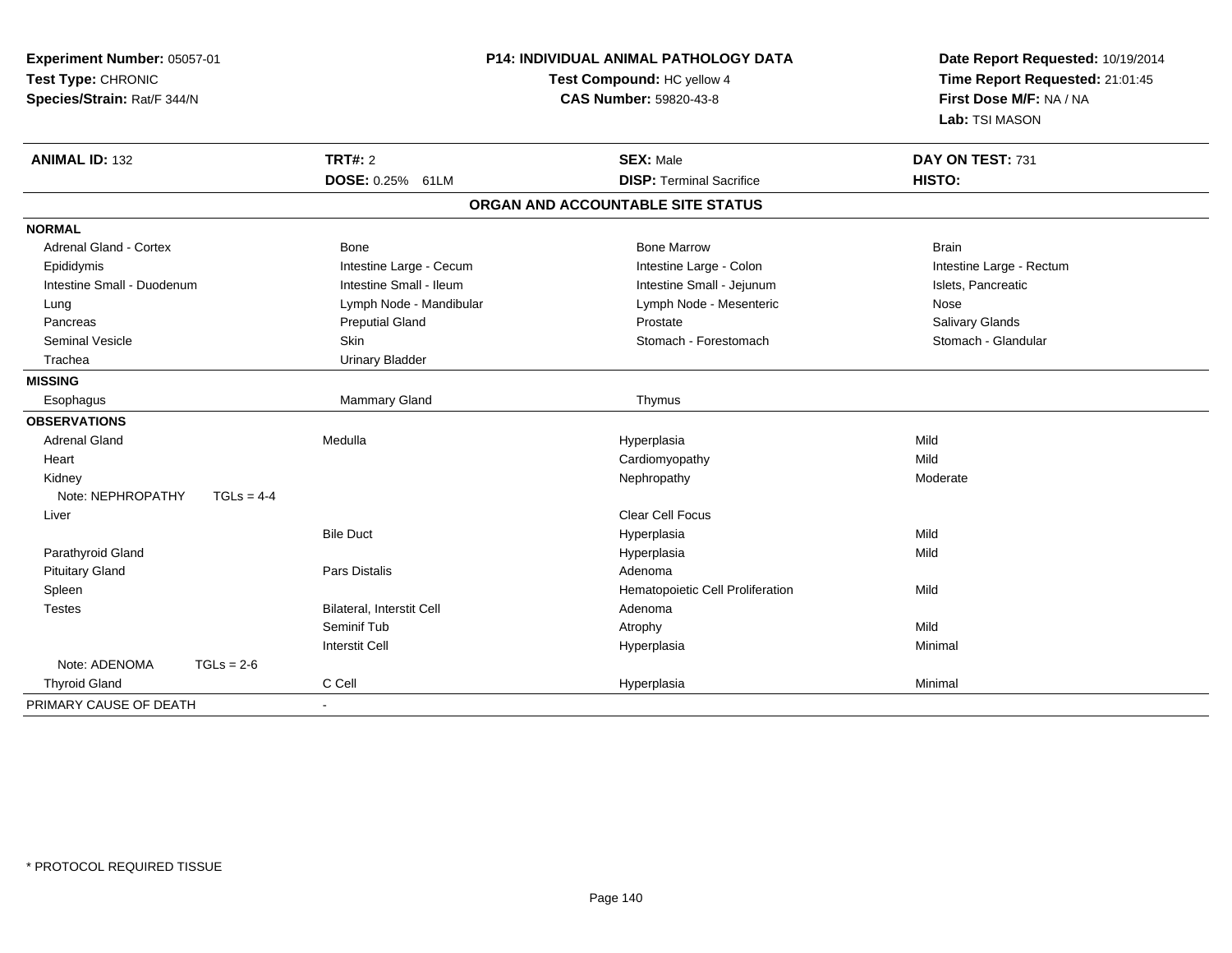| Experiment Number: 05057-01<br>Test Type: CHRONIC<br>Species/Strain: Rat/F 344/N | P14: INDIVIDUAL ANIMAL PATHOLOGY DATA<br>Test Compound: HC yellow 4<br><b>CAS Number: 59820-43-8</b> |                                   | Date Report Requested: 10/19/2014<br>Time Report Requested: 21:01:45<br>First Dose M/F: NA / NA<br>Lab: TSI MASON |
|----------------------------------------------------------------------------------|------------------------------------------------------------------------------------------------------|-----------------------------------|-------------------------------------------------------------------------------------------------------------------|
| <b>ANIMAL ID: 133</b>                                                            | <b>TRT#: 2</b>                                                                                       | <b>SEX: Male</b>                  | DAY ON TEST: 731                                                                                                  |
|                                                                                  | DOSE: 0.25% 61LM                                                                                     | <b>DISP: Terminal Sacrifice</b>   | HISTO:                                                                                                            |
|                                                                                  |                                                                                                      | ORGAN AND ACCOUNTABLE SITE STATUS |                                                                                                                   |
| <b>NORMAL</b>                                                                    |                                                                                                      |                                   |                                                                                                                   |
| Adrenal Gland - Cortex                                                           | Adrenal Gland - Medulla                                                                              | Bone                              | <b>Bone Marrow</b>                                                                                                |
| <b>Brain</b>                                                                     | Ear                                                                                                  | Epididymis                        | Esophagus                                                                                                         |
| Intestine Large - Cecum                                                          | Intestine Large - Colon                                                                              | Intestine Large - Rectum          | Intestine Small - Duodenum                                                                                        |
| Intestine Small - Ileum                                                          | Intestine Small - Jejunum                                                                            | Islets, Pancreatic                | Lymph Node - Mandibular                                                                                           |
| Lymph Node - Mesenteric                                                          | Nose                                                                                                 | Parathyroid Gland                 | <b>Preputial Gland</b>                                                                                            |
| Prostate                                                                         | Salivary Glands                                                                                      | Seminal Vesicle                   | Spleen                                                                                                            |
| Stomach - Glandular                                                              | Thymus                                                                                               | <b>Thyroid Gland</b>              | Trachea                                                                                                           |
| <b>Urinary Bladder</b>                                                           |                                                                                                      |                                   |                                                                                                                   |
| <b>OBSERVATIONS</b>                                                              |                                                                                                      |                                   |                                                                                                                   |
| Eye                                                                              | Lens                                                                                                 | Cataract                          | Moderate                                                                                                          |
| Note: CATARACT<br>$TGLs = 2-15$                                                  |                                                                                                      |                                   |                                                                                                                   |
| Heart                                                                            |                                                                                                      | Cardiomyopathy                    | Mild                                                                                                              |
| Kidney                                                                           |                                                                                                      | Nephropathy                       | Moderate                                                                                                          |
| Liver                                                                            | <b>Bile Duct</b>                                                                                     | Hyperplasia                       | Mild                                                                                                              |
| Lung                                                                             | Alveolar Epith                                                                                       | Hyperplasia                       | Mild                                                                                                              |
| Note: HYPERPLASIA<br>$TGLs = 5-2.1$                                              |                                                                                                      |                                   |                                                                                                                   |
| Mammary Gland                                                                    |                                                                                                      | Galactocele                       |                                                                                                                   |
| Note: GALACTOCELE<br>$TGLs = 3-13$                                               |                                                                                                      |                                   |                                                                                                                   |
| Pancreas                                                                         | Acinus                                                                                               | Hyperplasia                       | Mild                                                                                                              |
| <b>Pituitary Gland</b>                                                           | Pars Distalis                                                                                        | Adenoma                           |                                                                                                                   |
|                                                                                  | <b>Pars Distalis</b>                                                                                 | Angiectasis                       | Moderate                                                                                                          |
| Note: ADENOMA<br>$TGLs = 7-8$                                                    |                                                                                                      |                                   |                                                                                                                   |
| <b>Skin</b>                                                                      | <b>Subcut Tiss</b>                                                                                   | Fibroma                           |                                                                                                                   |
| Note: FIBROMA<br>$TGLs = 4-15$                                                   |                                                                                                      |                                   |                                                                                                                   |
| Stomach                                                                          | Forestomach                                                                                          | <b>Necrosis</b>                   | Moderate                                                                                                          |
| Note: NECROSIS<br>$TGLs = 6-7.1$                                                 |                                                                                                      |                                   |                                                                                                                   |
| <b>Testes</b>                                                                    | Bilateral, Interstit Cell                                                                            | Adenoma                           |                                                                                                                   |
|                                                                                  | Seminif Tub                                                                                          | Atrophy                           | Mild                                                                                                              |
|                                                                                  | <b>Interstit Cell</b>                                                                                | Hyperplasia                       | Mild                                                                                                              |
| PRIMARY CAUSE OF DEATH                                                           |                                                                                                      |                                   |                                                                                                                   |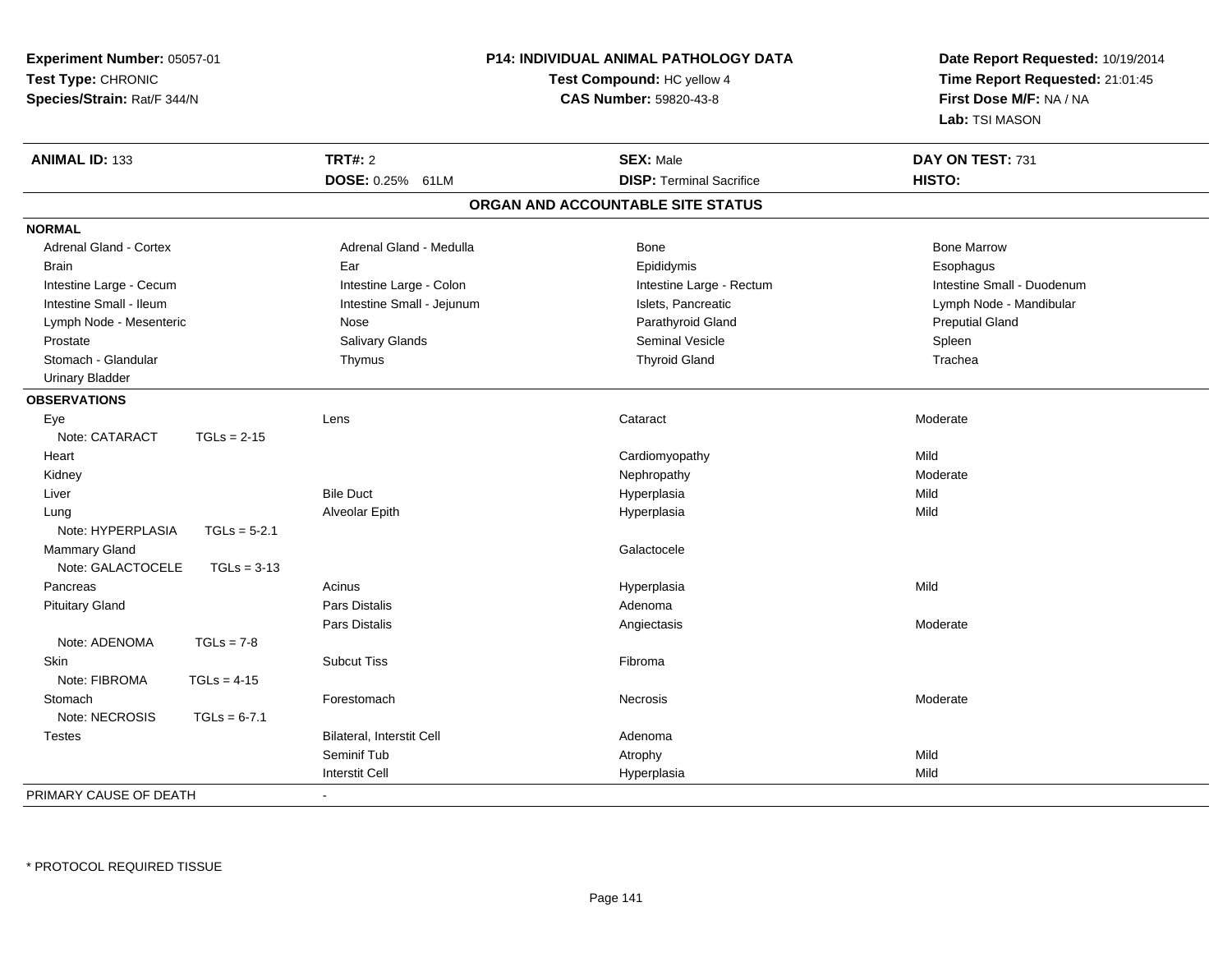| P14: INDIVIDUAL ANIMAL PATHOLOGY DATA<br>Experiment Number: 05057-01<br>Test Type: CHRONIC<br>Test Compound: HC yellow 4<br><b>CAS Number: 59820-43-8</b><br>Species/Strain: Rat/F 344/N |               |                                  | Date Report Requested: 10/19/2014<br>Time Report Requested: 21:01:45<br>First Dose M/F: NA / NA<br>Lab: TSI MASON |                           |
|------------------------------------------------------------------------------------------------------------------------------------------------------------------------------------------|---------------|----------------------------------|-------------------------------------------------------------------------------------------------------------------|---------------------------|
| <b>ANIMAL ID: 134</b>                                                                                                                                                                    |               | <b>TRT#: 2</b>                   | <b>SEX: Male</b>                                                                                                  | DAY ON TEST: 731          |
|                                                                                                                                                                                          |               | DOSE: 0.25% 61LM                 | <b>DISP: Terminal Sacrifice</b>                                                                                   | HISTO:                    |
|                                                                                                                                                                                          |               |                                  | ORGAN AND ACCOUNTABLE SITE STATUS                                                                                 |                           |
| <b>NORMAL</b>                                                                                                                                                                            |               |                                  |                                                                                                                   |                           |
| <b>Adrenal Gland - Cortex</b>                                                                                                                                                            |               | Bone                             | <b>Bone Marrow</b>                                                                                                | <b>Brain</b>              |
| Epididymis                                                                                                                                                                               |               | Esophagus                        | Intestine Large - Cecum                                                                                           | Intestine Large - Colon   |
| Intestine Large - Rectum                                                                                                                                                                 |               | Intestine Small - Duodenum       | Intestine Small - Ileum                                                                                           | Intestine Small - Jejunum |
| Islets, Pancreatic                                                                                                                                                                       |               | Lung                             | Lymph Node - Mandibular                                                                                           | Lymph Node - Mesenteric   |
| Nose                                                                                                                                                                                     |               | Pancreas                         | Parathyroid Gland                                                                                                 | <b>Pituitary Gland</b>    |
| Prostate                                                                                                                                                                                 |               | Salivary Glands                  | <b>Seminal Vesicle</b>                                                                                            | Skin                      |
| Stomach - Forestomach                                                                                                                                                                    |               | Stomach - Glandular              | <b>Thyroid Gland</b>                                                                                              | Trachea                   |
| <b>Urinary Bladder</b>                                                                                                                                                                   |               |                                  |                                                                                                                   |                           |
| <b>MISSING</b>                                                                                                                                                                           |               |                                  |                                                                                                                   |                           |
| Mammary Gland                                                                                                                                                                            |               | Thymus                           |                                                                                                                   |                           |
| <b>OBSERVATIONS</b>                                                                                                                                                                      |               |                                  |                                                                                                                   |                           |
| <b>Adrenal Gland</b>                                                                                                                                                                     |               | Medulla                          | Hyperplasia                                                                                                       | Minimal                   |
| Heart                                                                                                                                                                                    |               |                                  | Thrombosis                                                                                                        | Mild                      |
| Kidney                                                                                                                                                                                   |               |                                  | Nephropathy                                                                                                       | Mild                      |
| Liver                                                                                                                                                                                    |               |                                  | <b>Basophilic Focus</b>                                                                                           |                           |
|                                                                                                                                                                                          |               | <b>Bile Duct</b>                 | Hyperplasia                                                                                                       | Mild                      |
| <b>Preputial Gland</b>                                                                                                                                                                   |               |                                  | Adenoma                                                                                                           |                           |
| Note: ADENOMA                                                                                                                                                                            | $TGLs = 2-13$ |                                  |                                                                                                                   |                           |
| Spleen                                                                                                                                                                                   |               |                                  | Hematopoietic Cell Proliferation                                                                                  | Mild                      |
| <b>Testes</b>                                                                                                                                                                            |               | <b>Bilateral, Interstit Cell</b> | Adenoma                                                                                                           |                           |
|                                                                                                                                                                                          |               | Seminif Tub                      | Atrophy                                                                                                           | Mild                      |
|                                                                                                                                                                                          |               | <b>Interstit Cell</b>            | Hyperplasia                                                                                                       | Mild                      |
| Note: ADENOMA                                                                                                                                                                            | $TGLs = 4-6$  |                                  |                                                                                                                   |                           |
| PRIMARY CAUSE OF DEATH                                                                                                                                                                   |               | $\blacksquare$                   |                                                                                                                   |                           |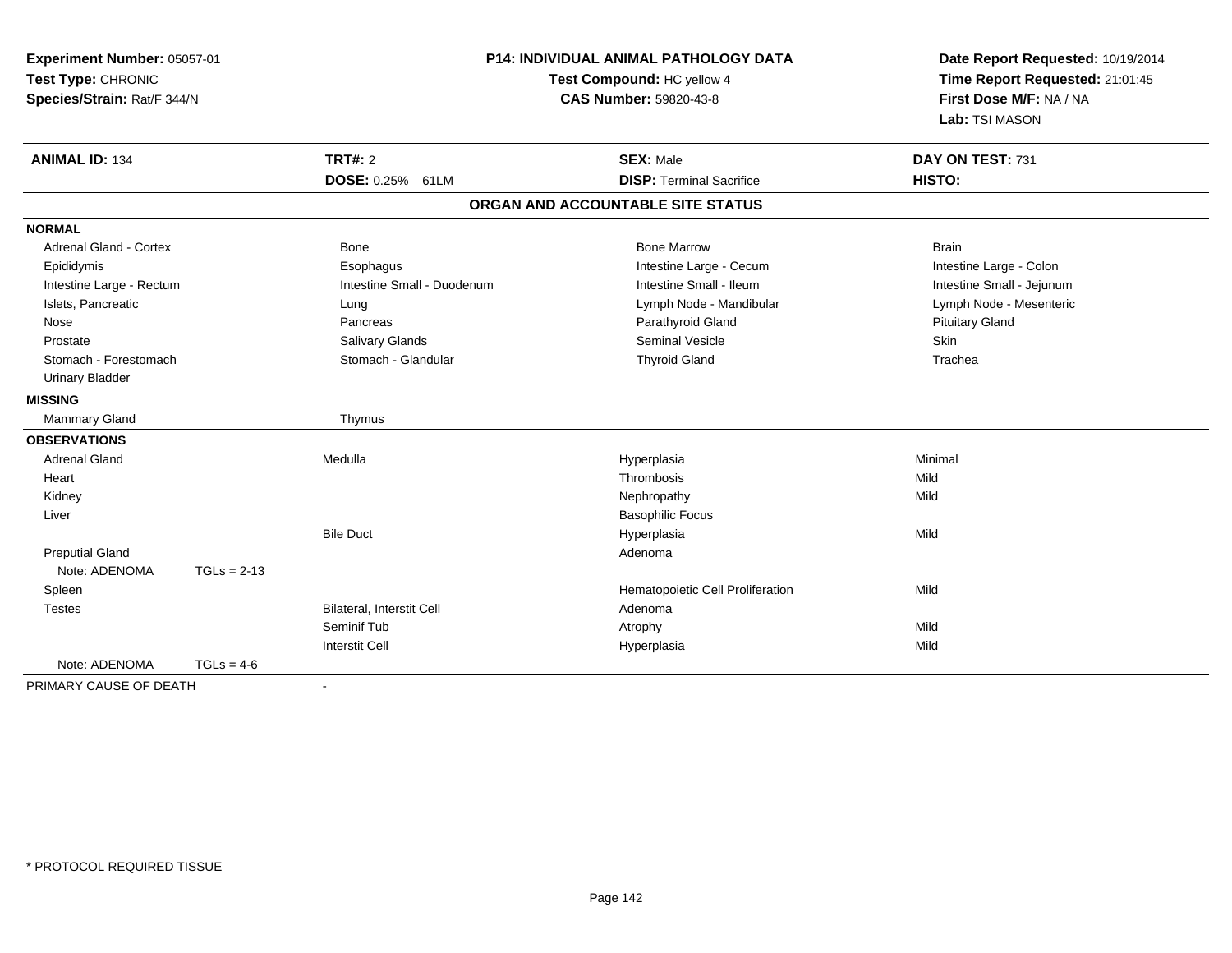| Experiment Number: 05057-01<br>Test Type: CHRONIC<br>Species/Strain: Rat/F 344/N |                | P14: INDIVIDUAL ANIMAL PATHOLOGY DATA<br>Test Compound: HC yellow 4<br><b>CAS Number: 59820-43-8</b> |                                   | Date Report Requested: 10/19/2014<br>Time Report Requested: 21:01:45<br>First Dose M/F: NA / NA<br>Lab: TSI MASON |
|----------------------------------------------------------------------------------|----------------|------------------------------------------------------------------------------------------------------|-----------------------------------|-------------------------------------------------------------------------------------------------------------------|
| <b>ANIMAL ID: 136</b>                                                            |                | <b>TRT#: 2</b>                                                                                       | <b>SEX: Male</b>                  | DAY ON TEST: 673                                                                                                  |
|                                                                                  |                | DOSE: 0.25% 61LM                                                                                     | <b>DISP: Moribund</b>             | HISTO:                                                                                                            |
|                                                                                  |                |                                                                                                      | ORGAN AND ACCOUNTABLE SITE STATUS |                                                                                                                   |
| <b>NORMAL</b>                                                                    |                |                                                                                                      |                                   |                                                                                                                   |
| <b>Adrenal Gland - Cortex</b>                                                    |                | <b>Bone</b>                                                                                          | <b>Bone Marrow</b>                | <b>Brain</b>                                                                                                      |
| Epididymis                                                                       |                | Esophagus                                                                                            | Intestine Large - Cecum           | Intestine Large - Colon                                                                                           |
| Intestine Large - Rectum                                                         |                | Intestine Small - Duodenum                                                                           | Intestine Small - Ileum           | Intestine Small - Jejunum                                                                                         |
| Islets, Pancreatic                                                               |                | Lung                                                                                                 | Lymph Node - Mandibular           | Lymph Node - Mesenteric                                                                                           |
| Parathyroid Gland                                                                |                | <b>Preputial Gland</b>                                                                               | Prostate                          | Salivary Glands                                                                                                   |
| <b>Seminal Vesicle</b>                                                           |                | Skin                                                                                                 | Spleen                            | Stomach - Forestomach                                                                                             |
| Stomach - Glandular                                                              |                | Thymus                                                                                               | <b>Thyroid Gland</b>              | Trachea                                                                                                           |
| <b>Urinary Bladder</b>                                                           |                |                                                                                                      |                                   |                                                                                                                   |
| <b>MISSING</b>                                                                   |                |                                                                                                      |                                   |                                                                                                                   |
| Mammary Gland                                                                    |                |                                                                                                      |                                   |                                                                                                                   |
| <b>OBSERVATIONS</b>                                                              |                |                                                                                                      |                                   |                                                                                                                   |
| <b>Adrenal Gland</b>                                                             |                | Medulla                                                                                              | Hyperplasia                       | Mild                                                                                                              |
| Heart                                                                            |                |                                                                                                      | Cardiomyopathy                    | Mild                                                                                                              |
| Kidney                                                                           |                |                                                                                                      | Nephropathy                       | Moderate                                                                                                          |
| Note: NEPHROPATHY                                                                | $TGLs = 5-4$   |                                                                                                      |                                   |                                                                                                                   |
| Liver                                                                            |                | <b>Bile Duct</b>                                                                                     | Hyperplasia                       | Mild                                                                                                              |
| Nose                                                                             |                |                                                                                                      | Fungus                            | Mild                                                                                                              |
| Pancreas                                                                         |                | Acinus                                                                                               | Atrophy                           | Mild                                                                                                              |
| <b>Pituitary Gland</b>                                                           |                | <b>Pars Distalis</b>                                                                                 | Adenoma                           |                                                                                                                   |
|                                                                                  |                | Pars Distalis                                                                                        | Angiectasis                       | Moderate                                                                                                          |
| Note: ANGIECTASIS                                                                | $TGLs = 6-8.1$ |                                                                                                      |                                   |                                                                                                                   |
| Note: ADENOMA                                                                    | $TGLs = 7-8.1$ |                                                                                                      |                                   |                                                                                                                   |
| <b>Testes</b>                                                                    |                | <b>Interstit Cell</b>                                                                                | Adenoma                           |                                                                                                                   |
|                                                                                  |                | Seminif Tub                                                                                          | Atrophy                           | Moderate                                                                                                          |
| Note: ATROPHY                                                                    | $TGLs = 4-6$   |                                                                                                      |                                   |                                                                                                                   |
| PRIMARY CAUSE OF DEATH                                                           |                | $\blacksquare$                                                                                       |                                   |                                                                                                                   |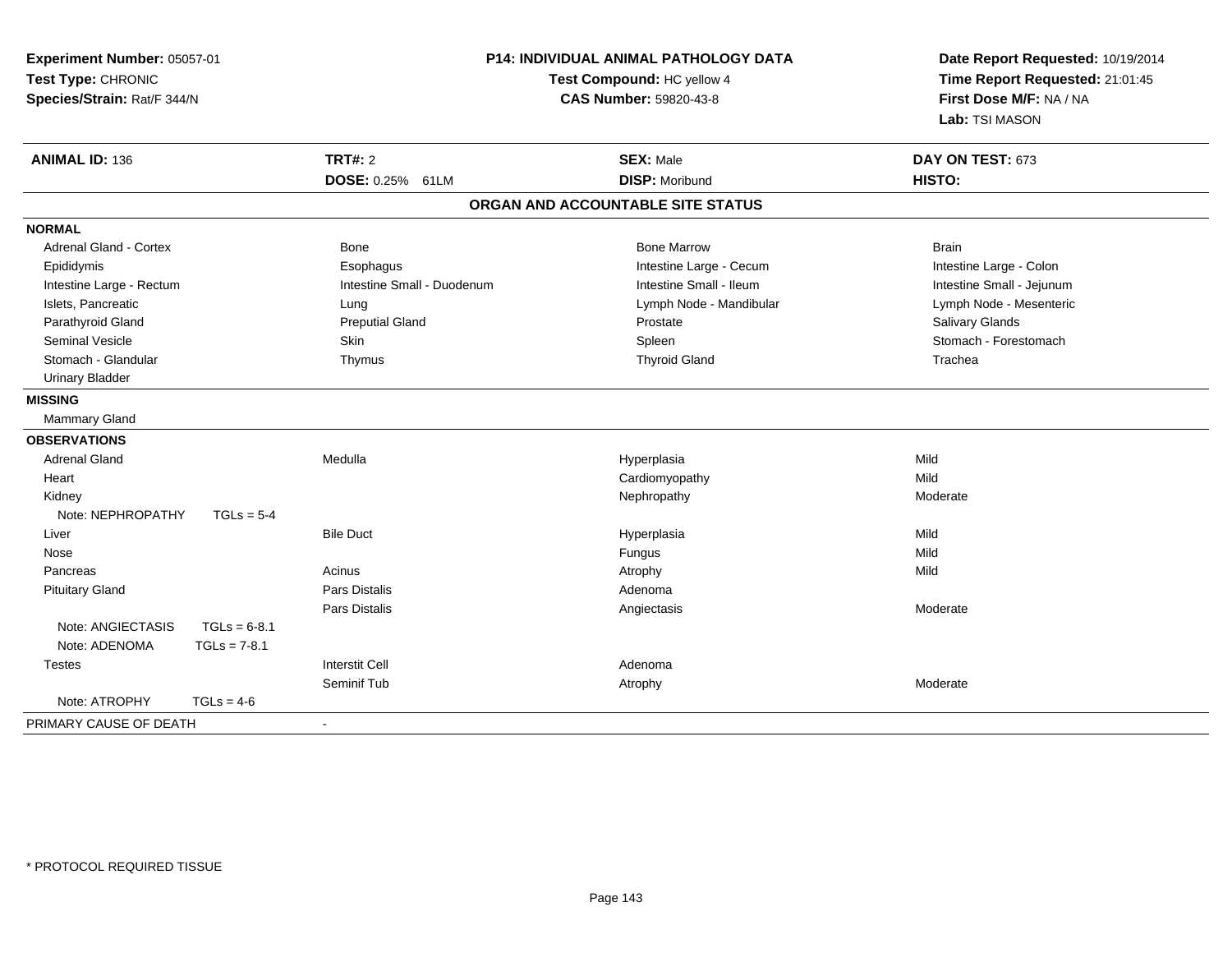| Experiment Number: 05057-01<br>Test Type: CHRONIC<br>Species/Strain: Rat/F 344/N                                               |                                  | <b>P14: INDIVIDUAL ANIMAL PATHOLOGY DATA</b><br>Test Compound: HC yellow 4<br><b>CAS Number: 59820-43-8</b> | Date Report Requested: 10/19/2014<br>Time Report Requested: 21:01:45<br>First Dose M/F: NA / NA<br>Lab: TSI MASON |
|--------------------------------------------------------------------------------------------------------------------------------|----------------------------------|-------------------------------------------------------------------------------------------------------------|-------------------------------------------------------------------------------------------------------------------|
| <b>ANIMAL ID: 137</b>                                                                                                          | <b>TRT#: 2</b>                   | <b>SEX: Male</b>                                                                                            | DAY ON TEST: 731                                                                                                  |
|                                                                                                                                | DOSE: 0.25% 61LM                 | <b>DISP: Terminal Sacrifice</b>                                                                             | HISTO:                                                                                                            |
|                                                                                                                                |                                  | ORGAN AND ACCOUNTABLE SITE STATUS                                                                           |                                                                                                                   |
| <b>NORMAL</b>                                                                                                                  |                                  |                                                                                                             |                                                                                                                   |
| <b>Adrenal Gland - Cortex</b>                                                                                                  | <b>Bone</b>                      | <b>Bone Marrow</b>                                                                                          | <b>Brain</b>                                                                                                      |
| Epididymis                                                                                                                     | Esophagus                        | Heart                                                                                                       | Intestine Large - Cecum                                                                                           |
| Intestine Large - Colon                                                                                                        | Intestine Large - Rectum         | Intestine Small - Duodenum                                                                                  | Intestine Small - Ileum                                                                                           |
| Intestine Small - Jejunum                                                                                                      | Islets, Pancreatic               | Lymph Node - Mandibular                                                                                     | Lymph Node - Mesenteric                                                                                           |
| Mammary Gland                                                                                                                  | Nose                             | Pancreas                                                                                                    | Parathyroid Gland                                                                                                 |
| <b>Pituitary Gland</b>                                                                                                         | <b>Preputial Gland</b>           | Prostate                                                                                                    | Salivary Glands                                                                                                   |
| <b>Seminal Vesicle</b>                                                                                                         | <b>Skin</b>                      | Stomach - Forestomach                                                                                       | Stomach - Glandular                                                                                               |
| <b>Thyroid Gland</b>                                                                                                           | Trachea                          | <b>Urinary Bladder</b>                                                                                      |                                                                                                                   |
| <b>MISSING</b>                                                                                                                 |                                  |                                                                                                             |                                                                                                                   |
| Thymus                                                                                                                         |                                  |                                                                                                             |                                                                                                                   |
| <b>OBSERVATIONS</b>                                                                                                            |                                  |                                                                                                             |                                                                                                                   |
| <b>Adrenal Gland</b>                                                                                                           | Medulla                          | Pheochromocytoma Malignant                                                                                  |                                                                                                                   |
| Note: THE POSSIBILITY OF A CORTICAL CARCINOMA<br>Note: HAS TO BE CONSIDERED<br>[ Pheochromocytoma Malignant TGLS = 2-8.1+8.2 ] |                                  |                                                                                                             |                                                                                                                   |
| Kidney                                                                                                                         |                                  | Cyst                                                                                                        |                                                                                                                   |
|                                                                                                                                |                                  | Nephropathy                                                                                                 | Moderate                                                                                                          |
| Note: NEST OF TUMOR CELLS IN A BLOOD VESSEL                                                                                    |                                  |                                                                                                             |                                                                                                                   |
| Liver                                                                                                                          |                                  | <b>Basophilic Focus</b>                                                                                     |                                                                                                                   |
|                                                                                                                                |                                  | Degeneration                                                                                                | Cystic, Mild                                                                                                      |
| Note: CONSIDERED IN THE SECTION CIRCLED<br>Note: POSSIBILITY OF A NEOPLASTIC NODULE HAS TO BE                                  |                                  |                                                                                                             |                                                                                                                   |
| Lung                                                                                                                           | Alveolar Epith                   | Hyperplasia                                                                                                 | Mild                                                                                                              |
|                                                                                                                                |                                  | Pheochromocytoma Malignant                                                                                  | Metastatic (Adrenal Gland)                                                                                        |
| Spleen                                                                                                                         |                                  | Hematopoietic Cell Proliferation                                                                            | Mild                                                                                                              |
| <b>Testes</b>                                                                                                                  | <b>Bilateral, Interstit Cell</b> | Adenoma                                                                                                     |                                                                                                                   |
| PRIMARY CAUSE OF DEATH                                                                                                         | $\mathbf{r}$                     |                                                                                                             |                                                                                                                   |

Animal Note: TISSUE NOS, TGL #3 IS LIVERAnimal Note: PANCREATIC NODULE, TGL #4 PROBABLY REFERS TO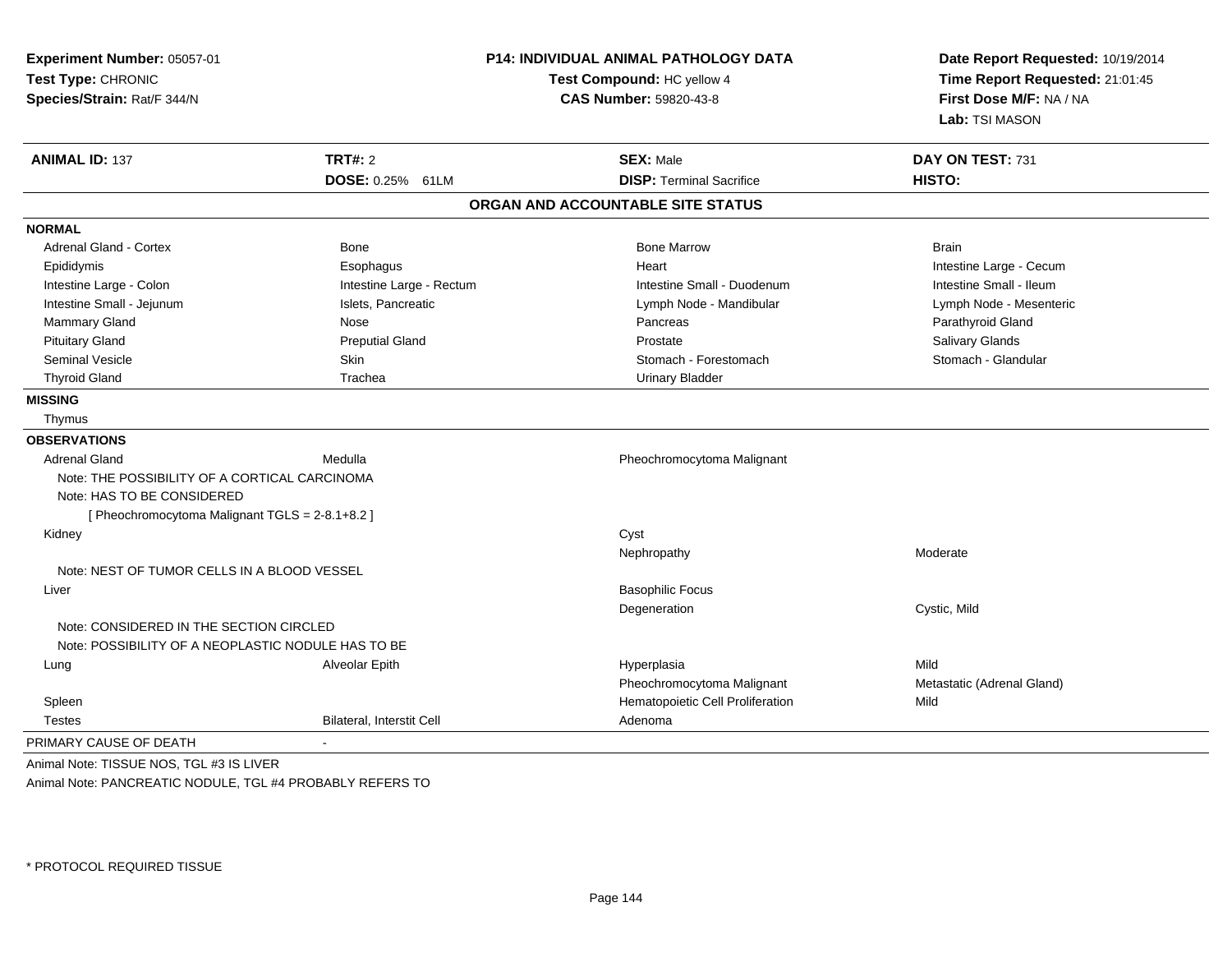| <b>Experiment Number: 05057-01</b><br><b>Test Type: CHRONIC</b><br>Species/Strain: Rat/F 344/N | <b>P14: INDIVIDUAL ANIMAL PATHOLOGY DATA</b><br>Test Compound: HC yellow 4<br><b>CAS Number: 59820-43-8</b> |                                                     | Date Report Requested: 10/19/2014<br>Time Report Requested: 21:01:45<br>First Dose M/F: NA / NA<br>Lab: TSI MASON |  |
|------------------------------------------------------------------------------------------------|-------------------------------------------------------------------------------------------------------------|-----------------------------------------------------|-------------------------------------------------------------------------------------------------------------------|--|
| <b>ANIMAL ID: 137</b>                                                                          | TRT#: 2<br><b>DOSE: 0.25% 61LM</b>                                                                          | <b>SEX: Male</b><br><b>DISP:</b> Terminal Sacrifice | DAY ON TEST: 731<br>HISTO:                                                                                        |  |
| <b>ORGAN AND ACCOUNTABLE SITE STATUS</b>                                                       |                                                                                                             |                                                     |                                                                                                                   |  |
| Animal Note: TO PANCREATIC LYMPH NODE                                                          |                                                                                                             |                                                     |                                                                                                                   |  |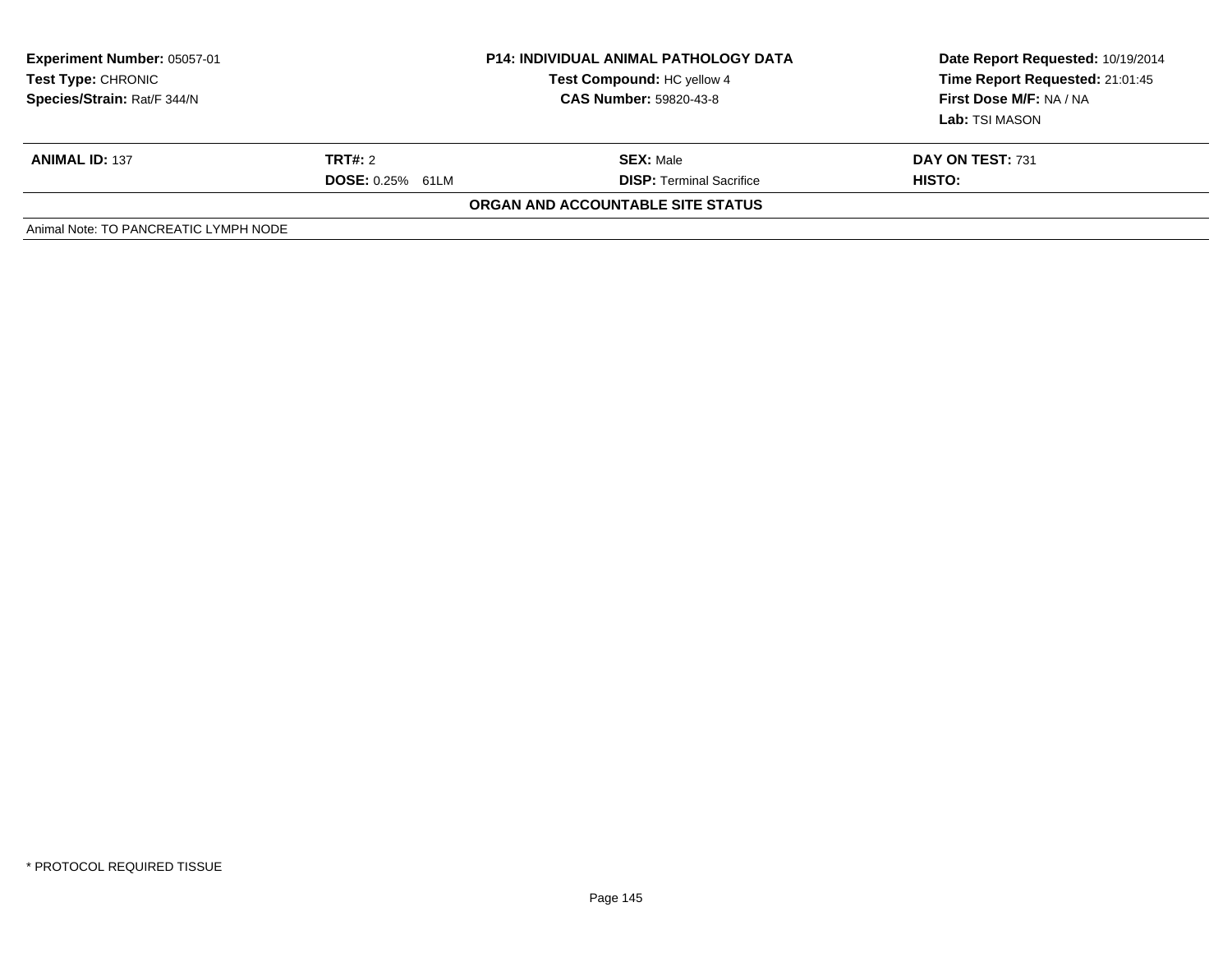| Experiment Number: 05057-01<br>Test Type: CHRONIC<br>Species/Strain: Rat/F 344/N |                  |                           | <b>P14: INDIVIDUAL ANIMAL PATHOLOGY DATA</b><br>Test Compound: HC yellow 4<br><b>CAS Number: 59820-43-8</b> |                                   | Date Report Requested: 10/19/2014<br>Time Report Requested: 21:01:45<br>First Dose M/F: NA / NA<br>Lab: TSI MASON |  |
|----------------------------------------------------------------------------------|------------------|---------------------------|-------------------------------------------------------------------------------------------------------------|-----------------------------------|-------------------------------------------------------------------------------------------------------------------|--|
| <b>ANIMAL ID: 138</b>                                                            |                  | <b>TRT#: 2</b>            |                                                                                                             | <b>SEX: Male</b>                  | DAY ON TEST: 731                                                                                                  |  |
|                                                                                  |                  | DOSE: 0.25% 61LM          |                                                                                                             | <b>DISP: Terminal Sacrifice</b>   | HISTO:                                                                                                            |  |
|                                                                                  |                  |                           |                                                                                                             | ORGAN AND ACCOUNTABLE SITE STATUS |                                                                                                                   |  |
| <b>NORMAL</b>                                                                    |                  |                           |                                                                                                             |                                   |                                                                                                                   |  |
| <b>Bone</b>                                                                      |                  | <b>Brain</b>              |                                                                                                             | Epididymis                        | Esophagus                                                                                                         |  |
| Intestine Large - Cecum                                                          |                  | Intestine Large - Colon   |                                                                                                             | Intestine Large - Rectum          | Intestine Small - Duodenum                                                                                        |  |
| Intestine Small - Ileum                                                          |                  | Intestine Small - Jejunum |                                                                                                             | Islets, Pancreatic                | Mammary Gland                                                                                                     |  |
| Parathyroid Gland                                                                |                  | <b>Preputial Gland</b>    |                                                                                                             | Prostate                          | Salivary Glands                                                                                                   |  |
| <b>Skin</b>                                                                      |                  | Stomach - Glandular       |                                                                                                             | <b>Thyroid Gland</b>              | Trachea                                                                                                           |  |
| <b>MISSING</b>                                                                   |                  |                           |                                                                                                             |                                   |                                                                                                                   |  |
| Stomach - Forestomach                                                            |                  |                           |                                                                                                             |                                   |                                                                                                                   |  |
| <b>OBSERVATIONS</b>                                                              |                  |                           |                                                                                                             |                                   |                                                                                                                   |  |
| <b>Adrenal Gland</b>                                                             |                  | Medulla                   |                                                                                                             | Hyperplasia                       | Mild                                                                                                              |  |
|                                                                                  |                  | Cortex                    |                                                                                                             | Leukemia Mononuclear              |                                                                                                                   |  |
|                                                                                  |                  | Medulla                   |                                                                                                             | Leukemia Mononuclear              |                                                                                                                   |  |
|                                                                                  |                  | Medulla                   |                                                                                                             | Pheochromocytoma Benign           |                                                                                                                   |  |
| <b>Bone Marrow</b>                                                               |                  |                           |                                                                                                             | Leukemia Mononuclear              |                                                                                                                   |  |
| Heart                                                                            |                  |                           |                                                                                                             | Leukemia Mononuclear              |                                                                                                                   |  |
| Kidney                                                                           |                  |                           |                                                                                                             | Leukemia Mononuclear              |                                                                                                                   |  |
|                                                                                  |                  |                           |                                                                                                             | Nephropathy                       | Mild                                                                                                              |  |
| Liver                                                                            |                  | <b>Bile Duct</b>          |                                                                                                             | Hyperplasia                       | Mild                                                                                                              |  |
|                                                                                  |                  |                           |                                                                                                             | Leukemia Mononuclear              |                                                                                                                   |  |
| Note: LEUKEMIA MONUC                                                             | $TGLs = 5-3$     |                           |                                                                                                             |                                   |                                                                                                                   |  |
| Lung                                                                             |                  |                           |                                                                                                             | Leukemia Mononuclear              |                                                                                                                   |  |
| Lymph Node                                                                       |                  | Mandibular                |                                                                                                             | Leukemia Mononuclear              |                                                                                                                   |  |
|                                                                                  |                  | Mediastinal               |                                                                                                             | Leukemia Mononuclear              |                                                                                                                   |  |
|                                                                                  |                  | Mesenteric                |                                                                                                             | Leukemia Mononuclear              |                                                                                                                   |  |
| Note: LEUKEMIA MONUC                                                             | $TGLs = 3-9.6-8$ |                           |                                                                                                             |                                   |                                                                                                                   |  |
| Nose                                                                             |                  |                           |                                                                                                             | Inflammation                      | Acute, Mild                                                                                                       |  |
| Pancreas                                                                         |                  | Acinus                    |                                                                                                             | Atrophy                           | Moderate                                                                                                          |  |
|                                                                                  |                  |                           |                                                                                                             | Leukemia Mononuclear              |                                                                                                                   |  |
| Note: LEUKEMIA MONUC                                                             | $TGLs = 4-9$     |                           |                                                                                                             |                                   |                                                                                                                   |  |
| <b>Pituitary Gland</b>                                                           |                  | <b>Pars Distalis</b>      |                                                                                                             | Hyperplasia                       | Mild                                                                                                              |  |
| <b>Seminal Vesicle</b>                                                           |                  |                           |                                                                                                             | Leukemia Mononuclear              |                                                                                                                   |  |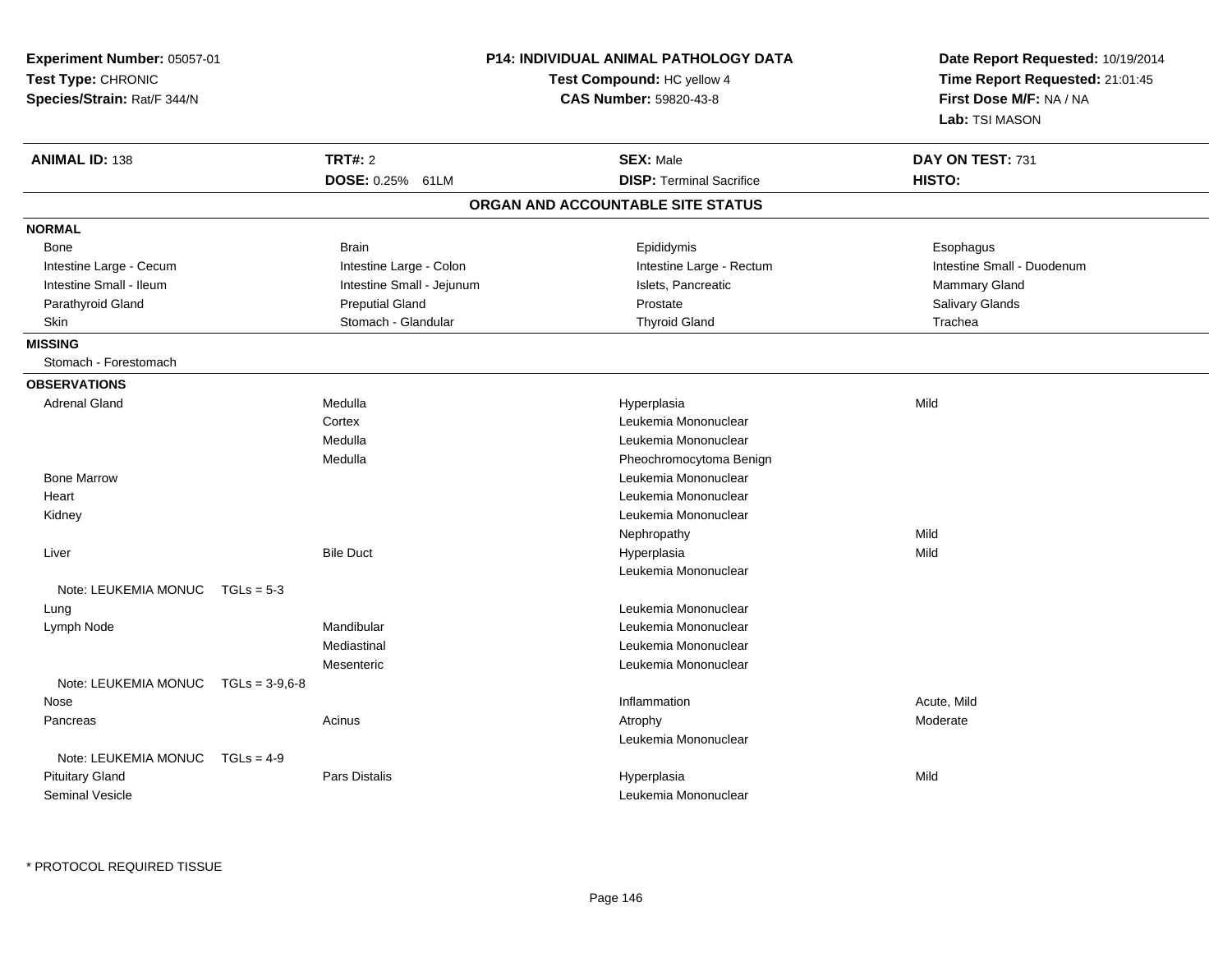| Experiment Number: 05057-01<br>Test Type: CHRONIC<br>Species/Strain: Rat/F 344/N |                           | <b>P14: INDIVIDUAL ANIMAL PATHOLOGY DATA</b><br>Test Compound: HC yellow 4<br><b>CAS Number: 59820-43-8</b> | Date Report Requested: 10/19/2014<br>Time Report Requested: 21:01:45<br>First Dose M/F: NA / NA<br><b>Lab:</b> TSI MASON |
|----------------------------------------------------------------------------------|---------------------------|-------------------------------------------------------------------------------------------------------------|--------------------------------------------------------------------------------------------------------------------------|
| <b>ANIMAL ID: 138</b>                                                            | TRT#: 2                   | <b>SEX: Male</b>                                                                                            | DAY ON TEST: 731                                                                                                         |
|                                                                                  | <b>DOSE: 0.25% 61LM</b>   | <b>DISP:</b> Terminal Sacrifice                                                                             | <b>HISTO:</b>                                                                                                            |
|                                                                                  |                           | ORGAN AND ACCOUNTABLE SITE STATUS                                                                           |                                                                                                                          |
| Spleen                                                                           |                           | Hematopoietic Cell Proliferation                                                                            | Mild                                                                                                                     |
|                                                                                  |                           | Leukemia Mononuclear                                                                                        |                                                                                                                          |
| Note: LEUKEMIA MONUC<br>$TGLs = 2-3$                                             |                           |                                                                                                             |                                                                                                                          |
| <b>Testes</b>                                                                    | Bilateral, Interstit Cell | Adenoma                                                                                                     |                                                                                                                          |
| Thymus                                                                           |                           | Leukemia Mononuclear                                                                                        |                                                                                                                          |
| <b>Urinary Bladder</b>                                                           |                           | Leukemia Mononuclear                                                                                        |                                                                                                                          |
| PRIMARY CAUSE OF DEATH                                                           |                           |                                                                                                             |                                                                                                                          |
| Animal Note: MORE LIKE LYMPHOCYTIC LEUKEMIA                                      |                           |                                                                                                             |                                                                                                                          |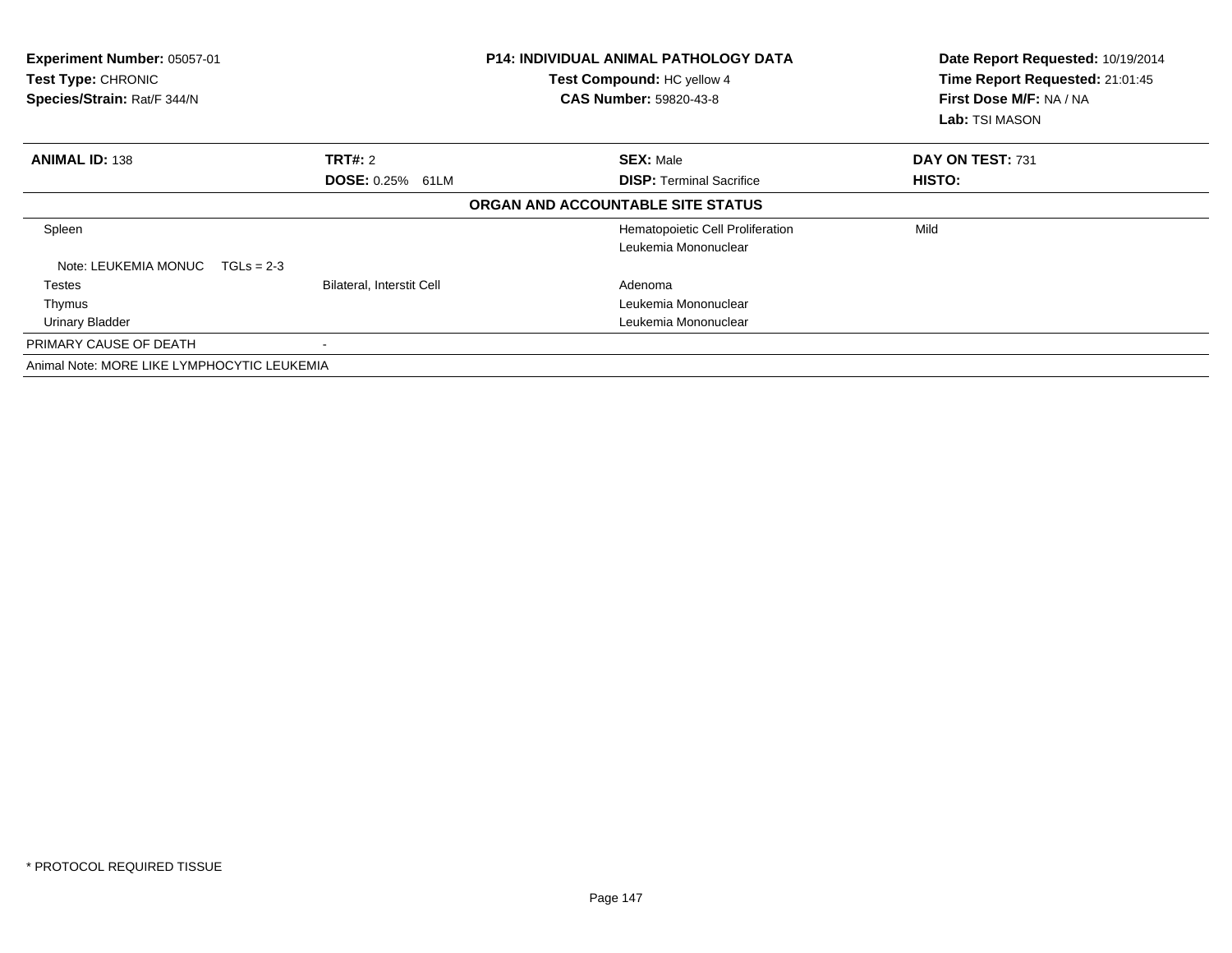| <b>Experiment Number: 05057-01</b><br>Test Type: CHRONIC<br>Species/Strain: Rat/F 344/N |                            | <b>P14: INDIVIDUAL ANIMAL PATHOLOGY DATA</b><br>Test Compound: HC yellow 4<br><b>CAS Number: 59820-43-8</b> | Date Report Requested: 10/19/2014<br>Time Report Requested: 21:01:45<br>First Dose M/F: NA / NA<br>Lab: TSI MASON |
|-----------------------------------------------------------------------------------------|----------------------------|-------------------------------------------------------------------------------------------------------------|-------------------------------------------------------------------------------------------------------------------|
| <b>ANIMAL ID: 139</b>                                                                   | <b>TRT#: 2</b>             | <b>SEX: Male</b>                                                                                            | DAY ON TEST: 731                                                                                                  |
|                                                                                         | DOSE: 0.25% 61LM           | <b>DISP: Terminal Sacrifice</b>                                                                             | HISTO:                                                                                                            |
|                                                                                         |                            | ORGAN AND ACCOUNTABLE SITE STATUS                                                                           |                                                                                                                   |
| <b>NORMAL</b>                                                                           |                            |                                                                                                             |                                                                                                                   |
| <b>Adrenal Gland - Cortex</b>                                                           | <b>Bone</b>                | <b>Bone Marrow</b>                                                                                          | <b>Brain</b>                                                                                                      |
| Epididymis                                                                              | Esophagus                  | Intestine Large - Cecum                                                                                     | Intestine Large - Colon                                                                                           |
| Intestine Large - Rectum                                                                | Intestine Small - Duodenum | Intestine Small - Ileum                                                                                     | Intestine Small - Jejunum                                                                                         |
| Lymph Node - Mandibular                                                                 | Mammary Gland              | Nose                                                                                                        | Pancreas                                                                                                          |
| Parathyroid Gland                                                                       | <b>Preputial Gland</b>     | Prostate                                                                                                    | Salivary Glands                                                                                                   |
| <b>Seminal Vesicle</b>                                                                  | <b>Skin</b>                | Stomach - Forestomach                                                                                       | Stomach - Glandular                                                                                               |
| Thymus                                                                                  | Trachea                    | <b>Urinary Bladder</b>                                                                                      |                                                                                                                   |
| <b>MISSING</b>                                                                          |                            |                                                                                                             |                                                                                                                   |
| Islets, Pancreatic                                                                      |                            |                                                                                                             |                                                                                                                   |
| <b>OBSERVATIONS</b>                                                                     |                            |                                                                                                             |                                                                                                                   |
| <b>Adrenal Gland</b>                                                                    | Medulla                    | Hyperplasia                                                                                                 | Mild                                                                                                              |
|                                                                                         | Bilateral, Medulla         | Pheochromocytoma Benign                                                                                     |                                                                                                                   |
| Heart                                                                                   |                            | Cardiomyopathy                                                                                              | Mild                                                                                                              |
| Kidney                                                                                  |                            | Leukemia Mononuclear                                                                                        |                                                                                                                   |
|                                                                                         |                            | Nephropathy                                                                                                 | Moderate                                                                                                          |
| Note: NEPHROPATHY<br>$TGLs = 5-4$                                                       |                            |                                                                                                             |                                                                                                                   |
| Liver                                                                                   |                            | <b>Basophilic Focus</b>                                                                                     |                                                                                                                   |
|                                                                                         |                            | Fatty Change                                                                                                | Focal, Minimal                                                                                                    |
|                                                                                         | <b>Bile Duct</b>           | Hyperplasia                                                                                                 | Mild                                                                                                              |
|                                                                                         |                            | Leukemia Mononuclear                                                                                        |                                                                                                                   |
| Lung                                                                                    |                            | Alveolar/Bronchiolar Adenoma                                                                                |                                                                                                                   |
|                                                                                         |                            | <b>Infiltration Cellular</b>                                                                                | Histiocyte, Mild                                                                                                  |
|                                                                                         |                            | Leukemia Mononuclear                                                                                        |                                                                                                                   |
| Note: LEUKEMIA MONUC<br>$TGLs = 3-1+2$                                                  |                            |                                                                                                             |                                                                                                                   |
| Lymph Node                                                                              | Mediastinal                | Leukemia Mononuclear                                                                                        |                                                                                                                   |
|                                                                                         | Mesenteric                 | Leukemia Mononuclear                                                                                        |                                                                                                                   |
|                                                                                         | Pancreatic                 | Leukemia Mononuclear                                                                                        |                                                                                                                   |
| Note: LEUKEMIA MONUC<br>$TGLs = 6-9$                                                    |                            |                                                                                                             |                                                                                                                   |
| <b>Pituitary Gland</b>                                                                  | Pars Distalis              | Hyperplasia                                                                                                 | Mild                                                                                                              |
| Spleen                                                                                  |                            | Leukemia Mononuclear                                                                                        |                                                                                                                   |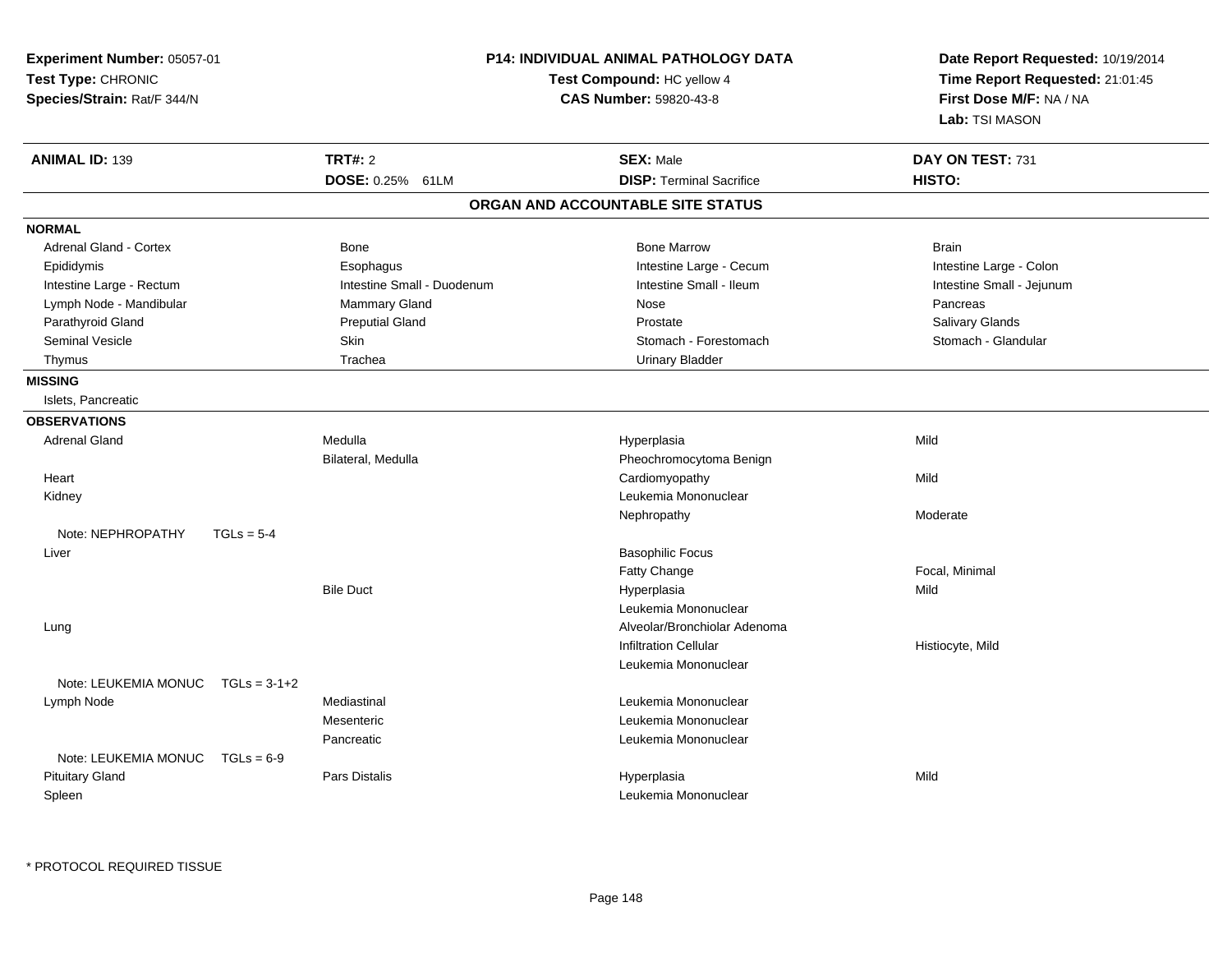| Experiment Number: 05057-01<br>Test Type: CHRONIC<br>Species/Strain: Rat/F 344/N |              |                                  | <b>P14: INDIVIDUAL ANIMAL PATHOLOGY DATA</b><br>Test Compound: HC yellow 4<br><b>CAS Number: 59820-43-8</b> |                                   | Date Report Requested: 10/19/2014<br>Time Report Requested: 21:01:45<br>First Dose M/F: NA / NA<br>Lab: TSI MASON |
|----------------------------------------------------------------------------------|--------------|----------------------------------|-------------------------------------------------------------------------------------------------------------|-----------------------------------|-------------------------------------------------------------------------------------------------------------------|
| <b>ANIMAL ID: 139</b>                                                            |              | <b>TRT#: 2</b>                   |                                                                                                             | <b>SEX: Male</b>                  | DAY ON TEST: 731                                                                                                  |
| <b>DOSE: 0.25% 61LM</b>                                                          |              | <b>DISP:</b> Terminal Sacrifice  |                                                                                                             | HISTO:                            |                                                                                                                   |
|                                                                                  |              |                                  |                                                                                                             | ORGAN AND ACCOUNTABLE SITE STATUS |                                                                                                                   |
| Note: LEUKEMIA MONUC                                                             | $TGLs = 4-3$ |                                  |                                                                                                             |                                   |                                                                                                                   |
| <b>Testes</b>                                                                    |              | <b>Bilateral, Interstit Cell</b> |                                                                                                             | Adenoma                           |                                                                                                                   |
|                                                                                  |              | Seminif Tub                      |                                                                                                             | Atrophy                           | Mild                                                                                                              |
|                                                                                  |              | <b>Interstit Cell</b>            |                                                                                                             | Hyperplasia                       | Mild                                                                                                              |
| Note: ADENOMA                                                                    | $TGLs = 2-6$ |                                  |                                                                                                             |                                   |                                                                                                                   |
| <b>Thyroid Gland</b>                                                             |              | C Cell                           |                                                                                                             | Adenoma                           |                                                                                                                   |
| PRIMARY CAUSE OF DEATH                                                           |              |                                  |                                                                                                             |                                   |                                                                                                                   |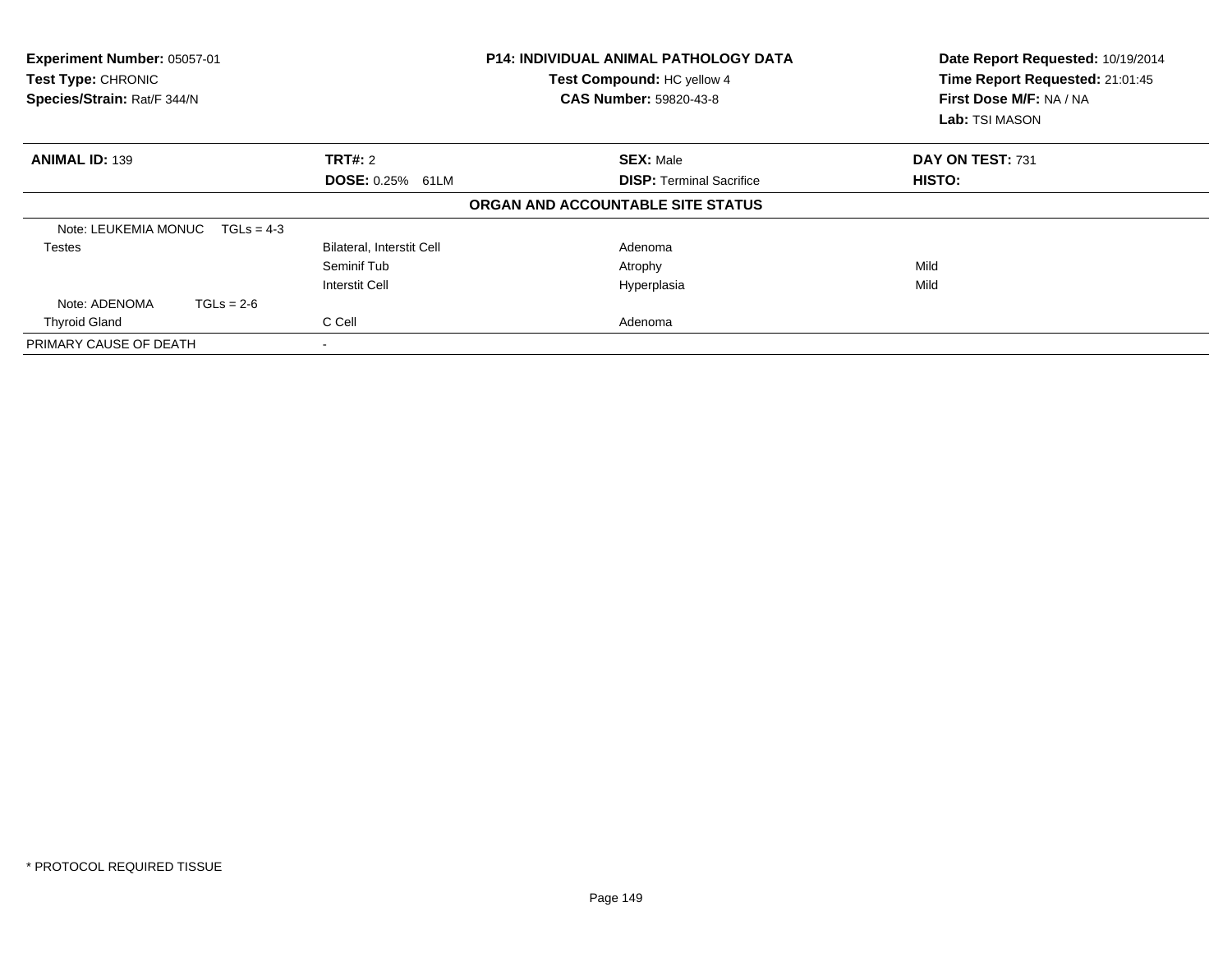| Experiment Number: 05057-01<br>Test Type: CHRONIC<br>Species/Strain: Rat/F 344/N | <b>P14: INDIVIDUAL ANIMAL PATHOLOGY DATA</b><br>Test Compound: HC yellow 4<br><b>CAS Number: 59820-43-8</b> | Date Report Requested: 10/19/2014<br>Time Report Requested: 21:01:45<br>First Dose M/F: NA / NA<br>Lab: TSI MASON |
|----------------------------------------------------------------------------------|-------------------------------------------------------------------------------------------------------------|-------------------------------------------------------------------------------------------------------------------|
| <b>TRT#: 2</b><br><b>ANIMAL ID: 140</b>                                          | <b>SEX: Male</b>                                                                                            | DAY ON TEST: 367                                                                                                  |
| DOSE: 0.25% 61LM                                                                 | <b>DISP: Moribund</b>                                                                                       | HISTO:                                                                                                            |
|                                                                                  | ORGAN AND ACCOUNTABLE SITE STATUS                                                                           |                                                                                                                   |
| <b>NORMAL</b>                                                                    |                                                                                                             |                                                                                                                   |
| <b>Bone Marrow</b><br><b>Bone</b>                                                | <b>Brain</b>                                                                                                | Epididymis                                                                                                        |
| Intestine Large - Cecum<br>Esophagus                                             | Intestine Large - Colon                                                                                     | Intestine Large - Rectum                                                                                          |
| Intestine Small - Duodenum<br>Islets, Pancreatic                                 | Lymph Node - Mandibular                                                                                     | Nose                                                                                                              |
| Parathyroid Gland<br>Prostate                                                    | Salivary Glands                                                                                             | Skin                                                                                                              |
| Stomach - Glandular<br><b>Testes</b>                                             | <b>Thyroid Gland</b>                                                                                        | Trachea                                                                                                           |
| <b>Urinary Bladder</b>                                                           |                                                                                                             |                                                                                                                   |
| <b>MISSING</b>                                                                   |                                                                                                             |                                                                                                                   |
| <b>Pituitary Gland</b><br>Mammary Gland                                          | Thymus                                                                                                      |                                                                                                                   |
| <b>OBSERVATIONS</b>                                                              |                                                                                                             |                                                                                                                   |
| <b>Adrenal Gland</b><br>Cortex                                                   | Lymphoma Malignant Undifferentiated Cell Type                                                               |                                                                                                                   |
| Medulla                                                                          | Lymphoma Malignant Undifferentiated Cell Type                                                               |                                                                                                                   |
| Note: LYMPH MAL UNDF<br>$TGLs = 19-8$                                            |                                                                                                             |                                                                                                                   |
| Heart                                                                            | Cardiomyopathy                                                                                              | Minimal                                                                                                           |
| <b>Intestine Small</b><br>lleum                                                  | Lymphoma Malignant Undifferentiated Cell Type                                                               |                                                                                                                   |
| Jejunum                                                                          | Lymphoma Malignant Undifferentiated Cell Type                                                               |                                                                                                                   |
| $TGLs = 11-7,7.1$<br>Note: LYMPH MAL UNDF                                        |                                                                                                             |                                                                                                                   |
| Note: LYMPH MAL UNDF<br>$TGLs = 12-7$                                            |                                                                                                             |                                                                                                                   |
| Kidney                                                                           | Lymphoma Malignant Undifferentiated Cell Type<br>Nephropathy                                                | Mild                                                                                                              |
| Liver                                                                            | Lymphoma Malignant Undifferentiated Cell Type                                                               |                                                                                                                   |
| Note: LYMPH MAL UNDF $TGLs = 23-3,24-3,25-3$                                     |                                                                                                             |                                                                                                                   |
| Lung                                                                             | Lymphoma Malignant Undifferentiated Cell Type                                                               |                                                                                                                   |
| Note: LYMPH MAL UNDF $TGLs = 6-1,2$                                              |                                                                                                             |                                                                                                                   |
| Lymph Node<br>Axillary                                                           | Lymphoma Malignant Undifferentiated Cell Type                                                               |                                                                                                                   |
| Lumbar                                                                           | Lymphoma Malignant Undifferentiated Cell Type                                                               |                                                                                                                   |
| Mediastinal                                                                      | Lymphoma Malignant Undifferentiated Cell Type                                                               |                                                                                                                   |
| Mesenteric                                                                       | Lymphoma Malignant Undifferentiated Cell Type                                                               |                                                                                                                   |
| Renal                                                                            | Lymphoma Malignant Undifferentiated Cell Type                                                               |                                                                                                                   |
| Note: LYMPH MAL UNDF<br>$TGLs = 3-7.1$                                           |                                                                                                             |                                                                                                                   |
| Note: LYMPH MAL UNDF TGLs = 15-7                                                 |                                                                                                             |                                                                                                                   |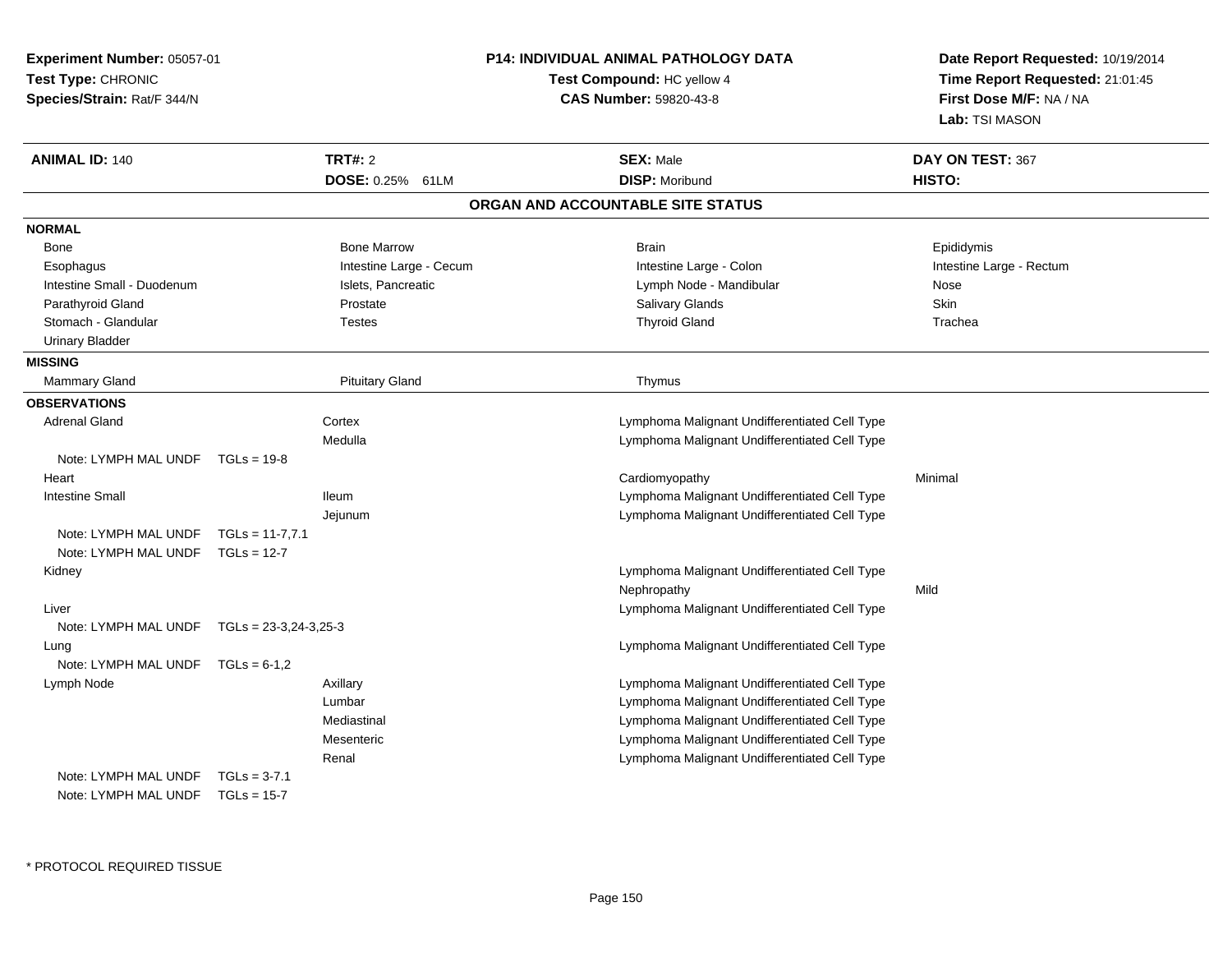| <b>Experiment Number: 05057-01</b><br>Test Type: CHRONIC<br>Species/Strain: Rat/F 344/N |                                |                                                               | <b>P14: INDIVIDUAL ANIMAL PATHOLOGY DATA</b><br><b>Test Compound: HC yellow 4</b><br><b>CAS Number: 59820-43-8</b> | Date Report Requested: 10/19/2014<br>Time Report Requested: 21:01:45<br><b>First Dose M/F: NA / NA</b><br>Lab: TSI MASON |
|-----------------------------------------------------------------------------------------|--------------------------------|---------------------------------------------------------------|--------------------------------------------------------------------------------------------------------------------|--------------------------------------------------------------------------------------------------------------------------|
| <b>ANIMAL ID: 140</b>                                                                   |                                | <b>TRT#: 2</b>                                                | <b>SEX: Male</b>                                                                                                   | DAY ON TEST: 367                                                                                                         |
|                                                                                         |                                | DOSE: 0.25% 61LM                                              | <b>DISP: Moribund</b>                                                                                              | HISTO:                                                                                                                   |
|                                                                                         |                                |                                                               | ORGAN AND ACCOUNTABLE SITE STATUS                                                                                  |                                                                                                                          |
| Note: LYMPH MAL UNDF<br>Note: LYMPH MAL UNDF                                            | $TGLs = 22-10$<br>$TGLs = 7-2$ | [ Lymphoma Malignant Undifferentiated Cell Type TGLS = 16-9 ] |                                                                                                                    |                                                                                                                          |
| Pancreas                                                                                |                                | Acinus                                                        | Atrophy                                                                                                            | Mild                                                                                                                     |
| <b>Preputial Gland</b>                                                                  |                                |                                                               | Inflammation                                                                                                       | Chronic Active, Marked                                                                                                   |
| <b>Seminal Vesicle</b>                                                                  |                                |                                                               | Lymphoma Malignant Undifferentiated Cell Type                                                                      |                                                                                                                          |
| Note: LYMPH MAL UNDF                                                                    | $TGI = 10-6$                   |                                                               |                                                                                                                    |                                                                                                                          |
| Spleen                                                                                  |                                |                                                               | Lymphoma Malignant Undifferentiated Cell Type                                                                      |                                                                                                                          |
| Note: LYMPH MAL UNDF                                                                    | $TGLs = 17-3,18-3$             |                                                               |                                                                                                                    |                                                                                                                          |
| Stomach                                                                                 |                                | Forestomach                                                   | Necrosis                                                                                                           | Marked                                                                                                                   |
|                                                                                         |                                | Forestomach                                                   | Squamous Cell Papilloma                                                                                            |                                                                                                                          |
| Note: PAPILLOMA SQUA                                                                    | TGLs = 26-7                    |                                                               |                                                                                                                    |                                                                                                                          |
| PRIMARY CAUSE OF DEATH                                                                  |                                |                                                               |                                                                                                                    |                                                                                                                          |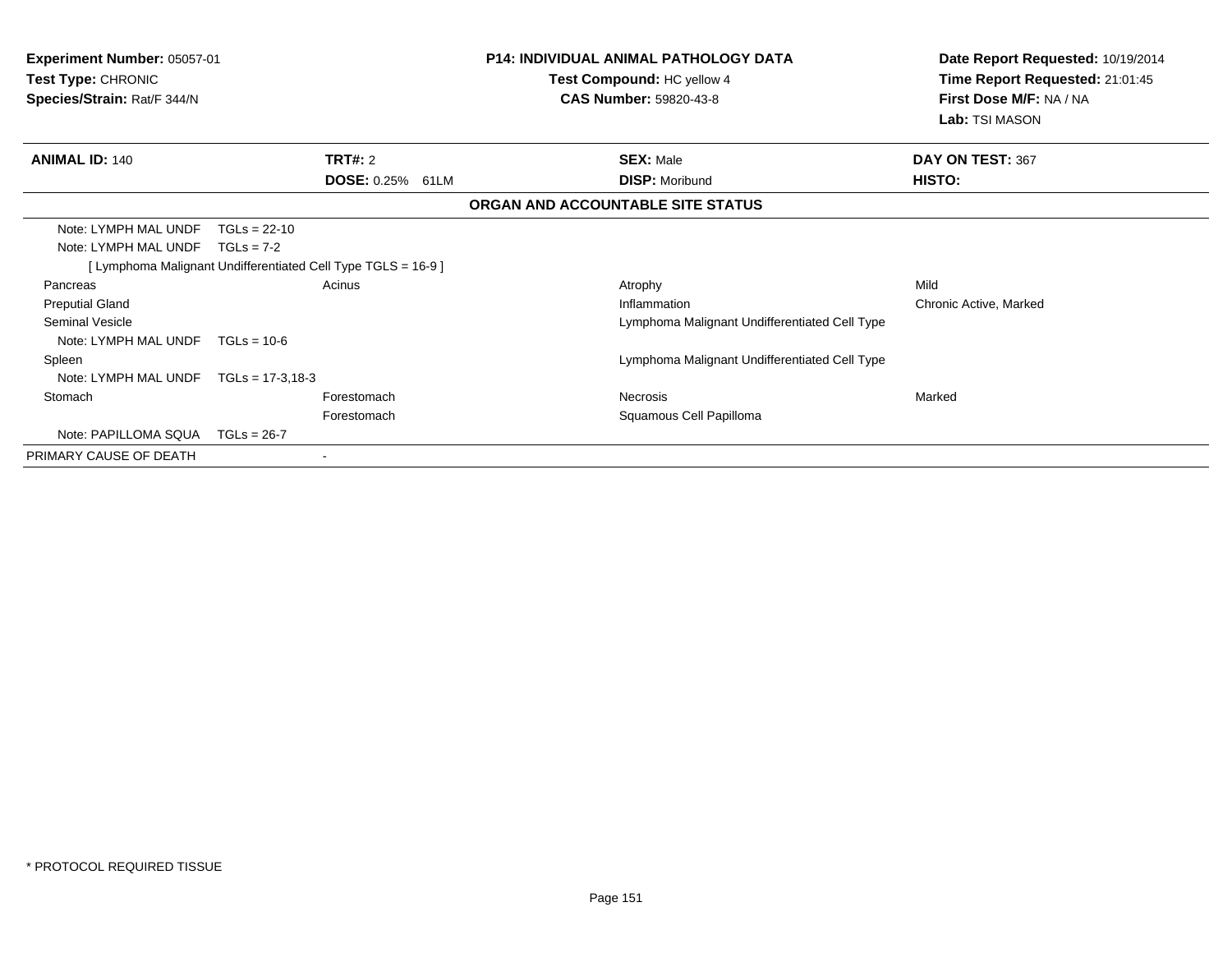| Experiment Number: 05057-01<br>Test Type: CHRONIC<br>Species/Strain: Rat/F 344/N |                        | P14: INDIVIDUAL ANIMAL PATHOLOGY DATA<br>Test Compound: HC yellow 4<br><b>CAS Number: 59820-43-8</b> |  | Date Report Requested: 10/19/2014<br>Time Report Requested: 21:01:45<br>First Dose M/F: NA / NA<br>Lab: TSI MASON |                         |
|----------------------------------------------------------------------------------|------------------------|------------------------------------------------------------------------------------------------------|--|-------------------------------------------------------------------------------------------------------------------|-------------------------|
| <b>ANIMAL ID: 141</b>                                                            |                        | <b>TRT#: 3</b>                                                                                       |  | <b>SEX: Male</b>                                                                                                  | DAY ON TEST: 729        |
|                                                                                  |                        | DOSE: 0.5% 61HM                                                                                      |  | <b>DISP: Terminal Sacrifice</b>                                                                                   | HISTO:                  |
|                                                                                  |                        |                                                                                                      |  | ORGAN AND ACCOUNTABLE SITE STATUS                                                                                 |                         |
| <b>NORMAL</b>                                                                    |                        |                                                                                                      |  |                                                                                                                   |                         |
| Adrenal Gland - Cortex                                                           |                        | Bone                                                                                                 |  | <b>Bone Marrow</b>                                                                                                | <b>Brain</b>            |
| Epididymis                                                                       |                        | Esophagus                                                                                            |  | Intestine Large - Cecum                                                                                           | Intestine Large - Colon |
| Intestine Large - Rectum                                                         |                        | Intestine Small - Duodenum                                                                           |  | Intestine Small - Ileum                                                                                           | Islets, Pancreatic      |
| Lung                                                                             |                        | Lymph Node - Mandibular                                                                              |  | Nose                                                                                                              | Parathyroid Gland       |
| <b>Preputial Gland</b>                                                           |                        | Prostate                                                                                             |  | Salivary Glands                                                                                                   | <b>Seminal Vesicle</b>  |
| Skin                                                                             |                        | Stomach - Forestomach                                                                                |  | Stomach - Glandular                                                                                               | Thymus                  |
| Trachea                                                                          |                        | <b>Urinary Bladder</b>                                                                               |  |                                                                                                                   |                         |
| <b>MISSING</b>                                                                   |                        |                                                                                                      |  |                                                                                                                   |                         |
| Lymph Node - Mesenteric                                                          |                        | Mammary Gland                                                                                        |  |                                                                                                                   |                         |
| <b>OBSERVATIONS</b>                                                              |                        |                                                                                                      |  |                                                                                                                   |                         |
| <b>Adrenal Gland</b>                                                             |                        | Medulla                                                                                              |  | Hyperplasia                                                                                                       | Mild                    |
| Heart                                                                            |                        |                                                                                                      |  | Cardiomyopathy                                                                                                    | Mild                    |
| <b>Intestine Small</b>                                                           |                        | Jejunum                                                                                              |  | Sarcoma                                                                                                           |                         |
| Note: SARCOMA                                                                    | $TGLs = 4-7.1+7.2+7.3$ |                                                                                                      |  |                                                                                                                   |                         |
| Kidney                                                                           |                        |                                                                                                      |  | Nephropathy                                                                                                       | Mild                    |
| Liver                                                                            |                        |                                                                                                      |  | Degeneration                                                                                                      | Cystic, Mild            |
|                                                                                  |                        | <b>Bile Duct</b>                                                                                     |  | Hyperplasia                                                                                                       | Mild                    |
|                                                                                  |                        |                                                                                                      |  | Leukemia Mononuclear                                                                                              |                         |
| Pancreas                                                                         |                        | Acinus                                                                                               |  | Atrophy                                                                                                           | Mild                    |
| <b>Pituitary Gland</b>                                                           |                        | Pars Distalis                                                                                        |  | Hyperplasia                                                                                                       | Mild                    |
| Spleen                                                                           |                        |                                                                                                      |  | Leukemia Mononuclear                                                                                              |                         |
| <b>Testes</b>                                                                    |                        | <b>Bilateral, Interstit Cell</b>                                                                     |  | Adenoma                                                                                                           |                         |
|                                                                                  |                        | Seminif Tub                                                                                          |  | Atrophy                                                                                                           | Moderate                |
|                                                                                  |                        | <b>Interstit Cell</b>                                                                                |  | Hyperplasia                                                                                                       | Mild                    |
| Note: ADENOMA                                                                    | $TGLs = 2-6,3-6$       |                                                                                                      |  |                                                                                                                   |                         |
| Note: ATROPHY                                                                    | $TGLs = 2-6$           |                                                                                                      |  |                                                                                                                   |                         |
| <b>Thyroid Gland</b>                                                             |                        | C Cell                                                                                               |  | Hyperplasia                                                                                                       | Mild                    |
| PRIMARY CAUSE OF DEATH                                                           |                        | $\sim$                                                                                               |  |                                                                                                                   |                         |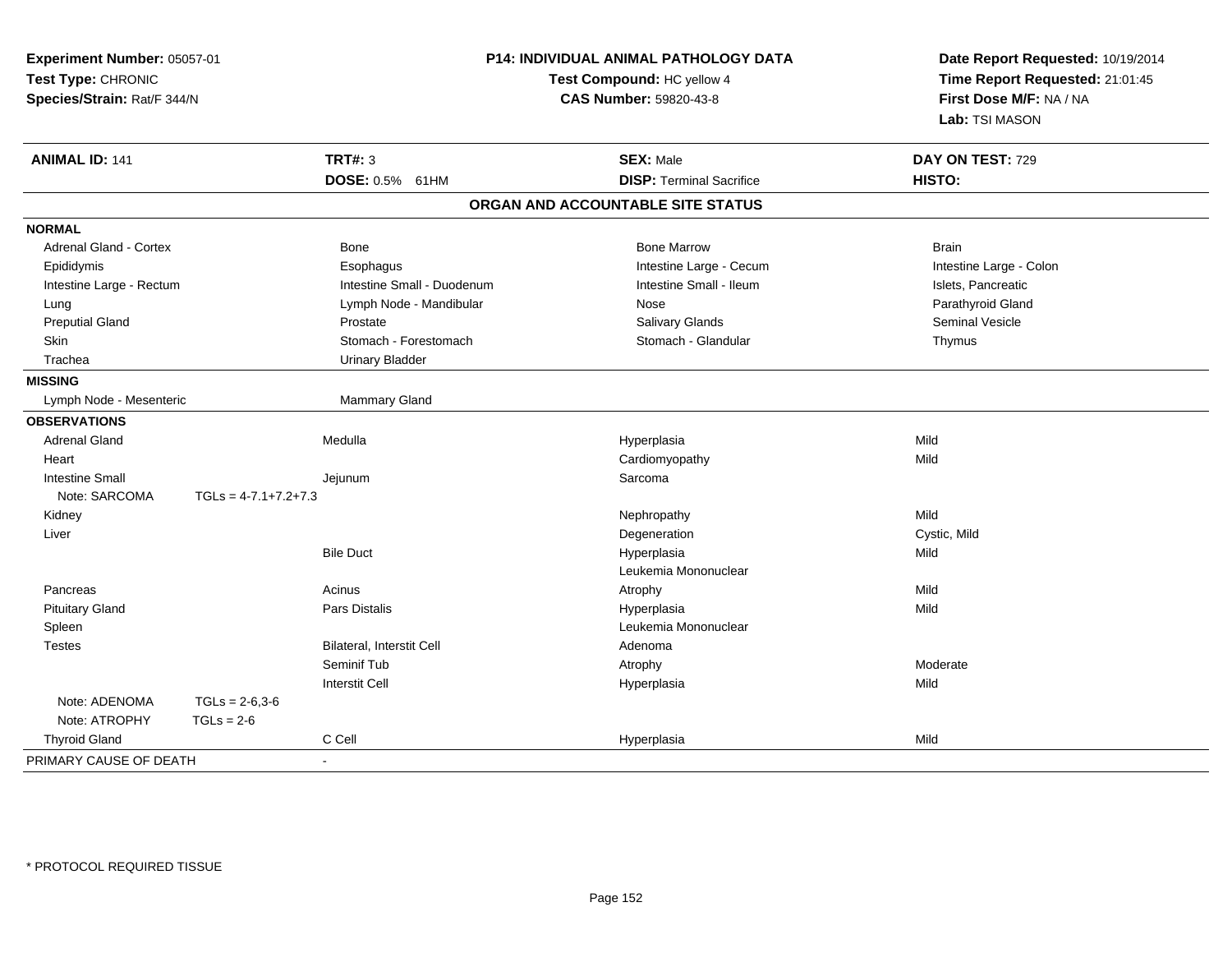| Experiment Number: 05057-01<br>Test Type: CHRONIC<br>Species/Strain: Rat/F 344/N |              | P14: INDIVIDUAL ANIMAL PATHOLOGY DATA<br>Test Compound: HC yellow 4<br>CAS Number: 59820-43-8 |                                   | Date Report Requested: 10/19/2014<br>Time Report Requested: 21:01:45<br>First Dose M/F: NA / NA<br>Lab: TSI MASON |  |
|----------------------------------------------------------------------------------|--------------|-----------------------------------------------------------------------------------------------|-----------------------------------|-------------------------------------------------------------------------------------------------------------------|--|
| <b>ANIMAL ID: 143</b>                                                            |              | <b>TRT#: 3</b>                                                                                | <b>SEX: Male</b>                  | DAY ON TEST: 729                                                                                                  |  |
|                                                                                  |              | DOSE: 0.5% 61HM                                                                               | <b>DISP: Terminal Sacrifice</b>   | HISTO:                                                                                                            |  |
|                                                                                  |              |                                                                                               | ORGAN AND ACCOUNTABLE SITE STATUS |                                                                                                                   |  |
| <b>NORMAL</b>                                                                    |              |                                                                                               |                                   |                                                                                                                   |  |
| <b>Adrenal Gland - Cortex</b>                                                    |              | <b>Bone</b>                                                                                   | <b>Bone Marrow</b>                | <b>Brain</b>                                                                                                      |  |
| Epididymis                                                                       |              | Esophagus                                                                                     | Intestine Large - Cecum           | Intestine Large - Colon                                                                                           |  |
| Intestine Large - Rectum                                                         |              | Intestine Small - Duodenum                                                                    | Intestine Small - Ileum           | Intestine Small - Jejunum                                                                                         |  |
| Islets, Pancreatic                                                               |              | Lung                                                                                          | Lymph Node - Mandibular           | Lymph Node - Mesenteric                                                                                           |  |
| Mammary Gland                                                                    |              | Nose                                                                                          | Pancreas                          | Parathyroid Gland                                                                                                 |  |
| <b>Preputial Gland</b>                                                           |              | Prostate                                                                                      | Salivary Glands                   | Seminal Vesicle                                                                                                   |  |
| Skin                                                                             |              | Stomach - Forestomach                                                                         | Stomach - Glandular               | Thymus                                                                                                            |  |
| <b>Thyroid Gland</b>                                                             |              | Trachea                                                                                       | <b>Urinary Bladder</b>            |                                                                                                                   |  |
| <b>OBSERVATIONS</b>                                                              |              |                                                                                               |                                   |                                                                                                                   |  |
| <b>Adrenal Gland</b>                                                             |              | Medulla                                                                                       | Hyperplasia                       | Mild                                                                                                              |  |
| Heart                                                                            |              |                                                                                               | Cardiomyopathy                    | Moderate                                                                                                          |  |
| Kidney                                                                           |              |                                                                                               | Nephropathy                       | Mild                                                                                                              |  |
| Liver                                                                            |              |                                                                                               | Angiectasis                       | Minimal                                                                                                           |  |
|                                                                                  |              |                                                                                               | <b>Basophilic Focus</b>           |                                                                                                                   |  |
|                                                                                  |              |                                                                                               | <b>Clear Cell Focus</b>           |                                                                                                                   |  |
| Note: CLEAR CL FOCUS                                                             | $TGLs = 4-3$ |                                                                                               |                                   |                                                                                                                   |  |
| <b>Pituitary Gland</b>                                                           |              | Pars Distalis                                                                                 | Adenoma                           |                                                                                                                   |  |
|                                                                                  |              | Pars Distalis                                                                                 | Hyperplasia                       | Mild                                                                                                              |  |
| Note: ADENOMA                                                                    | $TGLs = 5-8$ |                                                                                               |                                   |                                                                                                                   |  |
| Spleen                                                                           |              |                                                                                               | Hematopoietic Cell Proliferation  | Mild                                                                                                              |  |
| Note: CONGESTED                                                                  |              |                                                                                               |                                   |                                                                                                                   |  |
| <b>Testes</b>                                                                    |              | <b>Bilateral, Interstit Cell</b>                                                              | Adenoma                           |                                                                                                                   |  |
|                                                                                  |              | Seminif Tub                                                                                   | Atrophy                           | Mild                                                                                                              |  |
|                                                                                  |              | <b>Interstit Cell</b>                                                                         | Hyperplasia                       | Minimal                                                                                                           |  |
| Note: ADENOMA                                                                    | $TGLs = 3-6$ |                                                                                               |                                   |                                                                                                                   |  |
| PRIMARY CAUSE OF DEATH                                                           |              | $\blacksquare$                                                                                |                                   |                                                                                                                   |  |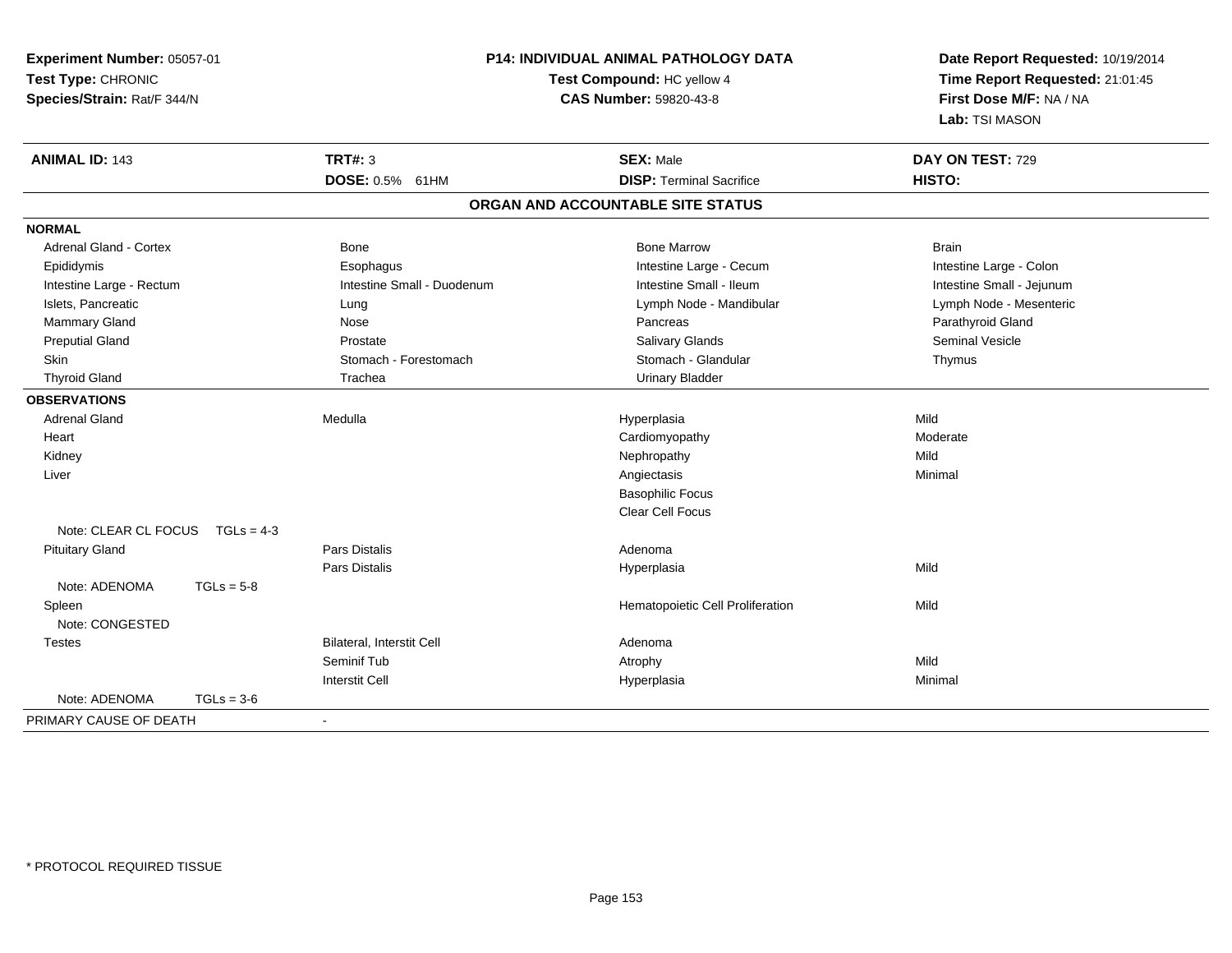| Experiment Number: 05057-01<br>Test Type: CHRONIC<br>Species/Strain: Rat/F 344/N |                                  | P14: INDIVIDUAL ANIMAL PATHOLOGY DATA<br>Test Compound: HC yellow 4<br>CAS Number: 59820-43-8 | Date Report Requested: 10/19/2014<br>Time Report Requested: 21:01:45<br>First Dose M/F: NA / NA<br>Lab: TSI MASON |
|----------------------------------------------------------------------------------|----------------------------------|-----------------------------------------------------------------------------------------------|-------------------------------------------------------------------------------------------------------------------|
| <b>ANIMAL ID: 144</b>                                                            | <b>TRT#: 3</b>                   | <b>SEX: Male</b>                                                                              | DAY ON TEST: 729                                                                                                  |
|                                                                                  | DOSE: 0.5% 61HM                  | <b>DISP: Terminal Sacrifice</b>                                                               | HISTO:                                                                                                            |
|                                                                                  |                                  | ORGAN AND ACCOUNTABLE SITE STATUS                                                             |                                                                                                                   |
| <b>NORMAL</b>                                                                    |                                  |                                                                                               |                                                                                                                   |
| Adrenal Gland - Cortex                                                           | Bone                             | <b>Bone Marrow</b>                                                                            | <b>Brain</b>                                                                                                      |
| Epididymis                                                                       | Esophagus                        | Intestine Large - Cecum                                                                       | Intestine Large - Colon                                                                                           |
| Intestine Large - Rectum                                                         | Intestine Small - Duodenum       | Intestine Small - Ileum                                                                       | Intestine Small - Jejunum                                                                                         |
| Islets, Pancreatic                                                               | Lymph Node - Mandibular          | Lymph Node - Mesenteric                                                                       | Mammary Gland                                                                                                     |
| Nose                                                                             | <b>Preputial Gland</b>           | Prostate                                                                                      | Salivary Glands                                                                                                   |
| <b>Seminal Vesicle</b>                                                           | Skin                             | Spleen                                                                                        | Stomach - Forestomach                                                                                             |
| Stomach - Glandular                                                              | Thymus                           | <b>Thyroid Gland</b>                                                                          | Trachea                                                                                                           |
| <b>Urinary Bladder</b>                                                           |                                  |                                                                                               |                                                                                                                   |
| <b>MISSING</b>                                                                   |                                  |                                                                                               |                                                                                                                   |
| Parathyroid Gland                                                                |                                  |                                                                                               |                                                                                                                   |
| <b>OBSERVATIONS</b>                                                              |                                  |                                                                                               |                                                                                                                   |
| <b>Adrenal Gland</b>                                                             | Medulla                          | Pheochromocytoma Benign                                                                       |                                                                                                                   |
| Heart                                                                            |                                  | Cardiomyopathy                                                                                | Mild                                                                                                              |
| Kidney                                                                           |                                  | Nephropathy                                                                                   | Moderate                                                                                                          |
| Liver                                                                            |                                  | <b>Basophilic Focus</b>                                                                       |                                                                                                                   |
|                                                                                  |                                  | <b>Clear Cell Focus</b>                                                                       |                                                                                                                   |
|                                                                                  | <b>Bile Duct</b>                 | Hyperplasia                                                                                   | Mild                                                                                                              |
| Note: CLEAR CL FOCUS TGLs = 5-3                                                  |                                  |                                                                                               |                                                                                                                   |
| Lung                                                                             |                                  | Alveolar/Bronchiolar Adenoma                                                                  |                                                                                                                   |
| Pancreas                                                                         | Acinus                           | Hyperplasia                                                                                   | Mild                                                                                                              |
| <b>Pituitary Gland</b>                                                           | Pars Distalis                    | Adenoma                                                                                       |                                                                                                                   |
|                                                                                  | Pars Distalis                    | Hyperplasia                                                                                   | Mild                                                                                                              |
| <b>Testes</b>                                                                    | <b>Bilateral, Interstit Cell</b> | Adenoma                                                                                       |                                                                                                                   |
|                                                                                  | Seminif Tub                      | Atrophy                                                                                       | Mild                                                                                                              |
|                                                                                  | <b>Interstit Cell</b>            | Hyperplasia                                                                                   | Mild                                                                                                              |
| PRIMARY CAUSE OF DEATH                                                           |                                  |                                                                                               |                                                                                                                   |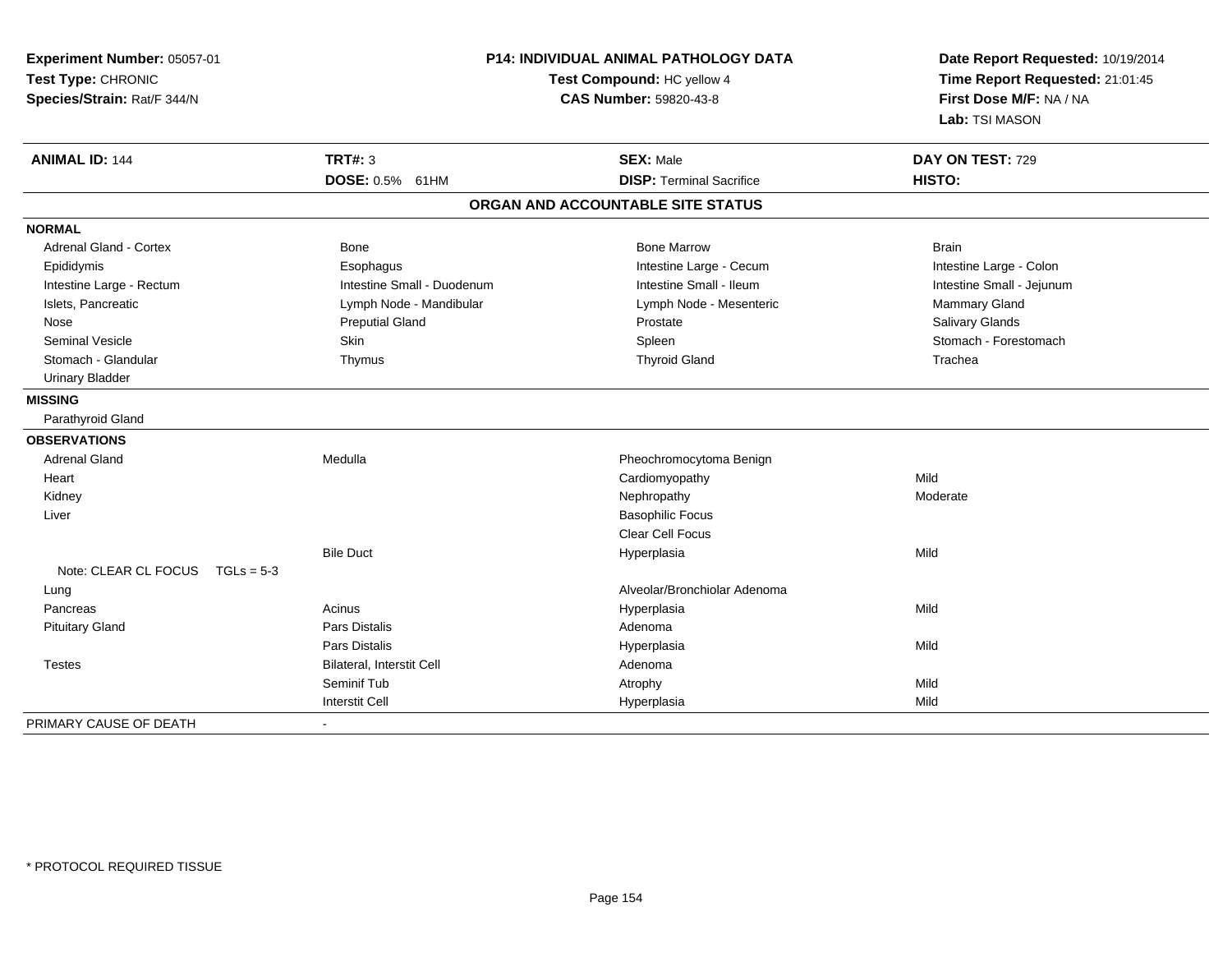| Experiment Number: 05057-01<br>Test Type: CHRONIC<br>Species/Strain: Rat/F 344/N |                            | P14: INDIVIDUAL ANIMAL PATHOLOGY DATA<br>Test Compound: HC yellow 4<br><b>CAS Number: 59820-43-8</b> | Date Report Requested: 10/19/2014<br>Time Report Requested: 21:01:45<br>First Dose M/F: NA / NA<br>Lab: TSI MASON |
|----------------------------------------------------------------------------------|----------------------------|------------------------------------------------------------------------------------------------------|-------------------------------------------------------------------------------------------------------------------|
| <b>ANIMAL ID: 145</b>                                                            | <b>TRT#: 3</b>             | <b>SEX: Male</b>                                                                                     | DAY ON TEST: 729                                                                                                  |
|                                                                                  | DOSE: 0.5% 61HM            | <b>DISP: Terminal Sacrifice</b>                                                                      | HISTO:                                                                                                            |
|                                                                                  |                            | ORGAN AND ACCOUNTABLE SITE STATUS                                                                    |                                                                                                                   |
| <b>NORMAL</b>                                                                    |                            |                                                                                                      |                                                                                                                   |
| <b>Adrenal Gland - Cortex</b>                                                    | Adrenal Gland - Medulla    | Bone                                                                                                 | <b>Bone Marrow</b>                                                                                                |
| <b>Brain</b>                                                                     | Esophagus                  | Intestine Large - Cecum                                                                              | Intestine Large - Colon                                                                                           |
| Intestine Large - Rectum                                                         | Intestine Small - Duodenum | Intestine Small - Ileum                                                                              | Intestine Small - Jejunum                                                                                         |
| Islets, Pancreatic                                                               | Lymph Node - Mandibular    | Mammary Gland                                                                                        | Nose                                                                                                              |
| Parathyroid Gland                                                                | <b>Preputial Gland</b>     | Prostate                                                                                             | Salivary Glands                                                                                                   |
| Seminal Vesicle                                                                  | Skin                       | Stomach - Forestomach                                                                                | Stomach - Glandular                                                                                               |
| Thymus                                                                           | Trachea                    | <b>Urinary Bladder</b>                                                                               |                                                                                                                   |
| <b>MISSING</b>                                                                   |                            |                                                                                                      |                                                                                                                   |
| Lymph Node - Mesenteric                                                          |                            |                                                                                                      |                                                                                                                   |
| <b>OBSERVATIONS</b>                                                              |                            |                                                                                                      |                                                                                                                   |
| Epididymis                                                                       |                            | Granuloma Sperm                                                                                      | Moderate                                                                                                          |
| Note: GRANLOMA SPERM<br>$TGLs = 3-6.1$                                           |                            |                                                                                                      |                                                                                                                   |
| Heart                                                                            |                            | Cardiomyopathy                                                                                       | Mild                                                                                                              |
| Kidney                                                                           |                            | Leukemia Mononuclear                                                                                 |                                                                                                                   |
|                                                                                  |                            | Nephropathy                                                                                          | Moderate                                                                                                          |
| Liver                                                                            |                            | Angiectasis                                                                                          | Focal, Moderate                                                                                                   |
|                                                                                  |                            | <b>Basophilic Focus</b>                                                                              |                                                                                                                   |
|                                                                                  |                            | Degeneration                                                                                         | Cystic, Minimal                                                                                                   |
|                                                                                  |                            | <b>Eosinophilic Focus</b>                                                                            |                                                                                                                   |
|                                                                                  | <b>Bile Duct</b>           | Hyperplasia                                                                                          | Mild                                                                                                              |
|                                                                                  |                            | Leukemia Mononuclear                                                                                 |                                                                                                                   |
| [Degeneration TGLS = 7-3]                                                        |                            |                                                                                                      |                                                                                                                   |
| Lung                                                                             |                            | Leukemia Mononuclear                                                                                 |                                                                                                                   |
| Pancreas                                                                         | Acinus                     | Atrophy                                                                                              | Mild                                                                                                              |
| <b>Pituitary Gland</b>                                                           | Pars Distalis              | Adenoma                                                                                              |                                                                                                                   |
| Spleen                                                                           |                            | Leukemia Mononuclear                                                                                 |                                                                                                                   |
| [ Leukemia Mononuclear TGLS = 5-3 ]<br>Stomach                                   |                            |                                                                                                      |                                                                                                                   |
| Note: TGL#8 PROBABLY REFERS TO LYMPHOID TISSUE                                   |                            |                                                                                                      |                                                                                                                   |
| <b>Testes</b>                                                                    | Bilateral, Interstit Cell  | Adenoma                                                                                              |                                                                                                                   |

\* PROTOCOL REQUIRED TISSUE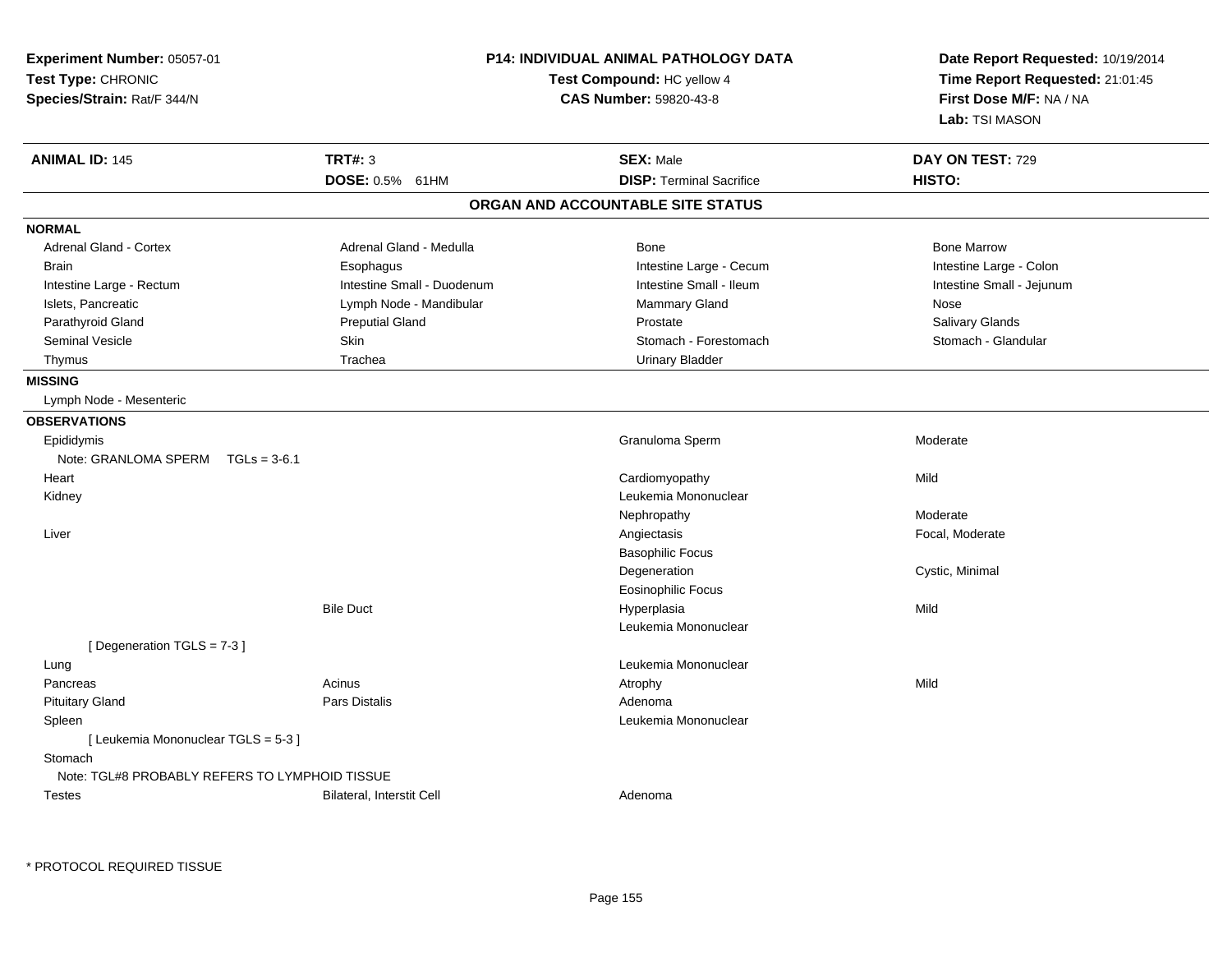| Experiment Number: 05057-01<br><b>P14: INDIVIDUAL ANIMAL PATHOLOGY DATA</b><br>Test Compound: HC yellow 4<br>Test Type: CHRONIC<br>Species/Strain: Rat/F 344/N<br><b>CAS Number: 59820-43-8</b> |                        | Date Report Requested: 10/19/2014<br>Time Report Requested: 21:01:45<br>First Dose M/F: NA / NA<br>Lab: TSI MASON |                  |
|-------------------------------------------------------------------------------------------------------------------------------------------------------------------------------------------------|------------------------|-------------------------------------------------------------------------------------------------------------------|------------------|
| <b>ANIMAL ID: 145</b>                                                                                                                                                                           | TRT#: 3                | <b>SEX: Male</b>                                                                                                  | DAY ON TEST: 729 |
|                                                                                                                                                                                                 | <b>DOSE: 0.5% 61HM</b> | <b>DISP:</b> Terminal Sacrifice                                                                                   | HISTO:           |
|                                                                                                                                                                                                 |                        | ORGAN AND ACCOUNTABLE SITE STATUS                                                                                 |                  |
|                                                                                                                                                                                                 | Seminif Tub            | Atrophy                                                                                                           | Moderate         |
|                                                                                                                                                                                                 | Interstit Cell         | Hyperplasia                                                                                                       | Mild             |
| $TGLs = 4-6$<br>Note: ADENOMA                                                                                                                                                                   |                        |                                                                                                                   |                  |
| <b>Thyroid Gland</b>                                                                                                                                                                            | C Cell                 | Adenoma                                                                                                           |                  |
| Tongue                                                                                                                                                                                          |                        | Squamous Cell Papilloma                                                                                           |                  |
| Note: PAPILLOMA SQUA $TGLs = 2-7$                                                                                                                                                               |                        |                                                                                                                   |                  |
| PRIMARY CAUSE OF DEATH                                                                                                                                                                          |                        |                                                                                                                   |                  |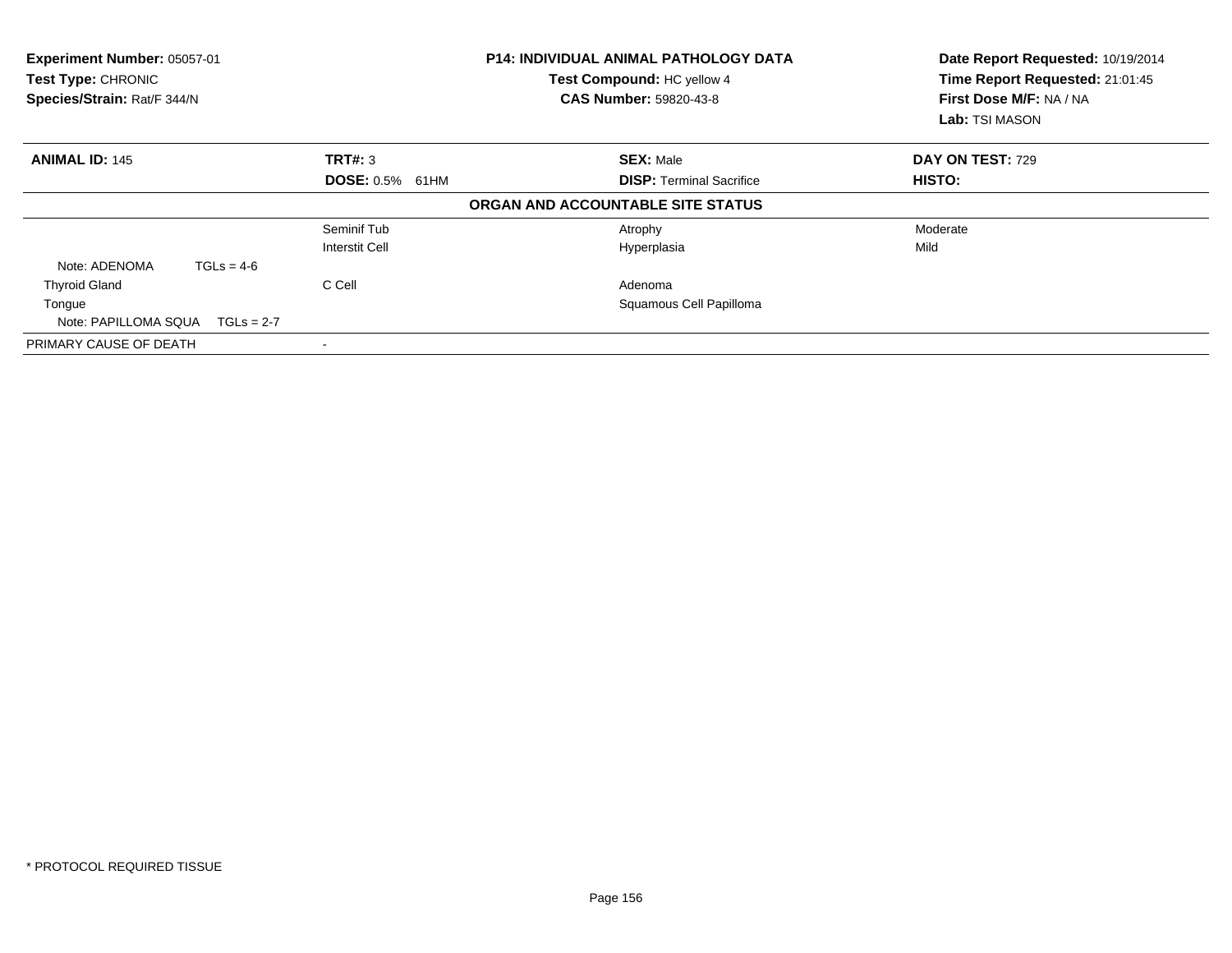| Experiment Number: 05057-01<br>Test Type: CHRONIC<br>Species/Strain: Rat/F 344/N |                         | <b>P14: INDIVIDUAL ANIMAL PATHOLOGY DATA</b><br>Test Compound: HC yellow 4<br><b>CAS Number: 59820-43-8</b> | Date Report Requested: 10/19/2014<br>Time Report Requested: 21:01:45<br>First Dose M/F: NA / NA<br>Lab: TSI MASON |
|----------------------------------------------------------------------------------|-------------------------|-------------------------------------------------------------------------------------------------------------|-------------------------------------------------------------------------------------------------------------------|
| <b>ANIMAL ID: 146</b>                                                            | <b>TRT#: 3</b>          | <b>SEX: Male</b>                                                                                            | DAY ON TEST: 668                                                                                                  |
|                                                                                  | DOSE: 0.5% 61HM         | <b>DISP: Dead</b>                                                                                           | HISTO:                                                                                                            |
|                                                                                  |                         | ORGAN AND ACCOUNTABLE SITE STATUS                                                                           |                                                                                                                   |
| <b>NORMAL</b>                                                                    |                         |                                                                                                             |                                                                                                                   |
| Bone                                                                             | Epididymis              | Esophagus                                                                                                   | Intestine Large - Colon                                                                                           |
| Intestine Small - Duodenum                                                       | Islets, Pancreatic      | Lung                                                                                                        | Nose                                                                                                              |
| Pancreas                                                                         | Parathyroid Gland       | <b>Pituitary Gland</b>                                                                                      | <b>Preputial Gland</b>                                                                                            |
| Prostate                                                                         | Seminal Vesicle         | Stomach - Forestomach                                                                                       | Stomach - Glandular                                                                                               |
| Trachea                                                                          | <b>Urinary Bladder</b>  |                                                                                                             |                                                                                                                   |
| <b>MISSING</b>                                                                   |                         |                                                                                                             |                                                                                                                   |
| Lymph Node - Mandibular                                                          | Mammary Gland           |                                                                                                             |                                                                                                                   |
| <b>AUTO PRECLUDES DIAG.</b>                                                      |                         |                                                                                                             |                                                                                                                   |
| <b>Bone Marrow</b>                                                               | Intestine Large - Cecum | Intestine Large - Rectum                                                                                    | Intestine Small - Ileum                                                                                           |
| Intestine Small - Jejunum                                                        | Salivary Glands         | <b>Thyroid Gland</b>                                                                                        |                                                                                                                   |
| <b>OBSERVATIONS</b>                                                              |                         |                                                                                                             |                                                                                                                   |
| <b>Adrenal Gland</b>                                                             | Cortex                  | Leukemia Mononuclear                                                                                        |                                                                                                                   |
|                                                                                  | Medulla                 | Leukemia Mononuclear                                                                                        |                                                                                                                   |
|                                                                                  | Medulla                 | Pheochromocytoma Benign                                                                                     |                                                                                                                   |
| Note: PHEOCHROM BGN<br>$TGLs = 6-8$                                              |                         |                                                                                                             |                                                                                                                   |
| <b>Brain</b>                                                                     |                         | Leukemia Mononuclear                                                                                        |                                                                                                                   |
| Heart                                                                            |                         | Cardiomyopathy                                                                                              | Mild                                                                                                              |
|                                                                                  |                         | Leukemia Mononuclear                                                                                        |                                                                                                                   |
| Kidney                                                                           |                         | Leukemia Mononuclear                                                                                        |                                                                                                                   |
| Liver                                                                            |                         | Leukemia Mononuclear                                                                                        |                                                                                                                   |
|                                                                                  |                         | Necrosis                                                                                                    | Mild                                                                                                              |
| [Necrosis $TGLS = 7-3$ ]                                                         |                         |                                                                                                             |                                                                                                                   |
| Lymph Node                                                                       | Mediastinal             | Leukemia Mononuclear                                                                                        |                                                                                                                   |
|                                                                                  | Mesenteric              | Leukemia Mononuclear                                                                                        |                                                                                                                   |
| Note: LEUKEMIA MONUC<br>$TGLs = 5-8.1$                                           |                         |                                                                                                             |                                                                                                                   |
| Skin                                                                             |                         | Cyst Epithelial Inclusion                                                                                   |                                                                                                                   |
|                                                                                  |                         | Hyperkeratosis                                                                                              | Marked                                                                                                            |
| Note: HYPERKERATOSIS TGLs = 2-10                                                 |                         |                                                                                                             |                                                                                                                   |
| Spleen                                                                           |                         | Leukemia Mononuclear                                                                                        |                                                                                                                   |
| [ Leukemia Mononuclear TGLS = 4-3 ]                                              |                         |                                                                                                             |                                                                                                                   |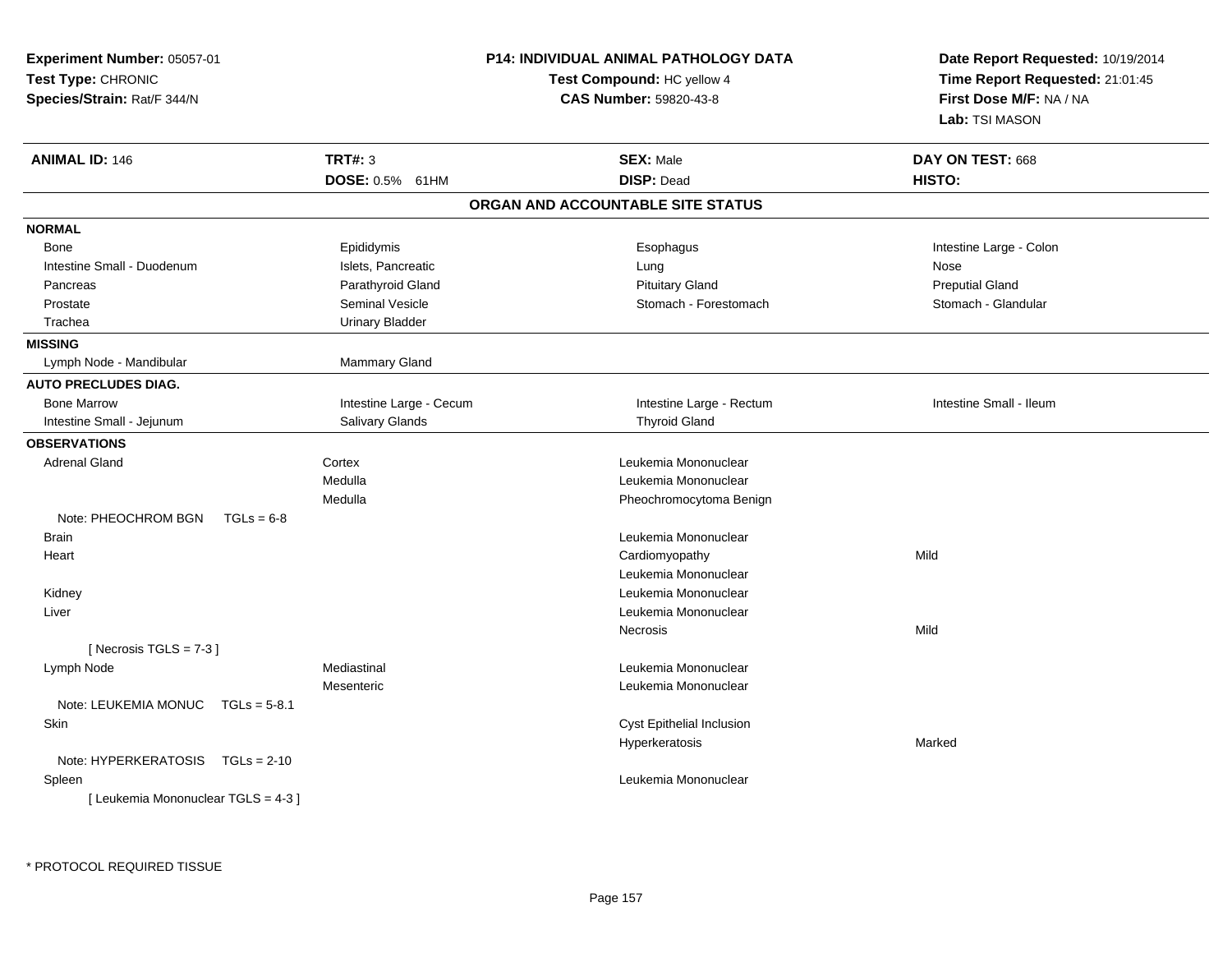| Experiment Number: 05057-01<br><b>Test Type: CHRONIC</b><br>Species/Strain: Rat/F 344/N |              |                                  | <b>P14: INDIVIDUAL ANIMAL PATHOLOGY DATA</b><br>Test Compound: HC yellow 4<br><b>CAS Number: 59820-43-8</b> | Date Report Requested: 10/19/2014<br>Time Report Requested: 21:01:45<br>First Dose M/F: NA / NA<br>Lab: TSI MASON |
|-----------------------------------------------------------------------------------------|--------------|----------------------------------|-------------------------------------------------------------------------------------------------------------|-------------------------------------------------------------------------------------------------------------------|
| <b>ANIMAL ID: 146</b>                                                                   |              | TRT#: 3                          | <b>SEX: Male</b>                                                                                            | DAY ON TEST: 668                                                                                                  |
|                                                                                         |              | <b>DOSE: 0.5% 61HM</b>           | <b>DISP: Dead</b>                                                                                           | HISTO:                                                                                                            |
|                                                                                         |              |                                  | ORGAN AND ACCOUNTABLE SITE STATUS                                                                           |                                                                                                                   |
| <b>Testes</b>                                                                           |              | <b>Bilateral, Interstit Cell</b> | Adenoma                                                                                                     |                                                                                                                   |
|                                                                                         |              | Seminif Tub                      | Atrophy                                                                                                     | Mild                                                                                                              |
| Note: ADENOMA                                                                           | $TGLs = 3-6$ |                                  |                                                                                                             |                                                                                                                   |
| Thymus                                                                                  |              |                                  | Leukemia Mononuclear                                                                                        |                                                                                                                   |
| PRIMARY CAUSE OF DEATH                                                                  |              | $\overline{\phantom{a}}$         |                                                                                                             |                                                                                                                   |
| Animal Note: MORE LIKE LYMPHOCYTIC LEUKEMIA                                             |              |                                  |                                                                                                             |                                                                                                                   |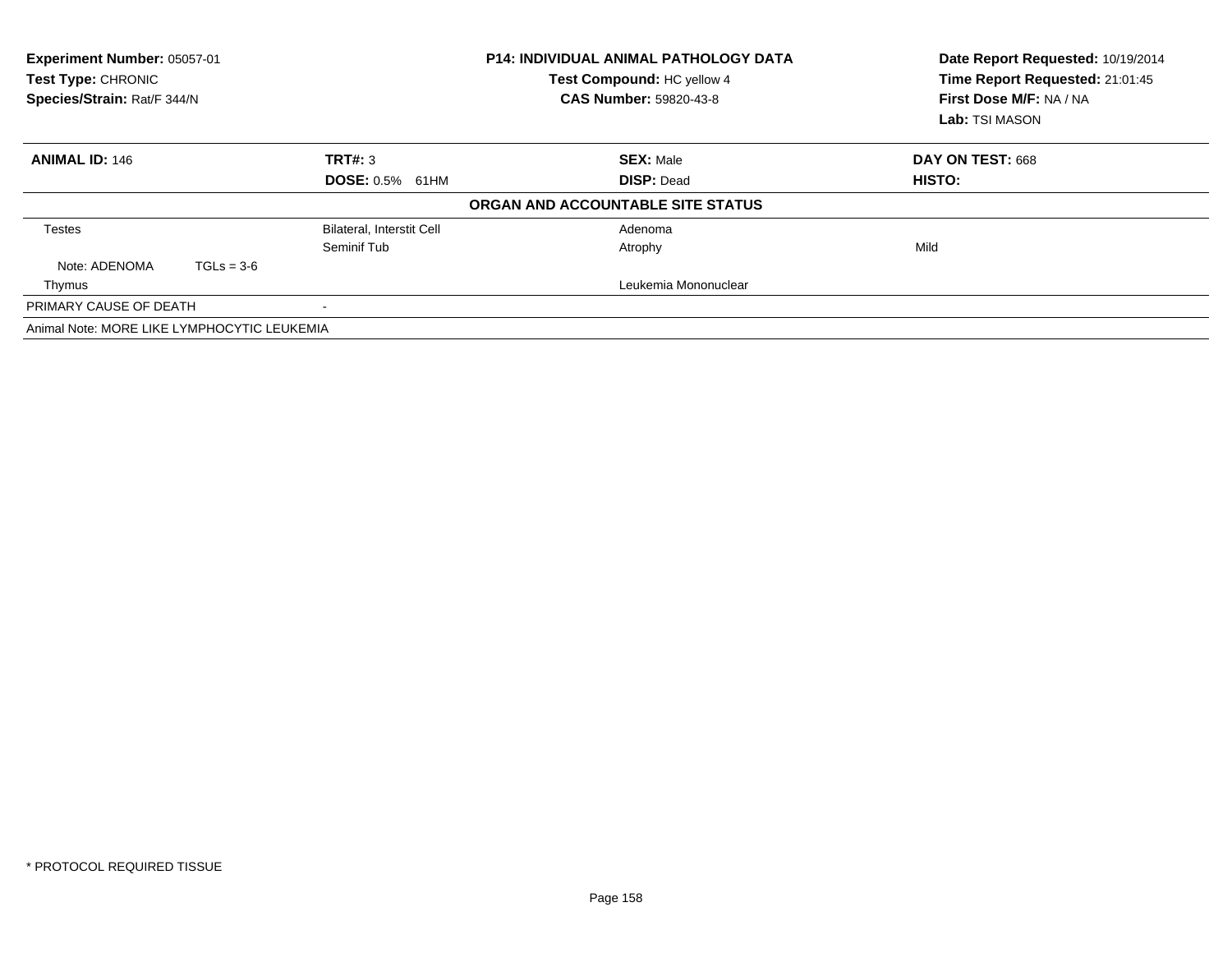| Experiment Number: 05057-01<br>Test Type: CHRONIC<br>Species/Strain: Rat/F 344/N |                           | P14: INDIVIDUAL ANIMAL PATHOLOGY DATA<br>Test Compound: HC yellow 4<br>CAS Number: 59820-43-8 | Date Report Requested: 10/19/2014<br>Time Report Requested: 21:01:45<br>First Dose M/F: NA / NA<br>Lab: TSI MASON |  |
|----------------------------------------------------------------------------------|---------------------------|-----------------------------------------------------------------------------------------------|-------------------------------------------------------------------------------------------------------------------|--|
| <b>ANIMAL ID: 148</b>                                                            | <b>TRT#: 3</b>            | <b>SEX: Male</b>                                                                              | DAY ON TEST: 729                                                                                                  |  |
|                                                                                  | DOSE: 0.5% 61HM           | <b>DISP: Terminal Sacrifice</b>                                                               | HISTO:                                                                                                            |  |
|                                                                                  |                           | ORGAN AND ACCOUNTABLE SITE STATUS                                                             |                                                                                                                   |  |
| <b>NORMAL</b>                                                                    |                           |                                                                                               |                                                                                                                   |  |
| <b>Adrenal Gland - Cortex</b>                                                    | Adrenal Gland - Medulla   | <b>Bone</b>                                                                                   | <b>Bone Marrow</b>                                                                                                |  |
| <b>Brain</b>                                                                     | Epididymis                | Esophagus                                                                                     | Intestine Large - Cecum                                                                                           |  |
| Intestine Large - Colon                                                          | Intestine Large - Rectum  | Intestine Small - Duodenum                                                                    | Intestine Small - Ileum                                                                                           |  |
| Intestine Small - Jejunum                                                        | Islets, Pancreatic        | Liver                                                                                         | Lung                                                                                                              |  |
| Lymph Node - Mandibular                                                          | Lymph Node - Mesenteric   | Nose                                                                                          | Parathyroid Gland                                                                                                 |  |
| <b>Preputial Gland</b>                                                           | Prostate                  | Salivary Glands                                                                               | Seminal Vesicle                                                                                                   |  |
| Stomach - Forestomach                                                            | Stomach - Glandular       | Thymus                                                                                        | Trachea                                                                                                           |  |
| <b>Urinary Bladder</b>                                                           |                           |                                                                                               |                                                                                                                   |  |
| <b>MISSING</b>                                                                   |                           |                                                                                               |                                                                                                                   |  |
| Mammary Gland                                                                    |                           |                                                                                               |                                                                                                                   |  |
| <b>OBSERVATIONS</b>                                                              |                           |                                                                                               |                                                                                                                   |  |
| Eye                                                                              | Lens                      | Cataract                                                                                      | Mild                                                                                                              |  |
| Note: CATARACT<br>$TGLs = 2-13,3-13$                                             |                           |                                                                                               |                                                                                                                   |  |
| Heart                                                                            |                           | Cardiomyopathy                                                                                | Mild                                                                                                              |  |
| Kidney                                                                           |                           | Cyst                                                                                          |                                                                                                                   |  |
|                                                                                  |                           | Nephropathy                                                                                   | Marked                                                                                                            |  |
| Note: NEPHROPATHY<br>$TGLs = 9-4$                                                |                           |                                                                                               |                                                                                                                   |  |
| Pancreas                                                                         | Acinus                    | Atrophy                                                                                       | Moderate                                                                                                          |  |
|                                                                                  | Artery                    | <b>Fibrosis</b>                                                                               | Mild                                                                                                              |  |
| Note: FIBROSIS<br>$TGLs = 7-9$                                                   |                           |                                                                                               |                                                                                                                   |  |
| <b>Pituitary Gland</b>                                                           | <b>Pars Distalis</b>      | Adenoma                                                                                       |                                                                                                                   |  |
| <b>Skin</b>                                                                      |                           | Keratoacanthoma                                                                               |                                                                                                                   |  |
| Note: KERATOACANTHMA    TGLs = 4-10                                              |                           |                                                                                               |                                                                                                                   |  |
| Spleen                                                                           |                           | Hematopoietic Cell Proliferation                                                              | Mild                                                                                                              |  |
| <b>Testes</b>                                                                    | Bilateral, Interstit Cell | Adenoma                                                                                       |                                                                                                                   |  |
| Note: ADENOMA<br>$TGLs = 6-3$                                                    |                           |                                                                                               |                                                                                                                   |  |
| <b>Thyroid Gland</b>                                                             | C Cell                    | Hyperplasia                                                                                   | Mild                                                                                                              |  |
| PRIMARY CAUSE OF DEATH                                                           |                           |                                                                                               |                                                                                                                   |  |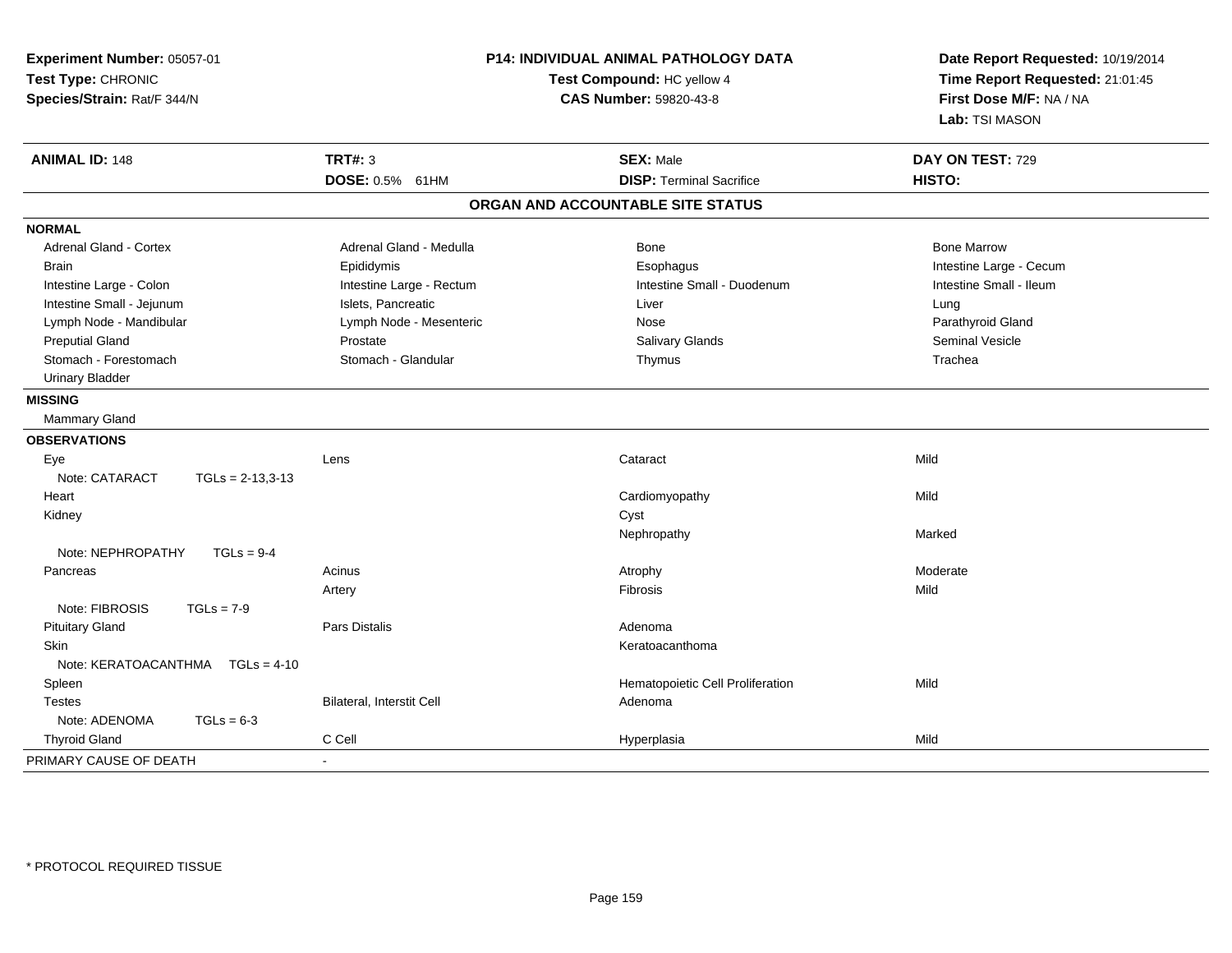| Experiment Number: 05057-01<br>Test Type: CHRONIC<br>Species/Strain: Rat/F 344/N |                 | <b>P14: INDIVIDUAL ANIMAL PATHOLOGY DATA</b><br>Test Compound: HC yellow 4 | Date Report Requested: 10/19/2014<br>Time Report Requested: 21:01:45<br>First Dose M/F: NA / NA<br>Lab: TSI MASON |                           |
|----------------------------------------------------------------------------------|-----------------|----------------------------------------------------------------------------|-------------------------------------------------------------------------------------------------------------------|---------------------------|
| <b>ANIMAL ID: 150</b>                                                            |                 | <b>TRT#: 3</b>                                                             | <b>SEX: Male</b>                                                                                                  | DAY ON TEST: 729          |
|                                                                                  |                 | DOSE: 0.5% 61HM                                                            | <b>DISP: Terminal Sacrifice</b>                                                                                   | HISTO:                    |
|                                                                                  |                 |                                                                            | ORGAN AND ACCOUNTABLE SITE STATUS                                                                                 |                           |
| <b>NORMAL</b>                                                                    |                 |                                                                            |                                                                                                                   |                           |
| <b>Adrenal Gland - Cortex</b>                                                    |                 | Bone                                                                       | <b>Bone Marrow</b>                                                                                                | <b>Brain</b>              |
| Epididymis                                                                       |                 | Esophagus                                                                  | Intestine Large - Cecum                                                                                           | Intestine Large - Colon   |
| Intestine Large - Rectum                                                         |                 | Intestine Small - Duodenum                                                 | Intestine Small - Ileum                                                                                           | Intestine Small - Jejunum |
| Islets, Pancreatic                                                               |                 | Lymph Node - Mandibular                                                    | Lymph Node - Mesenteric                                                                                           | Nose                      |
| Prostate                                                                         |                 | Salivary Glands                                                            | <b>Seminal Vesicle</b>                                                                                            | Skin                      |
| Stomach - Forestomach                                                            |                 | Stomach - Glandular                                                        | Thymus                                                                                                            | <b>Thyroid Gland</b>      |
| Trachea                                                                          |                 | <b>Urinary Bladder</b>                                                     |                                                                                                                   |                           |
| <b>OBSERVATIONS</b>                                                              |                 |                                                                            |                                                                                                                   |                           |
| <b>Adrenal Gland</b>                                                             |                 | Medulla                                                                    | Hyperplasia                                                                                                       | Mild                      |
| Heart                                                                            |                 |                                                                            | Cardiomyopathy                                                                                                    | Mild                      |
| Kidney                                                                           |                 |                                                                            | Nephropathy                                                                                                       | Moderate                  |
| Liver                                                                            |                 |                                                                            | <b>Basophilic Focus</b>                                                                                           |                           |
|                                                                                  |                 |                                                                            | <b>Eosinophilic Focus</b>                                                                                         |                           |
|                                                                                  |                 | <b>Bile Duct</b>                                                           | Hyperplasia                                                                                                       | Mild                      |
|                                                                                  |                 |                                                                            | Mixed Cell Focus                                                                                                  |                           |
| Note: [ EOSIN FOCUS ] TGLs = 10-3                                                |                 |                                                                            |                                                                                                                   |                           |
| Lung                                                                             |                 |                                                                            | Inflammation                                                                                                      | Acute, Minimal            |
| Mammary Gland                                                                    |                 |                                                                            | Galactocele                                                                                                       |                           |
| Note: GALACTOCELE                                                                | $TGLs = 5-10$   |                                                                            |                                                                                                                   |                           |
| Pancreas                                                                         |                 | Acinus                                                                     | Atrophy                                                                                                           | Mild                      |
| Parathyroid Gland                                                                |                 |                                                                            | Adenoma                                                                                                           |                           |
| <b>Pituitary Gland</b>                                                           |                 | <b>Pars Distalis</b>                                                       | Adenoma                                                                                                           |                           |
|                                                                                  |                 | Pars Distalis                                                              | Angiectasis                                                                                                       | Mild                      |
| Note: ADENOMA                                                                    | $TGLs = 11-8$   |                                                                            |                                                                                                                   |                           |
| <b>Preputial Gland</b>                                                           |                 | <b>Bilateral</b>                                                           | Adenoma                                                                                                           |                           |
| Note: ADENOMA                                                                    | $TGLs = 3-10$   |                                                                            |                                                                                                                   |                           |
| Note: ADENOMA                                                                    | $TGLs = 2-10.1$ |                                                                            |                                                                                                                   |                           |
| Spleen                                                                           |                 |                                                                            | Hematopoietic Cell Proliferation                                                                                  | Mild                      |
| <b>Testes</b>                                                                    |                 | Bilateral, Interstit Cell                                                  | Adenoma                                                                                                           |                           |
| Note: ADENOMA                                                                    | $TGLs = 6-6$    |                                                                            |                                                                                                                   |                           |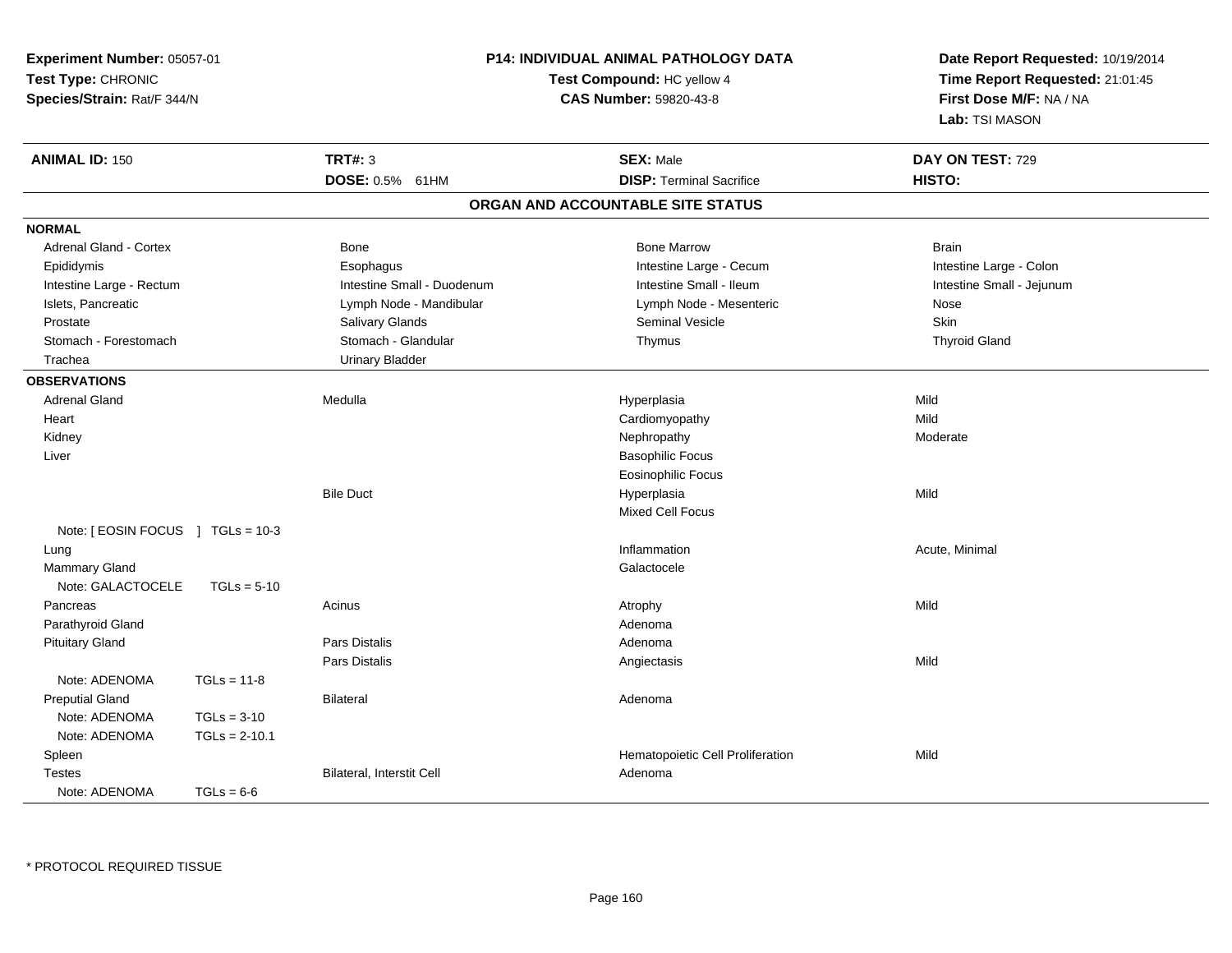| <b>Experiment Number: 05057-01</b><br>Test Type: CHRONIC<br>Species/Strain: Rat/F 344/N |                          | <b>P14: INDIVIDUAL ANIMAL PATHOLOGY DATA</b><br>Test Compound: HC yellow 4<br><b>CAS Number: 59820-43-8</b> | Date Report Requested: 10/19/2014<br>Time Report Requested: 21:01:45<br>First Dose M/F: NA / NA<br>Lab: TSI MASON |
|-----------------------------------------------------------------------------------------|--------------------------|-------------------------------------------------------------------------------------------------------------|-------------------------------------------------------------------------------------------------------------------|
| <b>ANIMAL ID: 150</b>                                                                   | TRT#: 3                  | <b>SEX: Male</b>                                                                                            | DAY ON TEST: 729                                                                                                  |
|                                                                                         | <b>DOSE: 0.5% 61HM</b>   | <b>DISP: Terminal Sacrifice</b>                                                                             | HISTO:                                                                                                            |
|                                                                                         |                          | ORGAN AND ACCOUNTABLE SITE STATUS                                                                           |                                                                                                                   |
| PRIMARY CAUSE OF DEATH                                                                  | $\overline{\phantom{a}}$ |                                                                                                             |                                                                                                                   |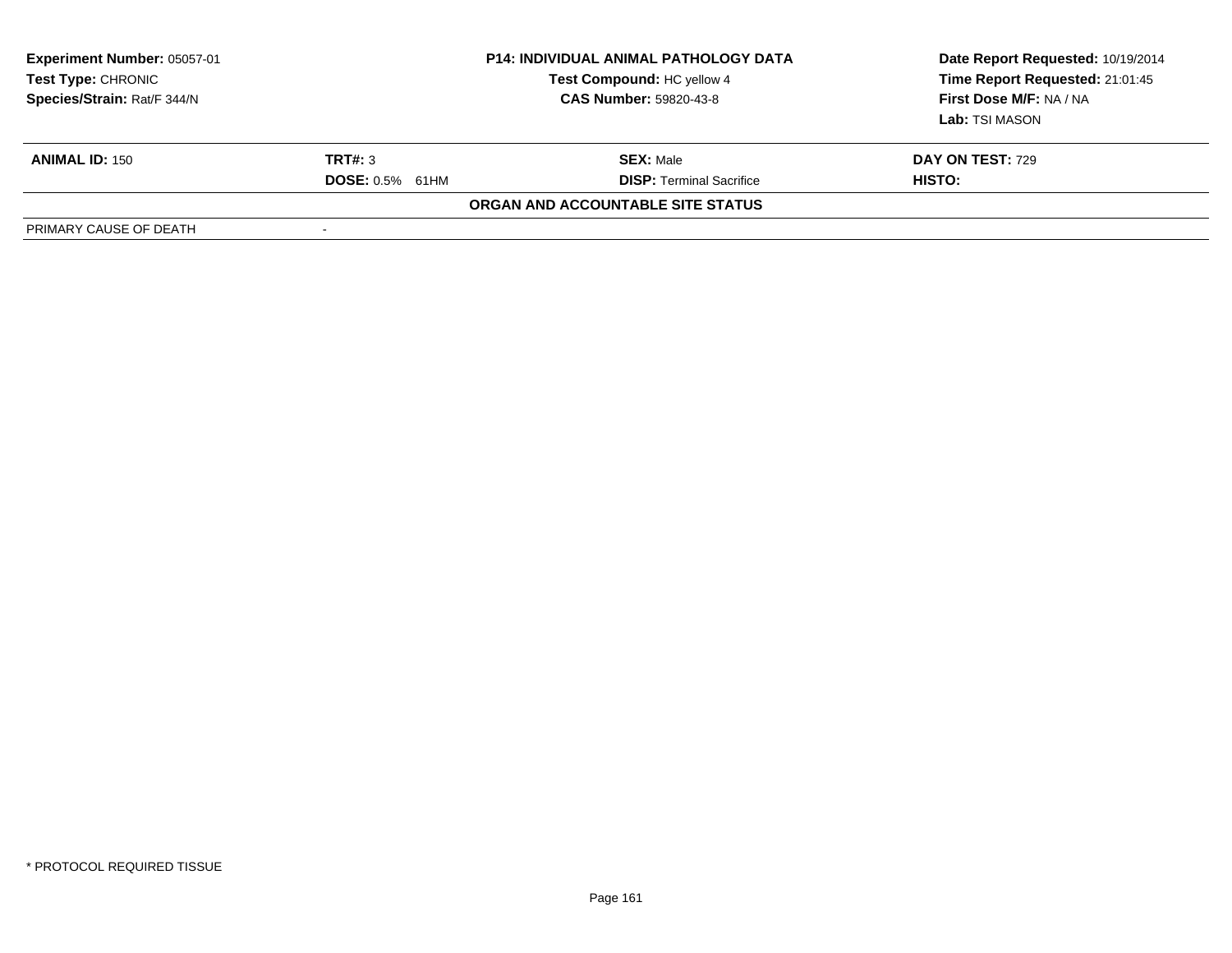| Experiment Number: 05057-01<br>Test Type: CHRONIC<br>Species/Strain: Rat/F 344/N |                          | P14: INDIVIDUAL ANIMAL PATHOLOGY DATA<br>Test Compound: HC yellow 4<br><b>CAS Number: 59820-43-8</b> |  | Date Report Requested: 10/19/2014<br>Time Report Requested: 21:01:45<br>First Dose M/F: NA / NA<br>Lab: TSI MASON |                         |
|----------------------------------------------------------------------------------|--------------------------|------------------------------------------------------------------------------------------------------|--|-------------------------------------------------------------------------------------------------------------------|-------------------------|
| <b>ANIMAL ID: 151</b>                                                            |                          | <b>TRT#: 3</b>                                                                                       |  | <b>SEX: Male</b>                                                                                                  | DAY ON TEST: 654        |
|                                                                                  |                          | DOSE: 0.5% 61HM                                                                                      |  | <b>DISP: Dead</b>                                                                                                 | HISTO:                  |
|                                                                                  |                          |                                                                                                      |  | ORGAN AND ACCOUNTABLE SITE STATUS                                                                                 |                         |
| <b>NORMAL</b>                                                                    |                          |                                                                                                      |  |                                                                                                                   |                         |
| <b>Adrenal Gland - Cortex</b>                                                    |                          | Adrenal Gland - Medulla                                                                              |  | Bone                                                                                                              | <b>Bone Marrow</b>      |
| <b>Brain</b>                                                                     |                          | Epididymis                                                                                           |  | Esophagus                                                                                                         | Lymph Node - Mandibular |
| Lymph Node - Mesenteric                                                          |                          | Nose                                                                                                 |  | Parathyroid Gland                                                                                                 | <b>Pituitary Gland</b>  |
| <b>Preputial Gland</b>                                                           |                          | Prostate                                                                                             |  | Salivary Glands                                                                                                   | <b>Seminal Vesicle</b>  |
| Skin                                                                             |                          | Spleen                                                                                               |  | Stomach - Forestomach                                                                                             | Stomach - Glandular     |
| Thymus                                                                           |                          | <b>Thyroid Gland</b>                                                                                 |  | Trachea                                                                                                           | <b>Urinary Bladder</b>  |
| <b>MISSING</b>                                                                   |                          |                                                                                                      |  |                                                                                                                   |                         |
| Intestine Large - Colon                                                          |                          | Islets, Pancreatic                                                                                   |  | Mammary Gland                                                                                                     | Pancreas                |
| <b>AUTO PRECLUDES DIAG.</b>                                                      |                          |                                                                                                      |  |                                                                                                                   |                         |
| Intestine Large - Cecum                                                          |                          | Intestine Large - Rectum                                                                             |  | Intestine Small - Duodenum                                                                                        | Intestine Small - Ileum |
| Intestine Small - Jejunum                                                        |                          |                                                                                                      |  |                                                                                                                   |                         |
| <b>OBSERVATIONS</b>                                                              |                          |                                                                                                      |  |                                                                                                                   |                         |
| Heart                                                                            |                          |                                                                                                      |  | Cardiomyopathy                                                                                                    | Mild                    |
| Kidney                                                                           |                          |                                                                                                      |  | Adenocarcinoma                                                                                                    | Metastatic (Lung)       |
|                                                                                  |                          |                                                                                                      |  | Nephropathy                                                                                                       | Mild                    |
| Note: ADENOCARC                                                                  | $TGLs = 14-4.1$          |                                                                                                      |  |                                                                                                                   |                         |
| Note: NEPHROPATHY                                                                | $TGLs = 12-4+4.1$        |                                                                                                      |  |                                                                                                                   |                         |
| Liver                                                                            |                          |                                                                                                      |  | Adenocarcinoma                                                                                                    | Metastatic (Lung)       |
|                                                                                  |                          | <b>Bile Duct</b>                                                                                     |  | Hyperplasia                                                                                                       | Moderate                |
| Note: ADENOCARC                                                                  | $TGLs = 10-3.1$          |                                                                                                      |  |                                                                                                                   |                         |
| Note: HYPERPLASIA                                                                | $TGLs = 9-3+3.1$         |                                                                                                      |  |                                                                                                                   |                         |
| Lung                                                                             |                          | Mediastinum                                                                                          |  | Adenocarcinoma<br>Adenocarcinoma                                                                                  | Metastatic (Lung)       |
| Note: ADENOCARC                                                                  | $TGLs = 4-2$             |                                                                                                      |  |                                                                                                                   |                         |
| Note: ADENOCARC                                                                  | $TGLs = 3-1+1.1,5-1+1.1$ |                                                                                                      |  |                                                                                                                   |                         |
| Spleen                                                                           |                          |                                                                                                      |  |                                                                                                                   |                         |
| Note: MODERATE AUTOLYSIS                                                         |                          |                                                                                                      |  |                                                                                                                   |                         |
| Testes                                                                           |                          | Bilateral, Interstit Cell                                                                            |  | Adenoma                                                                                                           |                         |
| Note: ADENOMA                                                                    | $TGLs = 7-6$             |                                                                                                      |  |                                                                                                                   |                         |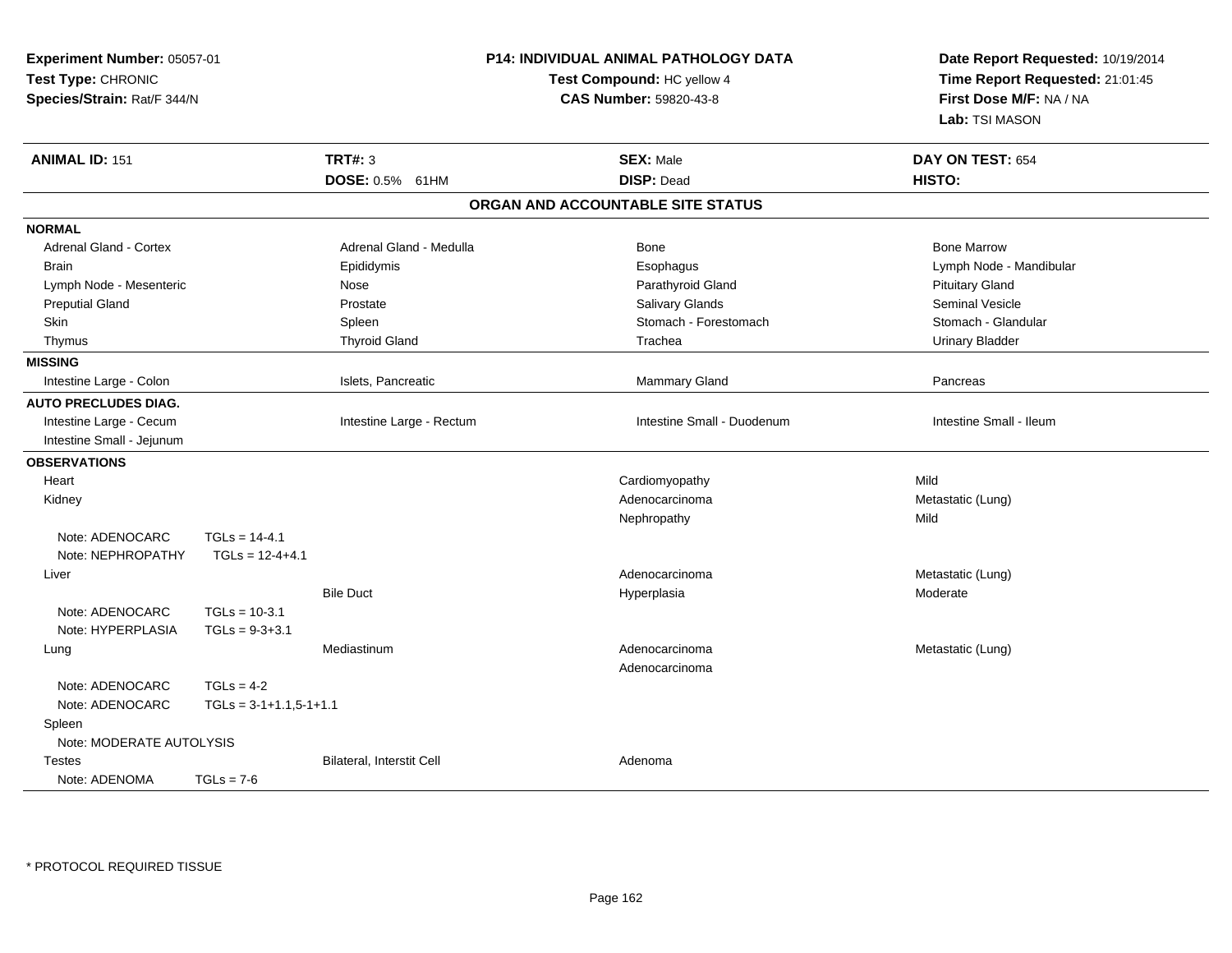| <b>Experiment Number: 05057-01</b><br>Test Type: CHRONIC<br>Species/Strain: Rat/F 344/N |                        | <b>P14: INDIVIDUAL ANIMAL PATHOLOGY DATA</b><br>Test Compound: HC yellow 4<br><b>CAS Number: 59820-43-8</b> | Date Report Requested: 10/19/2014<br>Time Report Requested: 21:01:45<br>First Dose M/F: NA / NA<br>Lab: TSI MASON |
|-----------------------------------------------------------------------------------------|------------------------|-------------------------------------------------------------------------------------------------------------|-------------------------------------------------------------------------------------------------------------------|
| <b>ANIMAL ID: 151</b>                                                                   | TRT#: 3                | <b>SEX: Male</b>                                                                                            | <b>DAY ON TEST: 654</b>                                                                                           |
|                                                                                         | <b>DOSE:</b> 0.5% 61HM | <b>DISP:</b> Dead                                                                                           | HISTO:                                                                                                            |
|                                                                                         |                        | <b>ORGAN AND ACCOUNTABLE SITE STATUS</b>                                                                    |                                                                                                                   |
| PRIMARY CAUSE OF DEATH                                                                  |                        |                                                                                                             |                                                                                                                   |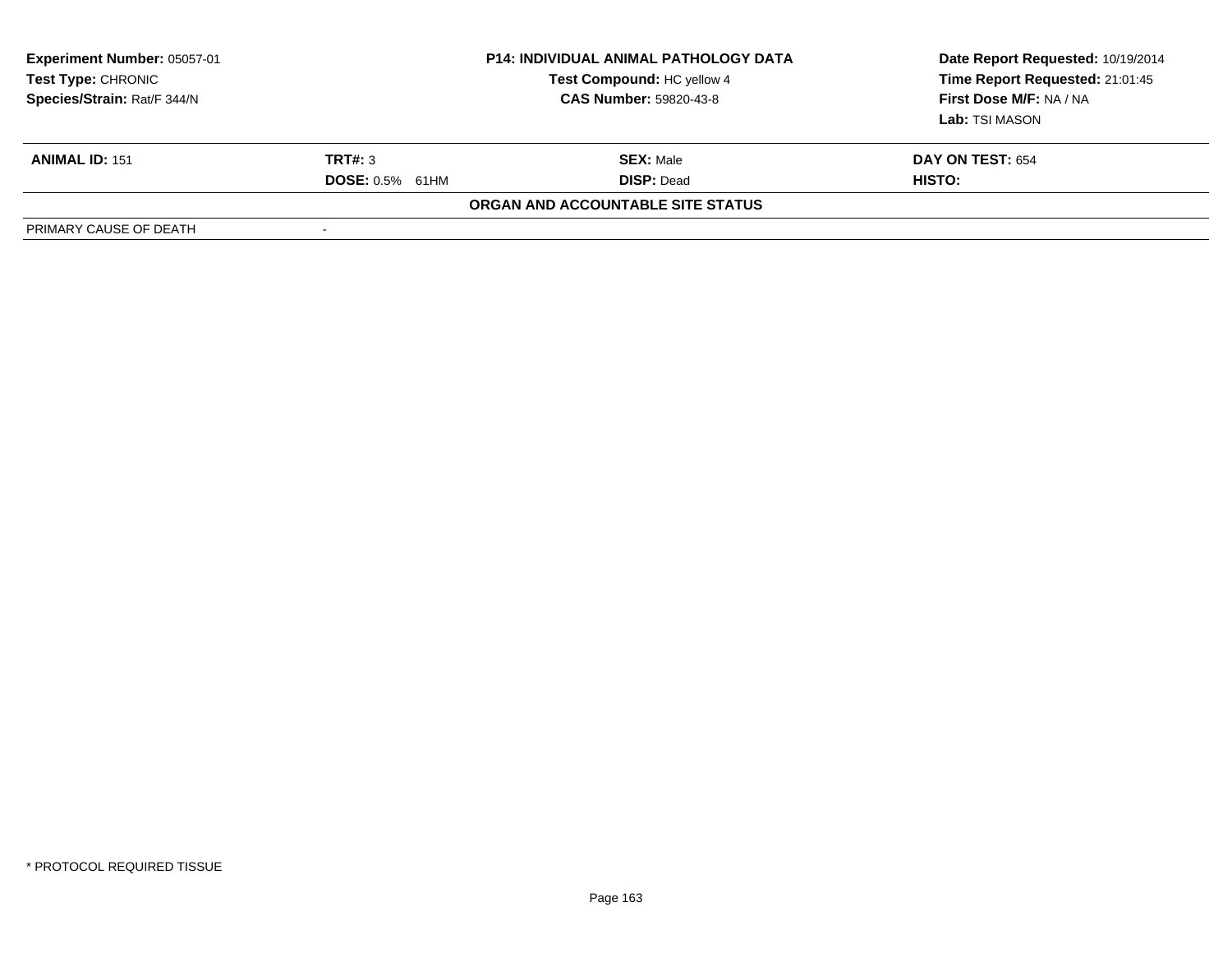| Experiment Number: 05057-01<br>Test Type: CHRONIC<br>Species/Strain: Rat/F 344/N        |                            | P14: INDIVIDUAL ANIMAL PATHOLOGY DATA<br>Test Compound: HC yellow 4<br>CAS Number: 59820-43-8 | Date Report Requested: 10/19/2014<br>Time Report Requested: 21:01:45<br>First Dose M/F: NA / NA<br>Lab: TSI MASON |  |
|-----------------------------------------------------------------------------------------|----------------------------|-----------------------------------------------------------------------------------------------|-------------------------------------------------------------------------------------------------------------------|--|
| <b>ANIMAL ID: 152</b>                                                                   | <b>TRT#: 3</b>             | <b>SEX: Male</b>                                                                              | DAY ON TEST: 729                                                                                                  |  |
|                                                                                         | DOSE: 0.5% 61HM            | <b>DISP: Terminal Sacrifice</b>                                                               | HISTO:                                                                                                            |  |
|                                                                                         |                            | ORGAN AND ACCOUNTABLE SITE STATUS                                                             |                                                                                                                   |  |
| <b>NORMAL</b>                                                                           |                            |                                                                                               |                                                                                                                   |  |
| <b>Adrenal Gland - Cortex</b>                                                           | Bone                       | <b>Bone Marrow</b>                                                                            | <b>Brain</b>                                                                                                      |  |
| Epididymis                                                                              | Esophagus                  | Intestine Large - Cecum                                                                       | Intestine Large - Colon                                                                                           |  |
| Intestine Large - Rectum                                                                | Intestine Small - Duodenum | Intestine Small - Ileum                                                                       | Intestine Small - Jejunum                                                                                         |  |
| Islets, Pancreatic                                                                      | Lung                       | Lymph Node - Mandibular                                                                       | Lymph Node - Mesenteric                                                                                           |  |
| Mammary Gland                                                                           | Nose                       | Pancreas                                                                                      | Parathyroid Gland                                                                                                 |  |
| <b>Preputial Gland</b>                                                                  | Prostate                   | Salivary Glands                                                                               | <b>Seminal Vesicle</b>                                                                                            |  |
| Skin                                                                                    | Stomach - Forestomach      | Stomach - Glandular                                                                           | Thymus                                                                                                            |  |
| Trachea                                                                                 | <b>Urinary Bladder</b>     |                                                                                               |                                                                                                                   |  |
| <b>OBSERVATIONS</b>                                                                     |                            |                                                                                               |                                                                                                                   |  |
| <b>Adrenal Gland</b>                                                                    | Medulla                    | Pheochromocytoma Benign                                                                       |                                                                                                                   |  |
| Eye                                                                                     | Retina                     | Atrophy                                                                                       | Mild                                                                                                              |  |
| [Atrophy TGLS = 1-13]                                                                   |                            |                                                                                               |                                                                                                                   |  |
| Heart                                                                                   |                            | Cardiomyopathy                                                                                | Mild                                                                                                              |  |
| Kidney                                                                                  |                            | Nephropathy                                                                                   | Moderate                                                                                                          |  |
| Liver                                                                                   |                            | <b>Basophilic Focus</b>                                                                       |                                                                                                                   |  |
|                                                                                         |                            | <b>Eosinophilic Focus</b>                                                                     |                                                                                                                   |  |
|                                                                                         | <b>Bile Duct</b>           | Hyperplasia                                                                                   | Mild                                                                                                              |  |
| Note: HYALINE INCLUSIONS IN AREA MARKED IN 3.1<br>[Basophilic Focus TGLS = 5-3]<br>Nose |                            |                                                                                               |                                                                                                                   |  |
| Note: BLOOD IN NASAL CAVITY                                                             |                            |                                                                                               |                                                                                                                   |  |
| <b>Pituitary Gland</b>                                                                  | <b>Pars Distalis</b>       | Adenoma                                                                                       |                                                                                                                   |  |
| Spleen                                                                                  |                            | Hematopoietic Cell Proliferation                                                              | Mild                                                                                                              |  |
| <b>Testes</b>                                                                           | <b>Interstit Cell</b>      | Adenoma                                                                                       |                                                                                                                   |  |
|                                                                                         | Seminif Tub                | Atrophy                                                                                       | Moderate                                                                                                          |  |
| Note: ADENOMA<br>$TGLs = 3-6$                                                           |                            |                                                                                               |                                                                                                                   |  |
| <b>Thyroid Gland</b>                                                                    | C Cell                     | Adenoma                                                                                       |                                                                                                                   |  |
| PRIMARY CAUSE OF DEATH                                                                  | $\sim$                     |                                                                                               |                                                                                                                   |  |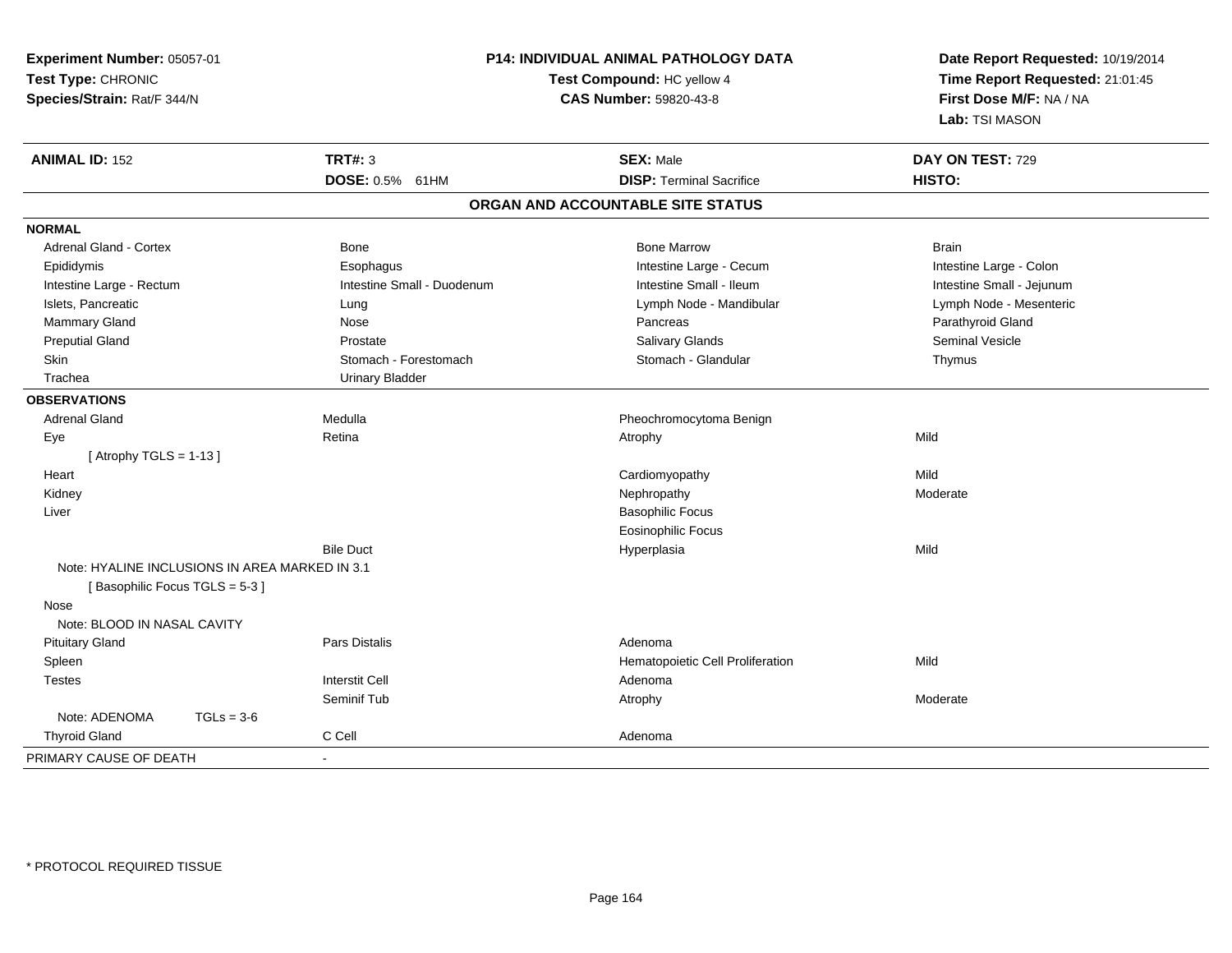| Experiment Number: 05057-01<br>Test Type: CHRONIC<br>Species/Strain: Rat/F 344/N |                            | P14: INDIVIDUAL ANIMAL PATHOLOGY DATA<br>Test Compound: HC yellow 4<br><b>CAS Number: 59820-43-8</b> | Date Report Requested: 10/19/2014<br>Time Report Requested: 21:01:45<br>First Dose M/F: NA / NA<br>Lab: TSI MASON |  |
|----------------------------------------------------------------------------------|----------------------------|------------------------------------------------------------------------------------------------------|-------------------------------------------------------------------------------------------------------------------|--|
| <b>ANIMAL ID: 153</b>                                                            | <b>TRT#: 3</b>             | <b>SEX: Male</b>                                                                                     | DAY ON TEST: 694                                                                                                  |  |
|                                                                                  | DOSE: 0.5% 61HM            | <b>DISP: Moribund</b>                                                                                | HISTO:                                                                                                            |  |
|                                                                                  |                            | ORGAN AND ACCOUNTABLE SITE STATUS                                                                    |                                                                                                                   |  |
| <b>NORMAL</b>                                                                    |                            |                                                                                                      |                                                                                                                   |  |
| <b>Adrenal Gland - Cortex</b>                                                    | Bone                       | <b>Bone Marrow</b>                                                                                   | <b>Brain</b>                                                                                                      |  |
| Epididymis                                                                       | Esophagus                  | Heart                                                                                                | Intestine Large - Cecum                                                                                           |  |
| Intestine Large - Rectum                                                         | Intestine Small - Duodenum | Intestine Small - Ileum                                                                              | Intestine Small - Jejunum                                                                                         |  |
| Islets, Pancreatic                                                               | Lymph Node - Mandibular    | Lymph Node - Mesenteric                                                                              | Mammary Gland                                                                                                     |  |
| Nose                                                                             | Pancreas                   | Parathyroid Gland                                                                                    | <b>Preputial Gland</b>                                                                                            |  |
| Salivary Glands                                                                  | Seminal Vesicle            | Skin                                                                                                 | Stomach - Forestomach                                                                                             |  |
| Stomach - Glandular                                                              | Thymus                     | Trachea                                                                                              | <b>Urinary Bladder</b>                                                                                            |  |
| <b>MISSING</b>                                                                   |                            |                                                                                                      |                                                                                                                   |  |
| Intestine Large - Colon                                                          | Prostate                   |                                                                                                      |                                                                                                                   |  |
| <b>OBSERVATIONS</b>                                                              |                            |                                                                                                      |                                                                                                                   |  |
| <b>Adrenal Gland</b>                                                             | Bilateral, Medulla         | Pheochromocytoma Benign                                                                              |                                                                                                                   |  |
| Kidney                                                                           |                            | Leukemia Mononuclear                                                                                 |                                                                                                                   |  |
|                                                                                  |                            | Nephropathy                                                                                          | Mild                                                                                                              |  |
| [Nephropathy TGLS = 8-4]                                                         |                            |                                                                                                      |                                                                                                                   |  |
| Liver                                                                            |                            | <b>Fatty Change</b>                                                                                  | Focal, Mild                                                                                                       |  |
|                                                                                  | <b>Bile Duct</b>           | Hyperplasia                                                                                          | Mild                                                                                                              |  |
|                                                                                  |                            | Hyperplasia                                                                                          | Focal, Mild                                                                                                       |  |
|                                                                                  |                            | Leukemia Mononuclear                                                                                 |                                                                                                                   |  |
| Note: LEUKEMIA MONUC TGLs = 9-3,10-3                                             |                            |                                                                                                      |                                                                                                                   |  |
| Lung                                                                             |                            | <b>Infiltration Cellular</b>                                                                         | Histiocyte, Mild                                                                                                  |  |
|                                                                                  |                            | Leukemia Mononuclear                                                                                 |                                                                                                                   |  |
| Note: INFILTRAT CELL $TGLs = 2-1+2$<br>Note: LEUKEMIA MONUC TGLs = 3-1+2         |                            |                                                                                                      |                                                                                                                   |  |
| Lymph Node                                                                       | Mediastinal                | Fibrosis                                                                                             | Moderate                                                                                                          |  |
| Note: FIBROSIS<br>$TGLs = 4-2$                                                   |                            |                                                                                                      |                                                                                                                   |  |
| Mammary GI                                                                       |                            |                                                                                                      |                                                                                                                   |  |
| Note: FAT AND CONNECTIVE TISSUE IN SECTIONS 13 AND 13.1.                         |                            |                                                                                                      |                                                                                                                   |  |
| <b>Pituitary Gland</b>                                                           | Pars Distalis              | Adenoma                                                                                              |                                                                                                                   |  |
|                                                                                  | Pars Distalis              | Angiectasis                                                                                          | Mild                                                                                                              |  |
|                                                                                  | <b>Pars Distalis</b>       | Hyperplasia                                                                                          | Mild                                                                                                              |  |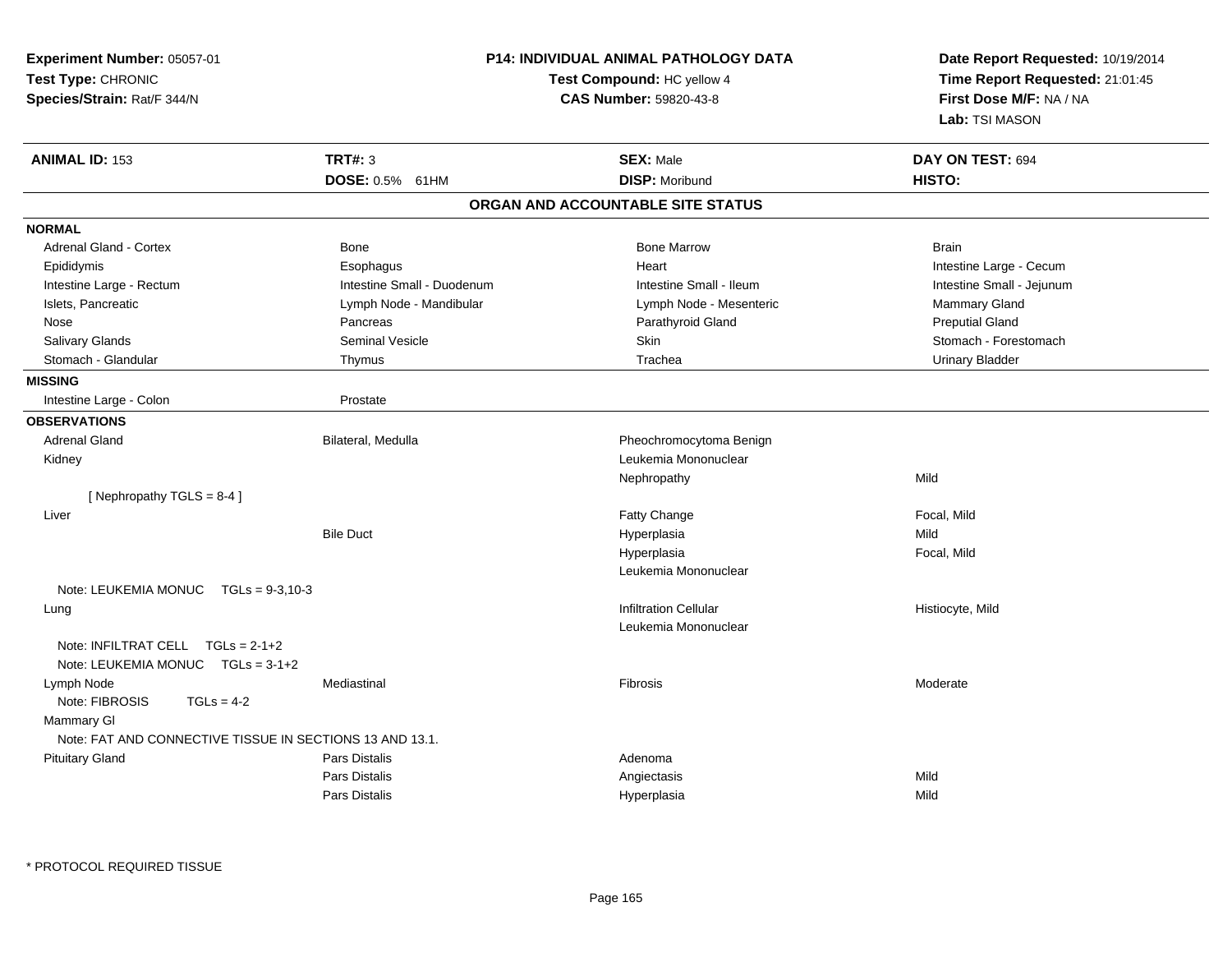| Experiment Number: 05057-01<br><b>Test Type: CHRONIC</b><br>Species/Strain: Rat/F 344/N |               |                        | <b>P14: INDIVIDUAL ANIMAL PATHOLOGY DATA</b><br><b>Test Compound: HC yellow 4</b><br><b>CAS Number: 59820-43-8</b> | Date Report Requested: 10/19/2014<br>Time Report Requested: 21:01:45<br>First Dose M/F: NA / NA<br>Lab: TSI MASON |  |
|-----------------------------------------------------------------------------------------|---------------|------------------------|--------------------------------------------------------------------------------------------------------------------|-------------------------------------------------------------------------------------------------------------------|--|
| <b>ANIMAL ID: 153</b>                                                                   |               | TRT#: 3                | <b>SEX: Male</b>                                                                                                   | DAY ON TEST: 694                                                                                                  |  |
|                                                                                         |               | <b>DOSE: 0.5% 61HM</b> | <b>DISP: Moribund</b>                                                                                              | <b>HISTO:</b>                                                                                                     |  |
|                                                                                         |               |                        | ORGAN AND ACCOUNTABLE SITE STATUS                                                                                  |                                                                                                                   |  |
| Note: ADENOMA                                                                           | $TGLs = 11-8$ |                        |                                                                                                                    |                                                                                                                   |  |
| Spleen                                                                                  |               |                        | <b>Fibrosis</b>                                                                                                    | Mild                                                                                                              |  |
|                                                                                         |               |                        | Hematopoietic Cell Proliferation                                                                                   | Mild                                                                                                              |  |
|                                                                                         |               |                        | Leukemia Mononuclear                                                                                               |                                                                                                                   |  |
| Note: LEUKEMIA MONUC $TGLs = 6-3.1$                                                     |               |                        |                                                                                                                    |                                                                                                                   |  |
| <b>Testes</b>                                                                           |               | Seminif Tub            | Atrophy                                                                                                            | Moderate                                                                                                          |  |
|                                                                                         |               | <b>Interstit Cell</b>  | Hyperplasia                                                                                                        | Minimal                                                                                                           |  |
| Note: ATROPHY                                                                           | $TGLs = 5-6$  |                        |                                                                                                                    |                                                                                                                   |  |
| <b>Thyroid Gland</b>                                                                    |               | C Cell                 | Hyperplasia                                                                                                        | Minimal                                                                                                           |  |
| PRIMARY CAUSE OF DEATH                                                                  |               | $\sim$                 |                                                                                                                    |                                                                                                                   |  |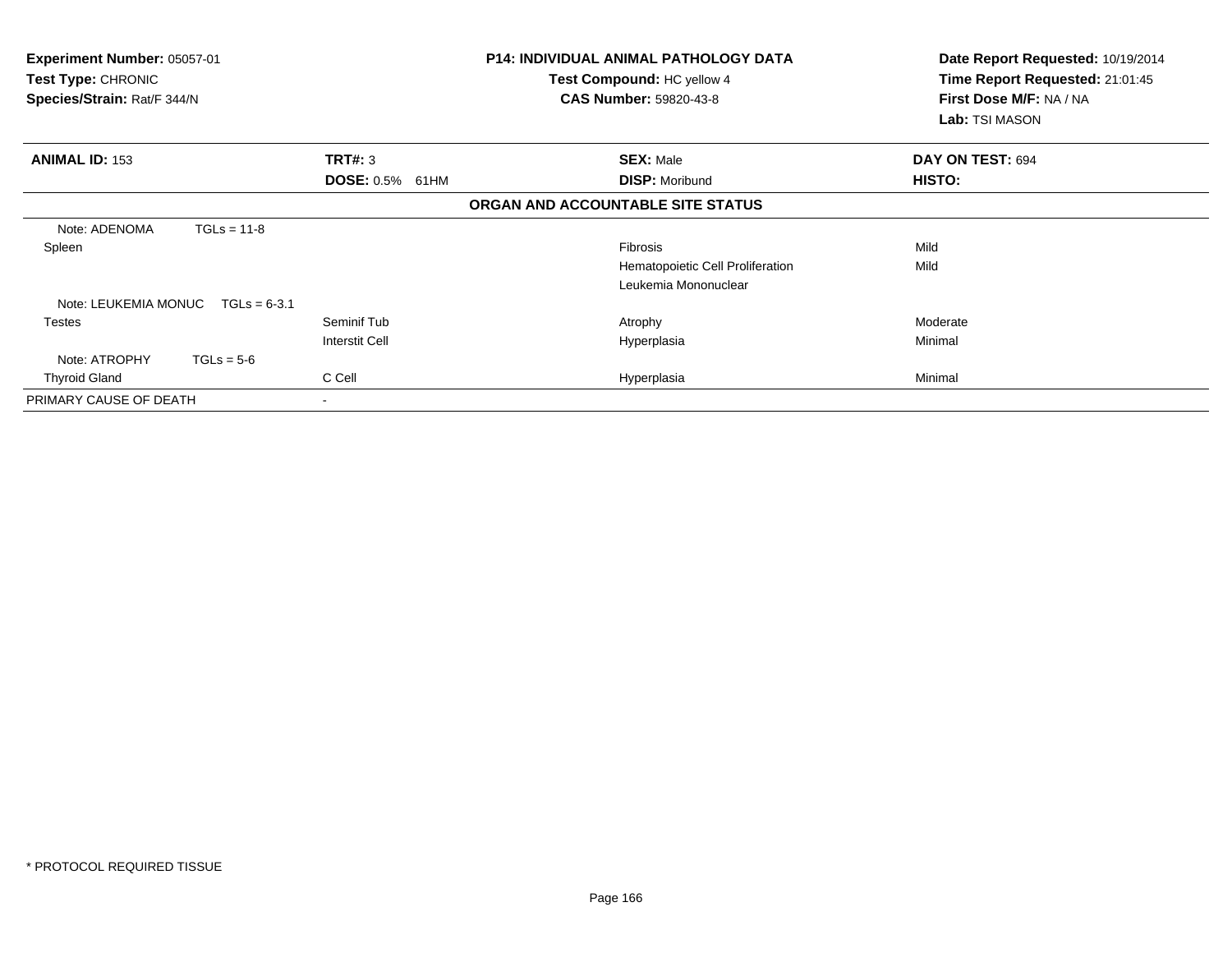| Experiment Number: 05057-01<br>Test Type: CHRONIC<br>Species/Strain: Rat/F 344/N | <b>P14: INDIVIDUAL ANIMAL PATHOLOGY DATA</b><br>Test Compound: HC yellow 4<br>CAS Number: 59820-43-8 |                                   | Date Report Requested: 10/19/2014<br>Time Report Requested: 21:01:45<br>First Dose M/F: NA / NA<br>Lab: TSI MASON |                            |  |
|----------------------------------------------------------------------------------|------------------------------------------------------------------------------------------------------|-----------------------------------|-------------------------------------------------------------------------------------------------------------------|----------------------------|--|
| <b>ANIMAL ID: 154</b>                                                            |                                                                                                      | <b>TRT#: 3</b><br>DOSE: 0.5% 61HM | <b>SEX: Male</b><br><b>DISP: Terminal Sacrifice</b>                                                               | DAY ON TEST: 729<br>HISTO: |  |
|                                                                                  |                                                                                                      |                                   | ORGAN AND ACCOUNTABLE SITE STATUS                                                                                 |                            |  |
| <b>NORMAL</b>                                                                    |                                                                                                      |                                   |                                                                                                                   |                            |  |
| Adrenal Gland - Cortex                                                           |                                                                                                      | <b>Bone</b>                       | <b>Bone Marrow</b>                                                                                                | <b>Brain</b>               |  |
| Epididymis                                                                       |                                                                                                      | Esophagus                         | Intestine Large - Cecum                                                                                           | Intestine Large - Colon    |  |
| Intestine Large - Rectum                                                         |                                                                                                      | Intestine Small - Duodenum        | Intestine Small - Ileum                                                                                           | Intestine Small - Jejunum  |  |
| Islets, Pancreatic                                                               |                                                                                                      | Lung                              | Lymph Node - Mandibular                                                                                           | Lymph Node - Mesenteric    |  |
| Nose                                                                             |                                                                                                      | Parathyroid Gland                 | <b>Pituitary Gland</b>                                                                                            | <b>Preputial Gland</b>     |  |
| Prostate                                                                         |                                                                                                      | Salivary Glands                   | <b>Seminal Vesicle</b>                                                                                            | <b>Skin</b>                |  |
| Stomach - Forestomach                                                            |                                                                                                      | Stomach - Glandular               | Thymus                                                                                                            | Trachea                    |  |
| <b>Urinary Bladder</b>                                                           |                                                                                                      |                                   |                                                                                                                   |                            |  |
| <b>MISSING</b>                                                                   |                                                                                                      |                                   |                                                                                                                   |                            |  |
| Mammary Gland                                                                    |                                                                                                      |                                   |                                                                                                                   |                            |  |
| <b>OBSERVATIONS</b>                                                              |                                                                                                      |                                   |                                                                                                                   |                            |  |
| <b>Adrenal Gland</b>                                                             |                                                                                                      | Medulla                           | Pheochromocytoma Benign                                                                                           |                            |  |
| Heart                                                                            |                                                                                                      |                                   | Cardiomyopathy                                                                                                    | Mild                       |  |
| Kidney                                                                           |                                                                                                      |                                   | Nephropathy                                                                                                       | Mild                       |  |
| Liver                                                                            |                                                                                                      | <b>Bile Duct</b>                  | Hyperplasia                                                                                                       | Mild                       |  |
| Pancreas                                                                         |                                                                                                      | Acinus                            | Hyperplasia                                                                                                       | Minimal                    |  |
| Spleen                                                                           |                                                                                                      |                                   | Hematopoietic Cell Proliferation                                                                                  | Mild                       |  |
| <b>Testes</b>                                                                    |                                                                                                      | <b>Bilateral, Interstit Cell</b>  | Adenoma                                                                                                           |                            |  |
|                                                                                  |                                                                                                      | Seminif Tub                       | Atrophy                                                                                                           | Mild                       |  |
|                                                                                  |                                                                                                      | <b>Interstit Cell</b>             | Hyperplasia                                                                                                       | Minimal                    |  |
| Note: ADENOMA                                                                    | $TGLs = 3-6$                                                                                         |                                   |                                                                                                                   |                            |  |
| <b>Thyroid Gland</b>                                                             |                                                                                                      | C Cell                            | Hyperplasia                                                                                                       | Mild                       |  |
| PRIMARY CAUSE OF DEATH                                                           |                                                                                                      |                                   |                                                                                                                   |                            |  |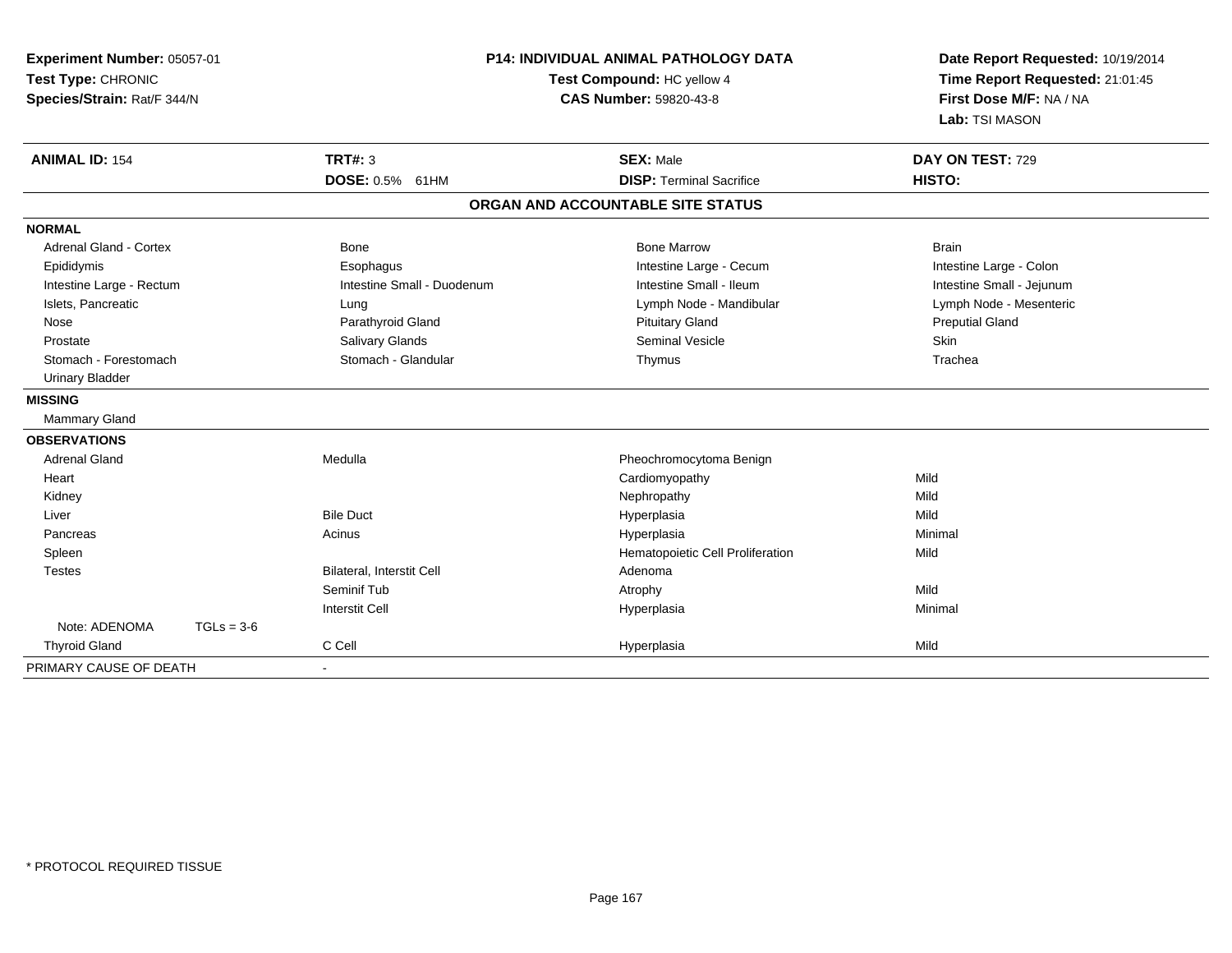| Experiment Number: 05057-01                  |                         | P14: INDIVIDUAL ANIMAL PATHOLOGY DATA | Date Report Requested: 10/19/2014 |  |
|----------------------------------------------|-------------------------|---------------------------------------|-----------------------------------|--|
| Test Type: CHRONIC                           |                         | Test Compound: HC yellow 4            | Time Report Requested: 21:01:45   |  |
| Species/Strain: Rat/F 344/N                  |                         | CAS Number: 59820-43-8                | First Dose M/F: NA / NA           |  |
|                                              |                         |                                       | Lab: TSI MASON                    |  |
| <b>ANIMAL ID: 157</b>                        | <b>TRT#: 3</b>          | <b>SEX: Male</b>                      | DAY ON TEST: 729                  |  |
|                                              | DOSE: 0.5% 61HM         | <b>DISP: Terminal Sacrifice</b>       | HISTO:                            |  |
|                                              |                         | ORGAN AND ACCOUNTABLE SITE STATUS     |                                   |  |
| <b>NORMAL</b>                                |                         |                                       |                                   |  |
| Bone                                         | <b>Bone Marrow</b>      | <b>Brain</b>                          | Epididymis                        |  |
| Esophagus                                    | Intestine Large - Cecum | Intestine Large - Colon               | Intestine Large - Rectum          |  |
| Intestine Small - Duodenum                   | Intestine Small - Ileum | Intestine Small - Jejunum             | Islets, Pancreatic                |  |
| <b>Mammary Gland</b>                         | Nose                    | Pancreas                              | Parathyroid Gland                 |  |
| <b>Preputial Gland</b>                       | Prostate                | Salivary Glands                       | Seminal Vesicle                   |  |
| <b>Skin</b>                                  | Stomach - Forestomach   | Stomach - Glandular                   | <b>Thyroid Gland</b>              |  |
| Trachea                                      | <b>Urinary Bladder</b>  |                                       |                                   |  |
| <b>OBSERVATIONS</b>                          |                         |                                       |                                   |  |
| <b>Adrenal Gland</b>                         | Medulla                 | Hyperplasia                           | Mild                              |  |
|                                              | Cortex                  | Leukemia Mononuclear                  |                                   |  |
|                                              | Medulla                 | Leukemia Mononuclear                  |                                   |  |
|                                              | Medulla                 | Pheochromocytoma Benign               |                                   |  |
| Note: LEUKEMIA MONUC<br>$TGLs = 10-8$        |                         |                                       |                                   |  |
| Heart                                        |                         | Leukemia Mononuclear                  |                                   |  |
| Kidney                                       |                         | Leukemia Mononuclear                  |                                   |  |
|                                              |                         | Nephropathy                           | Moderate                          |  |
| Liver                                        | <b>Bile Duct</b>        | Hyperplasia                           | Moderate                          |  |
|                                              |                         | Leukemia Mononuclear                  |                                   |  |
| Note: LEUKEMIA MONUC TGLs = 11-3             |                         |                                       |                                   |  |
| Lung                                         |                         | Leukemia Mononuclear                  |                                   |  |
| [ Leukemia Mononuclear TGLS = 5-1+2 ]        |                         |                                       |                                   |  |
| Lymph Node                                   | Axillary                | Leukemia Mononuclear                  |                                   |  |
|                                              | Mandibular              | Leukemia Mononuclear                  |                                   |  |
|                                              | Mediastinal             | Leukemia Mononuclear                  |                                   |  |
|                                              | Mesenteric              | Leukemia Mononuclear                  |                                   |  |
|                                              | Pancreatic              | Leukemia Mononuclear                  |                                   |  |
| Note: LEUKEMIA MONUC<br>$TGLs = 2-9,6-2,8-9$ |                         |                                       |                                   |  |
| <b>Pituitary Gland</b>                       | <b>Pars Distalis</b>    | Adenoma                               |                                   |  |
|                                              |                         | Leukemia Mononuclear                  |                                   |  |
| Note: ADENOMA<br>$TGLs = 12-8$               |                         |                                       |                                   |  |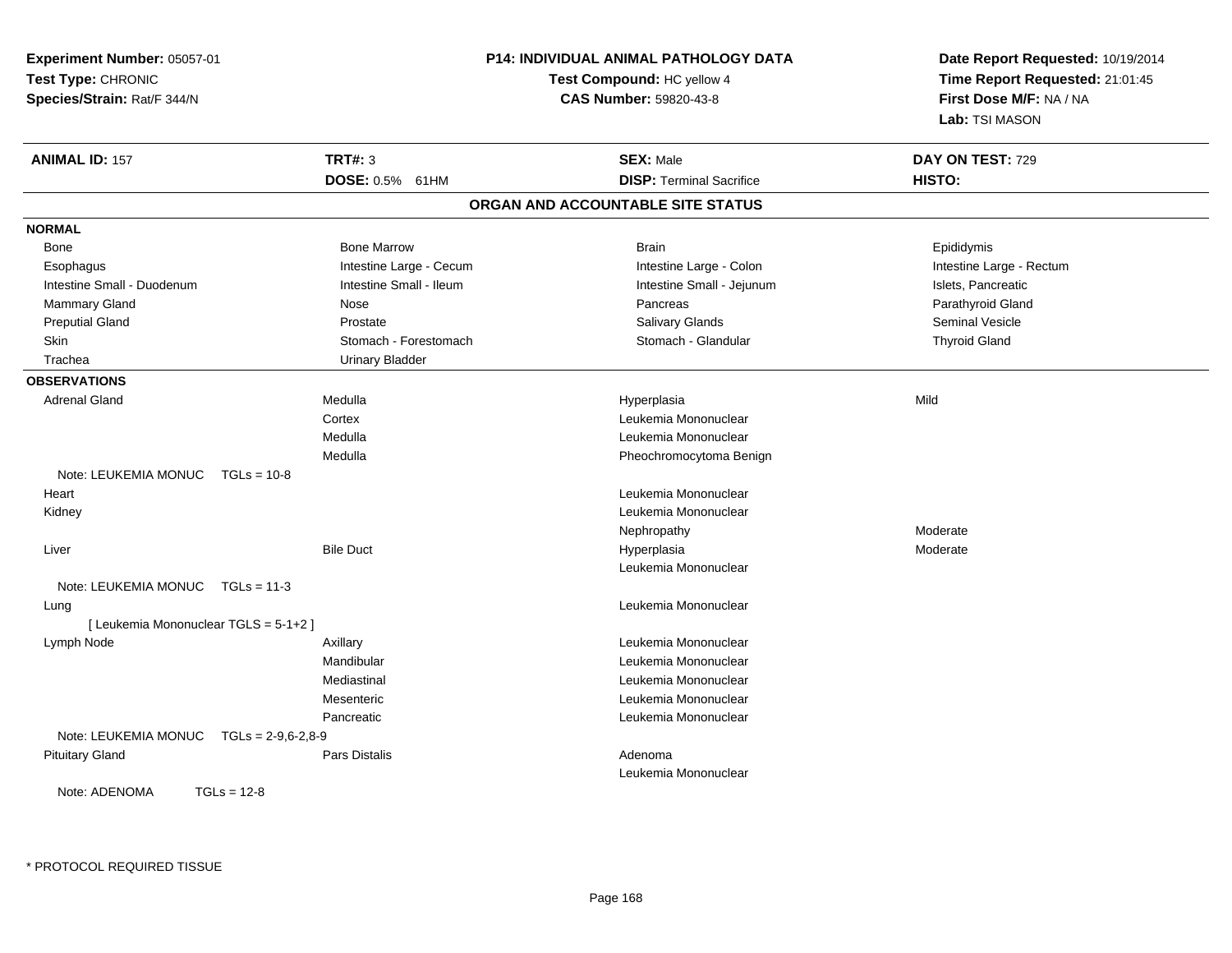| Experiment Number: 05057-01<br>Test Type: CHRONIC<br>Species/Strain: Rat/F 344/N |                           | <b>P14: INDIVIDUAL ANIMAL PATHOLOGY DATA</b><br>Test Compound: HC yellow 4<br><b>CAS Number: 59820-43-8</b> |                                 | Date Report Requested: 10/19/2014<br>Time Report Requested: 21:01:45<br>First Dose M/F: NA / NA<br><b>Lab:</b> TSI MASON |
|----------------------------------------------------------------------------------|---------------------------|-------------------------------------------------------------------------------------------------------------|---------------------------------|--------------------------------------------------------------------------------------------------------------------------|
| <b>ANIMAL ID: 157</b>                                                            | TRT#: 3                   | <b>SEX: Male</b>                                                                                            |                                 | DAY ON TEST: 729                                                                                                         |
|                                                                                  | <b>DOSE: 0.5%</b><br>61HM |                                                                                                             | <b>DISP: Terminal Sacrifice</b> | HISTO:                                                                                                                   |
|                                                                                  |                           | ORGAN AND ACCOUNTABLE SITE STATUS                                                                           |                                 |                                                                                                                          |
| Spleen                                                                           |                           | <b>Fibrosis</b>                                                                                             | Leukemia Mononuclear            | Mild                                                                                                                     |
| Note: NODULE ADJACENT TO THE FIBROTIC AREA<br>[Fibrosis TGLS = $13-3.1$ ]        |                           |                                                                                                             |                                 |                                                                                                                          |
| [Leukemia Mononuclear TGLS = 7-3.1 ]                                             |                           |                                                                                                             |                                 |                                                                                                                          |
| Testes                                                                           | Bilateral, Interstit Cell | Adenoma                                                                                                     |                                 |                                                                                                                          |
|                                                                                  | Seminif Tub               | Atrophy                                                                                                     |                                 | Mild                                                                                                                     |
|                                                                                  | <b>Interstit Cell</b>     | Hyperplasia                                                                                                 |                                 | Mild                                                                                                                     |
| Note: ADENOMA<br>$TGLs = 9-6$                                                    |                           |                                                                                                             |                                 |                                                                                                                          |
| Thymus                                                                           |                           |                                                                                                             | Leukemia Mononuclear            |                                                                                                                          |
| PRIMARY CAUSE OF DEATH                                                           |                           |                                                                                                             |                                 |                                                                                                                          |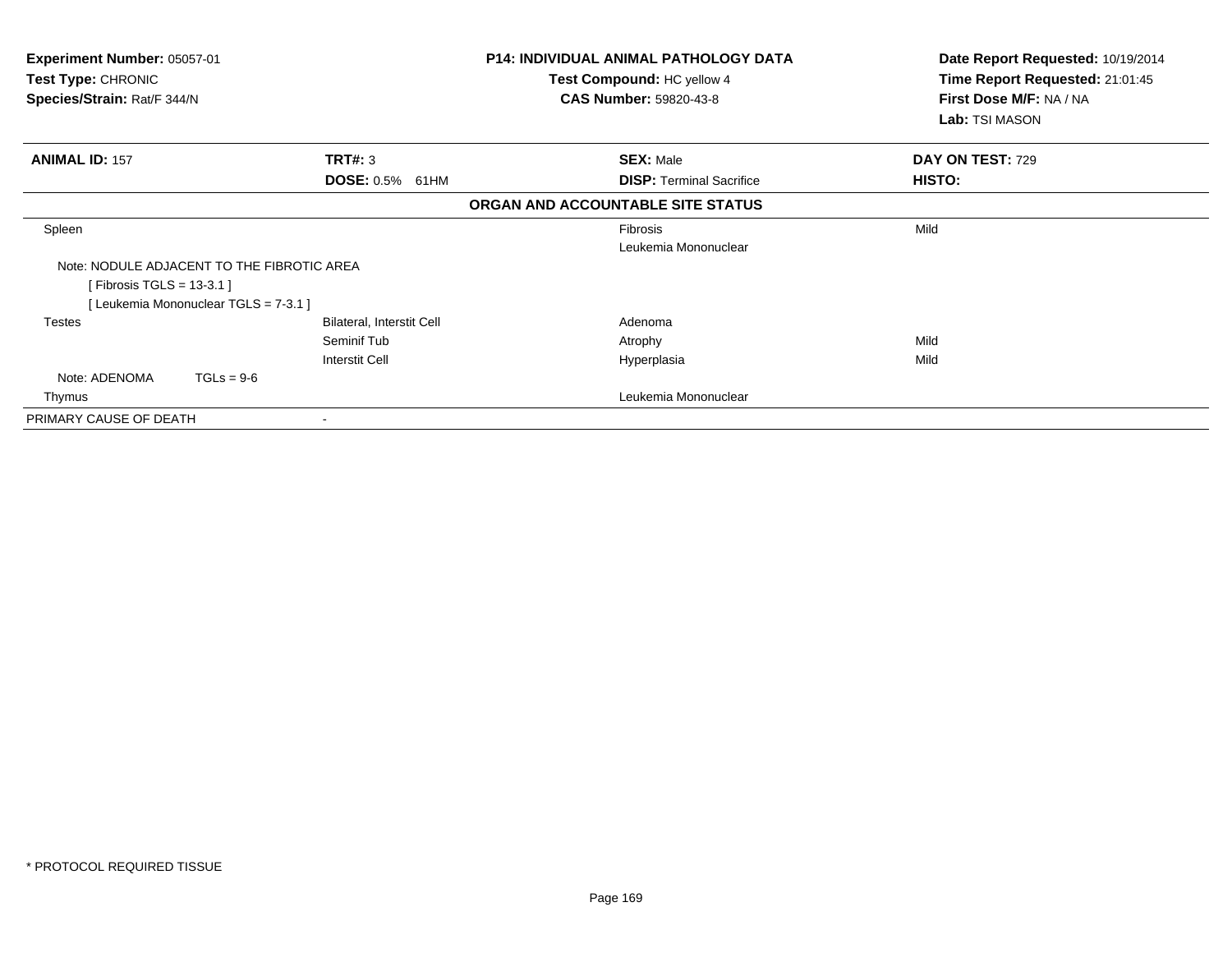| Experiment Number: 05057-01<br>Test Type: CHRONIC<br>Species/Strain: Rat/F 344/N |                          | P14: INDIVIDUAL ANIMAL PATHOLOGY DATA<br>Test Compound: HC yellow 4<br>CAS Number: 59820-43-8 | Date Report Requested: 10/19/2014<br>Time Report Requested: 21:01:45<br>First Dose M/F: NA / NA<br>Lab: TSI MASON |  |
|----------------------------------------------------------------------------------|--------------------------|-----------------------------------------------------------------------------------------------|-------------------------------------------------------------------------------------------------------------------|--|
| <b>ANIMAL ID: 158</b>                                                            | <b>TRT#: 3</b>           | <b>SEX: Male</b>                                                                              | DAY ON TEST: 729                                                                                                  |  |
|                                                                                  | DOSE: 0.5% 61HM          | <b>DISP: Terminal Sacrifice</b>                                                               | HISTO:                                                                                                            |  |
|                                                                                  |                          | ORGAN AND ACCOUNTABLE SITE STATUS                                                             |                                                                                                                   |  |
| <b>NORMAL</b>                                                                    |                          |                                                                                               |                                                                                                                   |  |
| <b>Adrenal Gland - Cortex</b>                                                    | Bone                     | <b>Bone Marrow</b>                                                                            | <b>Brain</b>                                                                                                      |  |
| Epididymis                                                                       | Esophagus                | Heart                                                                                         | Intestine Large - Cecum                                                                                           |  |
| Intestine Large - Colon                                                          | Intestine Large - Rectum | Intestine Small - Duodenum                                                                    | Intestine Small - Ileum                                                                                           |  |
| Intestine Small - Jejunum                                                        | Islets, Pancreatic       | Lung                                                                                          | Lymph Node - Mandibular                                                                                           |  |
| Lymph Node - Mesenteric                                                          | Mammary Gland            | Nose                                                                                          | Pancreas                                                                                                          |  |
| Parathyroid Gland                                                                | <b>Preputial Gland</b>   | Prostate                                                                                      | Salivary Glands                                                                                                   |  |
| <b>Seminal Vesicle</b>                                                           | Skin                     | Stomach - Glandular                                                                           | <b>Testes</b>                                                                                                     |  |
| Thymus                                                                           | <b>Thyroid Gland</b>     | Trachea                                                                                       | <b>Urinary Bladder</b>                                                                                            |  |
| <b>OBSERVATIONS</b>                                                              |                          |                                                                                               |                                                                                                                   |  |
| <b>Adrenal Gland</b>                                                             | Medulla                  | Hyperplasia                                                                                   | Minimal                                                                                                           |  |
| Eye                                                                              | Retina                   | Atrophy                                                                                       | Moderate                                                                                                          |  |
|                                                                                  | Lens                     | Cataract                                                                                      | Moderate                                                                                                          |  |
| Note: CATARACT<br>$TGLs = 1-13$                                                  |                          |                                                                                               |                                                                                                                   |  |
| Kidney                                                                           |                          | Nephropathy                                                                                   | Mild                                                                                                              |  |
| Liver                                                                            |                          | Hepatodiaphragmatic Nodule                                                                    |                                                                                                                   |  |
|                                                                                  | <b>Bile Duct</b>         | Hyperplasia                                                                                   | Mild                                                                                                              |  |
| [ Hepatodiaphragmatic Nodule TGLS = 7-3.1 ]                                      |                          |                                                                                               |                                                                                                                   |  |
| <b>Pituitary Gland</b>                                                           | Pars Distalis            | Adenoma                                                                                       |                                                                                                                   |  |
| Note: ADENOMA<br>$TGLs = 9-8$                                                    |                          |                                                                                               |                                                                                                                   |  |
| Spleen                                                                           |                          | <b>Fibrosis</b>                                                                               | Mild                                                                                                              |  |
|                                                                                  |                          | Hematopoietic Cell Proliferation                                                              | Mild                                                                                                              |  |
| Note: FIBROSIS<br>$TGLs = 5-3$                                                   |                          |                                                                                               |                                                                                                                   |  |
| Stomach                                                                          | Forestomach              | Hyperkeratosis                                                                                | Moderate                                                                                                          |  |
| Note: HYPERKERATOSIS TGLs = 10-7<br>Note: CRATER-LIKE CHANGE                     |                          |                                                                                               |                                                                                                                   |  |
| PRIMARY CAUSE OF DEATH                                                           | $\blacksquare$           |                                                                                               |                                                                                                                   |  |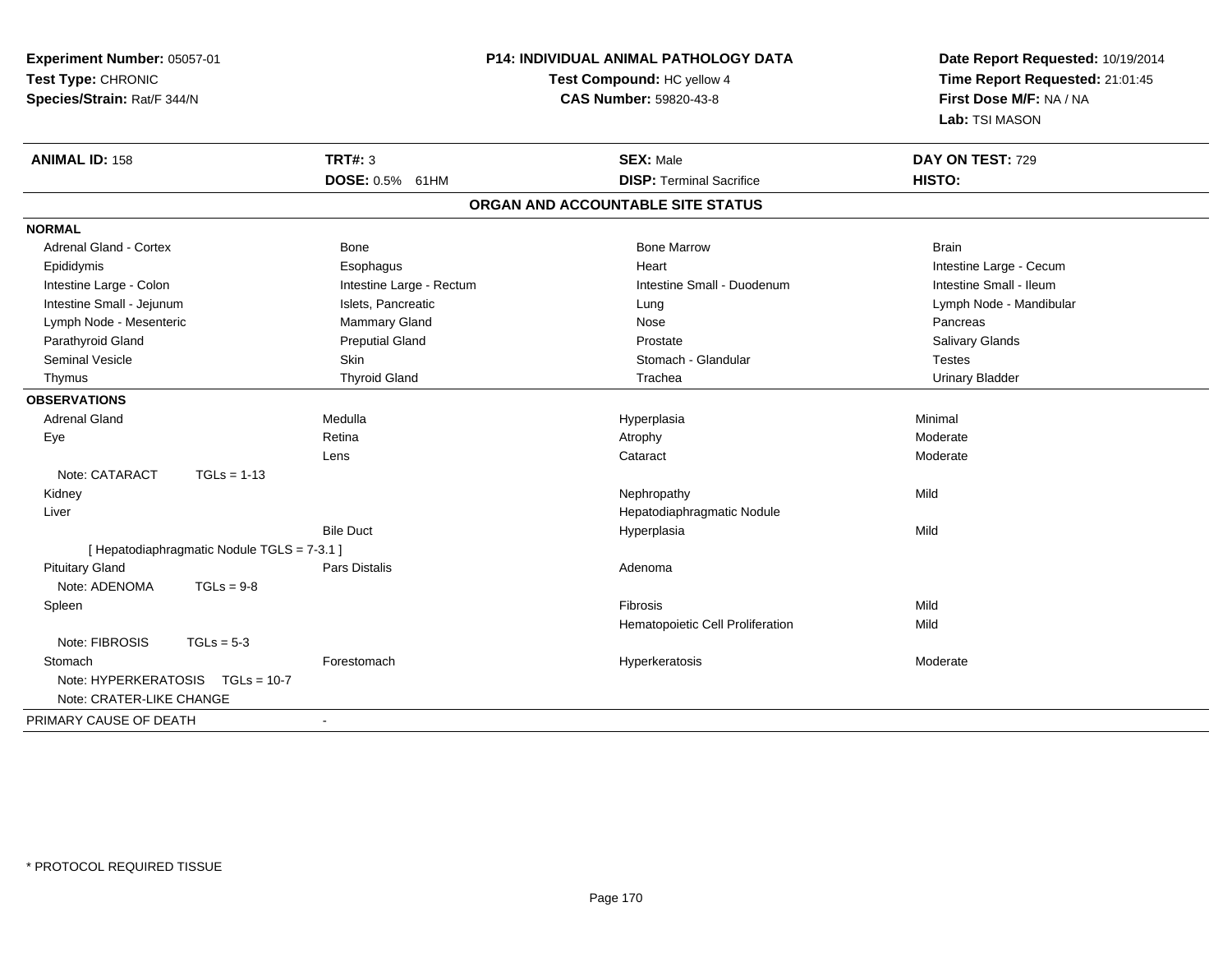| Experiment Number: 05057-01<br>Test Type: CHRONIC<br>Species/Strain: Rat/F 344/N |               |                            | <b>P14: INDIVIDUAL ANIMAL PATHOLOGY DATA</b><br>Test Compound: HC yellow 4<br>CAS Number: 59820-43-8 | Date Report Requested: 10/19/2014<br>Time Report Requested: 21:01:45<br>First Dose M/F: NA / NA<br>Lab: TSI MASON |  |
|----------------------------------------------------------------------------------|---------------|----------------------------|------------------------------------------------------------------------------------------------------|-------------------------------------------------------------------------------------------------------------------|--|
| <b>ANIMAL ID: 159</b>                                                            |               | <b>TRT#: 3</b>             | <b>SEX: Male</b>                                                                                     | DAY ON TEST: 704                                                                                                  |  |
|                                                                                  |               | DOSE: 0.5% 61HM            | <b>DISP: Moribund</b>                                                                                | HISTO:                                                                                                            |  |
|                                                                                  |               |                            | ORGAN AND ACCOUNTABLE SITE STATUS                                                                    |                                                                                                                   |  |
| <b>NORMAL</b>                                                                    |               |                            |                                                                                                      |                                                                                                                   |  |
| <b>Adrenal Gland - Cortex</b>                                                    |               | Adrenal Gland - Medulla    | Bone                                                                                                 | <b>Bone Marrow</b>                                                                                                |  |
| <b>Brain</b>                                                                     |               | Ear                        | Epididymis                                                                                           | Esophagus                                                                                                         |  |
| Harderian Gland                                                                  |               | Heart                      | Intestine Large - Cecum                                                                              | Intestine Large - Colon                                                                                           |  |
| Intestine Large - Rectum                                                         |               | Intestine Small - Duodenum | Intestine Small - Ileum                                                                              | Intestine Small - Jejunum                                                                                         |  |
| Lung                                                                             |               | Lymph Node - Mandibular    | Lymph Node - Mesenteric                                                                              | Mammary Gland                                                                                                     |  |
| Nose                                                                             |               | Parathyroid Gland          | <b>Preputial Gland</b>                                                                               | Prostate                                                                                                          |  |
| Salivary Glands                                                                  |               | Seminal Vesicle            | Skin                                                                                                 | Spleen                                                                                                            |  |
| Stomach - Forestomach                                                            |               | Stomach - Glandular        | Thymus                                                                                               | <b>Thyroid Gland</b>                                                                                              |  |
| Trachea                                                                          |               | <b>Urinary Bladder</b>     |                                                                                                      |                                                                                                                   |  |
| <b>OBSERVATIONS</b>                                                              |               |                            |                                                                                                      |                                                                                                                   |  |
| <b>Brain</b>                                                                     |               |                            |                                                                                                      |                                                                                                                   |  |
| Note: ARE PROBABLY DUE TO THE LARGE PITUITARY MASS                               |               |                            |                                                                                                      |                                                                                                                   |  |
| Note: VENTRICLES DISTENDED. DEPRESSION AND HEAD TILT                             |               |                            |                                                                                                      |                                                                                                                   |  |
| Eye                                                                              |               | Lens                       | Cataract                                                                                             | Mild                                                                                                              |  |
| Note: CATARACT                                                                   | $TGLs = 1-14$ |                            |                                                                                                      |                                                                                                                   |  |
| Islets, Pancreatic                                                               |               |                            | Adenoma                                                                                              |                                                                                                                   |  |
| Kidney                                                                           |               |                            | Nephropathy                                                                                          | Mild                                                                                                              |  |
| Liver                                                                            |               |                            | Angiectasis                                                                                          | Mild                                                                                                              |  |
|                                                                                  |               |                            | <b>Basophilic Focus</b>                                                                              |                                                                                                                   |  |
|                                                                                  |               | <b>Bile Duct</b>           | Hyperplasia                                                                                          | Mild                                                                                                              |  |
| Pancreas                                                                         |               | Acinus                     | Atrophy                                                                                              | Mild                                                                                                              |  |
| <b>Pituitary Gland</b>                                                           |               | Pars Distalis              | Adenoma                                                                                              |                                                                                                                   |  |
|                                                                                  |               | Pars Distalis              | Angiectasis                                                                                          | Marked                                                                                                            |  |
| Note: ANGIECTASIS                                                                | $TGLs = 5-8$  |                            |                                                                                                      |                                                                                                                   |  |
| <b>Testes</b>                                                                    |               | <b>Interstit Cell</b>      | Hyperplasia                                                                                          | Minimal                                                                                                           |  |
| PRIMARY CAUSE OF DEATH                                                           |               | $\blacksquare$             |                                                                                                      |                                                                                                                   |  |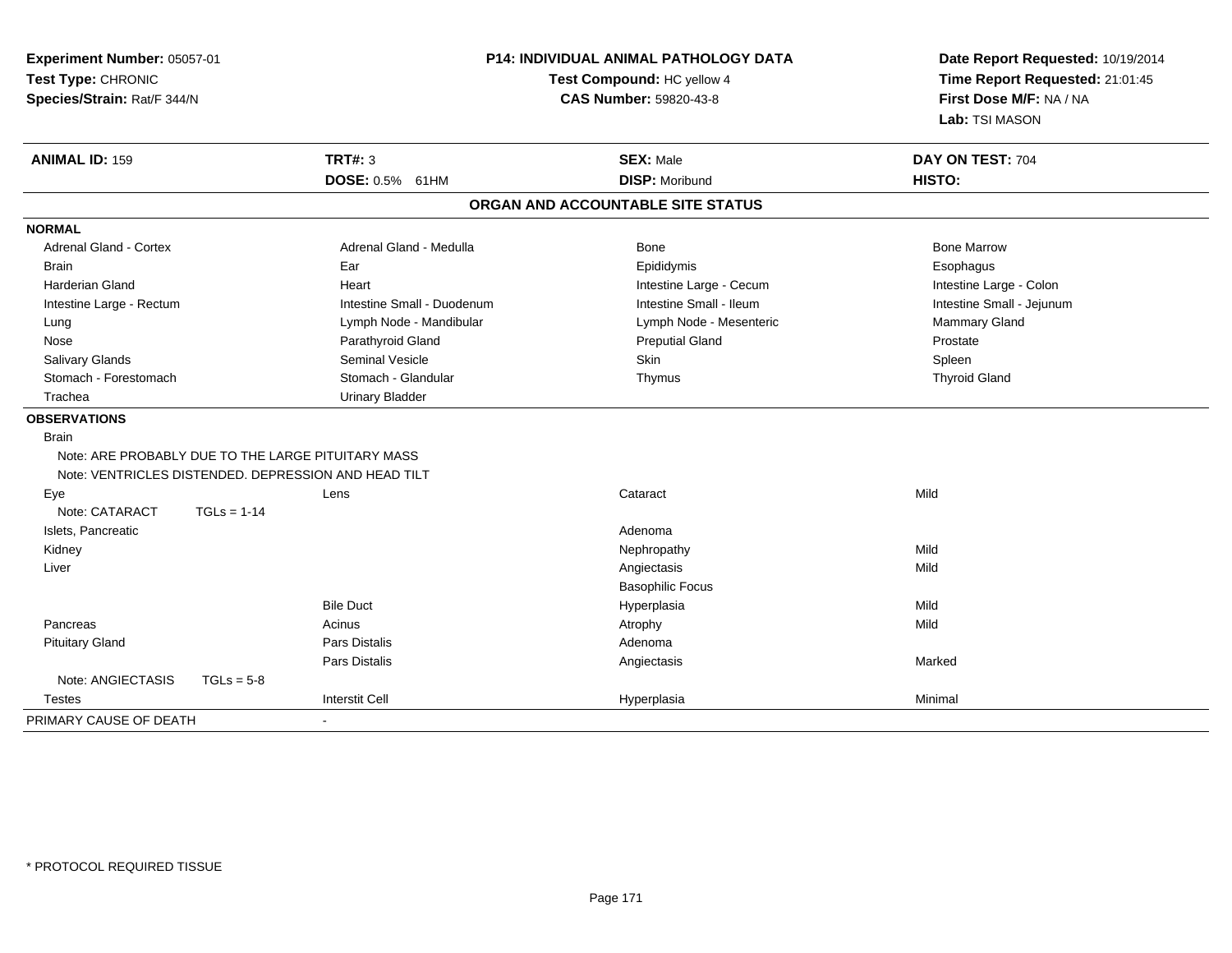| Test Type: CHRONIC<br>Species/Strain: Rat/F 344/N | P14: INDIVIDUAL ANIMAL PATHOLOGY DATA<br>Experiment Number: 05057-01<br>Test Compound: HC yellow 4<br><b>CAS Number: 59820-43-8</b> |                           | Date Report Requested: 10/19/2014<br>Time Report Requested: 21:01:45<br>First Dose M/F: NA / NA<br>Lab: TSI MASON |                          |
|---------------------------------------------------|-------------------------------------------------------------------------------------------------------------------------------------|---------------------------|-------------------------------------------------------------------------------------------------------------------|--------------------------|
| <b>ANIMAL ID: 161</b>                             |                                                                                                                                     | <b>TRT#: 3</b>            | <b>SEX: Male</b>                                                                                                  | DAY ON TEST: 729         |
|                                                   |                                                                                                                                     | DOSE: 0.5% 61HM           | <b>DISP: Terminal Sacrifice</b>                                                                                   | HISTO:                   |
|                                                   |                                                                                                                                     |                           | ORGAN AND ACCOUNTABLE SITE STATUS                                                                                 |                          |
| <b>NORMAL</b>                                     |                                                                                                                                     |                           |                                                                                                                   |                          |
| <b>Bone</b>                                       |                                                                                                                                     | <b>Bone Marrow</b>        | <b>Brain</b>                                                                                                      | Epididymis               |
| Esophagus                                         |                                                                                                                                     | Intestine Large - Cecum   | Intestine Large - Colon                                                                                           | Intestine Large - Rectum |
| Intestine Small - Duodenum                        |                                                                                                                                     | Intestine Small - Ileum   | Intestine Small - Jejunum                                                                                         | Islets, Pancreatic       |
| Lymph Node - Mandibular                           |                                                                                                                                     | Lymph Node - Mesenteric   | Nose                                                                                                              | Pancreas                 |
| Parathyroid Gland                                 |                                                                                                                                     | <b>Preputial Gland</b>    | Prostate                                                                                                          | Salivary Glands          |
| <b>Seminal Vesicle</b>                            |                                                                                                                                     | Skin                      | Stomach - Forestomach                                                                                             | Stomach - Glandular      |
| Thymus                                            |                                                                                                                                     | <b>Thyroid Gland</b>      | Trachea                                                                                                           | <b>Urinary Bladder</b>   |
| <b>MISSING</b>                                    |                                                                                                                                     |                           |                                                                                                                   |                          |
| Mammary Gland                                     |                                                                                                                                     |                           |                                                                                                                   |                          |
| <b>OBSERVATIONS</b>                               |                                                                                                                                     |                           |                                                                                                                   |                          |
| <b>Adrenal Gland</b>                              |                                                                                                                                     | Cortex                    | Hyperplasia                                                                                                       | Mild                     |
|                                                   |                                                                                                                                     | Bilateral, Medulla        | Pheochromocytoma Benign                                                                                           |                          |
| Heart                                             |                                                                                                                                     |                           | Cardiomyopathy                                                                                                    | Mild                     |
| Kidney                                            |                                                                                                                                     |                           | Leukemia Mononuclear                                                                                              |                          |
|                                                   |                                                                                                                                     |                           | Nephropathy                                                                                                       | Moderate                 |
| Liver                                             |                                                                                                                                     |                           | Leukemia Mononuclear                                                                                              |                          |
| Lung                                              |                                                                                                                                     |                           | Alveolar/Bronchiolar Adenoma                                                                                      |                          |
|                                                   | [ Alveolar/Bronchiolar Adenoma TGLS = 3-2 ]                                                                                         |                           |                                                                                                                   |                          |
| Nose                                              |                                                                                                                                     |                           |                                                                                                                   |                          |
| Note: BLOOD IN NASAL CAVITY                       |                                                                                                                                     |                           |                                                                                                                   |                          |
| <b>Pituitary Gland</b>                            |                                                                                                                                     | <b>Pars Distalis</b>      | Adenoma                                                                                                           |                          |
|                                                   |                                                                                                                                     | Pars Distalis             | Angiectasis                                                                                                       | Mild                     |
|                                                   |                                                                                                                                     | Pars Distalis             | Hyperplasia                                                                                                       | Mild                     |
| Note: ANGIECTASIS                                 | $TGLs = 9-8$                                                                                                                        |                           |                                                                                                                   |                          |
| Note: ADENOMA                                     | $TGLs = 10-8$                                                                                                                       |                           |                                                                                                                   |                          |
| Note: HYPERPLASIA                                 | $TGLs = 11-8$                                                                                                                       |                           |                                                                                                                   |                          |
| Spleen                                            |                                                                                                                                     |                           | Leukemia Mononuclear                                                                                              |                          |
| <b>Testes</b>                                     |                                                                                                                                     | Bilateral, Interstit Cell | Adenoma                                                                                                           |                          |
|                                                   |                                                                                                                                     | <b>Interstit Cell</b>     | Hyperplasia                                                                                                       | Mild                     |
| Note: ADENOMA                                     | $TGLs = 5-6.6-6$                                                                                                                    |                           |                                                                                                                   |                          |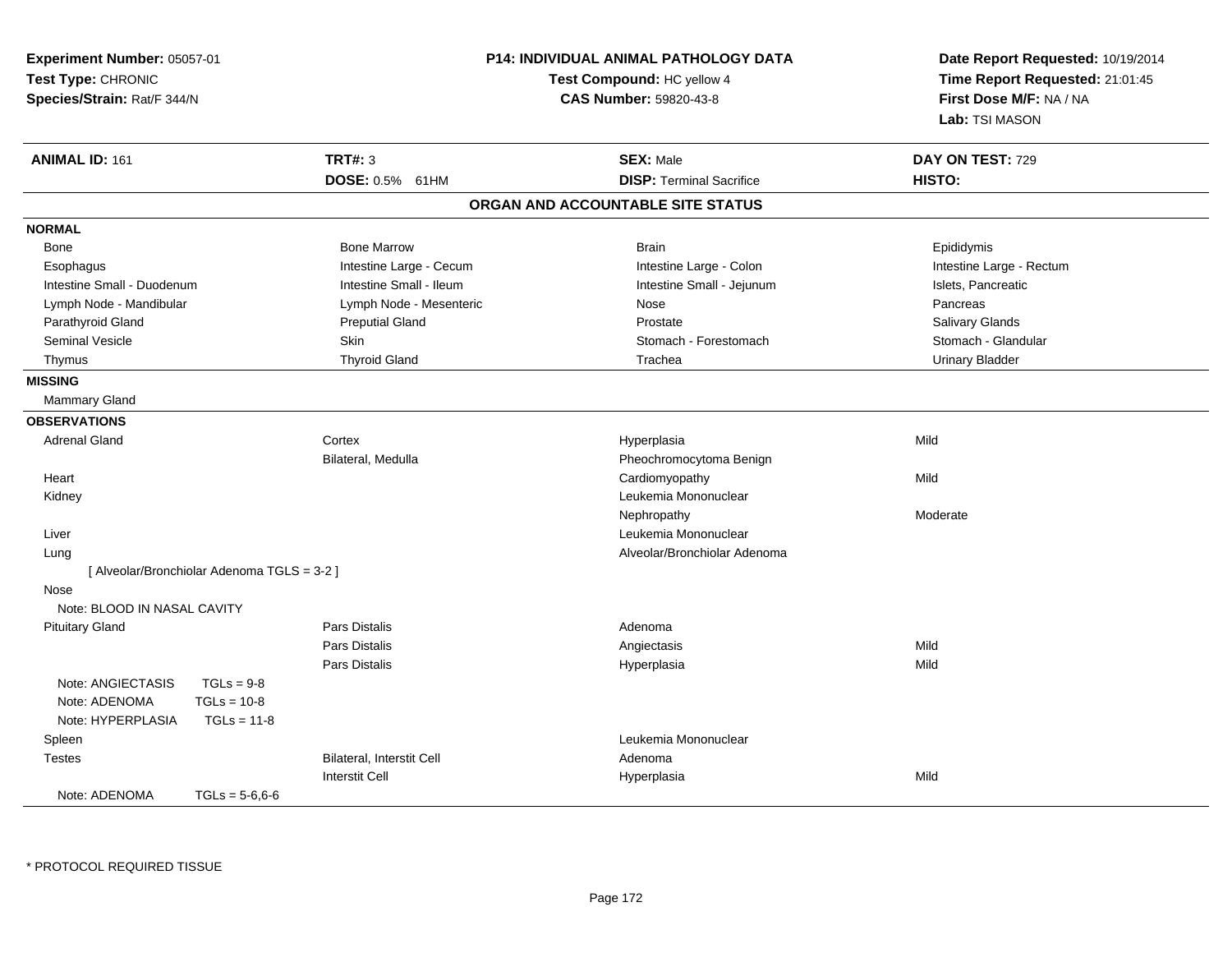| <b>Experiment Number: 05057-01</b><br>Test Type: CHRONIC<br>Species/Strain: Rat/F 344/N | <b>P14: INDIVIDUAL ANIMAL PATHOLOGY DATA</b><br>Test Compound: HC yellow 4<br><b>CAS Number: 59820-43-8</b> |                                   | Date Report Requested: 10/19/2014<br>Time Report Requested: 21:01:45<br>First Dose M/F: NA / NA<br><b>Lab:</b> TSI MASON |  |
|-----------------------------------------------------------------------------------------|-------------------------------------------------------------------------------------------------------------|-----------------------------------|--------------------------------------------------------------------------------------------------------------------------|--|
| <b>ANIMAL ID: 161</b>                                                                   | <b>TRT#: 3</b>                                                                                              | <b>SEX: Male</b>                  | <b>DAY ON TEST: 729</b>                                                                                                  |  |
|                                                                                         | <b>DOSE: 0.5% 61HM</b>                                                                                      | <b>DISP: Terminal Sacrifice</b>   | <b>HISTO:</b>                                                                                                            |  |
|                                                                                         |                                                                                                             | ORGAN AND ACCOUNTABLE SITE STATUS |                                                                                                                          |  |
| PRIMARY CAUSE OF DEATH                                                                  | $\overline{\phantom{a}}$                                                                                    |                                   |                                                                                                                          |  |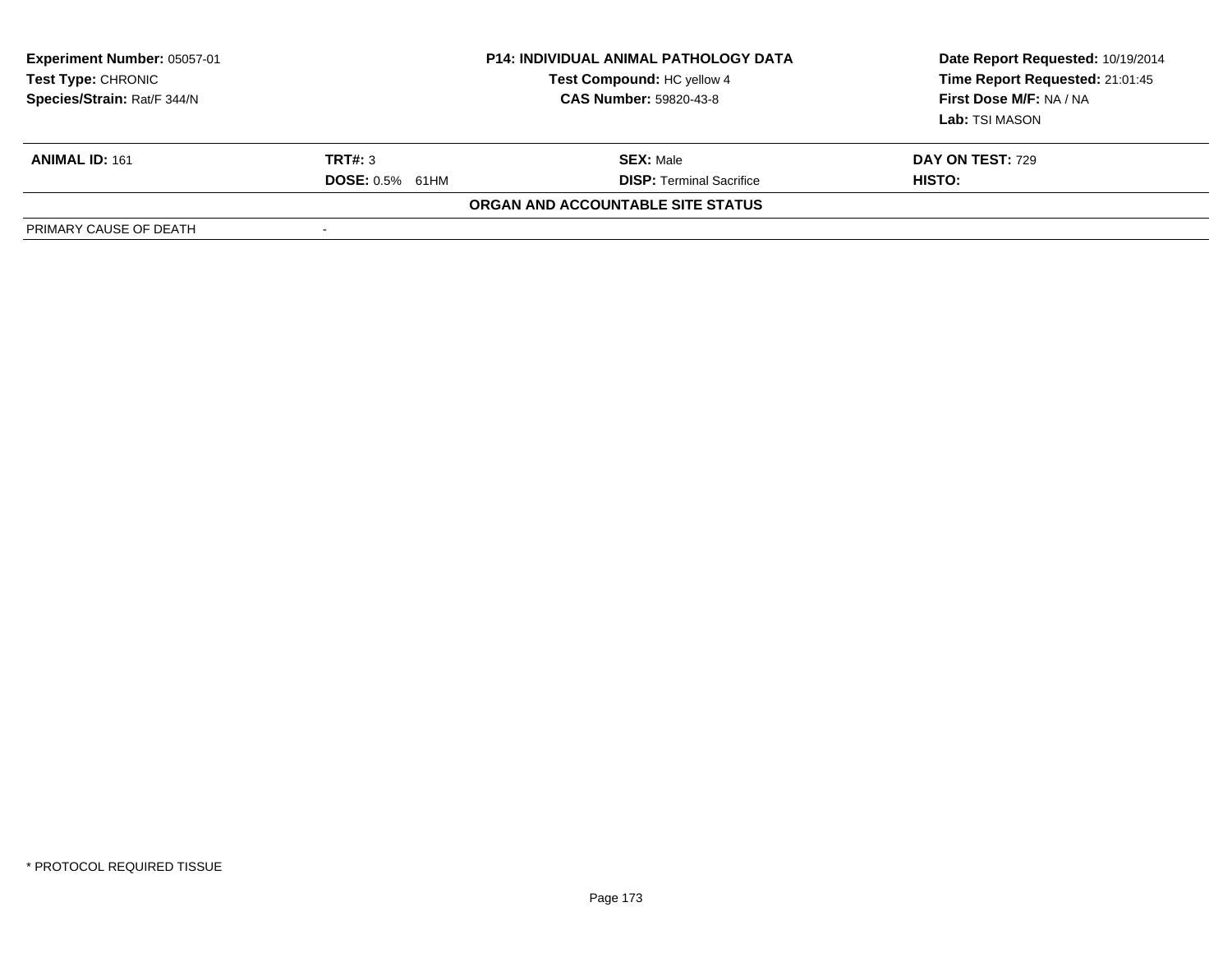**Experiment Number:** 05057-01**Test Type:** CHRONIC **Species/Strain:** Rat/F 344/N**P14: INDIVIDUAL ANIMAL PATHOLOGY DATATest Compound:** HC yellow 4**CAS Number:** 59820-43-8**Date Report Requested:** 10/19/2014**Time Report Requested:** 21:01:45**First Dose M/F:** NA / NA**Lab:** TSI MASON**ANIMAL ID:** 162**TRT#:** 3 **SEX:** Male **DAY ON TEST:** 676 **DOSE:** 0.5% 61HM**DISP:** Moribund **HISTO: ORGAN AND ACCOUNTABLE SITE STATUSNORMAL**Adrenal Gland - Cortex **Bone Bone Bone Brain** Bone Bone Bone Marrow Bone Marrow Brain Brain Intestine Large - Colon Epididymis **Example 20 Example 20 Example 20 Example 20 Example 20 Example 20 Example 20 Example 20 Example 20 Example 20 Example 20 Example 20 Example 20 Example 20 Example 20 Example 20 Example 20 Example 20 Example 20 E** Intestine Small - Jejunum Intestine Large - Rectum **Intestine Small - Duodenum** Intestine Small - Ileum Intestine Small - Ileum Lymph Node - Mesenteric Islets, Pancreatic **Lung Lung Lung Lymph Node - Mandibular Lymph Node - Mandibular Lymph Node - Mandibular** Mammary Gland Nose Nose Records and December 2012 (Nose Pancreas Parathyroid Gland Parathyroid Gland Parathyroid Gland Parathyroid Gland Parathyroid Gland Parathyroid Gland Parathyroid Gland Parathyroid Gland Parathyroid G Preputial Gland Prostate Salivary Glands Seminal VesicleStomach - Forestomach **Stomach - Stomach - Glandular** Stomach - Glandular Thymus Thymus Thyroid Gland Trachea Urinary Bladder**OBSERVATIONS** Adrenal GlandMedulla **Pheochromocytoma Benign**  Heart Cardiomyopathyy Mild Moderate Kidneyy the controller the controller of the controller of the Moderate Moderate of the Moderate of the Moderate of the Moderate of the Moderate of the Moderate of the Moderate of the Moderate of the Moderate of the Moderate of e Diffuse, Mild Liverr and the control of the control of the control of the control of the control of the control of the control of the control of the control of the control of the control of the control of the control of the control of the co Bile Duct Hyperplasiaa Mild [ Hyperplasia TGLS = 2-3+3.1,3-3+3.1 ] Pituitary Glandd and the contract of Pars Distalis and the contract of Adenoma and Adenoma and the Adenoma and the Adenoma and  $\lambda$ Pars Distaliss and the contract of the contract of the contract of the contract of the contract of the contract of the contract of the contract of the contract of the contract of the contract of the contract of the contract of the cont Note: ADENOMA TGLs = 4-8 Skinn and the subcut Tiss the subset of the set of the set of the set of the set of the set of the set of the set o Note: FIBROSARC TGLs = 1-13+13.1 SpleenHematopoietic Cell Proliferation Mild TestesBilateral, Interstit Cell **Adenoma** I **Hyperplasia** Interstit Cella Mild PRIMARY CAUSE OF DEATH-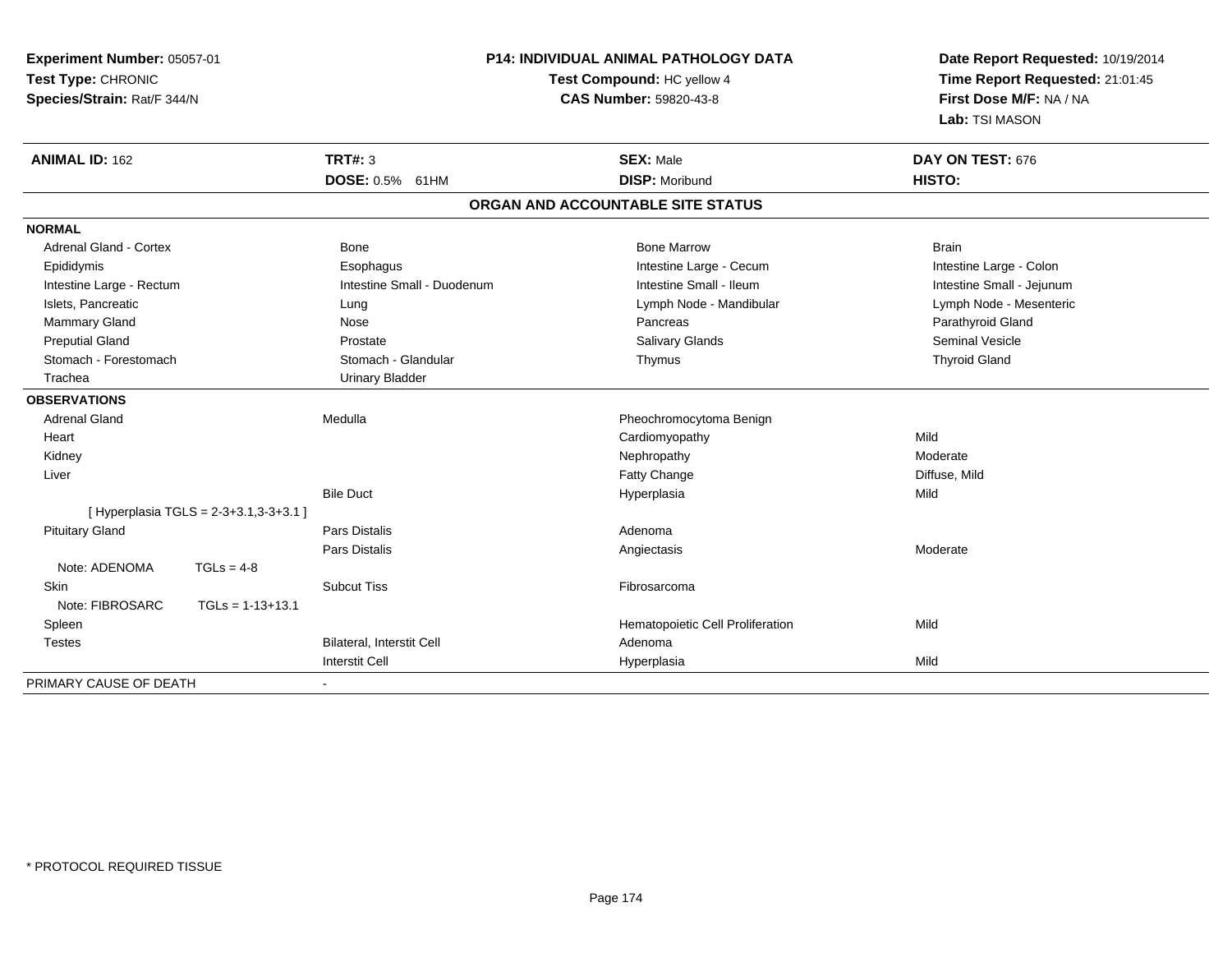| Experiment Number: 05057-01<br>Test Type: CHRONIC<br>Species/Strain: Rat/F 344/N |                                   | <b>P14: INDIVIDUAL ANIMAL PATHOLOGY DATA</b><br>Test Compound: HC yellow 4<br><b>CAS Number: 59820-43-8</b> | Date Report Requested: 10/19/2014<br>Time Report Requested: 21:01:45<br>First Dose M/F: NA / NA<br>Lab: TSI MASON |  |
|----------------------------------------------------------------------------------|-----------------------------------|-------------------------------------------------------------------------------------------------------------|-------------------------------------------------------------------------------------------------------------------|--|
| <b>ANIMAL ID: 164</b>                                                            | <b>TRT#: 3</b><br>DOSE: 0.5% 61HM | <b>SEX: Male</b><br><b>DISP: Terminal Sacrifice</b>                                                         | DAY ON TEST: 729<br>HISTO:                                                                                        |  |
|                                                                                  |                                   | ORGAN AND ACCOUNTABLE SITE STATUS                                                                           |                                                                                                                   |  |
| <b>NORMAL</b>                                                                    |                                   |                                                                                                             |                                                                                                                   |  |
| <b>Adrenal Gland - Cortex</b>                                                    | Adrenal Gland - Medulla           | Bone                                                                                                        | <b>Bone Marrow</b>                                                                                                |  |
| <b>Brain</b>                                                                     | Epididymis                        | Esophagus                                                                                                   | Intestine Large - Cecum                                                                                           |  |
| Intestine Large - Rectum                                                         | Intestine Small - Duodenum        | Intestine Small - Ileum                                                                                     | Intestine Small - Jejunum                                                                                         |  |
| Islets, Pancreatic                                                               | Lymph Node - Mandibular           | Lymph Node - Mesenteric                                                                                     | Nose                                                                                                              |  |
| <b>Pituitary Gland</b>                                                           | Salivary Glands                   | <b>Seminal Vesicle</b>                                                                                      | Skin                                                                                                              |  |
| Stomach - Forestomach                                                            | Stomach - Glandular               | Thymus                                                                                                      | Trachea                                                                                                           |  |
| <b>MISSING</b>                                                                   |                                   |                                                                                                             |                                                                                                                   |  |
| Intestine Large - Colon                                                          | Mammary Gland                     | Parathyroid Gland                                                                                           | Prostate                                                                                                          |  |
| <b>Urinary Bladder</b>                                                           |                                   |                                                                                                             |                                                                                                                   |  |
| <b>OBSERVATIONS</b>                                                              |                                   |                                                                                                             |                                                                                                                   |  |
| Heart                                                                            |                                   | Cardiomyopathy                                                                                              | Mild                                                                                                              |  |
| Kidney                                                                           |                                   | Nephropathy                                                                                                 | Moderate                                                                                                          |  |
| Liver                                                                            |                                   | <b>Clear Cell Focus</b>                                                                                     |                                                                                                                   |  |
|                                                                                  | <b>Bile Duct</b>                  | Hyperplasia                                                                                                 | Mild                                                                                                              |  |
|                                                                                  |                                   | Leukemia Mononuclear                                                                                        |                                                                                                                   |  |
| Note: EARLY LEUKEMIA OR LEUKEMOID REACTION                                       |                                   |                                                                                                             |                                                                                                                   |  |
| Lung                                                                             |                                   | Fibrosis                                                                                                    | Mild                                                                                                              |  |
|                                                                                  | Alveolar Epith                    | Hyperplasia                                                                                                 | Mild                                                                                                              |  |
|                                                                                  |                                   | Leukemia Mononuclear                                                                                        |                                                                                                                   |  |
| Nose<br>Note: BLOOD IN NASAL CAVITY                                              |                                   |                                                                                                             |                                                                                                                   |  |
| Pancreas                                                                         | Acinus                            | <b>Basophilic Focus</b>                                                                                     |                                                                                                                   |  |
| <b>Preputial Gland</b>                                                           |                                   | Inflammation                                                                                                | Chronic Active, Moderate                                                                                          |  |
| Note: INFLAMMATION<br>$TGLs = 3-10$                                              |                                   |                                                                                                             |                                                                                                                   |  |
| Spleen                                                                           |                                   | Hematopoietic Cell Proliferation<br>Leukemia Mononuclear                                                    | Mild                                                                                                              |  |
| Note: CONGESTED                                                                  |                                   |                                                                                                             |                                                                                                                   |  |
| Testes                                                                           | Bilateral, Interstit Cell         | Adenoma                                                                                                     |                                                                                                                   |  |
|                                                                                  | Seminif Tub                       | Atrophy                                                                                                     | Mild                                                                                                              |  |
|                                                                                  | <b>Interstit Cell</b>             | Hyperplasia                                                                                                 | Mild                                                                                                              |  |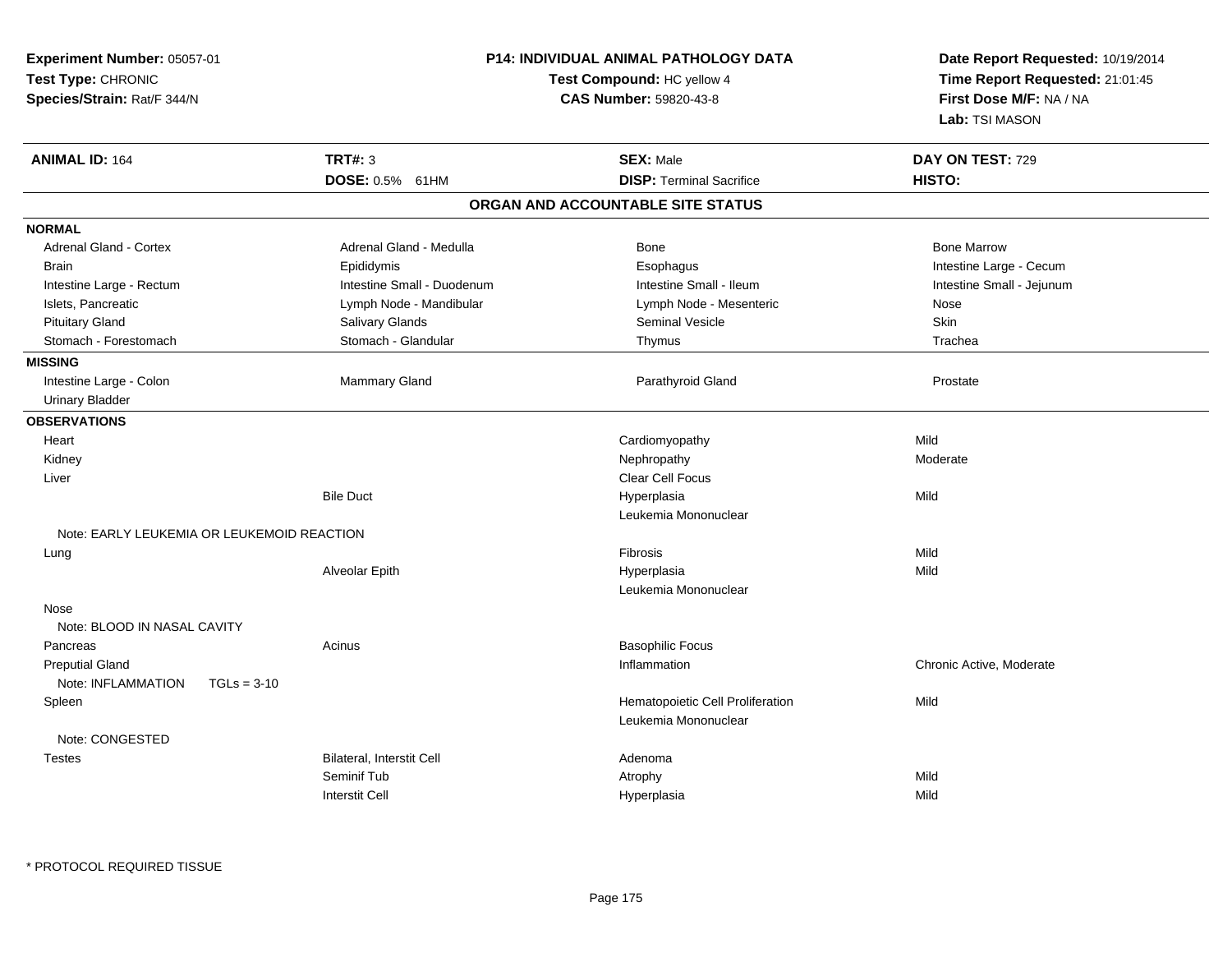| Experiment Number: 05057-01<br>Test Type: CHRONIC<br>Species/Strain: Rat/F 344/N |              |                        | <b>P14: INDIVIDUAL ANIMAL PATHOLOGY DATA</b><br>Test Compound: HC yellow 4<br>CAS Number: 59820-43-8 | Date Report Requested: 10/19/2014<br>Time Report Requested: 21:01:45<br>First Dose M/F: NA / NA<br>Lab: TSI MASON |
|----------------------------------------------------------------------------------|--------------|------------------------|------------------------------------------------------------------------------------------------------|-------------------------------------------------------------------------------------------------------------------|
| <b>ANIMAL ID: 164</b>                                                            |              | TRT#: 3                | <b>SEX: Male</b><br><b>DISP:</b> Terminal Sacrifice                                                  | <b>DAY ON TEST: 729</b>                                                                                           |
|                                                                                  |              | <b>DOSE: 0.5% 61HM</b> | ORGAN AND ACCOUNTABLE SITE STATUS                                                                    | HISTO:                                                                                                            |
|                                                                                  |              |                        |                                                                                                      |                                                                                                                   |
| Note: ADENOMA                                                                    | $TGLs = 4-6$ |                        |                                                                                                      |                                                                                                                   |
| <b>Thyroid Gland</b>                                                             |              | Follicular Cel         | Adenoma                                                                                              |                                                                                                                   |
| Note: ADENOMA                                                                    | $TGLs = 8-8$ |                        |                                                                                                      |                                                                                                                   |
| PRIMARY CAUSE OF DEATH                                                           |              |                        |                                                                                                      |                                                                                                                   |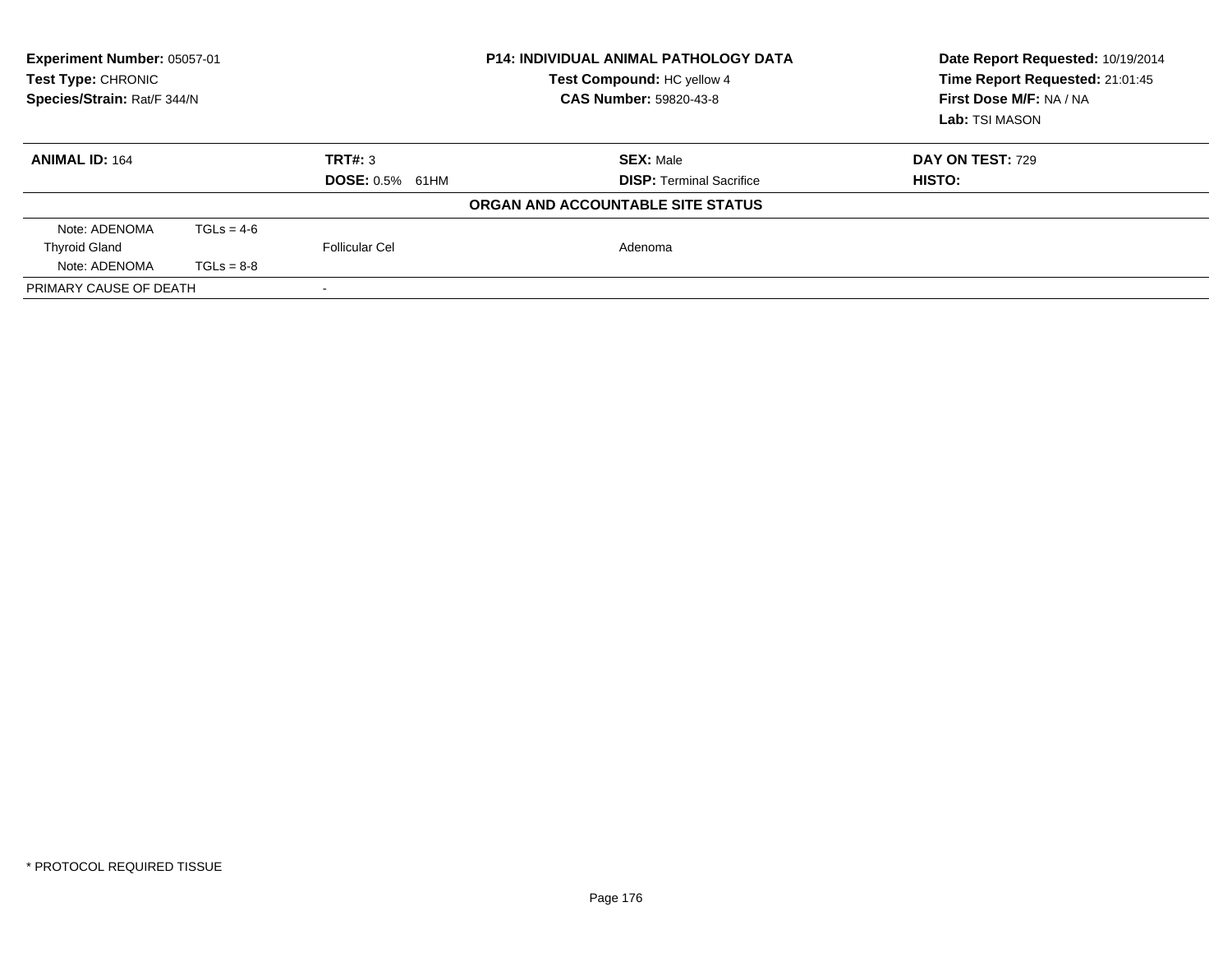| Experiment Number: 05057-01<br>Test Type: CHRONIC<br>Species/Strain: Rat/F 344/N |                            | <b>P14: INDIVIDUAL ANIMAL PATHOLOGY DATA</b><br>Test Compound: HC yellow 4<br><b>CAS Number: 59820-43-8</b> | Date Report Requested: 10/19/2014<br>Time Report Requested: 21:01:45<br>First Dose M/F: NA / NA<br>Lab: TSI MASON |  |
|----------------------------------------------------------------------------------|----------------------------|-------------------------------------------------------------------------------------------------------------|-------------------------------------------------------------------------------------------------------------------|--|
| <b>ANIMAL ID: 166</b>                                                            | <b>TRT#: 3</b>             | <b>SEX: Male</b>                                                                                            | DAY ON TEST: 714                                                                                                  |  |
|                                                                                  | <b>DOSE: 0.5%</b><br>61HM  | <b>DISP: Moribund</b>                                                                                       | HISTO:                                                                                                            |  |
|                                                                                  |                            | ORGAN AND ACCOUNTABLE SITE STATUS                                                                           |                                                                                                                   |  |
| <b>NORMAL</b>                                                                    |                            |                                                                                                             |                                                                                                                   |  |
| <b>Adrenal Gland - Cortex</b>                                                    | Bone                       | <b>Bone Marrow</b>                                                                                          | <b>Brain</b>                                                                                                      |  |
| Epididymis                                                                       | Esophagus                  | Intestine Large - Cecum                                                                                     | Intestine Large - Colon                                                                                           |  |
| Intestine Large - Rectum                                                         | Intestine Small - Duodenum | Intestine Small - Ileum                                                                                     | Intestine Small - Jejunum                                                                                         |  |
| Islets, Pancreatic                                                               | Lymph Node - Mandibular    | Lymph Node - Mesenteric                                                                                     | Nose                                                                                                              |  |
| <b>Pituitary Gland</b>                                                           | <b>Preputial Gland</b>     | Prostate                                                                                                    | Salivary Glands                                                                                                   |  |
| <b>Seminal Vesicle</b>                                                           | Stomach - Forestomach      | Stomach - Glandular                                                                                         | Thymus                                                                                                            |  |
| <b>Thyroid Gland</b>                                                             | Trachea                    | <b>Urinary Bladder</b>                                                                                      |                                                                                                                   |  |
| <b>MISSING</b>                                                                   |                            |                                                                                                             |                                                                                                                   |  |
| <b>Mammary Gland</b>                                                             | Parathyroid Gland          | Skin                                                                                                        |                                                                                                                   |  |
| <b>OBSERVATIONS</b>                                                              |                            |                                                                                                             |                                                                                                                   |  |
| <b>Adrenal Gland</b>                                                             | Medulla                    | Pheochromocytoma Benign                                                                                     |                                                                                                                   |  |
| Note: PHEOCHROM BGN<br>$TGLs = 9-8$                                              |                            |                                                                                                             |                                                                                                                   |  |
| Eye                                                                              | Lens                       | Cataract                                                                                                    | Mild                                                                                                              |  |
| Note: CATARACT<br>$TGLs = 2-13$                                                  |                            |                                                                                                             |                                                                                                                   |  |
| Heart                                                                            |                            | Cardiomyopathy                                                                                              | Mild                                                                                                              |  |
|                                                                                  |                            | Thrombosis                                                                                                  | Mild                                                                                                              |  |
| Kidney                                                                           |                            | Cyst                                                                                                        |                                                                                                                   |  |
|                                                                                  |                            | Nephropathy                                                                                                 | Moderate                                                                                                          |  |
| Liver                                                                            |                            | <b>Basophilic Focus</b>                                                                                     |                                                                                                                   |  |
|                                                                                  |                            | <b>Eosinophilic Focus</b>                                                                                   |                                                                                                                   |  |
|                                                                                  |                            | Hepatodiaphragmatic Nodule                                                                                  |                                                                                                                   |  |
|                                                                                  | <b>Bile Duct</b>           | Hyperplasia                                                                                                 | Mild                                                                                                              |  |
| Note: [ EOSIN FOCUS ] TGLs = 11-3.1<br>Note: ANOM HEPAT LOB  TGLs = 10-3.1       |                            |                                                                                                             |                                                                                                                   |  |
| Lung                                                                             |                            | Metaplasia                                                                                                  | Osseous, Minimal                                                                                                  |  |
| Pancreas                                                                         | Acinus                     | Atrophy                                                                                                     | Minimal                                                                                                           |  |
| Spleen                                                                           |                            | Hematopoietic Cell Proliferation                                                                            | Mild                                                                                                              |  |
| <b>Testes</b>                                                                    | Bilateral, Interstit Cell  | Adenoma                                                                                                     |                                                                                                                   |  |
| Note: ADENOMA<br>$TGLs = 8-6$                                                    |                            |                                                                                                             |                                                                                                                   |  |
|                                                                                  |                            |                                                                                                             |                                                                                                                   |  |

PRIMARY CAUSE OF DEATH-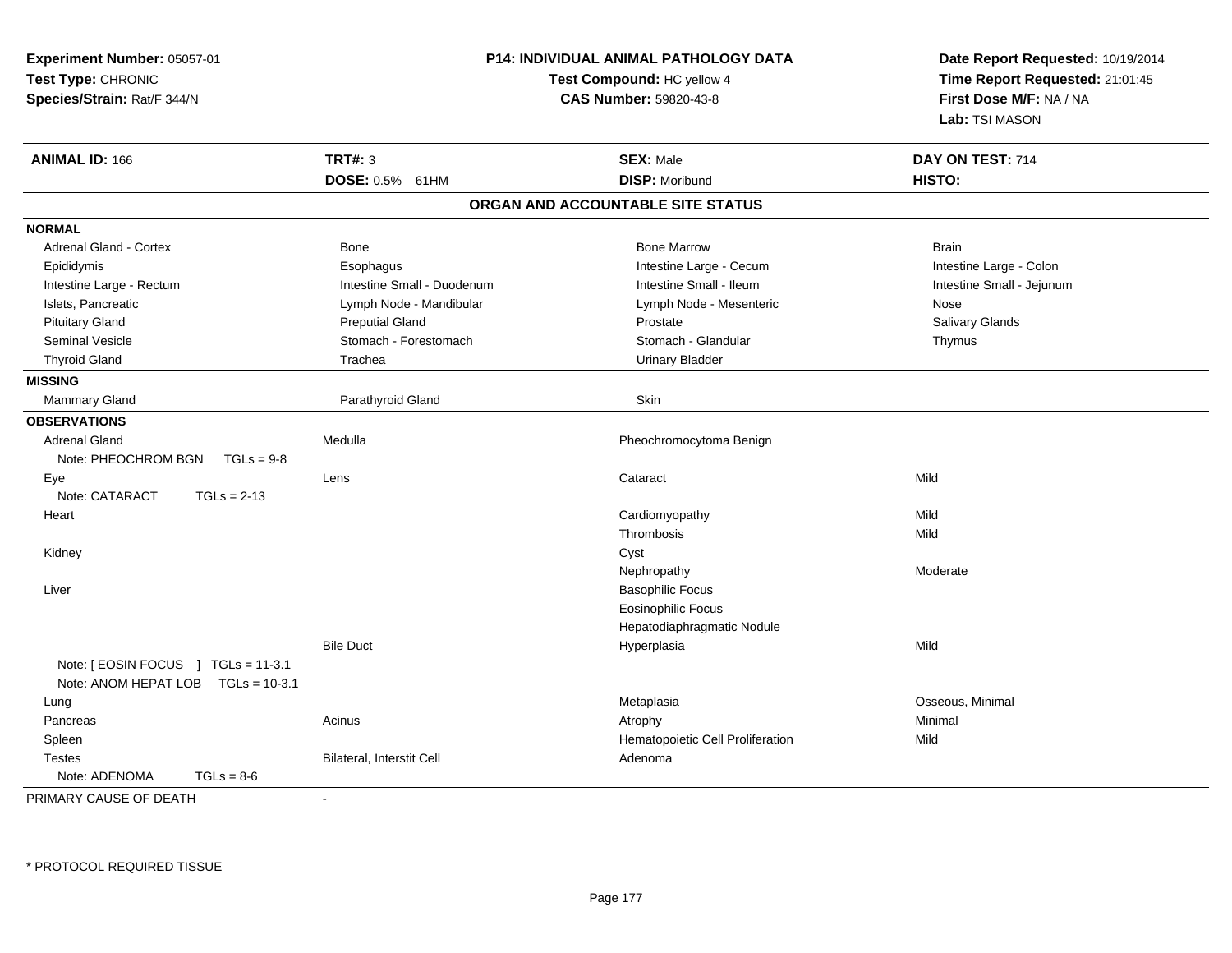| <b>Experiment Number: 05057-01</b><br>Test Type: CHRONIC<br>Species/Strain: Rat/F 344/N |                                   | <b>P14: INDIVIDUAL ANIMAL PATHOLOGY DATA</b><br>Test Compound: HC yellow 4<br><b>CAS Number: 59820-43-8</b> | Date Report Requested: 10/19/2014<br>Time Report Requested: 21:01:45<br>First Dose M/F: NA / NA<br>Lab: TSI MASON |
|-----------------------------------------------------------------------------------------|-----------------------------------|-------------------------------------------------------------------------------------------------------------|-------------------------------------------------------------------------------------------------------------------|
| <b>ANIMAL ID: 166</b>                                                                   | TRT#: 3<br><b>DOSE: 0.5% 61HM</b> | <b>SEX:</b> Male<br><b>DISP:</b> Moribund                                                                   | DAY ON TEST: 714<br>HISTO:                                                                                        |
|                                                                                         |                                   | <b>ORGAN AND ACCOUNTABLE SITE STATUS</b>                                                                    |                                                                                                                   |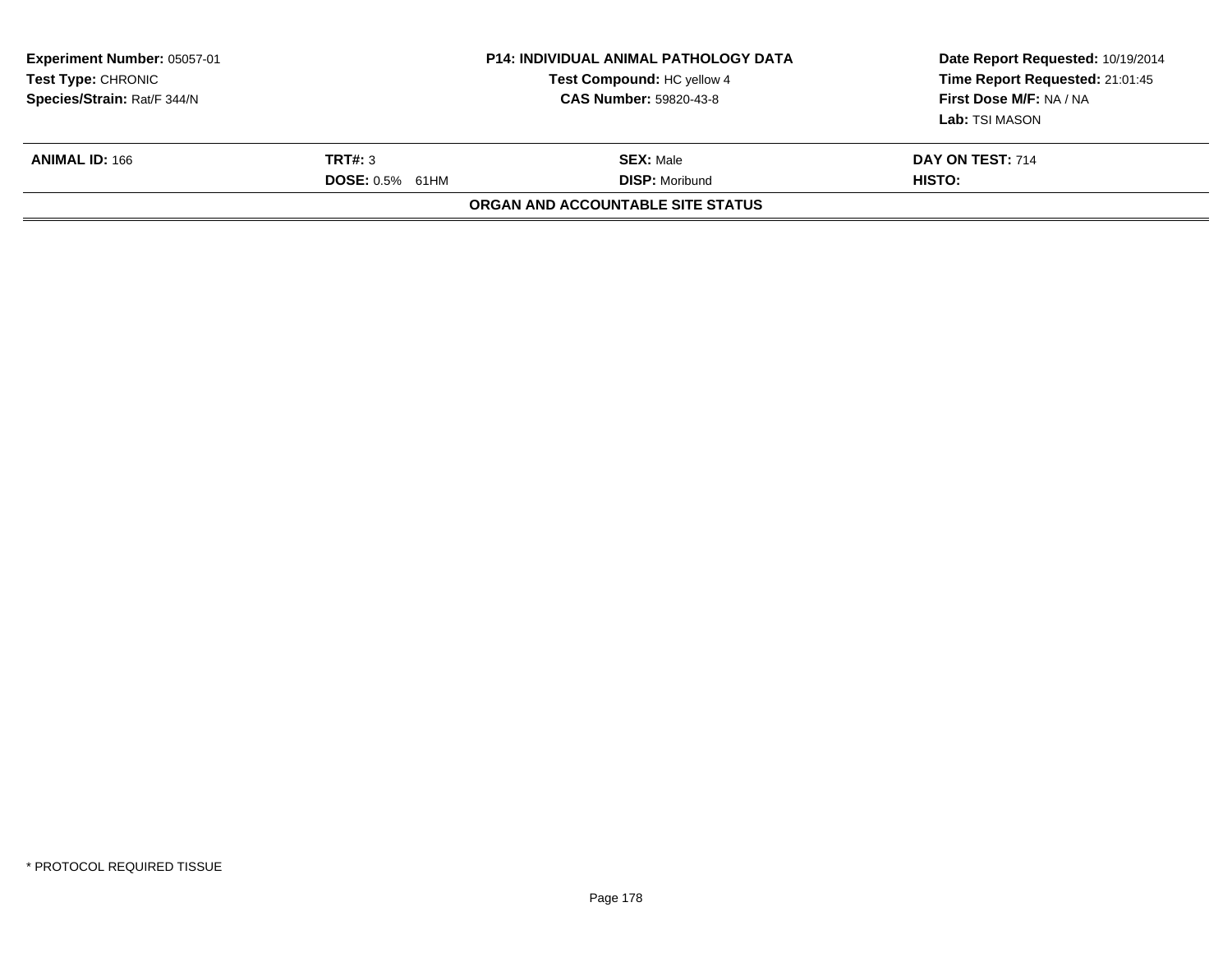| Experiment Number: 05057-01<br>Test Type: CHRONIC<br>Species/Strain: Rat/F 344/N |                           | P14: INDIVIDUAL ANIMAL PATHOLOGY DATA<br>Test Compound: HC yellow 4<br>CAS Number: 59820-43-8 | Date Report Requested: 10/19/2014<br>Time Report Requested: 21:01:45<br>First Dose M/F: NA / NA<br>Lab: TSI MASON |  |
|----------------------------------------------------------------------------------|---------------------------|-----------------------------------------------------------------------------------------------|-------------------------------------------------------------------------------------------------------------------|--|
| <b>ANIMAL ID: 168</b>                                                            | <b>TRT#: 3</b>            | <b>SEX: Male</b>                                                                              | DAY ON TEST: 694                                                                                                  |  |
|                                                                                  | DOSE: 0.5% 61HM           | <b>DISP: Moribund</b>                                                                         | HISTO:                                                                                                            |  |
|                                                                                  |                           | ORGAN AND ACCOUNTABLE SITE STATUS                                                             |                                                                                                                   |  |
| <b>NORMAL</b>                                                                    |                           |                                                                                               |                                                                                                                   |  |
| Adrenal Gland - Cortex                                                           | Bone                      | <b>Bone Marrow</b>                                                                            | Epididymis                                                                                                        |  |
| Esophagus                                                                        | Intestine Large - Cecum   | Intestine Large - Colon                                                                       | Intestine Large - Rectum                                                                                          |  |
| Intestine Small - Duodenum                                                       | Intestine Small - Ileum   | Intestine Small - Jejunum                                                                     | Islets, Pancreatic                                                                                                |  |
| Lymph Node - Mandibular                                                          | Lymph Node - Mesenteric   | Nose                                                                                          | Parathyroid Gland                                                                                                 |  |
| <b>Pituitary Gland</b>                                                           | <b>Preputial Gland</b>    | Prostate                                                                                      | Salivary Glands                                                                                                   |  |
| <b>Seminal Vesicle</b>                                                           | Skin                      | Stomach - Forestomach                                                                         | Stomach - Glandular                                                                                               |  |
| Thymus                                                                           | <b>Thyroid Gland</b>      | Trachea                                                                                       | <b>Urinary Bladder</b>                                                                                            |  |
| <b>MISSING</b>                                                                   |                           |                                                                                               |                                                                                                                   |  |
| Mammary Gland                                                                    | Mesentery                 |                                                                                               |                                                                                                                   |  |
| <b>OBSERVATIONS</b>                                                              |                           |                                                                                               |                                                                                                                   |  |
| <b>Adrenal Gland</b>                                                             | Medulla                   | Pheochromocytoma Benign                                                                       |                                                                                                                   |  |
| <b>Brain</b>                                                                     |                           | Astrocytoma Malignant                                                                         |                                                                                                                   |  |
| Heart                                                                            |                           | Cardiomyopathy                                                                                | Mild                                                                                                              |  |
| Kidney                                                                           |                           | Nephropathy                                                                                   | Moderate                                                                                                          |  |
| Note: NEPHROPATHY<br>$TGLs = 8-4$                                                |                           |                                                                                               |                                                                                                                   |  |
| Liver                                                                            |                           | <b>Basophilic Focus</b>                                                                       |                                                                                                                   |  |
|                                                                                  | <b>Bile Duct</b>          | Hyperplasia                                                                                   | Mild                                                                                                              |  |
|                                                                                  |                           | Leukemia Mononuclear                                                                          |                                                                                                                   |  |
| Note: LEUKEMIA MONUC<br>$TGLs = 9-3$                                             |                           |                                                                                               |                                                                                                                   |  |
| Lung                                                                             |                           | <b>Infiltration Cellular</b>                                                                  | Histiocyte, Minimal                                                                                               |  |
| Pancreas                                                                         | Acinus                    | Atrophy                                                                                       | Mild                                                                                                              |  |
| Spleen                                                                           |                           | Leukemia Mononuclear                                                                          |                                                                                                                   |  |
| Note: LEUKEMIA MONUC $TGLs = 7-3$<br>Note: NOT CONVINCING FOR LEUKEMIA           |                           |                                                                                               |                                                                                                                   |  |
| <b>Testes</b>                                                                    | Bilateral, Interstit Cell | Adenoma                                                                                       |                                                                                                                   |  |
|                                                                                  | Seminif Tub               | Atrophy                                                                                       | Mild                                                                                                              |  |
|                                                                                  | <b>Interstit Cell</b>     | Hyperplasia                                                                                   | Mild                                                                                                              |  |
| Note: ADENOMA<br>$TGLs = 3-6$                                                    |                           |                                                                                               |                                                                                                                   |  |
| PRIMARY CAUSE OF DEATH                                                           | ÷                         |                                                                                               |                                                                                                                   |  |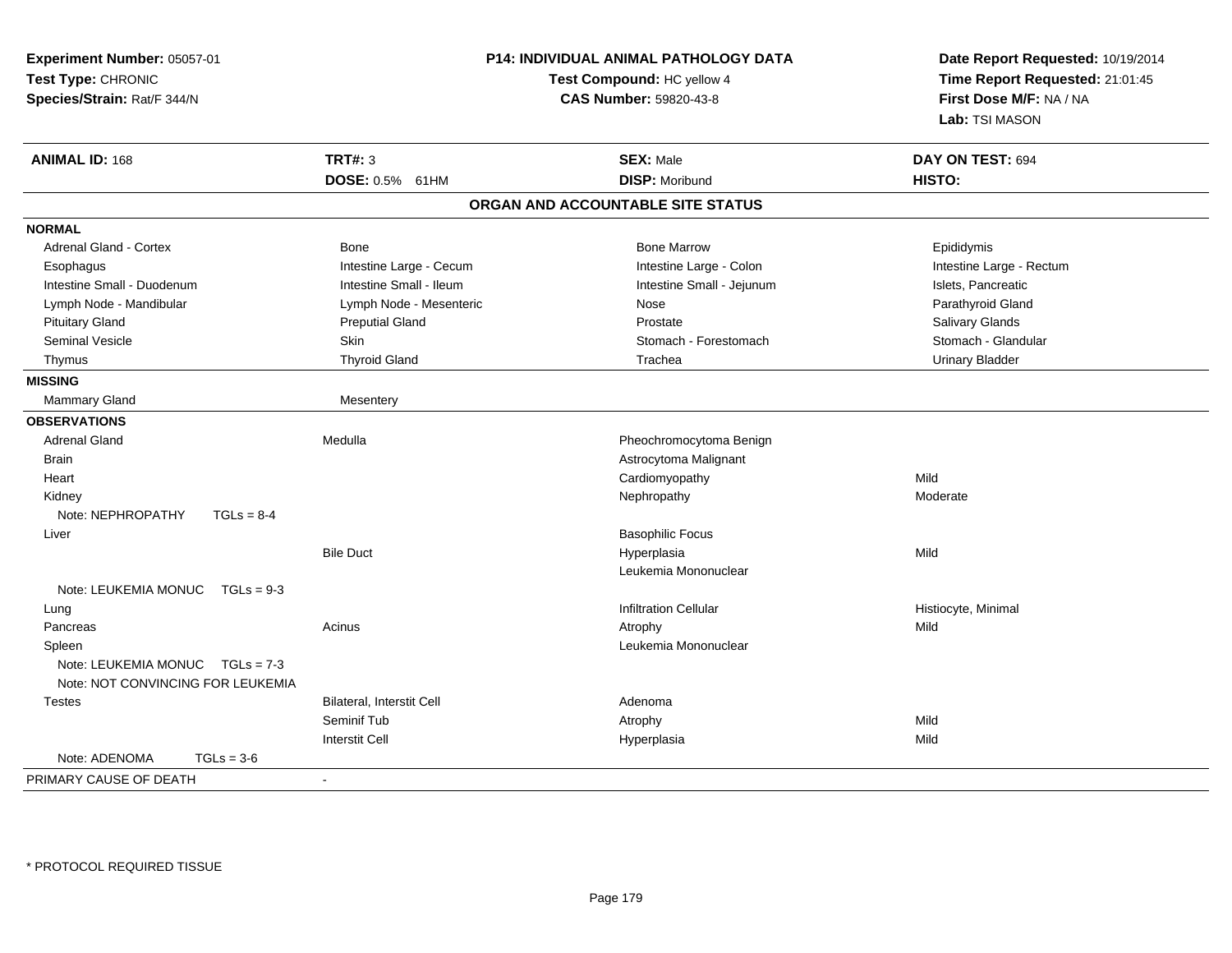| <b>Experiment Number: 05057-01</b><br>Test Type: CHRONIC<br>Species/Strain: Rat/F 344/N |              |                                  | <b>P14: INDIVIDUAL ANIMAL PATHOLOGY DATA</b><br>Test Compound: HC yellow 4<br><b>CAS Number: 59820-43-8</b> |                                  | Date Report Requested: 10/19/2014<br>Time Report Requested: 21:01:45<br>First Dose M/F: NA / NA<br>Lab: TSI MASON |  |
|-----------------------------------------------------------------------------------------|--------------|----------------------------------|-------------------------------------------------------------------------------------------------------------|----------------------------------|-------------------------------------------------------------------------------------------------------------------|--|
| <b>ANIMAL ID: 172</b>                                                                   |              | TRT#: 3                          | <b>SEX: Male</b>                                                                                            |                                  | DAY ON TEST: 729                                                                                                  |  |
|                                                                                         |              | DOSE: 0.5% 61HM                  |                                                                                                             | <b>DISP: Terminal Sacrifice</b>  | HISTO:                                                                                                            |  |
|                                                                                         |              |                                  | ORGAN AND ACCOUNTABLE SITE STATUS                                                                           |                                  |                                                                                                                   |  |
| <b>NORMAL</b>                                                                           |              |                                  |                                                                                                             |                                  |                                                                                                                   |  |
| <b>Adrenal Gland - Cortex</b>                                                           |              | Adrenal Gland - Medulla          | Bone                                                                                                        |                                  | <b>Bone Marrow</b>                                                                                                |  |
| <b>Brain</b>                                                                            |              | Epididymis                       | Esophagus                                                                                                   |                                  | Heart                                                                                                             |  |
| Intestine Large - Cecum                                                                 |              | Intestine Large - Colon          |                                                                                                             | Intestine Large - Rectum         | Intestine Small - Duodenum                                                                                        |  |
| Intestine Small - Ileum                                                                 |              | Intestine Small - Jejunum        | Islets, Pancreatic                                                                                          |                                  | Lung                                                                                                              |  |
| Lymph Node - Mandibular                                                                 |              | Lymph Node - Mesenteric          | <b>Mammary Gland</b>                                                                                        |                                  | Nose                                                                                                              |  |
| <b>Pituitary Gland</b>                                                                  |              | <b>Preputial Gland</b>           | Prostate                                                                                                    |                                  | Salivary Glands                                                                                                   |  |
| Seminal Vesicle                                                                         |              | <b>Skin</b>                      |                                                                                                             | Stomach - Forestomach            | Stomach - Glandular                                                                                               |  |
| Thymus                                                                                  |              | <b>Thyroid Gland</b>             | Trachea                                                                                                     |                                  | <b>Urinary Bladder</b>                                                                                            |  |
| <b>OBSERVATIONS</b>                                                                     |              |                                  |                                                                                                             |                                  |                                                                                                                   |  |
| Kidney                                                                                  |              |                                  | Nephropathy                                                                                                 |                                  | Mild                                                                                                              |  |
| Liver                                                                                   |              |                                  | <b>Clear Cell Focus</b>                                                                                     |                                  |                                                                                                                   |  |
|                                                                                         |              | <b>Bile Duct</b>                 | Hyperplasia                                                                                                 |                                  | Moderate                                                                                                          |  |
| Pancreas                                                                                |              | Acinus                           | Atrophy                                                                                                     |                                  | Mild                                                                                                              |  |
| Parathyroid Gland                                                                       |              |                                  | Hyperplasia                                                                                                 |                                  | Mild                                                                                                              |  |
| Spleen                                                                                  |              |                                  |                                                                                                             | Hematopoietic Cell Proliferation | Mild                                                                                                              |  |
| <b>Testes</b>                                                                           |              | <b>Bilateral, Interstit Cell</b> | Adenoma                                                                                                     |                                  |                                                                                                                   |  |
| Note: ADENOMA                                                                           | $TGLs = 3-6$ |                                  |                                                                                                             |                                  |                                                                                                                   |  |
| PRIMARY CAUSE OF DEATH                                                                  |              |                                  |                                                                                                             |                                  |                                                                                                                   |  |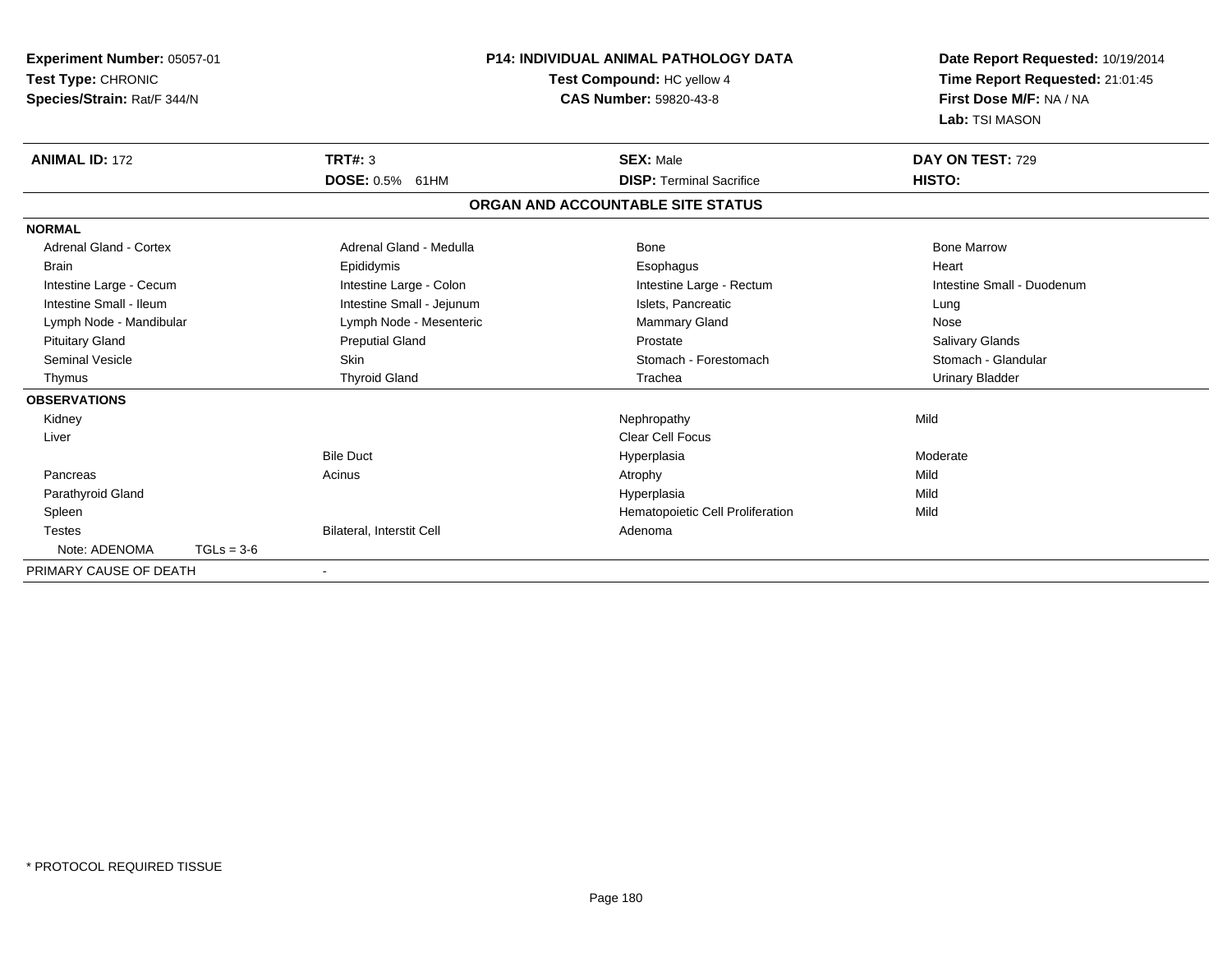| <b>ANIMAL ID: 173</b><br><b>TRT#: 3</b><br>DAY ON TEST: 729<br><b>SEX: Male</b><br>DOSE: 0.5% 61HM<br>HISTO:<br><b>DISP: Terminal Sacrifice</b>                                                                                                                                                                                                                                                                                                                                                                                                                                                                                                                                                                                          | First Dose M/F: NA / NA<br>Lab: TSI MASON         |
|------------------------------------------------------------------------------------------------------------------------------------------------------------------------------------------------------------------------------------------------------------------------------------------------------------------------------------------------------------------------------------------------------------------------------------------------------------------------------------------------------------------------------------------------------------------------------------------------------------------------------------------------------------------------------------------------------------------------------------------|---------------------------------------------------|
|                                                                                                                                                                                                                                                                                                                                                                                                                                                                                                                                                                                                                                                                                                                                          |                                                   |
| ORGAN AND ACCOUNTABLE SITE STATUS                                                                                                                                                                                                                                                                                                                                                                                                                                                                                                                                                                                                                                                                                                        |                                                   |
| <b>NORMAL</b>                                                                                                                                                                                                                                                                                                                                                                                                                                                                                                                                                                                                                                                                                                                            |                                                   |
| <b>Bone Marrow</b><br><b>Adrenal Gland - Cortex</b><br>Adrenal Gland - Medulla<br>Bone<br><b>Brain</b><br>Epididymis<br>Esophagus<br>Heart<br>Intestine Large - Colon<br>Intestine Large - Cecum<br>Intestine Large - Rectum<br>Intestine Small - Ileum<br>Intestine Small - Jejunum<br>Islets, Pancreatic<br>Lung<br>Lymph Node - Mesenteric<br>Lymph Node - Mandibular<br>Nose<br>Pancreas<br><b>Preputial Gland</b><br><b>Pituitary Gland</b><br>Prostate<br>Salivary Glands<br><b>Seminal Vesicle</b><br><b>Skin</b><br>Stomach - Forestomach<br><b>Thyroid Gland</b><br>Trachea<br><b>Urinary Bladder</b><br>Thymus<br><b>MISSING</b><br>Mammary Gland<br>Parathyroid Gland<br><b>OBSERVATIONS</b><br>Mild<br>Kidney<br>Nephropathy | Intestine Small - Duodenum<br>Stomach - Glandular |
| <b>Basophilic Focus</b><br>Liver<br><b>Bile Duct</b><br>Mild<br>Hyperplasia<br>Note: CONGESTED<br>Lymph Node<br>Note: BLOOD VESSELS IN INGUINUM FILLED WITH BLOOD<br>Note: AND ARTERIAL WALLS THICKENED<br>Hematopoietic Cell Proliferation<br>Mild<br>Spleen<br>Bilateral, Interstit Cell<br>Adenoma<br><b>Testes</b>                                                                                                                                                                                                                                                                                                                                                                                                                   |                                                   |
| Seminif Tub<br>Mild<br>Atrophy                                                                                                                                                                                                                                                                                                                                                                                                                                                                                                                                                                                                                                                                                                           |                                                   |
| <b>Interstit Cell</b><br>Hyperplasia<br>Minimal<br>Note: ADENOMA<br>$TGLs = 3-6$<br>PRIMARY CAUSE OF DEATH                                                                                                                                                                                                                                                                                                                                                                                                                                                                                                                                                                                                                               |                                                   |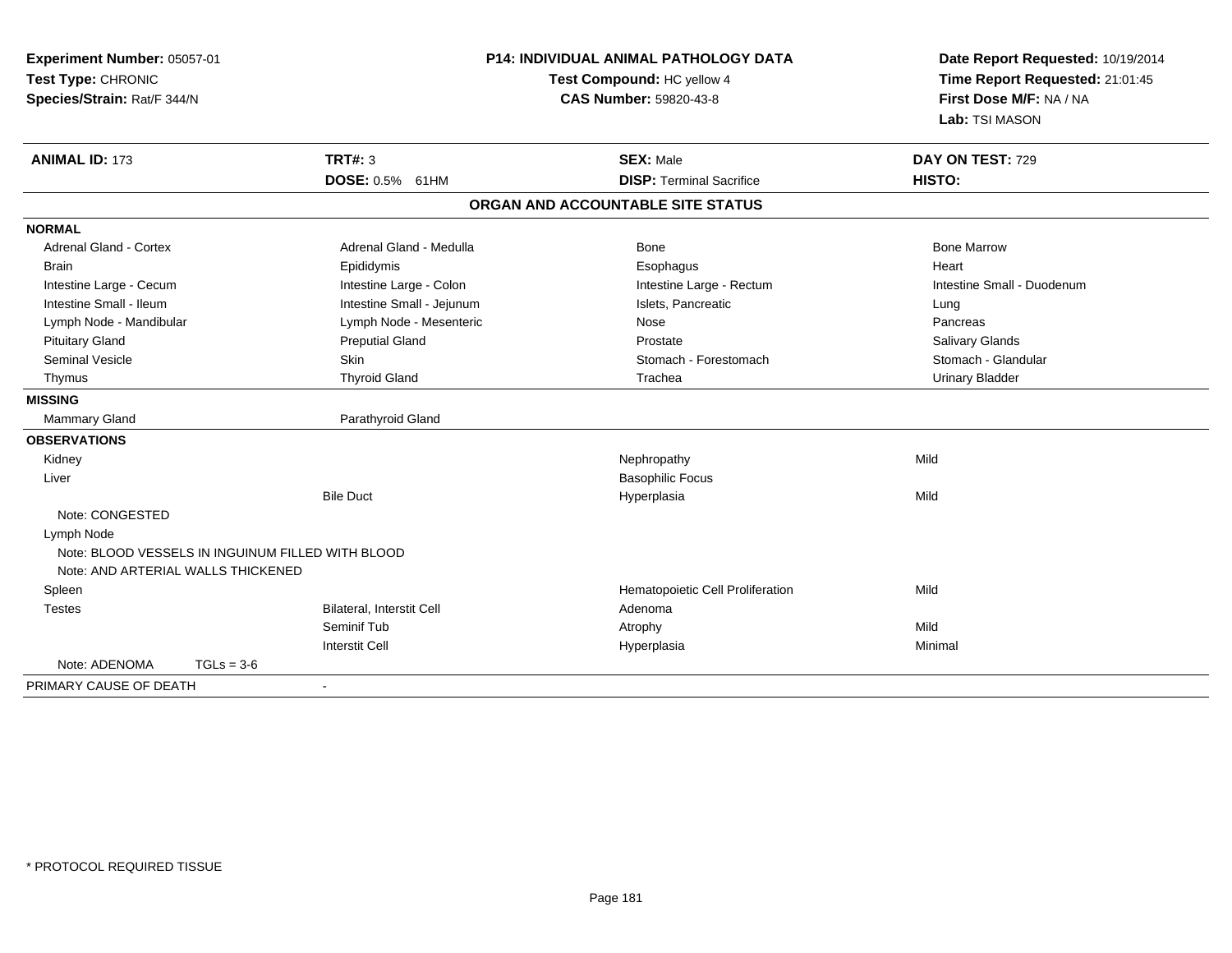| Experiment Number: 05057-01<br>Test Type: CHRONIC<br>Species/Strain: Rat/F 344/N |                            | P14: INDIVIDUAL ANIMAL PATHOLOGY DATA<br>Test Compound: HC yellow 4<br><b>CAS Number: 59820-43-8</b> | Date Report Requested: 10/19/2014<br>Time Report Requested: 21:01:45<br>First Dose M/F: NA / NA<br>Lab: TSI MASON |  |
|----------------------------------------------------------------------------------|----------------------------|------------------------------------------------------------------------------------------------------|-------------------------------------------------------------------------------------------------------------------|--|
| <b>ANIMAL ID: 174</b>                                                            | <b>TRT#: 3</b>             | <b>SEX: Male</b>                                                                                     | DAY ON TEST: 729                                                                                                  |  |
|                                                                                  | DOSE: 0.5% 61HM            | <b>DISP: Terminal Sacrifice</b>                                                                      | HISTO:                                                                                                            |  |
|                                                                                  |                            | ORGAN AND ACCOUNTABLE SITE STATUS                                                                    |                                                                                                                   |  |
| <b>NORMAL</b>                                                                    |                            |                                                                                                      |                                                                                                                   |  |
| <b>Adrenal Gland - Cortex</b>                                                    | Bone                       | <b>Bone Marrow</b>                                                                                   | <b>Brain</b>                                                                                                      |  |
| Epididymis                                                                       | Esophagus                  | Intestine Large - Cecum                                                                              | Intestine Large - Colon                                                                                           |  |
| Intestine Large - Rectum                                                         | Intestine Small - Duodenum | Intestine Small - Ileum                                                                              | Intestine Small - Jejunum                                                                                         |  |
| Islets, Pancreatic                                                               | Liver                      | Lung                                                                                                 | Lymph Node - Mandibular                                                                                           |  |
| Lymph Node - Mesenteric                                                          | Nose                       | Parathyroid Gland                                                                                    | <b>Preputial Gland</b>                                                                                            |  |
| Prostate                                                                         | Salivary Glands            | Seminal Vesicle                                                                                      | Spleen                                                                                                            |  |
| Stomach - Forestomach                                                            | Stomach - Glandular        | Thymus                                                                                               | <b>Thyroid Gland</b>                                                                                              |  |
| Trachea                                                                          | <b>Urinary Bladder</b>     |                                                                                                      |                                                                                                                   |  |
| <b>MISSING</b>                                                                   |                            |                                                                                                      |                                                                                                                   |  |
| <b>Mammary Gland</b>                                                             |                            |                                                                                                      |                                                                                                                   |  |
| <b>OBSERVATIONS</b>                                                              |                            |                                                                                                      |                                                                                                                   |  |
| <b>Adrenal Gland</b>                                                             | Medulla                    | Pheochromocytoma Benign                                                                              |                                                                                                                   |  |
| Heart                                                                            |                            | Cardiomyopathy                                                                                       | Mild                                                                                                              |  |
| Kidney                                                                           |                            | Nephropathy                                                                                          | Mild                                                                                                              |  |
| Nose                                                                             |                            |                                                                                                      |                                                                                                                   |  |
| Note: BLOOD IN NASAL CAVITY                                                      |                            |                                                                                                      |                                                                                                                   |  |
| Pancreas                                                                         | Acinus                     | Atrophy                                                                                              | Mild                                                                                                              |  |
| <b>Pituitary Gland</b>                                                           | <b>Pars Distalis</b>       | Adenoma                                                                                              |                                                                                                                   |  |
|                                                                                  | Pars Distalis              | Angiectasis                                                                                          | Mild                                                                                                              |  |
|                                                                                  | Pars Distalis              | Hyperplasia                                                                                          | Mild                                                                                                              |  |
| Note: ADENOMA<br>$TGLs = 5-8$<br>Note: NUMEROUS ACIDOPHILS IN ONE NODULE         |                            |                                                                                                      |                                                                                                                   |  |
| Skin                                                                             |                            | Cyst Epithelial Inclusion                                                                            |                                                                                                                   |  |
|                                                                                  |                            | Hyperkeratosis                                                                                       | Moderate                                                                                                          |  |
| Note: HYPERKERATOSIS<br>$TGLs = 2-13$                                            |                            |                                                                                                      |                                                                                                                   |  |
| Spleen                                                                           |                            |                                                                                                      |                                                                                                                   |  |
| Note: CONGESTED                                                                  |                            |                                                                                                      |                                                                                                                   |  |
| <b>Testes</b>                                                                    | Bilateral, Interstit Cell  | Adenoma                                                                                              |                                                                                                                   |  |
| Note: ADENOMA<br>$TGLs = 4-6$                                                    |                            |                                                                                                      |                                                                                                                   |  |
| PRIMARY CAUSE OF DEATH                                                           | $\blacksquare$             |                                                                                                      |                                                                                                                   |  |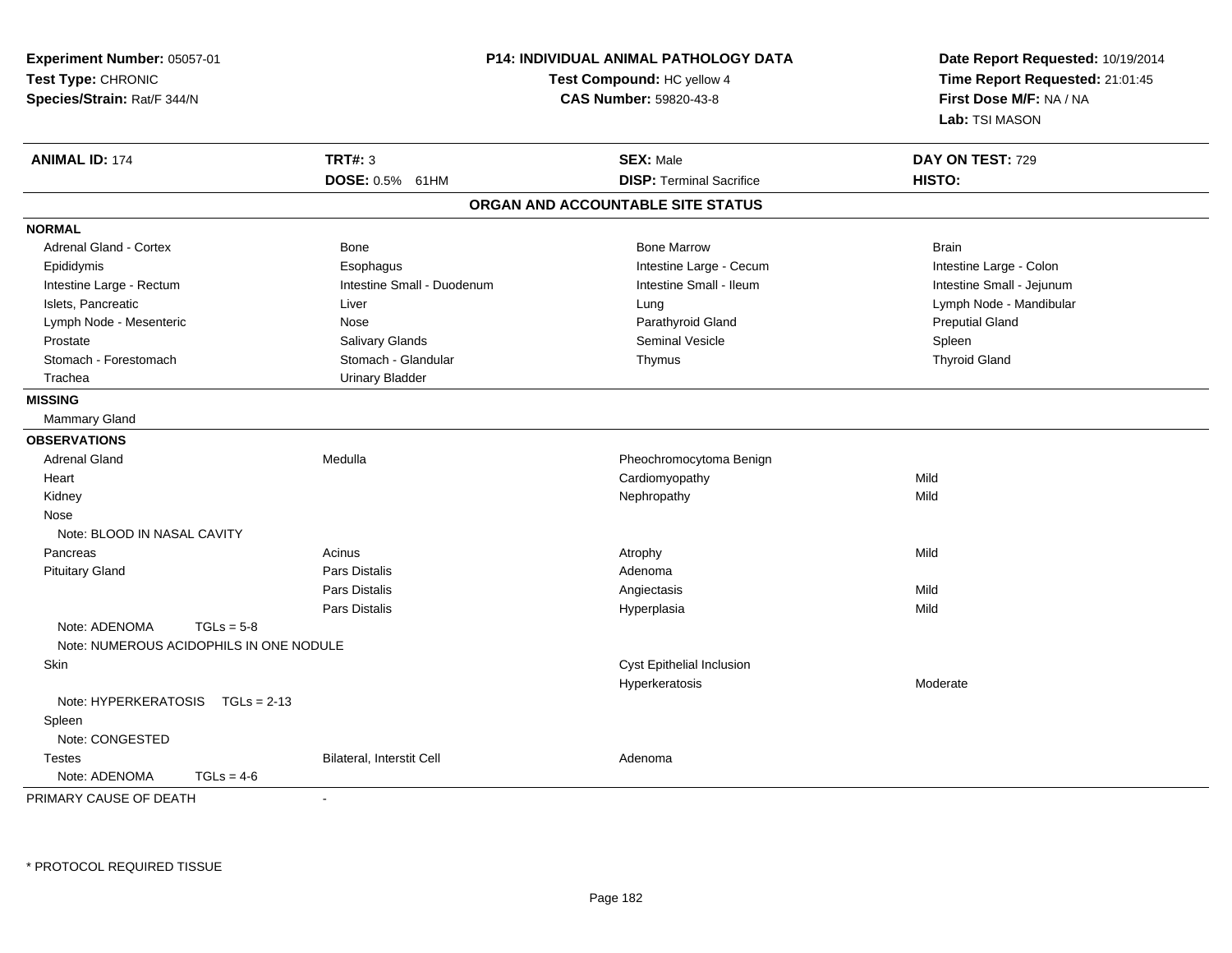| Experiment Number: 05057-01<br><b>Test Type: CHRONIC</b><br>Species/Strain: Rat/F 344/N | <b>P14: INDIVIDUAL ANIMAL PATHOLOGY DATA</b><br>Test Compound: HC yellow 4<br><b>CAS Number: 59820-43-8</b> |                                                     | Date Report Requested: 10/19/2014<br>Time Report Requested: 21:01:45<br>First Dose M/F: NA / NA<br>Lab: TSI MASON |
|-----------------------------------------------------------------------------------------|-------------------------------------------------------------------------------------------------------------|-----------------------------------------------------|-------------------------------------------------------------------------------------------------------------------|
| <b>ANIMAL ID: 174</b>                                                                   | TRT#: 3<br><b>DOSE: 0.5% 61HM</b>                                                                           | <b>SEX:</b> Male<br><b>DISP:</b> Terminal Sacrifice | <b>DAY ON TEST: 729</b><br>HISTO:                                                                                 |
|                                                                                         |                                                                                                             | ORGAN AND ACCOUNTABLE SITE STATUS                   |                                                                                                                   |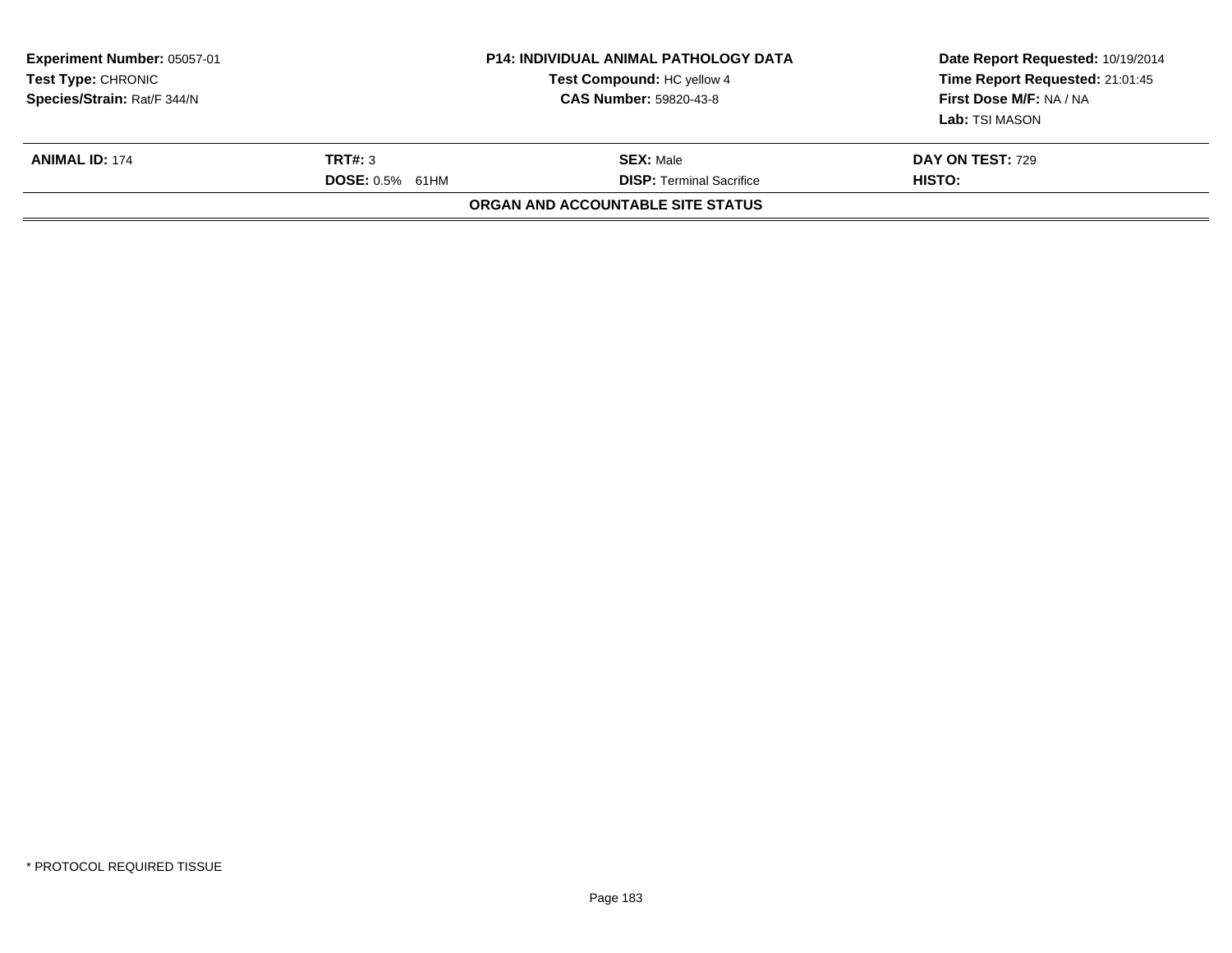| Experiment Number: 05057-01<br>Test Type: CHRONIC<br>Species/Strain: Rat/F 344/N |                                  | P14: INDIVIDUAL ANIMAL PATHOLOGY DATA<br>Test Compound: HC yellow 4<br><b>CAS Number: 59820-43-8</b> | Date Report Requested: 10/19/2014<br>Time Report Requested: 21:01:45<br>First Dose M/F: NA / NA<br>Lab: TSI MASON |  |
|----------------------------------------------------------------------------------|----------------------------------|------------------------------------------------------------------------------------------------------|-------------------------------------------------------------------------------------------------------------------|--|
| <b>ANIMAL ID: 175</b>                                                            | <b>TRT#: 3</b>                   | <b>SEX: Male</b>                                                                                     | DAY ON TEST: 729                                                                                                  |  |
|                                                                                  | DOSE: 0.5% 61HM                  | <b>DISP: Terminal Sacrifice</b>                                                                      | HISTO:                                                                                                            |  |
|                                                                                  |                                  | ORGAN AND ACCOUNTABLE SITE STATUS                                                                    |                                                                                                                   |  |
| <b>NORMAL</b>                                                                    |                                  |                                                                                                      |                                                                                                                   |  |
| <b>Adrenal Gland - Cortex</b>                                                    | Bone                             | <b>Bone Marrow</b>                                                                                   | Brain                                                                                                             |  |
| Epididymis                                                                       | Esophagus                        | <b>Harderian Gland</b>                                                                               | Intestine Large - Cecum                                                                                           |  |
| Intestine Large - Colon                                                          | Intestine Large - Rectum         | Intestine Small - Duodenum                                                                           | Intestine Small - Ileum                                                                                           |  |
| Intestine Small - Jejunum                                                        | Islets, Pancreatic               | Lung                                                                                                 | Lymph Node - Mandibular                                                                                           |  |
| Lymph Node - Mesenteric                                                          | Parathyroid Gland                | Prostate                                                                                             | Salivary Glands                                                                                                   |  |
| <b>Seminal Vesicle</b>                                                           | <b>Skin</b>                      | Stomach - Forestomach                                                                                | Stomach - Glandular                                                                                               |  |
| Thymus                                                                           | <b>Thyroid Gland</b>             | Trachea                                                                                              | <b>Urinary Bladder</b>                                                                                            |  |
| <b>MISSING</b>                                                                   |                                  |                                                                                                      |                                                                                                                   |  |
| Mammary Gland                                                                    |                                  |                                                                                                      |                                                                                                                   |  |
| <b>OBSERVATIONS</b>                                                              |                                  |                                                                                                      |                                                                                                                   |  |
| <b>Adrenal Gland</b>                                                             | Medulla                          | Pheochromocytoma Benign                                                                              |                                                                                                                   |  |
| Eye                                                                              | Lens                             | Cataract                                                                                             | Mild                                                                                                              |  |
| Note: CATARACT<br>$TGLs = 2-13$                                                  |                                  |                                                                                                      |                                                                                                                   |  |
| Heart                                                                            |                                  | Cardiomyopathy                                                                                       | Mild                                                                                                              |  |
| Kidney                                                                           |                                  | Nephropathy                                                                                          | Mild                                                                                                              |  |
| Liver                                                                            |                                  | <b>Basophilic Focus</b>                                                                              |                                                                                                                   |  |
|                                                                                  | <b>Bile Duct</b>                 | Hyperplasia                                                                                          | Mild                                                                                                              |  |
| Note: HYPERPLASIA<br>$TGLs = 5-3$                                                |                                  |                                                                                                      |                                                                                                                   |  |
| Nose                                                                             |                                  | Inflammation                                                                                         | Acute, Minimal                                                                                                    |  |
| Pancreas                                                                         | Acinus                           | Adenoma                                                                                              |                                                                                                                   |  |
| <b>Pituitary Gland</b>                                                           | <b>Pars Distalis</b>             | Hyperplasia                                                                                          | Mild                                                                                                              |  |
| <b>Preputial Gland</b>                                                           |                                  | Adenoma                                                                                              |                                                                                                                   |  |
| Note: ADENOMA<br>$TGLs = 3-10$                                                   |                                  |                                                                                                      |                                                                                                                   |  |
| Spleen                                                                           |                                  | Hematopoietic Cell Proliferation                                                                     | Mild                                                                                                              |  |
| Note: CONGESTED                                                                  |                                  |                                                                                                      |                                                                                                                   |  |
| <b>Testes</b>                                                                    | <b>Bilateral. Interstit Cell</b> | Adenoma                                                                                              |                                                                                                                   |  |
|                                                                                  | Seminif Tub                      | Atrophy                                                                                              | Mild                                                                                                              |  |
|                                                                                  | <b>Interstit Cell</b>            | Hyperplasia                                                                                          | Minimal                                                                                                           |  |
| PRIMARY CAUSE OF DEATH                                                           | $\blacksquare$                   |                                                                                                      |                                                                                                                   |  |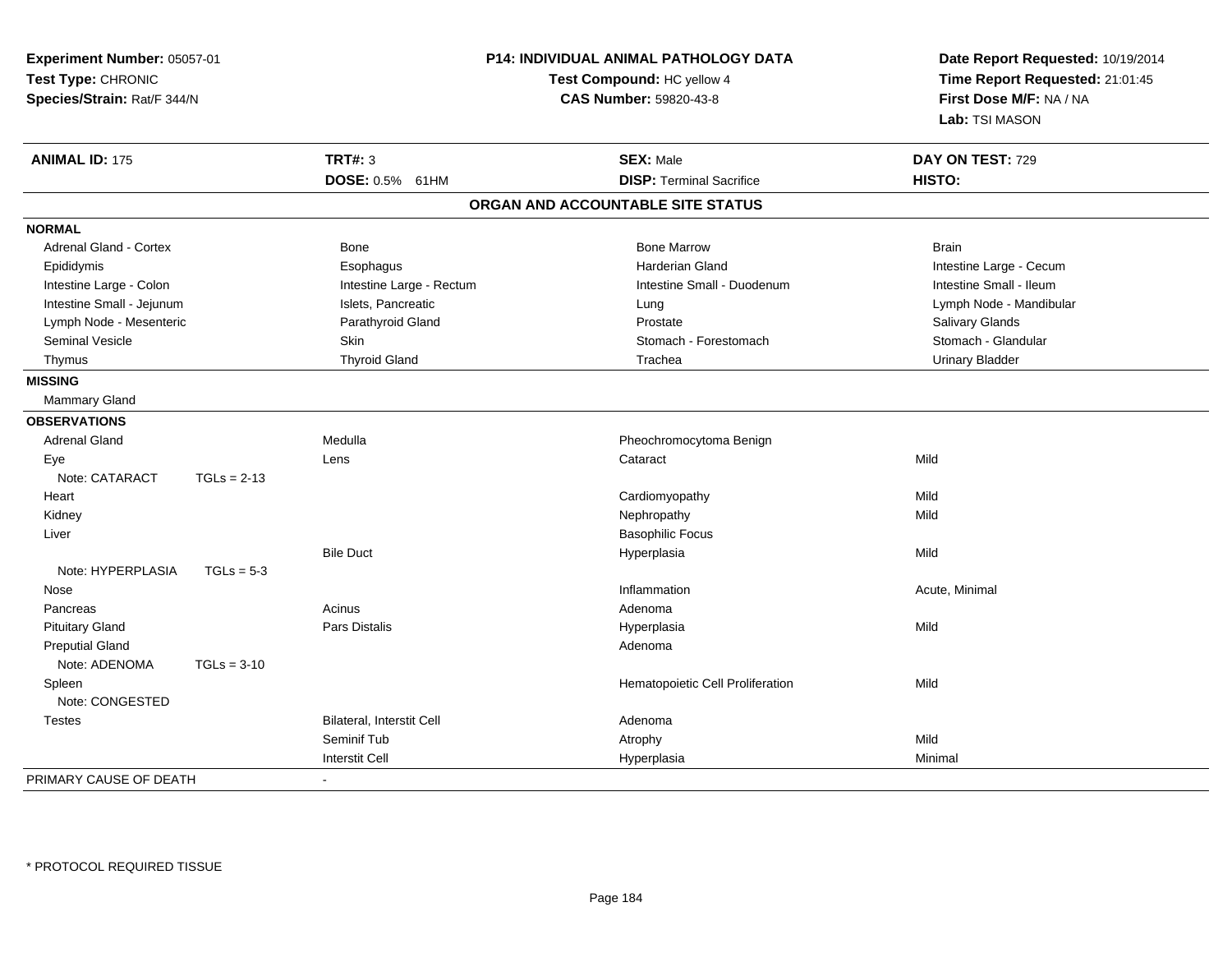| Experiment Number: 05057-01<br>Test Type: CHRONIC<br>Species/Strain: Rat/F 344/N |                            | P14: INDIVIDUAL ANIMAL PATHOLOGY DATA<br>Test Compound: HC yellow 4<br><b>CAS Number: 59820-43-8</b> | Date Report Requested: 10/19/2014<br>Time Report Requested: 21:01:45<br>First Dose M/F: NA / NA<br>Lab: TSI MASON |  |
|----------------------------------------------------------------------------------|----------------------------|------------------------------------------------------------------------------------------------------|-------------------------------------------------------------------------------------------------------------------|--|
| <b>ANIMAL ID: 178</b>                                                            | <b>TRT#: 3</b>             | <b>SEX: Male</b>                                                                                     | DAY ON TEST: 729                                                                                                  |  |
|                                                                                  | DOSE: 0.5% 61HM            | <b>DISP: Terminal Sacrifice</b>                                                                      | HISTO:                                                                                                            |  |
|                                                                                  |                            | ORGAN AND ACCOUNTABLE SITE STATUS                                                                    |                                                                                                                   |  |
| <b>NORMAL</b>                                                                    |                            |                                                                                                      |                                                                                                                   |  |
| <b>Adrenal Gland - Cortex</b>                                                    | Bone                       | <b>Bone Marrow</b>                                                                                   | <b>Brain</b>                                                                                                      |  |
| Epididymis                                                                       | Esophagus                  | Intestine Large - Cecum                                                                              | Intestine Large - Colon                                                                                           |  |
| Intestine Large - Rectum                                                         | Intestine Small - Duodenum | Intestine Small - Ileum                                                                              | Intestine Small - Jejunum                                                                                         |  |
| Islets, Pancreatic                                                               | Lung                       | Lymph Node - Mandibular                                                                              | Lymph Node - Mesenteric                                                                                           |  |
| Nose                                                                             | Parathyroid Gland          | <b>Preputial Gland</b>                                                                               | Prostate                                                                                                          |  |
| <b>Salivary Glands</b>                                                           | <b>Seminal Vesicle</b>     | <b>Skin</b>                                                                                          | Spleen                                                                                                            |  |
| Stomach - Forestomach                                                            | Stomach - Glandular        | <b>Thyroid Gland</b>                                                                                 | Trachea                                                                                                           |  |
| <b>Urinary Bladder</b>                                                           |                            |                                                                                                      |                                                                                                                   |  |
| <b>MISSING</b>                                                                   |                            |                                                                                                      |                                                                                                                   |  |
| <b>Mammary Gland</b>                                                             | Thymus                     |                                                                                                      |                                                                                                                   |  |
| <b>OBSERVATIONS</b>                                                              |                            |                                                                                                      |                                                                                                                   |  |
| <b>Adrenal Gland</b>                                                             | Medulla                    | Pheochromocytoma Benign                                                                              |                                                                                                                   |  |
| Note: PHEOCHROM BGN<br>$TGLs = 3-8$                                              |                            |                                                                                                      |                                                                                                                   |  |
| Heart                                                                            |                            | Cardiomyopathy                                                                                       | Mild                                                                                                              |  |
| Kidney                                                                           |                            | Cyst                                                                                                 |                                                                                                                   |  |
|                                                                                  |                            | Hydronephrosis                                                                                       | Mild                                                                                                              |  |
|                                                                                  |                            | Nephropathy                                                                                          | Moderate                                                                                                          |  |
| Note: HYDRONEPHROSIS<br>$TGLs = 4-4$                                             |                            |                                                                                                      |                                                                                                                   |  |
| Liver                                                                            | <b>Bile Duct</b>           | Hyperplasia                                                                                          | Mild                                                                                                              |  |
| Pancreas                                                                         | Acinus                     | <b>Basophilic Focus</b>                                                                              |                                                                                                                   |  |
|                                                                                  | Acinus                     | Hyperplasia                                                                                          | Mild                                                                                                              |  |
| Note: HYPERPLASIA<br>$TGLs = 6-9$                                                |                            |                                                                                                      |                                                                                                                   |  |
| <b>Pituitary Gland</b>                                                           | <b>Pars Distalis</b>       | Adenoma                                                                                              |                                                                                                                   |  |
|                                                                                  | <b>Pars Distalis</b>       | Angiectasis                                                                                          | Mild                                                                                                              |  |
|                                                                                  | Pars Distalis              | Hyperplasia                                                                                          | Mild                                                                                                              |  |
| Note: ADENOMA<br>$TGLs = 5-8$                                                    |                            |                                                                                                      |                                                                                                                   |  |
| <b>Testes</b>                                                                    | Bilateral, Interstit Cell  | Adenoma                                                                                              |                                                                                                                   |  |
|                                                                                  | Seminif Tub                | Atrophy                                                                                              | Moderate                                                                                                          |  |
|                                                                                  | <b>Interstit Cell</b>      | Hyperplasia                                                                                          | Mild                                                                                                              |  |
| Note: ADENOMA<br>$TGLs = 2-6$                                                    |                            |                                                                                                      |                                                                                                                   |  |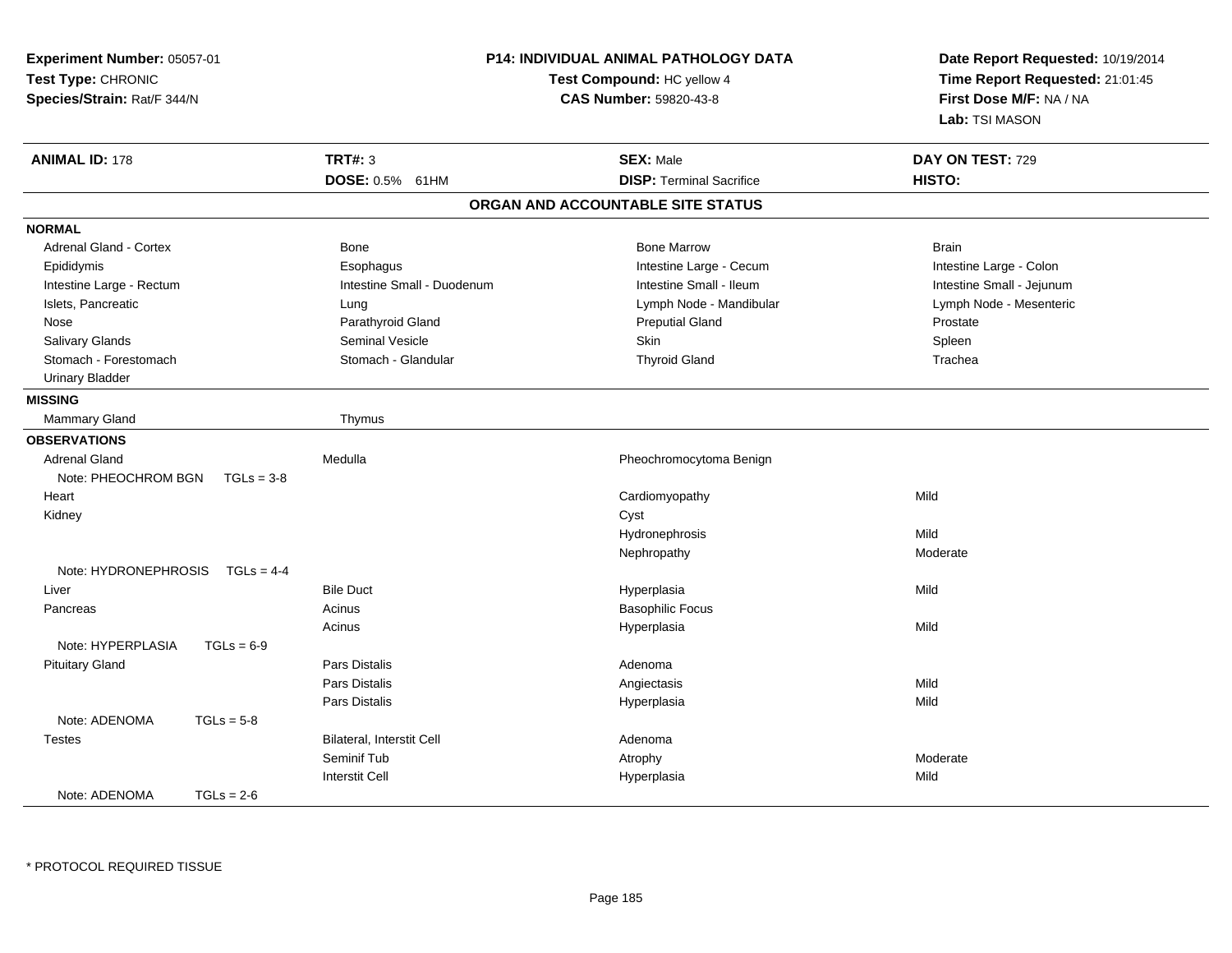| <b>Experiment Number: 05057-01</b><br>Test Type: CHRONIC<br>Species/Strain: Rat/F 344/N | <b>P14: INDIVIDUAL ANIMAL PATHOLOGY DATA</b><br>Test Compound: HC yellow 4<br><b>CAS Number: 59820-43-8</b> |                                   | Date Report Requested: 10/19/2014<br>Time Report Requested: 21:01:45<br>First Dose M/F: NA / NA<br><b>Lab:</b> TSI MASON |
|-----------------------------------------------------------------------------------------|-------------------------------------------------------------------------------------------------------------|-----------------------------------|--------------------------------------------------------------------------------------------------------------------------|
| <b>ANIMAL ID: 178</b>                                                                   | TRT#: 3                                                                                                     | <b>SEX: Male</b>                  | DAY ON TEST: 729                                                                                                         |
|                                                                                         | <b>DOSE: 0.5% 61HM</b>                                                                                      | <b>DISP: Terminal Sacrifice</b>   | HISTO:                                                                                                                   |
|                                                                                         |                                                                                                             | ORGAN AND ACCOUNTABLE SITE STATUS |                                                                                                                          |
| PRIMARY CAUSE OF DEATH                                                                  | $\overline{\phantom{a}}$                                                                                    |                                   |                                                                                                                          |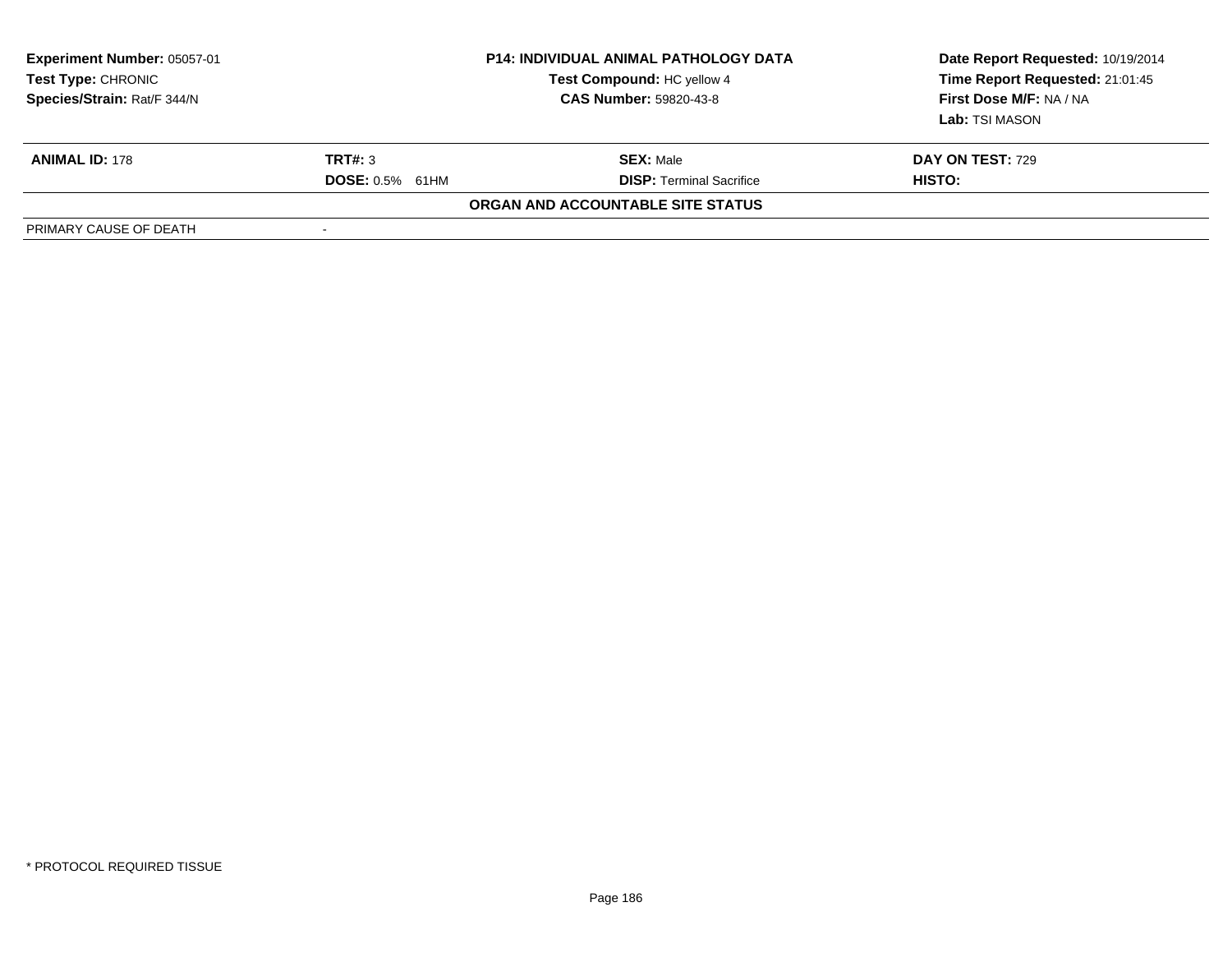| Experiment Number: 05057-01<br>Test Type: CHRONIC<br>Species/Strain: Rat/F 344/N | <b>P14: INDIVIDUAL ANIMAL PATHOLOGY DATA</b><br>Test Compound: HC yellow 4<br>CAS Number: 59820-43-8 |                                   | Date Report Requested: 10/19/2014<br>Time Report Requested: 21:01:45<br>First Dose M/F: NA / NA<br>Lab: TSI MASON |  |
|----------------------------------------------------------------------------------|------------------------------------------------------------------------------------------------------|-----------------------------------|-------------------------------------------------------------------------------------------------------------------|--|
| <b>ANIMAL ID: 179</b>                                                            | <b>TRT#: 3</b>                                                                                       | <b>SEX: Male</b>                  | DAY ON TEST: 715                                                                                                  |  |
|                                                                                  | DOSE: 0.5% 61HM                                                                                      | <b>DISP: Moribund</b>             | HISTO:                                                                                                            |  |
|                                                                                  |                                                                                                      | ORGAN AND ACCOUNTABLE SITE STATUS |                                                                                                                   |  |
| <b>NORMAL</b>                                                                    |                                                                                                      |                                   |                                                                                                                   |  |
| <b>Adrenal Gland - Cortex</b>                                                    | Adrenal Gland - Medulla                                                                              | Bone                              | <b>Bone Marrow</b>                                                                                                |  |
| <b>Brain</b>                                                                     | Epididymis                                                                                           | Esophagus                         | Heart                                                                                                             |  |
| Intestine Large - Cecum                                                          | Intestine Large - Colon                                                                              | Intestine Large - Rectum          | Intestine Small - Duodenum                                                                                        |  |
| Intestine Small - Ileum                                                          | Intestine Small - Jejunum                                                                            | Islets. Pancreatic                | Lymph Node - Mesenteric                                                                                           |  |
| Nose                                                                             | Pancreas                                                                                             | Parathyroid Gland                 | <b>Preputial Gland</b>                                                                                            |  |
| Prostate                                                                         | Salivary Glands                                                                                      | <b>Seminal Vesicle</b>            | <b>Skin</b>                                                                                                       |  |
| Stomach - Forestomach                                                            | Stomach - Glandular                                                                                  | Thymus                            | <b>Thyroid Gland</b>                                                                                              |  |
| Trachea                                                                          | <b>Urinary Bladder</b>                                                                               |                                   |                                                                                                                   |  |
| <b>MISSING</b>                                                                   |                                                                                                      |                                   |                                                                                                                   |  |
| Lymph Node - Mandibular                                                          | Mammary Gland                                                                                        |                                   |                                                                                                                   |  |
| <b>OBSERVATIONS</b>                                                              |                                                                                                      |                                   |                                                                                                                   |  |
| <b>Brain</b>                                                                     |                                                                                                      |                                   |                                                                                                                   |  |
| Note: CAUSED BY PITUITARY MASS                                                   |                                                                                                      |                                   |                                                                                                                   |  |
| Note: DISTENDED VENTRICLES AND DEPRESSION PROBABLY                               |                                                                                                      |                                   |                                                                                                                   |  |
| Kidney                                                                           |                                                                                                      | Nephropathy                       | Mild                                                                                                              |  |
| Liver                                                                            |                                                                                                      | Hepatodiaphragmatic Nodule        |                                                                                                                   |  |
|                                                                                  | <b>Bile Duct</b>                                                                                     | Hyperplasia                       | Mild                                                                                                              |  |
|                                                                                  |                                                                                                      | Leukemia Mononuclear              |                                                                                                                   |  |
| Note: LEUKEMIA MONUC<br>$TGLs = 8-3+3.1$                                         |                                                                                                      |                                   |                                                                                                                   |  |
| Note: ANOM HEPAT LOB<br>$TGLs = 9-3.1$                                           |                                                                                                      |                                   |                                                                                                                   |  |
| Lung                                                                             | Alveolar Epith                                                                                       | Hyperplasia                       | Mild                                                                                                              |  |
| <b>Pituitary Gland</b>                                                           | Pars Distalis                                                                                        | Adenoma                           |                                                                                                                   |  |
|                                                                                  | Pars Distalis                                                                                        | Angiectasis                       | Mild                                                                                                              |  |
| Note: ADENOMA<br>$TGLs = 10-8$                                                   |                                                                                                      |                                   |                                                                                                                   |  |
| Spleen                                                                           |                                                                                                      | Leukemia Mononuclear              |                                                                                                                   |  |
| Note: LEUKEMIA OR LEUKEMOID REACTION                                             |                                                                                                      |                                   |                                                                                                                   |  |
| Note: LEUKEMIA MONUC $TGLs = 7-3$                                                |                                                                                                      |                                   |                                                                                                                   |  |
| <b>Testes</b>                                                                    | <b>Bilateral, Interstit Cell</b>                                                                     | Adenoma                           |                                                                                                                   |  |
|                                                                                  | Seminif Tub                                                                                          | Atrophy                           | Mild                                                                                                              |  |
|                                                                                  | <b>Interstit Cell</b>                                                                                | Hyperplasia                       | Minimal                                                                                                           |  |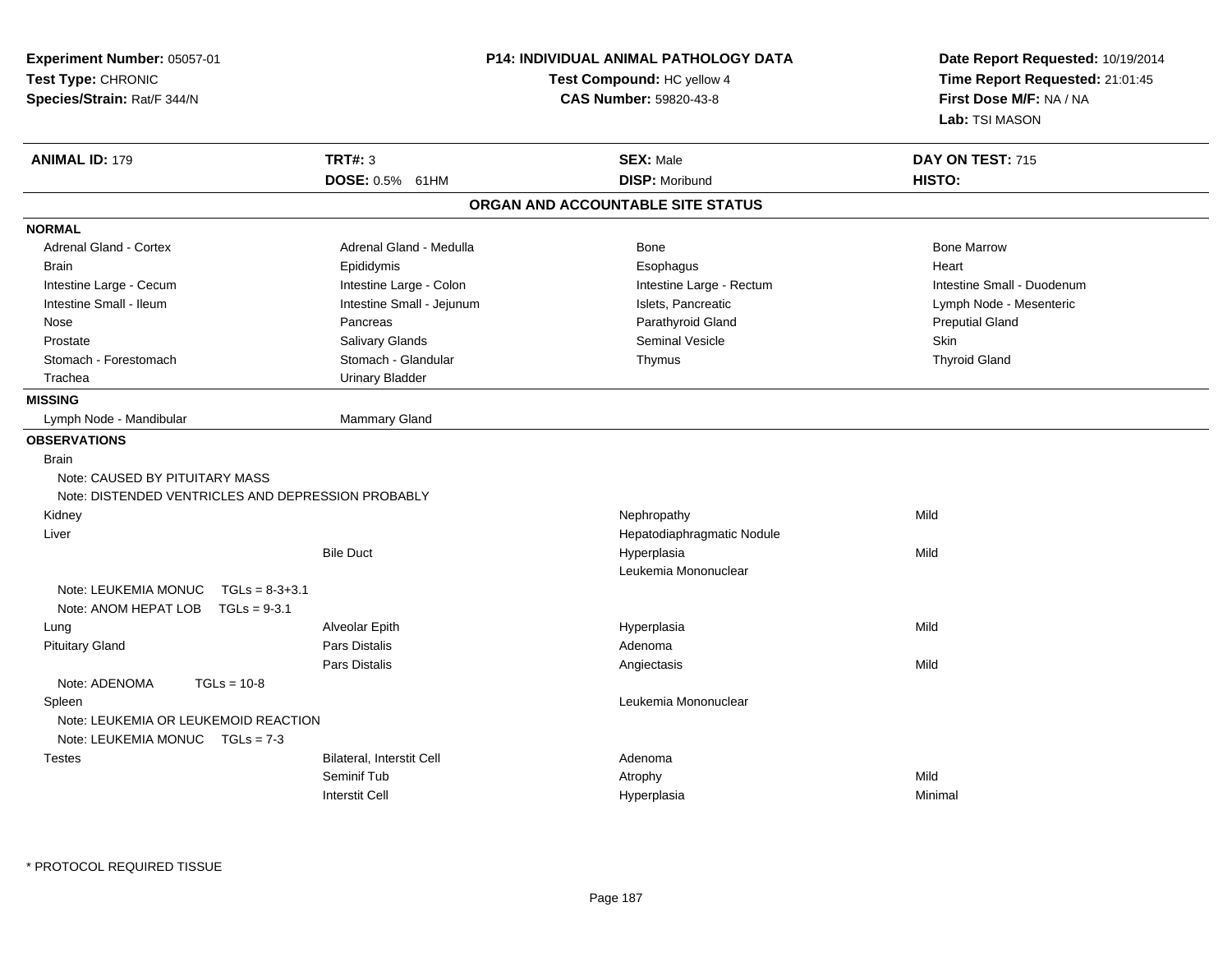| Experiment Number: 05057-01<br><b>P14: INDIVIDUAL ANIMAL PATHOLOGY DATA</b><br>Test Type: CHRONIC<br>Test Compound: HC yellow 4<br>Species/Strain: Rat/F 344/N<br><b>CAS Number: 59820-43-8</b> |                        |                                   | Date Report Requested: 10/19/2014<br>Time Report Requested: 21:01:45<br>First Dose M/F: NA / NA<br>Lab: TSI MASON |
|-------------------------------------------------------------------------------------------------------------------------------------------------------------------------------------------------|------------------------|-----------------------------------|-------------------------------------------------------------------------------------------------------------------|
| <b>ANIMAL ID: 179</b>                                                                                                                                                                           | TRT#: 3                | <b>SEX: Male</b>                  | <b>DAY ON TEST: 715</b>                                                                                           |
|                                                                                                                                                                                                 | <b>DOSE: 0.5% 61HM</b> | <b>DISP: Moribund</b>             | HISTO:                                                                                                            |
|                                                                                                                                                                                                 |                        | ORGAN AND ACCOUNTABLE SITE STATUS |                                                                                                                   |
| Note: ADENOMA<br>$TGLs = 6-6$                                                                                                                                                                   |                        |                                   |                                                                                                                   |
| Tongue                                                                                                                                                                                          |                        | Squamous Cell Papilloma           |                                                                                                                   |
| Note: PAPILLOMA SQUA $TGLs = 5-14$                                                                                                                                                              |                        |                                   |                                                                                                                   |
| PRIMARY CAUSE OF DEATH                                                                                                                                                                          |                        |                                   |                                                                                                                   |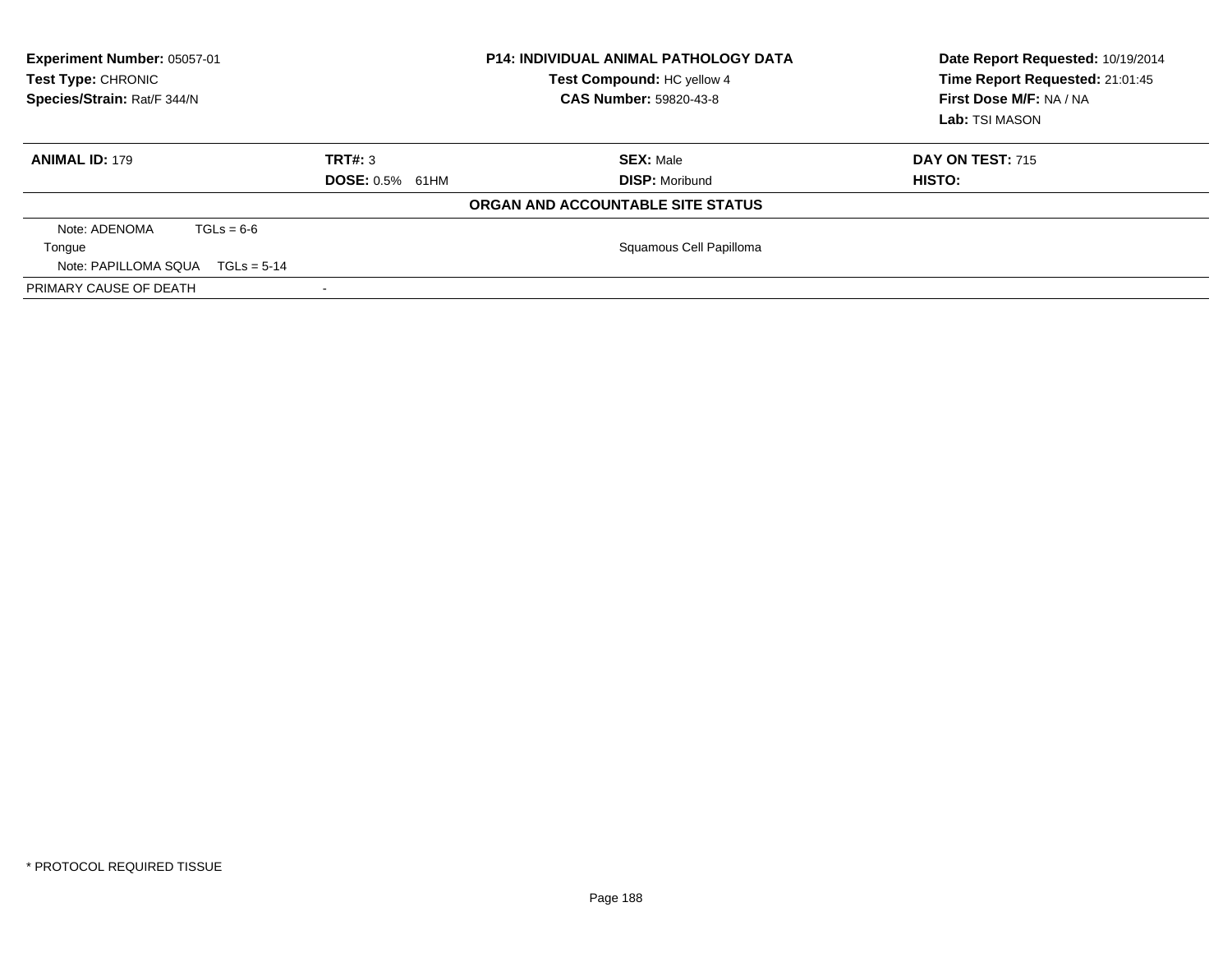| Experiment Number: 05057-01<br>Test Type: CHRONIC<br>Species/Strain: Rat/F 344/N | <b>P14: INDIVIDUAL ANIMAL PATHOLOGY DATA</b><br>Test Compound: HC yellow 4<br>CAS Number: 59820-43-8 |                            |                                               |  | Date Report Requested: 10/19/2014<br>Time Report Requested: 21:01:45<br>First Dose M/F: NA / NA<br>Lab: TSI MASON |  |
|----------------------------------------------------------------------------------|------------------------------------------------------------------------------------------------------|----------------------------|-----------------------------------------------|--|-------------------------------------------------------------------------------------------------------------------|--|
| <b>ANIMAL ID: 180</b>                                                            |                                                                                                      | <b>TRT#: 3</b>             | <b>SEX: Male</b>                              |  | DAY ON TEST: 588                                                                                                  |  |
|                                                                                  |                                                                                                      | DOSE: 0.5% 61HM            | <b>DISP: Moribund</b>                         |  | HISTO:                                                                                                            |  |
|                                                                                  |                                                                                                      |                            | ORGAN AND ACCOUNTABLE SITE STATUS             |  |                                                                                                                   |  |
| <b>NORMAL</b>                                                                    |                                                                                                      |                            |                                               |  |                                                                                                                   |  |
| <b>Adrenal Gland - Cortex</b>                                                    |                                                                                                      | Bone                       | <b>Bone Marrow</b>                            |  | <b>Brain</b>                                                                                                      |  |
| Epididymis                                                                       |                                                                                                      | Esophagus                  | Intestine Large - Cecum                       |  | Intestine Large - Colon                                                                                           |  |
| Intestine Large - Rectum                                                         |                                                                                                      | Intestine Small - Duodenum | Intestine Small - Ileum                       |  | Intestine Small - Jejunum                                                                                         |  |
| Islets, Pancreatic                                                               |                                                                                                      | Nose                       | Pancreas                                      |  | Parathyroid Gland                                                                                                 |  |
| Salivary Glands                                                                  |                                                                                                      | <b>Seminal Vesicle</b>     | Skin                                          |  | Stomach - Forestomach                                                                                             |  |
| Stomach - Glandular                                                              |                                                                                                      | Thymus                     | <b>Thyroid Gland</b>                          |  | Trachea                                                                                                           |  |
| <b>Urinary Bladder</b>                                                           |                                                                                                      |                            |                                               |  |                                                                                                                   |  |
| <b>MISSING</b>                                                                   |                                                                                                      |                            |                                               |  |                                                                                                                   |  |
| Mammary Gland                                                                    |                                                                                                      |                            |                                               |  |                                                                                                                   |  |
| <b>OBSERVATIONS</b>                                                              |                                                                                                      |                            |                                               |  |                                                                                                                   |  |
| <b>Adrenal Gland</b>                                                             |                                                                                                      | Medulla                    | Hyperplasia                                   |  | Mild                                                                                                              |  |
| Heart                                                                            |                                                                                                      |                            | Cardiomyopathy                                |  | Mild                                                                                                              |  |
| Kidney                                                                           |                                                                                                      |                            | Nephropathy                                   |  | Mild                                                                                                              |  |
| Liver                                                                            |                                                                                                      |                            | Leukemia Mononuclear                          |  |                                                                                                                   |  |
|                                                                                  |                                                                                                      |                            | Necrosis                                      |  | Minimal                                                                                                           |  |
| Note: LEUKEMIA MONUC TGLs = 10-3                                                 |                                                                                                      |                            |                                               |  |                                                                                                                   |  |
| Lung                                                                             |                                                                                                      |                            | Lymphoma Malignant Undifferentiated Cell Type |  |                                                                                                                   |  |
| Lymph Node                                                                       |                                                                                                      | Mandibular                 | Leukemia Mononuclear                          |  |                                                                                                                   |  |
|                                                                                  |                                                                                                      | Mediastinal                | Leukemia Mononuclear                          |  |                                                                                                                   |  |
|                                                                                  |                                                                                                      | Mesenteric                 | Leukemia Mononuclear                          |  |                                                                                                                   |  |
|                                                                                  |                                                                                                      | Pancreatic                 | Leukemia Mononuclear                          |  |                                                                                                                   |  |
| Note: LEUKEMIA MONUC                                                             | $TGLs = 5-2.1$                                                                                       |                            |                                               |  |                                                                                                                   |  |
| Note: LEUKEMIA MONUC                                                             | $TGLs = 6-8$                                                                                         |                            |                                               |  |                                                                                                                   |  |
| Note: LEUKEMIA MONUC                                                             | $TGLs = 4-9$                                                                                         |                            |                                               |  |                                                                                                                   |  |
| Note: LEUKEMIA MONUC                                                             | $TGLs = 8-8.1$                                                                                       | Pars Distalis              | Adenoma                                       |  |                                                                                                                   |  |
| <b>Pituitary Gland</b>                                                           |                                                                                                      | <b>Pars Distalis</b>       | Lymphoma Malignant Undifferentiated Cell Type |  |                                                                                                                   |  |
| <b>Preputial Gland</b>                                                           |                                                                                                      |                            | Adenoma                                       |  |                                                                                                                   |  |
| Note: ADENOMA                                                                    | $TGLs = 3-10$                                                                                        |                            |                                               |  |                                                                                                                   |  |
| Prostate                                                                         |                                                                                                      | Epithelium                 | Hyperplasia                                   |  | Minimal                                                                                                           |  |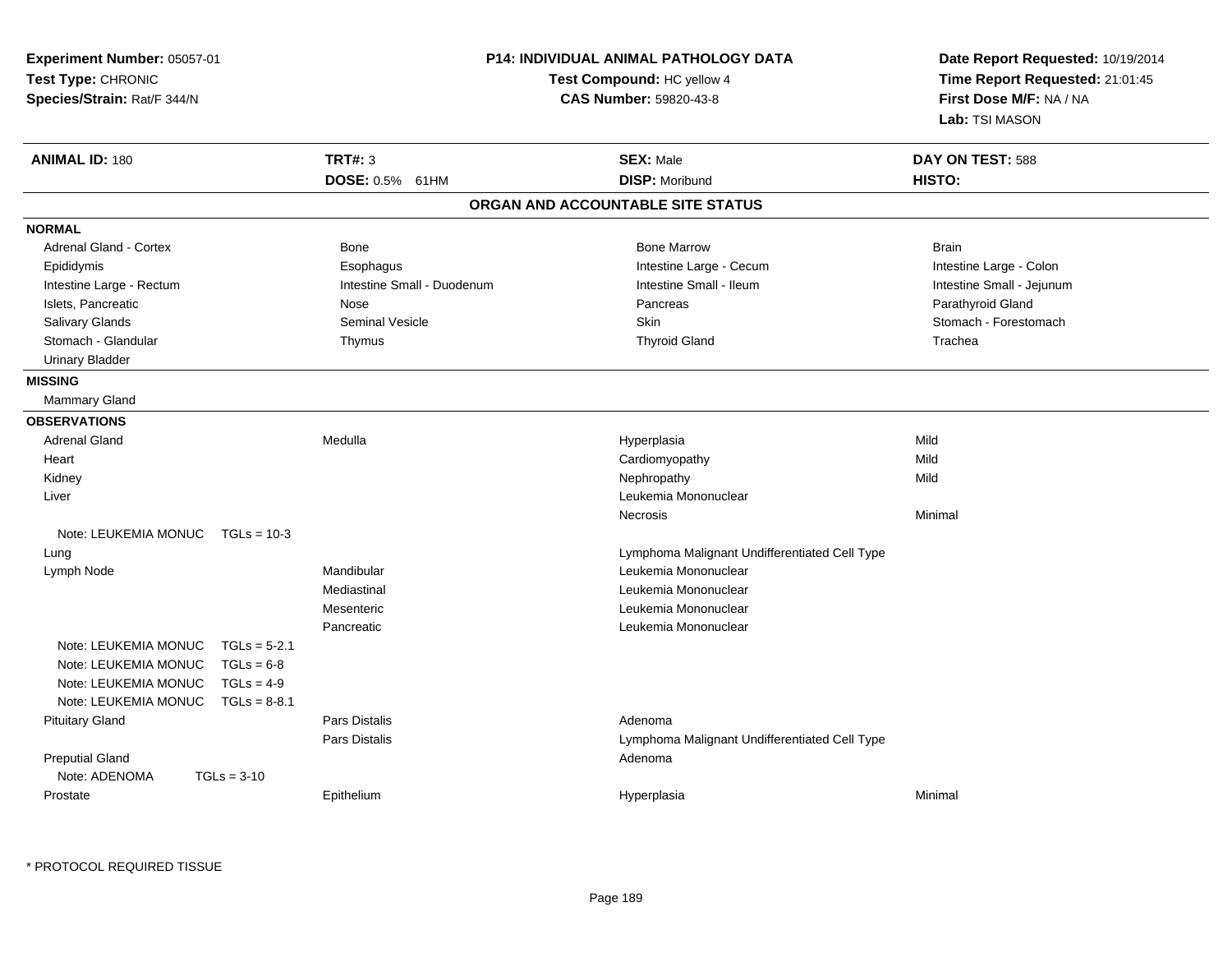| Experiment Number: 05057-01<br>Test Type: CHRONIC<br>Species/Strain: Rat/F 344/N | <b>P14: INDIVIDUAL ANIMAL PATHOLOGY DATA</b><br>Test Compound: HC yellow 4<br><b>CAS Number: 59820-43-8</b> |                                   | Date Report Requested: 10/19/2014<br>Time Report Requested: 21:01:45<br>First Dose M/F: NA / NA<br>Lab: TSI MASON |
|----------------------------------------------------------------------------------|-------------------------------------------------------------------------------------------------------------|-----------------------------------|-------------------------------------------------------------------------------------------------------------------|
| <b>ANIMAL ID: 180</b>                                                            | TRT#: 3                                                                                                     | <b>SEX: Male</b>                  | DAY ON TEST: 588                                                                                                  |
|                                                                                  | <b>DOSE: 0.5% 61HM</b>                                                                                      | <b>DISP: Moribund</b>             | HISTO:                                                                                                            |
|                                                                                  |                                                                                                             | ORGAN AND ACCOUNTABLE SITE STATUS |                                                                                                                   |
| Spleen                                                                           |                                                                                                             | Leukemia Mononuclear              |                                                                                                                   |
| Note: LEUKEMIA MONUC $TGLs = 7-3$                                                |                                                                                                             |                                   |                                                                                                                   |
| Testes                                                                           | Interstit Cell                                                                                              | Adenoma                           |                                                                                                                   |
|                                                                                  | <b>Interstit Cell</b>                                                                                       | Hyperplasia                       | Mild                                                                                                              |
| PRIMARY CAUSE OF DEATH                                                           |                                                                                                             |                                   |                                                                                                                   |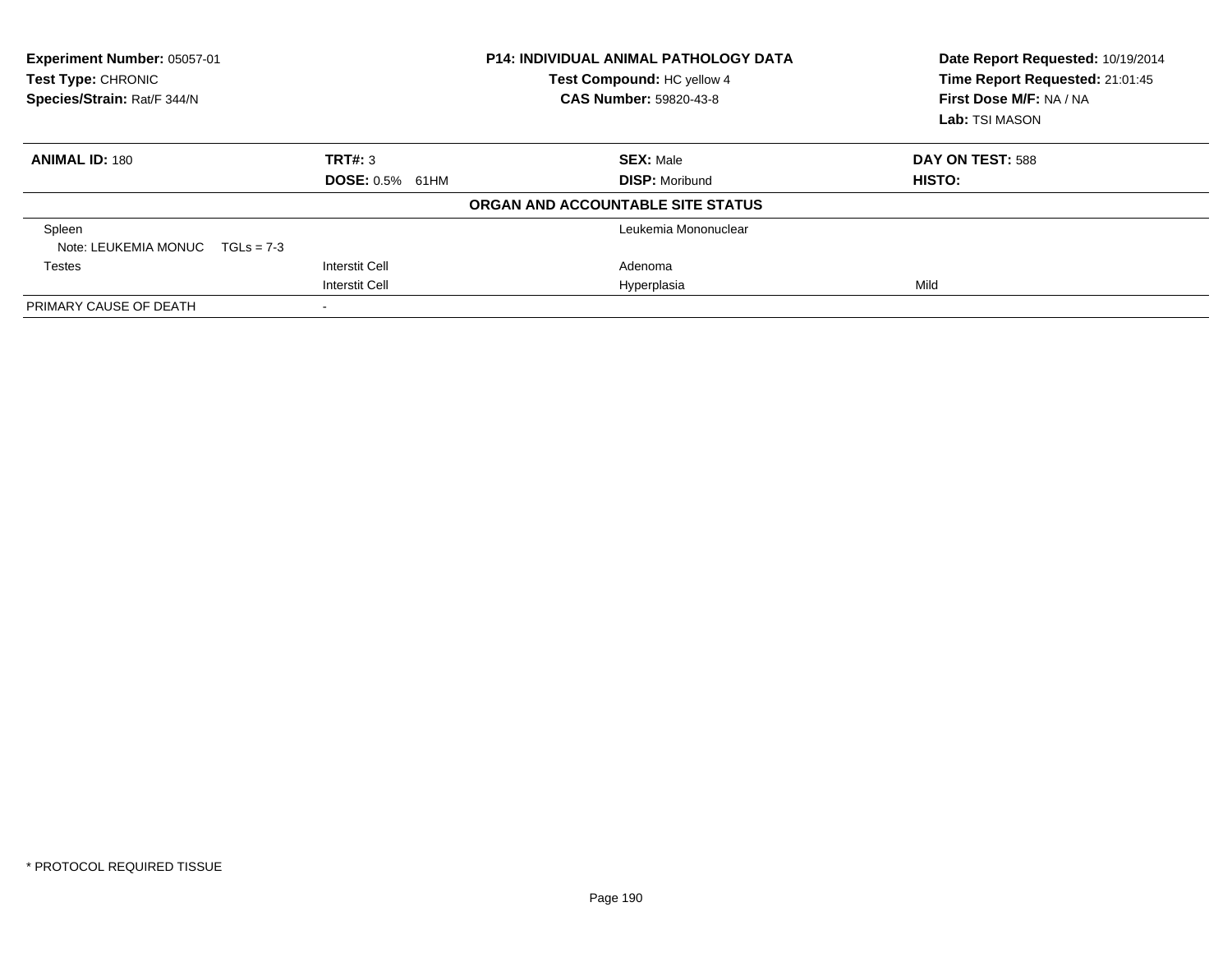| Experiment Number: 05057-01<br>Test Type: CHRONIC<br>Species/Strain: Rat/F 344/N | P14: INDIVIDUAL ANIMAL PATHOLOGY DATA<br>Test Compound: HC yellow 4<br><b>CAS Number: 59820-43-8</b> |                                   | Date Report Requested: 10/19/2014<br>Time Report Requested: 21:01:45<br>First Dose M/F: NA / NA<br>Lab: TSI MASON |  |
|----------------------------------------------------------------------------------|------------------------------------------------------------------------------------------------------|-----------------------------------|-------------------------------------------------------------------------------------------------------------------|--|
| <b>ANIMAL ID: 181</b>                                                            | <b>TRT#: 3</b>                                                                                       | <b>SEX: Male</b>                  | DAY ON TEST: 729                                                                                                  |  |
|                                                                                  | DOSE: 0.5% 61HM                                                                                      | <b>DISP: Terminal Sacrifice</b>   | HISTO:                                                                                                            |  |
|                                                                                  |                                                                                                      | ORGAN AND ACCOUNTABLE SITE STATUS |                                                                                                                   |  |
| <b>NORMAL</b>                                                                    |                                                                                                      |                                   |                                                                                                                   |  |
| <b>Adrenal Gland - Cortex</b>                                                    | Adrenal Gland - Medulla                                                                              | Bone                              | <b>Bone Marrow</b>                                                                                                |  |
| <b>Brain</b>                                                                     | Epididymis                                                                                           | Esophagus                         | Heart                                                                                                             |  |
| Intestine Large - Cecum                                                          | Intestine Large - Rectum                                                                             | Intestine Small - Duodenum        | Intestine Small - Ileum                                                                                           |  |
| Intestine Small - Jejunum                                                        | Lymph Node - Mandibular                                                                              | Nose                              | Parathyroid Gland                                                                                                 |  |
| <b>Preputial Gland</b>                                                           | Prostate                                                                                             | Salivary Glands                   | <b>Seminal Vesicle</b>                                                                                            |  |
| Skin                                                                             | Stomach - Forestomach                                                                                | Stomach - Glandular               | Thymus                                                                                                            |  |
| Trachea                                                                          | <b>Urinary Bladder</b>                                                                               |                                   |                                                                                                                   |  |
| <b>MISSING</b>                                                                   |                                                                                                      |                                   |                                                                                                                   |  |
| <b>Mammary Gland</b>                                                             |                                                                                                      |                                   |                                                                                                                   |  |
| <b>OBSERVATIONS</b>                                                              |                                                                                                      |                                   |                                                                                                                   |  |
| Intestine Large                                                                  | Colon                                                                                                | Parasite                          | Mild                                                                                                              |  |
| Islets, Pancreatic                                                               |                                                                                                      | Adenoma                           |                                                                                                                   |  |
| $TGLs = 6-9$<br>Note: ADENOMA                                                    |                                                                                                      |                                   |                                                                                                                   |  |
| Note: MORE LIKE CARCINOMA                                                        |                                                                                                      |                                   |                                                                                                                   |  |
| Kidney                                                                           |                                                                                                      | Nephropathy                       | Moderate                                                                                                          |  |
| Liver                                                                            | <b>Bile Duct</b>                                                                                     | Hyperplasia                       | Mild                                                                                                              |  |
|                                                                                  |                                                                                                      | Leukemia Mononuclear              |                                                                                                                   |  |
| Note: LEUKEMIA MONUC $TGLs = 8-3$                                                |                                                                                                      |                                   |                                                                                                                   |  |
| Lung                                                                             |                                                                                                      | Leukemia Mononuclear              |                                                                                                                   |  |
| Note: LEUKEMIA MONUC<br>$TGLs = 2-1+2$                                           |                                                                                                      |                                   |                                                                                                                   |  |
| Lymph Node                                                                       | Mediastinal                                                                                          | Leukemia Mononuclear              |                                                                                                                   |  |
|                                                                                  | Mesenteric                                                                                           | Leukemia Mononuclear              |                                                                                                                   |  |
| Note: LEUKEMIA MONUC<br>$TGLs = 7-8$                                             |                                                                                                      |                                   |                                                                                                                   |  |
| Nose                                                                             |                                                                                                      |                                   |                                                                                                                   |  |
| Note: BLOOD IN NASAL CAVITY                                                      |                                                                                                      |                                   |                                                                                                                   |  |
| Pancreas                                                                         | Acinus                                                                                               | Atrophy                           | Minimal                                                                                                           |  |
|                                                                                  | Acinus                                                                                               | <b>Basophilic Focus</b>           |                                                                                                                   |  |
| <b>Pituitary Gland</b>                                                           | Pars Distalis                                                                                        | Adenoma                           |                                                                                                                   |  |
| Note: ADENOMA<br>$TGLs = 9-8$                                                    |                                                                                                      |                                   |                                                                                                                   |  |
| Spleen                                                                           |                                                                                                      | Hematopoietic Cell Proliferation  | Mild                                                                                                              |  |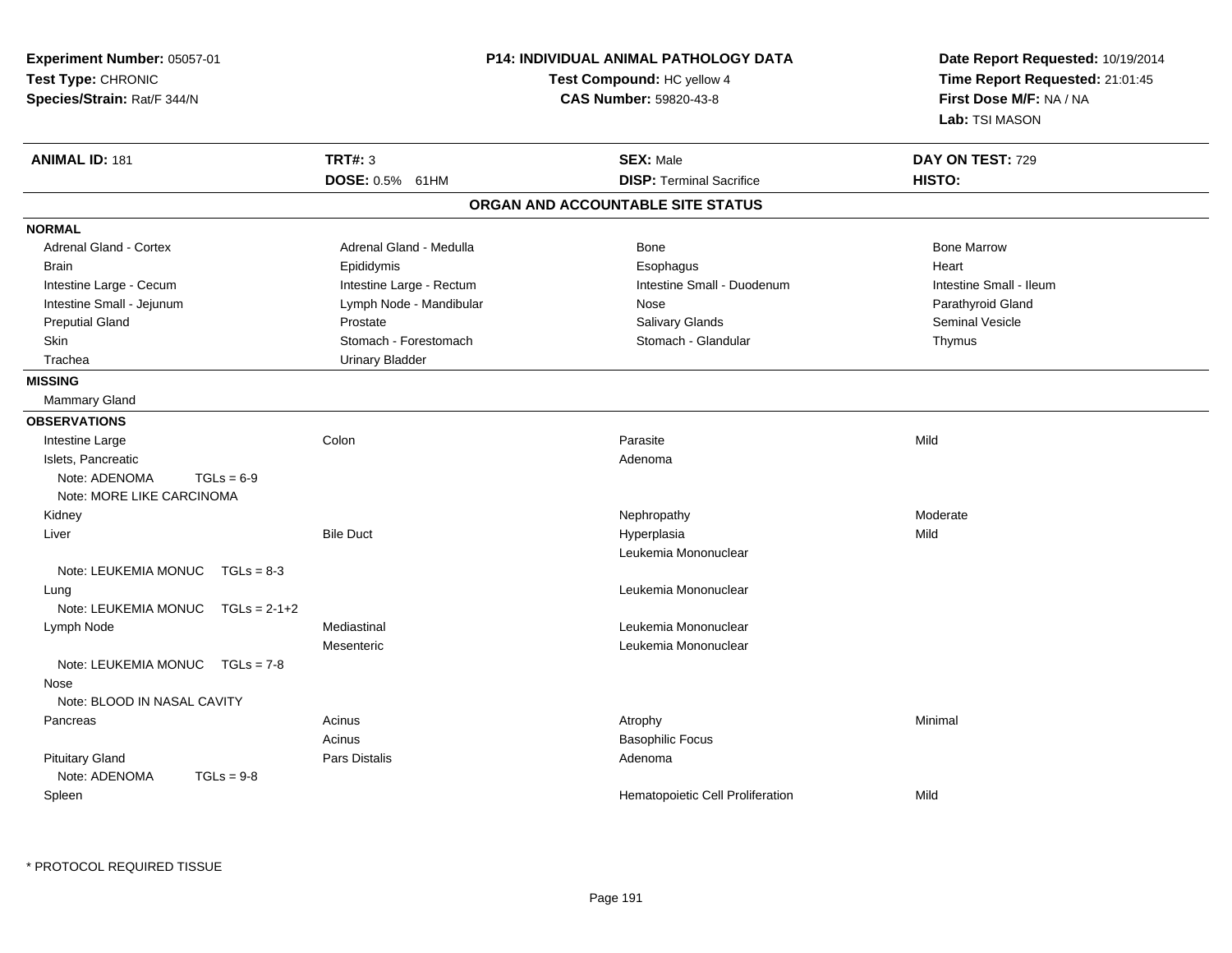| Experiment Number: 05057-01<br>Test Type: CHRONIC<br>Species/Strain: Rat/F 344/N |                           | <b>P14: INDIVIDUAL ANIMAL PATHOLOGY DATA</b><br>Test Compound: HC yellow 4<br><b>CAS Number: 59820-43-8</b> | Date Report Requested: 10/19/2014<br>Time Report Requested: 21:01:45<br>First Dose M/F: NA / NA<br>Lab: TSI MASON |
|----------------------------------------------------------------------------------|---------------------------|-------------------------------------------------------------------------------------------------------------|-------------------------------------------------------------------------------------------------------------------|
| <b>ANIMAL ID: 181</b>                                                            | <b>TRT#: 3</b>            | <b>SEX: Male</b>                                                                                            | DAY ON TEST: 729                                                                                                  |
|                                                                                  | <b>DOSE: 0.5%</b><br>61HM | <b>DISP: Terminal Sacrifice</b>                                                                             | HISTO:                                                                                                            |
|                                                                                  |                           | ORGAN AND ACCOUNTABLE SITE STATUS                                                                           |                                                                                                                   |
|                                                                                  |                           | Leukemia Mononuclear                                                                                        |                                                                                                                   |
| Note: LEUKEMIA MONUC<br>$TGLs = 4-3.1$                                           |                           |                                                                                                             |                                                                                                                   |
| Testes                                                                           | Bilateral, Interstit Cell | Adenoma                                                                                                     |                                                                                                                   |
|                                                                                  | Seminif Tub               | Atrophy                                                                                                     | Mild                                                                                                              |
|                                                                                  | Interstit Cell            | Hyperplasia                                                                                                 | Mild                                                                                                              |
| $TGLs = 3-6$<br>Note: ADENOMA                                                    |                           |                                                                                                             |                                                                                                                   |
| <b>Thyroid Gland</b>                                                             | C Cell                    | Hyperplasia                                                                                                 | Minimal                                                                                                           |
| PRIMARY CAUSE OF DEATH                                                           |                           |                                                                                                             |                                                                                                                   |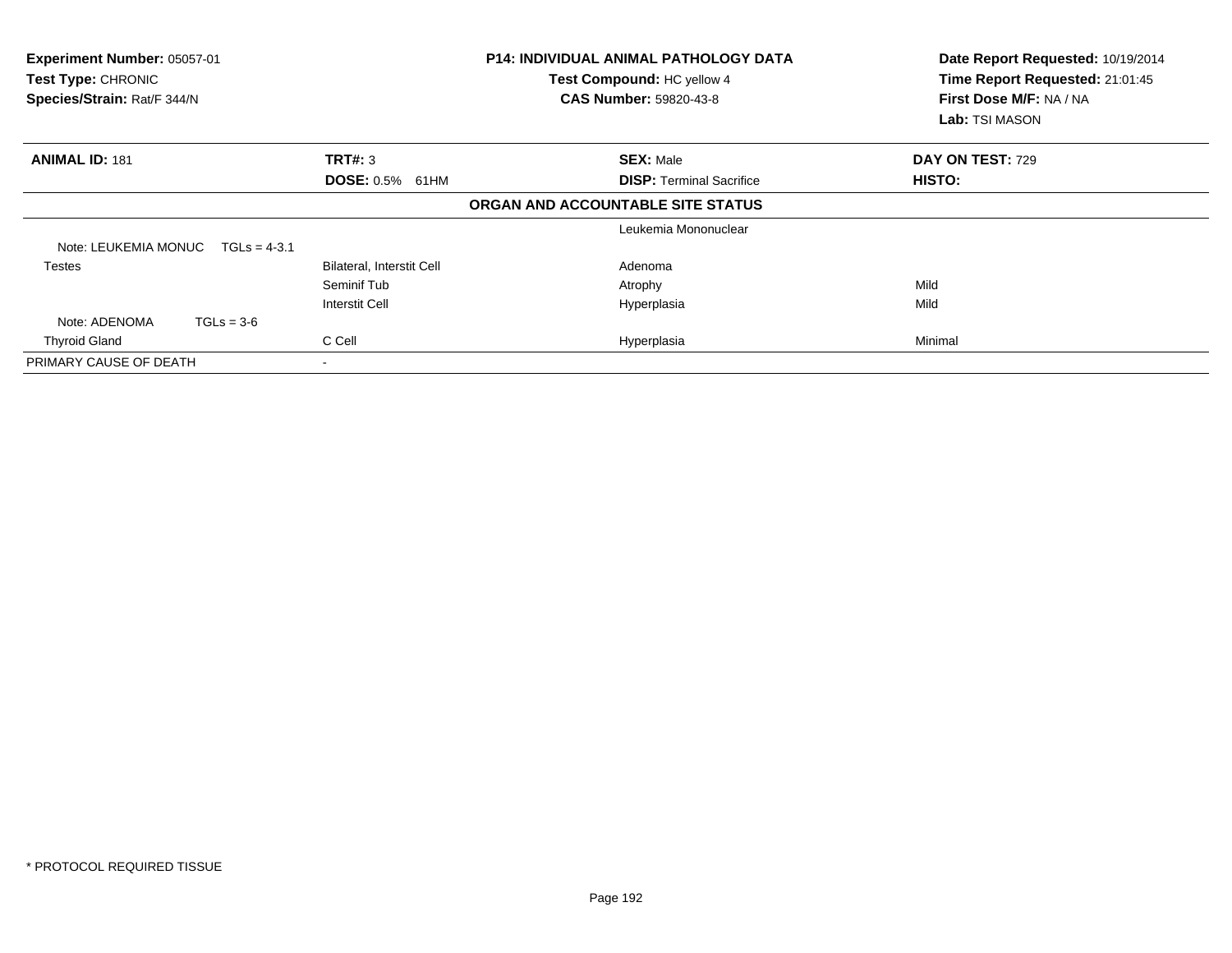| Experiment Number: 05057-01<br>Test Type: CHRONIC<br>Species/Strain: Rat/F 344/N |              |                           | P14: INDIVIDUAL ANIMAL PATHOLOGY DATA<br>Test Compound: HC yellow 4<br><b>CAS Number: 59820-43-8</b> | Date Report Requested: 10/19/2014<br>Time Report Requested: 21:01:45<br>First Dose M/F: NA / NA<br>Lab: TSI MASON |  |
|----------------------------------------------------------------------------------|--------------|---------------------------|------------------------------------------------------------------------------------------------------|-------------------------------------------------------------------------------------------------------------------|--|
| <b>ANIMAL ID: 182</b>                                                            |              | TRT#: 3                   | <b>SEX: Male</b>                                                                                     | DAY ON TEST: 729                                                                                                  |  |
|                                                                                  |              | DOSE: 0.5% 61HM           | <b>DISP: Terminal Sacrifice</b>                                                                      | HISTO:                                                                                                            |  |
|                                                                                  |              |                           | ORGAN AND ACCOUNTABLE SITE STATUS                                                                    |                                                                                                                   |  |
| <b>NORMAL</b>                                                                    |              |                           |                                                                                                      |                                                                                                                   |  |
| Adrenal Gland - Cortex                                                           |              | Bone                      | <b>Bone Marrow</b>                                                                                   | <b>Brain</b>                                                                                                      |  |
| Epididymis                                                                       |              | Esophagus                 | Heart                                                                                                | Intestine Large - Cecum                                                                                           |  |
| Intestine Large - Colon                                                          |              | Intestine Large - Rectum  | Intestine Small - Duodenum                                                                           | Intestine Small - Ileum                                                                                           |  |
| Intestine Small - Jejunum                                                        |              | Islets, Pancreatic        | Lung                                                                                                 | Lymph Node - Mandibular                                                                                           |  |
| Lymph Node - Mesenteric                                                          |              | <b>Mammary Gland</b>      | Nose                                                                                                 | Parathyroid Gland                                                                                                 |  |
| <b>Preputial Gland</b>                                                           |              | Prostate                  | <b>Salivary Glands</b>                                                                               | <b>Seminal Vesicle</b>                                                                                            |  |
| Skin                                                                             |              | Stomach - Forestomach     | Stomach - Glandular                                                                                  | Thymus                                                                                                            |  |
| <b>Thyroid Gland</b>                                                             |              | Trachea                   | <b>Urinary Bladder</b>                                                                               |                                                                                                                   |  |
| <b>OBSERVATIONS</b>                                                              |              |                           |                                                                                                      |                                                                                                                   |  |
| <b>Adrenal Gland</b>                                                             |              | Medulla                   | Pheochromocytoma Benign                                                                              |                                                                                                                   |  |
| Kidney                                                                           |              |                           | Nephropathy                                                                                          | Mild                                                                                                              |  |
| Liver                                                                            |              | <b>Bile Duct</b>          | Hyperplasia                                                                                          | Mild                                                                                                              |  |
| Nose                                                                             |              |                           |                                                                                                      |                                                                                                                   |  |
| Note: BLOOD IN NASAL CAVITY                                                      |              |                           |                                                                                                      |                                                                                                                   |  |
| Pancreas                                                                         |              | Acinus                    | Atrophy                                                                                              | Minimal                                                                                                           |  |
| <b>Pituitary Gland</b>                                                           |              | <b>Pars Distalis</b>      | Adenoma                                                                                              |                                                                                                                   |  |
| Note: ADENOMA                                                                    | $TGLs = 5-8$ |                           |                                                                                                      |                                                                                                                   |  |
| Spleen                                                                           |              |                           | Hematopoietic Cell Proliferation                                                                     | Mild                                                                                                              |  |
| <b>Testes</b>                                                                    |              | Bilateral, Interstit Cell | Adenoma                                                                                              |                                                                                                                   |  |
| Note: ADENOMA                                                                    | $TGLs = 2-6$ |                           |                                                                                                      |                                                                                                                   |  |
| PRIMARY CAUSE OF DEATH                                                           |              | $\overline{\phantom{a}}$  |                                                                                                      |                                                                                                                   |  |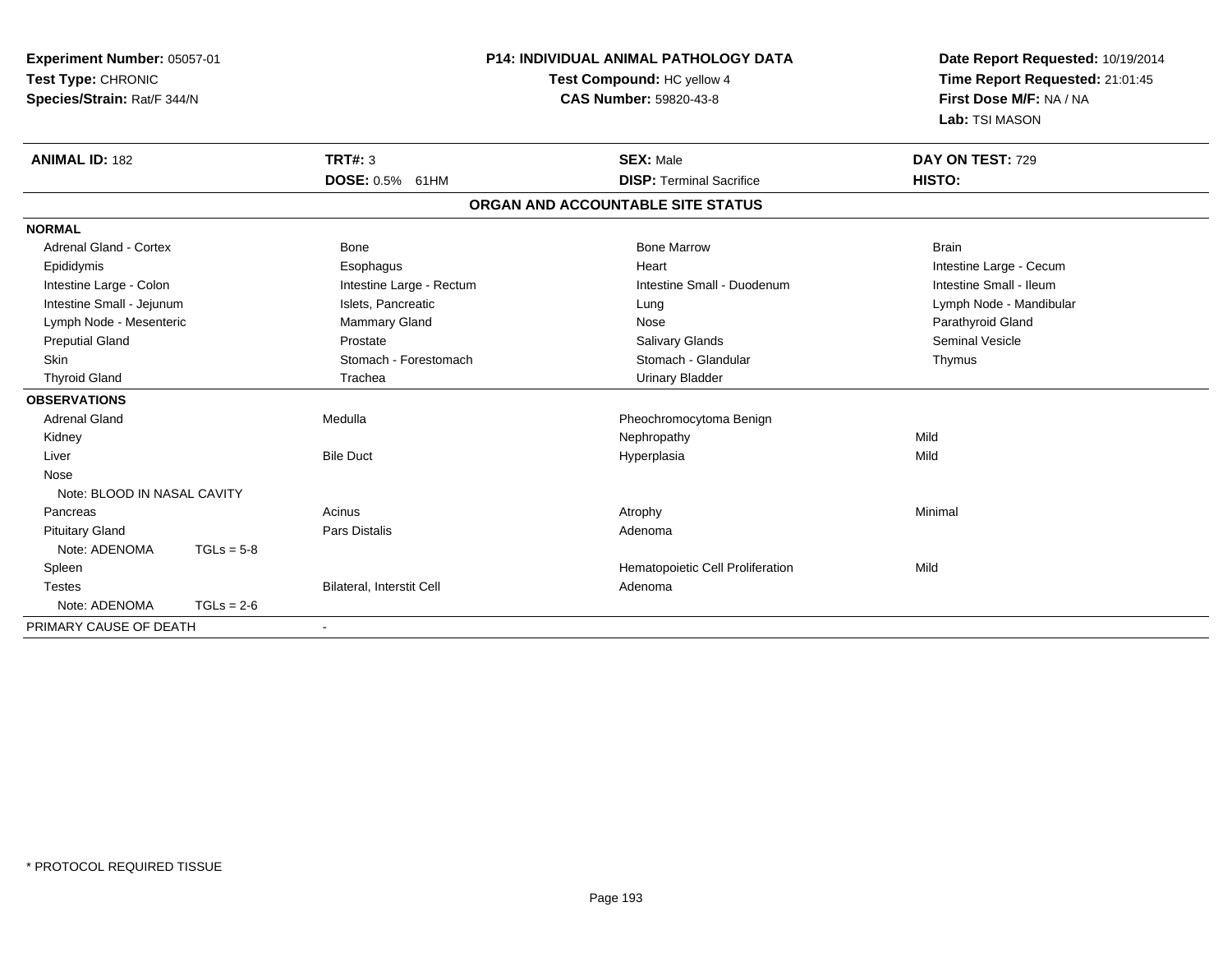| Experiment Number: 05057-01<br>Test Type: CHRONIC<br>Species/Strain: Rat/F 344/N<br><b>ANIMAL ID: 183</b> |                  | <b>P14: INDIVIDUAL ANIMAL PATHOLOGY DATA</b><br>Test Compound: HC yellow 4<br><b>CAS Number: 59820-43-8</b><br><b>TRT#: 3</b><br><b>SEX: Male</b> |  | Date Report Requested: 10/19/2014<br>Time Report Requested: 21:01:45<br>First Dose M/F: NA / NA<br>Lab: TSI MASON<br>DAY ON TEST: 729 |                            |  |
|-----------------------------------------------------------------------------------------------------------|------------------|---------------------------------------------------------------------------------------------------------------------------------------------------|--|---------------------------------------------------------------------------------------------------------------------------------------|----------------------------|--|
|                                                                                                           |                  | <b>DOSE: 0.5%</b><br>61HM                                                                                                                         |  | <b>DISP: Terminal Sacrifice</b>                                                                                                       | HISTO:                     |  |
|                                                                                                           |                  |                                                                                                                                                   |  | ORGAN AND ACCOUNTABLE SITE STATUS                                                                                                     |                            |  |
| <b>NORMAL</b>                                                                                             |                  |                                                                                                                                                   |  |                                                                                                                                       |                            |  |
| Adrenal Gland - Cortex                                                                                    |                  | Adrenal Gland - Medulla                                                                                                                           |  | Bone                                                                                                                                  | <b>Bone Marrow</b>         |  |
| <b>Brain</b>                                                                                              |                  | Epididymis                                                                                                                                        |  | Esophagus                                                                                                                             | Heart                      |  |
| Intestine Large - Cecum                                                                                   |                  | Intestine Large - Colon                                                                                                                           |  | Intestine Large - Rectum                                                                                                              | Intestine Small - Duodenum |  |
| Intestine Small - Ileum                                                                                   |                  | Intestine Small - Jejunum                                                                                                                         |  | Islets. Pancreatic                                                                                                                    | Liver                      |  |
| Lung                                                                                                      |                  | Lymph Node - Mandibular                                                                                                                           |  | Lymph Node - Mesenteric                                                                                                               | Nose                       |  |
| <b>Preputial Gland</b>                                                                                    |                  | Prostate                                                                                                                                          |  | <b>Salivary Glands</b>                                                                                                                | <b>Seminal Vesicle</b>     |  |
| <b>Skin</b>                                                                                               |                  | Stomach - Forestomach                                                                                                                             |  | Stomach - Glandular                                                                                                                   | Thymus                     |  |
| Trachea                                                                                                   |                  | <b>Urinary Bladder</b>                                                                                                                            |  |                                                                                                                                       |                            |  |
| <b>MISSING</b>                                                                                            |                  |                                                                                                                                                   |  |                                                                                                                                       |                            |  |
| <b>Mammary Gland</b>                                                                                      |                  | Parathyroid Gland                                                                                                                                 |  |                                                                                                                                       |                            |  |
| <b>OBSERVATIONS</b>                                                                                       |                  |                                                                                                                                                   |  |                                                                                                                                       |                            |  |
| Kidney                                                                                                    |                  |                                                                                                                                                   |  | Nephropathy                                                                                                                           | Mild                       |  |
| Pancreas                                                                                                  |                  | Acinus                                                                                                                                            |  | Atrophy                                                                                                                               | Mild                       |  |
| <b>Pituitary Gland</b>                                                                                    |                  | <b>Pars Distalis</b>                                                                                                                              |  | Hyperplasia                                                                                                                           | Mild                       |  |
| Spleen                                                                                                    |                  |                                                                                                                                                   |  | Hematopoietic Cell Proliferation                                                                                                      | Mild                       |  |
| <b>Testes</b>                                                                                             |                  | Bilateral, Interstit Cell                                                                                                                         |  | Adenoma                                                                                                                               |                            |  |
| Note: ADENOMA                                                                                             | $TGLs = 2-6,3-6$ |                                                                                                                                                   |  |                                                                                                                                       |                            |  |
| <b>Thyroid Gland</b>                                                                                      |                  | C Cell                                                                                                                                            |  | Adenoma                                                                                                                               |                            |  |
| PRIMARY CAUSE OF DEATH                                                                                    |                  | $\overline{\phantom{a}}$                                                                                                                          |  |                                                                                                                                       |                            |  |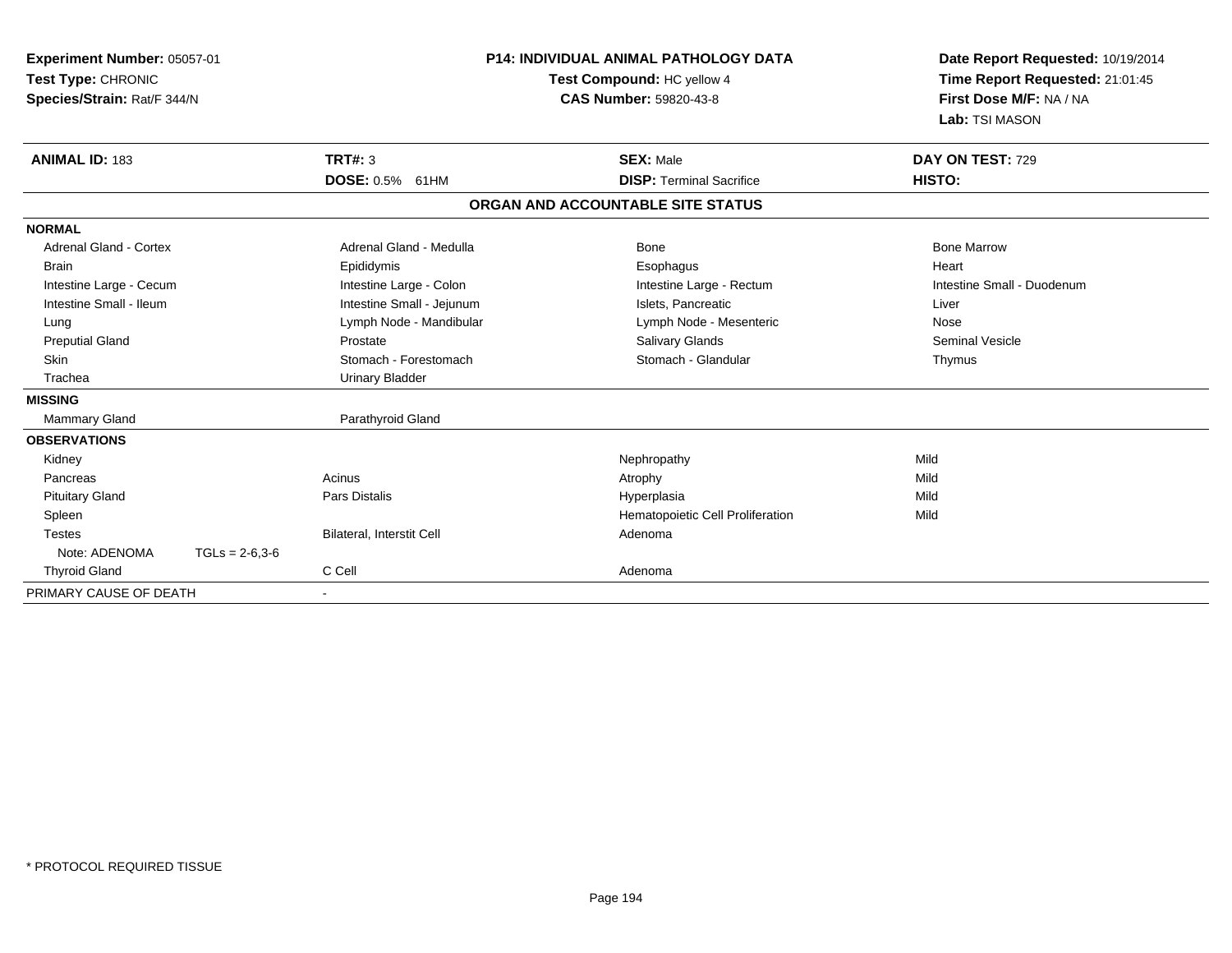| Experiment Number: 05057-01<br>Test Type: CHRONIC<br>Species/Strain: Rat/F 344/N |                                  | <b>P14: INDIVIDUAL ANIMAL PATHOLOGY DATA</b><br>Test Compound: HC yellow 4<br>CAS Number: 59820-43-8 | Date Report Requested: 10/19/2014<br>Time Report Requested: 21:01:45<br>First Dose M/F: NA / NA<br>Lab: TSI MASON |  |
|----------------------------------------------------------------------------------|----------------------------------|------------------------------------------------------------------------------------------------------|-------------------------------------------------------------------------------------------------------------------|--|
| <b>ANIMAL ID: 184</b>                                                            | <b>TRT#: 3</b>                   | <b>SEX: Male</b>                                                                                     | DAY ON TEST: 729                                                                                                  |  |
|                                                                                  | DOSE: 0.5% 61HM                  | <b>DISP: Terminal Sacrifice</b>                                                                      | HISTO:                                                                                                            |  |
|                                                                                  |                                  | ORGAN AND ACCOUNTABLE SITE STATUS                                                                    |                                                                                                                   |  |
| <b>NORMAL</b>                                                                    |                                  |                                                                                                      |                                                                                                                   |  |
| <b>Adrenal Gland - Cortex</b>                                                    | <b>Bone</b>                      | <b>Bone Marrow</b>                                                                                   | <b>Brain</b>                                                                                                      |  |
| Epididymis                                                                       | Esophagus                        | Intestine Large - Cecum                                                                              | Intestine Small - Duodenum                                                                                        |  |
| Intestine Small - Ileum                                                          | Intestine Small - Jejunum        | Islets, Pancreatic                                                                                   | Lymph Node - Mandibular                                                                                           |  |
| Lymph Node - Mesenteric                                                          | Mammary Gland                    | Nose                                                                                                 | <b>Preputial Gland</b>                                                                                            |  |
| Prostate                                                                         | Salivary Glands                  | Seminal Vesicle                                                                                      | Skin                                                                                                              |  |
| Stomach - Forestomach                                                            | Stomach - Glandular              | Thymus                                                                                               | Trachea                                                                                                           |  |
| <b>Urinary Bladder</b>                                                           |                                  |                                                                                                      |                                                                                                                   |  |
| <b>MISSING</b>                                                                   |                                  |                                                                                                      |                                                                                                                   |  |
| Parathyroid Gland                                                                |                                  |                                                                                                      |                                                                                                                   |  |
| <b>OBSERVATIONS</b>                                                              |                                  |                                                                                                      |                                                                                                                   |  |
| <b>Adrenal Gland</b>                                                             | Medulla                          | Hyperplasia                                                                                          | Mild                                                                                                              |  |
| Heart                                                                            |                                  | Cardiomyopathy                                                                                       | Mild                                                                                                              |  |
| Intestine Large                                                                  | Colon                            | Parasite                                                                                             | Mild                                                                                                              |  |
|                                                                                  | Rectum                           | Parasite                                                                                             | Mild                                                                                                              |  |
| Kidney                                                                           |                                  | Nephropathy                                                                                          | Mild                                                                                                              |  |
| Liver                                                                            |                                  | Clear Cell Focus                                                                                     |                                                                                                                   |  |
|                                                                                  |                                  | Hepatodiaphragmatic Nodule                                                                           |                                                                                                                   |  |
|                                                                                  | <b>Bile Duct</b>                 | Hyperplasia                                                                                          | Mild                                                                                                              |  |
| Note: ANOM HEPAT LOB<br>$TGLs = 4-3$                                             |                                  |                                                                                                      |                                                                                                                   |  |
| Lung                                                                             |                                  | Alveolar/Bronchiolar Adenoma                                                                         |                                                                                                                   |  |
| Note: ALV BRON ADEN<br>$TGLs = 5-1$                                              |                                  |                                                                                                      |                                                                                                                   |  |
| Pancreas                                                                         | Acinus                           | Atrophy                                                                                              | Mild                                                                                                              |  |
| <b>Pituitary Gland</b>                                                           | <b>Pars Distalis</b>             | Hyperplasia                                                                                          | Mild                                                                                                              |  |
| Spleen                                                                           |                                  | Hematopoietic Cell Proliferation                                                                     | Mild                                                                                                              |  |
| <b>Testes</b>                                                                    | <b>Bilateral, Interstit Cell</b> | Adenoma                                                                                              |                                                                                                                   |  |
|                                                                                  | <b>Interstit Cell</b>            | Hyperplasia                                                                                          | Mild                                                                                                              |  |
| Note: ADENOMA<br>$TGLs = 3-6$                                                    |                                  |                                                                                                      |                                                                                                                   |  |
| <b>Thyroid Gland</b>                                                             | C Cell                           | Adenoma                                                                                              |                                                                                                                   |  |
| PRIMARY CAUSE OF DEATH                                                           |                                  |                                                                                                      |                                                                                                                   |  |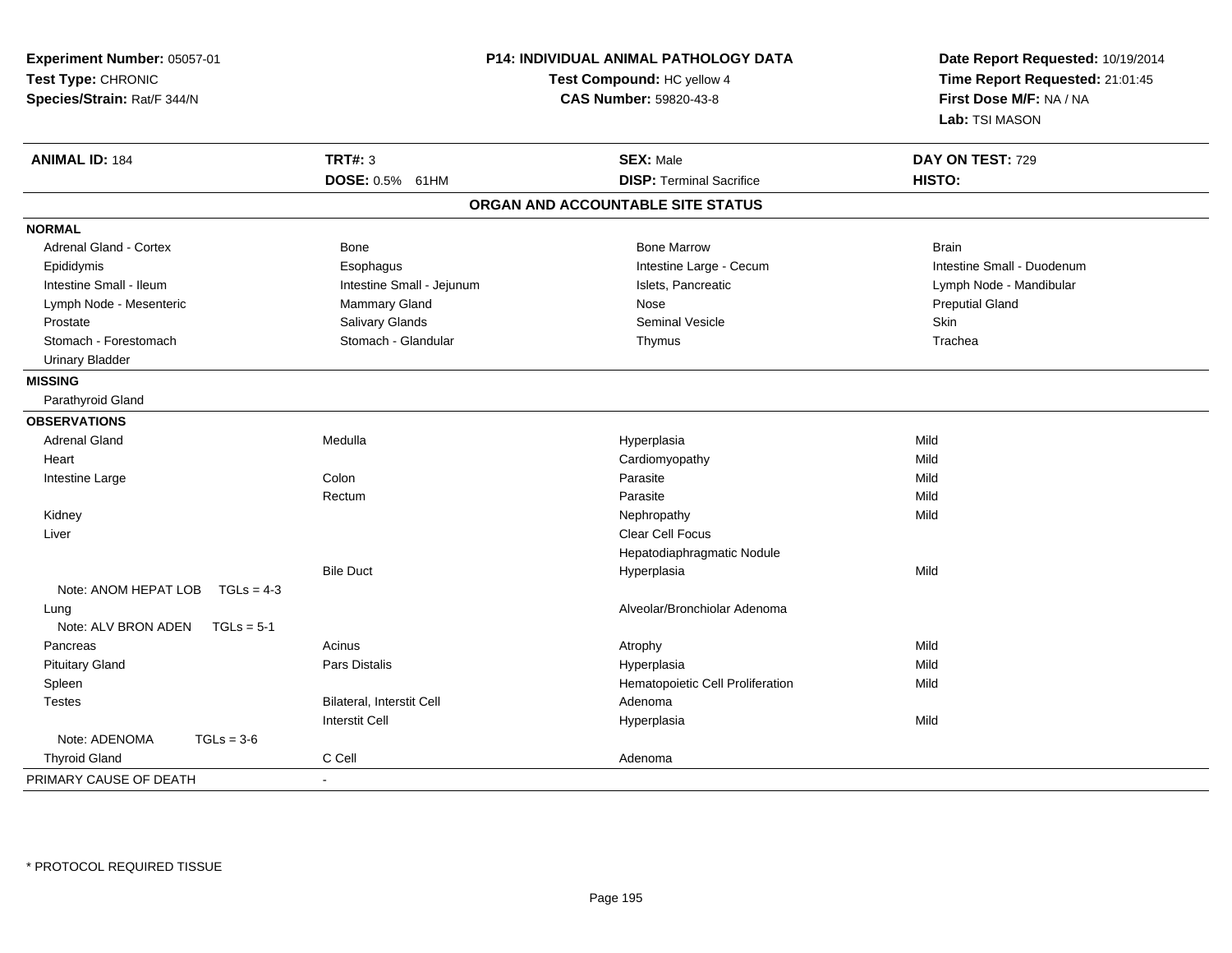| Experiment Number: 05057-01<br>Test Type: CHRONIC<br>Species/Strain: Rat/F 344/N |                           |                          | <b>P14: INDIVIDUAL ANIMAL PATHOLOGY DATA</b><br>Test Compound: HC yellow 4<br><b>CAS Number: 59820-43-8</b> | Date Report Requested: 10/19/2014<br>Time Report Requested: 21:01:45<br>First Dose M/F: NA / NA<br>Lab: TSI MASON |
|----------------------------------------------------------------------------------|---------------------------|--------------------------|-------------------------------------------------------------------------------------------------------------|-------------------------------------------------------------------------------------------------------------------|
| <b>ANIMAL ID: 185</b>                                                            | <b>TRT#: 3</b>            | DOSE: 0.5% 61HM          | <b>SEX: Male</b><br><b>DISP: Terminal Sacrifice</b>                                                         | DAY ON TEST: 729<br>HISTO:                                                                                        |
|                                                                                  |                           |                          | ORGAN AND ACCOUNTABLE SITE STATUS                                                                           |                                                                                                                   |
| <b>NORMAL</b>                                                                    |                           |                          |                                                                                                             |                                                                                                                   |
| <b>Adrenal Gland - Cortex</b>                                                    |                           | Adrenal Gland - Medulla  | Bone                                                                                                        | <b>Bone Marrow</b>                                                                                                |
| <b>Brain</b>                                                                     | Epididymis                |                          | Esophagus                                                                                                   | Intestine Large - Cecum                                                                                           |
| Intestine Large - Colon                                                          |                           | Intestine Large - Rectum | Intestine Small - Duodenum                                                                                  | Intestine Small - Ileum                                                                                           |
| Intestine Small - Jejunum                                                        |                           | Islets, Pancreatic       | Lung                                                                                                        | Lymph Node - Mandibular                                                                                           |
| Lymph Node - Mesenteric                                                          |                           | Mammary Gland            | Nose                                                                                                        | Parathyroid Gland                                                                                                 |
| <b>Pituitary Gland</b>                                                           |                           | <b>Preputial Gland</b>   | Prostate                                                                                                    | Salivary Glands                                                                                                   |
| Seminal Vesicle                                                                  | Skin                      |                          | Stomach - Forestomach                                                                                       | Stomach - Glandular                                                                                               |
| Thymus                                                                           | <b>Thyroid Gland</b>      |                          | Trachea                                                                                                     | <b>Urinary Bladder</b>                                                                                            |
| <b>OBSERVATIONS</b>                                                              |                           |                          |                                                                                                             |                                                                                                                   |
| Heart                                                                            |                           |                          | Cardiomyopathy                                                                                              | Mild                                                                                                              |
|                                                                                  |                           |                          | Thrombosis                                                                                                  | Moderate                                                                                                          |
| [Cardiomyopathy TGLS = 4-2.1]                                                    |                           |                          |                                                                                                             |                                                                                                                   |
| Kidney                                                                           |                           |                          | Nephropathy                                                                                                 | Moderate                                                                                                          |
| Liver                                                                            |                           |                          | <b>Clear Cell Focus</b>                                                                                     |                                                                                                                   |
|                                                                                  | <b>Bile Duct</b>          |                          | Hyperplasia                                                                                                 | Mild                                                                                                              |
|                                                                                  |                           |                          | <b>Necrosis</b>                                                                                             | Moderate                                                                                                          |
| Pancreas                                                                         | Acinus                    |                          | Atrophy                                                                                                     | Mild                                                                                                              |
| Spleen                                                                           |                           |                          | Hematopoietic Cell Proliferation                                                                            | Mild                                                                                                              |
| <b>Testes</b>                                                                    | Bilateral, Interstit Cell |                          | Adenoma                                                                                                     |                                                                                                                   |
| Note: ADENOMA                                                                    | $TGLs = 2-6$              |                          |                                                                                                             |                                                                                                                   |
| PRIMARY CAUSE OF DEATH                                                           |                           |                          |                                                                                                             |                                                                                                                   |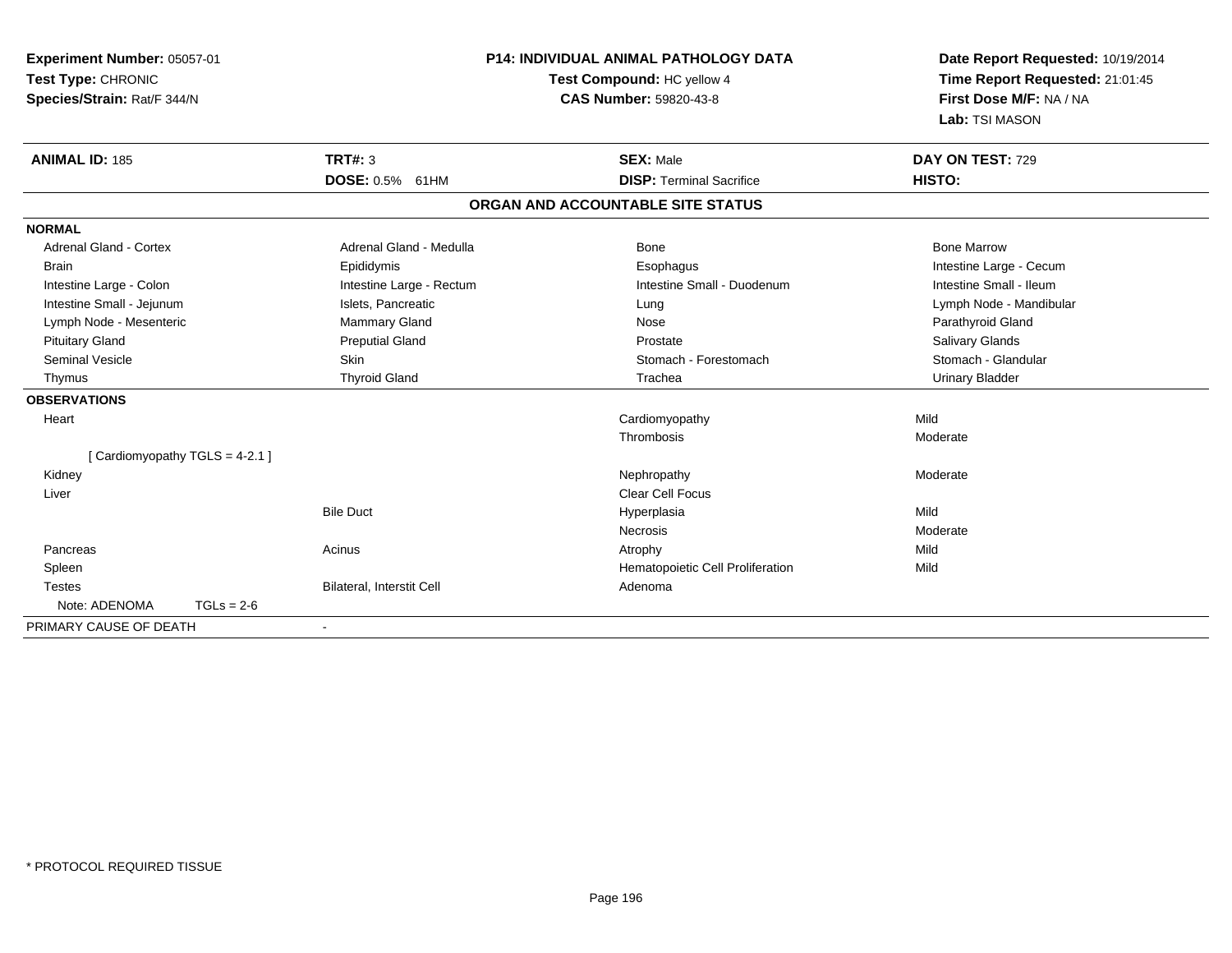| Experiment Number: 05057-01<br>Test Type: CHRONIC<br>Species/Strain: Rat/F 344/N |                           | P14: INDIVIDUAL ANIMAL PATHOLOGY DATA<br>Test Compound: HC yellow 4<br><b>CAS Number: 59820-43-8</b> |                                   | Date Report Requested: 10/19/2014<br>Time Report Requested: 21:01:45<br>First Dose M/F: NA / NA<br>Lab: TSI MASON |  |
|----------------------------------------------------------------------------------|---------------------------|------------------------------------------------------------------------------------------------------|-----------------------------------|-------------------------------------------------------------------------------------------------------------------|--|
| <b>ANIMAL ID: 186</b>                                                            | <b>TRT#: 3</b>            |                                                                                                      | <b>SEX: Male</b>                  | DAY ON TEST: 658                                                                                                  |  |
|                                                                                  | DOSE: 0.5% 61HM           |                                                                                                      | <b>DISP: Moribund</b>             | HISTO:                                                                                                            |  |
|                                                                                  |                           |                                                                                                      | ORGAN AND ACCOUNTABLE SITE STATUS |                                                                                                                   |  |
| <b>NORMAL</b>                                                                    |                           |                                                                                                      |                                   |                                                                                                                   |  |
| <b>Adrenal Gland - Cortex</b>                                                    | Adrenal Gland - Medulla   |                                                                                                      | <b>Bone</b>                       | <b>Bone Marrow</b>                                                                                                |  |
| <b>Brain</b>                                                                     | Epididymis                |                                                                                                      | Esophagus                         | Heart                                                                                                             |  |
| Intestine Large - Cecum                                                          | Intestine Large - Colon   |                                                                                                      | Intestine Large - Rectum          | Intestine Small - Duodenum                                                                                        |  |
| Intestine Small - Ileum                                                          | Intestine Small - Jejunum |                                                                                                      | Islets, Pancreatic                | Lung                                                                                                              |  |
| Lymph Node - Mandibular                                                          | Lymph Node - Mesenteric   |                                                                                                      | Mammary Gland                     | Nose                                                                                                              |  |
| Parathyroid Gland                                                                | <b>Pituitary Gland</b>    |                                                                                                      | <b>Preputial Gland</b>            | Salivary Glands                                                                                                   |  |
| <b>Skin</b>                                                                      | Spinal Cord               |                                                                                                      | Spleen                            | Stomach - Forestomach                                                                                             |  |
| Stomach - Glandular                                                              | Thymus                    |                                                                                                      | <b>Thyroid Gland</b>              | Trachea                                                                                                           |  |
| <b>Urinary Bladder</b>                                                           |                           |                                                                                                      |                                   |                                                                                                                   |  |
| <b>MISSING</b>                                                                   |                           |                                                                                                      |                                   |                                                                                                                   |  |
| Prostate                                                                         | <b>Seminal Vesicle</b>    |                                                                                                      |                                   |                                                                                                                   |  |
| <b>OBSERVATIONS</b>                                                              |                           |                                                                                                      |                                   |                                                                                                                   |  |
| Kidney                                                                           |                           |                                                                                                      | Nephropathy                       | Mild                                                                                                              |  |
| Liver                                                                            | <b>Bile Duct</b>          |                                                                                                      | Hyperplasia                       | Mild                                                                                                              |  |
| Pancreas                                                                         | Acinus                    |                                                                                                      | Adenoma                           |                                                                                                                   |  |
|                                                                                  | Acinus                    |                                                                                                      | Atrophy                           | Minimal                                                                                                           |  |
| <b>Testes</b>                                                                    | Bilateral, Interstit Cell |                                                                                                      | Adenoma                           |                                                                                                                   |  |
| Note: ADENOMA                                                                    | $TGLs = 2-6$              |                                                                                                      |                                   |                                                                                                                   |  |
| PRIMARY CAUSE OF DEATH                                                           | $\blacksquare$            |                                                                                                      |                                   |                                                                                                                   |  |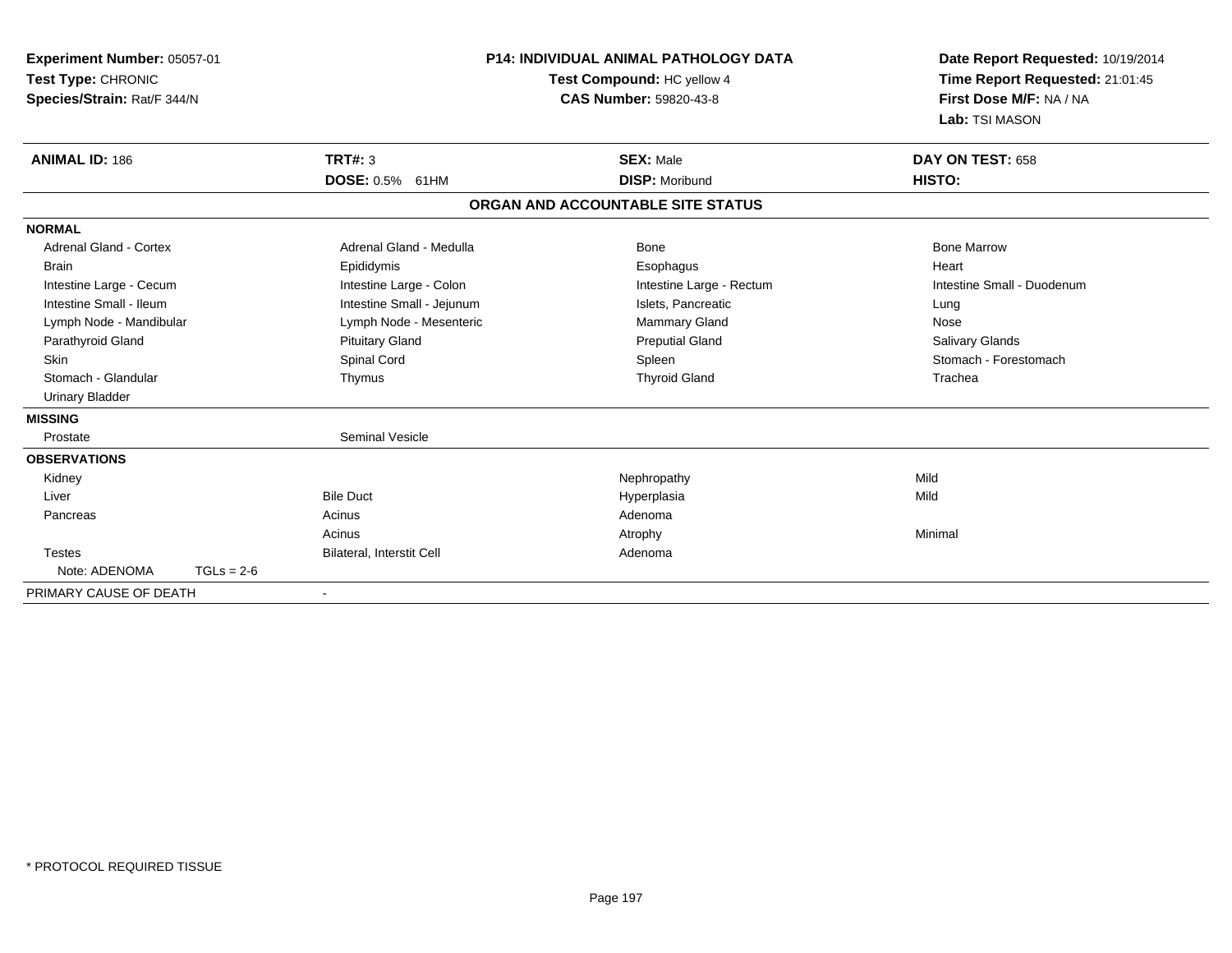| Experiment Number: 05057-01<br>Test Type: CHRONIC                                 |                           | <b>P14: INDIVIDUAL ANIMAL PATHOLOGY DATA</b><br>Test Compound: HC yellow 4 | Date Report Requested: 10/19/2014<br>Time Report Requested: 21:01:45<br>First Dose M/F: NA / NA<br>Lab: TSI MASON |  |
|-----------------------------------------------------------------------------------|---------------------------|----------------------------------------------------------------------------|-------------------------------------------------------------------------------------------------------------------|--|
| Species/Strain: Rat/F 344/N                                                       |                           | <b>CAS Number: 59820-43-8</b>                                              |                                                                                                                   |  |
| <b>ANIMAL ID: 187</b>                                                             | <b>TRT#: 3</b>            | <b>SEX: Male</b>                                                           | DAY ON TEST: 702                                                                                                  |  |
|                                                                                   | DOSE: 0.5% 61HM           | <b>DISP: Moribund</b>                                                      | HISTO:                                                                                                            |  |
|                                                                                   |                           | ORGAN AND ACCOUNTABLE SITE STATUS                                          |                                                                                                                   |  |
| <b>NORMAL</b>                                                                     |                           |                                                                            |                                                                                                                   |  |
| <b>Adrenal Gland - Cortex</b>                                                     | Bone                      | <b>Bone Marrow</b>                                                         | <b>Brain</b>                                                                                                      |  |
| Ear                                                                               | Epididymis                | Esophagus                                                                  | Heart                                                                                                             |  |
| Intestine Large - Cecum                                                           | Intestine Large - Colon   | Intestine Large - Rectum                                                   | Intestine Small - Duodenum                                                                                        |  |
| Intestine Small - Ileum                                                           | Intestine Small - Jejunum | Islets, Pancreatic                                                         | Lymph Node - Mandibular                                                                                           |  |
| Lymph Node - Mesenteric                                                           | Nose                      | Parathyroid Gland                                                          | <b>Preputial Gland</b>                                                                                            |  |
| Prostate                                                                          | Salivary Glands           | <b>Seminal Vesicle</b>                                                     | <b>Skin</b>                                                                                                       |  |
| Stomach - Forestomach                                                             | Stomach - Glandular       | Thymus                                                                     | <b>Thyroid Gland</b>                                                                                              |  |
| Trachea                                                                           |                           |                                                                            |                                                                                                                   |  |
| <b>OBSERVATIONS</b>                                                               |                           |                                                                            |                                                                                                                   |  |
| <b>Adrenal Gland</b>                                                              | Medulla                   | Hyperplasia                                                                | Mild                                                                                                              |  |
| <b>Brain</b>                                                                      |                           |                                                                            |                                                                                                                   |  |
| Note: VENTRICLES DISTENDED                                                        |                           |                                                                            |                                                                                                                   |  |
| Kidney                                                                            |                           | Nephropathy                                                                | Mild                                                                                                              |  |
| Liver                                                                             |                           | <b>Basophilic Focus</b>                                                    |                                                                                                                   |  |
|                                                                                   |                           | Clear Cell Focus                                                           |                                                                                                                   |  |
|                                                                                   | <b>Bile Duct</b>          | Hyperplasia                                                                | Moderate                                                                                                          |  |
|                                                                                   |                           | Leukemia Mononuclear                                                       |                                                                                                                   |  |
| Note: LEUKEMIA MONUC<br>$TGLs = 8-3+3.1$<br>Note: HYPERPLASIA<br>$TGLs = 7-3+3.1$ |                           |                                                                            |                                                                                                                   |  |
| Lung                                                                              |                           | Leukemia Mononuclear                                                       |                                                                                                                   |  |
| Mammary Gland                                                                     |                           | Galactocele                                                                |                                                                                                                   |  |
| [Galactocele TGLS = 2-14]                                                         |                           |                                                                            |                                                                                                                   |  |
| Pancreas                                                                          | Acinus                    | Atrophy                                                                    | Minimal                                                                                                           |  |
|                                                                                   | Acinus                    | Hyperplasia                                                                | Mild                                                                                                              |  |
| <b>Pituitary Gland</b>                                                            | Pars Distalis             | Adenoma                                                                    |                                                                                                                   |  |
|                                                                                   | Pars Distalis             | Angiectasis                                                                | Moderate                                                                                                          |  |
| Note: ADENOMA<br>$TGLs = 10-8.1$                                                  |                           |                                                                            |                                                                                                                   |  |
| Spleen                                                                            |                           | Fibrosis                                                                   | Mild                                                                                                              |  |
|                                                                                   |                           | Leukemia Mononuclear                                                       |                                                                                                                   |  |
| Note: NEOVASCULARIZATION IN AREAS                                                 |                           |                                                                            |                                                                                                                   |  |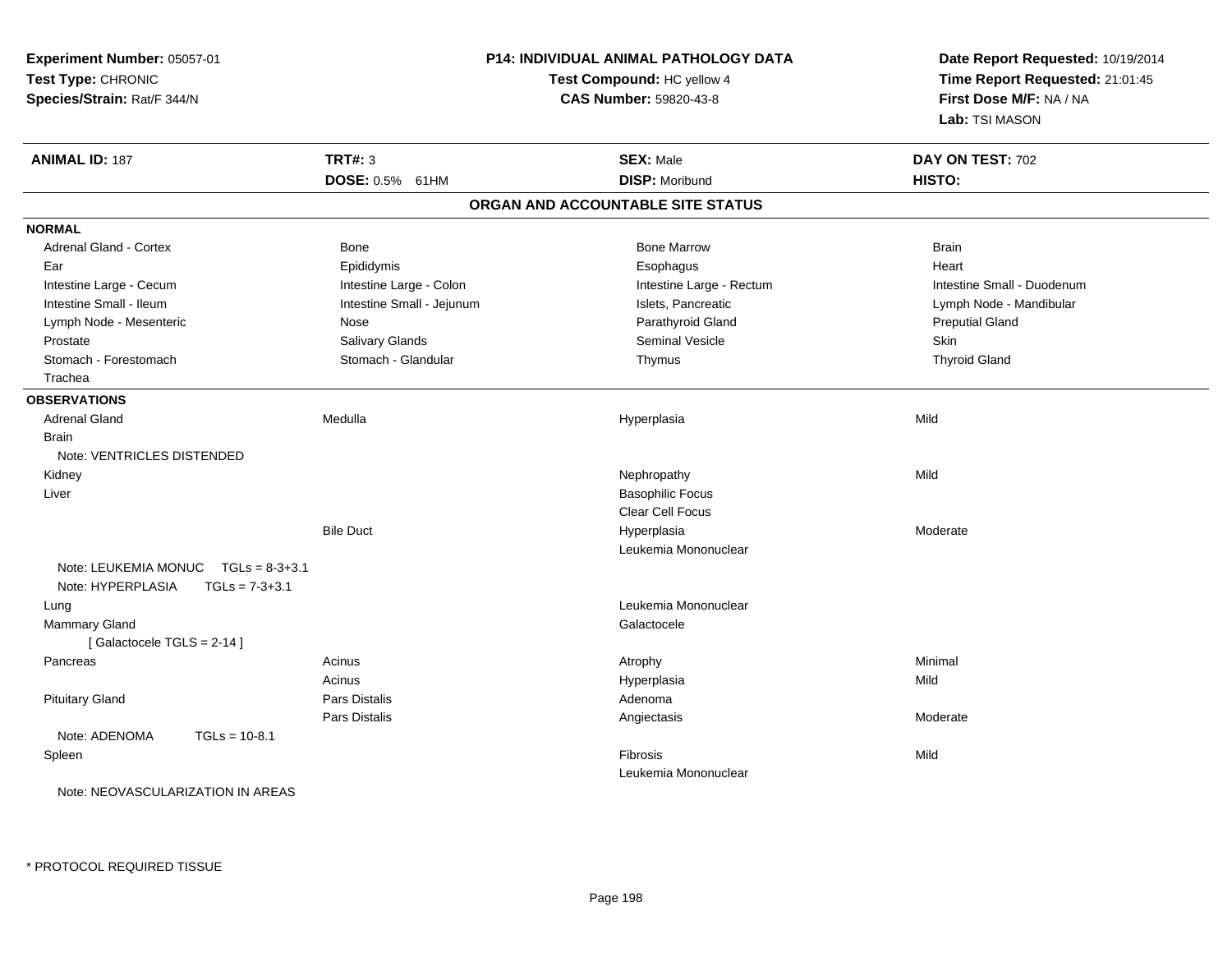| Experiment Number: 05057-01<br>Test Type: CHRONIC<br>Species/Strain: Rat/F 344/N |                        | <b>P14: INDIVIDUAL ANIMAL PATHOLOGY DATA</b><br>Test Compound: HC yellow 4<br><b>CAS Number: 59820-43-8</b> | Date Report Requested: 10/19/2014<br>Time Report Requested: 21:01:45<br>First Dose M/F: NA / NA<br>Lab: TSI MASON |
|----------------------------------------------------------------------------------|------------------------|-------------------------------------------------------------------------------------------------------------|-------------------------------------------------------------------------------------------------------------------|
| <b>ANIMAL ID: 187</b>                                                            | TRT#: 3                | <b>SEX: Male</b>                                                                                            | DAY ON TEST: 702                                                                                                  |
|                                                                                  | <b>DOSE: 0.5% 61HM</b> | <b>DISP: Moribund</b>                                                                                       | HISTO:                                                                                                            |
|                                                                                  |                        | ORGAN AND ACCOUNTABLE SITE STATUS                                                                           |                                                                                                                   |
| Note: LEUKEMIA MONUC<br>$TGLs = 5-3.1$                                           |                        |                                                                                                             |                                                                                                                   |
| <b>Testes</b>                                                                    | Seminif Tub            | Atrophy                                                                                                     | Moderate                                                                                                          |
|                                                                                  | <b>Interstit Cell</b>  | Hyperplasia                                                                                                 | Mild                                                                                                              |
| Note: ATROPHY<br>$TGLs = 3-6, 4-6$                                               |                        |                                                                                                             |                                                                                                                   |
| Urinary Bladder                                                                  |                        | <b>Calculus Gross Observation</b>                                                                           |                                                                                                                   |
|                                                                                  |                        | <b>Calculus Micro Observation Only</b>                                                                      |                                                                                                                   |
| Note: CALCUS MIC OBS<br>$TGLs = 9-9$                                             |                        |                                                                                                             |                                                                                                                   |
| PRIMARY CAUSE OF DEATH                                                           |                        |                                                                                                             |                                                                                                                   |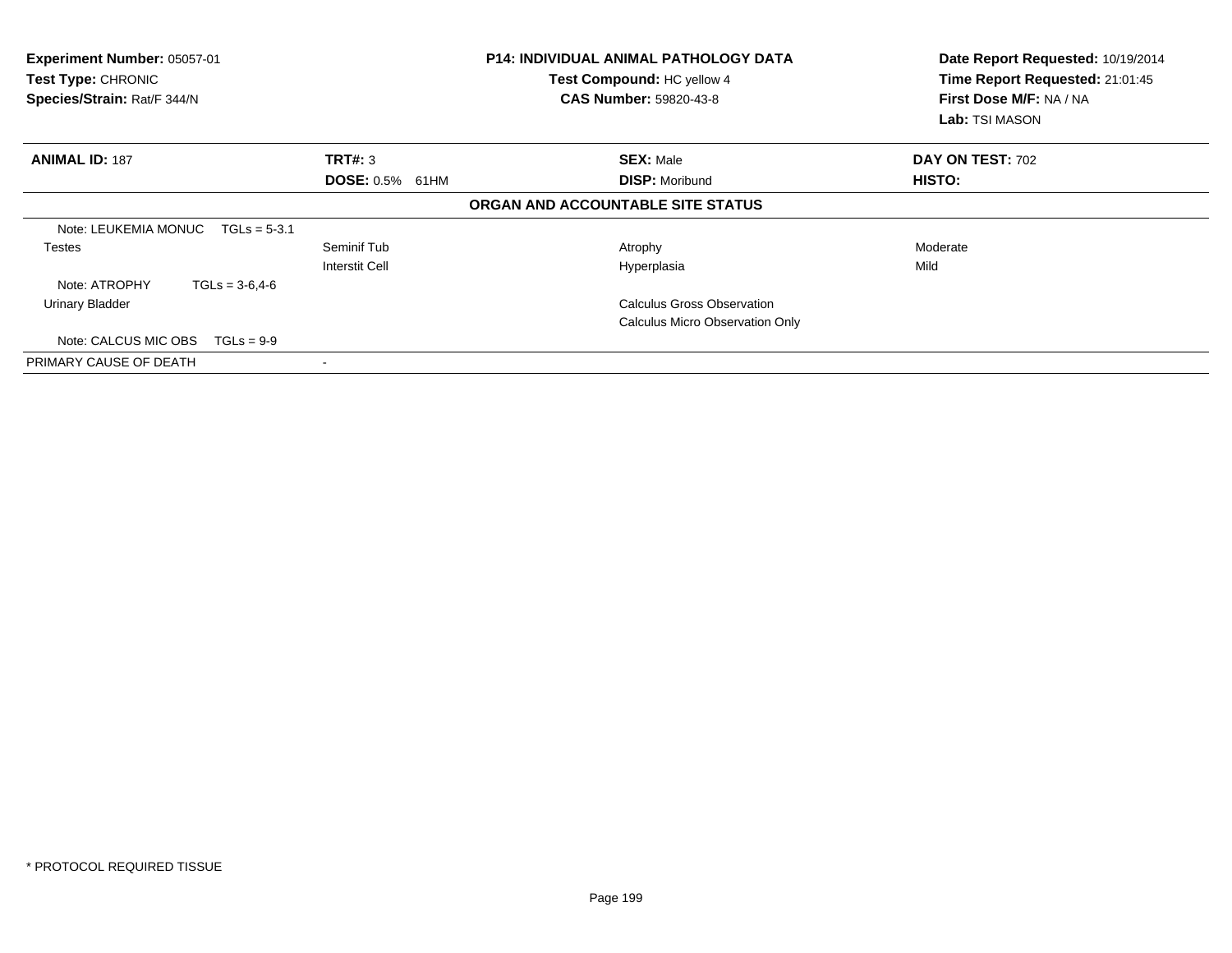| Experiment Number: 05057-01<br>Test Type: CHRONIC<br>Species/Strain: Rat/F 344/N | P14: INDIVIDUAL ANIMAL PATHOLOGY DATA<br>Test Compound: HC yellow 4<br>CAS Number: 59820-43-8 |                                   | Date Report Requested: 10/19/2014<br>Time Report Requested: 21:01:45<br>First Dose M/F: NA / NA<br>Lab: TSI MASON |  |
|----------------------------------------------------------------------------------|-----------------------------------------------------------------------------------------------|-----------------------------------|-------------------------------------------------------------------------------------------------------------------|--|
| <b>ANIMAL ID: 188</b>                                                            | <b>TRT#: 3</b>                                                                                | <b>SEX: Male</b>                  | DAY ON TEST: 694                                                                                                  |  |
|                                                                                  | DOSE: 0.5% 61HM                                                                               | <b>DISP: Moribund</b>             | HISTO:                                                                                                            |  |
|                                                                                  |                                                                                               | ORGAN AND ACCOUNTABLE SITE STATUS |                                                                                                                   |  |
| <b>NORMAL</b>                                                                    |                                                                                               |                                   |                                                                                                                   |  |
| <b>Adrenal Gland - Cortex</b>                                                    | Bone                                                                                          | <b>Bone Marrow</b>                | <b>Brain</b>                                                                                                      |  |
| Epididymis                                                                       | Esophagus                                                                                     | Intestine Large - Cecum           | Intestine Large - Colon                                                                                           |  |
| Intestine Large - Rectum                                                         | Intestine Small - Duodenum                                                                    | Intestine Small - Ileum           | Intestine Small - Jejunum                                                                                         |  |
| Islets, Pancreatic                                                               | Lymph Node - Mandibular                                                                       | Lymph Node - Mesenteric           | Mammary Gland                                                                                                     |  |
| Prostate                                                                         | Salivary Glands                                                                               | <b>Seminal Vesicle</b>            | Skin                                                                                                              |  |
| Stomach - Forestomach                                                            | Stomach - Glandular                                                                           | Thymus                            | <b>Thyroid Gland</b>                                                                                              |  |
| Trachea                                                                          | <b>Urinary Bladder</b>                                                                        |                                   |                                                                                                                   |  |
| <b>MISSING</b>                                                                   |                                                                                               |                                   |                                                                                                                   |  |
| Parathyroid Gland                                                                |                                                                                               |                                   |                                                                                                                   |  |
| <b>OBSERVATIONS</b>                                                              |                                                                                               |                                   |                                                                                                                   |  |
| <b>Adrenal Gland</b>                                                             | Medulla                                                                                       | Hyperplasia                       | Mild                                                                                                              |  |
| Note: HYPERPLASIA<br>$TGLs = 6-8$                                                |                                                                                               |                                   |                                                                                                                   |  |
| Heart                                                                            |                                                                                               | Cardiomyopathy                    | Mild                                                                                                              |  |
|                                                                                  |                                                                                               | Leukemia Mononuclear              |                                                                                                                   |  |
| Kidney                                                                           |                                                                                               | Nephropathy                       | Mild                                                                                                              |  |
| Note: NEPHROPATHY<br>$TGLs = 7-4$                                                |                                                                                               |                                   |                                                                                                                   |  |
| Liver                                                                            |                                                                                               | Angiectasis                       | Mild                                                                                                              |  |
|                                                                                  | <b>Bile Duct</b>                                                                              | Hyperplasia                       | Moderate                                                                                                          |  |
|                                                                                  |                                                                                               | Leukemia Mononuclear              |                                                                                                                   |  |
| Note: LEUKEMIA MONUC $TGLs = 8-3$                                                |                                                                                               |                                   |                                                                                                                   |  |
| Lung                                                                             |                                                                                               | Leukemia Mononuclear              |                                                                                                                   |  |
| Lymph Node                                                                       | Mediastinal                                                                                   | Leukemia Mononuclear              |                                                                                                                   |  |
| Note: LEUKEMIA MONUC TGLs = 4-2                                                  |                                                                                               |                                   |                                                                                                                   |  |
| Nose                                                                             |                                                                                               | Fungus                            | Mild                                                                                                              |  |
|                                                                                  |                                                                                               | Inflammation                      | Acute, Mild                                                                                                       |  |
| Pancreas                                                                         | Acinus                                                                                        | Atrophy                           | Minimal                                                                                                           |  |
| <b>Pituitary Gland</b>                                                           | <b>Pars Distalis</b>                                                                          | Adenoma                           |                                                                                                                   |  |
| <b>Preputial Gland</b>                                                           |                                                                                               | Inflammation                      | Chronic Active, Moderate                                                                                          |  |
| Spleen                                                                           |                                                                                               | Leukemia Mononuclear              |                                                                                                                   |  |
| Note: THICK FIBROUS CAPSULE                                                      |                                                                                               |                                   |                                                                                                                   |  |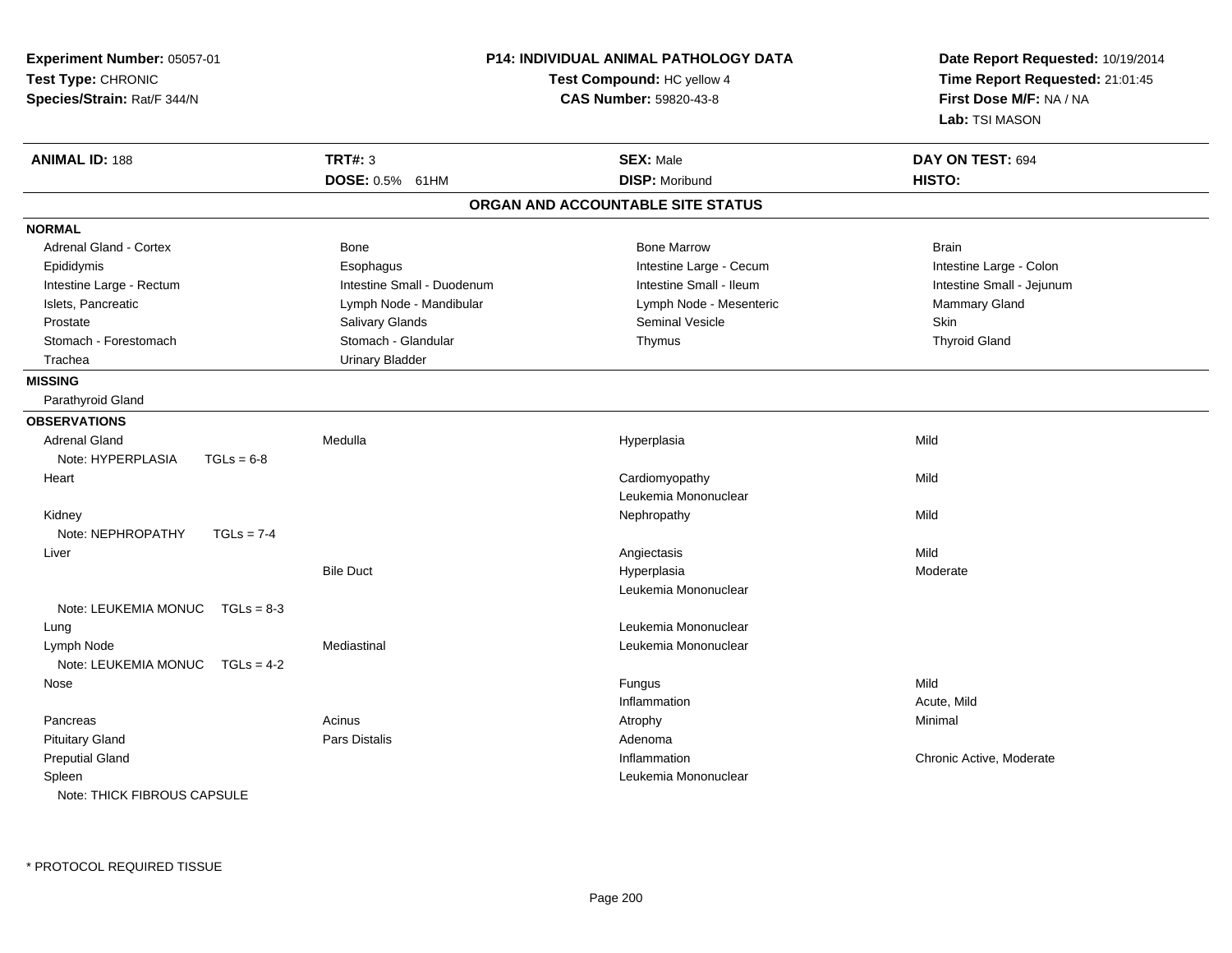| Experiment Number: 05057-01<br><b>Test Type: CHRONIC</b><br>Species/Strain: Rat/F 344/N |                                  | <b>P14: INDIVIDUAL ANIMAL PATHOLOGY DATA</b><br>Test Compound: HC yellow 4<br><b>CAS Number: 59820-43-8</b> | Date Report Requested: 10/19/2014<br>Time Report Requested: 21:01:45<br>First Dose M/F: NA / NA<br>Lab: TSI MASON |
|-----------------------------------------------------------------------------------------|----------------------------------|-------------------------------------------------------------------------------------------------------------|-------------------------------------------------------------------------------------------------------------------|
| <b>ANIMAL ID: 188</b>                                                                   | TRT#: 3                          | <b>SEX: Male</b>                                                                                            | DAY ON TEST: 694                                                                                                  |
|                                                                                         | <b>DOSE: 0.5%</b><br>61HM        | <b>DISP:</b> Moribund                                                                                       | <b>HISTO:</b>                                                                                                     |
|                                                                                         |                                  | ORGAN AND ACCOUNTABLE SITE STATUS                                                                           |                                                                                                                   |
| [Leukemia Mononuclear TGLS = 5-3.1 ]                                                    |                                  |                                                                                                             |                                                                                                                   |
| <b>Testes</b>                                                                           | <b>Bilateral, Interstit Cell</b> | Adenoma                                                                                                     |                                                                                                                   |
|                                                                                         | <b>Interstit Cell</b>            | Hyperplasia                                                                                                 | Mild                                                                                                              |
| PRIMARY CAUSE OF DEATH                                                                  |                                  |                                                                                                             |                                                                                                                   |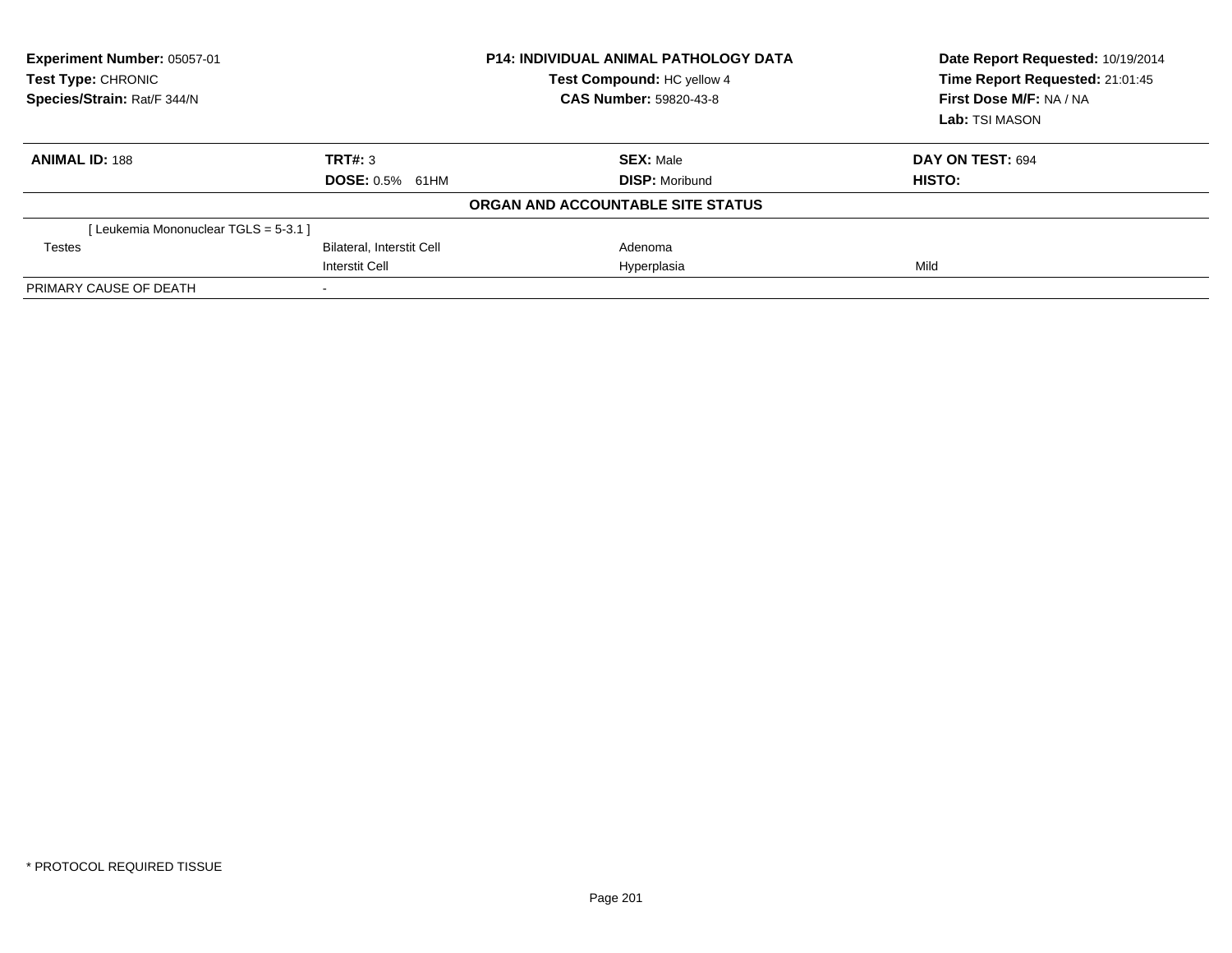| Experiment Number: 05057-01       |                           | <b>P14: INDIVIDUAL ANIMAL PATHOLOGY DATA</b> | Date Report Requested: 10/19/2014 |  |
|-----------------------------------|---------------------------|----------------------------------------------|-----------------------------------|--|
| Test Type: CHRONIC                |                           | Test Compound: HC yellow 4                   | Time Report Requested: 21:01:45   |  |
| Species/Strain: Rat/F 344/N       |                           | <b>CAS Number: 59820-43-8</b>                | First Dose M/F: NA / NA           |  |
|                                   |                           |                                              | Lab: TSI MASON                    |  |
| <b>ANIMAL ID: 189</b>             | <b>TRT#: 3</b>            | <b>SEX: Male</b>                             | DAY ON TEST: 367                  |  |
|                                   | DOSE: 0.5% 61HM           | <b>DISP: Moribund</b>                        | HISTO:                            |  |
|                                   |                           | ORGAN AND ACCOUNTABLE SITE STATUS            |                                   |  |
| <b>NORMAL</b>                     |                           |                                              |                                   |  |
| <b>Adrenal Gland - Cortex</b>     | Adrenal Gland - Medulla   | <b>Bone</b>                                  | <b>Bone Marrow</b>                |  |
| <b>Brain</b>                      | Epididymis                | Esophagus                                    | Eye                               |  |
| Intestine Large - Cecum           | Intestine Large - Colon   | Intestine Large - Rectum                     | Intestine Small - Duodenum        |  |
| Intestine Small - Ileum           | Intestine Small - Jejunum | Islets, Pancreatic                           | Lung                              |  |
| Lymph Node - Mandibular           | Nose                      | Pancreas                                     | Parathyroid Gland                 |  |
| Prostate                          | Salivary Glands           | <b>Seminal Vesicle</b>                       | <b>Skin</b>                       |  |
| Spleen                            | Stomach - Forestomach     | Stomach - Glandular                          | <b>Testes</b>                     |  |
| Thymus                            | <b>Thyroid Gland</b>      | Trachea                                      | <b>Urinary Bladder</b>            |  |
| <b>OBSERVATIONS</b>               |                           |                                              |                                   |  |
| Heart                             |                           | Cardiomyopathy                               | Minimal                           |  |
| Kidney                            |                           | Nephropathy                                  | Mild                              |  |
| Liver                             | <b>Bile Duct</b>          | Hyperplasia                                  | Minimal                           |  |
| Lymph Node                        | Mesenteric                | <b>Infiltration Cellular</b>                 | Histiocyte, Minimal               |  |
| Mammary Gland                     | Acinus                    | Hyperplasia                                  | Mild                              |  |
| <b>Pituitary Gland</b>            | Pars Distalis             | Adenoma                                      |                                   |  |
|                                   | Pars Distalis             | Angiectasis                                  | Marked                            |  |
| Note: ANGIECTASIS<br>$TGLs = 8-8$ |                           |                                              |                                   |  |
| Note: ADENOMA<br>$TGLs = 8-8$     |                           |                                              |                                   |  |
| <b>Preputial Gland</b>            |                           | Inflammation                                 | Chronic Active, Minimal           |  |
| PRIMARY CAUSE OF DEATH            |                           |                                              |                                   |  |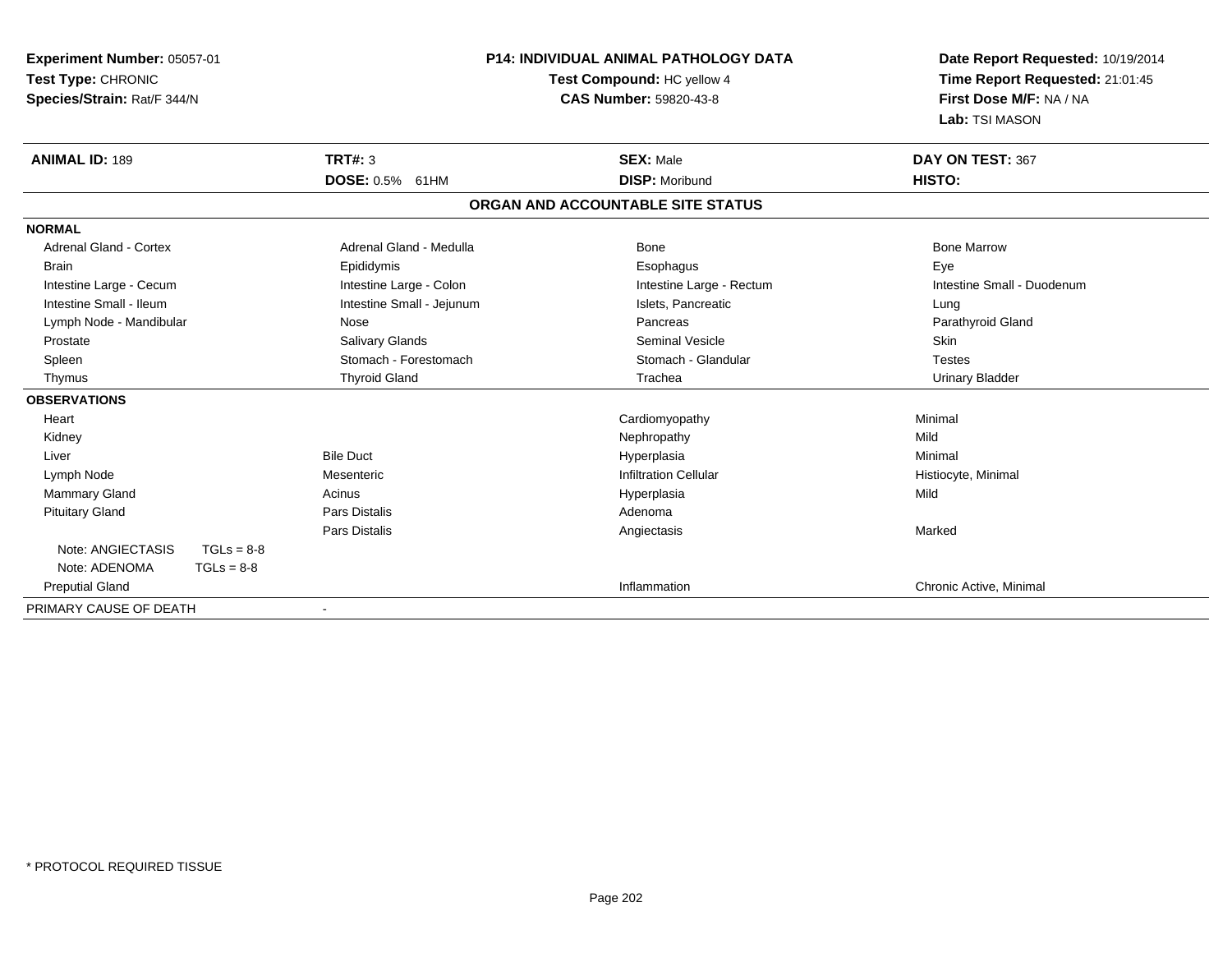| Experiment Number: 05057-01<br>Test Type: CHRONIC<br>Species/Strain: Rat/F 344/N | <b>P14: INDIVIDUAL ANIMAL PATHOLOGY DATA</b><br>Test Compound: HC yellow 4<br>CAS Number: 59820-43-8 |                                   | Date Report Requested: 10/19/2014<br>Time Report Requested: 21:01:45<br>First Dose M/F: NA / NA<br>Lab: TSI MASON |  |
|----------------------------------------------------------------------------------|------------------------------------------------------------------------------------------------------|-----------------------------------|-------------------------------------------------------------------------------------------------------------------|--|
| <b>ANIMAL ID: 190</b>                                                            | <b>TRT#: 3</b>                                                                                       | <b>SEX: Male</b>                  | DAY ON TEST: 730                                                                                                  |  |
|                                                                                  | <b>DOSE: 0.5%</b><br>61HM                                                                            | <b>DISP: Terminal Sacrifice</b>   | HISTO:                                                                                                            |  |
|                                                                                  |                                                                                                      | ORGAN AND ACCOUNTABLE SITE STATUS |                                                                                                                   |  |
| <b>NORMAL</b>                                                                    |                                                                                                      |                                   |                                                                                                                   |  |
| <b>Adrenal Gland - Cortex</b>                                                    | Adrenal Gland - Medulla                                                                              | Bone                              | <b>Bone Marrow</b>                                                                                                |  |
| <b>Brain</b>                                                                     | Epididymis                                                                                           | Esophagus                         | Intestine Large - Cecum                                                                                           |  |
| Intestine Large - Colon                                                          | Intestine Large - Rectum                                                                             | Intestine Small - Duodenum        | Intestine Small - Ileum                                                                                           |  |
| Intestine Small - Jejunum                                                        | Islets, Pancreatic                                                                                   | Lung                              | Lymph Node - Mandibular                                                                                           |  |
| Lymph Node - Mesenteric                                                          | Mammary Gland                                                                                        | Nose                              | <b>Preputial Gland</b>                                                                                            |  |
| Prostate                                                                         | Salivary Glands                                                                                      | <b>Seminal Vesicle</b>            | Skin                                                                                                              |  |
| Spleen                                                                           | Stomach - Forestomach                                                                                | Stomach - Glandular               | Thymus                                                                                                            |  |
| Trachea                                                                          | <b>Urinary Bladder</b>                                                                               |                                   |                                                                                                                   |  |
| <b>OBSERVATIONS</b>                                                              |                                                                                                      |                                   |                                                                                                                   |  |
| Heart                                                                            |                                                                                                      | Cardiomyopathy                    | Mild                                                                                                              |  |
| Kidney                                                                           |                                                                                                      | Nephropathy                       | Moderate                                                                                                          |  |
| Liver                                                                            |                                                                                                      | <b>Basophilic Focus</b>           |                                                                                                                   |  |
|                                                                                  | <b>Bile Duct</b>                                                                                     | Hyperplasia                       | Mild                                                                                                              |  |
| Nose                                                                             |                                                                                                      |                                   |                                                                                                                   |  |
| Note: BLOOD IN NASAL CAVITY                                                      |                                                                                                      |                                   |                                                                                                                   |  |
| Pancreas                                                                         | Acinus                                                                                               | Atrophy                           | Minimal                                                                                                           |  |
|                                                                                  | Artery                                                                                               | Fibrosis                          | Mild                                                                                                              |  |
| Note: FIBROSIS<br>$TGLs = 7-9$                                                   |                                                                                                      |                                   |                                                                                                                   |  |
| Parathyroid Gland                                                                |                                                                                                      | Adenoma                           |                                                                                                                   |  |
| <b>Pituitary Gland</b>                                                           | Pars Distalis                                                                                        | Cyst                              |                                                                                                                   |  |
| Note: RATHKES POUCH CYSTS                                                        |                                                                                                      |                                   |                                                                                                                   |  |
| Note: CYST<br>$TGLs = 8-8$                                                       |                                                                                                      |                                   |                                                                                                                   |  |
| Spleen                                                                           |                                                                                                      |                                   |                                                                                                                   |  |
| Note: CONGESTED                                                                  |                                                                                                      |                                   |                                                                                                                   |  |
| <b>Testes</b>                                                                    | Bilateral, Interstit Cell                                                                            | Adenoma                           |                                                                                                                   |  |
| Note: ADENOMA<br>$TGLs = 5-6$                                                    |                                                                                                      |                                   |                                                                                                                   |  |
| <b>Thyroid Gland</b>                                                             | C Cell                                                                                               | Adenoma                           |                                                                                                                   |  |
| Note: ADENOMA<br>$TGLs = 4-8$                                                    |                                                                                                      |                                   |                                                                                                                   |  |
| PRIMARY CAUSE OF DEATH                                                           | $\blacksquare$                                                                                       |                                   |                                                                                                                   |  |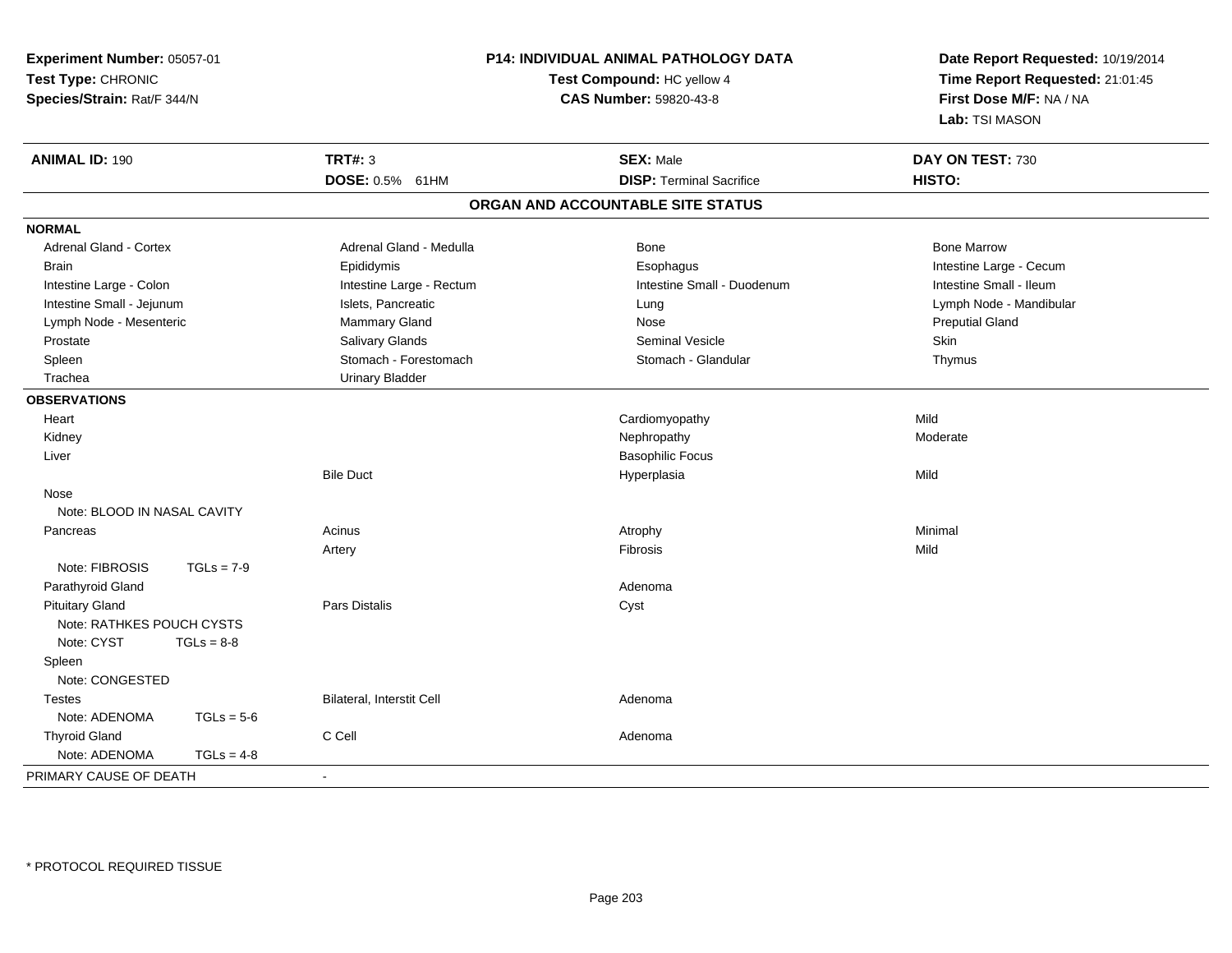| Experiment Number: 05057-01<br>Test Type: CHRONIC<br>Species/Strain: Rat/F 344/N |                                  | P14: INDIVIDUAL ANIMAL PATHOLOGY DATA<br>Test Compound: HC yellow 4<br><b>CAS Number: 59820-43-8</b> | Date Report Requested: 10/19/2014<br>Time Report Requested: 21:01:45<br>First Dose M/F: NA / NA<br>Lab: TSI MASON |  |
|----------------------------------------------------------------------------------|----------------------------------|------------------------------------------------------------------------------------------------------|-------------------------------------------------------------------------------------------------------------------|--|
| <b>ANIMAL ID: 191</b>                                                            | <b>TRT#: 3</b>                   | <b>SEX: Male</b>                                                                                     | DAY ON TEST: 730                                                                                                  |  |
|                                                                                  | DOSE: 0.5% 61HM                  | <b>DISP: Terminal Sacrifice</b>                                                                      | HISTO:                                                                                                            |  |
|                                                                                  |                                  | ORGAN AND ACCOUNTABLE SITE STATUS                                                                    |                                                                                                                   |  |
| <b>NORMAL</b>                                                                    |                                  |                                                                                                      |                                                                                                                   |  |
| <b>Adrenal Gland - Cortex</b>                                                    | Adrenal Gland - Medulla          | Bone                                                                                                 | <b>Bone Marrow</b>                                                                                                |  |
| <b>Brain</b>                                                                     | Epididymis                       | Esophagus                                                                                            | <b>Harderian Gland</b>                                                                                            |  |
| Intestine Large - Cecum                                                          | Intestine Large - Colon          | Intestine Large - Rectum                                                                             | Intestine Small - Duodenum                                                                                        |  |
| Intestine Small - Ileum                                                          | Intestine Small - Jejunum        | Islets, Pancreatic                                                                                   | Lung                                                                                                              |  |
| Lymph Node - Mandibular                                                          | Lymph Node - Mesenteric          | Nose                                                                                                 | Parathyroid Gland                                                                                                 |  |
| Prostate                                                                         | Salivary Glands                  | <b>Seminal Vesicle</b>                                                                               | Skin                                                                                                              |  |
| Stomach - Forestomach                                                            | Stomach - Glandular              | Thymus                                                                                               | <b>Thyroid Gland</b>                                                                                              |  |
| Trachea                                                                          | <b>Urinary Bladder</b>           |                                                                                                      |                                                                                                                   |  |
| <b>MISSING</b>                                                                   |                                  |                                                                                                      |                                                                                                                   |  |
| Mammary Gland                                                                    |                                  |                                                                                                      |                                                                                                                   |  |
| <b>OBSERVATIONS</b>                                                              |                                  |                                                                                                      |                                                                                                                   |  |
| Eye                                                                              | Lens                             | Cataract                                                                                             | Mild                                                                                                              |  |
| [Cataract TGLS = $2-13$ ]                                                        |                                  |                                                                                                      |                                                                                                                   |  |
| Heart                                                                            |                                  | Cardiomyopathy                                                                                       | Mild                                                                                                              |  |
| Kidney                                                                           |                                  | Nephropathy                                                                                          | Moderate                                                                                                          |  |
| Liver                                                                            |                                  | <b>Basophilic Focus</b>                                                                              |                                                                                                                   |  |
|                                                                                  | <b>Bile Duct</b>                 | Hyperplasia                                                                                          | Mild                                                                                                              |  |
| Pancreas                                                                         | Artery                           | Fibrosis                                                                                             | Mild                                                                                                              |  |
|                                                                                  | Artery                           | Inflammation                                                                                         | Chronic Active, Minimal                                                                                           |  |
| Note: FIBROSIS<br>$TGLs = 6-14$                                                  |                                  |                                                                                                      |                                                                                                                   |  |
| <b>Pituitary Gland</b>                                                           | <b>Pars Distalis</b>             | Hyperplasia                                                                                          | Mild                                                                                                              |  |
| <b>Preputial Gland</b>                                                           |                                  | Adenoma                                                                                              |                                                                                                                   |  |
| Note: ADENOMA<br>$TGLs = 3-14$                                                   |                                  |                                                                                                      |                                                                                                                   |  |
| Spleen                                                                           |                                  | Hematopoietic Cell Proliferation                                                                     | Mild                                                                                                              |  |
| <b>Testes</b>                                                                    | <b>Bilateral, Interstit Cell</b> | Adenoma                                                                                              |                                                                                                                   |  |
|                                                                                  | Seminif Tub                      | Atrophy                                                                                              | Mild                                                                                                              |  |
|                                                                                  | <b>Interstit Cell</b>            | Hyperplasia                                                                                          | Minimal                                                                                                           |  |
| Note: ADENOMA<br>$TGLs = 5-6$                                                    |                                  |                                                                                                      |                                                                                                                   |  |
| PRIMARY CAUSE OF DEATH                                                           | $\sim$                           |                                                                                                      |                                                                                                                   |  |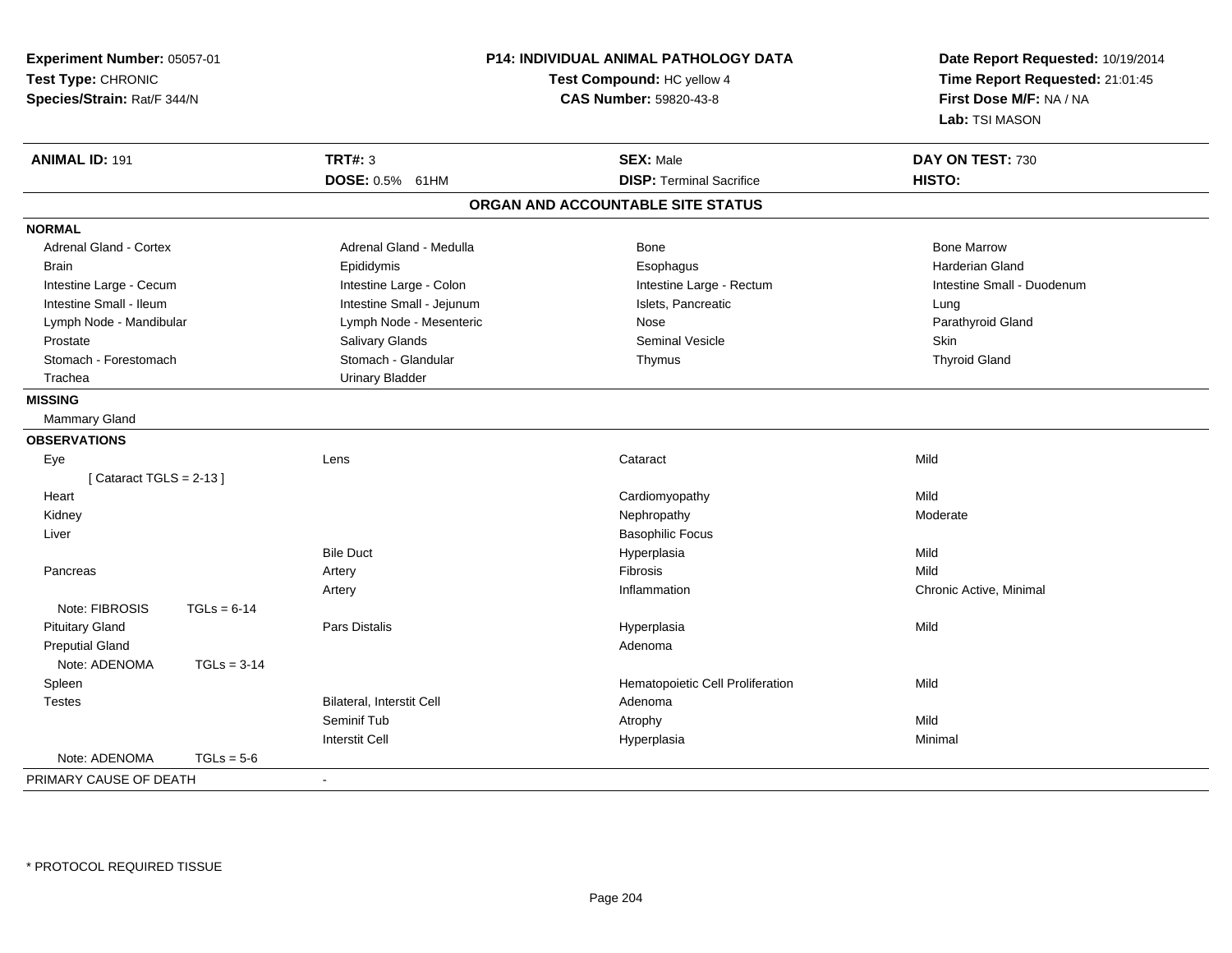| Experiment Number: 05057-01<br>Test Type: CHRONIC<br>Species/Strain: Rat/F 344/N |                          | P14: INDIVIDUAL ANIMAL PATHOLOGY DATA<br>Test Compound: HC yellow 4<br>CAS Number: 59820-43-8 | Date Report Requested: 10/19/2014<br>Time Report Requested: 21:01:45<br>First Dose M/F: NA / NA<br>Lab: TSI MASON |
|----------------------------------------------------------------------------------|--------------------------|-----------------------------------------------------------------------------------------------|-------------------------------------------------------------------------------------------------------------------|
| <b>ANIMAL ID: 192</b>                                                            | <b>TRT#: 3</b>           | <b>SEX: Male</b>                                                                              | DAY ON TEST: 553                                                                                                  |
|                                                                                  | DOSE: 0.5% 61HM          | <b>DISP: Moribund</b>                                                                         | HISTO:                                                                                                            |
|                                                                                  |                          | ORGAN AND ACCOUNTABLE SITE STATUS                                                             |                                                                                                                   |
| <b>NORMAL</b>                                                                    |                          |                                                                                               |                                                                                                                   |
| <b>Adrenal Gland - Cortex</b>                                                    | Adrenal Gland - Medulla  | <b>Bone</b>                                                                                   | <b>Bone Marrow</b>                                                                                                |
| <b>Brain</b>                                                                     | Epididymis               | Esophagus                                                                                     | Intestine Large - Cecum                                                                                           |
| Intestine Large - Colon                                                          | Intestine Large - Rectum | Intestine Small - Duodenum                                                                    | Intestine Small - Ileum                                                                                           |
| Intestine Small - Jejunum                                                        | Islets, Pancreatic       | Nose                                                                                          | Pancreas                                                                                                          |
| Parathyroid Gland                                                                | Prostate                 | Salivary Glands                                                                               | Seminal Vesicle                                                                                                   |
| <b>Skin</b>                                                                      | Stomach - Forestomach    | Stomach - Glandular                                                                           | Thymus                                                                                                            |
| <b>Thyroid Gland</b>                                                             | Trachea                  | <b>Urinary Bladder</b>                                                                        |                                                                                                                   |
| <b>MISSING</b>                                                                   |                          |                                                                                               |                                                                                                                   |
| Lymph Node - Mandibular                                                          |                          |                                                                                               |                                                                                                                   |
| <b>OBSERVATIONS</b>                                                              |                          |                                                                                               |                                                                                                                   |
| Heart                                                                            |                          | Cardiomyopathy                                                                                | Mild                                                                                                              |
| Kidney                                                                           |                          | Nephropathy                                                                                   | Mild                                                                                                              |
| Liver                                                                            | <b>Bile Duct</b>         | Hyperplasia                                                                                   | Mild                                                                                                              |
| Lung                                                                             |                          | <b>Infiltration Cellular</b>                                                                  | Histiocyte, Minimal                                                                                               |
| Lymph Node                                                                       | Mesenteric               | <b>Infiltration Cellular</b>                                                                  | Histiocyte, Mild                                                                                                  |
| Mammary Gland                                                                    | Acinus                   | Hyperplasia                                                                                   | Minimal                                                                                                           |
| <b>Pituitary Gland</b>                                                           | <b>Pars Distalis</b>     | Adenoma                                                                                       |                                                                                                                   |
|                                                                                  | <b>Pars Distalis</b>     | Cyst                                                                                          | Minimal                                                                                                           |
|                                                                                  | Pars Intermed            | Cyst                                                                                          | Minimal                                                                                                           |
|                                                                                  | Pars Distalis            | Hyperplasia                                                                                   | Moderate                                                                                                          |
| <b>Preputial Gland</b>                                                           |                          | Adenoma                                                                                       |                                                                                                                   |
| Note: ADENOMA<br>$TGLs = 2-10.1$                                                 |                          |                                                                                               |                                                                                                                   |
| Spleen                                                                           |                          | Hematopoietic Cell Proliferation                                                              | Marked                                                                                                            |
| Note: HEMA CELL PROL TGLs = 3-3.1                                                |                          |                                                                                               |                                                                                                                   |
| <b>Testes</b>                                                                    | <b>Interstit Cell</b>    | Adenoma                                                                                       |                                                                                                                   |
|                                                                                  | <b>Interstit Cell</b>    | Hyperplasia                                                                                   | Mild                                                                                                              |
| PRIMARY CAUSE OF DEATH                                                           |                          |                                                                                               |                                                                                                                   |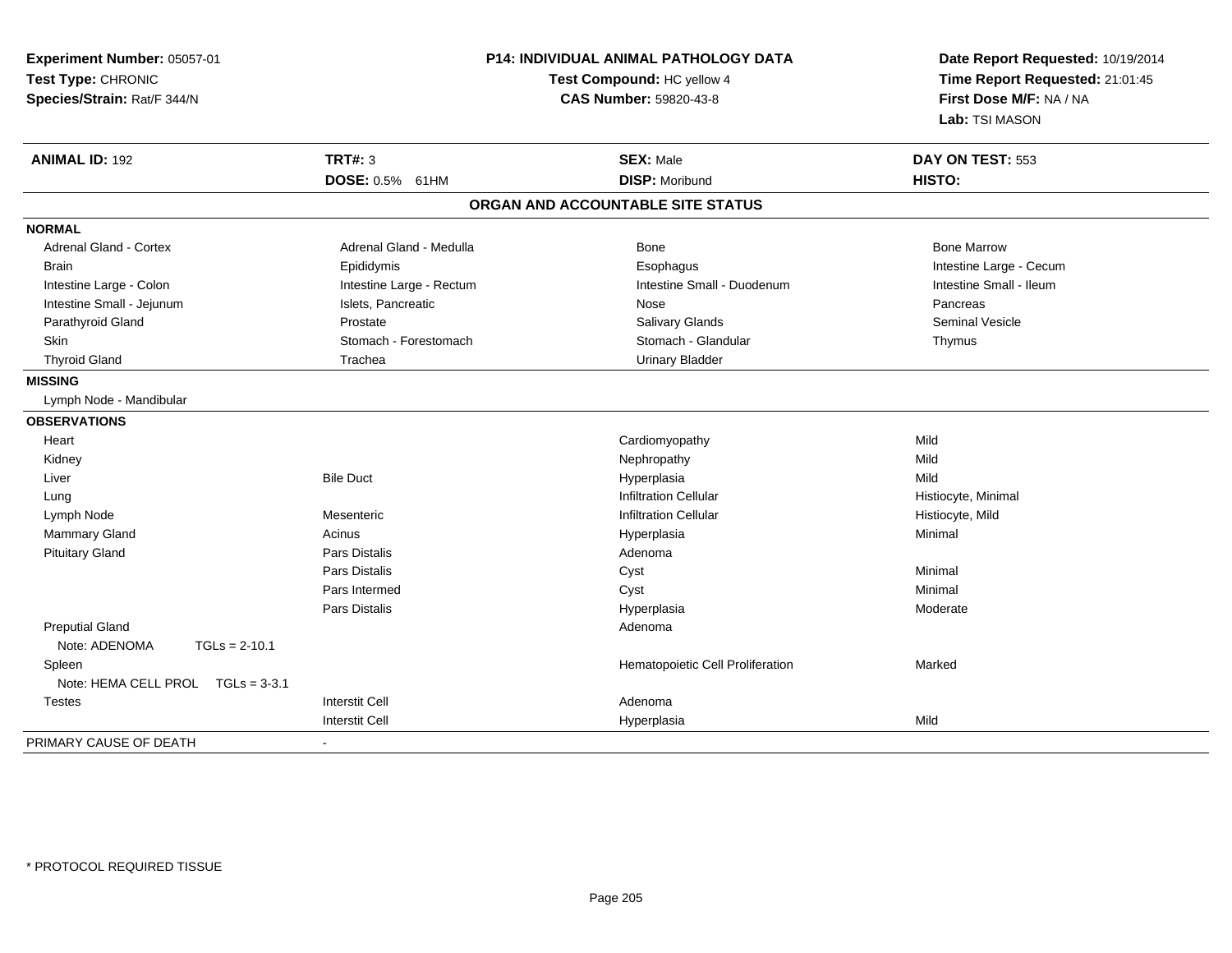| Experiment Number: 05057-01           | <b>P14: INDIVIDUAL ANIMAL PATHOLOGY DATA</b><br>Test Compound: HC yellow 4 |                                   | Date Report Requested: 10/19/2014<br>Time Report Requested: 21:01:45 |
|---------------------------------------|----------------------------------------------------------------------------|-----------------------------------|----------------------------------------------------------------------|
| Test Type: CHRONIC                    |                                                                            |                                   |                                                                      |
| Species/Strain: Rat/F 344/N           |                                                                            | CAS Number: 59820-43-8            | First Dose M/F: NA / NA                                              |
|                                       |                                                                            |                                   | Lab: TSI MASON                                                       |
| <b>ANIMAL ID: 193</b>                 | <b>TRT#: 3</b>                                                             | <b>SEX: Male</b>                  | DAY ON TEST: 436                                                     |
|                                       | DOSE: 0.5% 61HM                                                            | <b>DISP: Moribund</b>             | HISTO:                                                               |
|                                       |                                                                            | ORGAN AND ACCOUNTABLE SITE STATUS |                                                                      |
| <b>NORMAL</b>                         |                                                                            |                                   |                                                                      |
| <b>Adrenal Gland - Cortex</b>         | Adrenal Gland - Medulla                                                    | <b>Bone</b>                       | <b>Bone Marrow</b>                                                   |
| <b>Brain</b>                          | Epididymis                                                                 | Esophagus                         | Intestine Large - Cecum                                              |
| Intestine Large - Rectum              | Intestine Small - Duodenum                                                 | Intestine Small - Ileum           | Intestine Small - Jejunum                                            |
| Islets, Pancreatic                    | Lung                                                                       | Lymph Node - Mandibular           | Nose                                                                 |
| Pancreas                              | Parathyroid Gland                                                          | <b>Pituitary Gland</b>            | <b>Preputial Gland</b>                                               |
| Prostate                              | Salivary Glands                                                            | <b>Seminal Vesicle</b>            | Spleen                                                               |
| Stomach - Forestomach                 | Stomach - Glandular                                                        | <b>Thyroid Gland</b>              | Tongue                                                               |
| Trachea                               | <b>Urinary Bladder</b>                                                     |                                   |                                                                      |
| <b>OBSERVATIONS</b>                   |                                                                            |                                   |                                                                      |
| Heart                                 |                                                                            | Cardiomyopathy                    | Mild                                                                 |
| Intestine Large                       | Colon                                                                      | Parasite                          | Minimal                                                              |
| Kidney                                |                                                                            | Nephropathy                       | Minimal                                                              |
| Liver                                 | <b>Bile Duct</b>                                                           | Hyperplasia                       | Minimal                                                              |
| Lymph Node                            | Mesenteric                                                                 | <b>Infiltration Cellular</b>      | Histiocyte, Minimal                                                  |
| <b>Mammary Gland</b>                  | Acinus                                                                     | Hyperplasia                       | Mild                                                                 |
| <b>Skin</b>                           |                                                                            | Squamous Cell Carcinoma           |                                                                      |
| Note: SQUAM CEL CARC<br>$TGLs = 1-14$ |                                                                            |                                   |                                                                      |
| Testes                                | <b>Interstit Cell</b>                                                      | Adenoma                           |                                                                      |
|                                       | <b>Interstit Cell</b>                                                      | Hyperplasia                       | Minimal                                                              |
| Thymus                                |                                                                            | Cyst                              | Minimal                                                              |
| PRIMARY CAUSE OF DEATH                | $\overline{\phantom{a}}$                                                   |                                   |                                                                      |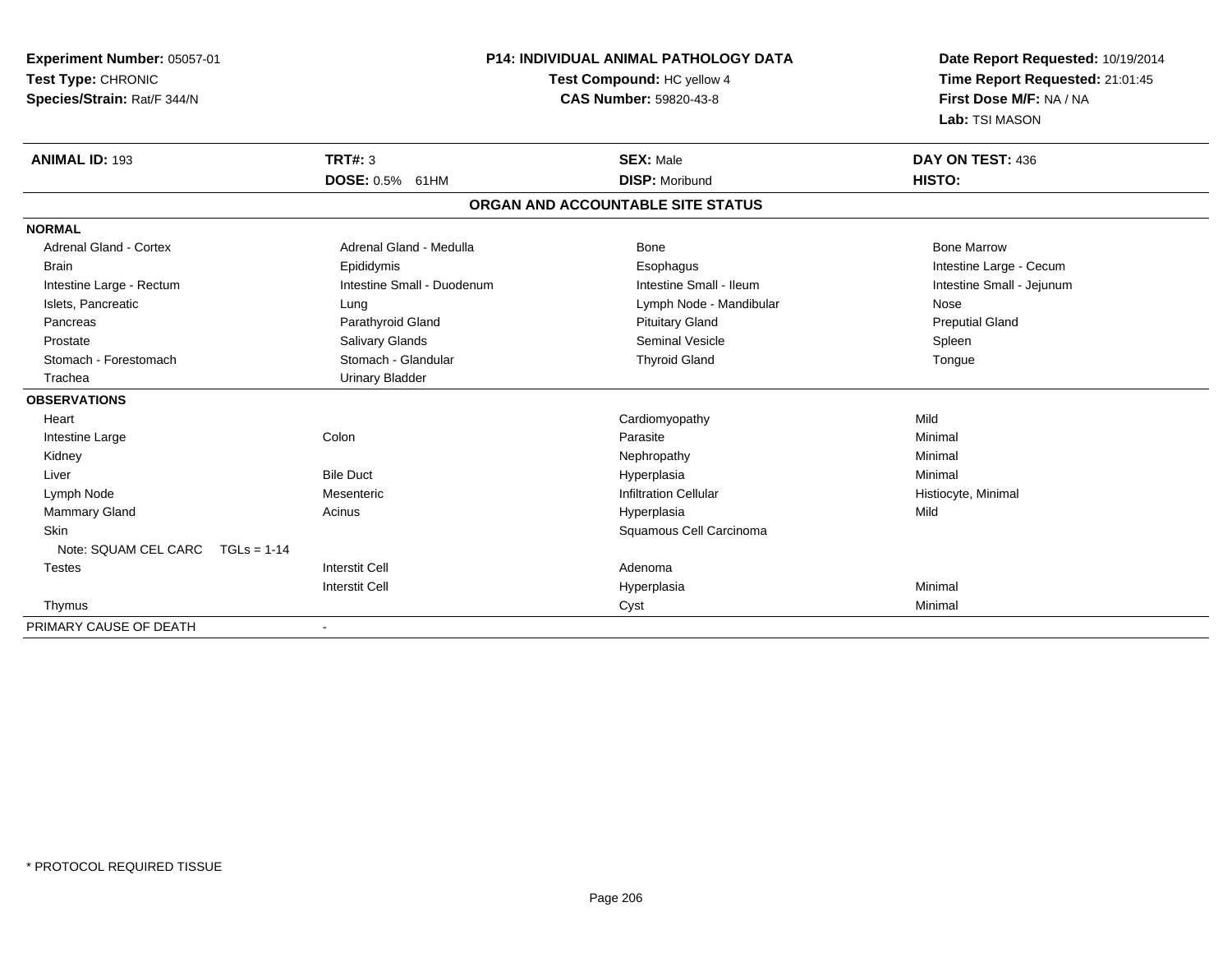| Experiment Number: 05057-01<br>Test Type: CHRONIC<br>Species/Strain: Rat/F 344/N<br><b>ANIMAL ID: 195</b> | <b>TRT#: 3</b>             | <b>P14: INDIVIDUAL ANIMAL PATHOLOGY DATA</b><br>Test Compound: HC yellow 4<br><b>CAS Number: 59820-43-8</b><br><b>SEX: Male</b> | Date Report Requested: 10/19/2014<br>Time Report Requested: 21:01:45<br>First Dose M/F: NA / NA<br>Lab: TSI MASON<br>DAY ON TEST: 430 |
|-----------------------------------------------------------------------------------------------------------|----------------------------|---------------------------------------------------------------------------------------------------------------------------------|---------------------------------------------------------------------------------------------------------------------------------------|
|                                                                                                           | DOSE: 0.5% 61HM            | <b>DISP: Moribund</b>                                                                                                           | HISTO:                                                                                                                                |
|                                                                                                           |                            | ORGAN AND ACCOUNTABLE SITE STATUS                                                                                               |                                                                                                                                       |
| <b>NORMAL</b>                                                                                             |                            |                                                                                                                                 |                                                                                                                                       |
| Bone                                                                                                      | <b>Bone Marrow</b>         | <b>Brain</b>                                                                                                                    | Epididymis                                                                                                                            |
| Esophagus                                                                                                 | Heart                      | Intestine Large - Cecum                                                                                                         | Intestine Large - Colon                                                                                                               |
| Intestine Large - Rectum                                                                                  | Intestine Small - Duodenum | Intestine Small - Ileum                                                                                                         | Intestine Small - Jejunum                                                                                                             |
| Islets, Pancreatic                                                                                        | Liver                      | Lung                                                                                                                            | Lymph Node - Mandibular                                                                                                               |
| Nose                                                                                                      | Pancreas                   | Prostate                                                                                                                        | <b>Salivary Glands</b>                                                                                                                |
| <b>Seminal Vesicle</b>                                                                                    | Skin                       | Spleen                                                                                                                          | Stomach - Forestomach                                                                                                                 |
| Thymus                                                                                                    | <b>Thyroid Gland</b>       | Trachea                                                                                                                         | <b>Urinary Bladder</b>                                                                                                                |
| <b>MISSING</b>                                                                                            |                            |                                                                                                                                 |                                                                                                                                       |
| <b>Adrenal Gland - Cortex</b>                                                                             | Adrenal Gland - Medulla    | Mesentery                                                                                                                       | Parathyroid Gland                                                                                                                     |
| <b>OBSERVATIONS</b>                                                                                       |                            |                                                                                                                                 |                                                                                                                                       |
| Kidney                                                                                                    |                            | Hydronephrosis                                                                                                                  | Marked                                                                                                                                |
| Note: HYDRONEPHROSIS                                                                                      | $TGLs = 7.8-4+4.1$         |                                                                                                                                 |                                                                                                                                       |
| Lymph Node                                                                                                | Mesenteric                 | <b>Infiltration Cellular</b>                                                                                                    | Histiocyte, Mild                                                                                                                      |
| <b>Mammary Gland</b>                                                                                      | Acinus                     | Hyperplasia                                                                                                                     | Minimal                                                                                                                               |
| <b>Pituitary Gland</b>                                                                                    | <b>Pars Distalis</b>       | Hyperplasia                                                                                                                     | Mild                                                                                                                                  |
| <b>Preputial Gland</b>                                                                                    |                            | Inflammation                                                                                                                    | Chronic Active, Minimal                                                                                                               |
| Stomach                                                                                                   | Glandular                  | Mineralization                                                                                                                  | Minimal                                                                                                                               |
| <b>Testes</b>                                                                                             | <b>Interstit Cell</b>      | Hyperplasia                                                                                                                     | Mild                                                                                                                                  |
| PRIMARY CAUSE OF DEATH                                                                                    |                            |                                                                                                                                 |                                                                                                                                       |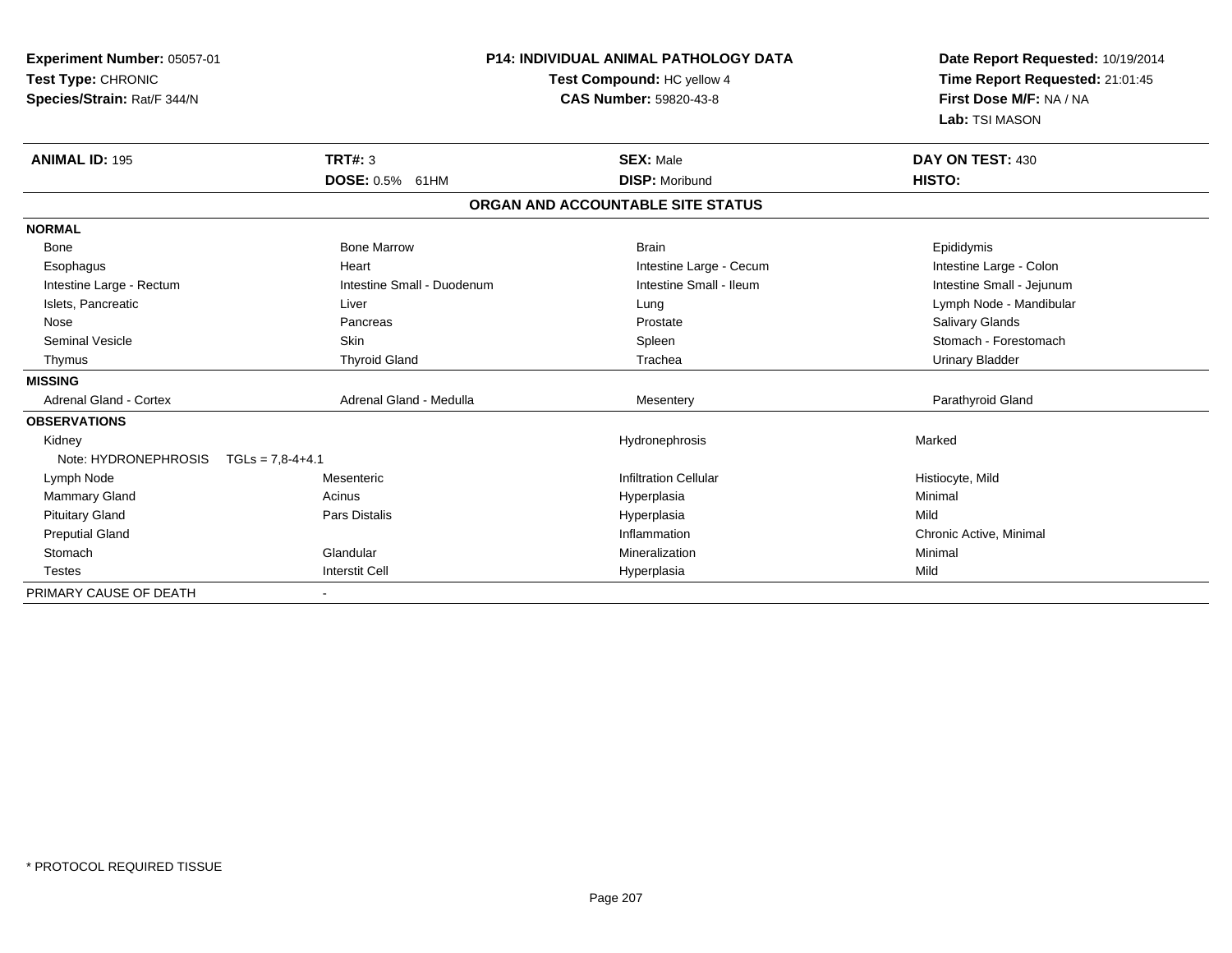| Experiment Number: 05057-01<br>Test Type: CHRONIC<br>Species/Strain: Rat/F 344/N | <b>P14: INDIVIDUAL ANIMAL PATHOLOGY DATA</b><br>Test Compound: HC yellow 4<br><b>CAS Number: 59820-43-8</b> |                                   | Date Report Requested: 10/19/2014<br>Time Report Requested: 21:01:45<br>First Dose M/F: NA / NA<br>Lab: TSI MASON |
|----------------------------------------------------------------------------------|-------------------------------------------------------------------------------------------------------------|-----------------------------------|-------------------------------------------------------------------------------------------------------------------|
| <b>ANIMAL ID: 196</b>                                                            | <b>TRT#: 3</b>                                                                                              | <b>SEX: Male</b>                  | DAY ON TEST: 730                                                                                                  |
|                                                                                  | DOSE: 0.5% 61HM                                                                                             | <b>DISP: Terminal Sacrifice</b>   | HISTO:                                                                                                            |
|                                                                                  |                                                                                                             | ORGAN AND ACCOUNTABLE SITE STATUS |                                                                                                                   |
| <b>NORMAL</b>                                                                    |                                                                                                             |                                   |                                                                                                                   |
| <b>Adrenal Gland - Cortex</b>                                                    | Adrenal Gland - Medulla                                                                                     | Bone                              | <b>Bone Marrow</b>                                                                                                |
| <b>Brain</b>                                                                     | Epididymis                                                                                                  | Esophagus                         | Intestine Large - Cecum                                                                                           |
| Intestine Large - Colon                                                          | Intestine Large - Rectum                                                                                    | Intestine Small - Duodenum        | Intestine Small - Ileum                                                                                           |
| Intestine Small - Jejunum                                                        | Islets, Pancreatic                                                                                          | Lung                              | Lymph Node - Mandibular                                                                                           |
| Lymph Node - Mesenteric                                                          | Nose                                                                                                        | Pancreas                          | Prostate                                                                                                          |
| <b>Salivary Glands</b>                                                           | Seminal Vesicle                                                                                             | Skin                              | Stomach - Forestomach                                                                                             |
| Stomach - Glandular                                                              | Thymus                                                                                                      | Trachea                           | <b>Urinary Bladder</b>                                                                                            |
| <b>MISSING</b>                                                                   |                                                                                                             |                                   |                                                                                                                   |
| Mammary Gland                                                                    |                                                                                                             |                                   |                                                                                                                   |
| <b>OBSERVATIONS</b>                                                              |                                                                                                             |                                   |                                                                                                                   |
| Heart                                                                            |                                                                                                             | Cardiomyopathy                    | Mild                                                                                                              |
| Kidney                                                                           |                                                                                                             | Nephropathy                       | Moderate                                                                                                          |
| Liver                                                                            |                                                                                                             | <b>Basophilic Focus</b>           |                                                                                                                   |
|                                                                                  |                                                                                                             | <b>Clear Cell Focus</b>           |                                                                                                                   |
|                                                                                  | <b>Bile Duct</b>                                                                                            | Hyperplasia                       | Mild                                                                                                              |
| Note: [HYPERPLASIA ] TGLs = 7-3                                                  |                                                                                                             |                                   |                                                                                                                   |
| <b>Pituitary Gland</b>                                                           | Pars Distalis                                                                                               | Adenoma                           | Multiple                                                                                                          |
| Note: ONE ADENOMA IS COMPRISED OF ACIDOPHILS                                     |                                                                                                             |                                   |                                                                                                                   |
| <b>Preputial Gland</b>                                                           |                                                                                                             | Adenoma                           |                                                                                                                   |
| Note: [ ADENOMA<br>$1 TGLs = 2-10$                                               |                                                                                                             |                                   |                                                                                                                   |
| Spleen                                                                           |                                                                                                             | Hematopoietic Cell Proliferation  | Mild                                                                                                              |
| <b>Testes</b>                                                                    | Bilateral, Interstit Cell                                                                                   | Adenoma                           |                                                                                                                   |
| Note: [ ADENOMA<br>$TGLs = 4-6.1,5-6$                                            |                                                                                                             |                                   |                                                                                                                   |
| <b>Thyroid Gland</b>                                                             | C Cell                                                                                                      | Adenoma                           |                                                                                                                   |
| PRIMARY CAUSE OF DEATH                                                           |                                                                                                             |                                   |                                                                                                                   |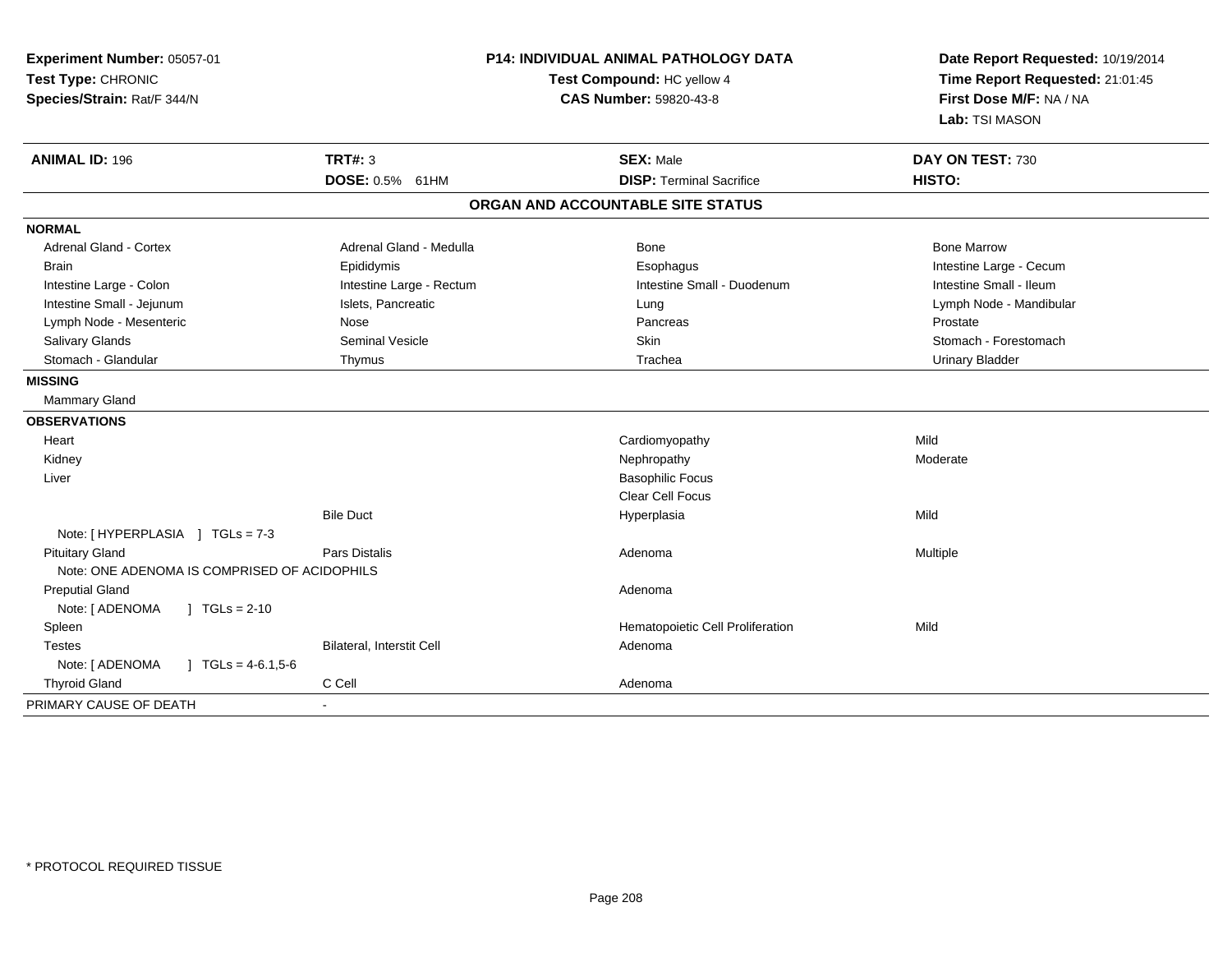| Experiment Number: 05057-01<br>Test Type: CHRONIC<br>Species/Strain: Rat/F 344/N |                                  | <b>P14: INDIVIDUAL ANIMAL PATHOLOGY DATA</b><br>Test Compound: HC yellow 4<br><b>CAS Number: 59820-43-8</b> | Date Report Requested: 10/19/2014<br>Time Report Requested: 21:01:45<br>First Dose M/F: NA / NA<br>Lab: TSI MASON |
|----------------------------------------------------------------------------------|----------------------------------|-------------------------------------------------------------------------------------------------------------|-------------------------------------------------------------------------------------------------------------------|
| <b>ANIMAL ID: 198</b>                                                            | <b>TRT#: 3</b>                   | <b>SEX: Male</b>                                                                                            | DAY ON TEST: 729                                                                                                  |
|                                                                                  | DOSE: 0.5% 61HM                  | <b>DISP: Terminal Sacrifice</b>                                                                             | HISTO:                                                                                                            |
|                                                                                  |                                  | ORGAN AND ACCOUNTABLE SITE STATUS                                                                           |                                                                                                                   |
| <b>NORMAL</b>                                                                    |                                  |                                                                                                             |                                                                                                                   |
| Adrenal Gland - Cortex                                                           | Adrenal Gland - Medulla          | Bone                                                                                                        | <b>Bone Marrow</b>                                                                                                |
| <b>Brain</b>                                                                     | Epididymis                       | Esophagus                                                                                                   | Intestine Large - Cecum                                                                                           |
| Intestine Large - Rectum                                                         | Intestine Small - Duodenum       | Intestine Small - Ileum                                                                                     | Intestine Small - Jejunum                                                                                         |
| Islets, Pancreatic                                                               | Lung                             | Lymph Node - Mandibular                                                                                     | Lymph Node - Mesenteric                                                                                           |
| Nose                                                                             | Prostate                         | <b>Salivary Glands</b>                                                                                      | Seminal Vesicle                                                                                                   |
| <b>Skin</b>                                                                      | Stomach - Forestomach            | Stomach - Glandular                                                                                         | Thymus                                                                                                            |
| Trachea                                                                          | <b>Urinary Bladder</b>           |                                                                                                             |                                                                                                                   |
| <b>MISSING</b>                                                                   |                                  |                                                                                                             |                                                                                                                   |
| <b>Mammary Gland</b>                                                             | Parathyroid Gland                |                                                                                                             |                                                                                                                   |
| <b>OBSERVATIONS</b>                                                              |                                  |                                                                                                             |                                                                                                                   |
| Heart                                                                            |                                  | Cardiomyopathy                                                                                              | Mild                                                                                                              |
| Intestine Large                                                                  | Colon                            | Parasite                                                                                                    | Mild                                                                                                              |
| Kidney                                                                           |                                  | Nephropathy                                                                                                 | Moderate                                                                                                          |
| Liver                                                                            |                                  | Angiectasis                                                                                                 | Mild                                                                                                              |
|                                                                                  |                                  | <b>Basophilic Focus</b>                                                                                     |                                                                                                                   |
|                                                                                  |                                  | <b>Eosinophilic Focus</b>                                                                                   |                                                                                                                   |
|                                                                                  | <b>Bile Duct</b>                 | Hyperplasia                                                                                                 | Mild                                                                                                              |
| Note: BASOPH FOCUS<br>$TGLs = 8-3.1$                                             |                                  |                                                                                                             |                                                                                                                   |
| Pancreas                                                                         | Acinus                           | Atrophy                                                                                                     | Mild                                                                                                              |
|                                                                                  | Artery                           | Fibrosis                                                                                                    | Moderate                                                                                                          |
|                                                                                  | Artery                           | Inflammation                                                                                                | Chronic Active, Mild                                                                                              |
| <b>Pituitary Gland</b>                                                           | <b>Pars Distalis</b>             | Hyperplasia                                                                                                 | Mild                                                                                                              |
| <b>Preputial Gland</b>                                                           |                                  | Adenoma                                                                                                     |                                                                                                                   |
| Note: ADENOMA<br>$TGLs = 3-10$                                                   |                                  |                                                                                                             |                                                                                                                   |
| Spleen                                                                           |                                  | Hematopoietic Cell Proliferation                                                                            | Mild                                                                                                              |
| Note: CONGESTED                                                                  |                                  |                                                                                                             |                                                                                                                   |
| Testes                                                                           | <b>Bilateral, Interstit Cell</b> | Adenoma                                                                                                     |                                                                                                                   |
| Note: ADENOMA<br>$TGLs = 5-6.6-6$                                                |                                  |                                                                                                             |                                                                                                                   |
| <b>Thyroid Gland</b>                                                             | C Cell                           | Hyperplasia                                                                                                 | Minimal                                                                                                           |
|                                                                                  | <b>Follicular Cel</b>            | Hyperplasia                                                                                                 | Mild                                                                                                              |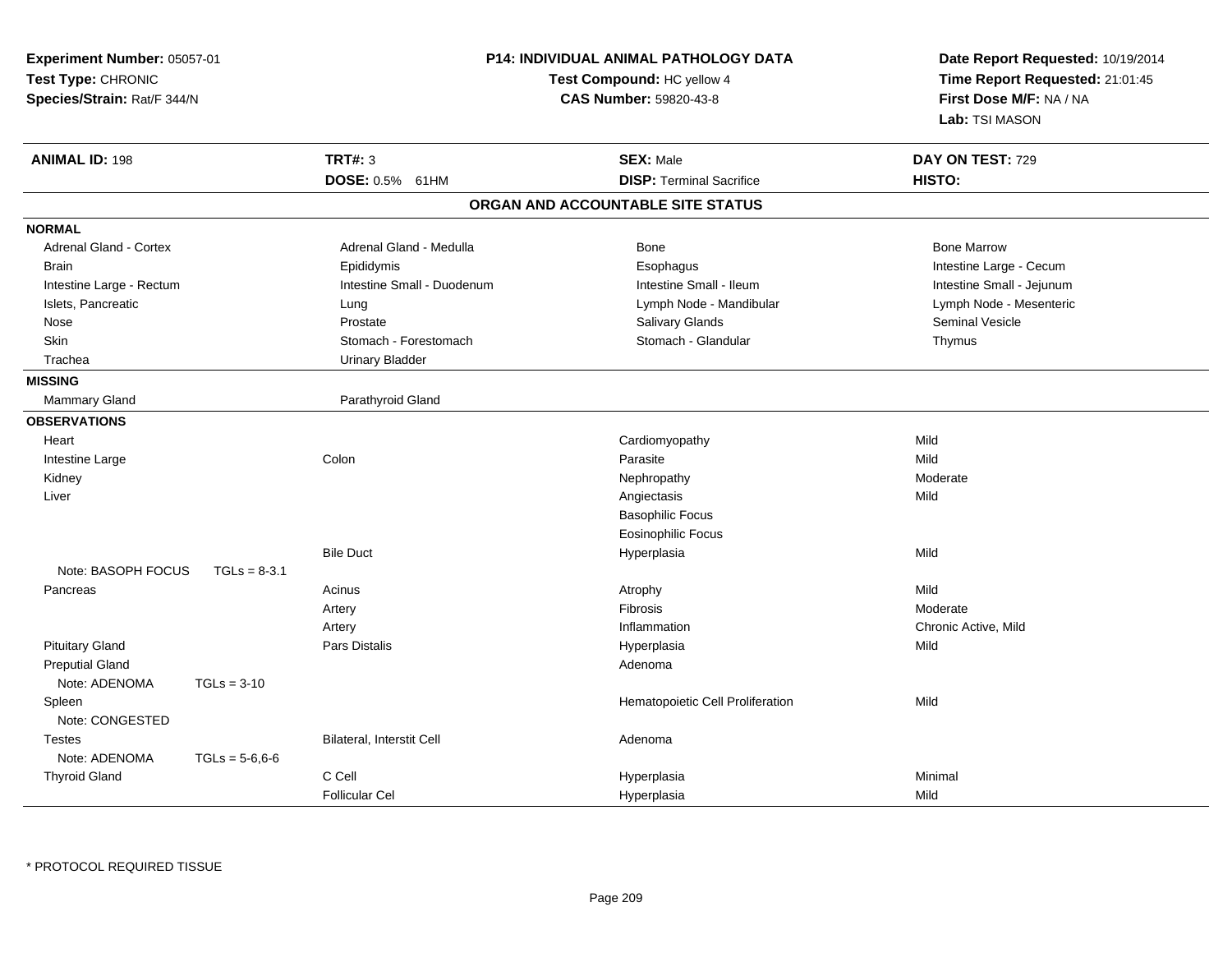| <b>Experiment Number: 05057-01</b><br>Test Type: CHRONIC<br>Species/Strain: Rat/F 344/N |                          | <b>P14: INDIVIDUAL ANIMAL PATHOLOGY DATA</b><br>Test Compound: HC yellow 4<br><b>CAS Number: 59820-43-8</b> | Date Report Requested: 10/19/2014<br>Time Report Requested: 21:01:45<br>First Dose M/F: NA / NA<br><b>Lab:</b> TSI MASON |
|-----------------------------------------------------------------------------------------|--------------------------|-------------------------------------------------------------------------------------------------------------|--------------------------------------------------------------------------------------------------------------------------|
| <b>ANIMAL ID: 198</b>                                                                   | TRT#: 3                  | <b>SEX: Male</b>                                                                                            | DAY ON TEST: 729                                                                                                         |
|                                                                                         | <b>DOSE: 0.5% 61HM</b>   | <b>DISP: Terminal Sacrifice</b>                                                                             | HISTO:                                                                                                                   |
|                                                                                         |                          | ORGAN AND ACCOUNTABLE SITE STATUS                                                                           |                                                                                                                          |
| PRIMARY CAUSE OF DEATH                                                                  | $\overline{\phantom{a}}$ |                                                                                                             |                                                                                                                          |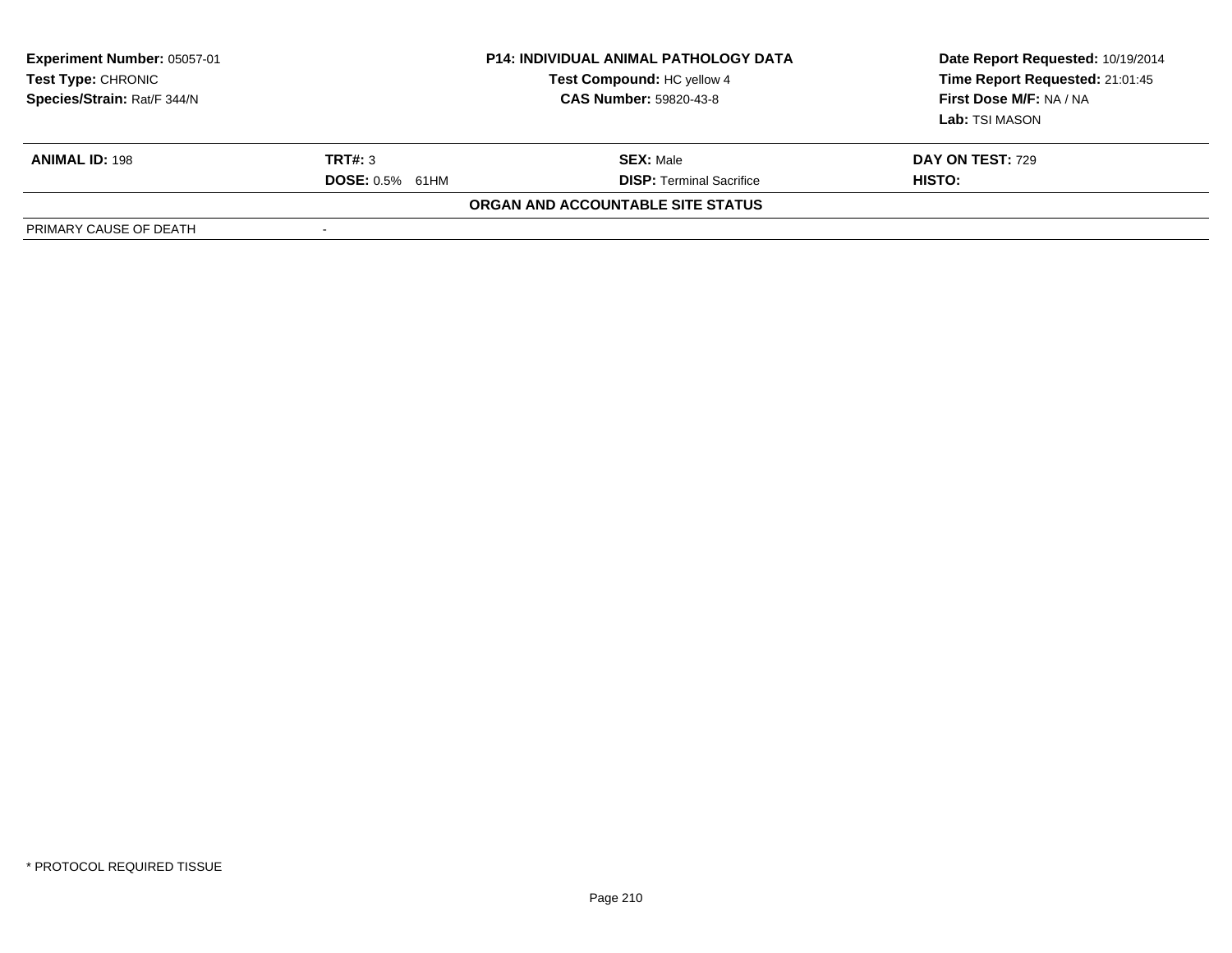| Experiment Number: 05057-01<br>Test Type: CHRONIC<br>Species/Strain: Rat/F 344/N |                           | <b>P14: INDIVIDUAL ANIMAL PATHOLOGY DATA</b><br>Test Compound: HC yellow 4<br><b>CAS Number: 59820-43-8</b> | Date Report Requested: 10/19/2014<br>Time Report Requested: 21:01:45<br>First Dose M/F: NA / NA<br>Lab: TSI MASON |
|----------------------------------------------------------------------------------|---------------------------|-------------------------------------------------------------------------------------------------------------|-------------------------------------------------------------------------------------------------------------------|
| <b>ANIMAL ID: 199</b>                                                            | <b>TRT#: 3</b>            | <b>SEX: Male</b>                                                                                            | DAY ON TEST: 605                                                                                                  |
|                                                                                  | DOSE: 0.5% 61HM           | <b>DISP: Moribund</b>                                                                                       | HISTO:                                                                                                            |
|                                                                                  |                           | ORGAN AND ACCOUNTABLE SITE STATUS                                                                           |                                                                                                                   |
| <b>NORMAL</b>                                                                    |                           |                                                                                                             |                                                                                                                   |
| <b>Bone</b>                                                                      | Epididymis                | Esophagus                                                                                                   | Eye                                                                                                               |
| Intestine Large - Cecum                                                          | Intestine Large - Colon   | Intestine Large - Rectum                                                                                    | Intestine Small - Duodenum                                                                                        |
| Intestine Small - Ileum                                                          | Intestine Small - Jejunum | Islets, Pancreatic                                                                                          | Lymph Node - Mandibular                                                                                           |
| Parathyroid Gland                                                                | Prostate                  | Salivary Glands                                                                                             | <b>Seminal Vesicle</b>                                                                                            |
| Stomach - Glandular                                                              | Thymus                    | <b>Thyroid Gland</b>                                                                                        | Trachea                                                                                                           |
| <b>Urinary Bladder</b>                                                           |                           |                                                                                                             |                                                                                                                   |
| <b>MISSING</b>                                                                   |                           |                                                                                                             |                                                                                                                   |
| Mammary Gland                                                                    |                           |                                                                                                             |                                                                                                                   |
| <b>OBSERVATIONS</b>                                                              |                           |                                                                                                             |                                                                                                                   |
| <b>Adrenal Gland</b>                                                             | Cortex                    | Leukemia Mononuclear                                                                                        |                                                                                                                   |
|                                                                                  | Medulla                   | Leukemia Mononuclear                                                                                        |                                                                                                                   |
| <b>Bone Marrow</b>                                                               |                           | Leukemia Mononuclear                                                                                        |                                                                                                                   |
| <b>Brain</b>                                                                     |                           | Leukemia Mononuclear                                                                                        |                                                                                                                   |
| Heart                                                                            |                           | Cardiomyopathy                                                                                              | Mild                                                                                                              |
|                                                                                  |                           | Leukemia Mononuclear                                                                                        |                                                                                                                   |
| Kidney                                                                           |                           | Leukemia Mononuclear                                                                                        |                                                                                                                   |
|                                                                                  |                           | Nephropathy                                                                                                 | Moderate                                                                                                          |
| Note: LEUKEMIA MONUC<br>$TGLs = 7-4$                                             |                           |                                                                                                             |                                                                                                                   |
| Liver                                                                            |                           | Fatty Change                                                                                                | Focal, Moderate                                                                                                   |
|                                                                                  | <b>Bile Duct</b>          | Hyperplasia                                                                                                 | Mild                                                                                                              |
|                                                                                  |                           | Leukemia Mononuclear                                                                                        |                                                                                                                   |
| Note: FATTY CHANGE<br>$TGLs = 8-3$                                               |                           |                                                                                                             |                                                                                                                   |
| Note: LEUKEMIA MONUC<br>$TGLs = 8-3$                                             |                           |                                                                                                             |                                                                                                                   |
| Lung                                                                             |                           | Leukemia Mononuclear                                                                                        |                                                                                                                   |
| Lymph Node                                                                       | Mesenteric                | <b>Infiltration Cellular</b>                                                                                | Histiocyte, Mild                                                                                                  |
|                                                                                  | Mesenteric                | Leukemia Mononuclear                                                                                        |                                                                                                                   |
| Nose                                                                             |                           | Leukemia Mononuclear                                                                                        |                                                                                                                   |
| Pancreas                                                                         | Acinus                    | Atrophy                                                                                                     | Mild                                                                                                              |
|                                                                                  |                           | Leukemia Mononuclear                                                                                        |                                                                                                                   |
| <b>Pituitary Gland</b>                                                           | Pars Distalis             | Cyst                                                                                                        |                                                                                                                   |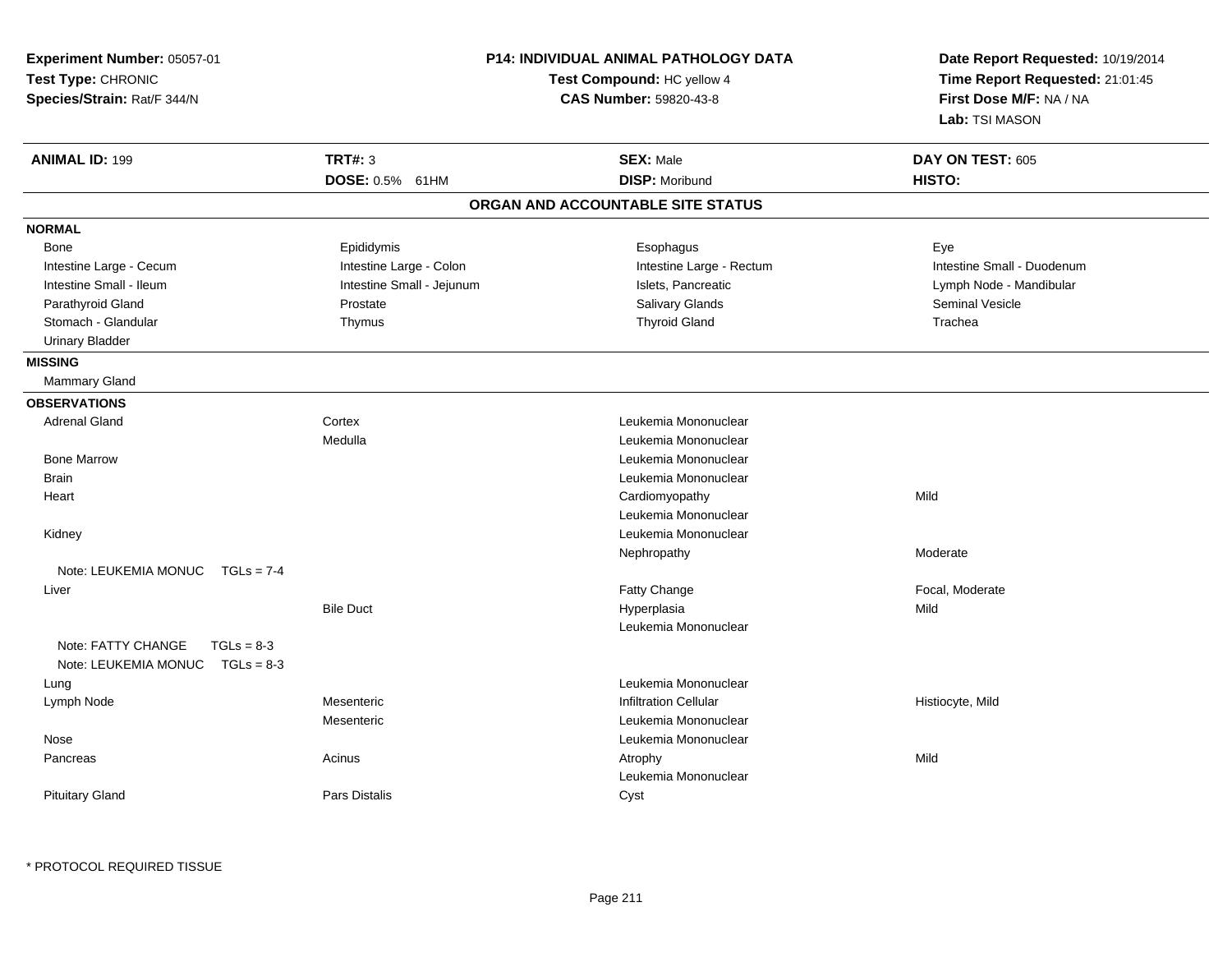| Experiment Number: 05057-01<br>Test Type: CHRONIC<br>Species/Strain: Rat/F 344/N |                           | <b>P14: INDIVIDUAL ANIMAL PATHOLOGY DATA</b><br>Test Compound: HC yellow 4<br><b>CAS Number: 59820-43-8</b> | Date Report Requested: 10/19/2014<br>Time Report Requested: 21:01:45<br>First Dose M/F: NA / NA<br>Lab: TSI MASON |
|----------------------------------------------------------------------------------|---------------------------|-------------------------------------------------------------------------------------------------------------|-------------------------------------------------------------------------------------------------------------------|
| <b>ANIMAL ID: 199</b>                                                            | <b>TRT#: 3</b>            | <b>SEX: Male</b>                                                                                            | DAY ON TEST: 605                                                                                                  |
|                                                                                  | DOSE: 0.5% 61HM           | <b>DISP: Moribund</b>                                                                                       | HISTO:                                                                                                            |
|                                                                                  |                           | ORGAN AND ACCOUNTABLE SITE STATUS                                                                           |                                                                                                                   |
|                                                                                  | Pars Distalis             | Hyperplasia                                                                                                 | Moderate                                                                                                          |
|                                                                                  | Pars Distalis             | Leukemia Mononuclear                                                                                        |                                                                                                                   |
| Note: CYST<br>$TGLs = 9-8$                                                       |                           |                                                                                                             |                                                                                                                   |
| <b>Preputial Gland</b>                                                           |                           | Inflammation                                                                                                | Chronic Active, Minimal                                                                                           |
|                                                                                  |                           | Leukemia Mononuclear                                                                                        |                                                                                                                   |
| Skin                                                                             |                           | Acanthosis                                                                                                  | Mild                                                                                                              |
|                                                                                  |                           | Hyperkeratosis                                                                                              | Marked                                                                                                            |
|                                                                                  |                           | Leukemia Mononuclear                                                                                        |                                                                                                                   |
| Note: HYPERKERATOSIS TGLs = 2-13                                                 |                           |                                                                                                             |                                                                                                                   |
| [Hyperkeratosis TGLS = 2-13]                                                     |                           |                                                                                                             |                                                                                                                   |
| Spleen                                                                           |                           | Leukemia Mononuclear                                                                                        |                                                                                                                   |
| Leukemia Mononuclear TGLS = 6-3 ]                                                |                           |                                                                                                             |                                                                                                                   |
| Stomach                                                                          | Forestomach               | Necrosis                                                                                                    | Marked                                                                                                            |
| <b>Testes</b>                                                                    | Bilateral, Interstit Cell | Adenoma                                                                                                     |                                                                                                                   |
|                                                                                  | Seminif Tub               | Atrophy                                                                                                     | Moderate                                                                                                          |
|                                                                                  |                           | Leukemia Mononuclear                                                                                        |                                                                                                                   |
| Note: LEUKEMIA MONUC<br>$TGLs = 4-6$                                             |                           |                                                                                                             |                                                                                                                   |
| PRIMARY CAUSE OF DEATH                                                           | $\sim$                    |                                                                                                             |                                                                                                                   |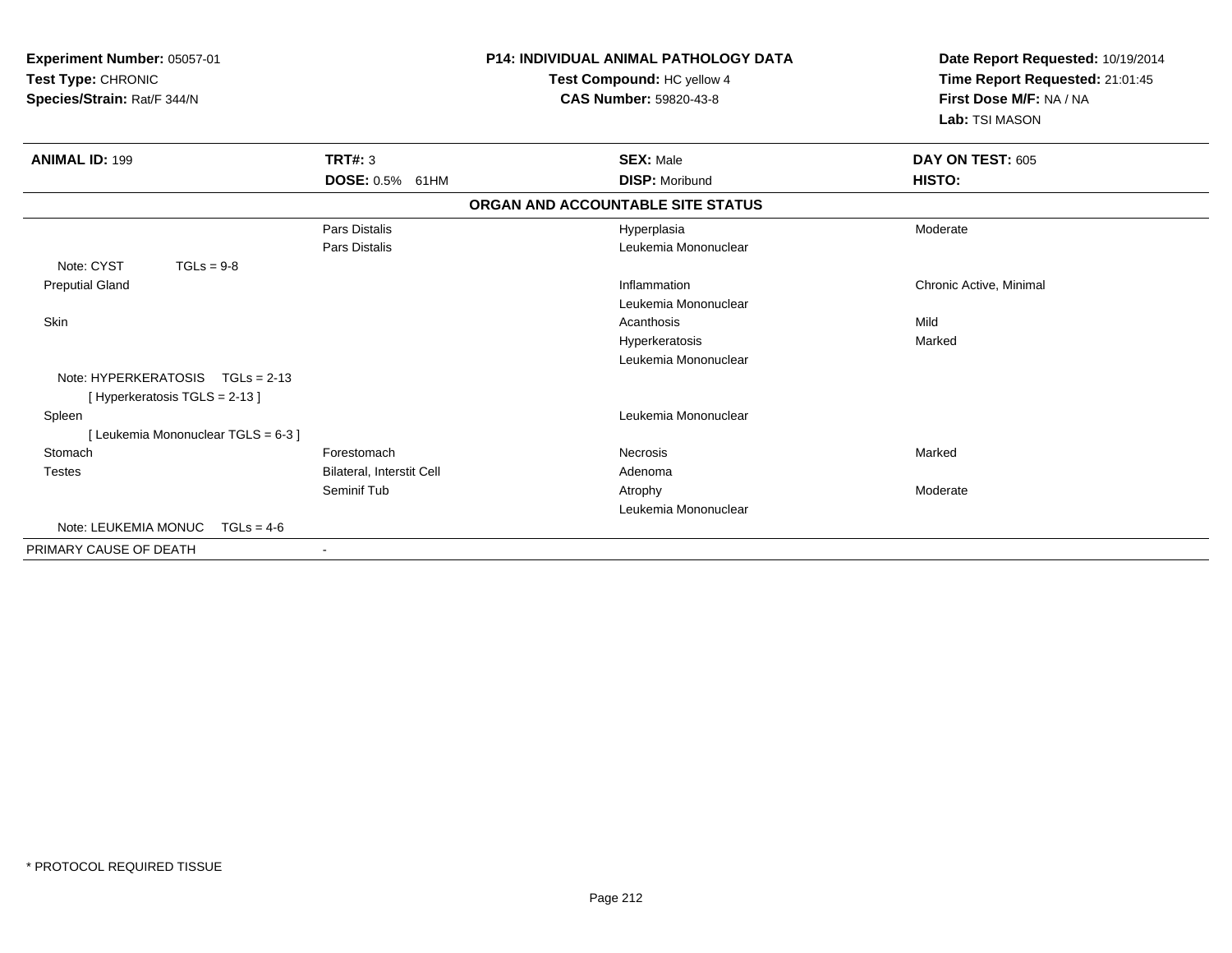**Experiment Number:** 05057-01**Test Type:** CHRONIC **Species/Strain:** Rat/F 344/N**P14: INDIVIDUAL ANIMAL PATHOLOGY DATATest Compound:** HC yellow 4**CAS Number:** 59820-43-8**Date Report Requested:** 10/19/2014**Time Report Requested:** 21:01:45**First Dose M/F:** NA / NA**Lab:** TSI MASON**ANIMAL ID:** 201**TRT#:** 3 **SEX:** Male **DAY ON TEST:** 696 **DOSE:** 0.5% 61HM**DISP:** Moribund **HISTO: ORGAN AND ACCOUNTABLE SITE STATUSNORMAL**Bone Bone Bone Marrow Bone Harrow Brain Brain Brain Brain Brain Brain Brain Brain Brain Brain Brain Brain Brain Brain Intestine Large - Colon Esophagus **Intestine Large - Cecum Intestine Large - Cecum Intestine Large - Cecum** Intestine Large - Cecum Intestine Small - Jejunum Intestine Large - Rectum **Intestine Small - Duodenum** Intestine Small - Ileum Intestine Small - Ileum Lymph Node - Mesenteric Islets, Pancreatic **Lung Lung Lung Lymph Node - Mandibular Lymph Node - Mandibular Lymph Node - Mandibular** Mammary Gland Nose Nose Register And Clare Prostate Prostate Prostate Prostate Prostate Prostate Prostate Prostate Stomach - Forestomach Salivary Glands Summath Seminal Vesicle Seminal Vesicle Skin Skin Stomach - Forestomach - Stomach - Forestomach - Stomach - Stomach - Stomach - Stomach - Stomach - Stomach - Stomach - Stomach - Stomach - Stomach - Stomach Stomach - Glandular Thymus Thyroid Gland Trachea Urinary Bladder**OBSERVATIONS** Adrenal Glandd and the cortex contex of the context of the cortext of the context of the context of the context of the context of the context of the context of the context of the context of the context of the context of the context of Medullaa magnetic control of the Hyperplasia method of the Mild Mild State of the Mild State of the Mild State of the M Eyee and the setting of the setting of the setting of the setting of the setting  $\mathsf{A}$ trophy  $\mathsf{A}$  Mild  $[$  Atrophy TGLS = 2-13  $]$  Heart Cardiomyopathyy Mild Minimal Kidneyy the controller of the controller of the controller of the Nephropathy the controller of the Minimal Minimal  $\lambda$  Liver Degeneration Cystic, Minimal Eosinophilic FocusBile Duct Hyperplasiaa Mild Pancreass and the contract of the contract of the contract of the contract of the contract of the contract of the contract of  $\mathsf{A}$  and  $\mathsf{A}$  and  $\mathsf{A}$  and  $\mathsf{A}$  and  $\mathsf{A}$  and  $\mathsf{A}$  and  $\mathsf{A}$  and  $\mathsf{A}$  and Mild Acinus Hyperplasiaa Mild Note: ACINUS HYPERPLASIA ON SLIDE #7. Pituitary Gland Pars Distalis Adenoma Multiple Preputial Glandd and a state of the control of the control of the control of the control of the control of the control of the control of the control of the control of the control of the control of the control of the control of the contro Note: ADENOMA TGLs = 3-10.1 SpleenHematopoietic Cell Proliferation Moderate Note: HEMA CELL PROL TGLs = 6-3.1 Testess and the contract of the contract of the contract of the contract of the contract of the contract of the contract of the contract of the contract of the contract of the contract of the contract of the contract of the cont a Mild PRIMARY CAUSE OF DEATH-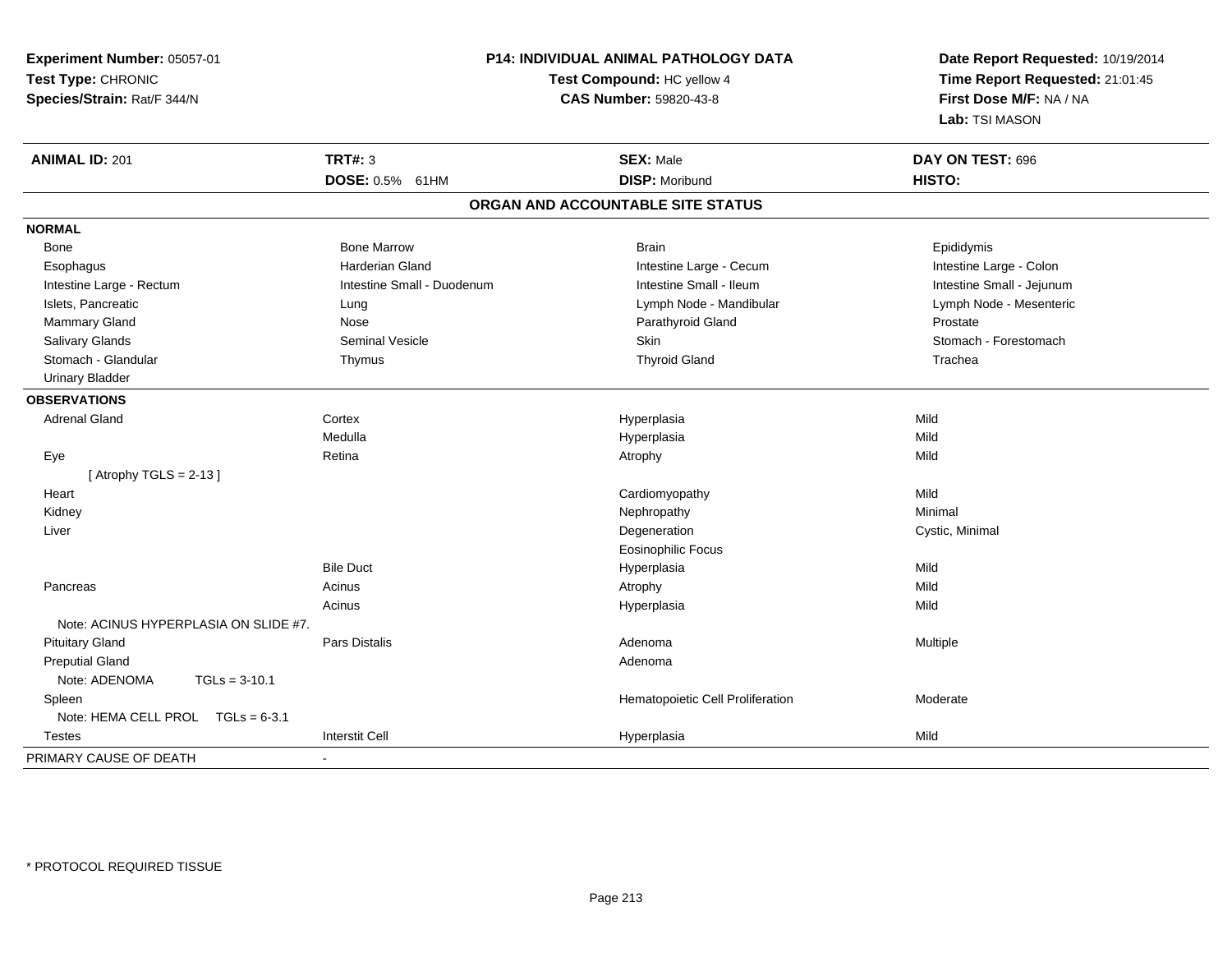| Experiment Number: 05057-01<br>Test Type: CHRONIC<br>Species/Strain: Rat/F 344/N |                         | P14: INDIVIDUAL ANIMAL PATHOLOGY DATA<br>Test Compound: HC yellow 4<br><b>CAS Number: 59820-43-8</b> | Date Report Requested: 10/19/2014<br>Time Report Requested: 21:01:45<br>First Dose M/F: NA / NA<br>Lab: TSI MASON |
|----------------------------------------------------------------------------------|-------------------------|------------------------------------------------------------------------------------------------------|-------------------------------------------------------------------------------------------------------------------|
| <b>ANIMAL ID: 202</b>                                                            | <b>TRT#: 3</b>          | <b>SEX: Male</b>                                                                                     | DAY ON TEST: 557                                                                                                  |
|                                                                                  | DOSE: 0.5% 61HM         | <b>DISP: Dead</b>                                                                                    | HISTO:                                                                                                            |
|                                                                                  |                         | ORGAN AND ACCOUNTABLE SITE STATUS                                                                    |                                                                                                                   |
| <b>NORMAL</b>                                                                    |                         |                                                                                                      |                                                                                                                   |
| <b>Bone</b>                                                                      | <b>Bone Marrow</b>      | <b>Brain</b>                                                                                         | Epididymis                                                                                                        |
| Esophagus                                                                        | Islets, Pancreatic      | Lymph Node - Mandibular                                                                              | Nose                                                                                                              |
| Pancreas                                                                         | <b>Preputial Gland</b>  | Prostate                                                                                             | Salivary Glands                                                                                                   |
| <b>Seminal Vesicle</b>                                                           | Skin                    | Stomach - Forestomach                                                                                | Thymus                                                                                                            |
| <b>Thyroid Gland</b>                                                             | Trachea                 |                                                                                                      |                                                                                                                   |
| <b>MISSING</b>                                                                   |                         |                                                                                                      |                                                                                                                   |
| Parathyroid Gland                                                                |                         |                                                                                                      |                                                                                                                   |
| <b>AUTO PRECLUDES DIAG.</b>                                                      |                         |                                                                                                      |                                                                                                                   |
| Intestine Large - Cecum                                                          | Intestine Large - Colon | Intestine Small - Duodenum                                                                           | Intestine Small - Ileum                                                                                           |
| Intestine Small - Jejunum                                                        | Spleen                  | Stomach - Glandular                                                                                  | <b>Urinary Bladder</b>                                                                                            |
| <b>OBSERVATIONS</b>                                                              |                         |                                                                                                      |                                                                                                                   |
| <b>Adrenal Gland</b>                                                             | Cortex                  | Hyperplasia                                                                                          | Mild                                                                                                              |
|                                                                                  | Medulla                 | Hyperplasia                                                                                          | Minimal                                                                                                           |
| Heart                                                                            |                         | Cardiomyopathy                                                                                       | Mild                                                                                                              |
| Intestine Large                                                                  | Rectum                  | Parasite                                                                                             | Minimal                                                                                                           |
| Kidney                                                                           |                         | Nephropathy                                                                                          | Minimal                                                                                                           |
| Liver                                                                            |                         | Fatty Change                                                                                         | Focal, Minimal                                                                                                    |
|                                                                                  |                         | Hepatodiaphragmatic Nodule                                                                           |                                                                                                                   |
|                                                                                  | <b>Bile Duct</b>        | Hyperplasia                                                                                          | Mild                                                                                                              |
| [ Hepatodiaphragmatic Nodule TGLS = 7-3.1 ]                                      |                         |                                                                                                      |                                                                                                                   |
| Lung                                                                             |                         | <b>Infiltration Cellular</b>                                                                         | Histiocyte, Minimal                                                                                               |
| Lymph Node                                                                       | Mesenteric              | <b>Infiltration Cellular</b>                                                                         | Histiocyte, Minimal                                                                                               |
| Mammary Gland                                                                    | Acinus                  | Hyperplasia                                                                                          | Mild                                                                                                              |
| Mesentery                                                                        | Fat                     | Inflammation                                                                                         | Chronic Active, Moderate                                                                                          |
|                                                                                  | Fat                     | Necrosis                                                                                             | Moderate                                                                                                          |
| Note: NECROSIS<br>$TGLs = 5-13$                                                  |                         |                                                                                                      |                                                                                                                   |
| Note: INFLAMMATION<br>$TGLs = 5-13$                                              |                         |                                                                                                      |                                                                                                                   |
| <b>Pituitary Gland</b>                                                           | Pars Distalis           | Adenoma                                                                                              |                                                                                                                   |
| <b>Testes</b>                                                                    | <b>Interstit Cell</b>   | Adenoma                                                                                              |                                                                                                                   |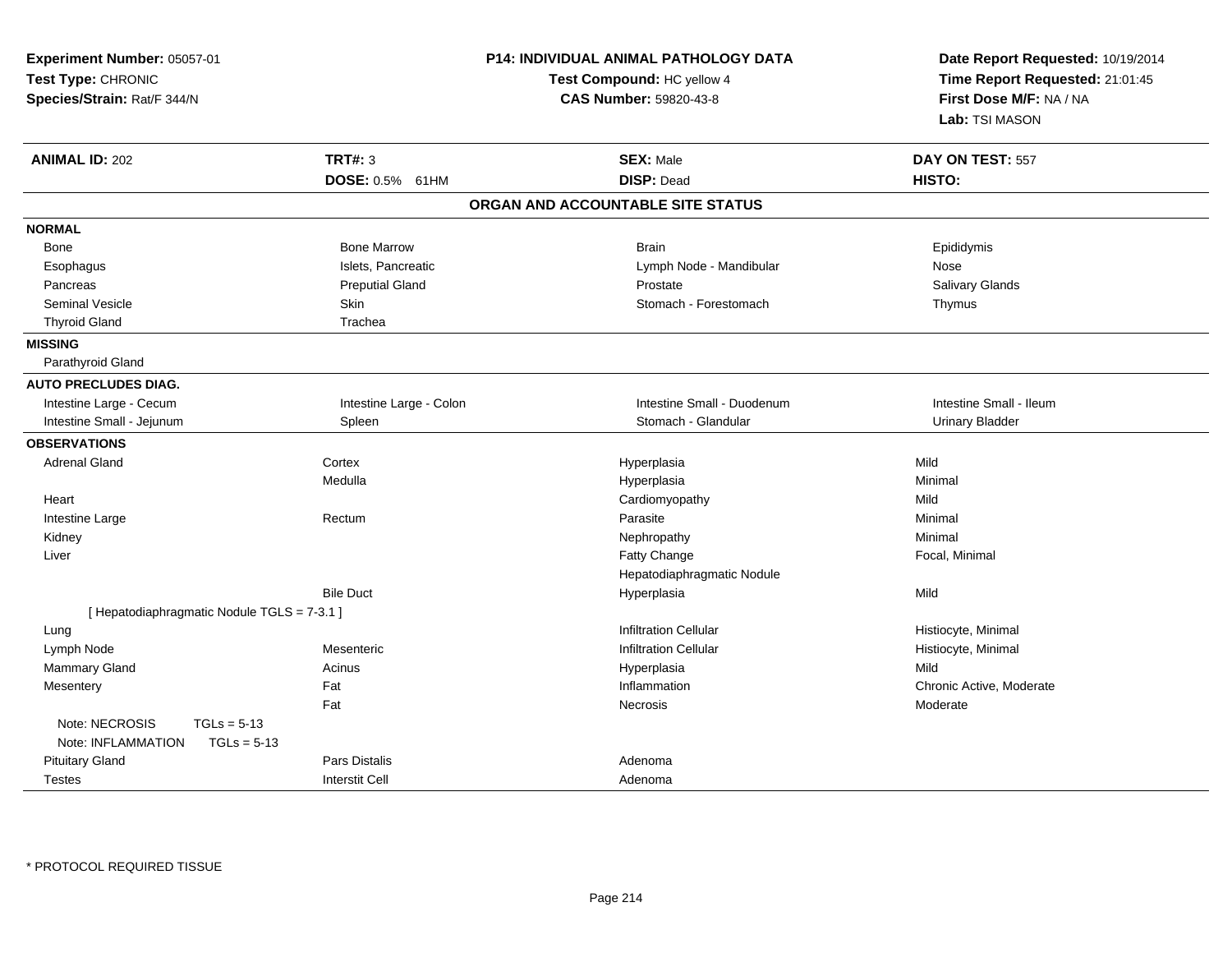| <b>Experiment Number: 05057-01</b><br>Test Type: CHRONIC<br>Species/Strain: Rat/F 344/N |                        | <b>P14: INDIVIDUAL ANIMAL PATHOLOGY DATA</b><br>Test Compound: HC yellow 4<br><b>CAS Number: 59820-43-8</b> | Date Report Requested: 10/19/2014<br>Time Report Requested: 21:01:45<br>First Dose M/F: NA / NA<br>Lab: TSI MASON |
|-----------------------------------------------------------------------------------------|------------------------|-------------------------------------------------------------------------------------------------------------|-------------------------------------------------------------------------------------------------------------------|
| <b>ANIMAL ID: 202</b>                                                                   | <b>TRT#: 3</b>         | <b>SEX: Male</b>                                                                                            | DAY ON TEST: 557                                                                                                  |
|                                                                                         | <b>DOSE:</b> 0.5% 61HM | <b>DISP: Dead</b>                                                                                           | <b>HISTO:</b>                                                                                                     |
|                                                                                         |                        | ORGAN AND ACCOUNTABLE SITE STATUS                                                                           |                                                                                                                   |
| PRIMARY CAUSE OF DEATH                                                                  |                        |                                                                                                             |                                                                                                                   |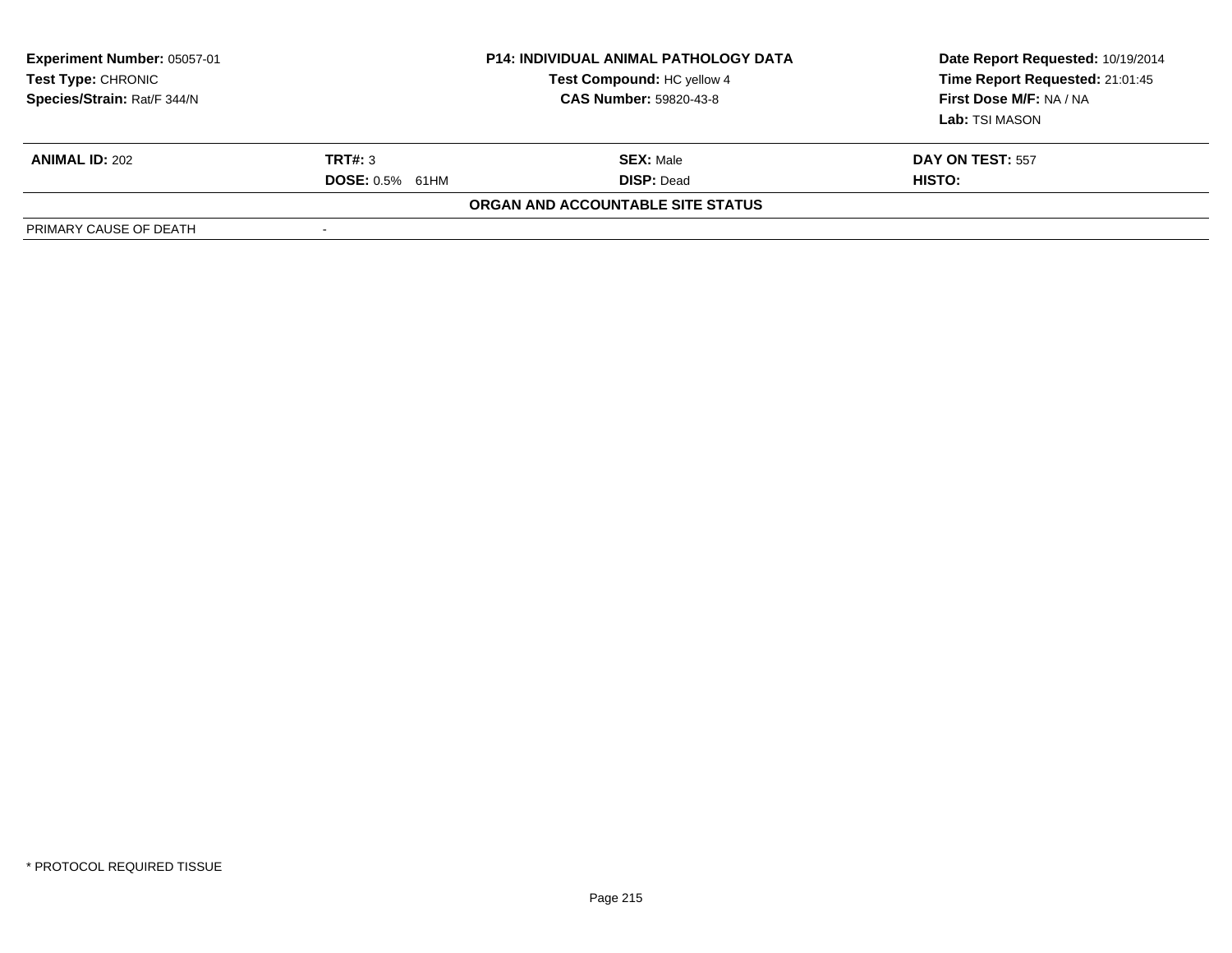| Experiment Number: 05057-01<br>Test Type: CHRONIC<br>Species/Strain: Rat/F 344/N |                                  | P14: INDIVIDUAL ANIMAL PATHOLOGY DATA<br>Test Compound: HC yellow 4<br>CAS Number: 59820-43-8 | Date Report Requested: 10/19/2014<br>Time Report Requested: 21:01:45<br>First Dose M/F: NA / NA<br>Lab: TSI MASON |
|----------------------------------------------------------------------------------|----------------------------------|-----------------------------------------------------------------------------------------------|-------------------------------------------------------------------------------------------------------------------|
| <b>ANIMAL ID: 203</b>                                                            | <b>TRT#: 3</b>                   | <b>SEX: Male</b>                                                                              | DAY ON TEST: 730                                                                                                  |
|                                                                                  | DOSE: 0.5% 61HM                  | <b>DISP: Terminal Sacrifice</b>                                                               | HISTO:                                                                                                            |
|                                                                                  |                                  | ORGAN AND ACCOUNTABLE SITE STATUS                                                             |                                                                                                                   |
| <b>NORMAL</b>                                                                    |                                  |                                                                                               |                                                                                                                   |
| <b>Adrenal Gland - Cortex</b>                                                    | Bone                             | <b>Bone Marrow</b>                                                                            | <b>Brain</b>                                                                                                      |
| Epididymis                                                                       | Esophagus                        | Eye                                                                                           | Harderian Gland                                                                                                   |
| Intestine Large - Cecum                                                          | Intestine Large - Colon          | Intestine Large - Rectum                                                                      | Intestine Small - Duodenum                                                                                        |
| Intestine Small - Ileum                                                          | Intestine Small - Jejunum        | Islets, Pancreatic                                                                            | Lung                                                                                                              |
| Lymph Node - Mandibular                                                          | Lymph Node - Mesenteric          | Nose                                                                                          | <b>Preputial Gland</b>                                                                                            |
| Prostate                                                                         | Salivary Glands                  | <b>Seminal Vesicle</b>                                                                        | Stomach - Forestomach                                                                                             |
| Stomach - Glandular                                                              | Thymus                           | <b>Thyroid Gland</b>                                                                          | Trachea                                                                                                           |
| <b>Urinary Bladder</b>                                                           |                                  |                                                                                               |                                                                                                                   |
| <b>MISSING</b>                                                                   |                                  |                                                                                               |                                                                                                                   |
| Mammary Gland                                                                    | Parathyroid Gland                |                                                                                               |                                                                                                                   |
| <b>OBSERVATIONS</b>                                                              |                                  |                                                                                               |                                                                                                                   |
| <b>Adrenal Gland</b>                                                             | Medulla                          | Hyperplasia                                                                                   | Mild                                                                                                              |
|                                                                                  | Medulla                          | Pheochromocytoma Benign                                                                       |                                                                                                                   |
| Heart                                                                            |                                  | Cardiomyopathy                                                                                | Mild                                                                                                              |
| Kidney                                                                           |                                  | Cyst                                                                                          |                                                                                                                   |
|                                                                                  |                                  | Nephropathy                                                                                   | Moderate                                                                                                          |
| Liver                                                                            |                                  | Clear Cell Focus                                                                              |                                                                                                                   |
|                                                                                  | <b>Bile Duct</b>                 | Hyperplasia                                                                                   | Mild                                                                                                              |
| Pancreas                                                                         | Acinus                           | Atrophy                                                                                       | Mild                                                                                                              |
| <b>Pituitary Gland</b>                                                           | Pars Distalis                    | Hyperplasia                                                                                   | Mild                                                                                                              |
| Skin                                                                             |                                  | Cyst Epithelial Inclusion                                                                     |                                                                                                                   |
|                                                                                  |                                  | Hyperkeratosis                                                                                | Marked                                                                                                            |
| Note: HYPERKERATOSIS<br>$TGLs = 3-13$                                            |                                  |                                                                                               |                                                                                                                   |
| Spleen                                                                           |                                  | <b>Fibrosis</b>                                                                               | Mild                                                                                                              |
|                                                                                  |                                  | Hematopoietic Cell Proliferation                                                              | Mild                                                                                                              |
| Note: FIBROSIS<br>$TGLs = 8-3$                                                   |                                  |                                                                                               |                                                                                                                   |
| <b>Testes</b>                                                                    | <b>Bilateral, Interstit Cell</b> | Adenoma                                                                                       |                                                                                                                   |
|                                                                                  | Seminif Tub                      | Atrophy                                                                                       | Mild                                                                                                              |
|                                                                                  | <b>Interstit Cell</b>            | Hyperplasia                                                                                   | Minimal                                                                                                           |
| Note: ADENOMA<br>$TGLs = 6-6,7-6$                                                |                                  |                                                                                               |                                                                                                                   |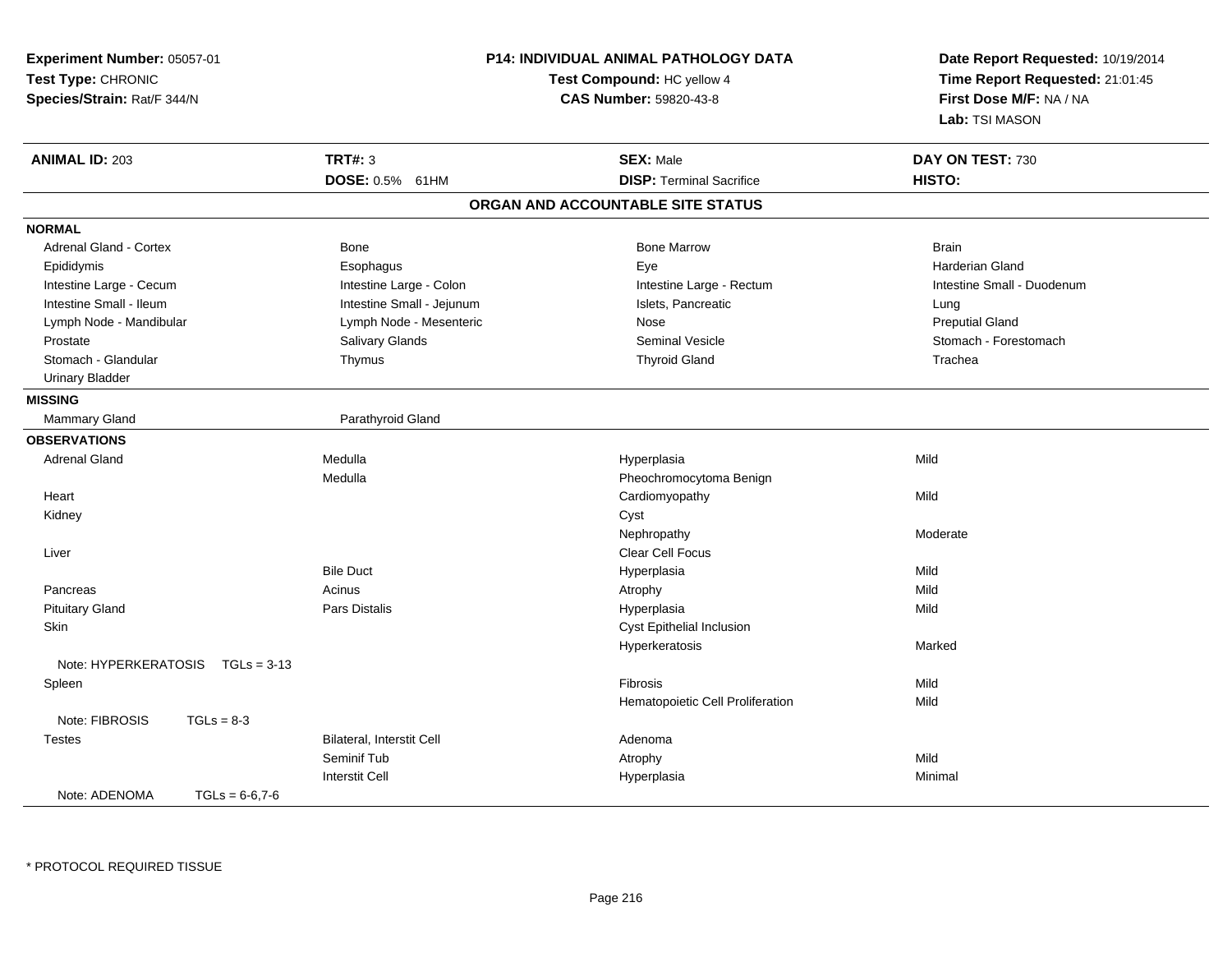| <b>Experiment Number: 05057-01</b><br>Test Type: CHRONIC<br>Species/Strain: Rat/F 344/N | <b>P14: INDIVIDUAL ANIMAL PATHOLOGY DATA</b><br>Test Compound: HC yellow 4<br><b>CAS Number: 59820-43-8</b> |                                   | Date Report Requested: 10/19/2014<br>Time Report Requested: 21:01:45<br>First Dose M/F: NA / NA<br><b>Lab:</b> TSI MASON |
|-----------------------------------------------------------------------------------------|-------------------------------------------------------------------------------------------------------------|-----------------------------------|--------------------------------------------------------------------------------------------------------------------------|
| <b>ANIMAL ID: 203</b>                                                                   | <b>TRT#: 3</b>                                                                                              | <b>SEX: Male</b>                  | DAY ON TEST: 730                                                                                                         |
|                                                                                         | <b>DOSE: 0.5% 61HM</b>                                                                                      | <b>DISP: Terminal Sacrifice</b>   | <b>HISTO:</b>                                                                                                            |
|                                                                                         |                                                                                                             | ORGAN AND ACCOUNTABLE SITE STATUS |                                                                                                                          |
| PRIMARY CAUSE OF DEATH                                                                  | $\overline{\phantom{a}}$                                                                                    |                                   |                                                                                                                          |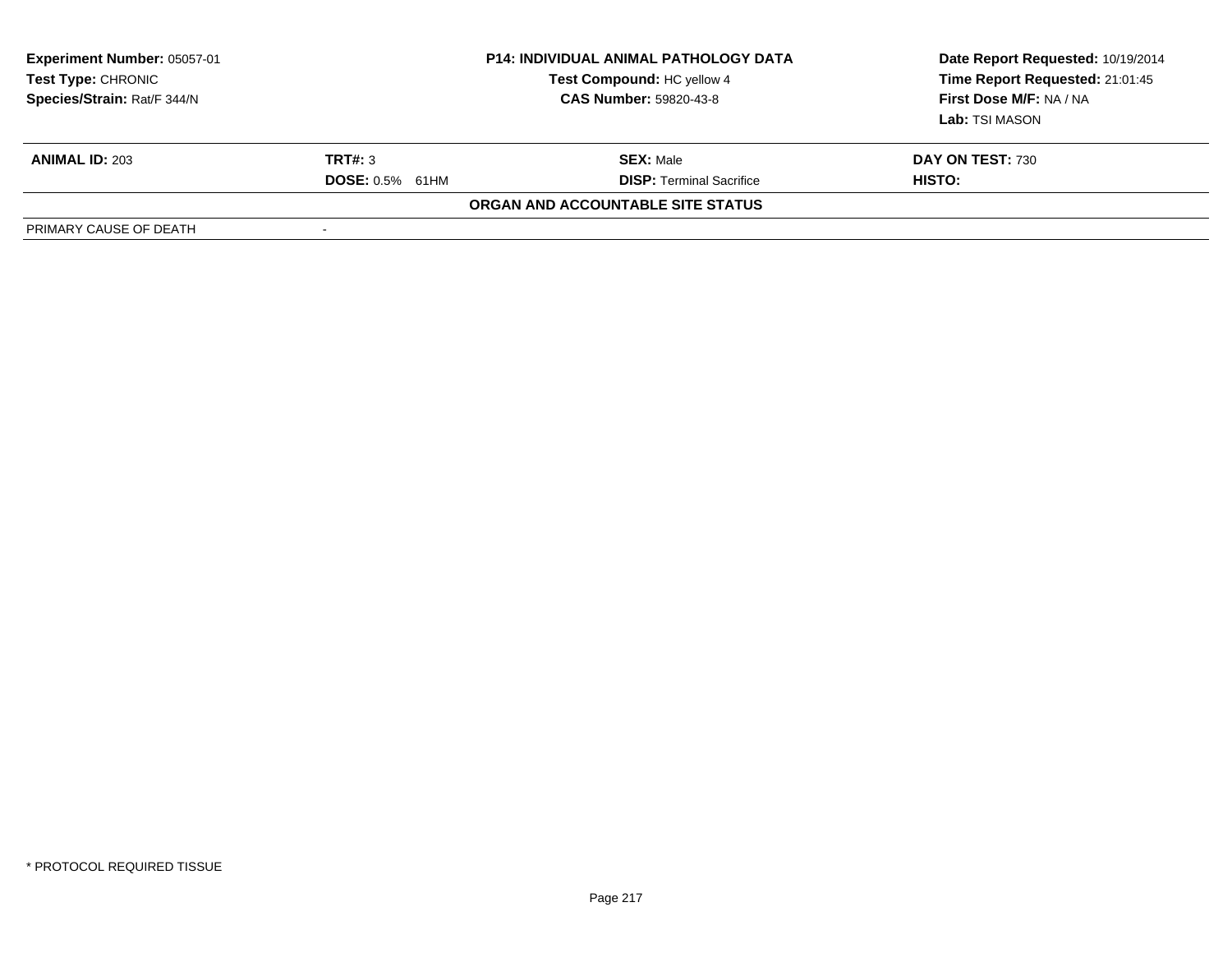| Experiment Number: 05057-01<br>Test Type: CHRONIC<br>Species/Strain: Rat/F 344/N | P14: INDIVIDUAL ANIMAL PATHOLOGY DATA<br>Test Compound: HC yellow 4<br>CAS Number: 59820-43-8 |                                    | Date Report Requested: 10/19/2014<br>Time Report Requested: 21:01:45<br>First Dose M/F: NA / NA<br>Lab: TSI MASON |  |
|----------------------------------------------------------------------------------|-----------------------------------------------------------------------------------------------|------------------------------------|-------------------------------------------------------------------------------------------------------------------|--|
| <b>ANIMAL ID: 204</b>                                                            | <b>TRT#: 3</b>                                                                                | <b>SEX: Male</b>                   | DAY ON TEST: 570                                                                                                  |  |
|                                                                                  | DOSE: 0.5% 61HM                                                                               | <b>DISP: Moribund</b>              | HISTO:                                                                                                            |  |
|                                                                                  |                                                                                               | ORGAN AND ACCOUNTABLE SITE STATUS  |                                                                                                                   |  |
| <b>NORMAL</b>                                                                    |                                                                                               |                                    |                                                                                                                   |  |
| Bone                                                                             | Epididymis                                                                                    | Esophagus                          | Intestine Large - Cecum                                                                                           |  |
| Intestine Large - Rectum                                                         | Intestine Small - Duodenum                                                                    | Intestine Small - Ileum            | Intestine Small - Jejunum                                                                                         |  |
| Nose                                                                             | Parathyroid Gland                                                                             | <b>Seminal Vesicle</b>             | Stomach - Forestomach                                                                                             |  |
| Stomach - Glandular                                                              | <b>Thyroid Gland</b>                                                                          | Trachea                            |                                                                                                                   |  |
| <b>MISSING</b>                                                                   |                                                                                               |                                    |                                                                                                                   |  |
| Mammary Gland                                                                    | Thymus                                                                                        |                                    |                                                                                                                   |  |
| <b>OBSERVATIONS</b>                                                              |                                                                                               |                                    |                                                                                                                   |  |
| <b>Adrenal Gland</b>                                                             | Medulla                                                                                       | Hyperplasia                        | Mild                                                                                                              |  |
|                                                                                  | Cortex                                                                                        | Leukemia Mononuclear               |                                                                                                                   |  |
|                                                                                  | Medulla                                                                                       | Leukemia Mononuclear               |                                                                                                                   |  |
| Note: PHEOCHROM BGN<br>$TGLs = 7-8$                                              | Medulla                                                                                       | Pheochromocytoma Benign            |                                                                                                                   |  |
| <b>Bone Marrow</b>                                                               |                                                                                               | Leukemia Mononuclear               |                                                                                                                   |  |
| <b>Brain</b>                                                                     |                                                                                               |                                    | Minimal                                                                                                           |  |
|                                                                                  |                                                                                               | Hemorrhage<br>Leukemia Mononuclear |                                                                                                                   |  |
|                                                                                  |                                                                                               | Leukemia Mononuclear               |                                                                                                                   |  |
| Heart                                                                            | Colon                                                                                         | Parasite                           | Minimal                                                                                                           |  |
| Intestine Large<br>Islets, Pancreatic                                            |                                                                                               | Adenoma                            |                                                                                                                   |  |
| Kidney                                                                           |                                                                                               | Leukemia Mononuclear               |                                                                                                                   |  |
|                                                                                  |                                                                                               | Nephropathy                        | Mild                                                                                                              |  |
| Liver                                                                            | <b>Bile Duct</b>                                                                              | Hyperplasia                        | Mild                                                                                                              |  |
|                                                                                  |                                                                                               | Leukemia Mononuclear               |                                                                                                                   |  |
| [ Leukemia Mononuclear TGLS = 9-3 ]                                              |                                                                                               |                                    |                                                                                                                   |  |
| Lung                                                                             |                                                                                               | <b>Fibrosis</b>                    | Mild                                                                                                              |  |
|                                                                                  |                                                                                               | <b>Infiltration Cellular</b>       | Histiocyte, Mild                                                                                                  |  |
|                                                                                  |                                                                                               | Leukemia Mononuclear               |                                                                                                                   |  |
| Note: FIBROSIS<br>$TGLs = 4-1+2$<br>Note: LEUKEMIA MONUC TGLs = 4-1+2            |                                                                                               |                                    |                                                                                                                   |  |
| Lymph Node                                                                       | Mesenteric                                                                                    | <b>Infiltration Cellular</b>       | Histiocyte, Minimal                                                                                               |  |
|                                                                                  | Mandibular                                                                                    | Leukemia Mononuclear               |                                                                                                                   |  |
|                                                                                  |                                                                                               |                                    |                                                                                                                   |  |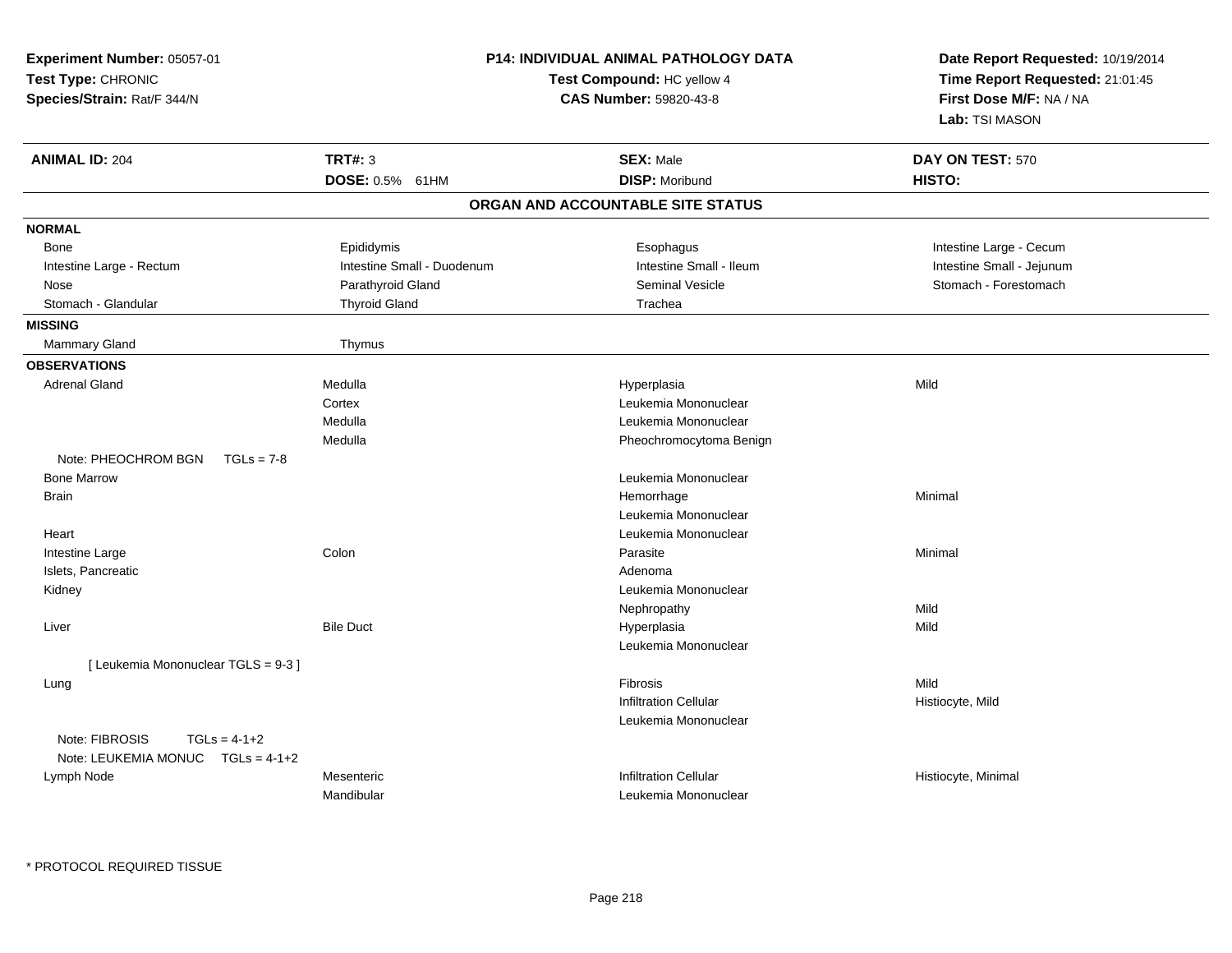| Experiment Number: 05057-01<br>Test Type: CHRONIC<br>Species/Strain: Rat/F 344/N                                      |                        | <b>P14: INDIVIDUAL ANIMAL PATHOLOGY DATA</b><br>Test Compound: HC yellow 4<br><b>CAS Number: 59820-43-8</b> | Date Report Requested: 10/19/2014<br>Time Report Requested: 21:01:45<br>First Dose M/F: NA / NA<br>Lab: TSI MASON |  |
|-----------------------------------------------------------------------------------------------------------------------|------------------------|-------------------------------------------------------------------------------------------------------------|-------------------------------------------------------------------------------------------------------------------|--|
| <b>ANIMAL ID: 204</b>                                                                                                 | <b>TRT#: 3</b>         | <b>SEX: Male</b>                                                                                            | DAY ON TEST: 570                                                                                                  |  |
|                                                                                                                       | <b>DOSE: 0.5% 61HM</b> | <b>DISP: Moribund</b>                                                                                       | HISTO:                                                                                                            |  |
|                                                                                                                       |                        | ORGAN AND ACCOUNTABLE SITE STATUS                                                                           |                                                                                                                   |  |
|                                                                                                                       | Mediastinal            | Leukemia Mononuclear                                                                                        |                                                                                                                   |  |
|                                                                                                                       | Mesenteric             | Leukemia Mononuclear                                                                                        |                                                                                                                   |  |
| Note: LEUKEMIA MONUC<br>$TGLs = 6-8$<br>Note: LEUKEMIA MONUC<br>$TGLs = 10-9$<br>Note: LEUKEMIA MONUC<br>$TGLs = 3-7$ |                        |                                                                                                             |                                                                                                                   |  |
| Pancreas                                                                                                              |                        | Leukemia Mononuclear                                                                                        |                                                                                                                   |  |
| <b>Pituitary Gland</b>                                                                                                | <b>Pars Distalis</b>   | Adenoma                                                                                                     |                                                                                                                   |  |
|                                                                                                                       | <b>Pars Distalis</b>   | Hyperplasia                                                                                                 | Mild                                                                                                              |  |
|                                                                                                                       | <b>Pars Distalis</b>   | Leukemia Mononuclear                                                                                        |                                                                                                                   |  |
| Note: ADENOMA<br>$TGLs = 11-8$                                                                                        |                        |                                                                                                             |                                                                                                                   |  |
| <b>Preputial Gland</b>                                                                                                |                        | Leukemia Mononuclear                                                                                        |                                                                                                                   |  |
| Prostate                                                                                                              |                        | Leukemia Mononuclear                                                                                        |                                                                                                                   |  |
| Salivary Glands                                                                                                       |                        | Leukemia Mononuclear                                                                                        |                                                                                                                   |  |
| Skin                                                                                                                  |                        | Leukemia Mononuclear                                                                                        |                                                                                                                   |  |
| Spleen                                                                                                                |                        | Leukemia Mononuclear                                                                                        |                                                                                                                   |  |
| [Leukemia Mononuclear TGLS = 5-3]                                                                                     |                        |                                                                                                             |                                                                                                                   |  |
| <b>Testes</b>                                                                                                         | <b>Interstit Cell</b>  | Hyperplasia                                                                                                 | Mild                                                                                                              |  |
|                                                                                                                       |                        | Leukemia Mononuclear                                                                                        |                                                                                                                   |  |
| <b>Urinary Bladder</b>                                                                                                |                        | Leukemia Mononuclear                                                                                        |                                                                                                                   |  |
| PRIMARY CAUSE OF DEATH                                                                                                |                        |                                                                                                             |                                                                                                                   |  |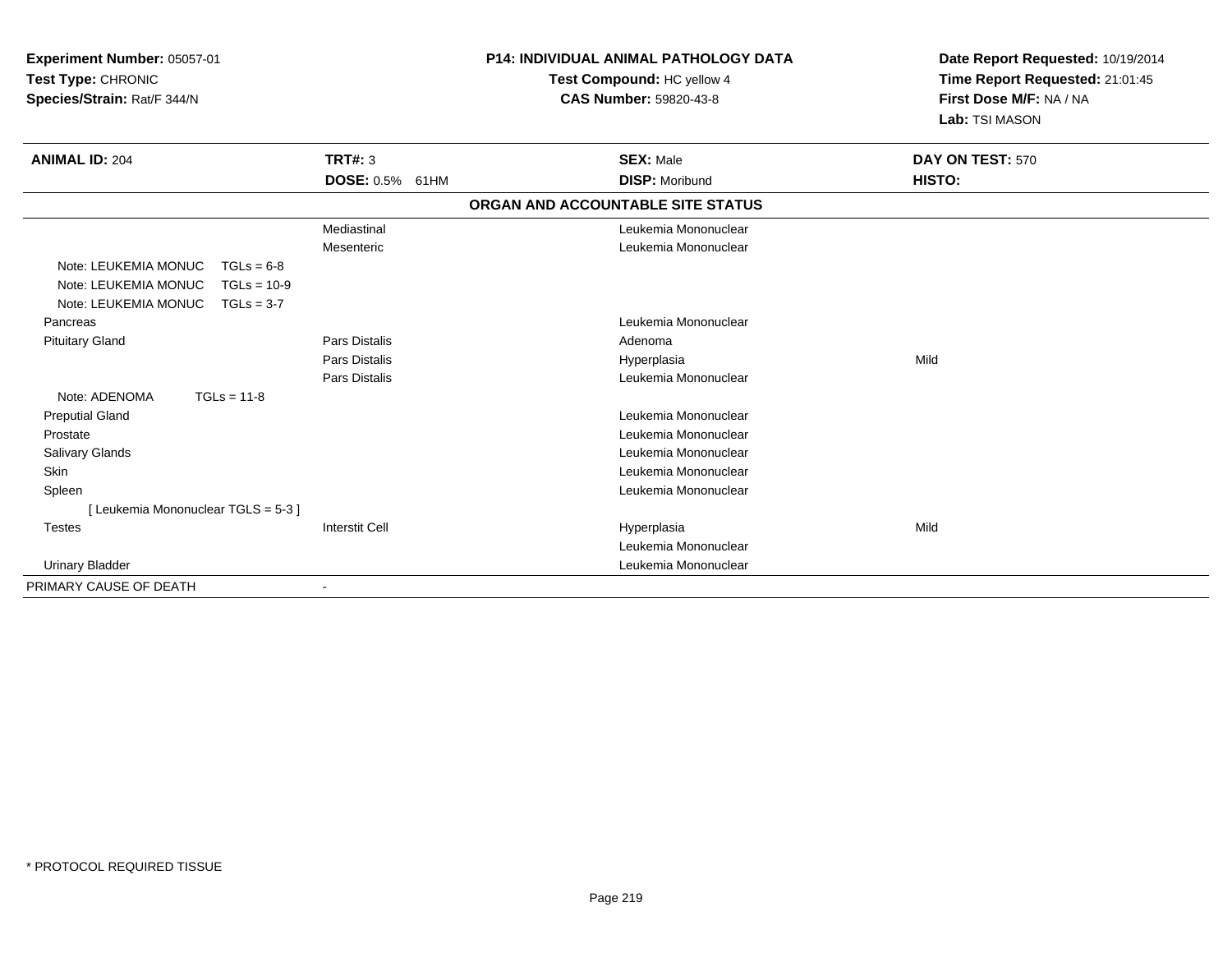**Experiment Number:** 05057-01**Test Type:** CHRONIC **Species/Strain:** Rat/F 344/N**P14: INDIVIDUAL ANIMAL PATHOLOGY DATATest Compound:** HC yellow 4**CAS Number:** 59820-43-8**Date Report Requested:** 10/19/2014**Time Report Requested:** 21:01:45**First Dose M/F:** NA / NA**Lab:** TSI MASON**ANIMAL ID:** 206**TRT#:** 3 **SEX:** Male **DAY ON TEST:** 680 **DOSE:** 0.5% 61HM**DISP:** Moribund **HISTO: ORGAN AND ACCOUNTABLE SITE STATUSNORMAL**Bone Bone Bone Marrow Bone Harrow Brain Brain Brain Brain Brain Brain Brain Brain Brain Brain Brain Brain Brain Brain Intestine Large - Colon Esophagus **Intestine Large - Cecum Intestine Large - Cecum** Intestine Large - Cecum Intestine Small - Jejunum Intestine Large - Rectum **Intestine Small - Duodenum** Intestine Small - Ileum Intestine Small - Ileum Islets, Pancreatic **School and Mannish Commary Cland** Lymph Node - Mandibular Lymph Node - Mesenteric Mammary Gland Nose Parathyroid Gland Preputial Gland Prostate Stomach - Forestomach Salivary Glands Summath Seminal Vesicle Seminal Vesicle Skin Skin Stomach - Forestomach - Stomach - Forestomach - Stomach - Stomach - Stomach - Stomach - Stomach - Stomach - Stomach - Stomach - Stomach - Stomach - Stomach Stomach - Glandular Thymus Thyroid Gland Trachea Urinary Bladder**OBSERVATIONS** Adrenal Gland Cortex Leukemia Mononuclear Medulla Leukemia Mononuclear Kidney Leukemia Mononuclear Nephropathyy Mild n Cystic, Minimal Liver DegenerationBile Duct Hyperplasia Moderate Leukemia MononuclearNote: LEUKEMIA MONUC TGLs = 7-3 Lung Leukemia Mononuclear Pancreass and the contract of the Acinus and the Acinus and the Atrophy and the Moderate Moderate  $\sim$  Moderate  $\sim$  Pituitary Glandd and the contract of Pars Distalis and the contract of Adenoma and Adenoma and the Adenoma and the Adenoma and  $\lambda$ Leukemia MononuclearNote: ADENOMA TGLs = 8-8 Spleen Leukemia Mononuclear [ Leukemia Mononuclear TGLS = 5-3.1 ] TestesBilateral, Interstit Cell **Adenoma** Adenoma Seminif Tubb and the control of the control of the control of the control of the control of the control of the control of  $\mathbb{A}$ Interstit Cell Hyperplasiaa Mild Note: ADENOMA TGLs = 4-6PRIMARY CAUSE OF DEATH-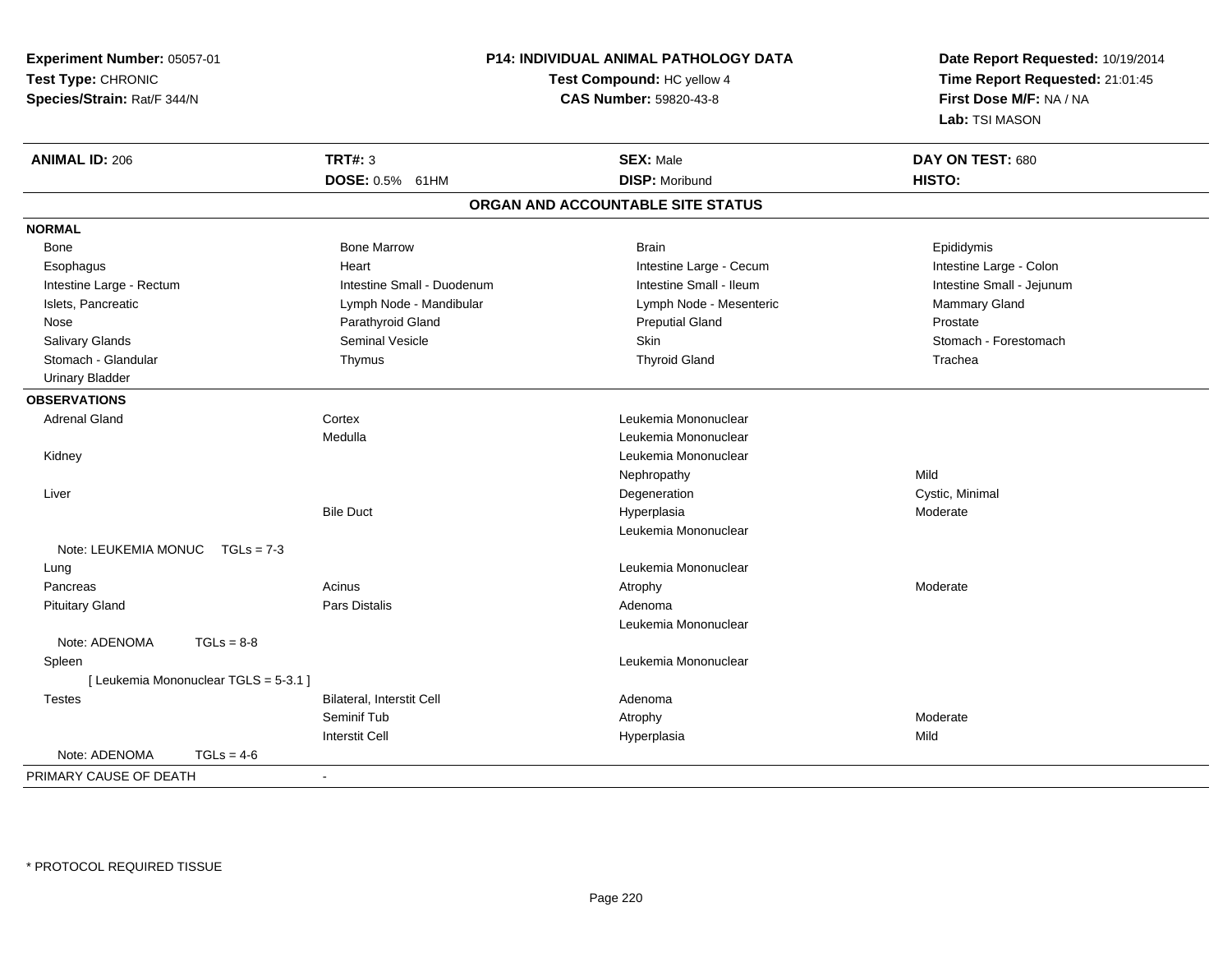| Experiment Number: 05057-01<br>Test Type: CHRONIC<br>Species/Strain: Rat/F 344/N | <b>P14: INDIVIDUAL ANIMAL PATHOLOGY DATA</b><br>Test Compound: HC yellow 4<br>CAS Number: 59820-43-8 |                                   | Date Report Requested: 10/19/2014<br>Time Report Requested: 21:01:45<br>First Dose M/F: NA / NA<br>Lab: TSI MASON |  |
|----------------------------------------------------------------------------------|------------------------------------------------------------------------------------------------------|-----------------------------------|-------------------------------------------------------------------------------------------------------------------|--|
| <b>ANIMAL ID: 210</b>                                                            | <b>TRT#: 3</b>                                                                                       | <b>SEX: Male</b>                  | DAY ON TEST: 730                                                                                                  |  |
|                                                                                  | DOSE: 0.5% 61HM                                                                                      | <b>DISP: Terminal Sacrifice</b>   | HISTO:                                                                                                            |  |
|                                                                                  |                                                                                                      | ORGAN AND ACCOUNTABLE SITE STATUS |                                                                                                                   |  |
| <b>NORMAL</b>                                                                    |                                                                                                      |                                   |                                                                                                                   |  |
| <b>Adrenal Gland - Cortex</b>                                                    | Bone                                                                                                 | <b>Bone Marrow</b>                | <b>Brain</b>                                                                                                      |  |
| Epididymis                                                                       | Esophagus                                                                                            | Eye                               | <b>Harderian Gland</b>                                                                                            |  |
| Intestine Large - Cecum                                                          | Intestine Large - Colon                                                                              | Intestine Large - Rectum          | Intestine Small - Duodenum                                                                                        |  |
| Intestine Small - Ileum                                                          | Intestine Small - Jejunum                                                                            | Islets, Pancreatic                | Lung                                                                                                              |  |
| Lymph Node - Mandibular                                                          | Lymph Node - Mesenteric                                                                              | Nose                              | Pancreas                                                                                                          |  |
| Parathyroid Gland                                                                | <b>Preputial Gland</b>                                                                               | Salivary Glands                   | <b>Seminal Vesicle</b>                                                                                            |  |
| Stomach - Forestomach                                                            | Stomach - Glandular                                                                                  | Thymus                            | <b>Thyroid Gland</b>                                                                                              |  |
| Trachea                                                                          | <b>Urinary Bladder</b>                                                                               |                                   |                                                                                                                   |  |
| <b>MISSING</b>                                                                   |                                                                                                      |                                   |                                                                                                                   |  |
| Skin                                                                             |                                                                                                      |                                   |                                                                                                                   |  |
| <b>OBSERVATIONS</b>                                                              |                                                                                                      |                                   |                                                                                                                   |  |
| <b>Adrenal Gland</b>                                                             | Medulla                                                                                              | Hyperplasia                       | Moderate                                                                                                          |  |
| Heart                                                                            |                                                                                                      | Cardiomyopathy                    | Mild                                                                                                              |  |
| Kidney                                                                           |                                                                                                      | Nephropathy                       | Moderate                                                                                                          |  |
| Liver                                                                            |                                                                                                      | <b>Basophilic Focus</b>           |                                                                                                                   |  |
|                                                                                  |                                                                                                      | Clear Cell Focus                  |                                                                                                                   |  |
|                                                                                  | <b>Bile Duct</b>                                                                                     | Hyperplasia                       | Mild                                                                                                              |  |
| Mammary Gland                                                                    |                                                                                                      | Adenoma                           |                                                                                                                   |  |
| [Adenoma TGLS = $4-13$ ]                                                         |                                                                                                      |                                   |                                                                                                                   |  |
| Nose<br>Note: BLOOD IN NASAL CAVITY                                              |                                                                                                      |                                   |                                                                                                                   |  |
| <b>Pituitary Gland</b>                                                           | Pars Distalis                                                                                        | Adenoma                           |                                                                                                                   |  |
|                                                                                  | Pars Distalis                                                                                        | Hyperplasia                       | Mild                                                                                                              |  |
| Prostate                                                                         | Epithelium                                                                                           | Hyperplasia                       | Mild                                                                                                              |  |
| Note: HYPERPLASIA<br>$TGLs = 6-6$                                                |                                                                                                      |                                   |                                                                                                                   |  |
| Spleen                                                                           |                                                                                                      | Hematopoietic Cell Proliferation  | Mild                                                                                                              |  |
| <b>Testes</b>                                                                    | Bilateral, Interstit Cell                                                                            | Adenoma                           |                                                                                                                   |  |
| PRIMARY CAUSE OF DEATH                                                           | $\sim$                                                                                               |                                   |                                                                                                                   |  |
|                                                                                  |                                                                                                      |                                   |                                                                                                                   |  |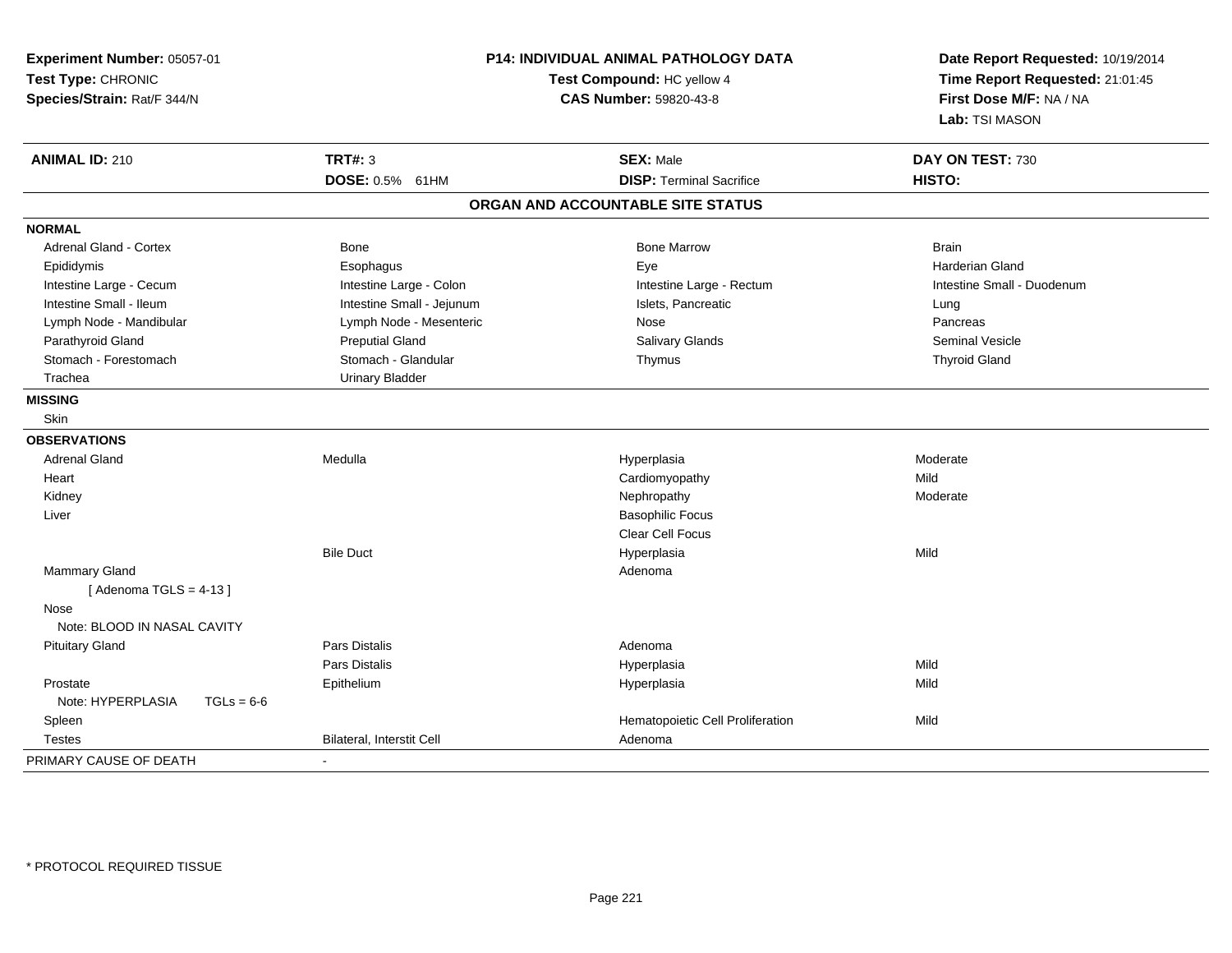| Experiment Number: 05057-01<br>Test Type: CHRONIC<br>Species/Strain: Rat/F 344/N | <b>P14: INDIVIDUAL ANIMAL PATHOLOGY DATA</b><br>Test Compound: HC yellow 4<br><b>CAS Number: 59820-43-8</b> |                                   | Date Report Requested: 10/19/2014<br>Time Report Requested: 21:01:45<br>First Dose M/F: NA / NA<br>Lab: TSI MASON |  |
|----------------------------------------------------------------------------------|-------------------------------------------------------------------------------------------------------------|-----------------------------------|-------------------------------------------------------------------------------------------------------------------|--|
| <b>ANIMAL ID: 1</b>                                                              | <b>TRT#: 4</b>                                                                                              | <b>SEX: Female</b>                | DAY ON TEST: 735                                                                                                  |  |
|                                                                                  | <b>DOSE: UNTREATED 61UF</b>                                                                                 | <b>DISP: Terminal Sacrifice</b>   | HISTO:                                                                                                            |  |
|                                                                                  |                                                                                                             | ORGAN AND ACCOUNTABLE SITE STATUS |                                                                                                                   |  |
| <b>NORMAL</b>                                                                    |                                                                                                             |                                   |                                                                                                                   |  |
| <b>Adrenal Gland - Cortex</b>                                                    | Adrenal Gland - Medulla                                                                                     | Bone                              | <b>Bone Marrow</b>                                                                                                |  |
| Brain                                                                            | <b>Clitoral Gland</b>                                                                                       | Esophagus                         | Intestine Large - Cecum                                                                                           |  |
| Intestine Large - Colon                                                          | Intestine Large - Rectum                                                                                    | Intestine Small - Duodenum        | Intestine Small - Ileum                                                                                           |  |
| Intestine Small - Jejunum                                                        | Islets, Pancreatic                                                                                          | Lung                              | Lymph Node - Mandibular                                                                                           |  |
| Lymph Node - Mesenteric                                                          | Nose                                                                                                        | Ovary                             | Pancreas                                                                                                          |  |
| Parathyroid Gland                                                                | Salivary Glands                                                                                             | Skin                              | Stomach - Forestomach                                                                                             |  |
| Stomach - Glandular                                                              | Thymus                                                                                                      | <b>Thyroid Gland</b>              | Trachea                                                                                                           |  |
| <b>Urinary Bladder</b>                                                           | <b>Uterus</b>                                                                                               |                                   |                                                                                                                   |  |
| <b>OBSERVATIONS</b>                                                              |                                                                                                             |                                   |                                                                                                                   |  |
| Heart                                                                            |                                                                                                             | Cardiomyopathy                    | Mild                                                                                                              |  |
| Kidney                                                                           |                                                                                                             | Nephropathy                       | Minimal                                                                                                           |  |
| Liver                                                                            |                                                                                                             | <b>Basophilic Focus</b>           |                                                                                                                   |  |
|                                                                                  |                                                                                                             | Inflammation                      | Granulomatous, Mild                                                                                               |  |
| <b>Mammary Gland</b>                                                             |                                                                                                             | Fibroadenoma                      | Multiple                                                                                                          |  |
|                                                                                  |                                                                                                             | Galactocele                       |                                                                                                                   |  |
| Note: FIBROADENOMA                                                               | $TGLs = 1-13,2-14+14.1,3-15,4-16$                                                                           |                                   |                                                                                                                   |  |
| <b>Pituitary Gland</b>                                                           | <b>Pars Distalis</b>                                                                                        | Adenoma                           |                                                                                                                   |  |
|                                                                                  | <b>Pars Distalis</b>                                                                                        | Angiectasis                       | Mild                                                                                                              |  |
| Note: ADENOMA<br>$TGLs = 5-8$                                                    |                                                                                                             |                                   |                                                                                                                   |  |
| Spleen                                                                           |                                                                                                             | Hematopoietic Cell Proliferation  | Mild                                                                                                              |  |
|                                                                                  |                                                                                                             | Pigmentation                      | Moderate                                                                                                          |  |
| PRIMARY CAUSE OF DEATH                                                           |                                                                                                             |                                   |                                                                                                                   |  |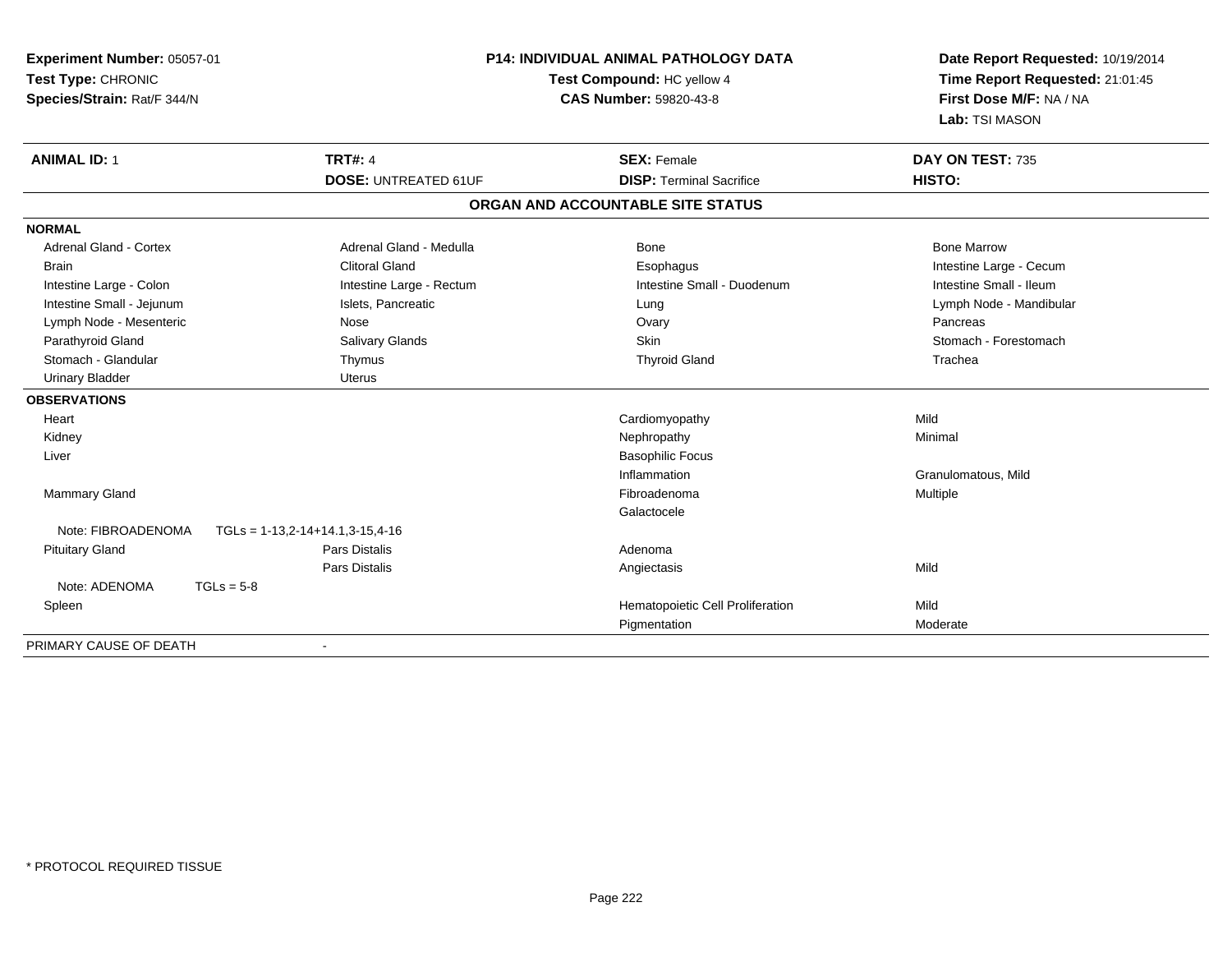| P14: INDIVIDUAL ANIMAL PATHOLOGY DATA<br>Experiment Number: 05057-01<br>Test Type: CHRONIC<br>Test Compound: HC yellow 4<br>Species/Strain: Rat/F 344/N<br><b>CAS Number: 59820-43-8</b> |                                               |                                                       | Date Report Requested: 10/19/2014<br>Time Report Requested: 21:01:45<br>First Dose M/F: NA / NA<br>Lab: TSI MASON |  |
|------------------------------------------------------------------------------------------------------------------------------------------------------------------------------------------|-----------------------------------------------|-------------------------------------------------------|-------------------------------------------------------------------------------------------------------------------|--|
| <b>ANIMAL ID: 2</b>                                                                                                                                                                      | <b>TRT#: 4</b><br><b>DOSE: UNTREATED 61UF</b> | <b>SEX: Female</b><br><b>DISP: Terminal Sacrifice</b> | DAY ON TEST: 736<br>HISTO:                                                                                        |  |
|                                                                                                                                                                                          |                                               |                                                       |                                                                                                                   |  |
|                                                                                                                                                                                          |                                               | ORGAN AND ACCOUNTABLE SITE STATUS                     |                                                                                                                   |  |
| <b>NORMAL</b>                                                                                                                                                                            |                                               |                                                       |                                                                                                                   |  |
| <b>Adrenal Gland - Cortex</b>                                                                                                                                                            | Adrenal Gland - Medulla                       | <b>Bone</b>                                           | <b>Bone Marrow</b>                                                                                                |  |
| <b>Brain</b>                                                                                                                                                                             | Clitoral Gland                                | Esophagus                                             | Intestine Large - Cecum                                                                                           |  |
| Intestine Large - Colon                                                                                                                                                                  | Intestine Large - Rectum                      | Intestine Small - Duodenum                            | Intestine Small - Ileum                                                                                           |  |
| Intestine Small - Jejunum                                                                                                                                                                | Islets, Pancreatic                            | Lymph Node - Mandibular                               | Lymph Node - Mesenteric                                                                                           |  |
| Nose                                                                                                                                                                                     | Ovary                                         | Parathyroid Gland                                     | <b>Salivary Glands</b>                                                                                            |  |
| Skin                                                                                                                                                                                     | Stomach - Forestomach                         | Stomach - Glandular                                   | Thymus                                                                                                            |  |
| Trachea                                                                                                                                                                                  | <b>Urinary Bladder</b>                        | <b>Uterus</b>                                         |                                                                                                                   |  |
| <b>OBSERVATIONS</b>                                                                                                                                                                      |                                               |                                                       |                                                                                                                   |  |
| Heart                                                                                                                                                                                    |                                               | Cardiomyopathy                                        | Mild                                                                                                              |  |
| Kidney                                                                                                                                                                                   |                                               | Nephropathy                                           | Mild                                                                                                              |  |
| Liver                                                                                                                                                                                    |                                               | <b>Basophilic Focus</b>                               |                                                                                                                   |  |
|                                                                                                                                                                                          |                                               | Inflammation                                          | Granulomatous, Minimal                                                                                            |  |
| Lung                                                                                                                                                                                     |                                               | <b>Infiltration Cellular</b>                          | Histiocyte, Minimal                                                                                               |  |
| Mammary Gland                                                                                                                                                                            |                                               | Fibroadenoma                                          |                                                                                                                   |  |
| [Fibroadenoma TGLS = 2-13]                                                                                                                                                               |                                               |                                                       |                                                                                                                   |  |
| Pancreas                                                                                                                                                                                 | Acinus                                        | Adenoma                                               |                                                                                                                   |  |
| <b>Pituitary Gland</b>                                                                                                                                                                   | <b>Pars Distalis</b>                          | Adenoma                                               |                                                                                                                   |  |
|                                                                                                                                                                                          | Pars Distalis                                 | Angiectasis                                           | Mild                                                                                                              |  |
| Note: ADENOMA<br>$TGLs = 3-8+5$                                                                                                                                                          |                                               |                                                       |                                                                                                                   |  |
| Spleen                                                                                                                                                                                   |                                               | Hematopoietic Cell Proliferation                      | Mild                                                                                                              |  |
|                                                                                                                                                                                          |                                               | Pigmentation                                          | Mild                                                                                                              |  |
| <b>Thyroid Gland</b>                                                                                                                                                                     | C Cell                                        | Adenoma                                               |                                                                                                                   |  |
| PRIMARY CAUSE OF DEATH                                                                                                                                                                   |                                               |                                                       |                                                                                                                   |  |
| Animal Note: PANCREATIC TUMOR ON SLIDE #7.                                                                                                                                               |                                               |                                                       |                                                                                                                   |  |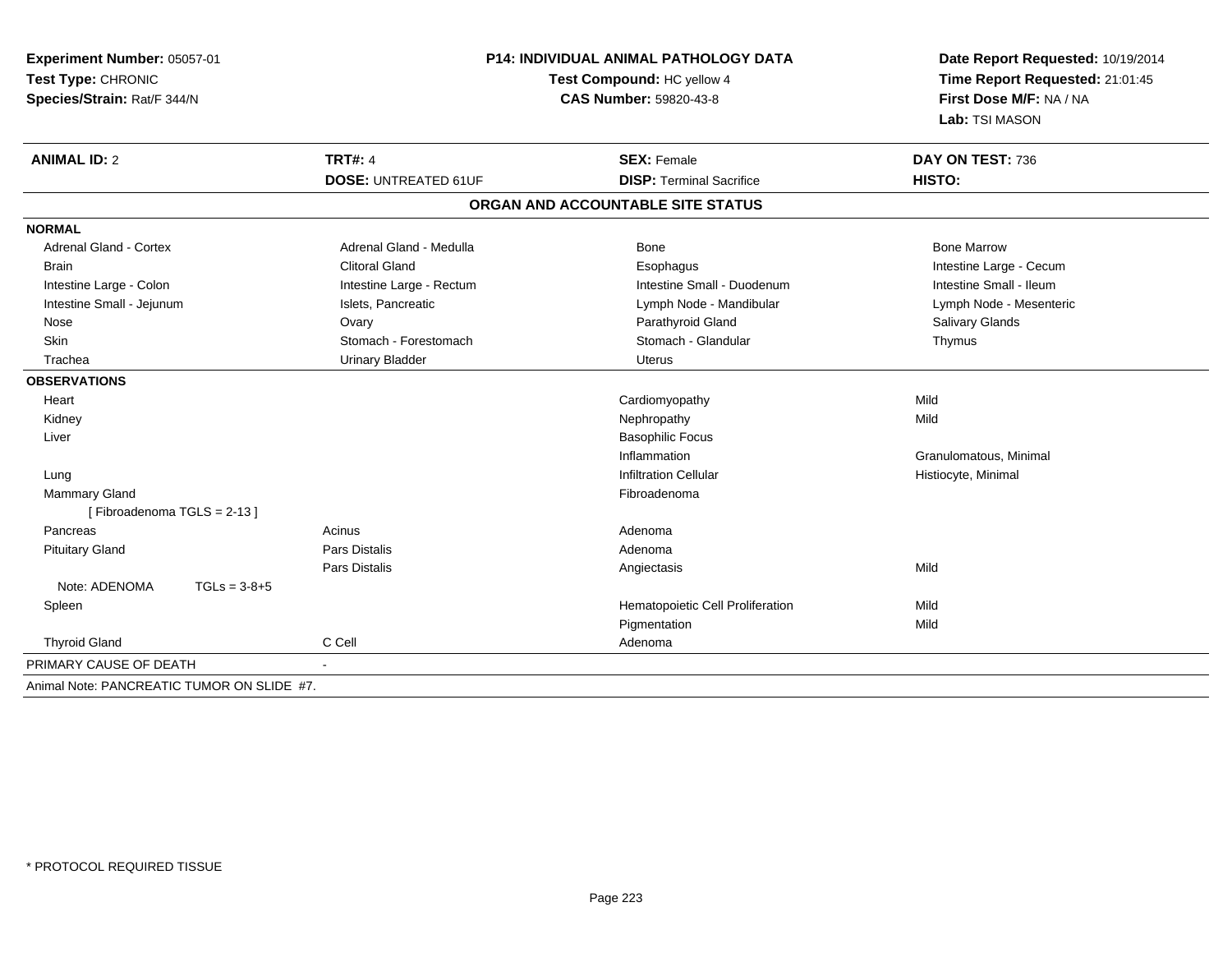| Experiment Number: 05057-01<br>Test Type: CHRONIC<br>Species/Strain: Rat/F 344/N |                             | <b>P14: INDIVIDUAL ANIMAL PATHOLOGY DATA</b><br>Test Compound: HC yellow 4<br><b>CAS Number: 59820-43-8</b> | Date Report Requested: 10/19/2014<br>Time Report Requested: 21:01:45<br>First Dose M/F: NA / NA<br>Lab: TSI MASON |
|----------------------------------------------------------------------------------|-----------------------------|-------------------------------------------------------------------------------------------------------------|-------------------------------------------------------------------------------------------------------------------|
| <b>ANIMAL ID: 3</b>                                                              | <b>TRT#: 4</b>              | <b>SEX: Female</b>                                                                                          | DAY ON TEST: 701                                                                                                  |
|                                                                                  | <b>DOSE: UNTREATED 61UF</b> | <b>DISP: Moribund</b>                                                                                       | HISTO:                                                                                                            |
|                                                                                  |                             | ORGAN AND ACCOUNTABLE SITE STATUS                                                                           |                                                                                                                   |
| <b>NORMAL</b>                                                                    |                             |                                                                                                             |                                                                                                                   |
| Adrenal Gland - Cortex                                                           | Bone                        | <b>Bone Marrow</b>                                                                                          | <b>Brain</b>                                                                                                      |
| <b>Clitoral Gland</b>                                                            | Esophagus                   | Heart                                                                                                       | Intestine Large - Cecum                                                                                           |
| Intestine Large - Colon                                                          | Intestine Large - Rectum    | Intestine Small - Duodenum                                                                                  | Intestine Small - Ileum                                                                                           |
| Intestine Small - Jejunum                                                        | Islets, Pancreatic          | Lymph Node - Mandibular                                                                                     | Lymph Node - Mesenteric                                                                                           |
| Ovary                                                                            | Pancreas                    | Parathyroid Gland                                                                                           | Salivary Glands                                                                                                   |
| Skin                                                                             | Stomach - Forestomach       | Stomach - Glandular                                                                                         | Thymus                                                                                                            |
| Trachea                                                                          | <b>Urinary Bladder</b>      | Uterus                                                                                                      |                                                                                                                   |
| <b>OBSERVATIONS</b>                                                              |                             |                                                                                                             |                                                                                                                   |
| <b>Adrenal Gland</b>                                                             | Medulla                     | Hyperplasia                                                                                                 | Minimal                                                                                                           |
| <b>Clitoral GI</b>                                                               |                             |                                                                                                             |                                                                                                                   |
| Note: DISTENDED DUCTS                                                            |                             |                                                                                                             |                                                                                                                   |
| Eye                                                                              |                             | Inflammation                                                                                                | Acute, Marked                                                                                                     |
| Note: INFLAMMATION<br>$TGLs = 5-13$                                              |                             |                                                                                                             |                                                                                                                   |
| Note: MORE LIKE PANOPHTHALMITIS                                                  |                             |                                                                                                             |                                                                                                                   |
| Kidney                                                                           |                             | Nephropathy                                                                                                 | Mild                                                                                                              |
| Note: NEPHROPATHY<br>$TGLs = 3-4$                                                |                             |                                                                                                             |                                                                                                                   |
| Liver                                                                            |                             | <b>Basophilic Focus</b>                                                                                     |                                                                                                                   |
|                                                                                  |                             | Fatty Change                                                                                                | Focal, Mild                                                                                                       |
|                                                                                  | <b>Bile Duct</b>            | Hyperplasia                                                                                                 | Mild                                                                                                              |
|                                                                                  |                             | Inflammation                                                                                                | Granulomatous, Minimal                                                                                            |
|                                                                                  |                             | <b>Mixed Cell Focus</b>                                                                                     |                                                                                                                   |
| Note: MIXED CL FOCUS $TGLs = 4-3$                                                |                             |                                                                                                             |                                                                                                                   |
| Lung                                                                             |                             | <b>Infiltration Cellular</b>                                                                                | Histiocyte, Mild                                                                                                  |
|                                                                                  |                             | Squamous Cell Carcinoma                                                                                     | Metastatic (Nose)                                                                                                 |
| Mammary Gland                                                                    |                             | Fibroadenoma                                                                                                |                                                                                                                   |
| [Fibroadenoma TGLS = 2-14]                                                       |                             | Galactocele                                                                                                 |                                                                                                                   |
| [Galactocele TGLS = 8-10]                                                        |                             |                                                                                                             |                                                                                                                   |
| Nose                                                                             |                             | Inflammation                                                                                                | Acute, Mild                                                                                                       |
|                                                                                  |                             | Squamous Cell Carcinoma                                                                                     |                                                                                                                   |
|                                                                                  |                             |                                                                                                             |                                                                                                                   |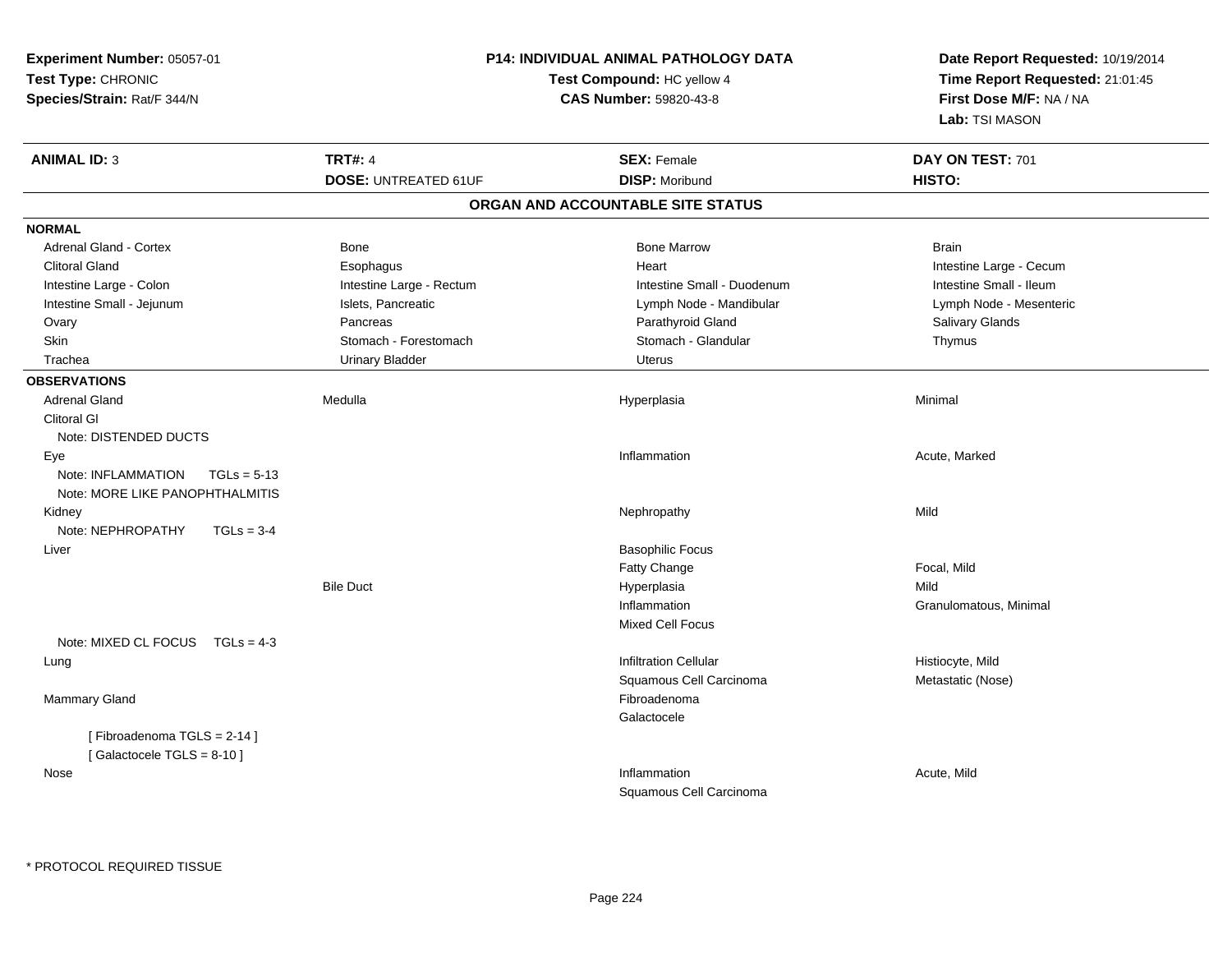| <b>P14: INDIVIDUAL ANIMAL PATHOLOGY DATA</b><br>Experiment Number: 05057-01<br>Test Compound: HC yellow 4<br>Test Type: CHRONIC<br>Species/Strain: Rat/F 344/N<br><b>CAS Number: 59820-43-8</b> |                             |                                   | Date Report Requested: 10/19/2014<br>Time Report Requested: 21:01:45<br>First Dose M/F: NA / NA<br><b>Lab:</b> TSI MASON |  |
|-------------------------------------------------------------------------------------------------------------------------------------------------------------------------------------------------|-----------------------------|-----------------------------------|--------------------------------------------------------------------------------------------------------------------------|--|
| <b>ANIMAL ID: 3</b>                                                                                                                                                                             | <b>TRT#: 4</b>              | <b>SEX: Female</b>                | DAY ON TEST: 701                                                                                                         |  |
|                                                                                                                                                                                                 | <b>DOSE: UNTREATED 61UF</b> | <b>DISP: Moribund</b>             | <b>HISTO:</b>                                                                                                            |  |
|                                                                                                                                                                                                 |                             | ORGAN AND ACCOUNTABLE SITE STATUS |                                                                                                                          |  |
| <b>Pituitary Gland</b>                                                                                                                                                                          | Pars Distalis               | Adenoma                           |                                                                                                                          |  |
|                                                                                                                                                                                                 | Pars Distalis               | Angiectasis                       | Moderate                                                                                                                 |  |
| Note: ADENOMA<br>$TGLs = 6-8$                                                                                                                                                                   |                             |                                   |                                                                                                                          |  |
| Spleen                                                                                                                                                                                          |                             | Hematopoietic Cell Proliferation  | Mild                                                                                                                     |  |
|                                                                                                                                                                                                 |                             | Pigmentation                      | Mild                                                                                                                     |  |
| <b>Thyroid Gland</b>                                                                                                                                                                            | C Cell<br>Hyperplasia       |                                   | Minimal                                                                                                                  |  |
| PRIMARY CAUSE OF DEATH                                                                                                                                                                          |                             |                                   |                                                                                                                          |  |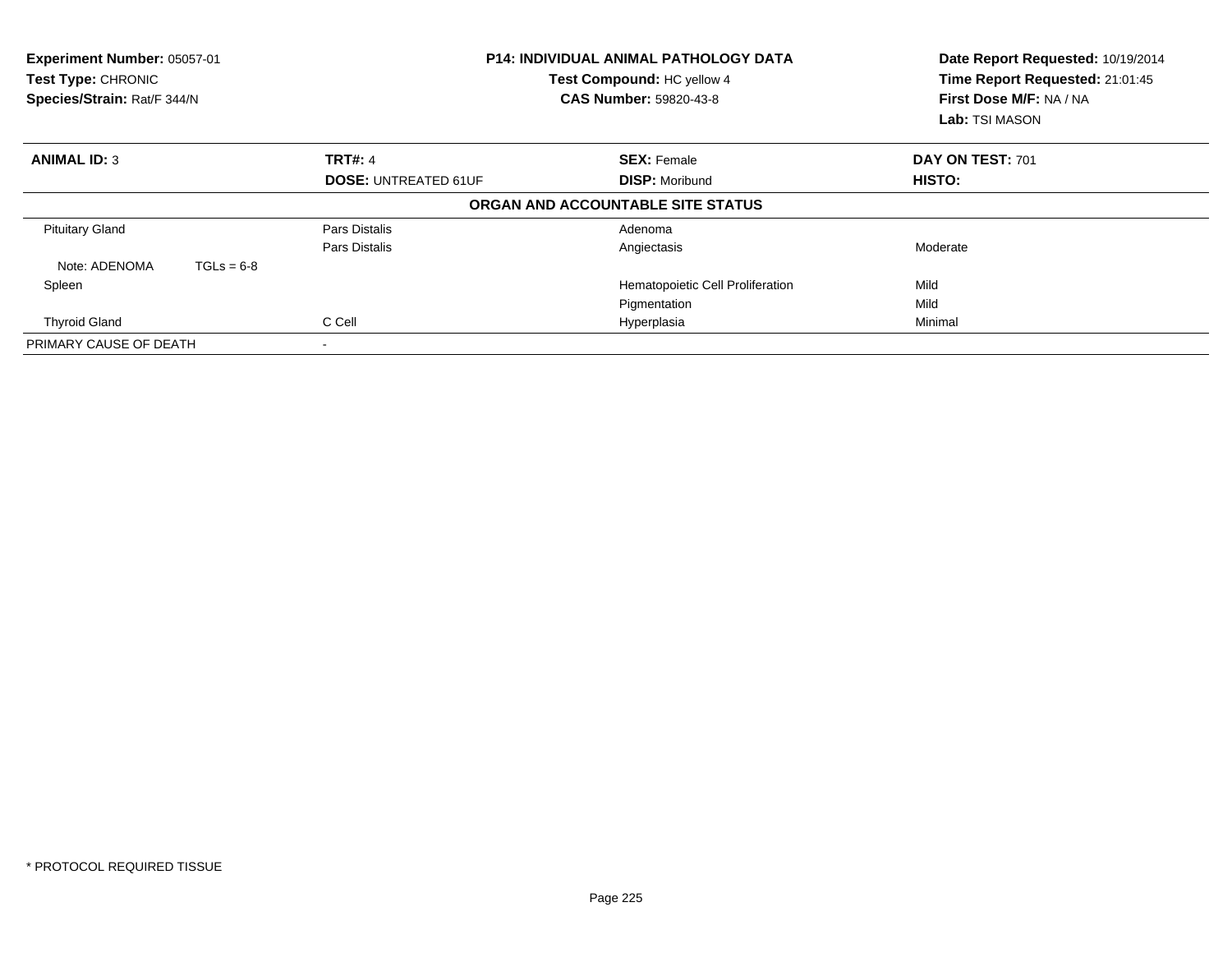| Experiment Number: 05057-01<br>Test Type: CHRONIC<br>Species/Strain: Rat/F 344/N | P14: INDIVIDUAL ANIMAL PATHOLOGY DATA<br>Test Compound: HC yellow 4<br>CAS Number: 59820-43-8 |                                                       | Date Report Requested: 10/19/2014<br>Time Report Requested: 21:01:45<br>First Dose M/F: NA / NA<br>Lab: TSI MASON |
|----------------------------------------------------------------------------------|-----------------------------------------------------------------------------------------------|-------------------------------------------------------|-------------------------------------------------------------------------------------------------------------------|
| <b>TRT#: 4</b><br><b>ANIMAL ID: 4</b>                                            | <b>DOSE: UNTREATED 61UF</b>                                                                   | <b>SEX: Female</b><br><b>DISP: Terminal Sacrifice</b> | DAY ON TEST: 736<br>HISTO:                                                                                        |
|                                                                                  |                                                                                               |                                                       |                                                                                                                   |
|                                                                                  |                                                                                               | ORGAN AND ACCOUNTABLE SITE STATUS                     |                                                                                                                   |
| <b>NORMAL</b>                                                                    |                                                                                               |                                                       |                                                                                                                   |
| <b>Adrenal Gland - Cortex</b>                                                    | Adrenal Gland - Medulla                                                                       | Bone                                                  | <b>Bone Marrow</b>                                                                                                |
| <b>Brain</b>                                                                     | <b>Clitoral Gland</b>                                                                         | Esophagus                                             | Intestine Large - Cecum                                                                                           |
| Intestine Large - Colon                                                          | Intestine Large - Rectum                                                                      | Intestine Small - Duodenum                            | Intestine Small - Ileum                                                                                           |
| Intestine Small - Jejunum                                                        | Islets, Pancreatic                                                                            | Lung                                                  | Lymph Node - Mandibular                                                                                           |
| Lymph Node - Mesenteric<br>Pancreas                                              | <b>Mammary Gland</b><br>Parathyroid Gland                                                     | Nose                                                  | Ovary<br>Skin                                                                                                     |
| Stomach - Forestomach                                                            | Stomach - Glandular                                                                           | <b>Salivary Glands</b><br>Thymus                      | <b>Thyroid Gland</b>                                                                                              |
| Trachea                                                                          | <b>Urinary Bladder</b>                                                                        | <b>Uterus</b>                                         |                                                                                                                   |
| <b>OBSERVATIONS</b>                                                              |                                                                                               |                                                       |                                                                                                                   |
|                                                                                  |                                                                                               |                                                       | Mild                                                                                                              |
| Heart<br>Kidney                                                                  |                                                                                               | Cardiomyopathy<br>Nephropathy                         | Mild                                                                                                              |
| Liver                                                                            |                                                                                               | <b>Basophilic Focus</b>                               |                                                                                                                   |
| <b>Bile Duct</b>                                                                 |                                                                                               | Hyperplasia                                           | Minimal                                                                                                           |
|                                                                                  |                                                                                               | Inflammation                                          | Granulomatous, Minimal                                                                                            |
| <b>Pars Distalis</b><br><b>Pituitary Gland</b>                                   |                                                                                               | Adenoma                                               |                                                                                                                   |
| Pars Distalis                                                                    |                                                                                               | Angiectasis                                           | Mild                                                                                                              |
| Note: ADENOMA<br>$TGLs = 2-8$                                                    |                                                                                               |                                                       |                                                                                                                   |
| Spleen                                                                           |                                                                                               | Hematopoietic Cell Proliferation                      | Mild                                                                                                              |
|                                                                                  |                                                                                               | Pigmentation                                          | Mild                                                                                                              |
| Note: CONGESTED                                                                  |                                                                                               |                                                       |                                                                                                                   |
| PRIMARY CAUSE OF DEATH                                                           |                                                                                               |                                                       |                                                                                                                   |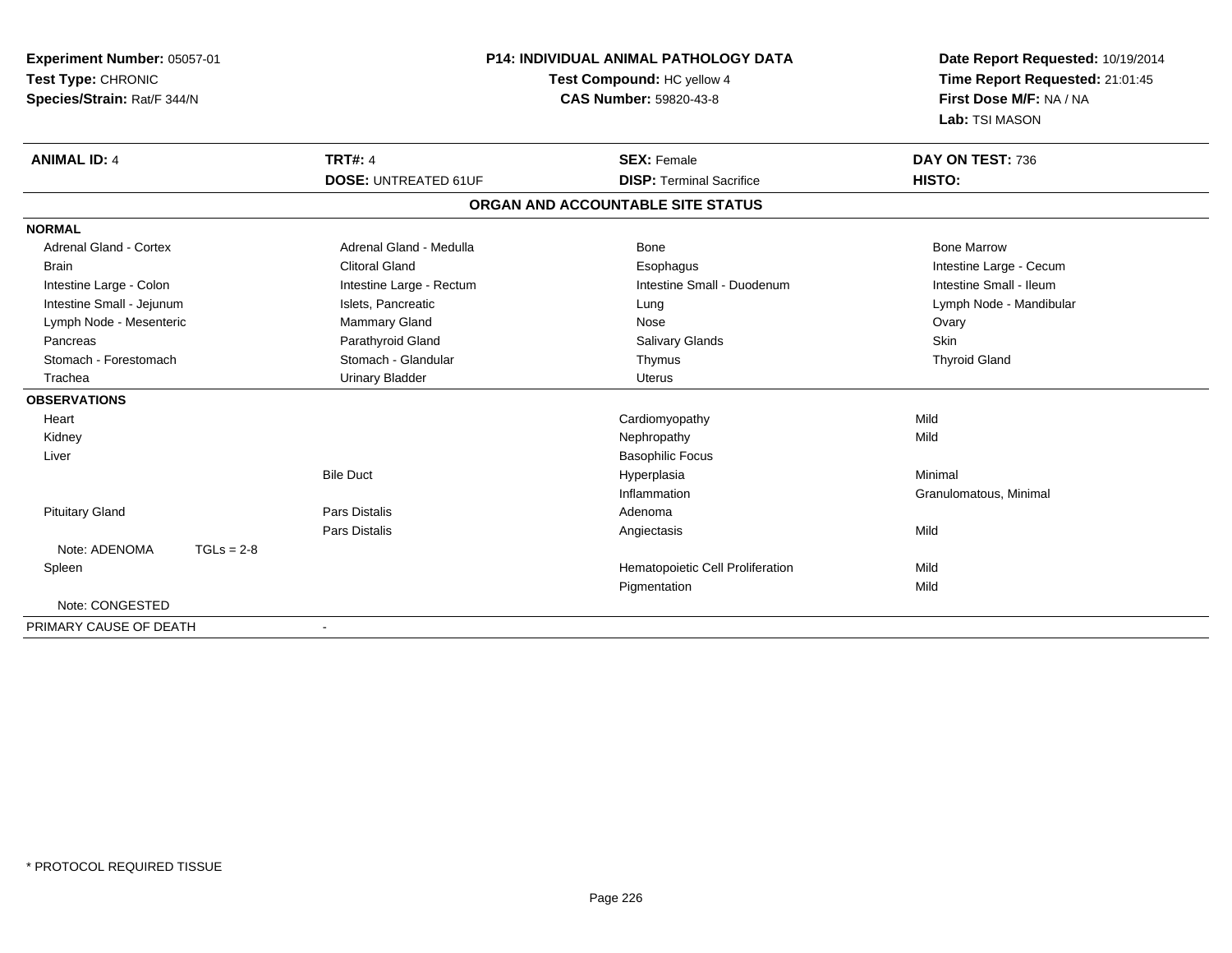| Experiment Number: 05057-01<br>Test Type: CHRONIC<br>Species/Strain: Rat/F 344/N | P14: INDIVIDUAL ANIMAL PATHOLOGY DATA<br>Test Compound: HC yellow 4<br>CAS Number: 59820-43-8 |                                   | Date Report Requested: 10/19/2014<br>Time Report Requested: 21:01:45<br>First Dose M/F: NA / NA<br>Lab: TSI MASON |
|----------------------------------------------------------------------------------|-----------------------------------------------------------------------------------------------|-----------------------------------|-------------------------------------------------------------------------------------------------------------------|
| <b>ANIMAL ID: 5</b>                                                              | <b>TRT#: 4</b>                                                                                | <b>SEX: Female</b>                | DAY ON TEST: 735                                                                                                  |
|                                                                                  | <b>DOSE: UNTREATED 61UF</b>                                                                   | <b>DISP: Terminal Sacrifice</b>   | HISTO:                                                                                                            |
|                                                                                  |                                                                                               | ORGAN AND ACCOUNTABLE SITE STATUS |                                                                                                                   |
| <b>NORMAL</b>                                                                    |                                                                                               |                                   |                                                                                                                   |
| Adrenal Gland - Cortex                                                           | Adrenal Gland - Medulla                                                                       | Bone                              | <b>Bone Marrow</b>                                                                                                |
| <b>Brain</b>                                                                     | <b>Clitoral Gland</b>                                                                         | Esophagus                         | Heart                                                                                                             |
| Intestine Large - Cecum                                                          | Intestine Large - Colon                                                                       | Intestine Large - Rectum          | Intestine Small - Duodenum                                                                                        |
| Intestine Small - Ileum                                                          | Intestine Small - Jejunum                                                                     | Islets, Pancreatic                | Lung                                                                                                              |
| Lymph Node - Mandibular                                                          | Lymph Node - Mesenteric                                                                       | Mammary Gland                     | Nose                                                                                                              |
| Ovary                                                                            | Pancreas                                                                                      | Parathyroid Gland                 | Salivary Glands                                                                                                   |
| Skin                                                                             | Stomach - Forestomach                                                                         | Stomach - Glandular               | Thymus                                                                                                            |
| Trachea                                                                          | <b>Urinary Bladder</b>                                                                        | <b>Uterus</b>                     |                                                                                                                   |
| <b>OBSERVATIONS</b>                                                              |                                                                                               |                                   |                                                                                                                   |
| Kidney                                                                           |                                                                                               | Nephropathy                       | Minimal                                                                                                           |
| Liver                                                                            |                                                                                               | <b>Basophilic Focus</b>           |                                                                                                                   |
|                                                                                  |                                                                                               | Hepatodiaphragmatic Nodule        |                                                                                                                   |
|                                                                                  | <b>Bile Duct</b>                                                                              | Hyperplasia                       | Mild                                                                                                              |
|                                                                                  |                                                                                               | Inflammation                      | Granulomatous, Mild                                                                                               |
| [Basophilic Focus TGLS = 3-3]                                                    |                                                                                               |                                   |                                                                                                                   |
| <b>Pituitary Gland</b>                                                           | Pars Distalis                                                                                 | Adenoma                           |                                                                                                                   |
|                                                                                  | Pars Distalis                                                                                 | Angiectasis                       | Mild                                                                                                              |
|                                                                                  | Pars Distalis                                                                                 | Hyperplasia                       | Mild                                                                                                              |
| Note: ADENOMA<br>$TGLs = 4-8$                                                    |                                                                                               |                                   |                                                                                                                   |
| Spleen                                                                           |                                                                                               | Hematopoietic Cell Proliferation  | Mild                                                                                                              |
|                                                                                  |                                                                                               | <b>Infiltration Cellular</b>      | Histiocyte, Moderate                                                                                              |
|                                                                                  |                                                                                               | Pigmentation                      | Moderate                                                                                                          |
| Note: INFILTRAT CELL TGLs = 2-3.1<br>Note: CIRCUMSCRIBED NODULE                  |                                                                                               |                                   |                                                                                                                   |
| <b>Thyroid Gland</b>                                                             | C Cell                                                                                        | Adenoma                           |                                                                                                                   |
| Uterus                                                                           |                                                                                               |                                   |                                                                                                                   |
| Note: BLOODY AND NECROTIC MASS                                                   |                                                                                               |                                   |                                                                                                                   |
| PRIMARY CAUSE OF DEATH                                                           | $\mathbf{r}$                                                                                  |                                   |                                                                                                                   |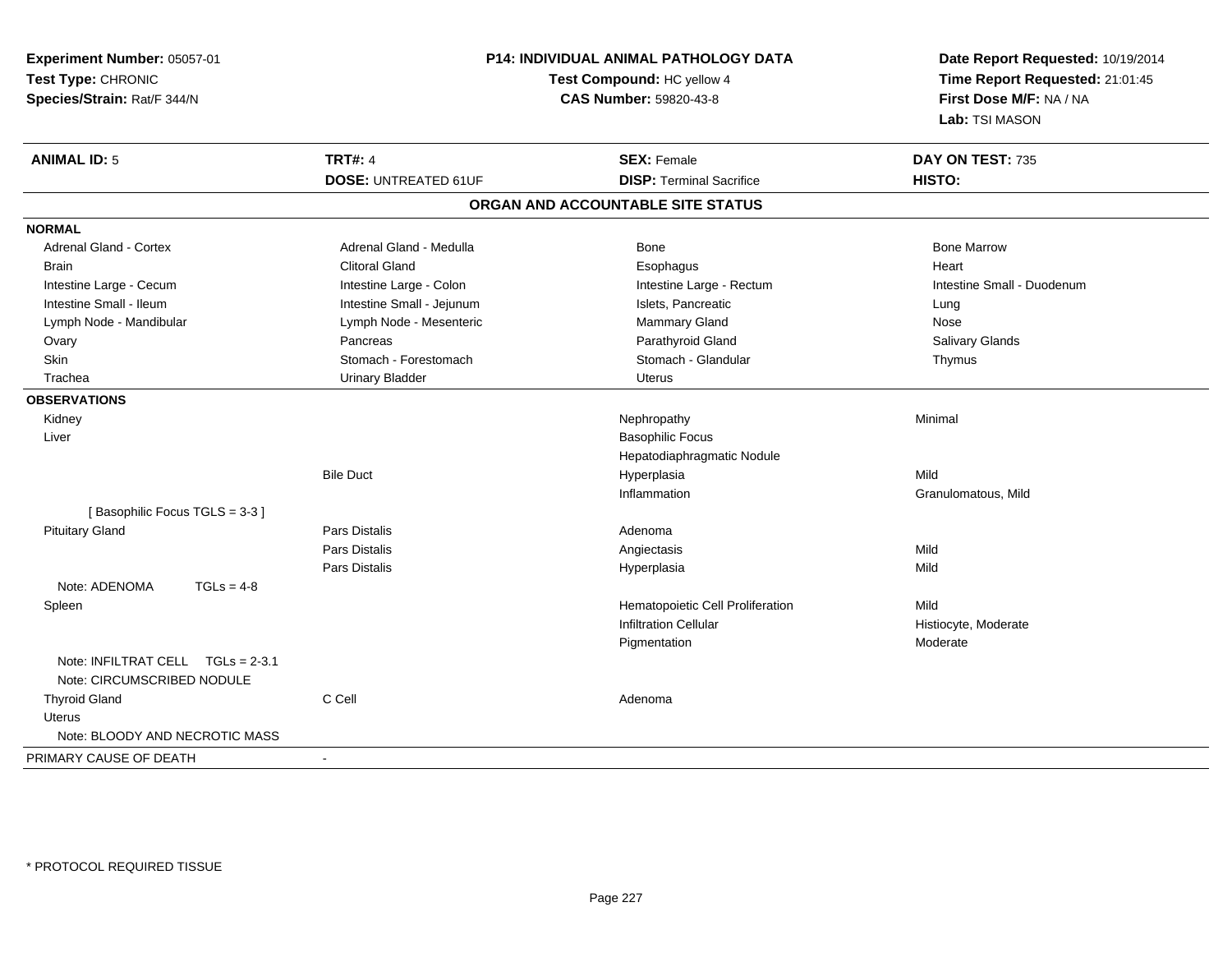| Experiment Number: 05057-01<br>Test Type: CHRONIC<br>Species/Strain: Rat/F 344/N |                             | <b>P14: INDIVIDUAL ANIMAL PATHOLOGY DATA</b><br>Test Compound: HC yellow 4<br>CAS Number: 59820-43-8 | Date Report Requested: 10/19/2014<br>Time Report Requested: 21:01:45<br>First Dose M/F: NA / NA<br>Lab: TSI MASON |  |
|----------------------------------------------------------------------------------|-----------------------------|------------------------------------------------------------------------------------------------------|-------------------------------------------------------------------------------------------------------------------|--|
| <b>ANIMAL ID: 8</b>                                                              | <b>TRT#: 4</b>              | <b>SEX: Female</b>                                                                                   | DAY ON TEST: 647                                                                                                  |  |
|                                                                                  | <b>DOSE: UNTREATED 61UF</b> | <b>DISP: Moribund</b>                                                                                | <b>HISTO:</b>                                                                                                     |  |
|                                                                                  |                             | ORGAN AND ACCOUNTABLE SITE STATUS                                                                    |                                                                                                                   |  |
| <b>NORMAL</b>                                                                    |                             |                                                                                                      |                                                                                                                   |  |
| Adrenal Gland - Cortex                                                           | Adrenal Gland - Medulla     | Bone                                                                                                 | <b>Bone Marrow</b>                                                                                                |  |
| <b>Brain</b>                                                                     | <b>Clitoral Gland</b>       | Esophagus                                                                                            | <b>Harderian Gland</b>                                                                                            |  |
| Heart                                                                            | Intestine Large - Cecum     | Intestine Large - Colon                                                                              | Intestine Large - Rectum                                                                                          |  |
| Intestine Small - Duodenum                                                       | Intestine Small - Ileum     | Intestine Small - Jejunum                                                                            | Islets, Pancreatic                                                                                                |  |
| Lung                                                                             | Lymph Node - Mesenteric     | Nose                                                                                                 | Ovary                                                                                                             |  |
| Pancreas                                                                         | Parathyroid Gland           | Salivary Glands                                                                                      | Skin                                                                                                              |  |
| Stomach - Forestomach                                                            | Stomach - Glandular         | Thymus                                                                                               | Trachea                                                                                                           |  |
| <b>Urinary Bladder</b>                                                           | Uterus                      |                                                                                                      |                                                                                                                   |  |
| <b>MISSING</b>                                                                   |                             |                                                                                                      |                                                                                                                   |  |
| Lymph Node - Mandibular                                                          |                             |                                                                                                      |                                                                                                                   |  |
| <b>OBSERVATIONS</b>                                                              |                             |                                                                                                      |                                                                                                                   |  |
| Eye                                                                              | Lens                        | Cataract                                                                                             | Mild                                                                                                              |  |
| Note: CATARACT<br>$TGLs = 5-13$                                                  |                             |                                                                                                      |                                                                                                                   |  |
| Kidney                                                                           |                             | Nephropathy                                                                                          | Minimal                                                                                                           |  |
| Liver                                                                            |                             | <b>Fatty Change</b>                                                                                  | Focal, Mild                                                                                                       |  |
|                                                                                  |                             | Inflammation                                                                                         | Granulomatous, Minimal                                                                                            |  |
| Note: FATTY CHANGE<br>$TGLs = 3-3$                                               |                             |                                                                                                      |                                                                                                                   |  |
| Mammary Gland                                                                    |                             | Fibroadenoma                                                                                         | Multiple                                                                                                          |  |
|                                                                                  |                             | Galactocele                                                                                          |                                                                                                                   |  |
| Note: FIBROADENOMA<br>$TGLs = 1-14+14.1, 2-15$                                   |                             |                                                                                                      |                                                                                                                   |  |
| Nose                                                                             |                             |                                                                                                      |                                                                                                                   |  |
| Note: BLOOD IN NASAL CAVITY                                                      |                             |                                                                                                      |                                                                                                                   |  |
| <b>Pituitary Gland</b>                                                           | <b>Pars Distalis</b>        | Adenoma                                                                                              |                                                                                                                   |  |
|                                                                                  | <b>Pars Distalis</b>        | Angiectasis                                                                                          | Mild                                                                                                              |  |
| Note: ADENOMA<br>$TGLs = 4-8$                                                    |                             |                                                                                                      |                                                                                                                   |  |
| Spleen                                                                           |                             | Hematopoietic Cell Proliferation                                                                     | Mild                                                                                                              |  |
|                                                                                  |                             | Pigmentation                                                                                         | Mild                                                                                                              |  |
| <b>Thyroid Gland</b>                                                             | C Cell                      | Hyperplasia                                                                                          | Mild                                                                                                              |  |
| PRIMARY CAUSE OF DEATH                                                           |                             |                                                                                                      |                                                                                                                   |  |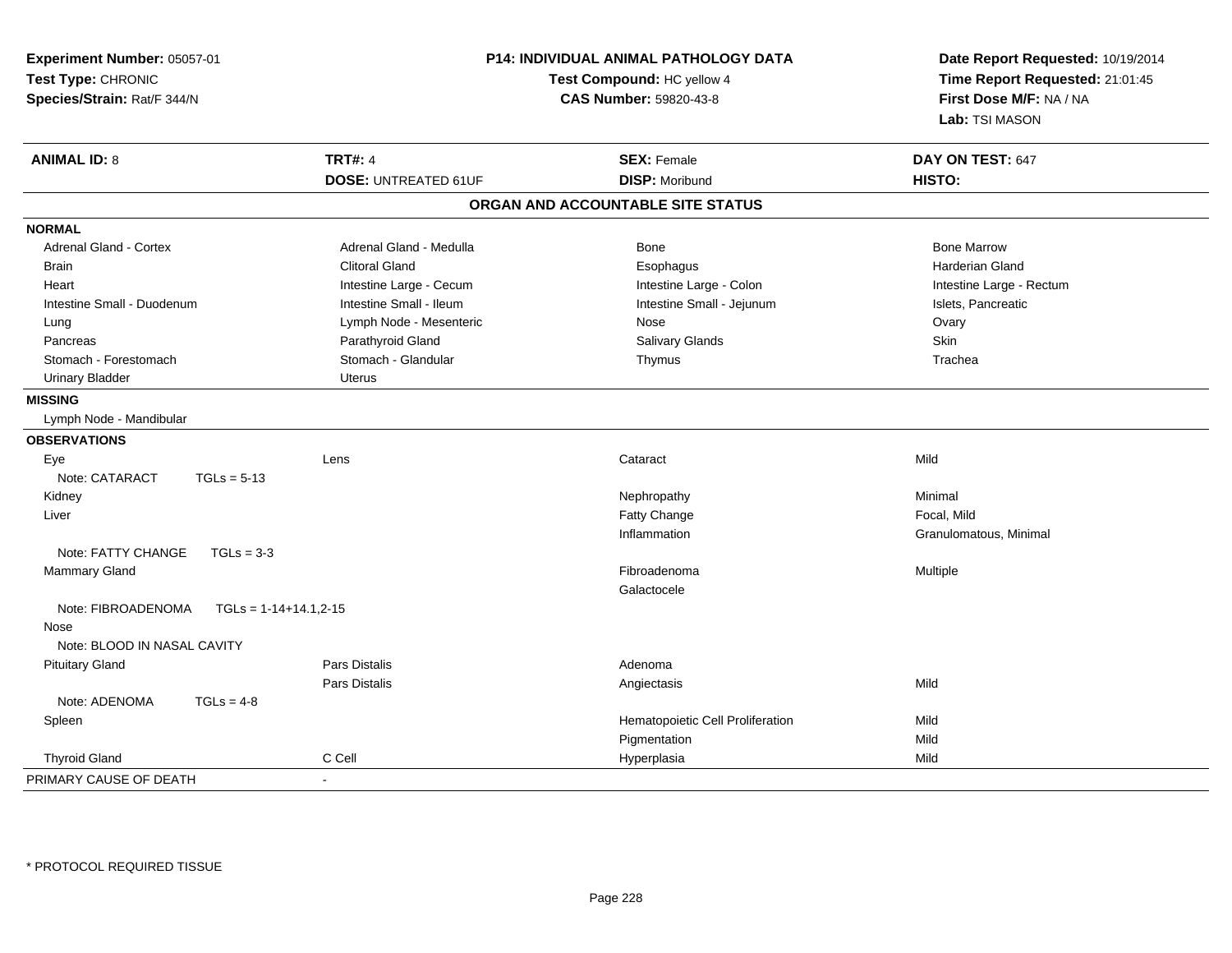| Experiment Number: 05057-01<br>Test Type: CHRONIC<br>Species/Strain: Rat/F 344/N |              | <b>P14: INDIVIDUAL ANIMAL PATHOLOGY DATA</b><br>Test Compound: HC yellow 4<br><b>CAS Number: 59820-43-8</b> | Date Report Requested: 10/19/2014<br>Time Report Requested: 21:01:45<br>First Dose M/F: NA / NA<br>Lab: TSI MASON |                           |
|----------------------------------------------------------------------------------|--------------|-------------------------------------------------------------------------------------------------------------|-------------------------------------------------------------------------------------------------------------------|---------------------------|
| <b>ANIMAL ID: 9</b>                                                              |              | <b>TRT#: 4</b>                                                                                              | <b>SEX: Female</b>                                                                                                | DAY ON TEST: 735          |
|                                                                                  |              | <b>DOSE: UNTREATED 61UF</b>                                                                                 | <b>DISP: Terminal Sacrifice</b>                                                                                   | HISTO:                    |
|                                                                                  |              |                                                                                                             | ORGAN AND ACCOUNTABLE SITE STATUS                                                                                 |                           |
| <b>NORMAL</b>                                                                    |              |                                                                                                             |                                                                                                                   |                           |
| Bone                                                                             |              | <b>Bone Marrow</b>                                                                                          | <b>Brain</b>                                                                                                      | <b>Clitoral Gland</b>     |
| Esophagus                                                                        |              | Heart                                                                                                       | Intestine Large - Cecum                                                                                           | Intestine Large - Colon   |
| Intestine Large - Rectum                                                         |              | Intestine Small - Duodenum                                                                                  | Intestine Small - Ileum                                                                                           | Intestine Small - Jejunum |
| Islets, Pancreatic                                                               |              | Kidney                                                                                                      | Lymph Node - Mandibular                                                                                           | Lymph Node - Mesenteric   |
| Mammary Gland                                                                    |              | Nose                                                                                                        | Ovary                                                                                                             | Pancreas                  |
| Parathyroid Gland                                                                |              | Salivary Glands                                                                                             | Skin                                                                                                              | Stomach - Forestomach     |
| Stomach - Glandular                                                              |              | <b>Thyroid Gland</b>                                                                                        | Trachea                                                                                                           | <b>Urinary Bladder</b>    |
| <b>Uterus</b>                                                                    |              |                                                                                                             |                                                                                                                   |                           |
| <b>MISSING</b>                                                                   |              |                                                                                                             |                                                                                                                   |                           |
| Thymus                                                                           |              |                                                                                                             |                                                                                                                   |                           |
| <b>OBSERVATIONS</b>                                                              |              |                                                                                                             |                                                                                                                   |                           |
| <b>Adrenal Gland</b>                                                             |              | Cortex                                                                                                      | Adenoma                                                                                                           |                           |
|                                                                                  |              | Medulla                                                                                                     | Hyperplasia                                                                                                       | Minimal                   |
| Liver                                                                            |              |                                                                                                             | <b>Basophilic Focus</b>                                                                                           |                           |
|                                                                                  |              |                                                                                                             | Inflammation                                                                                                      | Granulomatous, Minimal    |
| Lung                                                                             |              |                                                                                                             | <b>Infiltration Cellular</b>                                                                                      | Histiocyte, Minimal       |
| <b>Pituitary Gland</b>                                                           |              | <b>Pars Distalis</b>                                                                                        | Adenoma                                                                                                           |                           |
|                                                                                  |              | <b>Pars Distalis</b>                                                                                        | Angiectasis                                                                                                       | Mild                      |
| Note: ADENOMA                                                                    | $TGLs = 1-8$ |                                                                                                             |                                                                                                                   |                           |
| Spleen                                                                           |              |                                                                                                             | Hematopoietic Cell Proliferation                                                                                  | Mild                      |
|                                                                                  |              |                                                                                                             | Pigmentation                                                                                                      | Mild                      |
| PRIMARY CAUSE OF DEATH                                                           |              |                                                                                                             |                                                                                                                   |                           |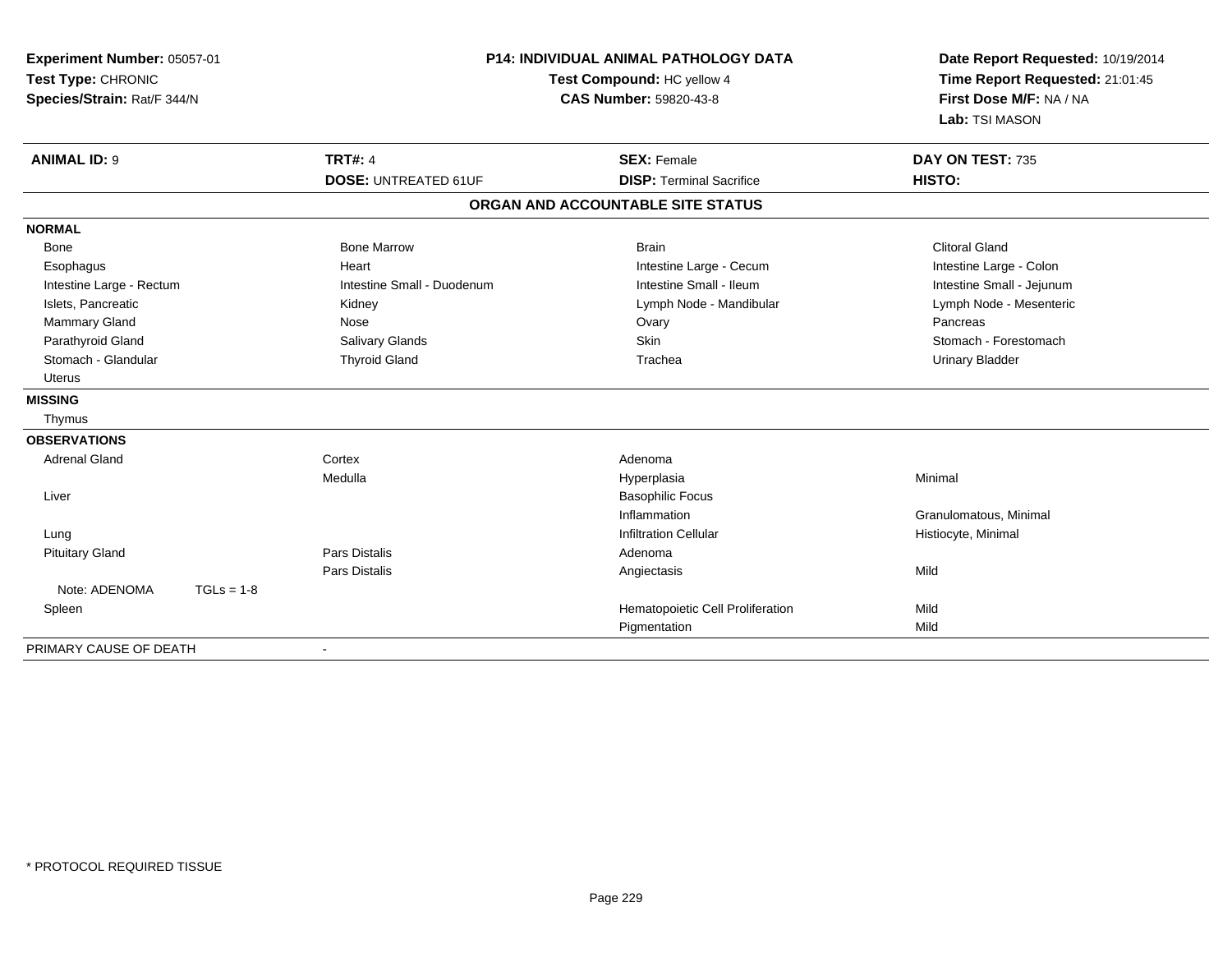| Experiment Number: 05057-01<br>Test Type: CHRONIC<br>Species/Strain: Rat/F 344/N |                             | <b>P14: INDIVIDUAL ANIMAL PATHOLOGY DATA</b><br>Test Compound: HC yellow 4<br><b>CAS Number: 59820-43-8</b> | Date Report Requested: 10/19/2014<br>Time Report Requested: 21:01:45<br>First Dose M/F: NA / NA<br>Lab: TSI MASON |
|----------------------------------------------------------------------------------|-----------------------------|-------------------------------------------------------------------------------------------------------------|-------------------------------------------------------------------------------------------------------------------|
| <b>ANIMAL ID: 11</b>                                                             | <b>TRT#: 4</b>              | <b>SEX: Female</b>                                                                                          | DAY ON TEST: 735                                                                                                  |
|                                                                                  | <b>DOSE: UNTREATED 61UF</b> | <b>DISP: Terminal Sacrifice</b>                                                                             | HISTO:                                                                                                            |
|                                                                                  |                             | ORGAN AND ACCOUNTABLE SITE STATUS                                                                           |                                                                                                                   |
| <b>NORMAL</b>                                                                    |                             |                                                                                                             |                                                                                                                   |
| Adrenal Gland - Cortex                                                           | Adrenal Gland - Medulla     | Bone                                                                                                        | <b>Bone Marrow</b>                                                                                                |
| <b>Brain</b>                                                                     | Esophagus                   | Intestine Large - Cecum                                                                                     | Intestine Large - Colon                                                                                           |
| Intestine Small - Duodenum                                                       | Intestine Small - Ileum     | Intestine Small - Jejunum                                                                                   | Lymph Node - Mandibular                                                                                           |
| Lymph Node - Mesenteric                                                          | Nose                        | Ovary                                                                                                       | Pancreas                                                                                                          |
| Salivary Glands                                                                  | Skin                        | Stomach - Forestomach                                                                                       | Stomach - Glandular                                                                                               |
| Thymus                                                                           | Trachea                     | <b>Urinary Bladder</b>                                                                                      | Uterus                                                                                                            |
| <b>MISSING</b>                                                                   |                             |                                                                                                             |                                                                                                                   |
| <b>Clitoral Gland</b>                                                            | Intestine Large - Rectum    | Parathyroid Gland                                                                                           |                                                                                                                   |
| <b>OBSERVATIONS</b>                                                              |                             |                                                                                                             |                                                                                                                   |
| <b>Clitoral GI</b>                                                               |                             |                                                                                                             |                                                                                                                   |
| Note: GLAND.                                                                     |                             |                                                                                                             |                                                                                                                   |
| Note: MASS ON SLIDE 10 IS MAMMARY GLAND AND NOT CLITORAL                         |                             |                                                                                                             |                                                                                                                   |
| Heart                                                                            |                             | Cardiomyopathy                                                                                              | Mild                                                                                                              |
| Islets, Pancreatic                                                               |                             | Adenoma                                                                                                     |                                                                                                                   |
| Note: ? NODULE WITHIN NODULE ?                                                   |                             |                                                                                                             |                                                                                                                   |
| Note: ADENOMA<br>$TGLs = 3-9$                                                    |                             |                                                                                                             |                                                                                                                   |
| Kidney                                                                           |                             | Nephropathy                                                                                                 | Mild                                                                                                              |
| Liver                                                                            |                             | <b>Basophilic Focus</b>                                                                                     |                                                                                                                   |
|                                                                                  |                             | Clear Cell Focus                                                                                            |                                                                                                                   |
|                                                                                  |                             | Inflammation                                                                                                | Granulomatous, Minimal                                                                                            |
| Lung                                                                             |                             | <b>Infiltration Cellular</b>                                                                                | Histiocyte, Mild                                                                                                  |
| <b>Mammary Gland</b>                                                             |                             | Fibroadenoma                                                                                                | Multiple                                                                                                          |
|                                                                                  |                             | Galactocele                                                                                                 |                                                                                                                   |
| Note: FIBROADENOMA<br>$TGLs = 1-13,2-10$                                         |                             |                                                                                                             |                                                                                                                   |
| <b>Pituitary Gland</b>                                                           | <b>Pars Distalis</b>        | Adenoma                                                                                                     | Multiple                                                                                                          |
|                                                                                  | Pars Distalis               | Angiectasis                                                                                                 | Mild                                                                                                              |
| Note: ADENOMA<br>$TGLs = 5-8$                                                    |                             |                                                                                                             |                                                                                                                   |
| Spleen                                                                           |                             | Hematopoietic Cell Proliferation                                                                            | Mild                                                                                                              |
|                                                                                  |                             | Pigmentation                                                                                                | Moderate                                                                                                          |
| <b>Thyroid Gland</b>                                                             | C Cell                      | Adenoma                                                                                                     |                                                                                                                   |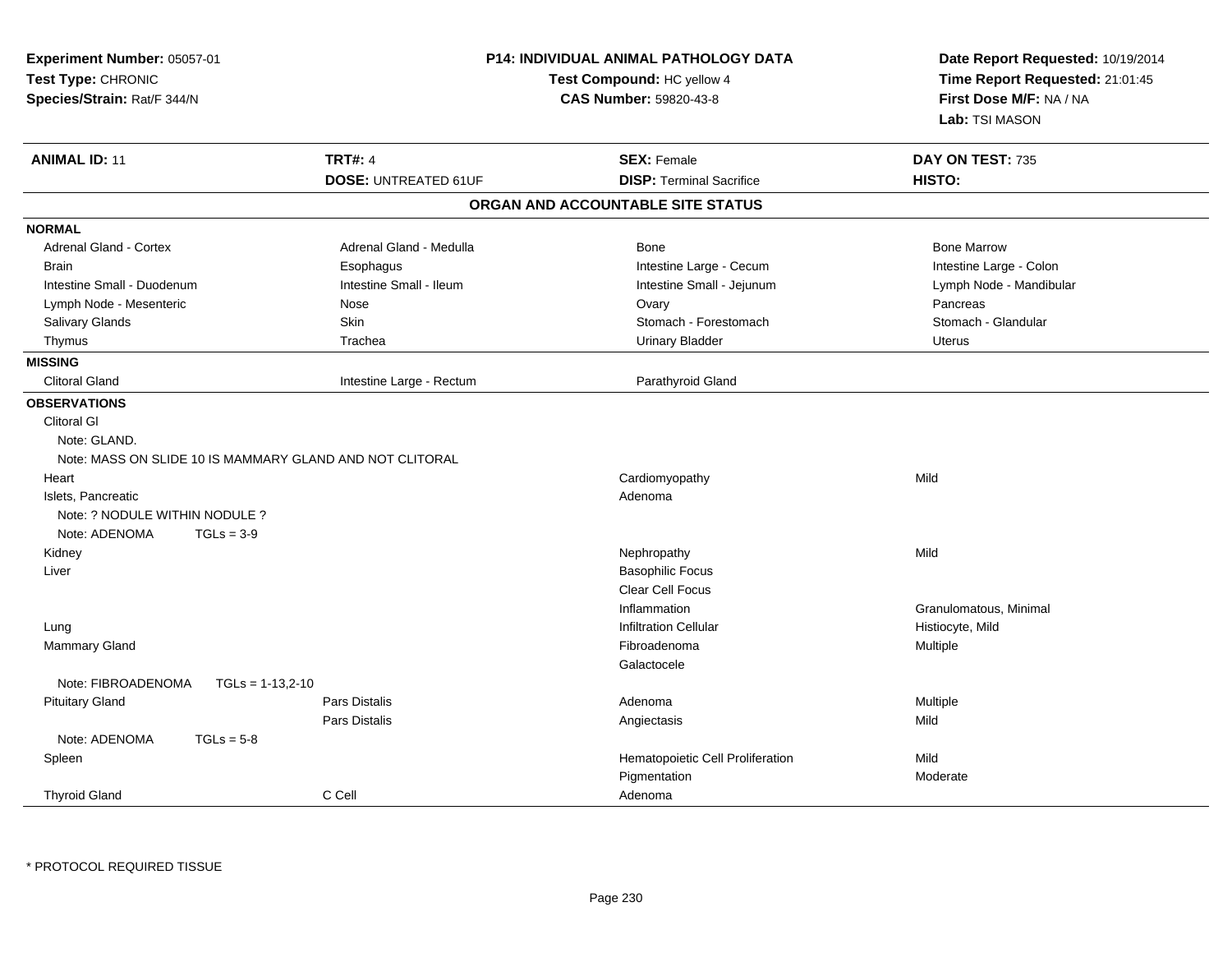| <b>Experiment Number: 05057-01</b><br>Test Type: CHRONIC<br>Species/Strain: Rat/F 344/N | <b>P14: INDIVIDUAL ANIMAL PATHOLOGY DATA</b><br><b>Test Compound: HC yellow 4</b><br><b>CAS Number: 59820-43-8</b> |                                   | Date Report Requested: 10/19/2014<br>Time Report Requested: 21:01:45<br>First Dose M/F: NA / NA<br>Lab: TSI MASON |
|-----------------------------------------------------------------------------------------|--------------------------------------------------------------------------------------------------------------------|-----------------------------------|-------------------------------------------------------------------------------------------------------------------|
| <b>ANIMAL ID: 11</b>                                                                    | <b>TRT#: 4</b>                                                                                                     | <b>SEX:</b> Female                | <b>DAY ON TEST: 735</b>                                                                                           |
|                                                                                         | <b>DOSE: UNTREATED 61UF</b>                                                                                        | <b>DISP: Terminal Sacrifice</b>   | HISTO:                                                                                                            |
|                                                                                         |                                                                                                                    | ORGAN AND ACCOUNTABLE SITE STATUS |                                                                                                                   |
| PRIMARY CAUSE OF DEATH                                                                  | $\blacksquare$                                                                                                     |                                   |                                                                                                                   |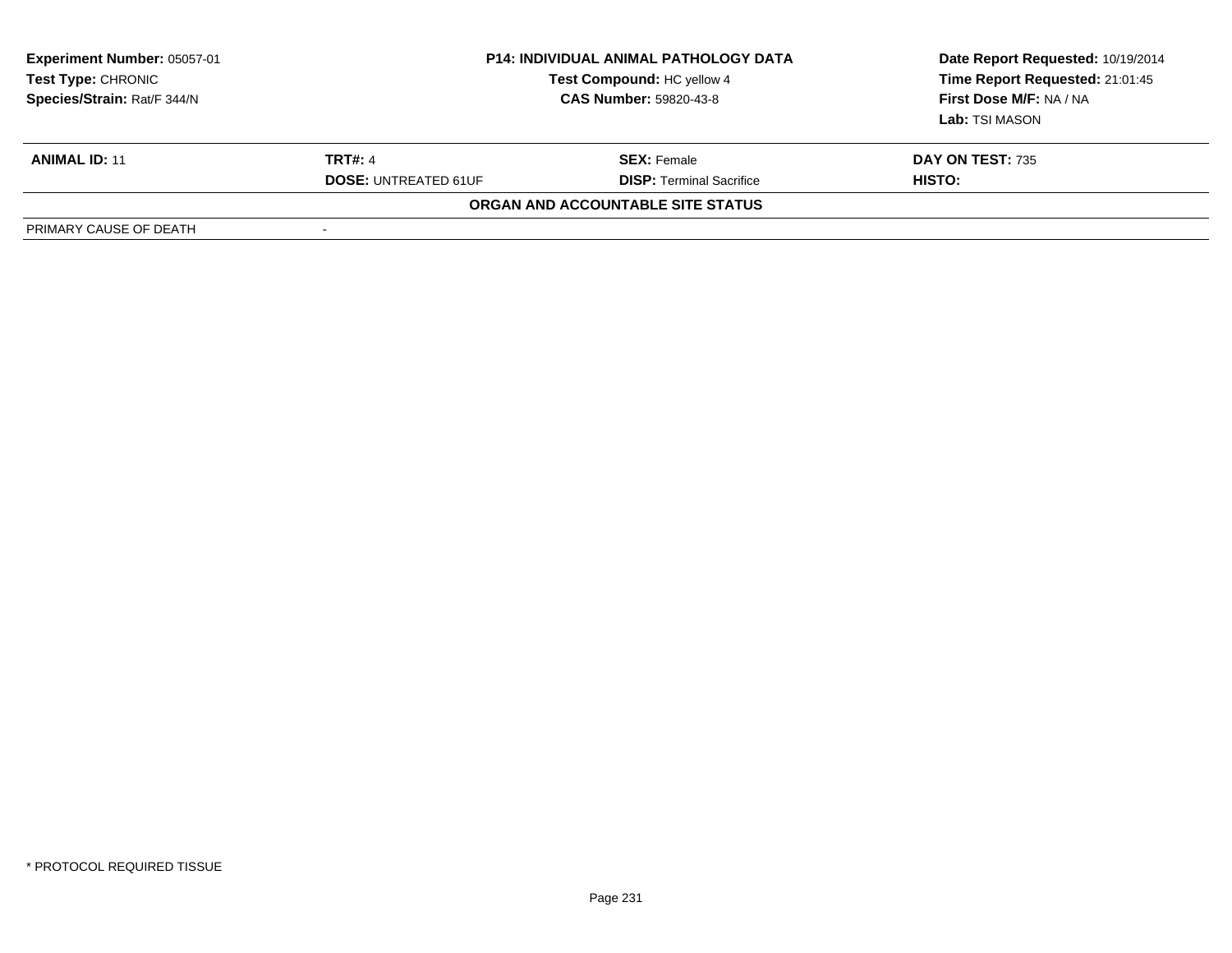| Experiment Number: 05057-01<br>Test Type: CHRONIC<br>Species/Strain: Rat/F 344/N                                           |                             | P14: INDIVIDUAL ANIMAL PATHOLOGY DATA<br>Test Compound: HC yellow 4<br><b>CAS Number: 59820-43-8</b> |                              |
|----------------------------------------------------------------------------------------------------------------------------|-----------------------------|------------------------------------------------------------------------------------------------------|------------------------------|
| <b>ANIMAL ID: 13</b>                                                                                                       | <b>TRT#: 4</b>              | <b>SEX: Female</b>                                                                                   | DAY ON TEST: 710             |
|                                                                                                                            | <b>DOSE: UNTREATED 61UF</b> | <b>DISP: Moribund</b>                                                                                | HISTO:                       |
|                                                                                                                            |                             | ORGAN AND ACCOUNTABLE SITE STATUS                                                                    |                              |
| <b>NORMAL</b>                                                                                                              |                             |                                                                                                      |                              |
| <b>Adrenal Gland - Cortex</b>                                                                                              | Adrenal Gland - Medulla     | <b>Bone</b>                                                                                          | <b>Bone Marrow</b>           |
| <b>Clitoral Gland</b>                                                                                                      | Esophagus                   | Intestine Large - Cecum                                                                              | Intestine Large - Colon      |
| Intestine Large - Rectum                                                                                                   | Intestine Small - Duodenum  | Intestine Small - Ileum                                                                              | Intestine Small - Jejunum    |
| Islets, Pancreatic                                                                                                         | Lung                        | Lymph Node - Mandibular                                                                              | Lymph Node - Mesenteric      |
| Mammary Gland                                                                                                              | Mesentery                   | Nose                                                                                                 | Ovary                        |
| Pancreas                                                                                                                   | Salivary Glands             | Skin                                                                                                 | Stomach - Glandular          |
| Thymus                                                                                                                     | Trachea                     | <b>Urinary Bladder</b>                                                                               | Uterus                       |
| <b>MISSING</b>                                                                                                             |                             |                                                                                                      |                              |
| Parathyroid Gland                                                                                                          |                             |                                                                                                      |                              |
| <b>OBSERVATIONS</b>                                                                                                        |                             |                                                                                                      |                              |
| <b>Brain</b>                                                                                                               |                             | Carcinoma                                                                                            | Metastatic (Pituitary Gland) |
| Heart                                                                                                                      |                             | Cardiomyopathy                                                                                       | Minimal                      |
| Kidney                                                                                                                     |                             | Nephropathy                                                                                          | Minimal                      |
| Liver                                                                                                                      |                             | <b>Basophilic Focus</b>                                                                              |                              |
|                                                                                                                            |                             | <b>Fatty Change</b>                                                                                  | Diffuse, Mild                |
|                                                                                                                            |                             | Hepatodiaphragmatic Nodule                                                                           |                              |
|                                                                                                                            | <b>Bile Duct</b>            | Hyperplasia                                                                                          | Mild                         |
|                                                                                                                            |                             | Inflammation                                                                                         | Granulomatous, Mild          |
| Note: INFLAMMATION<br>$TGLs = 5-3$                                                                                         |                             |                                                                                                      |                              |
| Note: ANOM HEPAT LOB $TGLs = 6-3.1$                                                                                        |                             |                                                                                                      |                              |
| <b>Pituitary Gland</b>                                                                                                     | Pars Distalis               | Angiectasis                                                                                          | Mild                         |
|                                                                                                                            | Pars Distalis               | Carcinoma                                                                                            |                              |
| Note: CARCINOMA<br>$TGLs = 7-8$<br>Note: THIS IS CALLED CARCINOMA AS IT APPEARS TO<br>Note: HAVE METASTASIZED TO THE BRAIN |                             |                                                                                                      |                              |
| Spleen                                                                                                                     |                             | Pigmentation                                                                                         | Moderate                     |
| Note: PIGMENT<br>$TGLs = 4-3$                                                                                              |                             |                                                                                                      |                              |
| Stomach                                                                                                                    | Forestomach                 | Acanthosis                                                                                           | Mild                         |
|                                                                                                                            | Forestomach                 | Hyperkeratosis                                                                                       | Moderate                     |
| Note: HYPERKERATOSIS TGLs = 8-7                                                                                            |                             |                                                                                                      |                              |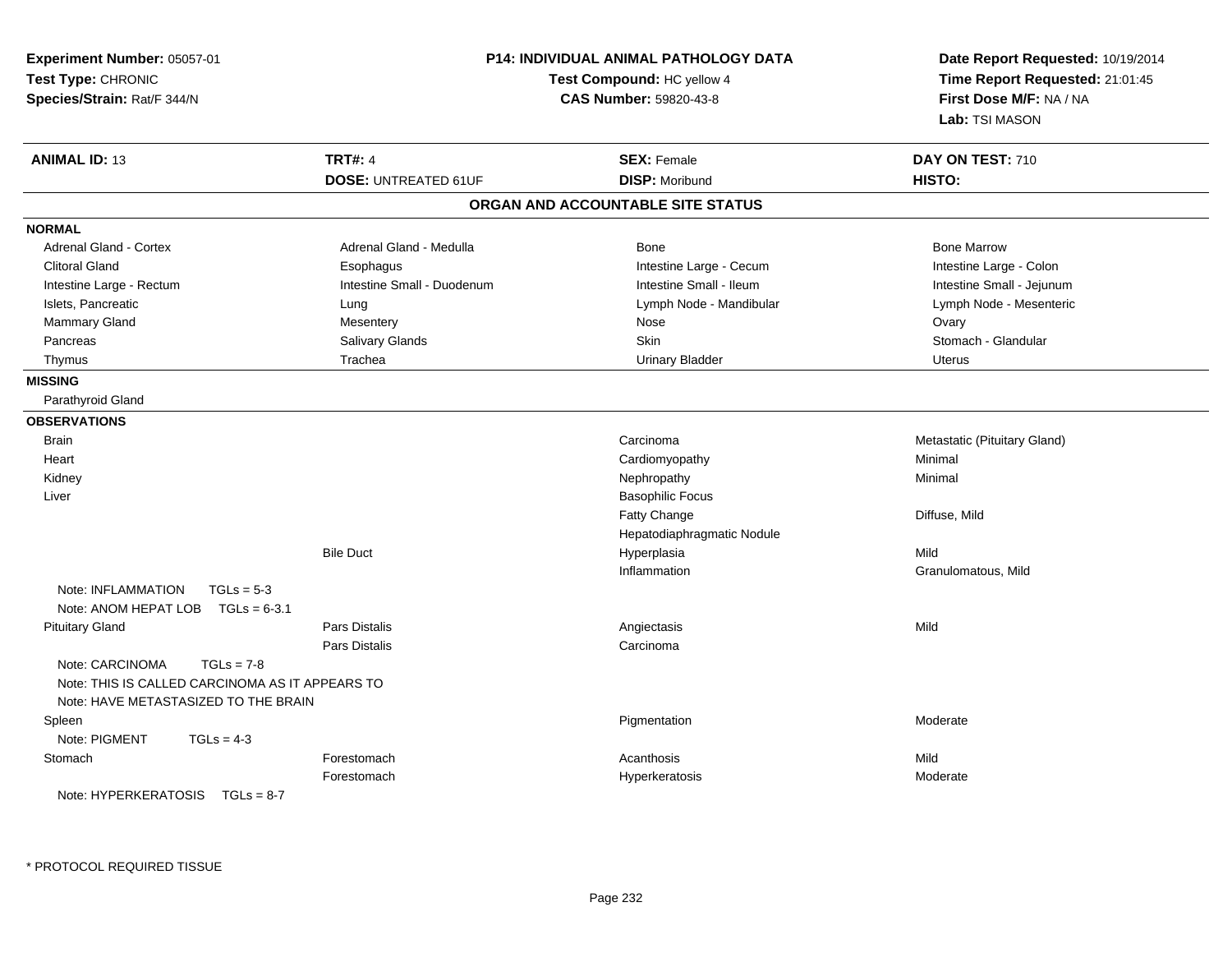| Experiment Number: 05057-01<br><b>Test Type: CHRONIC</b><br>Species/Strain: Rat/F 344/N | <b>P14: INDIVIDUAL ANIMAL PATHOLOGY DATA</b><br>Test Compound: HC yellow 4<br><b>CAS Number: 59820-43-8</b> |                                   | Date Report Requested: 10/19/2014<br>Time Report Requested: 21:01:45<br>First Dose M/F: NA / NA<br>Lab: TSI MASON |
|-----------------------------------------------------------------------------------------|-------------------------------------------------------------------------------------------------------------|-----------------------------------|-------------------------------------------------------------------------------------------------------------------|
| <b>ANIMAL ID: 13</b>                                                                    | <b>TRT#: 4</b>                                                                                              | <b>SEX: Female</b>                | DAY ON TEST: 710                                                                                                  |
|                                                                                         | <b>DOSE: UNTREATED 61UF</b>                                                                                 | <b>DISP: Moribund</b>             | HISTO:                                                                                                            |
|                                                                                         |                                                                                                             | ORGAN AND ACCOUNTABLE SITE STATUS |                                                                                                                   |
| <b>Thyroid Gland</b>                                                                    | C Cell                                                                                                      | Hyperplasia                       | Minimal                                                                                                           |
| PRIMARY CAUSE OF DEATH                                                                  |                                                                                                             |                                   |                                                                                                                   |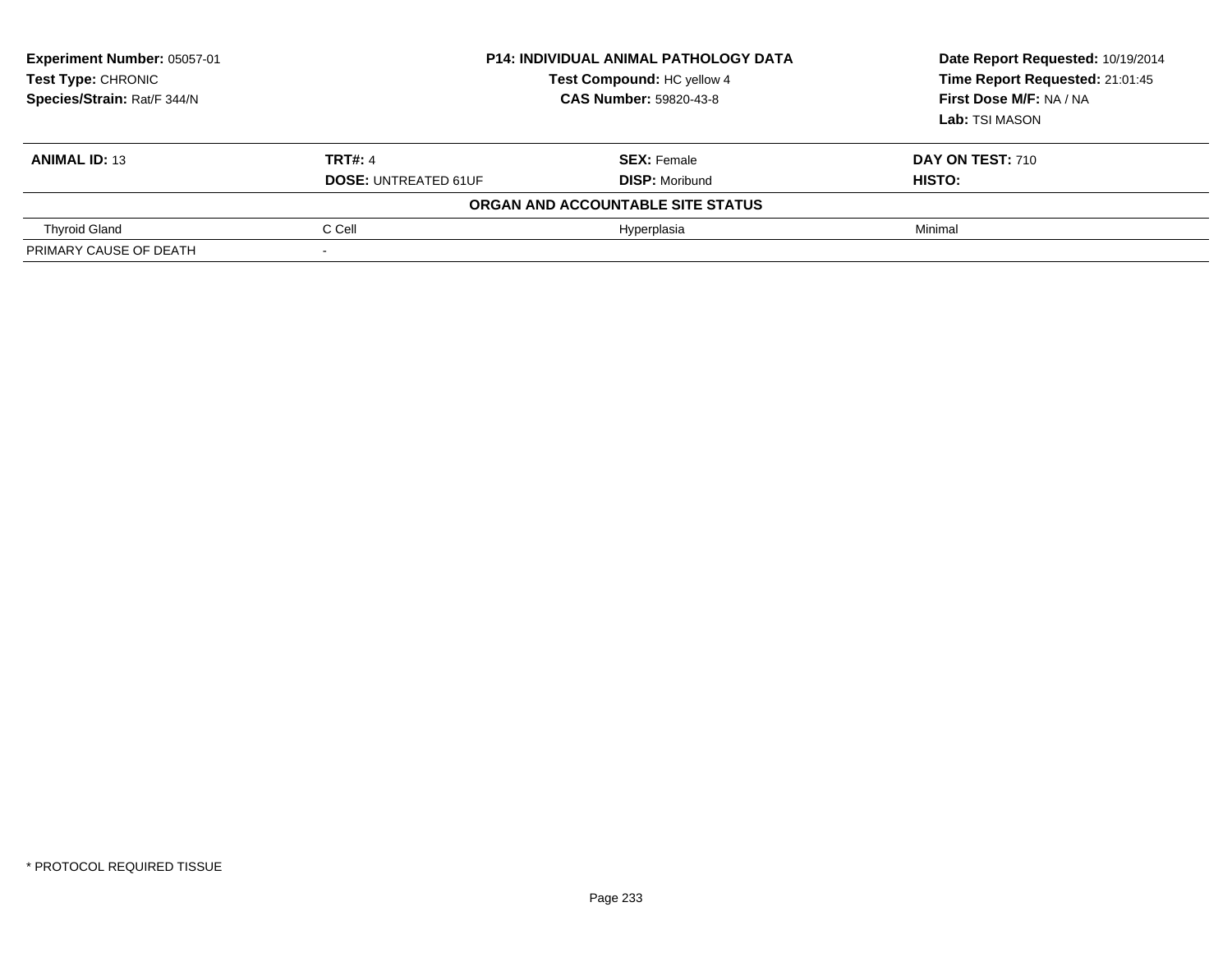| Experiment Number: 05057-01<br>Test Type: CHRONIC<br>Species/Strain: Rat/F 344/N | <b>P14: INDIVIDUAL ANIMAL PATHOLOGY DATA</b><br>Test Compound: HC yellow 4<br>CAS Number: 59820-43-8 |                                   | Date Report Requested: 10/19/2014<br>Time Report Requested: 21:01:45<br>First Dose M/F: NA / NA<br>Lab: TSI MASON |
|----------------------------------------------------------------------------------|------------------------------------------------------------------------------------------------------|-----------------------------------|-------------------------------------------------------------------------------------------------------------------|
| <b>ANIMAL ID: 14</b>                                                             | <b>TRT#: 4</b>                                                                                       | <b>SEX: Female</b>                | DAY ON TEST: 728                                                                                                  |
|                                                                                  | <b>DOSE: UNTREATED 61UF</b>                                                                          | <b>DISP: Moribund</b>             | HISTO:                                                                                                            |
|                                                                                  |                                                                                                      | ORGAN AND ACCOUNTABLE SITE STATUS |                                                                                                                   |
| <b>NORMAL</b>                                                                    |                                                                                                      |                                   |                                                                                                                   |
| <b>Adrenal Gland - Cortex</b>                                                    | <b>Bone</b>                                                                                          | <b>Bone Marrow</b>                | <b>Brain</b>                                                                                                      |
| <b>Clitoral Gland</b>                                                            | Esophagus                                                                                            | Intestine Large - Cecum           | Intestine Large - Colon                                                                                           |
| Intestine Large - Rectum                                                         | Intestine Small - Duodenum                                                                           | Intestine Small - Ileum           | Intestine Small - Jejunum                                                                                         |
| Islets, Pancreatic                                                               | Lung                                                                                                 | Lymph Node - Mandibular           | Lymph Node - Mesenteric                                                                                           |
| Mammary Gland                                                                    | Nose                                                                                                 | Ovary                             | Salivary Glands                                                                                                   |
| <b>Skin</b>                                                                      | Stomach - Glandular                                                                                  | <b>Thyroid Gland</b>              | Trachea                                                                                                           |
| <b>Urinary Bladder</b>                                                           |                                                                                                      |                                   |                                                                                                                   |
| <b>MISSING</b>                                                                   |                                                                                                      |                                   |                                                                                                                   |
| Thymus                                                                           |                                                                                                      |                                   |                                                                                                                   |
| <b>OBSERVATIONS</b>                                                              |                                                                                                      |                                   |                                                                                                                   |
| <b>Adrenal Gland</b>                                                             | Medulla                                                                                              | Hyperplasia                       | Mild                                                                                                              |
| Heart                                                                            |                                                                                                      | Cardiomyopathy                    | Mild                                                                                                              |
| Kidney                                                                           |                                                                                                      | Nephropathy                       | Moderate                                                                                                          |
| Liver                                                                            |                                                                                                      | <b>Fatty Change</b>               | Diffuse, Mild                                                                                                     |
|                                                                                  |                                                                                                      | Inflammation                      | Granulomatous, Mild                                                                                               |
|                                                                                  |                                                                                                      | Mixed Cell Focus                  |                                                                                                                   |
| Note: MIXED CL FOCUS TGLs = 4-3                                                  |                                                                                                      |                                   |                                                                                                                   |
| Pancreas                                                                         | Acinus                                                                                               | Adenoma                           |                                                                                                                   |
|                                                                                  | Acinus                                                                                               | Atrophy                           | Mild                                                                                                              |
| Parathyroid Gland                                                                |                                                                                                      | Adenoma                           |                                                                                                                   |
| <b>Pituitary Gland</b>                                                           | <b>Pars Distalis</b>                                                                                 | Adenoma                           |                                                                                                                   |
|                                                                                  | <b>Pars Distalis</b>                                                                                 | Angiectasis                       | Moderate                                                                                                          |
| Note: ADENOMA<br>$TGLs = 5-8$                                                    |                                                                                                      |                                   |                                                                                                                   |
| Spleen                                                                           |                                                                                                      | Pigmentation                      | Moderate                                                                                                          |
| Stomach                                                                          | Forestomach                                                                                          | Hyperkeratosis                    | Moderate                                                                                                          |
| Note: HYPERKERATOSIS<br>$TGLs = 6-7$                                             |                                                                                                      |                                   |                                                                                                                   |
| Uterus                                                                           |                                                                                                      | Polyp Stromal                     |                                                                                                                   |
| Note: POLYP STROMAL<br>$TGLs = 3-6$                                              |                                                                                                      |                                   |                                                                                                                   |
| PRIMARY CAUSE OF DEATH                                                           |                                                                                                      |                                   |                                                                                                                   |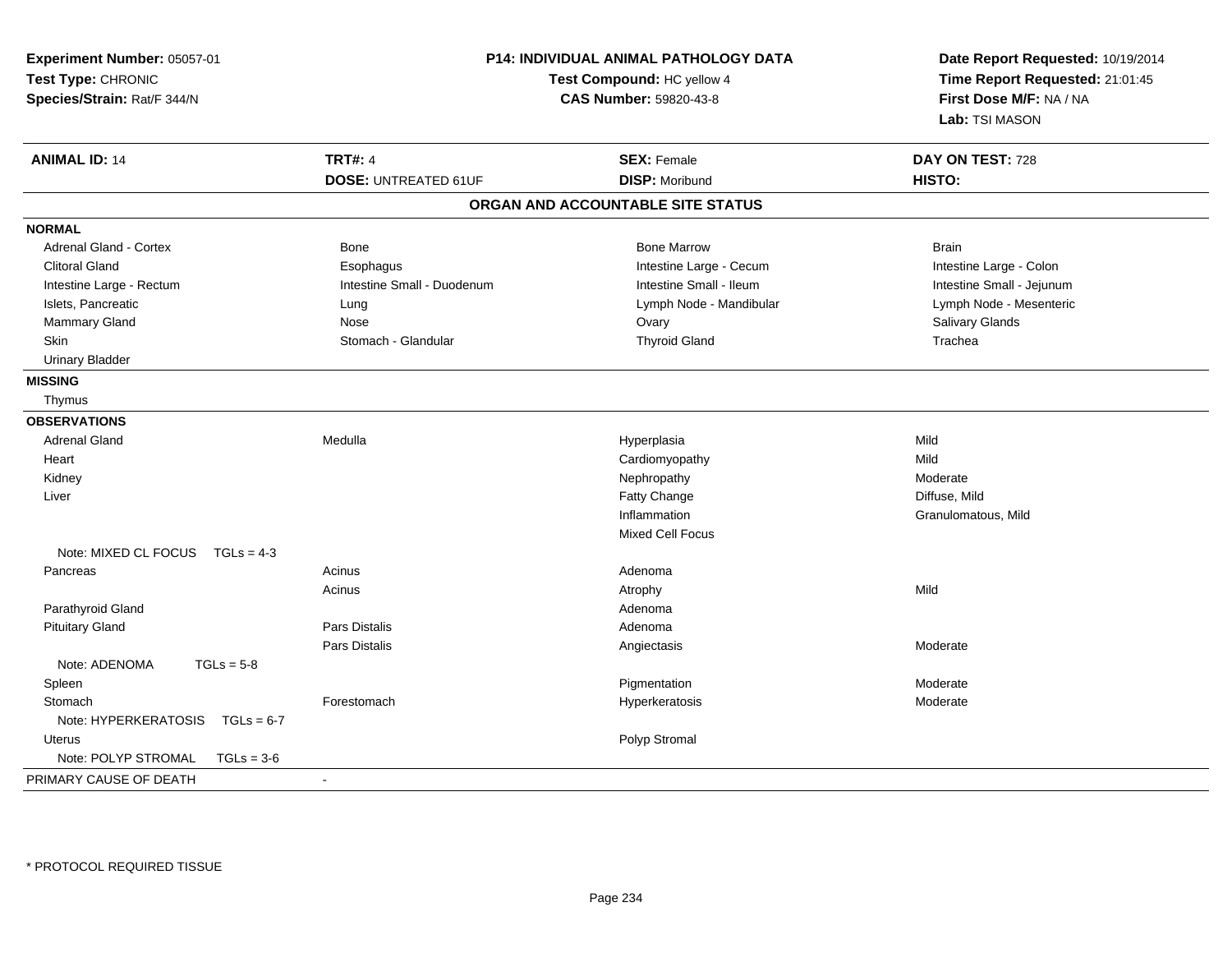| Experiment Number: 05057-01<br>Test Type: CHRONIC<br>Species/Strain: Rat/F 344/N |                             | <b>P14: INDIVIDUAL ANIMAL PATHOLOGY DATA</b><br>Test Compound: HC yellow 4<br><b>CAS Number: 59820-43-8</b> | Date Report Requested: 10/19/2014<br>Time Report Requested: 21:01:45<br>First Dose M/F: NA / NA<br>Lab: TSI MASON |
|----------------------------------------------------------------------------------|-----------------------------|-------------------------------------------------------------------------------------------------------------|-------------------------------------------------------------------------------------------------------------------|
| <b>ANIMAL ID: 17</b>                                                             | <b>TRT#: 4</b>              | <b>SEX: Female</b>                                                                                          | DAY ON TEST: 731                                                                                                  |
|                                                                                  | <b>DOSE: UNTREATED 61UF</b> | <b>DISP: Moribund</b>                                                                                       | HISTO:                                                                                                            |
|                                                                                  |                             | ORGAN AND ACCOUNTABLE SITE STATUS                                                                           |                                                                                                                   |
| <b>NORMAL</b>                                                                    |                             |                                                                                                             |                                                                                                                   |
| Bone                                                                             | <b>Bone Marrow</b>          | <b>Brain</b>                                                                                                | Clitoral Gland                                                                                                    |
| Esophagus                                                                        | Intestine Large - Cecum     | Intestine Large - Colon                                                                                     | Intestine Large - Rectum                                                                                          |
| Intestine Small - Duodenum                                                       | Intestine Small - Ileum     | Islets, Pancreatic                                                                                          | Nose                                                                                                              |
| Ovary                                                                            | Pancreas                    | Salivary Glands                                                                                             | Skin                                                                                                              |
| Stomach - Forestomach                                                            | Stomach - Glandular         | <b>Thyroid Gland</b>                                                                                        | Trachea                                                                                                           |
| <b>Urinary Bladder</b>                                                           | Uterus                      |                                                                                                             |                                                                                                                   |
| <b>MISSING</b>                                                                   |                             |                                                                                                             |                                                                                                                   |
| Intestine Small - Jejunum                                                        | Parathyroid Gland           |                                                                                                             |                                                                                                                   |
| <b>OBSERVATIONS</b>                                                              |                             |                                                                                                             |                                                                                                                   |
| <b>Adrenal Gland</b>                                                             | Cortex                      | Leukemia Mononuclear                                                                                        |                                                                                                                   |
|                                                                                  | Medulla                     | Leukemia Mononuclear                                                                                        |                                                                                                                   |
| Note: LEUKEMIA MONUC<br>$TGLs = 6-8$                                             |                             |                                                                                                             |                                                                                                                   |
| Heart                                                                            |                             | Leukemia Mononuclear                                                                                        |                                                                                                                   |
| Kidney                                                                           |                             | Leukemia Mononuclear                                                                                        |                                                                                                                   |
| Liver                                                                            |                             | <b>Basophilic Focus</b>                                                                                     |                                                                                                                   |
|                                                                                  |                             | Hepatocellular Carcinoma                                                                                    |                                                                                                                   |
|                                                                                  | <b>Bile Duct</b>            | Hyperplasia                                                                                                 | Mild                                                                                                              |
|                                                                                  |                             | Inflammation                                                                                                | Granulomatous, Minimal                                                                                            |
|                                                                                  |                             | Leukemia Mononuclear                                                                                        |                                                                                                                   |
| Note: LEUKEMIA MONUC<br>$TGLs = 7-3$                                             |                             |                                                                                                             |                                                                                                                   |
| Lung                                                                             |                             | Leukemia Mononuclear                                                                                        |                                                                                                                   |
| Note: LEUKEMIA MONUC<br>$TGLs = 4-1+2$                                           |                             |                                                                                                             |                                                                                                                   |
| Lymph Node                                                                       | Mandibular                  | Leukemia Mononuclear                                                                                        |                                                                                                                   |
|                                                                                  | Mediastinal                 | Leukemia Mononuclear                                                                                        |                                                                                                                   |
|                                                                                  | Mesenteric                  | Leukemia Mononuclear                                                                                        |                                                                                                                   |
| Mammary Gland                                                                    |                             | Fibroadenoma                                                                                                |                                                                                                                   |
| Note: FIBROADENOMA<br>$TGLs = 3-14$                                              |                             |                                                                                                             |                                                                                                                   |
| <b>Pituitary Gland</b>                                                           | Pars Distalis               | Adenoma                                                                                                     |                                                                                                                   |
|                                                                                  | Pars Distalis               | Angiectasis                                                                                                 | Mild                                                                                                              |
| Note: ADENOMA<br>$TGLs = 8-8$                                                    |                             |                                                                                                             |                                                                                                                   |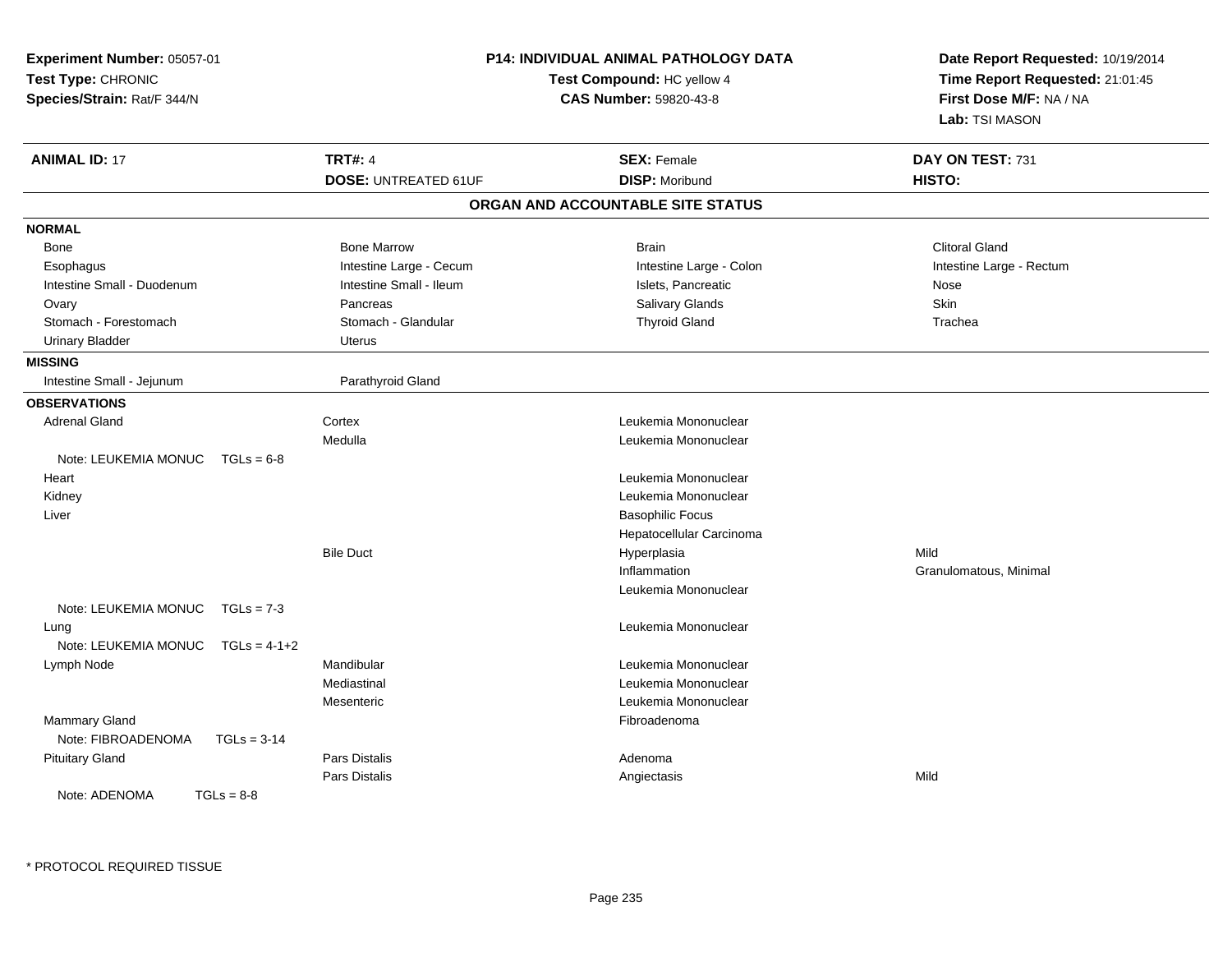| Experiment Number: 05057-01<br>Test Type: CHRONIC<br>Species/Strain: Rat/F 344/N | <b>P14: INDIVIDUAL ANIMAL PATHOLOGY DATA</b><br>Test Compound: HC yellow 4<br><b>CAS Number: 59820-43-8</b> |                                   | Date Report Requested: 10/19/2014<br>Time Report Requested: 21:01:45<br>First Dose M/F: NA / NA<br>Lab: TSI MASON |  |
|----------------------------------------------------------------------------------|-------------------------------------------------------------------------------------------------------------|-----------------------------------|-------------------------------------------------------------------------------------------------------------------|--|
| <b>ANIMAL ID: 17</b>                                                             | <b>TRT#: 4</b>                                                                                              | <b>SEX: Female</b>                | DAY ON TEST: 731                                                                                                  |  |
|                                                                                  | <b>DOSE: UNTREATED 61UF</b>                                                                                 | <b>DISP: Moribund</b>             | HISTO:                                                                                                            |  |
|                                                                                  |                                                                                                             | ORGAN AND ACCOUNTABLE SITE STATUS |                                                                                                                   |  |
| <b>Skin</b><br>Note: LARGE NECROTIC MASS                                         |                                                                                                             |                                   |                                                                                                                   |  |
| Spleen                                                                           |                                                                                                             | <b>Fibrosis</b>                   | Mild                                                                                                              |  |
|                                                                                  |                                                                                                             | Leukemia Mononuclear              |                                                                                                                   |  |
| Note: LEUKEMIA MONUC $TGLs = 5-3.1$                                              |                                                                                                             |                                   |                                                                                                                   |  |
| Thymus                                                                           |                                                                                                             | Leukemia Mononuclear              |                                                                                                                   |  |
| PRIMARY CAUSE OF DEATH                                                           |                                                                                                             |                                   |                                                                                                                   |  |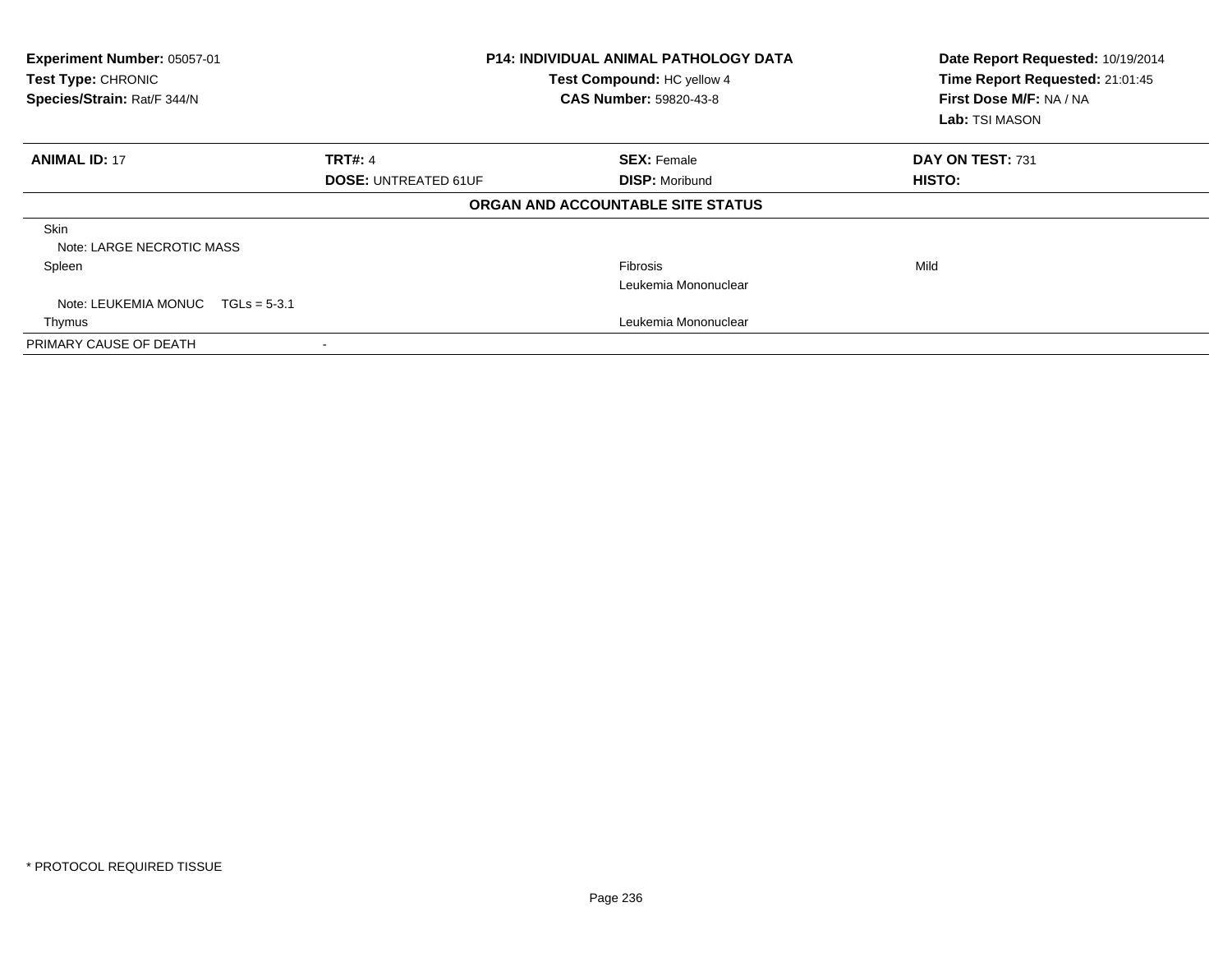| Experiment Number: 05057-01<br>Test Type: CHRONIC<br>Species/Strain: Rat/F 344/N |                             | <b>P14: INDIVIDUAL ANIMAL PATHOLOGY DATA</b><br>Test Compound: HC yellow 4<br>CAS Number: 59820-43-8 | Date Report Requested: 10/19/2014<br>Time Report Requested: 21:01:45<br>First Dose M/F: NA / NA<br>Lab: TSI MASON |
|----------------------------------------------------------------------------------|-----------------------------|------------------------------------------------------------------------------------------------------|-------------------------------------------------------------------------------------------------------------------|
| <b>ANIMAL ID: 19</b>                                                             | <b>TRT#: 4</b>              | <b>SEX: Female</b>                                                                                   | DAY ON TEST: 735                                                                                                  |
|                                                                                  | <b>DOSE: UNTREATED 61UF</b> | <b>DISP: Terminal Sacrifice</b>                                                                      | HISTO:                                                                                                            |
|                                                                                  |                             | ORGAN AND ACCOUNTABLE SITE STATUS                                                                    |                                                                                                                   |
| <b>NORMAL</b>                                                                    |                             |                                                                                                      |                                                                                                                   |
| Adrenal Gland - Cortex                                                           | Adrenal Gland - Medulla     | Bone                                                                                                 | <b>Bone Marrow</b>                                                                                                |
| <b>Brain</b>                                                                     | <b>Clitoral Gland</b>       | Esophagus                                                                                            | Heart                                                                                                             |
| Intestine Large - Cecum                                                          | Intestine Large - Colon     | Intestine Large - Rectum                                                                             | Intestine Small - Duodenum                                                                                        |
| Intestine Small - Ileum                                                          | Intestine Small - Jejunum   | Islets, Pancreatic                                                                                   | Lung                                                                                                              |
| Lymph Node - Mandibular                                                          | Lymph Node - Mesenteric     | Nose                                                                                                 | Ovary                                                                                                             |
| Pancreas                                                                         | Parathyroid Gland           | Salivary Glands                                                                                      | Stomach - Forestomach                                                                                             |
| Stomach - Glandular                                                              | Thymus                      | Trachea                                                                                              | <b>Urinary Bladder</b>                                                                                            |
| <b>Uterus</b>                                                                    |                             |                                                                                                      |                                                                                                                   |
| <b>OBSERVATIONS</b>                                                              |                             |                                                                                                      |                                                                                                                   |
| Kidney                                                                           |                             | Nephropathy                                                                                          | Minimal                                                                                                           |
| Liver                                                                            |                             | <b>Basophilic Focus</b>                                                                              |                                                                                                                   |
|                                                                                  |                             | Inflammation                                                                                         | Granulomatous, Minimal                                                                                            |
|                                                                                  |                             | Leukemia Mononuclear                                                                                 |                                                                                                                   |
| <b>Mammary Gland</b>                                                             |                             | Fibroadenoma                                                                                         |                                                                                                                   |
| Note: FIBROADENOMA<br>$TGLs = 2-13$                                              |                             |                                                                                                      |                                                                                                                   |
| <b>Pituitary Gland</b>                                                           | Pars Distalis               | Adenoma                                                                                              | Multiple                                                                                                          |
|                                                                                  | Pars Distalis               | Angiectasis                                                                                          | Mild                                                                                                              |
| Note: ADENOMA<br>$TGLs = 4-8$                                                    |                             |                                                                                                      |                                                                                                                   |
| Skin                                                                             |                             | <b>Basal Cell Carcinoma</b>                                                                          |                                                                                                                   |
| Note: BASAL CEL CARC TGLs = 1-13                                                 |                             |                                                                                                      |                                                                                                                   |
| Spleen                                                                           |                             | Hematopoietic Cell Proliferation                                                                     | Moderate                                                                                                          |
|                                                                                  |                             | Leukemia Mononuclear                                                                                 |                                                                                                                   |
| Note: HEMA CELL PROL TGLs = 3-3                                                  |                             |                                                                                                      |                                                                                                                   |
| <b>Thyroid Gland</b>                                                             | C Cell                      | Hyperplasia                                                                                          | Minimal                                                                                                           |
| PRIMARY CAUSE OF DEATH                                                           | $\overline{\phantom{a}}$    |                                                                                                      |                                                                                                                   |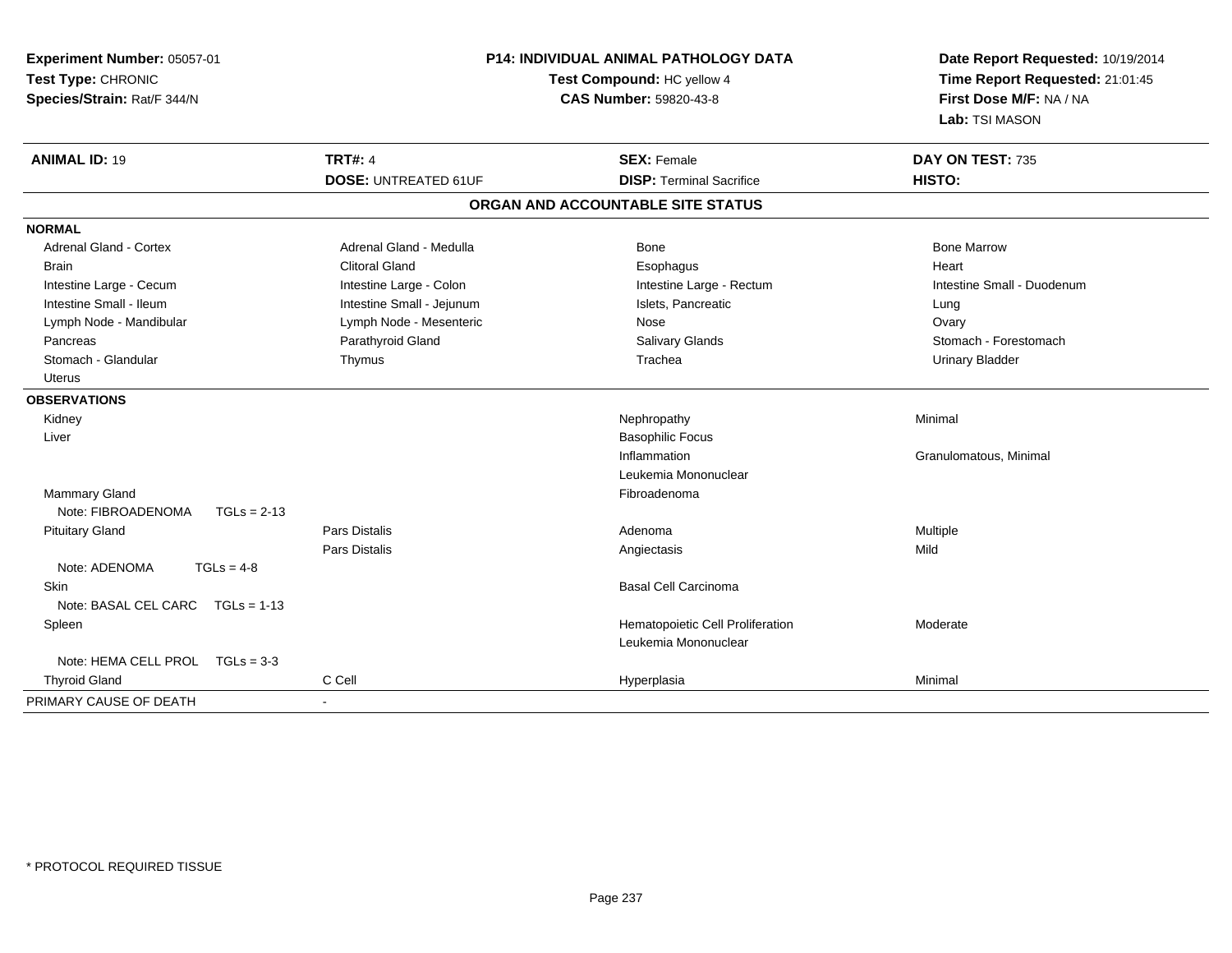| Experiment Number: 05057-01<br>Test Type: CHRONIC<br>Species/Strain: Rat/F 344/N |                             | <b>P14: INDIVIDUAL ANIMAL PATHOLOGY DATA</b><br>Test Compound: HC yellow 4<br><b>CAS Number: 59820-43-8</b> | Date Report Requested: 10/19/2014<br>Time Report Requested: 21:01:45<br>First Dose M/F: NA / NA<br>Lab: TSI MASON |  |
|----------------------------------------------------------------------------------|-----------------------------|-------------------------------------------------------------------------------------------------------------|-------------------------------------------------------------------------------------------------------------------|--|
| <b>ANIMAL ID: 21</b>                                                             | <b>TRT#: 4</b>              | <b>SEX: Female</b>                                                                                          | DAY ON TEST: 735                                                                                                  |  |
|                                                                                  | <b>DOSE: UNTREATED 61UF</b> | <b>DISP: Terminal Sacrifice</b>                                                                             | HISTO:                                                                                                            |  |
|                                                                                  |                             | ORGAN AND ACCOUNTABLE SITE STATUS                                                                           |                                                                                                                   |  |
| <b>NORMAL</b>                                                                    |                             |                                                                                                             |                                                                                                                   |  |
| <b>Adrenal Gland - Cortex</b>                                                    | Adrenal Gland - Medulla     | Bone                                                                                                        | <b>Bone Marrow</b>                                                                                                |  |
| <b>Brain</b>                                                                     | <b>Clitoral Gland</b>       | Esophagus                                                                                                   | Heart                                                                                                             |  |
| Intestine Large - Cecum                                                          | Intestine Large - Colon     | Intestine Large - Rectum                                                                                    | Intestine Small - Duodenum                                                                                        |  |
| Intestine Small - Ileum                                                          | Intestine Small - Jejunum   | Islets. Pancreatic                                                                                          | Lung                                                                                                              |  |
| Lymph Node - Mandibular                                                          | Lymph Node - Mesenteric     | Nose                                                                                                        | Ovary                                                                                                             |  |
| Pancreas                                                                         | Parathyroid Gland           | Salivary Glands                                                                                             | Skin                                                                                                              |  |
| Stomach - Forestomach                                                            | Stomach - Glandular         | Thymus                                                                                                      | Trachea                                                                                                           |  |
| <b>Urinary Bladder</b>                                                           | <b>Uterus</b>               |                                                                                                             |                                                                                                                   |  |
| <b>OBSERVATIONS</b>                                                              |                             |                                                                                                             |                                                                                                                   |  |
| Kidney                                                                           |                             | Nephropathy                                                                                                 | Mild                                                                                                              |  |
| Liver                                                                            |                             | <b>Basophilic Focus</b>                                                                                     |                                                                                                                   |  |
|                                                                                  | <b>Bile Duct</b>            | Hyperplasia                                                                                                 | Minimal                                                                                                           |  |
|                                                                                  |                             | Inflammation                                                                                                | Granulomatous, Minimal                                                                                            |  |
| <b>Mammary Gland</b>                                                             |                             | Fibroadenoma                                                                                                |                                                                                                                   |  |
| Note: FIBROADENOMA<br>$TGLs = 1-13$                                              |                             |                                                                                                             |                                                                                                                   |  |
| <b>Pituitary Gland</b>                                                           | <b>Pars Distalis</b>        | Hyperplasia                                                                                                 | Mild                                                                                                              |  |
| Spleen                                                                           |                             | Hematopoietic Cell Proliferation                                                                            | Mild                                                                                                              |  |
|                                                                                  |                             | Pigmentation                                                                                                | Mild                                                                                                              |  |
| <b>Thyroid Gland</b>                                                             | C Cell                      | Hyperplasia                                                                                                 | Minimal                                                                                                           |  |
| Uterus                                                                           |                             |                                                                                                             |                                                                                                                   |  |
| Note: THE CERVIX WAS REPORTED AS ENLARGED (TGL 3) BUT                            |                             |                                                                                                             |                                                                                                                   |  |
| Note: WAS HISTOLOGICALLY NORMAL.                                                 |                             |                                                                                                             |                                                                                                                   |  |
| PRIMARY CAUSE OF DEATH                                                           |                             |                                                                                                             |                                                                                                                   |  |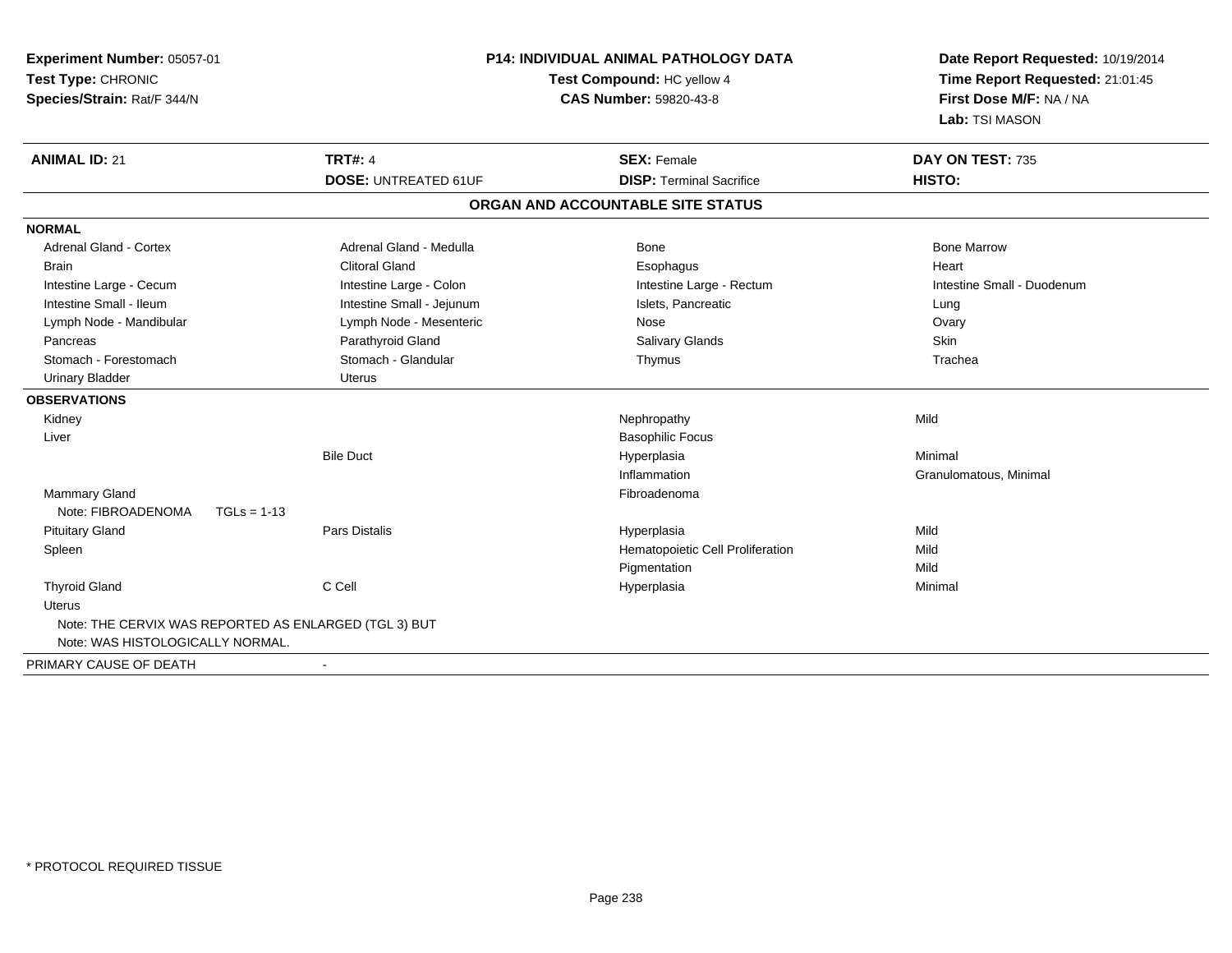| Experiment Number: 05057-01                                            |                                                             | <b>P14: INDIVIDUAL ANIMAL PATHOLOGY DATA</b> | Date Report Requested: 10/19/2014                          |
|------------------------------------------------------------------------|-------------------------------------------------------------|----------------------------------------------|------------------------------------------------------------|
| Test Type: CHRONIC                                                     |                                                             | Test Compound: HC yellow 4                   | Time Report Requested: 21:01:45<br>First Dose M/F: NA / NA |
| Species/Strain: Rat/F 344/N                                            |                                                             | CAS Number: 59820-43-8                       |                                                            |
|                                                                        |                                                             |                                              | Lab: TSI MASON                                             |
| <b>ANIMAL ID: 22</b>                                                   | <b>TRT#: 4</b>                                              | <b>SEX: Female</b>                           | DAY ON TEST: 531                                           |
|                                                                        | <b>DOSE: UNTREATED 61UF</b>                                 | <b>DISP: Moribund</b>                        | HISTO:                                                     |
|                                                                        |                                                             | ORGAN AND ACCOUNTABLE SITE STATUS            |                                                            |
| <b>NORMAL</b>                                                          |                                                             |                                              |                                                            |
| Bone                                                                   | <b>Bone Marrow</b>                                          | <b>Brain</b>                                 | <b>Clitoral Gland</b>                                      |
| Esophagus                                                              | Intestine Large - Cecum                                     | Intestine Large - Colon                      | Intestine Large - Rectum                                   |
| Intestine Small - Duodenum                                             | Intestine Small - Ileum                                     | Intestine Small - Jejunum                    | Islets, Pancreatic                                         |
| Lymph Node - Mandibular                                                | Pancreas                                                    | Parathyroid Gland                            | Salivary Glands                                            |
| <b>Skin</b>                                                            | Stomach - Forestomach                                       | Stomach - Glandular                          | Thymus                                                     |
| <b>Thyroid Gland</b>                                                   | Trachea                                                     | <b>Urinary Bladder</b>                       | Uterus                                                     |
| <b>OBSERVATIONS</b>                                                    |                                                             |                                              |                                                            |
| <b>Adrenal Gland</b>                                                   | Cortex                                                      | Leukemia Mononuclear                         |                                                            |
|                                                                        | Medulla                                                     | Leukemia Mononuclear                         |                                                            |
| Heart                                                                  |                                                             | Leukemia Mononuclear                         |                                                            |
| Kidney                                                                 |                                                             | Leukemia Mononuclear                         |                                                            |
| Liver                                                                  |                                                             | Fatty Change                                 | Diffuse, Marked                                            |
|                                                                        | <b>Bile Duct</b>                                            | Hyperplasia                                  | Mild                                                       |
|                                                                        |                                                             | Leukemia Mononuclear                         |                                                            |
| Note: FATTY CHANGE<br>$TGLs = 8-3$<br>Note: LEUKEMIA MONUC  TGLs = 8-3 |                                                             |                                              |                                                            |
| Lung                                                                   |                                                             | Leukemia Mononuclear                         |                                                            |
| Lymph Node                                                             | Mediastinal                                                 | Leukemia Mononuclear                         |                                                            |
|                                                                        | Mesenteric                                                  | Leukemia Mononuclear                         |                                                            |
| Mammary Gland                                                          | Acinus                                                      | Hyperplasia                                  | Marked                                                     |
| Nose                                                                   |                                                             | Leukemia Mononuclear                         |                                                            |
| Ovary                                                                  |                                                             | Leukemia Mononuclear                         |                                                            |
| Note: NORMAL CORPORA LUTEA.                                            | Note: NODULES OBSERVED ON THE OVARIES BY THE PROSECTOR WERE |                                              |                                                            |
| <b>Pituitary Gland</b>                                                 | Pars Distalis                                               | Adenoma                                      |                                                            |
|                                                                        | Pars Intermed                                               | Angiectasis                                  | Moderate                                                   |
|                                                                        | Pars Distalis                                               | Cyst                                         | Mild                                                       |
|                                                                        | Pars Distalis                                               | Leukemia Mononuclear                         |                                                            |
| Note: ANGIECTASIS<br>$TGLs = 9-8$                                      |                                                             |                                              |                                                            |
| Note: ADENOMA<br>$TGLs = 9-8$                                          |                                                             |                                              |                                                            |
|                                                                        |                                                             |                                              |                                                            |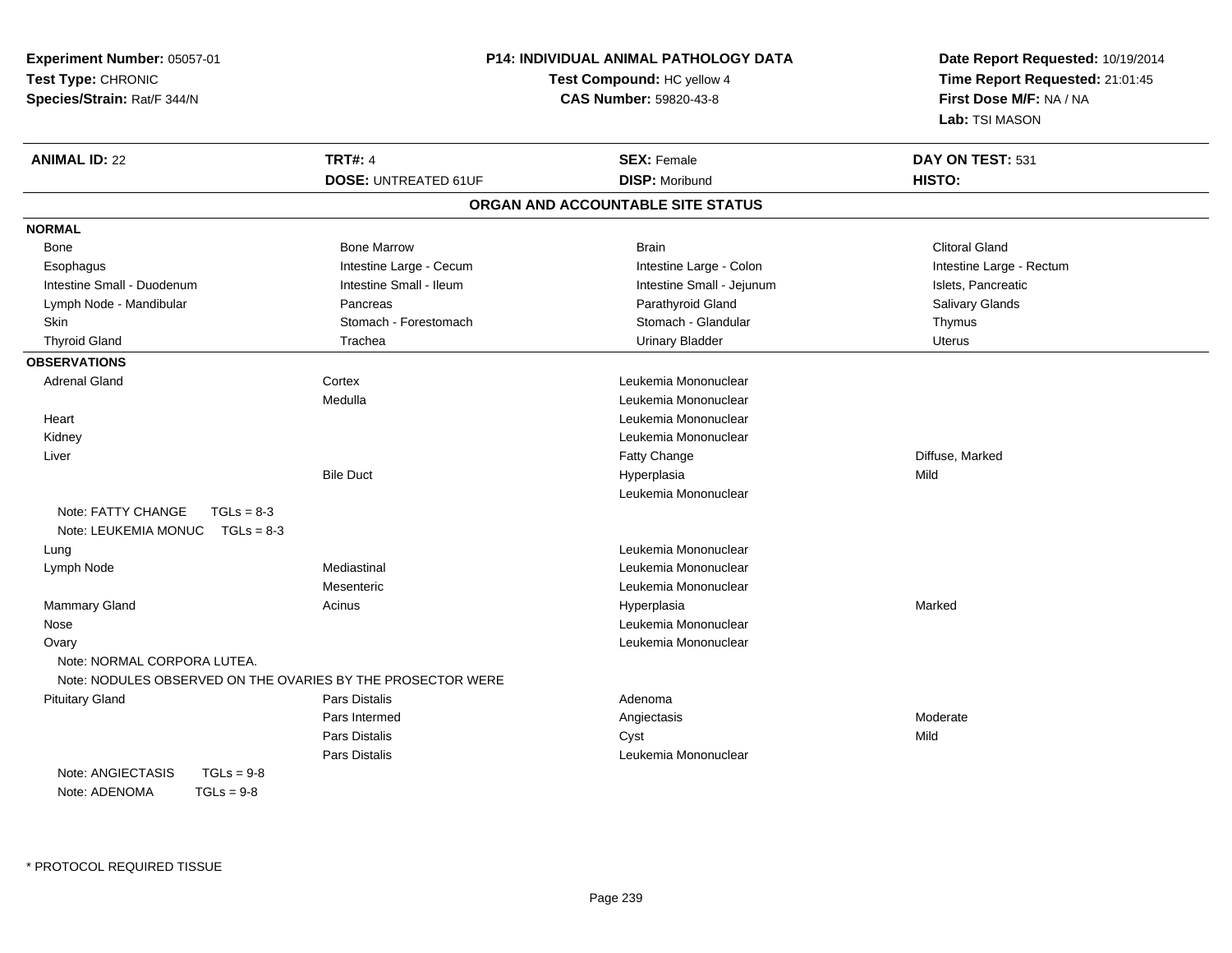| <b>Experiment Number: 05057-01</b><br>Test Type: CHRONIC<br>Species/Strain: Rat/F 344/N | <b>P14: INDIVIDUAL ANIMAL PATHOLOGY DATA</b><br>Test Compound: HC yellow 4<br><b>CAS Number: 59820-43-8</b> |                                   | Date Report Requested: 10/19/2014<br>Time Report Requested: 21:01:45<br>First Dose M/F: NA / NA<br>Lab: TSI MASON |
|-----------------------------------------------------------------------------------------|-------------------------------------------------------------------------------------------------------------|-----------------------------------|-------------------------------------------------------------------------------------------------------------------|
| <b>ANIMAL ID: 22</b>                                                                    | <b>TRT#: 4</b>                                                                                              | <b>SEX: Female</b>                | DAY ON TEST: 531                                                                                                  |
|                                                                                         | <b>DOSE: UNTREATED 61UF</b>                                                                                 | <b>DISP: Moribund</b>             | <b>HISTO:</b>                                                                                                     |
|                                                                                         |                                                                                                             | ORGAN AND ACCOUNTABLE SITE STATUS |                                                                                                                   |
| Spleen                                                                                  | Leukemia Mononuclear                                                                                        |                                   |                                                                                                                   |
| Note: LEUKEMIA MONUC $TGLs = 5-3.1$                                                     |                                                                                                             |                                   |                                                                                                                   |
| PRIMARY CAUSE OF DEATH                                                                  |                                                                                                             |                                   |                                                                                                                   |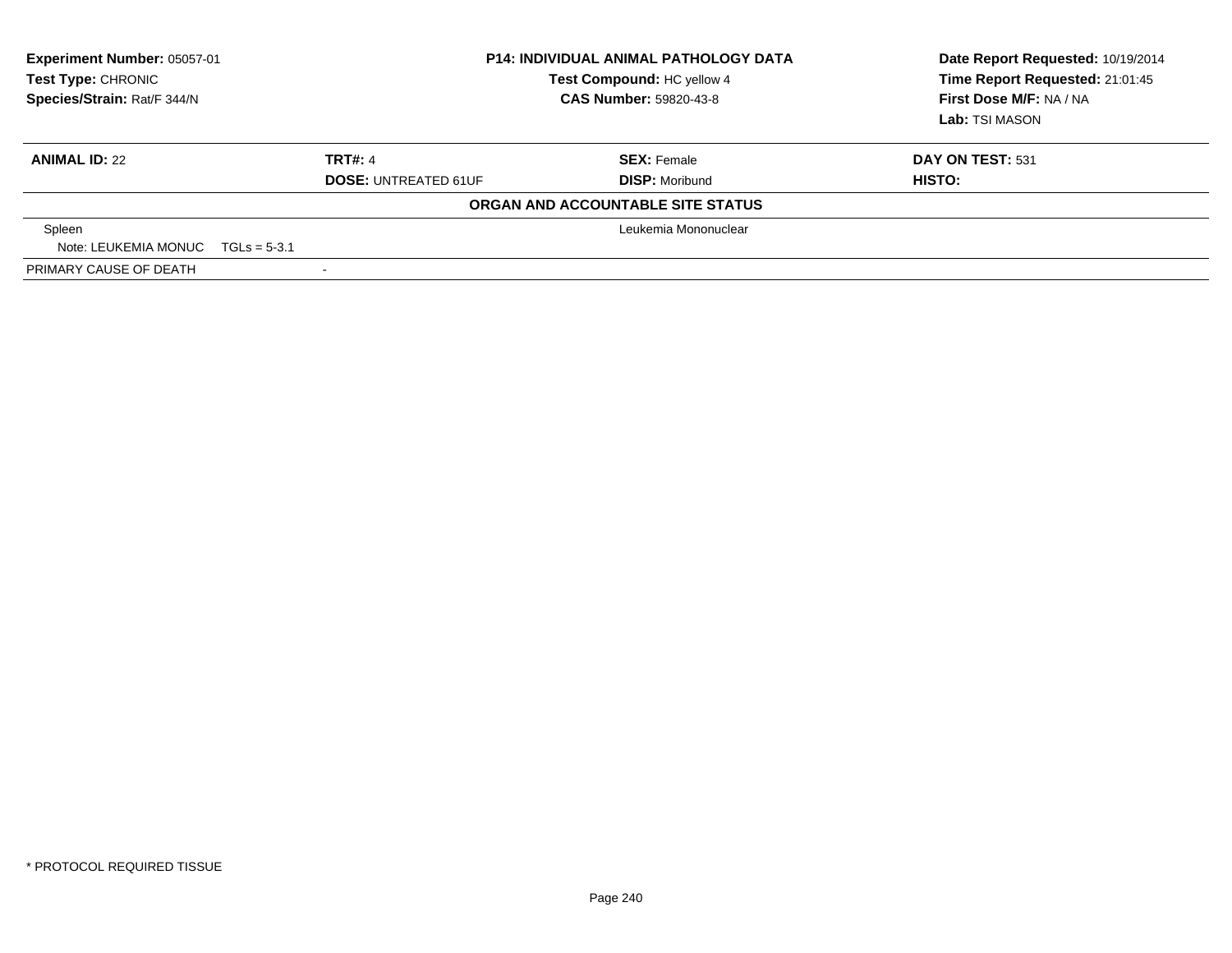| Experiment Number: 05057-01<br>Test Type: CHRONIC<br>Species/Strain: Rat/F 344/N | P14: INDIVIDUAL ANIMAL PATHOLOGY DATA<br>Test Compound: HC yellow 4<br><b>CAS Number: 59820-43-8</b> |                             | Date Report Requested: 10/19/2014<br>Time Report Requested: 21:01:45<br>First Dose M/F: NA / NA<br>Lab: TSI MASON |                           |
|----------------------------------------------------------------------------------|------------------------------------------------------------------------------------------------------|-----------------------------|-------------------------------------------------------------------------------------------------------------------|---------------------------|
| <b>ANIMAL ID: 24</b>                                                             |                                                                                                      | <b>TRT#: 4</b>              | <b>SEX: Female</b>                                                                                                | DAY ON TEST: 625          |
|                                                                                  |                                                                                                      | <b>DOSE: UNTREATED 61UF</b> | <b>DISP: Moribund</b>                                                                                             | HISTO:                    |
|                                                                                  |                                                                                                      |                             | ORGAN AND ACCOUNTABLE SITE STATUS                                                                                 |                           |
| <b>NORMAL</b>                                                                    |                                                                                                      |                             |                                                                                                                   |                           |
| Adrenal Gland - Cortex                                                           |                                                                                                      | Adrenal Gland - Medulla     | Bone                                                                                                              | <b>Bone Marrow</b>        |
| <b>Brain</b>                                                                     |                                                                                                      | Esophagus                   | Intestine Large - Cecum                                                                                           | Intestine Large - Colon   |
| Intestine Large - Rectum                                                         |                                                                                                      | Intestine Small - Duodenum  | Intestine Small - Ileum                                                                                           | Intestine Small - Jejunum |
| Islets, Pancreatic                                                               |                                                                                                      | Kidney                      | Lymph Node - Mandibular                                                                                           | Lymph Node - Mesenteric   |
| Ovary                                                                            |                                                                                                      | Pancreas                    | Parathyroid Gland                                                                                                 | Salivary Glands           |
| Skin                                                                             |                                                                                                      | Stomach - Forestomach       | Stomach - Glandular                                                                                               | Thymus                    |
| <b>Thyroid Gland</b>                                                             |                                                                                                      | Trachea                     | <b>Urinary Bladder</b>                                                                                            |                           |
| <b>OBSERVATIONS</b>                                                              |                                                                                                      |                             |                                                                                                                   |                           |
| <b>Clitoral Gland</b>                                                            |                                                                                                      |                             | Adenoma                                                                                                           |                           |
| Note: ADENOMA                                                                    | $TGLs = 1-10$                                                                                        |                             |                                                                                                                   |                           |
| Heart                                                                            |                                                                                                      |                             | Cardiomyopathy                                                                                                    | Minimal                   |
| Liver                                                                            |                                                                                                      |                             | Inflammation                                                                                                      | Granulomatous, Minimal    |
| Lung                                                                             |                                                                                                      |                             | <b>Infiltration Cellular</b>                                                                                      | Histiocyte, Minimal       |
| Mammary Gland                                                                    |                                                                                                      |                             | Fibroadenoma                                                                                                      |                           |
|                                                                                  |                                                                                                      | Acinus                      | Hyperplasia                                                                                                       | Mild                      |
| [Fibroadenoma TGLS = 2-13]                                                       |                                                                                                      |                             |                                                                                                                   |                           |
| Nose                                                                             |                                                                                                      |                             | Inflammation                                                                                                      | Acute, Minimal            |
| <b>Pituitary Gland</b>                                                           |                                                                                                      | <b>Pars Distalis</b>        | Angiectasis                                                                                                       | Mild                      |
|                                                                                  |                                                                                                      | <b>Pars Distalis</b>        | Cyst                                                                                                              | Mild                      |
|                                                                                  |                                                                                                      | <b>Pars Distalis</b>        | Hyperplasia                                                                                                       | Minimal                   |
| Note: HYPERPLASIA                                                                | $TGLs = 6-8$                                                                                         |                             |                                                                                                                   |                           |
| Note: ANGIECTASIS                                                                | $TGLs = 6-8$                                                                                         |                             |                                                                                                                   |                           |
| Spleen                                                                           |                                                                                                      |                             | Hematopoietic Cell Proliferation                                                                                  | Moderate                  |
| [ Hematopoietic Cell Proliferation TGLS = 4-3 ]                                  |                                                                                                      |                             |                                                                                                                   |                           |
| Uterus                                                                           |                                                                                                      |                             | Polyp Stromal                                                                                                     |                           |
| PRIMARY CAUSE OF DEATH                                                           |                                                                                                      |                             |                                                                                                                   |                           |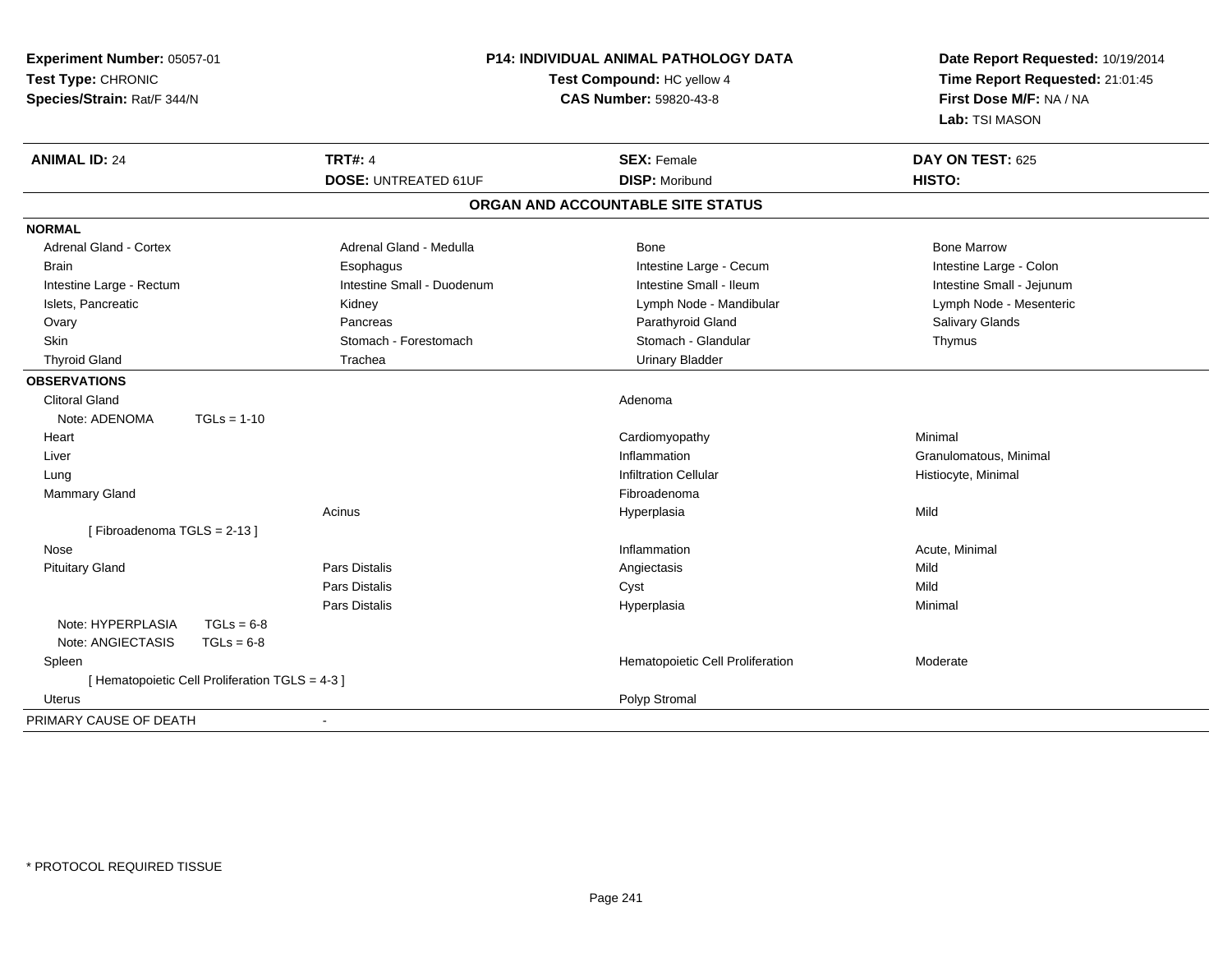| Experiment Number: 05057-01<br>Test Type: CHRONIC<br>Species/Strain: Rat/F 344/N |                                                 |                             | P14: INDIVIDUAL ANIMAL PATHOLOGY DATA<br>Test Compound: HC yellow 4<br>CAS Number: 59820-43-8 |                                  | Date Report Requested: 10/19/2014<br>Time Report Requested: 21:01:45<br>First Dose M/F: NA / NA<br>Lab: TSI MASON |
|----------------------------------------------------------------------------------|-------------------------------------------------|-----------------------------|-----------------------------------------------------------------------------------------------|----------------------------------|-------------------------------------------------------------------------------------------------------------------|
| <b>ANIMAL ID: 25</b>                                                             |                                                 | <b>TRT#: 4</b>              |                                                                                               | <b>SEX: Female</b>               | DAY ON TEST: 645                                                                                                  |
|                                                                                  |                                                 | <b>DOSE: UNTREATED 61UF</b> |                                                                                               | <b>DISP: Moribund</b>            | HISTO:                                                                                                            |
|                                                                                  |                                                 |                             | ORGAN AND ACCOUNTABLE SITE STATUS                                                             |                                  |                                                                                                                   |
| <b>NORMAL</b>                                                                    |                                                 |                             |                                                                                               |                                  |                                                                                                                   |
| <b>Adrenal Gland - Cortex</b>                                                    |                                                 | Adrenal Gland - Medulla     |                                                                                               | Bone                             | <b>Bone Marrow</b>                                                                                                |
| <b>Brain</b>                                                                     |                                                 | Esophagus                   |                                                                                               | Heart                            | Intestine Large - Cecum                                                                                           |
| Intestine Large - Colon                                                          |                                                 | Intestine Large - Rectum    |                                                                                               | Intestine Small - Duodenum       | Intestine Small - Ileum                                                                                           |
| Intestine Small - Jejunum                                                        |                                                 | Islets, Pancreatic          |                                                                                               | Lymph Node - Mandibular          | Lymph Node - Mesenteric                                                                                           |
| Nose                                                                             |                                                 | Ovary                       |                                                                                               | Pancreas                         | Parathyroid Gland                                                                                                 |
| Salivary Glands                                                                  |                                                 | Skin                        |                                                                                               | Stomach - Glandular              | Thymus                                                                                                            |
| Trachea                                                                          |                                                 | <b>Urinary Bladder</b>      |                                                                                               | <b>Uterus</b>                    |                                                                                                                   |
| <b>OBSERVATIONS</b>                                                              |                                                 |                             |                                                                                               |                                  |                                                                                                                   |
| <b>Clitoral Gland</b><br>Note: LARGE AREA OF HEMORRHAGE<br>Note: ADENOMA         | $TGLs = 2-13$                                   |                             | Adenoma                                                                                       |                                  |                                                                                                                   |
| Kidney                                                                           |                                                 |                             |                                                                                               | Nephropathy                      | Mild                                                                                                              |
| Liver                                                                            |                                                 |                             |                                                                                               | <b>Basophilic Focus</b>          |                                                                                                                   |
|                                                                                  |                                                 |                             |                                                                                               | Inflammation                     | Granulomatous, Minimal                                                                                            |
| Lung                                                                             |                                                 |                             |                                                                                               | <b>Infiltration Cellular</b>     | Histiocyte, Minimal                                                                                               |
| <b>Mammary Gland</b>                                                             |                                                 |                             |                                                                                               | Galactocele                      |                                                                                                                   |
| Note: GALACTOCELE                                                                | $TGLs = 1-10$                                   |                             |                                                                                               |                                  |                                                                                                                   |
| <b>Pituitary Gland</b>                                                           |                                                 | <b>Pars Distalis</b>        | Adenoma                                                                                       |                                  |                                                                                                                   |
|                                                                                  |                                                 | Pars Distalis               |                                                                                               | Angiectasis                      | Mild                                                                                                              |
| Spinal Cord                                                                      |                                                 |                             |                                                                                               | Neoplasm Nos                     |                                                                                                                   |
| Note: THIS NEOPLASM IS AN ASTROCYTOMA. ASTROCYTOMA<br>Note: IS NOT IN PCT        |                                                 |                             |                                                                                               |                                  |                                                                                                                   |
| Spleen                                                                           |                                                 |                             |                                                                                               | Hematopoietic Cell Proliferation | Moderate                                                                                                          |
|                                                                                  |                                                 |                             |                                                                                               | Pigmentation                     | Mild                                                                                                              |
|                                                                                  | [ Hematopoietic Cell Proliferation TGLS = 3-3 ] |                             |                                                                                               |                                  |                                                                                                                   |
| Stomach                                                                          |                                                 | Forestomach                 | Necrosis                                                                                      |                                  | Mild                                                                                                              |
| Note: NECROSIS                                                                   | $TGLs = 4-7$                                    |                             |                                                                                               |                                  |                                                                                                                   |
| <b>Thyroid Gland</b>                                                             |                                                 | C Cell                      | Adenoma                                                                                       |                                  |                                                                                                                   |
| PRIMARY CAUSE OF DEATH                                                           |                                                 | $\sim$                      |                                                                                               |                                  |                                                                                                                   |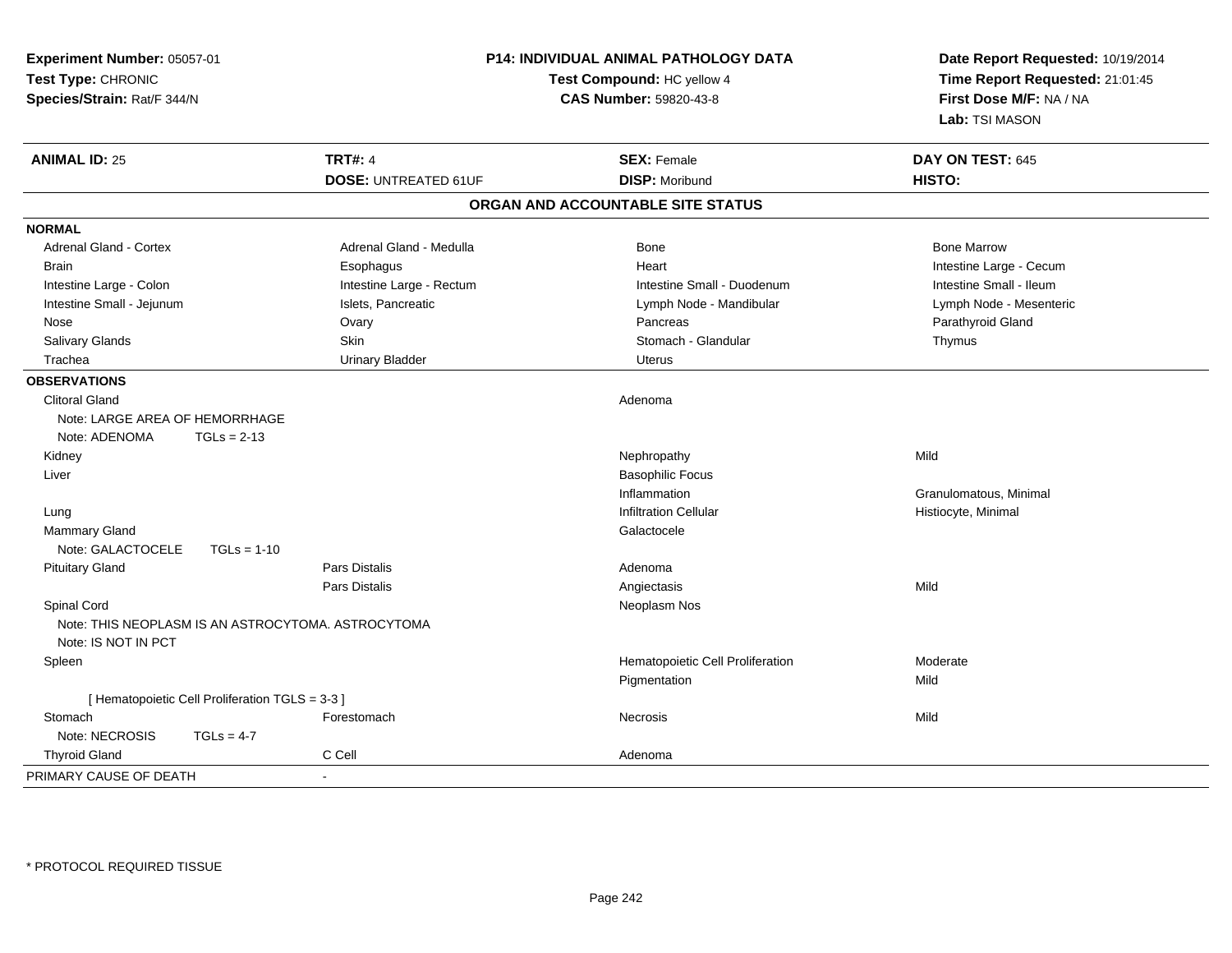| Experiment Number: 05057-01                                    | P14: INDIVIDUAL ANIMAL PATHOLOGY DATA | Date Report Requested: 10/19/2014                                            |  |
|----------------------------------------------------------------|---------------------------------------|------------------------------------------------------------------------------|--|
| Test Type: CHRONIC                                             | Test Compound: HC yellow 4            | Time Report Requested: 21:01:45<br>First Dose M/F: NA / NA<br>Lab: TSI MASON |  |
| Species/Strain: Rat/F 344/N                                    | CAS Number: 59820-43-8                |                                                                              |  |
|                                                                |                                       |                                                                              |  |
| <b>ANIMAL ID: 26</b><br><b>TRT#: 4</b>                         | <b>SEX: Female</b>                    | DAY ON TEST: 699                                                             |  |
| <b>DOSE: UNTREATED 61UF</b>                                    | <b>DISP: Moribund</b>                 | HISTO:                                                                       |  |
|                                                                | ORGAN AND ACCOUNTABLE SITE STATUS     |                                                                              |  |
| <b>NORMAL</b>                                                  |                                       |                                                                              |  |
| <b>Brain</b><br>Bone                                           | <b>Clitoral Gland</b>                 | Esophagus                                                                    |  |
| <b>Harderian Gland</b><br>Intestine Large - Cecum              | Intestine Large - Rectum              | Intestine Small - Duodenum                                                   |  |
| Islets, Pancreatic<br>Intestine Small - Jejunum                | Nose                                  | Pancreas                                                                     |  |
| <b>Pituitary Gland</b><br>Parathyroid Gland                    | Salivary Glands                       | Skin                                                                         |  |
| Stomach - Forestomach<br>Stomach - Glandular                   | <b>Thyroid Gland</b>                  | Trachea                                                                      |  |
| <b>OBSERVATIONS</b>                                            |                                       |                                                                              |  |
| <b>Adrenal Gland</b><br>Cortex                                 | Leukemia Mononuclear                  |                                                                              |  |
| Medulla                                                        | Leukemia Mononuclear                  |                                                                              |  |
| <b>Bone Marrow</b>                                             | Leukemia Mononuclear                  |                                                                              |  |
| Lens<br>Eye                                                    | Cataract                              | Mild                                                                         |  |
| [Cataract TGLS = $1-13$ ]                                      |                                       |                                                                              |  |
| Heart                                                          | Cardiomyopathy                        | Mild                                                                         |  |
|                                                                | Leukemia Mononuclear                  |                                                                              |  |
| Colon<br>Intestine Large                                       | Leukemia Mononuclear                  |                                                                              |  |
| <b>Intestine Small</b><br><b>Ileum</b>                         | Leukemia Mononuclear                  |                                                                              |  |
| Kidney                                                         | Leukemia Mononuclear                  |                                                                              |  |
|                                                                | Nephropathy                           | Moderate                                                                     |  |
| Liver                                                          | Fatty Change                          | Diffuse, Mild                                                                |  |
| <b>Bile Duct</b>                                               | Hyperplasia                           | Mild                                                                         |  |
|                                                                | Leukemia Mononuclear                  |                                                                              |  |
| Note: LEUKEMIA MONUC    TGLs = 18-3+3.1,19-3+3.1,20-3+3.1      |                                       |                                                                              |  |
| Lung                                                           | Alveolar/Bronchiolar Adenoma          | Multiple                                                                     |  |
|                                                                | Leukemia Mononuclear                  |                                                                              |  |
| TGLs = $4-1+1.1+2.5-1+1.1+2.6-1+1.1+2$<br>Note: LEUKEMIA MONUC |                                       |                                                                              |  |
| Note: ALV BRON ADEN<br>$TGLS = 4-1+1.1,6-1+1.1$                |                                       |                                                                              |  |
| Mandibular<br>Lymph Node                                       | Leukemia Mononuclear                  |                                                                              |  |
| Mediastinal                                                    | Leukemia Mononuclear                  |                                                                              |  |
| Mesenteric                                                     | Leukemia Mononuclear                  |                                                                              |  |
| Pancreatic                                                     | Leukemia Mononuclear                  |                                                                              |  |
| Note: LEUKEMIA MONUC TGLs = 7-2,10-9,17-8                      |                                       |                                                                              |  |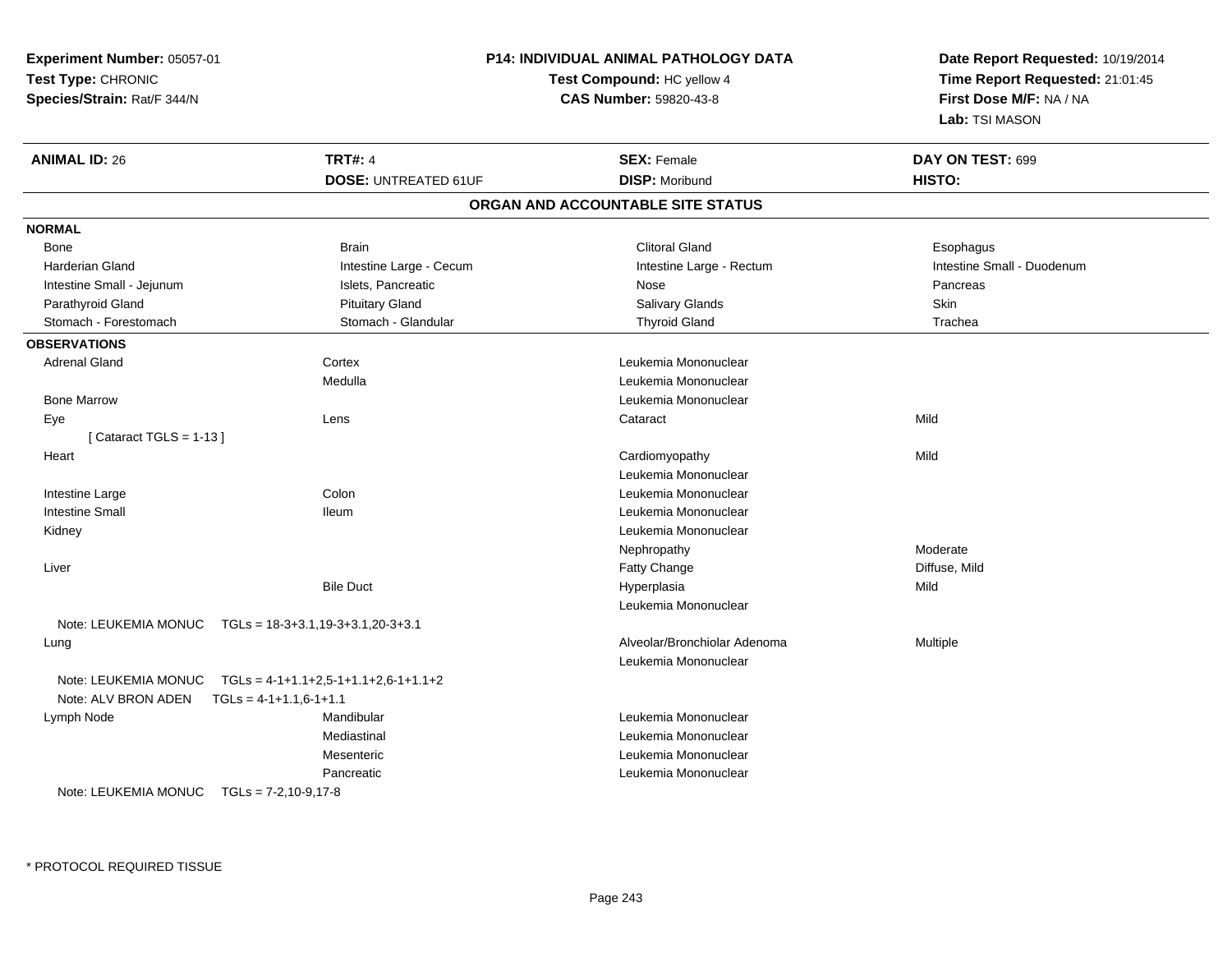| Experiment Number: 05057-01<br>Test Type: CHRONIC |                                                 | <b>P14: INDIVIDUAL ANIMAL PATHOLOGY DATA</b><br>Test Compound: HC yellow 4 | Date Report Requested: 10/19/2014<br>Time Report Requested: 21:01:45 |  |
|---------------------------------------------------|-------------------------------------------------|----------------------------------------------------------------------------|----------------------------------------------------------------------|--|
| Species/Strain: Rat/F 344/N                       |                                                 | <b>CAS Number: 59820-43-8</b>                                              | First Dose M/F: NA / NA<br>Lab: TSI MASON                            |  |
| <b>ANIMAL ID: 26</b>                              | <b>TRT#: 4</b>                                  | <b>SEX: Female</b>                                                         | DAY ON TEST: 699                                                     |  |
|                                                   | <b>DOSE: UNTREATED 61UF</b>                     | <b>DISP: Moribund</b>                                                      | HISTO:                                                               |  |
|                                                   |                                                 | ORGAN AND ACCOUNTABLE SITE STATUS                                          |                                                                      |  |
| <b>Mammary Gland</b><br>Note: FIBROADENOMA        | $TGLs = 2-14+15,3-13$                           | Fibroadenoma                                                               | Multiple                                                             |  |
| Ovary                                             |                                                 | Leukemia Mononuclear                                                       |                                                                      |  |
| Spleen                                            |                                                 | Hematopoietic Cell Proliferation                                           | Mild                                                                 |  |
|                                                   |                                                 | Leukemia Mononuclear                                                       |                                                                      |  |
|                                                   | [ Hematopoietic Cell Proliferation TGLS = 8-3 ] |                                                                            |                                                                      |  |
| Thymus                                            | <b>Epithel Cell</b>                             | Hyperplasia                                                                | Mild                                                                 |  |
|                                                   |                                                 | Leukemia Mononuclear                                                       |                                                                      |  |
| <b>Urinary Bladder</b>                            |                                                 | Leukemia Mononuclear                                                       |                                                                      |  |
| Uterus                                            | Cervix                                          | Leukemia Mononuclear                                                       |                                                                      |  |
|                                                   |                                                 | Leukemia Mononuclear                                                       |                                                                      |  |
| Note: LEUKEMIA MONUC                              | $TGLs = 15-6.1$                                 |                                                                            |                                                                      |  |
| Note: LEUKEMIA MONUC                              | $TGLs = 14-6$                                   |                                                                            |                                                                      |  |
| PRIMARY CAUSE OF DEATH                            | $\blacksquare$                                  |                                                                            |                                                                      |  |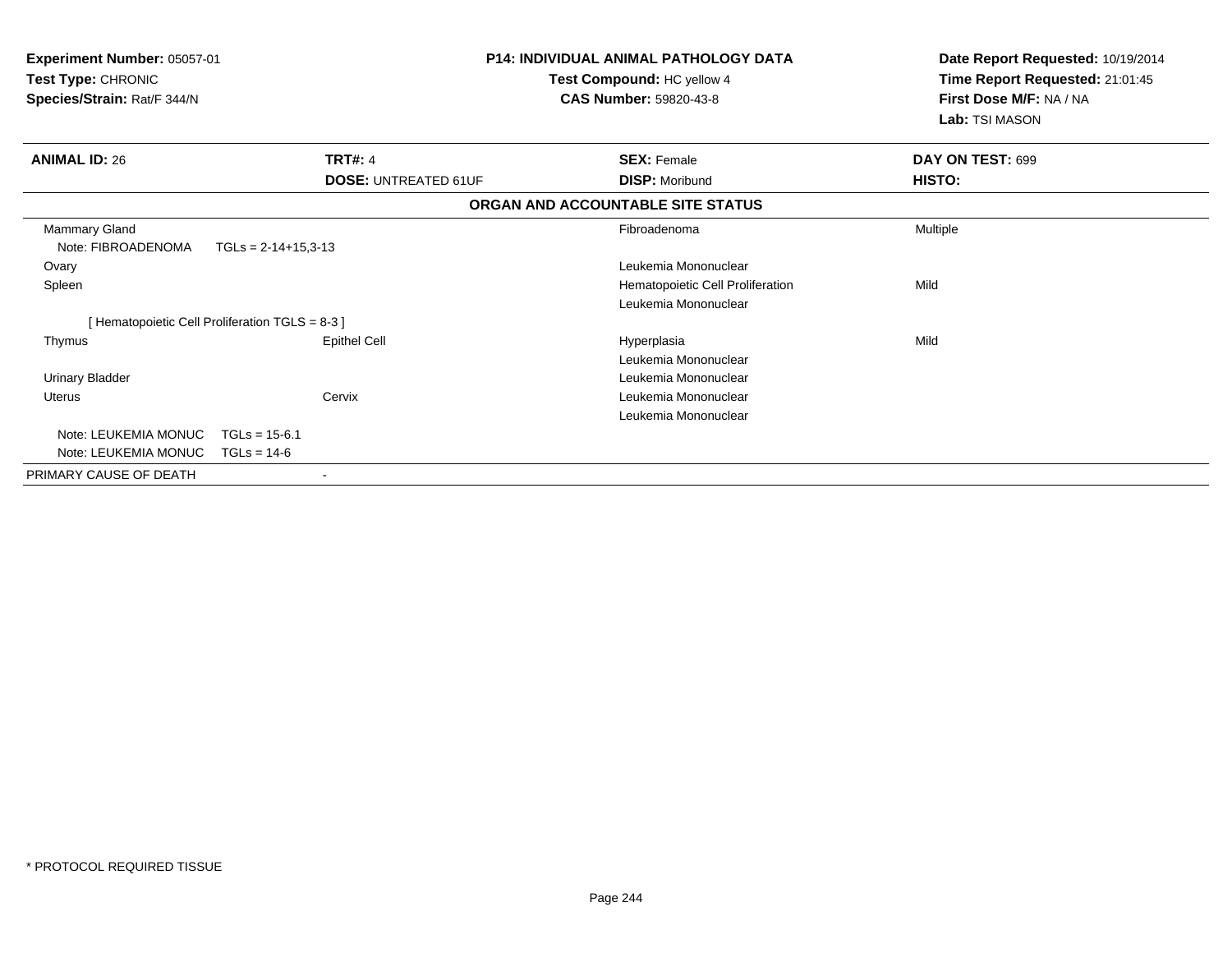| Experiment Number: 05057-01<br>Test Type: CHRONIC<br>Species/Strain: Rat/F 344/N |                             | P14: INDIVIDUAL ANIMAL PATHOLOGY DATA<br>Date Report Requested: 10/19/2014<br>Test Compound: HC yellow 4<br>Time Report Requested: 21:01:45<br>First Dose M/F: NA / NA<br><b>CAS Number: 59820-43-8</b><br>Lab: TSI MASON |                         |
|----------------------------------------------------------------------------------|-----------------------------|---------------------------------------------------------------------------------------------------------------------------------------------------------------------------------------------------------------------------|-------------------------|
| <b>ANIMAL ID: 28</b>                                                             | <b>TRT#: 4</b>              | <b>SEX: Female</b>                                                                                                                                                                                                        | DAY ON TEST: 447        |
|                                                                                  | <b>DOSE: UNTREATED 61UF</b> | <b>DISP: Moribund</b>                                                                                                                                                                                                     | HISTO:                  |
|                                                                                  |                             | ORGAN AND ACCOUNTABLE SITE STATUS                                                                                                                                                                                         |                         |
| <b>NORMAL</b>                                                                    |                             |                                                                                                                                                                                                                           |                         |
| Adrenal Gland - Cortex                                                           | Adrenal Gland - Medulla     | Bone                                                                                                                                                                                                                      | <b>Bone Marrow</b>      |
| <b>Brain</b>                                                                     | <b>Clitoral Gland</b>       | Esophagus                                                                                                                                                                                                                 | Intestine Large - Cecum |
| Intestine Large - Colon                                                          | Intestine Large - Rectum    | Intestine Small - Duodenum                                                                                                                                                                                                | Intestine Small - Ileum |
| Intestine Small - Jejunum                                                        | Islets, Pancreatic          | Mesentery                                                                                                                                                                                                                 | Nose                    |
| Ovary                                                                            | Pancreas                    | Parathyroid Gland                                                                                                                                                                                                         | Salivary Glands         |
| Skin                                                                             | Stomach - Forestomach       | Stomach - Glandular                                                                                                                                                                                                       | Thymus                  |
| <b>Thyroid Gland</b>                                                             | Trachea                     | <b>Urinary Bladder</b>                                                                                                                                                                                                    | Uterus                  |
| <b>MISSING</b>                                                                   |                             |                                                                                                                                                                                                                           |                         |
| Mammary Gland                                                                    |                             |                                                                                                                                                                                                                           |                         |
| <b>OBSERVATIONS</b>                                                              |                             |                                                                                                                                                                                                                           |                         |
| Heart                                                                            |                             | Leukemia Mononuclear                                                                                                                                                                                                      |                         |
| Kidney                                                                           |                             | Leukemia Mononuclear                                                                                                                                                                                                      |                         |
| Liver                                                                            |                             | Fatty Change                                                                                                                                                                                                              | Diffuse, Moderate       |
|                                                                                  | <b>Bile Duct</b>            | Hyperplasia                                                                                                                                                                                                               | Minimal                 |
|                                                                                  |                             | Leukemia Mononuclear                                                                                                                                                                                                      |                         |
| Lung                                                                             |                             | Leukemia Mononuclear                                                                                                                                                                                                      |                         |
| [ Leukemia Mononuclear TGLS = 5-1+2 ]                                            |                             |                                                                                                                                                                                                                           |                         |
| Lymph Node                                                                       | Mandibular                  | Leukemia Mononuclear                                                                                                                                                                                                      |                         |
|                                                                                  | Mesenteric                  | Leukemia Mononuclear                                                                                                                                                                                                      |                         |
|                                                                                  | Pancreatic                  | Leukemia Mononuclear                                                                                                                                                                                                      |                         |
|                                                                                  | Renal                       | Leukemia Mononuclear                                                                                                                                                                                                      |                         |
| Note: LEUKEMIA MONUC<br>$TGLs = 8-4$                                             |                             |                                                                                                                                                                                                                           |                         |
| Note: LEUKEMIA MONUC<br>$TGLs = 6-9$                                             |                             |                                                                                                                                                                                                                           |                         |
| <b>Pituitary Gland</b>                                                           | Pars Distalis               | Adenoma                                                                                                                                                                                                                   |                         |
|                                                                                  | <b>Pars Distalis</b>        | Cyst                                                                                                                                                                                                                      | Minimal                 |
| Note: ADENOMA<br>$TGLs = 10-8$                                                   |                             |                                                                                                                                                                                                                           |                         |
| Spleen                                                                           |                             | Leukemia Mononuclear                                                                                                                                                                                                      |                         |
| Note: LEUKEMIA MONUC<br>$TGLs = 4-3$                                             |                             |                                                                                                                                                                                                                           |                         |
| PRIMARY CAUSE OF DEATH                                                           | $\sim$                      |                                                                                                                                                                                                                           |                         |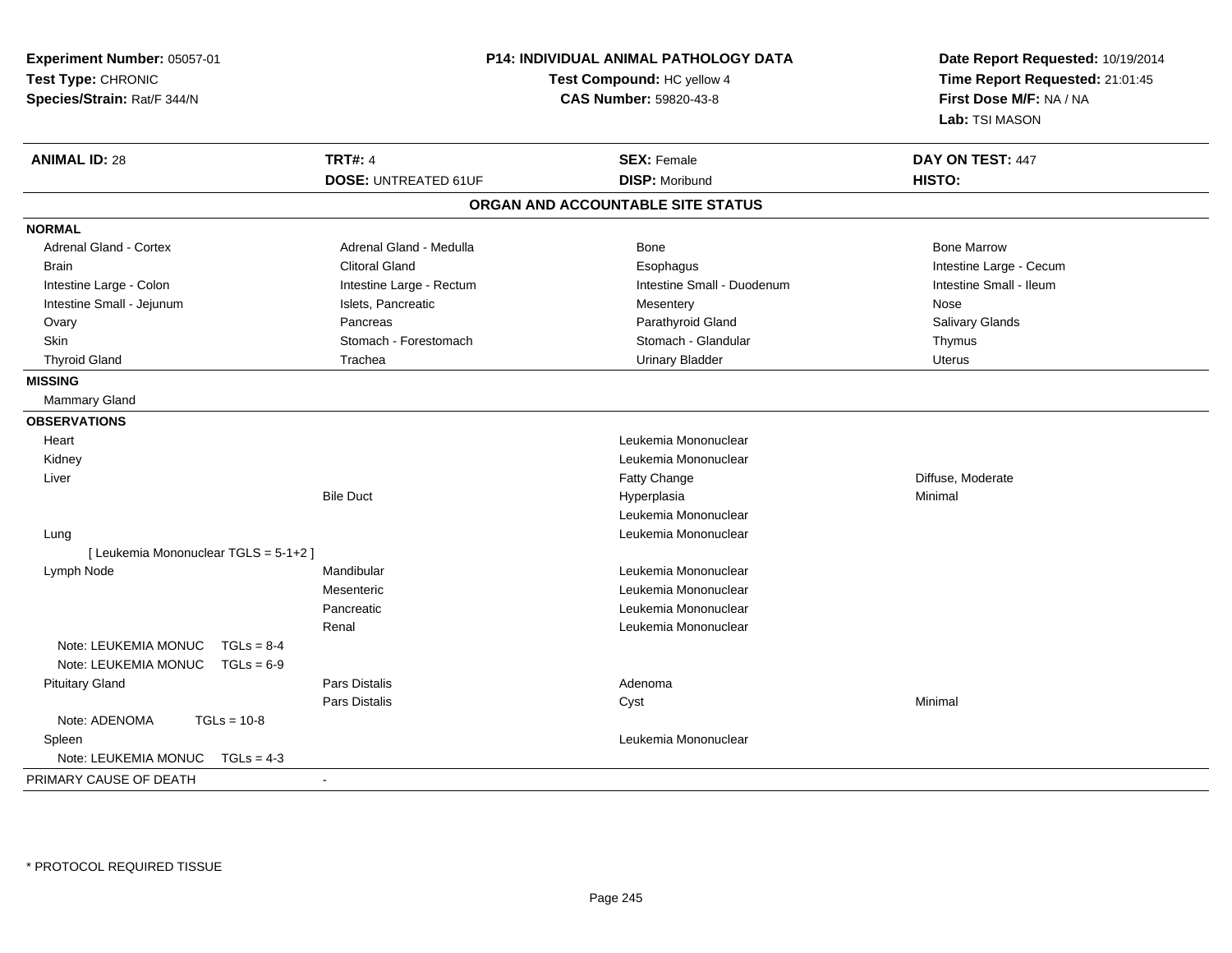| Experiment Number: 05057-01<br>Test Type: CHRONIC<br>Species/Strain: Rat/F 344/N                                              |                             | <b>P14: INDIVIDUAL ANIMAL PATHOLOGY DATA</b><br>Test Compound: HC yellow 4<br>CAS Number: 59820-43-8 | Date Report Requested: 10/19/2014<br>Time Report Requested: 21:01:45<br>First Dose M/F: NA / NA<br>Lab: TSI MASON |  |
|-------------------------------------------------------------------------------------------------------------------------------|-----------------------------|------------------------------------------------------------------------------------------------------|-------------------------------------------------------------------------------------------------------------------|--|
| <b>ANIMAL ID: 29</b>                                                                                                          | <b>TRT#: 4</b>              | <b>SEX: Female</b>                                                                                   | DAY ON TEST: 735                                                                                                  |  |
|                                                                                                                               | <b>DOSE: UNTREATED 61UF</b> | <b>DISP: Terminal Sacrifice</b>                                                                      | HISTO:                                                                                                            |  |
|                                                                                                                               |                             | ORGAN AND ACCOUNTABLE SITE STATUS                                                                    |                                                                                                                   |  |
| <b>NORMAL</b>                                                                                                                 |                             |                                                                                                      |                                                                                                                   |  |
| Adrenal Gland - Cortex                                                                                                        | Adrenal Gland - Medulla     | <b>Bone</b>                                                                                          | <b>Bone Marrow</b>                                                                                                |  |
| <b>Brain</b>                                                                                                                  | Esophagus                   | Eye                                                                                                  | <b>Harderian Gland</b>                                                                                            |  |
| Intestine Large - Cecum                                                                                                       | Intestine Large - Colon     | Intestine Large - Rectum                                                                             | Intestine Small - Duodenum                                                                                        |  |
| Intestine Small - Ileum                                                                                                       | Intestine Small - Jejunum   | Islets, Pancreatic                                                                                   | Lung                                                                                                              |  |
| Lymph Node - Mandibular                                                                                                       | Lymph Node - Mesenteric     | Nose                                                                                                 | Ovary                                                                                                             |  |
| Pancreas                                                                                                                      | Parathyroid Gland           | <b>Salivary Glands</b>                                                                               | <b>Skin</b>                                                                                                       |  |
| Stomach - Forestomach                                                                                                         | Stomach - Glandular         | Thymus                                                                                               | <b>Thyroid Gland</b>                                                                                              |  |
| Trachea                                                                                                                       | <b>Urinary Bladder</b>      | <b>Uterus</b>                                                                                        |                                                                                                                   |  |
| <b>MISSING</b>                                                                                                                |                             |                                                                                                      |                                                                                                                   |  |
| <b>Clitoral Gland</b>                                                                                                         |                             |                                                                                                      |                                                                                                                   |  |
| <b>OBSERVATIONS</b>                                                                                                           |                             |                                                                                                      |                                                                                                                   |  |
| Heart                                                                                                                         |                             | Cardiomyopathy                                                                                       | Mild                                                                                                              |  |
| Kidney                                                                                                                        |                             | Nephropathy                                                                                          | Minimal                                                                                                           |  |
| Liver                                                                                                                         |                             | <b>Basophilic Focus</b>                                                                              |                                                                                                                   |  |
|                                                                                                                               |                             | <b>Fatty Change</b>                                                                                  | Focal, Minimal                                                                                                    |  |
|                                                                                                                               | <b>Bile Duct</b>            | Hyperplasia                                                                                          | Minimal                                                                                                           |  |
|                                                                                                                               |                             | Inflammation                                                                                         | Granulomatous, Minimal                                                                                            |  |
|                                                                                                                               |                             | <b>Mixed Cell Focus</b>                                                                              |                                                                                                                   |  |
| [Basophilic Focus TGLS = 7-3+3.1]<br>[Fatty Change TGLS = $6-3$ ]                                                             |                             |                                                                                                      |                                                                                                                   |  |
| Mammary Gland<br>Note: FIBROADENOMA<br>$TGLs = 2-13+13.1$                                                                     |                             | Fibroadenoma                                                                                         |                                                                                                                   |  |
| <b>Pituitary Gland</b>                                                                                                        | <b>Pars Distalis</b>        | Adenoma                                                                                              |                                                                                                                   |  |
|                                                                                                                               | Pars Distalis               | Angiectasis                                                                                          | Mild                                                                                                              |  |
| Note: ADENOMA<br>$TGLs = 5-8$                                                                                                 |                             |                                                                                                      |                                                                                                                   |  |
| Spleen                                                                                                                        |                             | Hematopoietic Cell Proliferation                                                                     | Mild                                                                                                              |  |
|                                                                                                                               |                             | <b>Infiltration Cellular</b>                                                                         | Histiocyte, Moderate                                                                                              |  |
| Note: CIRCUMSCRIBED NODULE. POSSIBLE HISTIOCYTIC LYMPHOMA<br>[ Hematopoietic Cell Proliferation TGLS = 4-3 ]<br><b>Uterus</b> |                             |                                                                                                      |                                                                                                                   |  |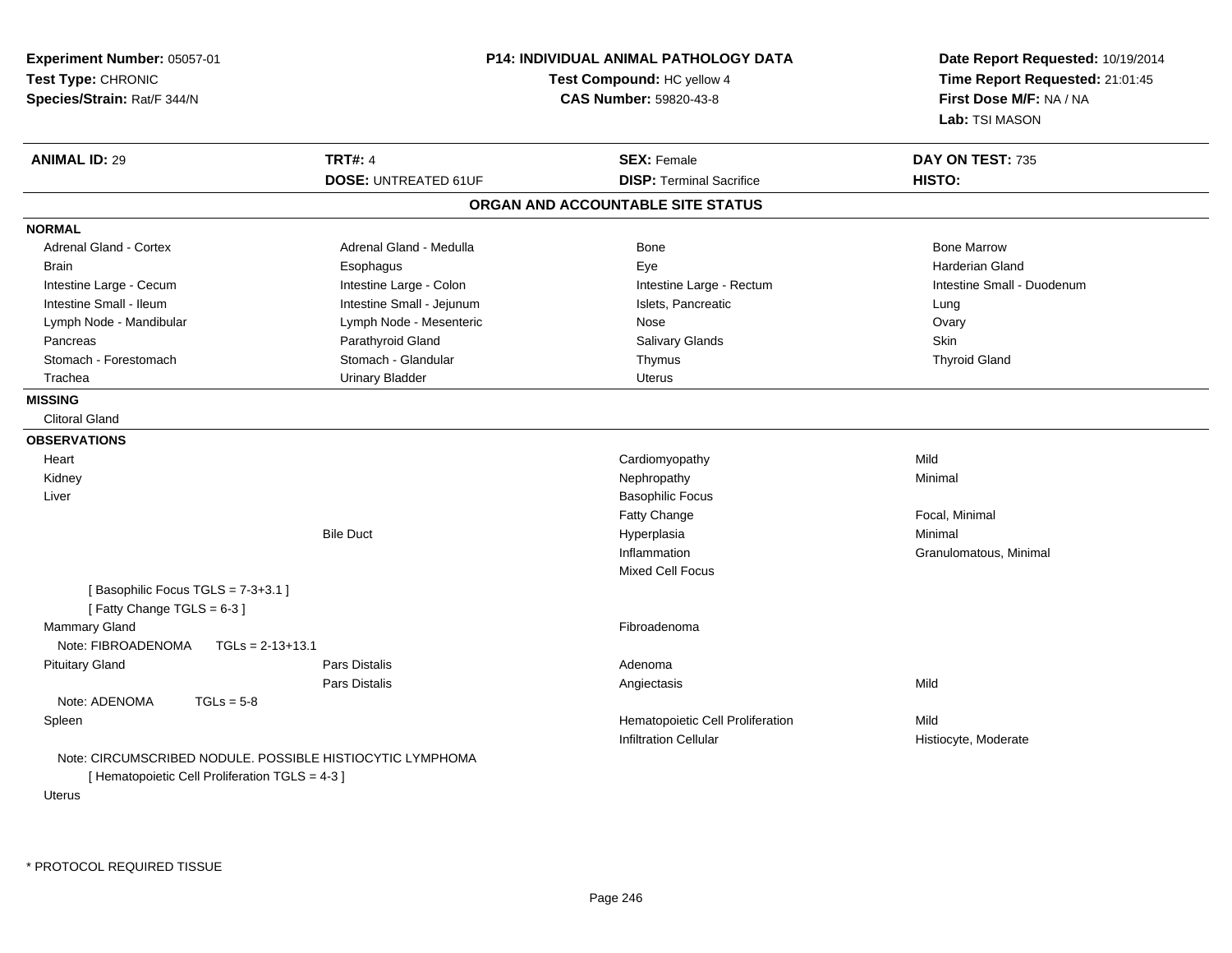| <b>Experiment Number: 05057-01</b><br>Test Type: CHRONIC<br>Species/Strain: Rat/F 344/N |                             | <b>P14: INDIVIDUAL ANIMAL PATHOLOGY DATA</b><br>Test Compound: HC yellow 4<br><b>CAS Number: 59820-43-8</b> | Date Report Requested: 10/19/2014<br>Time Report Requested: 21:01:45<br>First Dose M/F: NA / NA<br>Lab: TSI MASON |  |
|-----------------------------------------------------------------------------------------|-----------------------------|-------------------------------------------------------------------------------------------------------------|-------------------------------------------------------------------------------------------------------------------|--|
| <b>ANIMAL ID: 29</b>                                                                    | <b>TRT#: 4</b>              | <b>SEX: Female</b>                                                                                          | <b>DAY ON TEST: 735</b>                                                                                           |  |
|                                                                                         | <b>DOSE: UNTREATED 61UF</b> | <b>DISP: Terminal Sacrifice</b>                                                                             | <b>HISTO:</b>                                                                                                     |  |
|                                                                                         |                             | ORGAN AND ACCOUNTABLE SITE STATUS                                                                           |                                                                                                                   |  |
| Note: RED ACELLULAR MASS                                                                |                             |                                                                                                             |                                                                                                                   |  |
| PRIMARY CAUSE OF DEATH                                                                  | $\overline{\phantom{a}}$    |                                                                                                             |                                                                                                                   |  |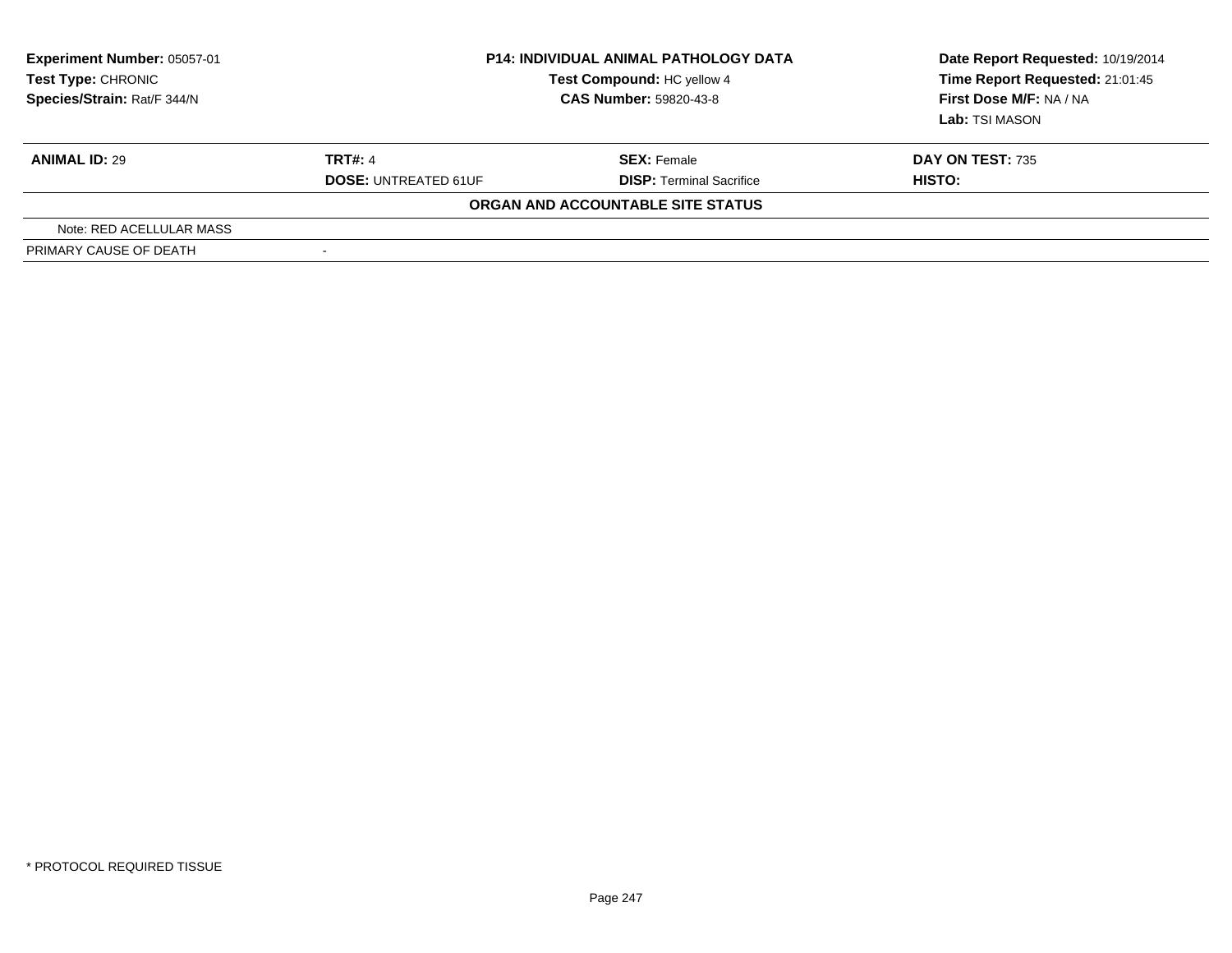| Experiment Number: 05057-01<br>Test Type: CHRONIC<br>Species/Strain: Rat/F 344/N |                             | P14: INDIVIDUAL ANIMAL PATHOLOGY DATA<br>Date Report Requested: 10/19/2014<br>Test Compound: HC yellow 4<br>Time Report Requested: 21:01:45<br>First Dose M/F: NA / NA<br><b>CAS Number: 59820-43-8</b><br>Lab: TSI MASON |                          |
|----------------------------------------------------------------------------------|-----------------------------|---------------------------------------------------------------------------------------------------------------------------------------------------------------------------------------------------------------------------|--------------------------|
| <b>ANIMAL ID: 30</b>                                                             | <b>TRT#: 4</b>              | <b>SEX: Female</b>                                                                                                                                                                                                        | DAY ON TEST: 736         |
|                                                                                  | <b>DOSE: UNTREATED 61UF</b> | <b>DISP: Terminal Sacrifice</b>                                                                                                                                                                                           | HISTO:                   |
|                                                                                  |                             | ORGAN AND ACCOUNTABLE SITE STATUS                                                                                                                                                                                         |                          |
| <b>NORMAL</b>                                                                    |                             |                                                                                                                                                                                                                           |                          |
| Adrenal Gland - Cortex                                                           | Adrenal Gland - Medulla     | Bone                                                                                                                                                                                                                      | <b>Bone Marrow</b>       |
| <b>Brain</b>                                                                     | <b>Clitoral Gland</b>       | Ear                                                                                                                                                                                                                       | Esophagus                |
| <b>Harderian Gland</b>                                                           | Intestine Large - Cecum     | Intestine Large - Colon                                                                                                                                                                                                   | Intestine Large - Rectum |
| Intestine Small - Duodenum                                                       | Intestine Small - Ileum     | Intestine Small - Jejunum                                                                                                                                                                                                 | Islets, Pancreatic       |
| Lung                                                                             | Lymph Node - Mandibular     | Lymph Node - Mesenteric                                                                                                                                                                                                   | Nose                     |
| Ovary                                                                            | Pancreas                    | Parathyroid Gland                                                                                                                                                                                                         | Salivary Glands          |
| <b>Skin</b>                                                                      | Stomach - Forestomach       | Stomach - Glandular                                                                                                                                                                                                       | Thymus                   |
| <b>Thyroid Gland</b>                                                             | Trachea                     | <b>Urinary Bladder</b>                                                                                                                                                                                                    |                          |
| <b>MISSING</b>                                                                   |                             |                                                                                                                                                                                                                           |                          |
| <b>Uterus</b>                                                                    |                             |                                                                                                                                                                                                                           |                          |
| <b>OBSERVATIONS</b>                                                              |                             |                                                                                                                                                                                                                           |                          |
| Eye                                                                              |                             | Hemorrhage                                                                                                                                                                                                                | Minimal                  |
|                                                                                  |                             | Inflammation                                                                                                                                                                                                              | Acute, Mild              |
| Heart                                                                            |                             | Cardiomyopathy                                                                                                                                                                                                            | Mild                     |
| Kidney                                                                           |                             | Nephropathy                                                                                                                                                                                                               | Mild                     |
| Liver                                                                            |                             | <b>Basophilic Focus</b>                                                                                                                                                                                                   |                          |
|                                                                                  | <b>Bile Duct</b>            | Hyperplasia                                                                                                                                                                                                               | Moderate                 |
|                                                                                  |                             | <b>Mixed Cell Focus</b>                                                                                                                                                                                                   |                          |
| Note: BASOPH FOCUS                                                               | $TGLs = 6-3+3.1,7-3+3.1$    |                                                                                                                                                                                                                           |                          |
| Note: MIXED CL FOCUS                                                             | $TGLs = 5-3+3.1$            |                                                                                                                                                                                                                           |                          |
| <b>Mammary Gland</b>                                                             |                             | Fibroadenoma                                                                                                                                                                                                              | Multiple                 |
|                                                                                  |                             | Galactocele                                                                                                                                                                                                               |                          |
| Note: FIBROADENOMA                                                               | $TGLs = 1-13.2-14$          |                                                                                                                                                                                                                           |                          |
| <b>Pituitary Gland</b>                                                           | Pars Distalis               | Adenoma                                                                                                                                                                                                                   |                          |
|                                                                                  | <b>Pars Distalis</b>        | Hyperplasia                                                                                                                                                                                                               | Moderate                 |
| Note: ADENOMA                                                                    | $TGLs = 4-8$                |                                                                                                                                                                                                                           |                          |
| Spleen                                                                           |                             | Hematopoietic Cell Proliferation                                                                                                                                                                                          | Mild                     |
|                                                                                  |                             | Pigmentation                                                                                                                                                                                                              | Moderate                 |
| PRIMARY CAUSE OF DEATH                                                           | $\sim$                      |                                                                                                                                                                                                                           |                          |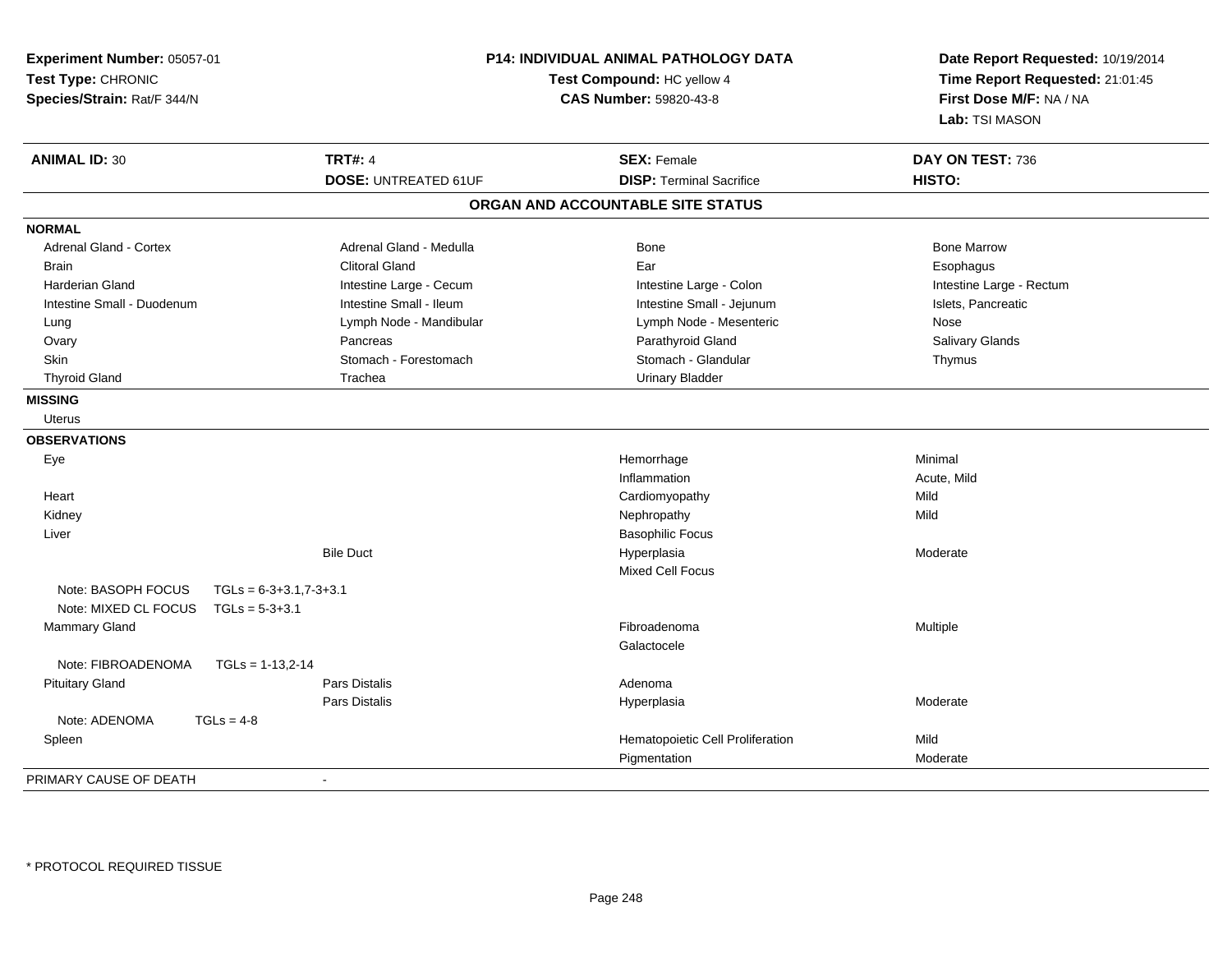| Experiment Number: 05057-01<br>Test Type: CHRONIC<br>Species/Strain: Rat/F 344/N |                             | <b>P14: INDIVIDUAL ANIMAL PATHOLOGY DATA</b><br>Test Compound: HC yellow 4<br>CAS Number: 59820-43-8 | Date Report Requested: 10/19/2014<br>Time Report Requested: 21:01:45<br>First Dose M/F: NA / NA<br>Lab: TSI MASON |
|----------------------------------------------------------------------------------|-----------------------------|------------------------------------------------------------------------------------------------------|-------------------------------------------------------------------------------------------------------------------|
| <b>ANIMAL ID: 31</b>                                                             | <b>TRT#: 4</b>              | <b>SEX: Female</b>                                                                                   | DAY ON TEST: 422                                                                                                  |
|                                                                                  | <b>DOSE: UNTREATED 61UF</b> | <b>DISP: Dead</b>                                                                                    | HISTO:                                                                                                            |
|                                                                                  |                             | ORGAN AND ACCOUNTABLE SITE STATUS                                                                    |                                                                                                                   |
| <b>NORMAL</b>                                                                    |                             |                                                                                                      |                                                                                                                   |
| Adrenal Gland - Cortex                                                           | Adrenal Gland - Medulla     | <b>Bone</b>                                                                                          | <b>Bone Marrow</b>                                                                                                |
| <b>Clitoral Gland</b>                                                            | Esophagus                   | Intestine Large - Colon                                                                              | Intestine Large - Rectum                                                                                          |
| Intestine Small - Duodenum                                                       | Intestine Small - Ileum     | Islets, Pancreatic                                                                                   | Lung                                                                                                              |
| Lymph Node - Mandibular                                                          | Lymph Node - Mesenteric     | Nose                                                                                                 | Ovary                                                                                                             |
| Pancreas                                                                         | Parathyroid Gland           | <b>Pituitary Gland</b>                                                                               | Salivary Glands                                                                                                   |
| Skin                                                                             | Spleen                      | Stomach - Forestomach                                                                                | Stomach - Glandular                                                                                               |
| Thymus                                                                           | <b>Thyroid Gland</b>        | Trachea                                                                                              | <b>Uterus</b>                                                                                                     |
| <b>MISSING</b>                                                                   |                             |                                                                                                      |                                                                                                                   |
| <b>Mammary Gland</b>                                                             |                             |                                                                                                      |                                                                                                                   |
| <b>AUTO PRECLUDES DIAG.</b>                                                      |                             |                                                                                                      |                                                                                                                   |
| Intestine Large - Cecum                                                          | Intestine Small - Jejunum   | <b>Urinary Bladder</b>                                                                               |                                                                                                                   |
| <b>OBSERVATIONS</b>                                                              |                             |                                                                                                      |                                                                                                                   |
| <b>Brain</b>                                                                     |                             | Oligodendroglioma Malignant                                                                          |                                                                                                                   |
| Note: OLIGODENDR MAL                                                             | $TGLs = 5.5.6-5$            |                                                                                                      |                                                                                                                   |
| Heart                                                                            |                             | Cardiomyopathy                                                                                       | Minimal                                                                                                           |
| Kidney                                                                           |                             | Nephropathy                                                                                          | Minimal                                                                                                           |
| Liver                                                                            | <b>Bile Duct</b>            | Hyperplasia                                                                                          | Minimal                                                                                                           |
| PRIMARY CAUSE OF DEATH                                                           |                             |                                                                                                      |                                                                                                                   |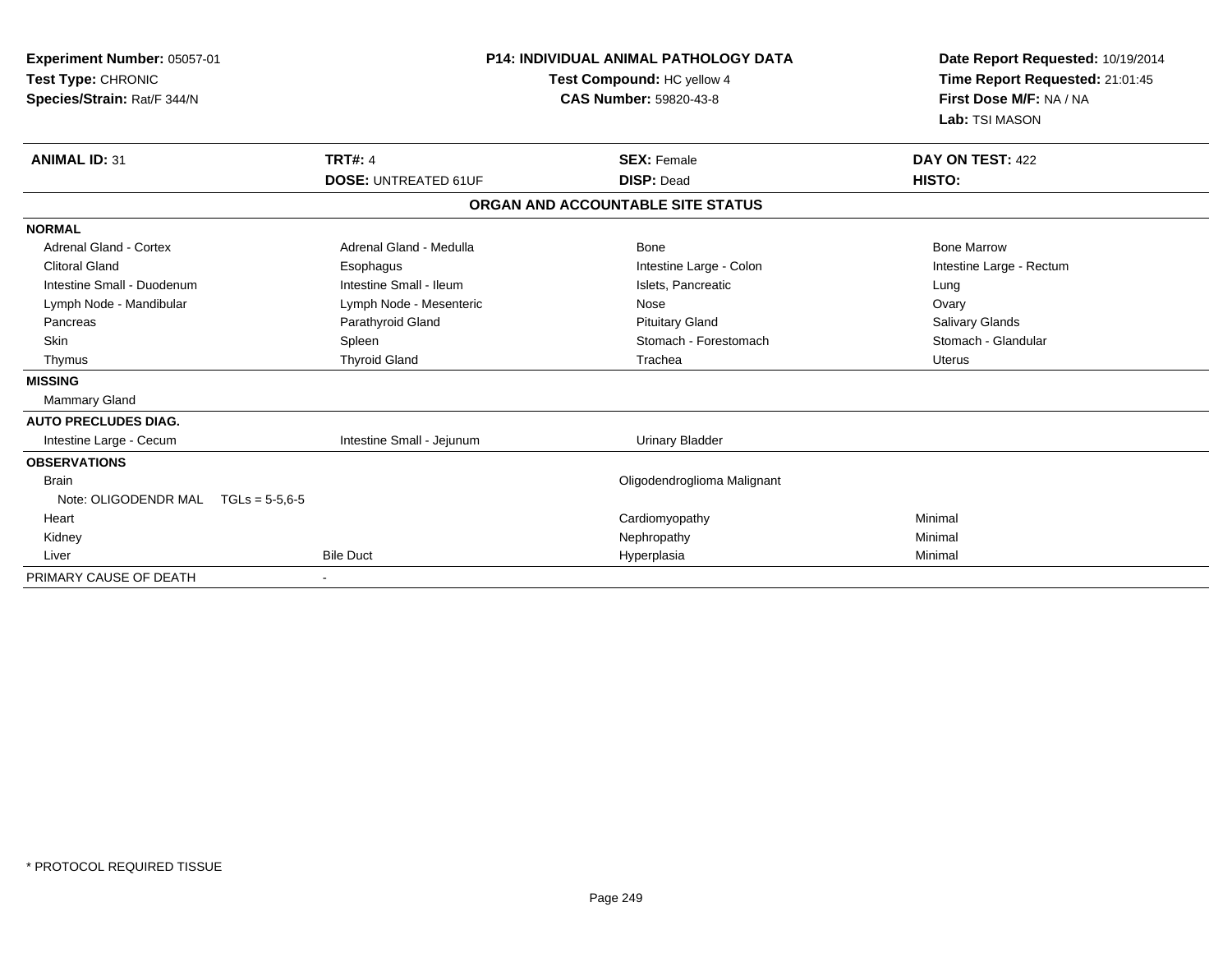| Experiment Number: 05057-01<br>Test Type: CHRONIC<br>Species/Strain: Rat/F 344/N |                             | <b>P14: INDIVIDUAL ANIMAL PATHOLOGY DATA</b><br>Test Compound: HC yellow 4<br><b>CAS Number: 59820-43-8</b> | Date Report Requested: 10/19/2014<br>Time Report Requested: 21:01:45<br>First Dose M/F: NA / NA<br>Lab: TSI MASON |  |
|----------------------------------------------------------------------------------|-----------------------------|-------------------------------------------------------------------------------------------------------------|-------------------------------------------------------------------------------------------------------------------|--|
| <b>ANIMAL ID: 33</b>                                                             | <b>TRT#: 4</b>              | <b>SEX: Female</b>                                                                                          | DAY ON TEST: 658                                                                                                  |  |
|                                                                                  | <b>DOSE: UNTREATED 61UF</b> | <b>DISP: Moribund</b>                                                                                       | HISTO:                                                                                                            |  |
|                                                                                  |                             | ORGAN AND ACCOUNTABLE SITE STATUS                                                                           |                                                                                                                   |  |
| <b>NORMAL</b>                                                                    |                             |                                                                                                             |                                                                                                                   |  |
| Adrenal Gland - Cortex                                                           | Adrenal Gland - Medulla     | <b>Bone</b>                                                                                                 | <b>Bone Marrow</b>                                                                                                |  |
| <b>Brain</b>                                                                     | Esophagus                   | <b>Harderian Gland</b>                                                                                      | Heart                                                                                                             |  |
| Intestine Large - Cecum                                                          | Intestine Large - Colon     | Intestine Large - Rectum                                                                                    | Intestine Small - Duodenum                                                                                        |  |
| Intestine Small - Ileum                                                          | Intestine Small - Jejunum   | Islets, Pancreatic                                                                                          | Lymph Node - Mandibular                                                                                           |  |
| Lymph Node - Mesenteric                                                          | <b>Mammary Gland</b>        | Nose                                                                                                        | Ovary                                                                                                             |  |
| Pancreas                                                                         | Parathyroid Gland           | Salivary Glands                                                                                             | Skin                                                                                                              |  |
| Stomach - Forestomach                                                            | Stomach - Glandular         | Thymus                                                                                                      | Trachea                                                                                                           |  |
| <b>Urinary Bladder</b>                                                           | <b>Uterus</b>               |                                                                                                             |                                                                                                                   |  |
| <b>OBSERVATIONS</b>                                                              |                             |                                                                                                             |                                                                                                                   |  |
| <b>Clitoral Gland</b>                                                            |                             | Adenoma                                                                                                     |                                                                                                                   |  |
| [Adenoma TGLS = $4-10$ ]                                                         |                             |                                                                                                             |                                                                                                                   |  |
| Eye                                                                              | Lens                        | Cataract                                                                                                    | Mild                                                                                                              |  |
| [Cataract TGLS = $1-13$ ]                                                        |                             |                                                                                                             |                                                                                                                   |  |
| Kidney                                                                           |                             | Nephropathy                                                                                                 | Minimal                                                                                                           |  |
| Liver                                                                            | <b>Bile Duct</b>            | Hyperplasia                                                                                                 | Mild                                                                                                              |  |
|                                                                                  |                             | Inflammation                                                                                                | Granulomatous, Mild                                                                                               |  |
| Lung                                                                             |                             | Alveolar/Bronchiolar Adenoma                                                                                |                                                                                                                   |  |
| <b>Pituitary Gland</b>                                                           | <b>Pars Distalis</b>        | Adenoma                                                                                                     |                                                                                                                   |  |
| [Adenoma TGLS = $6-8$ ]                                                          |                             |                                                                                                             |                                                                                                                   |  |
| Spleen                                                                           |                             | Pigmentation                                                                                                | Mild                                                                                                              |  |
| <b>Thyroid Gland</b>                                                             | C Cell                      | Adenoma                                                                                                     |                                                                                                                   |  |
| [Adenoma TGLS = $5-8$ ]                                                          |                             |                                                                                                             |                                                                                                                   |  |
| PRIMARY CAUSE OF DEATH                                                           |                             |                                                                                                             |                                                                                                                   |  |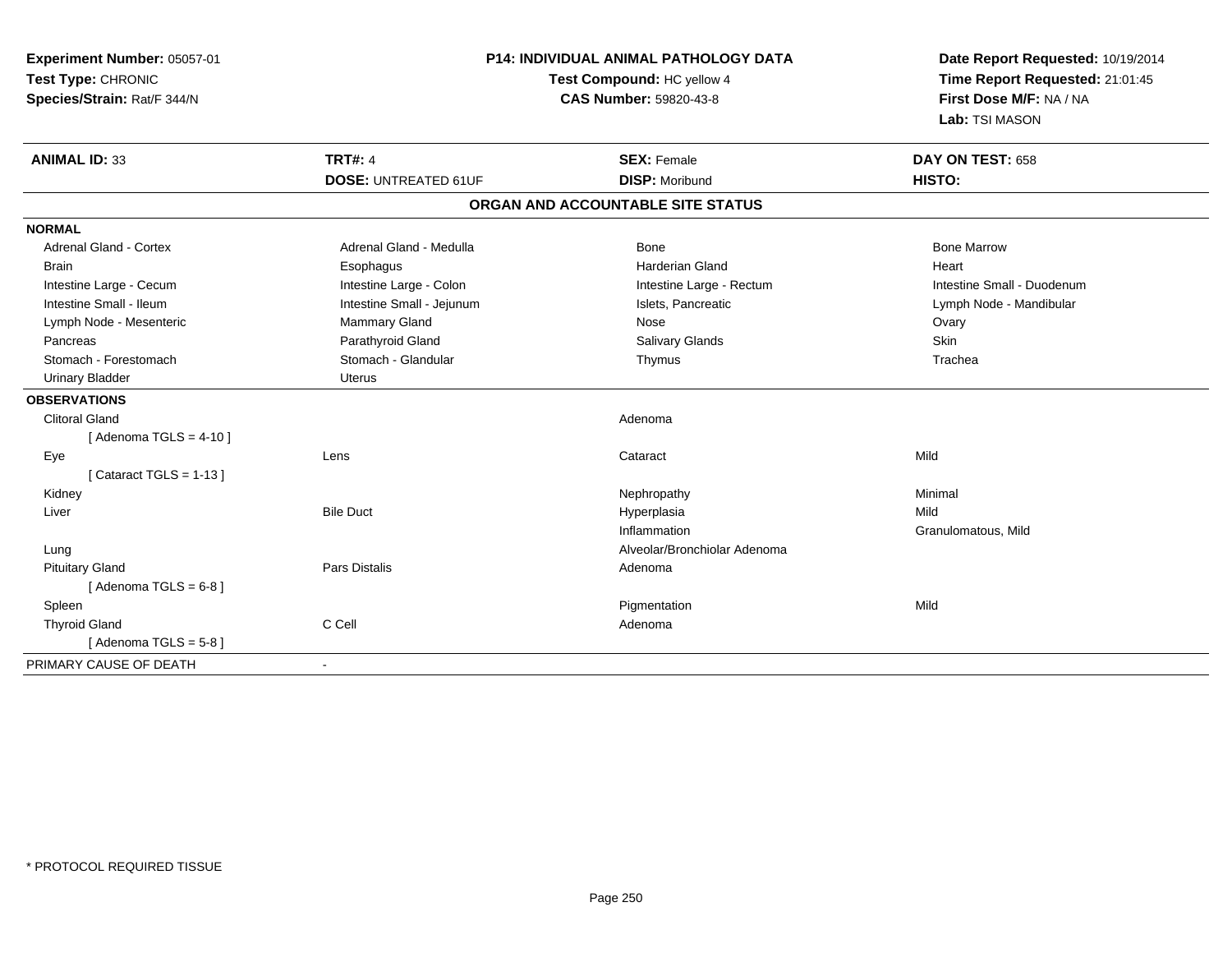| Experiment Number: 05057-01<br>Test Type: CHRONIC<br>Species/Strain: Rat/F 344/N |                             | <b>P14: INDIVIDUAL ANIMAL PATHOLOGY DATA</b><br>Test Compound: HC yellow 4<br><b>CAS Number: 59820-43-8</b> | Date Report Requested: 10/19/2014<br>Time Report Requested: 21:01:45<br>First Dose M/F: NA / NA<br>Lab: TSI MASON |  |
|----------------------------------------------------------------------------------|-----------------------------|-------------------------------------------------------------------------------------------------------------|-------------------------------------------------------------------------------------------------------------------|--|
| <b>ANIMAL ID: 34</b>                                                             | <b>TRT#: 4</b>              | <b>SEX: Female</b>                                                                                          | DAY ON TEST: 735                                                                                                  |  |
|                                                                                  | <b>DOSE: UNTREATED 61UF</b> | <b>DISP: Terminal Sacrifice</b>                                                                             | HISTO:                                                                                                            |  |
|                                                                                  |                             | ORGAN AND ACCOUNTABLE SITE STATUS                                                                           |                                                                                                                   |  |
| <b>NORMAL</b>                                                                    |                             |                                                                                                             |                                                                                                                   |  |
| <b>Adrenal Gland - Cortex</b>                                                    | Adrenal Gland - Medulla     | Bone                                                                                                        | <b>Bone Marrow</b>                                                                                                |  |
| <b>Brain</b>                                                                     | <b>Clitoral Gland</b>       | Esophagus                                                                                                   | Heart                                                                                                             |  |
| Intestine Large - Cecum                                                          | Intestine Large - Colon     | Intestine Large - Rectum                                                                                    | Intestine Small - Duodenum                                                                                        |  |
| Intestine Small - Ileum                                                          | Intestine Small - Jejunum   | Islets, Pancreatic                                                                                          | Lung                                                                                                              |  |
| Lymph Node - Mandibular                                                          | Lymph Node - Mesenteric     | Nose                                                                                                        | Ovary                                                                                                             |  |
| Pancreas                                                                         | Parathyroid Gland           | Salivary Glands                                                                                             | <b>Skin</b>                                                                                                       |  |
| Stomach - Forestomach                                                            | Stomach - Glandular         | Thymus                                                                                                      | <b>Thyroid Gland</b>                                                                                              |  |
| Trachea                                                                          | <b>Urinary Bladder</b>      | Uterus                                                                                                      |                                                                                                                   |  |
| <b>OBSERVATIONS</b>                                                              |                             |                                                                                                             |                                                                                                                   |  |
| Kidney                                                                           |                             | Nephropathy                                                                                                 | Mild                                                                                                              |  |
| Liver                                                                            |                             | <b>Basophilic Focus</b>                                                                                     |                                                                                                                   |  |
| Mammary Gland                                                                    |                             | Adenoma                                                                                                     |                                                                                                                   |  |
|                                                                                  |                             | Fibroadenoma                                                                                                |                                                                                                                   |  |
|                                                                                  |                             | Galactocele                                                                                                 |                                                                                                                   |  |
| Note: FIBROADENOMA<br>$TGLs = 1-13$                                              |                             |                                                                                                             |                                                                                                                   |  |
| <b>Pituitary Gland</b>                                                           | <b>Pars Distalis</b>        | Adenoma                                                                                                     |                                                                                                                   |  |
|                                                                                  | Pars Distalis               | Hyperplasia                                                                                                 | Mild                                                                                                              |  |
| Note: ADENOMA<br>$TGLs = 3-8$                                                    |                             |                                                                                                             |                                                                                                                   |  |
| Spleen                                                                           |                             | Hematopoietic Cell Proliferation                                                                            | Mild                                                                                                              |  |
|                                                                                  |                             | Pigmentation                                                                                                | Mild                                                                                                              |  |
| PRIMARY CAUSE OF DEATH                                                           |                             |                                                                                                             |                                                                                                                   |  |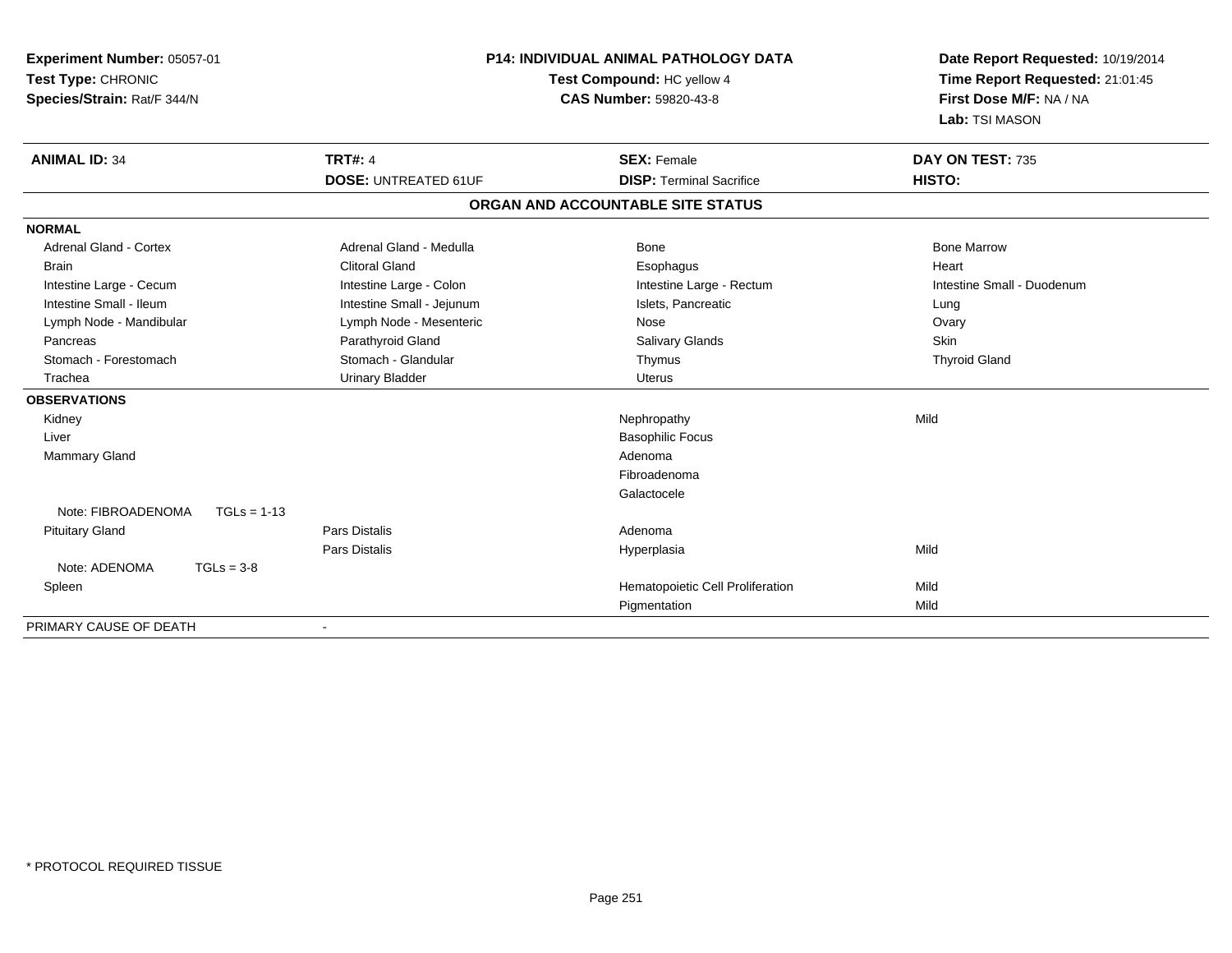| Experiment Number: 05057-01         |                             | <b>P14: INDIVIDUAL ANIMAL PATHOLOGY DATA</b>                  | Date Report Requested: 10/19/2014 |  |
|-------------------------------------|-----------------------------|---------------------------------------------------------------|-----------------------------------|--|
| Test Type: CHRONIC                  |                             | Test Compound: HC yellow 4<br>Time Report Requested: 21:01:45 |                                   |  |
| Species/Strain: Rat/F 344/N         |                             | CAS Number: 59820-43-8                                        | First Dose M/F: NA / NA           |  |
|                                     |                             |                                                               | Lab: TSI MASON                    |  |
| <b>ANIMAL ID: 36</b>                | <b>TRT#: 4</b>              | <b>SEX: Female</b>                                            | DAY ON TEST: 723                  |  |
|                                     | <b>DOSE: UNTREATED 61UF</b> | <b>DISP: Moribund</b>                                         | HISTO:                            |  |
|                                     |                             | ORGAN AND ACCOUNTABLE SITE STATUS                             |                                   |  |
| <b>NORMAL</b>                       |                             |                                                               |                                   |  |
| Adrenal Gland - Medulla             | <b>Bone</b>                 | <b>Bone Marrow</b>                                            | <b>Clitoral Gland</b>             |  |
| Esophagus                           | Heart                       | Intestine Large - Cecum                                       | Intestine Large - Colon           |  |
| Intestine Large - Rectum            | Intestine Small - Duodenum  | Intestine Small - Ileum                                       | Intestine Small - Jejunum         |  |
| Islets, Pancreatic                  | Lung                        | Lymph Node - Mandibular                                       | Lymph Node - Mesenteric           |  |
| Nose                                | Pancreas                    | Parathyroid Gland                                             | Salivary Glands                   |  |
| Skin                                | Stomach - Forestomach       | Stomach - Glandular                                           | Thymus                            |  |
| Trachea                             | <b>Urinary Bladder</b>      |                                                               |                                   |  |
| <b>OBSERVATIONS</b>                 |                             |                                                               |                                   |  |
| <b>Adrenal Gland</b>                | Cortex                      | Hyperplasia                                                   | Mild                              |  |
| <b>Brain</b>                        |                             | Hemorrhage                                                    | Mild                              |  |
| Kidney                              |                             | Nephropathy                                                   | Mild                              |  |
| Liver                               |                             | <b>Basophilic Focus</b>                                       |                                   |  |
|                                     |                             | Fatty Change                                                  | Focal, Mild                       |  |
|                                     | <b>Bile Duct</b>            | Hyperplasia                                                   | Mild                              |  |
|                                     |                             | Inflammation                                                  | Granulomatous, Moderate           |  |
|                                     |                             | Mixed Cell Focus                                              |                                   |  |
| Mammary Gland                       |                             | Fibroadenoma                                                  |                                   |  |
|                                     |                             | Galactocele                                                   |                                   |  |
| [Galactocele TGLS = $3-10+13$ ]     |                             |                                                               |                                   |  |
| Ovary                               |                             | Cyst                                                          |                                   |  |
| Note: CYST<br>$TGLs = 5-6$          |                             |                                                               |                                   |  |
| <b>Pituitary Gland</b>              | <b>Pars Distalis</b>        | Adenoma                                                       |                                   |  |
|                                     | <b>Pars Distalis</b>        | Angiectasis                                                   | Mild                              |  |
| Note: ADENOMA<br>$TGLs = 7-8$       |                             |                                                               |                                   |  |
| Spleen                              |                             | Hematopoietic Cell Proliferation                              | Mild                              |  |
|                                     |                             | Pigmentation                                                  | Mild                              |  |
| <b>Thyroid Gland</b>                | C Cell                      | Hyperplasia                                                   | Minimal                           |  |
| <b>Uterus</b>                       |                             | Polyp Stromal                                                 |                                   |  |
| Note: POLYP STROMAL<br>$TGLs = 6-6$ |                             |                                                               |                                   |  |
| PRIMARY CAUSE OF DEATH              | $\sim$                      |                                                               |                                   |  |

\* PROTOCOL REQUIRED TISSUE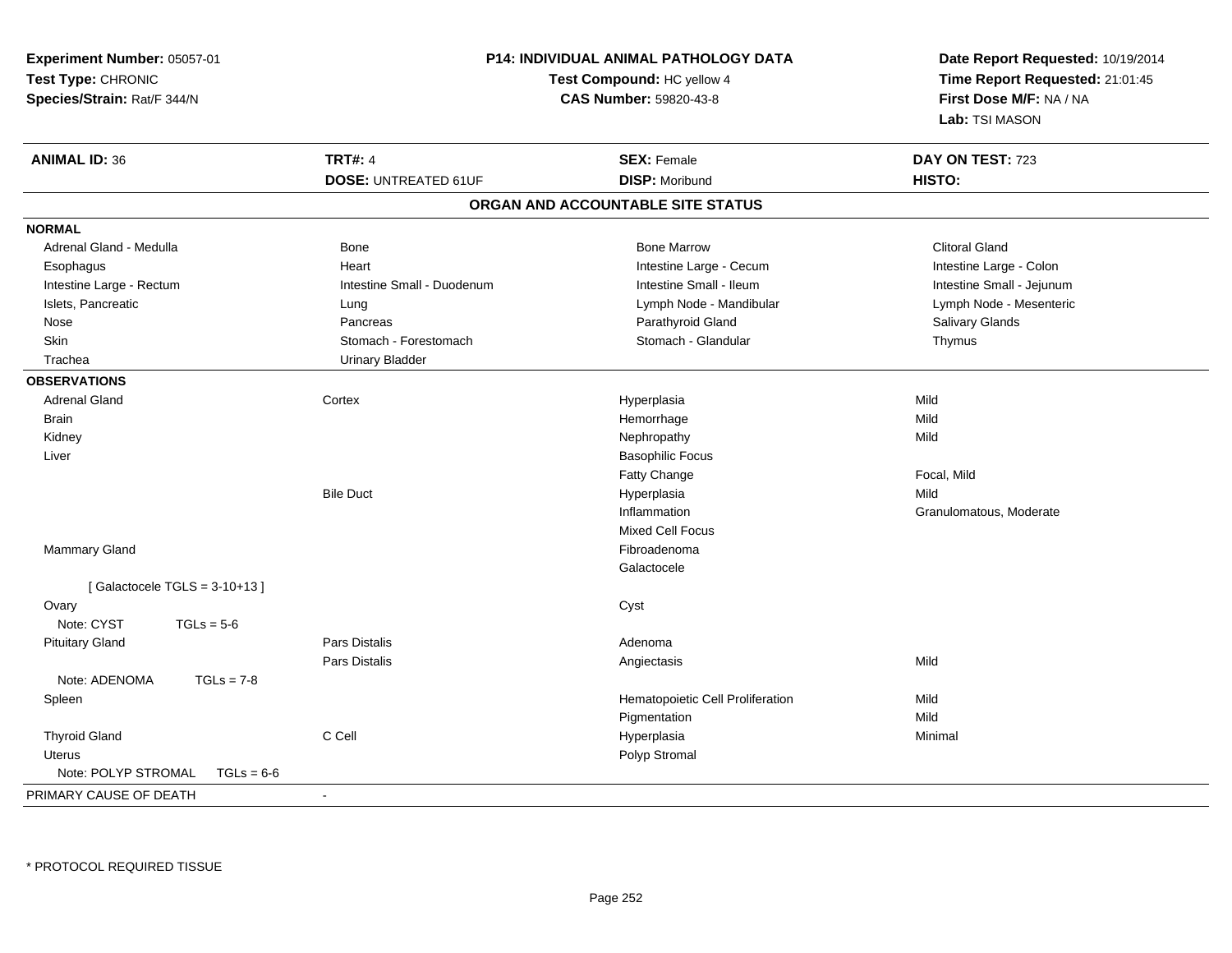| Experiment Number: 05057-01<br>Test Type: CHRONIC<br>Species/Strain: Rat/F 344/N | <b>P14: INDIVIDUAL ANIMAL PATHOLOGY DATA</b><br>Test Compound: HC yellow 4<br><b>CAS Number: 59820-43-8</b> |                                   | Date Report Requested: 10/19/2014<br>Time Report Requested: 21:01:45<br>First Dose M/F: NA / NA<br>Lab: TSI MASON |
|----------------------------------------------------------------------------------|-------------------------------------------------------------------------------------------------------------|-----------------------------------|-------------------------------------------------------------------------------------------------------------------|
| <b>ANIMAL ID: 37</b>                                                             | <b>TRT#: 4</b>                                                                                              | <b>SEX: Female</b>                | DAY ON TEST: 735                                                                                                  |
|                                                                                  | <b>DOSE: UNTREATED 61UF</b>                                                                                 | <b>DISP: Terminal Sacrifice</b>   | HISTO:                                                                                                            |
|                                                                                  |                                                                                                             | ORGAN AND ACCOUNTABLE SITE STATUS |                                                                                                                   |
| <b>NORMAL</b>                                                                    |                                                                                                             |                                   |                                                                                                                   |
| <b>Adrenal Gland - Cortex</b>                                                    | Adrenal Gland - Medulla                                                                                     | <b>Bone</b>                       | <b>Bone Marrow</b>                                                                                                |
| <b>Brain</b>                                                                     | Esophagus                                                                                                   | Heart                             | Intestine Large - Cecum                                                                                           |
| Intestine Large - Colon                                                          | Intestine Large - Rectum                                                                                    | Intestine Small - Duodenum        | Intestine Small - Ileum                                                                                           |
| Intestine Small - Jejunum                                                        | Islets, Pancreatic                                                                                          | Lung                              | Lymph Node - Mandibular                                                                                           |
| Lymph Node - Mesenteric                                                          | Nose                                                                                                        | Ovary                             | Pancreas                                                                                                          |
| Parathyroid Gland                                                                | Salivary Glands                                                                                             | <b>Skin</b>                       | Stomach - Forestomach                                                                                             |
| Stomach - Glandular                                                              | Thymus                                                                                                      | Trachea                           | <b>Urinary Bladder</b>                                                                                            |
| <b>Uterus</b>                                                                    |                                                                                                             |                                   |                                                                                                                   |
| <b>OBSERVATIONS</b>                                                              |                                                                                                             |                                   |                                                                                                                   |
| <b>Clitoral Gland</b>                                                            |                                                                                                             | Adenoma                           |                                                                                                                   |
| $TGLs = 2-10$<br>Note: ADENOMA                                                   |                                                                                                             |                                   |                                                                                                                   |
| Kidney                                                                           |                                                                                                             | Nephropathy                       | Minimal                                                                                                           |
| Liver                                                                            |                                                                                                             | <b>Basophilic Focus</b>           |                                                                                                                   |
|                                                                                  |                                                                                                             | Inflammation                      | Granulomatous, Minimal                                                                                            |
| <b>Mammary Gland</b>                                                             |                                                                                                             | Fibroadenoma                      |                                                                                                                   |
|                                                                                  |                                                                                                             | Galactocele                       |                                                                                                                   |
| Note: FIBROADENOMA<br>$TGLs = 1-13$                                              |                                                                                                             |                                   |                                                                                                                   |
| <b>Pituitary Gland</b>                                                           | <b>Pars Distalis</b>                                                                                        | Adenoma                           |                                                                                                                   |
|                                                                                  | <b>Pars Distalis</b>                                                                                        | Angiectasis                       | Mild                                                                                                              |
| Spleen                                                                           |                                                                                                             | Hematopoietic Cell Proliferation  | Mild                                                                                                              |
|                                                                                  |                                                                                                             | Pigmentation                      | Moderate                                                                                                          |
| <b>Thyroid Gland</b>                                                             | C Cell                                                                                                      | Hyperplasia                       | Minimal                                                                                                           |
| PRIMARY CAUSE OF DEATH                                                           | $\sim$                                                                                                      |                                   |                                                                                                                   |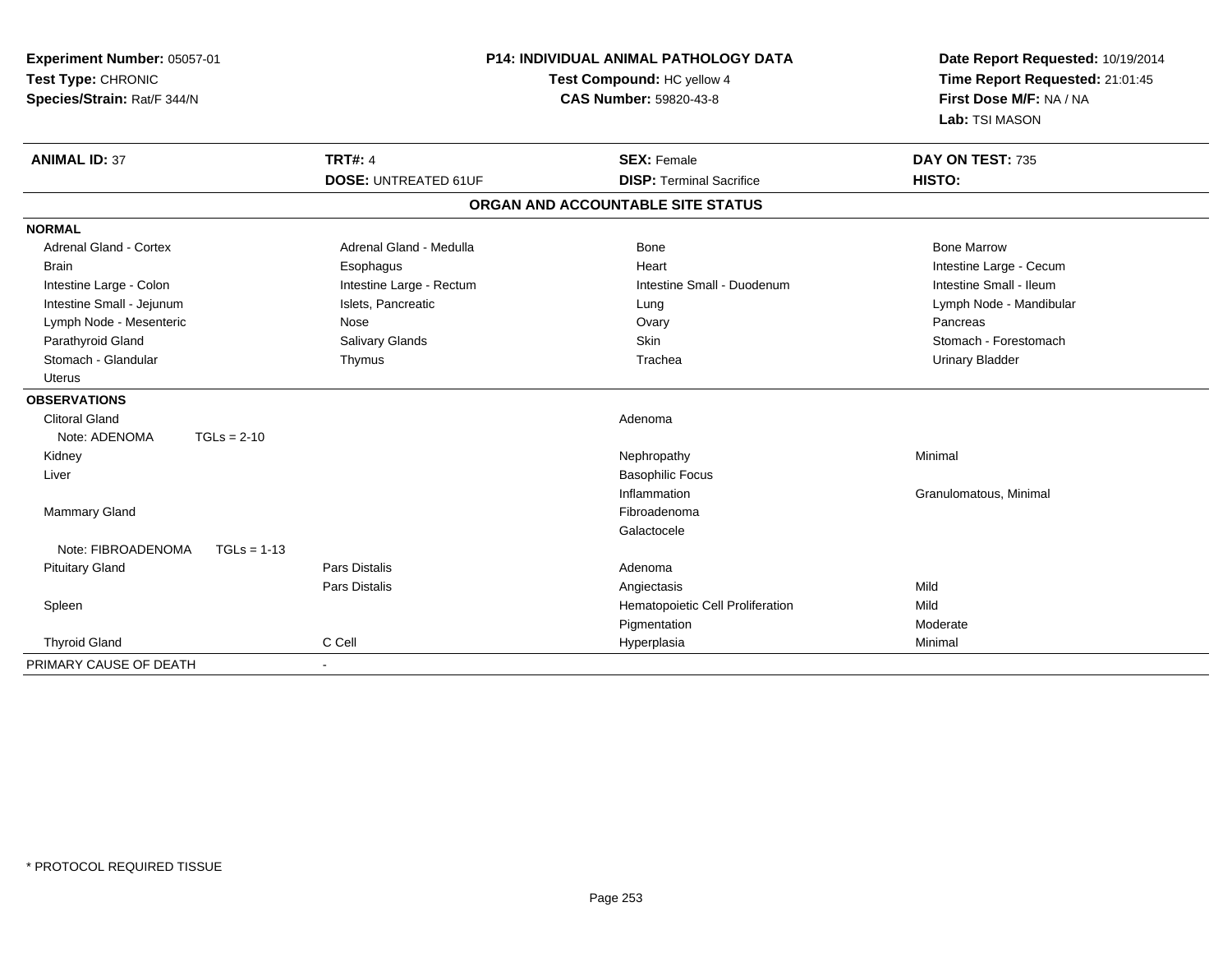| Experiment Number: 05057-01<br>Test Type: CHRONIC<br>Species/Strain: Rat/F 344/N |                    | P14: INDIVIDUAL ANIMAL PATHOLOGY DATA<br>Test Compound: HC yellow 4<br><b>CAS Number: 59820-43-8</b> |                                   | Date Report Requested: 10/19/2014<br>Time Report Requested: 21:01:45<br>First Dose M/F: NA / NA<br>Lab: TSI MASON |
|----------------------------------------------------------------------------------|--------------------|------------------------------------------------------------------------------------------------------|-----------------------------------|-------------------------------------------------------------------------------------------------------------------|
| <b>ANIMAL ID: 38</b>                                                             |                    | <b>TRT#: 4</b>                                                                                       | <b>SEX: Female</b>                | DAY ON TEST: 710                                                                                                  |
|                                                                                  |                    | <b>DOSE: UNTREATED 61UF</b>                                                                          | <b>DISP: Moribund</b>             | <b>HISTO:</b>                                                                                                     |
|                                                                                  |                    |                                                                                                      | ORGAN AND ACCOUNTABLE SITE STATUS |                                                                                                                   |
| <b>NORMAL</b>                                                                    |                    |                                                                                                      |                                   |                                                                                                                   |
| <b>Adrenal Gland - Cortex</b>                                                    |                    | Adrenal Gland - Medulla                                                                              | Bone                              | <b>Bone Marrow</b>                                                                                                |
| <b>Brain</b>                                                                     |                    | <b>Clitoral Gland</b>                                                                                | Esophagus                         | Eye                                                                                                               |
| Heart                                                                            |                    | Intestine Large - Cecum                                                                              | Intestine Large - Colon           | Intestine Large - Rectum                                                                                          |
| Intestine Small - Duodenum                                                       |                    | Intestine Small - Ileum                                                                              | Intestine Small - Jejunum         | Islets, Pancreatic                                                                                                |
| Kidney                                                                           |                    | Lymph Node - Mandibular                                                                              | Lymph Node - Mesenteric           | Mammary Gland                                                                                                     |
| Nose                                                                             |                    | Ovary                                                                                                | Pancreas                          | Parathyroid Gland                                                                                                 |
| Salivary Glands                                                                  |                    | Stomach - Forestomach                                                                                | Stomach - Glandular               | Thymus                                                                                                            |
| Trachea                                                                          |                    | <b>Urinary Bladder</b>                                                                               | Uterus                            |                                                                                                                   |
| <b>OBSERVATIONS</b>                                                              |                    |                                                                                                      |                                   |                                                                                                                   |
| Harderian Gland                                                                  |                    |                                                                                                      | Adenoma                           |                                                                                                                   |
| Note: ADENOMA                                                                    | $TGLs = 2-13$      |                                                                                                      |                                   |                                                                                                                   |
| Liver                                                                            |                    | <b>Bile Duct</b>                                                                                     | Hyperplasia                       | Minimal                                                                                                           |
|                                                                                  |                    |                                                                                                      | Inflammation                      | Granulomatous, Minimal                                                                                            |
| Lung                                                                             |                    |                                                                                                      | <b>Infiltration Cellular</b>      | Histiocyte, Minimal                                                                                               |
| <b>Pituitary Gland</b>                                                           |                    | Pars Distalis                                                                                        | Adenoma                           |                                                                                                                   |
|                                                                                  |                    | Pars Distalis                                                                                        | Angiectasis                       | Mild                                                                                                              |
|                                                                                  |                    | Pars Distalis                                                                                        | Hyperplasia                       | Mild                                                                                                              |
| Skin                                                                             |                    | <b>Subcut Tiss</b>                                                                                   | Fibroma                           |                                                                                                                   |
| Note: FIBROMA                                                                    | $TGLs = 1-14+14.1$ |                                                                                                      |                                   |                                                                                                                   |
| Spleen                                                                           |                    |                                                                                                      | Hematopoietic Cell Proliferation  | Mild                                                                                                              |
|                                                                                  |                    |                                                                                                      | Pigmentation                      | Mild                                                                                                              |
| <b>Thyroid Gland</b>                                                             |                    | C Cell                                                                                               | Adenoma                           |                                                                                                                   |
| PRIMARY CAUSE OF DEATH                                                           |                    | $\blacksquare$                                                                                       |                                   |                                                                                                                   |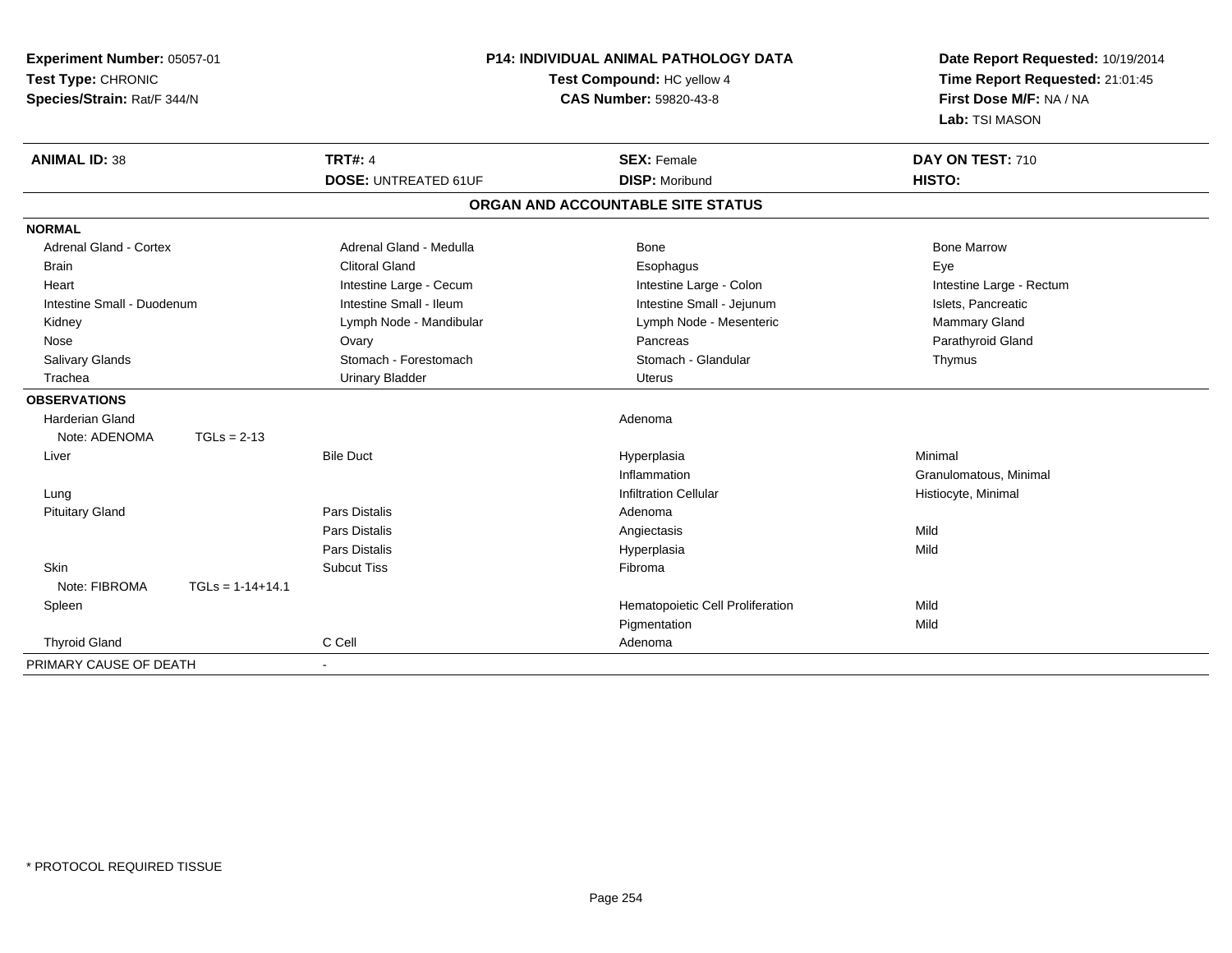| Experiment Number: 05057-01<br>Test Type: CHRONIC<br>Species/Strain: Rat/F 344/N |                                               | P14: INDIVIDUAL ANIMAL PATHOLOGY DATA<br>Test Compound: HC yellow 4<br><b>CAS Number: 59820-43-8</b> | Date Report Requested: 10/19/2014<br>Time Report Requested: 21:01:45<br>First Dose M/F: NA / NA<br>Lab: TSI MASON |
|----------------------------------------------------------------------------------|-----------------------------------------------|------------------------------------------------------------------------------------------------------|-------------------------------------------------------------------------------------------------------------------|
| <b>ANIMAL ID: 39</b>                                                             | <b>TRT#: 4</b><br><b>DOSE: UNTREATED 61UF</b> | <b>SEX: Female</b><br><b>DISP: Moribund</b>                                                          | DAY ON TEST: 612<br><b>HISTO:</b>                                                                                 |
|                                                                                  |                                               | ORGAN AND ACCOUNTABLE SITE STATUS                                                                    |                                                                                                                   |
| <b>NORMAL</b>                                                                    |                                               |                                                                                                      |                                                                                                                   |
| <b>Adrenal Gland - Cortex</b>                                                    | Adrenal Gland - Medulla                       | <b>Bone</b>                                                                                          | <b>Bone Marrow</b>                                                                                                |
| <b>Brain</b>                                                                     | Esophagus                                     | Eye                                                                                                  | Intestine Large - Colon                                                                                           |
| Intestine Small - Duodenum                                                       | Intestine Small - Ileum                       | Intestine Small - Jejunum                                                                            | Islets, Pancreatic                                                                                                |
| Kidney                                                                           | Lymph Node - Mandibular                       | Lymph Node - Mesenteric                                                                              | Nose                                                                                                              |
| Ovary                                                                            | Pancreas                                      | Parathyroid Gland                                                                                    | Salivary Glands                                                                                                   |
| Skin                                                                             | Spleen                                        | Stomach - Forestomach                                                                                | Stomach - Glandular                                                                                               |
| Thymus                                                                           | <b>Thyroid Gland</b>                          | Trachea                                                                                              | <b>Urinary Bladder</b>                                                                                            |
| <b>Uterus</b>                                                                    |                                               |                                                                                                      |                                                                                                                   |
| <b>MISSING</b>                                                                   |                                               |                                                                                                      |                                                                                                                   |
| <b>Clitoral Gland</b>                                                            |                                               |                                                                                                      |                                                                                                                   |
| <b>OBSERVATIONS</b>                                                              |                                               |                                                                                                      |                                                                                                                   |
| Heart                                                                            |                                               | Cardiomyopathy                                                                                       | Mild                                                                                                              |
| Intestine Large                                                                  | Cecum                                         | Parasite                                                                                             | Minimal                                                                                                           |
|                                                                                  | Rectum                                        | Parasite                                                                                             | Mild                                                                                                              |
| Liver                                                                            |                                               | <b>Basophilic Focus</b>                                                                              | Minimal                                                                                                           |
| Lung                                                                             |                                               | <b>Infiltration Cellular</b>                                                                         | Histiocyte, Minimal                                                                                               |
| Mammary Gland                                                                    |                                               | Fibroadenoma                                                                                         |                                                                                                                   |
| Note: FIBROADENOMA                                                               | $TGLs = 1,3-14+14.1$                          |                                                                                                      |                                                                                                                   |
| <b>Pituitary Gland</b>                                                           | <b>Pars Distalis</b>                          | Adenoma                                                                                              |                                                                                                                   |
|                                                                                  | <b>Pars Distalis</b>                          | Angiectasis                                                                                          | Mild                                                                                                              |
| [Adenoma TGLS = $4-8$ ]                                                          |                                               |                                                                                                      |                                                                                                                   |
| PRIMARY CAUSE OF DEATH                                                           | $\overline{\phantom{a}}$                      |                                                                                                      |                                                                                                                   |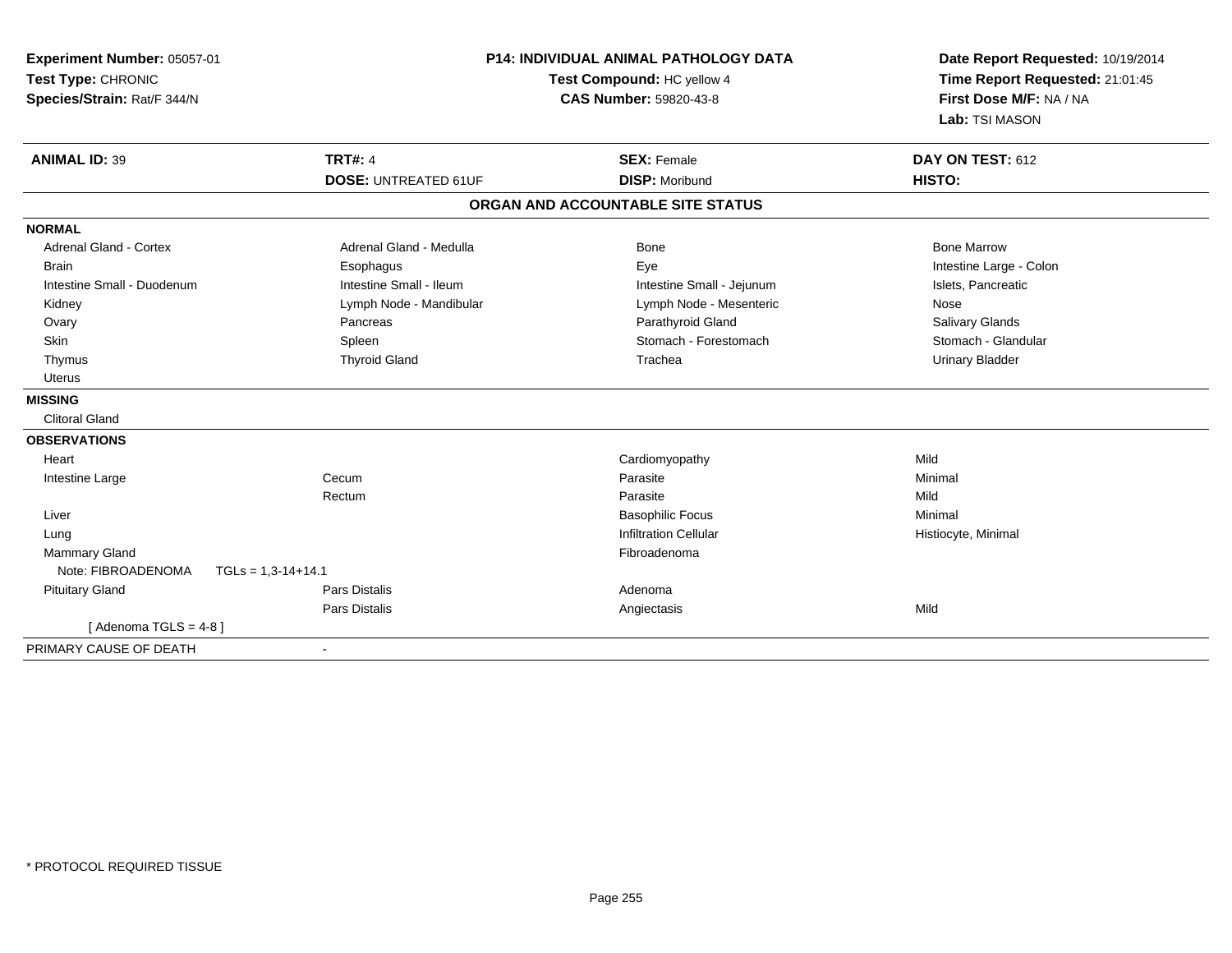| Experiment Number: 05057-01<br>Test Type: CHRONIC<br>Species/Strain: Rat/F 344/N |                             | <b>P14: INDIVIDUAL ANIMAL PATHOLOGY DATA</b><br>Test Compound: HC yellow 4<br><b>CAS Number: 59820-43-8</b> | Date Report Requested: 10/19/2014<br>Time Report Requested: 21:01:45<br>First Dose M/F: NA / NA<br>Lab: TSI MASON |
|----------------------------------------------------------------------------------|-----------------------------|-------------------------------------------------------------------------------------------------------------|-------------------------------------------------------------------------------------------------------------------|
| <b>ANIMAL ID: 40</b>                                                             | <b>TRT#: 4</b>              | <b>SEX: Female</b>                                                                                          | DAY ON TEST: 736                                                                                                  |
|                                                                                  | <b>DOSE: UNTREATED 61UF</b> | <b>DISP: Terminal Sacrifice</b>                                                                             | HISTO:                                                                                                            |
|                                                                                  |                             | ORGAN AND ACCOUNTABLE SITE STATUS                                                                           |                                                                                                                   |
| <b>NORMAL</b>                                                                    |                             |                                                                                                             |                                                                                                                   |
| Bone                                                                             | <b>Bone Marrow</b>          | <b>Brain</b>                                                                                                | <b>Clitoral Gland</b>                                                                                             |
| Esophagus                                                                        | <b>Harderian Gland</b>      | Intestine Large - Cecum                                                                                     | Intestine Large - Colon                                                                                           |
| Intestine Small - Duodenum                                                       | Intestine Small - Ileum     | Intestine Small - Jejunum                                                                                   | Islets, Pancreatic                                                                                                |
| <b>Mammary Gland</b>                                                             | Nose                        | Ovary                                                                                                       | Pancreas                                                                                                          |
| Parathyroid Gland                                                                | Salivary Glands             | Skin                                                                                                        | Stomach - Forestomach                                                                                             |
| Stomach - Glandular                                                              | Trachea                     | <b>Urinary Bladder</b>                                                                                      | Uterus                                                                                                            |
| <b>MISSING</b>                                                                   |                             |                                                                                                             |                                                                                                                   |
| Intestine Large - Rectum                                                         |                             |                                                                                                             |                                                                                                                   |
| <b>OBSERVATIONS</b>                                                              |                             |                                                                                                             |                                                                                                                   |
| <b>Adrenal Gland</b>                                                             | Medulla                     | Hyperplasia                                                                                                 | Minimal                                                                                                           |
|                                                                                  | Cortex                      | Leukemia Mononuclear                                                                                        |                                                                                                                   |
|                                                                                  | Medulla                     | Leukemia Mononuclear                                                                                        |                                                                                                                   |
|                                                                                  | Medulla                     | Pheochromocytoma Benign                                                                                     |                                                                                                                   |
| Eye                                                                              | Retina                      | Atrophy                                                                                                     | Mild                                                                                                              |
|                                                                                  | Lens                        | Cataract                                                                                                    | Moderate                                                                                                          |
| Note: CATARACT<br>$TGLs = 1-13$                                                  |                             |                                                                                                             |                                                                                                                   |
| Heart                                                                            |                             | Cardiomyopathy                                                                                              | Mild                                                                                                              |
| Kidney                                                                           |                             | Nephropathy                                                                                                 | Minimal                                                                                                           |
| Liver                                                                            |                             | <b>Basophilic Focus</b>                                                                                     |                                                                                                                   |
|                                                                                  | <b>Bile Duct</b>            | Hyperplasia                                                                                                 | Mild                                                                                                              |
|                                                                                  |                             | Leukemia Mononuclear                                                                                        |                                                                                                                   |
| Note: LEUKEMIA MONUC TGLs = 3-3                                                  |                             |                                                                                                             |                                                                                                                   |
| Lung                                                                             |                             | <b>Infiltration Cellular</b>                                                                                | Histiocyte, Minimal                                                                                               |
|                                                                                  |                             | Leukemia Mononuclear                                                                                        |                                                                                                                   |
| Lymph Node                                                                       | Mandibular                  | Leukemia Mononuclear                                                                                        |                                                                                                                   |
|                                                                                  | Mesenteric                  | Leukemia Mononuclear                                                                                        |                                                                                                                   |
| <b>Pituitary Gland</b>                                                           | Pars Distalis               | Hyperplasia                                                                                                 | Mild                                                                                                              |
| Note: HYPERPLASIA<br>$TGLs = 4-8$                                                |                             |                                                                                                             |                                                                                                                   |
| Spleen                                                                           |                             | Leukemia Mononuclear                                                                                        |                                                                                                                   |
| [ Leukemia Mononuclear TGLS = 2-3.1 ]                                            |                             |                                                                                                             |                                                                                                                   |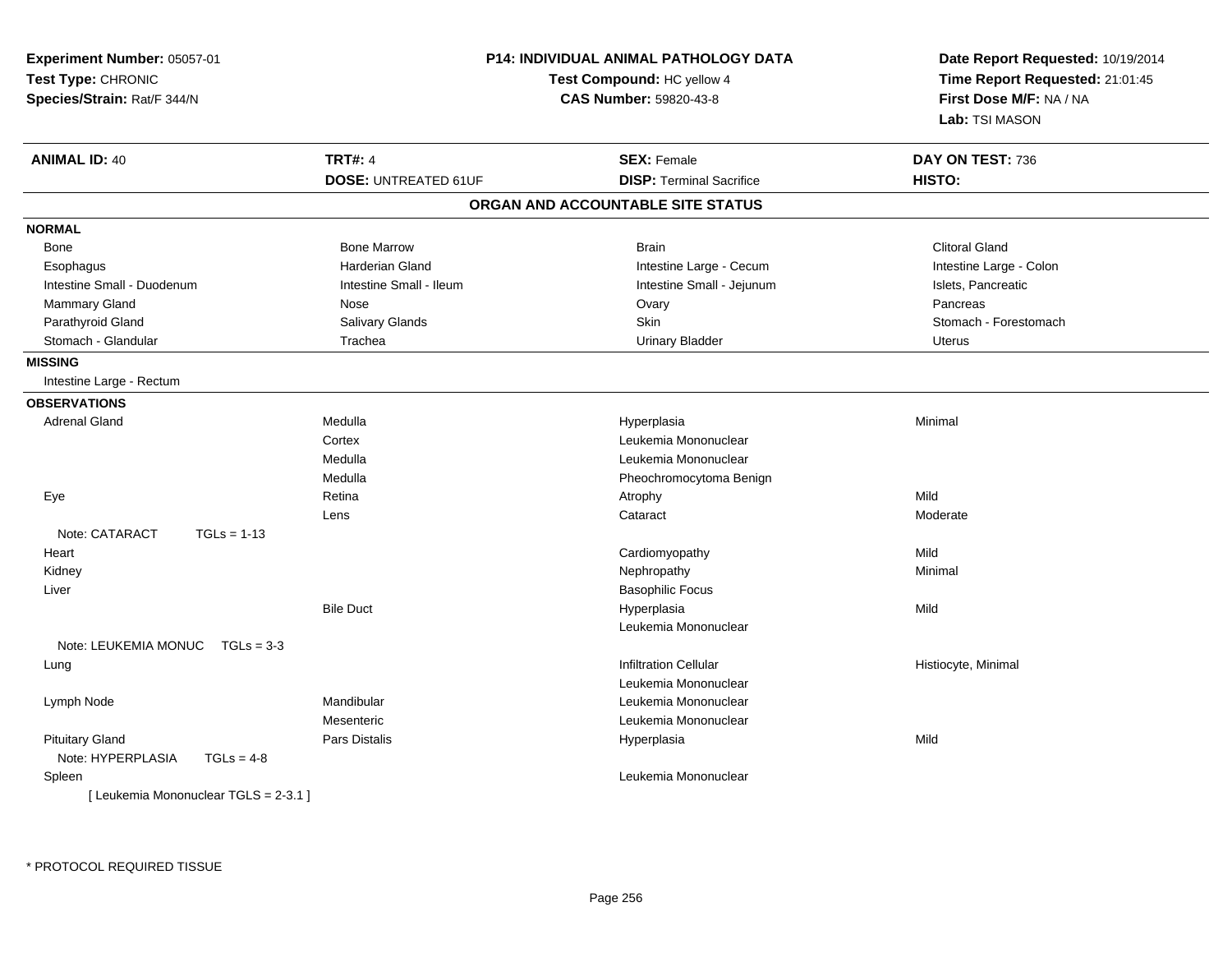| Experiment Number: 05057-01<br><b>Test Type: CHRONIC</b><br>Species/Strain: Rat/F 344/N | <b>P14: INDIVIDUAL ANIMAL PATHOLOGY DATA</b><br>Test Compound: HC yellow 4<br><b>CAS Number: 59820-43-8</b> |                                                       | Date Report Requested: 10/19/2014<br>Time Report Requested: 21:01:45<br>First Dose M/F: NA / NA<br>Lab: TSI MASON |
|-----------------------------------------------------------------------------------------|-------------------------------------------------------------------------------------------------------------|-------------------------------------------------------|-------------------------------------------------------------------------------------------------------------------|
| <b>ANIMAL ID: 40</b>                                                                    | <b>TRT#: 4</b><br><b>DOSE: UNTREATED 61UF</b>                                                               | <b>SEX: Female</b><br><b>DISP: Terminal Sacrifice</b> | DAY ON TEST: 736<br><b>HISTO:</b>                                                                                 |
|                                                                                         |                                                                                                             | ORGAN AND ACCOUNTABLE SITE STATUS                     |                                                                                                                   |
| Thymus                                                                                  |                                                                                                             | Leukemia Mononuclear                                  |                                                                                                                   |
| <b>Thyroid Gland</b>                                                                    | C Cell                                                                                                      | Hyperplasia                                           | Minimal                                                                                                           |
| PRIMARY CAUSE OF DEATH                                                                  |                                                                                                             |                                                       |                                                                                                                   |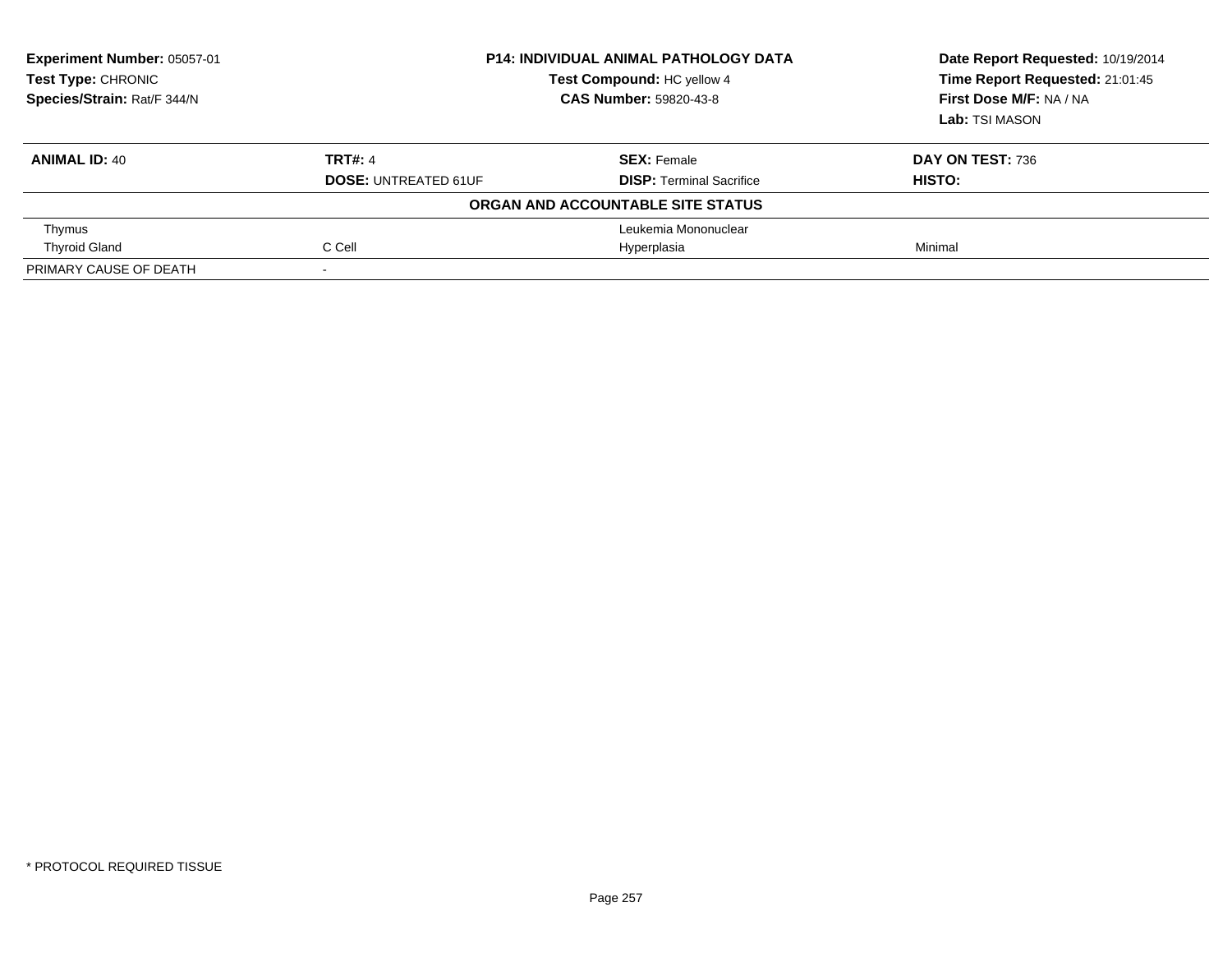| Experiment Number: 05057-01<br>Test Type: CHRONIC<br>Species/Strain: Rat/F 344/N |                                 |                             | <b>P14: INDIVIDUAL ANIMAL PATHOLOGY DATA</b><br>Test Compound: HC yellow 4<br><b>CAS Number: 59820-43-8</b> | Date Report Requested: 10/19/2014<br>Time Report Requested: 21:01:45<br>First Dose M/F: NA / NA<br>Lab: TSI MASON |
|----------------------------------------------------------------------------------|---------------------------------|-----------------------------|-------------------------------------------------------------------------------------------------------------|-------------------------------------------------------------------------------------------------------------------|
| <b>ANIMAL ID: 41</b>                                                             |                                 | <b>TRT#: 4</b>              | <b>SEX: Female</b>                                                                                          | DAY ON TEST: 700                                                                                                  |
|                                                                                  |                                 | <b>DOSE: UNTREATED 61UF</b> | <b>DISP: Moribund</b>                                                                                       | HISTO:                                                                                                            |
|                                                                                  |                                 |                             | ORGAN AND ACCOUNTABLE SITE STATUS                                                                           |                                                                                                                   |
| <b>NORMAL</b>                                                                    |                                 |                             |                                                                                                             |                                                                                                                   |
| <b>Adrenal Gland - Cortex</b>                                                    |                                 | Adrenal Gland - Medulla     | <b>Bone</b>                                                                                                 | <b>Bone Marrow</b>                                                                                                |
| <b>Brain</b>                                                                     |                                 | Esophagus                   | Intestine Large - Cecum                                                                                     | Intestine Large - Colon                                                                                           |
| Intestine Large - Rectum                                                         |                                 | Intestine Small - Duodenum  | Intestine Small - Ileum                                                                                     | Intestine Small - Jejunum                                                                                         |
| Islets, Pancreatic                                                               |                                 | Nose                        | Ovary                                                                                                       | Pancreas                                                                                                          |
| Parathyroid Gland                                                                |                                 | Salivary Glands             | Skin                                                                                                        | Stomach - Forestomach                                                                                             |
| Stomach - Glandular                                                              |                                 | Thymus                      | Trachea                                                                                                     | <b>Urinary Bladder</b>                                                                                            |
| <b>Uterus</b>                                                                    |                                 |                             |                                                                                                             |                                                                                                                   |
| <b>OBSERVATIONS</b>                                                              |                                 |                             |                                                                                                             |                                                                                                                   |
| <b>Clitoral Gland</b>                                                            |                                 | <b>Bilateral</b>            | Adenoma                                                                                                     |                                                                                                                   |
| Note: ADENOMA                                                                    | $TGLs = 2-10.1$                 |                             |                                                                                                             |                                                                                                                   |
| Heart                                                                            |                                 |                             | Cardiomyopathy                                                                                              | Mild                                                                                                              |
|                                                                                  |                                 |                             | Leukemia Mononuclear                                                                                        |                                                                                                                   |
| Kidney                                                                           |                                 |                             | Nephropathy                                                                                                 | Mild                                                                                                              |
| Liver                                                                            |                                 |                             | <b>Basophilic Focus</b>                                                                                     |                                                                                                                   |
|                                                                                  |                                 |                             | Fatty Change                                                                                                | Focal, Minimal                                                                                                    |
|                                                                                  |                                 |                             | Inflammation                                                                                                | Granulomatous, Mild                                                                                               |
|                                                                                  |                                 |                             | Leukemia Mononuclear                                                                                        |                                                                                                                   |
|                                                                                  | Note: LEUKEMIA MONUC TGLs = 6-3 |                             |                                                                                                             |                                                                                                                   |
| Lung                                                                             |                                 |                             | Leukemia Mononuclear                                                                                        |                                                                                                                   |
| Lymph Node                                                                       |                                 | Mandibular                  | Leukemia Mononuclear                                                                                        |                                                                                                                   |
|                                                                                  |                                 | Mesenteric                  | Leukemia Mononuclear                                                                                        |                                                                                                                   |
|                                                                                  |                                 | Pancreatic                  | Leukemia Mononuclear                                                                                        |                                                                                                                   |
| Mammary Gland                                                                    |                                 |                             | Adenoma                                                                                                     |                                                                                                                   |
|                                                                                  |                                 |                             | Galactocele                                                                                                 |                                                                                                                   |
| Note: ADENOMA                                                                    | $TGLs = 3-10$                   |                             |                                                                                                             |                                                                                                                   |
| <b>Pituitary Gland</b>                                                           |                                 | <b>Pars Distalis</b>        | Adenoma                                                                                                     |                                                                                                                   |
|                                                                                  |                                 | Pars Distalis               | Angiectasis                                                                                                 | Moderate                                                                                                          |
| Note: ADENOMA                                                                    | $TGLs = 7-8$                    |                             |                                                                                                             |                                                                                                                   |
| Spleen                                                                           |                                 |                             | Hematopoietic Cell Proliferation                                                                            | Mild                                                                                                              |
|                                                                                  |                                 |                             | <b>Infiltration Cellular</b>                                                                                | Histiocyte, Moderate                                                                                              |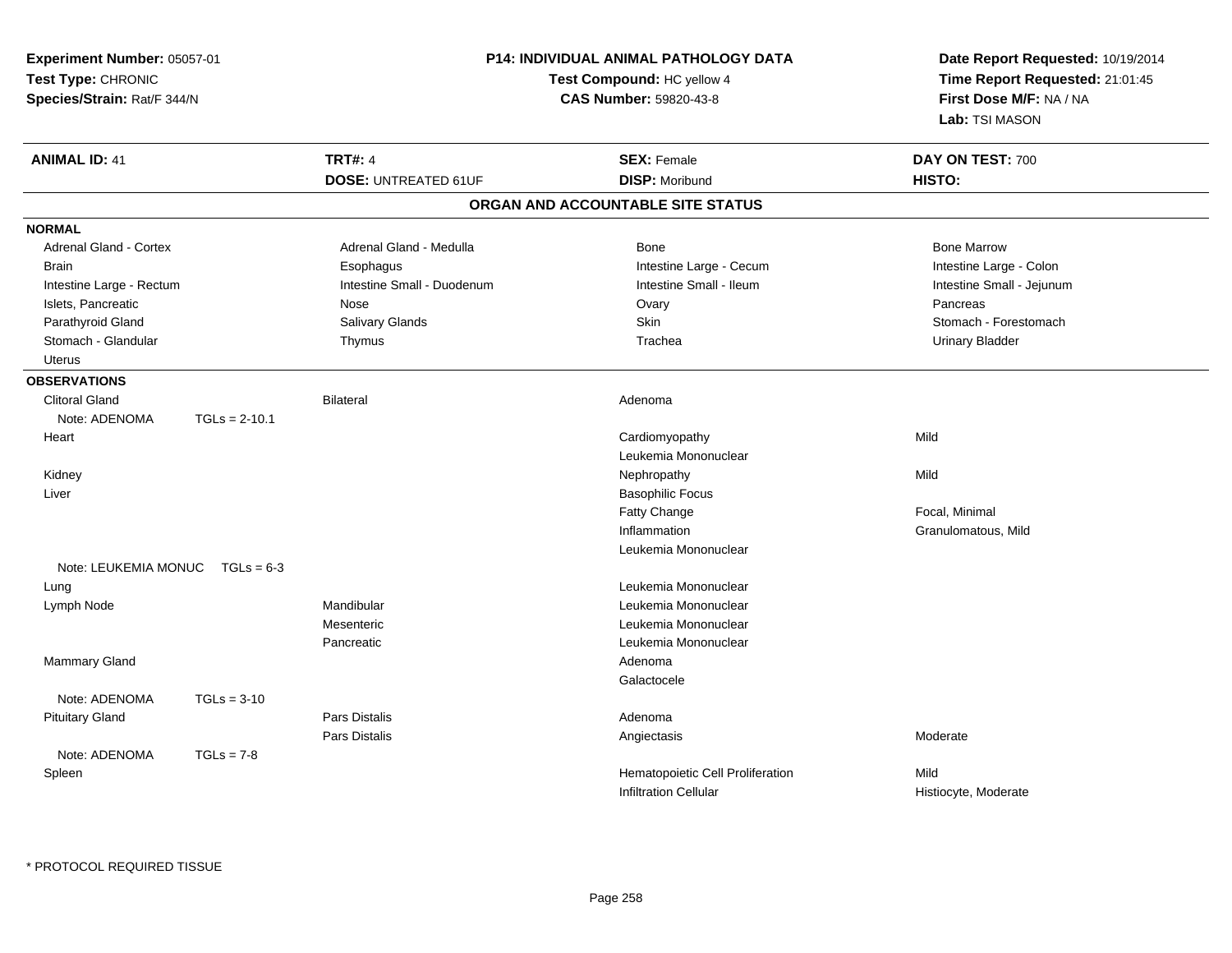| Experiment Number: 05057-01<br>Test Type: CHRONIC<br>Species/Strain: Rat/F 344/N | <b>P14: INDIVIDUAL ANIMAL PATHOLOGY DATA</b><br>Test Compound: HC yellow 4<br><b>CAS Number: 59820-43-8</b> |                                   | Date Report Requested: 10/19/2014<br>Time Report Requested: 21:01:45<br>First Dose M/F: NA / NA<br>Lab: TSI MASON |  |
|----------------------------------------------------------------------------------|-------------------------------------------------------------------------------------------------------------|-----------------------------------|-------------------------------------------------------------------------------------------------------------------|--|
| <b>ANIMAL ID: 41</b>                                                             | <b>TRT#: 4</b>                                                                                              | <b>SEX: Female</b>                | DAY ON TEST: 700                                                                                                  |  |
|                                                                                  | <b>DOSE: UNTREATED 61UF</b>                                                                                 | <b>DISP: Moribund</b>             | HISTO:                                                                                                            |  |
|                                                                                  |                                                                                                             | ORGAN AND ACCOUNTABLE SITE STATUS |                                                                                                                   |  |
|                                                                                  |                                                                                                             | Leukemia Mononuclear              |                                                                                                                   |  |
| [ Hematopoietic Cell Proliferation TGLS = 4-3.1 ]                                |                                                                                                             |                                   |                                                                                                                   |  |
| [Infiltration Cellular TGLS = 5-3.1]                                             |                                                                                                             |                                   |                                                                                                                   |  |
| <b>Thyroid Gland</b>                                                             | C Cell                                                                                                      | Hyperplasia                       | Minimal                                                                                                           |  |
| PRIMARY CAUSE OF DEATH                                                           |                                                                                                             |                                   |                                                                                                                   |  |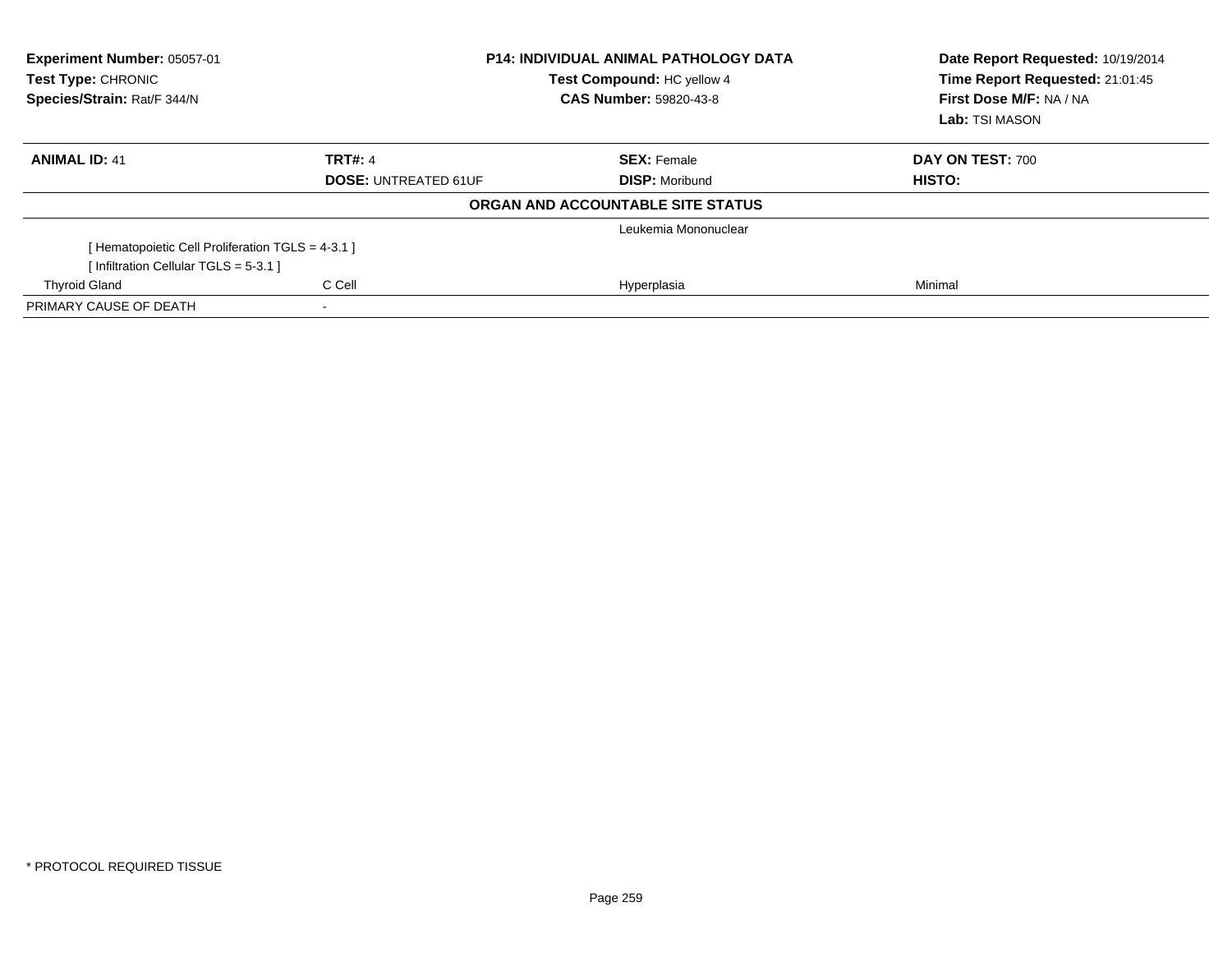| Experiment Number: 05057-01                  |                             | <b>P14: INDIVIDUAL ANIMAL PATHOLOGY DATA</b> | Date Report Requested: 10/19/2014 |  |
|----------------------------------------------|-----------------------------|----------------------------------------------|-----------------------------------|--|
| Test Type: CHRONIC                           |                             | Test Compound: HC yellow 4                   | Time Report Requested: 21:01:45   |  |
| Species/Strain: Rat/F 344/N                  |                             | CAS Number: 59820-43-8                       | First Dose M/F: NA / NA           |  |
|                                              |                             |                                              | Lab: TSI MASON                    |  |
| <b>ANIMAL ID: 42</b>                         | <b>TRT#: 4</b>              | <b>SEX: Female</b>                           | DAY ON TEST: 692                  |  |
|                                              | <b>DOSE: UNTREATED 61UF</b> | <b>DISP: Moribund</b>                        | HISTO:                            |  |
|                                              |                             | ORGAN AND ACCOUNTABLE SITE STATUS            |                                   |  |
| <b>NORMAL</b>                                |                             |                                              |                                   |  |
| <b>Bone</b>                                  | <b>Bone Marrow</b>          | <b>Brain</b>                                 | <b>Clitoral Gland</b>             |  |
| Esophagus                                    | Intestine Large - Cecum     | Intestine Large - Colon                      | Intestine Large - Rectum          |  |
| Intestine Small - Duodenum                   | Intestine Small - Ileum     | Intestine Small - Jejunum                    | Islets, Pancreatic                |  |
| Lymph Node - Mandibular                      | Nose                        | Ovary                                        | Pancreas                          |  |
| Parathyroid Gland                            | Salivary Glands             | Stomach - Forestomach                        | Stomach - Glandular               |  |
| Trachea                                      | <b>Urinary Bladder</b>      | <b>Uterus</b>                                |                                   |  |
| <b>OBSERVATIONS</b>                          |                             |                                              |                                   |  |
| <b>Adrenal Gland</b>                         | Cortex                      | Leukemia Mononuclear                         |                                   |  |
|                                              | Medulla                     | Leukemia Mononuclear                         |                                   |  |
| Heart                                        |                             | Leukemia Mononuclear                         |                                   |  |
| Kidney                                       |                             | Nephropathy                                  | Minimal                           |  |
| Note: NEPHROPATHY<br>$TGLs = 7-4$            |                             |                                              |                                   |  |
| Liver                                        | <b>Bile Duct</b>            | Hyperplasia                                  | Mild                              |  |
|                                              |                             | Leukemia Mononuclear                         |                                   |  |
| [ Hyperplasia TGLS = 9-3 ]                   |                             |                                              |                                   |  |
| Lung                                         |                             | Leukemia Mononuclear                         |                                   |  |
| Lymph Node                                   | Mediastinal                 | Leukemia Mononuclear                         |                                   |  |
|                                              | Mesenteric                  | Leukemia Mononuclear                         |                                   |  |
|                                              | Renal                       | Leukemia Mononuclear                         |                                   |  |
| Note: LEUKEMIA MONUC<br>$TGLs = 4-2.6-8.8-4$ |                             |                                              |                                   |  |
| Mammary Gland                                |                             | Fibroadenoma                                 |                                   |  |
|                                              |                             | Galactocele                                  |                                   |  |
| Note: FIBROADENOMA<br>$TGLs = 2-13+13.1$     |                             |                                              |                                   |  |
| <b>Pituitary Gland</b>                       | Pars Distalis               | Cyst                                         |                                   |  |
| Note: CYST<br>$TGLs = 10-8$                  |                             |                                              |                                   |  |
| <b>Skin</b>                                  | <b>Subcut Tiss</b>          | Lipoma                                       |                                   |  |
| Note: LIPOMA<br>$TGLs = 3-3.1$               |                             |                                              |                                   |  |
| Spleen                                       |                             | Leukemia Mononuclear                         |                                   |  |
| [ Leukemia Mononuclear TGLS = 5-3.1 ]        |                             |                                              |                                   |  |
| Thymus                                       |                             | Leukemia Mononuclear                         |                                   |  |
|                                              |                             |                                              |                                   |  |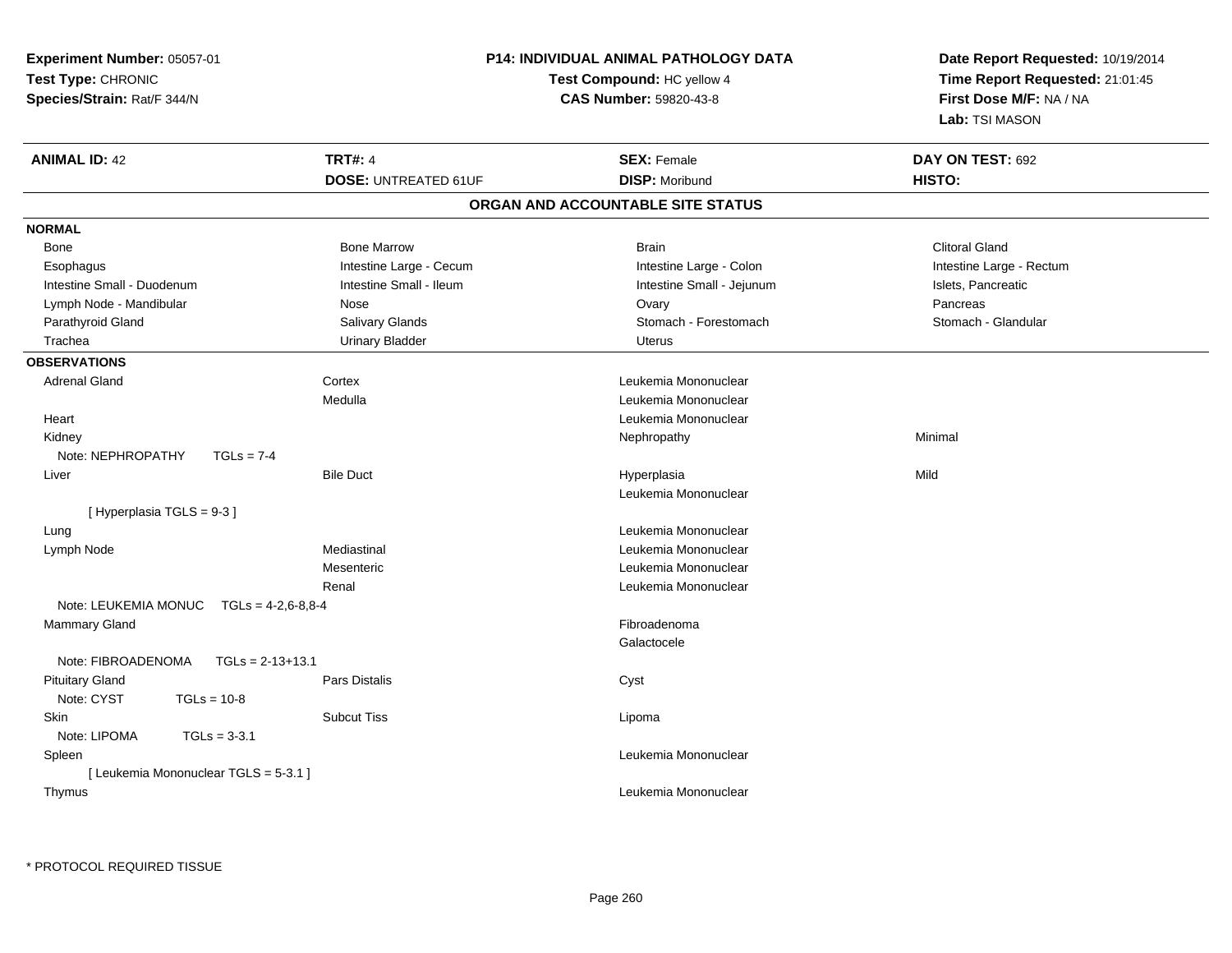| Experiment Number: 05057-01<br><b>Test Type: CHRONIC</b><br>Species/Strain: Rat/F 344/N | <b>P14: INDIVIDUAL ANIMAL PATHOLOGY DATA</b><br>Test Compound: HC yellow 4<br><b>CAS Number: 59820-43-8</b> |                                   | Date Report Requested: 10/19/2014<br>Time Report Requested: 21:01:45<br>First Dose M/F: NA / NA<br>Lab: TSI MASON |
|-----------------------------------------------------------------------------------------|-------------------------------------------------------------------------------------------------------------|-----------------------------------|-------------------------------------------------------------------------------------------------------------------|
| <b>ANIMAL ID: 42</b>                                                                    | <b>TRT#: 4</b>                                                                                              | <b>SEX: Female</b>                | <b>DAY ON TEST: 692</b>                                                                                           |
|                                                                                         | <b>DOSE: UNTREATED 61UF</b>                                                                                 | <b>DISP:</b> Moribund             | HISTO:                                                                                                            |
|                                                                                         |                                                                                                             | ORGAN AND ACCOUNTABLE SITE STATUS |                                                                                                                   |
| <b>Thyroid Gland</b>                                                                    | C Cell                                                                                                      | Hyperplasia                       | Minimal                                                                                                           |
| PRIMARY CAUSE OF DEATH                                                                  |                                                                                                             |                                   |                                                                                                                   |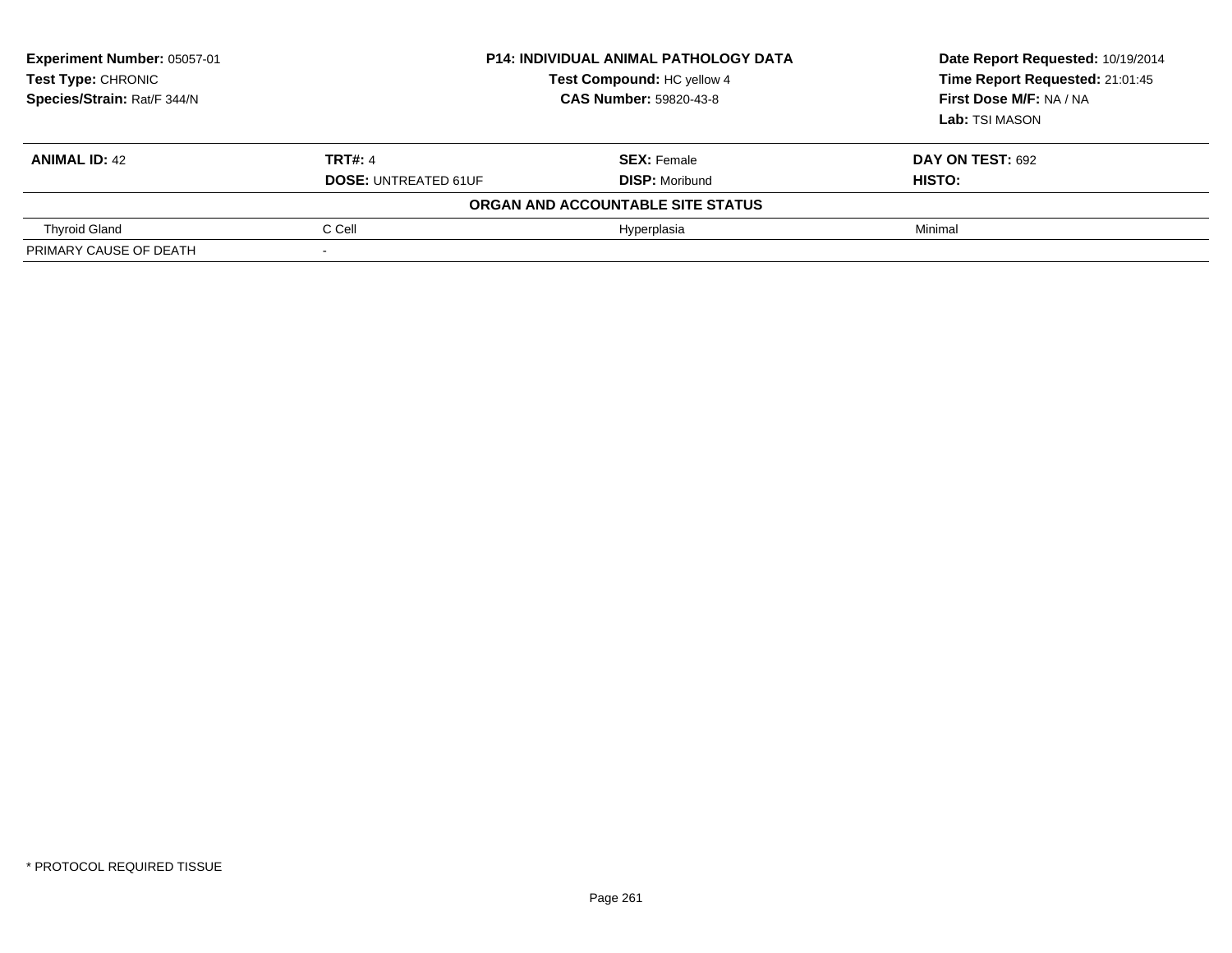| Experiment Number: 05057-01<br>Test Type: CHRONIC<br>Species/Strain: Rat/F 344/N |                             | <b>P14: INDIVIDUAL ANIMAL PATHOLOGY DATA</b><br>Test Compound: HC yellow 4<br>CAS Number: 59820-43-8 |                         |
|----------------------------------------------------------------------------------|-----------------------------|------------------------------------------------------------------------------------------------------|-------------------------|
| <b>ANIMAL ID: 44</b>                                                             | <b>TRT#: 4</b>              | <b>SEX: Female</b>                                                                                   | DAY ON TEST: 735        |
|                                                                                  | <b>DOSE: UNTREATED 61UF</b> | <b>DISP: Terminal Sacrifice</b>                                                                      | HISTO:                  |
|                                                                                  |                             | ORGAN AND ACCOUNTABLE SITE STATUS                                                                    |                         |
| <b>NORMAL</b>                                                                    |                             |                                                                                                      |                         |
| <b>Adrenal Gland - Cortex</b>                                                    | Adrenal Gland - Medulla     | <b>Bone</b>                                                                                          | <b>Bone Marrow</b>      |
| <b>Brain</b>                                                                     | <b>Clitoral Gland</b>       | Esophagus                                                                                            | Intestine Large - Cecum |
| Intestine Large - Colon                                                          | Intestine Large - Rectum    | Intestine Small - Duodenum                                                                           | Intestine Small - Ileum |
| Intestine Small - Jejunum                                                        | Islets, Pancreatic          | Lung                                                                                                 | Lymph Node - Mandibular |
| Lymph Node - Mesenteric                                                          | <b>Mammary Gland</b>        | Nose                                                                                                 | Ovary                   |
| Pancreas                                                                         | Parathyroid Gland           | <b>Salivary Glands</b>                                                                               | Skin                    |
| Stomach - Forestomach                                                            | Stomach - Glandular         | Thymus                                                                                               | <b>Thyroid Gland</b>    |
| Trachea                                                                          | <b>Urinary Bladder</b>      | Uterus                                                                                               |                         |
| <b>OBSERVATIONS</b>                                                              |                             |                                                                                                      |                         |
| Heart                                                                            |                             | Cardiomyopathy                                                                                       | Mild                    |
| Kidney                                                                           |                             | Nephropathy                                                                                          | Mild                    |
| Liver                                                                            |                             | <b>Basophilic Focus</b>                                                                              |                         |
|                                                                                  | <b>Bile Duct</b>            | Hyperplasia                                                                                          | Minimal                 |
|                                                                                  |                             | Leukemia Mononuclear                                                                                 |                         |
| <b>Pituitary Gland</b>                                                           | <b>Pars Distalis</b>        | Hyperplasia                                                                                          | Mild                    |
| Spleen                                                                           |                             | Hematopoietic Cell Proliferation                                                                     | Mild                    |
|                                                                                  |                             | Leukemia Mononuclear                                                                                 |                         |
| PRIMARY CAUSE OF DEATH                                                           |                             |                                                                                                      |                         |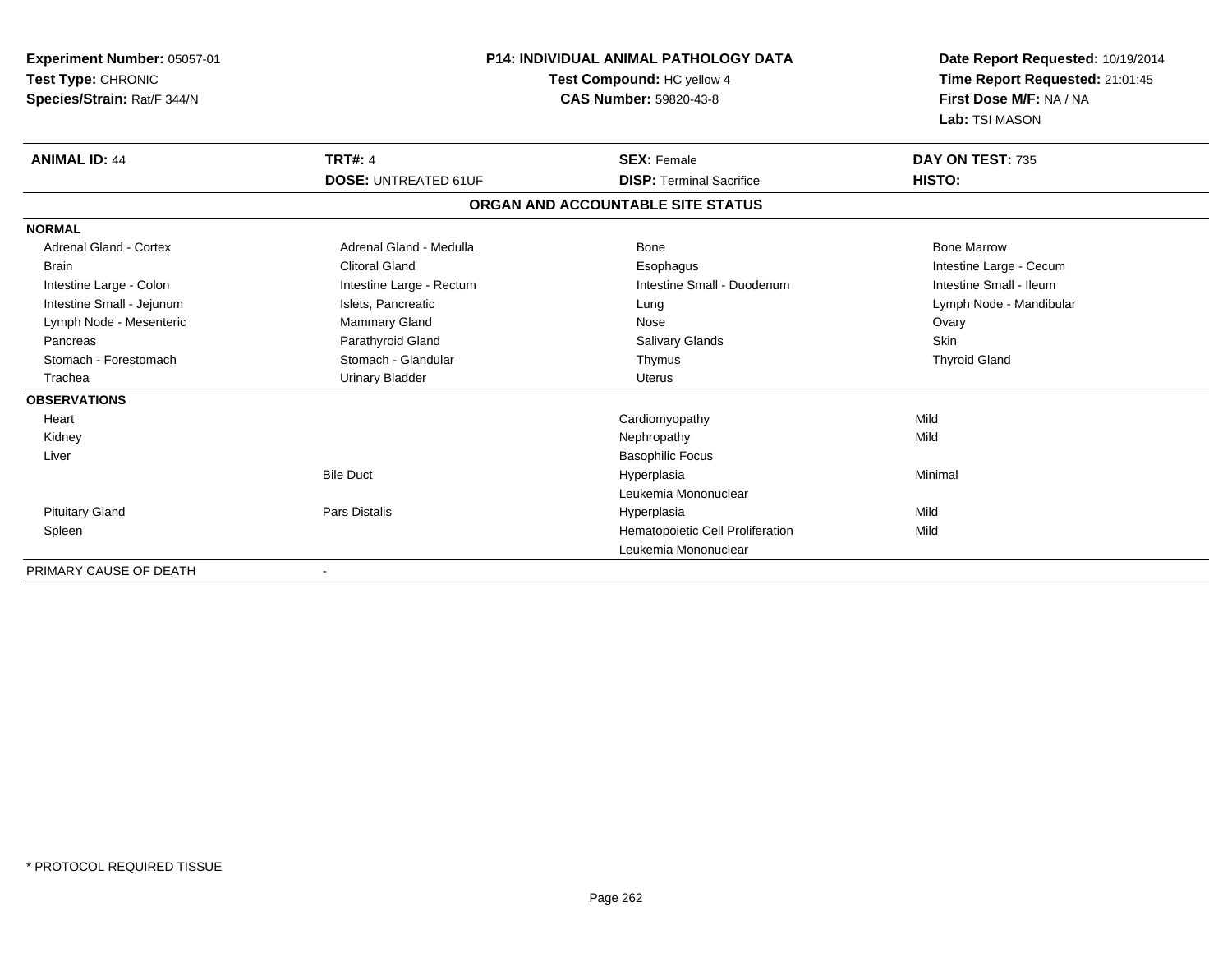| <b>Experiment Number: 05057-01</b><br>Test Type: CHRONIC<br>Species/Strain: Rat/F 344/N | <b>P14: INDIVIDUAL ANIMAL PATHOLOGY DATA</b><br>Test Compound: HC yellow 4<br><b>CAS Number: 59820-43-8</b> |                                   | Date Report Requested: 10/19/2014<br>Time Report Requested: 21:01:45<br>First Dose M/F: NA / NA<br>Lab: TSI MASON |
|-----------------------------------------------------------------------------------------|-------------------------------------------------------------------------------------------------------------|-----------------------------------|-------------------------------------------------------------------------------------------------------------------|
| <b>ANIMAL ID: 45</b>                                                                    | <b>TRT#: 4</b>                                                                                              | <b>SEX: Female</b>                | DAY ON TEST: 735                                                                                                  |
|                                                                                         | <b>DOSE: UNTREATED 61UF</b>                                                                                 | <b>DISP: Terminal Sacrifice</b>   | HISTO:                                                                                                            |
|                                                                                         |                                                                                                             | ORGAN AND ACCOUNTABLE SITE STATUS |                                                                                                                   |
| <b>NORMAL</b>                                                                           |                                                                                                             |                                   |                                                                                                                   |
| <b>Adrenal Gland - Cortex</b>                                                           | Adrenal Gland - Medulla                                                                                     | Bone                              | <b>Bone Marrow</b>                                                                                                |
| <b>Brain</b>                                                                            | <b>Clitoral Gland</b>                                                                                       | Esophagus                         | Intestine Large - Cecum                                                                                           |
| Intestine Large - Colon                                                                 | Intestine Large - Rectum                                                                                    | Intestine Small - Duodenum        | Intestine Small - Ileum                                                                                           |
| Intestine Small - Jejunum                                                               | Islets, Pancreatic                                                                                          | Lung                              | Lymph Node - Mandibular                                                                                           |
| Lymph Node - Mesenteric                                                                 | Nose                                                                                                        | Ovary                             | Pancreas                                                                                                          |
| Parathyroid Gland                                                                       | <b>Pituitary Gland</b>                                                                                      | <b>Salivary Glands</b>            | Skin                                                                                                              |
| Stomach - Forestomach                                                                   | Stomach - Glandular                                                                                         | Thymus                            | Trachea                                                                                                           |
| <b>Urinary Bladder</b>                                                                  | <b>Uterus</b>                                                                                               |                                   |                                                                                                                   |
| <b>OBSERVATIONS</b>                                                                     |                                                                                                             |                                   |                                                                                                                   |
| Heart                                                                                   |                                                                                                             | Cardiomyopathy                    | Mild                                                                                                              |
| Kidney                                                                                  |                                                                                                             | Nephropathy                       | Minimal                                                                                                           |
| Liver                                                                                   |                                                                                                             | <b>Basophilic Focus</b>           |                                                                                                                   |
|                                                                                         |                                                                                                             | Inflammation                      | Granulomatous, Minimal                                                                                            |
| Mammary Gland                                                                           |                                                                                                             | Fibroadenoma                      |                                                                                                                   |
| Note: FIBROADENOMA                                                                      | $TGLs = 1-13+13.1$                                                                                          |                                   |                                                                                                                   |
| Spleen                                                                                  |                                                                                                             | Hematopoietic Cell Proliferation  | Mild                                                                                                              |
|                                                                                         |                                                                                                             | Pigmentation                      | Mild                                                                                                              |
| <b>Thyroid Gland</b>                                                                    | C Cell                                                                                                      | Adenoma                           |                                                                                                                   |
| PRIMARY CAUSE OF DEATH                                                                  |                                                                                                             |                                   |                                                                                                                   |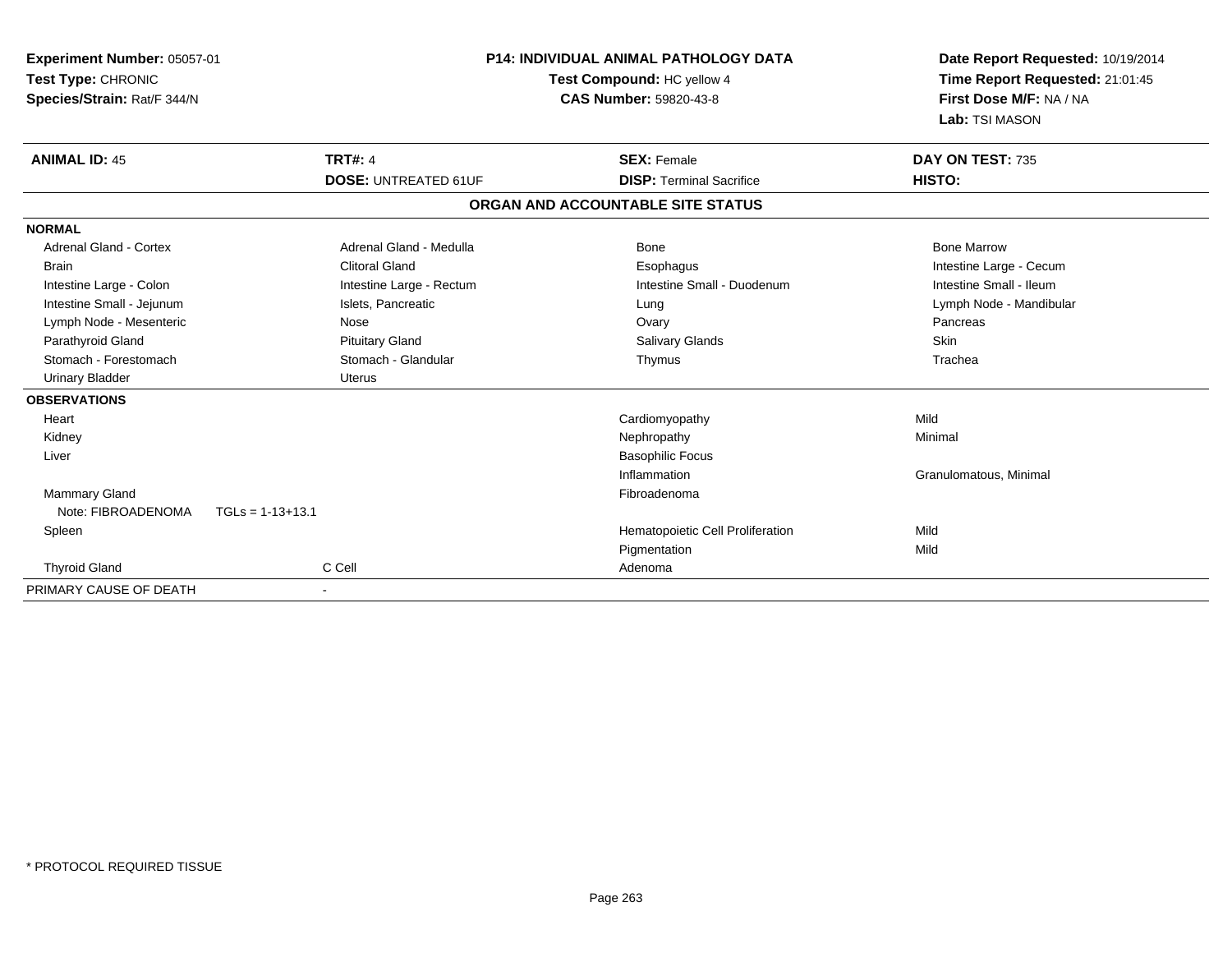| Experiment Number: 05057-01<br>Test Type: CHRONIC<br>Species/Strain: Rat/F 344/N |                             | <b>P14: INDIVIDUAL ANIMAL PATHOLOGY DATA</b><br>Test Compound: HC yellow 4<br><b>CAS Number: 59820-43-8</b> | Date Report Requested: 10/19/2014<br>Time Report Requested: 21:01:45<br>First Dose M/F: NA / NA<br>Lab: TSI MASON |
|----------------------------------------------------------------------------------|-----------------------------|-------------------------------------------------------------------------------------------------------------|-------------------------------------------------------------------------------------------------------------------|
| <b>ANIMAL ID: 47</b>                                                             | <b>TRT#: 4</b>              | <b>SEX: Female</b>                                                                                          | DAY ON TEST: 735                                                                                                  |
|                                                                                  | <b>DOSE: UNTREATED 61UF</b> | <b>DISP: Terminal Sacrifice</b>                                                                             | HISTO:                                                                                                            |
|                                                                                  |                             | ORGAN AND ACCOUNTABLE SITE STATUS                                                                           |                                                                                                                   |
| <b>NORMAL</b>                                                                    |                             |                                                                                                             |                                                                                                                   |
| Adrenal Gland - Cortex                                                           | Adrenal Gland - Medulla     | Bone                                                                                                        | <b>Bone Marrow</b>                                                                                                |
| <b>Brain</b>                                                                     | <b>Clitoral Gland</b>       | Esophagus                                                                                                   | Heart                                                                                                             |
| Intestine Large - Cecum                                                          | Intestine Large - Colon     | Intestine Large - Rectum                                                                                    | Intestine Small - Duodenum                                                                                        |
| Intestine Small - Ileum                                                          | Intestine Small - Jejunum   | Islets, Pancreatic                                                                                          | Lung                                                                                                              |
| Lymph Node - Mandibular                                                          | Lymph Node - Mesenteric     | Mammary Gland                                                                                               | Nose                                                                                                              |
| Ovary                                                                            | Pancreas                    | Parathyroid Gland                                                                                           | Salivary Glands                                                                                                   |
| <b>Skin</b>                                                                      | Stomach - Forestomach       | Stomach - Glandular                                                                                         | Thymus                                                                                                            |
| <b>Thyroid Gland</b>                                                             | Trachea                     | <b>Urinary Bladder</b>                                                                                      | Uterus                                                                                                            |
| <b>OBSERVATIONS</b>                                                              |                             |                                                                                                             |                                                                                                                   |
| Kidney                                                                           |                             | Nephropathy                                                                                                 | Mild                                                                                                              |
| Liver                                                                            |                             | <b>Basophilic Focus</b>                                                                                     |                                                                                                                   |
|                                                                                  |                             | Inflammation                                                                                                | Granulomatous, Minimal                                                                                            |
| Nose                                                                             |                             |                                                                                                             |                                                                                                                   |
| Note: BLOOD IN NASAL CAVITY                                                      |                             |                                                                                                             |                                                                                                                   |
| <b>Pituitary Gland</b>                                                           | <b>Pars Distalis</b>        | Adenoma                                                                                                     |                                                                                                                   |
| Note: ADENOMA<br>$TGLs = 1-8$                                                    |                             |                                                                                                             |                                                                                                                   |
| Spleen                                                                           |                             | Pigmentation                                                                                                | Moderate                                                                                                          |
| PRIMARY CAUSE OF DEATH                                                           |                             |                                                                                                             |                                                                                                                   |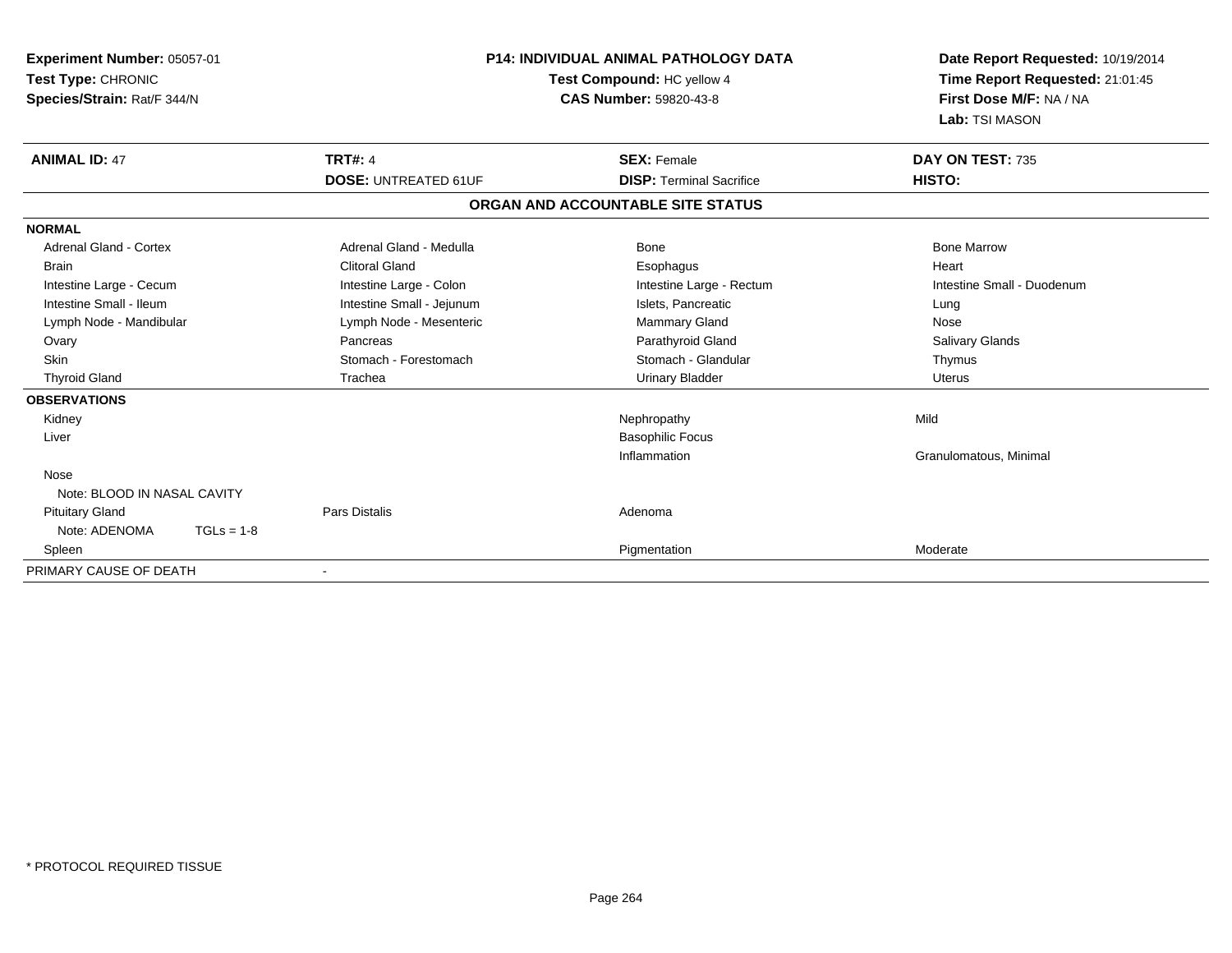| Experiment Number: 05057-01<br>Test Type: CHRONIC<br>Species/Strain: Rat/F 344/N |                             | <b>P14: INDIVIDUAL ANIMAL PATHOLOGY DATA</b><br>Test Compound: HC yellow 4<br><b>CAS Number: 59820-43-8</b> | Date Report Requested: 10/19/2014<br>Time Report Requested: 21:01:45<br>First Dose M/F: NA / NA<br>Lab: TSI MASON |  |
|----------------------------------------------------------------------------------|-----------------------------|-------------------------------------------------------------------------------------------------------------|-------------------------------------------------------------------------------------------------------------------|--|
| <b>ANIMAL ID: 48</b>                                                             | <b>TRT#: 4</b>              | <b>SEX: Female</b>                                                                                          | DAY ON TEST: 735                                                                                                  |  |
|                                                                                  | <b>DOSE: UNTREATED 61UF</b> | <b>DISP: Terminal Sacrifice</b>                                                                             | HISTO:                                                                                                            |  |
|                                                                                  |                             | ORGAN AND ACCOUNTABLE SITE STATUS                                                                           |                                                                                                                   |  |
| <b>NORMAL</b>                                                                    |                             |                                                                                                             |                                                                                                                   |  |
| Adrenal Gland - Cortex                                                           | Adrenal Gland - Medulla     | <b>Bone</b>                                                                                                 | <b>Bone Marrow</b>                                                                                                |  |
| <b>Brain</b>                                                                     | <b>Clitoral Gland</b>       | Esophagus                                                                                                   | Heart                                                                                                             |  |
| Intestine Large - Cecum                                                          | Intestine Large - Colon     | Intestine Large - Rectum                                                                                    | Intestine Small - Duodenum                                                                                        |  |
| Intestine Small - Ileum                                                          | Intestine Small - Jejunum   | Islets, Pancreatic                                                                                          | Lung                                                                                                              |  |
| Lymph Node - Mandibular                                                          | Mammary Gland               | Nose                                                                                                        | Ovary                                                                                                             |  |
| Pancreas                                                                         | Parathyroid Gland           | Salivary Glands                                                                                             | Skin                                                                                                              |  |
| Stomach - Forestomach                                                            | Stomach - Glandular         | Thymus                                                                                                      | <b>Thyroid Gland</b>                                                                                              |  |
| Trachea                                                                          | <b>Urinary Bladder</b>      | <b>Uterus</b>                                                                                               |                                                                                                                   |  |
| <b>MISSING</b>                                                                   |                             |                                                                                                             |                                                                                                                   |  |
| Lymph Node - Mesenteric                                                          |                             |                                                                                                             |                                                                                                                   |  |
| <b>OBSERVATIONS</b>                                                              |                             |                                                                                                             |                                                                                                                   |  |
| Kidney                                                                           |                             | Nephropathy                                                                                                 | Minimal                                                                                                           |  |
| Liver                                                                            |                             | <b>Basophilic Focus</b>                                                                                     |                                                                                                                   |  |
| <b>Pituitary Gland</b>                                                           | <b>Pars Distalis</b>        | Adenoma                                                                                                     |                                                                                                                   |  |
|                                                                                  | Pars Distalis               | Angiectasis                                                                                                 | Mild                                                                                                              |  |
| Note: ADENOMA<br>$TGLs = 1-8$                                                    |                             |                                                                                                             |                                                                                                                   |  |
| Spleen                                                                           |                             | Hematopoietic Cell Proliferation                                                                            | Mild                                                                                                              |  |
|                                                                                  |                             | Pigmentation                                                                                                | Mild                                                                                                              |  |
| PRIMARY CAUSE OF DEATH                                                           |                             |                                                                                                             |                                                                                                                   |  |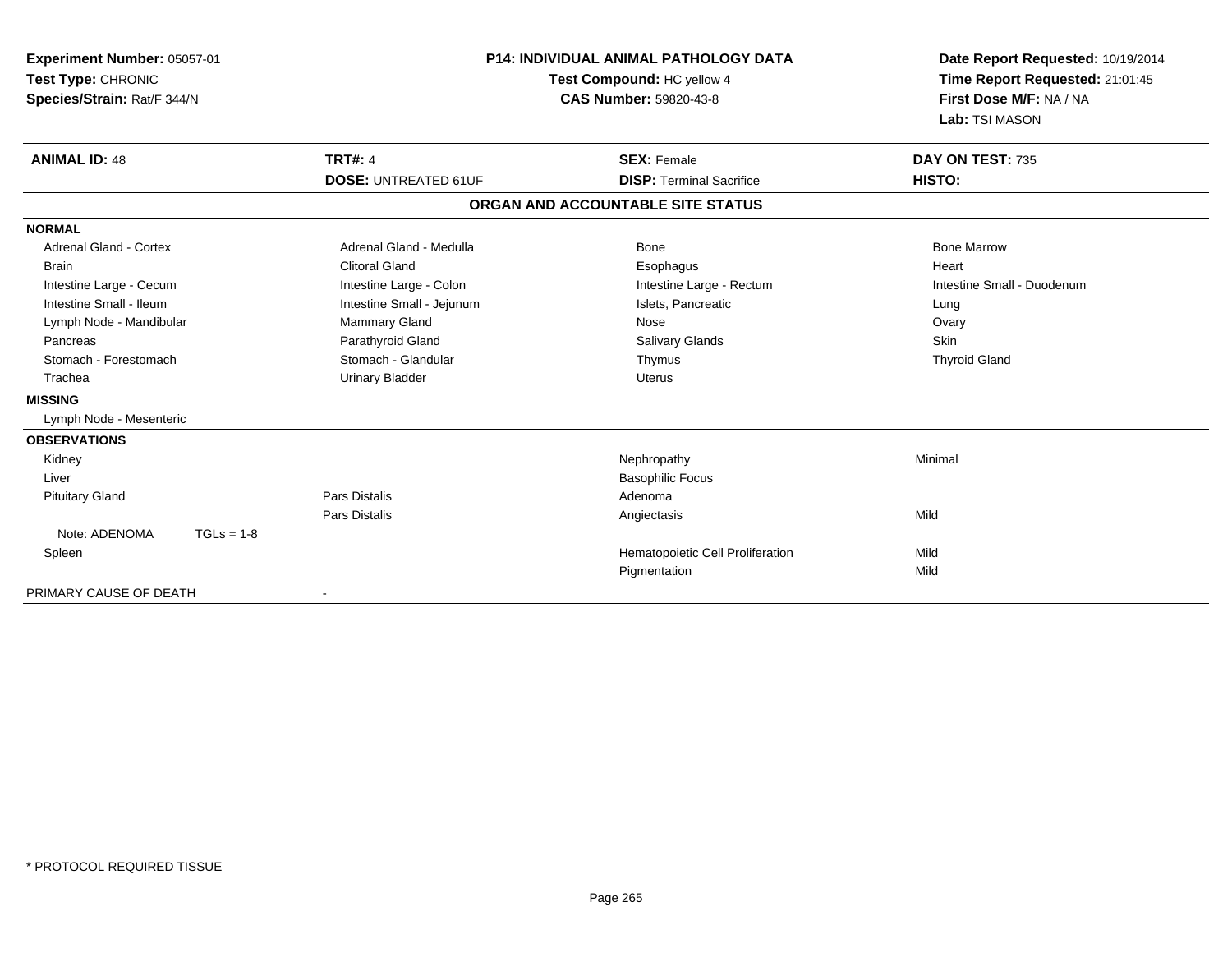| Experiment Number: 05057-01   |                             | <b>P14: INDIVIDUAL ANIMAL PATHOLOGY DATA</b> | Date Report Requested: 10/19/2014 |
|-------------------------------|-----------------------------|----------------------------------------------|-----------------------------------|
| <b>Test Type: CHRONIC</b>     |                             | Test Compound: HC yellow 4                   |                                   |
| Species/Strain: Rat/F 344/N   |                             | <b>CAS Number: 59820-43-8</b>                | First Dose M/F: NA / NA           |
|                               |                             |                                              | Lab: TSI MASON                    |
| <b>ANIMAL ID: 50</b>          | <b>TRT#: 4</b>              | <b>SEX: Female</b>                           | DAY ON TEST: 736                  |
|                               | <b>DOSE: UNTREATED 61UF</b> | <b>DISP: Terminal Sacrifice</b>              | HISTO:                            |
|                               |                             | ORGAN AND ACCOUNTABLE SITE STATUS            |                                   |
| <b>NORMAL</b>                 |                             |                                              |                                   |
| <b>Adrenal Gland - Cortex</b> | Adrenal Gland - Medulla     | Bone                                         | <b>Bone Marrow</b>                |
| <b>Brain</b>                  | <b>Clitoral Gland</b>       | Esophagus                                    | Intestine Large - Cecum           |
| Intestine Large - Colon       | Intestine Large - Rectum    | Intestine Small - Duodenum                   | Intestine Small - Ileum           |
| Intestine Small - Jejunum     | Islets, Pancreatic          | Lung                                         | Lymph Node - Mandibular           |
| Lymph Node - Mesenteric       | <b>Mammary Gland</b>        | Nose                                         | Ovary                             |
| Pancreas                      | Parathyroid Gland           | <b>Pituitary Gland</b>                       | Salivary Glands                   |
| <b>Skin</b>                   | Stomach - Forestomach       | Stomach - Glandular                          | Thymus                            |
| <b>Thyroid Gland</b>          | Trachea                     | <b>Urinary Bladder</b>                       | <b>Uterus</b>                     |
| <b>OBSERVATIONS</b>           |                             |                                              |                                   |
| <b>Adrenal Gland</b>          | Medulla                     | Hyperplasia                                  | Minimal                           |
| <b>Clitoral GI</b>            |                             |                                              |                                   |
| Note: DISTENDED DUCT          |                             |                                              |                                   |
| Heart                         |                             | Cardiomyopathy                               | Mild                              |
| Kidney                        |                             | Nephropathy                                  | Mild                              |
| Liver                         |                             | <b>Basophilic Focus</b>                      |                                   |
| Spleen                        |                             | Pigmentation                                 | Mild                              |
| PRIMARY CAUSE OF DEATH        |                             |                                              |                                   |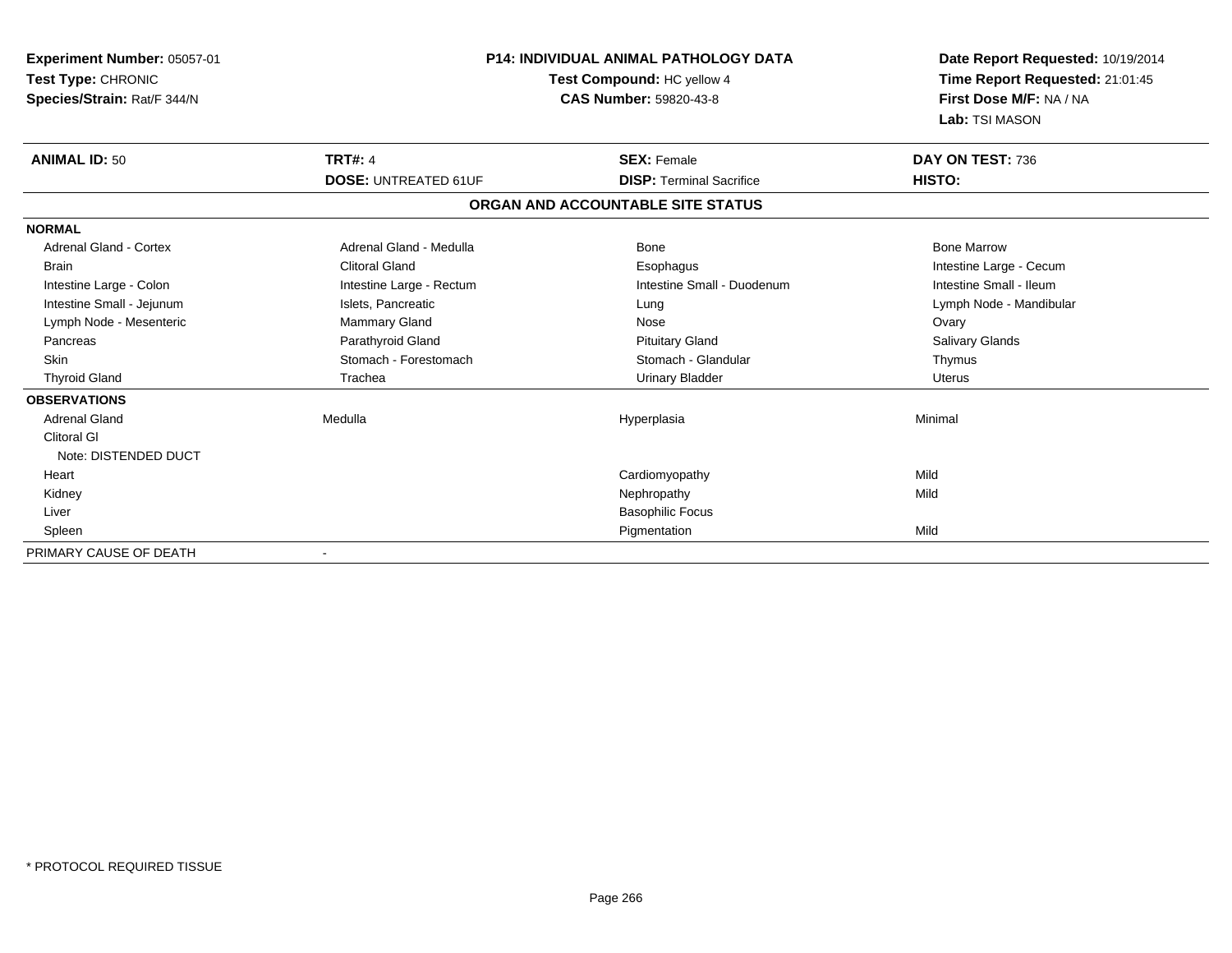| Experiment Number: 05057-01<br>Test Type: CHRONIC<br>Species/Strain: Rat/F 344/N | <b>P14: INDIVIDUAL ANIMAL PATHOLOGY DATA</b><br>Test Compound: HC yellow 4<br><b>CAS Number: 59820-43-8</b> |                                   | Date Report Requested: 10/19/2014<br>Time Report Requested: 21:01:45<br>First Dose M/F: NA / NA<br>Lab: TSI MASON |  |
|----------------------------------------------------------------------------------|-------------------------------------------------------------------------------------------------------------|-----------------------------------|-------------------------------------------------------------------------------------------------------------------|--|
| <b>ANIMAL ID: 51</b>                                                             | <b>TRT#: 4</b>                                                                                              | <b>SEX: Female</b>                | DAY ON TEST: 735                                                                                                  |  |
|                                                                                  | <b>DOSE: UNTREATED 61UF</b>                                                                                 | <b>DISP: Terminal Sacrifice</b>   | HISTO:                                                                                                            |  |
|                                                                                  |                                                                                                             | ORGAN AND ACCOUNTABLE SITE STATUS |                                                                                                                   |  |
| <b>NORMAL</b>                                                                    |                                                                                                             |                                   |                                                                                                                   |  |
| Adrenal Gland - Cortex                                                           | Adrenal Gland - Medulla                                                                                     | Bone                              | <b>Bone Marrow</b>                                                                                                |  |
| <b>Brain</b>                                                                     | <b>Clitoral Gland</b>                                                                                       | Esophagus                         | <b>Harderian Gland</b>                                                                                            |  |
| Heart                                                                            | Intestine Large - Cecum                                                                                     | Intestine Large - Colon           | Intestine Large - Rectum                                                                                          |  |
| Intestine Small - Duodenum                                                       | Intestine Small - Ileum                                                                                     | Intestine Small - Jejunum         | Islets, Pancreatic                                                                                                |  |
| Lung                                                                             | Lymph Node - Mandibular                                                                                     | Lymph Node - Mesenteric           | Nose                                                                                                              |  |
| Ovary                                                                            | Pancreas                                                                                                    | Parathyroid Gland                 | Salivary Glands                                                                                                   |  |
| Skin                                                                             | Stomach - Forestomach                                                                                       | Stomach - Glandular               | Thymus                                                                                                            |  |
| <b>Thyroid Gland</b>                                                             | Trachea                                                                                                     | <b>Urinary Bladder</b>            | Uterus                                                                                                            |  |
| <b>OBSERVATIONS</b>                                                              |                                                                                                             |                                   |                                                                                                                   |  |
| Eye                                                                              | Lens                                                                                                        | Cataract                          | Mild                                                                                                              |  |
| [Cataract TGLS = $1-14$ ]                                                        |                                                                                                             |                                   |                                                                                                                   |  |
| Kidney                                                                           |                                                                                                             | Nephropathy                       | Minimal                                                                                                           |  |
| Liver                                                                            |                                                                                                             | <b>Basophilic Focus</b>           |                                                                                                                   |  |
|                                                                                  |                                                                                                             | Inflammation                      | Granulomatous, Minimal                                                                                            |  |
| Note: BASOPH FOCUS<br>$TGLs = 8-3$                                               |                                                                                                             |                                   |                                                                                                                   |  |
| Lymph Node                                                                       | Mediastinal                                                                                                 | <b>Infiltration Cellular</b>      | Histiocyte, Mild                                                                                                  |  |
| Note: INFILTRAT CELL TGLs = 4-2                                                  |                                                                                                             |                                   |                                                                                                                   |  |
| Mammary Gland                                                                    |                                                                                                             | Adenoma                           |                                                                                                                   |  |
|                                                                                  |                                                                                                             | Fibroadenoma                      |                                                                                                                   |  |
|                                                                                  |                                                                                                             | Galactocele                       |                                                                                                                   |  |
| [Adenoma TGLS = $2-13$ ]                                                         |                                                                                                             |                                   |                                                                                                                   |  |
| [Galactocele TGLS = 3-10]                                                        |                                                                                                             |                                   |                                                                                                                   |  |
| <b>Pituitary Gland</b>                                                           | Pars Distalis                                                                                               | Adenoma                           |                                                                                                                   |  |
|                                                                                  | Pars Distalis                                                                                               | Angiectasis                       | Mild                                                                                                              |  |
| Note: ADENOMA<br>$TGLs = 6-8$                                                    |                                                                                                             |                                   |                                                                                                                   |  |
| Spleen                                                                           |                                                                                                             | Hematopoietic Cell Proliferation  | Mild                                                                                                              |  |
|                                                                                  |                                                                                                             | Pigmentation                      | Mild                                                                                                              |  |
| <b>Uterus</b>                                                                    |                                                                                                             |                                   |                                                                                                                   |  |
| Note: MUCIFIED EPITHELIUM LINING CERVIX                                          |                                                                                                             |                                   |                                                                                                                   |  |
| PRIMARY CAUSE OF DEATH                                                           | $\blacksquare$                                                                                              |                                   |                                                                                                                   |  |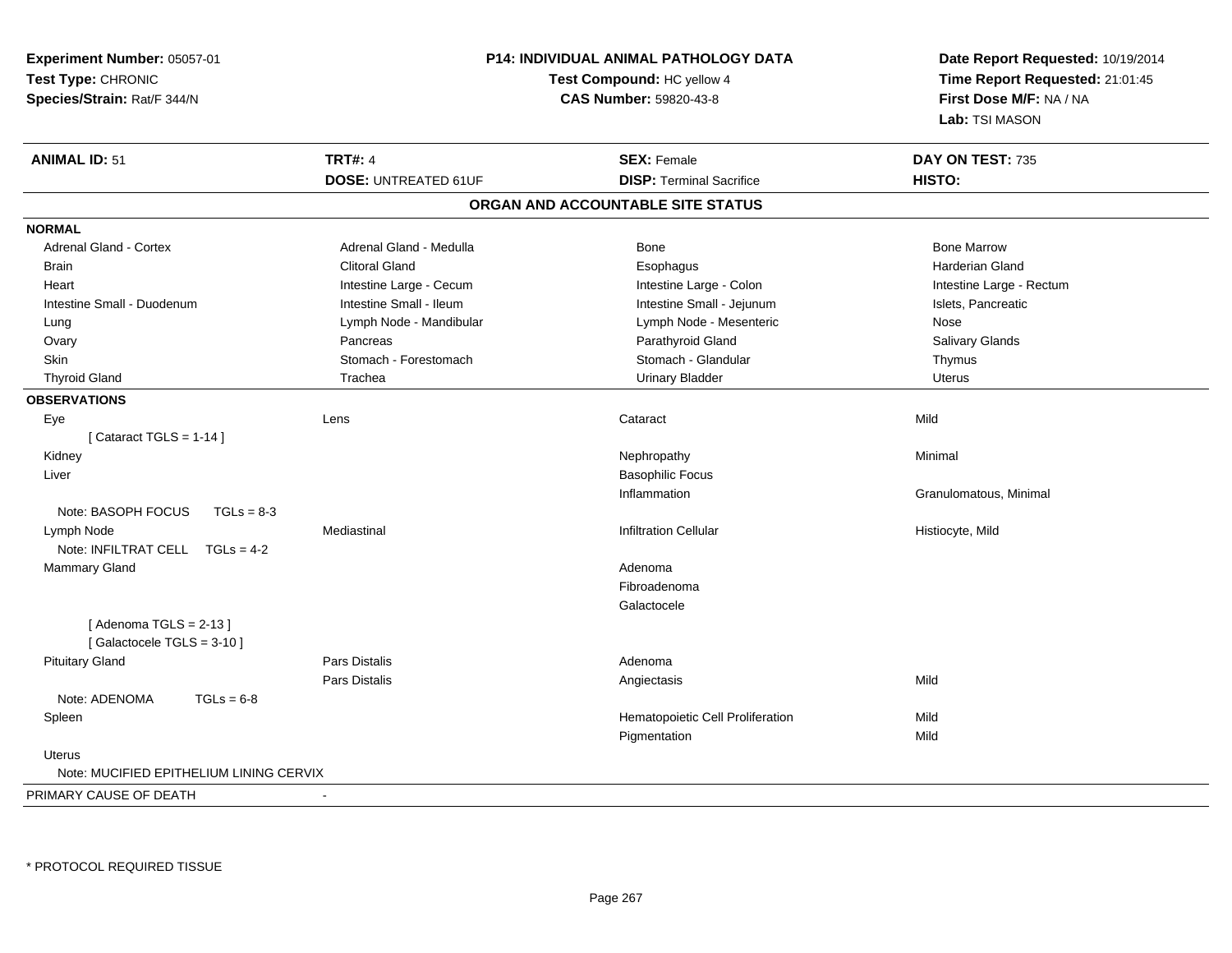| Experiment Number: 05057-01<br>Test Type: CHRONIC |                               | <b>P14: INDIVIDUAL ANIMAL PATHOLOGY DATA</b><br>Test Compound: HC yellow 4 | Date Report Requested: 10/19/2014<br>Time Report Requested: 21:01:45 |  |
|---------------------------------------------------|-------------------------------|----------------------------------------------------------------------------|----------------------------------------------------------------------|--|
| Species/Strain: Rat/F 344/N                       | <b>CAS Number: 59820-43-8</b> |                                                                            | First Dose M/F: NA / NA<br>Lab: TSI MASON                            |  |
| <b>ANIMAL ID: 52</b>                              | <b>TRT#: 4</b>                | <b>SEX: Female</b>                                                         | DAY ON TEST: 650                                                     |  |
|                                                   | <b>DOSE: UNTREATED 61UF</b>   | <b>DISP: Moribund</b>                                                      | HISTO:                                                               |  |
|                                                   |                               | ORGAN AND ACCOUNTABLE SITE STATUS                                          |                                                                      |  |
| <b>NORMAL</b>                                     |                               |                                                                            |                                                                      |  |
| Bone                                              | <b>Bone Marrow</b>            | <b>Brain</b>                                                               | <b>Clitoral Gland</b>                                                |  |
| Esophagus                                         | Intestine Large - Cecum       | Intestine Large - Colon                                                    | Intestine Large - Rectum                                             |  |
| Intestine Small - Duodenum                        | Intestine Small - Ileum       | Intestine Small - Jejunum                                                  | Islets, Pancreatic                                                   |  |
| Lymph Node - Mandibular                           | <b>Mammary Gland</b>          | Pancreas                                                                   | Parathyroid Gland                                                    |  |
| Salivary Glands                                   | Skin                          | Stomach - Forestomach                                                      | Stomach - Glandular                                                  |  |
| <b>Thyroid Gland</b>                              | Trachea                       | <b>Urinary Bladder</b>                                                     | <b>Uterus</b>                                                        |  |
| <b>OBSERVATIONS</b>                               |                               |                                                                            |                                                                      |  |
| <b>Adrenal Gland</b>                              | Cortex                        | Leukemia Mononuclear                                                       |                                                                      |  |
|                                                   | Medulla                       | Leukemia Mononuclear                                                       |                                                                      |  |
| Heart                                             |                               | Leukemia Mononuclear                                                       |                                                                      |  |
| Kidney                                            |                               | Leukemia Mononuclear                                                       |                                                                      |  |
| Liver                                             |                               | <b>Basophilic Focus</b>                                                    |                                                                      |  |
|                                                   |                               | Fatty Change                                                               | Diffuse, Mild                                                        |  |
|                                                   | <b>Bile Duct</b>              | Hyperplasia                                                                | Mild                                                                 |  |
|                                                   |                               | Leukemia Mononuclear                                                       |                                                                      |  |
| [Basophilic Focus TGLS = 3-3,4-3]                 |                               |                                                                            |                                                                      |  |
| Lung                                              |                               | Leukemia Mononuclear                                                       |                                                                      |  |
| Lymph Node                                        | Mediastinal                   | Leukemia Mononuclear                                                       |                                                                      |  |
|                                                   | Mesenteric                    | Leukemia Mononuclear                                                       |                                                                      |  |
|                                                   | Pancreatic                    | Leukemia Mononuclear                                                       |                                                                      |  |
| Note: LEUKEMIA MONUC<br>$TGLs = 6-9$              |                               |                                                                            |                                                                      |  |
| Nose                                              |                               | Leukemia Mononuclear                                                       |                                                                      |  |
| Ovary                                             |                               | Leukemia Mononuclear                                                       |                                                                      |  |
| <b>Pituitary Gland</b>                            | Pars Distalis                 | Adenoma                                                                    |                                                                      |  |
|                                                   | Pars Distalis                 | Angiectasis                                                                | Moderate                                                             |  |
| Note: ADENOMA<br>$TGLs = 5-8$                     |                               |                                                                            |                                                                      |  |
| Spleen                                            |                               | Leukemia Mononuclear                                                       |                                                                      |  |
| [ Leukemia Mononuclear TGLS = 2-3.1 ]             |                               |                                                                            |                                                                      |  |
| Thymus                                            |                               | Leukemia Mononuclear                                                       |                                                                      |  |
| PRIMARY CAUSE OF DEATH                            | $\blacksquare$                |                                                                            |                                                                      |  |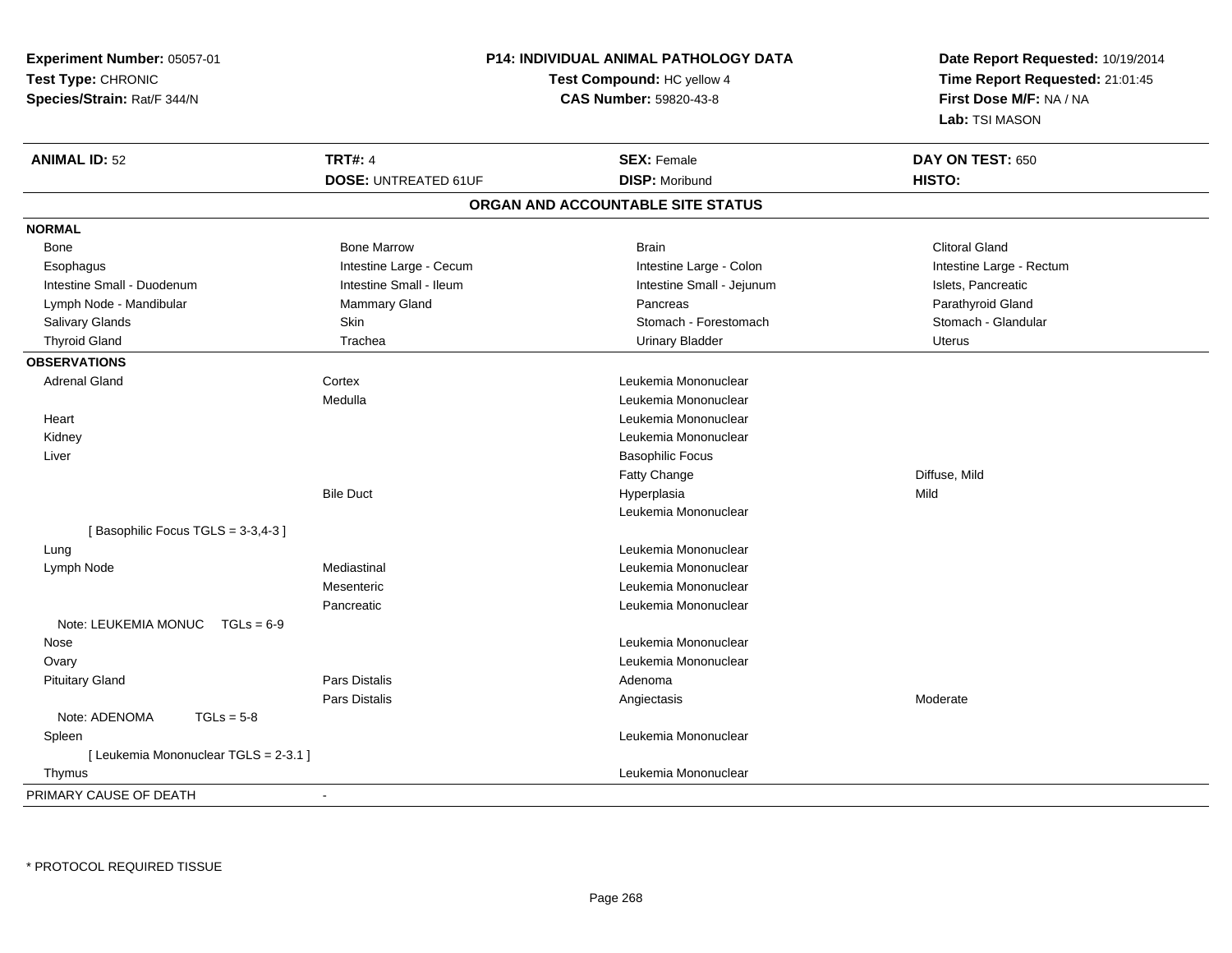| Experiment Number: 05057-01<br>Test Type: CHRONIC<br>Species/Strain: Rat/F 344/N | <b>P14: INDIVIDUAL ANIMAL PATHOLOGY DATA</b><br>Test Compound: HC yellow 4<br>CAS Number: 59820-43-8 |                                   | Date Report Requested: 10/19/2014<br>Time Report Requested: 21:01:45<br>First Dose M/F: NA / NA<br>Lab: TSI MASON |  |
|----------------------------------------------------------------------------------|------------------------------------------------------------------------------------------------------|-----------------------------------|-------------------------------------------------------------------------------------------------------------------|--|
| <b>ANIMAL ID: 53</b>                                                             | <b>TRT#: 4</b>                                                                                       | <b>SEX: Female</b>                | DAY ON TEST: 735                                                                                                  |  |
|                                                                                  | <b>DOSE: UNTREATED 61UF</b>                                                                          | <b>DISP: Terminal Sacrifice</b>   | HISTO:                                                                                                            |  |
|                                                                                  |                                                                                                      | ORGAN AND ACCOUNTABLE SITE STATUS |                                                                                                                   |  |
| <b>NORMAL</b>                                                                    |                                                                                                      |                                   |                                                                                                                   |  |
| Adrenal Gland - Cortex                                                           | Adrenal Gland - Medulla                                                                              | <b>Bone</b>                       | <b>Bone Marrow</b>                                                                                                |  |
| <b>Brain</b>                                                                     | <b>Clitoral Gland</b>                                                                                | Esophagus                         | Intestine Large - Cecum                                                                                           |  |
| Intestine Large - Colon                                                          | Intestine Large - Rectum                                                                             | Intestine Small - Duodenum        | Intestine Small - Ileum                                                                                           |  |
| Intestine Small - Jejunum                                                        | Islets, Pancreatic                                                                                   | Lung                              | Lymph Node - Mandibular                                                                                           |  |
| Lymph Node - Mesenteric                                                          | Nose                                                                                                 | Ovary                             | Pancreas                                                                                                          |  |
| Parathyroid Gland                                                                | Salivary Glands                                                                                      | Skin                              | Stomach - Forestomach                                                                                             |  |
| Stomach - Glandular                                                              | Thymus                                                                                               | <b>Thyroid Gland</b>              | Trachea                                                                                                           |  |
| <b>Urinary Bladder</b>                                                           | <b>Uterus</b>                                                                                        |                                   |                                                                                                                   |  |
| <b>OBSERVATIONS</b>                                                              |                                                                                                      |                                   |                                                                                                                   |  |
| Ear                                                                              |                                                                                                      | Fibroma                           |                                                                                                                   |  |
| Note: COULD AS WELL BE A FIBROSARCOMA                                            |                                                                                                      |                                   |                                                                                                                   |  |
| Note: FIBROMA<br>$TGLs = 1-15$                                                   |                                                                                                      |                                   |                                                                                                                   |  |
| Heart                                                                            |                                                                                                      | Cardiomyopathy                    | Mild                                                                                                              |  |
| Kidney                                                                           |                                                                                                      | Nephropathy                       | Moderate                                                                                                          |  |
| Liver                                                                            |                                                                                                      | <b>Basophilic Focus</b>           |                                                                                                                   |  |
|                                                                                  |                                                                                                      | Hepatodiaphragmatic Nodule        |                                                                                                                   |  |
| <b>Mammary Gland</b>                                                             |                                                                                                      | Fibroadenoma                      | Multiple                                                                                                          |  |
|                                                                                  |                                                                                                      | Galactocele                       |                                                                                                                   |  |
| Note: FIBROADENOMA<br>$TGLs = 2-13,3-14$                                         |                                                                                                      |                                   |                                                                                                                   |  |
| <b>Pituitary Gland</b>                                                           | <b>Pars Distalis</b>                                                                                 | Angiectasis                       | Mild                                                                                                              |  |
|                                                                                  | <b>Pars Distalis</b>                                                                                 | Hyperplasia                       | Mild                                                                                                              |  |
| Note: ANGIECTASIS<br>$TGLs = 5-8$                                                |                                                                                                      |                                   |                                                                                                                   |  |
| Spleen                                                                           |                                                                                                      | Hematopoietic Cell Proliferation  | Mild                                                                                                              |  |
|                                                                                  |                                                                                                      | Pigmentation                      | Mild                                                                                                              |  |
| PRIMARY CAUSE OF DEATH                                                           |                                                                                                      |                                   |                                                                                                                   |  |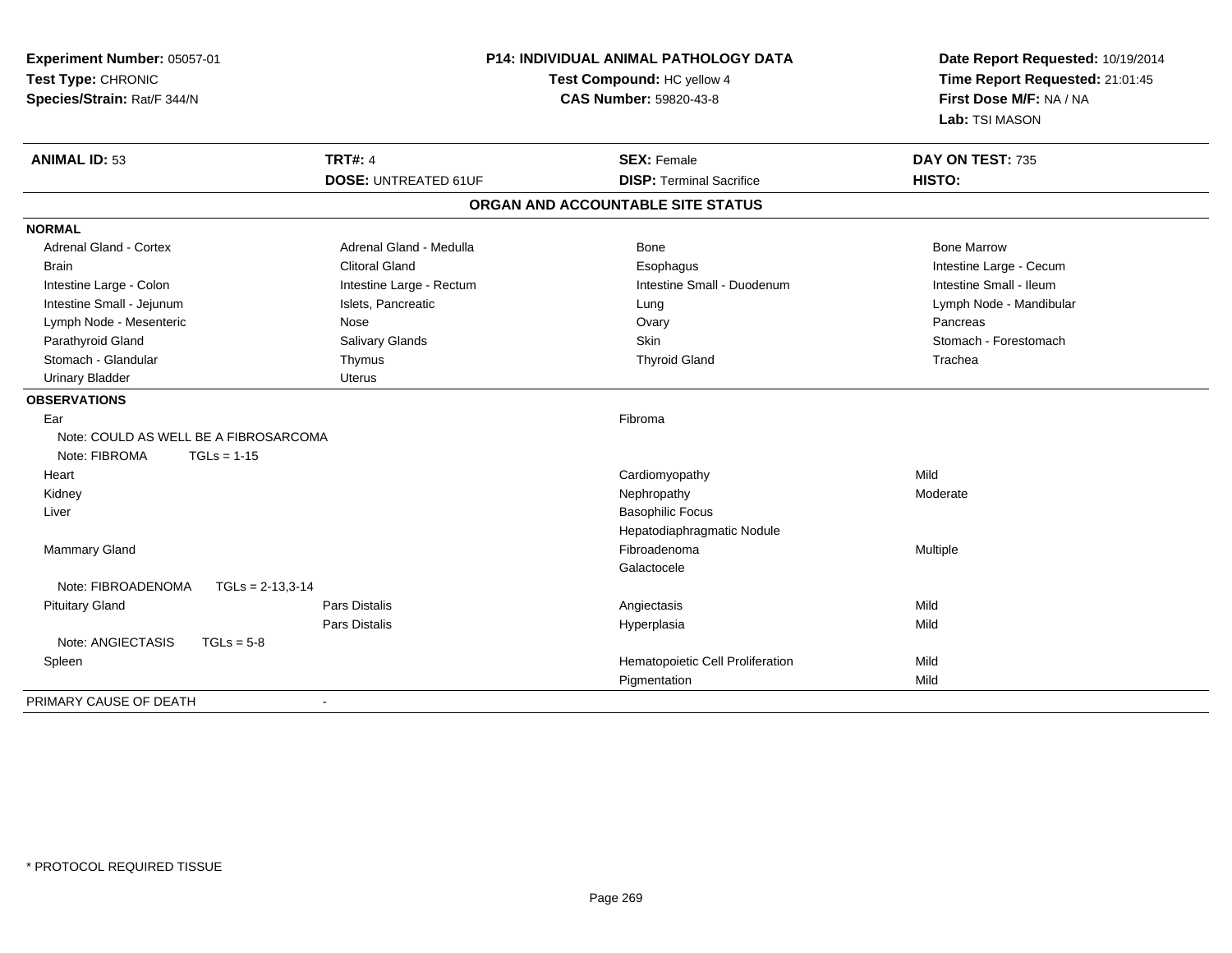| Experiment Number: 05057-01<br>Test Type: CHRONIC<br>Species/Strain: Rat/F 344/N |                             | <b>P14: INDIVIDUAL ANIMAL PATHOLOGY DATA</b><br>Test Compound: HC yellow 4<br><b>CAS Number: 59820-43-8</b> |                         |
|----------------------------------------------------------------------------------|-----------------------------|-------------------------------------------------------------------------------------------------------------|-------------------------|
| <b>ANIMAL ID: 54</b>                                                             | <b>TRT#: 4</b>              | <b>SEX: Female</b>                                                                                          | DAY ON TEST: 582        |
|                                                                                  | <b>DOSE: UNTREATED 61UF</b> | <b>DISP: Moribund</b>                                                                                       | <b>HISTO:</b>           |
|                                                                                  |                             | ORGAN AND ACCOUNTABLE SITE STATUS                                                                           |                         |
| <b>NORMAL</b>                                                                    |                             |                                                                                                             |                         |
| <b>Adrenal Gland - Cortex</b>                                                    | Adrenal Gland - Medulla     | <b>Bone</b>                                                                                                 | <b>Bone Marrow</b>      |
| <b>Brain</b>                                                                     | <b>Clitoral Gland</b>       | Esophagus                                                                                                   | Intestine Large - Cecum |
| Intestine Large - Colon                                                          | Intestine Large - Rectum    | Intestine Small - Duodenum                                                                                  | Intestine Small - Ileum |
| Intestine Small - Jejunum                                                        | Islets, Pancreatic          | Lung                                                                                                        | Lymph Node - Mandibular |
| Lymph Node - Mesenteric                                                          | Nose                        | Ovary                                                                                                       | Pancreas                |
| Parathyroid Gland                                                                | Salivary Glands             | <b>Skin</b>                                                                                                 | Spleen                  |
| Stomach - Glandular                                                              | Thymus                      | <b>Thyroid Gland</b>                                                                                        | Trachea                 |
| <b>Urinary Bladder</b>                                                           | <b>Uterus</b>               |                                                                                                             |                         |
| <b>OBSERVATIONS</b>                                                              |                             |                                                                                                             |                         |
| Heart                                                                            |                             | Cardiomyopathy                                                                                              | Minimal                 |
| Kidney                                                                           |                             | Nephropathy                                                                                                 | Mild                    |
| Liver                                                                            |                             | <b>Basophilic Focus</b>                                                                                     | Minimal                 |
|                                                                                  |                             | <b>Fatty Change</b>                                                                                         | Focal, Mild             |
|                                                                                  | <b>Bile Duct</b>            | Hyperplasia                                                                                                 | Minimal                 |
|                                                                                  |                             | Inflammation                                                                                                | Granulomatous, Minimal  |
| Note: FATTY CHANGE<br>$TGLs = 4-3$                                               |                             |                                                                                                             |                         |
| Mammary Gland                                                                    |                             | Fibroadenoma                                                                                                |                         |
| Note: FIBROADENOMA<br>$TGLs = 2-13,3-13$                                         |                             |                                                                                                             |                         |
| <b>Pituitary Gland</b>                                                           | <b>Pars Distalis</b>        | Adenoma                                                                                                     |                         |
| [Adenoma TGLS = $5-8.1$ ]                                                        |                             |                                                                                                             |                         |
| Stomach                                                                          | Forestomach                 | Mineralization                                                                                              | Moderate                |
| PRIMARY CAUSE OF DEATH                                                           | $\blacksquare$              |                                                                                                             |                         |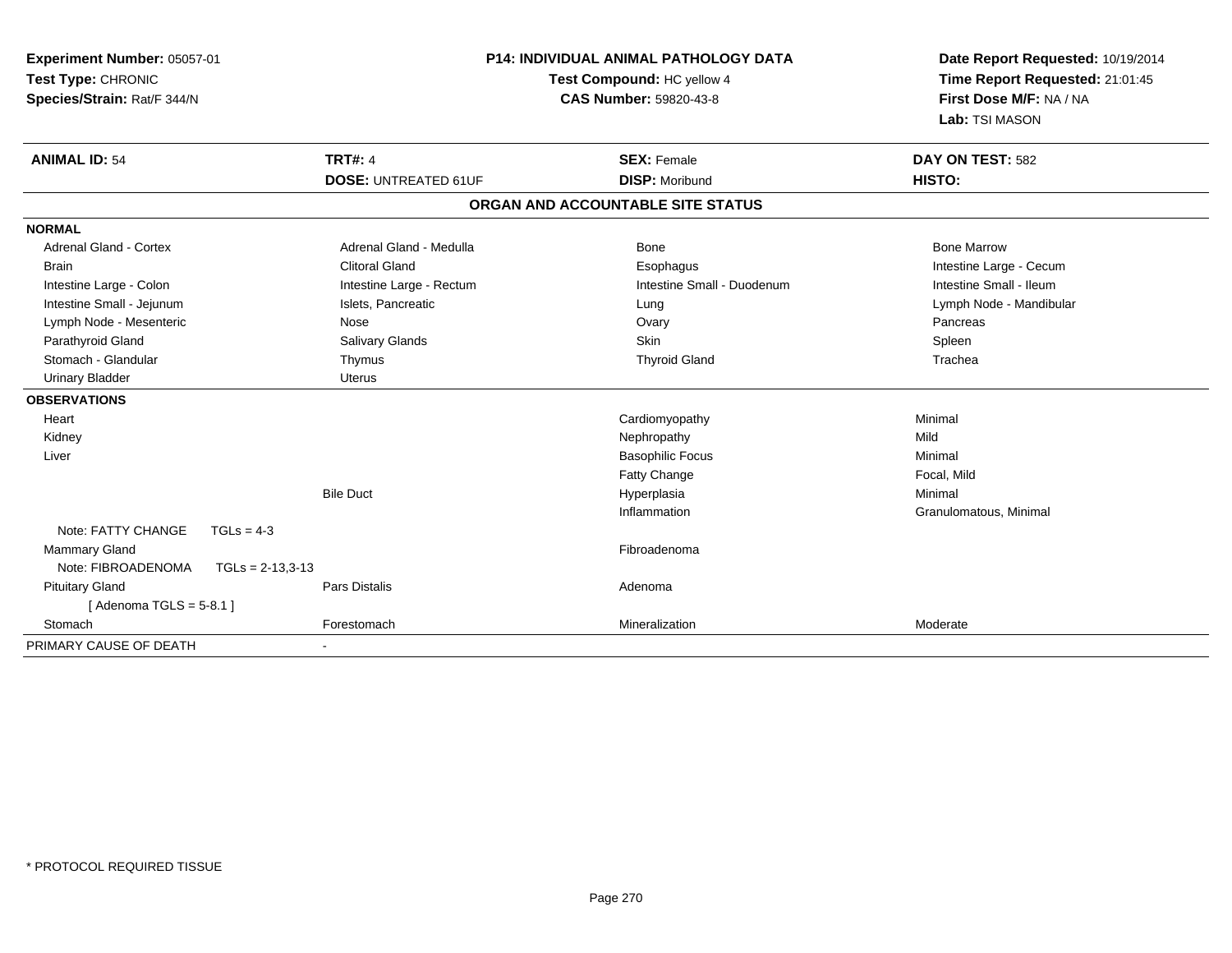| Experiment Number: 05057-01                | <b>P14: INDIVIDUAL ANIMAL PATHOLOGY DATA</b><br>Test Compound: HC yellow 4 |                                   | Date Report Requested: 10/19/2014<br>Time Report Requested: 21:01:45 |
|--------------------------------------------|----------------------------------------------------------------------------|-----------------------------------|----------------------------------------------------------------------|
| Test Type: CHRONIC                         |                                                                            |                                   |                                                                      |
| Species/Strain: Rat/F 344/N                |                                                                            | CAS Number: 59820-43-8            | First Dose M/F: NA / NA                                              |
|                                            |                                                                            |                                   | Lab: TSI MASON                                                       |
| <b>ANIMAL ID: 55</b>                       | <b>TRT#: 4</b>                                                             | <b>SEX: Female</b>                | DAY ON TEST: 702                                                     |
|                                            | <b>DOSE: UNTREATED 61UF</b>                                                | <b>DISP: Moribund</b>             | HISTO:                                                               |
|                                            |                                                                            | ORGAN AND ACCOUNTABLE SITE STATUS |                                                                      |
| <b>NORMAL</b>                              |                                                                            |                                   |                                                                      |
| <b>Adrenal Gland - Cortex</b>              | <b>Bone</b>                                                                | <b>Bone Marrow</b>                | <b>Brain</b>                                                         |
| <b>Clitoral Gland</b>                      | Esophagus                                                                  | Intestine Large - Cecum           | Intestine Large - Colon                                              |
| Intestine Large - Rectum                   | Intestine Small - Duodenum                                                 | Intestine Small - Ileum           | Intestine Small - Jejunum                                            |
| Islets, Pancreatic                         | Lymph Node - Mandibular                                                    | Mammary Gland                     | Nose                                                                 |
| Ovary                                      | Pancreas                                                                   | Parathyroid Gland                 | Salivary Glands                                                      |
| Skin                                       | Stomach - Forestomach                                                      | Stomach - Glandular               | Thymus                                                               |
| <b>Thyroid Gland</b>                       | Trachea                                                                    | <b>Urinary Bladder</b>            | <b>Uterus</b>                                                        |
| <b>OBSERVATIONS</b>                        |                                                                            |                                   |                                                                      |
| <b>Adrenal Gland</b>                       | Medulla                                                                    | Hyperplasia                       | Mild                                                                 |
| Heart                                      |                                                                            | Leukemia Mononuclear              |                                                                      |
| Kidney                                     |                                                                            | Leukemia Mononuclear              |                                                                      |
| Liver                                      |                                                                            | <b>Basophilic Focus</b>           |                                                                      |
|                                            |                                                                            | Fatty Change                      | Focal, Mild                                                          |
|                                            | <b>Bile Duct</b>                                                           | Hyperplasia                       | Mild                                                                 |
|                                            |                                                                            | Inflammation                      | Granulomatous, Minimal                                               |
|                                            |                                                                            | Leukemia Mononuclear              |                                                                      |
| [Basophilic Focus TGLS = 4-3+3.1]          |                                                                            |                                   |                                                                      |
| Lung                                       |                                                                            | Leukemia Mononuclear              |                                                                      |
| Lymph Node                                 | Mesenteric                                                                 | Leukemia Mononuclear              |                                                                      |
| <b>Pituitary Gland</b>                     | Pars Distalis                                                              | Hyperplasia                       | Mild                                                                 |
| Spleen                                     |                                                                            | Leukemia Mononuclear              |                                                                      |
| Note: LEUKEMIA MONUC<br>$TGLS = 2-3.3-3.2$ |                                                                            |                                   |                                                                      |
| PRIMARY CAUSE OF DEATH                     |                                                                            |                                   |                                                                      |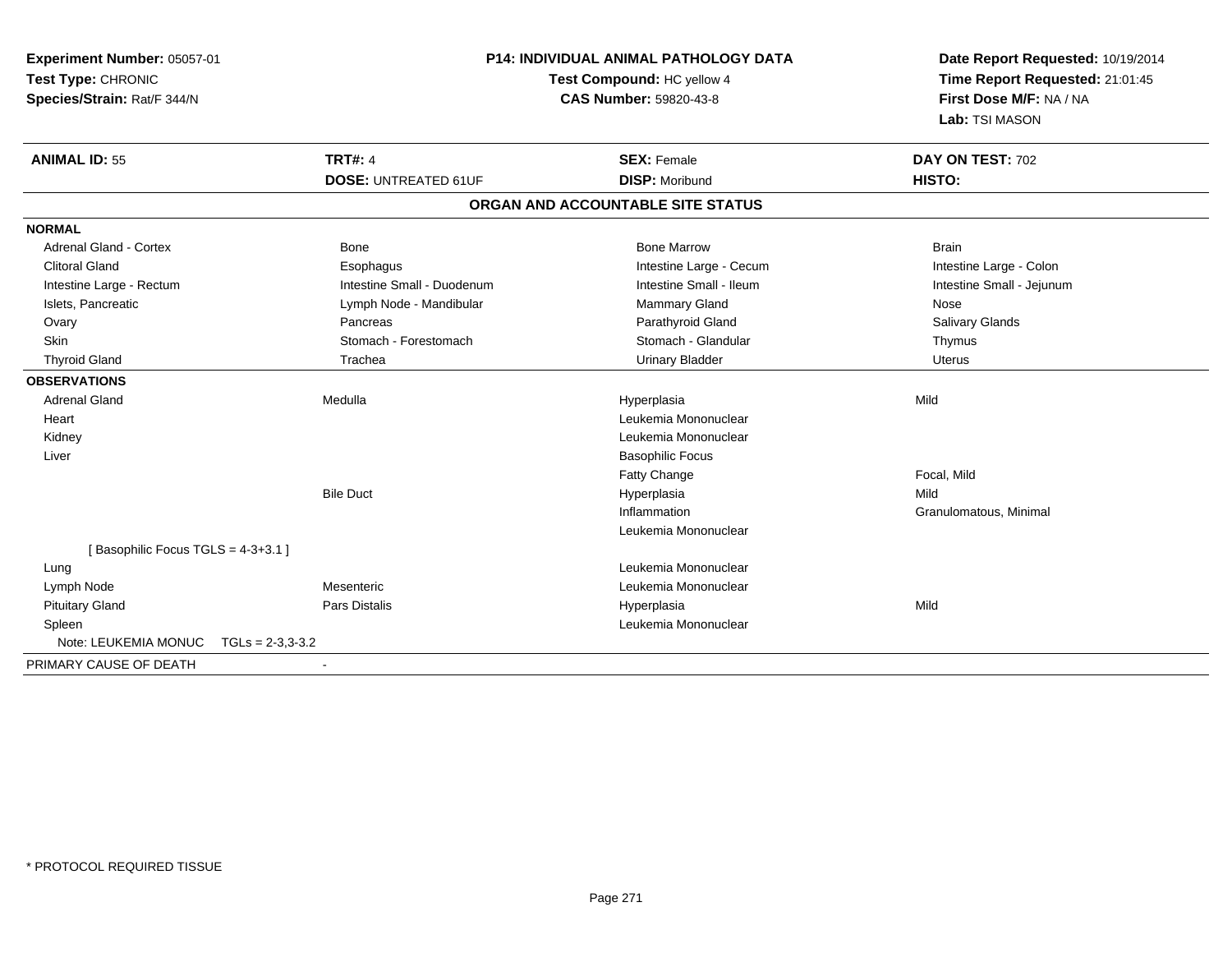| <b>P14: INDIVIDUAL ANIMAL PATHOLOGY DATA</b><br>Experiment Number: 05057-01<br>Test Type: CHRONIC<br>Test Compound: HC yellow 4<br>Species/Strain: Rat/F 344/N<br><b>CAS Number: 59820-43-8</b> |                    |                             | Date Report Requested: 10/19/2014<br>Time Report Requested: 21:01:45<br>First Dose M/F: NA / NA<br>Lab: TSI MASON |                          |
|-------------------------------------------------------------------------------------------------------------------------------------------------------------------------------------------------|--------------------|-----------------------------|-------------------------------------------------------------------------------------------------------------------|--------------------------|
| <b>ANIMAL ID: 56</b>                                                                                                                                                                            |                    | <b>TRT#: 4</b>              | <b>SEX: Female</b>                                                                                                | DAY ON TEST: 658         |
|                                                                                                                                                                                                 |                    | <b>DOSE: UNTREATED 61UF</b> | <b>DISP: Moribund</b>                                                                                             | HISTO:                   |
|                                                                                                                                                                                                 |                    |                             | ORGAN AND ACCOUNTABLE SITE STATUS                                                                                 |                          |
| <b>NORMAL</b>                                                                                                                                                                                   |                    |                             |                                                                                                                   |                          |
| <b>Adrenal Gland - Cortex</b>                                                                                                                                                                   |                    | Adrenal Gland - Medulla     | <b>Bone</b>                                                                                                       | <b>Bone Marrow</b>       |
| <b>Brain</b>                                                                                                                                                                                    |                    | <b>Clitoral Gland</b>       | Esophagus                                                                                                         | Eye                      |
| Heart                                                                                                                                                                                           |                    | Intestine Large - Cecum     | Intestine Large - Colon                                                                                           | Intestine Large - Rectum |
| Intestine Small - Duodenum                                                                                                                                                                      |                    | Intestine Small - Ileum     | Intestine Small - Jejunum                                                                                         | Islets, Pancreatic       |
| Lung                                                                                                                                                                                            |                    | Lymph Node - Mandibular     | Lymph Node - Mesenteric                                                                                           | Nose                     |
| Ovary                                                                                                                                                                                           |                    | Pancreas                    | Parathyroid Gland                                                                                                 | Salivary Glands          |
| Stomach - Forestomach                                                                                                                                                                           |                    | Stomach - Glandular         | Thymus                                                                                                            | Trachea                  |
| <b>Urinary Bladder</b>                                                                                                                                                                          |                    | Uterus                      |                                                                                                                   |                          |
| <b>MISSING</b>                                                                                                                                                                                  |                    |                             |                                                                                                                   |                          |
| Skin                                                                                                                                                                                            |                    |                             |                                                                                                                   |                          |
| <b>OBSERVATIONS</b>                                                                                                                                                                             |                    |                             |                                                                                                                   |                          |
| Kidney                                                                                                                                                                                          |                    |                             | Nephropathy                                                                                                       | Mild                     |
| Liver                                                                                                                                                                                           |                    | <b>Bile Duct</b>            | Hyperplasia                                                                                                       | Minimal                  |
|                                                                                                                                                                                                 |                    |                             | Inflammation                                                                                                      | Granulomatous, Minimal   |
| Mammary Gland                                                                                                                                                                                   |                    |                             | Fibroadenoma                                                                                                      | Multiple                 |
| Note: FIBROADENOMA                                                                                                                                                                              | $TGLs = 3-14,4-15$ |                             |                                                                                                                   |                          |
| <b>Pituitary Gland</b>                                                                                                                                                                          |                    | Pars Distalis               | Adenoma                                                                                                           |                          |
|                                                                                                                                                                                                 |                    | Pars Distalis               | Angiectasis                                                                                                       | Mild                     |
| Note: ADENOMA                                                                                                                                                                                   | $TGLs = 7-8$       |                             |                                                                                                                   |                          |
| Spleen                                                                                                                                                                                          |                    |                             | Pigmentation                                                                                                      | Mild                     |
| <b>Thyroid Gland</b>                                                                                                                                                                            | C Cell             |                             | Adenoma                                                                                                           |                          |
| Note: ADENOMA                                                                                                                                                                                   | $TGLs = 5-8$       |                             |                                                                                                                   |                          |
| PRIMARY CAUSE OF DEATH                                                                                                                                                                          | $\sim$             |                             |                                                                                                                   |                          |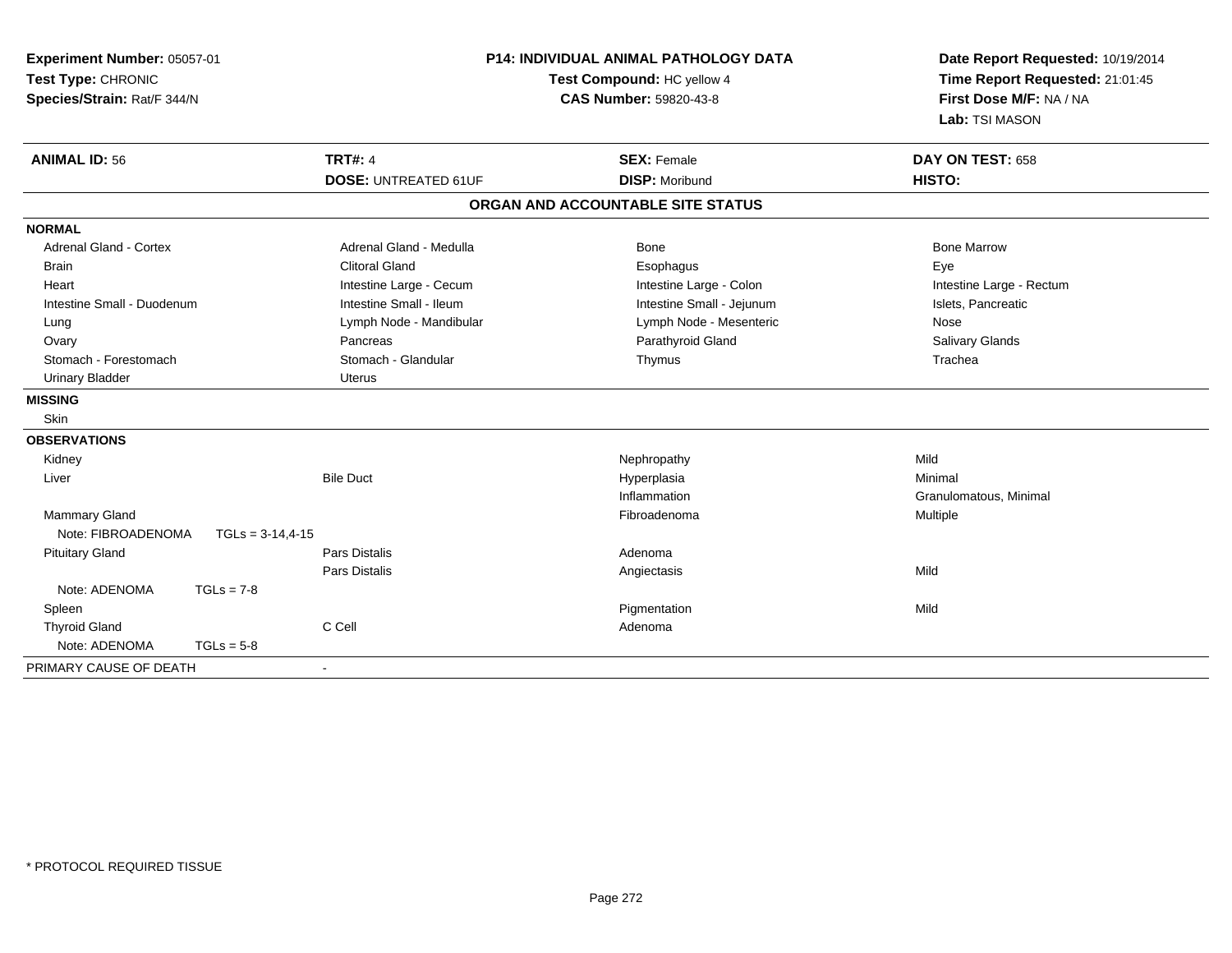| Experiment Number: 05057-01<br>Test Type: CHRONIC<br>Species/Strain: Rat/F 344/N |                             | <b>P14: INDIVIDUAL ANIMAL PATHOLOGY DATA</b><br>Test Compound: HC yellow 4<br><b>CAS Number: 59820-43-8</b> |                                   | Date Report Requested: 10/19/2014<br>Time Report Requested: 21:01:45<br>First Dose M/F: NA / NA<br>Lab: TSI MASON |
|----------------------------------------------------------------------------------|-----------------------------|-------------------------------------------------------------------------------------------------------------|-----------------------------------|-------------------------------------------------------------------------------------------------------------------|
| <b>ANIMAL ID: 58</b>                                                             | <b>TRT#: 4</b>              |                                                                                                             | <b>SEX: Female</b>                | DAY ON TEST: 736                                                                                                  |
|                                                                                  | <b>DOSE: UNTREATED 61UF</b> |                                                                                                             | <b>DISP: Terminal Sacrifice</b>   | HISTO:                                                                                                            |
|                                                                                  |                             |                                                                                                             | ORGAN AND ACCOUNTABLE SITE STATUS |                                                                                                                   |
| <b>NORMAL</b>                                                                    |                             |                                                                                                             |                                   |                                                                                                                   |
| <b>Adrenal Gland - Cortex</b>                                                    | Adrenal Gland - Medulla     |                                                                                                             | Bone                              | <b>Bone Marrow</b>                                                                                                |
| <b>Brain</b>                                                                     | <b>Clitoral Gland</b>       |                                                                                                             | Esophagus                         | Intestine Large - Cecum                                                                                           |
| Intestine Large - Colon                                                          | Intestine Large - Rectum    |                                                                                                             | Intestine Small - Duodenum        | Intestine Small - Ileum                                                                                           |
| Intestine Small - Jejunum                                                        | Islets, Pancreatic          |                                                                                                             | Lung                              | Lymph Node - Mandibular                                                                                           |
| Lymph Node - Mesenteric                                                          | Nose                        |                                                                                                             | Ovary                             | Pancreas                                                                                                          |
| Parathyroid Gland                                                                | <b>Pituitary Gland</b>      |                                                                                                             | <b>Salivary Glands</b>            | Skin                                                                                                              |
| Stomach - Forestomach                                                            | Stomach - Glandular         |                                                                                                             | Thymus                            | Trachea                                                                                                           |
| <b>Urinary Bladder</b>                                                           | <b>Uterus</b>               |                                                                                                             |                                   |                                                                                                                   |
| <b>OBSERVATIONS</b>                                                              |                             |                                                                                                             |                                   |                                                                                                                   |
| Heart                                                                            |                             |                                                                                                             | Cardiomyopathy                    | Mild                                                                                                              |
| Kidney                                                                           |                             |                                                                                                             | Nephropathy                       | Mild                                                                                                              |
| Liver                                                                            |                             |                                                                                                             | <b>Basophilic Focus</b>           |                                                                                                                   |
|                                                                                  | <b>Bile Duct</b>            |                                                                                                             | Hyperplasia                       | Minimal                                                                                                           |
|                                                                                  |                             |                                                                                                             | Inflammation                      | Granulomatous, Minimal                                                                                            |
| <b>Mammary Gland</b>                                                             |                             |                                                                                                             | Fibroadenoma                      |                                                                                                                   |
| Note: FIBROADENOMA                                                               | $TGLs = 1-13$               |                                                                                                             |                                   |                                                                                                                   |
| Spleen                                                                           |                             |                                                                                                             | Hematopoietic Cell Proliferation  | Mild                                                                                                              |
|                                                                                  |                             |                                                                                                             | Pigmentation                      | Mild                                                                                                              |
| <b>Thyroid Gland</b>                                                             | C Cell                      |                                                                                                             | Adenoma                           |                                                                                                                   |
| Note: ADENOMA                                                                    | $TGLs = 2-8$                |                                                                                                             |                                   |                                                                                                                   |
| PRIMARY CAUSE OF DEATH                                                           |                             |                                                                                                             |                                   |                                                                                                                   |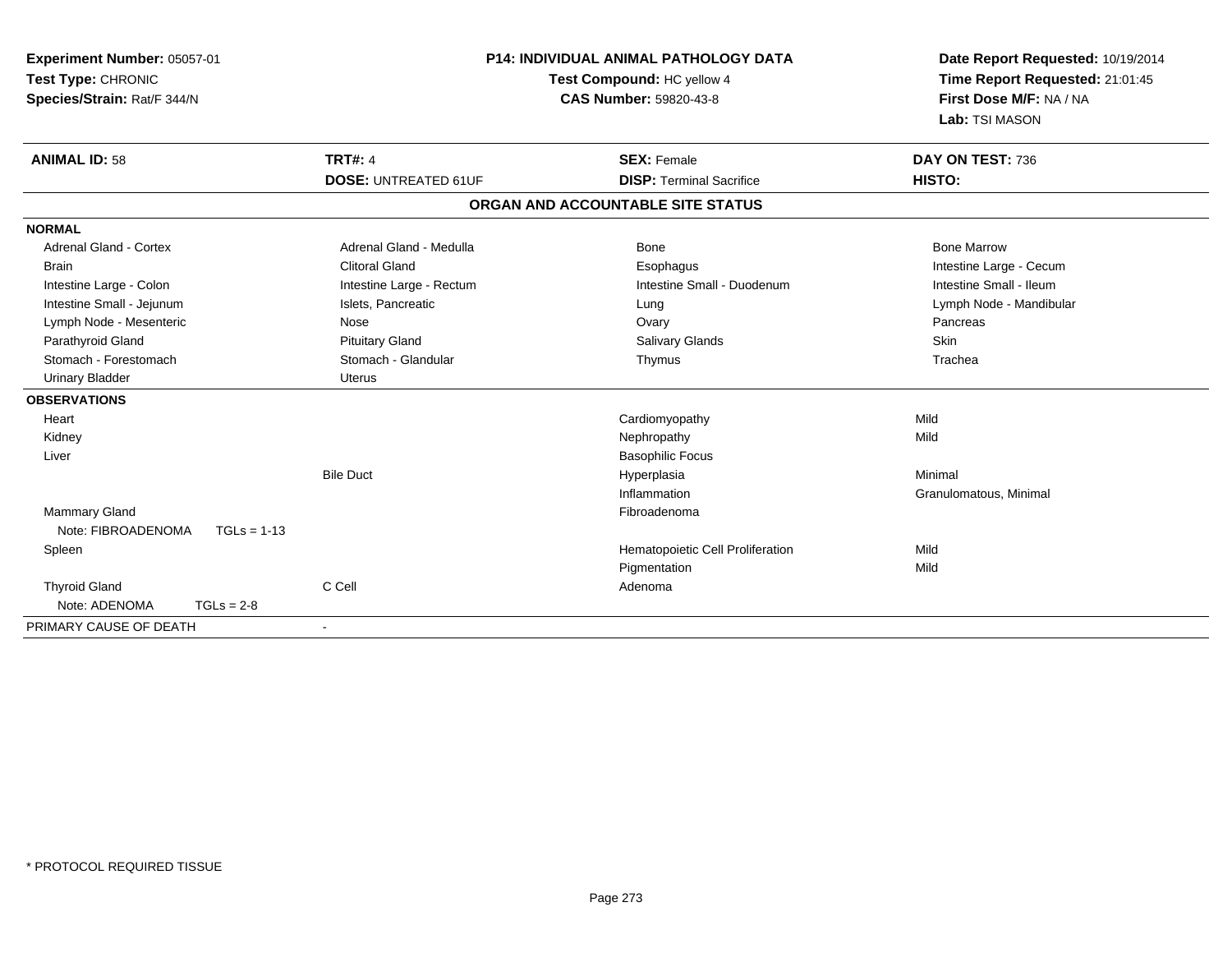| Experiment Number: 05057-01<br>Test Type: CHRONIC<br>Species/Strain: Rat/F 344/N | <b>P14: INDIVIDUAL ANIMAL PATHOLOGY DATA</b><br>Test Compound: HC yellow 4<br>CAS Number: 59820-43-8 |                                                       | Date Report Requested: 10/19/2014<br>Time Report Requested: 21:01:45<br>First Dose M/F: NA / NA<br>Lab: TSI MASON |  |
|----------------------------------------------------------------------------------|------------------------------------------------------------------------------------------------------|-------------------------------------------------------|-------------------------------------------------------------------------------------------------------------------|--|
| <b>ANIMAL ID: 59</b>                                                             | <b>TRT#: 4</b><br><b>DOSE: UNTREATED 61UF</b>                                                        | <b>SEX: Female</b><br><b>DISP: Dead</b>               | DAY ON TEST: 600<br><b>HISTO:</b>                                                                                 |  |
|                                                                                  |                                                                                                      | ORGAN AND ACCOUNTABLE SITE STATUS                     |                                                                                                                   |  |
| <b>NORMAL</b>                                                                    |                                                                                                      |                                                       |                                                                                                                   |  |
| <b>Adrenal Gland - Cortex</b>                                                    | <b>Bone</b>                                                                                          | <b>Bone Marrow</b>                                    | <b>Brain</b>                                                                                                      |  |
| <b>Clitoral Gland</b>                                                            | Esophagus                                                                                            | Intestine Large - Rectum                              | Islets, Pancreatic                                                                                                |  |
| Lung                                                                             | Lymph Node - Mandibular                                                                              | Nose                                                  | Ovary                                                                                                             |  |
| Parathyroid Gland                                                                | Salivary Glands                                                                                      | Skin                                                  | Spleen                                                                                                            |  |
| Stomach - Forestomach                                                            | Stomach - Glandular                                                                                  | Trachea                                               |                                                                                                                   |  |
| <b>MISSING</b>                                                                   |                                                                                                      |                                                       |                                                                                                                   |  |
| Adrenal Gland - Medulla                                                          | Thymus                                                                                               |                                                       |                                                                                                                   |  |
| <b>AUTO PRECLUDES DIAG.</b>                                                      |                                                                                                      |                                                       |                                                                                                                   |  |
| Intestine Large - Cecum                                                          | Intestine Large - Colon                                                                              | Intestine Small - Duodenum                            | Intestine Small - Ileum                                                                                           |  |
| Intestine Small - Jejunum                                                        | Kidney                                                                                               | Pancreas                                              | <b>Pituitary Gland</b>                                                                                            |  |
| <b>Urinary Bladder</b>                                                           | <b>Uterus</b>                                                                                        |                                                       |                                                                                                                   |  |
| <b>OBSERVATIONS</b>                                                              |                                                                                                      |                                                       |                                                                                                                   |  |
| Heart                                                                            |                                                                                                      | Cardiomyopathy                                        | Minimal                                                                                                           |  |
| Liver                                                                            |                                                                                                      | <b>Basophilic Focus</b><br>Hepatodiaphragmatic Nodule | Minimal                                                                                                           |  |
|                                                                                  | <b>Bile Duct</b>                                                                                     | Hyperplasia                                           | Minimal                                                                                                           |  |
| Note: ANOM HEPAT LOB<br>$TGLs = 5-3.1$                                           |                                                                                                      |                                                       |                                                                                                                   |  |
| Lymph Node                                                                       | Mediastinal                                                                                          | Carcinoma                                             | Metastatic (Thyroid Gland)                                                                                        |  |
|                                                                                  | Mesenteric                                                                                           | <b>Infiltration Cellular</b>                          | Histiocyte, Mild                                                                                                  |  |
| Mammary Gland                                                                    | Acinus                                                                                               | Hyperplasia                                           | Mild                                                                                                              |  |
| <b>Thyroid Gland</b>                                                             | C Cell                                                                                               | Carcinoma                                             |                                                                                                                   |  |
| [Carcinoma TGLS = $2-8.1$ ]                                                      |                                                                                                      |                                                       |                                                                                                                   |  |
| PRIMARY CAUSE OF DEATH                                                           | $\blacksquare$                                                                                       |                                                       |                                                                                                                   |  |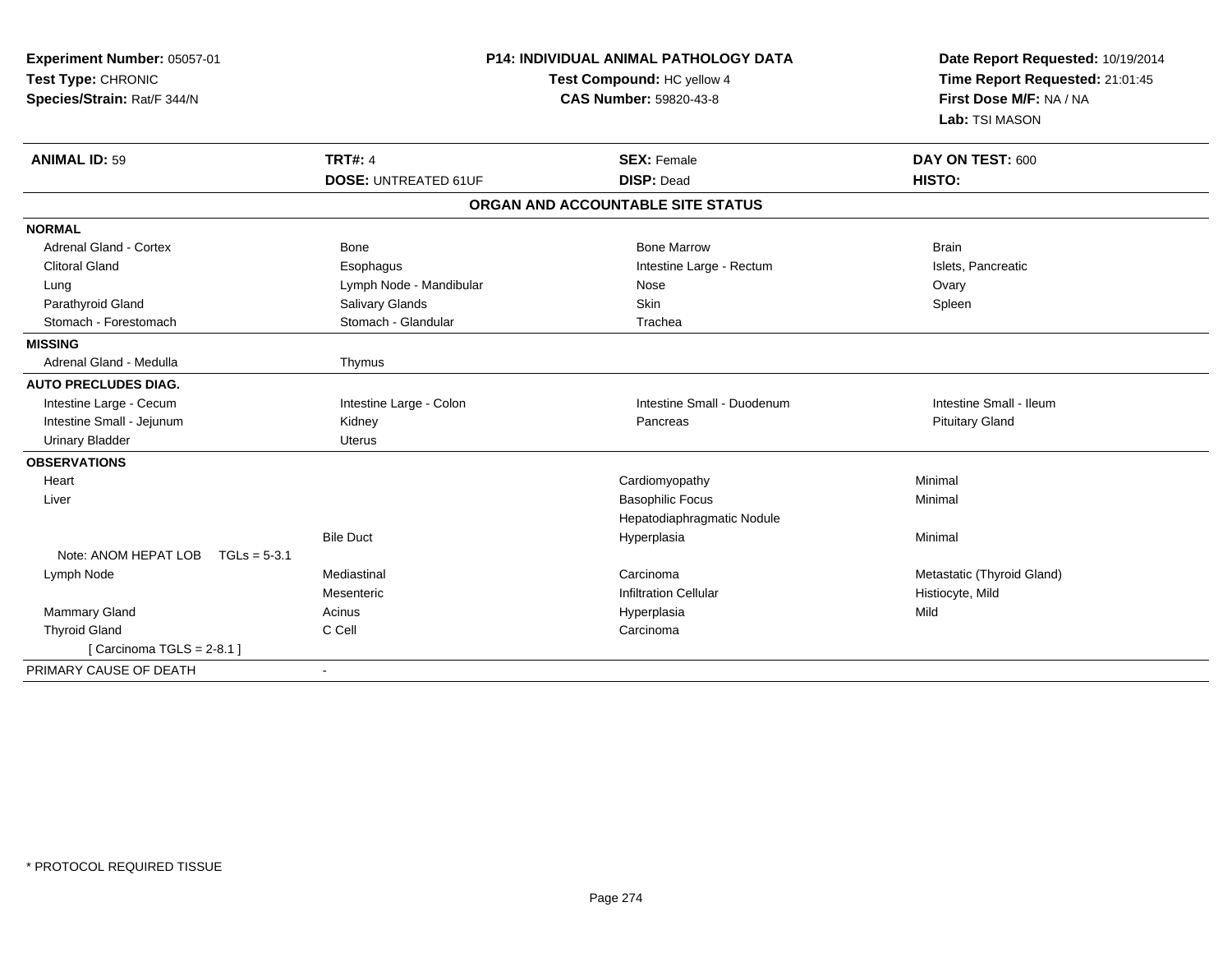| Experiment Number: 05057-01<br>Test Type: CHRONIC<br>Species/Strain: Rat/F 344/N | <b>P14: INDIVIDUAL ANIMAL PATHOLOGY DATA</b><br>Test Compound: HC yellow 4<br><b>CAS Number: 59820-43-8</b> |                                   | Date Report Requested: 10/19/2014<br>Time Report Requested: 21:01:45<br>First Dose M/F: NA / NA<br>Lab: TSI MASON |  |
|----------------------------------------------------------------------------------|-------------------------------------------------------------------------------------------------------------|-----------------------------------|-------------------------------------------------------------------------------------------------------------------|--|
| <b>ANIMAL ID: 60</b>                                                             | <b>TRT#: 4</b>                                                                                              | <b>SEX: Female</b>                | DAY ON TEST: 735                                                                                                  |  |
|                                                                                  | <b>DOSE: UNTREATED 61UF</b>                                                                                 | <b>DISP: Terminal Sacrifice</b>   | HISTO:                                                                                                            |  |
|                                                                                  |                                                                                                             | ORGAN AND ACCOUNTABLE SITE STATUS |                                                                                                                   |  |
| <b>NORMAL</b>                                                                    |                                                                                                             |                                   |                                                                                                                   |  |
| <b>Adrenal Gland - Cortex</b>                                                    | Adrenal Gland - Medulla                                                                                     | <b>Bone</b>                       | <b>Bone Marrow</b>                                                                                                |  |
| <b>Brain</b>                                                                     | <b>Clitoral Gland</b>                                                                                       | Esophagus                         | Heart                                                                                                             |  |
| Intestine Large - Cecum                                                          | Intestine Large - Colon                                                                                     | Intestine Large - Rectum          | Intestine Small - Duodenum                                                                                        |  |
| Intestine Small - Ileum                                                          | Intestine Small - Jejunum                                                                                   | Islets, Pancreatic                | Lung                                                                                                              |  |
| Lymph Node - Mandibular                                                          | Lymph Node - Mesenteric                                                                                     | Nose                              | Ovary                                                                                                             |  |
| Pancreas                                                                         | Parathyroid Gland                                                                                           | <b>Salivary Glands</b>            | Skin                                                                                                              |  |
| Stomach - Forestomach                                                            | Stomach - Glandular                                                                                         | Thymus                            | <b>Thyroid Gland</b>                                                                                              |  |
| Trachea                                                                          | <b>Urinary Bladder</b>                                                                                      | <b>Uterus</b>                     |                                                                                                                   |  |
| <b>OBSERVATIONS</b>                                                              |                                                                                                             |                                   |                                                                                                                   |  |
| Kidney                                                                           |                                                                                                             | Nephropathy                       | Mild                                                                                                              |  |
| Liver                                                                            |                                                                                                             | <b>Basophilic Focus</b>           |                                                                                                                   |  |
|                                                                                  |                                                                                                             | <b>Mixed Cell Focus</b>           |                                                                                                                   |  |
| Note: MIXED CL FOCUS<br>$TGLs = 3-3.1$                                           |                                                                                                             |                                   |                                                                                                                   |  |
| Mammary Gland                                                                    |                                                                                                             | Fibroadenoma                      |                                                                                                                   |  |
| Note: FIBROADENOMA<br>$TGLs = 1-13$                                              |                                                                                                             |                                   |                                                                                                                   |  |
| <b>Pituitary Gland</b>                                                           | <b>Pars Distalis</b>                                                                                        | Adenoma                           |                                                                                                                   |  |
|                                                                                  | Pars Distalis                                                                                               | Angiectasis                       | Mild                                                                                                              |  |
| Note: ADENOMA<br>$TGLs = 4-8$                                                    |                                                                                                             |                                   |                                                                                                                   |  |
| Spleen                                                                           |                                                                                                             | Hematopoietic Cell Proliferation  | Mild                                                                                                              |  |
|                                                                                  |                                                                                                             | Pigmentation                      | Mild                                                                                                              |  |
| PRIMARY CAUSE OF DEATH                                                           |                                                                                                             |                                   |                                                                                                                   |  |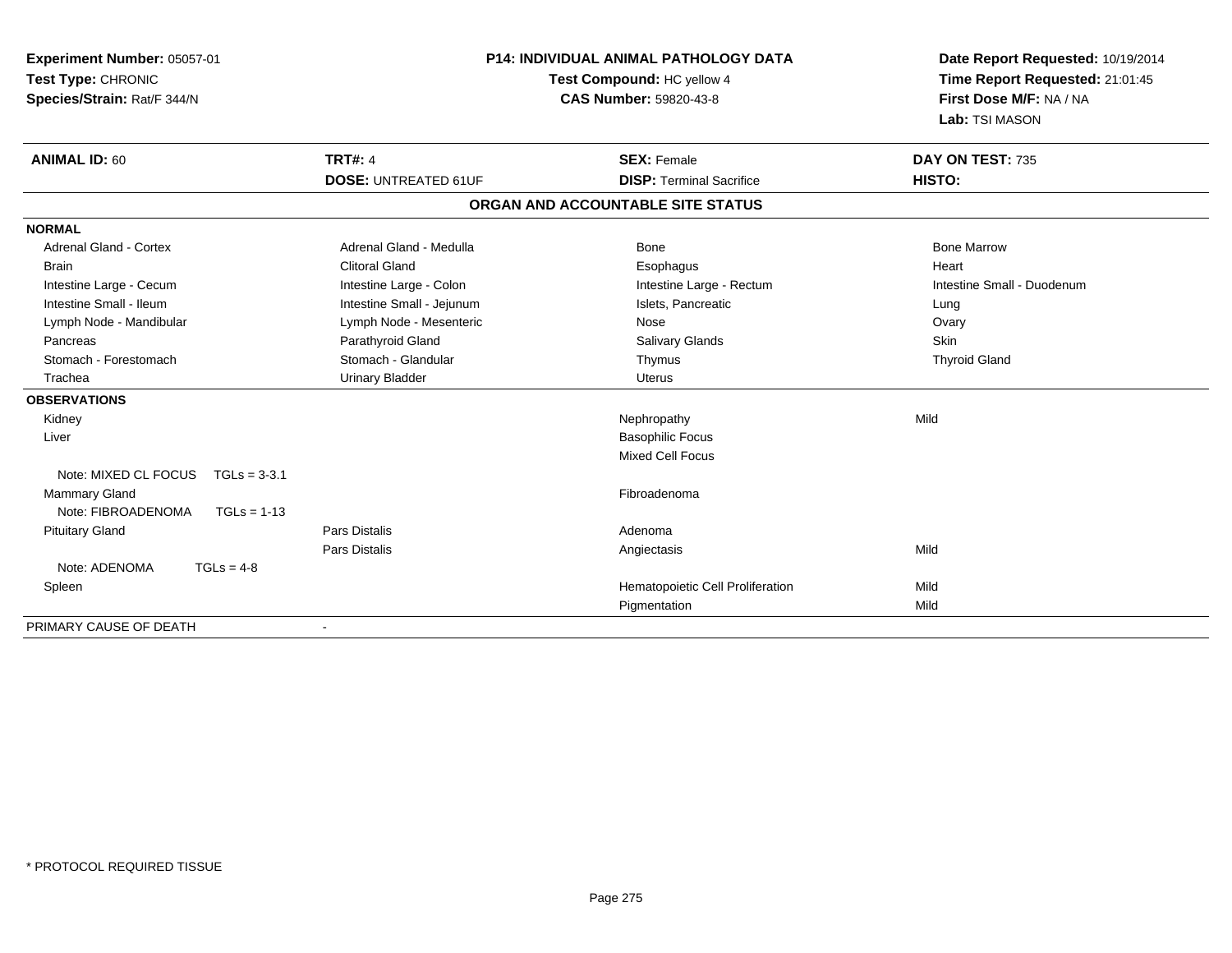| Experiment Number: 05057-01<br>Test Type: CHRONIC<br>Species/Strain: Rat/F 344/N<br><b>ANIMAL ID: 61</b> | <b>P14: INDIVIDUAL ANIMAL PATHOLOGY DATA</b><br>Test Compound: HC yellow 4<br><b>CAS Number: 59820-43-8</b><br><b>TRT#: 4</b><br><b>SEX: Female</b> |                                   | Date Report Requested: 10/19/2014<br>Time Report Requested: 21:01:45<br>First Dose M/F: NA / NA<br>Lab: TSI MASON<br>DAY ON TEST: 735 |  |
|----------------------------------------------------------------------------------------------------------|-----------------------------------------------------------------------------------------------------------------------------------------------------|-----------------------------------|---------------------------------------------------------------------------------------------------------------------------------------|--|
|                                                                                                          | <b>DOSE: UNTREATED 61UF</b>                                                                                                                         | <b>DISP: Terminal Sacrifice</b>   | HISTO:                                                                                                                                |  |
|                                                                                                          |                                                                                                                                                     | ORGAN AND ACCOUNTABLE SITE STATUS |                                                                                                                                       |  |
| <b>NORMAL</b>                                                                                            |                                                                                                                                                     |                                   |                                                                                                                                       |  |
| Adrenal Gland - Cortex                                                                                   | Adrenal Gland - Medulla                                                                                                                             | Bone                              | <b>Bone Marrow</b>                                                                                                                    |  |
| <b>Brain</b>                                                                                             | <b>Clitoral Gland</b>                                                                                                                               | Esophagus                         | Eye                                                                                                                                   |  |
| Harderian Gland                                                                                          | Heart                                                                                                                                               | Intestine Large - Cecum           | Intestine Large - Rectum                                                                                                              |  |
| Intestine Small - Duodenum                                                                               | Intestine Small - Ileum                                                                                                                             | Intestine Small - Jejunum         | Islets, Pancreatic                                                                                                                    |  |
| Lung                                                                                                     | Lymph Node - Mandibular                                                                                                                             | Lymph Node - Mesenteric           | Nose                                                                                                                                  |  |
| Ovary                                                                                                    | Pancreas                                                                                                                                            | <b>Salivary Glands</b>            | Skin                                                                                                                                  |  |
| Stomach - Forestomach                                                                                    | Stomach - Glandular                                                                                                                                 | Thymus                            | <b>Thyroid Gland</b>                                                                                                                  |  |
| Trachea                                                                                                  | <b>Urinary Bladder</b>                                                                                                                              | <b>Uterus</b>                     |                                                                                                                                       |  |
| <b>MISSING</b>                                                                                           |                                                                                                                                                     |                                   |                                                                                                                                       |  |
| Intestine Large - Colon                                                                                  | Parathyroid Gland                                                                                                                                   |                                   |                                                                                                                                       |  |
| <b>OBSERVATIONS</b>                                                                                      |                                                                                                                                                     |                                   |                                                                                                                                       |  |
| Kidney                                                                                                   |                                                                                                                                                     | Nephropathy                       | Mild                                                                                                                                  |  |
| Liver                                                                                                    |                                                                                                                                                     | <b>Basophilic Focus</b>           |                                                                                                                                       |  |
| <b>Mammary Gland</b>                                                                                     |                                                                                                                                                     | Fibroadenoma                      |                                                                                                                                       |  |
|                                                                                                          |                                                                                                                                                     | Galactocele                       |                                                                                                                                       |  |
| Note: FIBROADENOMA<br>$TGLs = 2-14$                                                                      |                                                                                                                                                     |                                   |                                                                                                                                       |  |
| <b>Pituitary Gland</b>                                                                                   | <b>Pars Distalis</b>                                                                                                                                | Adenoma                           |                                                                                                                                       |  |
|                                                                                                          | <b>Pars Distalis</b>                                                                                                                                | Angiectasis                       | Moderate                                                                                                                              |  |
| Note: ANGIECTASIS<br>$TGLs = 4-8$                                                                        |                                                                                                                                                     |                                   |                                                                                                                                       |  |
| Spleen                                                                                                   |                                                                                                                                                     | Hematopoietic Cell Proliferation  | Mild                                                                                                                                  |  |
| PRIMARY CAUSE OF DEATH                                                                                   |                                                                                                                                                     |                                   |                                                                                                                                       |  |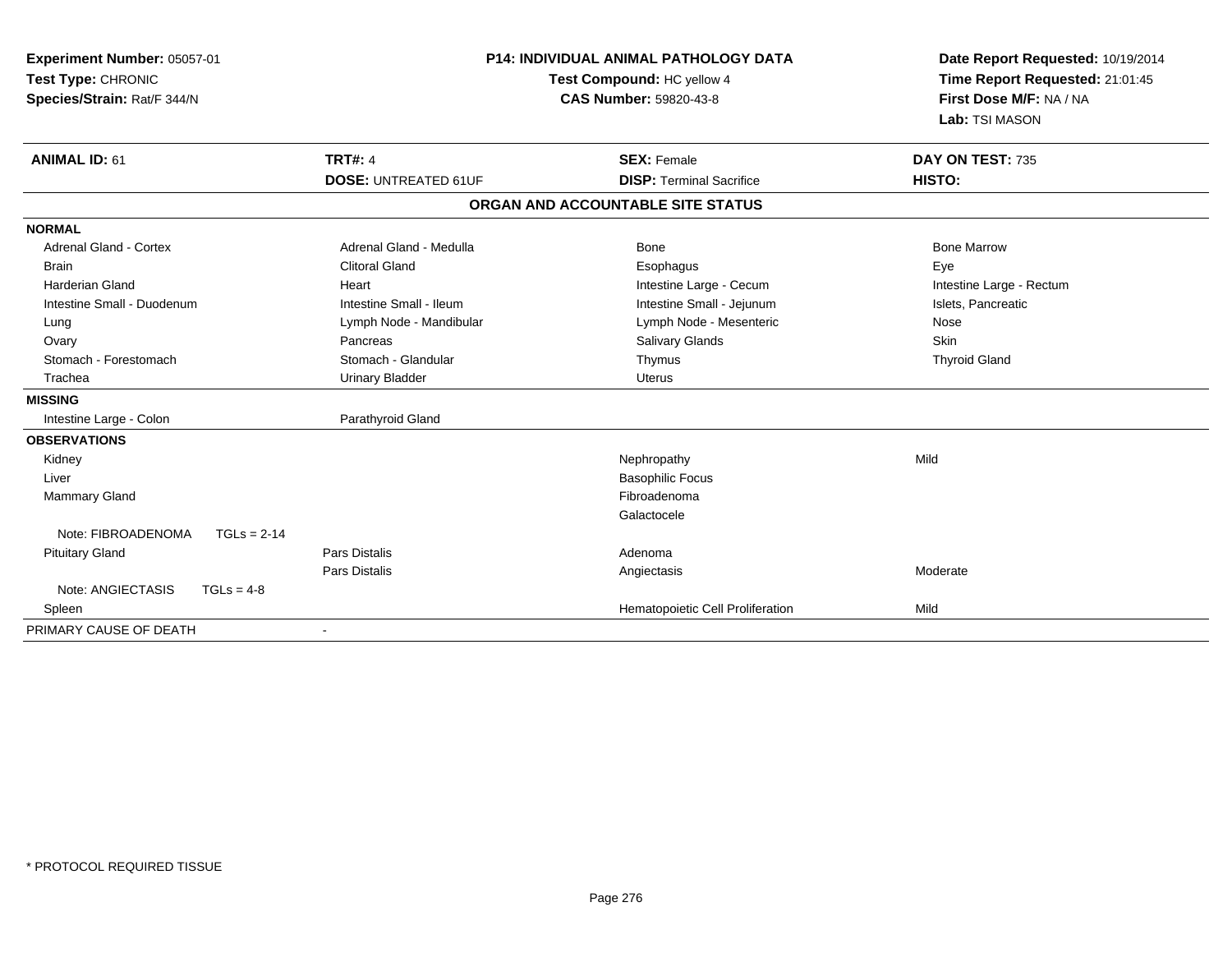| Experiment Number: 05057-01<br>Test Type: CHRONIC<br>Species/Strain: Rat/F 344/N | P14: INDIVIDUAL ANIMAL PATHOLOGY DATA<br>Test Compound: HC yellow 4<br><b>CAS Number: 59820-43-8</b> |                                   | Date Report Requested: 10/19/2014<br>Time Report Requested: 21:01:45<br>First Dose M/F: NA / NA<br>Lab: TSI MASON |  |
|----------------------------------------------------------------------------------|------------------------------------------------------------------------------------------------------|-----------------------------------|-------------------------------------------------------------------------------------------------------------------|--|
| <b>ANIMAL ID: 62</b>                                                             | <b>TRT#: 4</b>                                                                                       | <b>SEX: Female</b>                | DAY ON TEST: 409                                                                                                  |  |
|                                                                                  | <b>DOSE: UNTREATED 61UF</b>                                                                          | <b>DISP: Moribund</b>             | HISTO:                                                                                                            |  |
|                                                                                  |                                                                                                      | ORGAN AND ACCOUNTABLE SITE STATUS |                                                                                                                   |  |
| <b>NORMAL</b>                                                                    |                                                                                                      |                                   |                                                                                                                   |  |
| Adrenal Gland - Cortex                                                           | Adrenal Gland - Medulla                                                                              | <b>Bone</b>                       | <b>Bone Marrow</b>                                                                                                |  |
| <b>Brain</b>                                                                     | <b>Clitoral Gland</b>                                                                                | Esophagus                         | Heart                                                                                                             |  |
| Intestine Large - Cecum                                                          | Intestine Small - Duodenum                                                                           | Intestine Small - Ileum           | Intestine Small - Jejunum                                                                                         |  |
| Islets, Pancreatic                                                               | Kidney                                                                                               | Nose                              | Pancreas                                                                                                          |  |
| Parathyroid Gland                                                                | <b>Salivary Glands</b>                                                                               | Skin                              | Spleen                                                                                                            |  |
| Stomach - Forestomach                                                            | Stomach - Glandular                                                                                  | Thymus                            | <b>Thyroid Gland</b>                                                                                              |  |
| Trachea                                                                          | <b>Urinary Bladder</b>                                                                               | <b>Uterus</b>                     |                                                                                                                   |  |
| <b>OBSERVATIONS</b>                                                              |                                                                                                      |                                   |                                                                                                                   |  |
| Intestine Large                                                                  | Colon                                                                                                | Parasite                          | Minimal                                                                                                           |  |
|                                                                                  | Rectum                                                                                               | Parasite                          | Minimal                                                                                                           |  |
| Liver                                                                            |                                                                                                      | <b>Basophilic Focus</b>           | Minimal                                                                                                           |  |
|                                                                                  | <b>Bile Duct</b>                                                                                     | Hyperplasia                       | Minimal                                                                                                           |  |
| Lung                                                                             |                                                                                                      | Adenocarcinoma                    | Metastatic (Mammary Gland)                                                                                        |  |
| [ Adenocarcinoma TGLS = 2-1 ]                                                    |                                                                                                      |                                   |                                                                                                                   |  |
| Lymph Node                                                                       | Mandibular                                                                                           | Adenocarcinoma                    | Metastatic (Mammary Gland)                                                                                        |  |
|                                                                                  | Mesenteric                                                                                           | <b>Infiltration Cellular</b>      | Histiocyte, Minimal                                                                                               |  |
| Mammary Gland                                                                    |                                                                                                      | Adenocarcinoma                    |                                                                                                                   |  |
| Note: ADENOCARC<br>$TGLs = 1-13$                                                 |                                                                                                      |                                   |                                                                                                                   |  |
| Ovary                                                                            |                                                                                                      | Cyst                              |                                                                                                                   |  |
| Note: CYST<br>$TGLs = 3-6$                                                       |                                                                                                      |                                   |                                                                                                                   |  |
| <b>Pituitary Gland</b>                                                           | <b>Pars Distalis</b>                                                                                 | Cyst                              |                                                                                                                   |  |
| PRIMARY CAUSE OF DEATH                                                           | $\blacksquare$                                                                                       |                                   |                                                                                                                   |  |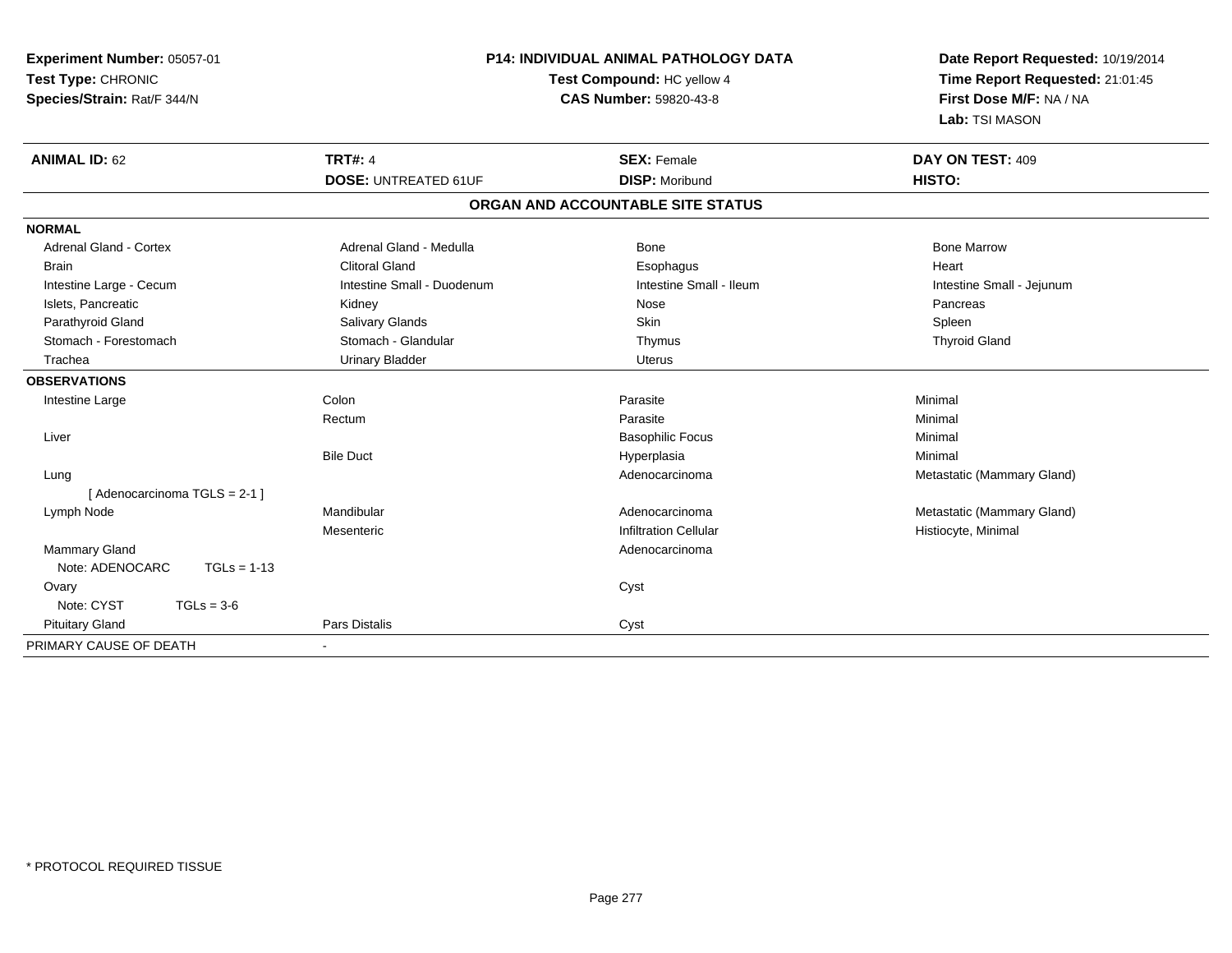| Experiment Number: 05057-01<br>Test Type: CHRONIC<br>Species/Strain: Rat/F 344/N |                             | P14: INDIVIDUAL ANIMAL PATHOLOGY DATA<br>Test Compound: HC yellow 4<br>CAS Number: 59820-43-8 | Date Report Requested: 10/19/2014<br>Time Report Requested: 21:01:45<br>First Dose M/F: NA / NA<br>Lab: TSI MASON |  |
|----------------------------------------------------------------------------------|-----------------------------|-----------------------------------------------------------------------------------------------|-------------------------------------------------------------------------------------------------------------------|--|
| <b>ANIMAL ID: 64</b>                                                             | <b>TRT#: 4</b>              | <b>SEX: Female</b>                                                                            | DAY ON TEST: 735                                                                                                  |  |
|                                                                                  | <b>DOSE: UNTREATED 61UF</b> | <b>DISP: Terminal Sacrifice</b>                                                               | HISTO:                                                                                                            |  |
|                                                                                  |                             | ORGAN AND ACCOUNTABLE SITE STATUS                                                             |                                                                                                                   |  |
| <b>NORMAL</b>                                                                    |                             |                                                                                               |                                                                                                                   |  |
| Adrenal Gland - Cortex                                                           | Adrenal Gland - Medulla     | Bone                                                                                          | <b>Bone Marrow</b>                                                                                                |  |
| <b>Brain</b>                                                                     | Esophagus                   | Intestine Large - Cecum                                                                       | Intestine Large - Colon                                                                                           |  |
| Intestine Large - Rectum                                                         | Intestine Small - Duodenum  | Intestine Small - Ileum                                                                       | Intestine Small - Jejunum                                                                                         |  |
| Islets, Pancreatic                                                               | Lung                        | Lymph Node - Mandibular                                                                       | Lymph Node - Mesenteric                                                                                           |  |
| Nose                                                                             | Ovary                       | Pancreas                                                                                      | Parathyroid Gland                                                                                                 |  |
| <b>Salivary Glands</b>                                                           | Skin                        | Stomach - Forestomach                                                                         | Stomach - Glandular                                                                                               |  |
| Thymus                                                                           | <b>Thyroid Gland</b>        | Trachea                                                                                       | <b>Urinary Bladder</b>                                                                                            |  |
| <b>Uterus</b>                                                                    |                             |                                                                                               |                                                                                                                   |  |
| <b>OBSERVATIONS</b>                                                              |                             |                                                                                               |                                                                                                                   |  |
| <b>Clitoral Gland</b>                                                            |                             | Adenoma                                                                                       |                                                                                                                   |  |
| Note: ADENOMA<br>$TGLs = 2-10$                                                   |                             |                                                                                               |                                                                                                                   |  |
| Heart                                                                            |                             | Cardiomyopathy                                                                                | Mild                                                                                                              |  |
| Kidney                                                                           |                             | Cyst                                                                                          |                                                                                                                   |  |
|                                                                                  |                             | Nephropathy                                                                                   | Moderate                                                                                                          |  |
| Liver                                                                            |                             | <b>Basophilic Focus</b>                                                                       | Mild                                                                                                              |  |
|                                                                                  | <b>Bile Duct</b>            | Hyperplasia                                                                                   | Minimal                                                                                                           |  |
|                                                                                  |                             | Hyperplasia                                                                                   | Mild                                                                                                              |  |
|                                                                                  |                             | Inflammation                                                                                  | Granulomatous, Minimal                                                                                            |  |
| Note: HYPERPLASIA<br>$TGLs = 4-3$<br>Note: DISTENDED VASCULAR SPACES.            |                             |                                                                                               |                                                                                                                   |  |
| Mammary Gland                                                                    |                             | Fibroadenoma                                                                                  |                                                                                                                   |  |
| Note: FIBROADENOMA<br>$TGLs = 1-13$                                              |                             |                                                                                               |                                                                                                                   |  |
| <b>Pituitary Gland</b>                                                           | Pars Distalis               | Hyperplasia                                                                                   | Mild                                                                                                              |  |
| Note: HYPERPLASIA<br>$TGLs = 5-8$                                                |                             |                                                                                               |                                                                                                                   |  |
| Spleen                                                                           |                             | Hematopoietic Cell Proliferation                                                              | Mild                                                                                                              |  |
| PRIMARY CAUSE OF DEATH                                                           | $\blacksquare$              |                                                                                               |                                                                                                                   |  |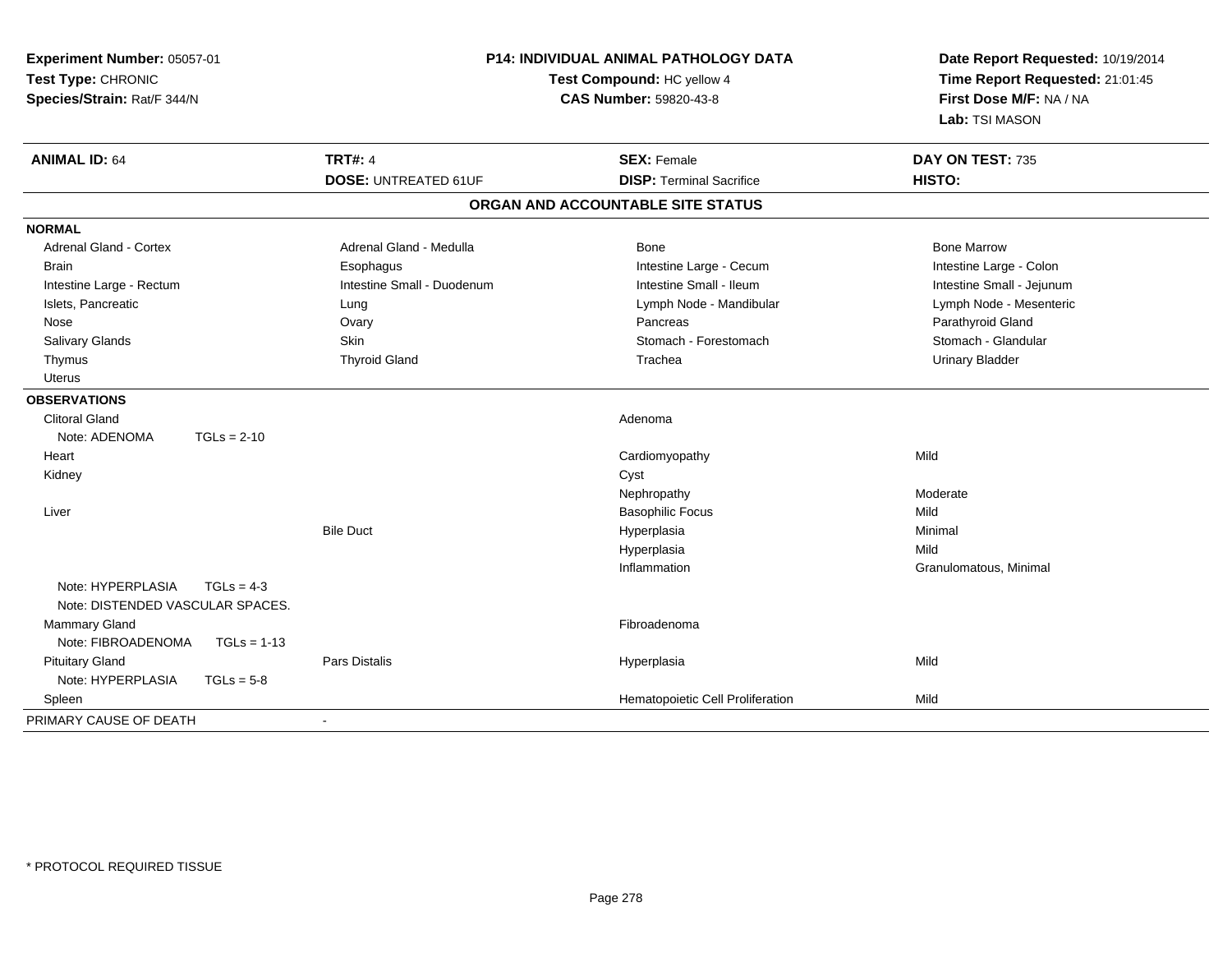| Experiment Number: 05057-01<br>Test Type: CHRONIC<br>Species/Strain: Rat/F 344/N |               | <b>P14: INDIVIDUAL ANIMAL PATHOLOGY DATA</b><br>Test Compound: HC yellow 4<br><b>CAS Number: 59820-43-8</b> |                                   | Date Report Requested: 10/19/2014<br>Time Report Requested: 21:01:45<br>First Dose M/F: NA / NA<br>Lab: TSI MASON |  |
|----------------------------------------------------------------------------------|---------------|-------------------------------------------------------------------------------------------------------------|-----------------------------------|-------------------------------------------------------------------------------------------------------------------|--|
| <b>ANIMAL ID: 67</b>                                                             |               | <b>TRT#: 4</b>                                                                                              | <b>SEX: Female</b>                | DAY ON TEST: 735                                                                                                  |  |
|                                                                                  |               | <b>DOSE: UNTREATED 61UF</b>                                                                                 | <b>DISP: Terminal Sacrifice</b>   | HISTO:                                                                                                            |  |
|                                                                                  |               |                                                                                                             | ORGAN AND ACCOUNTABLE SITE STATUS |                                                                                                                   |  |
| <b>NORMAL</b>                                                                    |               |                                                                                                             |                                   |                                                                                                                   |  |
| <b>Adrenal Gland - Cortex</b>                                                    |               | Adrenal Gland - Medulla                                                                                     | Bone                              | <b>Bone Marrow</b>                                                                                                |  |
| <b>Brain</b>                                                                     |               | Esophagus                                                                                                   | Intestine Large - Cecum           | Intestine Large - Colon                                                                                           |  |
| Intestine Large - Rectum                                                         |               | Intestine Small - Duodenum                                                                                  | Intestine Small - Ileum           | Intestine Small - Jejunum                                                                                         |  |
| Islets, Pancreatic                                                               |               | Lung                                                                                                        | Lymph Node - Mandibular           | Lymph Node - Mesenteric                                                                                           |  |
| <b>Mammary Gland</b>                                                             |               | Nose                                                                                                        | Ovary                             | Pancreas                                                                                                          |  |
| Parathyroid Gland                                                                |               | Salivary Glands                                                                                             | <b>Skin</b>                       | Stomach - Forestomach                                                                                             |  |
| Stomach - Glandular                                                              |               | Thymus                                                                                                      | <b>Thyroid Gland</b>              | Trachea                                                                                                           |  |
| <b>Urinary Bladder</b>                                                           |               | <b>Uterus</b>                                                                                               |                                   |                                                                                                                   |  |
| <b>OBSERVATIONS</b>                                                              |               |                                                                                                             |                                   |                                                                                                                   |  |
| <b>Clitoral Gland</b>                                                            |               |                                                                                                             | Adenoma                           |                                                                                                                   |  |
| Note: ADENOMA                                                                    | $TGLs = 1-13$ |                                                                                                             |                                   |                                                                                                                   |  |
| Heart                                                                            |               |                                                                                                             | Cardiomyopathy                    | Mild                                                                                                              |  |
| Kidney                                                                           |               |                                                                                                             | Nephropathy                       | Mild                                                                                                              |  |
| Liver                                                                            |               |                                                                                                             | <b>Basophilic Focus</b>           |                                                                                                                   |  |
|                                                                                  |               |                                                                                                             | Inflammation                      | Granulomatous, Minimal                                                                                            |  |
|                                                                                  |               |                                                                                                             | Leukemia Mononuclear              |                                                                                                                   |  |
| <b>Pituitary Gland</b>                                                           |               | <b>Pars Distalis</b>                                                                                        | Adenoma                           |                                                                                                                   |  |
|                                                                                  |               | <b>Pars Distalis</b>                                                                                        | Angiectasis                       | Moderate                                                                                                          |  |
| Note: ADENOMA                                                                    | $TGLs = 3-8$  |                                                                                                             |                                   |                                                                                                                   |  |
| Spleen                                                                           |               |                                                                                                             | Leukemia Mononuclear              |                                                                                                                   |  |
|                                                                                  |               |                                                                                                             | Pigmentation                      | Mild                                                                                                              |  |
| PRIMARY CAUSE OF DEATH                                                           |               |                                                                                                             |                                   |                                                                                                                   |  |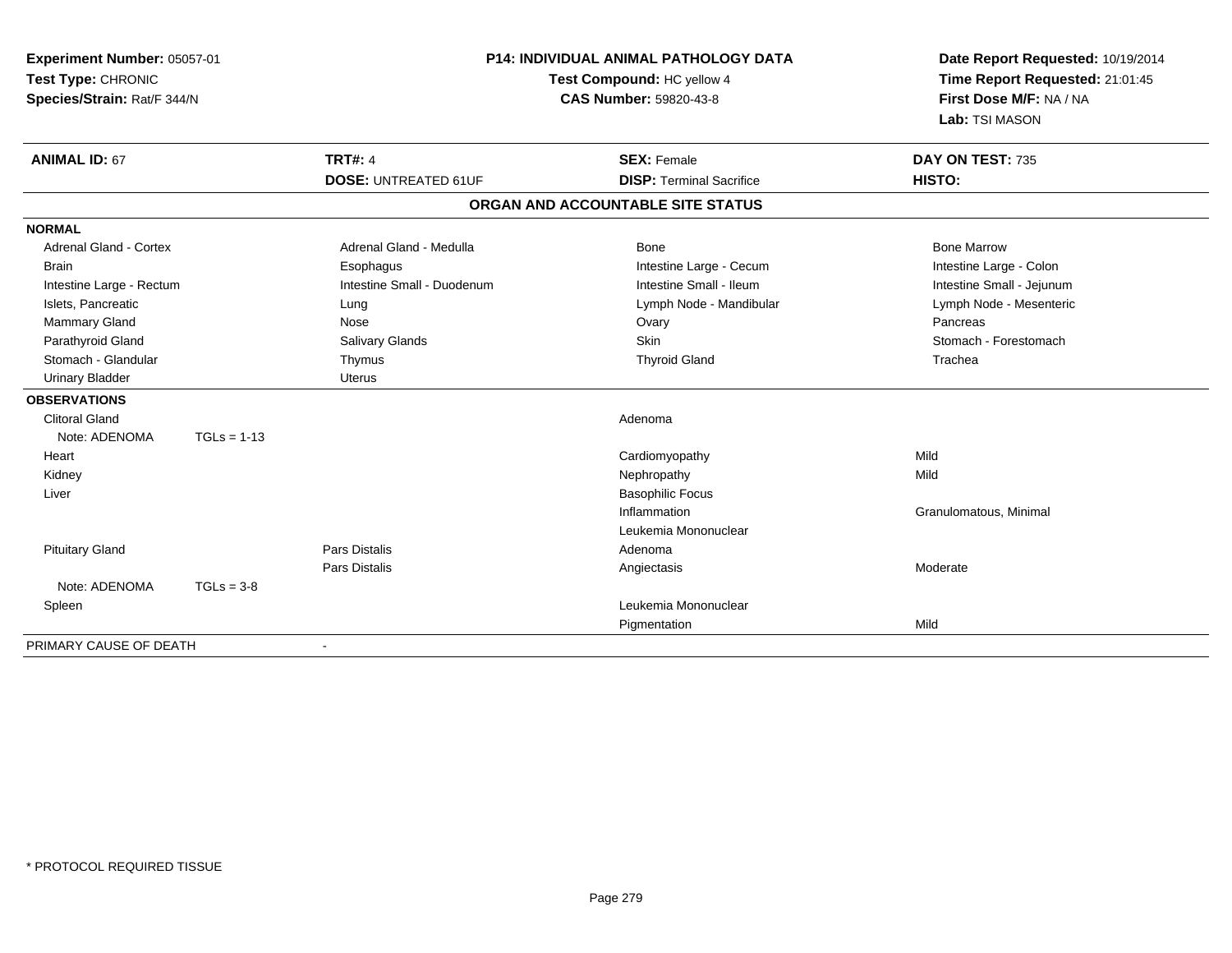| Experiment Number: 05057-01<br>Test Type: CHRONIC<br>Species/Strain: Rat/F 344/N |                             | <b>P14: INDIVIDUAL ANIMAL PATHOLOGY DATA</b><br>Test Compound: HC yellow 4<br><b>CAS Number: 59820-43-8</b> | Date Report Requested: 10/19/2014<br>Time Report Requested: 21:01:45<br>First Dose M/F: NA / NA<br>Lab: TSI MASON |  |
|----------------------------------------------------------------------------------|-----------------------------|-------------------------------------------------------------------------------------------------------------|-------------------------------------------------------------------------------------------------------------------|--|
|                                                                                  |                             |                                                                                                             |                                                                                                                   |  |
| <b>ANIMAL ID: 68</b>                                                             | <b>TRT#: 4</b>              | <b>SEX: Female</b>                                                                                          | DAY ON TEST: 735                                                                                                  |  |
|                                                                                  | <b>DOSE: UNTREATED 61UF</b> | <b>DISP: Terminal Sacrifice</b>                                                                             | HISTO:                                                                                                            |  |
|                                                                                  |                             | ORGAN AND ACCOUNTABLE SITE STATUS                                                                           |                                                                                                                   |  |
| <b>NORMAL</b>                                                                    |                             |                                                                                                             |                                                                                                                   |  |
| <b>Adrenal Gland - Cortex</b>                                                    | Bone                        | <b>Bone Marrow</b>                                                                                          | <b>Brain</b>                                                                                                      |  |
| <b>Clitoral Gland</b>                                                            | Esophagus                   | Intestine Large - Cecum                                                                                     | Intestine Large - Colon                                                                                           |  |
| Intestine Large - Rectum                                                         | Intestine Small - Duodenum  | Intestine Small - Ileum                                                                                     | Intestine Small - Jejunum                                                                                         |  |
| Islets, Pancreatic                                                               | Nose                        | Parathyroid Gland                                                                                           | <b>Salivary Glands</b>                                                                                            |  |
| Stomach - Forestomach                                                            | Trachea                     |                                                                                                             |                                                                                                                   |  |
| <b>MISSING</b>                                                                   |                             |                                                                                                             |                                                                                                                   |  |
| <b>Skin</b>                                                                      |                             |                                                                                                             |                                                                                                                   |  |
| <b>OBSERVATIONS</b>                                                              |                             |                                                                                                             |                                                                                                                   |  |
| <b>Adrenal Gland</b>                                                             | Medulla                     | Pheochromocytoma Malignant                                                                                  |                                                                                                                   |  |
| Note: PHEOCHROM MAL<br>$TGLs = 12-8.1$                                           |                             |                                                                                                             |                                                                                                                   |  |
| Note: HENCE IT IS CALLED AS A MALIGNANT NEOPLASM                                 |                             |                                                                                                             |                                                                                                                   |  |
| Note: TUMOR CELLS HAVE INFILTRATED INTO THE CAPSULE                              |                             |                                                                                                             |                                                                                                                   |  |
| Heart                                                                            |                             | Leukemia Mononuclear                                                                                        |                                                                                                                   |  |
| Kidney                                                                           |                             | Leukemia Mononuclear                                                                                        |                                                                                                                   |  |
| Note: LEUKEMIA MONUC TGLs = 13-4.1,15-4                                          |                             |                                                                                                             |                                                                                                                   |  |
| Liver                                                                            |                             | Leukemia Mononuclear                                                                                        |                                                                                                                   |  |
| [ Leukemia Mononuclear TGLS = 18-3 ]                                             |                             |                                                                                                             |                                                                                                                   |  |
| Lung                                                                             |                             | Leukemia Mononuclear                                                                                        |                                                                                                                   |  |
| Note: LEUKEMIA MONUC $TGLs = 8-1+2$                                              |                             |                                                                                                             |                                                                                                                   |  |
| Lymph Node                                                                       | Mandibular                  | Leukemia Mononuclear                                                                                        |                                                                                                                   |  |
|                                                                                  | Mediastinal                 | Leukemia Mononuclear                                                                                        |                                                                                                                   |  |
|                                                                                  | Mesenteric                  | Leukemia Mononuclear                                                                                        |                                                                                                                   |  |
|                                                                                  | Pancreatic                  | Leukemia Mononuclear                                                                                        |                                                                                                                   |  |
| Note: LEUKEMIA MONUC $TGLs = 4-9.7-2.1.11-9$                                     |                             |                                                                                                             |                                                                                                                   |  |
| Mammary Gland                                                                    |                             | Fibroadenoma                                                                                                | Multiple                                                                                                          |  |
| Note: LEUKEMIC INFILTRATE IN #14                                                 |                             |                                                                                                             |                                                                                                                   |  |
| Note: FIBROADENOMA<br>$TGLs = 1-13,2-14$                                         |                             |                                                                                                             |                                                                                                                   |  |
| Mesentery                                                                        |                             | Leukemia Mononuclear                                                                                        |                                                                                                                   |  |
| Note: LEUKEMIA MONUC TGLs = 14-4.1                                               |                             |                                                                                                             |                                                                                                                   |  |
|                                                                                  |                             |                                                                                                             |                                                                                                                   |  |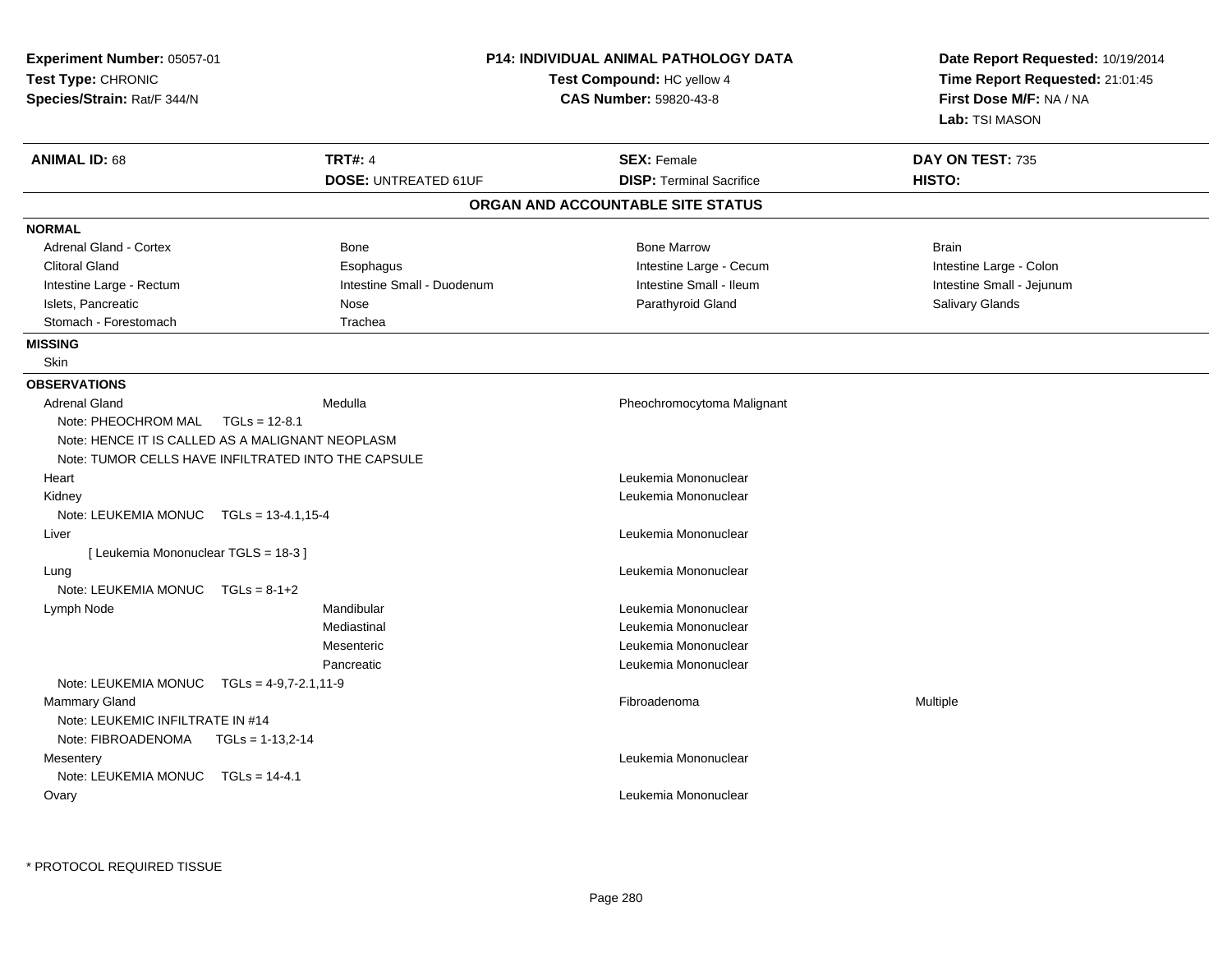| <b>P14: INDIVIDUAL ANIMAL PATHOLOGY DATA</b><br>Experiment Number: 05057-01<br>Test Type: CHRONIC<br>Test Compound: HC yellow 4<br>Species/Strain: Rat/F 344/N<br>CAS Number: 59820-43-8 |                     |                             | Date Report Requested: 10/19/2014<br>Time Report Requested: 21:01:45<br>First Dose M/F: NA / NA<br>Lab: TSI MASON |                                   |                  |  |
|------------------------------------------------------------------------------------------------------------------------------------------------------------------------------------------|---------------------|-----------------------------|-------------------------------------------------------------------------------------------------------------------|-----------------------------------|------------------|--|
| <b>ANIMAL ID: 68</b>                                                                                                                                                                     |                     | <b>TRT#: 4</b>              |                                                                                                                   | <b>SEX: Female</b>                | DAY ON TEST: 735 |  |
|                                                                                                                                                                                          |                     | <b>DOSE: UNTREATED 61UF</b> |                                                                                                                   | <b>DISP: Terminal Sacrifice</b>   | HISTO:           |  |
|                                                                                                                                                                                          |                     |                             |                                                                                                                   | ORGAN AND ACCOUNTABLE SITE STATUS |                  |  |
| Pancreas<br>Note: LEUKEMIA MONUC                                                                                                                                                         | $TGLs = 10-9$       |                             |                                                                                                                   | Leukemia Mononuclear              |                  |  |
| <b>Pituitary Gland</b><br>Note: LEUKEMIA MONUC                                                                                                                                           | $TGLs = 19-8$       | Pars Distalis               |                                                                                                                   | Leukemia Mononuclear              |                  |  |
| <b>Skeletal Muscle</b>                                                                                                                                                                   |                     |                             |                                                                                                                   | Leukemia Mononuclear              |                  |  |
| Spleen                                                                                                                                                                                   |                     |                             |                                                                                                                   | Leukemia Mononuclear              |                  |  |
| [Leukemia Mononuclear TGLS = 9-3]                                                                                                                                                        |                     |                             |                                                                                                                   |                                   |                  |  |
| Stomach                                                                                                                                                                                  |                     | Glandular                   |                                                                                                                   | Leukemia Mononuclear              |                  |  |
| Thymus                                                                                                                                                                                   |                     |                             |                                                                                                                   | Leukemia Mononuclear              |                  |  |
| Note: LEUKEMIA MONUC                                                                                                                                                                     | $TGLs = 20-2.1$     |                             |                                                                                                                   |                                   |                  |  |
| <b>Thyroid Gland</b>                                                                                                                                                                     |                     |                             |                                                                                                                   | Leukemia Mononuclear              |                  |  |
| Note: LEUKEMIA MONUC                                                                                                                                                                     | $TGLs = 5-8$        |                             |                                                                                                                   |                                   |                  |  |
| <b>Urinary Bladder</b>                                                                                                                                                                   |                     |                             |                                                                                                                   | Leukemia Mononuclear              |                  |  |
| <b>Uterus</b>                                                                                                                                                                            |                     |                             |                                                                                                                   | Leukemia Mononuclear              |                  |  |
| Note: LEUKEMIA MONUC                                                                                                                                                                     | $TGLs = 16-6, 17-6$ |                             |                                                                                                                   |                                   |                  |  |
| PRIMARY CAUSE OF DEATH                                                                                                                                                                   |                     |                             |                                                                                                                   |                                   |                  |  |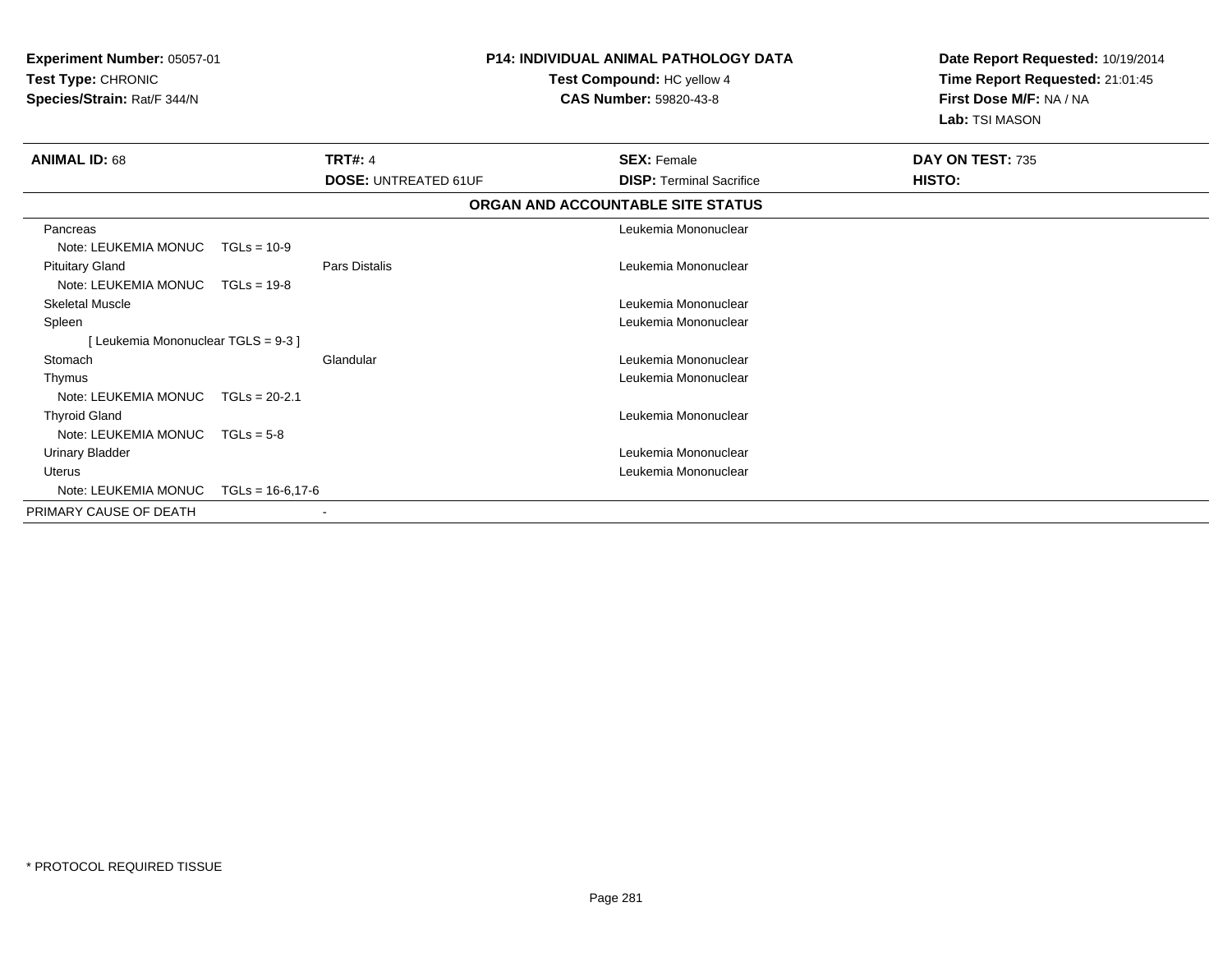| Experiment Number: 05057-01                  |                             | <b>P14: INDIVIDUAL ANIMAL PATHOLOGY DATA</b> | Date Report Requested: 10/19/2014<br>Time Report Requested: 21:01:45 |  |
|----------------------------------------------|-----------------------------|----------------------------------------------|----------------------------------------------------------------------|--|
| Test Type: CHRONIC                           |                             | Test Compound: HC yellow 4                   |                                                                      |  |
| Species/Strain: Rat/F 344/N                  |                             | CAS Number: 59820-43-8                       |                                                                      |  |
|                                              |                             |                                              | First Dose M/F: NA / NA<br>Lab: TSI MASON                            |  |
| <b>ANIMAL ID: 69</b>                         | <b>TRT#: 4</b>              | <b>SEX: Female</b>                           | DAY ON TEST: 658                                                     |  |
|                                              | <b>DOSE: UNTREATED 61UF</b> | <b>DISP: Moribund</b>                        | HISTO:                                                               |  |
|                                              |                             | ORGAN AND ACCOUNTABLE SITE STATUS            |                                                                      |  |
| <b>NORMAL</b>                                |                             |                                              |                                                                      |  |
| Bone                                         | Esophagus                   | Intestine Large - Cecum                      | Intestine Large - Colon                                              |  |
| Intestine Large - Rectum                     | Intestine Small - Duodenum  | Intestine Small - Ileum                      | Intestine Small - Jejunum                                            |  |
| Islets, Pancreatic                           | Nose                        | Pancreas                                     | Parathyroid Gland                                                    |  |
| Salivary Glands                              | Skin                        | Stomach - Forestomach                        | Stomach - Glandular                                                  |  |
| <b>Thyroid Gland</b>                         | Trachea                     | <b>Urinary Bladder</b>                       |                                                                      |  |
| <b>OBSERVATIONS</b>                          |                             |                                              |                                                                      |  |
| <b>Adrenal Gland</b>                         | Cortex                      | Leukemia Mononuclear                         |                                                                      |  |
|                                              | Medulla                     | Leukemia Mononuclear                         |                                                                      |  |
| <b>Bone Marrow</b>                           |                             | Leukemia Mononuclear                         |                                                                      |  |
| <b>Brain</b>                                 |                             | Hemorrhage                                   | Mild                                                                 |  |
|                                              |                             | Leukemia Mononuclear                         |                                                                      |  |
| Note: HEMORRHAGE<br>$TGLs = 12-12$           |                             |                                              |                                                                      |  |
| <b>Clitoral Gland</b>                        |                             | Necrosis                                     | Moderate                                                             |  |
| Note: NECROSIS<br>$TGLs = 4-10$              |                             |                                              |                                                                      |  |
| Heart                                        |                             | Leukemia Mononuclear                         |                                                                      |  |
| Kidney                                       |                             | Leukemia Mononuclear                         |                                                                      |  |
| Liver                                        |                             | Fatty Change                                 | Diffuse, Mild                                                        |  |
|                                              |                             | Leukemia Mononuclear                         |                                                                      |  |
| Note: LEUKEMIA MONUC TGLs = 10-3             |                             |                                              |                                                                      |  |
| Lung                                         |                             | Leukemia Mononuclear                         |                                                                      |  |
| [ Leukemia Mononuclear TGLS = 6-1+2 ]        |                             |                                              |                                                                      |  |
| Lymph Node                                   | Mandibular                  | Leukemia Mononuclear                         |                                                                      |  |
|                                              | Mediastinal                 | Leukemia Mononuclear                         |                                                                      |  |
|                                              | Mesenteric                  | Leukemia Mononuclear                         |                                                                      |  |
| Note: LEUKEMIA MONUC<br>$TGLs = 3-9,5-2,9-8$ |                             |                                              |                                                                      |  |
| <b>Mammary Gland</b>                         |                             | Fibroadenoma                                 | Multiple                                                             |  |
| Note: FIBROADENOMA<br>$TGLs = 1-13,2-14$     |                             |                                              |                                                                      |  |
| Ovary                                        |                             | Leukemia Mononuclear                         |                                                                      |  |
| <b>Pituitary Gland</b>                       |                             |                                              |                                                                      |  |
|                                              | Pars Distalis               | Adenoma                                      |                                                                      |  |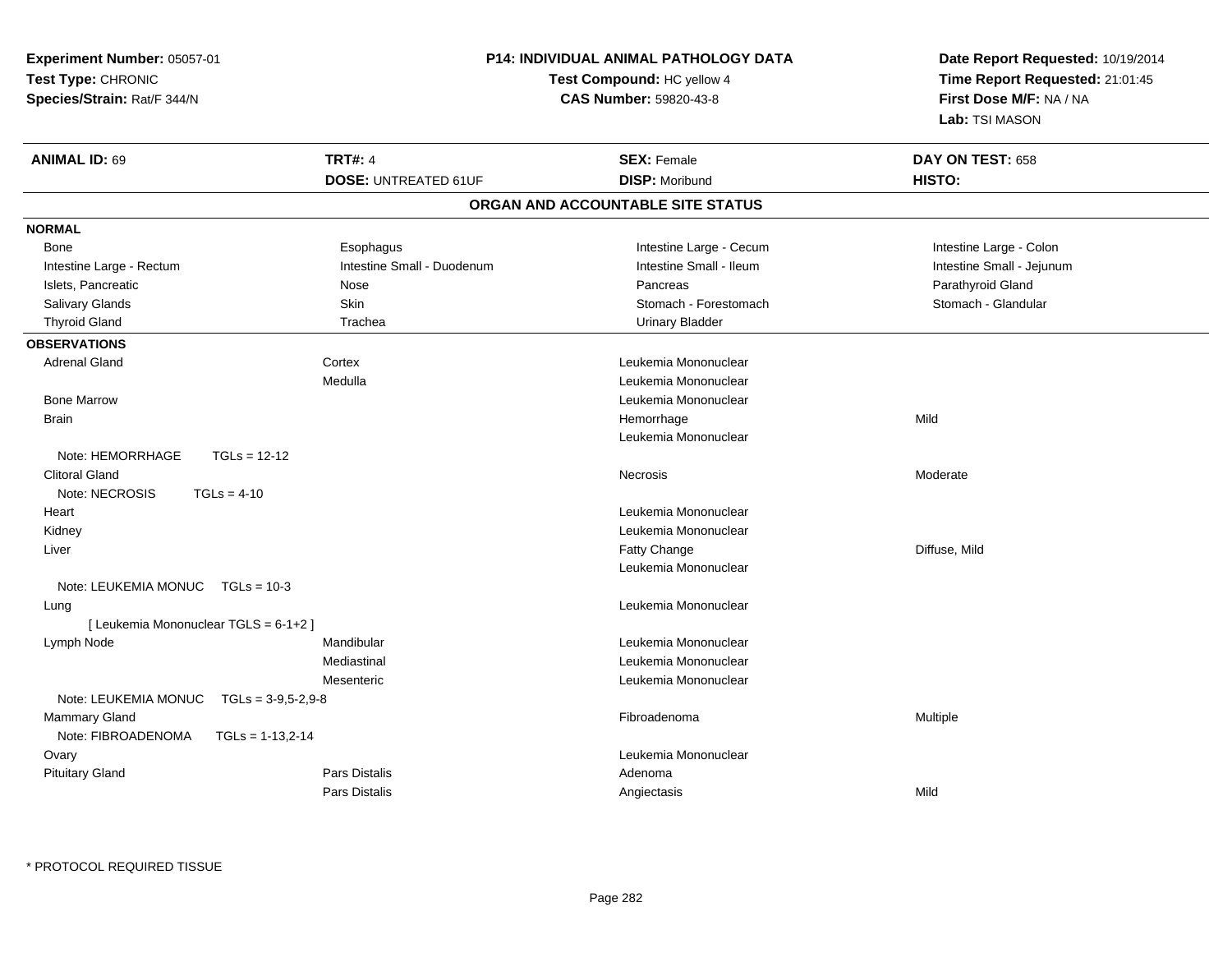| Experiment Number: 05057-01<br>Test Type: CHRONIC<br>Species/Strain: Rat/F 344/N |                             | <b>P14: INDIVIDUAL ANIMAL PATHOLOGY DATA</b><br>Test Compound: HC yellow 4<br><b>CAS Number: 59820-43-8</b> | Date Report Requested: 10/19/2014<br>Time Report Requested: 21:01:45<br>First Dose M/F: NA / NA<br>Lab: TSI MASON |
|----------------------------------------------------------------------------------|-----------------------------|-------------------------------------------------------------------------------------------------------------|-------------------------------------------------------------------------------------------------------------------|
| <b>ANIMAL ID: 69</b>                                                             | <b>TRT#: 4</b>              | <b>SEX: Female</b>                                                                                          | DAY ON TEST: 658                                                                                                  |
|                                                                                  | <b>DOSE: UNTREATED 61UF</b> | <b>DISP: Moribund</b>                                                                                       | <b>HISTO:</b>                                                                                                     |
|                                                                                  |                             | ORGAN AND ACCOUNTABLE SITE STATUS                                                                           |                                                                                                                   |
|                                                                                  | Pars Distalis               | Leukemia Mononuclear                                                                                        |                                                                                                                   |
| Note: ADENOMA<br>$TGLs = 11-8$                                                   |                             |                                                                                                             |                                                                                                                   |
| Spleen                                                                           |                             | Hematopoietic Cell Proliferation                                                                            | Minimal                                                                                                           |
|                                                                                  |                             | Leukemia Mononuclear                                                                                        |                                                                                                                   |
| Note: LEUKEMIA MONUC<br>$TGLs = 7-3.1,8-3.1$                                     |                             |                                                                                                             |                                                                                                                   |
| Thymus                                                                           |                             | Leukemia Mononuclear                                                                                        |                                                                                                                   |
| Uterus                                                                           |                             | Polyp Stromal                                                                                               |                                                                                                                   |
| PRIMARY CAUSE OF DEATH                                                           |                             |                                                                                                             |                                                                                                                   |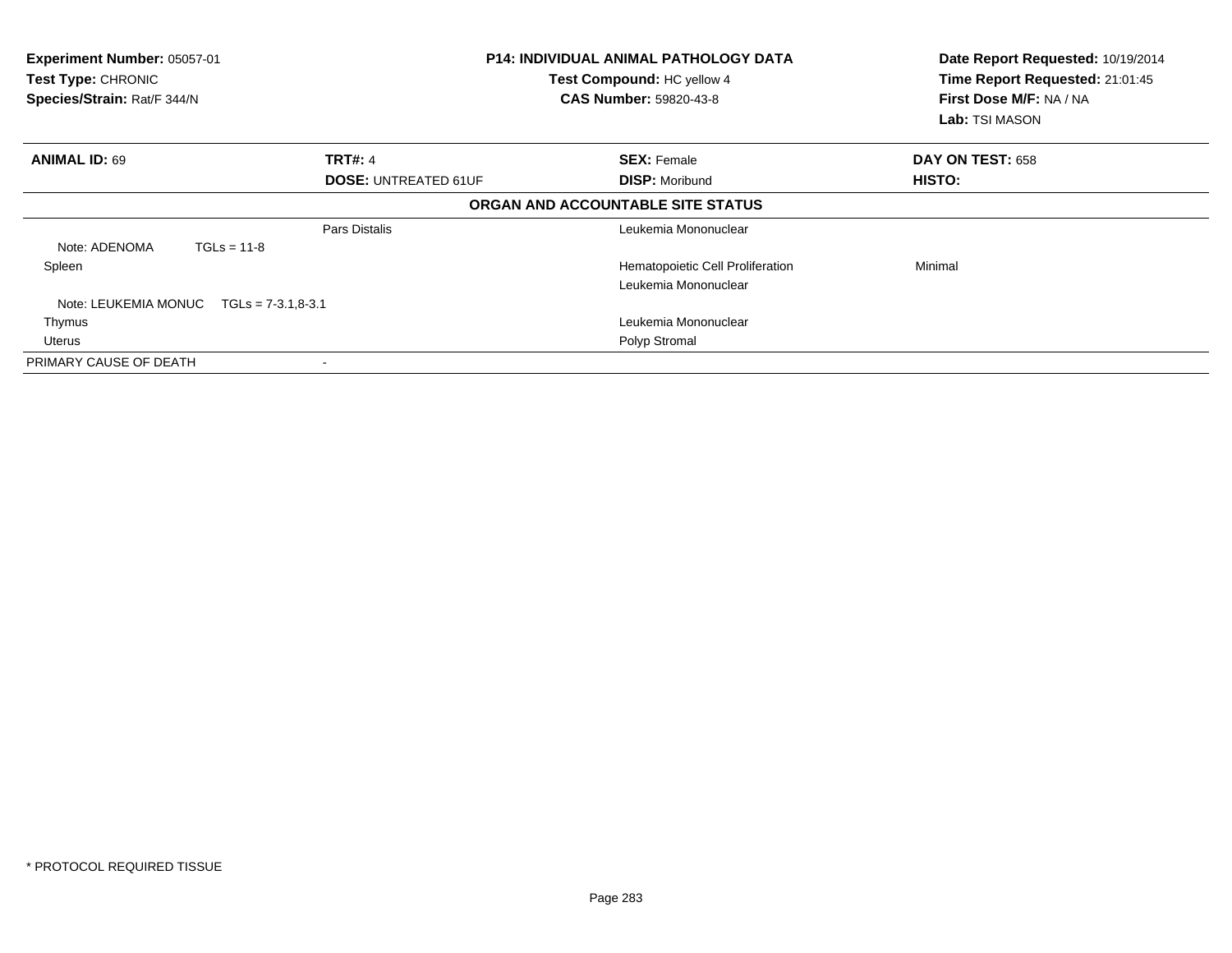| <b>Experiment Number: 05057-01</b><br>Test Type: CHRONIC<br>Species/Strain: Rat/F 344/N |                         | <b>P14: INDIVIDUAL ANIMAL PATHOLOGY DATA</b><br>Test Compound: HC yellow 4<br>CAS Number: 59820-43-8 | Date Report Requested: 10/19/2014<br>Time Report Requested: 21:01:45<br>First Dose M/F: NA / NA<br>Lab: TSI MASON |
|-----------------------------------------------------------------------------------------|-------------------------|------------------------------------------------------------------------------------------------------|-------------------------------------------------------------------------------------------------------------------|
| <b>ANIMAL ID: 71</b>                                                                    | TRT#: 5                 | <b>SEX: Female</b>                                                                                   | DAY ON TEST: 713                                                                                                  |
|                                                                                         | DOSE: 0.5% 61LF         | <b>DISP: Moribund</b>                                                                                | HISTO:                                                                                                            |
|                                                                                         |                         | ORGAN AND ACCOUNTABLE SITE STATUS                                                                    |                                                                                                                   |
| <b>NORMAL</b>                                                                           |                         |                                                                                                      |                                                                                                                   |
| <b>Adrenal Gland - Cortex</b>                                                           | Adrenal Gland - Medulla | Bone                                                                                                 | <b>Bone Marrow</b>                                                                                                |
| <b>Brain</b>                                                                            | <b>Clitoral Gland</b>   | Esophagus                                                                                            | Eye                                                                                                               |
| Harderian Gland                                                                         | Intestine Large - Cecum | Intestine Large - Colon                                                                              | Intestine Large - Rectum                                                                                          |
| Intestine Small - Duodenum                                                              | Intestine Small - Ileum | Intestine Small - Jejunum                                                                            | Islets, Pancreatic                                                                                                |
| Kidney                                                                                  | Lung                    | Lymph Node - Mandibular                                                                              | Lymph Node - Mesenteric                                                                                           |
| Nose                                                                                    | Ovary                   | Pancreas                                                                                             | Parathyroid Gland                                                                                                 |
| <b>Salivary Glands</b>                                                                  | <b>Skin</b>             | Stomach - Forestomach                                                                                | Stomach - Glandular                                                                                               |
| Thymus                                                                                  | Trachea                 | <b>Urinary Bladder</b>                                                                               | <b>Uterus</b>                                                                                                     |
| <b>OBSERVATIONS</b>                                                                     |                         |                                                                                                      |                                                                                                                   |
| Heart                                                                                   |                         | Cardiomyopathy                                                                                       | Mild                                                                                                              |
| Liver                                                                                   |                         | <b>Basophilic Focus</b>                                                                              |                                                                                                                   |
| <b>Mammary Gland</b>                                                                    |                         | Fibroadenoma                                                                                         |                                                                                                                   |
| Note: FIBROADENOMA<br>$TGLs = 2-14+15$                                                  |                         |                                                                                                      |                                                                                                                   |
| <b>Pituitary Gland</b>                                                                  | <b>Pars Distalis</b>    | Hyperplasia                                                                                          | Mild                                                                                                              |
| Note: HYPERPLASIA<br>$TGLs = 6-8$                                                       |                         |                                                                                                      |                                                                                                                   |
| Spleen                                                                                  |                         | Pigmentation                                                                                         | Mild                                                                                                              |
| <b>Thyroid Gland</b>                                                                    | C Cell                  | Hyperplasia                                                                                          | Mild                                                                                                              |
| PRIMARY CAUSE OF DEATH                                                                  | $\blacksquare$          |                                                                                                      |                                                                                                                   |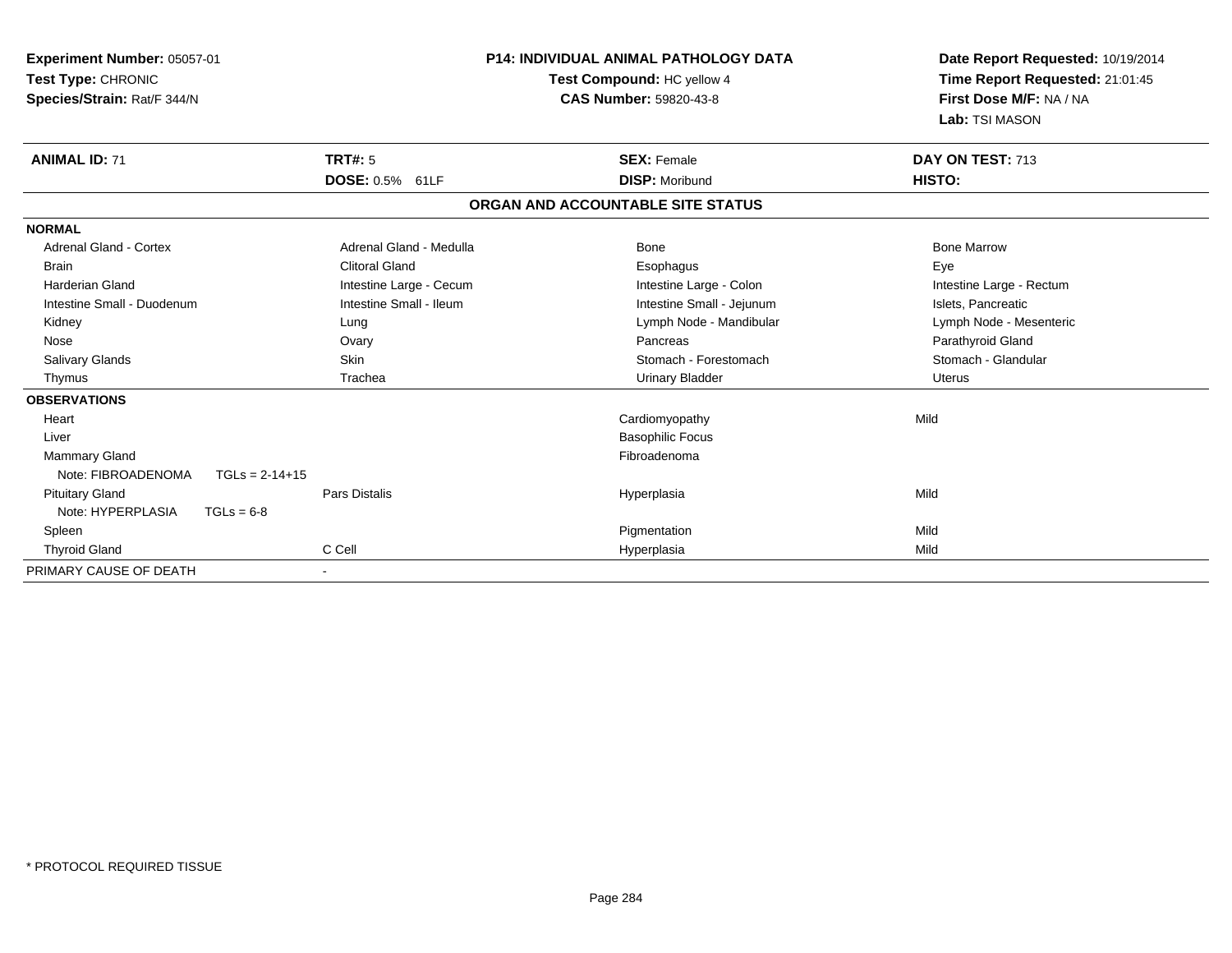| <b>P14: INDIVIDUAL ANIMAL PATHOLOGY DATA</b><br>Experiment Number: 05057-01<br>Test Type: CHRONIC<br>Test Compound: HC yellow 4<br><b>CAS Number: 59820-43-8</b><br>Species/Strain: Rat/F 344/N |                            | Date Report Requested: 10/19/2014<br>Time Report Requested: 21:01:45<br>First Dose M/F: NA / NA<br>Lab: TSI MASON |                            |
|-------------------------------------------------------------------------------------------------------------------------------------------------------------------------------------------------|----------------------------|-------------------------------------------------------------------------------------------------------------------|----------------------------|
| <b>ANIMAL ID: 72</b>                                                                                                                                                                            | <b>TRT#: 5</b>             | <b>SEX: Female</b><br><b>DISP: Terminal Sacrifice</b>                                                             | DAY ON TEST: 734<br>HISTO: |
|                                                                                                                                                                                                 | DOSE: 0.5% 61LF            |                                                                                                                   |                            |
|                                                                                                                                                                                                 |                            | ORGAN AND ACCOUNTABLE SITE STATUS                                                                                 |                            |
| <b>NORMAL</b>                                                                                                                                                                                   |                            |                                                                                                                   |                            |
| <b>Adrenal Gland - Cortex</b>                                                                                                                                                                   | <b>Bone</b>                | <b>Bone Marrow</b>                                                                                                | <b>Brain</b>               |
| <b>Clitoral Gland</b>                                                                                                                                                                           | Esophagus                  | Intestine Large - Cecum                                                                                           | Intestine Large - Colon    |
| Intestine Large - Rectum                                                                                                                                                                        | Intestine Small - Duodenum | Intestine Small - Ileum                                                                                           | Intestine Small - Jejunum  |
| Islets, Pancreatic                                                                                                                                                                              | Lung                       | Lymph Node - Mandibular                                                                                           | Lymph Node - Mesenteric    |
| Nose                                                                                                                                                                                            | Ovary                      | Pancreas                                                                                                          | Salivary Glands            |
| Skin                                                                                                                                                                                            | Stomach - Forestomach      | Stomach - Glandular                                                                                               | Thymus                     |
| <b>Thyroid Gland</b>                                                                                                                                                                            | Trachea                    | <b>Urinary Bladder</b>                                                                                            | <b>Uterus</b>              |
| <b>MISSING</b>                                                                                                                                                                                  |                            |                                                                                                                   |                            |
| Parathyroid Gland                                                                                                                                                                               |                            |                                                                                                                   |                            |
| <b>OBSERVATIONS</b>                                                                                                                                                                             |                            |                                                                                                                   |                            |
| <b>Adrenal Gland</b>                                                                                                                                                                            | Medulla                    | Pheochromocytoma Benign                                                                                           |                            |
| Heart                                                                                                                                                                                           |                            | Cardiomyopathy                                                                                                    | Mild                       |
| Kidney                                                                                                                                                                                          |                            | Nephropathy                                                                                                       | Minimal                    |
| Liver                                                                                                                                                                                           |                            | <b>Basophilic Focus</b>                                                                                           |                            |
|                                                                                                                                                                                                 |                            | Hepatocellular Adenoma                                                                                            |                            |
| Note: [ HEPATOCLR ADEN ] TGLs = 3-3                                                                                                                                                             |                            |                                                                                                                   |                            |
| <b>Mammary Gland</b>                                                                                                                                                                            |                            | Galactocele                                                                                                       |                            |
| Note: GALACTOCELE<br>$TGLs = 2-13$                                                                                                                                                              |                            |                                                                                                                   |                            |
| <b>Pituitary Gland</b>                                                                                                                                                                          | <b>Pars Distalis</b>       | Adenoma                                                                                                           |                            |
|                                                                                                                                                                                                 | <b>Pars Distalis</b>       | Angiectasis                                                                                                       | Mild                       |
| Note: ADENOMA<br>$TGLs = 4-8$                                                                                                                                                                   |                            |                                                                                                                   |                            |
| Spleen                                                                                                                                                                                          |                            | Hematopoietic Cell Proliferation                                                                                  | Mild                       |
|                                                                                                                                                                                                 |                            | Pigmentation                                                                                                      | Mild                       |
| PRIMARY CAUSE OF DEATH                                                                                                                                                                          |                            |                                                                                                                   |                            |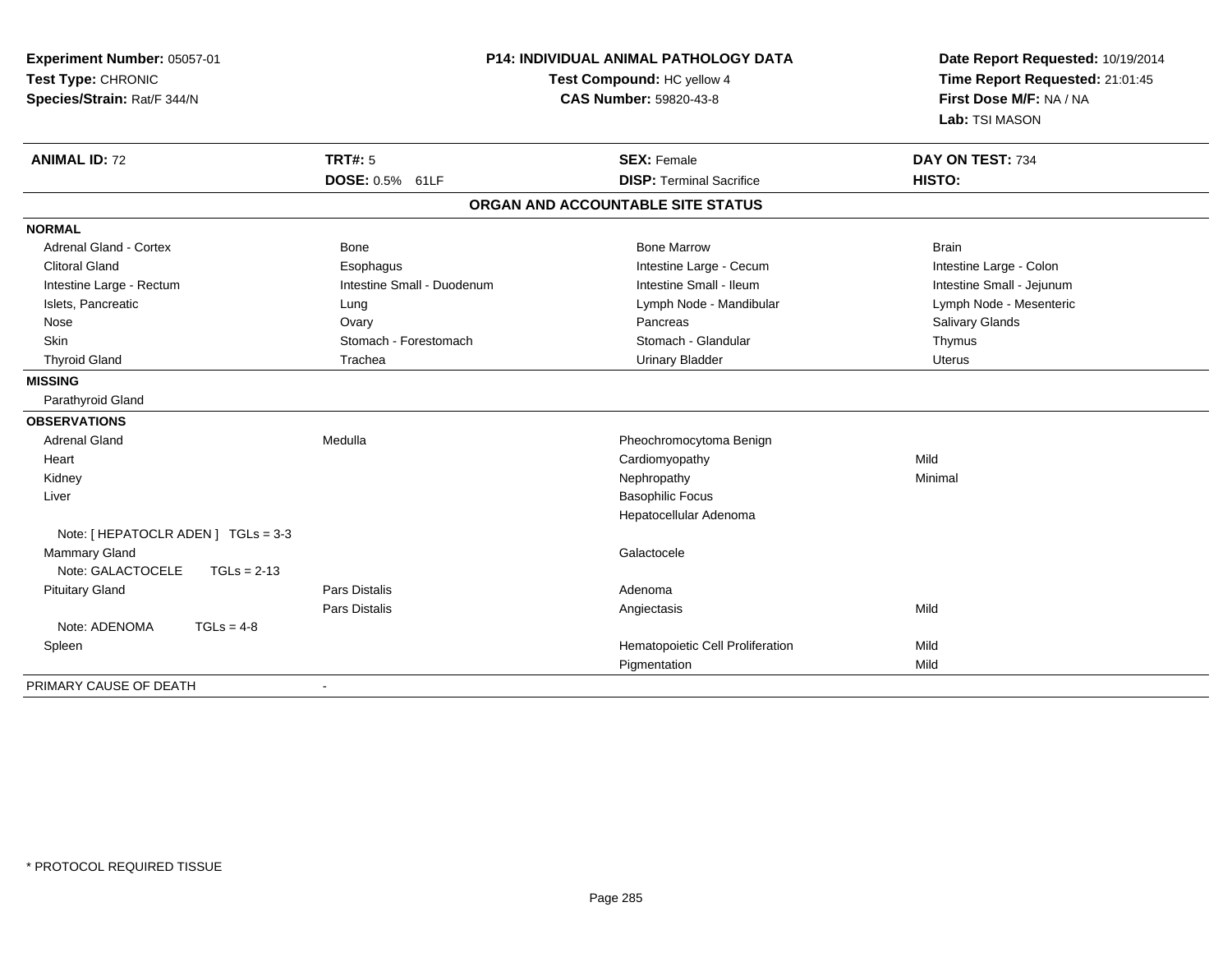| Experiment Number: 05057-01<br>Test Type: CHRONIC<br>Species/Strain: Rat/F 344/N |                            | <b>P14: INDIVIDUAL ANIMAL PATHOLOGY DATA</b><br>Test Compound: HC yellow 4<br><b>CAS Number: 59820-43-8</b> | Date Report Requested: 10/19/2014<br>Time Report Requested: 21:01:45<br>First Dose M/F: NA / NA<br>Lab: TSI MASON |  |
|----------------------------------------------------------------------------------|----------------------------|-------------------------------------------------------------------------------------------------------------|-------------------------------------------------------------------------------------------------------------------|--|
| <b>ANIMAL ID: 73</b>                                                             | <b>TRT#: 5</b>             | <b>SEX: Female</b>                                                                                          | DAY ON TEST: 734                                                                                                  |  |
|                                                                                  | DOSE: 0.5% 61LF            | <b>DISP: Terminal Sacrifice</b>                                                                             | HISTO:                                                                                                            |  |
|                                                                                  |                            | ORGAN AND ACCOUNTABLE SITE STATUS                                                                           |                                                                                                                   |  |
| <b>NORMAL</b>                                                                    |                            |                                                                                                             |                                                                                                                   |  |
| <b>Adrenal Gland - Cortex</b>                                                    | Adrenal Gland - Medulla    | Bone                                                                                                        | <b>Bone Marrow</b>                                                                                                |  |
| <b>Brain</b>                                                                     | <b>Clitoral Gland</b>      | Esophagus                                                                                                   | Intestine Large - Cecum                                                                                           |  |
| Intestine Large - Colon                                                          | Intestine Small - Duodenum | Intestine Small - Ileum                                                                                     | Intestine Small - Jejunum                                                                                         |  |
| Islets, Pancreatic                                                               | Lung                       | Lymph Node - Mandibular                                                                                     | Lymph Node - Mesenteric                                                                                           |  |
| Nose                                                                             | Ovary                      | Pancreas                                                                                                    | Parathyroid Gland                                                                                                 |  |
| <b>Salivary Glands</b>                                                           | Skin                       | Stomach - Forestomach                                                                                       | Stomach - Glandular                                                                                               |  |
| Thymus                                                                           | <b>Thyroid Gland</b>       | Trachea                                                                                                     | <b>Urinary Bladder</b>                                                                                            |  |
| Uterus                                                                           |                            |                                                                                                             |                                                                                                                   |  |
| <b>MISSING</b>                                                                   |                            |                                                                                                             |                                                                                                                   |  |
| Intestine Large - Rectum                                                         | <b>Mammary Gland</b>       |                                                                                                             |                                                                                                                   |  |
| <b>OBSERVATIONS</b>                                                              |                            |                                                                                                             |                                                                                                                   |  |
| Heart                                                                            |                            | Cardiomyopathy                                                                                              | Mild                                                                                                              |  |
| Kidney                                                                           |                            | Nephropathy                                                                                                 | Moderate                                                                                                          |  |
| Liver                                                                            |                            | <b>Basophilic Focus</b>                                                                                     |                                                                                                                   |  |
| <b>Pituitary Gland</b>                                                           | <b>Pars Distalis</b>       | Adenoma                                                                                                     |                                                                                                                   |  |
| Spleen                                                                           |                            | Hematopoietic Cell Proliferation                                                                            | Mild                                                                                                              |  |
| Uterus                                                                           |                            |                                                                                                             |                                                                                                                   |  |
| Note: DESQUAMATED CELLS AND INFLAMMATORY CELLS.                                  |                            |                                                                                                             |                                                                                                                   |  |
| PRIMARY CAUSE OF DEATH                                                           |                            |                                                                                                             |                                                                                                                   |  |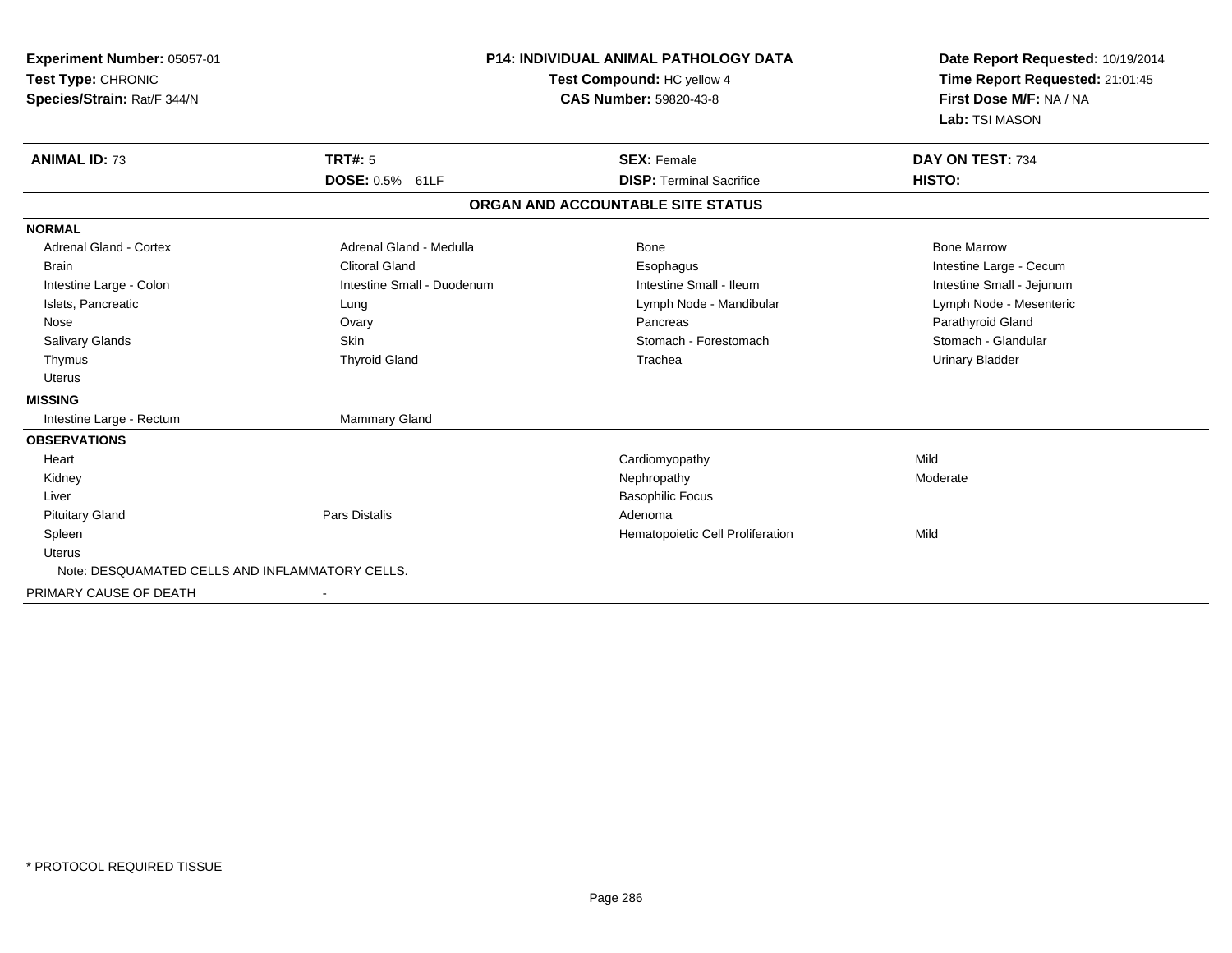| Experiment Number: 05057-01<br>Test Type: CHRONIC<br>Species/Strain: Rat/F 344/N                                    | P14: INDIVIDUAL ANIMAL PATHOLOGY DATA<br>Test Compound: HC yellow 4<br><b>CAS Number: 59820-43-8</b> |                                   | Date Report Requested: 10/19/2014<br>Time Report Requested: 21:01:45<br>First Dose M/F: NA / NA<br>Lab: TSI MASON |  |
|---------------------------------------------------------------------------------------------------------------------|------------------------------------------------------------------------------------------------------|-----------------------------------|-------------------------------------------------------------------------------------------------------------------|--|
| <b>ANIMAL ID: 74</b>                                                                                                | <b>TRT#: 5</b>                                                                                       | <b>SEX: Female</b>                | DAY ON TEST: 734                                                                                                  |  |
|                                                                                                                     | DOSE: 0.5% 61LF                                                                                      | <b>DISP: Terminal Sacrifice</b>   | HISTO:                                                                                                            |  |
|                                                                                                                     |                                                                                                      | ORGAN AND ACCOUNTABLE SITE STATUS |                                                                                                                   |  |
| <b>NORMAL</b>                                                                                                       |                                                                                                      |                                   |                                                                                                                   |  |
| Adrenal Gland - Cortex                                                                                              | Adrenal Gland - Medulla                                                                              | <b>Bone</b>                       | <b>Bone Marrow</b>                                                                                                |  |
| <b>Brain</b>                                                                                                        | <b>Clitoral Gland</b>                                                                                | Ear                               | Esophagus                                                                                                         |  |
| Intestine Large - Cecum                                                                                             | Intestine Large - Colon                                                                              | Intestine Large - Rectum          | Intestine Small - Duodenum                                                                                        |  |
| Intestine Small - Ileum                                                                                             | Intestine Small - Jejunum                                                                            | Islets, Pancreatic                | Kidney                                                                                                            |  |
| Lymph Node - Mandibular                                                                                             | Lymph Node - Mesenteric                                                                              | Nose                              | Ovary                                                                                                             |  |
| Pancreas                                                                                                            | Salivary Glands                                                                                      | <b>Skin</b>                       | Stomach - Forestomach                                                                                             |  |
| Thymus                                                                                                              | <b>Thyroid Gland</b>                                                                                 | Trachea                           | <b>Urinary Bladder</b>                                                                                            |  |
| Uterus                                                                                                              |                                                                                                      |                                   |                                                                                                                   |  |
| <b>MISSING</b>                                                                                                      |                                                                                                      |                                   |                                                                                                                   |  |
| Parathyroid Gland                                                                                                   |                                                                                                      |                                   |                                                                                                                   |  |
| <b>OBSERVATIONS</b>                                                                                                 |                                                                                                      |                                   |                                                                                                                   |  |
| Eye                                                                                                                 | Lens                                                                                                 | Cataract                          | Mild                                                                                                              |  |
| Note: CATARACT<br>$TGLs = 2-14$                                                                                     |                                                                                                      |                                   |                                                                                                                   |  |
| Heart                                                                                                               |                                                                                                      | Cardiomyopathy                    | Mild                                                                                                              |  |
| Liver                                                                                                               |                                                                                                      | <b>Basophilic Focus</b>           |                                                                                                                   |  |
|                                                                                                                     |                                                                                                      | <b>Eosinophilic Focus</b>         |                                                                                                                   |  |
|                                                                                                                     |                                                                                                      | Hepatodiaphragmatic Nodule        |                                                                                                                   |  |
|                                                                                                                     |                                                                                                      | Inflammation                      | Granulomatous, Minimal                                                                                            |  |
| Note: ANOM HEPAT LOB $TGLs = 7-3.1$<br>Note: [ EOSIN FOCUS ] TGLs = 8-3.1<br>Note: BASOPH FOCUS<br>$TGLs = 9-3+3.1$ |                                                                                                      |                                   |                                                                                                                   |  |
| Lung                                                                                                                |                                                                                                      | <b>Infiltration Cellular</b>      | Histiocyte, Minimal                                                                                               |  |
| Mammary Gland                                                                                                       |                                                                                                      | Fibroadenoma                      |                                                                                                                   |  |
|                                                                                                                     |                                                                                                      | Galactocele                       |                                                                                                                   |  |
|                                                                                                                     | Acinus                                                                                               | Hyperplasia                       | Mild                                                                                                              |  |
| Note: GALACTOCELE<br>$TGLs = 4-16$<br>Note: HYPERPLASIA<br>$TGLs = 3-13$                                            |                                                                                                      |                                   |                                                                                                                   |  |
| Note: FIBROADENOMA<br>$TGLs = 5-17$                                                                                 |                                                                                                      |                                   |                                                                                                                   |  |
| <b>Pituitary Gland</b>                                                                                              | Pars Distalis                                                                                        | Angiectasis                       | Mild                                                                                                              |  |
|                                                                                                                     | <b>Pars Distalis</b>                                                                                 | Hyperplasia                       | Mild                                                                                                              |  |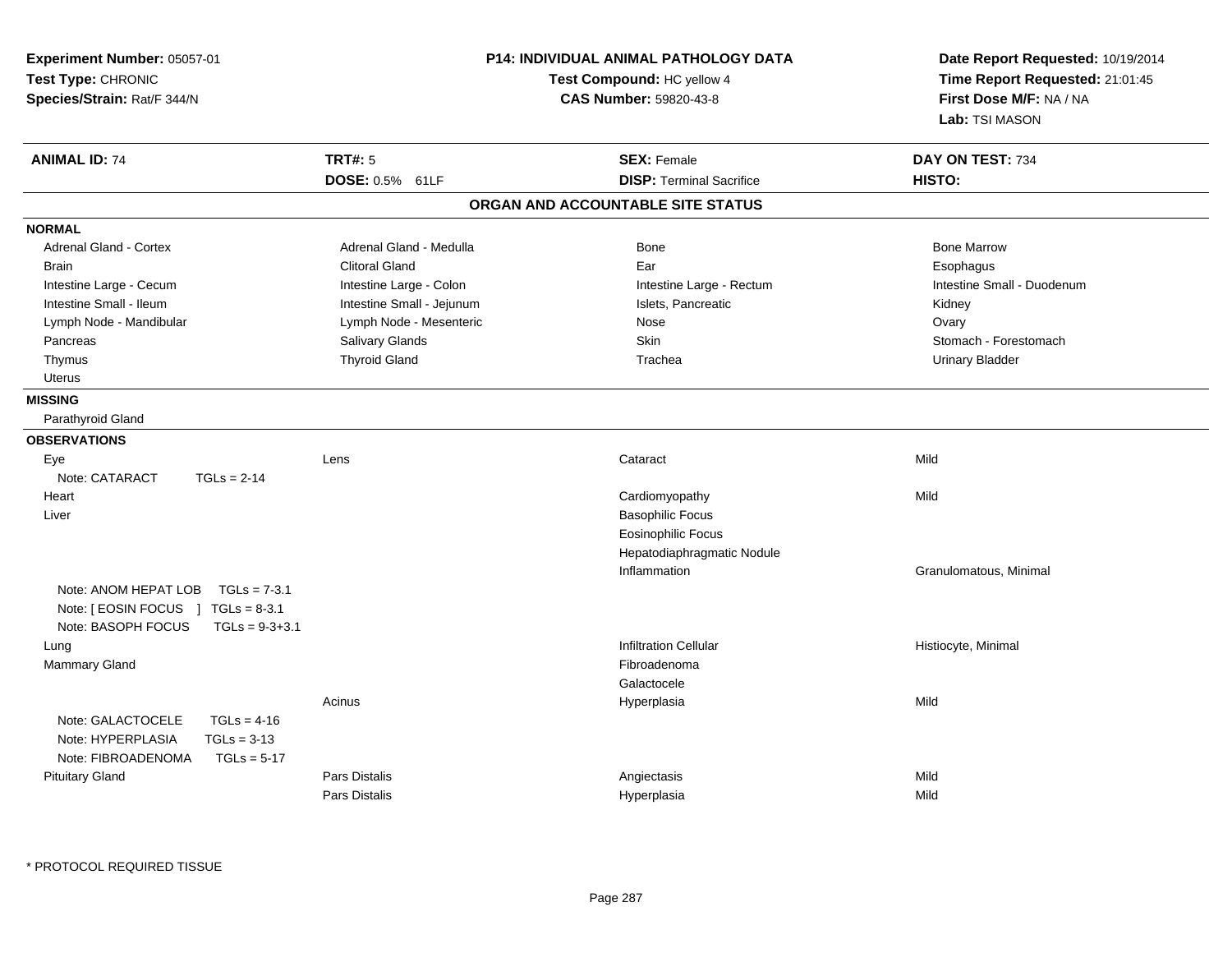| Experiment Number: 05057-01<br>Test Type: CHRONIC<br>Species/Strain: Rat/F 344/N |               |                | <b>P14: INDIVIDUAL ANIMAL PATHOLOGY DATA</b><br>Test Compound: HC yellow 4<br><b>CAS Number: 59820-43-8</b> | Date Report Requested: 10/19/2014<br>Time Report Requested: 21:01:45<br>First Dose M/F: NA / NA<br>Lab: TSI MASON |  |
|----------------------------------------------------------------------------------|---------------|----------------|-------------------------------------------------------------------------------------------------------------|-------------------------------------------------------------------------------------------------------------------|--|
| <b>ANIMAL ID: 74</b>                                                             |               | <b>TRT#: 5</b> | <b>SEX: Female</b>                                                                                          | DAY ON TEST: 734                                                                                                  |  |
| <b>DOSE: 0.5% 61LF</b>                                                           |               |                | <b>DISP:</b> Terminal Sacrifice                                                                             | <b>HISTO:</b>                                                                                                     |  |
|                                                                                  |               |                | ORGAN AND ACCOUNTABLE SITE STATUS                                                                           |                                                                                                                   |  |
| Note: HYPERPLASIA                                                                | $TGLs = 10-8$ |                |                                                                                                             |                                                                                                                   |  |
| Spleen                                                                           |               |                | Hematopoietic Cell Proliferation                                                                            | Mild                                                                                                              |  |
|                                                                                  |               |                | Pigmentation                                                                                                | Mild                                                                                                              |  |
| Stomach                                                                          |               | Glandular      | Hyperplasia                                                                                                 | Minimal                                                                                                           |  |
| Note: HYPERPLASIA                                                                | $TGLs = 11-7$ |                |                                                                                                             |                                                                                                                   |  |
| PRIMARY CAUSE OF DEATH                                                           |               |                |                                                                                                             |                                                                                                                   |  |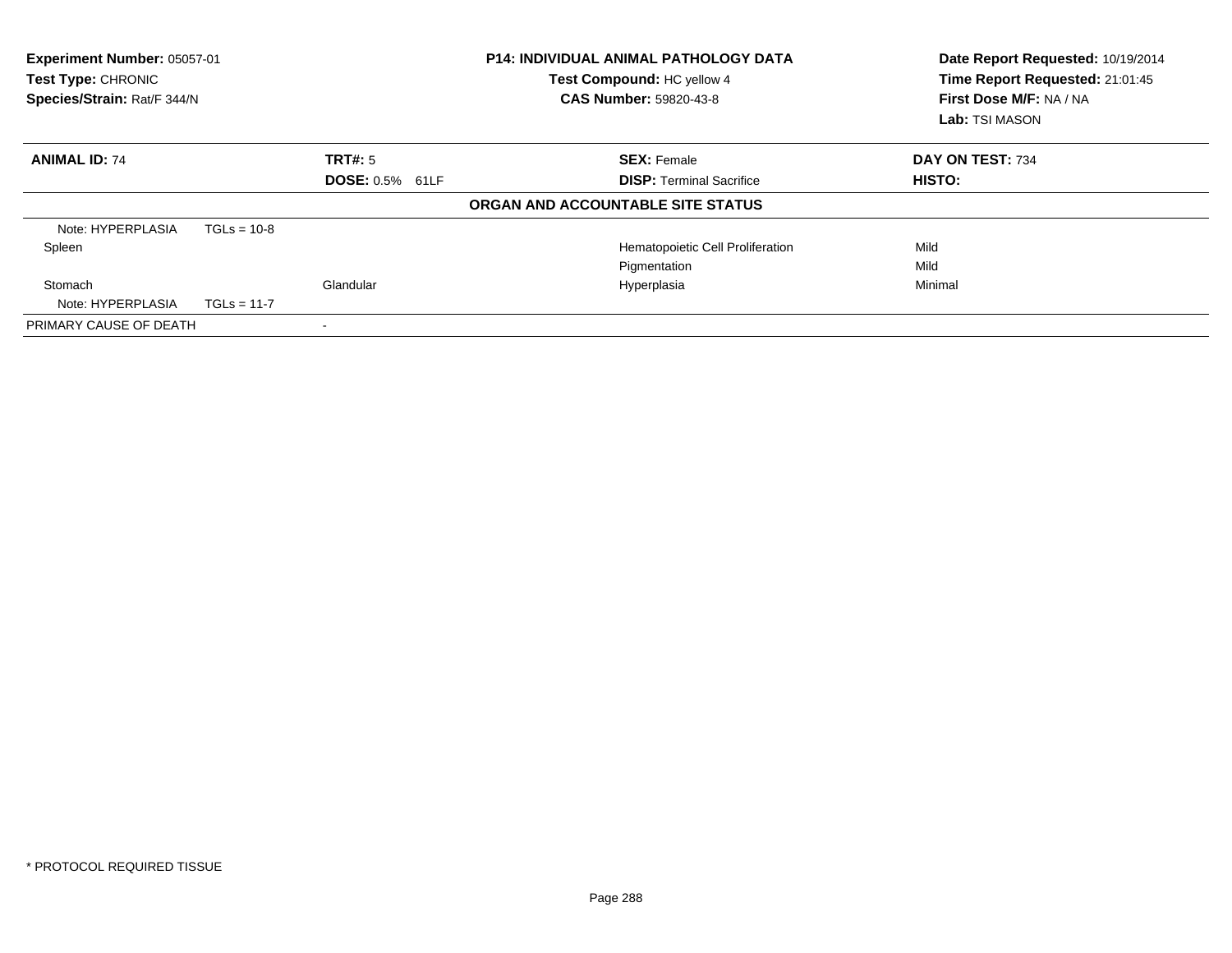| Experiment Number: 05057-01<br>Test Type: CHRONIC<br>Species/Strain: Rat/F 344/N |                         | P14: INDIVIDUAL ANIMAL PATHOLOGY DATA<br>Test Compound: HC yellow 4<br>CAS Number: 59820-43-8 | Date Report Requested: 10/19/2014<br>Time Report Requested: 21:01:45<br>First Dose M/F: NA / NA<br>Lab: TSI MASON |
|----------------------------------------------------------------------------------|-------------------------|-----------------------------------------------------------------------------------------------|-------------------------------------------------------------------------------------------------------------------|
| <b>ANIMAL ID: 75</b>                                                             | <b>TRT#: 5</b>          | <b>SEX: Female</b>                                                                            | DAY ON TEST: 544                                                                                                  |
|                                                                                  | DOSE: 0.5% 61LF         | <b>DISP: Dead</b>                                                                             | HISTO:                                                                                                            |
|                                                                                  |                         | ORGAN AND ACCOUNTABLE SITE STATUS                                                             |                                                                                                                   |
| <b>NORMAL</b>                                                                    |                         |                                                                                               |                                                                                                                   |
| Adrenal Gland - Medulla                                                          | <b>Bone</b>             | <b>Bone Marrow</b>                                                                            | <b>Brain</b>                                                                                                      |
| <b>Clitoral Gland</b>                                                            | Esophagus               | Intestine Large - Cecum                                                                       | Intestine Large - Rectum                                                                                          |
| Intestine Small - Duodenum                                                       | Intestine Small - Ileum | Islets, Pancreatic                                                                            | Nose                                                                                                              |
| Ovary                                                                            | Salivary Glands         | Stomach - Forestomach                                                                         | Stomach - Glandular                                                                                               |
| <b>Thyroid Gland</b>                                                             | Trachea                 | <b>Urinary Bladder</b>                                                                        | <b>Uterus</b>                                                                                                     |
| <b>MISSING</b>                                                                   |                         |                                                                                               |                                                                                                                   |
| Parathyroid Gland                                                                |                         |                                                                                               |                                                                                                                   |
| <b>AUTO PRECLUDES DIAG.</b>                                                      |                         |                                                                                               |                                                                                                                   |
| Intestine Small - Jejunum                                                        |                         |                                                                                               |                                                                                                                   |
| <b>OBSERVATIONS</b>                                                              |                         |                                                                                               |                                                                                                                   |
| <b>Adrenal Gland</b>                                                             | Cortex                  | Hyperplasia                                                                                   | Mild                                                                                                              |
| Heart                                                                            |                         | Leukemia Mononuclear                                                                          |                                                                                                                   |
| Intestine Large                                                                  | Colon                   | Parasite                                                                                      | Minimal                                                                                                           |
| Kidney                                                                           |                         | Leukemia Mononuclear                                                                          |                                                                                                                   |
|                                                                                  |                         | Nephropathy                                                                                   | Minimal                                                                                                           |
| Liver                                                                            |                         | Fatty Change                                                                                  | Focal, Moderate                                                                                                   |
|                                                                                  | <b>Bile Duct</b>        | Hyperplasia                                                                                   | Minimal                                                                                                           |
|                                                                                  |                         | Leukemia Mononuclear                                                                          |                                                                                                                   |
| Note: LEUKEMIA MONUC TGLs = 5-3                                                  |                         |                                                                                               |                                                                                                                   |
| Lung                                                                             |                         | <b>Infiltration Cellular</b>                                                                  | Histiocyte, Moderate                                                                                              |
|                                                                                  |                         | Leukemia Mononuclear                                                                          |                                                                                                                   |
| [ Leukemia Mononuclear TGLS = 3-1+2 ]                                            |                         |                                                                                               |                                                                                                                   |
| Lymph Node                                                                       | Mandibular              | Leukemia Mononuclear                                                                          |                                                                                                                   |
|                                                                                  | Mesenteric              | Leukemia Mononuclear                                                                          |                                                                                                                   |
| <b>Mammary Gland</b>                                                             | Acinus                  | Hyperplasia                                                                                   | Mild                                                                                                              |
| Pancreas                                                                         |                         | Leukemia Mononuclear                                                                          |                                                                                                                   |
| <b>Pituitary Gland</b>                                                           | Pars Distalis           | Adenoma                                                                                       | Multiple                                                                                                          |
|                                                                                  | Pars Distalis           | Angiectasis                                                                                   | Mild                                                                                                              |
|                                                                                  | <b>Pars Distalis</b>    | Hyperplasia                                                                                   | Minimal                                                                                                           |
| Note: ANGIECTASIS<br>$TGLs = 6-8$                                                |                         |                                                                                               |                                                                                                                   |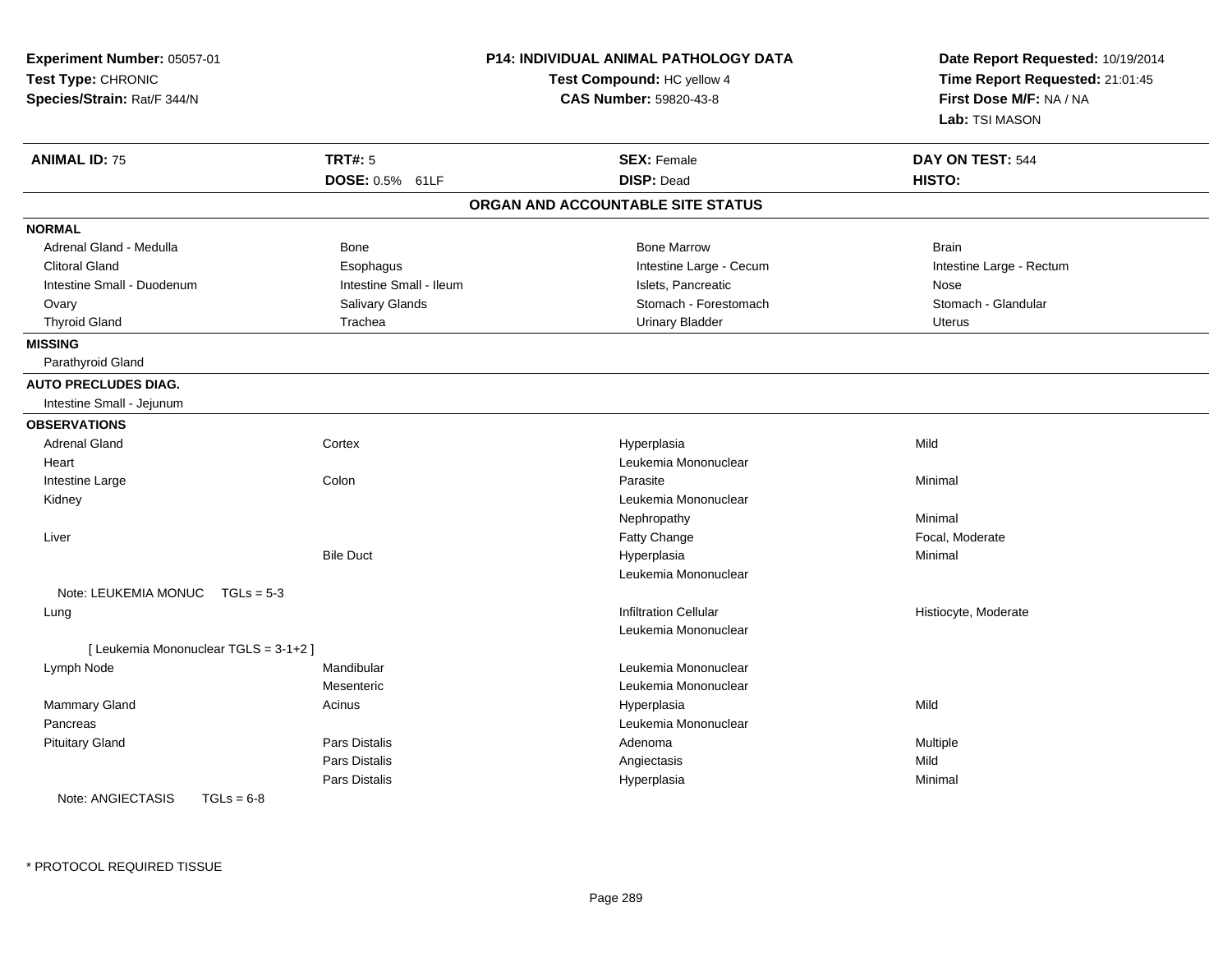| Experiment Number: 05057-01<br>Test Type: CHRONIC<br>Species/Strain: Rat/F 344/N |                    |                        | <b>P14: INDIVIDUAL ANIMAL PATHOLOGY DATA</b><br>Test Compound: HC yellow 4<br><b>CAS Number: 59820-43-8</b> | Date Report Requested: 10/19/2014<br>Time Report Requested: 21:01:45<br>First Dose M/F: NA / NA<br>Lab: TSI MASON |
|----------------------------------------------------------------------------------|--------------------|------------------------|-------------------------------------------------------------------------------------------------------------|-------------------------------------------------------------------------------------------------------------------|
| <b>ANIMAL ID: 75</b>                                                             |                    | TRT#: 5                | <b>SEX: Female</b>                                                                                          | DAY ON TEST: 544                                                                                                  |
|                                                                                  |                    | <b>DOSE: 0.5% 61LF</b> | <b>DISP: Dead</b>                                                                                           | HISTO:                                                                                                            |
|                                                                                  |                    |                        | ORGAN AND ACCOUNTABLE SITE STATUS                                                                           |                                                                                                                   |
| Note: ADENOMA                                                                    | $TGLs = 6-8$       |                        |                                                                                                             |                                                                                                                   |
| Skin                                                                             |                    | Subcut Tiss            | Fibroma                                                                                                     |                                                                                                                   |
| Note: FIBROMA                                                                    | $TGLs = 2-13+13.1$ |                        |                                                                                                             |                                                                                                                   |
| Spleen                                                                           |                    |                        | Leukemia Mononuclear                                                                                        |                                                                                                                   |
| Note: LEUKEMIA MONUC $TGLs = 4-3$                                                |                    |                        |                                                                                                             |                                                                                                                   |
| Thymus                                                                           |                    |                        | Leukemia Mononuclear                                                                                        |                                                                                                                   |
| PRIMARY CAUSE OF DEATH                                                           |                    |                        |                                                                                                             |                                                                                                                   |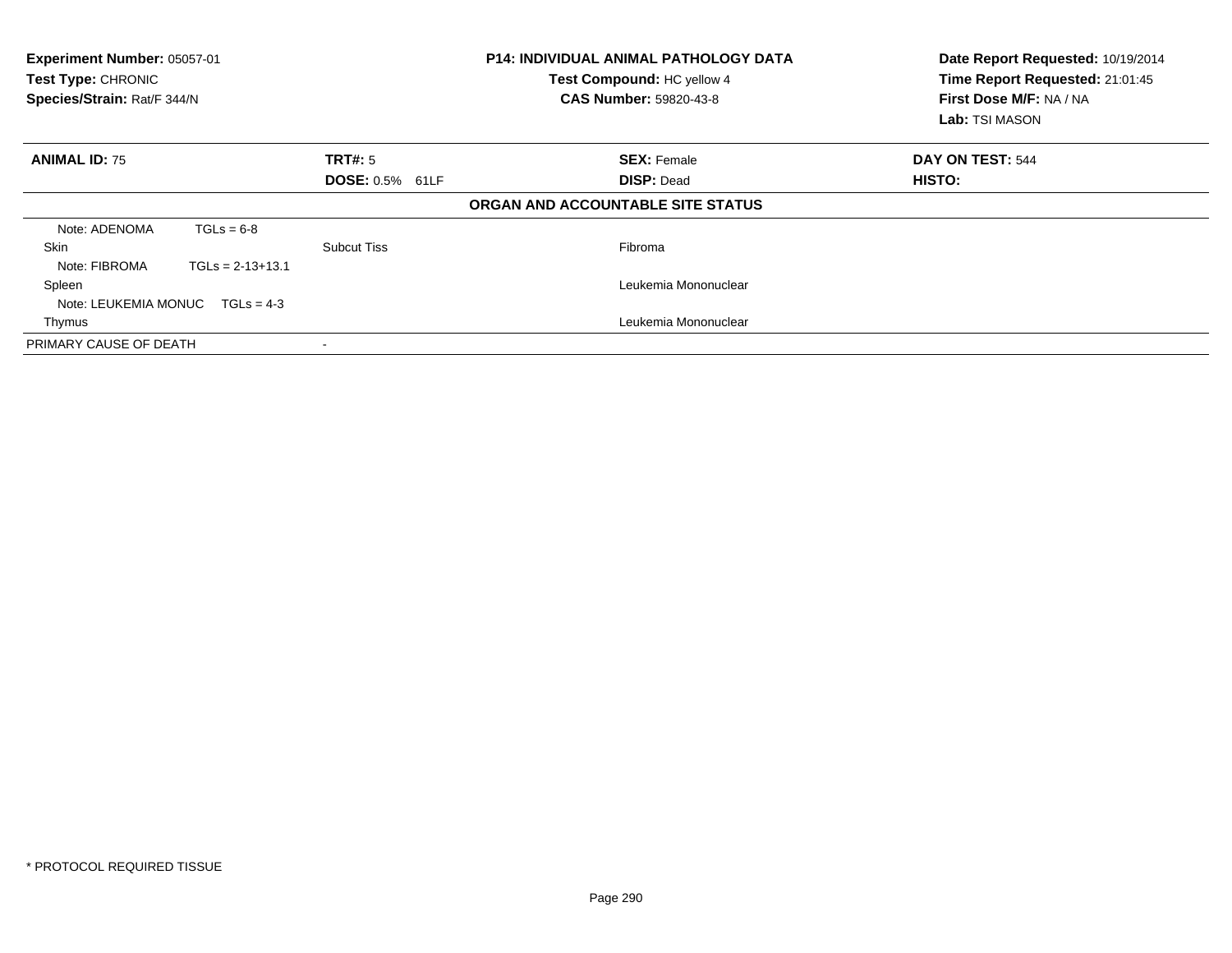| Experiment Number: 05057-01<br>Test Type: CHRONIC<br>Species/Strain: Rat/F 344/N |                           | P14: INDIVIDUAL ANIMAL PATHOLOGY DATA<br>Test Compound: HC yellow 4<br><b>CAS Number: 59820-43-8</b> | Date Report Requested: 10/19/2014<br>Time Report Requested: 21:01:45<br>First Dose M/F: NA / NA<br>Lab: TSI MASON |
|----------------------------------------------------------------------------------|---------------------------|------------------------------------------------------------------------------------------------------|-------------------------------------------------------------------------------------------------------------------|
| <b>ANIMAL ID: 77</b>                                                             | TRT#: 5                   | <b>SEX: Female</b>                                                                                   | DAY ON TEST: 734                                                                                                  |
|                                                                                  | DOSE: 0.5% 61LF           | <b>DISP: Terminal Sacrifice</b>                                                                      | HISTO:                                                                                                            |
|                                                                                  |                           | ORGAN AND ACCOUNTABLE SITE STATUS                                                                    |                                                                                                                   |
| <b>NORMAL</b>                                                                    |                           |                                                                                                      |                                                                                                                   |
| <b>Adrenal Gland - Cortex</b>                                                    | Adrenal Gland - Medulla   | Bone                                                                                                 | <b>Bone Marrow</b>                                                                                                |
| <b>Brain</b>                                                                     | <b>Clitoral Gland</b>     | Esophagus                                                                                            | <b>Harderian Gland</b>                                                                                            |
| Intestine Large - Cecum                                                          | Intestine Large - Colon   | Intestine Large - Rectum                                                                             | Intestine Small - Duodenum                                                                                        |
| Intestine Small - Ileum                                                          | Intestine Small - Jejunum | Islets, Pancreatic                                                                                   | Lymph Node - Mandibular                                                                                           |
| Lymph Node - Mesenteric                                                          | Mammary Gland             | Nose                                                                                                 | Ovary                                                                                                             |
| Pancreas                                                                         | Parathyroid Gland         | Salivary Glands                                                                                      | Skin                                                                                                              |
| Stomach - Forestomach                                                            | Stomach - Glandular       | Thymus                                                                                               | <b>Thyroid Gland</b>                                                                                              |
| Trachea                                                                          | <b>Urinary Bladder</b>    | <b>Uterus</b>                                                                                        |                                                                                                                   |
| <b>OBSERVATIONS</b>                                                              |                           |                                                                                                      |                                                                                                                   |
| Eye                                                                              | Lens                      | Cataract                                                                                             | Mild                                                                                                              |
| Note: CATARACT<br>$TGLs = 2-13$                                                  |                           |                                                                                                      |                                                                                                                   |
| Heart                                                                            |                           | Cardiomyopathy                                                                                       | Mild                                                                                                              |
| Kidney                                                                           |                           | Nephropathy                                                                                          | Mild                                                                                                              |
| Liver                                                                            |                           | Leukemia Mononuclear                                                                                 |                                                                                                                   |
|                                                                                  |                           | Mixed Cell Focus                                                                                     |                                                                                                                   |
| Note: MIXED CL FOCUS<br>$TGLs = 6-3$                                             |                           |                                                                                                      |                                                                                                                   |
| Note: LEUKEMIA MONUC<br>$TGLs = 5-3$                                             |                           |                                                                                                      |                                                                                                                   |
| Lung                                                                             |                           | Leukemia Mononuclear                                                                                 |                                                                                                                   |
| Note: LEUKEMIA MONUC<br>$TGLs = 3-1+2$                                           |                           |                                                                                                      |                                                                                                                   |
| <b>Pituitary Gland</b>                                                           | Pars Distalis             | Hyperplasia                                                                                          | Mild                                                                                                              |
| Spleen                                                                           |                           | Leukemia Mononuclear                                                                                 |                                                                                                                   |
| Note: LEUKEMIA MONUC<br>$TGLs = 4-3$                                             |                           |                                                                                                      |                                                                                                                   |
| PRIMARY CAUSE OF DEATH                                                           | $\blacksquare$            |                                                                                                      |                                                                                                                   |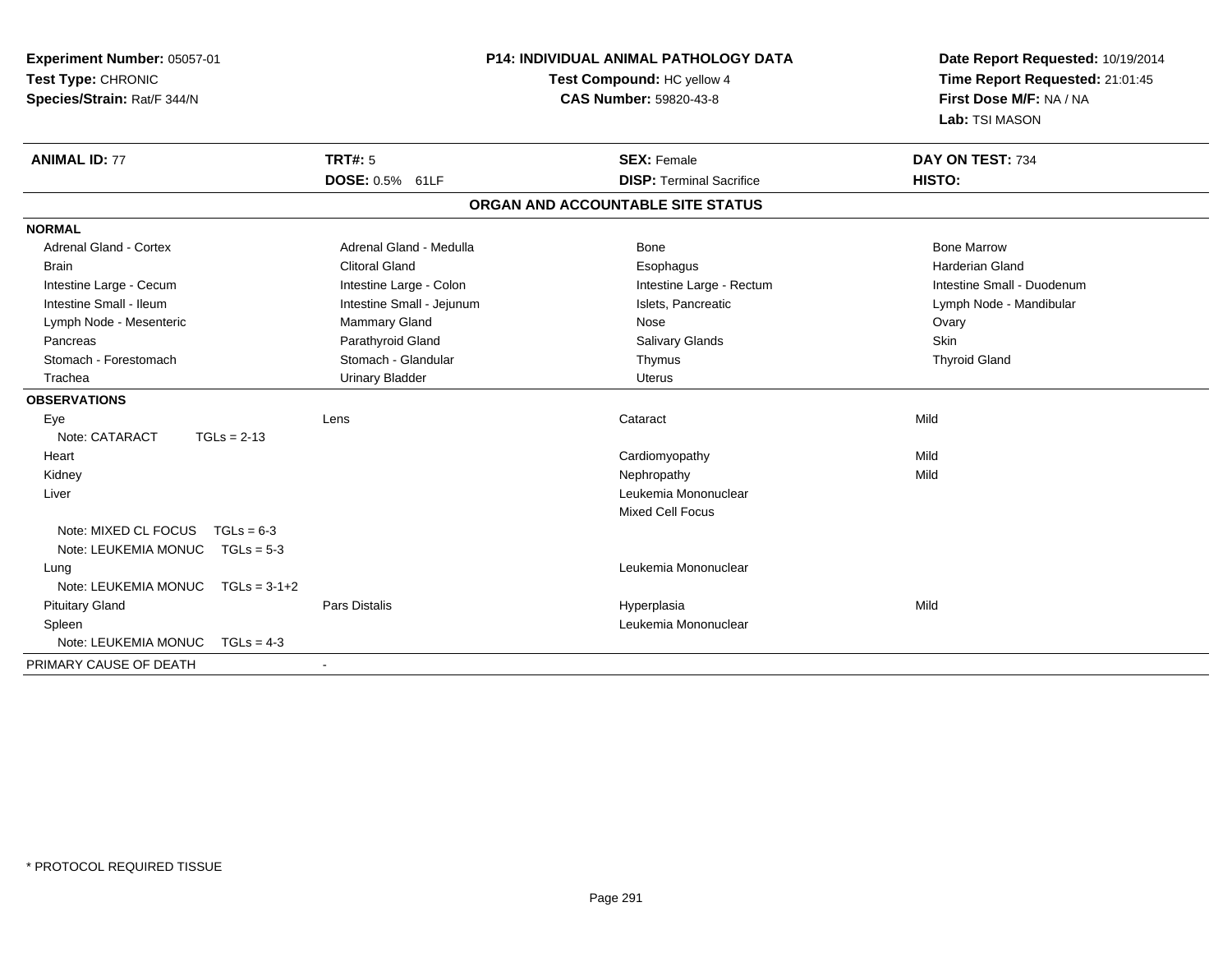| Experiment Number: 05057-01<br>Test Type: CHRONIC<br>Species/Strain: Rat/F 344/N | P14: INDIVIDUAL ANIMAL PATHOLOGY DATA<br>Test Compound: HC yellow 4<br><b>CAS Number: 59820-43-8</b> |                                   | Date Report Requested: 10/19/2014<br>Time Report Requested: 21:01:45<br>First Dose M/F: NA / NA<br>Lab: TSI MASON |
|----------------------------------------------------------------------------------|------------------------------------------------------------------------------------------------------|-----------------------------------|-------------------------------------------------------------------------------------------------------------------|
| <b>ANIMAL ID: 78</b>                                                             | <b>TRT#: 5</b>                                                                                       | <b>SEX: Female</b>                | DAY ON TEST: 734                                                                                                  |
|                                                                                  | DOSE: 0.5% 61LF                                                                                      | <b>DISP: Terminal Sacrifice</b>   | HISTO:                                                                                                            |
|                                                                                  |                                                                                                      | ORGAN AND ACCOUNTABLE SITE STATUS |                                                                                                                   |
| <b>NORMAL</b>                                                                    |                                                                                                      |                                   |                                                                                                                   |
| <b>Adrenal Gland - Cortex</b>                                                    | Adrenal Gland - Medulla                                                                              | Bone                              | <b>Bone Marrow</b>                                                                                                |
| <b>Brain</b>                                                                     | <b>Clitoral Gland</b>                                                                                | Esophagus                         | <b>Harderian Gland</b>                                                                                            |
| Heart                                                                            | Intestine Large - Cecum                                                                              | Intestine Large - Colon           | Intestine Large - Rectum                                                                                          |
| Intestine Small - Duodenum                                                       | Intestine Small - Ileum                                                                              | Intestine Small - Jejunum         | Islets, Pancreatic                                                                                                |
| Liver                                                                            | Lymph Node - Mandibular                                                                              | Lymph Node - Mesenteric           | Mammary Gland                                                                                                     |
| Nose                                                                             | Ovary                                                                                                | Pancreas                          | Parathyroid Gland                                                                                                 |
| Salivary Glands                                                                  | Skin                                                                                                 | Stomach - Forestomach             | Stomach - Glandular                                                                                               |
| Thymus                                                                           | Trachea                                                                                              | <b>Urinary Bladder</b>            |                                                                                                                   |
| <b>OBSERVATIONS</b>                                                              |                                                                                                      |                                   |                                                                                                                   |
| Eye                                                                              | Lens                                                                                                 | Cataract                          | Mild                                                                                                              |
| [Cataract TGLS = $2-13$ ]                                                        |                                                                                                      |                                   |                                                                                                                   |
| Kidney                                                                           |                                                                                                      | Nephropathy                       | Mild                                                                                                              |
| Note: A FEW SCLEROSED GLOMERULI                                                  |                                                                                                      |                                   |                                                                                                                   |
| Lung                                                                             |                                                                                                      | <b>Infiltration Cellular</b>      | Histiocyte, Minimal                                                                                               |
| <b>Pituitary Gland</b>                                                           | <b>Pars Distalis</b>                                                                                 | Adenoma                           |                                                                                                                   |
|                                                                                  | <b>Pars Distalis</b>                                                                                 | Angiectasis                       | Mild                                                                                                              |
|                                                                                  | <b>Pars Distalis</b>                                                                                 | Hyperplasia                       | Mild                                                                                                              |
| Note: ADENOMA<br>$TGLs = 5-8$                                                    |                                                                                                      |                                   |                                                                                                                   |
| Spleen                                                                           |                                                                                                      | Leukemia Mononuclear              |                                                                                                                   |
| <b>Thyroid Gland</b>                                                             | C Cell                                                                                               | Hyperplasia                       | Mild                                                                                                              |
| <b>Uterus</b>                                                                    |                                                                                                      | Polyp Stromal                     |                                                                                                                   |
| Note: POLYP STROMAL<br>$TGLs = 4-6$                                              |                                                                                                      |                                   |                                                                                                                   |
| PRIMARY CAUSE OF DEATH                                                           |                                                                                                      |                                   |                                                                                                                   |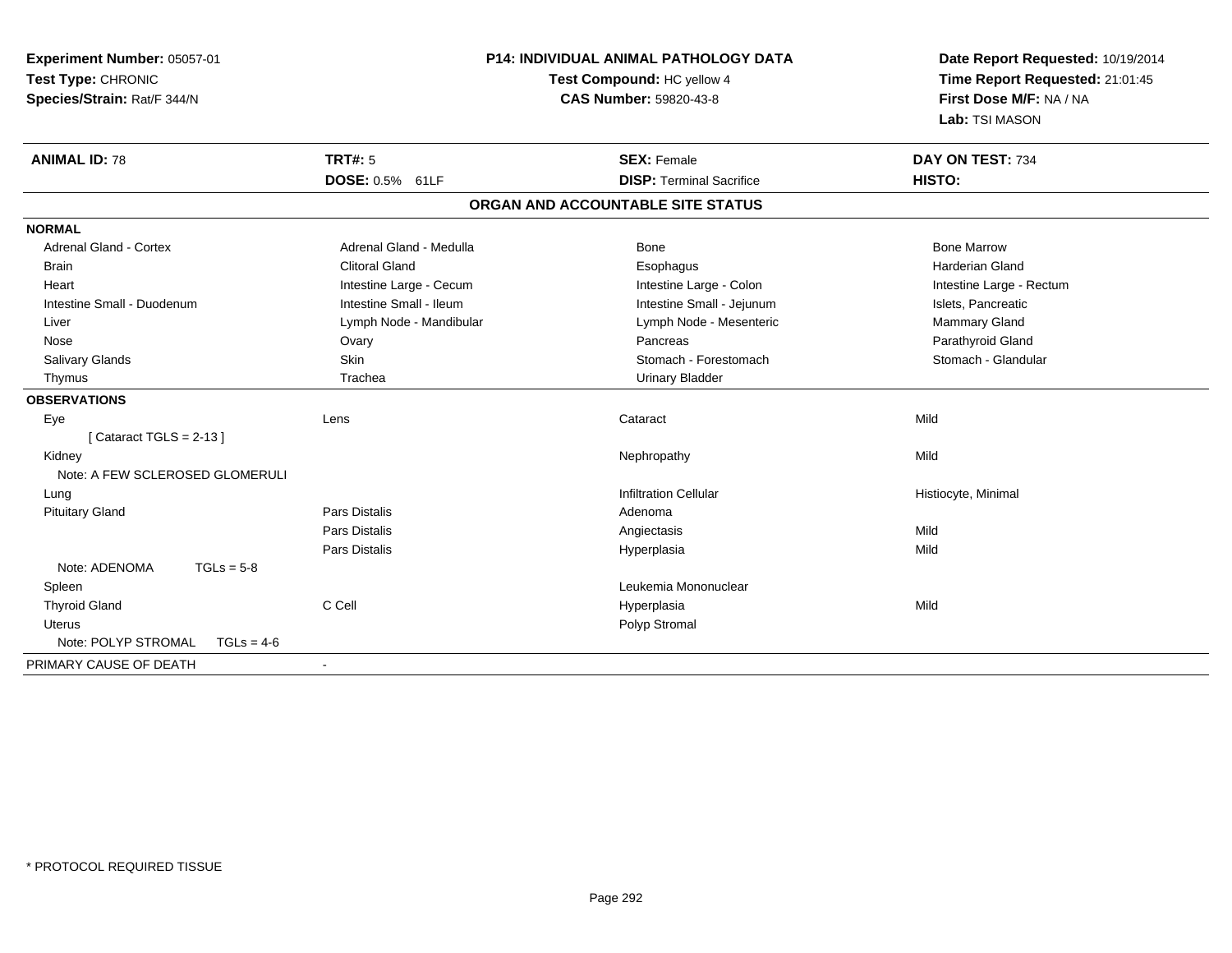| Experiment Number: 05057-01<br>Test Type: CHRONIC<br>Species/Strain: Rat/F 344/N | <b>P14: INDIVIDUAL ANIMAL PATHOLOGY DATA</b><br>Test Compound: HC yellow 4<br><b>CAS Number: 59820-43-8</b> |                                   | Date Report Requested: 10/19/2014<br>Time Report Requested: 21:01:45<br>First Dose M/F: NA / NA<br>Lab: TSI MASON |  |
|----------------------------------------------------------------------------------|-------------------------------------------------------------------------------------------------------------|-----------------------------------|-------------------------------------------------------------------------------------------------------------------|--|
| <b>ANIMAL ID: 79</b>                                                             | <b>TRT#: 5</b>                                                                                              | <b>SEX: Female</b>                | DAY ON TEST: 668                                                                                                  |  |
|                                                                                  | DOSE: 0.5% 61LF                                                                                             | <b>DISP: Moribund</b>             | HISTO:                                                                                                            |  |
|                                                                                  |                                                                                                             | ORGAN AND ACCOUNTABLE SITE STATUS |                                                                                                                   |  |
| <b>NORMAL</b>                                                                    |                                                                                                             |                                   |                                                                                                                   |  |
| Adrenal Gland - Cortex                                                           | Adrenal Gland - Medulla                                                                                     | Bone                              | <b>Bone Marrow</b>                                                                                                |  |
| <b>Brain</b>                                                                     | <b>Clitoral Gland</b>                                                                                       | Esophagus                         | Heart                                                                                                             |  |
| Intestine Large - Cecum                                                          | Intestine Large - Colon                                                                                     | Intestine Large - Rectum          | Intestine Small - Duodenum                                                                                        |  |
| Intestine Small - Ileum                                                          | Intestine Small - Jejunum                                                                                   | Islets, Pancreatic                | Lymph Node - Mandibular                                                                                           |  |
| Lymph Node - Mesenteric                                                          | Mammary Gland                                                                                               | Nose                              | Ovary                                                                                                             |  |
| Pancreas                                                                         | Parathyroid Gland                                                                                           | Salivary Glands                   | Stomach - Forestomach                                                                                             |  |
| Stomach - Glandular                                                              | Trachea                                                                                                     | <b>Urinary Bladder</b>            | <b>Uterus</b>                                                                                                     |  |
| <b>MISSING</b>                                                                   |                                                                                                             |                                   |                                                                                                                   |  |
| Thymus                                                                           |                                                                                                             |                                   |                                                                                                                   |  |
| <b>OBSERVATIONS</b>                                                              |                                                                                                             |                                   |                                                                                                                   |  |
| Kidney                                                                           |                                                                                                             | Nephropathy                       | Minimal                                                                                                           |  |
| Liver                                                                            |                                                                                                             | <b>Basophilic Focus</b>           |                                                                                                                   |  |
|                                                                                  |                                                                                                             | Leukemia Mononuclear              |                                                                                                                   |  |
| Note: SUGGESTION OF COMPRESSION IN AREA                                          |                                                                                                             |                                   |                                                                                                                   |  |
| Note: BASOPH FOCUS<br>$TGLs = 3-3$                                               |                                                                                                             |                                   |                                                                                                                   |  |
| Lung                                                                             |                                                                                                             | Leukemia Mononuclear              |                                                                                                                   |  |
| <b>Pituitary Gland</b>                                                           | <b>Pars Distalis</b>                                                                                        | Hyperplasia                       | Moderate                                                                                                          |  |
| <b>Skin</b>                                                                      | <b>Subcut Tiss</b>                                                                                          | Fibroma                           |                                                                                                                   |  |
| [Fibroma TGLS = 1-13+13.1]                                                       |                                                                                                             |                                   |                                                                                                                   |  |
| Spleen                                                                           |                                                                                                             | Leukemia Mononuclear              |                                                                                                                   |  |
| <b>Thyroid Gland</b>                                                             | C Cell                                                                                                      | Hyperplasia                       | Minimal                                                                                                           |  |
| PRIMARY CAUSE OF DEATH                                                           | $\blacksquare$                                                                                              |                                   |                                                                                                                   |  |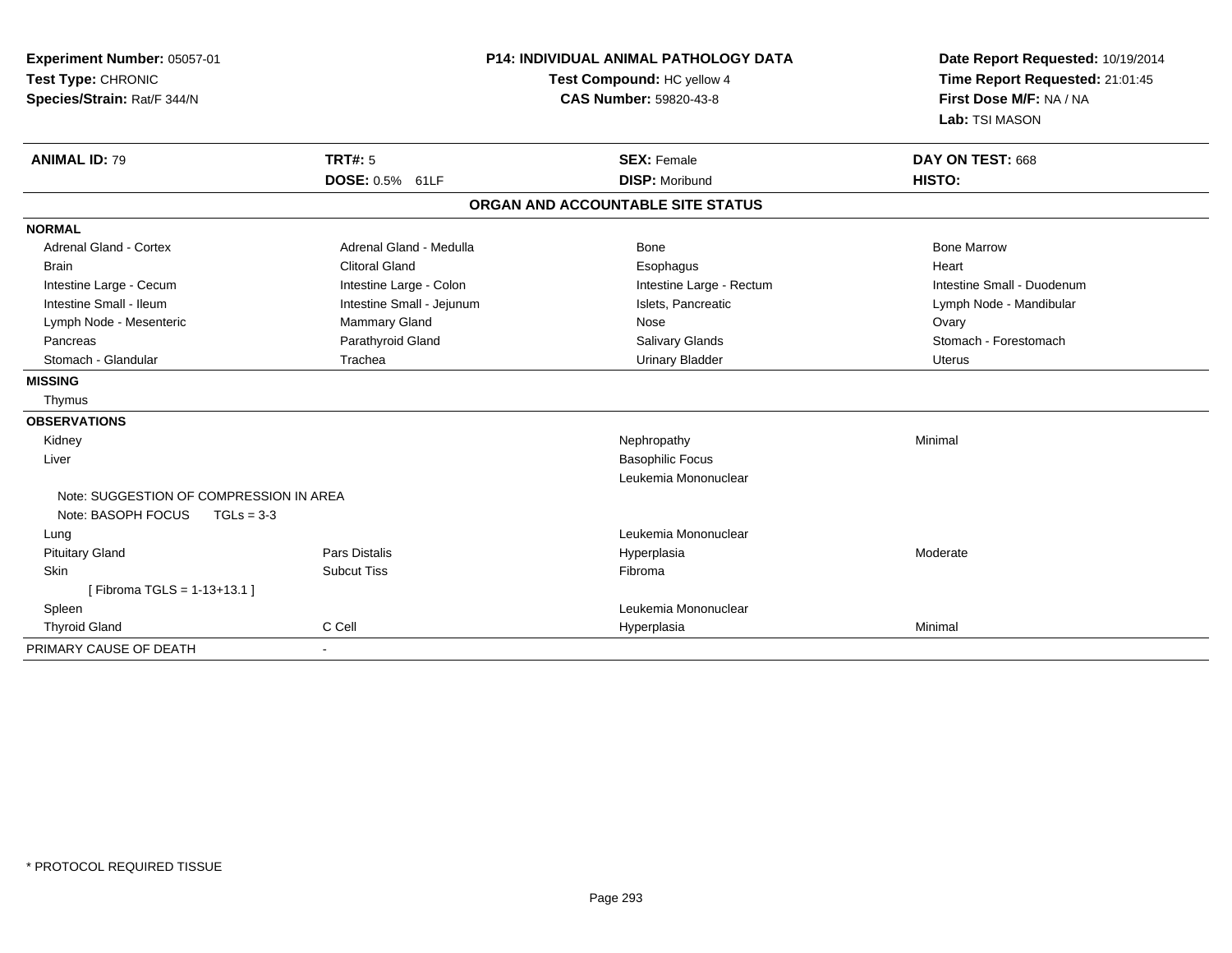| Experiment Number: 05057-01<br>Test Type: CHRONIC<br>Species/Strain: Rat/F 344/N | <b>P14: INDIVIDUAL ANIMAL PATHOLOGY DATA</b><br>Test Compound: HC yellow 4<br><b>CAS Number: 59820-43-8</b> | Date Report Requested: 10/19/2014<br>Time Report Requested: 21:01:45<br>First Dose M/F: NA / NA<br>Lab: TSI MASON |
|----------------------------------------------------------------------------------|-------------------------------------------------------------------------------------------------------------|-------------------------------------------------------------------------------------------------------------------|
| <b>TRT#: 5</b><br><b>ANIMAL ID: 82</b>                                           | <b>SEX: Female</b>                                                                                          | DAY ON TEST: 611                                                                                                  |
| DOSE: 0.5% 61LF                                                                  | <b>DISP: Moribund</b>                                                                                       | HISTO:                                                                                                            |
|                                                                                  | ORGAN AND ACCOUNTABLE SITE STATUS                                                                           |                                                                                                                   |
| <b>NORMAL</b>                                                                    |                                                                                                             |                                                                                                                   |
| <b>Bone Marrow</b><br>Bone                                                       | <b>Brain</b>                                                                                                | <b>Clitoral Gland</b>                                                                                             |
| Esophagus<br>Intestine Large - Cecum                                             | Intestine Large - Colon                                                                                     | Intestine Large - Rectum                                                                                          |
| Intestine Small - Ileum<br>Intestine Small - Duodenum                            | Intestine Small - Jejunum                                                                                   | Islets, Pancreatic                                                                                                |
| Lymph Node - Mesenteric<br>Nose                                                  | Ovary                                                                                                       | Salivary Glands                                                                                                   |
| Skin<br>Stomach - Forestomach                                                    | Stomach - Glandular                                                                                         | Thymus                                                                                                            |
| Trachea<br><b>Urinary Bladder</b>                                                | <b>Uterus</b>                                                                                               |                                                                                                                   |
| <b>MISSING</b>                                                                   |                                                                                                             |                                                                                                                   |
| Adrenal Gland - Medulla<br>Parathyroid Gland                                     |                                                                                                             |                                                                                                                   |
| <b>INSUFFICIENT TISSUE</b>                                                       |                                                                                                             |                                                                                                                   |
| Eye                                                                              |                                                                                                             |                                                                                                                   |
| <b>OBSERVATIONS</b>                                                              |                                                                                                             |                                                                                                                   |
| <b>Adrenal Gland</b><br>Cortex                                                   | Hyperplasia                                                                                                 | Minimal                                                                                                           |
| Heart                                                                            | Leukemia Mononuclear                                                                                        |                                                                                                                   |
| Kidney                                                                           | Leukemia Mononuclear                                                                                        |                                                                                                                   |
|                                                                                  | Nephropathy                                                                                                 | Minimal                                                                                                           |
| Liver                                                                            | Fatty Change                                                                                                | Diffuse, Moderate                                                                                                 |
| <b>Bile Duct</b>                                                                 | Hyperplasia                                                                                                 | Minimal                                                                                                           |
|                                                                                  | Leukemia Mononuclear                                                                                        |                                                                                                                   |
| Note: FATTY CHANGE<br>$TGLs = 8-3$                                               |                                                                                                             |                                                                                                                   |
| [ Leukemia Mononuclear TGLS = 8-3 ]                                              |                                                                                                             |                                                                                                                   |
| Lung                                                                             | <b>Infiltration Cellular</b>                                                                                | Histiocyte, Minimal                                                                                               |
|                                                                                  | Leukemia Mononuclear                                                                                        |                                                                                                                   |
| Mandibular<br>Lymph Node                                                         | Leukemia Mononuclear                                                                                        |                                                                                                                   |
| Mammary Gland<br>Acinus                                                          | Hyperplasia                                                                                                 | Mild                                                                                                              |
| Pancreas                                                                         | Leukemia Mononuclear                                                                                        |                                                                                                                   |
| <b>Pituitary Gland</b><br>Pars Distalis                                          | Cyst                                                                                                        |                                                                                                                   |
| Note: CYST<br>$TGLs = 9-8$                                                       |                                                                                                             |                                                                                                                   |
| Spleen                                                                           | Leukemia Mononuclear                                                                                        |                                                                                                                   |
| [ Leukemia Mononuclear TGLS = 5-3 ]                                              |                                                                                                             |                                                                                                                   |
| C Cell<br><b>Thyroid Gland</b>                                                   | Adenoma                                                                                                     |                                                                                                                   |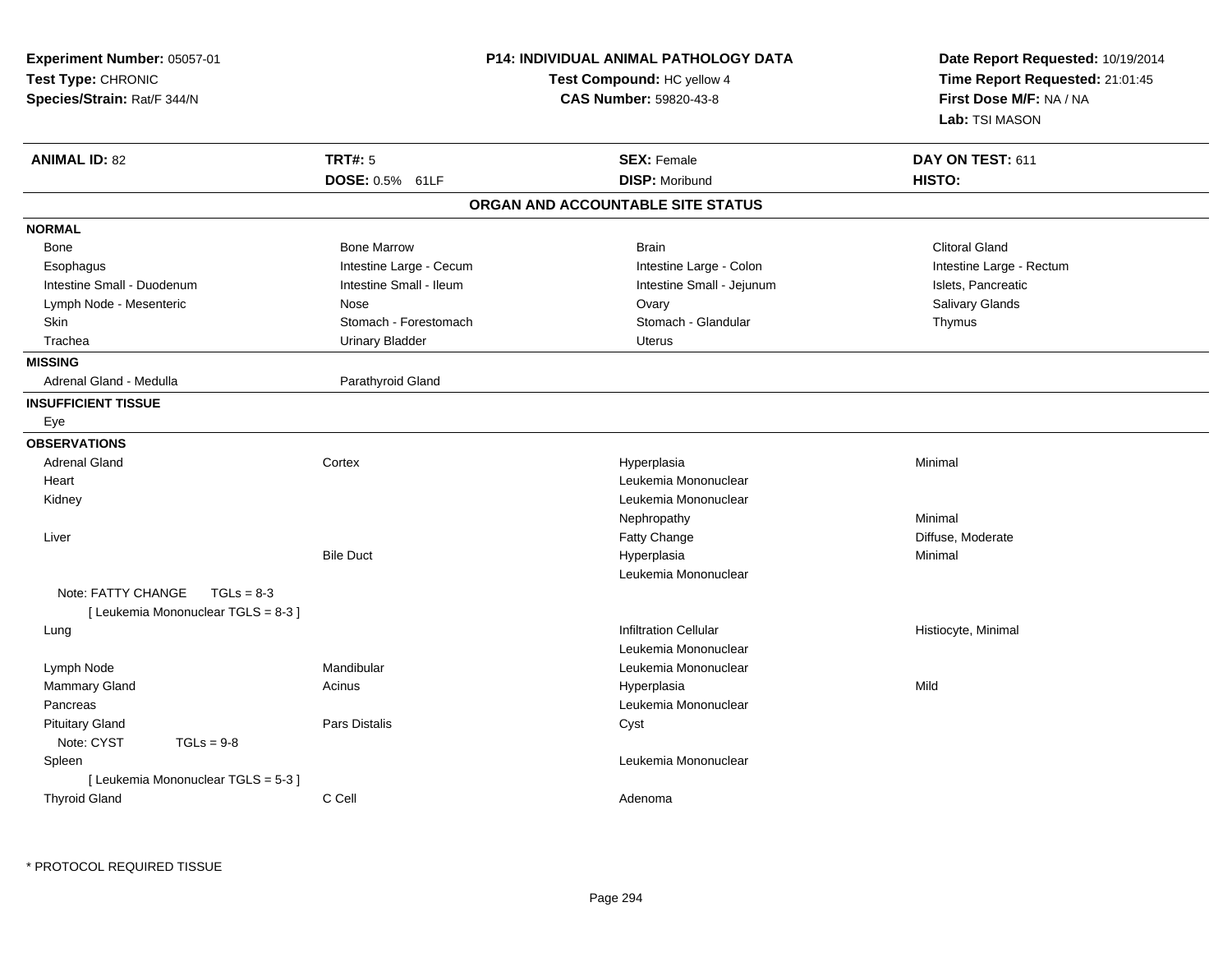| Experiment Number: 05057-01<br>Test Type: CHRONIC<br>Species/Strain: Rat/F 344/N | <b>P14: INDIVIDUAL ANIMAL PATHOLOGY DATA</b><br>Test Compound: HC yellow 4<br><b>CAS Number: 59820-43-8</b> |                                   | Date Report Requested: 10/19/2014<br>Time Report Requested: 21:01:45<br>First Dose M/F: NA / NA<br>Lab: TSI MASON |  |
|----------------------------------------------------------------------------------|-------------------------------------------------------------------------------------------------------------|-----------------------------------|-------------------------------------------------------------------------------------------------------------------|--|
| <b>ANIMAL ID: 82</b>                                                             | TRT#: 5                                                                                                     | <b>SEX: Female</b>                | DAY ON TEST: 611                                                                                                  |  |
|                                                                                  | <b>DOSE: 0.5% 61LF</b>                                                                                      | <b>DISP: Moribund</b>             | <b>HISTO:</b>                                                                                                     |  |
|                                                                                  |                                                                                                             | ORGAN AND ACCOUNTABLE SITE STATUS |                                                                                                                   |  |
|                                                                                  | C Cell                                                                                                      | Hyperplasia                       | Minimal                                                                                                           |  |
| PRIMARY CAUSE OF DEATH                                                           |                                                                                                             |                                   |                                                                                                                   |  |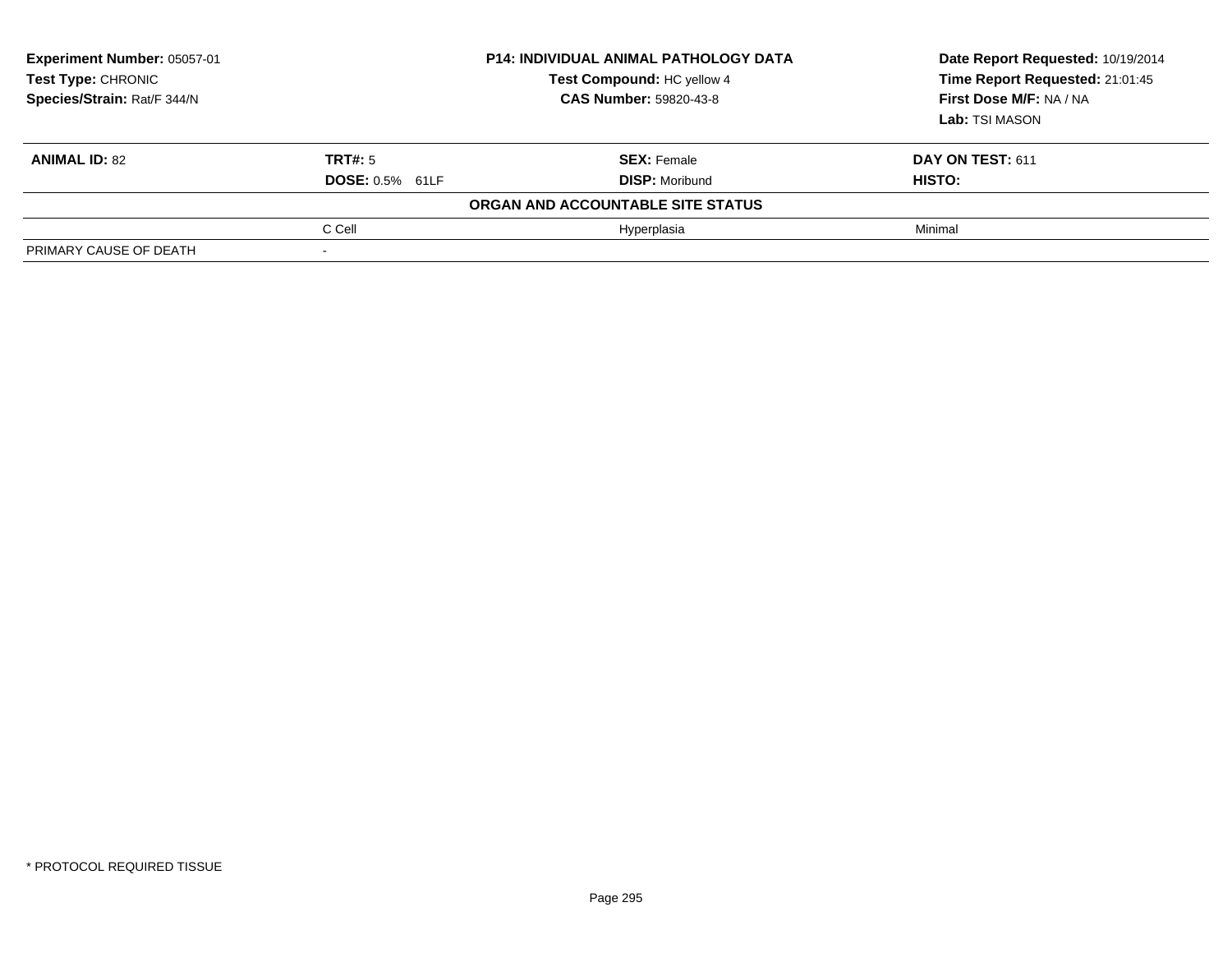| Experiment Number: 05057-01<br>Test Type: CHRONIC<br>Species/Strain: Rat/F 344/N | <b>P14: INDIVIDUAL ANIMAL PATHOLOGY DATA</b><br>Test Compound: HC yellow 4<br><b>CAS Number: 59820-43-8</b> |                                   | Date Report Requested: 10/19/2014<br>Time Report Requested: 21:01:45<br>First Dose M/F: NA / NA<br>Lab: TSI MASON |  |
|----------------------------------------------------------------------------------|-------------------------------------------------------------------------------------------------------------|-----------------------------------|-------------------------------------------------------------------------------------------------------------------|--|
| <b>ANIMAL ID: 85</b>                                                             | <b>TRT#: 5</b>                                                                                              | <b>SEX: Female</b>                | DAY ON TEST: 734                                                                                                  |  |
|                                                                                  | DOSE: 0.5% 61LF                                                                                             | <b>DISP: Terminal Sacrifice</b>   | HISTO:                                                                                                            |  |
|                                                                                  |                                                                                                             | ORGAN AND ACCOUNTABLE SITE STATUS |                                                                                                                   |  |
| <b>NORMAL</b>                                                                    |                                                                                                             |                                   |                                                                                                                   |  |
| <b>Adrenal Gland - Cortex</b>                                                    | Adrenal Gland - Medulla                                                                                     | Bone                              | <b>Bone Marrow</b>                                                                                                |  |
| <b>Brain</b>                                                                     | Esophagus                                                                                                   | Intestine Large - Cecum           | Intestine Large - Colon                                                                                           |  |
| Intestine Large - Rectum                                                         | Intestine Small - Duodenum                                                                                  | Intestine Small - Jejunum         | Islets, Pancreatic                                                                                                |  |
| Lung                                                                             | Lymph Node - Mandibular                                                                                     | Lymph Node - Mesenteric           | Mammary Gland                                                                                                     |  |
| Nose                                                                             | Pancreas                                                                                                    | Parathyroid Gland                 | Salivary Glands                                                                                                   |  |
| Skin                                                                             | Spleen                                                                                                      | Stomach - Glandular               | Thymus                                                                                                            |  |
| Trachea                                                                          | <b>Urinary Bladder</b>                                                                                      | <b>Uterus</b>                     |                                                                                                                   |  |
| <b>MISSING</b>                                                                   |                                                                                                             |                                   |                                                                                                                   |  |
| Intestine Small - Ileum                                                          |                                                                                                             |                                   |                                                                                                                   |  |
| <b>OBSERVATIONS</b>                                                              |                                                                                                             |                                   |                                                                                                                   |  |
| <b>Clitoral Gland</b>                                                            |                                                                                                             | Adenoma                           |                                                                                                                   |  |
| $TGLs = 3-10$<br>Note: ADENOMA                                                   |                                                                                                             |                                   |                                                                                                                   |  |
| Heart                                                                            |                                                                                                             | Cardiomyopathy                    | Mild                                                                                                              |  |
| Kidney                                                                           |                                                                                                             | Nephropathy                       | Mild                                                                                                              |  |
| Liver                                                                            |                                                                                                             | Clear Cell Focus                  |                                                                                                                   |  |
|                                                                                  | <b>Bile Duct</b>                                                                                            | Hyperplasia                       | Minimal                                                                                                           |  |
| Ovary                                                                            |                                                                                                             | Granulosa Cell Tumor Benign       |                                                                                                                   |  |
| Note: GRANLSA TM BGN TGLs = 4-6                                                  |                                                                                                             |                                   |                                                                                                                   |  |
| <b>Pituitary Gland</b>                                                           | <b>Pars Distalis</b>                                                                                        | Adenoma                           |                                                                                                                   |  |
|                                                                                  | <b>Pars Distalis</b>                                                                                        | Angiectasis                       | Moderate                                                                                                          |  |
| Note: ADENOMA<br>$TGLs = 5-8$                                                    |                                                                                                             |                                   |                                                                                                                   |  |
| Stomach                                                                          | Forestomach                                                                                                 | Hyperkeratosis                    | Mild                                                                                                              |  |
| Note: $HYPERKERATOSIS$ TGLs = 6-7.1                                              |                                                                                                             |                                   |                                                                                                                   |  |
| <b>Thyroid Gland</b>                                                             | C Cell                                                                                                      | Adenoma                           |                                                                                                                   |  |
| PRIMARY CAUSE OF DEATH                                                           |                                                                                                             |                                   |                                                                                                                   |  |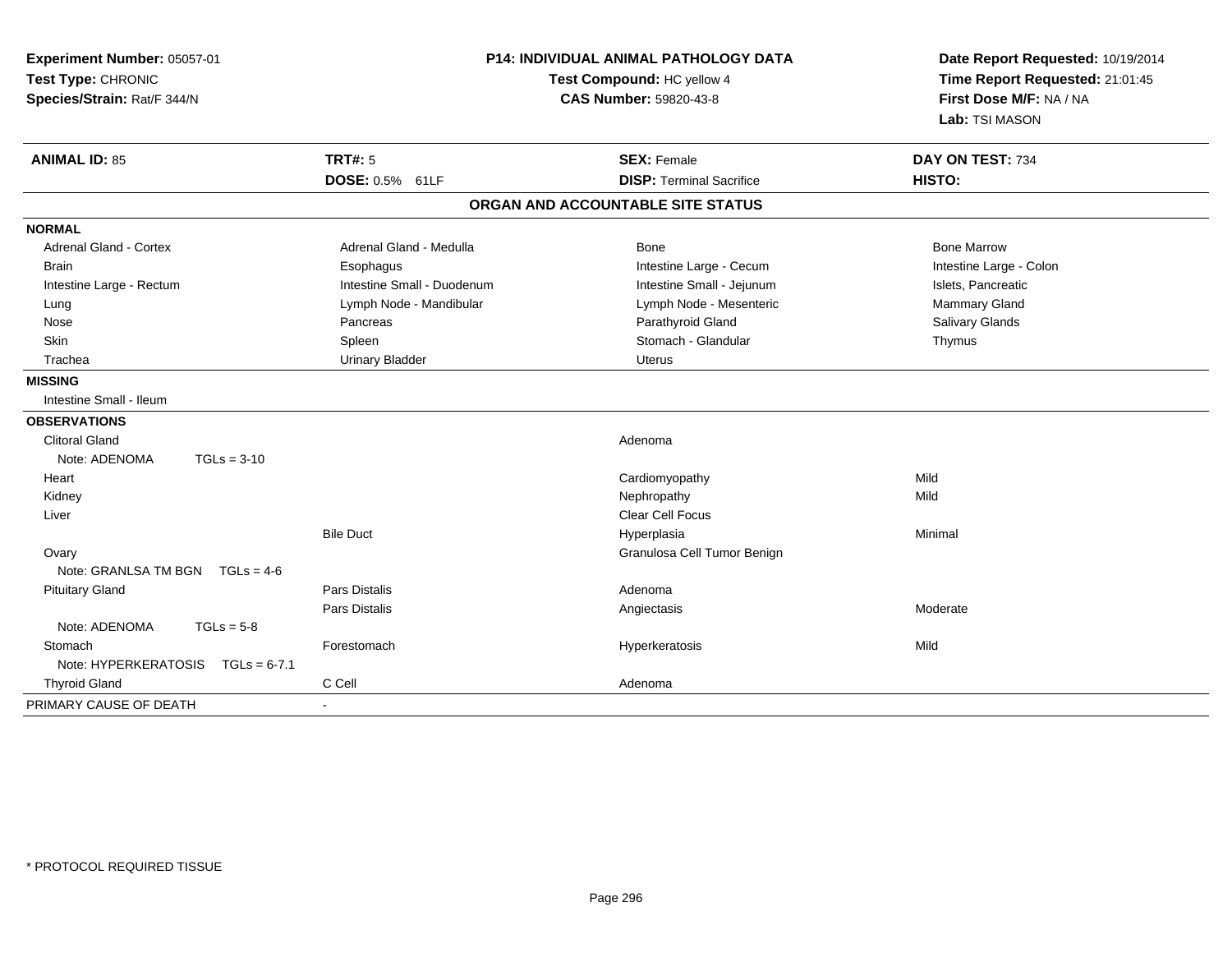| Experiment Number: 05057-01<br>Test Type: CHRONIC<br>Species/Strain: Rat/F 344/N |                           | <b>P14: INDIVIDUAL ANIMAL PATHOLOGY DATA</b><br>Test Compound: HC yellow 4<br>CAS Number: 59820-43-8 | Date Report Requested: 10/19/2014<br>Time Report Requested: 21:01:45<br>First Dose M/F: NA / NA<br>Lab: TSI MASON |
|----------------------------------------------------------------------------------|---------------------------|------------------------------------------------------------------------------------------------------|-------------------------------------------------------------------------------------------------------------------|
| <b>ANIMAL ID: 87</b>                                                             | <b>TRT#: 5</b>            | <b>SEX: Female</b>                                                                                   | DAY ON TEST: 686                                                                                                  |
|                                                                                  | DOSE: 0.5% 61LF           | <b>DISP: Moribund</b>                                                                                | HISTO:                                                                                                            |
|                                                                                  |                           | ORGAN AND ACCOUNTABLE SITE STATUS                                                                    |                                                                                                                   |
| <b>NORMAL</b>                                                                    |                           |                                                                                                      |                                                                                                                   |
| Bone                                                                             | <b>Brain</b>              | Esophagus                                                                                            | Harderian Gland                                                                                                   |
| Intestine Large - Cecum                                                          | Intestine Large - Colon   | Intestine Large - Rectum                                                                             | Intestine Small - Duodenum                                                                                        |
| Intestine Small - Ileum                                                          | Intestine Small - Jejunum | Islets, Pancreatic                                                                                   | Nose                                                                                                              |
| Ovary                                                                            | Parathyroid Gland         | <b>Pituitary Gland</b>                                                                               | Skin                                                                                                              |
| <b>Thyroid Gland</b>                                                             | Trachea                   | <b>Urinary Bladder</b>                                                                               |                                                                                                                   |
| <b>MISSING</b>                                                                   |                           |                                                                                                      |                                                                                                                   |
| <b>Clitoral Gland</b>                                                            |                           |                                                                                                      |                                                                                                                   |
| <b>OBSERVATIONS</b>                                                              |                           |                                                                                                      |                                                                                                                   |
| <b>Adrenal Gland</b>                                                             | Cortex                    | Leukemia Mononuclear                                                                                 |                                                                                                                   |
|                                                                                  | Medulla                   | Leukemia Mononuclear                                                                                 |                                                                                                                   |
| Note: LEUKEMIA MONUC<br>$TGLs = 13-8$                                            |                           |                                                                                                      |                                                                                                                   |
| <b>Bone Marrow</b>                                                               |                           | Leukemia Mononuclear                                                                                 |                                                                                                                   |
| Note: INCREASE OF FAT                                                            |                           |                                                                                                      |                                                                                                                   |
| Clitoral GI                                                                      |                           |                                                                                                      |                                                                                                                   |
| Note: FIBROADENOMA.                                                              |                           |                                                                                                      |                                                                                                                   |
| Note: AS CLITORAL GLAND, BUT IS MAMMARY GLAND                                    |                           |                                                                                                      |                                                                                                                   |
| Note: MASS ON SLIDE #10 IS ENLARGED TISSUE REFERRED TO                           |                           |                                                                                                      |                                                                                                                   |
| Eye                                                                              | Lens                      | Cataract                                                                                             | Mild                                                                                                              |
|                                                                                  |                           | Inflammation                                                                                         | Acute, Minimal                                                                                                    |
| Note: CATARACT<br>$TGLs = 3-13$                                                  |                           |                                                                                                      |                                                                                                                   |
| Heart                                                                            |                           | Leukemia Mononuclear                                                                                 |                                                                                                                   |
| Kidney                                                                           |                           | Leukemia Mononuclear                                                                                 |                                                                                                                   |
| Liver                                                                            |                           | Fatty Change                                                                                         | Diffuse, Mild                                                                                                     |
|                                                                                  |                           | Hepatodiaphragmatic Nodule                                                                           |                                                                                                                   |
|                                                                                  | <b>Bile Duct</b>          | Hyperplasia                                                                                          | Mild                                                                                                              |
|                                                                                  |                           | Leukemia Mononuclear                                                                                 |                                                                                                                   |
| Note: LEUKEMIA MONUC<br>$TGLs = 12-3+3.1$                                        |                           |                                                                                                      |                                                                                                                   |
| Note: ANOM HEPAT LOB<br>$TGLs = 11-3.1$                                          |                           |                                                                                                      |                                                                                                                   |
| Lung                                                                             |                           | Leukemia Mononuclear                                                                                 |                                                                                                                   |
| Lymph Node                                                                       | Mandibular                | Leukemia Mononuclear                                                                                 |                                                                                                                   |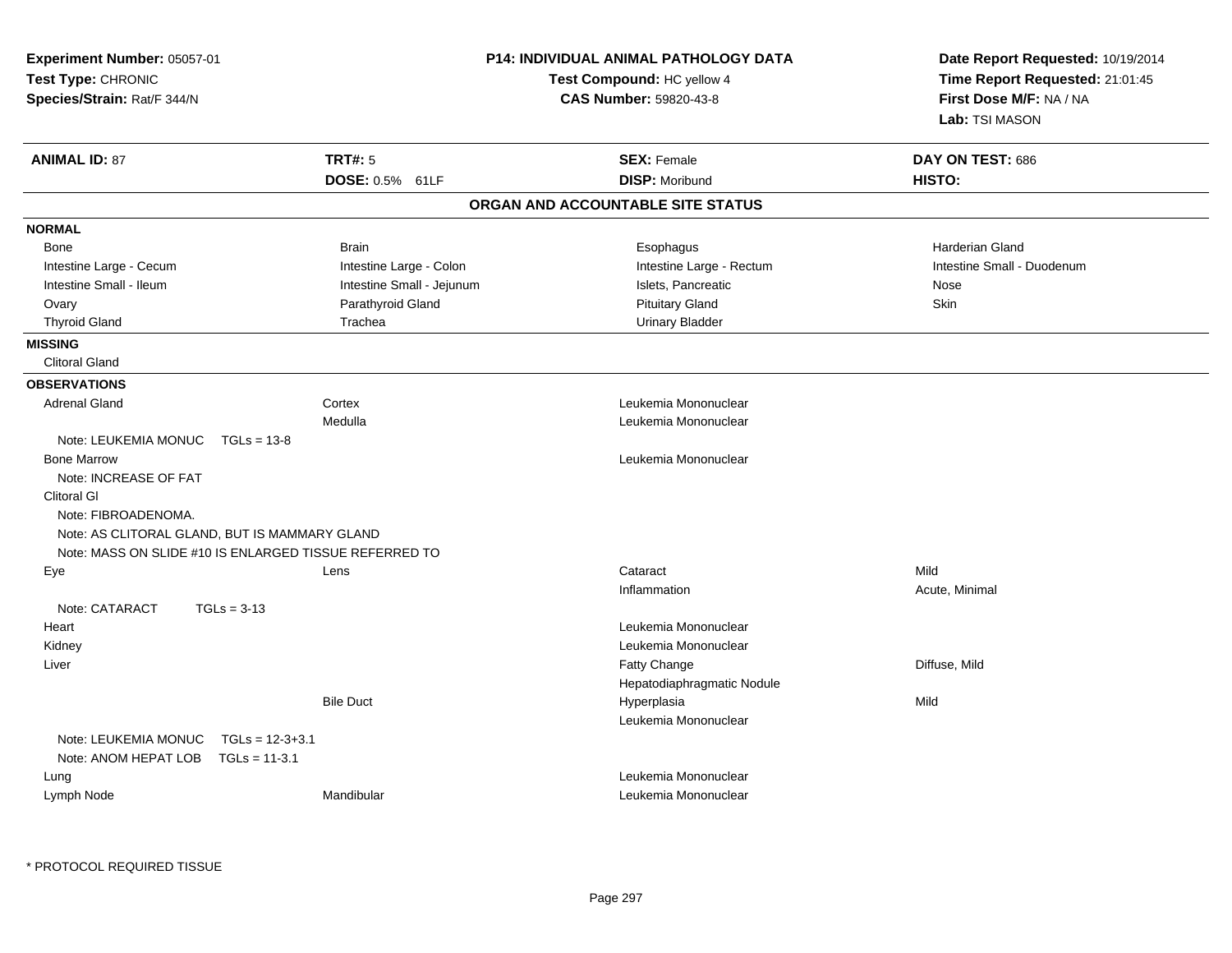| Experiment Number: 05057-01<br>Test Type: CHRONIC<br>Species/Strain: Rat/F 344/N    |                          | <b>P14: INDIVIDUAL ANIMAL PATHOLOGY DATA</b><br>Test Compound: HC yellow 4<br><b>CAS Number: 59820-43-8</b> | Date Report Requested: 10/19/2014<br>Time Report Requested: 21:01:45<br>First Dose M/F: NA / NA<br>Lab: TSI MASON |
|-------------------------------------------------------------------------------------|--------------------------|-------------------------------------------------------------------------------------------------------------|-------------------------------------------------------------------------------------------------------------------|
| <b>ANIMAL ID: 87</b>                                                                | <b>TRT#: 5</b>           | <b>SEX: Female</b>                                                                                          | DAY ON TEST: 686                                                                                                  |
|                                                                                     | DOSE: 0.5% 61LF          | <b>DISP: Moribund</b>                                                                                       | HISTO:                                                                                                            |
|                                                                                     |                          | ORGAN AND ACCOUNTABLE SITE STATUS                                                                           |                                                                                                                   |
|                                                                                     | Mediastinal              | Leukemia Mononuclear                                                                                        |                                                                                                                   |
|                                                                                     | Mesenteric               | Leukemia Mononuclear                                                                                        |                                                                                                                   |
|                                                                                     | Pancreatic               | Leukemia Mononuclear                                                                                        |                                                                                                                   |
| Note: POSSIBILITY OF GRANULOCYTIC LEUKEMIA<br>Note: LEUKEMIA MONUC TGLs = 5-2,9-8.1 |                          |                                                                                                             |                                                                                                                   |
| Mammary Gland                                                                       |                          | Fibroadenoma                                                                                                |                                                                                                                   |
|                                                                                     |                          | Galactocele                                                                                                 |                                                                                                                   |
| Note: FIBROADENOMA<br>$TGLs = 4-10$                                                 |                          |                                                                                                             |                                                                                                                   |
| Pancreas                                                                            |                          | Leukemia Mononuclear                                                                                        |                                                                                                                   |
| Salivary Glands                                                                     |                          | Leukemia Mononuclear                                                                                        |                                                                                                                   |
| Spleen<br>Note: FIBROSIS<br>$TGLs = 8-3$<br>Note: PROBABLY AN INFARCT               |                          | Fibrosis                                                                                                    | Moderate                                                                                                          |
| Stomach                                                                             | Forestomach              | Acanthosis                                                                                                  | Mild                                                                                                              |
|                                                                                     | Forestomach              | Hyperkeratosis                                                                                              | Mild                                                                                                              |
|                                                                                     | Forestomach              | Leukemia Mononuclear                                                                                        |                                                                                                                   |
|                                                                                     | Glandular                | Leukemia Mononuclear                                                                                        |                                                                                                                   |
| Thymus                                                                              |                          | Leukemia Mononuclear                                                                                        |                                                                                                                   |
| Uterus                                                                              |                          | Polyp Stromal                                                                                               |                                                                                                                   |
| Note: POLYP STROMAL<br>$TGLs = 7-6$                                                 |                          |                                                                                                             |                                                                                                                   |
| PRIMARY CAUSE OF DEATH                                                              | $\overline{\phantom{a}}$ |                                                                                                             |                                                                                                                   |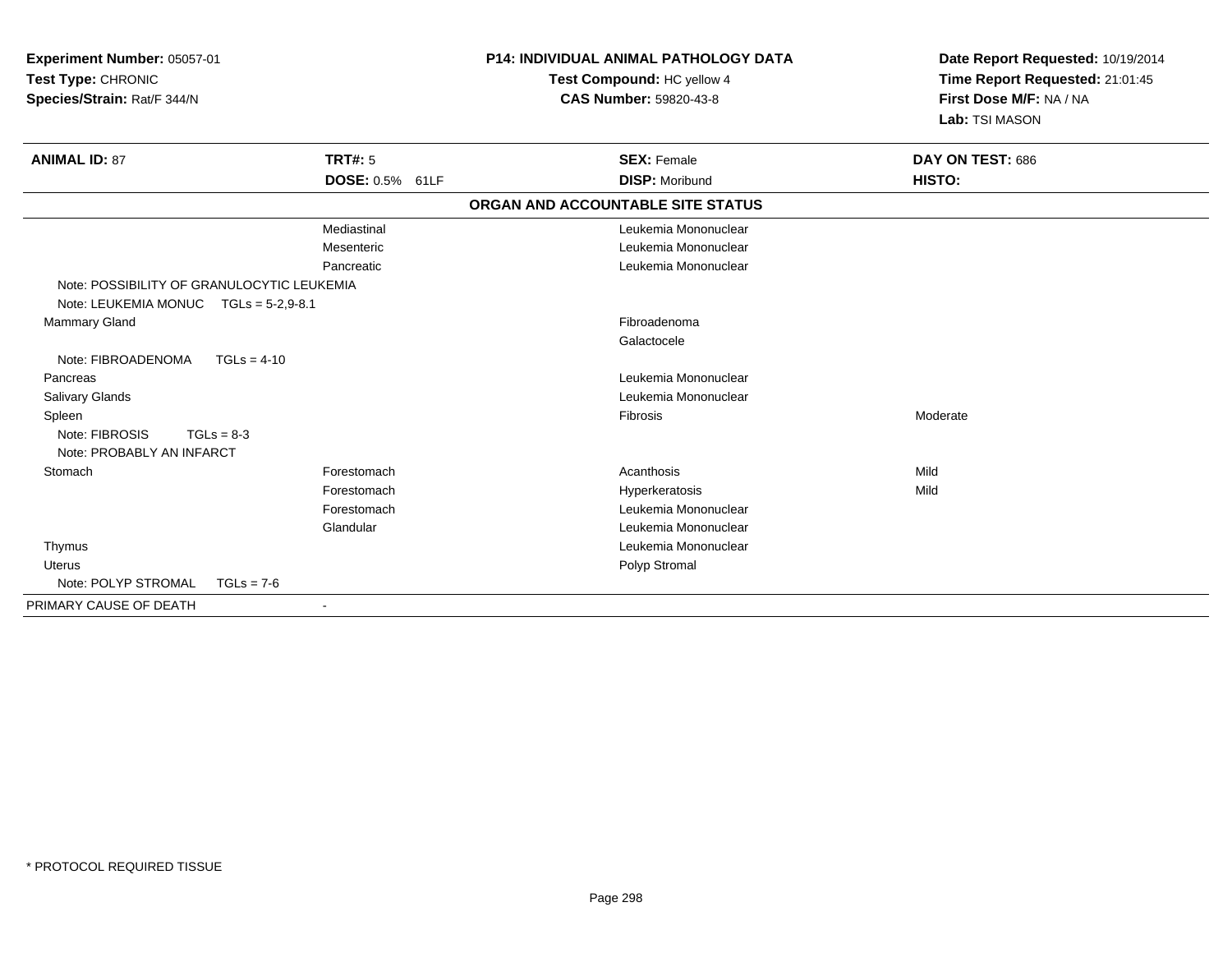**Experiment Number:** 05057-01**Test Type:** CHRONIC**Species/Strain:** Rat/F 344/N

## **P14: INDIVIDUAL ANIMAL PATHOLOGY DATA**

## **Test Compound:** HC yellow 4**CAS Number:** 59820-43-8

**Date Report Requested:** 10/19/2014**Time Report Requested:** 21:01:45**First Dose M/F:** NA / NA**Lab:** TSI MASON

| <b>ANIMAL ID: 88</b>                | <b>TRT#: 5</b><br>DOSE: 0.5% 61LF                         | <b>SEX: Female</b><br><b>DISP: Dead</b> | DAY ON TEST: 628<br>HISTO: |
|-------------------------------------|-----------------------------------------------------------|-----------------------------------------|----------------------------|
|                                     |                                                           | ORGAN AND ACCOUNTABLE SITE STATUS       |                            |
| <b>NORMAL</b>                       |                                                           |                                         |                            |
| Bone                                | Esophagus                                                 | Intestine Large - Cecum                 | Intestine Large - Colon    |
| Intestine Large - Rectum            | Intestine Small - Duodenum                                | Intestine Small - Jejunum               | Islets, Pancreatic         |
| Parathyroid Gland                   | Skin                                                      | Stomach - Forestomach                   | Stomach - Glandular        |
| Trachea                             | <b>Urinary Bladder</b>                                    | Uterus                                  |                            |
| <b>OBSERVATIONS</b>                 |                                                           |                                         |                            |
| <b>Adrenal Gland</b>                | Cortex                                                    | Leukemia Mononuclear                    |                            |
|                                     | Medulla                                                   | Leukemia Mononuclear                    |                            |
| <b>Bone Marrow</b>                  |                                                           | Leukemia Mononuclear                    |                            |
| <b>Brain</b>                        |                                                           | Leukemia Mononuclear                    |                            |
| <b>Clitoral Gland</b>               |                                                           | Leukemia Mononuclear                    |                            |
| Heart                               |                                                           | Leukemia Mononuclear                    |                            |
| <b>Intestine Small</b>              | <b>Ileum</b>                                              | Leukemia Mononuclear                    |                            |
| Kidney                              |                                                           | Leukemia Mononuclear                    |                            |
| Liver                               |                                                           | Leukemia Mononuclear                    |                            |
|                                     | Note: SUGGESTION OF NEOPLASTIC NODULE IN SECTION CIRCLED. |                                         |                            |
| Note: LEUKEMIA MONUC TGLs = 2-3     |                                                           |                                         |                            |
| Lung                                |                                                           | Leukemia Mononuclear                    |                            |
| Lymph Node                          | Mandibular                                                | Leukemia Mononuclear                    |                            |
|                                     | Mediastinal                                               | Leukemia Mononuclear                    |                            |
|                                     | Mesenteric                                                | Leukemia Mononuclear                    |                            |
| Note: LEUKEMIA MONUC TGLs = 4-9     |                                                           |                                         |                            |
| [ Leukemia Mononuclear TGLS = 5-8 ] |                                                           |                                         |                            |
| Mammary Gland                       | Acinus                                                    | Hyperplasia                             | Moderate                   |
| Nose                                |                                                           | Leukemia Mononuclear                    |                            |
| Ovary                               |                                                           | Leukemia Mononuclear                    |                            |
| Pancreas                            | Duct                                                      | Hyperplasia                             | Mild                       |
|                                     |                                                           | Leukemia Mononuclear                    |                            |
| <b>Pituitary Gland</b>              | <b>Pars Distalis</b>                                      | Adenoma                                 |                            |
|                                     | <b>Pars Distalis</b>                                      | Angiectasis                             | Moderate                   |
|                                     | Pars Distalis                                             | Leukemia Mononuclear                    |                            |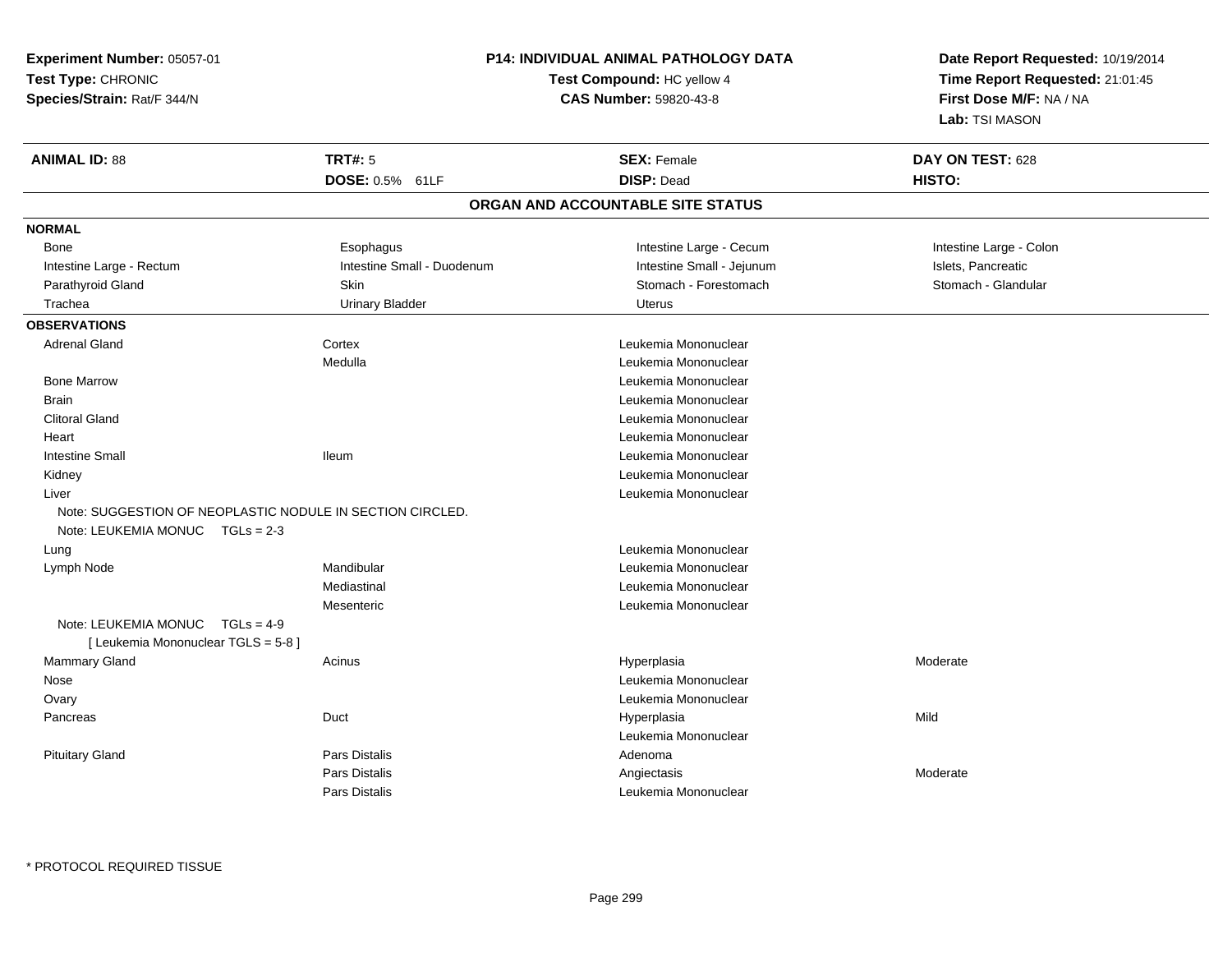| <b>Experiment Number: 05057-01</b><br>Test Type: CHRONIC<br>Species/Strain: Rat/F 344/N |              |                        | <b>P14: INDIVIDUAL ANIMAL PATHOLOGY DATA</b><br>Test Compound: HC yellow 4<br><b>CAS Number: 59820-43-8</b> | Date Report Requested: 10/19/2014<br>Time Report Requested: 21:01:45<br>First Dose M/F: NA / NA<br>Lab: TSI MASON |
|-----------------------------------------------------------------------------------------|--------------|------------------------|-------------------------------------------------------------------------------------------------------------|-------------------------------------------------------------------------------------------------------------------|
| <b>ANIMAL ID: 88</b>                                                                    |              | TRT#: 5                | <b>SEX: Female</b>                                                                                          | DAY ON TEST: 628                                                                                                  |
|                                                                                         |              | <b>DOSE: 0.5% 61LF</b> | <b>DISP: Dead</b>                                                                                           | HISTO:                                                                                                            |
|                                                                                         |              |                        | ORGAN AND ACCOUNTABLE SITE STATUS                                                                           |                                                                                                                   |
| Note: ADENOMA                                                                           | $TGLs = 3-8$ |                        |                                                                                                             |                                                                                                                   |
| Note: ANGIECTASIS                                                                       | $TGLs = 3-8$ |                        |                                                                                                             |                                                                                                                   |
| <b>Salivary Glands</b>                                                                  |              |                        | Leukemia Mononuclear                                                                                        |                                                                                                                   |
| Spleen                                                                                  |              |                        | Leukemia Mononuclear                                                                                        |                                                                                                                   |
| Note: LEUKEMIA MONUC $TGLs = 1-1.1$                                                     |              |                        |                                                                                                             |                                                                                                                   |
| Thymus                                                                                  |              |                        | Leukemia Mononuclear                                                                                        |                                                                                                                   |
| <b>Thyroid Gland</b>                                                                    |              |                        | Leukemia Mononuclear                                                                                        |                                                                                                                   |
| PRIMARY CAUSE OF DEATH                                                                  |              |                        |                                                                                                             |                                                                                                                   |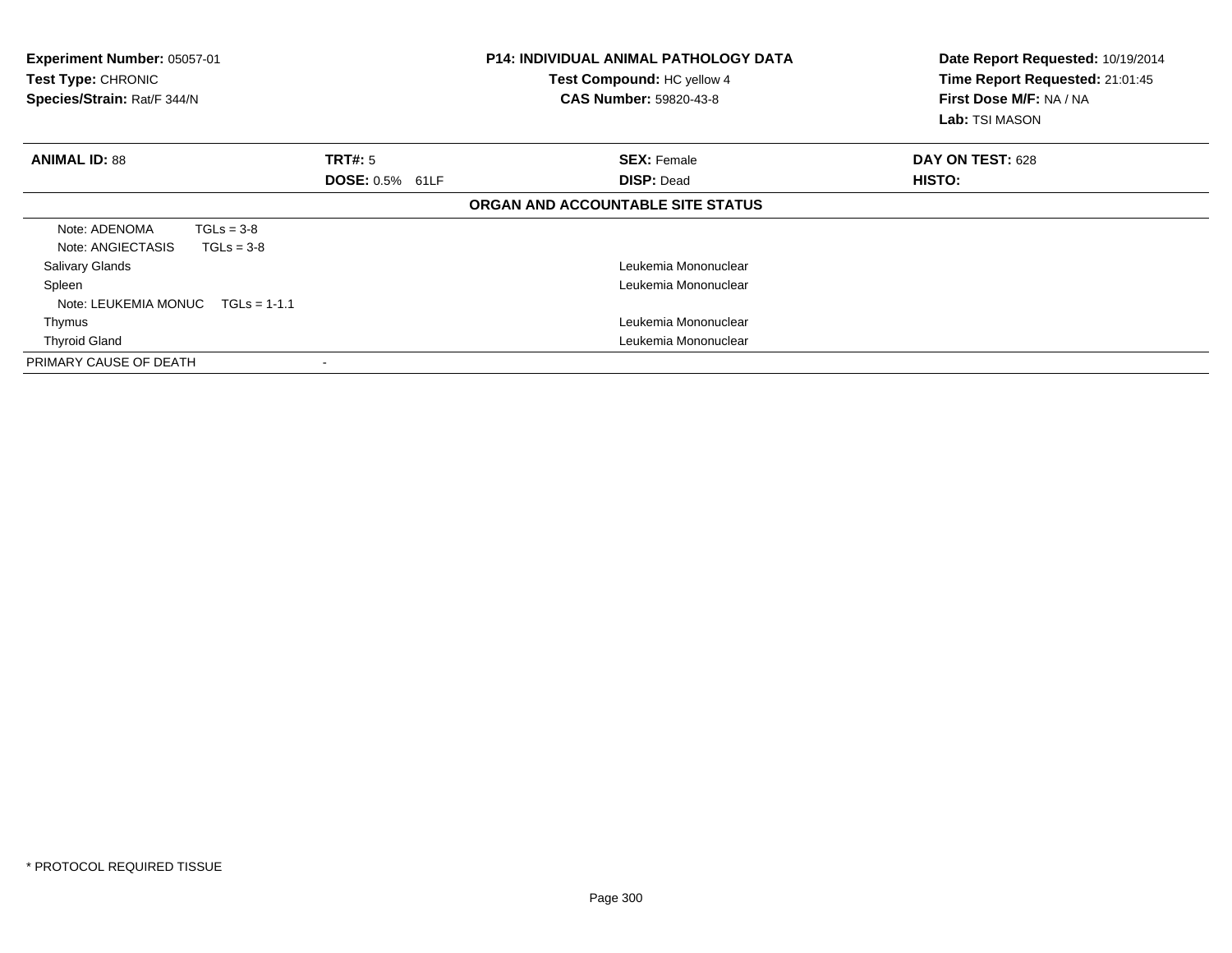| Experiment Number: 05057-01<br>Test Type: CHRONIC<br>Species/Strain: Rat/F 344/N |                         | <b>P14: INDIVIDUAL ANIMAL PATHOLOGY DATA</b><br>Test Compound: HC yellow 4<br><b>CAS Number: 59820-43-8</b> | Date Report Requested: 10/19/2014<br>Time Report Requested: 21:01:45<br>First Dose M/F: NA / NA |
|----------------------------------------------------------------------------------|-------------------------|-------------------------------------------------------------------------------------------------------------|-------------------------------------------------------------------------------------------------|
|                                                                                  |                         |                                                                                                             | Lab: TSI MASON                                                                                  |
| <b>ANIMAL ID: 89</b>                                                             | <b>TRT#: 5</b>          | <b>SEX: Female</b>                                                                                          | DAY ON TEST: 734                                                                                |
|                                                                                  | DOSE: 0.5% 61LF         | <b>DISP: Terminal Sacrifice</b>                                                                             | HISTO:                                                                                          |
|                                                                                  |                         | ORGAN AND ACCOUNTABLE SITE STATUS                                                                           |                                                                                                 |
| <b>NORMAL</b>                                                                    |                         |                                                                                                             |                                                                                                 |
| <b>Adrenal Gland - Cortex</b>                                                    | Adrenal Gland - Medulla | Bone                                                                                                        | <b>Bone Marrow</b>                                                                              |
| <b>Brain</b>                                                                     | <b>Clitoral Gland</b>   | Esophagus                                                                                                   | Heart                                                                                           |
| Intestine Large - Cecum                                                          | Intestine Large - Colon | Intestine Large - Rectum                                                                                    | Intestine Small - Ileum                                                                         |
| Intestine Small - Jejunum                                                        | Islets, Pancreatic      | Lung                                                                                                        | Lymph Node - Mandibular                                                                         |
| Lymph Node - Mesenteric                                                          | Nose                    | Pancreas                                                                                                    | Parathyroid Gland                                                                               |
| Salivary Glands                                                                  | Skin                    | Stomach - Glandular                                                                                         | Thymus                                                                                          |
| <b>Thyroid Gland</b>                                                             | Trachea                 | <b>Urinary Bladder</b>                                                                                      | <b>Uterus</b>                                                                                   |
| <b>MISSING</b>                                                                   |                         |                                                                                                             |                                                                                                 |
| Intestine Small - Duodenum                                                       | Mammary Gland           |                                                                                                             |                                                                                                 |
| <b>OBSERVATIONS</b>                                                              |                         |                                                                                                             |                                                                                                 |
| Kidney                                                                           |                         | Nephropathy                                                                                                 | Mild                                                                                            |
| Note: A FEW SCLEROSED GLOMERULI                                                  |                         |                                                                                                             |                                                                                                 |
| Liver                                                                            |                         | <b>Basophilic Focus</b>                                                                                     |                                                                                                 |
|                                                                                  | <b>Bile Duct</b>        | Hyperplasia                                                                                                 | Mild                                                                                            |
|                                                                                  |                         | Inflammation                                                                                                | Granulomatous, Minimal                                                                          |
| Ovary                                                                            |                         | Cyst                                                                                                        |                                                                                                 |
| Note: CYST<br>$TGLs = 2-6.1$                                                     |                         |                                                                                                             |                                                                                                 |
| <b>Pituitary Gland</b>                                                           | <b>Pars Distalis</b>    | Adenoma                                                                                                     |                                                                                                 |
|                                                                                  | Pars Distalis           | Angiectasis                                                                                                 | Mild                                                                                            |
| Note: ADENOMA<br>$TGLs = 3-8$                                                    |                         |                                                                                                             |                                                                                                 |
| Spleen                                                                           |                         | Hematopoietic Cell Proliferation                                                                            | Mild                                                                                            |
|                                                                                  |                         | Pigmentation                                                                                                | Mild                                                                                            |
| Stomach                                                                          | Forestomach             | Acanthosis                                                                                                  | Mild                                                                                            |
| PRIMARY CAUSE OF DEATH                                                           |                         |                                                                                                             |                                                                                                 |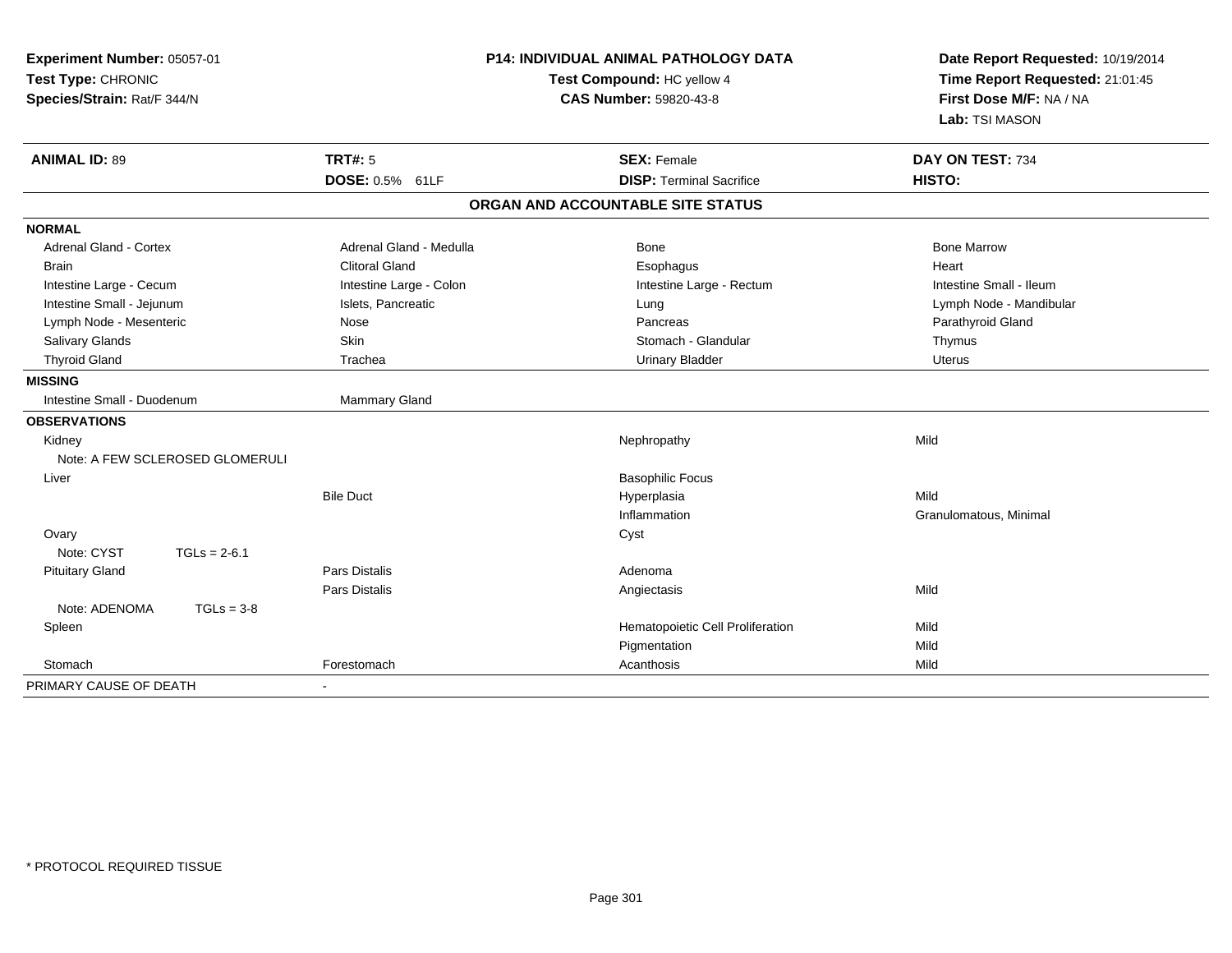| Experiment Number: 05057-01   |                          | <b>P14: INDIVIDUAL ANIMAL PATHOLOGY DATA</b> | Date Report Requested: 10/19/2014 |
|-------------------------------|--------------------------|----------------------------------------------|-----------------------------------|
| Test Type: CHRONIC            |                          | Test Compound: HC yellow 4                   | Time Report Requested: 21:01:45   |
| Species/Strain: Rat/F 344/N   |                          | <b>CAS Number: 59820-43-8</b>                | First Dose M/F: NA / NA           |
|                               |                          |                                              | Lab: TSI MASON                    |
| <b>ANIMAL ID: 91</b>          | <b>TRT#: 5</b>           | <b>SEX: Female</b>                           | DAY ON TEST: 735                  |
|                               | DOSE: 0.5% 61LF          | <b>DISP: Terminal Sacrifice</b>              | HISTO:                            |
|                               |                          | ORGAN AND ACCOUNTABLE SITE STATUS            |                                   |
| <b>NORMAL</b>                 |                          |                                              |                                   |
| <b>Adrenal Gland - Cortex</b> | Adrenal Gland - Medulla  | Bone                                         | <b>Bone Marrow</b>                |
| <b>Brain</b>                  | <b>Clitoral Gland</b>    | Esophagus                                    | Intestine Large - Cecum           |
| Intestine Large - Colon       | Intestine Large - Rectum | Intestine Small - Duodenum                   | Intestine Small - Ileum           |
| Intestine Small - Jejunum     | Islets, Pancreatic       | Lymph Node - Mandibular                      | Lymph Node - Mesenteric           |
| Mammary Gland                 | Nose                     | Ovary                                        | Pancreas                          |
| Parathyroid Gland             | Salivary Glands          | <b>Skin</b>                                  | Stomach - Forestomach             |
| Stomach - Glandular           | Thymus                   | <b>Thyroid Gland</b>                         | Trachea                           |
| <b>Urinary Bladder</b>        | <b>Uterus</b>            |                                              |                                   |
| <b>OBSERVATIONS</b>           |                          |                                              |                                   |
| Heart                         |                          | Cardiomyopathy                               | Mild                              |
| Kidney                        |                          | Nephropathy                                  | Minimal                           |
| Liver                         |                          | <b>Basophilic Focus</b>                      |                                   |
|                               | <b>Bile Duct</b>         | Hyperplasia                                  | Mild                              |
|                               |                          | Inflammation                                 | Granulomatous, Minimal            |
| Lung                          |                          | <b>Infiltration Cellular</b>                 | Histiocyte, Mild                  |
| <b>Pituitary Gland</b>        | Pars Distalis            | Adenoma                                      |                                   |
|                               | <b>Pars Distalis</b>     | Angiectasis                                  | Moderate                          |
| Note: ADENOMA                 | $TGLs = 2-8$             |                                              |                                   |
| Spleen                        |                          | Hematopoietic Cell Proliferation             | Mild                              |
|                               |                          | Pigmentation                                 | Mild                              |
| PRIMARY CAUSE OF DEATH        |                          |                                              |                                   |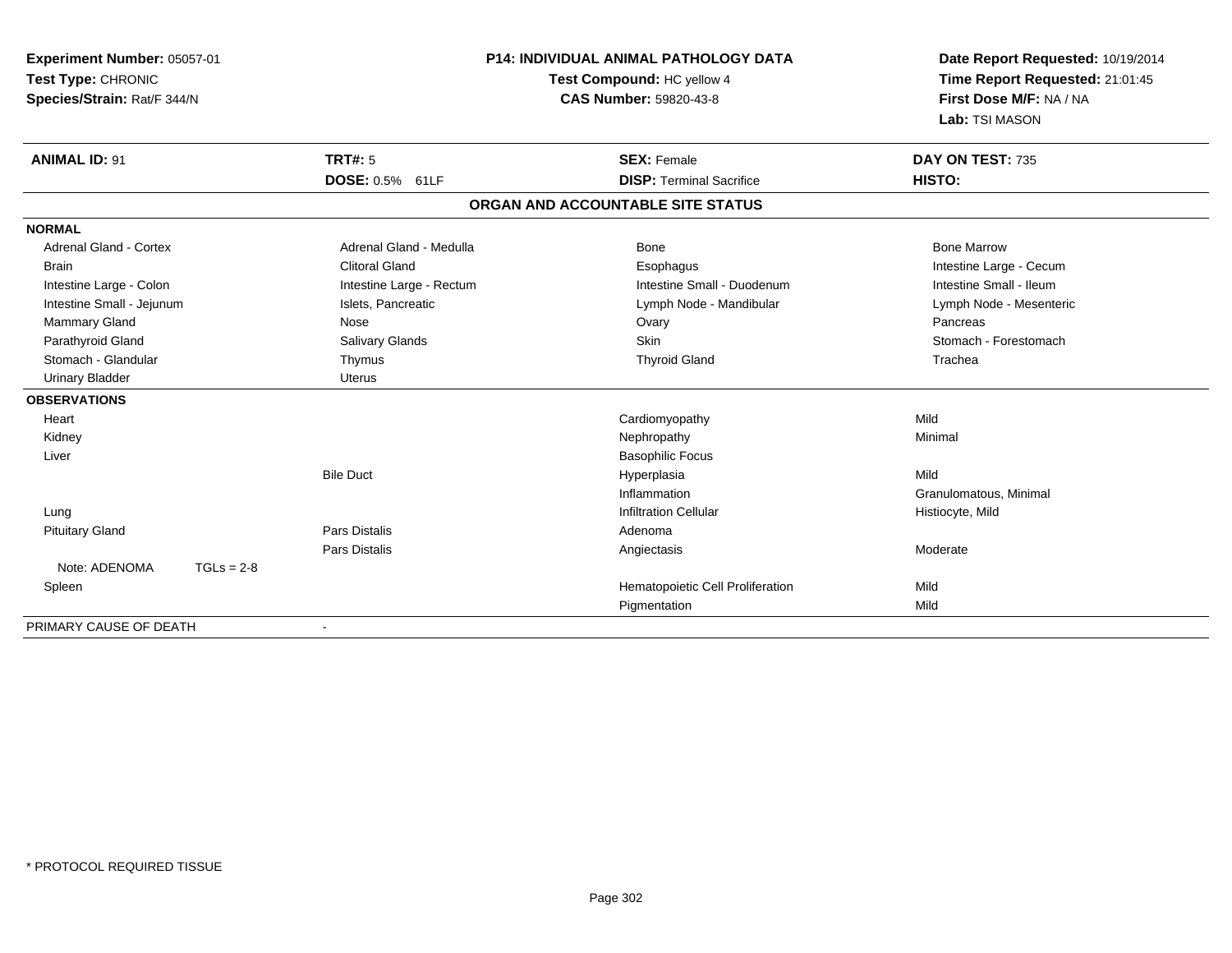| Experiment Number: 05057-01<br>Test Type: CHRONIC<br>Species/Strain: Rat/F 344/N                |                         | <b>P14: INDIVIDUAL ANIMAL PATHOLOGY DATA</b><br>Test Compound: HC yellow 4<br>CAS Number: 59820-43-8 | Date Report Requested: 10/19/2014<br>Time Report Requested: 21:01:45<br>First Dose M/F: NA / NA<br>Lab: TSI MASON |
|-------------------------------------------------------------------------------------------------|-------------------------|------------------------------------------------------------------------------------------------------|-------------------------------------------------------------------------------------------------------------------|
| <b>ANIMAL ID: 92</b>                                                                            | <b>TRT#: 5</b>          | <b>SEX: Female</b>                                                                                   | DAY ON TEST: 710                                                                                                  |
|                                                                                                 | DOSE: 0.5% 61LF         | <b>DISP: Moribund</b>                                                                                | HISTO:                                                                                                            |
|                                                                                                 |                         | ORGAN AND ACCOUNTABLE SITE STATUS                                                                    |                                                                                                                   |
| <b>NORMAL</b>                                                                                   |                         |                                                                                                      |                                                                                                                   |
| <b>Adrenal Gland - Cortex</b>                                                                   | Adrenal Gland - Medulla | Bone                                                                                                 | <b>Brain</b>                                                                                                      |
| <b>Clitoral Gland</b>                                                                           | Esophagus               | Intestine Large - Cecum                                                                              | Intestine Large - Rectum                                                                                          |
| Intestine Small - Duodenum                                                                      | Intestine Small - Ileum | Intestine Small - Jejunum                                                                            | Islets, Pancreatic                                                                                                |
| Mammary Gland                                                                                   | Nose                    | Ovary                                                                                                | Pancreas                                                                                                          |
| Parathyroid Gland                                                                               | Salivary Glands         | Skin                                                                                                 | Stomach - Forestomach                                                                                             |
| Stomach - Glandular                                                                             | <b>Thyroid Gland</b>    | Trachea                                                                                              | <b>Urinary Bladder</b>                                                                                            |
| <b>Uterus</b>                                                                                   |                         |                                                                                                      |                                                                                                                   |
| <b>MISSING</b>                                                                                  |                         |                                                                                                      |                                                                                                                   |
| Intestine Large - Colon                                                                         |                         |                                                                                                      |                                                                                                                   |
| <b>OBSERVATIONS</b>                                                                             |                         |                                                                                                      |                                                                                                                   |
| <b>Bone Marrow</b>                                                                              |                         | Leukemia Mononuclear                                                                                 |                                                                                                                   |
| Heart                                                                                           |                         | Leukemia Mononuclear                                                                                 |                                                                                                                   |
| Kidney                                                                                          |                         | Nephropathy                                                                                          | Mild                                                                                                              |
| Liver                                                                                           |                         | Fatty Change                                                                                         | Diffuse, Mild                                                                                                     |
|                                                                                                 | <b>Bile Duct</b>        | Hyperplasia                                                                                          | Mild                                                                                                              |
|                                                                                                 |                         | Leukemia Mononuclear                                                                                 |                                                                                                                   |
| Note: LEUKEMIA MONUC<br>$TGLs = 7-3$                                                            |                         |                                                                                                      |                                                                                                                   |
| Lung                                                                                            |                         | Leukemia Mononuclear                                                                                 |                                                                                                                   |
| Note: LEUKEMIA MONUC<br>$TGLs = 4-1+2$                                                          |                         |                                                                                                      |                                                                                                                   |
| Lymph Node                                                                                      | Mandibular              | Leukemia Mononuclear                                                                                 |                                                                                                                   |
|                                                                                                 | Mediastinal             | Leukemia Mononuclear                                                                                 |                                                                                                                   |
|                                                                                                 | Mesenteric              | Leukemia Mononuclear                                                                                 |                                                                                                                   |
| Note: LEUKEMIA MONUC TGLs = 3-9,6-8<br>Note: MORE LIKE LYMPHOCYTIC OR UNDIFFERENTIATED LEUKEMIA |                         |                                                                                                      |                                                                                                                   |
| <b>Pituitary Gland</b>                                                                          | Pars Distalis           | Adenoma                                                                                              |                                                                                                                   |
|                                                                                                 | Pars Distalis           | Angiectasis                                                                                          | Moderate                                                                                                          |
|                                                                                                 | Pars Distalis           | Leukemia Mononuclear                                                                                 |                                                                                                                   |
| Note: ADENOMA<br>$TGLs = 8-8$                                                                   |                         |                                                                                                      |                                                                                                                   |
| Spleen                                                                                          |                         | Leukemia Mononuclear                                                                                 |                                                                                                                   |
| [Leukemia Mononuclear TGLS = 5-3]                                                               |                         |                                                                                                      |                                                                                                                   |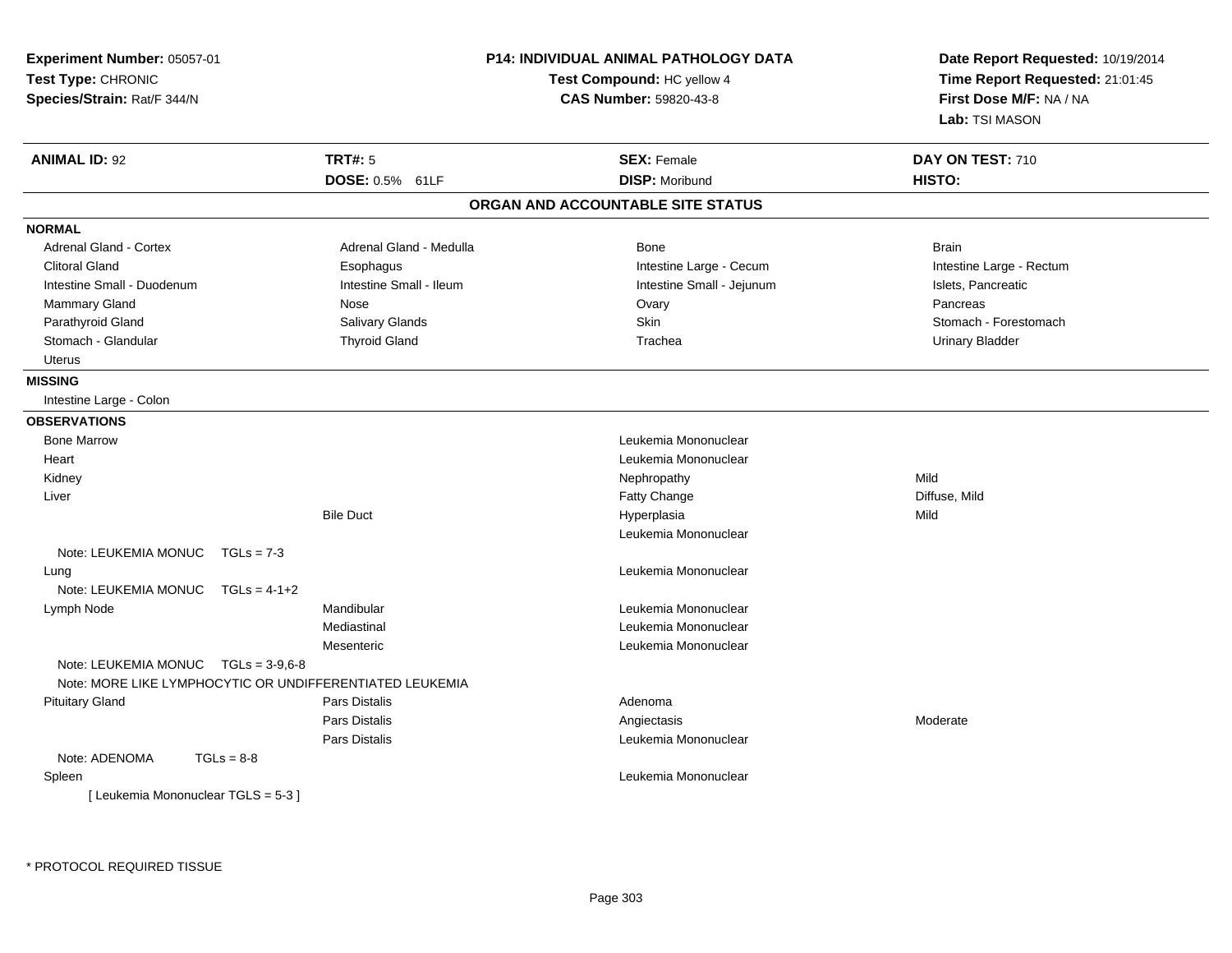| <b>Experiment Number: 05057-01</b><br><b>Test Type: CHRONIC</b><br>Species/Strain: Rat/F 344/N | <b>P14: INDIVIDUAL ANIMAL PATHOLOGY DATA</b><br>Test Compound: HC yellow 4<br><b>CAS Number: 59820-43-8</b> |                                   | Date Report Requested: 10/19/2014<br>Time Report Requested: 21:01:45<br>First Dose M/F: NA / NA<br>Lab: TSI MASON |
|------------------------------------------------------------------------------------------------|-------------------------------------------------------------------------------------------------------------|-----------------------------------|-------------------------------------------------------------------------------------------------------------------|
| <b>ANIMAL ID: 92</b>                                                                           | TRT#: 5                                                                                                     | <b>SEX: Female</b>                | <b>DAY ON TEST: 710</b>                                                                                           |
|                                                                                                | <b>DOSE: 0.5% 61LF</b>                                                                                      | <b>DISP: Moribund</b>             | HISTO:                                                                                                            |
|                                                                                                |                                                                                                             | ORGAN AND ACCOUNTABLE SITE STATUS |                                                                                                                   |
| Thymus                                                                                         |                                                                                                             | Leukemia Mononuclear              |                                                                                                                   |
| PRIMARY CAUSE OF DEATH                                                                         |                                                                                                             |                                   |                                                                                                                   |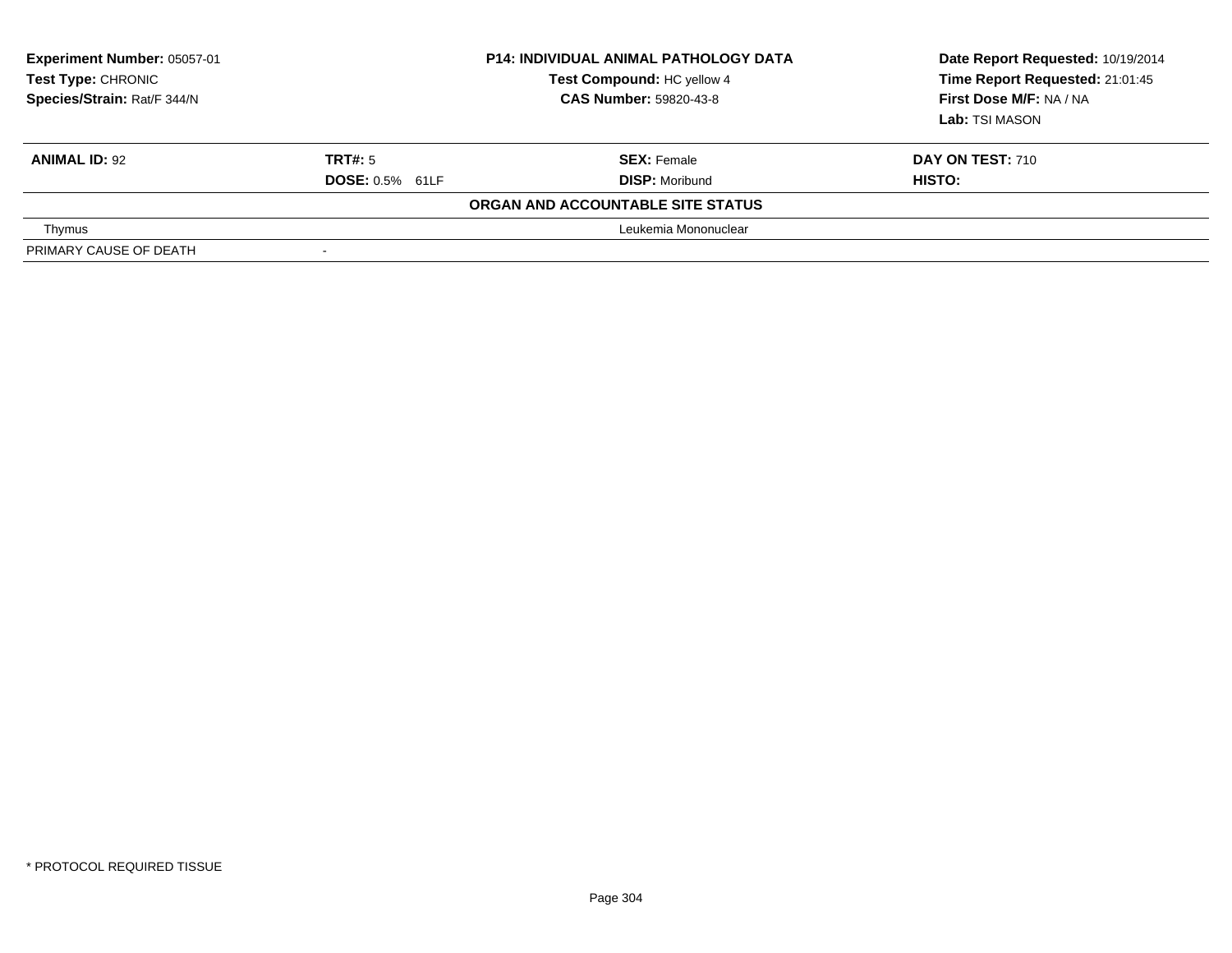| Experiment Number: 05057-01<br>Test Type: CHRONIC<br>Species/Strain: Rat/F 344/N<br><b>ANIMAL ID: 93</b> | TRT#: 5                   | <b>P14: INDIVIDUAL ANIMAL PATHOLOGY DATA</b><br>Test Compound: HC yellow 4<br><b>CAS Number: 59820-43-8</b><br><b>SEX: Female</b> | Date Report Requested: 10/19/2014<br>Time Report Requested: 21:01:45<br>First Dose M/F: NA / NA<br>Lab: TSI MASON<br>DAY ON TEST: 734 |
|----------------------------------------------------------------------------------------------------------|---------------------------|-----------------------------------------------------------------------------------------------------------------------------------|---------------------------------------------------------------------------------------------------------------------------------------|
|                                                                                                          | DOSE: 0.5% 61LF           | <b>DISP: Terminal Sacrifice</b>                                                                                                   | HISTO:                                                                                                                                |
|                                                                                                          |                           | ORGAN AND ACCOUNTABLE SITE STATUS                                                                                                 |                                                                                                                                       |
| <b>NORMAL</b>                                                                                            |                           |                                                                                                                                   |                                                                                                                                       |
| <b>Adrenal Gland - Cortex</b>                                                                            | Adrenal Gland - Medulla   | Bone                                                                                                                              | <b>Bone Marrow</b>                                                                                                                    |
| <b>Brain</b>                                                                                             | <b>Clitoral Gland</b>     | Esophagus                                                                                                                         | Heart                                                                                                                                 |
| Intestine Large - Cecum                                                                                  | Intestine Large - Colon   | Intestine Large - Rectum                                                                                                          | Intestine Small - Duodenum                                                                                                            |
| Intestine Small - Ileum                                                                                  | Intestine Small - Jejunum | Islets, Pancreatic                                                                                                                | Lung                                                                                                                                  |
| Lymph Node - Mandibular                                                                                  | Lymph Node - Mesenteric   | Nose                                                                                                                              | Ovary                                                                                                                                 |
| Pancreas                                                                                                 | Parathyroid Gland         | <b>Salivary Glands</b>                                                                                                            | Skin                                                                                                                                  |
| Stomach - Forestomach                                                                                    | Stomach - Glandular       | Trachea                                                                                                                           | <b>Urinary Bladder</b>                                                                                                                |
| <b>Uterus</b>                                                                                            |                           |                                                                                                                                   |                                                                                                                                       |
| <b>MISSING</b>                                                                                           |                           |                                                                                                                                   |                                                                                                                                       |
| <b>Mammary Gland</b>                                                                                     | <b>Pituitary Gland</b>    | Thymus                                                                                                                            |                                                                                                                                       |
| <b>OBSERVATIONS</b>                                                                                      |                           |                                                                                                                                   |                                                                                                                                       |
| Kidney                                                                                                   |                           | Nephropathy                                                                                                                       | Minimal                                                                                                                               |
| Liver                                                                                                    |                           | <b>Basophilic Focus</b>                                                                                                           |                                                                                                                                       |
|                                                                                                          | <b>Bile Duct</b>          | Hyperplasia                                                                                                                       | Minimal                                                                                                                               |
|                                                                                                          |                           | Inflammation                                                                                                                      | Granulomatous, Minimal                                                                                                                |
|                                                                                                          |                           | Mixed Cell Focus                                                                                                                  |                                                                                                                                       |
| Note: [ MIXED CL FOCUS ] TGLs = 4-3                                                                      |                           |                                                                                                                                   |                                                                                                                                       |
| Spleen                                                                                                   |                           | Hematopoietic Cell Proliferation                                                                                                  | Mild                                                                                                                                  |
| <b>Thyroid Gland</b>                                                                                     | C Cell                    | Hyperplasia                                                                                                                       | Mild                                                                                                                                  |
| PRIMARY CAUSE OF DEATH                                                                                   |                           |                                                                                                                                   |                                                                                                                                       |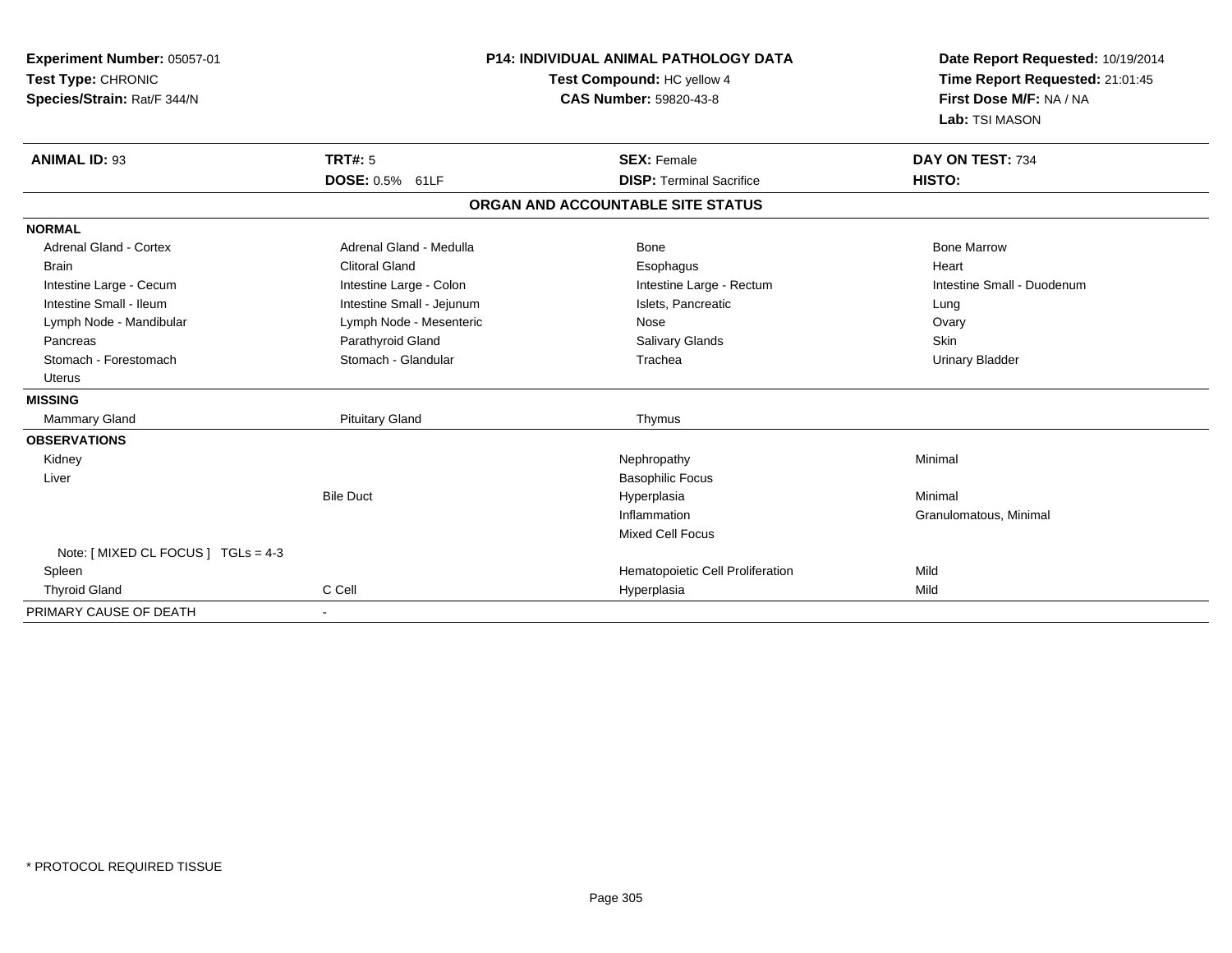| Experiment Number: 05057-01<br>Test Type: CHRONIC<br>Species/Strain: Rat/F 344/N | <b>P14: INDIVIDUAL ANIMAL PATHOLOGY DATA</b><br>Test Compound: HC yellow 4<br><b>CAS Number: 59820-43-8</b> |                                         | Date Report Requested: 10/19/2014<br>Time Report Requested: 21:01:45<br>First Dose M/F: NA / NA<br>Lab: TSI MASON |
|----------------------------------------------------------------------------------|-------------------------------------------------------------------------------------------------------------|-----------------------------------------|-------------------------------------------------------------------------------------------------------------------|
| <b>ANIMAL ID: 94</b>                                                             | TRT#: 5<br>DOSE: 0.5% 61LF                                                                                  | <b>SEX: Female</b><br><b>DISP: Dead</b> | DAY ON TEST: 710<br>HISTO:                                                                                        |
|                                                                                  |                                                                                                             | ORGAN AND ACCOUNTABLE SITE STATUS       |                                                                                                                   |
| <b>NORMAL</b>                                                                    |                                                                                                             |                                         |                                                                                                                   |
| <b>Adrenal Gland - Cortex</b>                                                    | Adrenal Gland - Medulla                                                                                     | Bone                                    | <b>Brain</b>                                                                                                      |
| <b>Clitoral Gland</b>                                                            | Esophagus                                                                                                   | Islets, Pancreatic                      | Lymph Node - Mandibular                                                                                           |
| Lymph Node - Mesenteric                                                          | Mammary Gland                                                                                               | <b>Nose</b>                             | Ovary                                                                                                             |
| Pancreas                                                                         | Parathyroid Gland                                                                                           | <b>Salivary Glands</b>                  | Skin                                                                                                              |
| Stomach - Forestomach                                                            | Stomach - Glandular                                                                                         | <b>Thyroid Gland</b>                    | Trachea                                                                                                           |
| <b>Urinary Bladder</b>                                                           |                                                                                                             |                                         |                                                                                                                   |
| <b>AUTO PRECLUDES DIAG.</b>                                                      |                                                                                                             |                                         |                                                                                                                   |
| <b>Bone Marrow</b>                                                               | Intestine Large - Cecum                                                                                     | Intestine Large - Colon                 | Intestine Large - Rectum                                                                                          |
| Intestine Small - Duodenum                                                       | Intestine Small - Ileum                                                                                     | Intestine Small - Jejunum               | Spleen                                                                                                            |
| <b>OBSERVATIONS</b>                                                              |                                                                                                             |                                         |                                                                                                                   |
| Heart                                                                            |                                                                                                             | Cardiomyopathy                          | Mild                                                                                                              |
|                                                                                  |                                                                                                             | Leukemia Mononuclear                    |                                                                                                                   |
| Kidney                                                                           |                                                                                                             | Leukemia Mononuclear                    |                                                                                                                   |
| Liver                                                                            |                                                                                                             | Leukemia Mononuclear                    |                                                                                                                   |
|                                                                                  |                                                                                                             | Necrosis                                | Mild                                                                                                              |
| [Necrosis TGLS = $6-3$ ]                                                         |                                                                                                             |                                         |                                                                                                                   |
| Lung                                                                             |                                                                                                             | Leukemia Mononuclear                    |                                                                                                                   |
| <b>Pituitary Gland</b>                                                           | <b>Pars Distalis</b>                                                                                        | Hyperplasia                             | Mild                                                                                                              |
| Note: HYPERPLASIA<br>$TGLs = 7-8$                                                |                                                                                                             |                                         |                                                                                                                   |
| Thymus                                                                           |                                                                                                             | Leukemia Mononuclear                    |                                                                                                                   |
| <b>Uterus</b>                                                                    |                                                                                                             | Polyp Stromal                           |                                                                                                                   |
| Note: [ POLYP STROMAL ] TGLs = 8-6                                               |                                                                                                             |                                         |                                                                                                                   |
| PRIMARY CAUSE OF DEATH                                                           |                                                                                                             |                                         |                                                                                                                   |
| Animal Note: MANY TISSUES AUTOLYZED                                              |                                                                                                             |                                         |                                                                                                                   |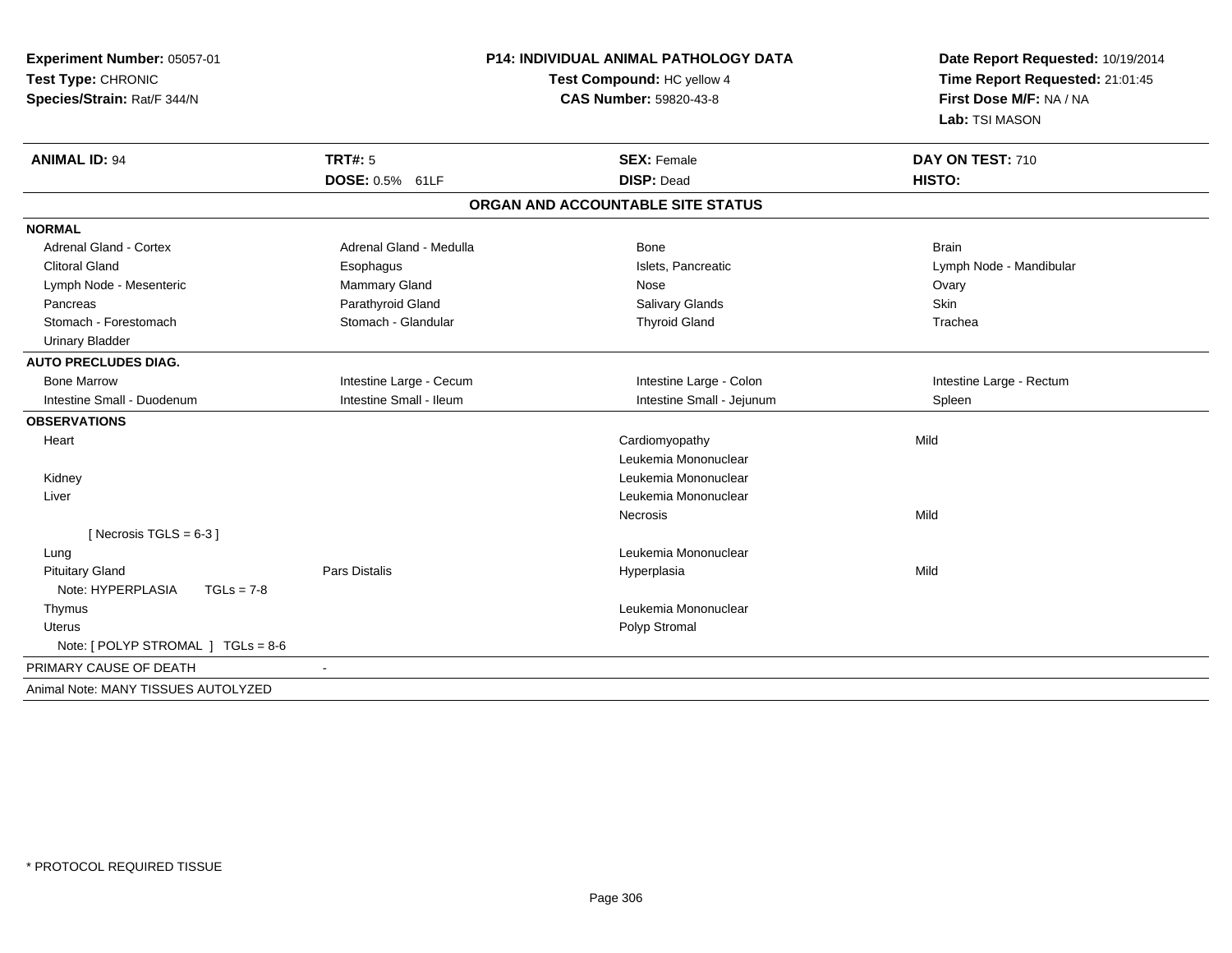| Experiment Number: 05057-01<br>Test Type: CHRONIC<br>Species/Strain: Rat/F 344/N |              |                         | <b>P14: INDIVIDUAL ANIMAL PATHOLOGY DATA</b><br>Test Compound: HC yellow 4<br><b>CAS Number: 59820-43-8</b> | Date Report Requested: 10/19/2014<br>Time Report Requested: 21:01:45<br>First Dose M/F: NA / NA<br>Lab: TSI MASON |
|----------------------------------------------------------------------------------|--------------|-------------------------|-------------------------------------------------------------------------------------------------------------|-------------------------------------------------------------------------------------------------------------------|
| <b>ANIMAL ID: 95</b>                                                             |              | <b>TRT#: 5</b>          | <b>SEX: Female</b><br><b>DISP: Terminal Sacrifice</b>                                                       | DAY ON TEST: 735                                                                                                  |
|                                                                                  |              | DOSE: 0.5% 61LF         |                                                                                                             | HISTO:                                                                                                            |
|                                                                                  |              |                         | ORGAN AND ACCOUNTABLE SITE STATUS                                                                           |                                                                                                                   |
| <b>NORMAL</b>                                                                    |              |                         |                                                                                                             |                                                                                                                   |
| <b>Adrenal Gland - Cortex</b>                                                    |              | Adrenal Gland - Medulla | <b>Bone</b>                                                                                                 | <b>Bone Marrow</b>                                                                                                |
| <b>Brain</b>                                                                     |              | <b>Clitoral Gland</b>   | Esophagus                                                                                                   | Heart                                                                                                             |
| Intestine Large - Cecum                                                          |              | Intestine Large - Colon | Intestine Large - Rectum                                                                                    | Intestine Small - Duodenum                                                                                        |
| Intestine Small - Ileum                                                          |              | Islets, Pancreatic      | Lung                                                                                                        | Lymph Node - Mandibular                                                                                           |
| Lymph Node - Mesenteric                                                          |              | Mammary Gland           | Nose                                                                                                        | Ovary                                                                                                             |
| Pancreas                                                                         |              | Parathyroid Gland       | Salivary Glands                                                                                             | Skin                                                                                                              |
| Spleen                                                                           |              | Stomach - Forestomach   | Stomach - Glandular                                                                                         | Thymus                                                                                                            |
| Trachea                                                                          |              | <b>Urinary Bladder</b>  |                                                                                                             |                                                                                                                   |
| <b>MISSING</b>                                                                   |              |                         |                                                                                                             |                                                                                                                   |
| Intestine Small - Jejunum                                                        |              |                         |                                                                                                             |                                                                                                                   |
| <b>OBSERVATIONS</b>                                                              |              |                         |                                                                                                             |                                                                                                                   |
| Kidney                                                                           |              |                         | Nephropathy                                                                                                 | Mild                                                                                                              |
| Liver                                                                            |              |                         | <b>Basophilic Focus</b>                                                                                     |                                                                                                                   |
|                                                                                  |              |                         | Clear Cell Focus                                                                                            |                                                                                                                   |
|                                                                                  |              |                         | Inflammation                                                                                                | Granulomatous, Minimal                                                                                            |
| <b>Pituitary Gland</b>                                                           |              | Pars Distalis           | Adenoma                                                                                                     |                                                                                                                   |
|                                                                                  |              | <b>Pars Distalis</b>    | Angiectasis                                                                                                 | Mild                                                                                                              |
| Note: ADENOMA                                                                    | $TGLs = 3-8$ |                         |                                                                                                             |                                                                                                                   |
| <b>Thyroid Gland</b>                                                             |              | C Cell                  | Adenoma                                                                                                     |                                                                                                                   |
| <b>Uterus</b>                                                                    |              |                         | Polyp Stromal                                                                                               |                                                                                                                   |
| PRIMARY CAUSE OF DEATH                                                           |              |                         |                                                                                                             |                                                                                                                   |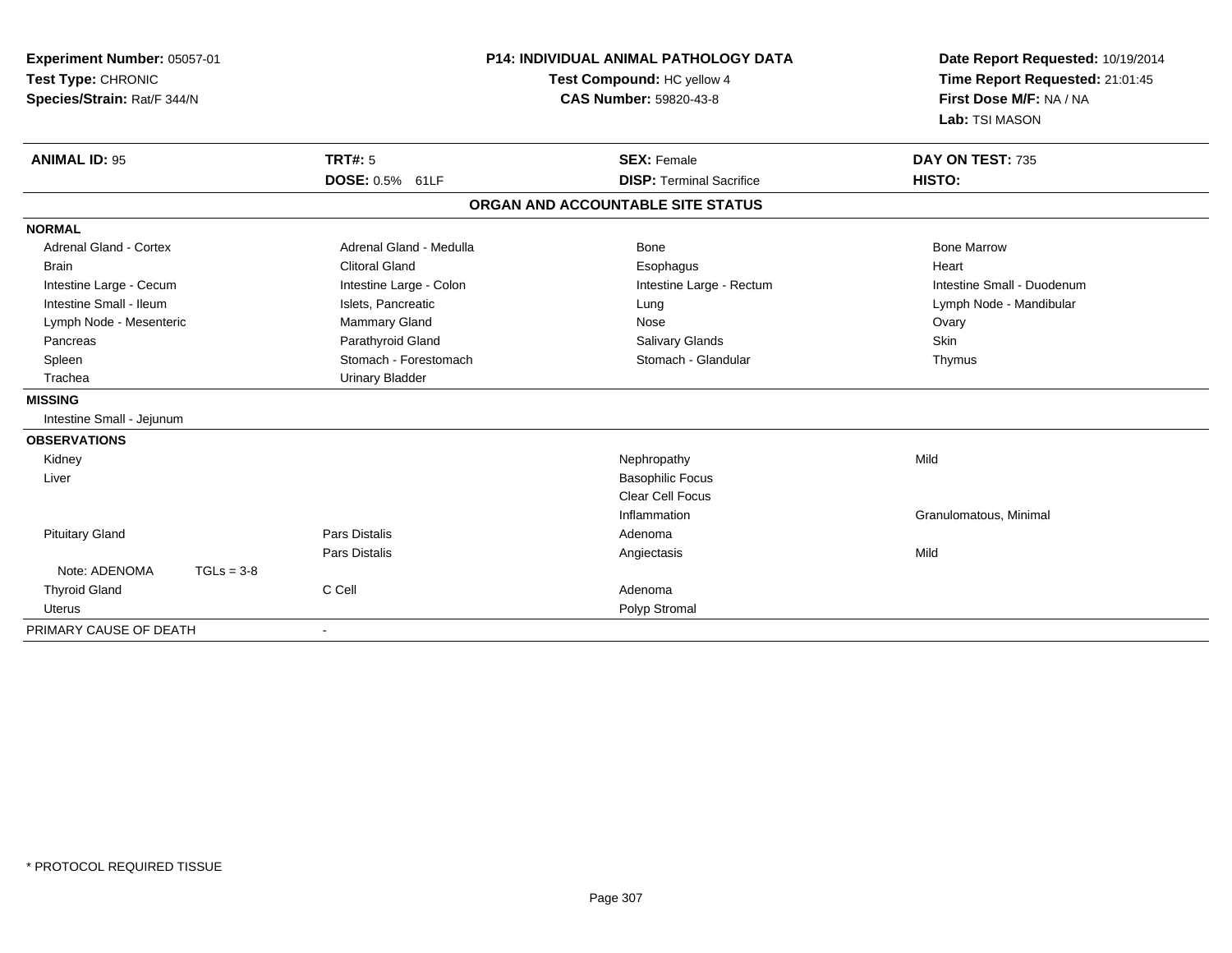| Experiment Number: 05057-01<br>Test Type: CHRONIC<br>Species/Strain: Rat/F 344/N |                            | P14: INDIVIDUAL ANIMAL PATHOLOGY DATA<br>Test Compound: HC yellow 4<br><b>CAS Number: 59820-43-8</b> | Date Report Requested: 10/19/2014<br>Time Report Requested: 21:01:45<br>First Dose M/F: NA / NA<br>Lab: TSI MASON |
|----------------------------------------------------------------------------------|----------------------------|------------------------------------------------------------------------------------------------------|-------------------------------------------------------------------------------------------------------------------|
| <b>ANIMAL ID: 96</b>                                                             | <b>TRT#: 5</b>             | <b>SEX: Female</b>                                                                                   | DAY ON TEST: 710                                                                                                  |
|                                                                                  | DOSE: 0.5% 61LF            | <b>DISP: Moribund</b>                                                                                | HISTO:                                                                                                            |
|                                                                                  |                            | ORGAN AND ACCOUNTABLE SITE STATUS                                                                    |                                                                                                                   |
| <b>NORMAL</b>                                                                    |                            |                                                                                                      |                                                                                                                   |
| Adrenal Gland - Cortex                                                           | Adrenal Gland - Medulla    | Bone                                                                                                 | <b>Bone Marrow</b>                                                                                                |
| <b>Brain</b>                                                                     | Esophagus                  | Intestine Large - Cecum                                                                              | Intestine Large - Colon                                                                                           |
| Intestine Large - Rectum                                                         | Intestine Small - Duodenum | Intestine Small - Ileum                                                                              | Intestine Small - Jejunum                                                                                         |
| Islets, Pancreatic                                                               | Nose                       | Ovary                                                                                                | Parathyroid Gland                                                                                                 |
| Salivary Glands                                                                  | Skin                       | <b>Thyroid Gland</b>                                                                                 | Trachea                                                                                                           |
| <b>Uterus</b>                                                                    |                            |                                                                                                      |                                                                                                                   |
| <b>MISSING</b>                                                                   |                            |                                                                                                      |                                                                                                                   |
| Mammary Gland                                                                    |                            |                                                                                                      |                                                                                                                   |
| <b>OBSERVATIONS</b>                                                              |                            |                                                                                                      |                                                                                                                   |
| <b>Clitoral Gland</b>                                                            |                            | Adenoma                                                                                              |                                                                                                                   |
| [Adenoma TGLS = $2-13$ ]                                                         |                            |                                                                                                      |                                                                                                                   |
| Heart                                                                            |                            | Leukemia Mononuclear                                                                                 |                                                                                                                   |
| Kidney                                                                           |                            | Leukemia Mononuclear                                                                                 |                                                                                                                   |
|                                                                                  |                            | Nephropathy                                                                                          | Mild                                                                                                              |
| Note: LEUKEMIA MONUC $TGLs = 6-4$                                                |                            |                                                                                                      |                                                                                                                   |
| Liver                                                                            |                            | Fatty Change                                                                                         | Diffuse, Mild                                                                                                     |
|                                                                                  |                            | Leukemia Mononuclear                                                                                 |                                                                                                                   |
| Note: LEUKEMIA MONUC TGLs = 7-3,8-3                                              |                            |                                                                                                      |                                                                                                                   |
| Lung                                                                             |                            | Leukemia Mononuclear                                                                                 |                                                                                                                   |
| Note: LEUKEMIA MONUC TGLs = 3-1+2                                                |                            |                                                                                                      |                                                                                                                   |
| Note: MORE LIKE LYMPHOSARCOMA                                                    |                            |                                                                                                      |                                                                                                                   |
| Lymph Node                                                                       | Mandibular                 | Leukemia Mononuclear                                                                                 |                                                                                                                   |
|                                                                                  | Mediastinal                | Leukemia Mononuclear                                                                                 |                                                                                                                   |
|                                                                                  | Mesenteric                 | Leukemia Mononuclear                                                                                 |                                                                                                                   |
| Note: LEUKEMIA MONUC<br>$TGLs = 5-8$                                             |                            |                                                                                                      |                                                                                                                   |
| Pancreas                                                                         |                            | Leukemia Mononuclear                                                                                 |                                                                                                                   |
| <b>Pituitary Gland</b>                                                           | <b>Pars Distalis</b>       | Angiectasis                                                                                          | Mild                                                                                                              |
|                                                                                  | Pars Distalis              | Hyperplasia                                                                                          | Mild                                                                                                              |
| Note: ANGIECTASIS<br>$TGLs = 9-8$                                                |                            |                                                                                                      |                                                                                                                   |
| Spleen                                                                           |                            | Leukemia Mononuclear                                                                                 |                                                                                                                   |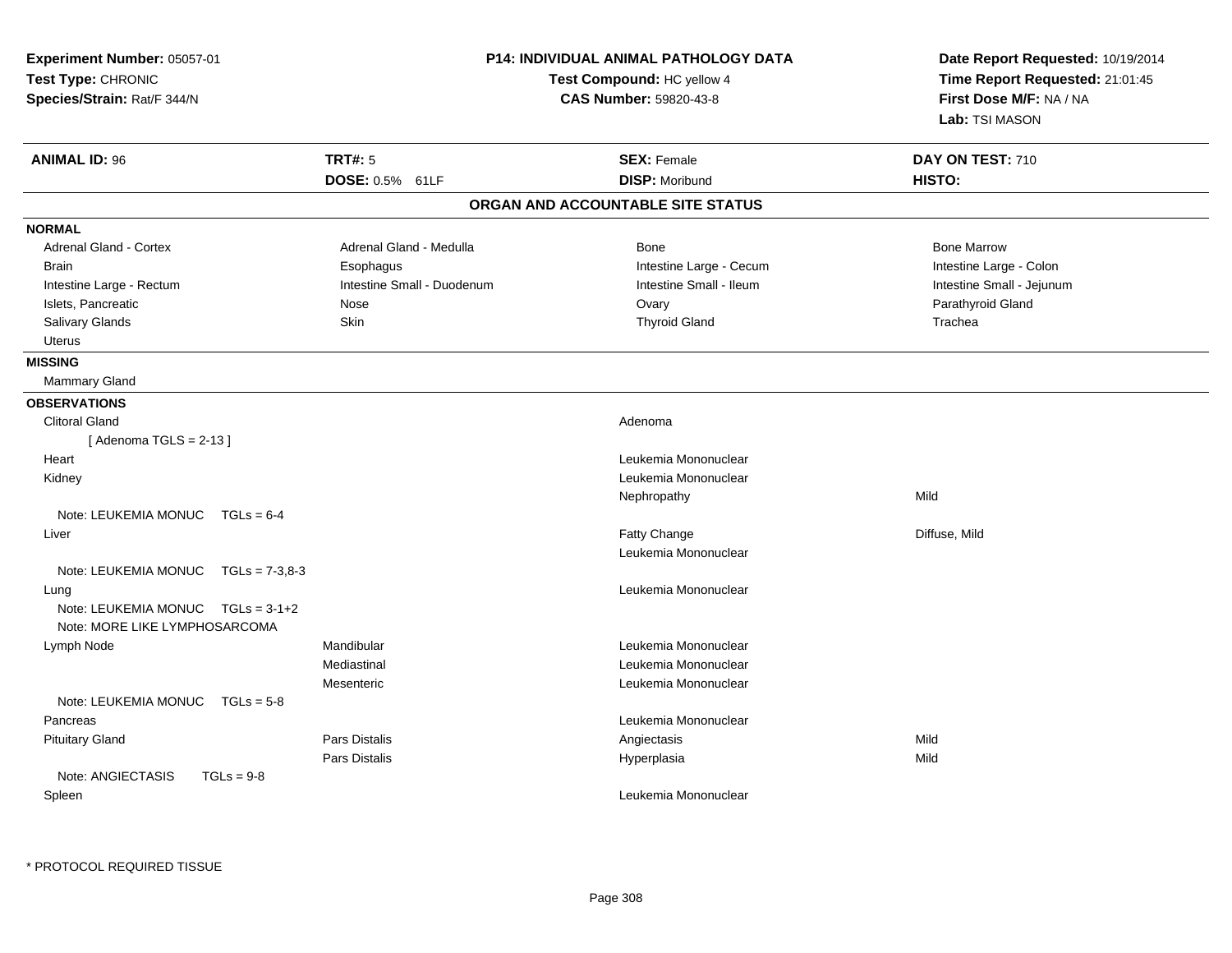| Experiment Number: 05057-01<br>Test Type: CHRONIC<br>Species/Strain: Rat/F 344/N |                                          | <b>P14: INDIVIDUAL ANIMAL PATHOLOGY DATA</b><br>Test Compound: HC yellow 4<br><b>CAS Number: 59820-43-8</b> | Date Report Requested: 10/19/2014<br>Time Report Requested: 21:01:45<br>First Dose M/F: NA / NA<br>Lab: TSI MASON |  |
|----------------------------------------------------------------------------------|------------------------------------------|-------------------------------------------------------------------------------------------------------------|-------------------------------------------------------------------------------------------------------------------|--|
| <b>ANIMAL ID: 96</b>                                                             | <b>TRT#: 5</b><br><b>DOSE: 0.5% 61LF</b> | <b>SEX: Female</b><br><b>DISP: Moribund</b>                                                                 | DAY ON TEST: 710<br>HISTO:                                                                                        |  |
|                                                                                  |                                          | ORGAN AND ACCOUNTABLE SITE STATUS                                                                           |                                                                                                                   |  |
| Leukemia Mononuclear TGLS = 11-3 ]                                               |                                          |                                                                                                             |                                                                                                                   |  |
| Stomach                                                                          | Forestomach                              | Acanthosis                                                                                                  | Mild                                                                                                              |  |
|                                                                                  | Forestomach                              | Hyperkeratosis                                                                                              | Mild                                                                                                              |  |
|                                                                                  | Forestomach                              | Leukemia Mononuclear                                                                                        |                                                                                                                   |  |
|                                                                                  | Glandular                                | Leukemia Mononuclear                                                                                        |                                                                                                                   |  |
| Thymus                                                                           |                                          | Leukemia Mononuclear                                                                                        |                                                                                                                   |  |
| Urinary Bladder                                                                  |                                          | Leukemia Mononuclear                                                                                        |                                                                                                                   |  |
| PRIMARY CAUSE OF DEATH                                                           |                                          |                                                                                                             |                                                                                                                   |  |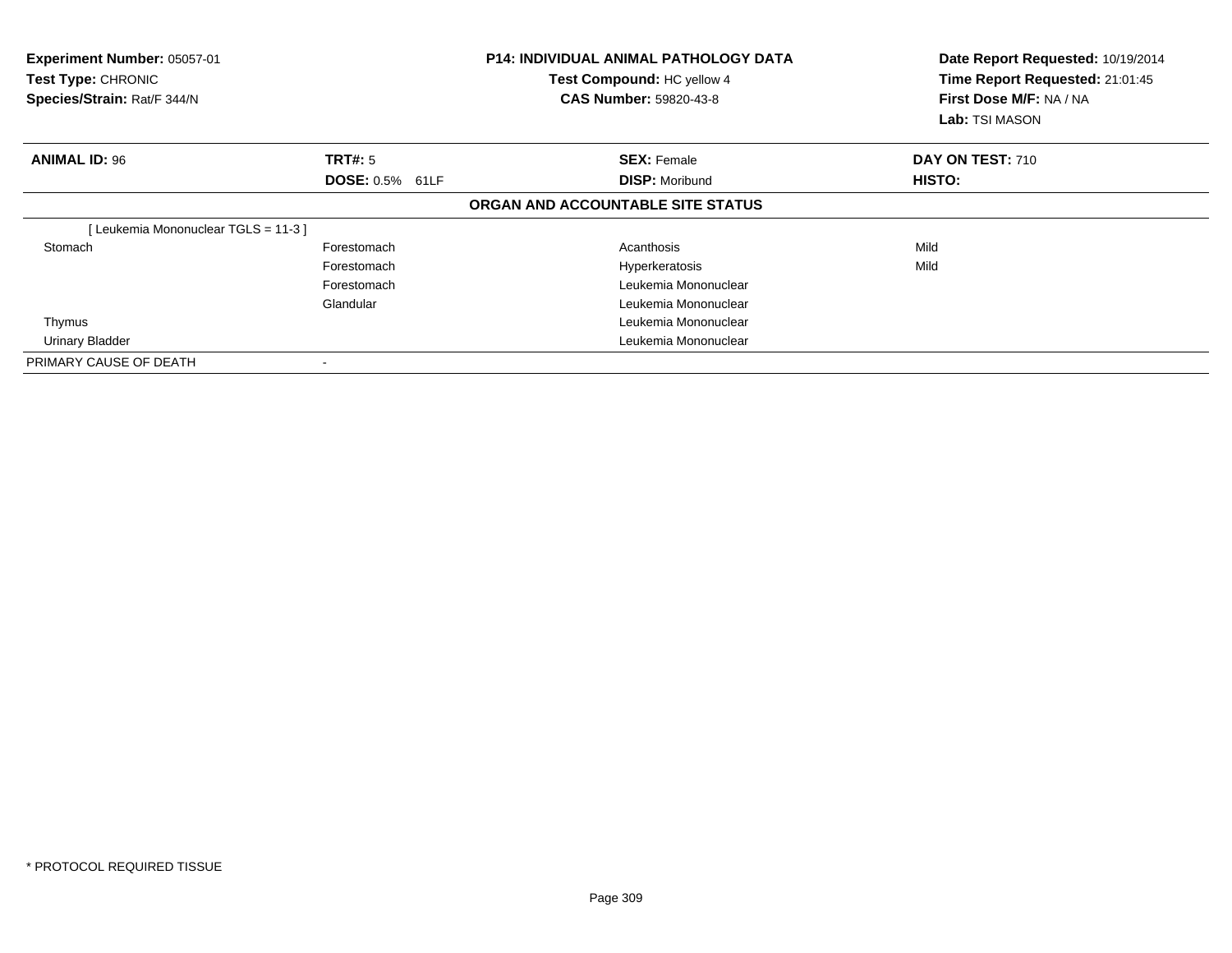| Experiment Number: 05057-01<br>Test Type: CHRONIC<br>Species/Strain: Rat/F 344/N |                                                  | <b>P14: INDIVIDUAL ANIMAL PATHOLOGY DATA</b><br>Test Compound: HC yellow 4<br><b>CAS Number: 59820-43-8</b> | Date Report Requested: 10/19/2014<br>Time Report Requested: 21:01:45<br>First Dose M/F: NA / NA<br>Lab: TSI MASON |  |
|----------------------------------------------------------------------------------|--------------------------------------------------|-------------------------------------------------------------------------------------------------------------|-------------------------------------------------------------------------------------------------------------------|--|
| <b>ANIMAL ID: 99</b>                                                             | TRT#: 5<br>DOSE: 0.5% 61LF                       | <b>SEX: Female</b><br><b>DISP: Terminal Sacrifice</b>                                                       | DAY ON TEST: 735<br>HISTO:                                                                                        |  |
|                                                                                  |                                                  | ORGAN AND ACCOUNTABLE SITE STATUS                                                                           |                                                                                                                   |  |
|                                                                                  |                                                  |                                                                                                             |                                                                                                                   |  |
| <b>NORMAL</b>                                                                    |                                                  |                                                                                                             |                                                                                                                   |  |
| <b>Adrenal Gland - Cortex</b>                                                    | Adrenal Gland - Medulla<br><b>Clitoral Gland</b> | <b>Bone</b>                                                                                                 | <b>Bone Marrow</b>                                                                                                |  |
| <b>Brain</b>                                                                     |                                                  | Esophagus<br>Intestine Small - Duodenum                                                                     | Intestine Large - Cecum<br>Intestine Small - Ileum                                                                |  |
| Intestine Large - Colon                                                          | Intestine Large - Rectum                         |                                                                                                             |                                                                                                                   |  |
| Intestine Small - Jejunum<br>Lymph Node - Mesenteric                             | Islets, Pancreatic<br>Nose                       | Lung<br>Ovary                                                                                               | Lymph Node - Mandibular<br>Pancreas                                                                               |  |
| Parathyroid Gland                                                                | Salivary Glands                                  | <b>Skin</b>                                                                                                 | Stomach - Forestomach                                                                                             |  |
| Stomach - Glandular                                                              | Thymus                                           | <b>Thyroid Gland</b>                                                                                        | Trachea                                                                                                           |  |
| <b>Urinary Bladder</b>                                                           | <b>Uterus</b>                                    |                                                                                                             |                                                                                                                   |  |
| <b>MISSING</b>                                                                   |                                                  |                                                                                                             |                                                                                                                   |  |
|                                                                                  |                                                  |                                                                                                             |                                                                                                                   |  |
| <b>Mammary Gland</b>                                                             |                                                  |                                                                                                             |                                                                                                                   |  |
| <b>OBSERVATIONS</b>                                                              |                                                  |                                                                                                             |                                                                                                                   |  |
| Heart                                                                            |                                                  | Cardiomyopathy                                                                                              | Mild                                                                                                              |  |
| Kidney                                                                           |                                                  | Nephropathy                                                                                                 | Minimal                                                                                                           |  |
| Liver                                                                            |                                                  | <b>Basophilic Focus</b>                                                                                     |                                                                                                                   |  |
|                                                                                  | <b>Bile Duct</b>                                 | Hyperplasia                                                                                                 | Minimal                                                                                                           |  |
|                                                                                  |                                                  | Inflammation                                                                                                | Granulomatous, Mild                                                                                               |  |
| <b>Pituitary Gland</b>                                                           | <b>Pars Distalis</b>                             | Adenoma                                                                                                     |                                                                                                                   |  |
| Note: ADENOMA<br>$TGLs = 3-8$                                                    | <b>Pars Distalis</b>                             | Angiectasis                                                                                                 | Mild                                                                                                              |  |
|                                                                                  |                                                  |                                                                                                             | Mild                                                                                                              |  |
| Spleen                                                                           |                                                  | Hematopoietic Cell Proliferation                                                                            |                                                                                                                   |  |
| PRIMARY CAUSE OF DEATH                                                           |                                                  |                                                                                                             |                                                                                                                   |  |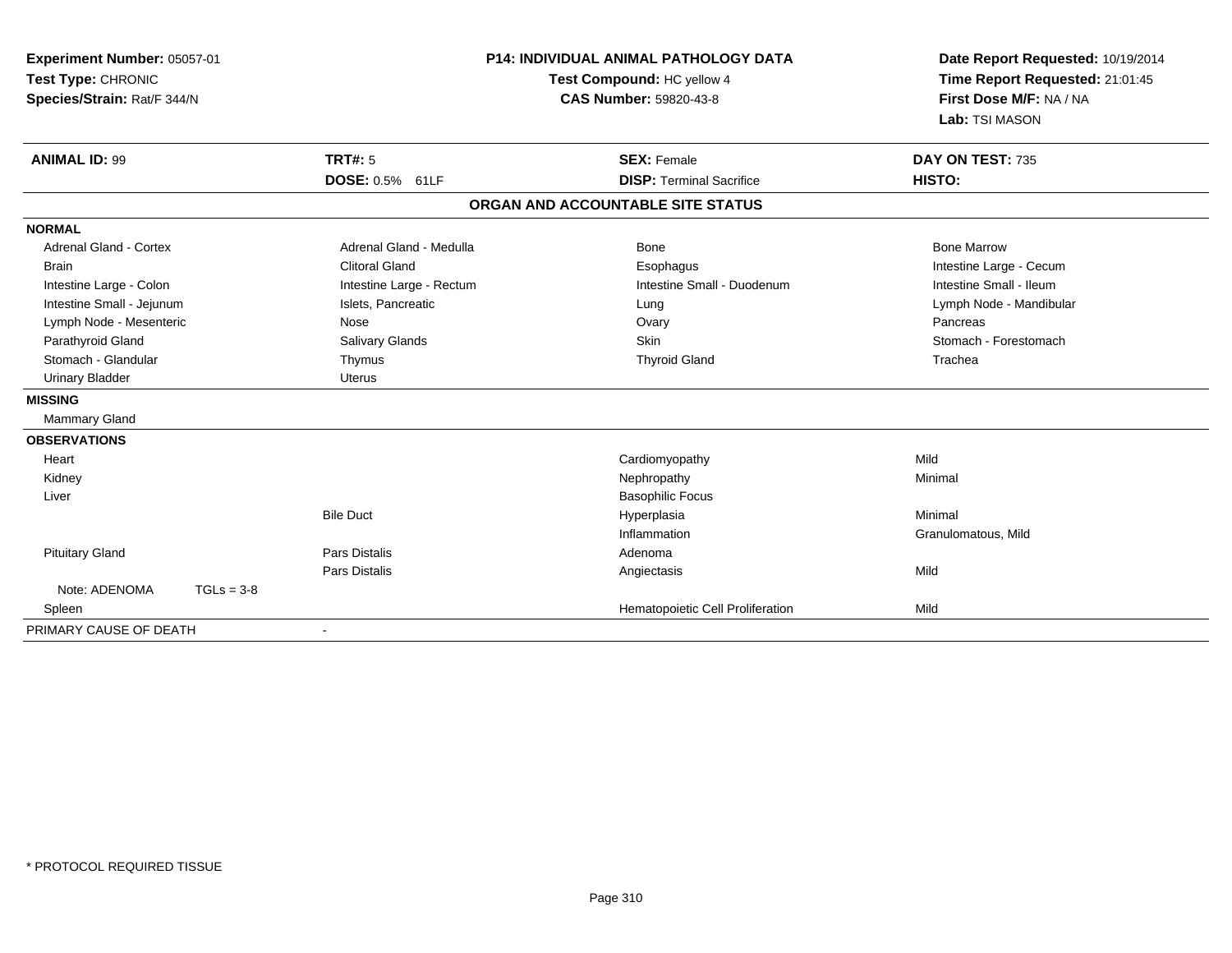| Experiment Number: 05057-01<br>Test Type: CHRONIC<br>Species/Strain: Rat/F 344/N | <b>P14: INDIVIDUAL ANIMAL PATHOLOGY DATA</b><br>Test Compound: HC yellow 4<br><b>CAS Number: 59820-43-8</b> |                                   | Date Report Requested: 10/19/2014<br>Time Report Requested: 21:01:45<br>First Dose M/F: NA / NA<br>Lab: TSI MASON |
|----------------------------------------------------------------------------------|-------------------------------------------------------------------------------------------------------------|-----------------------------------|-------------------------------------------------------------------------------------------------------------------|
| <b>ANIMAL ID: 100</b>                                                            | TRT#: 5                                                                                                     | <b>SEX: Female</b>                | DAY ON TEST: 734                                                                                                  |
|                                                                                  | DOSE: 0.5% 61LF                                                                                             | <b>DISP: Terminal Sacrifice</b>   | HISTO:                                                                                                            |
|                                                                                  |                                                                                                             | ORGAN AND ACCOUNTABLE SITE STATUS |                                                                                                                   |
| <b>NORMAL</b>                                                                    |                                                                                                             |                                   |                                                                                                                   |
| Adrenal Gland - Cortex                                                           | Adrenal Gland - Medulla                                                                                     | Bone                              | <b>Bone Marrow</b>                                                                                                |
| <b>Brain</b>                                                                     | Esophagus                                                                                                   | Intestine Large - Cecum           | Intestine Large - Colon                                                                                           |
| Intestine Large - Rectum                                                         | Intestine Small - Duodenum                                                                                  | Intestine Small - Ileum           | Intestine Small - Jejunum                                                                                         |
| Islets, Pancreatic                                                               | Lung                                                                                                        | Lymph Node - Mandibular           | Lymph Node - Mesenteric                                                                                           |
| <b>Mammary Gland</b>                                                             | Nose                                                                                                        | Ovary                             | Pancreas                                                                                                          |
| Parathyroid Gland                                                                | Salivary Glands                                                                                             | <b>Skin</b>                       | Spleen                                                                                                            |
| Stomach - Forestomach                                                            | Stomach - Glandular                                                                                         | Trachea                           | <b>Urinary Bladder</b>                                                                                            |
| <b>Uterus</b>                                                                    |                                                                                                             |                                   |                                                                                                                   |
| <b>MISSING</b>                                                                   |                                                                                                             |                                   |                                                                                                                   |
| Thymus                                                                           |                                                                                                             |                                   |                                                                                                                   |
| <b>OBSERVATIONS</b>                                                              |                                                                                                             |                                   |                                                                                                                   |
| <b>Clitoral Gland</b>                                                            |                                                                                                             | Adenoma                           |                                                                                                                   |
| Note: ADENOMA<br>$TGLs = 2-10$                                                   |                                                                                                             |                                   |                                                                                                                   |
| Heart                                                                            |                                                                                                             | Cardiomyopathy                    | Mild                                                                                                              |
| Kidney                                                                           |                                                                                                             | Nephropathy                       | Minimal                                                                                                           |
| Liver                                                                            |                                                                                                             | <b>Basophilic Focus</b>           |                                                                                                                   |
|                                                                                  |                                                                                                             | Inflammation                      | Granulomatous, Minimal                                                                                            |
| Note: BASOPH FOCUS<br>$TGLs = 3-3$                                               |                                                                                                             |                                   |                                                                                                                   |
| <b>Pituitary Gland</b>                                                           | <b>Pars Distalis</b>                                                                                        | Cyst                              |                                                                                                                   |
|                                                                                  | <b>Pars Distalis</b>                                                                                        | Hyperplasia                       | Mild                                                                                                              |
| <b>Thyroid Gland</b>                                                             | C Cell                                                                                                      | Hyperplasia                       | Minimal                                                                                                           |
| PRIMARY CAUSE OF DEATH                                                           |                                                                                                             |                                   |                                                                                                                   |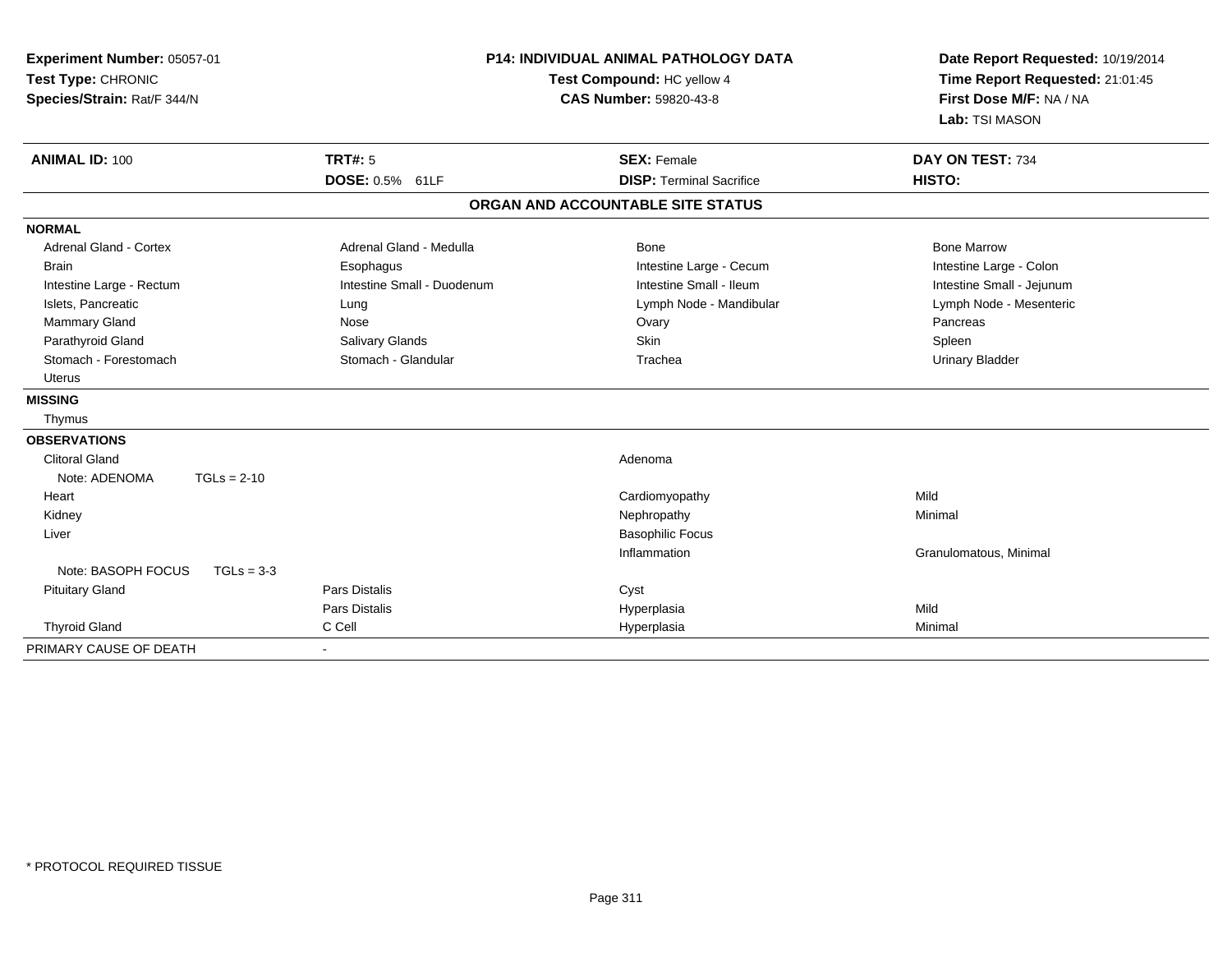| Experiment Number: 05057-01            |                               | <b>P14: INDIVIDUAL ANIMAL PATHOLOGY DATA</b> | Date Report Requested: 10/19/2014<br>Time Report Requested: 21:01:45 |  |
|----------------------------------------|-------------------------------|----------------------------------------------|----------------------------------------------------------------------|--|
| Test Type: CHRONIC                     |                               | Test Compound: HC yellow 4                   |                                                                      |  |
| Species/Strain: Rat/F 344/N            | <b>CAS Number: 59820-43-8</b> |                                              | First Dose M/F: NA / NA                                              |  |
|                                        |                               |                                              | Lab: TSI MASON                                                       |  |
| <b>ANIMAL ID: 101</b>                  | <b>TRT#: 5</b>                | <b>SEX: Female</b>                           | DAY ON TEST: 672                                                     |  |
|                                        | DOSE: 0.5% 61LF               | <b>DISP: Moribund</b>                        | HISTO:                                                               |  |
|                                        |                               | ORGAN AND ACCOUNTABLE SITE STATUS            |                                                                      |  |
| <b>NORMAL</b>                          |                               |                                              |                                                                      |  |
| Bone                                   | <b>Bone Marrow</b>            | Brain                                        | Esophagus                                                            |  |
| Intestine Large - Cecum                | Intestine Large - Colon       | Intestine Large - Rectum                     | Intestine Small - Duodenum                                           |  |
| Intestine Small - Ileum                | Intestine Small - Jejunum     | Islets, Pancreatic                           | Lymph Node - Mandibular                                              |  |
| Nose                                   | Ovary                         | Pancreas                                     | Parathyroid Gland                                                    |  |
| Salivary Glands                        | Skin                          | Stomach - Glandular                          | <b>Thyroid Gland</b>                                                 |  |
| Trachea                                | <b>Urinary Bladder</b>        | <b>Uterus</b>                                |                                                                      |  |
| <b>OBSERVATIONS</b>                    |                               |                                              |                                                                      |  |
| <b>Adrenal Gland</b>                   | Cortex                        | Leukemia Mononuclear                         |                                                                      |  |
|                                        | Medulla                       | Leukemia Mononuclear                         |                                                                      |  |
| Note: LEUKEMIA MONUC TGLs = 7-8        |                               |                                              |                                                                      |  |
| <b>Clitoral Gland</b>                  |                               | Necrosis                                     | Moderate                                                             |  |
| Note: NECROSIS<br>$TGLs = 4-10+10.1$   |                               |                                              |                                                                      |  |
| Heart                                  |                               | Leukemia Mononuclear                         |                                                                      |  |
| Kidney                                 |                               | Nephropathy                                  | Minimal                                                              |  |
| Liver                                  |                               | Fatty Change                                 | Diffuse, Mild                                                        |  |
|                                        |                               | Leukemia Mononuclear                         |                                                                      |  |
| Note: LEUKEMIA MONUC TGLs = 8-3        |                               |                                              |                                                                      |  |
| Lung                                   |                               | Leukemia Mononuclear                         |                                                                      |  |
| Note: LEUKEMIA MONUC TGLs = 10-1+2     |                               |                                              |                                                                      |  |
| Lymph Node                             | Mediastinal                   | Leukemia Mononuclear                         |                                                                      |  |
|                                        | Mesenteric                    | Leukemia Mononuclear                         |                                                                      |  |
| Note: LEUKEMIA MONUC   TGLs = 12-8     |                               |                                              |                                                                      |  |
| Mammary Gland                          |                               | Fibroadenoma                                 |                                                                      |  |
|                                        |                               | Galactocele                                  |                                                                      |  |
| Note: FIBROADENOMA<br>$TGLs = 3-10+13$ |                               |                                              |                                                                      |  |
| <b>Pituitary Gland</b>                 | <b>Pars Distalis</b>          | Adenoma                                      |                                                                      |  |
|                                        | Pars Distalis                 | Angiectasis                                  | Mild                                                                 |  |
|                                        | Pars Distalis                 | Hyperplasia                                  | Mild                                                                 |  |
| $TGLs = 9-8$<br>Note: ADENOMA          |                               |                                              |                                                                      |  |
| Spleen                                 |                               | Leukemia Mononuclear                         |                                                                      |  |
|                                        |                               |                                              |                                                                      |  |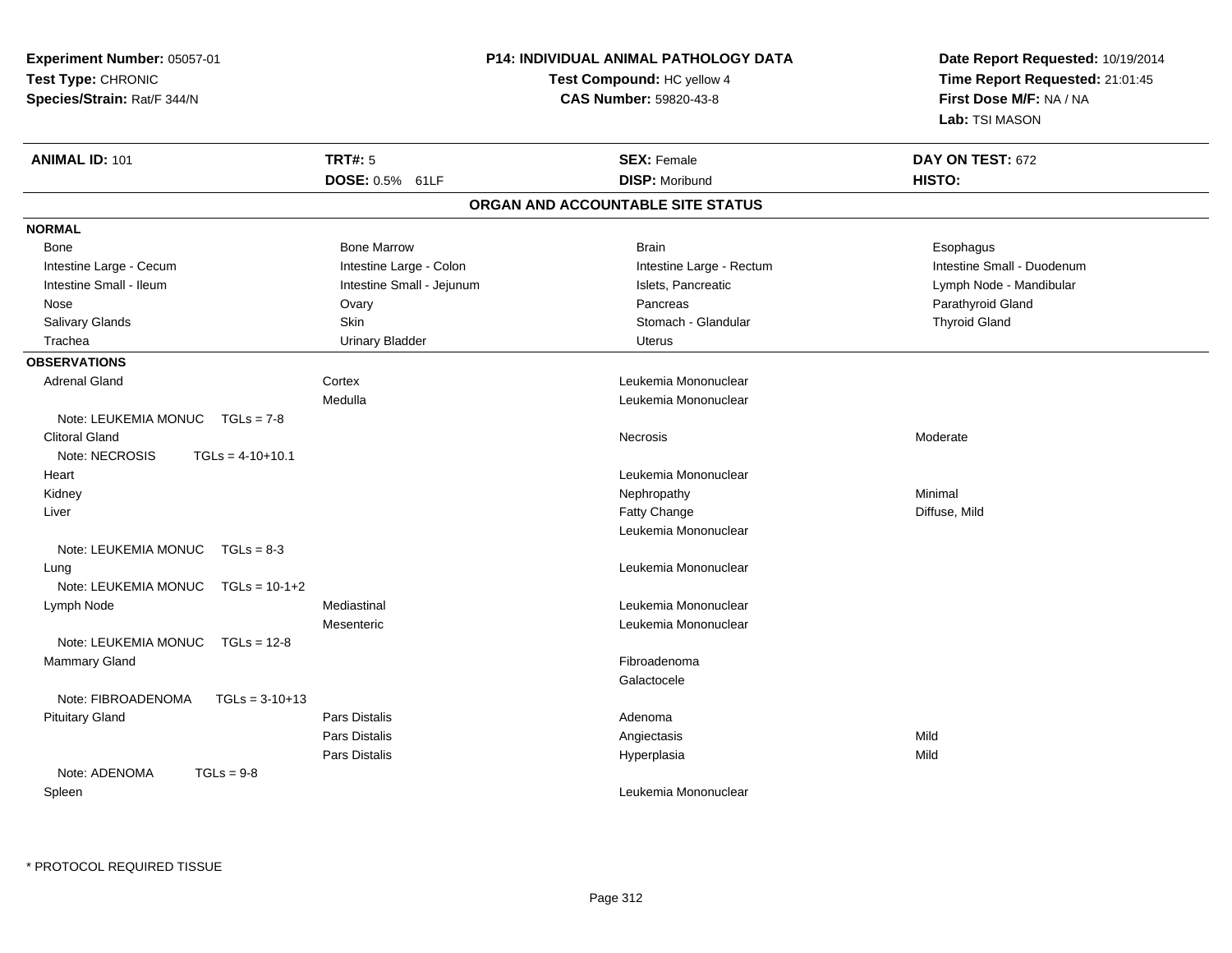| Experiment Number: 05057-01<br><b>Test Type: CHRONIC</b><br>Species/Strain: Rat/F 344/N | <b>P14: INDIVIDUAL ANIMAL PATHOLOGY DATA</b><br>Test Compound: HC yellow 4<br><b>CAS Number: 59820-43-8</b> |                                   | Date Report Requested: 10/19/2014<br>Time Report Requested: 21:01:45<br>First Dose M/F: NA / NA<br>Lab: TSI MASON |  |
|-----------------------------------------------------------------------------------------|-------------------------------------------------------------------------------------------------------------|-----------------------------------|-------------------------------------------------------------------------------------------------------------------|--|
| <b>ANIMAL ID: 101</b>                                                                   | TRT#: 5                                                                                                     | <b>SEX: Female</b>                | DAY ON TEST: 672                                                                                                  |  |
|                                                                                         | DOSE: 0.5% 61LF                                                                                             | <b>DISP: Moribund</b>             | HISTO:                                                                                                            |  |
|                                                                                         |                                                                                                             | ORGAN AND ACCOUNTABLE SITE STATUS |                                                                                                                   |  |
|                                                                                         |                                                                                                             | Thrombosis                        | Mild                                                                                                              |  |
| Note: LEUKEMIA MONUC $TGLs = 5-3+3.1$<br>[Thrombosis TGLS = $6-3.1$ ]                   |                                                                                                             |                                   |                                                                                                                   |  |
| Stomach<br>Note: ACANTHOSIS<br>$TGLs = 11-7$                                            | Forestomach                                                                                                 | Acanthosis                        | Mild                                                                                                              |  |
| Thymus                                                                                  |                                                                                                             | Leukemia Mononuclear              |                                                                                                                   |  |
| PRIMARY CAUSE OF DEATH                                                                  |                                                                                                             |                                   |                                                                                                                   |  |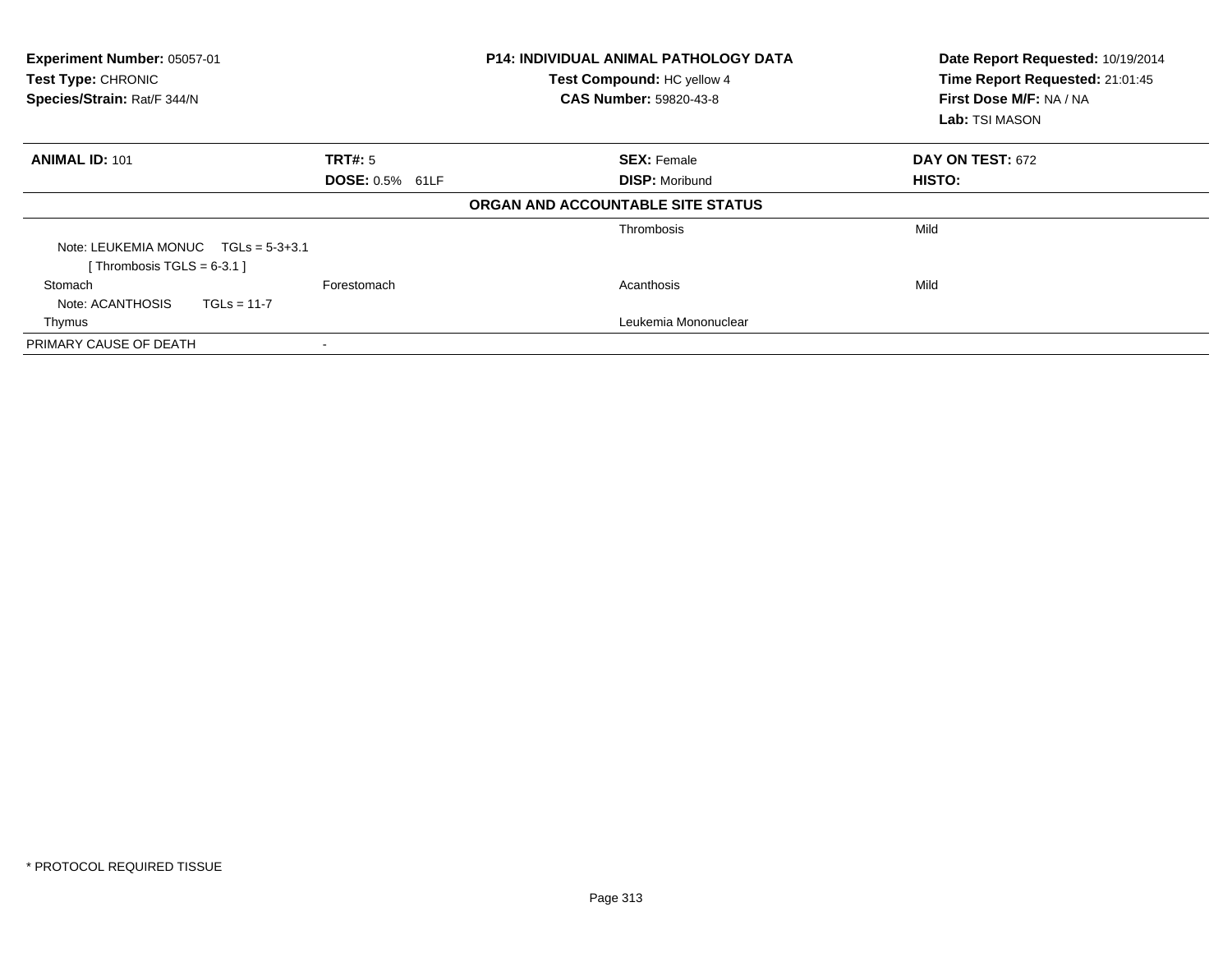| Experiment Number: 05057-01<br>Test Type: CHRONIC<br>Species/Strain: Rat/F 344/N | <b>P14: INDIVIDUAL ANIMAL PATHOLOGY DATA</b><br>Test Compound: HC yellow 4<br><b>CAS Number: 59820-43-8</b> |                                   | Date Report Requested: 10/19/2014<br>Time Report Requested: 21:01:45<br>First Dose M/F: NA / NA<br>Lab: TSI MASON |
|----------------------------------------------------------------------------------|-------------------------------------------------------------------------------------------------------------|-----------------------------------|-------------------------------------------------------------------------------------------------------------------|
| <b>ANIMAL ID: 104</b>                                                            | <b>TRT#: 5</b>                                                                                              | <b>SEX: Female</b>                | DAY ON TEST: 735                                                                                                  |
|                                                                                  | DOSE: 0.5% 61LF                                                                                             | <b>DISP: Terminal Sacrifice</b>   | HISTO:                                                                                                            |
|                                                                                  |                                                                                                             | ORGAN AND ACCOUNTABLE SITE STATUS |                                                                                                                   |
| <b>NORMAL</b>                                                                    |                                                                                                             |                                   |                                                                                                                   |
| <b>Adrenal Gland - Cortex</b>                                                    | Adrenal Gland - Medulla                                                                                     | Bone                              | <b>Bone Marrow</b>                                                                                                |
| <b>Brain</b>                                                                     | Esophagus                                                                                                   | Heart                             | Intestine Large - Cecum                                                                                           |
| Intestine Large - Colon                                                          | Intestine Large - Rectum                                                                                    | Intestine Small - Duodenum        | Intestine Small - Ileum                                                                                           |
| Intestine Small - Jejunum                                                        | Islets, Pancreatic                                                                                          | Lung                              | Lymph Node - Mandibular                                                                                           |
| Lymph Node - Mesenteric                                                          | Nose                                                                                                        | Ovary                             | Parathyroid Gland                                                                                                 |
| Salivary Glands                                                                  | Skin                                                                                                        | Stomach - Forestomach             | Stomach - Glandular                                                                                               |
| Thymus                                                                           | Trachea                                                                                                     | <b>Urinary Bladder</b>            | <b>Uterus</b>                                                                                                     |
| <b>OBSERVATIONS</b>                                                              |                                                                                                             |                                   |                                                                                                                   |
| <b>Clitoral Gland</b>                                                            |                                                                                                             | Necrosis                          | Mild                                                                                                              |
| Note: NECROSIS                                                                   | $TGLs = 3-10$                                                                                               |                                   |                                                                                                                   |
| Kidney                                                                           |                                                                                                             | Nephropathy                       | Moderate                                                                                                          |
| Liver                                                                            |                                                                                                             | <b>Basophilic Focus</b>           |                                                                                                                   |
|                                                                                  | <b>Bile Duct</b>                                                                                            | Hyperplasia                       | Mild                                                                                                              |
| <b>Mammary Gland</b>                                                             |                                                                                                             | Fibroadenoma                      | Multiple                                                                                                          |
| Note: FIBROADENOMA                                                               | $TGLs = 2-14,4-13$                                                                                          |                                   |                                                                                                                   |
| Pancreas                                                                         | Acinus                                                                                                      | Adenoma                           |                                                                                                                   |
| <b>Pituitary Gland</b>                                                           | <b>Pars Distalis</b>                                                                                        | Adenoma                           |                                                                                                                   |
|                                                                                  | <b>Pars Distalis</b>                                                                                        | Angiectasis                       | Moderate                                                                                                          |
| Note: ADENOMA                                                                    | $TGLs = 5-8$                                                                                                |                                   |                                                                                                                   |
| Spleen                                                                           |                                                                                                             | Hematopoietic Cell Proliferation  | Mild                                                                                                              |
|                                                                                  |                                                                                                             | Pigmentation                      | Moderate                                                                                                          |
| <b>Thyroid Gland</b>                                                             |                                                                                                             | Hyperplasia                       | Mild                                                                                                              |
| PRIMARY CAUSE OF DEATH                                                           |                                                                                                             |                                   |                                                                                                                   |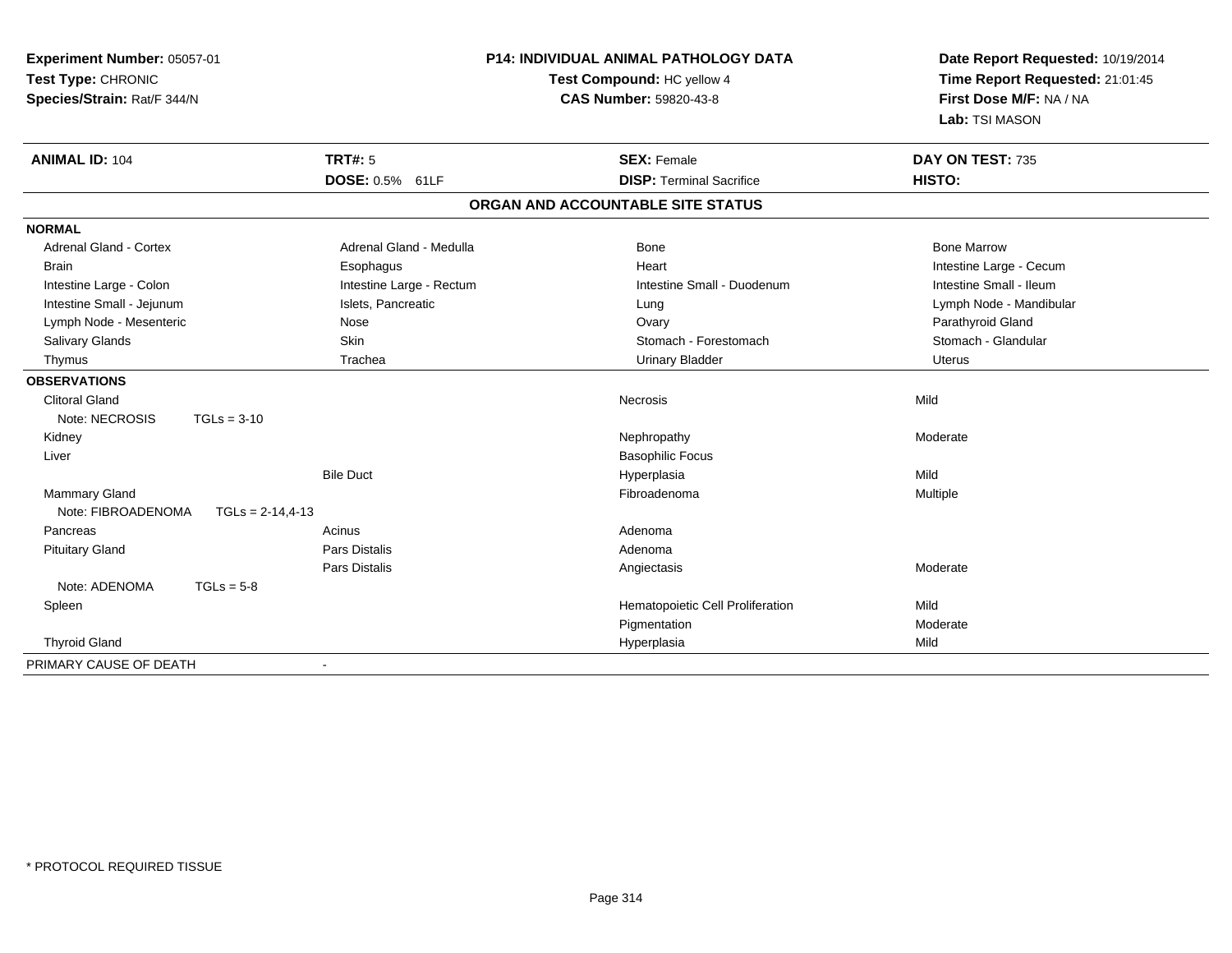| Experiment Number: 05057-01<br>Test Type: CHRONIC<br>Species/Strain: Rat/F 344/N                                                                                                                                                                                     | <b>P14: INDIVIDUAL ANIMAL PATHOLOGY DATA</b><br>Test Compound: HC yellow 4<br><b>CAS Number: 59820-43-8</b>                 |                                                                                                                                            | Date Report Requested: 10/19/2014<br>Time Report Requested: 21:01:45<br>First Dose M/F: NA / NA<br>Lab: TSI MASON                                                    |  |
|----------------------------------------------------------------------------------------------------------------------------------------------------------------------------------------------------------------------------------------------------------------------|-----------------------------------------------------------------------------------------------------------------------------|--------------------------------------------------------------------------------------------------------------------------------------------|----------------------------------------------------------------------------------------------------------------------------------------------------------------------|--|
| <b>ANIMAL ID: 105</b>                                                                                                                                                                                                                                                | <b>TRT#: 5</b><br>DOSE: 0.5% 61LF                                                                                           | <b>SEX: Female</b><br><b>DISP: Terminal Sacrifice</b>                                                                                      | DAY ON TEST: 735<br>HISTO:                                                                                                                                           |  |
|                                                                                                                                                                                                                                                                      |                                                                                                                             | ORGAN AND ACCOUNTABLE SITE STATUS                                                                                                          |                                                                                                                                                                      |  |
| <b>NORMAL</b>                                                                                                                                                                                                                                                        |                                                                                                                             |                                                                                                                                            |                                                                                                                                                                      |  |
| <b>Adrenal Gland - Cortex</b><br><b>Clitoral Gland</b><br>Intestine Large - Colon<br>Intestine Small - Jejunum<br>Lymph Node - Mesenteric<br>Parathyroid Gland<br>Thymus<br><b>MISSING</b><br>Mammary Gland<br><b>OBSERVATIONS</b><br><b>Adrenal Gland</b><br>Kidney | <b>Bone</b><br>Esophagus<br>Intestine Large - Rectum<br>Islets, Pancreatic<br>Nose<br>Salivary Glands<br>Trachea<br>Medulla | <b>Bone Marrow</b><br>Heart<br>Intestine Small - Duodenum<br>Lung<br>Ovary<br>Skin<br><b>Urinary Bladder</b><br>Hyperplasia<br>Nephropathy | <b>Brain</b><br>Intestine Large - Cecum<br>Intestine Small - Ileum<br>Lymph Node - Mandibular<br>Pancreas<br>Stomach - Glandular<br><b>Uterus</b><br>Minimal<br>Mild |  |
| Liver<br>[Basophilic Focus TGLS = 4-3]<br><b>Pituitary Gland</b><br>$TGLs = 5-8$<br>Note: ADENOMA                                                                                                                                                                    | <b>Pars Distalis</b><br>Pars Distalis                                                                                       | <b>Basophilic Focus</b><br>Inflammation<br>Adenoma<br>Hyperplasia                                                                          | Granulomatous, Minimal<br>Mild                                                                                                                                       |  |
| Spleen<br>Note: INFILTRAT CELL<br>$TGLs = 3-3+3.1$<br>Stomach                                                                                                                                                                                                        | Forestomach                                                                                                                 | <b>Infiltration Cellular</b><br>Acanthosis                                                                                                 | Histiocyte, Moderate<br>Mild                                                                                                                                         |  |
| Note: ACANTHOSIS<br>$TGLs = 6-7$<br><b>Thyroid Gland</b><br>PRIMARY CAUSE OF DEATH                                                                                                                                                                                   | C Cell                                                                                                                      | Hyperplasia                                                                                                                                | Mild                                                                                                                                                                 |  |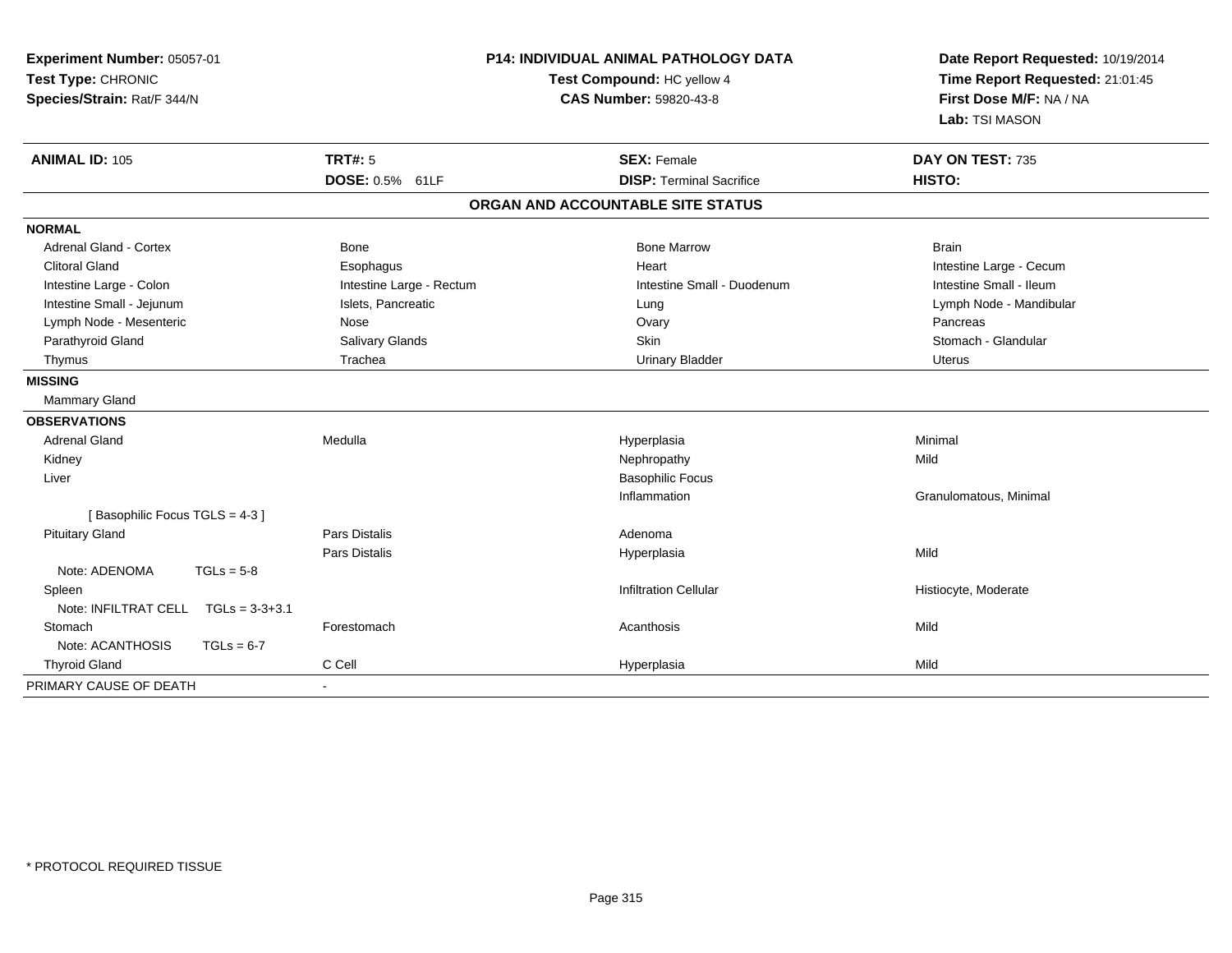| Experiment Number: 05057-01<br>Test Type: CHRONIC<br>Species/Strain: Rat/F 344/N<br><b>ANIMAL ID: 106</b> | <b>TRT#: 5</b>           | <b>P14: INDIVIDUAL ANIMAL PATHOLOGY DATA</b><br>Test Compound: HC yellow 4<br><b>CAS Number: 59820-43-8</b><br><b>SEX: Female</b> | Date Report Requested: 10/19/2014<br>Time Report Requested: 21:01:45<br>First Dose M/F: NA / NA<br>Lab: TSI MASON<br>DAY ON TEST: 664 |
|-----------------------------------------------------------------------------------------------------------|--------------------------|-----------------------------------------------------------------------------------------------------------------------------------|---------------------------------------------------------------------------------------------------------------------------------------|
|                                                                                                           | DOSE: 0.5% 61LF          | <b>DISP: Moribund</b>                                                                                                             | HISTO:                                                                                                                                |
|                                                                                                           |                          | ORGAN AND ACCOUNTABLE SITE STATUS                                                                                                 |                                                                                                                                       |
| <b>NORMAL</b>                                                                                             |                          |                                                                                                                                   |                                                                                                                                       |
| <b>Adrenal Gland - Cortex</b>                                                                             | Adrenal Gland - Medulla  | Bone                                                                                                                              | <b>Bone Marrow</b>                                                                                                                    |
| <b>Brain</b>                                                                                              | <b>Clitoral Gland</b>    | Esophagus                                                                                                                         | Intestine Large - Cecum                                                                                                               |
| Intestine Large - Colon                                                                                   | Intestine Large - Rectum | Intestine Small - Duodenum                                                                                                        | Intestine Small - Ileum                                                                                                               |
| Intestine Small - Jejunum                                                                                 | Islets, Pancreatic       | Lung                                                                                                                              | Lymph Node - Mandibular                                                                                                               |
| Lymph Node - Mesenteric                                                                                   | Nose                     | Ovary                                                                                                                             | Pancreas                                                                                                                              |
| Parathyroid Gland                                                                                         | Salivary Glands          | Skin                                                                                                                              | Stomach - Forestomach                                                                                                                 |
| Stomach - Glandular                                                                                       | Thymus                   | <b>Thyroid Gland</b>                                                                                                              | Trachea                                                                                                                               |
| <b>Urinary Bladder</b>                                                                                    | <b>Uterus</b>            |                                                                                                                                   |                                                                                                                                       |
| <b>MISSING</b>                                                                                            |                          |                                                                                                                                   |                                                                                                                                       |
| <b>Mammary Gland</b>                                                                                      |                          |                                                                                                                                   |                                                                                                                                       |
| <b>OBSERVATIONS</b>                                                                                       |                          |                                                                                                                                   |                                                                                                                                       |
| Heart                                                                                                     |                          | Cardiomyopathy                                                                                                                    | Mild                                                                                                                                  |
| Kidney                                                                                                    |                          | Nephropathy                                                                                                                       | Mild                                                                                                                                  |
| Liver                                                                                                     | <b>Bile Duct</b>         | Hyperplasia                                                                                                                       | Minimal                                                                                                                               |
|                                                                                                           |                          | Inflammation                                                                                                                      | Granulomatous, Minimal                                                                                                                |
| <b>Pituitary Gland</b>                                                                                    | <b>Pars Distalis</b>     | Adenoma                                                                                                                           | Multiple                                                                                                                              |
|                                                                                                           | <b>Pars Distalis</b>     | Angiectasis                                                                                                                       | Mild                                                                                                                                  |
| Note: ADENOMA<br>$TGLs = 5-8$<br>Note: PROBABLE ADENOMA - PARS INTERMEDIA.                                |                          |                                                                                                                                   |                                                                                                                                       |
| Spleen                                                                                                    |                          | Pigmentation                                                                                                                      | Mild                                                                                                                                  |
| PRIMARY CAUSE OF DEATH                                                                                    |                          |                                                                                                                                   |                                                                                                                                       |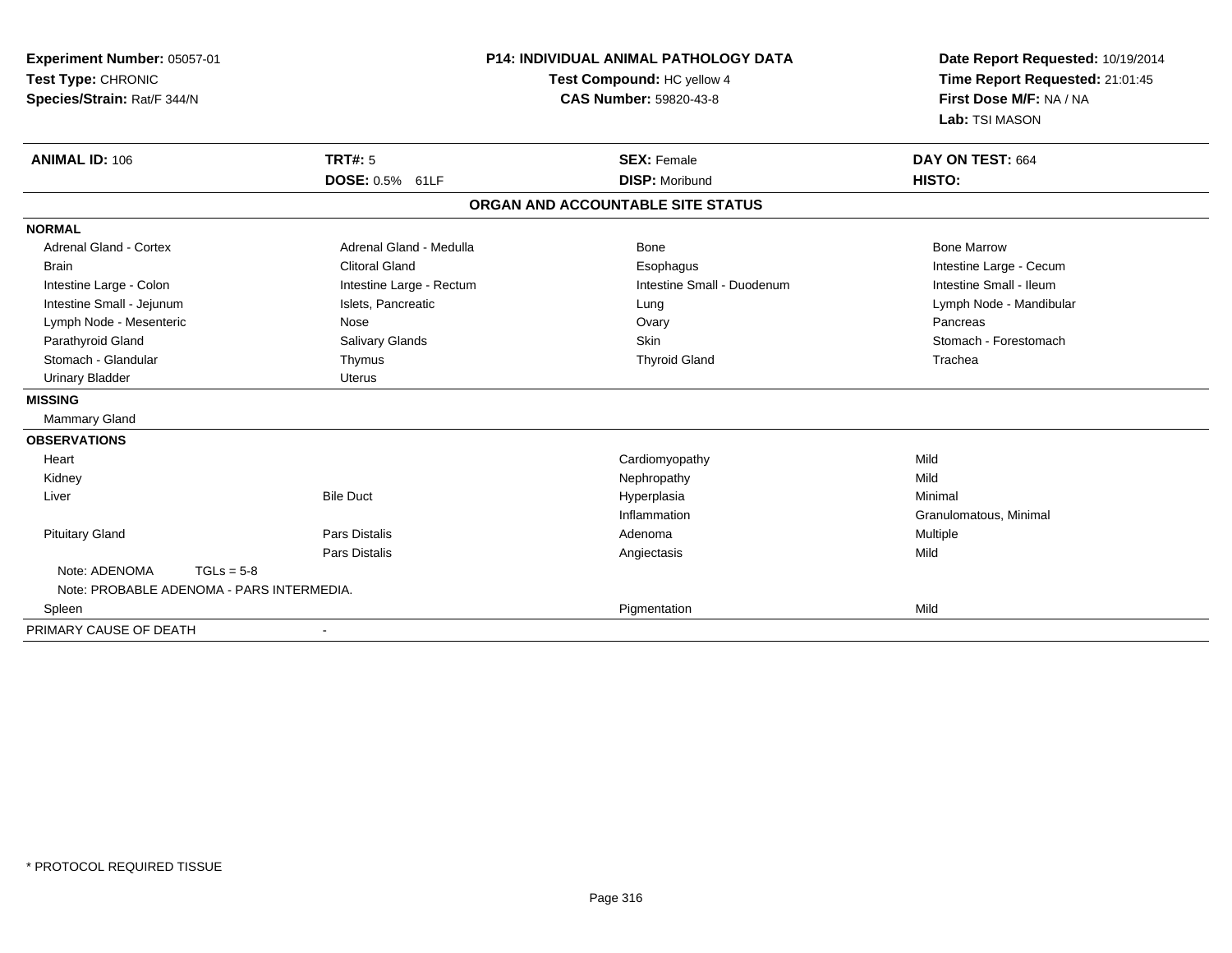| <b>P14: INDIVIDUAL ANIMAL PATHOLOGY DATA</b><br>Experiment Number: 05057-01<br>Test Type: CHRONIC<br>Test Compound: HC yellow 4<br><b>CAS Number: 59820-43-8</b><br>Species/Strain: Rat/F 344/N |                           |                                   | Date Report Requested: 10/19/2014<br>Time Report Requested: 21:01:45<br>First Dose M/F: NA / NA<br>Lab: TSI MASON |
|-------------------------------------------------------------------------------------------------------------------------------------------------------------------------------------------------|---------------------------|-----------------------------------|-------------------------------------------------------------------------------------------------------------------|
| <b>ANIMAL ID: 109</b>                                                                                                                                                                           | <b>TRT#: 5</b>            | <b>SEX: Female</b>                | DAY ON TEST: 735                                                                                                  |
|                                                                                                                                                                                                 | DOSE: 0.5% 61LF           | <b>DISP: Terminal Sacrifice</b>   | HISTO:                                                                                                            |
|                                                                                                                                                                                                 |                           | ORGAN AND ACCOUNTABLE SITE STATUS |                                                                                                                   |
| <b>NORMAL</b>                                                                                                                                                                                   |                           |                                   |                                                                                                                   |
| Adrenal Gland - Cortex                                                                                                                                                                          | Adrenal Gland - Medulla   | <b>Bone</b>                       | <b>Bone Marrow</b>                                                                                                |
| <b>Brain</b>                                                                                                                                                                                    | <b>Clitoral Gland</b>     | Esophagus                         | Heart                                                                                                             |
| Intestine Large - Cecum                                                                                                                                                                         | Intestine Large - Colon   | Intestine Large - Rectum          | Intestine Small - Duodenum                                                                                        |
| Intestine Small - Ileum                                                                                                                                                                         | Intestine Small - Jejunum | Islets, Pancreatic                | Lung                                                                                                              |
| Lymph Node - Mandibular                                                                                                                                                                         | Lymph Node - Mesenteric   | Nose                              | Ovary                                                                                                             |
| Pancreas                                                                                                                                                                                        | Parathyroid Gland         | <b>Salivary Glands</b>            | <b>Skin</b>                                                                                                       |
| Stomach - Forestomach                                                                                                                                                                           | Stomach - Glandular       | Thymus                            | Trachea                                                                                                           |
| <b>Urinary Bladder</b>                                                                                                                                                                          | <b>Uterus</b>             |                                   |                                                                                                                   |
| <b>OBSERVATIONS</b>                                                                                                                                                                             |                           |                                   |                                                                                                                   |
| Kidney                                                                                                                                                                                          |                           | Nephropathy                       | Mild                                                                                                              |
| Note: A FEW SCLEROSED GLOMERULI                                                                                                                                                                 |                           |                                   |                                                                                                                   |
| Liver                                                                                                                                                                                           |                           | <b>Basophilic Focus</b>           |                                                                                                                   |
|                                                                                                                                                                                                 |                           | Inflammation                      | Granulomatous, Minimal                                                                                            |
| <b>Mammary Gland</b>                                                                                                                                                                            |                           | Fibroadenoma                      |                                                                                                                   |
| Note: FIBROADENOMA<br>$TGLs = 2-13$                                                                                                                                                             |                           |                                   |                                                                                                                   |
| <b>Pituitary Gland</b>                                                                                                                                                                          | Pars Distalis             | Adenoma                           |                                                                                                                   |
|                                                                                                                                                                                                 | <b>Pars Distalis</b>      | Angiectasis                       | Moderate                                                                                                          |
| Note: ADENOMA<br>$TGLs = 4-8$                                                                                                                                                                   |                           |                                   |                                                                                                                   |
| Spleen                                                                                                                                                                                          |                           | Hematopoietic Cell Proliferation  | Mild                                                                                                              |
| <b>Thyroid Gland</b>                                                                                                                                                                            | C Cell                    | Hyperplasia                       | Mild                                                                                                              |
| PRIMARY CAUSE OF DEATH                                                                                                                                                                          |                           |                                   |                                                                                                                   |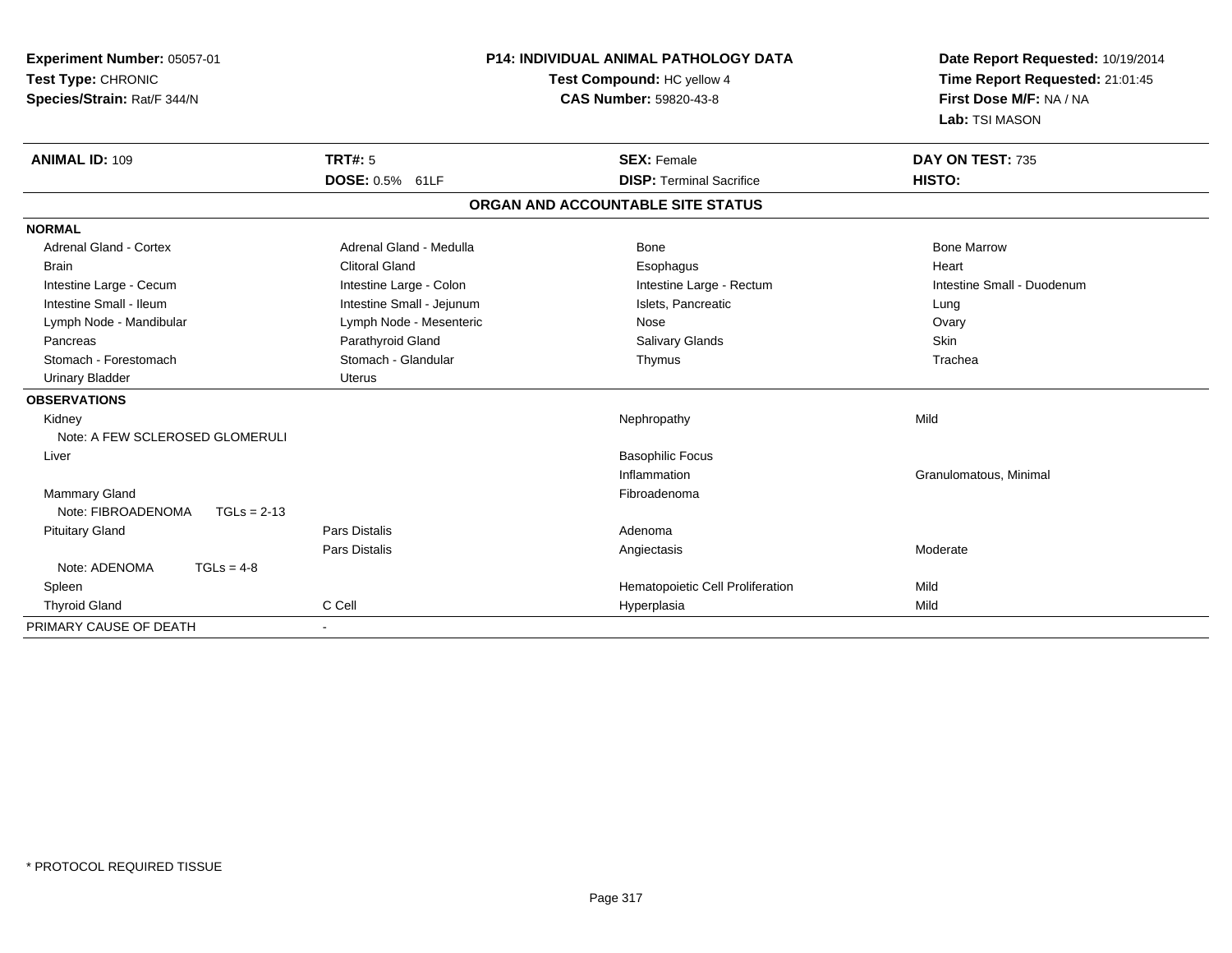| Experiment Number: 05057-01<br>Test Type: CHRONIC<br>Species/Strain: Rat/F 344/N |                            | P14: INDIVIDUAL ANIMAL PATHOLOGY DATA<br>Test Compound: HC yellow 4<br><b>CAS Number: 59820-43-8</b> | Date Report Requested: 10/19/2014<br>Time Report Requested: 21:01:45<br>First Dose M/F: NA / NA<br>Lab: TSI MASON |
|----------------------------------------------------------------------------------|----------------------------|------------------------------------------------------------------------------------------------------|-------------------------------------------------------------------------------------------------------------------|
| <b>ANIMAL ID: 110</b>                                                            | <b>TRT#: 5</b>             | <b>SEX: Female</b>                                                                                   | DAY ON TEST: 735                                                                                                  |
|                                                                                  | DOSE: 0.5% 61LF            | <b>DISP: Terminal Sacrifice</b>                                                                      | HISTO:                                                                                                            |
|                                                                                  |                            | ORGAN AND ACCOUNTABLE SITE STATUS                                                                    |                                                                                                                   |
| <b>NORMAL</b>                                                                    |                            |                                                                                                      |                                                                                                                   |
| <b>Adrenal Gland - Cortex</b>                                                    | Adrenal Gland - Medulla    | Bone                                                                                                 | <b>Bone Marrow</b>                                                                                                |
| <b>Brain</b>                                                                     | Esophagus                  | Intestine Large - Cecum                                                                              | Intestine Large - Colon                                                                                           |
| Intestine Large - Rectum                                                         | Intestine Small - Duodenum | Intestine Small - Ileum                                                                              | Intestine Small - Jejunum                                                                                         |
| Islets, Pancreatic                                                               | Lung                       | Lymph Node - Mandibular                                                                              | Nose                                                                                                              |
| Pancreas                                                                         | Parathyroid Gland          | Salivary Glands                                                                                      | Skin                                                                                                              |
| Stomach - Forestomach                                                            | Stomach - Glandular        | Thymus                                                                                               | Trachea                                                                                                           |
| <b>Urinary Bladder</b>                                                           | <b>Uterus</b>              |                                                                                                      |                                                                                                                   |
| <b>MISSING</b>                                                                   |                            |                                                                                                      |                                                                                                                   |
| <b>Clitoral Gland</b>                                                            |                            |                                                                                                      |                                                                                                                   |
| <b>OBSERVATIONS</b>                                                              |                            |                                                                                                      |                                                                                                                   |
| Heart                                                                            |                            | Cardiomyopathy                                                                                       | Mild                                                                                                              |
| Kidney                                                                           |                            | Nephropathy                                                                                          | Minimal                                                                                                           |
| Liver                                                                            |                            | <b>Basophilic Focus</b>                                                                              |                                                                                                                   |
|                                                                                  | <b>Bile Duct</b>           | Hyperplasia                                                                                          | Mild                                                                                                              |
|                                                                                  |                            | Inflammation                                                                                         | Granulomatous, Minimal                                                                                            |
| Lymph Node                                                                       | Mesenteric                 | Degeneration                                                                                         | Cystic, Moderate                                                                                                  |
| Note: DEGEN<br>$TGLs = 6-8$                                                      |                            |                                                                                                      |                                                                                                                   |
| Mammary Gland                                                                    |                            | Fibroadenoma                                                                                         |                                                                                                                   |
|                                                                                  |                            | Galactocele                                                                                          |                                                                                                                   |
| Note: FIBROADENOMA<br>$TGLs = 2-13$                                              |                            |                                                                                                      |                                                                                                                   |
| Ovary                                                                            |                            | Cyst                                                                                                 |                                                                                                                   |
| Note: CYST<br>$TGLs = 4-6$                                                       |                            |                                                                                                      |                                                                                                                   |
| <b>Pituitary Gland</b>                                                           | <b>Pars Distalis</b>       | Adenoma                                                                                              |                                                                                                                   |
|                                                                                  | Pars Distalis              | Angiectasis                                                                                          | Mild                                                                                                              |
| Note: ADENOMA<br>$TGLs = 8-8$                                                    |                            |                                                                                                      |                                                                                                                   |
| Spleen                                                                           |                            | Fibrosis                                                                                             | Mild                                                                                                              |
|                                                                                  |                            | Hematopoietic Cell Proliferation                                                                     | Mild                                                                                                              |
| Note: FIBROSIS<br>$TGLs = 5-3$                                                   |                            |                                                                                                      |                                                                                                                   |
| <b>Thyroid Gland</b>                                                             | C Cell                     | Hyperplasia                                                                                          | Minimal                                                                                                           |

PRIMARY CAUSE OF DEATH-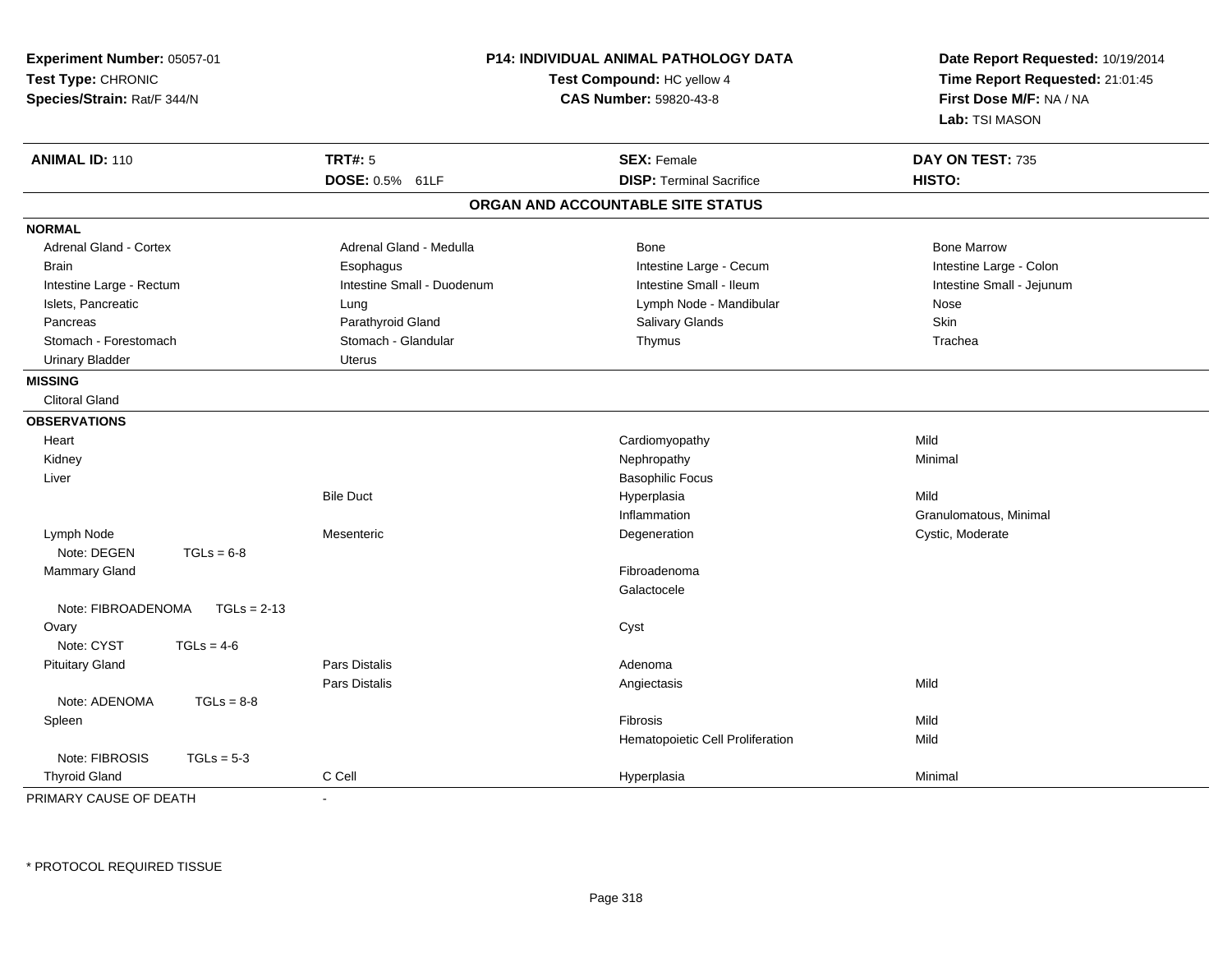| <b>Experiment Number: 05057-01</b><br><b>Test Type: CHRONIC</b><br>Species/Strain: Rat/F 344/N |                                   | <b>P14: INDIVIDUAL ANIMAL PATHOLOGY DATA</b><br>Test Compound: HC yellow 4<br><b>CAS Number: 59820-43-8</b> | Date Report Requested: 10/19/2014<br>Time Report Requested: 21:01:45<br>First Dose M/F: NA / NA<br>Lab: TSI MASON |
|------------------------------------------------------------------------------------------------|-----------------------------------|-------------------------------------------------------------------------------------------------------------|-------------------------------------------------------------------------------------------------------------------|
| <b>ANIMAL ID: 110</b>                                                                          | TRT#: 5<br><b>DOSE: 0.5% 61LF</b> | <b>SEX: Female</b><br><b>DISP: Terminal Sacrifice</b>                                                       | DAY ON TEST: 735<br>HISTO:                                                                                        |
|                                                                                                |                                   | ORGAN AND ACCOUNTABLE SITE STATUS                                                                           |                                                                                                                   |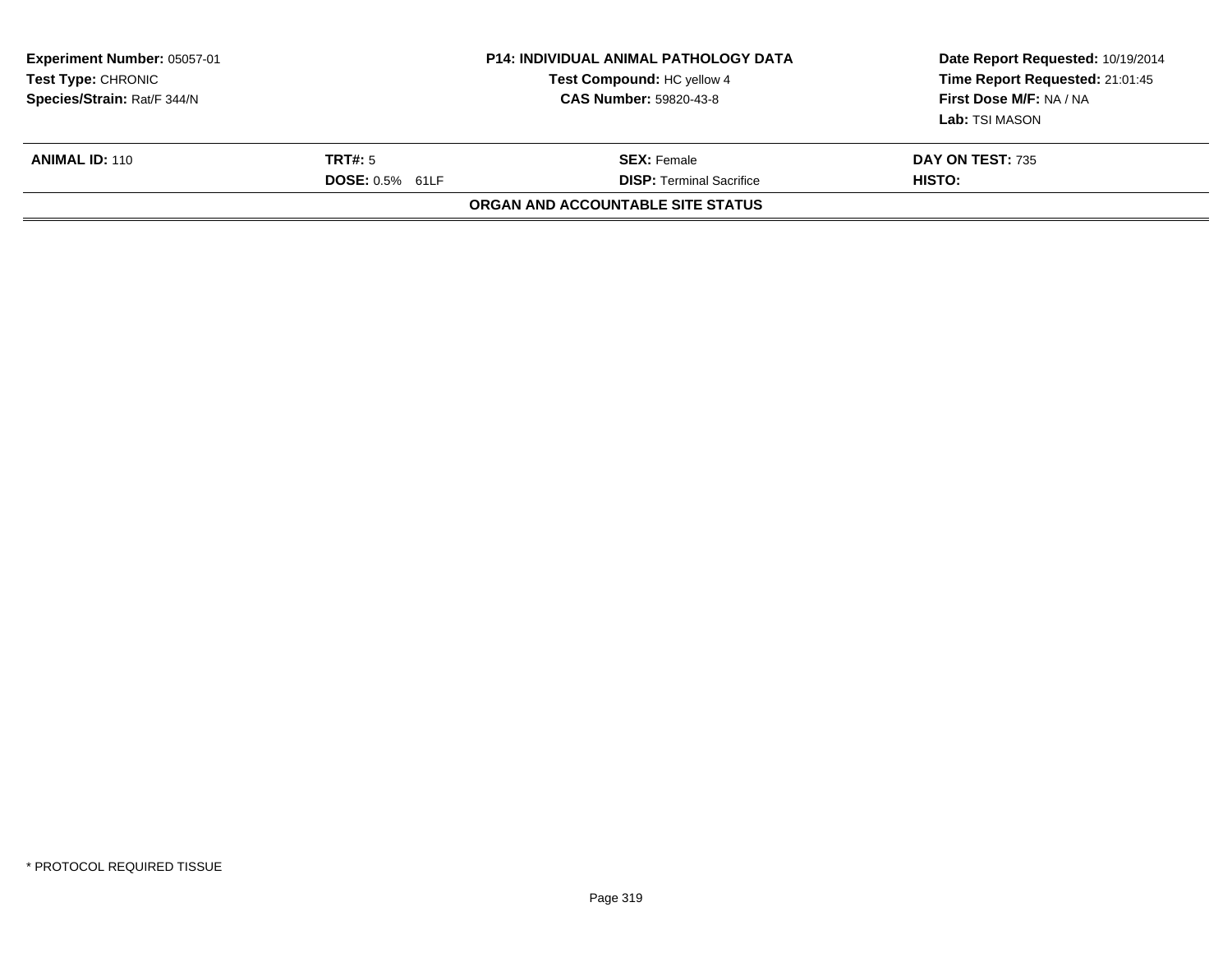| <b>P14: INDIVIDUAL ANIMAL PATHOLOGY DATA</b><br>Experiment Number: 05057-01<br>Test Type: CHRONIC<br>Test Compound: HC yellow 4<br>Species/Strain: Rat/F 344/N<br><b>CAS Number: 59820-43-8</b> |                           | Date Report Requested: 10/19/2014<br>Time Report Requested: 21:01:45<br>First Dose M/F: NA / NA<br>Lab: TSI MASON |                            |
|-------------------------------------------------------------------------------------------------------------------------------------------------------------------------------------------------|---------------------------|-------------------------------------------------------------------------------------------------------------------|----------------------------|
| <b>ANIMAL ID: 111</b>                                                                                                                                                                           | <b>TRT#: 5</b>            | <b>SEX: Female</b>                                                                                                | DAY ON TEST: 685           |
|                                                                                                                                                                                                 | DOSE: 0.5% 61LF           | <b>DISP: Dead</b>                                                                                                 | HISTO:                     |
|                                                                                                                                                                                                 |                           | ORGAN AND ACCOUNTABLE SITE STATUS                                                                                 |                            |
| <b>NORMAL</b>                                                                                                                                                                                   |                           |                                                                                                                   |                            |
| <b>Adrenal Gland - Cortex</b>                                                                                                                                                                   | Adrenal Gland - Medulla   | Bone                                                                                                              | <b>Bone Marrow</b>         |
| <b>Brain</b>                                                                                                                                                                                    | <b>Clitoral Gland</b>     | Esophagus                                                                                                         | Heart                      |
| Intestine Large - Cecum                                                                                                                                                                         | Intestine Large - Colon   | Intestine Large - Rectum                                                                                          | Intestine Small - Duodenum |
| Intestine Small - Ileum                                                                                                                                                                         | Intestine Small - Jejunum | Islets, Pancreatic                                                                                                | Lung                       |
| Lymph Node - Mesenteric                                                                                                                                                                         | <b>Mammary Gland</b>      | Nose                                                                                                              | Ovary                      |
| Pancreas                                                                                                                                                                                        | Salivary Glands           | Stomach - Glandular                                                                                               | Thymus                     |
| <b>Thyroid Gland</b>                                                                                                                                                                            | Trachea                   | <b>Urinary Bladder</b>                                                                                            | <b>Uterus</b>              |
| <b>MISSING</b>                                                                                                                                                                                  |                           |                                                                                                                   |                            |
| Lymph Node - Mandibular                                                                                                                                                                         | Stomach - Forestomach     |                                                                                                                   |                            |
| <b>OBSERVATIONS</b>                                                                                                                                                                             |                           |                                                                                                                   |                            |
| Kidney                                                                                                                                                                                          |                           | Nephropathy                                                                                                       | Mild                       |
| Liver                                                                                                                                                                                           |                           | <b>Fatty Change</b>                                                                                               | Diffuse, Mild              |
| Note: FATTY CHANGE<br>$TGLs = 6-3$                                                                                                                                                              |                           |                                                                                                                   |                            |
| Parathyroid Gland                                                                                                                                                                               |                           | Adenoma                                                                                                           |                            |
| <b>Pituitary Gland</b>                                                                                                                                                                          | Pars Distalis             | Adenoma                                                                                                           |                            |
|                                                                                                                                                                                                 | <b>Pars Distalis</b>      | Angiectasis                                                                                                       | Mild                       |
| Note: ANGIECTASIS<br>$TGLs = 7-8$                                                                                                                                                               |                           |                                                                                                                   |                            |
| Note: ADENOMA<br>$TGLs = 8-8$                                                                                                                                                                   |                           |                                                                                                                   |                            |
| Skin                                                                                                                                                                                            | <b>Subcut Tiss</b>        | Fibroma                                                                                                           |                            |
| Note: FIBROMA<br>$TGLs = 1-13$                                                                                                                                                                  |                           |                                                                                                                   |                            |
| Spleen                                                                                                                                                                                          |                           | Hematopoietic Cell Proliferation                                                                                  | Moderate                   |
| PRIMARY CAUSE OF DEATH                                                                                                                                                                          | $\overline{\phantom{a}}$  |                                                                                                                   |                            |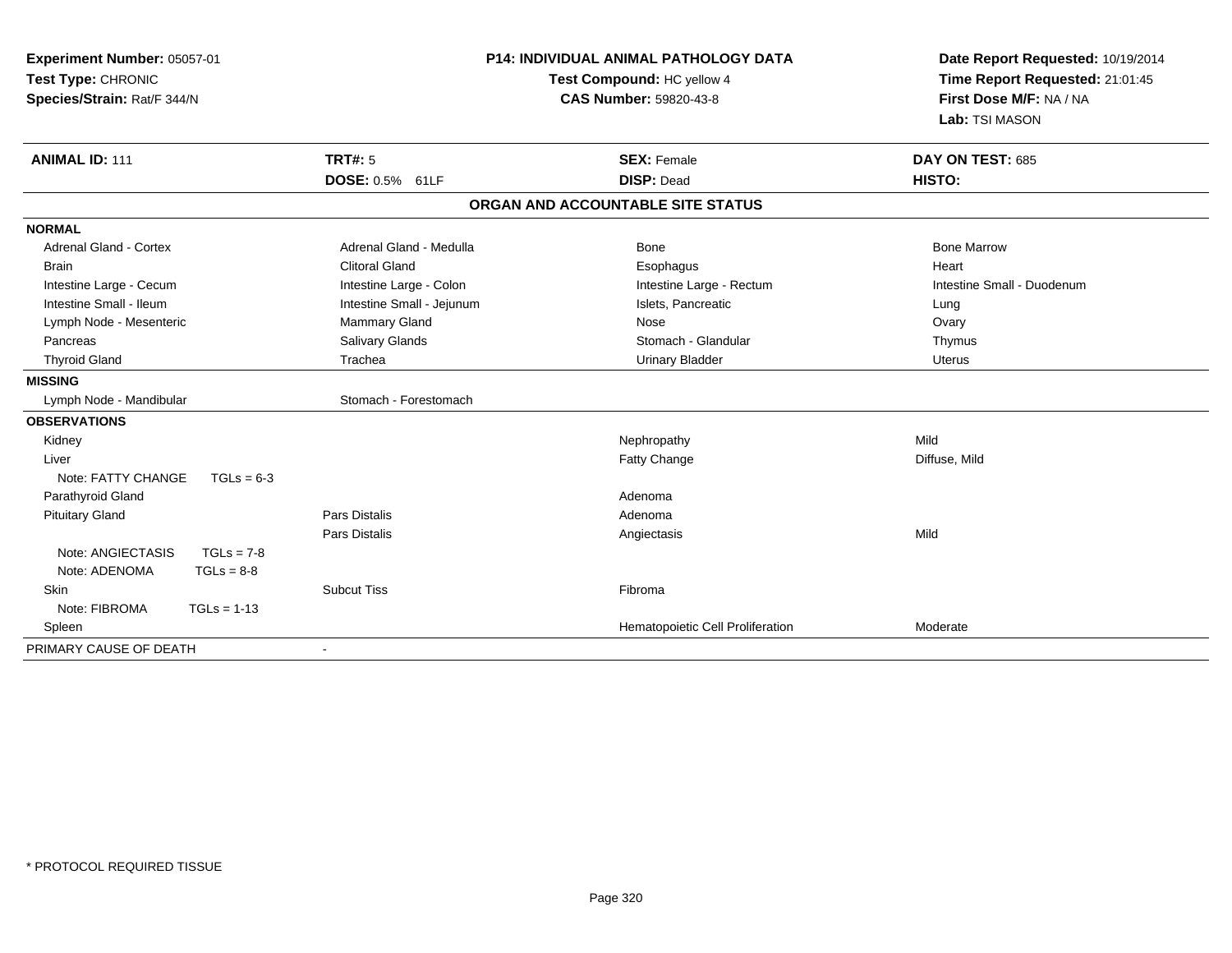| Experiment Number: 05057-01<br>Test Type: CHRONIC<br>Species/Strain: Rat/F 344/N |                                   | <b>P14: INDIVIDUAL ANIMAL PATHOLOGY DATA</b><br>Test Compound: HC yellow 4<br>CAS Number: 59820-43-8 |                            |
|----------------------------------------------------------------------------------|-----------------------------------|------------------------------------------------------------------------------------------------------|----------------------------|
| <b>ANIMAL ID: 112</b>                                                            | <b>TRT#: 5</b><br>DOSE: 0.5% 61LF | <b>SEX: Female</b><br><b>DISP: Terminal Sacrifice</b>                                                | DAY ON TEST: 735<br>HISTO: |
|                                                                                  |                                   | ORGAN AND ACCOUNTABLE SITE STATUS                                                                    |                            |
| <b>NORMAL</b>                                                                    |                                   |                                                                                                      |                            |
| <b>Adrenal Gland - Cortex</b>                                                    | <b>Bone</b>                       | <b>Bone Marrow</b>                                                                                   | <b>Brain</b>               |
| <b>Clitoral Gland</b>                                                            | Esophagus                         | Intestine Large - Cecum                                                                              | Intestine Large - Colon    |
| Intestine Large - Rectum                                                         | Intestine Small - Duodenum        | Intestine Small - Ileum                                                                              | Intestine Small - Jejunum  |
| Islets, Pancreatic                                                               | Lymph Node - Mandibular           | Lymph Node - Mesenteric                                                                              | Nose                       |
| Ovary                                                                            | Pancreas                          | Salivary Glands                                                                                      | Skin                       |
| Stomach - Forestomach                                                            | Stomach - Glandular               | Thymus                                                                                               | <b>Thyroid Gland</b>       |
| Trachea                                                                          | <b>Urinary Bladder</b>            | <b>Uterus</b>                                                                                        |                            |
| <b>MISSING</b>                                                                   |                                   |                                                                                                      |                            |
| Mammary Gland                                                                    | Parathyroid Gland                 |                                                                                                      |                            |
| <b>OBSERVATIONS</b>                                                              |                                   |                                                                                                      |                            |
| <b>Adrenal Gland</b>                                                             | Medulla                           | Pheochromocytoma Benign                                                                              |                            |
| Heart                                                                            |                                   | Cardiomyopathy                                                                                       | Mild                       |
| Kidney                                                                           |                                   | Nephropathy                                                                                          | Mild                       |
| Liver                                                                            |                                   | <b>Basophilic Focus</b>                                                                              |                            |
|                                                                                  | <b>Bile Duct</b>                  | Hyperplasia                                                                                          | Minimal                    |
|                                                                                  |                                   | Inflammation                                                                                         | Granulomatous, Mild        |
|                                                                                  |                                   | <b>Mixed Cell Focus</b>                                                                              |                            |
|                                                                                  |                                   | <b>Necrosis</b>                                                                                      | Minimal                    |
| Lung                                                                             |                                   | <b>Infiltration Cellular</b>                                                                         | Histiocyte, Minimal        |
| <b>Pituitary Gland</b>                                                           | <b>Pars Distalis</b>              | Adenoma                                                                                              |                            |
|                                                                                  | <b>Pars Distalis</b>              | Angiectasis                                                                                          | Mild                       |
| Spleen                                                                           |                                   | Pigmentation                                                                                         | Mild                       |
| Note: CONGESTED                                                                  |                                   |                                                                                                      |                            |
| PRIMARY CAUSE OF DEATH                                                           |                                   |                                                                                                      |                            |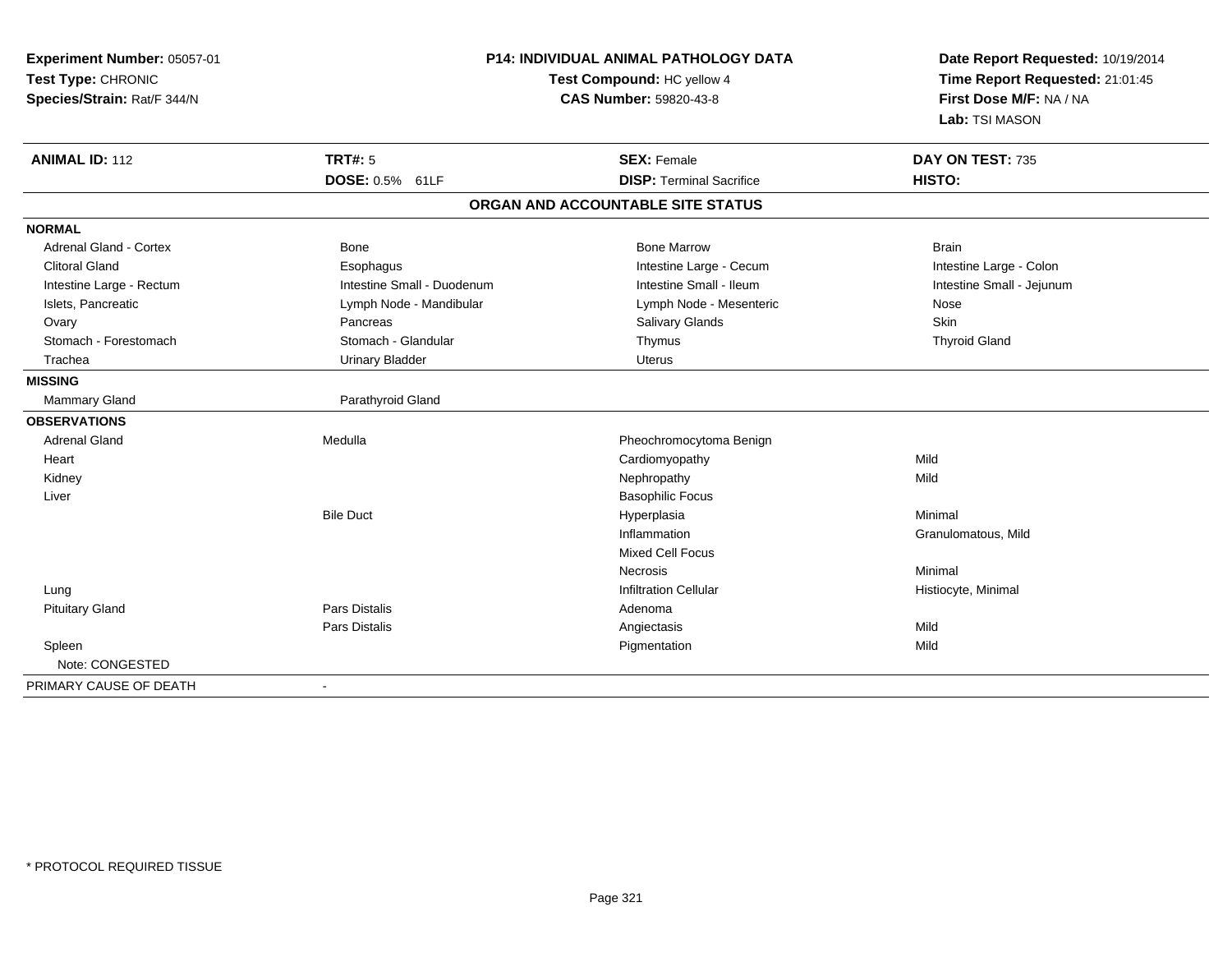| Experiment Number: 05057-01<br>Test Type: CHRONIC<br>Species/Strain: Rat/F 344/N | <b>P14: INDIVIDUAL ANIMAL PATHOLOGY DATA</b><br>Test Compound: HC yellow 4<br><b>CAS Number: 59820-43-8</b> |                                   | Date Report Requested: 10/19/2014<br>Time Report Requested: 21:01:45<br>First Dose M/F: NA / NA<br>Lab: TSI MASON |
|----------------------------------------------------------------------------------|-------------------------------------------------------------------------------------------------------------|-----------------------------------|-------------------------------------------------------------------------------------------------------------------|
| <b>ANIMAL ID: 113</b>                                                            | <b>TRT#: 5</b>                                                                                              | <b>SEX: Female</b>                | DAY ON TEST: 545                                                                                                  |
|                                                                                  | DOSE: 0.5% 61LF                                                                                             | <b>DISP: Moribund</b>             | HISTO:                                                                                                            |
|                                                                                  |                                                                                                             | ORGAN AND ACCOUNTABLE SITE STATUS |                                                                                                                   |
| <b>NORMAL</b>                                                                    |                                                                                                             |                                   |                                                                                                                   |
| <b>Adrenal Gland - Cortex</b>                                                    | Bone                                                                                                        | <b>Bone Marrow</b>                | <b>Brain</b>                                                                                                      |
| <b>Clitoral Gland</b>                                                            | Esophagus                                                                                                   | Heart                             | Intestine Large - Cecum                                                                                           |
| Intestine Large - Colon                                                          | Intestine Small - Duodenum                                                                                  | Intestine Small - Ileum           | Intestine Small - Jejunum                                                                                         |
| Islets, Pancreatic                                                               | Lymph Node - Mandibular                                                                                     | Lymph Node - Mesenteric           | Nose                                                                                                              |
| Ovary                                                                            | Pancreas                                                                                                    | Salivary Glands                   | Stomach - Forestomach                                                                                             |
| Stomach - Glandular                                                              | Thymus                                                                                                      | Trachea                           | <b>Urinary Bladder</b>                                                                                            |
| <b>Uterus</b>                                                                    |                                                                                                             |                                   |                                                                                                                   |
| <b>MISSING</b>                                                                   |                                                                                                             |                                   |                                                                                                                   |
| Parathyroid Gland                                                                |                                                                                                             |                                   |                                                                                                                   |
| <b>INSUFFICIENT TISSUE</b>                                                       |                                                                                                             |                                   |                                                                                                                   |
| Adrenal Gland - Medulla                                                          |                                                                                                             |                                   |                                                                                                                   |
| <b>OBSERVATIONS</b>                                                              |                                                                                                             |                                   |                                                                                                                   |
| Intestine Large                                                                  | Rectum                                                                                                      | Parasite                          | Minimal                                                                                                           |
| Kidney                                                                           |                                                                                                             | Nephropathy                       | Minimal                                                                                                           |
| Liver                                                                            |                                                                                                             | <b>Basophilic Focus</b>           | Minimal                                                                                                           |
|                                                                                  |                                                                                                             | Inflammation                      | Granulomatous, Minimal                                                                                            |
| Lung                                                                             |                                                                                                             | Adenosquamous Carcinoma           | Metastatic (Skin)                                                                                                 |
|                                                                                  |                                                                                                             | Alveolar/Bronchiolar Adenoma      |                                                                                                                   |
|                                                                                  |                                                                                                             | <b>Infiltration Cellular</b>      | Histiocyte, Minimal                                                                                               |
| Note: CARC ADENOSQUA<br>$TGLs = 7-1.1$                                           |                                                                                                             |                                   |                                                                                                                   |
| Mammary Gland                                                                    | Acinus                                                                                                      | Hyperplasia                       | Mild                                                                                                              |
| <b>Pituitary Gland</b>                                                           | Pars Distalis                                                                                               | Cyst                              | Mild                                                                                                              |
| Skin                                                                             |                                                                                                             | Adenosquamous Carcinoma           |                                                                                                                   |
| Note: AND SEBACEOUS COMPONENT.                                                   |                                                                                                             |                                   |                                                                                                                   |
| Note: CARC ADENOSQUA  TGLs = 3-13                                                |                                                                                                             |                                   |                                                                                                                   |
| Spleen                                                                           |                                                                                                             | Hematopoietic Cell Proliferation  | Marked                                                                                                            |
| Note: HEMA CELL PROL TGLs = 5-3.1                                                |                                                                                                             |                                   |                                                                                                                   |
| <b>Thyroid Gland</b>                                                             | C Cell                                                                                                      | Hyperplasia                       | Minimal                                                                                                           |
| PRIMARY CAUSE OF DEATH                                                           | $\overline{a}$                                                                                              |                                   |                                                                                                                   |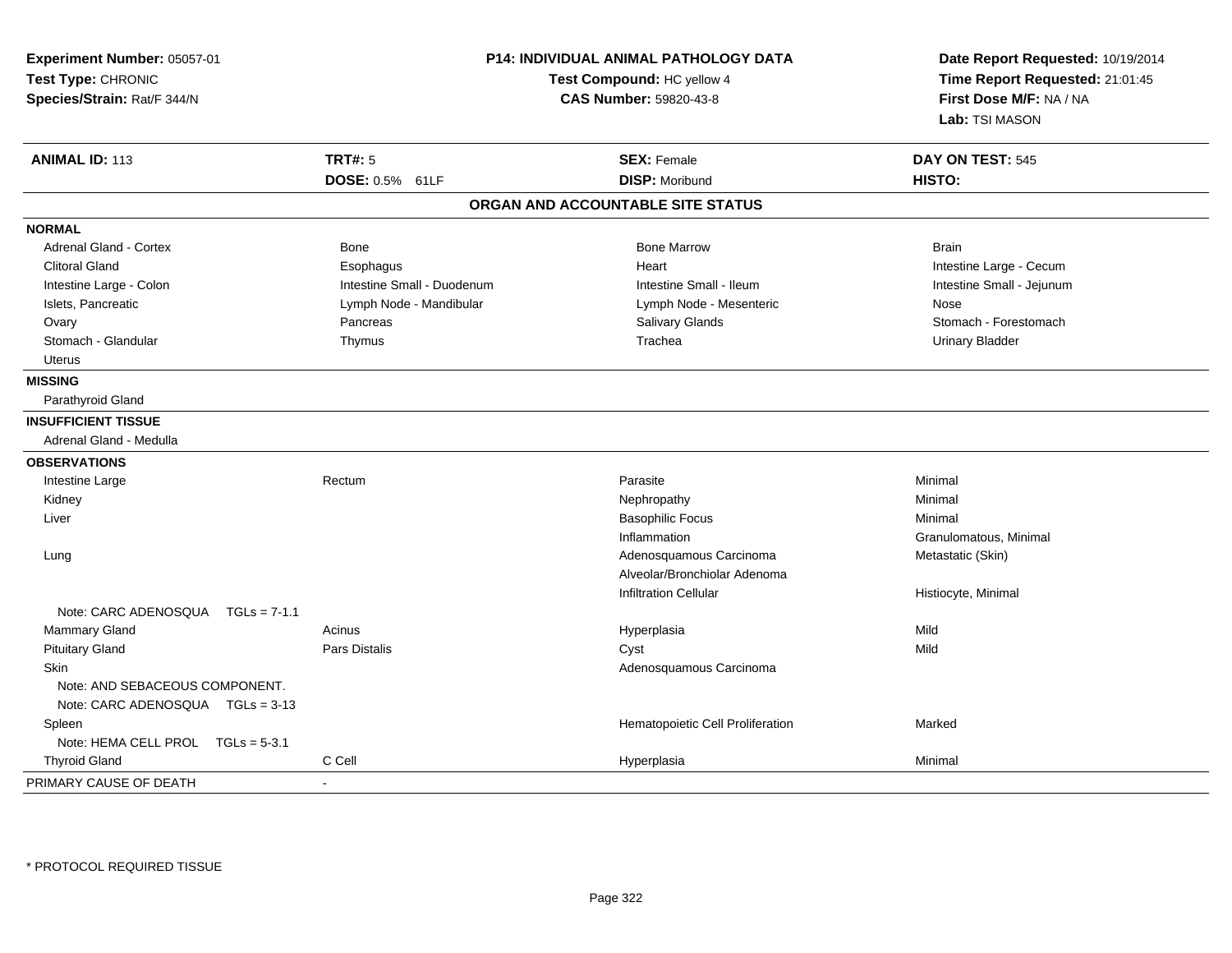| Experiment Number: 05057-01<br>Test Type: CHRONIC<br>Species/Strain: Rat/F 344/N |                |                                                              | P14: INDIVIDUAL ANIMAL PATHOLOGY DATA<br>Test Compound: HC yellow 4<br>CAS Number: 59820-43-8 | Date Report Requested: 10/19/2014<br>Time Report Requested: 21:01:45<br>First Dose M/F: NA / NA<br>Lab: TSI MASON |
|----------------------------------------------------------------------------------|----------------|--------------------------------------------------------------|-----------------------------------------------------------------------------------------------|-------------------------------------------------------------------------------------------------------------------|
| <b>ANIMAL ID: 114</b>                                                            |                | <b>TRT#: 5</b>                                               | <b>SEX: Female</b>                                                                            | DAY ON TEST: 735                                                                                                  |
|                                                                                  |                | DOSE: 0.5% 61LF                                              | <b>DISP: Terminal Sacrifice</b>                                                               | HISTO:                                                                                                            |
|                                                                                  |                |                                                              | ORGAN AND ACCOUNTABLE SITE STATUS                                                             |                                                                                                                   |
| <b>NORMAL</b>                                                                    |                |                                                              |                                                                                               |                                                                                                                   |
| <b>Adrenal Gland - Cortex</b>                                                    |                | Adrenal Gland - Medulla                                      | Bone                                                                                          | <b>Bone Marrow</b>                                                                                                |
| <b>Brain</b>                                                                     |                | <b>Clitoral Gland</b>                                        | Esophagus                                                                                     | Intestine Large - Cecum                                                                                           |
| Intestine Large - Colon                                                          |                | Intestine Large - Rectum                                     | Intestine Small - Duodenum                                                                    | Intestine Small - Ileum                                                                                           |
| Intestine Small - Jejunum                                                        |                | Islets, Pancreatic                                           | Lymph Node - Mandibular                                                                       | Lymph Node - Mesenteric                                                                                           |
| Nose                                                                             |                | Pancreas                                                     | Parathyroid Gland                                                                             | Salivary Glands                                                                                                   |
| <b>Skeletal Muscle</b>                                                           |                | Skin                                                         | Stomach - Forestomach                                                                         | Stomach - Glandular                                                                                               |
| Thymus                                                                           |                | Trachea                                                      | <b>Urinary Bladder</b>                                                                        | <b>Uterus</b>                                                                                                     |
| <b>MISSING</b>                                                                   |                |                                                              |                                                                                               |                                                                                                                   |
| Mammary Gland                                                                    |                |                                                              |                                                                                               |                                                                                                                   |
| <b>OBSERVATIONS</b>                                                              |                |                                                              |                                                                                               |                                                                                                                   |
| Eye                                                                              |                | Lens                                                         | Cataract                                                                                      | Moderate                                                                                                          |
| Note: CATARACT                                                                   | $TGLs = 1-13$  |                                                              |                                                                                               |                                                                                                                   |
| Heart                                                                            |                |                                                              | Cardiomyopathy                                                                                | Mild                                                                                                              |
| Kidney                                                                           |                |                                                              | Nephropathy                                                                                   | Mild                                                                                                              |
| Liver                                                                            |                |                                                              | <b>Basophilic Focus</b>                                                                       |                                                                                                                   |
|                                                                                  |                | <b>Bile Duct</b>                                             | Hyperplasia                                                                                   | Minimal                                                                                                           |
|                                                                                  |                |                                                              | Inflammation                                                                                  | Granulomatous, Minimal                                                                                            |
| Lung                                                                             |                |                                                              | <b>Infiltration Cellular</b>                                                                  | Histiocyte, Minimal                                                                                               |
| Ovary                                                                            |                |                                                              | Cyst                                                                                          |                                                                                                                   |
| Note: CYST                                                                       | $TGLs = 5-6$   |                                                              |                                                                                               |                                                                                                                   |
| <b>Pituitary Gland</b>                                                           |                | <b>Pars Distalis</b>                                         | Adenoma                                                                                       |                                                                                                                   |
|                                                                                  |                | Pars Distalis                                                | Angiectasis                                                                                   | Moderate                                                                                                          |
| Note: ADENOMA                                                                    | $TGLs = 7-8$   |                                                              |                                                                                               |                                                                                                                   |
| <b>Skel Muscle</b>                                                               |                |                                                              |                                                                                               |                                                                                                                   |
|                                                                                  |                | Note: BLOOD AROUND SKELETAL MUSCLE BECAUSE OF THYROID TUMOR. |                                                                                               |                                                                                                                   |
| Spleen                                                                           |                |                                                              | Hematopoietic Cell Proliferation                                                              | Mild                                                                                                              |
|                                                                                  |                |                                                              | Pigmentation                                                                                  | Moderate                                                                                                          |
| <b>Thyroid Gland</b>                                                             |                | <b>Follicular Cel</b>                                        | Adenoma                                                                                       |                                                                                                                   |
| Note: ADENOMA                                                                    | $TGLs = 6-8.1$ |                                                              |                                                                                               |                                                                                                                   |

PRIMARY CAUSE OF DEATH-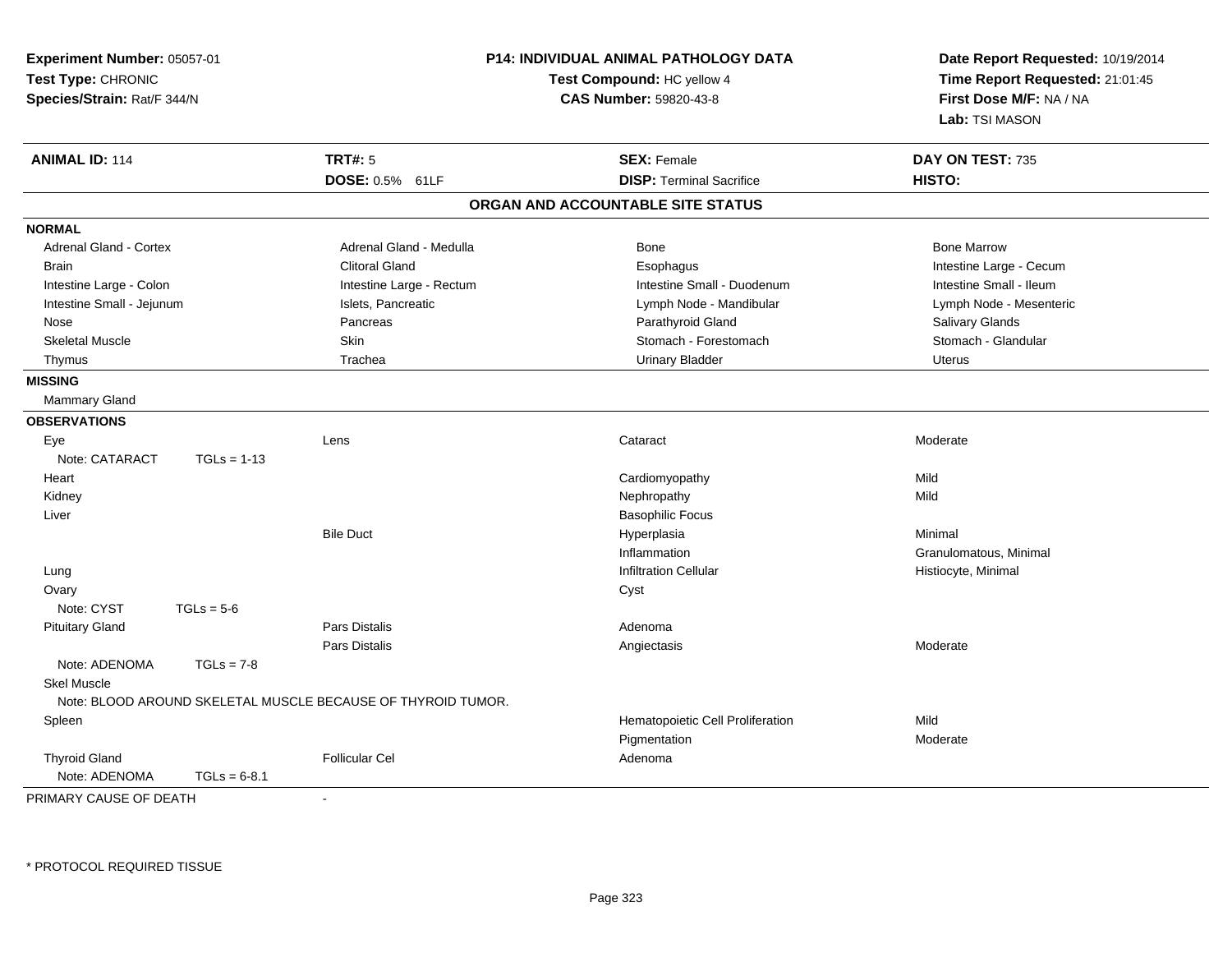| <b>Experiment Number: 05057-01</b><br><b>Test Type: CHRONIC</b><br>Species/Strain: Rat/F 344/N |                                   | <b>P14: INDIVIDUAL ANIMAL PATHOLOGY DATA</b><br>Test Compound: HC yellow 4<br><b>CAS Number: 59820-43-8</b> | Date Report Requested: 10/19/2014<br>Time Report Requested: 21:01:46<br>First Dose M/F: NA / NA<br>Lab: TSI MASON |
|------------------------------------------------------------------------------------------------|-----------------------------------|-------------------------------------------------------------------------------------------------------------|-------------------------------------------------------------------------------------------------------------------|
| <b>ANIMAL ID: 114</b>                                                                          | TRT#: 5<br><b>DOSE: 0.5% 61LF</b> | <b>SEX:</b> Female<br><b>DISP: Terminal Sacrifice</b>                                                       | <b>DAY ON TEST: 735</b><br><b>HISTO:</b>                                                                          |
|                                                                                                |                                   | ORGAN AND ACCOUNTABLE SITE STATUS                                                                           |                                                                                                                   |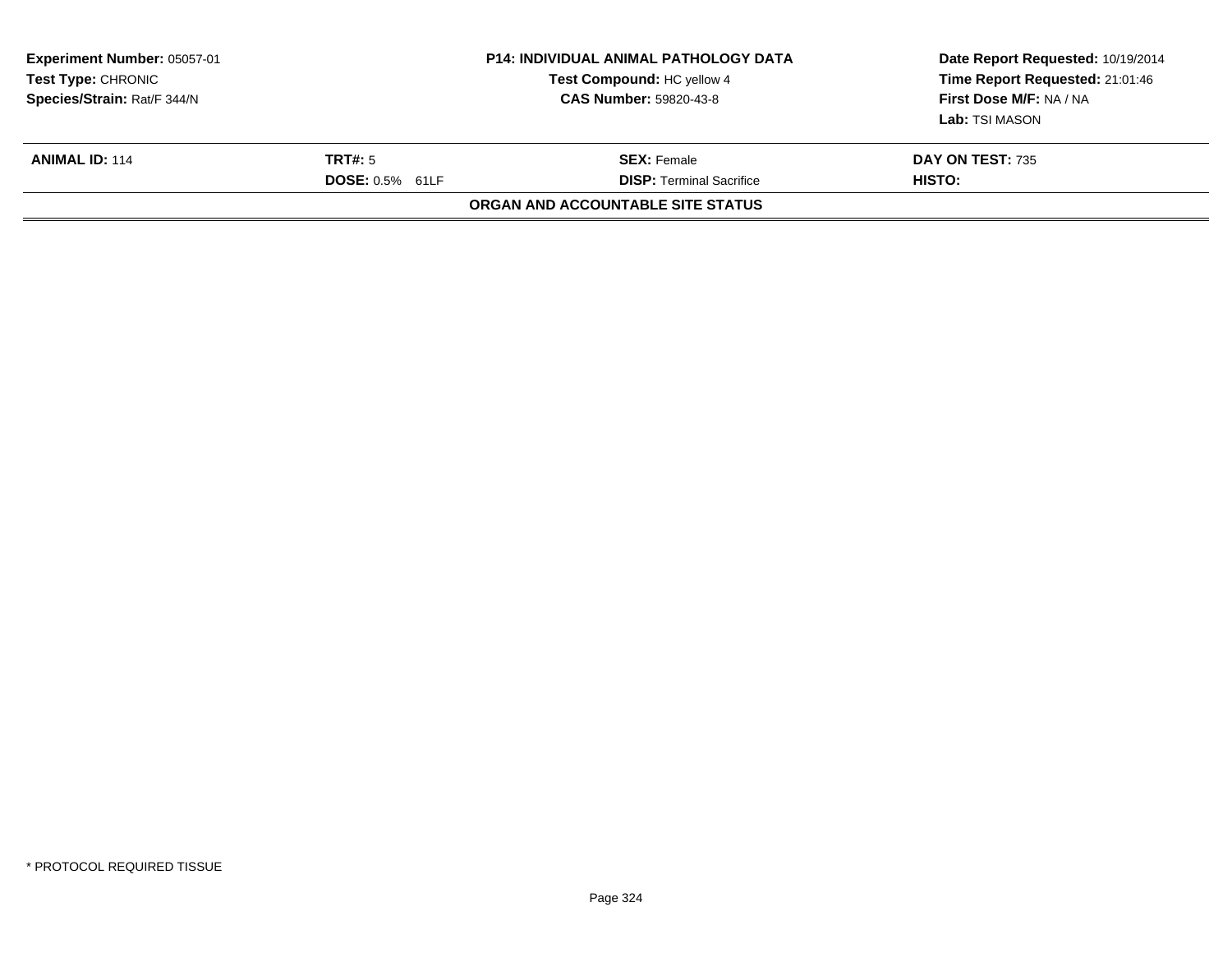| Experiment Number: 05057-01<br>Test Type: CHRONIC<br>Species/Strain: Rat/F 344/N |                    |                          | <b>P14: INDIVIDUAL ANIMAL PATHOLOGY DATA</b><br>Test Compound: HC yellow 4<br><b>CAS Number: 59820-43-8</b> | Date Report Requested: 10/19/2014<br>Time Report Requested: 21:01:46<br>First Dose M/F: NA / NA<br>Lab: TSI MASON |
|----------------------------------------------------------------------------------|--------------------|--------------------------|-------------------------------------------------------------------------------------------------------------|-------------------------------------------------------------------------------------------------------------------|
| <b>ANIMAL ID: 115</b>                                                            |                    | <b>TRT#: 5</b>           | <b>SEX: Female</b>                                                                                          | DAY ON TEST: 735                                                                                                  |
|                                                                                  |                    | DOSE: 0.5% 61LF          | <b>DISP: Terminal Sacrifice</b>                                                                             | HISTO:                                                                                                            |
|                                                                                  |                    |                          | ORGAN AND ACCOUNTABLE SITE STATUS                                                                           |                                                                                                                   |
| <b>NORMAL</b>                                                                    |                    |                          |                                                                                                             |                                                                                                                   |
| <b>Adrenal Gland - Cortex</b>                                                    |                    | Adrenal Gland - Medulla  | Bone                                                                                                        | <b>Bone Marrow</b>                                                                                                |
| <b>Brain</b>                                                                     |                    | Esophagus                | Heart                                                                                                       | Intestine Large - Cecum                                                                                           |
| Intestine Large - Colon                                                          |                    | Intestine Large - Rectum | Intestine Small - Duodenum                                                                                  | Intestine Small - Ileum                                                                                           |
| Intestine Small - Jejunum                                                        |                    | Islets, Pancreatic       | Lung                                                                                                        | Lymph Node - Mesenteric                                                                                           |
| Nose                                                                             |                    | Ovary                    | Pancreas                                                                                                    | Parathyroid Gland                                                                                                 |
| <b>Salivary Glands</b>                                                           |                    | Skin                     | Stomach - Forestomach                                                                                       | Stomach - Glandular                                                                                               |
| Thymus                                                                           |                    | Trachea                  | <b>Urinary Bladder</b>                                                                                      | <b>Uterus</b>                                                                                                     |
| <b>MISSING</b>                                                                   |                    |                          |                                                                                                             |                                                                                                                   |
| Lymph Node - Mandibular                                                          |                    |                          |                                                                                                             |                                                                                                                   |
| <b>OBSERVATIONS</b>                                                              |                    |                          |                                                                                                             |                                                                                                                   |
| <b>Clitoral Gland</b>                                                            |                    |                          | Necrosis                                                                                                    | Mild                                                                                                              |
| Note: NECROSIS                                                                   | $TGLs = 7-10$      |                          |                                                                                                             |                                                                                                                   |
| Kidney                                                                           |                    |                          | Nephropathy                                                                                                 | Minimal                                                                                                           |
| Liver                                                                            |                    |                          | <b>Basophilic Focus</b>                                                                                     |                                                                                                                   |
|                                                                                  |                    | <b>Bile Duct</b>         | Hyperplasia                                                                                                 | Mild                                                                                                              |
|                                                                                  |                    |                          | Inflammation                                                                                                | Granulomatous, Minimal                                                                                            |
| Note: SUGGESTION OF HYPERPLASIA OR NODULE IN                                     |                    |                          |                                                                                                             |                                                                                                                   |
| <b>Mammary Gland</b>                                                             |                    |                          | Fibroadenoma                                                                                                |                                                                                                                   |
| Note: FIBROADENOMA                                                               | $TGLs = 2-13+13.1$ |                          |                                                                                                             |                                                                                                                   |
| <b>Pituitary Gland</b>                                                           |                    | <b>Pars Distalis</b>     | Adenoma                                                                                                     |                                                                                                                   |
| Note: ADENOMA                                                                    | $TGLs = 4-8$       |                          |                                                                                                             |                                                                                                                   |
| Spleen                                                                           |                    |                          | Hematopoietic Cell Proliferation                                                                            | Mild                                                                                                              |
| <b>Thyroid Gland</b>                                                             |                    | C Cell                   | Adenoma                                                                                                     |                                                                                                                   |
| Note: ADENOMA                                                                    | $TGLs = 3-8$       |                          |                                                                                                             |                                                                                                                   |
| PRIMARY CAUSE OF DEATH                                                           |                    |                          |                                                                                                             |                                                                                                                   |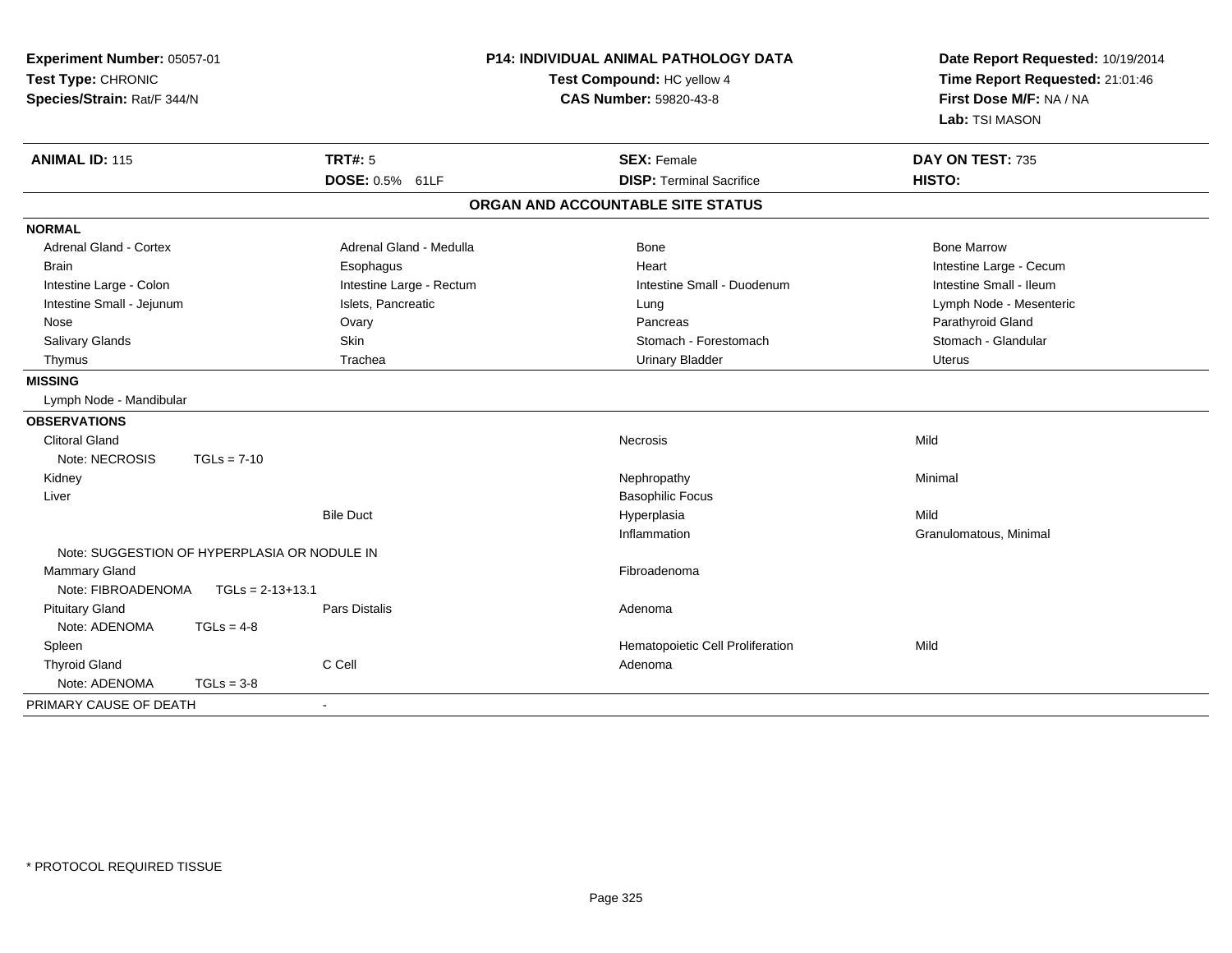| Experiment Number: 05057-01<br>Test Type: CHRONIC<br>Species/Strain: Rat/F 344/N | <b>P14: INDIVIDUAL ANIMAL PATHOLOGY DATA</b><br>Test Compound: HC yellow 4<br><b>CAS Number: 59820-43-8</b> |                                                       | Date Report Requested: 10/19/2014<br>Time Report Requested: 21:01:46<br>First Dose M/F: NA / NA<br>Lab: TSI MASON |
|----------------------------------------------------------------------------------|-------------------------------------------------------------------------------------------------------------|-------------------------------------------------------|-------------------------------------------------------------------------------------------------------------------|
| <b>ANIMAL ID: 116</b>                                                            | <b>TRT#: 5</b><br>DOSE: 0.5% 61LF                                                                           | <b>SEX: Female</b><br><b>DISP: Terminal Sacrifice</b> | DAY ON TEST: 735<br>HISTO:                                                                                        |
|                                                                                  |                                                                                                             | ORGAN AND ACCOUNTABLE SITE STATUS                     |                                                                                                                   |
|                                                                                  |                                                                                                             |                                                       |                                                                                                                   |
| <b>NORMAL</b>                                                                    |                                                                                                             |                                                       |                                                                                                                   |
| Adrenal Gland - Cortex                                                           | Adrenal Gland - Medulla                                                                                     | Bone                                                  | <b>Bone Marrow</b>                                                                                                |
| <b>Brain</b>                                                                     | <b>Clitoral Gland</b>                                                                                       | Intestine Large - Cecum                               | Intestine Large - Colon                                                                                           |
| Intestine Small - Duodenum                                                       | Intestine Small - Ileum                                                                                     | Intestine Small - Jejunum                             | Islets, Pancreatic                                                                                                |
| Lung                                                                             | Lymph Node - Mesenteric                                                                                     | Nose                                                  | Ovary                                                                                                             |
| Pancreas                                                                         | Salivary Glands                                                                                             | Skin                                                  | Stomach - Glandular                                                                                               |
| <b>Thyroid Gland</b>                                                             | Trachea                                                                                                     | <b>Urinary Bladder</b>                                | Uterus                                                                                                            |
| <b>MISSING</b>                                                                   |                                                                                                             |                                                       |                                                                                                                   |
| Esophagus                                                                        | Intestine Large - Rectum                                                                                    | Lymph Node - Mandibular                               | Parathyroid Gland                                                                                                 |
| Thymus                                                                           |                                                                                                             |                                                       |                                                                                                                   |
| <b>OBSERVATIONS</b>                                                              |                                                                                                             |                                                       |                                                                                                                   |
| Heart                                                                            |                                                                                                             | Cardiomyopathy                                        | Mild                                                                                                              |
| Kidney                                                                           |                                                                                                             | Nephropathy                                           | Mild                                                                                                              |
| Liver                                                                            |                                                                                                             | <b>Basophilic Focus</b>                               |                                                                                                                   |
|                                                                                  | <b>Bile Duct</b>                                                                                            | Hyperplasia                                           | Minimal                                                                                                           |
|                                                                                  |                                                                                                             | Inflammation                                          | Granulomatous, Minimal                                                                                            |
|                                                                                  |                                                                                                             | <b>Mixed Cell Focus</b>                               |                                                                                                                   |
| Note: [ MIXED CL FOCUS ] TGLs = 3-3                                              |                                                                                                             |                                                       |                                                                                                                   |
| <b>Mammary Gland</b>                                                             |                                                                                                             | Fibroadenoma                                          |                                                                                                                   |
| Note: FIBROADENOMA<br>$TGLs = 2-13$                                              |                                                                                                             |                                                       |                                                                                                                   |
| <b>Pituitary Gland</b>                                                           | <b>Pars Distalis</b>                                                                                        | Adenoma                                               |                                                                                                                   |
| Spleen                                                                           |                                                                                                             | Pigmentation                                          | Mild                                                                                                              |
| Stomach                                                                          | Forestomach                                                                                                 | Acanthosis                                            | Minimal                                                                                                           |
| Note: ACANTHOSIS<br>$TGLs = 4-7.1$                                               |                                                                                                             |                                                       |                                                                                                                   |
| PRIMARY CAUSE OF DEATH                                                           |                                                                                                             |                                                       |                                                                                                                   |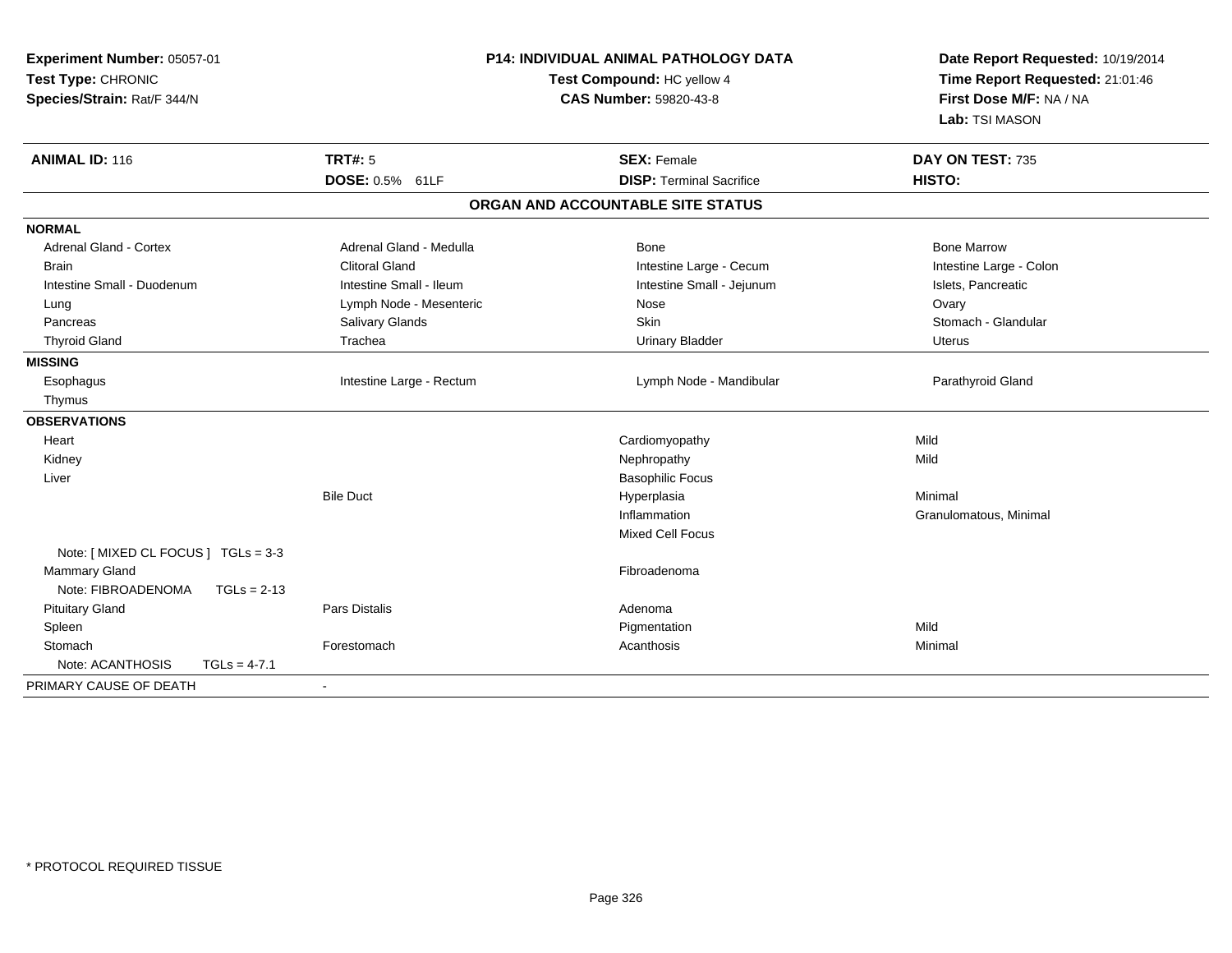| Experiment Number: 05057-01<br>Test Type: CHRONIC<br>Species/Strain: Rat/F 344/N | <b>P14: INDIVIDUAL ANIMAL PATHOLOGY DATA</b><br>Test Compound: HC yellow 4<br><b>CAS Number: 59820-43-8</b> |                                   | Date Report Requested: 10/19/2014<br>Time Report Requested: 21:01:46<br>First Dose M/F: NA / NA<br>Lab: TSI MASON |
|----------------------------------------------------------------------------------|-------------------------------------------------------------------------------------------------------------|-----------------------------------|-------------------------------------------------------------------------------------------------------------------|
| <b>ANIMAL ID: 117</b>                                                            | <b>TRT#: 5</b>                                                                                              | <b>SEX: Female</b>                | DAY ON TEST: 735                                                                                                  |
|                                                                                  | DOSE: 0.5% 61LF                                                                                             | <b>DISP: Terminal Sacrifice</b>   | HISTO:                                                                                                            |
|                                                                                  |                                                                                                             | ORGAN AND ACCOUNTABLE SITE STATUS |                                                                                                                   |
| <b>NORMAL</b>                                                                    |                                                                                                             |                                   |                                                                                                                   |
| Bone                                                                             | <b>Bone Marrow</b>                                                                                          | <b>Brain</b>                      | <b>Clitoral Gland</b>                                                                                             |
| Esophagus                                                                        | Intestine Large - Cecum                                                                                     | Intestine Large - Colon           | Intestine Large - Rectum                                                                                          |
| Intestine Small - Duodenum                                                       | Intestine Small - Ileum                                                                                     | Intestine Small - Jejunum         | Islets, Pancreatic                                                                                                |
| Lymph Node - Mandibular                                                          | Lymph Node - Mesenteric                                                                                     | Mammary Gland                     | Nose                                                                                                              |
| Pancreas                                                                         | Salivary Glands                                                                                             | Skin                              | Stomach - Forestomach                                                                                             |
| Stomach - Glandular                                                              | Thymus                                                                                                      | <b>Thyroid Gland</b>              | Trachea                                                                                                           |
| <b>Urinary Bladder</b>                                                           | <b>Uterus</b>                                                                                               |                                   |                                                                                                                   |
| <b>MISSING</b>                                                                   |                                                                                                             |                                   |                                                                                                                   |
| Parathyroid Gland                                                                |                                                                                                             |                                   |                                                                                                                   |
| <b>OBSERVATIONS</b>                                                              |                                                                                                             |                                   |                                                                                                                   |
| <b>Adrenal Gland</b>                                                             | Cortex                                                                                                      | Leukemia Mononuclear              |                                                                                                                   |
|                                                                                  | Medulla                                                                                                     | Leukemia Mononuclear              |                                                                                                                   |
|                                                                                  | Medulla                                                                                                     | Pheochromocytoma Benign           |                                                                                                                   |
| Note: LEUKEMIA MONUC<br>$TGLs = 4-8$                                             |                                                                                                             |                                   |                                                                                                                   |
| Heart                                                                            |                                                                                                             | Cardiomyopathy                    | Mild                                                                                                              |
| Kidney                                                                           |                                                                                                             | Nephropathy                       | Minimal                                                                                                           |
| Liver                                                                            |                                                                                                             | Hepatodiaphragmatic Nodule        |                                                                                                                   |
|                                                                                  | <b>Bile Duct</b>                                                                                            | Hyperplasia                       | Mild                                                                                                              |
|                                                                                  |                                                                                                             | Leukemia Mononuclear              |                                                                                                                   |
| Note: ANOM HEPAT LOB TGLs = 5-3                                                  |                                                                                                             |                                   |                                                                                                                   |
| Lung                                                                             |                                                                                                             | Leukemia Mononuclear              |                                                                                                                   |
| Note: LEUKEMIA MONUC<br>$TGLs = 2-1+2$                                           |                                                                                                             |                                   |                                                                                                                   |
| Ovary                                                                            |                                                                                                             | Cyst                              |                                                                                                                   |
| <b>Pituitary Gland</b>                                                           | Pars Distalis                                                                                               | Adenoma                           |                                                                                                                   |
|                                                                                  | Pars Distalis                                                                                               | Angiectasis                       | Mild                                                                                                              |
|                                                                                  | Pars Distalis                                                                                               | Hyperplasia                       | Mild                                                                                                              |
| Note: ADENOMA<br>$TGLs = 6-8$                                                    |                                                                                                             |                                   |                                                                                                                   |
| Spleen                                                                           |                                                                                                             | Leukemia Mononuclear              |                                                                                                                   |
| Uterus                                                                           |                                                                                                             |                                   |                                                                                                                   |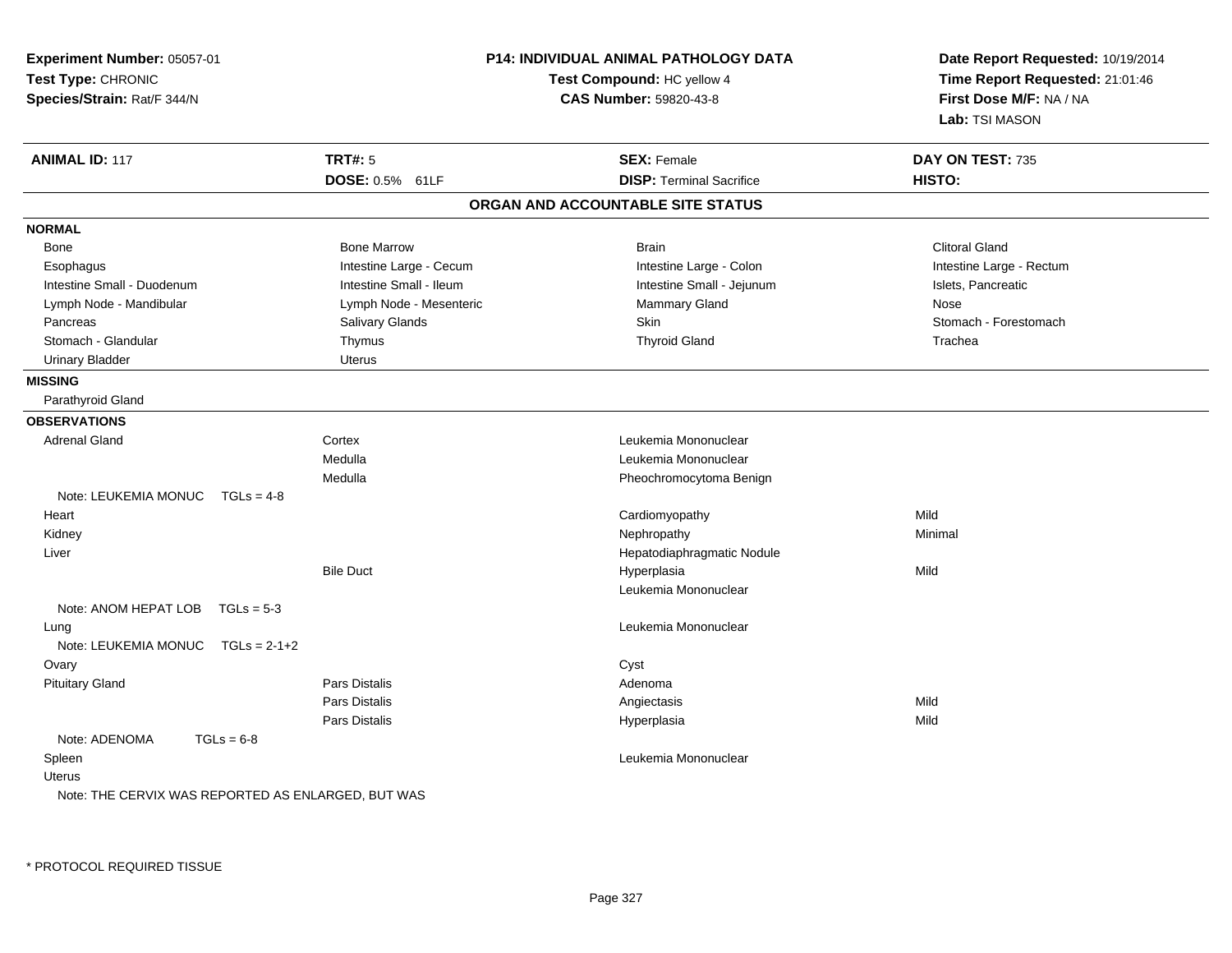| <b>Experiment Number: 05057-01</b><br>Test Type: CHRONIC<br>Species/Strain: Rat/F 344/N |                          | <b>P14: INDIVIDUAL ANIMAL PATHOLOGY DATA</b><br>Test Compound: HC yellow 4<br><b>CAS Number: 59820-43-8</b> | Date Report Requested: 10/19/2014<br>Time Report Requested: 21:01:46<br>First Dose M/F: NA / NA<br>Lab: TSI MASON |
|-----------------------------------------------------------------------------------------|--------------------------|-------------------------------------------------------------------------------------------------------------|-------------------------------------------------------------------------------------------------------------------|
| <b>ANIMAL ID: 117</b>                                                                   | TRT#: 5                  | <b>SEX: Female</b>                                                                                          | <b>DAY ON TEST: 735</b>                                                                                           |
|                                                                                         | <b>DOSE: 0.5% 61LF</b>   | <b>DISP: Terminal Sacrifice</b>                                                                             | HISTO:                                                                                                            |
|                                                                                         |                          | ORGAN AND ACCOUNTABLE SITE STATUS                                                                           |                                                                                                                   |
| Note: HISTOLOGICALLY NORMAL.                                                            |                          |                                                                                                             |                                                                                                                   |
| PRIMARY CAUSE OF DEATH                                                                  | $\overline{\phantom{a}}$ |                                                                                                             |                                                                                                                   |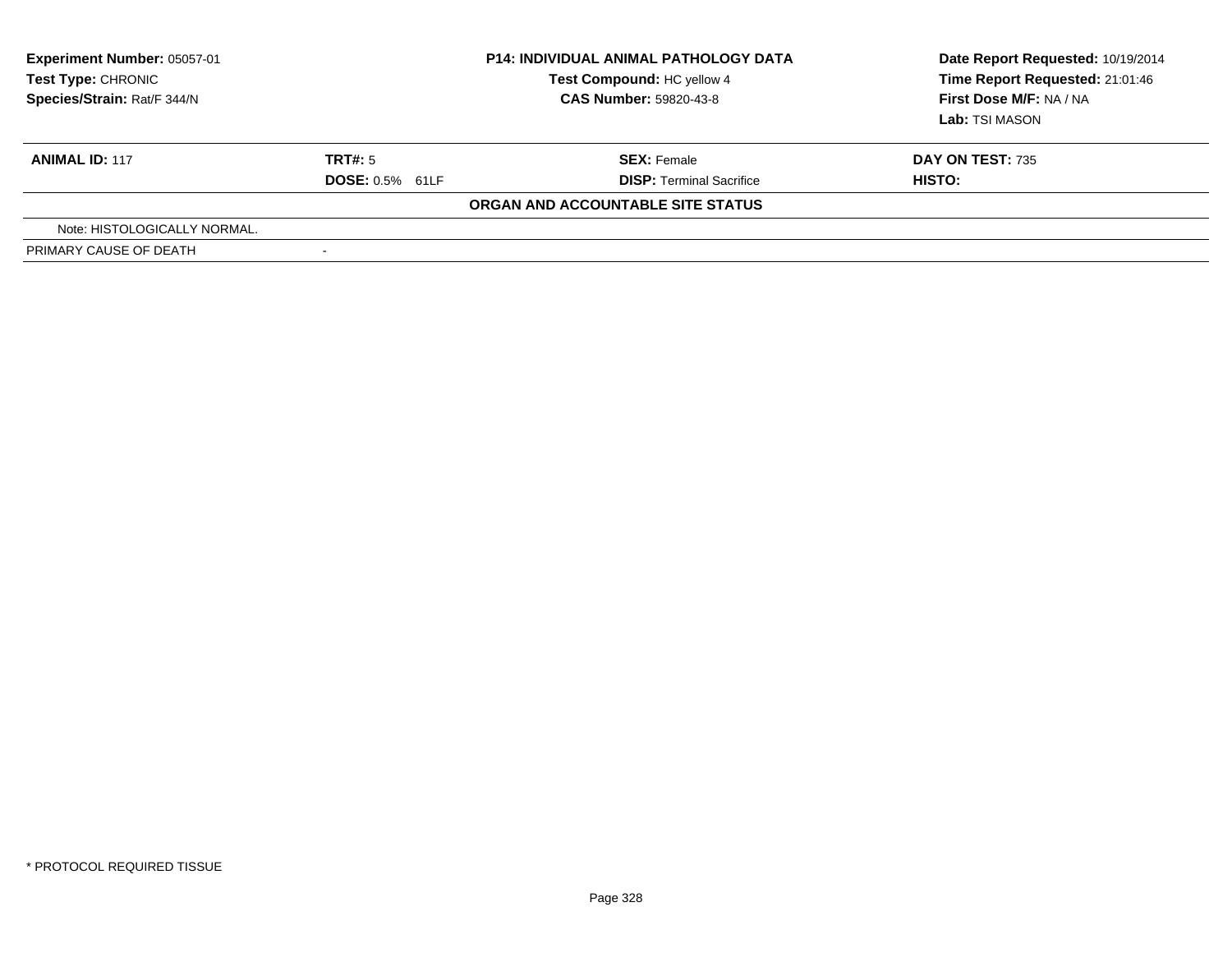| Experiment Number: 05057-01<br>Test Type: CHRONIC<br>Species/Strain: Rat/F 344/N | <b>P14: INDIVIDUAL ANIMAL PATHOLOGY DATA</b><br>Test Compound: HC yellow 4<br>CAS Number: 59820-43-8 |                                   | Date Report Requested: 10/19/2014<br>Time Report Requested: 21:01:46<br>First Dose M/F: NA / NA<br>Lab: TSI MASON |
|----------------------------------------------------------------------------------|------------------------------------------------------------------------------------------------------|-----------------------------------|-------------------------------------------------------------------------------------------------------------------|
| <b>ANIMAL ID: 118</b>                                                            | <b>TRT#: 5</b>                                                                                       | <b>SEX: Female</b>                | DAY ON TEST: 735                                                                                                  |
|                                                                                  | DOSE: 0.5% 61LF                                                                                      | <b>DISP: Terminal Sacrifice</b>   | HISTO:                                                                                                            |
|                                                                                  |                                                                                                      | ORGAN AND ACCOUNTABLE SITE STATUS |                                                                                                                   |
| <b>NORMAL</b>                                                                    |                                                                                                      |                                   |                                                                                                                   |
| Adrenal Gland - Cortex                                                           | Adrenal Gland - Medulla                                                                              | Bone                              | <b>Bone Marrow</b>                                                                                                |
| <b>Brain</b>                                                                     | Esophagus                                                                                            | Intestine Large - Cecum           | Intestine Large - Colon                                                                                           |
| Intestine Large - Rectum                                                         | Intestine Small - Duodenum                                                                           | Intestine Small - Ileum           | Intestine Small - Jejunum                                                                                         |
| Islets, Pancreatic                                                               | Lung                                                                                                 | Lymph Node - Mandibular           | Lymph Node - Mesenteric                                                                                           |
| Nose                                                                             | Pancreas                                                                                             | Parathyroid Gland                 | Salivary Glands                                                                                                   |
| Skin                                                                             | Stomach - Forestomach                                                                                | Stomach - Glandular               | Thymus                                                                                                            |
| <b>Thyroid Gland</b>                                                             | Trachea                                                                                              | <b>Urinary Bladder</b>            |                                                                                                                   |
| <b>MISSING</b>                                                                   |                                                                                                      |                                   |                                                                                                                   |
| <b>Mammary Gland</b>                                                             |                                                                                                      |                                   |                                                                                                                   |
| <b>OBSERVATIONS</b>                                                              |                                                                                                      |                                   |                                                                                                                   |
| <b>Clitoral Gland</b>                                                            |                                                                                                      | Adenoma                           |                                                                                                                   |
| [Adenoma TGLS = 3-10.1]                                                          |                                                                                                      |                                   |                                                                                                                   |
| Eye                                                                              | Lens                                                                                                 | Cataract                          | Moderate                                                                                                          |
| [Cataract TGLS = $2-13$ ]                                                        |                                                                                                      |                                   |                                                                                                                   |
| Heart                                                                            |                                                                                                      | Cardiomyopathy                    | Mild                                                                                                              |
| Kidney                                                                           |                                                                                                      | Nephropathy                       | Mild                                                                                                              |
| Liver                                                                            | <b>Bile Duct</b>                                                                                     | Hyperplasia                       | Minimal                                                                                                           |
|                                                                                  |                                                                                                      | Inflammation                      | Granulomatous, Minimal                                                                                            |
|                                                                                  |                                                                                                      | Leukemia Mononuclear              |                                                                                                                   |
| Ovary                                                                            |                                                                                                      | Cyst                              |                                                                                                                   |
| Note: CYST<br>$TGLs = 4-6$                                                       |                                                                                                      |                                   |                                                                                                                   |
| <b>Pituitary Gland</b>                                                           | <b>Pars Distalis</b>                                                                                 | Adenoma                           |                                                                                                                   |
|                                                                                  | Pars Distalis                                                                                        | Angiectasis                       | Mild                                                                                                              |
| Note: ADENOMA<br>$TGLs = 7-8$                                                    |                                                                                                      |                                   |                                                                                                                   |
| Spleen                                                                           |                                                                                                      | Leukemia Mononuclear              |                                                                                                                   |
| <b>Uterus</b>                                                                    |                                                                                                      | Polyp Stromal                     |                                                                                                                   |
| Note: POLYP STROMAL<br>$TGLs = 5-6.1$                                            |                                                                                                      |                                   |                                                                                                                   |
| PRIMARY CAUSE OF DEATH                                                           | $\overline{\phantom{a}}$                                                                             |                                   |                                                                                                                   |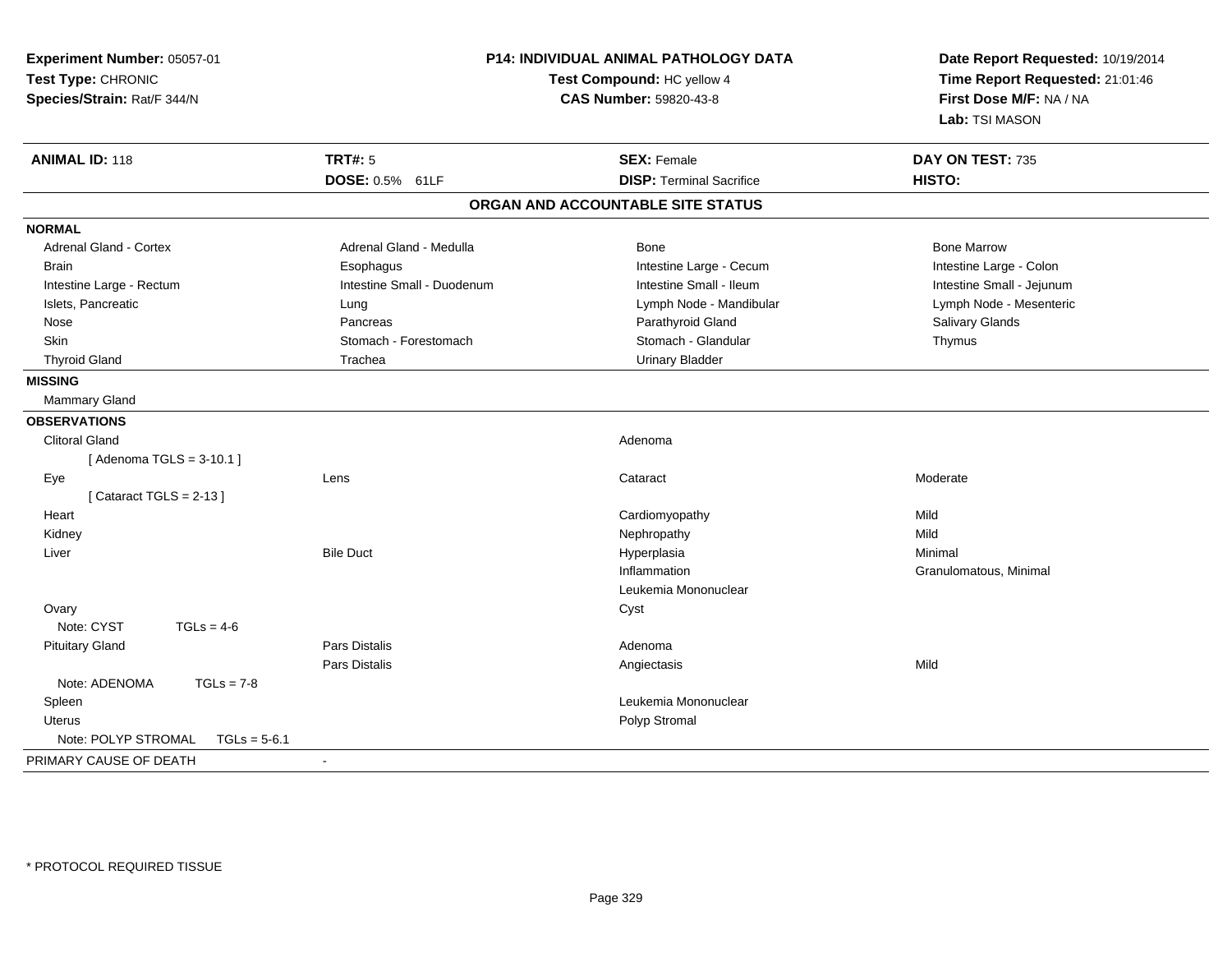| Experiment Number: 05057-01<br>Test Type: CHRONIC<br>Species/Strain: Rat/F 344/N |                         | <b>P14: INDIVIDUAL ANIMAL PATHOLOGY DATA</b><br>Test Compound: HC yellow 4<br><b>CAS Number: 59820-43-8</b> | Date Report Requested: 10/19/2014<br>Time Report Requested: 21:01:46<br>First Dose M/F: NA / NA<br>Lab: TSI MASON |
|----------------------------------------------------------------------------------|-------------------------|-------------------------------------------------------------------------------------------------------------|-------------------------------------------------------------------------------------------------------------------|
| <b>ANIMAL ID: 120</b>                                                            | <b>TRT#: 5</b>          | <b>SEX: Female</b>                                                                                          | DAY ON TEST: 478                                                                                                  |
|                                                                                  | DOSE: 0.5% 61LF         | <b>DISP: Moribund</b>                                                                                       | HISTO:                                                                                                            |
|                                                                                  |                         | ORGAN AND ACCOUNTABLE SITE STATUS                                                                           |                                                                                                                   |
| <b>NORMAL</b>                                                                    |                         |                                                                                                             |                                                                                                                   |
| <b>Adrenal Gland - Cortex</b>                                                    | Adrenal Gland - Medulla | Bone                                                                                                        | <b>Bone Marrow</b>                                                                                                |
| Brain                                                                            | <b>Clitoral Gland</b>   | Ear                                                                                                         | Esophagus                                                                                                         |
| Heart                                                                            | Intestine Large - Cecum | Intestine Large - Colon                                                                                     | Intestine Large - Rectum                                                                                          |
| Intestine Small - Duodenum                                                       | Intestine Small - Ileum | Intestine Small - Jejunum                                                                                   | Islets, Pancreatic                                                                                                |
| Lung                                                                             | Lymph Node - Mandibular | Lymph Node - Mesenteric                                                                                     | Mesentery                                                                                                         |
| Nose                                                                             | Ovary                   | Pancreas                                                                                                    | Parathyroid Gland                                                                                                 |
| Salivary Glands                                                                  | <b>Skin</b>             | Spleen                                                                                                      | Stomach - Glandular                                                                                               |
| Thymus                                                                           | <b>Thyroid Gland</b>    | Trachea                                                                                                     | <b>Uterus</b>                                                                                                     |
| <b>MISSING</b>                                                                   |                         |                                                                                                             |                                                                                                                   |
| Stomach - Forestomach                                                            | <b>Urinary Bladder</b>  |                                                                                                             |                                                                                                                   |
| <b>OBSERVATIONS</b>                                                              |                         |                                                                                                             |                                                                                                                   |
| Kidney                                                                           |                         | Nephropathy                                                                                                 | Mild                                                                                                              |
| Liver                                                                            |                         | <b>Basophilic Focus</b>                                                                                     | Minimal                                                                                                           |
|                                                                                  | <b>Bile Duct</b>        | Hyperplasia                                                                                                 | Minimal                                                                                                           |
| <b>Mammary Gland</b>                                                             | Acinus                  | Hyperplasia                                                                                                 | Marked                                                                                                            |
| <b>Pituitary Gland</b>                                                           | <b>Pars Distalis</b>    | Adenoma                                                                                                     |                                                                                                                   |
| Note: ADENOMA<br>$TGLs = 6-8$                                                    |                         |                                                                                                             |                                                                                                                   |
| PRIMARY CAUSE OF DEATH                                                           |                         |                                                                                                             |                                                                                                                   |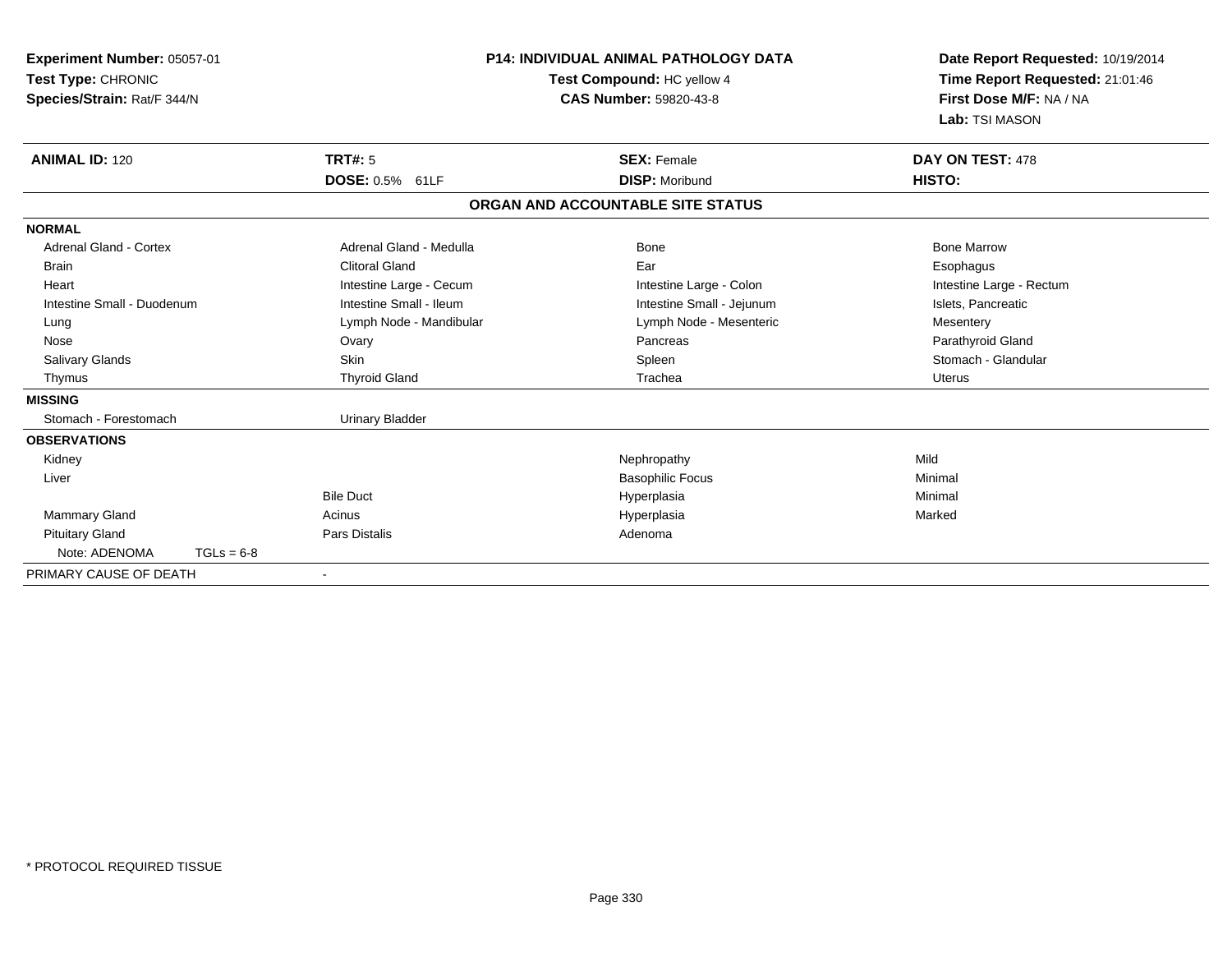| Experiment Number: 05057-01<br>Test Type: CHRONIC<br>Species/Strain: Rat/F 344/N | <b>P14: INDIVIDUAL ANIMAL PATHOLOGY DATA</b><br>Test Compound: HC yellow 4<br><b>CAS Number: 59820-43-8</b> |                                   | Date Report Requested: 10/19/2014<br>Time Report Requested: 21:01:46<br>First Dose M/F: NA / NA<br>Lab: TSI MASON |
|----------------------------------------------------------------------------------|-------------------------------------------------------------------------------------------------------------|-----------------------------------|-------------------------------------------------------------------------------------------------------------------|
| <b>ANIMAL ID: 121</b>                                                            | TRT#: 5                                                                                                     | <b>SEX: Female</b>                | DAY ON TEST: 734                                                                                                  |
|                                                                                  | DOSE: 0.5% 61LF                                                                                             | <b>DISP: Terminal Sacrifice</b>   | HISTO:                                                                                                            |
|                                                                                  |                                                                                                             | ORGAN AND ACCOUNTABLE SITE STATUS |                                                                                                                   |
| <b>NORMAL</b>                                                                    |                                                                                                             |                                   |                                                                                                                   |
| <b>Adrenal Gland - Cortex</b>                                                    | Adrenal Gland - Medulla                                                                                     | Bone                              | <b>Bone Marrow</b>                                                                                                |
| <b>Brain</b>                                                                     | <b>Clitoral Gland</b>                                                                                       | Esophagus                         | Intestine Large - Cecum                                                                                           |
| Intestine Large - Colon                                                          | Intestine Small - Duodenum                                                                                  | Intestine Small - Ileum           | Intestine Small - Jejunum                                                                                         |
| Islets, Pancreatic                                                               | Lung                                                                                                        | Lymph Node - Mesenteric           | Nose                                                                                                              |
| Ovary                                                                            | Pancreas                                                                                                    | Parathyroid Gland                 | Salivary Glands                                                                                                   |
| Skin                                                                             | Stomach - Forestomach                                                                                       | Stomach - Glandular               | Thymus                                                                                                            |
| <b>Thyroid Gland</b>                                                             | Trachea                                                                                                     | <b>Urinary Bladder</b>            | <b>Uterus</b>                                                                                                     |
| <b>MISSING</b>                                                                   |                                                                                                             |                                   |                                                                                                                   |
| Intestine Large - Rectum                                                         | Lymph Node - Mandibular                                                                                     |                                   |                                                                                                                   |
| <b>OBSERVATIONS</b>                                                              |                                                                                                             |                                   |                                                                                                                   |
| Heart                                                                            |                                                                                                             | Cardiomyopathy                    | Mild                                                                                                              |
| Kidney                                                                           |                                                                                                             | Nephropathy                       | Minimal                                                                                                           |
| Liver                                                                            |                                                                                                             | <b>Basophilic Focus</b>           |                                                                                                                   |
|                                                                                  | <b>Bile Duct</b>                                                                                            | Hyperplasia                       | Minimal                                                                                                           |
|                                                                                  |                                                                                                             | Inflammation                      | Granulomatous, Minimal                                                                                            |
| Mammary Gland                                                                    |                                                                                                             | Fibroadenoma                      |                                                                                                                   |
| Note: FIBROADENOMA<br>$TGLs = 2-13$                                              |                                                                                                             |                                   |                                                                                                                   |
| <b>Pituitary Gland</b>                                                           | <b>Pars Distalis</b>                                                                                        | Adenoma                           |                                                                                                                   |
| Note: ADENOMA<br>$TGLs = 4-8$                                                    |                                                                                                             |                                   |                                                                                                                   |
| Spleen                                                                           |                                                                                                             | Hematopoietic Cell Proliferation  | Mild                                                                                                              |
|                                                                                  |                                                                                                             | Pigmentation                      | Mild                                                                                                              |
| PRIMARY CAUSE OF DEATH                                                           |                                                                                                             |                                   |                                                                                                                   |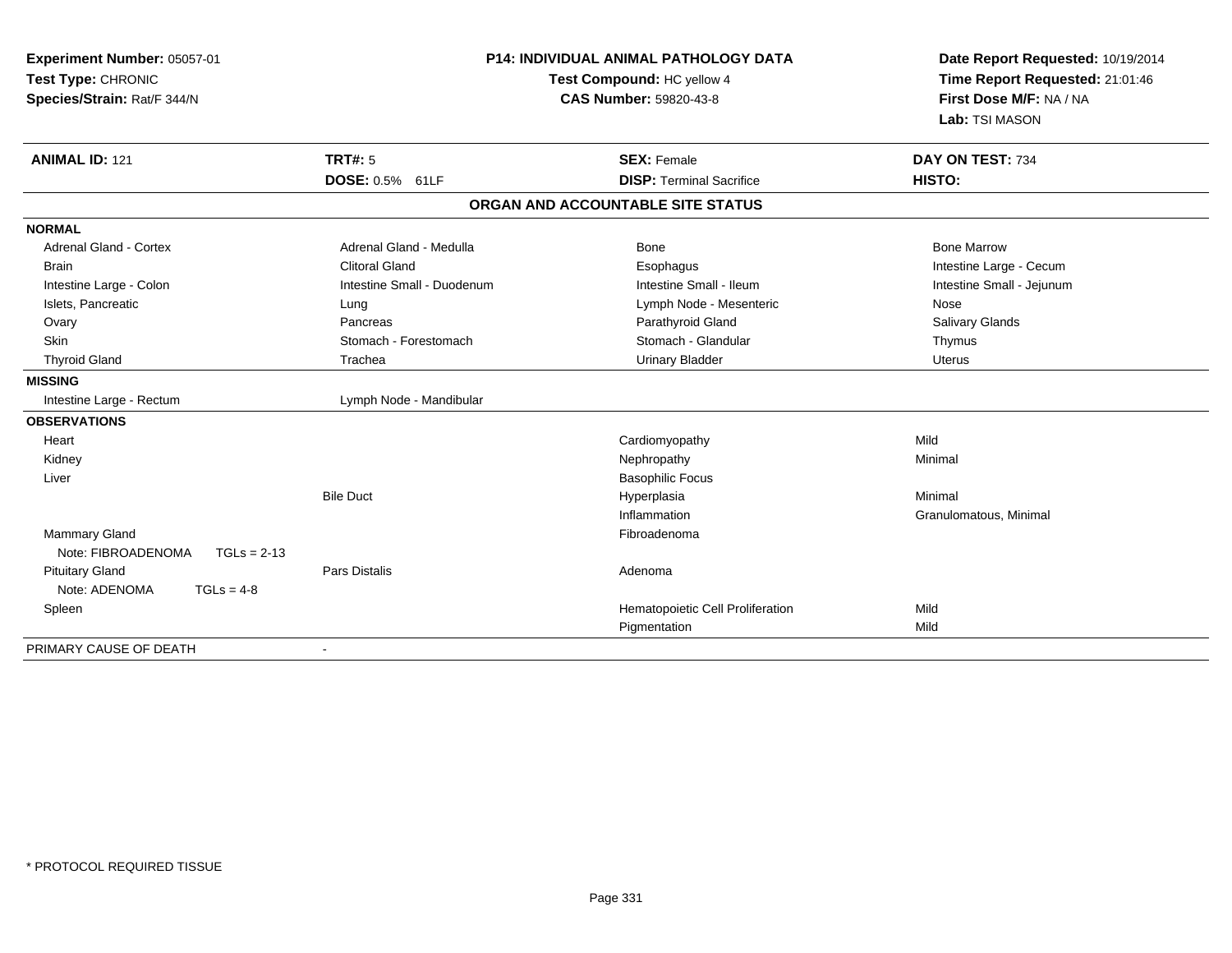| Experiment Number: 05057-01<br>Test Type: CHRONIC<br>Species/Strain: Rat/F 344/N |                      | <b>P14: INDIVIDUAL ANIMAL PATHOLOGY DATA</b><br>Test Compound: HC yellow 4<br><b>CAS Number: 59820-43-8</b> |                                   | Date Report Requested: 10/19/2014<br>Time Report Requested: 21:01:46<br>First Dose M/F: NA / NA<br>Lab: TSI MASON |
|----------------------------------------------------------------------------------|----------------------|-------------------------------------------------------------------------------------------------------------|-----------------------------------|-------------------------------------------------------------------------------------------------------------------|
| <b>ANIMAL ID: 123</b>                                                            |                      | <b>TRT#: 5</b>                                                                                              | <b>SEX: Female</b>                | DAY ON TEST: 734                                                                                                  |
|                                                                                  |                      | DOSE: 0.5% 61LF                                                                                             | <b>DISP: Terminal Sacrifice</b>   | HISTO:                                                                                                            |
|                                                                                  |                      |                                                                                                             | ORGAN AND ACCOUNTABLE SITE STATUS |                                                                                                                   |
| <b>NORMAL</b>                                                                    |                      |                                                                                                             |                                   |                                                                                                                   |
| <b>Adrenal Gland - Cortex</b>                                                    |                      | Adrenal Gland - Medulla                                                                                     | Bone                              | <b>Bone Marrow</b>                                                                                                |
| <b>Brain</b>                                                                     |                      | Esophagus                                                                                                   | Intestine Large - Cecum           | Intestine Large - Colon                                                                                           |
| Intestine Large - Rectum                                                         |                      | Intestine Small - Duodenum                                                                                  | Intestine Small - Ileum           | Intestine Small - Jejunum                                                                                         |
| Islets, Pancreatic                                                               |                      | Lymph Node - Mandibular                                                                                     | Lymph Node - Mesenteric           | Mammary Gland                                                                                                     |
| Nose                                                                             |                      | Ovary                                                                                                       | Pancreas                          | Parathyroid Gland                                                                                                 |
| <b>Salivary Glands</b>                                                           |                      | Skin                                                                                                        | Stomach - Forestomach             | Stomach - Glandular                                                                                               |
| Thymus                                                                           |                      | <b>Thyroid Gland</b>                                                                                        | Trachea                           | <b>Urinary Bladder</b>                                                                                            |
| <b>OBSERVATIONS</b>                                                              |                      |                                                                                                             |                                   |                                                                                                                   |
| <b>Clitoral Gland</b>                                                            |                      |                                                                                                             | <b>Necrosis</b>                   | Mild                                                                                                              |
| Note: NECROSIS                                                                   | $TGLs = 11-10$       |                                                                                                             |                                   |                                                                                                                   |
| Heart                                                                            |                      |                                                                                                             | Cardiomyopathy                    | Mild                                                                                                              |
| Kidney                                                                           |                      |                                                                                                             | Nephropathy                       | Minimal                                                                                                           |
| Liver                                                                            |                      |                                                                                                             | Inflammation                      | Granulomatous, Minimal                                                                                            |
|                                                                                  |                      |                                                                                                             | Mixed Cell Focus                  |                                                                                                                   |
| Note: MIXED CL FOCUS TGLs = 7-3.1                                                |                      |                                                                                                             |                                   |                                                                                                                   |
| Lung                                                                             |                      |                                                                                                             | <b>Infiltration Cellular</b>      | Histiocyte, Minimal                                                                                               |
| <b>Pituitary Gland</b>                                                           |                      | <b>Pars Distalis</b>                                                                                        | Adenoma                           |                                                                                                                   |
| Note: ADENOMA                                                                    | $TGLs = 8-8$         |                                                                                                             |                                   |                                                                                                                   |
| Spleen                                                                           |                      |                                                                                                             | Pigmentation                      | Mild                                                                                                              |
| <b>Uterus</b>                                                                    |                      | Endometrium                                                                                                 | Hyperplasia                       | Mild                                                                                                              |
|                                                                                  |                      |                                                                                                             | Polyp Stromal                     | Multiple                                                                                                          |
| Note: POLYP STROMAL                                                              | $TGLS = 5-6.1,6-6.1$ |                                                                                                             |                                   |                                                                                                                   |
| PRIMARY CAUSE OF DEATH                                                           |                      |                                                                                                             |                                   |                                                                                                                   |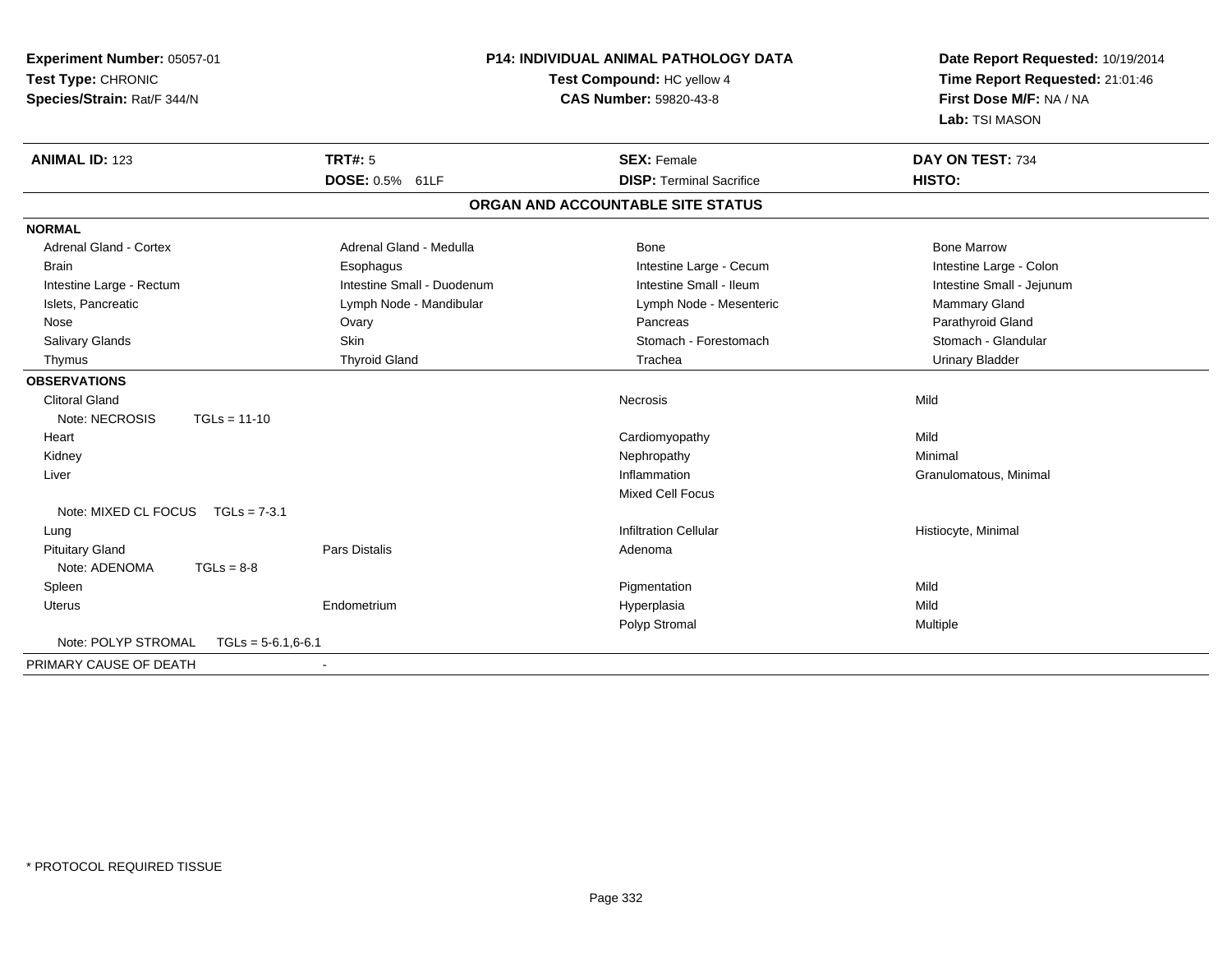| Experiment Number: 05057-01<br>Test Type: CHRONIC<br>Species/Strain: Rat/F 344/N |                                                                | <b>P14: INDIVIDUAL ANIMAL PATHOLOGY DATA</b><br>Test Compound: HC yellow 4<br><b>CAS Number: 59820-43-8</b> | Date Report Requested: 10/19/2014<br>Time Report Requested: 21:01:46<br>First Dose M/F: NA / NA<br>Lab: TSI MASON |
|----------------------------------------------------------------------------------|----------------------------------------------------------------|-------------------------------------------------------------------------------------------------------------|-------------------------------------------------------------------------------------------------------------------|
| <b>ANIMAL ID: 124</b>                                                            | <b>TRT#: 5</b>                                                 | <b>SEX: Female</b>                                                                                          | DAY ON TEST: 619                                                                                                  |
|                                                                                  | DOSE: 0.5% 61LF                                                | <b>DISP: Moribund</b>                                                                                       | HISTO:                                                                                                            |
|                                                                                  |                                                                | ORGAN AND ACCOUNTABLE SITE STATUS                                                                           |                                                                                                                   |
| <b>NORMAL</b>                                                                    |                                                                |                                                                                                             |                                                                                                                   |
| <b>Adrenal Gland - Cortex</b>                                                    | Adrenal Gland - Medulla                                        | Bone                                                                                                        | <b>Bone Marrow</b>                                                                                                |
| <b>Brain</b>                                                                     | <b>Clitoral Gland</b>                                          | Ear                                                                                                         | Esophagus                                                                                                         |
| Intestine Large - Cecum                                                          | Intestine Large - Colon                                        | Intestine Large - Rectum                                                                                    | Intestine Small - Duodenum                                                                                        |
| Intestine Small - Ileum                                                          | Intestine Small - Jejunum                                      | Islets, Pancreatic                                                                                          | Lung                                                                                                              |
| Lymph Node - Mandibular                                                          | Ovary                                                          | Pancreas                                                                                                    | Parathyroid Gland                                                                                                 |
| Salivary Glands                                                                  | Skin                                                           | Spleen                                                                                                      | Stomach - Forestomach                                                                                             |
| Stomach - Glandular                                                              | Trachea                                                        | <b>Urinary Bladder</b>                                                                                      | <b>Uterus</b>                                                                                                     |
| <b>MISSING</b>                                                                   |                                                                |                                                                                                             |                                                                                                                   |
| Thymus                                                                           |                                                                |                                                                                                             |                                                                                                                   |
| <b>OBSERVATIONS</b>                                                              |                                                                |                                                                                                             |                                                                                                                   |
| Heart                                                                            |                                                                | Cardiomyopathy                                                                                              | Minimal                                                                                                           |
| Kidney                                                                           |                                                                | Nephropathy                                                                                                 | Minimal                                                                                                           |
| Liver                                                                            |                                                                | <b>Basophilic Focus</b>                                                                                     | Minimal                                                                                                           |
| Lymph Node                                                                       | Mesenteric                                                     | <b>Infiltration Cellular</b>                                                                                | Histiocyte, Mild                                                                                                  |
| Mammary Gland                                                                    |                                                                | Fibroadenoma                                                                                                |                                                                                                                   |
|                                                                                  |                                                                | Galactocele                                                                                                 | Mild                                                                                                              |
| [Fibroadenoma TGLS = 2-14]                                                       |                                                                |                                                                                                             |                                                                                                                   |
| Nose                                                                             |                                                                | Fungus                                                                                                      | Marked                                                                                                            |
|                                                                                  |                                                                | Inflammation                                                                                                | Acute, Moderate                                                                                                   |
| Note: NOSE.                                                                      |                                                                |                                                                                                             |                                                                                                                   |
|                                                                                  | Note: A MAT OF FUNGAL ELEMENTS WAS NOTED IN THE LUMEN OF THE   |                                                                                                             |                                                                                                                   |
| <b>Pituitary Gland</b>                                                           | Pars Distalis                                                  | Adenoma                                                                                                     | Multiple                                                                                                          |
| Note: ADENOMA<br>$TGLs = 4-8$                                                    |                                                                |                                                                                                             |                                                                                                                   |
|                                                                                  | Note: THE HEAD TILT IN THIS ANIMAL WAS PROBABLY RELATED TO THE |                                                                                                             |                                                                                                                   |
|                                                                                  | Note: VERY LARGE PITUITARY ADENOMAS WHICH EXERTED PRESSURE ON  |                                                                                                             |                                                                                                                   |
| Note: ON THE BASE OF THE BRAIN.                                                  |                                                                |                                                                                                             |                                                                                                                   |
| <b>Thyroid Gland</b>                                                             | C Cell                                                         | Adenoma                                                                                                     |                                                                                                                   |
|                                                                                  | C Cell                                                         | Hyperplasia                                                                                                 | Mild                                                                                                              |
| PRIMARY CAUSE OF DEATH                                                           |                                                                |                                                                                                             |                                                                                                                   |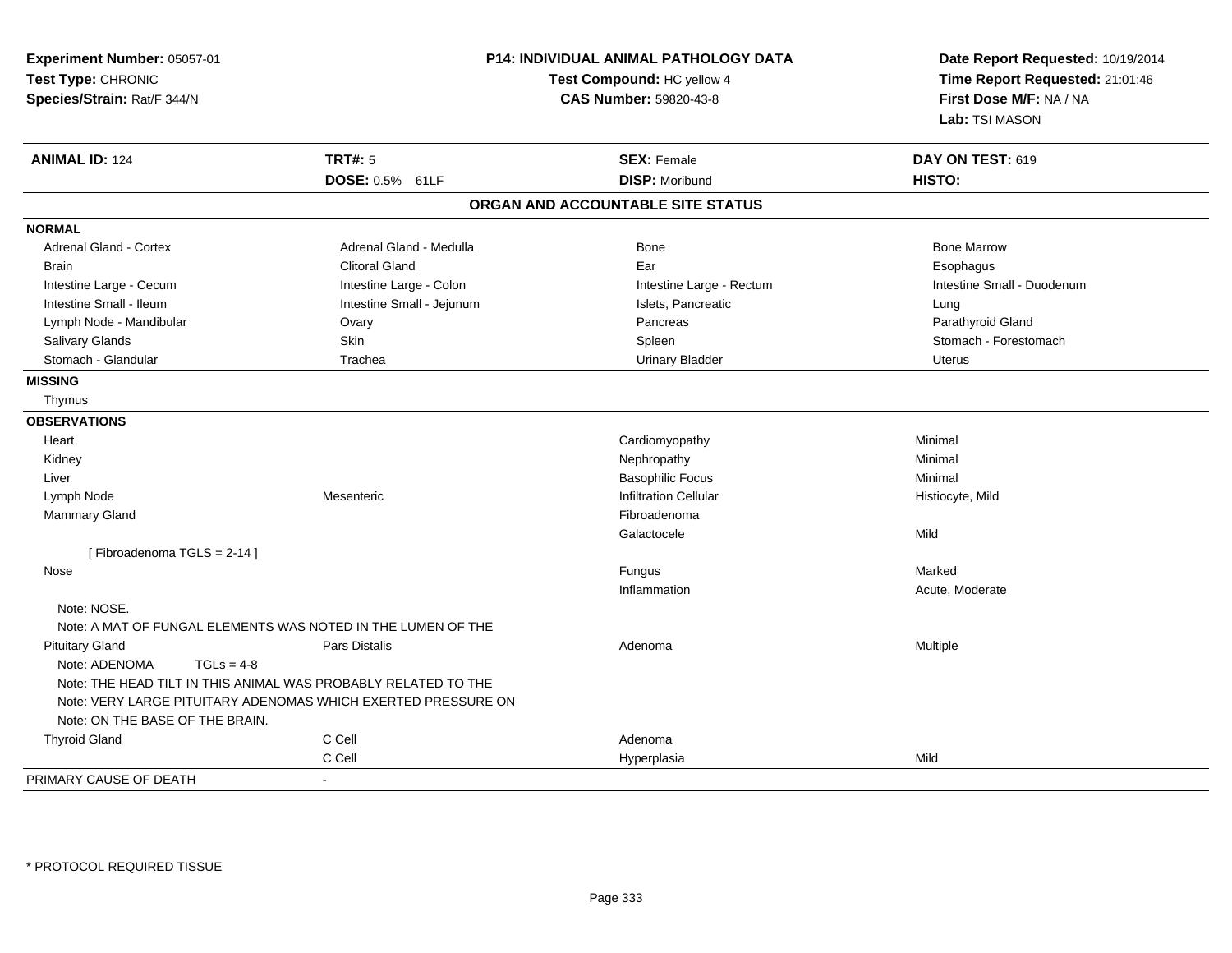| Experiment Number: 05057-01<br>Test Type: CHRONIC<br>Species/Strain: Rat/F 344/N |                            | <b>P14: INDIVIDUAL ANIMAL PATHOLOGY DATA</b><br>Test Compound: HC yellow 4<br>CAS Number: 59820-43-8 | Date Report Requested: 10/19/2014<br>Time Report Requested: 21:01:46<br>First Dose M/F: NA / NA<br>Lab: TSI MASON |
|----------------------------------------------------------------------------------|----------------------------|------------------------------------------------------------------------------------------------------|-------------------------------------------------------------------------------------------------------------------|
| <b>ANIMAL ID: 125</b>                                                            | <b>TRT#: 5</b>             | <b>SEX: Female</b>                                                                                   | DAY ON TEST: 731                                                                                                  |
|                                                                                  | DOSE: 0.5% 61LF            | <b>DISP: Moribund</b>                                                                                | HISTO:                                                                                                            |
|                                                                                  |                            | ORGAN AND ACCOUNTABLE SITE STATUS                                                                    |                                                                                                                   |
| <b>NORMAL</b>                                                                    |                            |                                                                                                      |                                                                                                                   |
| Adrenal Gland - Cortex                                                           | <b>Bone</b>                | <b>Bone Marrow</b>                                                                                   | <b>Brain</b>                                                                                                      |
| <b>Clitoral Gland</b>                                                            | Esophagus                  | Intestine Large - Cecum                                                                              | Intestine Large - Colon                                                                                           |
| Intestine Large - Rectum                                                         | Intestine Small - Duodenum | Intestine Small - Ileum                                                                              | Intestine Small - Jejunum                                                                                         |
| Islets, Pancreatic                                                               | Nose                       | Pancreas                                                                                             | Parathyroid Gland                                                                                                 |
| Trachea                                                                          | <b>Urinary Bladder</b>     | <b>Uterus</b>                                                                                        |                                                                                                                   |
| <b>MISSING</b>                                                                   |                            |                                                                                                      |                                                                                                                   |
| <b>Mammary Gland</b>                                                             |                            |                                                                                                      |                                                                                                                   |
| <b>OBSERVATIONS</b>                                                              |                            |                                                                                                      |                                                                                                                   |
| <b>Adrenal Gland</b>                                                             | Medulla                    | Hyperplasia                                                                                          | Mild                                                                                                              |
| Heart                                                                            |                            | Cardiomyopathy                                                                                       | Mild                                                                                                              |
|                                                                                  |                            | Leukemia Mononuclear                                                                                 |                                                                                                                   |
| Kidney                                                                           |                            | Leukemia Mononuclear                                                                                 |                                                                                                                   |
|                                                                                  |                            | Nephropathy                                                                                          | Mild                                                                                                              |
| Liver                                                                            |                            | Fatty Change                                                                                         | Focal, Mild                                                                                                       |
|                                                                                  | <b>Bile Duct</b>           | Hyperplasia                                                                                          | Mild                                                                                                              |
|                                                                                  |                            | Leukemia Mononuclear                                                                                 |                                                                                                                   |
| [Fatty Change TGLS = 7-3]                                                        |                            |                                                                                                      |                                                                                                                   |
| Lung                                                                             |                            | Leukemia Mononuclear                                                                                 |                                                                                                                   |
| Note: LEUKEMIA MONUC<br>$TGLs = 5-1+2$                                           |                            |                                                                                                      |                                                                                                                   |
| Lymph Node                                                                       | Mandibular                 | Leukemia Mononuclear                                                                                 |                                                                                                                   |
|                                                                                  | Mediastinal                | Leukemia Mononuclear                                                                                 |                                                                                                                   |
|                                                                                  | Mesenteric                 | Leukemia Mononuclear                                                                                 |                                                                                                                   |
| Note: LEUKEMIA MONUC<br>$TGLs = 3-9,4-8$                                         |                            |                                                                                                      |                                                                                                                   |
| Ovary                                                                            |                            | Leukemia Mononuclear                                                                                 |                                                                                                                   |
| <b>Pituitary Gland</b><br>$TGLs = 8-8$<br>Note: ADENOMA                          | Pars Distalis              | Adenoma                                                                                              |                                                                                                                   |
| Salivary Glands                                                                  |                            | Leukemia Mononuclear                                                                                 |                                                                                                                   |
| <b>Skin</b>                                                                      |                            | Keratoacanthoma                                                                                      |                                                                                                                   |
| Note: KERATOACANTHMA<br>$TGLs = 2-13$                                            |                            |                                                                                                      |                                                                                                                   |
| Spleen                                                                           |                            | Leukemia Mononuclear                                                                                 |                                                                                                                   |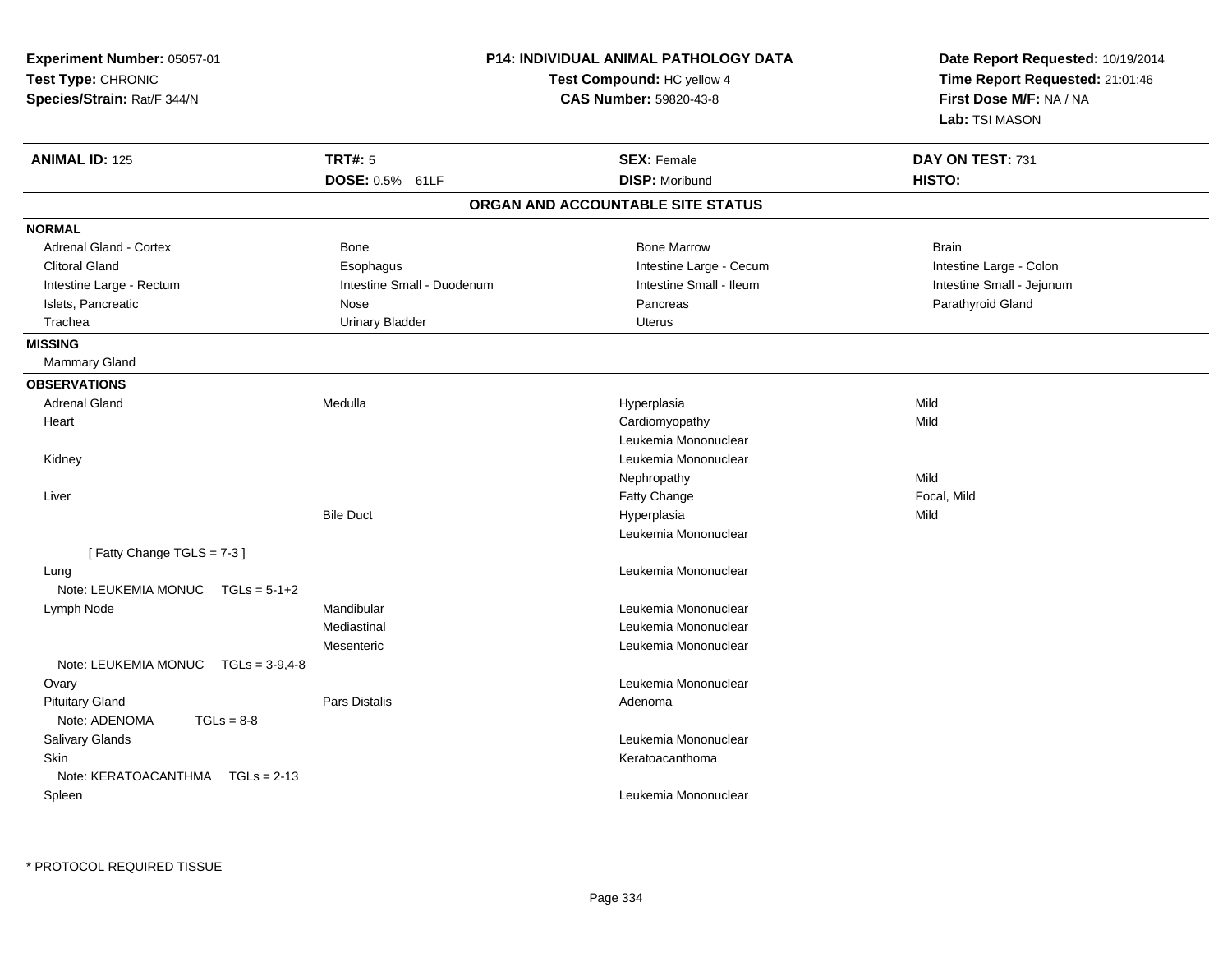| Experiment Number: 05057-01<br>Test Type: CHRONIC<br>Species/Strain: Rat/F 344/N |                        | <b>P14: INDIVIDUAL ANIMAL PATHOLOGY DATA</b><br>Test Compound: HC yellow 4<br><b>CAS Number: 59820-43-8</b> | Date Report Requested: 10/19/2014<br>Time Report Requested: 21:01:46<br>First Dose M/F: NA / NA<br>Lab: TSI MASON |
|----------------------------------------------------------------------------------|------------------------|-------------------------------------------------------------------------------------------------------------|-------------------------------------------------------------------------------------------------------------------|
| <b>ANIMAL ID: 125</b>                                                            | TRT#: 5                | <b>SEX: Female</b>                                                                                          | DAY ON TEST: 731                                                                                                  |
|                                                                                  | <b>DOSE: 0.5% 61LF</b> | <b>DISP: Moribund</b>                                                                                       | HISTO:                                                                                                            |
|                                                                                  |                        | ORGAN AND ACCOUNTABLE SITE STATUS                                                                           |                                                                                                                   |
| [Leukemia Mononuclear TGLS = 6-3+3.1]                                            |                        |                                                                                                             |                                                                                                                   |
| Stomach                                                                          | Forestomach            | Leukemia Mononuclear                                                                                        |                                                                                                                   |
|                                                                                  | Glandular              | Leukemia Mononuclear                                                                                        |                                                                                                                   |
| Thymus                                                                           |                        | Leukemia Mononuclear                                                                                        |                                                                                                                   |
| <b>Thyroid Gland</b>                                                             | C Cell                 | Hyperplasia                                                                                                 | Mild                                                                                                              |
| PRIMARY CAUSE OF DEATH                                                           |                        |                                                                                                             |                                                                                                                   |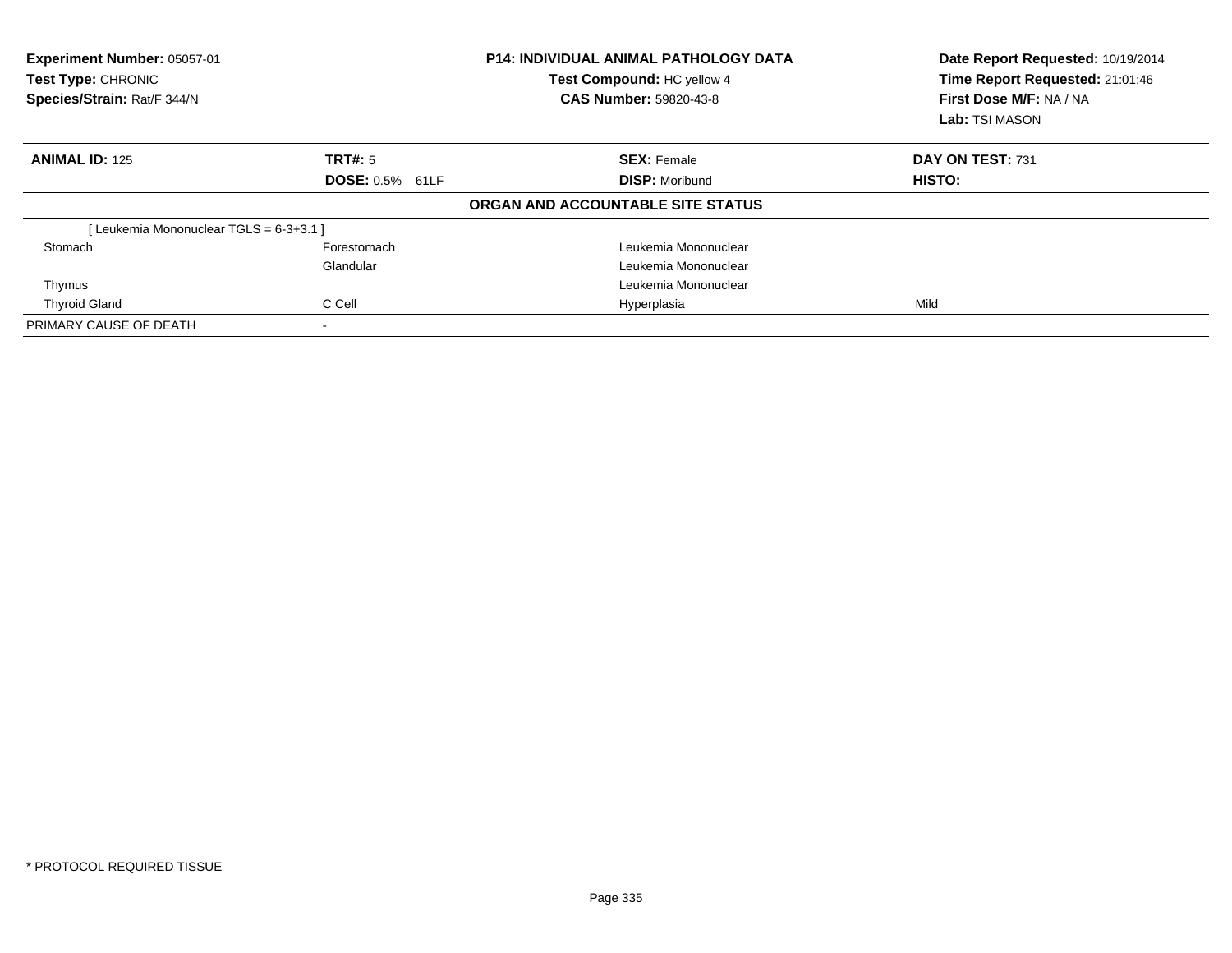| Experiment Number: 05057-01<br>Test Type: CHRONIC<br>Species/Strain: Rat/F 344/N | <b>P14: INDIVIDUAL ANIMAL PATHOLOGY DATA</b><br>Test Compound: HC yellow 4<br><b>CAS Number: 59820-43-8</b> |                                   | Date Report Requested: 10/19/2014<br>Time Report Requested: 21:01:46<br>First Dose M/F: NA / NA<br>Lab: TSI MASON |
|----------------------------------------------------------------------------------|-------------------------------------------------------------------------------------------------------------|-----------------------------------|-------------------------------------------------------------------------------------------------------------------|
| <b>ANIMAL ID: 126</b>                                                            | <b>TRT#: 5</b>                                                                                              | <b>SEX: Female</b>                | DAY ON TEST: 710                                                                                                  |
|                                                                                  | DOSE: 0.5% 61LF                                                                                             | <b>DISP: Moribund</b>             | HISTO:                                                                                                            |
|                                                                                  |                                                                                                             | ORGAN AND ACCOUNTABLE SITE STATUS |                                                                                                                   |
| <b>NORMAL</b>                                                                    |                                                                                                             |                                   |                                                                                                                   |
| <b>Adrenal Gland - Cortex</b>                                                    | <b>Bone</b>                                                                                                 | <b>Bone Marrow</b>                | <b>Brain</b>                                                                                                      |
| Esophagus                                                                        | Heart                                                                                                       | Intestine Large - Cecum           | Intestine Large - Colon                                                                                           |
| Intestine Large - Rectum                                                         | Intestine Small - Duodenum                                                                                  | Intestine Small - Ileum           | Intestine Small - Jejunum                                                                                         |
| Islets, Pancreatic                                                               | Lymph Node - Mesenteric                                                                                     | Nose                              | Ovary                                                                                                             |
| Pancreas                                                                         | Parathyroid Gland                                                                                           | <b>Salivary Glands</b>            | Skin                                                                                                              |
| Stomach - Forestomach                                                            | Stomach - Glandular                                                                                         | Thymus                            | <b>Thyroid Gland</b>                                                                                              |
| Trachea                                                                          | <b>Urinary Bladder</b>                                                                                      | <b>Uterus</b>                     |                                                                                                                   |
| <b>MISSING</b>                                                                   |                                                                                                             |                                   |                                                                                                                   |
| Lymph Node - Mandibular                                                          |                                                                                                             |                                   |                                                                                                                   |
| <b>OBSERVATIONS</b>                                                              |                                                                                                             |                                   |                                                                                                                   |
| <b>Adrenal Gland</b>                                                             | Medulla                                                                                                     | Hyperplasia                       | Mild                                                                                                              |
| <b>Clitoral Gland</b>                                                            |                                                                                                             | Adenoma                           |                                                                                                                   |
| Note: ADENOMA<br>$TGLs = 2-13$                                                   |                                                                                                             |                                   |                                                                                                                   |
| Kidney                                                                           |                                                                                                             | Nephropathy                       | Minimal                                                                                                           |
| Liver                                                                            |                                                                                                             | <b>Basophilic Focus</b>           |                                                                                                                   |
| Lung                                                                             |                                                                                                             | <b>Infiltration Cellular</b>      | Histiocyte, Minimal                                                                                               |
| <b>Mammary Gland</b>                                                             |                                                                                                             | Fibroadenoma                      |                                                                                                                   |
| Note: FIBROADENOMA<br>$TGLs = 3-10.1$                                            |                                                                                                             |                                   |                                                                                                                   |
| <b>Pituitary Gland</b>                                                           | <b>Pars Distalis</b>                                                                                        | Cyst                              |                                                                                                                   |
| Note: CYST<br>$TGLs = 10-8$                                                      |                                                                                                             |                                   |                                                                                                                   |
| Spleen                                                                           |                                                                                                             | Hematopoietic Cell Proliferation  | Moderate                                                                                                          |
| Note: HEMA CELL PROL<br>$TGLs = 7-3$                                             |                                                                                                             |                                   |                                                                                                                   |
| PRIMARY CAUSE OF DEATH                                                           |                                                                                                             |                                   |                                                                                                                   |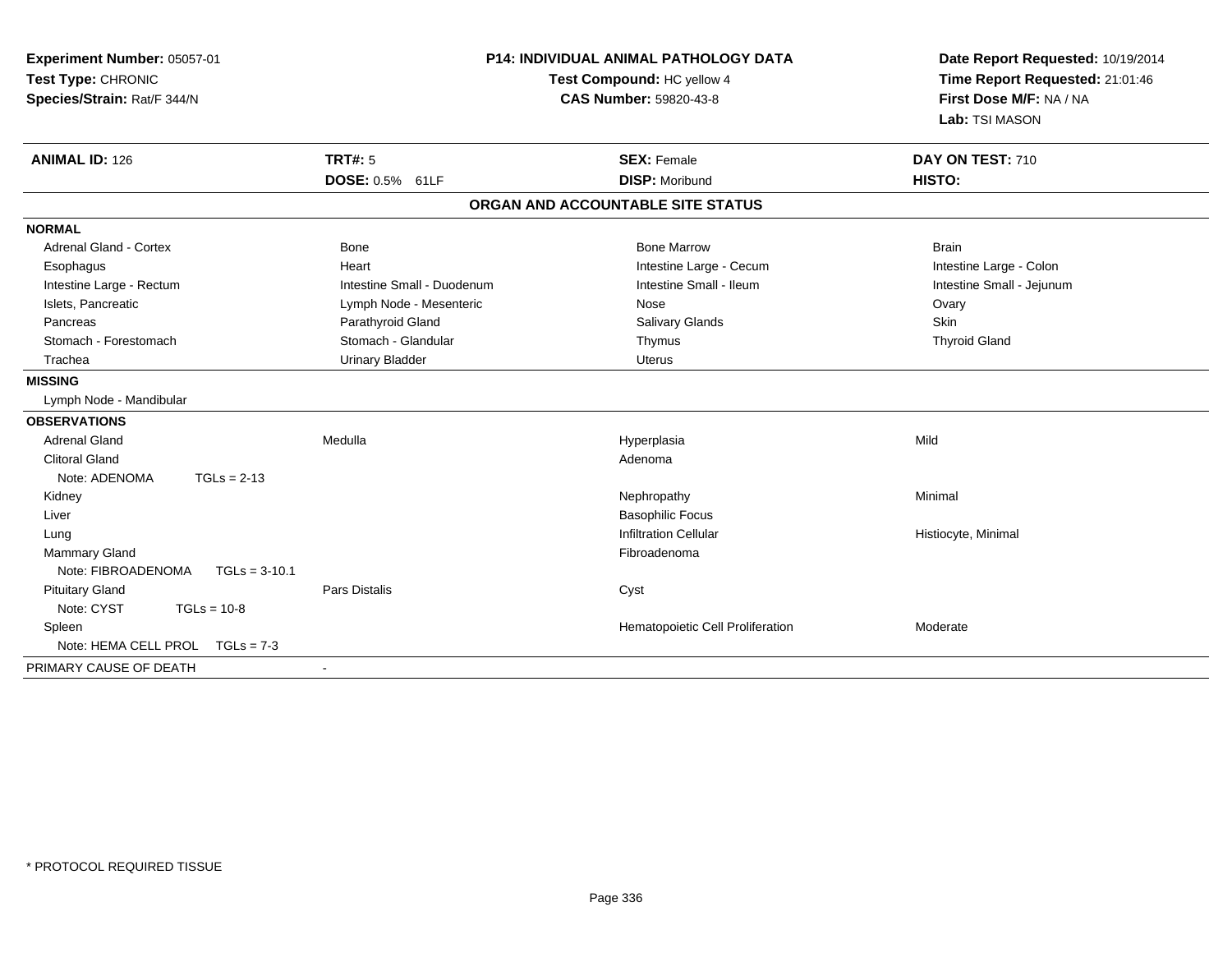| <b>P14: INDIVIDUAL ANIMAL PATHOLOGY DATA</b><br>Experiment Number: 05057-01<br>Test Type: CHRONIC<br>Test Compound: HC yellow 4<br>Species/Strain: Rat/F 344/N<br><b>CAS Number: 59820-43-8</b> |                          |                                   | Date Report Requested: 10/19/2014<br>Time Report Requested: 21:01:46<br>First Dose M/F: NA / NA<br>Lab: TSI MASON |
|-------------------------------------------------------------------------------------------------------------------------------------------------------------------------------------------------|--------------------------|-----------------------------------|-------------------------------------------------------------------------------------------------------------------|
| <b>ANIMAL ID: 127</b>                                                                                                                                                                           | <b>TRT#: 5</b>           | <b>SEX: Female</b>                | DAY ON TEST: 734                                                                                                  |
|                                                                                                                                                                                                 | DOSE: 0.5% 61LF          | <b>DISP: Terminal Sacrifice</b>   | HISTO:                                                                                                            |
|                                                                                                                                                                                                 |                          | ORGAN AND ACCOUNTABLE SITE STATUS |                                                                                                                   |
| <b>NORMAL</b>                                                                                                                                                                                   |                          |                                   |                                                                                                                   |
| Adrenal Gland - Cortex                                                                                                                                                                          | Adrenal Gland - Medulla  | Bone                              | <b>Bone Marrow</b>                                                                                                |
| <b>Brain</b>                                                                                                                                                                                    | <b>Clitoral Gland</b>    | Esophagus                         | Intestine Large - Cecum                                                                                           |
| Intestine Large - Colon                                                                                                                                                                         | Intestine Large - Rectum | Intestine Small - Duodenum        | Intestine Small - Ileum                                                                                           |
| Intestine Small - Jejunum                                                                                                                                                                       | Islets, Pancreatic       | Lymph Node - Mandibular           | Lymph Node - Mesenteric                                                                                           |
| Nose                                                                                                                                                                                            | Ovary                    | Pancreas                          | Salivary Glands                                                                                                   |
| Skin                                                                                                                                                                                            | Stomach - Forestomach    | Stomach - Glandular               | Thymus                                                                                                            |
| <b>Thyroid Gland</b>                                                                                                                                                                            | Trachea                  | <b>Urinary Bladder</b>            |                                                                                                                   |
| <b>MISSING</b>                                                                                                                                                                                  |                          |                                   |                                                                                                                   |
| Parathyroid Gland                                                                                                                                                                               |                          |                                   |                                                                                                                   |
| <b>OBSERVATIONS</b>                                                                                                                                                                             |                          |                                   |                                                                                                                   |
| Heart                                                                                                                                                                                           |                          | Cardiomyopathy                    | Mild                                                                                                              |
| Kidney                                                                                                                                                                                          |                          | Nephropathy                       | Minimal                                                                                                           |
| Liver                                                                                                                                                                                           |                          | <b>Basophilic Focus</b>           |                                                                                                                   |
| Lung                                                                                                                                                                                            |                          | <b>Infiltration Cellular</b>      | Histiocyte, Minimal                                                                                               |
| <b>Mammary Gland</b>                                                                                                                                                                            |                          | Fibroadenoma                      | Multiple                                                                                                          |
| Note: FIBROADENOMA<br>$TGLs = 3-13,4-14$                                                                                                                                                        |                          |                                   |                                                                                                                   |
| <b>Pituitary Gland</b>                                                                                                                                                                          | Pars Distalis            | Adenoma                           |                                                                                                                   |
|                                                                                                                                                                                                 | Pars Distalis            | Angiectasis                       | Mild                                                                                                              |
|                                                                                                                                                                                                 | Pars Distalis            | Cyst                              |                                                                                                                   |
| Note: ADENOMA<br>$TGLs = 8-8$                                                                                                                                                                   |                          |                                   |                                                                                                                   |
| Spleen                                                                                                                                                                                          |                          | Hematopoietic Cell Proliferation  | Mild                                                                                                              |
| Uterus                                                                                                                                                                                          |                          | Sarcoma Stromal                   |                                                                                                                   |
| Note: POSSIBILITY OF A DECIDUAL REACTION HAS TO BE CONSIDERED<br>Note: SARC STROMAL<br>$TGLs = 6-6.1$                                                                                           |                          |                                   |                                                                                                                   |
| PRIMARY CAUSE OF DEATH                                                                                                                                                                          |                          |                                   |                                                                                                                   |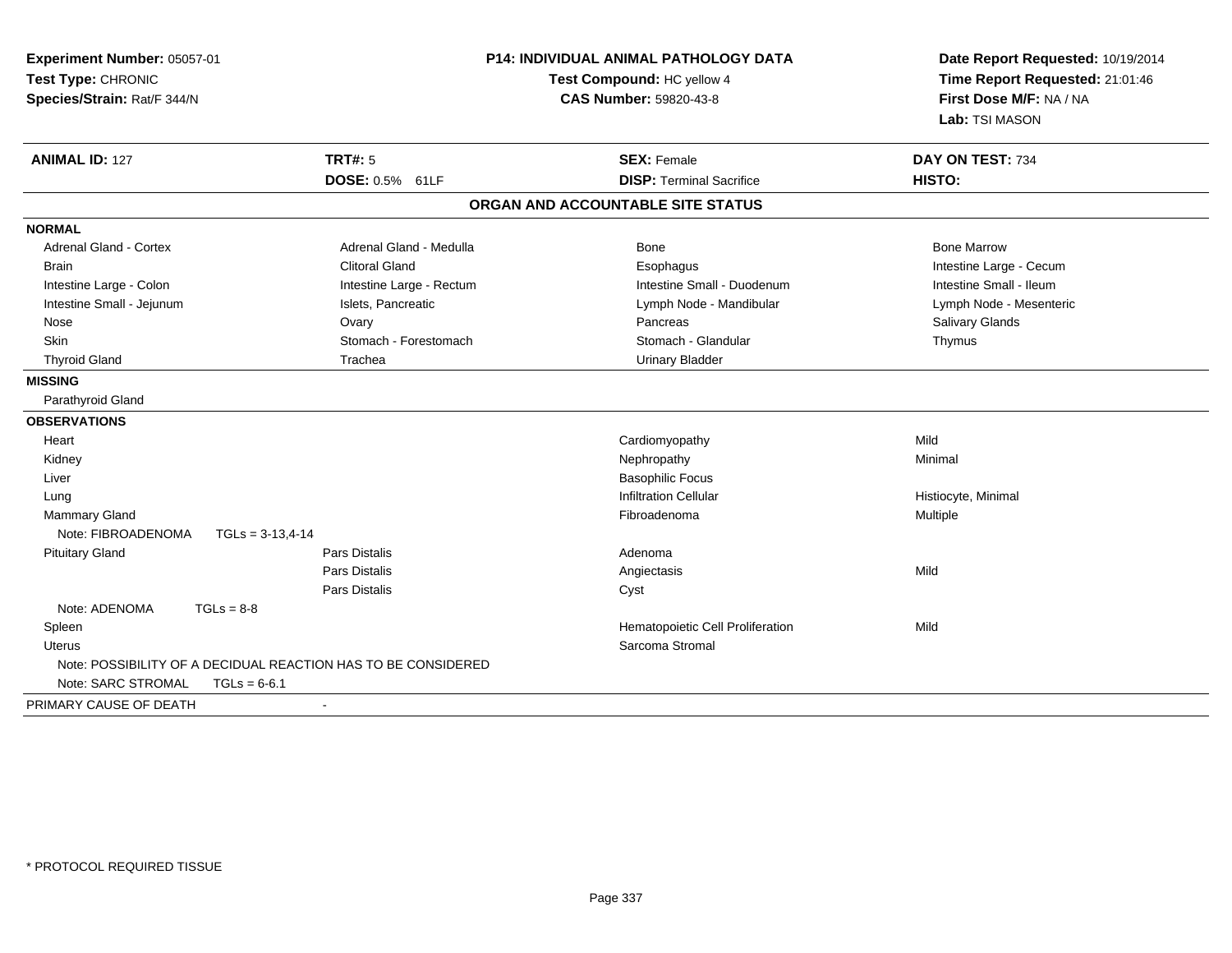| <b>Experiment Number: 05057-01</b><br>Test Type: CHRONIC<br>Species/Strain: Rat/F 344/N |                          | <b>P14: INDIVIDUAL ANIMAL PATHOLOGY DATA</b><br>Test Compound: HC yellow 4<br><b>CAS Number: 59820-43-8</b> | Date Report Requested: 10/19/2014<br>Time Report Requested: 21:01:46<br>First Dose M/F: NA / NA<br>Lab: TSI MASON |
|-----------------------------------------------------------------------------------------|--------------------------|-------------------------------------------------------------------------------------------------------------|-------------------------------------------------------------------------------------------------------------------|
| <b>ANIMAL ID: 129</b>                                                                   | <b>TRT#: 5</b>           | <b>SEX: Female</b>                                                                                          | DAY ON TEST: 734                                                                                                  |
|                                                                                         | <b>DOSE: 0.5% 61LF</b>   | <b>DISP: Terminal Sacrifice</b>                                                                             | HISTO:                                                                                                            |
|                                                                                         |                          | ORGAN AND ACCOUNTABLE SITE STATUS                                                                           |                                                                                                                   |
| <b>NORMAL</b>                                                                           |                          |                                                                                                             |                                                                                                                   |
| <b>Adrenal Gland - Cortex</b>                                                           | Adrenal Gland - Medulla  | Bone                                                                                                        | <b>Bone Marrow</b>                                                                                                |
| <b>Brain</b>                                                                            | <b>Clitoral Gland</b>    | Esophagus                                                                                                   | Intestine Large - Cecum                                                                                           |
| Intestine Large - Colon                                                                 | Intestine Large - Rectum | Intestine Small - Duodenum                                                                                  | Intestine Small - Ileum                                                                                           |
| Intestine Small - Jejunum                                                               | Islets, Pancreatic       | Lung                                                                                                        | Lymph Node - Mandibular                                                                                           |
| Lymph Node - Mesenteric                                                                 | Mesentery                | Nose                                                                                                        | Ovary                                                                                                             |
| Pancreas                                                                                | Parathyroid Gland        | <b>Salivary Glands</b>                                                                                      | <b>Skin</b>                                                                                                       |
| Stomach - Forestomach                                                                   | Stomach - Glandular      | Thymus                                                                                                      | Trachea                                                                                                           |
| <b>Urinary Bladder</b>                                                                  | Uterus                   |                                                                                                             |                                                                                                                   |
| <b>OBSERVATIONS</b>                                                                     |                          |                                                                                                             |                                                                                                                   |
| Heart                                                                                   |                          | Cardiomyopathy                                                                                              | Mild                                                                                                              |
| Kidney                                                                                  |                          | Nephropathy                                                                                                 | Minimal                                                                                                           |
| Liver                                                                                   |                          | <b>Basophilic Focus</b>                                                                                     |                                                                                                                   |
|                                                                                         | <b>Bile Duct</b>         | Hyperplasia                                                                                                 | Mild                                                                                                              |
|                                                                                         |                          | Inflammation                                                                                                | Granulomatous, Minimal                                                                                            |
| Mammary Gland                                                                           |                          | Fibroadenoma                                                                                                |                                                                                                                   |
| [Fibroadenoma TGLS = 2-13]                                                              |                          |                                                                                                             |                                                                                                                   |
| <b>Pituitary Gland</b>                                                                  | <b>Pars Distalis</b>     | Hyperplasia                                                                                                 | Mild                                                                                                              |
| Spleen                                                                                  |                          | Hematopoietic Cell Proliferation                                                                            | Mild                                                                                                              |
| <b>Thyroid Gland</b>                                                                    | C Cell                   | Hyperplasia                                                                                                 | Minimal                                                                                                           |
| PRIMARY CAUSE OF DEATH                                                                  |                          |                                                                                                             |                                                                                                                   |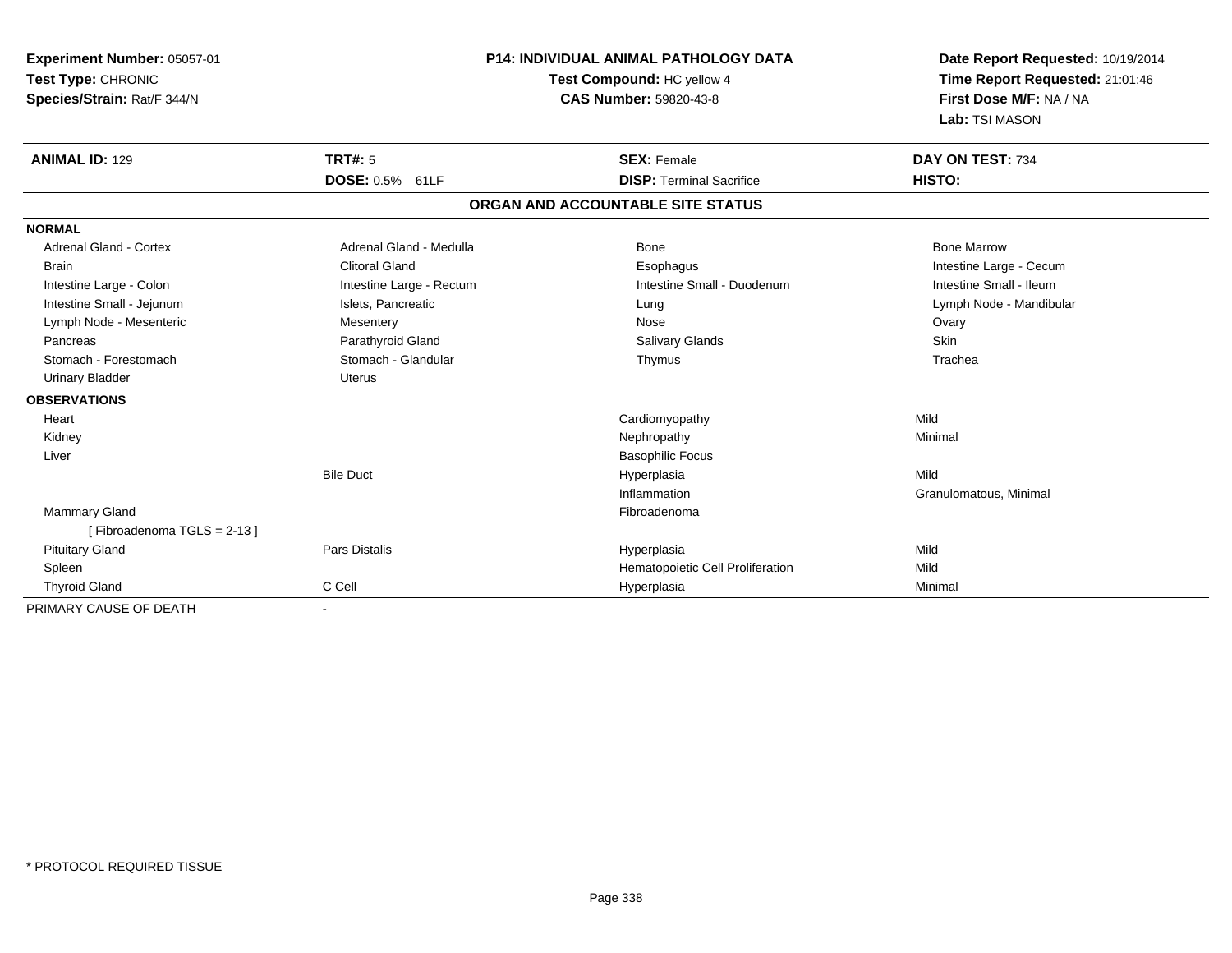| Experiment Number: 05057-01<br>Test Type: CHRONIC<br>Species/Strain: Rat/F 344/N |                         | P14: INDIVIDUAL ANIMAL PATHOLOGY DATA<br>Test Compound: HC yellow 4<br><b>CAS Number: 59820-43-8</b> | Date Report Requested: 10/19/2014<br>Time Report Requested: 21:01:46<br>First Dose M/F: NA / NA<br>Lab: TSI MASON |  |
|----------------------------------------------------------------------------------|-------------------------|------------------------------------------------------------------------------------------------------|-------------------------------------------------------------------------------------------------------------------|--|
| <b>ANIMAL ID: 131</b>                                                            | <b>TRT#: 5</b>          | <b>SEX: Female</b>                                                                                   | DAY ON TEST: 612                                                                                                  |  |
|                                                                                  | DOSE: 0.5% 61LF         | <b>DISP: Moribund</b>                                                                                | HISTO:                                                                                                            |  |
|                                                                                  |                         | ORGAN AND ACCOUNTABLE SITE STATUS                                                                    |                                                                                                                   |  |
| <b>NORMAL</b>                                                                    |                         |                                                                                                      |                                                                                                                   |  |
| Bone                                                                             | <b>Bone Marrow</b>      | <b>Clitoral Gland</b>                                                                                | Esophagus                                                                                                         |  |
| Intestine Large - Cecum                                                          | Intestine Large - Colon | Intestine Large - Rectum                                                                             | Intestine Small - Duodenum                                                                                        |  |
| Intestine Small - Jejunum                                                        | Islets, Pancreatic      | Pancreas                                                                                             | Salivary Glands                                                                                                   |  |
| Skin                                                                             | Trachea                 | <b>Uterus</b>                                                                                        |                                                                                                                   |  |
| <b>MISSING</b>                                                                   |                         |                                                                                                      |                                                                                                                   |  |
| Adrenal Gland - Medulla                                                          | Intestine Small - Ileum | Parathyroid Gland                                                                                    | Thymus                                                                                                            |  |
| <b>Urinary Bladder</b>                                                           |                         |                                                                                                      |                                                                                                                   |  |
| <b>OBSERVATIONS</b>                                                              |                         |                                                                                                      |                                                                                                                   |  |
| <b>Adrenal Gland</b>                                                             | Cortex                  | Leukemia Mononuclear                                                                                 |                                                                                                                   |  |
| <b>Brain</b>                                                                     |                         | Hemorrhage                                                                                           | Minimal                                                                                                           |  |
| Eye                                                                              | Retina                  | Atrophy                                                                                              | Marked                                                                                                            |  |
|                                                                                  | Lens                    | Cataract                                                                                             | Marked                                                                                                            |  |
|                                                                                  |                         | Inflammation                                                                                         | Acute, Marked                                                                                                     |  |
| Note: INFLAMMATION<br>$TGLs = 2-13$                                              |                         |                                                                                                      |                                                                                                                   |  |
| Heart                                                                            |                         | Leukemia Mononuclear                                                                                 |                                                                                                                   |  |
| Kidney                                                                           |                         | Leukemia Mononuclear                                                                                 |                                                                                                                   |  |
|                                                                                  |                         | Nephropathy                                                                                          | Minimal                                                                                                           |  |
| Liver                                                                            |                         | Fatty Change                                                                                         | Diffuse, Marked                                                                                                   |  |
| Note: LEUKEMIA MONUC<br>$TGLs = 5-3$<br>Note: FATTY CHANGE<br>$TGLs = 5-3$       |                         | Leukemia Mononuclear                                                                                 |                                                                                                                   |  |
| Lung                                                                             |                         | <b>Infiltration Cellular</b>                                                                         | Histiocyte, Minimal                                                                                               |  |
|                                                                                  |                         | Leukemia Mononuclear                                                                                 |                                                                                                                   |  |
| Lymph Node                                                                       | Mandibular              | Leukemia Mononuclear                                                                                 |                                                                                                                   |  |
|                                                                                  | Mesenteric              | Leukemia Mononuclear                                                                                 |                                                                                                                   |  |
| Mammary Gland<br>Note: FIBROADENOMA<br>$TGLs = 3-14$                             |                         | Fibroadenoma                                                                                         |                                                                                                                   |  |
| Nose                                                                             |                         | Inflammation                                                                                         | Acute, Minimal                                                                                                    |  |
| Ovary                                                                            |                         | Leukemia Mononuclear                                                                                 |                                                                                                                   |  |
| <b>Pituitary Gland</b>                                                           | <b>Pars Distalis</b>    | Leukemia Mononuclear                                                                                 |                                                                                                                   |  |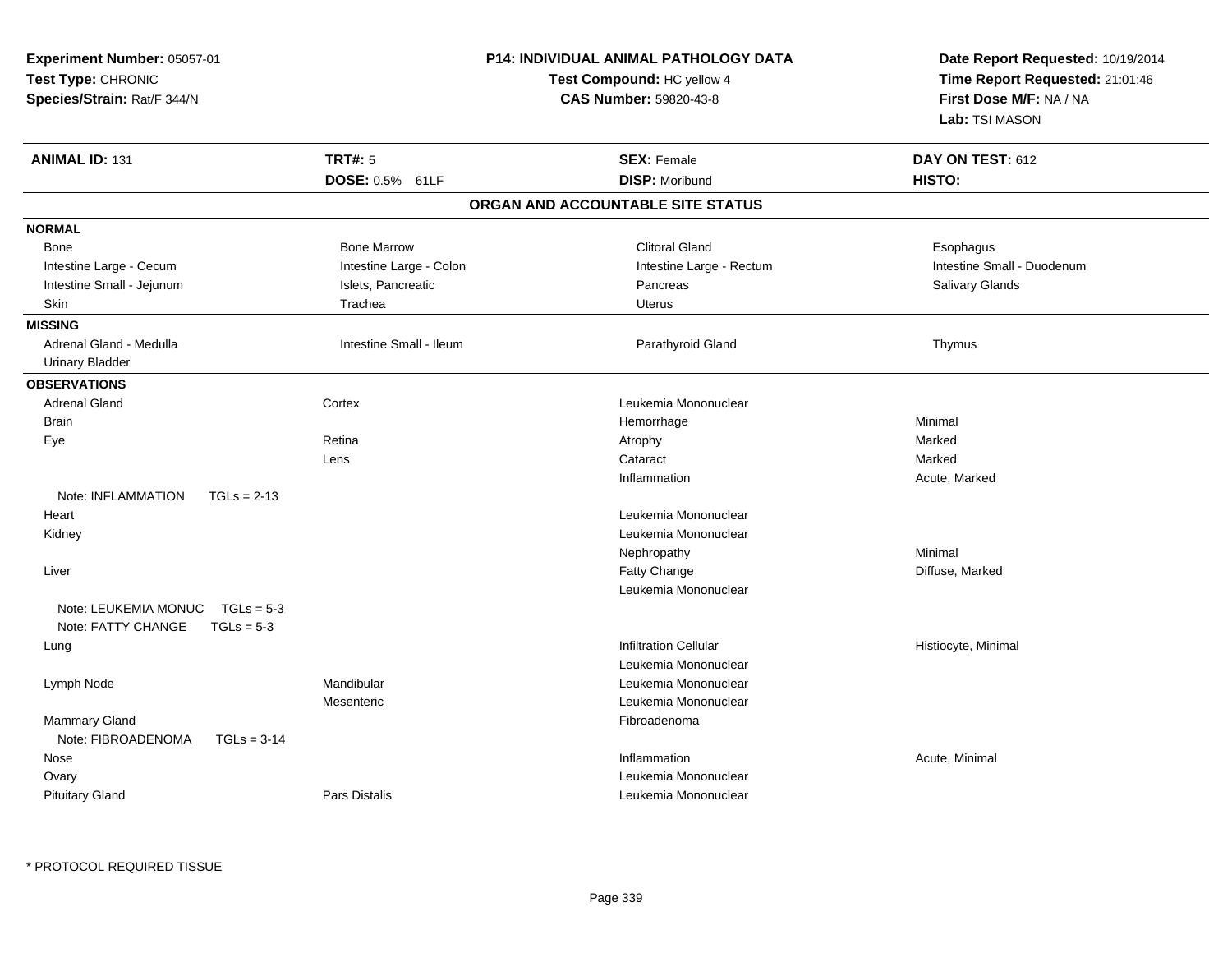| Experiment Number: 05057-01<br>Test Type: CHRONIC<br>Species/Strain: Rat/F 344/N |                        | P14: INDIVIDUAL ANIMAL PATHOLOGY DATA<br>Test Compound: HC yellow 4<br><b>CAS Number: 59820-43-8</b> |  | Date Report Requested: 10/19/2014<br>Time Report Requested: 21:01:46<br>First Dose M/F: NA / NA<br>Lab: TSI MASON |
|----------------------------------------------------------------------------------|------------------------|------------------------------------------------------------------------------------------------------|--|-------------------------------------------------------------------------------------------------------------------|
| <b>ANIMAL ID: 131</b>                                                            | <b>TRT#: 5</b>         | <b>SEX: Female</b>                                                                                   |  | DAY ON TEST: 612                                                                                                  |
|                                                                                  | <b>DOSE: 0.5% 61LF</b> | <b>DISP: Moribund</b>                                                                                |  | HISTO:                                                                                                            |
|                                                                                  |                        | ORGAN AND ACCOUNTABLE SITE STATUS                                                                    |  |                                                                                                                   |
| Spleen<br>Note: LEUKEMIA MONUC<br>$TGLs = 4-3$                                   |                        | Leukemia Mononuclear                                                                                 |  |                                                                                                                   |
| Stomach                                                                          | Forestomach            | Acanthosis                                                                                           |  | Mild                                                                                                              |
|                                                                                  | Forestomach            | Hyperkeratosis                                                                                       |  | Mild                                                                                                              |
|                                                                                  | Forestomach            | Leukemia Mononuclear                                                                                 |  |                                                                                                                   |
|                                                                                  | Glandular              | Leukemia Mononuclear                                                                                 |  |                                                                                                                   |
|                                                                                  | Forestomach            | Ulcer                                                                                                |  | Minimal                                                                                                           |
| <b>Thyroid Gland</b>                                                             | C Cell                 | Adenoma                                                                                              |  |                                                                                                                   |
|                                                                                  | C Cell                 | Hyperplasia                                                                                          |  | Minimal                                                                                                           |
| PRIMARY CAUSE OF DEATH                                                           | $\blacksquare$         |                                                                                                      |  |                                                                                                                   |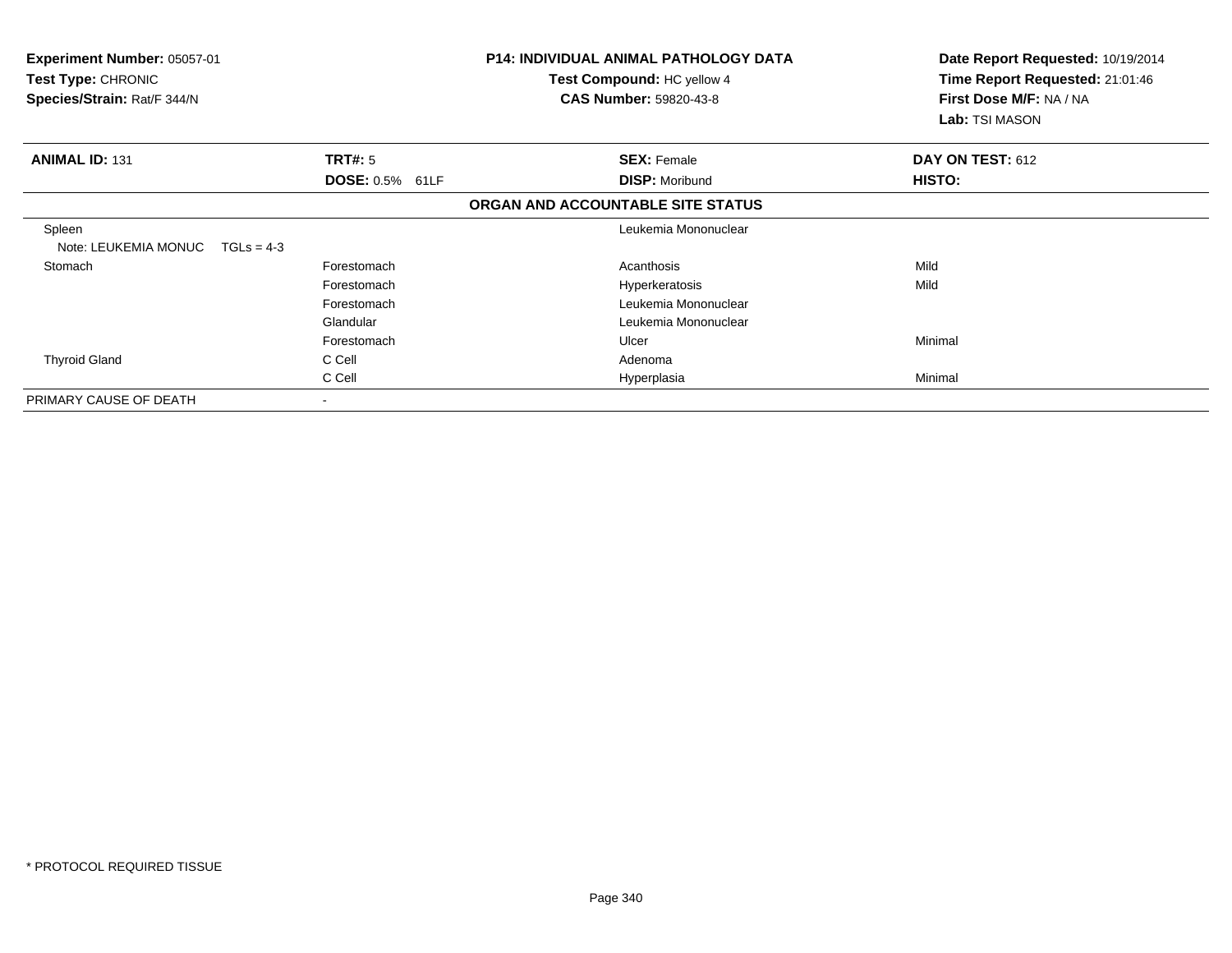| Experiment Number: 05057-01              |                            | <b>P14: INDIVIDUAL ANIMAL PATHOLOGY DATA</b> | Date Report Requested: 10/19/2014 |  |
|------------------------------------------|----------------------------|----------------------------------------------|-----------------------------------|--|
| Test Type: CHRONIC                       | Test Compound: HC yellow 4 |                                              | Time Report Requested: 21:01:46   |  |
| Species/Strain: Rat/F 344/N              |                            | <b>CAS Number: 59820-43-8</b>                | First Dose M/F: NA / NA           |  |
|                                          |                            |                                              | Lab: TSI MASON                    |  |
| <b>ANIMAL ID: 132</b>                    | <b>TRT#: 5</b>             | <b>SEX: Female</b>                           | DAY ON TEST: 713                  |  |
|                                          | <b>DOSE: 0.5% 61LF</b>     | <b>DISP: Moribund</b>                        | HISTO:                            |  |
|                                          |                            | ORGAN AND ACCOUNTABLE SITE STATUS            |                                   |  |
| <b>NORMAL</b>                            |                            |                                              |                                   |  |
| <b>Adrenal Gland - Cortex</b>            | Adrenal Gland - Medulla    | Bone                                         | <b>Bone Marrow</b>                |  |
| <b>Brain</b>                             | <b>Clitoral Gland</b>      | Esophagus                                    | Intestine Large - Cecum           |  |
| Intestine Large - Colon                  | Intestine Large - Rectum   | Intestine Small - Duodenum                   | Intestine Small - Ileum           |  |
| Intestine Small - Jejunum                | Islets, Pancreatic         | Lymph Node - Mandibular                      | Lymph Node - Mesenteric           |  |
| Nose                                     | Ovary                      | Pancreas                                     | Parathyroid Gland                 |  |
| Salivary Glands                          | <b>Skin</b>                | Stomach - Forestomach                        | Stomach - Glandular               |  |
| Thymus                                   | <b>Thyroid Gland</b>       | Trachea                                      | <b>Urinary Bladder</b>            |  |
| <b>Uterus</b>                            |                            |                                              |                                   |  |
| <b>OBSERVATIONS</b>                      |                            |                                              |                                   |  |
| Heart                                    |                            | Cardiomyopathy                               | Mild                              |  |
| Kidney                                   |                            | Nephropathy                                  | Mild                              |  |
| Liver                                    |                            | <b>Basophilic Focus</b>                      |                                   |  |
| Lung                                     |                            | <b>Infiltration Cellular</b>                 | Histiocyte, Minimal               |  |
| Mammary Gland                            |                            | Fibroadenoma                                 | Multiple                          |  |
|                                          |                            | Galactocele                                  |                                   |  |
| Note: FIBROADENOMA<br>$TGLs = 4-13.5-14$ |                            |                                              |                                   |  |
| <b>Pituitary Gland</b>                   | <b>Pars Distalis</b>       | Adenoma                                      |                                   |  |
|                                          | <b>Pars Distalis</b>       | Angiectasis                                  | Mild                              |  |
| Note: ADENOMA<br>$TGLs = 6-8.7-8$        |                            |                                              |                                   |  |
| Spleen                                   |                            | Hematopoietic Cell Proliferation             | Mild                              |  |
|                                          |                            | Pigmentation                                 | Mild                              |  |
| PRIMARY CAUSE OF DEATH                   |                            |                                              |                                   |  |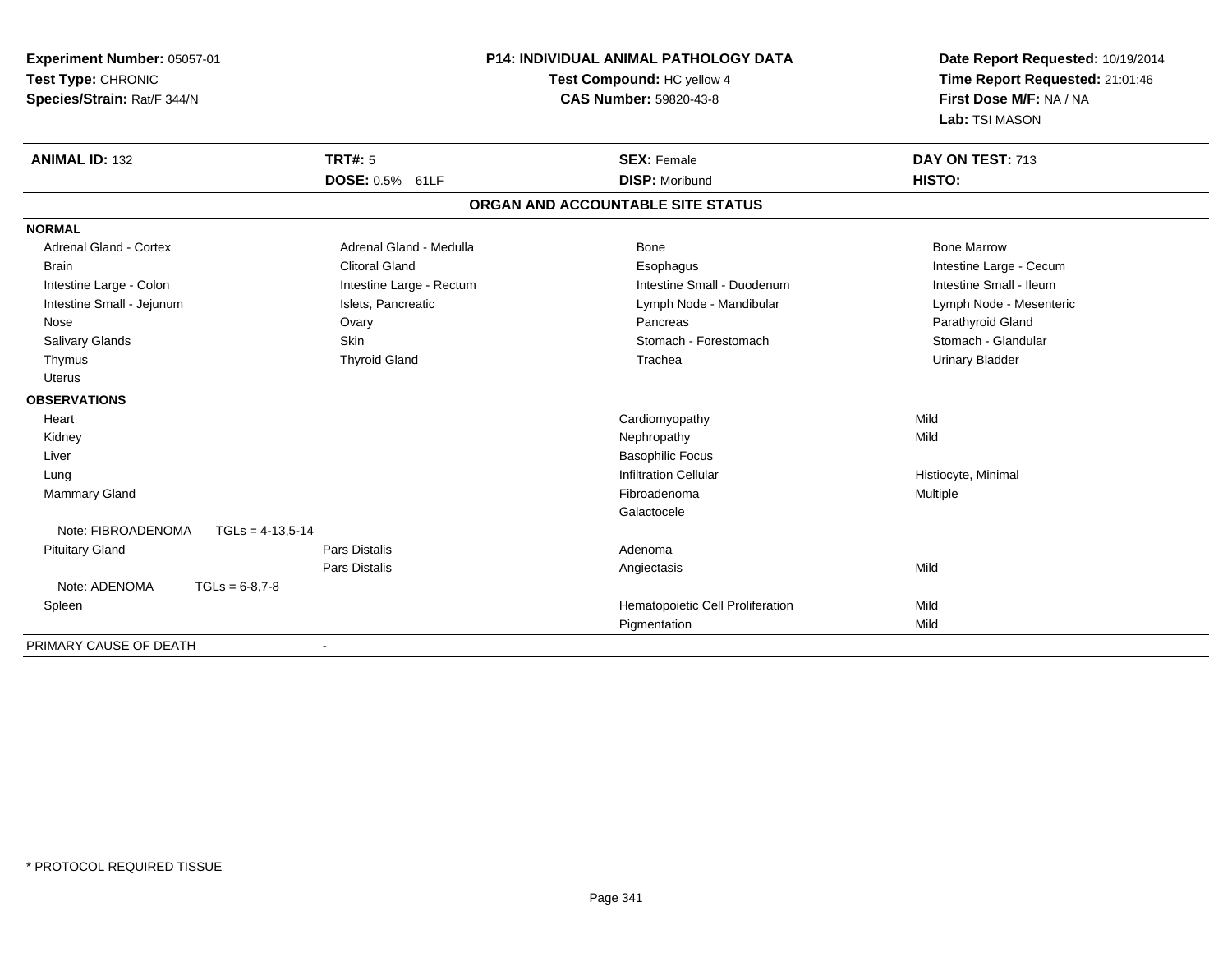| Experiment Number: 05057-01<br>Test Type: CHRONIC<br>Species/Strain: Rat/F 344/N | P14: INDIVIDUAL ANIMAL PATHOLOGY DATA<br>Test Compound: HC yellow 4<br><b>CAS Number: 59820-43-8</b> |                                   | Date Report Requested: 10/19/2014<br>Time Report Requested: 21:01:46<br>First Dose M/F: NA / NA<br>Lab: TSI MASON |
|----------------------------------------------------------------------------------|------------------------------------------------------------------------------------------------------|-----------------------------------|-------------------------------------------------------------------------------------------------------------------|
| <b>ANIMAL ID: 134</b>                                                            | <b>TRT#: 5</b>                                                                                       | <b>SEX: Female</b>                | DAY ON TEST: 734                                                                                                  |
|                                                                                  | DOSE: 0.5% 61LF                                                                                      | <b>DISP: Terminal Sacrifice</b>   | <b>HISTO:</b>                                                                                                     |
|                                                                                  |                                                                                                      | ORGAN AND ACCOUNTABLE SITE STATUS |                                                                                                                   |
| <b>NORMAL</b>                                                                    |                                                                                                      |                                   |                                                                                                                   |
| <b>Adrenal Gland - Cortex</b>                                                    | Adrenal Gland - Medulla                                                                              | Bone                              | <b>Bone Marrow</b>                                                                                                |
| <b>Brain</b>                                                                     | Esophagus                                                                                            | Heart                             | Intestine Large - Cecum                                                                                           |
| Intestine Large - Rectum                                                         | Intestine Small - Duodenum                                                                           | Intestine Small - Ileum           | Intestine Small - Jejunum                                                                                         |
| Islets, Pancreatic                                                               | Kidney                                                                                               | Lymph Node - Mandibular           | Lymph Node - Mesenteric                                                                                           |
| Nose                                                                             | Pancreas                                                                                             | Parathyroid Gland                 | Salivary Glands                                                                                                   |
| Skin                                                                             | Stomach - Forestomach                                                                                | Stomach - Glandular               | <b>Thyroid Gland</b>                                                                                              |
| Trachea                                                                          | <b>Urinary Bladder</b>                                                                               | <b>Uterus</b>                     |                                                                                                                   |
| <b>MISSING</b>                                                                   |                                                                                                      |                                   |                                                                                                                   |
| <b>Clitoral Gland</b>                                                            | Intestine Large - Colon                                                                              | Ovary                             | Thymus                                                                                                            |
| <b>OBSERVATIONS</b>                                                              |                                                                                                      |                                   |                                                                                                                   |
| Liver                                                                            |                                                                                                      | <b>Basophilic Focus</b>           |                                                                                                                   |
|                                                                                  | <b>Bile Duct</b>                                                                                     | Hyperplasia                       | Minimal                                                                                                           |
|                                                                                  |                                                                                                      | Inflammation                      | Granulomatous, Minimal                                                                                            |
| Lung                                                                             |                                                                                                      | <b>Infiltration Cellular</b>      | Histiocyte, Minimal                                                                                               |
| <b>Mammary Gland</b>                                                             |                                                                                                      | Fibroadenoma                      |                                                                                                                   |
| Note: FIBROADENOMA<br>$TGLs = 2-13$                                              |                                                                                                      |                                   |                                                                                                                   |
| <b>Pituitary Gland</b>                                                           | Pars Distalis                                                                                        | Adenoma                           |                                                                                                                   |
|                                                                                  | Pars Distalis                                                                                        | Angiectasis                       | Mild                                                                                                              |
|                                                                                  | Pars Distalis                                                                                        | Hyperplasia                       | Mild                                                                                                              |
| Note: ADENOMA<br>$TGLs = 4-8$                                                    |                                                                                                      |                                   |                                                                                                                   |
| Spleen                                                                           |                                                                                                      | Pigmentation                      | Moderate                                                                                                          |
| <b>Uterus</b>                                                                    |                                                                                                      |                                   |                                                                                                                   |
| Note: MUCIFIED EPITHELIUM LINING CERVIX                                          |                                                                                                      |                                   |                                                                                                                   |
| PRIMARY CAUSE OF DEATH                                                           | $\blacksquare$                                                                                       |                                   |                                                                                                                   |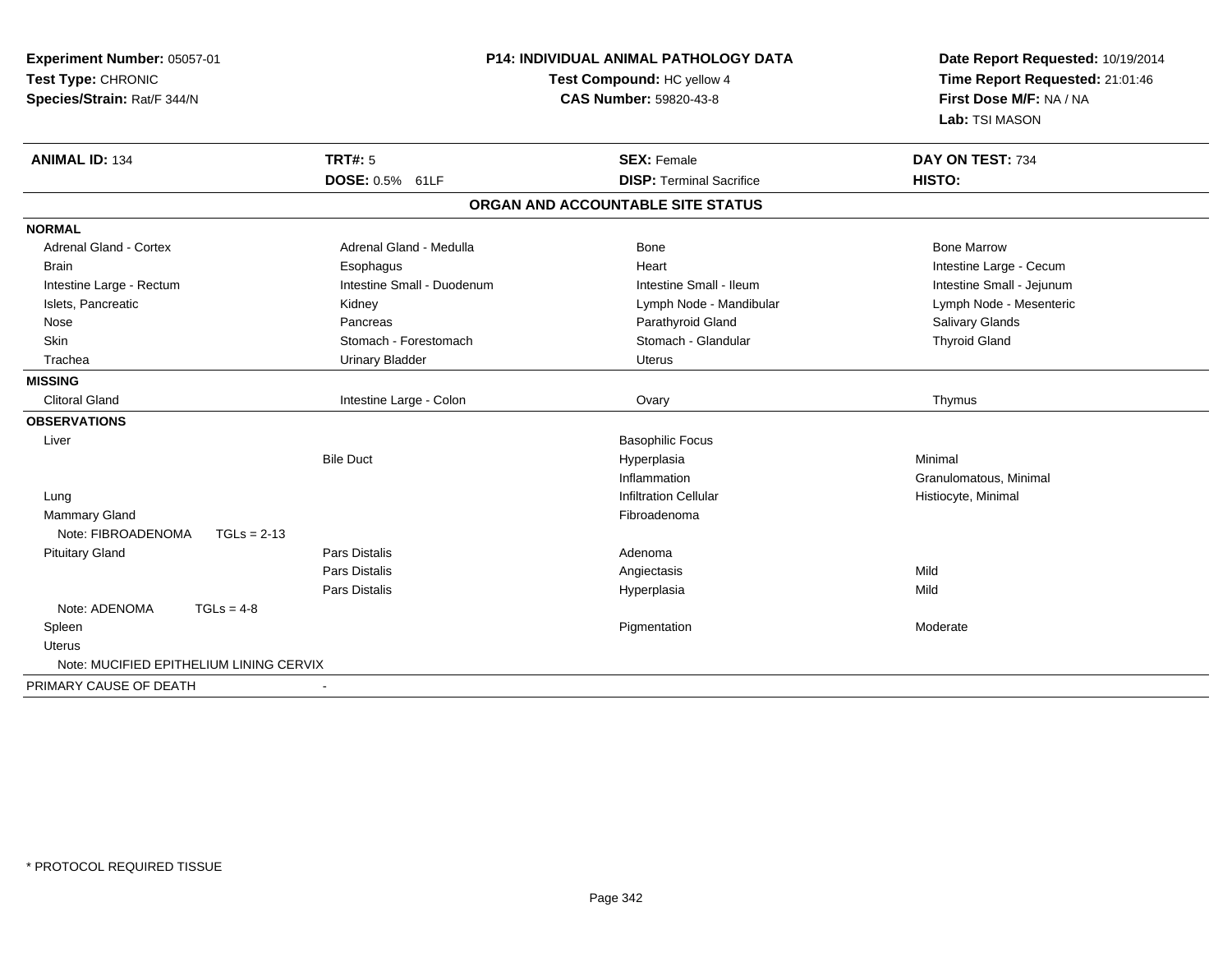| Experiment Number: 05057-01<br>Test Type: CHRONIC<br>Species/Strain: Rat/F 344/N |                                                      |                          | P14: INDIVIDUAL ANIMAL PATHOLOGY DATA<br>Test Compound: HC yellow 4<br><b>CAS Number: 59820-43-8</b> | Date Report Requested: 10/19/2014<br>Time Report Requested: 21:01:46<br>First Dose M/F: NA / NA<br>Lab: TSI MASON |  |
|----------------------------------------------------------------------------------|------------------------------------------------------|--------------------------|------------------------------------------------------------------------------------------------------|-------------------------------------------------------------------------------------------------------------------|--|
| <b>ANIMAL ID: 135</b>                                                            |                                                      | <b>TRT#: 5</b>           | <b>SEX: Female</b>                                                                                   | DAY ON TEST: 666                                                                                                  |  |
|                                                                                  |                                                      | DOSE: 0.5% 61LF          | <b>DISP: Moribund</b>                                                                                | HISTO:                                                                                                            |  |
|                                                                                  |                                                      |                          | ORGAN AND ACCOUNTABLE SITE STATUS                                                                    |                                                                                                                   |  |
| <b>NORMAL</b>                                                                    |                                                      |                          |                                                                                                      |                                                                                                                   |  |
| <b>Adrenal Gland - Cortex</b>                                                    |                                                      | Adrenal Gland - Medulla  | Bone                                                                                                 | <b>Bone Marrow</b>                                                                                                |  |
| <b>Brain</b>                                                                     |                                                      | <b>Clitoral Gland</b>    | Esophagus                                                                                            | Intestine Large - Cecum                                                                                           |  |
| Intestine Large - Colon                                                          |                                                      | Intestine Large - Rectum | Intestine Small - Duodenum                                                                           | Intestine Small - Ileum                                                                                           |  |
| Intestine Small - Jejunum                                                        |                                                      | Islets, Pancreatic       | Lung                                                                                                 | Lymph Node - Mandibular                                                                                           |  |
| Lymph Node - Mesenteric                                                          |                                                      | Nose                     | Pancreas                                                                                             | Parathyroid Gland                                                                                                 |  |
| Salivary Glands                                                                  |                                                      | Skin                     | Stomach - Glandular                                                                                  | Thymus                                                                                                            |  |
| <b>Thyroid Gland</b>                                                             |                                                      | Trachea                  | <b>Urinary Bladder</b>                                                                               | <b>Uterus</b>                                                                                                     |  |
| <b>OBSERVATIONS</b>                                                              |                                                      |                          |                                                                                                      |                                                                                                                   |  |
| Heart                                                                            |                                                      |                          | Cardiomyopathy                                                                                       | Mild                                                                                                              |  |
| Kidney                                                                           |                                                      |                          | Nephropathy                                                                                          | Mild                                                                                                              |  |
| Liver                                                                            |                                                      |                          | <b>Basophilic Focus</b>                                                                              |                                                                                                                   |  |
|                                                                                  |                                                      |                          | Carcinoma                                                                                            | Metastatic (Ovary)                                                                                                |  |
|                                                                                  |                                                      |                          | Necrosis                                                                                             | Mild                                                                                                              |  |
|                                                                                  |                                                      |                          | Thrombosis                                                                                           | Moderate                                                                                                          |  |
| Note: CARCINOMA                                                                  | $TGLs = 7-3$                                         |                          |                                                                                                      |                                                                                                                   |  |
| Note: THROMBUS                                                                   | $TGLs = 9-3$                                         |                          |                                                                                                      |                                                                                                                   |  |
| Lymph Node                                                                       |                                                      | Mediastinal              | Carcinoma                                                                                            | Metastatic (Ovary)                                                                                                |  |
| <b>Mammary Gland</b>                                                             |                                                      |                          | Fibroadenoma                                                                                         |                                                                                                                   |  |
| [Fibroadenoma TGLS = 1-13]                                                       |                                                      |                          |                                                                                                      |                                                                                                                   |  |
| Mesentery                                                                        |                                                      |                          | Carcinoma                                                                                            | Metastatic (Ovary)                                                                                                |  |
| Note: CARCINOMA                                                                  | $TGLs = 2-8.1,3-8.2$                                 |                          |                                                                                                      |                                                                                                                   |  |
| Ovary                                                                            |                                                      |                          | Carcinoma                                                                                            |                                                                                                                   |  |
|                                                                                  | Note: POSSIBLE GRANULOSA CELL TUMOR.                 |                          |                                                                                                      |                                                                                                                   |  |
| Note: CARCINOMA                                                                  | $TGLs = 5-6.1$                                       |                          |                                                                                                      |                                                                                                                   |  |
|                                                                                  | Note: OVARIAN TISSUE NOT DISCERNIBLE IN THE MASS.    |                          |                                                                                                      |                                                                                                                   |  |
| Note: CONSIDERED.                                                                |                                                      |                          |                                                                                                      |                                                                                                                   |  |
|                                                                                  | Note: POSSIBILITY OF HEMOPOIETIC NEOPLASM TO BE      |                          |                                                                                                      |                                                                                                                   |  |
| Pancreas                                                                         |                                                      |                          |                                                                                                      |                                                                                                                   |  |
|                                                                                  | Note: TUMOR TISSUE ATTACHED TO PANCREAS IN SLIDE #7. |                          |                                                                                                      |                                                                                                                   |  |
| <b>Pituitary Gland</b>                                                           |                                                      | Pars Distalis            | Adenoma                                                                                              | Multiple                                                                                                          |  |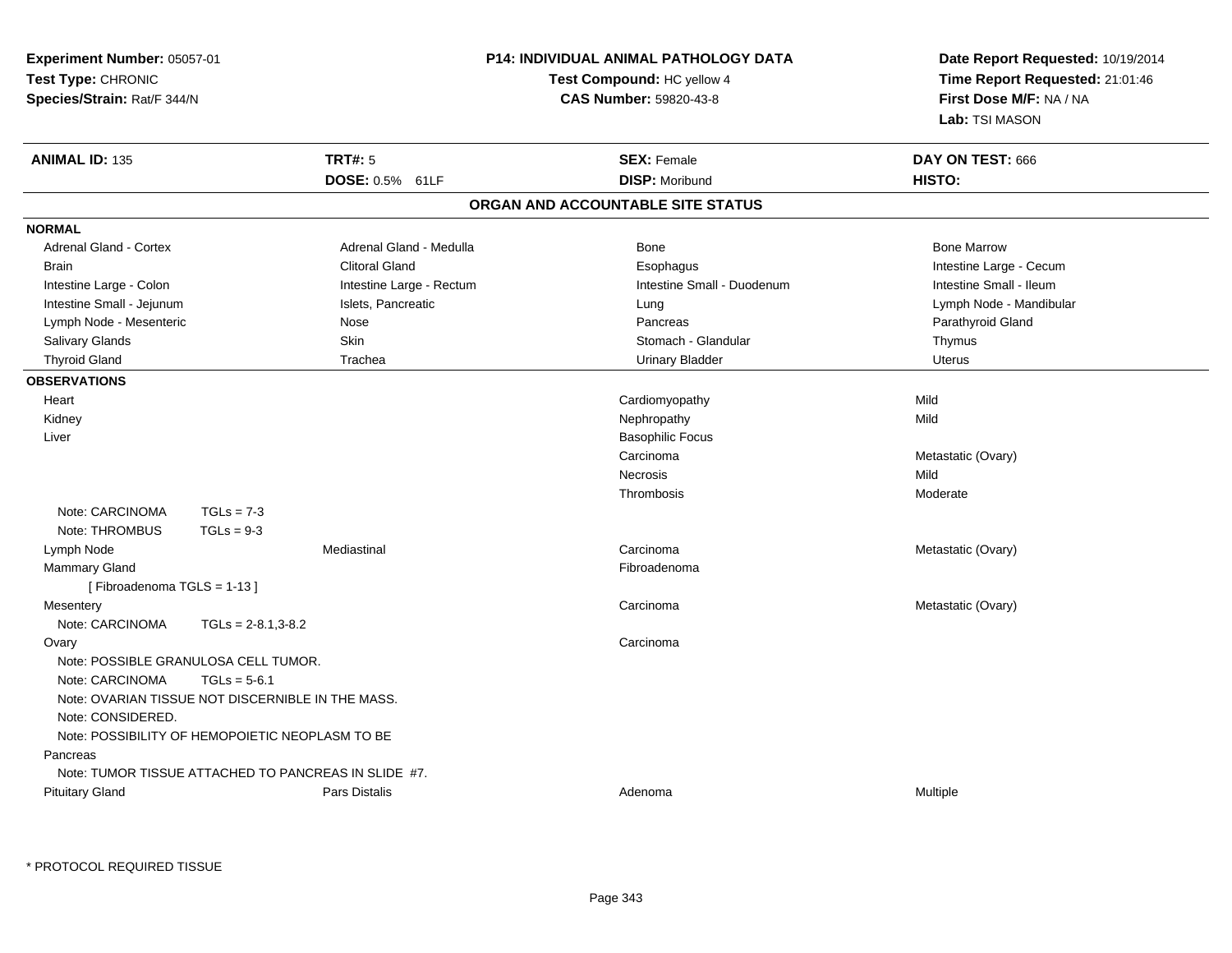| Experiment Number: 05057-01<br>Test Type: CHRONIC<br>Test Compound: HC yellow 4<br>Species/Strain: Rat/F 344/N<br>CAS Number: 59820-43-8 |                        | <b>P14: INDIVIDUAL ANIMAL PATHOLOGY DATA</b> | Date Report Requested: 10/19/2014<br>Time Report Requested: 21:01:46<br>First Dose M/F: NA / NA<br>Lab: TSI MASON |
|------------------------------------------------------------------------------------------------------------------------------------------|------------------------|----------------------------------------------|-------------------------------------------------------------------------------------------------------------------|
| <b>ANIMAL ID: 135</b>                                                                                                                    | TRT#: 5                | <b>SEX: Female</b>                           | DAY ON TEST: 666                                                                                                  |
|                                                                                                                                          | <b>DOSE: 0.5% 61LF</b> | <b>DISP:</b> Moribund                        | HISTO:                                                                                                            |
|                                                                                                                                          |                        | ORGAN AND ACCOUNTABLE SITE STATUS            |                                                                                                                   |
|                                                                                                                                          | Pars Distalis          | Angiectasis                                  | Mild                                                                                                              |
| [Angiectasis TGLS = 8-8 ]                                                                                                                |                        |                                              |                                                                                                                   |
| Spleen                                                                                                                                   |                        | Hematopoietic Cell Proliferation             | Moderate                                                                                                          |
| Stomach                                                                                                                                  | Forestomach            | Ulcer                                        | Mild                                                                                                              |
| PRIMARY CAUSE OF DEATH                                                                                                                   |                        |                                              |                                                                                                                   |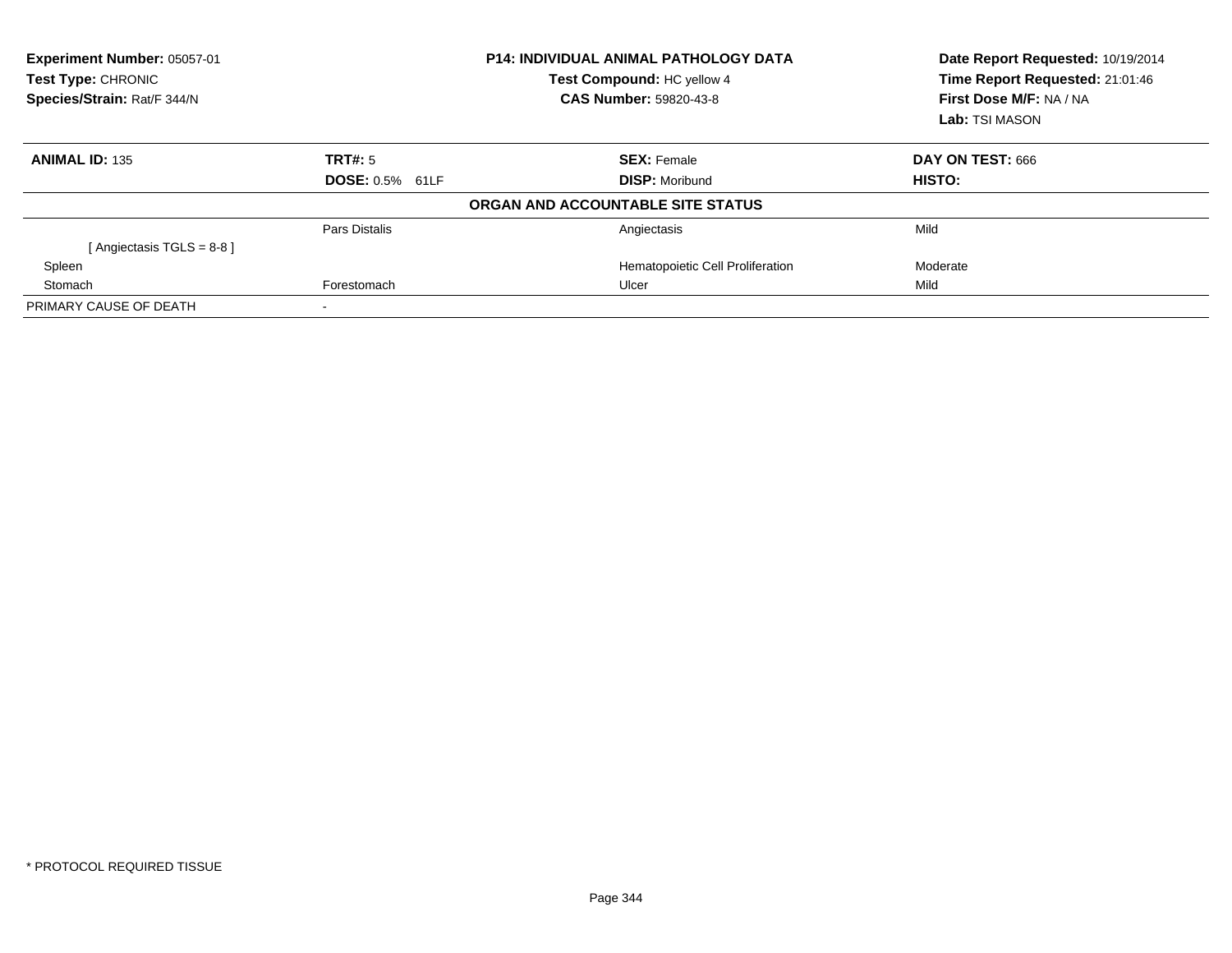| Experiment Number: 05057-01<br>Test Type: CHRONIC<br>Species/Strain: Rat/F 344/N |                          | <b>P14: INDIVIDUAL ANIMAL PATHOLOGY DATA</b><br>Test Compound: HC yellow 4<br><b>CAS Number: 59820-43-8</b> | Date Report Requested: 10/19/2014<br>Time Report Requested: 21:01:46<br>First Dose M/F: NA / NA<br>Lab: TSI MASON |  |
|----------------------------------------------------------------------------------|--------------------------|-------------------------------------------------------------------------------------------------------------|-------------------------------------------------------------------------------------------------------------------|--|
| <b>ANIMAL ID: 136</b>                                                            | TRT#: 5                  | <b>SEX: Female</b>                                                                                          | DAY ON TEST: 734                                                                                                  |  |
|                                                                                  | DOSE: 0.5% 61LF          | <b>DISP: Terminal Sacrifice</b>                                                                             | HISTO:                                                                                                            |  |
|                                                                                  |                          | ORGAN AND ACCOUNTABLE SITE STATUS                                                                           |                                                                                                                   |  |
| <b>NORMAL</b>                                                                    |                          |                                                                                                             |                                                                                                                   |  |
| Adrenal Gland - Cortex                                                           | Adrenal Gland - Medulla  | Bone                                                                                                        | <b>Bone Marrow</b>                                                                                                |  |
| <b>Brain</b>                                                                     | <b>Clitoral Gland</b>    | Esophagus                                                                                                   | Intestine Large - Cecum                                                                                           |  |
| Intestine Large - Colon                                                          | Intestine Large - Rectum | Intestine Small - Duodenum                                                                                  | Intestine Small - Ileum                                                                                           |  |
| Intestine Small - Jejunum                                                        | Islets, Pancreatic       | Lung                                                                                                        | Lymph Node - Mandibular                                                                                           |  |
| Lymph Node - Mesenteric                                                          | Nose                     | Ovary                                                                                                       | Pancreas                                                                                                          |  |
| Parathyroid Gland                                                                | Salivary Glands          | <b>Skin</b>                                                                                                 | Stomach - Forestomach                                                                                             |  |
| Stomach - Glandular                                                              | Thymus                   | <b>Thyroid Gland</b>                                                                                        | Trachea                                                                                                           |  |
| <b>Urinary Bladder</b>                                                           | <b>Uterus</b>            |                                                                                                             |                                                                                                                   |  |
| <b>MISSING</b>                                                                   |                          |                                                                                                             |                                                                                                                   |  |
| Mammary Gland                                                                    |                          |                                                                                                             |                                                                                                                   |  |
| <b>OBSERVATIONS</b>                                                              |                          |                                                                                                             |                                                                                                                   |  |
| Heart                                                                            |                          | Cardiomyopathy                                                                                              | Moderate                                                                                                          |  |
| Kidney                                                                           |                          | Nephropathy                                                                                                 | Mild                                                                                                              |  |
| Liver                                                                            |                          | <b>Basophilic Focus</b>                                                                                     |                                                                                                                   |  |
|                                                                                  |                          | Clear Cell Focus                                                                                            |                                                                                                                   |  |
|                                                                                  | <b>Bile Duct</b>         | Hyperplasia                                                                                                 | Mild                                                                                                              |  |
| <b>Pituitary Gland</b>                                                           | <b>Pars Distalis</b>     | Adenoma                                                                                                     |                                                                                                                   |  |
|                                                                                  | Pars Distalis            | Angiectasis                                                                                                 | Moderate                                                                                                          |  |
| Note: ANGIECTASIS                                                                | $TGLs = 5-8$             |                                                                                                             |                                                                                                                   |  |
| Spleen                                                                           |                          | Hematopoietic Cell Proliferation                                                                            | Mild                                                                                                              |  |
|                                                                                  |                          | Pigmentation                                                                                                | Mild                                                                                                              |  |
| PRIMARY CAUSE OF DEATH                                                           |                          |                                                                                                             |                                                                                                                   |  |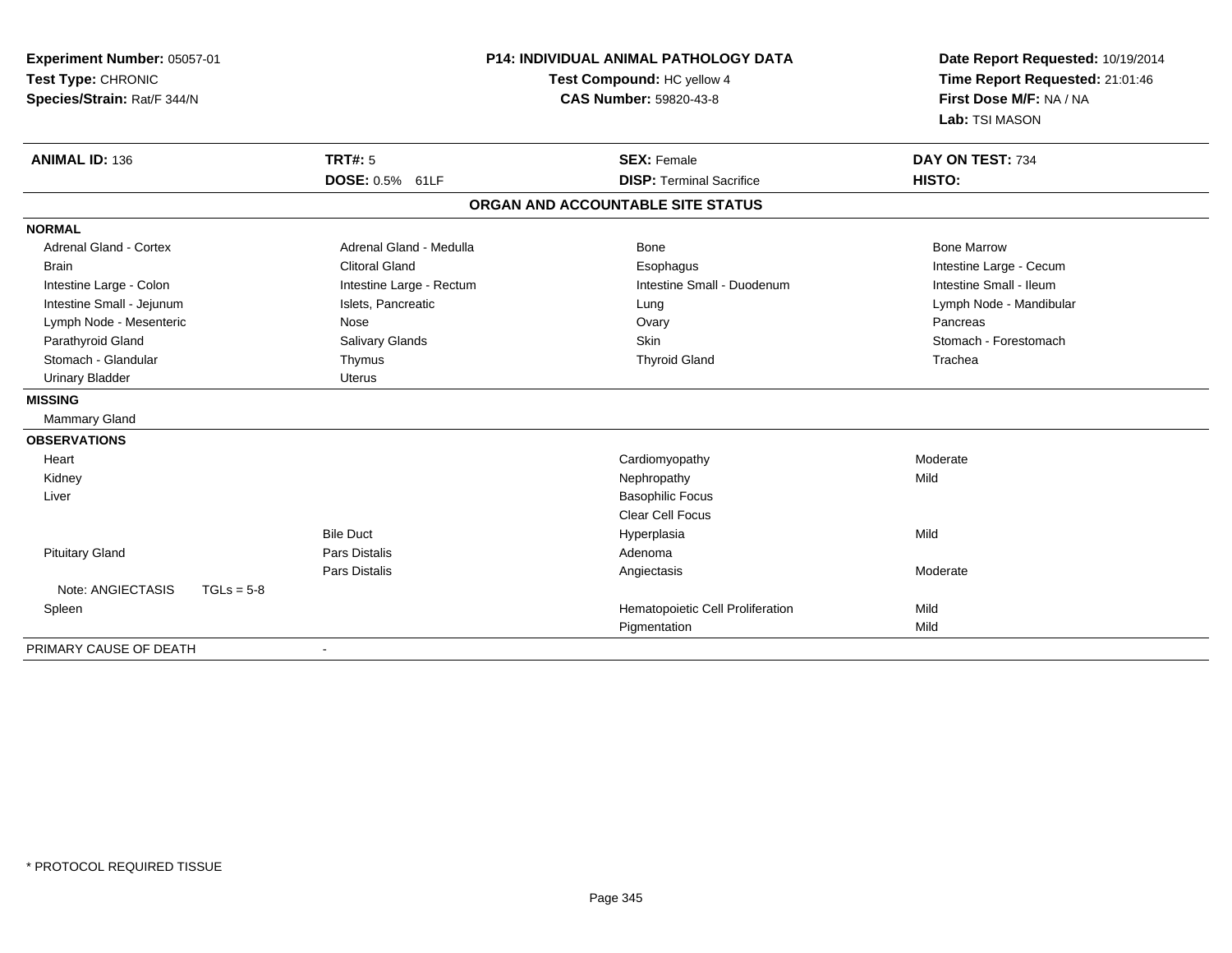| Experiment Number: 05057-01<br>Test Type: CHRONIC<br>Species/Strain: Rat/F 344/N |                         | <b>P14: INDIVIDUAL ANIMAL PATHOLOGY DATA</b><br>Test Compound: HC yellow 4<br>CAS Number: 59820-43-8 | Date Report Requested: 10/19/2014<br>Time Report Requested: 21:01:46<br>First Dose M/F: NA / NA |  |
|----------------------------------------------------------------------------------|-------------------------|------------------------------------------------------------------------------------------------------|-------------------------------------------------------------------------------------------------|--|
|                                                                                  |                         |                                                                                                      | Lab: TSI MASON                                                                                  |  |
| <b>ANIMAL ID: 137</b>                                                            | <b>TRT#: 5</b>          | <b>SEX: Female</b>                                                                                   | DAY ON TEST: 734                                                                                |  |
|                                                                                  | DOSE: 0.5% 61LF         | <b>DISP: Terminal Sacrifice</b>                                                                      | HISTO:                                                                                          |  |
|                                                                                  |                         | ORGAN AND ACCOUNTABLE SITE STATUS                                                                    |                                                                                                 |  |
| <b>NORMAL</b>                                                                    |                         |                                                                                                      |                                                                                                 |  |
| Bone                                                                             | <b>Bone Marrow</b>      | <b>Brain</b>                                                                                         | <b>Clitoral Gland</b>                                                                           |  |
| Esophagus                                                                        | Intestine Large - Cecum | Intestine Large - Colon                                                                              | Intestine Large - Rectum                                                                        |  |
| Intestine Small - Duodenum                                                       | Intestine Small - Ileum | Islets, Pancreatic                                                                                   | Lymph Node - Mandibular                                                                         |  |
| Lymph Node - Mesenteric                                                          | Mesentery               | Nose                                                                                                 | Ovary                                                                                           |  |
| Pancreas                                                                         | Salivary Glands         | Skin                                                                                                 | Stomach - Forestomach                                                                           |  |
| Stomach - Glandular                                                              | Thymus                  | Trachea                                                                                              | <b>Urinary Bladder</b>                                                                          |  |
| <b>MISSING</b>                                                                   |                         |                                                                                                      |                                                                                                 |  |
| <b>Adrenal Gland - Cortex</b>                                                    | Adrenal Gland - Medulla | Intestine Small - Jejunum                                                                            | Mammary Gland                                                                                   |  |
| Parathyroid Gland                                                                |                         |                                                                                                      |                                                                                                 |  |
| <b>OBSERVATIONS</b>                                                              |                         |                                                                                                      |                                                                                                 |  |
| Heart                                                                            |                         | Cardiomyopathy                                                                                       | Mild                                                                                            |  |
| Kidney                                                                           |                         | Nephropathy                                                                                          | Mild                                                                                            |  |
| Liver                                                                            |                         | <b>Basophilic Focus</b>                                                                              |                                                                                                 |  |
| Lung                                                                             |                         | <b>Infiltration Cellular</b>                                                                         | Histiocyte, Minimal                                                                             |  |
| <b>Pituitary Gland</b>                                                           | <b>Pars Distalis</b>    | Adenoma                                                                                              |                                                                                                 |  |
|                                                                                  | <b>Pars Distalis</b>    | Angiectasis                                                                                          | Mild                                                                                            |  |
| Note: ADENOMA<br>$TGLs = 7-8$                                                    |                         |                                                                                                      |                                                                                                 |  |
| Spleen                                                                           |                         | Hematopoietic Cell Proliferation                                                                     | Mild                                                                                            |  |
| <b>Thyroid Gland</b>                                                             | C Cell                  | Adenoma                                                                                              |                                                                                                 |  |
| Note: ADENOMA<br>$TGLs = 2-8$                                                    |                         |                                                                                                      |                                                                                                 |  |
| Uterus                                                                           |                         | Polyp Stromal                                                                                        |                                                                                                 |  |
| Note: POLYP STROMAL<br>$TGLs = 5-6.1$                                            |                         |                                                                                                      |                                                                                                 |  |
| PRIMARY CAUSE OF DEATH                                                           |                         |                                                                                                      |                                                                                                 |  |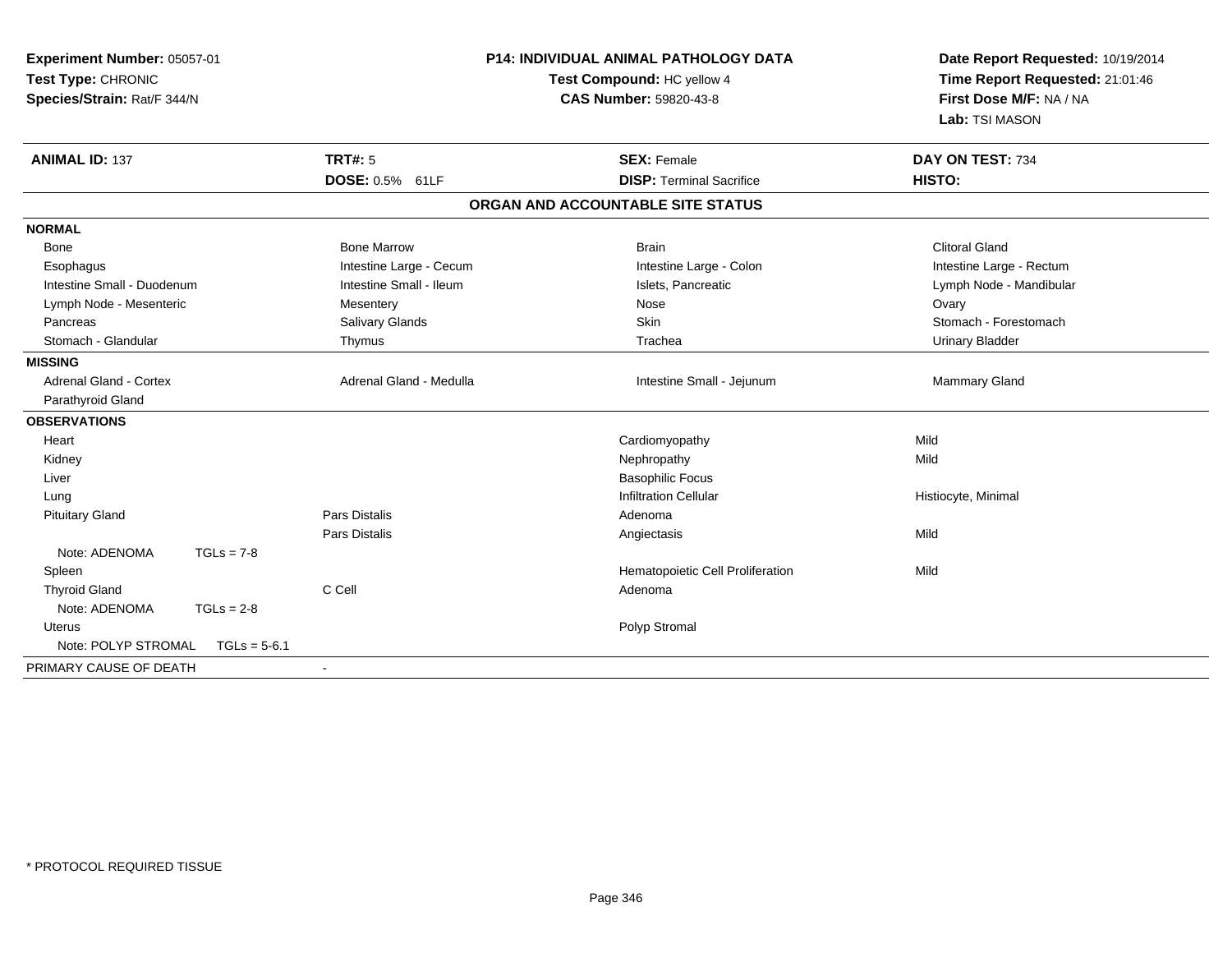| <b>P14: INDIVIDUAL ANIMAL PATHOLOGY DATA</b><br>Experiment Number: 05057-01<br>Test Type: CHRONIC<br>Test Compound: HC yellow 4<br>Species/Strain: Rat/F 344/N<br><b>CAS Number: 59820-43-8</b> |                |                          | Date Report Requested: 10/19/2014<br>Time Report Requested: 21:01:46<br>First Dose M/F: NA / NA<br>Lab: TSI MASON |                                   |                         |
|-------------------------------------------------------------------------------------------------------------------------------------------------------------------------------------------------|----------------|--------------------------|-------------------------------------------------------------------------------------------------------------------|-----------------------------------|-------------------------|
| <b>ANIMAL ID: 139</b>                                                                                                                                                                           |                | TRT#: 5                  |                                                                                                                   | <b>SEX: Female</b>                | DAY ON TEST: 734        |
|                                                                                                                                                                                                 |                | DOSE: 0.5% 61LF          |                                                                                                                   | <b>DISP: Terminal Sacrifice</b>   | HISTO:                  |
|                                                                                                                                                                                                 |                |                          |                                                                                                                   | ORGAN AND ACCOUNTABLE SITE STATUS |                         |
| <b>NORMAL</b>                                                                                                                                                                                   |                |                          |                                                                                                                   |                                   |                         |
| <b>Adrenal Gland - Cortex</b>                                                                                                                                                                   |                | Adrenal Gland - Medulla  |                                                                                                                   | Bone                              | <b>Bone Marrow</b>      |
| <b>Brain</b>                                                                                                                                                                                    |                | <b>Clitoral Gland</b>    |                                                                                                                   | Esophagus                         | Intestine Large - Cecum |
| Intestine Large - Colon                                                                                                                                                                         |                | Intestine Large - Rectum |                                                                                                                   | Intestine Small - Duodenum        | Intestine Small - Ileum |
| Intestine Small - Jejunum                                                                                                                                                                       |                | Islets, Pancreatic       |                                                                                                                   | Lymph Node - Mandibular           | Lymph Node - Mesenteric |
| Ovary                                                                                                                                                                                           |                | Parathyroid Gland        |                                                                                                                   | Salivary Glands                   | <b>Skin</b>             |
| Stomach - Forestomach                                                                                                                                                                           |                | Stomach - Glandular      |                                                                                                                   | <b>Thyroid Gland</b>              | Trachea                 |
| <b>Urinary Bladder</b>                                                                                                                                                                          |                |                          |                                                                                                                   |                                   |                         |
| <b>MISSING</b>                                                                                                                                                                                  |                |                          |                                                                                                                   |                                   |                         |
| Nose                                                                                                                                                                                            |                | <b>Pituitary Gland</b>   |                                                                                                                   | Thymus                            |                         |
| <b>OBSERVATIONS</b>                                                                                                                                                                             |                |                          |                                                                                                                   |                                   |                         |
| Heart                                                                                                                                                                                           |                |                          |                                                                                                                   | Cardiomyopathy                    | Mild                    |
| Kidney                                                                                                                                                                                          |                |                          |                                                                                                                   | Nephropathy                       | Mild                    |
| Liver                                                                                                                                                                                           |                |                          |                                                                                                                   | <b>Basophilic Focus</b>           |                         |
|                                                                                                                                                                                                 |                |                          |                                                                                                                   | Inflammation                      | Granulomatous, Minimal  |
| Lung                                                                                                                                                                                            |                |                          |                                                                                                                   | <b>Infiltration Cellular</b>      | Histiocyte, Minimal     |
| Mammary Gland                                                                                                                                                                                   |                |                          |                                                                                                                   | Fibroadenoma                      |                         |
| Note: FIBROADENOMA                                                                                                                                                                              | $TGLs = 3-13$  |                          |                                                                                                                   |                                   |                         |
| Pancreas                                                                                                                                                                                        |                | Acinus                   |                                                                                                                   | Adenoma                           |                         |
| Spleen                                                                                                                                                                                          |                |                          |                                                                                                                   | Hematopoietic Cell Proliferation  | Mild                    |
| <b>Uterus</b>                                                                                                                                                                                   |                |                          |                                                                                                                   | Polyp Stromal                     |                         |
| Note: POLYP STROMAL                                                                                                                                                                             | $TGLs = 5-6.1$ |                          |                                                                                                                   |                                   |                         |
| PRIMARY CAUSE OF DEATH                                                                                                                                                                          |                |                          |                                                                                                                   |                                   |                         |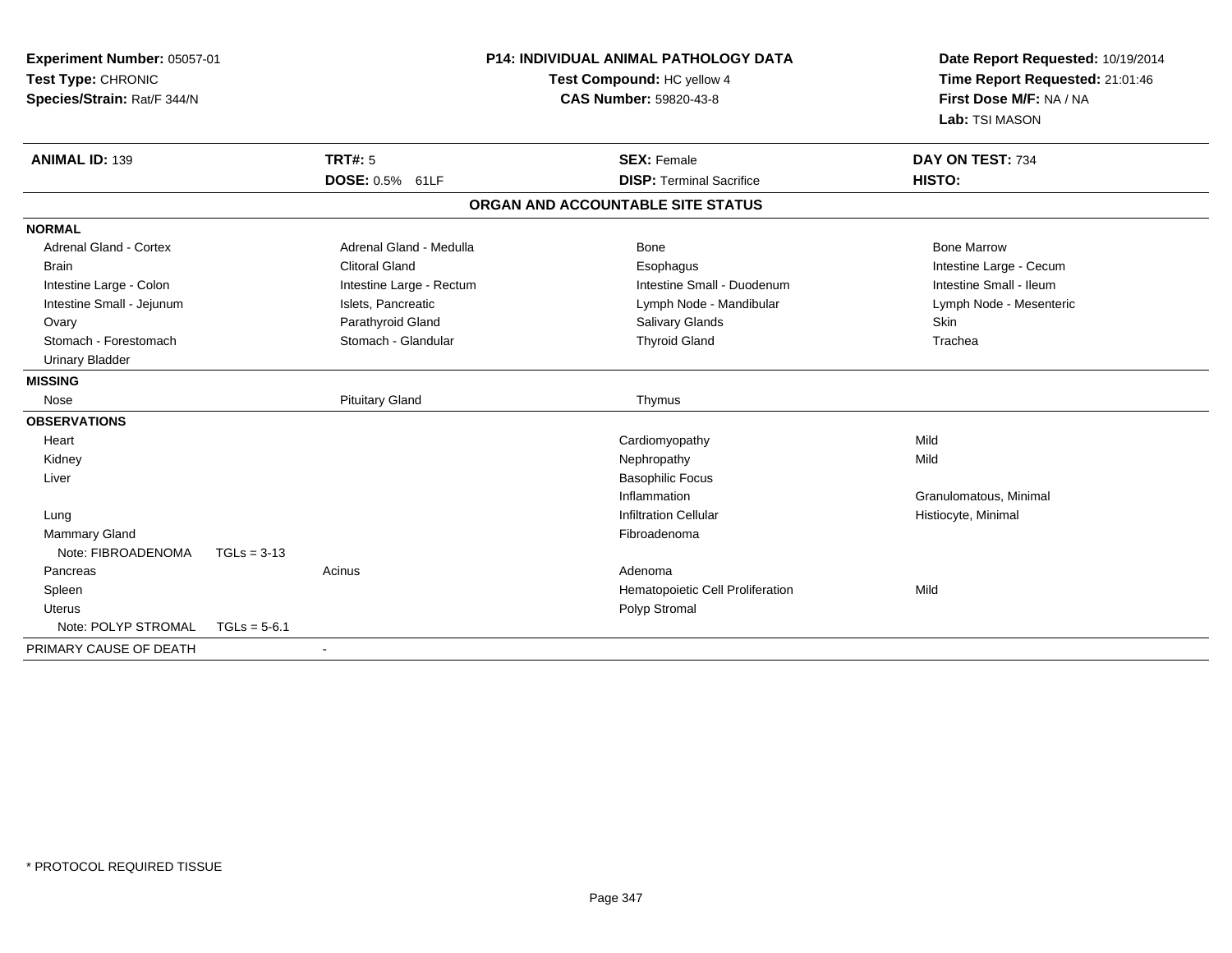| Experiment Number: 05057-01<br>Test Type: CHRONIC<br>Species/Strain: Rat/F 344/N |              | <b>P14: INDIVIDUAL ANIMAL PATHOLOGY DATA</b><br>Test Compound: HC yellow 4<br><b>CAS Number: 59820-43-8</b> |                                   | Date Report Requested: 10/19/2014<br>Time Report Requested: 21:01:46<br>First Dose M/F: NA / NA<br>Lab: TSI MASON |
|----------------------------------------------------------------------------------|--------------|-------------------------------------------------------------------------------------------------------------|-----------------------------------|-------------------------------------------------------------------------------------------------------------------|
| <b>ANIMAL ID: 141</b>                                                            |              | <b>TRT#: 6</b>                                                                                              | <b>SEX: Female</b>                | DAY ON TEST: 716                                                                                                  |
|                                                                                  |              | DOSE: 1.0% 61HF                                                                                             | <b>DISP: Dead</b>                 | HISTO:                                                                                                            |
|                                                                                  |              |                                                                                                             | ORGAN AND ACCOUNTABLE SITE STATUS |                                                                                                                   |
| <b>NORMAL</b>                                                                    |              |                                                                                                             |                                   |                                                                                                                   |
| <b>Adrenal Gland - Cortex</b>                                                    |              | Adrenal Gland - Medulla                                                                                     | Bone                              | <b>Bone Marrow</b>                                                                                                |
| <b>Brain</b>                                                                     |              | <b>Clitoral Gland</b>                                                                                       | Esophagus                         | Intestine Large - Colon                                                                                           |
| Intestine Large - Rectum                                                         |              | Intestine Small - Ileum                                                                                     | Islets. Pancreatic                | Kidney                                                                                                            |
| Lung                                                                             |              | Lymph Node - Mandibular                                                                                     | Lymph Node - Mesenteric           | Mammary Gland                                                                                                     |
| Nose                                                                             |              | Ovary                                                                                                       | Pancreas                          | Parathyroid Gland                                                                                                 |
| <b>Salivary Glands</b>                                                           |              | Skin                                                                                                        | Spleen                            | Stomach - Forestomach                                                                                             |
| Stomach - Glandular                                                              |              | Thymus                                                                                                      | <b>Thyroid Gland</b>              | Trachea                                                                                                           |
| <b>Urinary Bladder</b>                                                           |              | Uterus                                                                                                      |                                   |                                                                                                                   |
| <b>AUTO PRECLUDES DIAG.</b>                                                      |              |                                                                                                             |                                   |                                                                                                                   |
| Intestine Large - Cecum                                                          |              | Intestine Small - Duodenum                                                                                  | Intestine Small - Jejunum         |                                                                                                                   |
| <b>OBSERVATIONS</b>                                                              |              |                                                                                                             |                                   |                                                                                                                   |
| Heart                                                                            |              |                                                                                                             | Cardiomyopathy                    | Mild                                                                                                              |
| Liver                                                                            |              | <b>Bile Duct</b>                                                                                            | Hyperplasia                       | Mild                                                                                                              |
| <b>Pituitary Gland</b>                                                           |              | <b>Pars Distalis</b>                                                                                        | Adenoma                           |                                                                                                                   |
|                                                                                  |              | <b>Pars Distalis</b>                                                                                        | Angiectasis                       | Mild                                                                                                              |
| Note: ADENOMA                                                                    | $TGLs = 6-8$ |                                                                                                             |                                   |                                                                                                                   |
| PRIMARY CAUSE OF DEATH                                                           |              | $\blacksquare$                                                                                              |                                   |                                                                                                                   |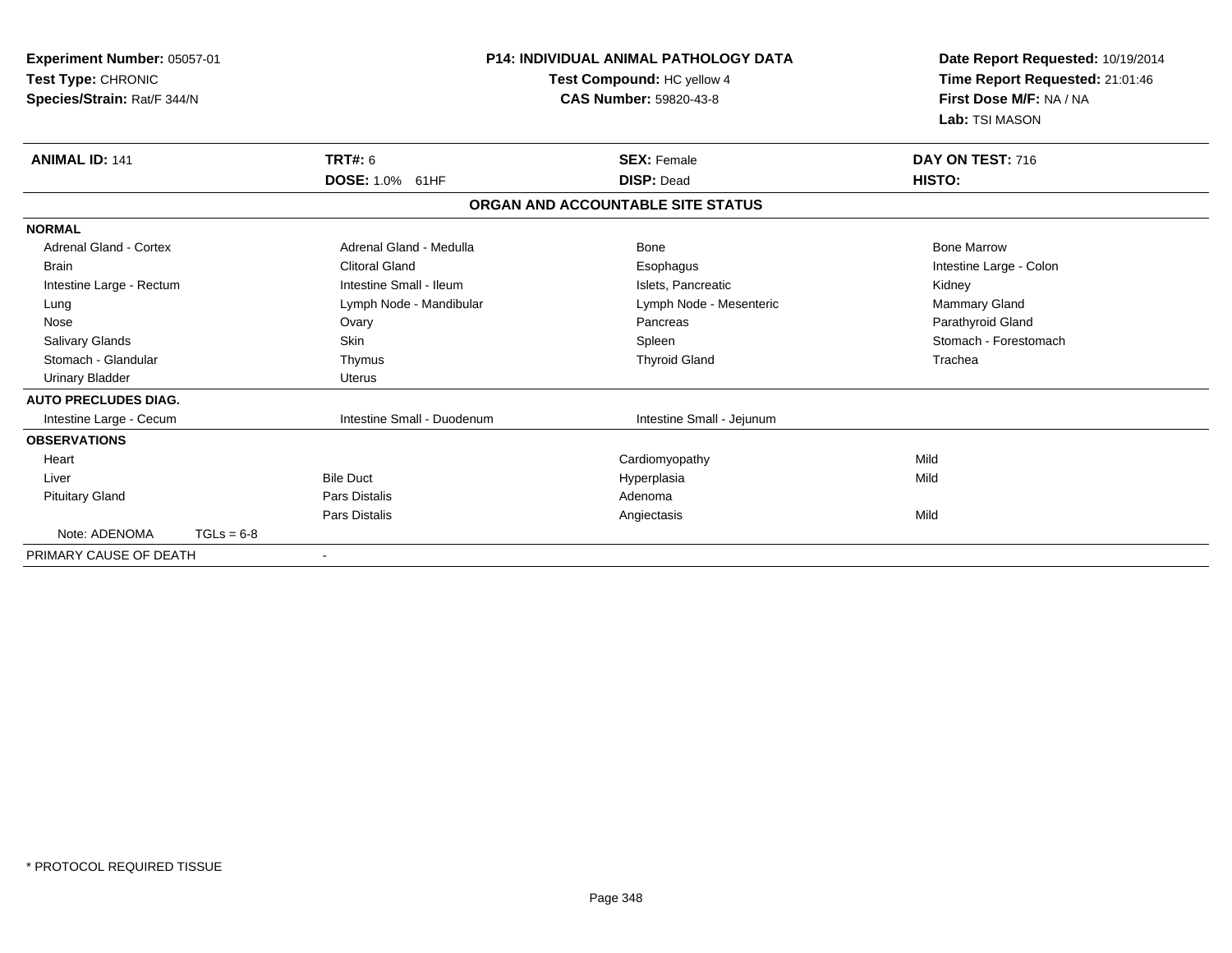| Experiment Number: 05057-01<br>Test Type: CHRONIC<br>Species/Strain: Rat/F 344/N |                           | P14: INDIVIDUAL ANIMAL PATHOLOGY DATA<br>Test Compound: HC yellow 4<br><b>CAS Number: 59820-43-8</b> | Date Report Requested: 10/19/2014<br>Time Report Requested: 21:01:46<br>First Dose M/F: NA / NA<br>Lab: TSI MASON |
|----------------------------------------------------------------------------------|---------------------------|------------------------------------------------------------------------------------------------------|-------------------------------------------------------------------------------------------------------------------|
| <b>ANIMAL ID: 142</b>                                                            | <b>TRT#: 6</b>            | <b>SEX: Female</b>                                                                                   | DAY ON TEST: 731                                                                                                  |
|                                                                                  | DOSE: 1.0% 61HF           | <b>DISP: Terminal Sacrifice</b>                                                                      | HISTO:                                                                                                            |
|                                                                                  |                           | ORGAN AND ACCOUNTABLE SITE STATUS                                                                    |                                                                                                                   |
| <b>NORMAL</b>                                                                    |                           |                                                                                                      |                                                                                                                   |
| <b>Adrenal Gland - Cortex</b>                                                    | <b>Bone</b>               | <b>Bone Marrow</b>                                                                                   | <b>Brain</b>                                                                                                      |
| <b>Clitoral Gland</b>                                                            | Esophagus                 | Eye                                                                                                  | <b>Harderian Gland</b>                                                                                            |
| Intestine Large - Cecum                                                          | Intestine Large - Colon   | Intestine Large - Rectum                                                                             | Intestine Small - Duodenum                                                                                        |
| Intestine Small - Ileum                                                          | Intestine Small - Jejunum | Islets. Pancreatic                                                                                   | Lung                                                                                                              |
| Lymph Node - Mandibular                                                          | Lymph Node - Mesenteric   | Ovary                                                                                                | Pancreas                                                                                                          |
| Parathyroid Gland                                                                | Salivary Glands           | <b>Skin</b>                                                                                          | Stomach - Forestomach                                                                                             |
| Stomach - Glandular                                                              | Thymus                    | Trachea                                                                                              | Urinary Bladder                                                                                                   |
| <b>OBSERVATIONS</b>                                                              |                           |                                                                                                      |                                                                                                                   |
| <b>Adrenal Gland</b>                                                             | Medulla                   | Hyperplasia                                                                                          | Mild                                                                                                              |
| Heart                                                                            |                           | Cardiomyopathy                                                                                       | Mild                                                                                                              |
| Note: INCREASED CELLULARITY IN THE VALVES                                        |                           |                                                                                                      |                                                                                                                   |
| Kidney                                                                           |                           | Nephropathy                                                                                          | Minimal                                                                                                           |
| Liver                                                                            |                           | <b>Basophilic Focus</b>                                                                              |                                                                                                                   |
|                                                                                  | <b>Bile Duct</b>          | Hyperplasia                                                                                          | Mild                                                                                                              |
|                                                                                  |                           | Inflammation                                                                                         | Granulomatous, Minimal                                                                                            |
| <b>Mammary Gland</b>                                                             |                           | Fibroadenoma                                                                                         |                                                                                                                   |
| Note: FIBROADENOMA                                                               | $TGLs = 3-14$             |                                                                                                      |                                                                                                                   |
| Nose                                                                             |                           | Inflammation                                                                                         | Acute, Minimal                                                                                                    |
| <b>Pituitary Gland</b>                                                           |                           | Hyperplasia                                                                                          | Mild                                                                                                              |
| Spleen                                                                           |                           | Hematopoietic Cell Proliferation                                                                     | Mild                                                                                                              |
| <b>Thyroid Gland</b>                                                             | C Cell                    | Hyperplasia                                                                                          | Minimal                                                                                                           |
| Uterus                                                                           |                           | Polyp Stromal                                                                                        |                                                                                                                   |
| Note: POLYP STROMAL                                                              | $TGLs = 6-6$              |                                                                                                      |                                                                                                                   |
| PRIMARY CAUSE OF DEATH                                                           | $\sim$                    |                                                                                                      |                                                                                                                   |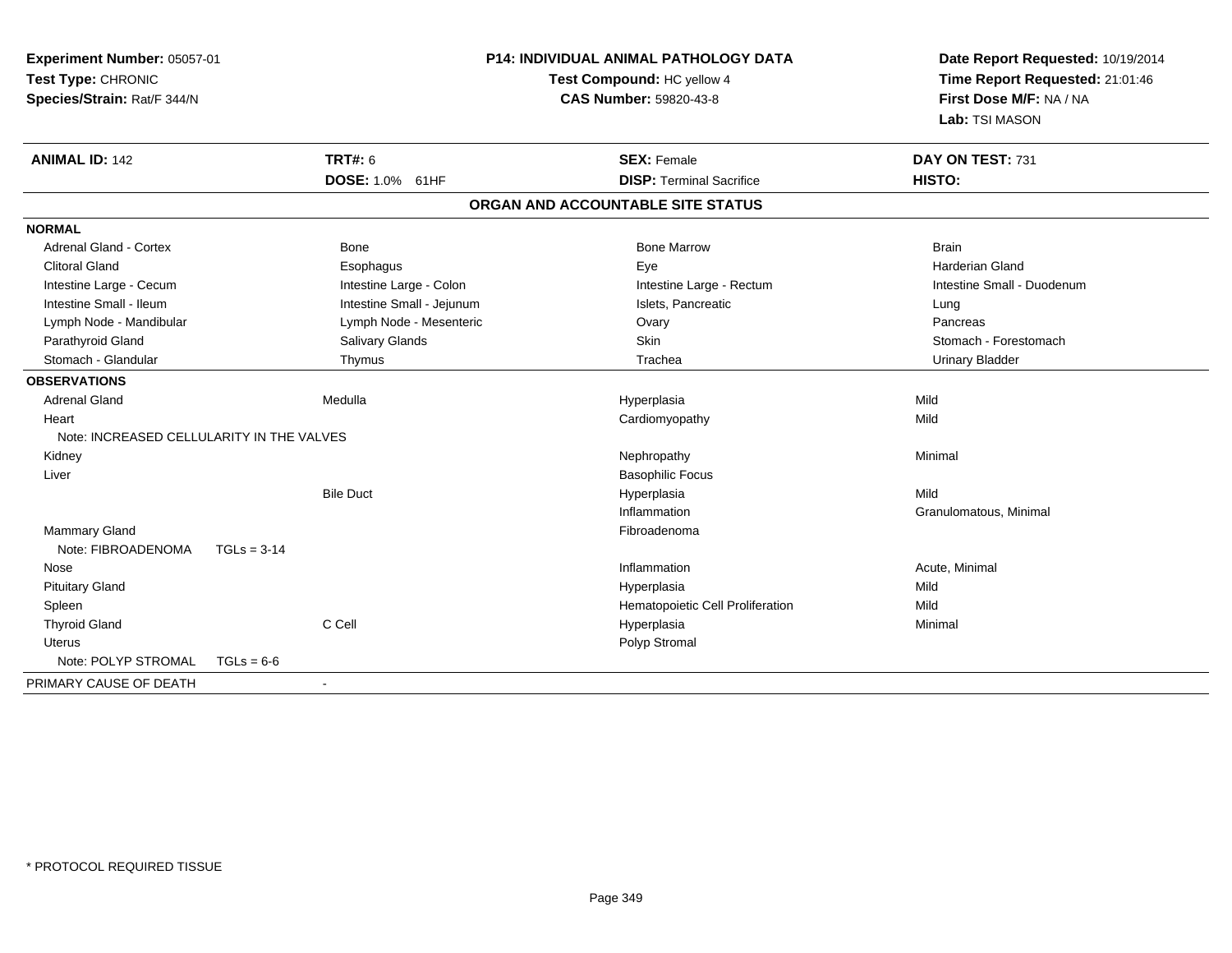| Experiment Number: 05057-01<br>Test Type: CHRONIC<br>Species/Strain: Rat/F 344/N |                         | <b>P14: INDIVIDUAL ANIMAL PATHOLOGY DATA</b><br>Test Compound: HC yellow 4<br><b>CAS Number: 59820-43-8</b> | Date Report Requested: 10/19/2014<br>Time Report Requested: 21:01:46<br>First Dose M/F: NA / NA<br>Lab: TSI MASON |
|----------------------------------------------------------------------------------|-------------------------|-------------------------------------------------------------------------------------------------------------|-------------------------------------------------------------------------------------------------------------------|
| <b>ANIMAL ID: 143</b>                                                            | <b>TRT#: 6</b>          | <b>SEX: Female</b>                                                                                          | DAY ON TEST: 545                                                                                                  |
|                                                                                  | DOSE: 1.0% 61HF         | <b>DISP: Moribund</b>                                                                                       | HISTO:                                                                                                            |
|                                                                                  |                         | ORGAN AND ACCOUNTABLE SITE STATUS                                                                           |                                                                                                                   |
| <b>NORMAL</b>                                                                    |                         |                                                                                                             |                                                                                                                   |
| <b>Adrenal Gland - Cortex</b>                                                    | <b>Bone</b>             | <b>Bone Marrow</b>                                                                                          | <b>Clitoral Gland</b>                                                                                             |
| Esophagus                                                                        | Intestine Small - Ileum | Intestine Small - Jejunum                                                                                   | Nose                                                                                                              |
| Skin                                                                             | <b>Thyroid Gland</b>    |                                                                                                             |                                                                                                                   |
| <b>MISSING</b>                                                                   |                         |                                                                                                             |                                                                                                                   |
| Islets, Pancreatic                                                               | Parathyroid Gland       |                                                                                                             |                                                                                                                   |
| <b>INSUFFICIENT TISSUE</b>                                                       |                         |                                                                                                             |                                                                                                                   |
| Eye                                                                              |                         |                                                                                                             |                                                                                                                   |
| <b>OBSERVATIONS</b>                                                              |                         |                                                                                                             |                                                                                                                   |
| <b>Adrenal Gland</b>                                                             | Medulla                 | Leukemia Mononuclear                                                                                        |                                                                                                                   |
| <b>Brain</b>                                                                     |                         | Leukemia Mononuclear                                                                                        |                                                                                                                   |
| Heart                                                                            |                         | Leukemia Mononuclear                                                                                        |                                                                                                                   |
| Intestine Large                                                                  | Cecum                   | Leukemia Mononuclear                                                                                        |                                                                                                                   |
|                                                                                  | Colon                   | Leukemia Mononuclear                                                                                        |                                                                                                                   |
|                                                                                  | Rectum                  | Leukemia Mononuclear                                                                                        |                                                                                                                   |
| <b>Intestine Small</b>                                                           | Duodenum                | Leukemia Mononuclear                                                                                        |                                                                                                                   |
| Kidney                                                                           |                         | Leukemia Mononuclear                                                                                        |                                                                                                                   |
| Note: LEUKEMIA MONUC<br>$TGLs = 8-4$                                             |                         |                                                                                                             |                                                                                                                   |
| Liver                                                                            |                         | Fatty Change                                                                                                | Diffuse, Marked                                                                                                   |
|                                                                                  |                         | Leukemia Mononuclear                                                                                        |                                                                                                                   |
| Note: LEUKEMIA MONUC<br>$TGLs = 9-3$                                             |                         |                                                                                                             |                                                                                                                   |
| Note: FATTY CHANGE<br>$TGLs = 9-3$                                               |                         |                                                                                                             |                                                                                                                   |
| Lung                                                                             |                         | <b>Infiltration Cellular</b>                                                                                | Histiocyte, Minimal                                                                                               |
|                                                                                  |                         | Leukemia Mononuclear                                                                                        |                                                                                                                   |
| Lymph Node                                                                       | Mandibular              | Leukemia Mononuclear                                                                                        |                                                                                                                   |
|                                                                                  | Mediastinal             | Leukemia Mononuclear                                                                                        |                                                                                                                   |
|                                                                                  | Mesenteric              | Leukemia Mononuclear                                                                                        |                                                                                                                   |
| Note: LEUKEMIA MONUC<br>$TGLs = 7-8.1$                                           |                         |                                                                                                             |                                                                                                                   |
| Mammary Gland                                                                    | Acinus                  | Hyperplasia                                                                                                 | Moderate                                                                                                          |
|                                                                                  |                         | Leukemia Mononuclear                                                                                        |                                                                                                                   |
| Mesentery                                                                        |                         | Leukemia Mononuclear                                                                                        |                                                                                                                   |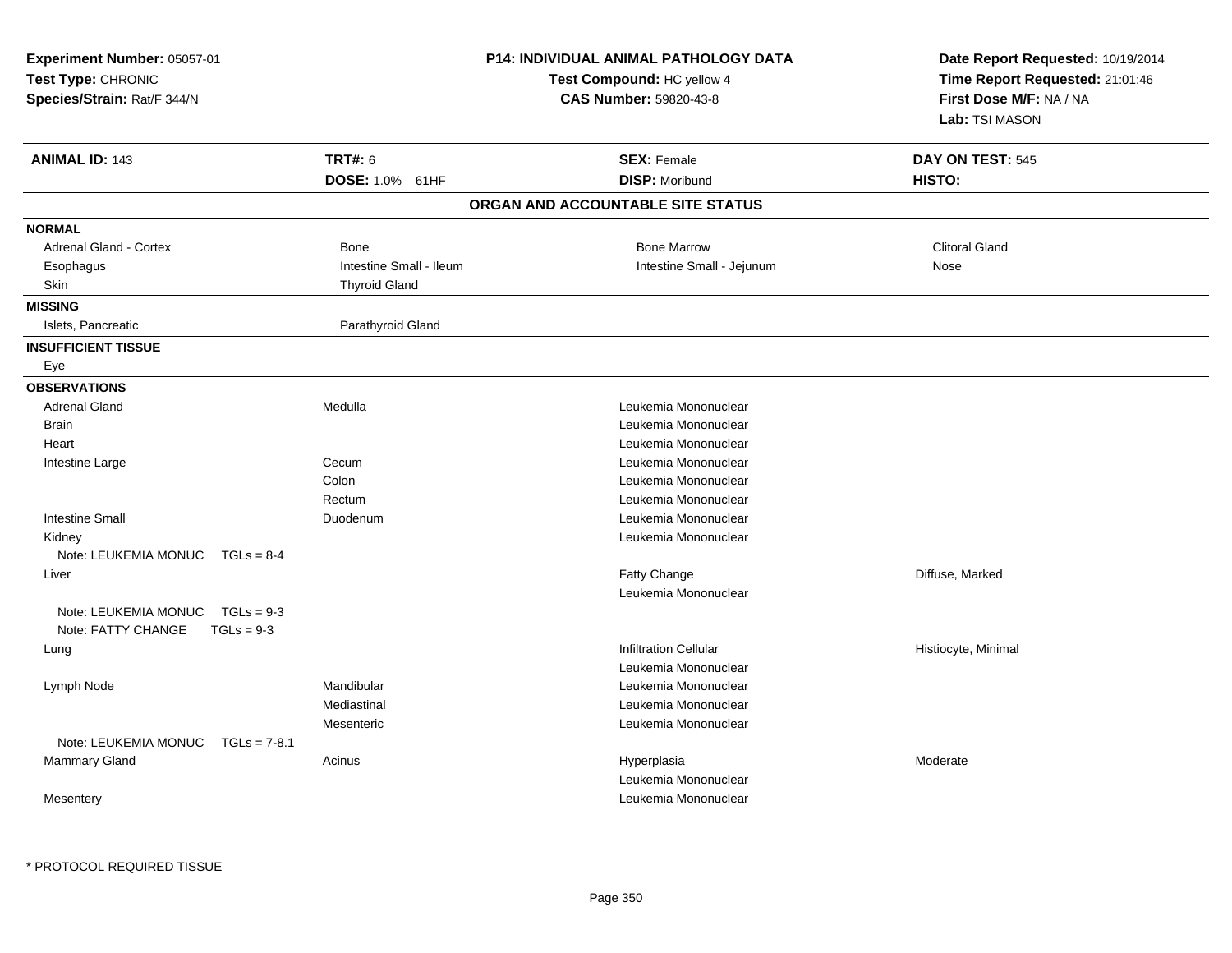| <b>Experiment Number: 05057-01</b><br>Test Type: CHRONIC<br>Species/Strain: Rat/F 344/N |               |                      | <b>P14: INDIVIDUAL ANIMAL PATHOLOGY DATA</b><br>Test Compound: HC yellow 4<br>CAS Number: 59820-43-8 | Date Report Requested: 10/19/2014<br>Time Report Requested: 21:01:46<br>First Dose M/F: NA / NA<br>Lab: TSI MASON |
|-----------------------------------------------------------------------------------------|---------------|----------------------|------------------------------------------------------------------------------------------------------|-------------------------------------------------------------------------------------------------------------------|
| <b>ANIMAL ID: 143</b>                                                                   |               | TRT#: 6              | <b>SEX: Female</b>                                                                                   | DAY ON TEST: 545                                                                                                  |
|                                                                                         |               | DOSE: 1.0% 61HF      | <b>DISP: Moribund</b>                                                                                | HISTO:                                                                                                            |
|                                                                                         |               |                      | ORGAN AND ACCOUNTABLE SITE STATUS                                                                    |                                                                                                                   |
| Ovary                                                                                   |               |                      | Leukemia Mononuclear                                                                                 |                                                                                                                   |
| Note: LEUKEMIA MONUC                                                                    | $TGLs = 4-6$  |                      |                                                                                                      |                                                                                                                   |
| Pancreas                                                                                |               |                      | Leukemia Mononuclear                                                                                 |                                                                                                                   |
| Note: LEUKEMIA MONUC                                                                    | $TGLs = 5-9$  |                      |                                                                                                      |                                                                                                                   |
| <b>Pituitary Gland</b>                                                                  |               | Pars Distalis        | Cyst                                                                                                 | Minimal                                                                                                           |
|                                                                                         |               | <b>Pars Distalis</b> | Leukemia Mononuclear                                                                                 |                                                                                                                   |
| Note: LEUKEMIA MONUC                                                                    | $TGLs = 10-8$ |                      |                                                                                                      |                                                                                                                   |
| Salivary Glands                                                                         |               |                      | Leukemia Mononuclear                                                                                 |                                                                                                                   |
| <b>Skeletal Muscle</b>                                                                  |               |                      | Leukemia Mononuclear                                                                                 |                                                                                                                   |
| Spleen                                                                                  |               |                      | Leukemia Mononuclear                                                                                 |                                                                                                                   |
| Note: LEUKEMIA MONUC                                                                    | $TGLs = 6-3$  |                      |                                                                                                      |                                                                                                                   |
| Stomach                                                                                 |               | Forestomach          | Leukemia Mononuclear                                                                                 |                                                                                                                   |
|                                                                                         |               | Glandular            | Leukemia Mononuclear                                                                                 |                                                                                                                   |
| Thymus                                                                                  |               |                      | Leukemia Mononuclear                                                                                 |                                                                                                                   |
| Trachea                                                                                 |               |                      | Leukemia Mononuclear                                                                                 |                                                                                                                   |
| <b>Urinary Bladder</b>                                                                  |               |                      | Leukemia Mononuclear                                                                                 |                                                                                                                   |
| <b>Uterus</b>                                                                           |               |                      | Leukemia Mononuclear                                                                                 |                                                                                                                   |
| PRIMARY CAUSE OF DEATH                                                                  |               |                      |                                                                                                      |                                                                                                                   |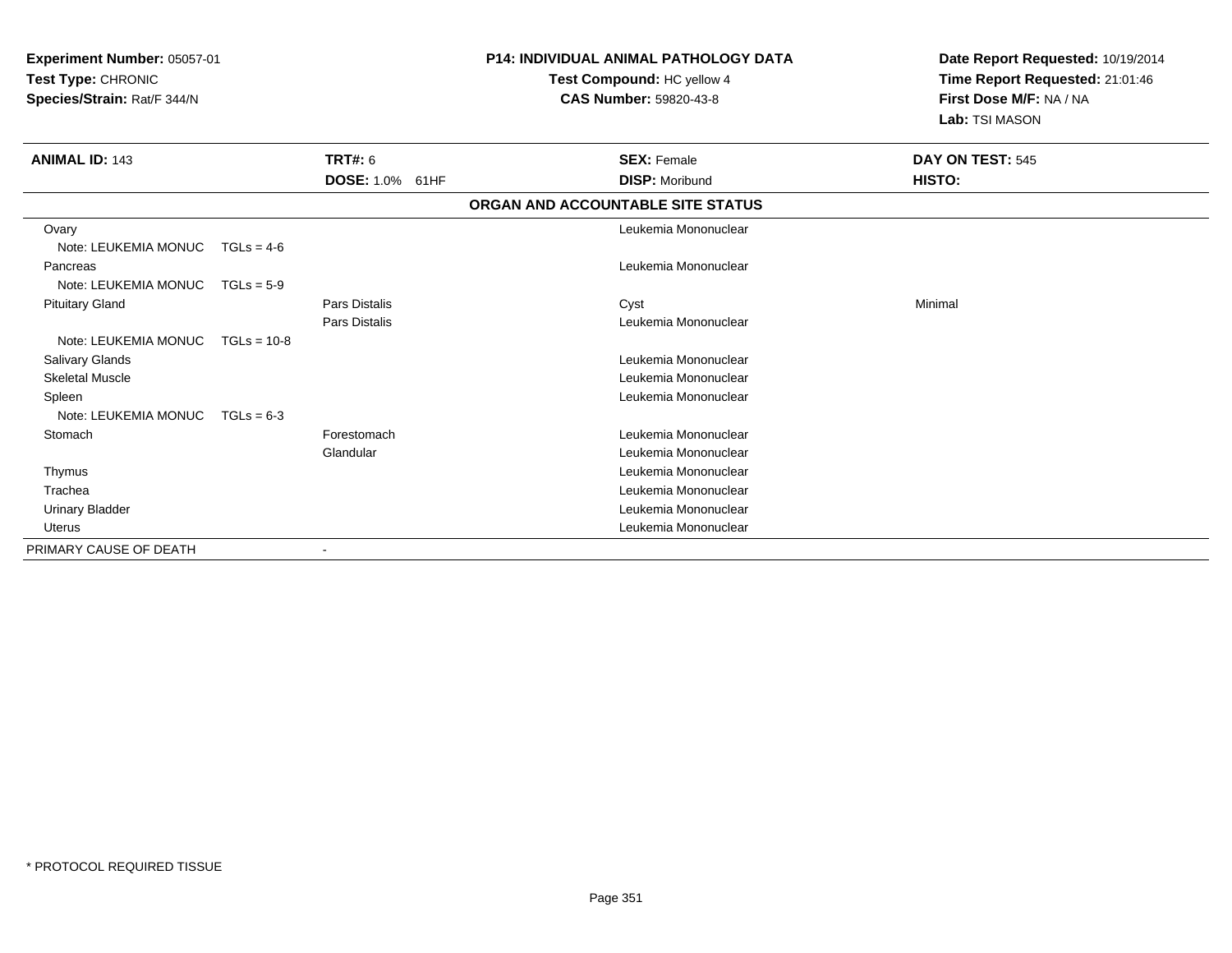| Experiment Number: 05057-01   |                                             | <b>P14: INDIVIDUAL ANIMAL PATHOLOGY DATA</b> | Date Report Requested: 10/19/2014 |  |
|-------------------------------|---------------------------------------------|----------------------------------------------|-----------------------------------|--|
| Test Type: CHRONIC            |                                             | Test Compound: HC yellow 4                   | Time Report Requested: 21:01:46   |  |
| Species/Strain: Rat/F 344/N   |                                             | CAS Number: 59820-43-8                       | First Dose M/F: NA / NA           |  |
|                               |                                             |                                              | Lab: TSI MASON                    |  |
| <b>ANIMAL ID: 144</b>         | <b>TRT#: 6</b>                              | <b>SEX: Female</b>                           | DAY ON TEST: 672                  |  |
|                               | DOSE: 1.0% 61HF                             | <b>DISP: Moribund</b>                        | HISTO:                            |  |
|                               |                                             | ORGAN AND ACCOUNTABLE SITE STATUS            |                                   |  |
| <b>NORMAL</b>                 |                                             |                                              |                                   |  |
| <b>Adrenal Gland - Cortex</b> | Adrenal Gland - Medulla                     | Bone                                         | <b>Bone Marrow</b>                |  |
| <b>Brain</b>                  | <b>Clitoral Gland</b>                       | Esophagus                                    | <b>Harderian Gland</b>            |  |
| Heart                         | Intestine Large - Cecum                     | Intestine Large - Colon                      | Intestine Large - Rectum          |  |
| Intestine Small - Duodenum    | Intestine Small - Ileum                     | Intestine Small - Jejunum                    | Islets, Pancreatic                |  |
| Lung                          | Lymph Node - Mandibular                     | Lymph Node - Mesenteric                      | Nose                              |  |
| Ovary                         | Pancreas                                    | Parathyroid Gland                            | Salivary Glands                   |  |
| Skin                          | Spleen                                      | Stomach - Forestomach                        | Stomach - Glandular               |  |
| Thymus                        | Trachea                                     | <b>Urinary Bladder</b>                       | <b>Uterus</b>                     |  |
| <b>OBSERVATIONS</b>           |                                             |                                              |                                   |  |
| Eye                           | Lens                                        | Cataract                                     | Mild                              |  |
| Kidney                        |                                             | Nephropathy                                  | Minimal                           |  |
| Liver                         |                                             | <b>Basophilic Focus</b>                      |                                   |  |
|                               |                                             | <b>Clear Cell Focus</b>                      |                                   |  |
|                               |                                             | Hepatodiaphragmatic Nodule                   |                                   |  |
|                               |                                             | Inflammation                                 | Granulomatous, Mild               |  |
|                               | [ Hepatodiaphragmatic Nodule TGLS = 5-3.1 ] |                                              |                                   |  |
| <b>Mammary Gland</b>          |                                             | Fibroadenoma                                 |                                   |  |
| Note: FIBROADENOMA            | $TGLs = 3-14+14.1$                          |                                              |                                   |  |
| <b>Pituitary Gland</b>        | Pars Distalis                               | Cyst                                         |                                   |  |
|                               | <b>Pars Distalis</b>                        | Hyperplasia                                  | Mild                              |  |
| Spleen                        |                                             |                                              |                                   |  |
| Note: CONGESTED               |                                             |                                              |                                   |  |
| <b>Thyroid Gland</b>          | C Cell                                      | Adenoma                                      |                                   |  |
| PRIMARY CAUSE OF DEATH        | $\blacksquare$                              |                                              |                                   |  |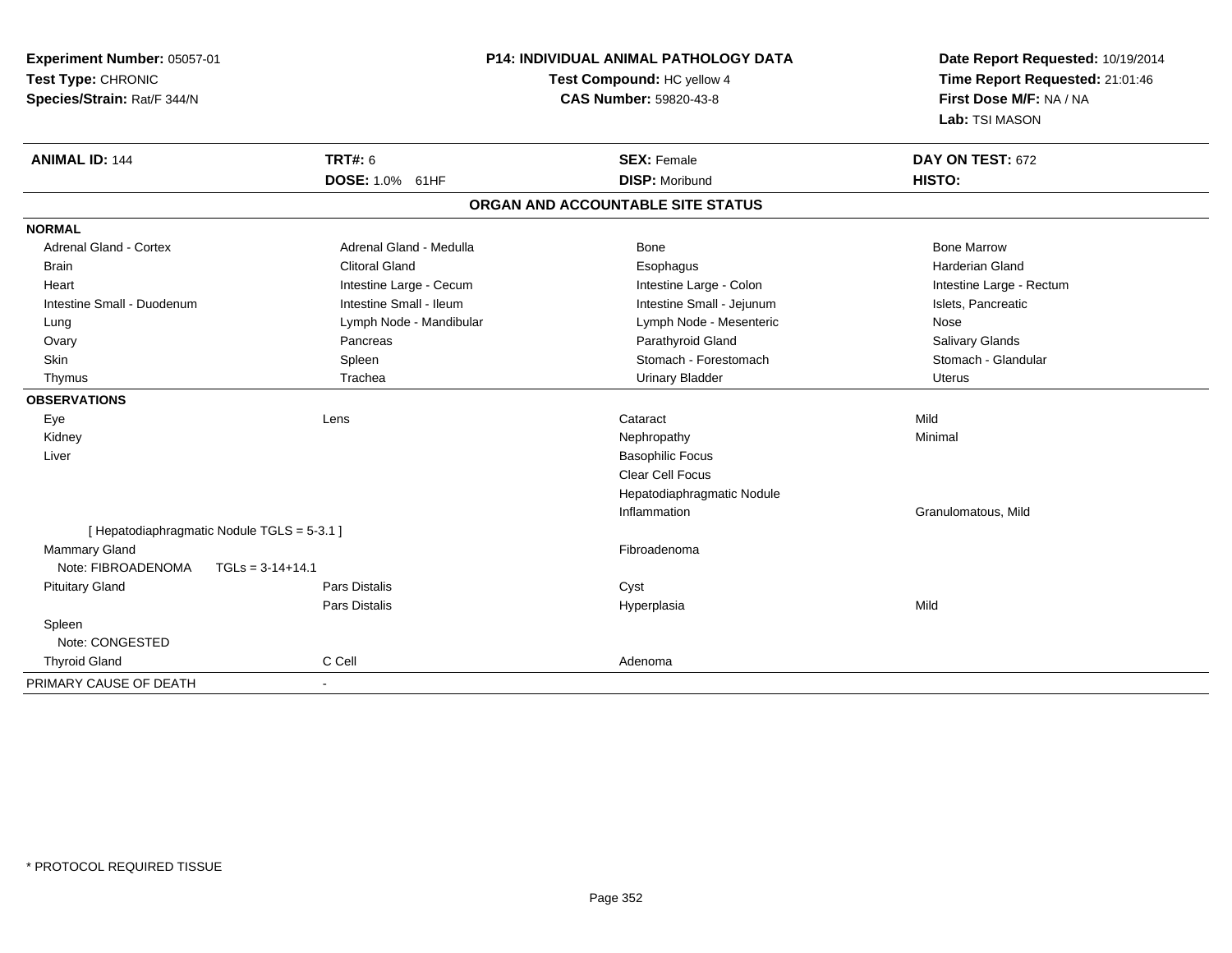| Experiment Number: 05057-01<br>Test Type: CHRONIC<br>Species/Strain: Rat/F 344/N<br><b>ANIMAL ID: 146</b> | <b>TRT#: 6</b>          |                           | <b>P14: INDIVIDUAL ANIMAL PATHOLOGY DATA</b><br>Test Compound: HC yellow 4<br><b>CAS Number: 59820-43-8</b><br><b>SEX: Female</b> | Date Report Requested: 10/19/2014<br>Time Report Requested: 21:01:46<br>First Dose M/F: NA / NA<br>Lab: TSI MASON<br>DAY ON TEST: 734 |
|-----------------------------------------------------------------------------------------------------------|-------------------------|---------------------------|-----------------------------------------------------------------------------------------------------------------------------------|---------------------------------------------------------------------------------------------------------------------------------------|
|                                                                                                           | DOSE: 1.0% 61HF         |                           | <b>DISP: Terminal Sacrifice</b>                                                                                                   | HISTO:                                                                                                                                |
|                                                                                                           |                         |                           | ORGAN AND ACCOUNTABLE SITE STATUS                                                                                                 |                                                                                                                                       |
| <b>NORMAL</b>                                                                                             |                         |                           |                                                                                                                                   |                                                                                                                                       |
| Adrenal Gland - Cortex                                                                                    |                         | Adrenal Gland - Medulla   | <b>Bone</b>                                                                                                                       | <b>Bone Marrow</b>                                                                                                                    |
| <b>Brain</b>                                                                                              | <b>Clitoral Gland</b>   |                           | Esophagus                                                                                                                         | Heart                                                                                                                                 |
| Intestine Large - Cecum                                                                                   | Intestine Large - Colon |                           | Intestine Large - Rectum                                                                                                          | Intestine Small - Duodenum                                                                                                            |
| Intestine Small - Ileum                                                                                   |                         | Intestine Small - Jejunum | Islets, Pancreatic                                                                                                                | Lung                                                                                                                                  |
| Lymph Node - Mandibular                                                                                   |                         | Lymph Node - Mesenteric   | Mesentery                                                                                                                         | Nose                                                                                                                                  |
| Ovary                                                                                                     | Pancreas                |                           | Parathyroid Gland                                                                                                                 | <b>Pituitary Gland</b>                                                                                                                |
| <b>Salivary Glands</b>                                                                                    | <b>Skin</b>             |                           | Stomach - Forestomach                                                                                                             | Stomach - Glandular                                                                                                                   |
| <b>Thyroid Gland</b>                                                                                      | Trachea                 |                           | <b>Urinary Bladder</b>                                                                                                            |                                                                                                                                       |
| <b>MISSING</b>                                                                                            |                         |                           |                                                                                                                                   |                                                                                                                                       |
| Thymus                                                                                                    |                         |                           |                                                                                                                                   |                                                                                                                                       |
| <b>OBSERVATIONS</b>                                                                                       |                         |                           |                                                                                                                                   |                                                                                                                                       |
| Kidney                                                                                                    |                         |                           | Nephropathy                                                                                                                       | Mild                                                                                                                                  |
| Liver                                                                                                     |                         |                           | <b>Basophilic Focus</b>                                                                                                           |                                                                                                                                       |
|                                                                                                           |                         |                           | Hepatodiaphragmatic Nodule                                                                                                        |                                                                                                                                       |
| Note: ANOM HEPAT LOB                                                                                      | $TGLs = 7-3.1$          |                           |                                                                                                                                   |                                                                                                                                       |
| <b>Mammary Gland</b>                                                                                      |                         |                           | Fibroadenoma                                                                                                                      |                                                                                                                                       |
| Note: FIBROADENOMA                                                                                        | $TGLs = 3-13$           |                           |                                                                                                                                   |                                                                                                                                       |
| Spleen                                                                                                    |                         |                           | Hematopoietic Cell Proliferation                                                                                                  | Mild                                                                                                                                  |
| <b>Uterus</b>                                                                                             |                         |                           | Polyp Stromal                                                                                                                     |                                                                                                                                       |
| Note: POLYP STROMAL                                                                                       | $TGLs = 9-6$            |                           |                                                                                                                                   |                                                                                                                                       |
| PRIMARY CAUSE OF DEATH                                                                                    |                         |                           |                                                                                                                                   |                                                                                                                                       |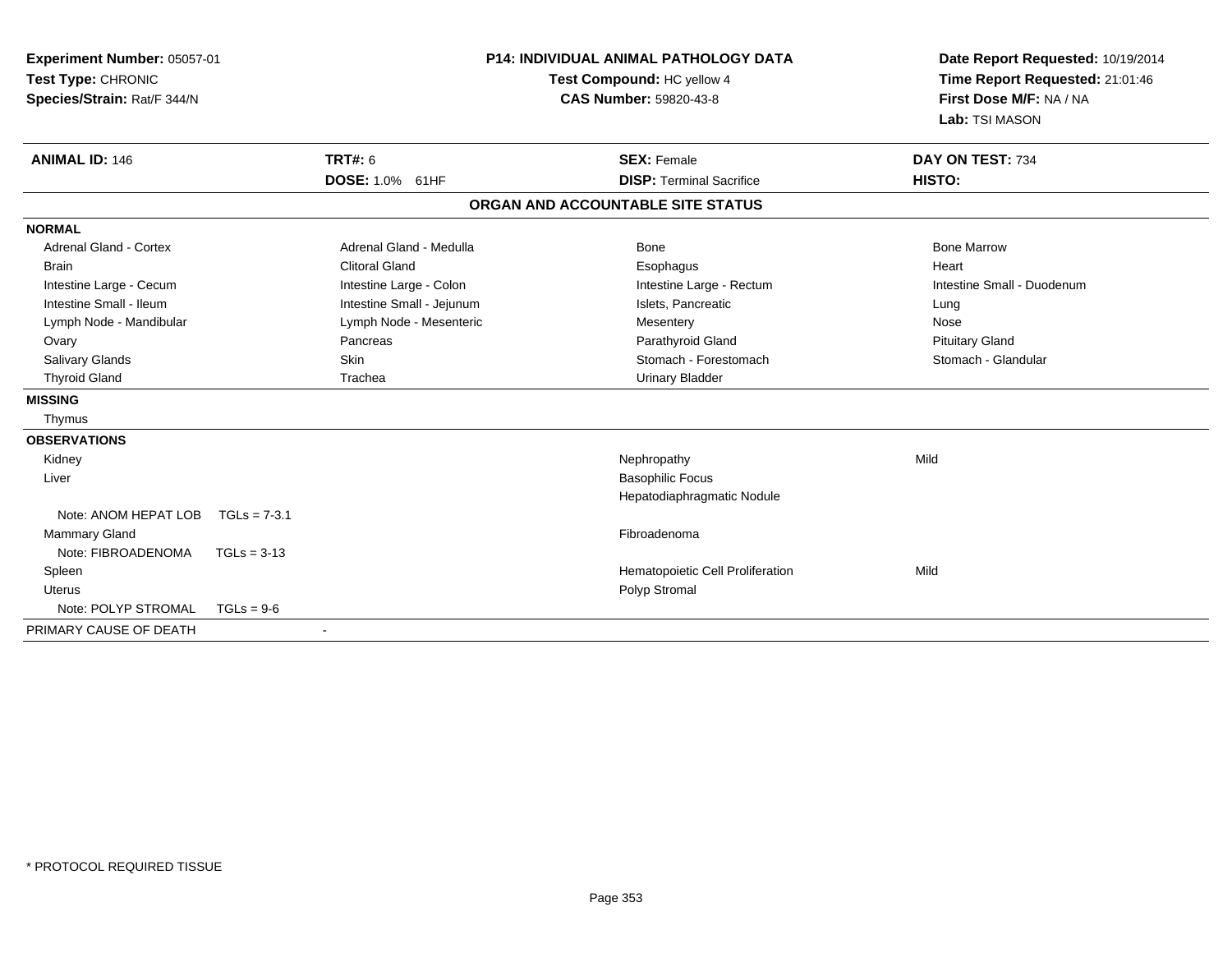| Experiment Number: 05057-01<br>Test Type: CHRONIC<br>Species/Strain: Rat/F 344/N |                          | <b>P14: INDIVIDUAL ANIMAL PATHOLOGY DATA</b><br>Test Compound: HC yellow 4<br>CAS Number: 59820-43-8 | Date Report Requested: 10/19/2014<br>Time Report Requested: 21:01:46<br>First Dose M/F: NA / NA<br>Lab: TSI MASON |
|----------------------------------------------------------------------------------|--------------------------|------------------------------------------------------------------------------------------------------|-------------------------------------------------------------------------------------------------------------------|
| <b>ANIMAL ID: 147</b>                                                            | <b>TRT#: 6</b>           | <b>SEX: Female</b>                                                                                   | DAY ON TEST: 650                                                                                                  |
|                                                                                  | DOSE: 1.0% 61HF          | <b>DISP: Moribund</b>                                                                                | HISTO:                                                                                                            |
|                                                                                  |                          | ORGAN AND ACCOUNTABLE SITE STATUS                                                                    |                                                                                                                   |
| <b>NORMAL</b>                                                                    |                          |                                                                                                      |                                                                                                                   |
| Adrenal Gland - Cortex                                                           | Adrenal Gland - Medulla  | <b>Bone</b>                                                                                          | <b>Bone Marrow</b>                                                                                                |
| <b>Brain</b>                                                                     | Esophagus                | Harderian Gland                                                                                      | Heart                                                                                                             |
| Intestine Large - Cecum                                                          | Intestine Large - Rectum | Intestine Small - Duodenum                                                                           | Intestine Small - Ileum                                                                                           |
| Intestine Small - Jejunum                                                        | Lung                     | Lymph Node - Mandibular                                                                              | Lymph Node - Mesenteric                                                                                           |
| Nose                                                                             | Ovary                    | Parathyroid Gland                                                                                    | Salivary Glands                                                                                                   |
| <b>Skin</b>                                                                      | Stomach - Forestomach    | Stomach - Glandular                                                                                  | <b>Thyroid Gland</b>                                                                                              |
| Trachea                                                                          | <b>Urinary Bladder</b>   | <b>Uterus</b>                                                                                        |                                                                                                                   |
| <b>MISSING</b>                                                                   |                          |                                                                                                      |                                                                                                                   |
| <b>Clitoral Gland</b>                                                            | Intestine Large - Colon  | Islets, Pancreatic                                                                                   | Pancreas                                                                                                          |
| Thymus                                                                           |                          |                                                                                                      |                                                                                                                   |
| <b>OBSERVATIONS</b>                                                              |                          |                                                                                                      |                                                                                                                   |
| Eye                                                                              | Lens                     | Cataract                                                                                             | Mild                                                                                                              |
| Kidney                                                                           |                          | Nephropathy                                                                                          | Mild                                                                                                              |
| Liver                                                                            |                          | <b>Basophilic Focus</b>                                                                              |                                                                                                                   |
|                                                                                  |                          | Fatty Change                                                                                         | Focal, Mild                                                                                                       |
|                                                                                  |                          | Hepatodiaphragmatic Nodule                                                                           |                                                                                                                   |
|                                                                                  | <b>Bile Duct</b>         | Hyperplasia                                                                                          | Mild                                                                                                              |
|                                                                                  |                          | Inflammation                                                                                         | Granulomatous, Moderate                                                                                           |
|                                                                                  |                          | Mixed Cell Focus                                                                                     |                                                                                                                   |
| Note: ANOM HEPAT LOB<br>$TGLs = 6-3.1$                                           |                          |                                                                                                      |                                                                                                                   |
| Mammary Gland                                                                    |                          | Fibroadenoma                                                                                         |                                                                                                                   |
|                                                                                  |                          | Galactocele                                                                                          |                                                                                                                   |
| Note: FIBROADENOMA<br>$TGLs = 2-14,4-14$                                         |                          |                                                                                                      |                                                                                                                   |
| <b>Pituitary Gland</b>                                                           | Pars Distalis            | Adenoma                                                                                              |                                                                                                                   |
|                                                                                  | Pars Distalis            | Angiectasis                                                                                          | Moderate                                                                                                          |
| Note: ADENOMA<br>$TGLs = 7-8$                                                    |                          |                                                                                                      |                                                                                                                   |
| Spleen                                                                           |                          | Hematopoietic Cell Proliferation                                                                     | Mild                                                                                                              |
|                                                                                  |                          | Pigmentation                                                                                         | Moderate                                                                                                          |
| PRIMARY CAUSE OF DEATH                                                           | $\sim$                   |                                                                                                      |                                                                                                                   |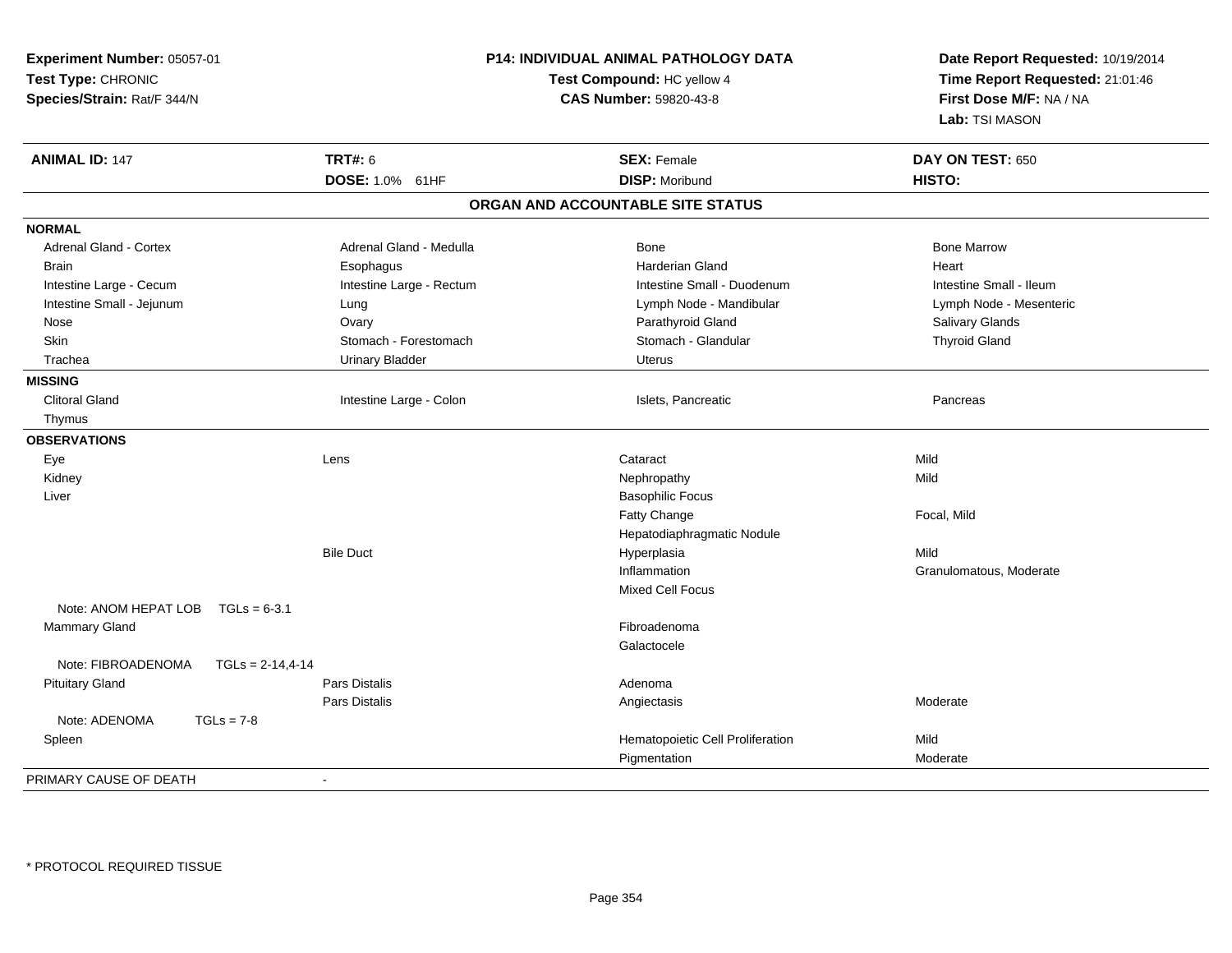| Experiment Number: 05057-01<br>Test Type: CHRONIC<br>Species/Strain: Rat/F 344/N |                          | P14: INDIVIDUAL ANIMAL PATHOLOGY DATA<br>Test Compound: HC yellow 4<br>CAS Number: 59820-43-8 | Date Report Requested: 10/19/2014<br>Time Report Requested: 21:01:46<br>First Dose M/F: NA / NA<br>Lab: TSI MASON |
|----------------------------------------------------------------------------------|--------------------------|-----------------------------------------------------------------------------------------------|-------------------------------------------------------------------------------------------------------------------|
| <b>ANIMAL ID: 148</b>                                                            | <b>TRT#: 6</b>           | <b>SEX: Female</b>                                                                            | DAY ON TEST: 531                                                                                                  |
|                                                                                  | DOSE: 1.0% 61HF          | <b>DISP: Moribund</b>                                                                         | HISTO:                                                                                                            |
|                                                                                  |                          | ORGAN AND ACCOUNTABLE SITE STATUS                                                             |                                                                                                                   |
| <b>NORMAL</b>                                                                    |                          |                                                                                               |                                                                                                                   |
| Bone                                                                             | <b>Bone Marrow</b>       | Esophagus                                                                                     | Intestine Large - Cecum                                                                                           |
| Intestine Large - Colon                                                          | Intestine Large - Rectum | Intestine Small - Duodenum                                                                    | Intestine Small - Jejunum                                                                                         |
| Islets, Pancreatic                                                               | Nose                     | Parathyroid Gland                                                                             | Salivary Glands                                                                                                   |
| Stomach - Forestomach                                                            | Stomach - Glandular      | Trachea                                                                                       | <b>Urinary Bladder</b>                                                                                            |
| <b>Uterus</b>                                                                    |                          |                                                                                               |                                                                                                                   |
| <b>MISSING</b>                                                                   |                          |                                                                                               |                                                                                                                   |
| Lymph Node - Mandibular                                                          |                          |                                                                                               |                                                                                                                   |
| <b>OBSERVATIONS</b>                                                              |                          |                                                                                               |                                                                                                                   |
| <b>Adrenal Gland</b>                                                             | Cortex                   | Leukemia Mononuclear                                                                          |                                                                                                                   |
|                                                                                  | Medulla                  | Leukemia Mononuclear                                                                          |                                                                                                                   |
| <b>Brain</b>                                                                     |                          | Hemorrhage                                                                                    | Mild                                                                                                              |
|                                                                                  |                          | Leukemia Mononuclear                                                                          |                                                                                                                   |
| <b>Clitoral Gland</b>                                                            |                          | Leukemia Mononuclear                                                                          |                                                                                                                   |
| Heart                                                                            |                          | Leukemia Mononuclear                                                                          |                                                                                                                   |
| <b>Intestine Small</b>                                                           | <b>Ileum</b>             | Leukemia Mononuclear                                                                          |                                                                                                                   |
| Kidney                                                                           |                          | Leukemia Mononuclear                                                                          |                                                                                                                   |
| Liver                                                                            |                          | Fatty Change                                                                                  | Focal, Mild                                                                                                       |
|                                                                                  | <b>Bile Duct</b>         | Hyperplasia                                                                                   | Mild                                                                                                              |
|                                                                                  |                          | Leukemia Mononuclear                                                                          |                                                                                                                   |
| Note: LEUKEMIA MONUC<br>$TGLs = 7-3$                                             |                          |                                                                                               |                                                                                                                   |
| Lung                                                                             | Alveolar Epith           | Hyperplasia                                                                                   | Minimal                                                                                                           |
|                                                                                  |                          | <b>Infiltration Cellular</b>                                                                  | Histiocyte, Minimal                                                                                               |
|                                                                                  |                          | Leukemia Mononuclear                                                                          |                                                                                                                   |
| Lymph Node                                                                       | Mesenteric               | Leukemia Mononuclear                                                                          |                                                                                                                   |
| Note: LEUKEMIA MONUC<br>$TGLs = 6-8$                                             |                          |                                                                                               |                                                                                                                   |
| Mammary Gland                                                                    | Acinus                   | Hyperplasia                                                                                   | Minimal                                                                                                           |
| Ovary                                                                            |                          | Leukemia Mononuclear                                                                          |                                                                                                                   |
| Pancreas                                                                         |                          | Leukemia Mononuclear                                                                          |                                                                                                                   |
| <b>Pituitary Gland</b>                                                           | Pars Distalis            | Cyst                                                                                          | Minimal                                                                                                           |
|                                                                                  | Pars Distalis            | Leukemia Mononuclear                                                                          |                                                                                                                   |

\* PROTOCOL REQUIRED TISSUE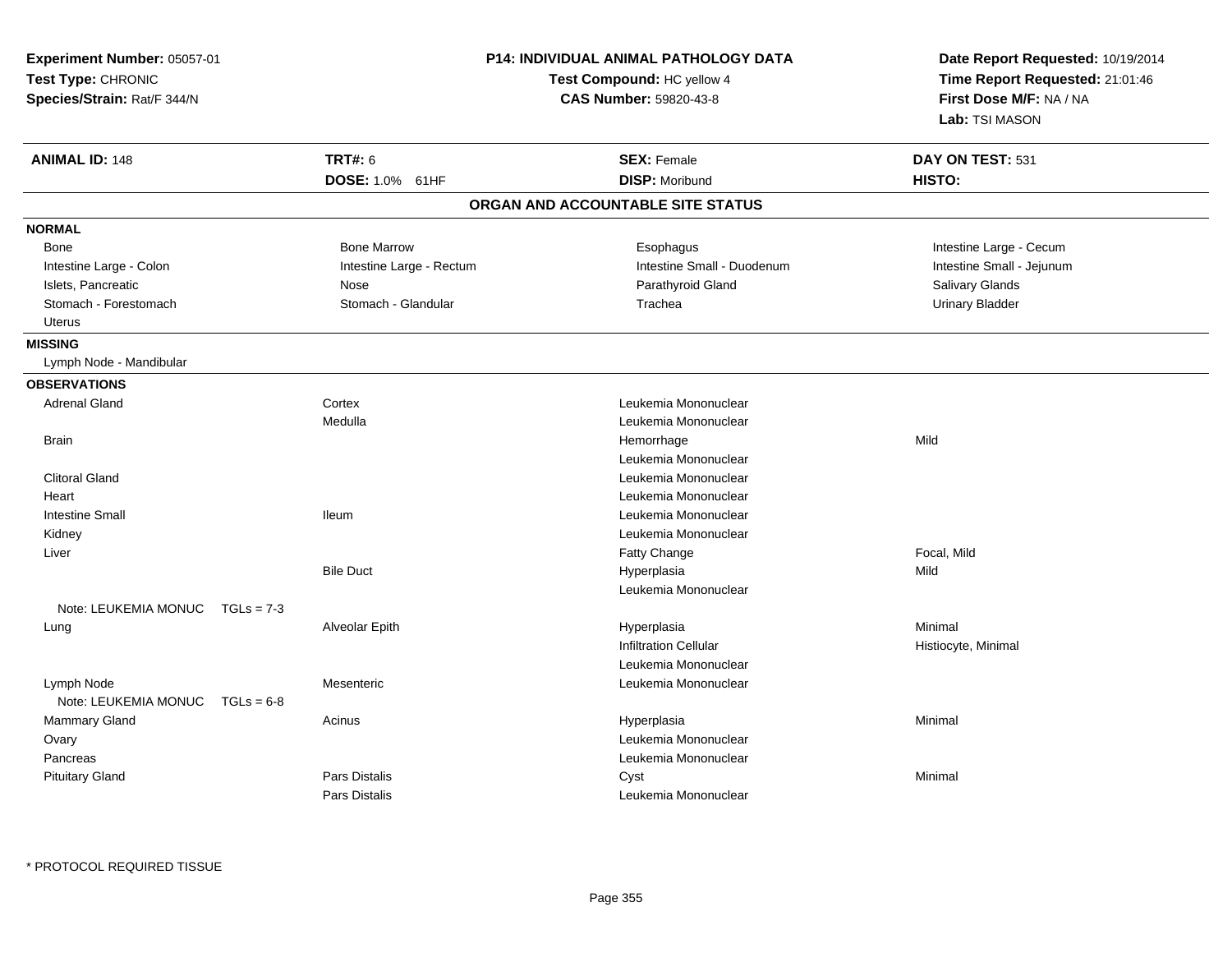| <b>Experiment Number: 05057-01</b><br>Test Type: CHRONIC<br>Species/Strain: Rat/F 344/N |                                                                  | <b>P14: INDIVIDUAL ANIMAL PATHOLOGY DATA</b><br>Test Compound: HC yellow 4<br><b>CAS Number: 59820-43-8</b> | Date Report Requested: 10/19/2014<br>Time Report Requested: 21:01:46<br>First Dose M/F: NA / NA<br>Lab: TSI MASON |
|-----------------------------------------------------------------------------------------|------------------------------------------------------------------|-------------------------------------------------------------------------------------------------------------|-------------------------------------------------------------------------------------------------------------------|
| <b>ANIMAL ID: 148</b>                                                                   | TRT#: 6                                                          | <b>SEX: Female</b>                                                                                          | DAY ON TEST: 531                                                                                                  |
|                                                                                         | DOSE: 1.0% 61HF                                                  | <b>DISP: Moribund</b>                                                                                       | HISTO:                                                                                                            |
|                                                                                         |                                                                  | ORGAN AND ACCOUNTABLE SITE STATUS                                                                           |                                                                                                                   |
| <b>Skin</b>                                                                             |                                                                  | Leukemia Mononuclear                                                                                        |                                                                                                                   |
| Spinal Cord                                                                             |                                                                  | Hemorrhage                                                                                                  | Mild                                                                                                              |
|                                                                                         |                                                                  | Leukemia Mononuclear                                                                                        |                                                                                                                   |
|                                                                                         | Note: FOCAL HEMORRHAGES WERE OBSERVED IN THE WHITE MATTER OF THE |                                                                                                             |                                                                                                                   |
| Note: TO BE CERTAIN THIS IS AN ANTEMORTEM EVENT.                                        |                                                                  |                                                                                                             |                                                                                                                   |
|                                                                                         | Note: SPINAL CORD; HOWEVER, TISSUE ARTEFACTS MAKE IT DIFFICULT   |                                                                                                             |                                                                                                                   |
| Spleen                                                                                  |                                                                  | Leukemia Mononuclear                                                                                        |                                                                                                                   |
| [ Leukemia Mononuclear TGLS = 5-3.1 ]                                                   |                                                                  |                                                                                                             |                                                                                                                   |
| Thymus                                                                                  |                                                                  | Leukemia Mononuclear                                                                                        |                                                                                                                   |
| <b>Thyroid Gland</b>                                                                    | C Cell                                                           | Adenoma                                                                                                     |                                                                                                                   |
| PRIMARY CAUSE OF DEATH                                                                  | $\overline{\phantom{a}}$                                         |                                                                                                             |                                                                                                                   |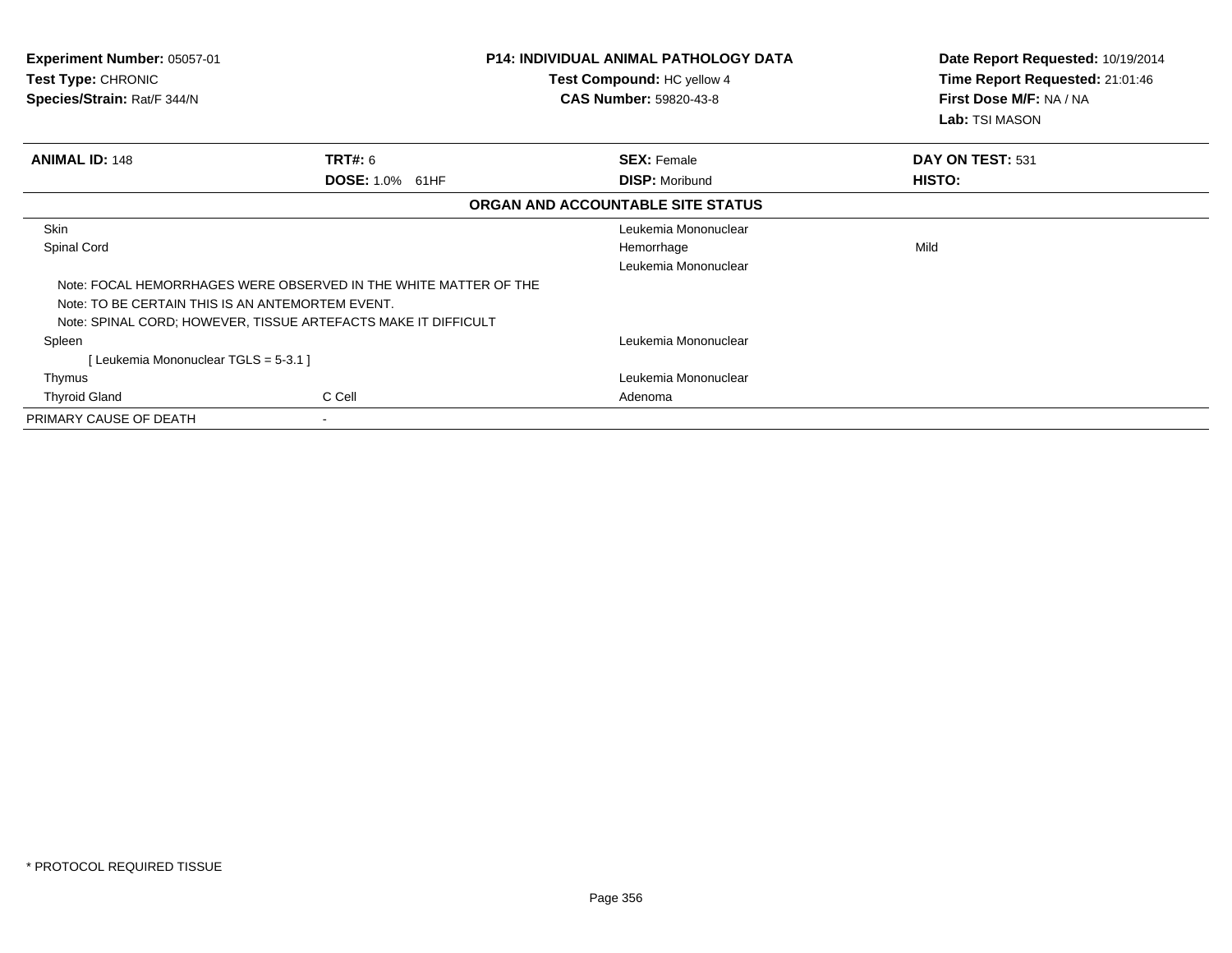| Experiment Number: 05057-01<br>Test Type: CHRONIC<br>Species/Strain: Rat/F 344/N |                                                           | P14: INDIVIDUAL ANIMAL PATHOLOGY DATA<br>Test Compound: HC yellow 4<br><b>CAS Number: 59820-43-8</b> |                           |
|----------------------------------------------------------------------------------|-----------------------------------------------------------|------------------------------------------------------------------------------------------------------|---------------------------|
| <b>ANIMAL ID: 149</b>                                                            | <b>TRT#: 6</b>                                            | <b>SEX: Female</b>                                                                                   | DAY ON TEST: 734          |
|                                                                                  | DOSE: 1.0% 61HF                                           | <b>DISP: Terminal Sacrifice</b>                                                                      | HISTO:                    |
|                                                                                  |                                                           | ORGAN AND ACCOUNTABLE SITE STATUS                                                                    |                           |
| <b>NORMAL</b>                                                                    |                                                           |                                                                                                      |                           |
| <b>Adrenal Gland - Cortex</b>                                                    | Adrenal Gland - Medulla                                   | Bone                                                                                                 | <b>Bone Marrow</b>        |
| <b>Brain</b>                                                                     | <b>Clitoral Gland</b>                                     | Esophagus                                                                                            | Eye                       |
| <b>Harderian Gland</b>                                                           | Heart                                                     | Intestine Large - Cecum                                                                              | Intestine Large - Colon   |
| Intestine Large - Rectum                                                         | Intestine Small - Duodenum                                | Intestine Small - Ileum                                                                              | Intestine Small - Jejunum |
| Islets, Pancreatic                                                               | Lung                                                      | Lymph Node - Mandibular                                                                              | Lymph Node - Mesenteric   |
| Mammary Gland                                                                    | Ovary                                                     | Pancreas                                                                                             | Salivary Glands           |
| Skin                                                                             | Stomach - Forestomach                                     | Stomach - Glandular                                                                                  | Thymus                    |
| <b>Thyroid Gland</b>                                                             | Trachea                                                   | <b>Urinary Bladder</b>                                                                               |                           |
| <b>MISSING</b>                                                                   |                                                           |                                                                                                      |                           |
| Parathyroid Gland                                                                |                                                           |                                                                                                      |                           |
| <b>OBSERVATIONS</b>                                                              |                                                           |                                                                                                      |                           |
| Kidney                                                                           |                                                           | Nephropathy                                                                                          | Mild                      |
| Liver                                                                            |                                                           | <b>Basophilic Focus</b>                                                                              |                           |
|                                                                                  | <b>Bile Duct</b>                                          | Hyperplasia                                                                                          | Minimal                   |
|                                                                                  | Note: SUGGESTION OF TRANSFORMATION IN THE SECTION CIRCLED |                                                                                                      |                           |
| Nose                                                                             |                                                           | Inflammation                                                                                         | Acute, Minimal            |
| <b>Pituitary Gland</b>                                                           | <b>Pars Distalis</b>                                      | Adenoma                                                                                              |                           |
|                                                                                  | Pars Distalis                                             | Angiectasis                                                                                          | Moderate                  |
| Note: ADENOMA<br>$TGLs = 6-8$                                                    |                                                           |                                                                                                      |                           |
| Spleen                                                                           |                                                           | Hematopoietic Cell Proliferation                                                                     | Moderate                  |
|                                                                                  |                                                           | Pigmentation                                                                                         | Mild                      |
| <b>Uterus</b>                                                                    |                                                           | Polyp Stromal                                                                                        |                           |
| Note: ACELLULAR NECROTIC MASS                                                    |                                                           |                                                                                                      |                           |
| PRIMARY CAUSE OF DEATH                                                           | $\blacksquare$                                            |                                                                                                      |                           |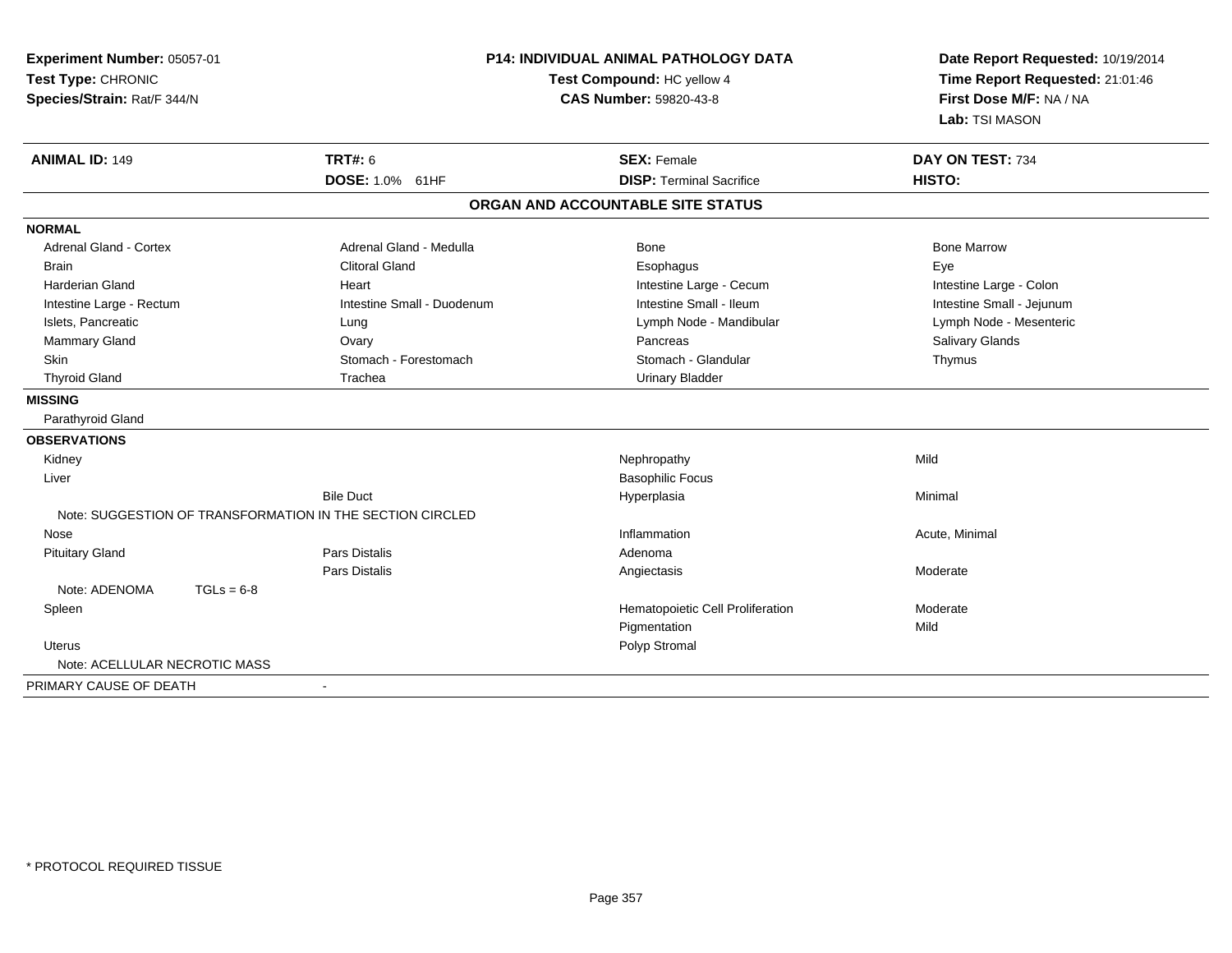| Experiment Number: 05057-01<br>Test Type: CHRONIC<br>Species/Strain: Rat/F 344/N |                           | <b>P14: INDIVIDUAL ANIMAL PATHOLOGY DATA</b><br>Test Compound: HC yellow 4<br>CAS Number: 59820-43-8 | Date Report Requested: 10/19/2014<br>Time Report Requested: 21:01:46<br>First Dose M/F: NA / NA<br>Lab: TSI MASON |
|----------------------------------------------------------------------------------|---------------------------|------------------------------------------------------------------------------------------------------|-------------------------------------------------------------------------------------------------------------------|
| <b>ANIMAL ID: 151</b>                                                            | <b>TRT#: 6</b>            | <b>SEX: Female</b>                                                                                   | DAY ON TEST: 734                                                                                                  |
|                                                                                  | DOSE: 1.0% 61HF           | <b>DISP: Terminal Sacrifice</b>                                                                      | HISTO:                                                                                                            |
|                                                                                  |                           | ORGAN AND ACCOUNTABLE SITE STATUS                                                                    |                                                                                                                   |
| <b>NORMAL</b>                                                                    |                           |                                                                                                      |                                                                                                                   |
| <b>Adrenal Gland - Cortex</b>                                                    | Adrenal Gland - Medulla   | <b>Bone</b>                                                                                          | <b>Bone Marrow</b>                                                                                                |
| <b>Brain</b>                                                                     | Esophagus                 | Eye                                                                                                  | <b>Harderian Gland</b>                                                                                            |
| Intestine Large - Cecum                                                          | Intestine Large - Colon   | Intestine Large - Rectum                                                                             | Intestine Small - Duodenum                                                                                        |
| Intestine Small - Ileum                                                          | Intestine Small - Jejunum | Islets, Pancreatic                                                                                   | Kidney                                                                                                            |
| Lymph Node - Mandibular                                                          | Nose                      | Ovary                                                                                                | Pancreas                                                                                                          |
| Parathyroid Gland                                                                | Salivary Glands           | Skin                                                                                                 | Stomach - Forestomach                                                                                             |
| Stomach - Glandular                                                              | Thymus                    | <b>Thyroid Gland</b>                                                                                 | Trachea                                                                                                           |
| <b>Urinary Bladder</b>                                                           | Uterus                    |                                                                                                      |                                                                                                                   |
| <b>OBSERVATIONS</b>                                                              |                           |                                                                                                      |                                                                                                                   |
| <b>Clitoral Gland</b>                                                            |                           | Carcinoma                                                                                            |                                                                                                                   |
| Note: CARCINOMA<br>$TGLs = 4-10.1$                                               |                           |                                                                                                      |                                                                                                                   |
| Heart                                                                            |                           | Cardiomyopathy                                                                                       | Mild                                                                                                              |
| Liver                                                                            |                           | <b>Basophilic Focus</b>                                                                              |                                                                                                                   |
|                                                                                  |                           | Inflammation                                                                                         | Granulomatous, Minimal                                                                                            |
| Lung                                                                             |                           | <b>Infiltration Cellular</b>                                                                         | Histiocyte, Minimal                                                                                               |
| [ Infiltration Cellular TGLS = 6-1+2 ]                                           |                           |                                                                                                      |                                                                                                                   |
| Lymph Node                                                                       | Mesenteric                | Degeneration                                                                                         | Cystic, Moderate                                                                                                  |
| Note: DEGEN<br>$TGLs = 7-14$                                                     |                           |                                                                                                      |                                                                                                                   |
| <b>Mammary Gland</b>                                                             |                           | Fibroadenoma                                                                                         |                                                                                                                   |
| Note: FIBROADENOMA<br>$TGLs = 3-15$                                              |                           |                                                                                                      |                                                                                                                   |
| <b>Pituitary Gland</b>                                                           | Pars Distalis             | Cyst                                                                                                 |                                                                                                                   |
|                                                                                  | Pars Distalis             | Hyperplasia                                                                                          | Mild                                                                                                              |
| Note: CYST<br>$TGLs = 8-8$                                                       |                           |                                                                                                      |                                                                                                                   |
| Spleen                                                                           |                           | Hematopoietic Cell Proliferation                                                                     | Moderate                                                                                                          |
| PRIMARY CAUSE OF DEATH                                                           | $\sim$                    |                                                                                                      |                                                                                                                   |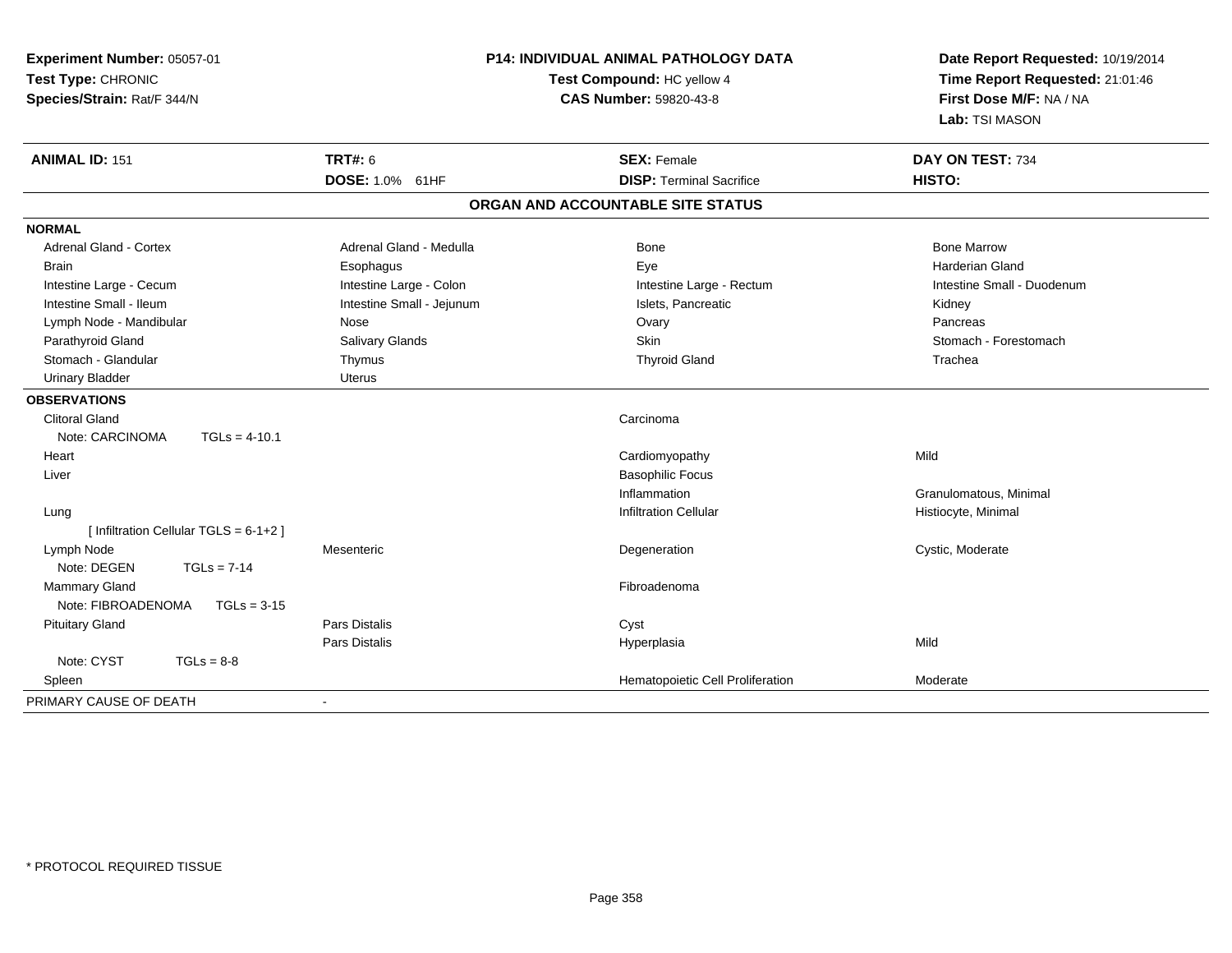| Experiment Number: 05057-01<br>Test Type: CHRONIC<br>Species/Strain: Rat/F 344/N |                            | <b>P14: INDIVIDUAL ANIMAL PATHOLOGY DATA</b><br>Test Compound: HC yellow 4<br><b>CAS Number: 59820-43-8</b> | Date Report Requested: 10/19/2014<br>Time Report Requested: 21:01:46<br>First Dose M/F: NA / NA<br>Lab: TSI MASON |
|----------------------------------------------------------------------------------|----------------------------|-------------------------------------------------------------------------------------------------------------|-------------------------------------------------------------------------------------------------------------------|
| <b>ANIMAL ID: 152</b>                                                            | <b>TRT#: 6</b>             | <b>SEX: Female</b>                                                                                          | DAY ON TEST: 734                                                                                                  |
|                                                                                  | DOSE: 1.0% 61HF            | <b>DISP: Terminal Sacrifice</b>                                                                             | HISTO:                                                                                                            |
|                                                                                  |                            | ORGAN AND ACCOUNTABLE SITE STATUS                                                                           |                                                                                                                   |
| <b>NORMAL</b>                                                                    |                            |                                                                                                             |                                                                                                                   |
| <b>Adrenal Gland - Cortex</b>                                                    | Adrenal Gland - Medulla    | Bone                                                                                                        | <b>Bone Marrow</b>                                                                                                |
| <b>Brain</b>                                                                     | Esophagus                  | Intestine Large - Cecum                                                                                     | Intestine Large - Colon                                                                                           |
| Intestine Large - Rectum                                                         | Intestine Small - Duodenum | Intestine Small - Ileum                                                                                     | Intestine Small - Jejunum                                                                                         |
| Islets, Pancreatic                                                               | Lung                       | Lymph Node - Mandibular                                                                                     | Lymph Node - Mesenteric                                                                                           |
| Nose                                                                             | Ovary                      | Pancreas                                                                                                    | Parathyroid Gland                                                                                                 |
| Salivary Glands                                                                  | <b>Skin</b>                | Stomach - Forestomach                                                                                       | Stomach - Glandular                                                                                               |
| <b>Thyroid Gland</b>                                                             | Trachea                    | <b>Urinary Bladder</b>                                                                                      | <b>Uterus</b>                                                                                                     |
| <b>MISSING</b>                                                                   |                            |                                                                                                             |                                                                                                                   |
| <b>Clitoral Gland</b>                                                            | Thymus                     |                                                                                                             |                                                                                                                   |
| <b>OBSERVATIONS</b>                                                              |                            |                                                                                                             |                                                                                                                   |
| Heart                                                                            |                            | Cardiomyopathy                                                                                              | Mild                                                                                                              |
| Kidney                                                                           |                            | Nephropathy                                                                                                 | Minimal                                                                                                           |
| Liver                                                                            |                            | <b>Basophilic Focus</b>                                                                                     |                                                                                                                   |
|                                                                                  | <b>Bile Duct</b>           | Hyperplasia                                                                                                 | Mild                                                                                                              |
|                                                                                  |                            | Inflammation                                                                                                | Granulomatous, Minimal                                                                                            |
|                                                                                  |                            | <b>Mixed Cell Focus</b>                                                                                     |                                                                                                                   |
| Note: MIXED CL FOCUS<br>$TGLs = 8-3.1$                                           |                            |                                                                                                             |                                                                                                                   |
| Mammary Gland                                                                    |                            | Fibroadenoma                                                                                                |                                                                                                                   |
| Note: FIBROADENOMA<br>$TGLs = 2-13+13.1$                                         |                            |                                                                                                             |                                                                                                                   |
| <b>Pituitary Gland</b>                                                           | Pars Distalis              | Adenoma                                                                                                     | Multiple                                                                                                          |
| Note: ADENOMA<br>$TGLs = 7-8$                                                    |                            |                                                                                                             |                                                                                                                   |
| Spleen                                                                           |                            | Hematopoietic Cell Proliferation                                                                            | Mild                                                                                                              |
|                                                                                  |                            | Pigmentation                                                                                                | Mild                                                                                                              |
| Note: PIGMENT<br>$TGLs = 4-3$                                                    |                            |                                                                                                             |                                                                                                                   |
| <b>Urin Bladder</b>                                                              |                            |                                                                                                             |                                                                                                                   |
| Note: GROWTH IN BLADDER OR PITUITARY TISSUE                                      |                            |                                                                                                             |                                                                                                                   |
| PRIMARY CAUSE OF DEATH                                                           |                            |                                                                                                             |                                                                                                                   |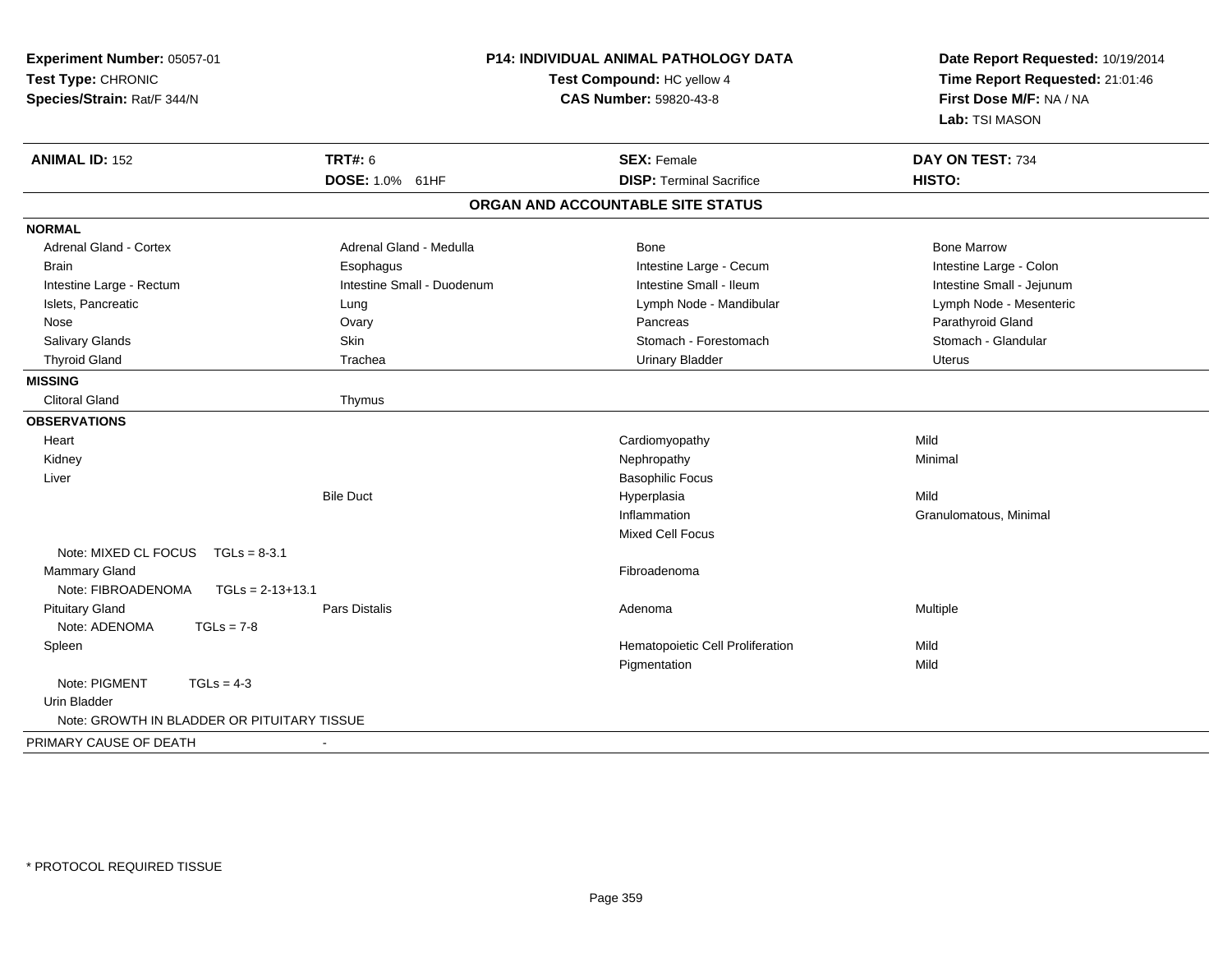| Experiment Number: 05057-01<br>Test Type: CHRONIC<br>Species/Strain: Rat/F 344/N |                          | P14: INDIVIDUAL ANIMAL PATHOLOGY DATA<br>Test Compound: HC yellow 4<br><b>CAS Number: 59820-43-8</b> | Date Report Requested: 10/19/2014<br>Time Report Requested: 21:01:46<br>First Dose M/F: NA / NA<br>Lab: TSI MASON |  |
|----------------------------------------------------------------------------------|--------------------------|------------------------------------------------------------------------------------------------------|-------------------------------------------------------------------------------------------------------------------|--|
| <b>ANIMAL ID: 153</b>                                                            | <b>TRT#: 6</b>           | <b>SEX: Female</b>                                                                                   | DAY ON TEST: 734                                                                                                  |  |
|                                                                                  | DOSE: 1.0% 61HF          | <b>DISP: Terminal Sacrifice</b>                                                                      | HISTO:                                                                                                            |  |
|                                                                                  |                          | ORGAN AND ACCOUNTABLE SITE STATUS                                                                    |                                                                                                                   |  |
| <b>NORMAL</b>                                                                    |                          |                                                                                                      |                                                                                                                   |  |
| <b>Adrenal Gland - Cortex</b>                                                    | Adrenal Gland - Medulla  | Bone                                                                                                 | <b>Bone Marrow</b>                                                                                                |  |
| <b>Brain</b>                                                                     | Esophagus                | <b>Harderian Gland</b>                                                                               | Heart                                                                                                             |  |
| Intestine Large - Cecum                                                          | Intestine Large - Rectum | Intestine Small - Duodenum                                                                           | Intestine Small - Ileum                                                                                           |  |
| Intestine Small - Jejunum                                                        | Islets, Pancreatic       | Lung                                                                                                 | Lymph Node - Mandibular                                                                                           |  |
| Lymph Node - Mesenteric                                                          | Nose                     | Ovary                                                                                                | Pancreas                                                                                                          |  |
| Parathyroid Gland                                                                | <b>Salivary Glands</b>   | Skin                                                                                                 | Stomach - Forestomach                                                                                             |  |
| Stomach - Glandular                                                              | Thymus                   | Trachea                                                                                              | <b>Urinary Bladder</b>                                                                                            |  |
| <b>Uterus</b>                                                                    |                          |                                                                                                      |                                                                                                                   |  |
| <b>MISSING</b>                                                                   |                          |                                                                                                      |                                                                                                                   |  |
| <b>Clitoral Gland</b>                                                            | Intestine Large - Colon  |                                                                                                      |                                                                                                                   |  |
| <b>OBSERVATIONS</b>                                                              |                          |                                                                                                      |                                                                                                                   |  |
| Eye                                                                              | Lens                     | Cataract                                                                                             | Mild                                                                                                              |  |
| Note: CATARACT<br>$TGLs = 2-13$                                                  |                          |                                                                                                      |                                                                                                                   |  |
| Kidney                                                                           |                          | Nephropathy                                                                                          | Minimal                                                                                                           |  |
| Liver                                                                            |                          | <b>Basophilic Focus</b>                                                                              |                                                                                                                   |  |
|                                                                                  | <b>Bile Duct</b>         | Hyperplasia                                                                                          | Minimal                                                                                                           |  |
|                                                                                  |                          | Inflammation                                                                                         | Granulomatous, Minimal                                                                                            |  |
| Mammary Gland                                                                    |                          | Fibroadenoma                                                                                         |                                                                                                                   |  |
| Note: FIBROADENOMA<br>$TGLs = 3-14$                                              |                          |                                                                                                      |                                                                                                                   |  |
| <b>Pituitary Gland</b>                                                           | Pars Distalis            | Adenoma                                                                                              |                                                                                                                   |  |
|                                                                                  | Pars Distalis            | Angiectasis                                                                                          | Mild                                                                                                              |  |
| Note: ADENOMA<br>$TGLs = 5-8$                                                    |                          |                                                                                                      |                                                                                                                   |  |
| Spleen                                                                           |                          | Hematopoietic Cell Proliferation                                                                     | Mild                                                                                                              |  |
|                                                                                  |                          | Pigmentation                                                                                         | Mild                                                                                                              |  |
| <b>Thyroid Gland</b>                                                             | C Cell                   | Hyperplasia                                                                                          | Minimal                                                                                                           |  |
| PRIMARY CAUSE OF DEATH                                                           | $\blacksquare$           |                                                                                                      |                                                                                                                   |  |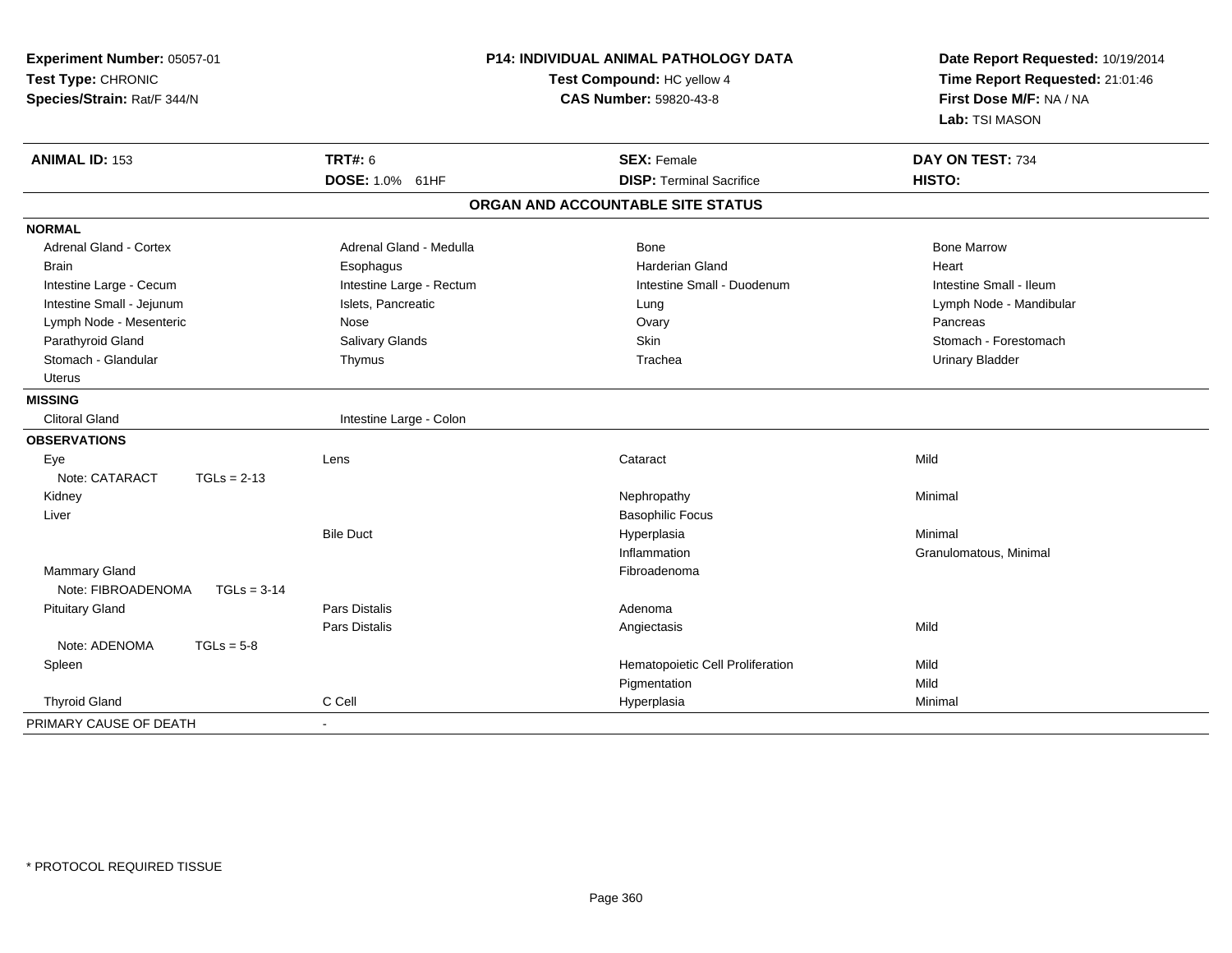| Experiment Number: 05057-01<br>Test Type: CHRONIC<br>Species/Strain: Rat/F 344/N | <b>P14: INDIVIDUAL ANIMAL PATHOLOGY DATA</b><br>Test Compound: HC yellow 4<br>CAS Number: 59820-43-8 |                                   | Date Report Requested: 10/19/2014<br>Time Report Requested: 21:01:46<br>First Dose M/F: NA / NA<br>Lab: TSI MASON |
|----------------------------------------------------------------------------------|------------------------------------------------------------------------------------------------------|-----------------------------------|-------------------------------------------------------------------------------------------------------------------|
| <b>ANIMAL ID: 155</b>                                                            | <b>TRT#: 6</b>                                                                                       | <b>SEX: Female</b>                | DAY ON TEST: 734                                                                                                  |
|                                                                                  | <b>DOSE: 1.0% 61HF</b>                                                                               | <b>DISP: Terminal Sacrifice</b>   | HISTO:                                                                                                            |
|                                                                                  |                                                                                                      | ORGAN AND ACCOUNTABLE SITE STATUS |                                                                                                                   |
| <b>NORMAL</b>                                                                    |                                                                                                      |                                   |                                                                                                                   |
| <b>Adrenal Gland - Cortex</b>                                                    | Adrenal Gland - Medulla                                                                              | Bone                              | <b>Bone Marrow</b>                                                                                                |
| <b>Brain</b>                                                                     | <b>Clitoral Gland</b>                                                                                | Esophagus                         | Heart                                                                                                             |
| Intestine Large - Cecum                                                          | Intestine Large - Colon                                                                              | Intestine Small - Duodenum        | Intestine Small - Ileum                                                                                           |
| Intestine Small - Jejunum                                                        | Islets, Pancreatic                                                                                   | Lung                              | Lymph Node - Mandibular                                                                                           |
| Lymph Node - Mesenteric                                                          | Nose                                                                                                 | Ovary                             | Pancreas                                                                                                          |
| Parathyroid Gland                                                                | Salivary Glands                                                                                      | Skin                              | Stomach - Forestomach                                                                                             |
| Stomach - Glandular                                                              | Thymus                                                                                               | Trachea                           | <b>Urinary Bladder</b>                                                                                            |
| <b>Uterus</b>                                                                    |                                                                                                      |                                   |                                                                                                                   |
| <b>MISSING</b>                                                                   |                                                                                                      |                                   |                                                                                                                   |
| Intestine Large - Rectum                                                         |                                                                                                      |                                   |                                                                                                                   |
| <b>OBSERVATIONS</b>                                                              |                                                                                                      |                                   |                                                                                                                   |
| Kidney                                                                           |                                                                                                      | Nephropathy                       | Minimal                                                                                                           |
| Liver                                                                            |                                                                                                      | <b>Basophilic Focus</b>           |                                                                                                                   |
|                                                                                  | <b>Bile Duct</b>                                                                                     | Hyperplasia                       | Moderate                                                                                                          |
|                                                                                  |                                                                                                      | Inflammation                      | Granulomatous, Minimal                                                                                            |
| Mammary Gland                                                                    |                                                                                                      | Galactocele                       |                                                                                                                   |
| Note: GALACTOCELE<br>$TGLs = 2-13$                                               |                                                                                                      |                                   |                                                                                                                   |
| <b>Pituitary Gland</b>                                                           | <b>Pars Distalis</b>                                                                                 | Adenoma                           |                                                                                                                   |
|                                                                                  | <b>Pars Distalis</b>                                                                                 | Angiectasis                       | Mild                                                                                                              |
| Note: ADENOMA<br>$TGLs = 3-8$                                                    |                                                                                                      |                                   |                                                                                                                   |
| Spleen                                                                           |                                                                                                      | Pigmentation                      | Mild                                                                                                              |
| <b>Thyroid Gland</b>                                                             | C Cell                                                                                               | Adenoma                           |                                                                                                                   |
| PRIMARY CAUSE OF DEATH                                                           |                                                                                                      |                                   |                                                                                                                   |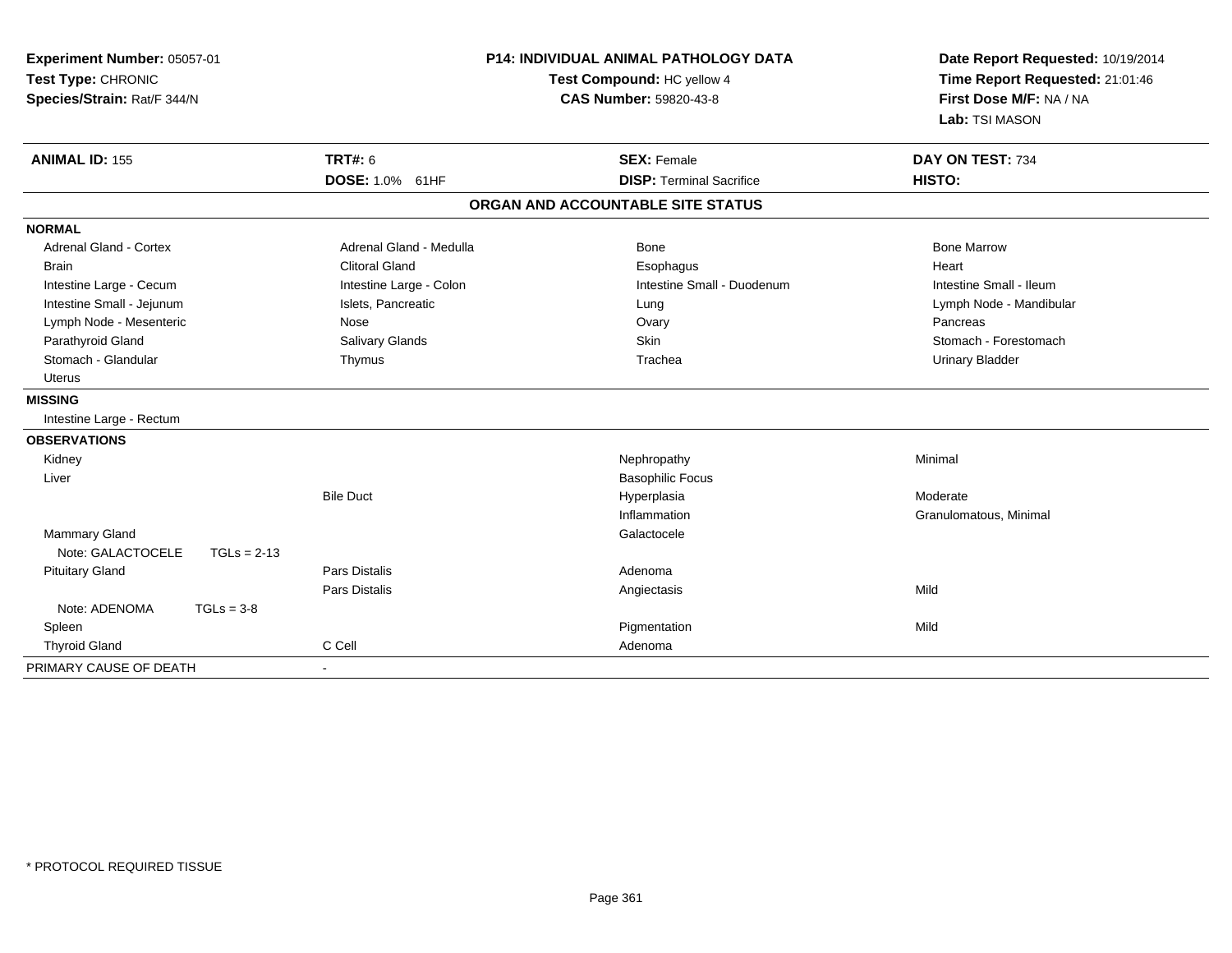| Experiment Number: 05057-01<br>Test Type: CHRONIC<br>Species/Strain: Rat/F 344/N |                           | <b>P14: INDIVIDUAL ANIMAL PATHOLOGY DATA</b><br>Test Compound: HC yellow 4<br><b>CAS Number: 59820-43-8</b> | Date Report Requested: 10/19/2014<br>Time Report Requested: 21:01:46<br>First Dose M/F: NA / NA<br>Lab: TSI MASON |  |
|----------------------------------------------------------------------------------|---------------------------|-------------------------------------------------------------------------------------------------------------|-------------------------------------------------------------------------------------------------------------------|--|
| <b>ANIMAL ID: 156</b>                                                            | <b>TRT#: 6</b>            | <b>SEX: Female</b>                                                                                          | DAY ON TEST: 731                                                                                                  |  |
|                                                                                  | DOSE: 1.0% 61HF           | <b>DISP: Terminal Sacrifice</b>                                                                             | HISTO:                                                                                                            |  |
|                                                                                  |                           | ORGAN AND ACCOUNTABLE SITE STATUS                                                                           |                                                                                                                   |  |
| <b>NORMAL</b>                                                                    |                           |                                                                                                             |                                                                                                                   |  |
| Adrenal Gland - Cortex                                                           | Adrenal Gland - Medulla   | Bone                                                                                                        | <b>Bone Marrow</b>                                                                                                |  |
| <b>Brain</b>                                                                     | <b>Clitoral Gland</b>     | Esophagus                                                                                                   | Heart                                                                                                             |  |
| Intestine Large - Cecum                                                          | Intestine Large - Colon   | Intestine Large - Rectum                                                                                    | Intestine Small - Duodenum                                                                                        |  |
| Intestine Small - Ileum                                                          | Intestine Small - Jejunum | Islets, Pancreatic                                                                                          | Lymph Node - Mandibular                                                                                           |  |
| Mammary Gland<br>Lymph Node - Mesenteric<br>Ovary                                |                           |                                                                                                             | Pancreas                                                                                                          |  |
| Parathyroid Gland                                                                | Salivary Glands           | <b>Skin</b>                                                                                                 | Stomach - Forestomach                                                                                             |  |
| Stomach - Glandular                                                              | Thymus                    | Trachea                                                                                                     | <b>Urinary Bladder</b>                                                                                            |  |
| <b>Uterus</b>                                                                    |                           |                                                                                                             |                                                                                                                   |  |
| <b>MISSING</b>                                                                   |                           |                                                                                                             |                                                                                                                   |  |
| Nose                                                                             |                           |                                                                                                             |                                                                                                                   |  |
| <b>OBSERVATIONS</b>                                                              |                           |                                                                                                             |                                                                                                                   |  |
| Kidney                                                                           |                           | Nephropathy                                                                                                 | Mild                                                                                                              |  |
| Liver                                                                            |                           | <b>Basophilic Focus</b>                                                                                     |                                                                                                                   |  |
|                                                                                  | <b>Bile Duct</b>          | Hyperplasia                                                                                                 | Mild                                                                                                              |  |
|                                                                                  |                           | Inflammation                                                                                                | Granulomatous, Minimal                                                                                            |  |
| Lung                                                                             |                           | <b>Infiltration Cellular</b>                                                                                | Histiocyte, Minimal                                                                                               |  |
| <b>Pituitary Gland</b>                                                           | <b>Pars Distalis</b>      | Adenoma                                                                                                     |                                                                                                                   |  |
| Note: ADENOMA<br>$TGLs = 3-5$                                                    |                           |                                                                                                             |                                                                                                                   |  |
| Spleen                                                                           |                           | Hematopoietic Cell Proliferation                                                                            | Mild                                                                                                              |  |
|                                                                                  |                           | Pigmentation                                                                                                | Mild                                                                                                              |  |
| <b>Thyroid Gland</b>                                                             | Bilateral, C Cell         | Adenoma                                                                                                     |                                                                                                                   |  |
| PRIMARY CAUSE OF DEATH                                                           |                           |                                                                                                             |                                                                                                                   |  |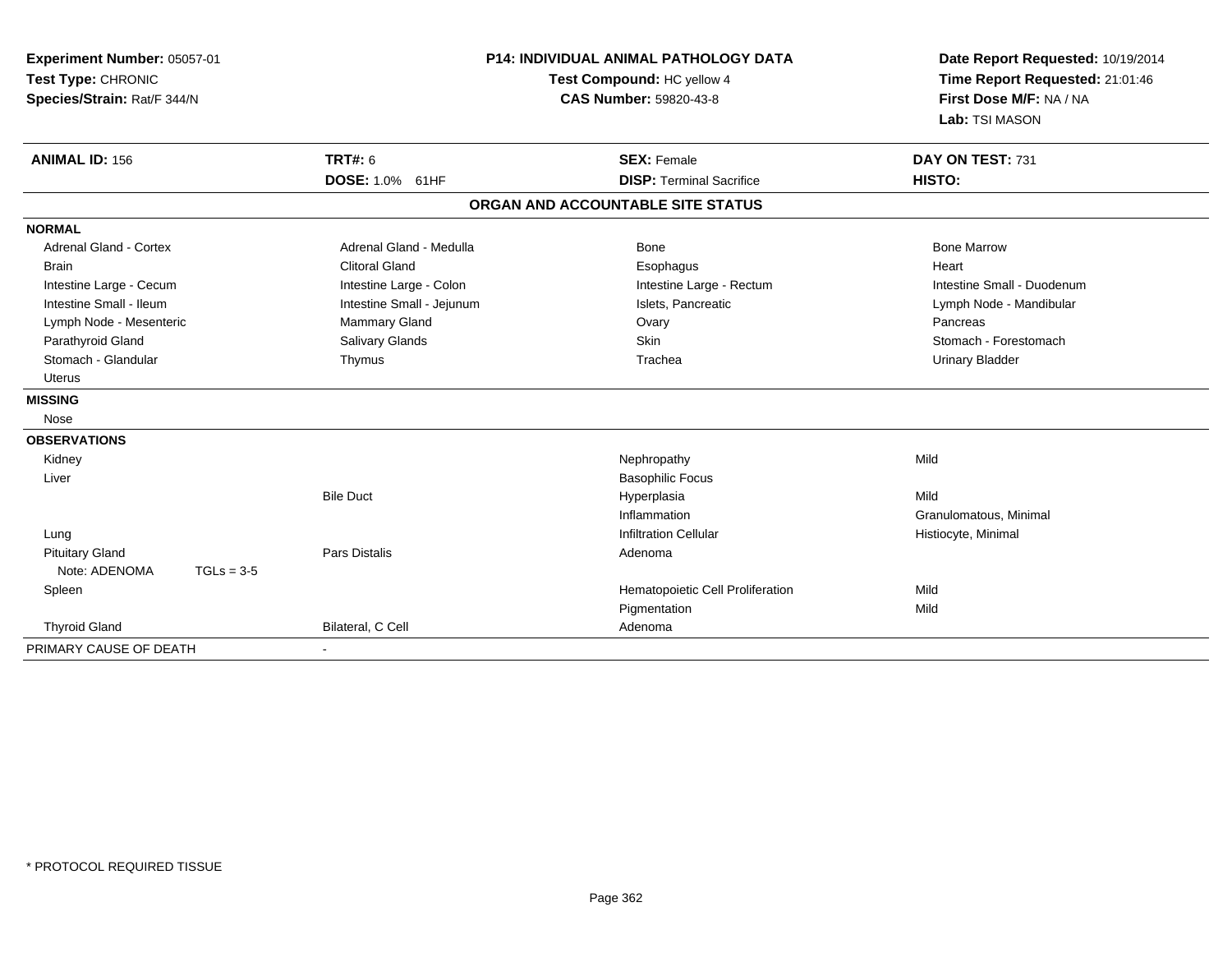| Experiment Number: 05057-01<br>Test Type: CHRONIC<br>Species/Strain: Rat/F 344/N |              |                            | <b>P14: INDIVIDUAL ANIMAL PATHOLOGY DATA</b><br>Test Compound: HC yellow 4<br>CAS Number: 59820-43-8 | Date Report Requested: 10/19/2014<br>Time Report Requested: 21:01:46<br>First Dose M/F: NA / NA<br>Lab: TSI MASON |  |
|----------------------------------------------------------------------------------|--------------|----------------------------|------------------------------------------------------------------------------------------------------|-------------------------------------------------------------------------------------------------------------------|--|
| <b>ANIMAL ID: 157</b>                                                            |              | <b>TRT#: 6</b>             | <b>SEX: Female</b>                                                                                   | DAY ON TEST: 643                                                                                                  |  |
|                                                                                  |              | DOSE: 1.0% 61HF            | <b>DISP: Moribund</b>                                                                                | HISTO:                                                                                                            |  |
|                                                                                  |              |                            | ORGAN AND ACCOUNTABLE SITE STATUS                                                                    |                                                                                                                   |  |
| <b>NORMAL</b>                                                                    |              |                            |                                                                                                      |                                                                                                                   |  |
| <b>Adrenal Gland - Cortex</b>                                                    |              | Adrenal Gland - Medulla    | Bone                                                                                                 | <b>Brain</b>                                                                                                      |  |
| <b>Clitoral Gland</b>                                                            |              | Esophagus                  | Intestine Large - Cecum                                                                              | Intestine Large - Colon                                                                                           |  |
| Intestine Large - Rectum                                                         |              | Intestine Small - Duodenum | Intestine Small - Ileum                                                                              | Intestine Small - Jejunum                                                                                         |  |
| Islets, Pancreatic                                                               |              | Lung                       | Lymph Node - Mandibular                                                                              | Lymph Node - Mesenteric                                                                                           |  |
| Mammary Gland                                                                    |              | Nose                       | Ovary                                                                                                | Pancreas                                                                                                          |  |
| Salivary Glands                                                                  |              | Skin                       | Stomach - Forestomach                                                                                | Stomach - Glandular                                                                                               |  |
| Thymus                                                                           |              | <b>Thyroid Gland</b>       | Trachea                                                                                              | <b>Urinary Bladder</b>                                                                                            |  |
| <b>MISSING</b>                                                                   |              |                            |                                                                                                      |                                                                                                                   |  |
| <b>Bone Marrow</b>                                                               |              | Parathyroid Gland          |                                                                                                      |                                                                                                                   |  |
| <b>OBSERVATIONS</b>                                                              |              |                            |                                                                                                      |                                                                                                                   |  |
| Heart                                                                            |              |                            | Cardiomyopathy                                                                                       | Mild                                                                                                              |  |
| Kidney                                                                           |              |                            | Nephropathy                                                                                          | Mild                                                                                                              |  |
| Liver                                                                            |              |                            | Leukemia Mononuclear                                                                                 |                                                                                                                   |  |
| Note: LEUKEMIA MONUC                                                             | $TGLs = 5-3$ |                            |                                                                                                      |                                                                                                                   |  |
| <b>Pituitary Gland</b>                                                           |              | <b>Pars Distalis</b>       | Adenoma                                                                                              |                                                                                                                   |  |
|                                                                                  |              | <b>Pars Distalis</b>       | Angiectasis                                                                                          | Mild                                                                                                              |  |
|                                                                                  |              | Pars Distalis              | Hyperplasia                                                                                          | Mild                                                                                                              |  |
| Note: ADENOMA                                                                    | $TGLs = 6-8$ |                            |                                                                                                      |                                                                                                                   |  |
| Spleen                                                                           |              |                            | Leukemia Mononuclear                                                                                 |                                                                                                                   |  |
|                                                                                  |              |                            | Pigmentation                                                                                         | Moderate                                                                                                          |  |
| Note: PIGMENT                                                                    | $TGLs = 3-3$ |                            |                                                                                                      |                                                                                                                   |  |
| Uterus                                                                           |              |                            | Polyp Stromal                                                                                        |                                                                                                                   |  |
| PRIMARY CAUSE OF DEATH                                                           |              |                            |                                                                                                      |                                                                                                                   |  |
| Animal Note: LEUKEMIA OR LEUKEMOID REACTION                                      |              |                            |                                                                                                      |                                                                                                                   |  |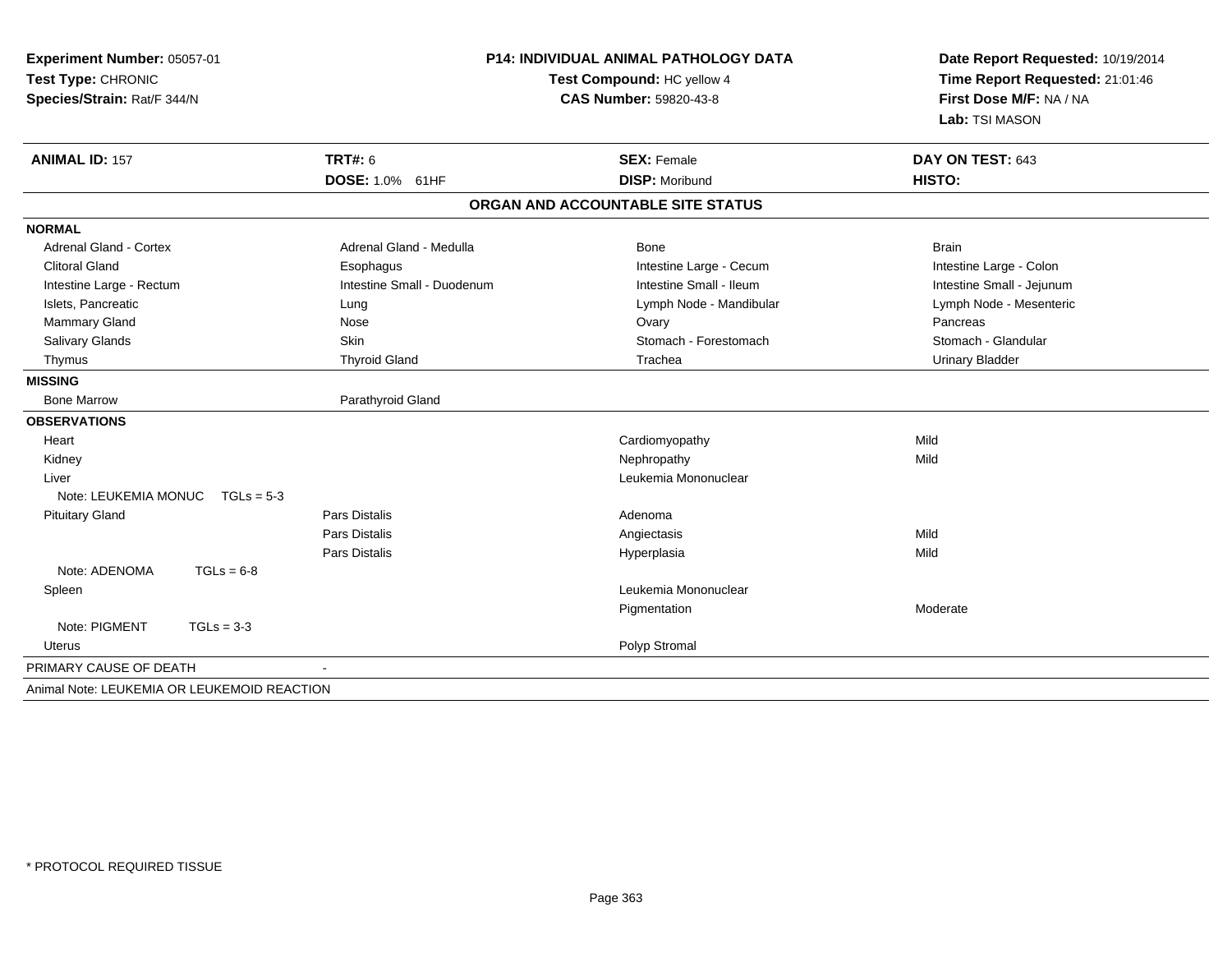| Experiment Number: 05057-01<br>Test Type: CHRONIC<br>Species/Strain: Rat/F 344/N |                               | <b>P14: INDIVIDUAL ANIMAL PATHOLOGY DATA</b><br>Test Compound: HC yellow 4<br><b>CAS Number: 59820-43-8</b> | Date Report Requested: 10/19/2014<br>Time Report Requested: 21:01:46<br>First Dose M/F: NA / NA<br>Lab: TSI MASON |  |
|----------------------------------------------------------------------------------|-------------------------------|-------------------------------------------------------------------------------------------------------------|-------------------------------------------------------------------------------------------------------------------|--|
| <b>ANIMAL ID: 159</b>                                                            | <b>TRT#: 6</b>                | <b>SEX: Female</b>                                                                                          | DAY ON TEST: 731                                                                                                  |  |
|                                                                                  | DOSE: 1.0% 61HF               | <b>DISP: Terminal Sacrifice</b>                                                                             | HISTO:                                                                                                            |  |
|                                                                                  |                               | ORGAN AND ACCOUNTABLE SITE STATUS                                                                           |                                                                                                                   |  |
| <b>NORMAL</b>                                                                    |                               |                                                                                                             |                                                                                                                   |  |
| <b>Adrenal Gland - Cortex</b>                                                    | Adrenal Gland - Medulla       | Bone                                                                                                        | <b>Bone Marrow</b>                                                                                                |  |
| <b>Brain</b>                                                                     | <b>Clitoral Gland</b>         | Esophagus                                                                                                   | Heart                                                                                                             |  |
| Intestine Large - Cecum                                                          | Intestine Large - Colon       | Intestine Large - Rectum                                                                                    | Intestine Small - Duodenum                                                                                        |  |
| Intestine Small - Ileum                                                          | Intestine Small - Jejunum     | Islets, Pancreatic                                                                                          | Lung                                                                                                              |  |
| Lymph Node - Mandibular                                                          | Lymph Node - Mesenteric       | Nose                                                                                                        | Ovary                                                                                                             |  |
| Pancreas                                                                         | Parathyroid Gland             | <b>Salivary Glands</b>                                                                                      | Skin                                                                                                              |  |
| Stomach - Forestomach                                                            | Stomach - Glandular           | Thymus                                                                                                      | <b>Thyroid Gland</b>                                                                                              |  |
| Trachea                                                                          | <b>Urinary Bladder</b>        | <b>Uterus</b>                                                                                               |                                                                                                                   |  |
| <b>OBSERVATIONS</b>                                                              |                               |                                                                                                             |                                                                                                                   |  |
| Ear                                                                              |                               | Squamous Cell Papilloma                                                                                     |                                                                                                                   |  |
| Note: PAPILLOMA SQUA TGLs = 2-13                                                 |                               |                                                                                                             |                                                                                                                   |  |
| Kidney                                                                           |                               | Nephropathy                                                                                                 | Minimal                                                                                                           |  |
| Liver                                                                            |                               | <b>Basophilic Focus</b>                                                                                     |                                                                                                                   |  |
|                                                                                  | <b>Bile Duct</b>              | Hyperplasia                                                                                                 | Mild                                                                                                              |  |
| Mammary Gland                                                                    |                               | Fibroadenoma                                                                                                | Multiple                                                                                                          |  |
| Note: FIBROADENOMA                                                               | $TGLs = 3-10.1, 4-10.2, 5-10$ |                                                                                                             |                                                                                                                   |  |
| <b>Pituitary Gland</b>                                                           | <b>Pars Distalis</b>          | Cyst                                                                                                        |                                                                                                                   |  |
| Note: CYST<br>$TGLs = 7-8$                                                       |                               |                                                                                                             |                                                                                                                   |  |
| Spleen                                                                           |                               | Hematopoietic Cell Proliferation                                                                            | Mild                                                                                                              |  |
|                                                                                  |                               | Pigmentation                                                                                                | Moderate                                                                                                          |  |
| Stomach                                                                          |                               |                                                                                                             |                                                                                                                   |  |
| Note: A FEW DISTENDED GLANDS                                                     |                               |                                                                                                             |                                                                                                                   |  |
| PRIMARY CAUSE OF DEATH                                                           | $\sim$                        |                                                                                                             |                                                                                                                   |  |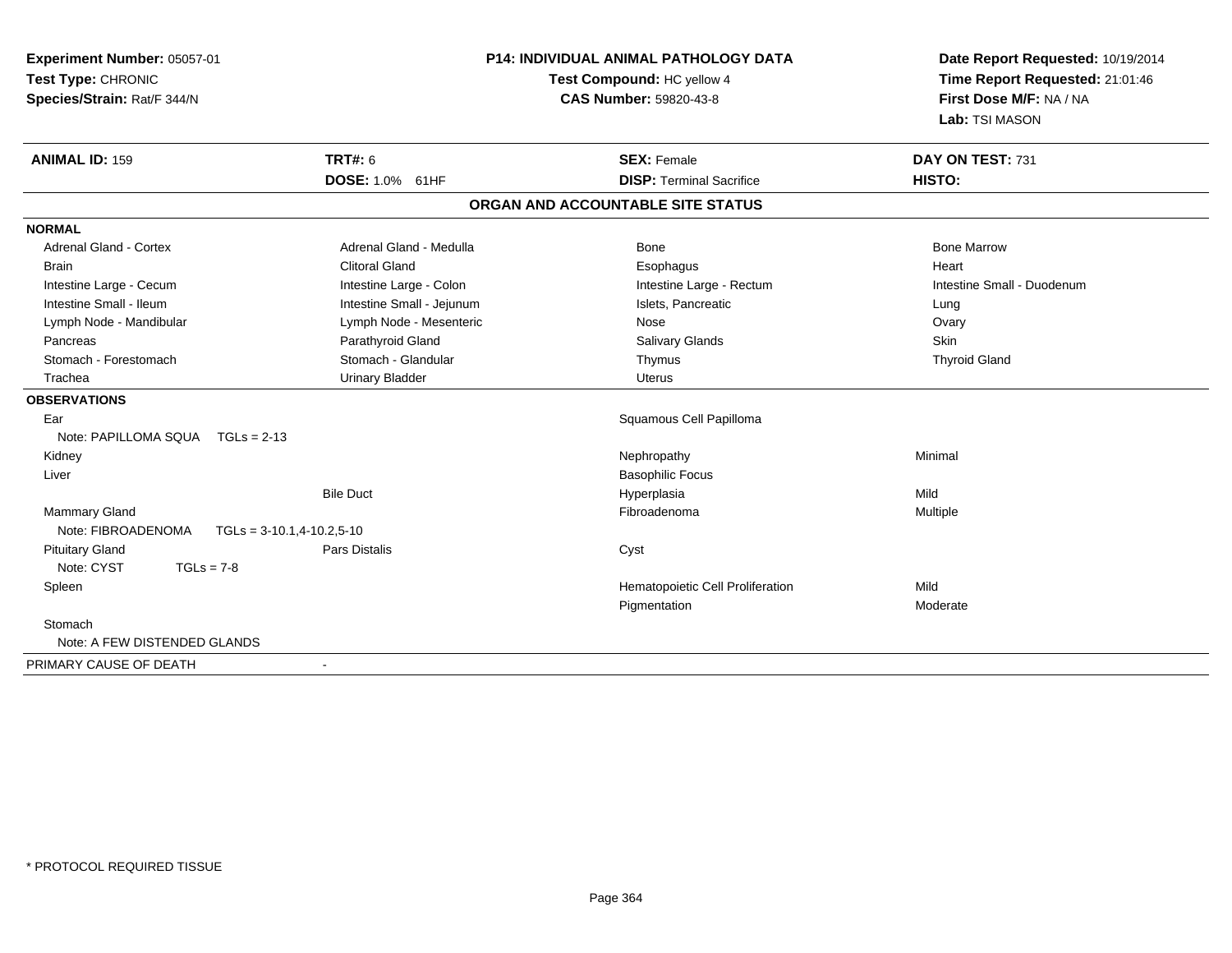| Experiment Number: 05057-01<br>Test Type: CHRONIC<br>Species/Strain: Rat/F 344/N |               | <b>P14: INDIVIDUAL ANIMAL PATHOLOGY DATA</b><br>Test Compound: HC yellow 4<br><b>CAS Number: 59820-43-8</b> |                                   | Date Report Requested: 10/19/2014<br>Time Report Requested: 21:01:46<br>First Dose M/F: NA / NA<br>Lab: TSI MASON |  |
|----------------------------------------------------------------------------------|---------------|-------------------------------------------------------------------------------------------------------------|-----------------------------------|-------------------------------------------------------------------------------------------------------------------|--|
| <b>ANIMAL ID: 160</b>                                                            |               | <b>TRT#: 6</b>                                                                                              | <b>SEX: Female</b>                | DAY ON TEST: 731                                                                                                  |  |
|                                                                                  |               | DOSE: 1.0% 61HF                                                                                             | <b>DISP: Terminal Sacrifice</b>   | HISTO:                                                                                                            |  |
|                                                                                  |               |                                                                                                             | ORGAN AND ACCOUNTABLE SITE STATUS |                                                                                                                   |  |
| <b>NORMAL</b>                                                                    |               |                                                                                                             |                                   |                                                                                                                   |  |
| <b>Adrenal Gland - Cortex</b>                                                    |               | Adrenal Gland - Medulla                                                                                     | Bone                              | <b>Bone Marrow</b>                                                                                                |  |
| <b>Brain</b>                                                                     |               | <b>Clitoral Gland</b>                                                                                       | Esophagus                         | Heart                                                                                                             |  |
| Intestine Large - Cecum                                                          |               | Intestine Large - Colon                                                                                     | Intestine Large - Rectum          | Intestine Small - Duodenum                                                                                        |  |
| Intestine Small - Ileum                                                          |               | Intestine Small - Jejunum                                                                                   | Islets, Pancreatic                | Lung                                                                                                              |  |
| Lymph Node - Mandibular                                                          |               | Lymph Node - Mesenteric                                                                                     | Nose                              | Ovary                                                                                                             |  |
| Pancreas                                                                         |               | Parathyroid Gland                                                                                           | <b>Salivary Glands</b>            | Skin                                                                                                              |  |
| Stomach - Forestomach                                                            |               | Stomach - Glandular                                                                                         | Thymus                            | Trachea                                                                                                           |  |
| <b>Urinary Bladder</b>                                                           |               |                                                                                                             |                                   |                                                                                                                   |  |
| <b>OBSERVATIONS</b>                                                              |               |                                                                                                             |                                   |                                                                                                                   |  |
| Kidney                                                                           |               |                                                                                                             | Nephropathy                       | Minimal                                                                                                           |  |
| Liver                                                                            |               |                                                                                                             | <b>Basophilic Focus</b>           |                                                                                                                   |  |
|                                                                                  |               |                                                                                                             | Inflammation                      | Granulomatous, Mild                                                                                               |  |
| Mammary Gland                                                                    |               |                                                                                                             | Adenoma                           |                                                                                                                   |  |
| Note: ADENOMA                                                                    | $TGLs = 2-13$ |                                                                                                             |                                   |                                                                                                                   |  |
| <b>Pituitary Gland</b>                                                           |               | <b>Pars Distalis</b>                                                                                        | Adenoma                           |                                                                                                                   |  |
|                                                                                  |               | <b>Pars Distalis</b>                                                                                        | Angiectasis                       | Mild                                                                                                              |  |
| Note: ADENOMA                                                                    | $TGLs = 4-8$  |                                                                                                             |                                   |                                                                                                                   |  |
| Spleen                                                                           |               |                                                                                                             | Hematopoietic Cell Proliferation  | Mild                                                                                                              |  |
|                                                                                  |               |                                                                                                             | Pigmentation                      | Mild                                                                                                              |  |
| <b>Thyroid Gland</b>                                                             |               | C Cell                                                                                                      | Hyperplasia                       | Mild                                                                                                              |  |
| <b>Uterus</b>                                                                    |               |                                                                                                             | Polyp Stromal                     |                                                                                                                   |  |
| Note: POLYP STROMAL                                                              | $TGLs = 3-6$  |                                                                                                             |                                   |                                                                                                                   |  |
| PRIMARY CAUSE OF DEATH                                                           |               |                                                                                                             |                                   |                                                                                                                   |  |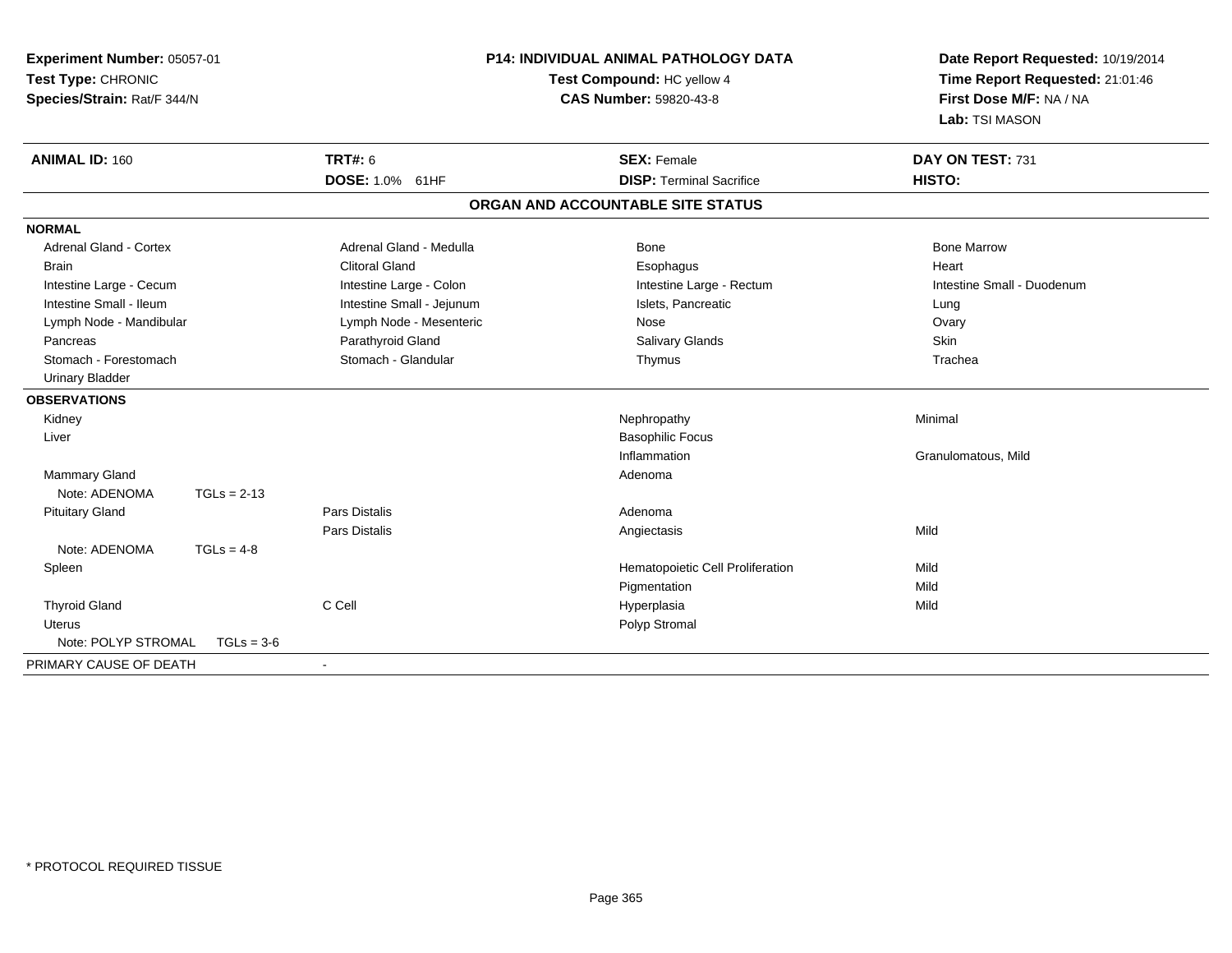| <b>Experiment Number: 05057-01</b><br>Test Type: CHRONIC<br>Species/Strain: Rat/F 344/N | <b>P14: INDIVIDUAL ANIMAL PATHOLOGY DATA</b><br>Test Compound: HC yellow 4<br><b>CAS Number: 59820-43-8</b> |                                                       | Date Report Requested: 10/19/2014<br>Time Report Requested: 21:01:46<br>First Dose M/F: NA / NA<br>Lab: TSI MASON |
|-----------------------------------------------------------------------------------------|-------------------------------------------------------------------------------------------------------------|-------------------------------------------------------|-------------------------------------------------------------------------------------------------------------------|
| ANIMAL ID: 163                                                                          | <b>TRT#: 6</b><br><b>DOSE: 1.0% 61HF</b>                                                                    | <b>SEX: Female</b><br><b>DISP: Terminal Sacrifice</b> | DAY ON TEST: 731<br>HISTO:                                                                                        |
|                                                                                         |                                                                                                             |                                                       |                                                                                                                   |
|                                                                                         |                                                                                                             | ORGAN AND ACCOUNTABLE SITE STATUS                     |                                                                                                                   |
| <b>NORMAL</b>                                                                           |                                                                                                             |                                                       |                                                                                                                   |
| <b>Adrenal Gland - Cortex</b>                                                           | Adrenal Gland - Medulla                                                                                     | <b>Bone</b>                                           | <b>Bone Marrow</b>                                                                                                |
| <b>Brain</b>                                                                            | <b>Clitoral Gland</b>                                                                                       | Esophagus                                             | Intestine Large - Cecum                                                                                           |
| Intestine Large - Colon                                                                 | Intestine Large - Rectum                                                                                    | Intestine Small - Duodenum                            | Intestine Small - Ileum                                                                                           |
| Intestine Small - Jejunum                                                               | Islets, Pancreatic                                                                                          | Lymph Node - Mandibular                               | Mammary Gland                                                                                                     |
| Nose                                                                                    | Ovary                                                                                                       | Pancreas                                              | Parathyroid Gland                                                                                                 |
| <b>Pituitary Gland</b>                                                                  | Salivary Glands                                                                                             | <b>Skin</b>                                           | Stomach - Forestomach                                                                                             |
| Stomach - Glandular                                                                     | Thymus                                                                                                      | <b>Thyroid Gland</b>                                  | Trachea                                                                                                           |
| <b>Urinary Bladder</b>                                                                  | Uterus                                                                                                      |                                                       |                                                                                                                   |
| <b>OBSERVATIONS</b>                                                                     |                                                                                                             |                                                       |                                                                                                                   |
| Heart                                                                                   |                                                                                                             | Cardiomyopathy                                        | Mild                                                                                                              |
| Kidney                                                                                  |                                                                                                             | Nephropathy                                           | Minimal                                                                                                           |
| Liver                                                                                   |                                                                                                             | <b>Basophilic Focus</b>                               |                                                                                                                   |
|                                                                                         | <b>Bile Duct</b>                                                                                            | Hyperplasia                                           | Mild                                                                                                              |
|                                                                                         |                                                                                                             | Inflammation                                          | Granulomatous, Minimal                                                                                            |
|                                                                                         |                                                                                                             | Leukemia Mononuclear                                  |                                                                                                                   |
| Lung                                                                                    | Alveolar Epith                                                                                              | Hyperplasia                                           | Mild                                                                                                              |
| Lymph Node                                                                              | Mesenteric                                                                                                  | Leukemia Mononuclear                                  |                                                                                                                   |
| Note: LEUKEMIA MONUC $TGLs = 3-8$                                                       |                                                                                                             |                                                       |                                                                                                                   |
| Spleen                                                                                  |                                                                                                             | Leukemia Mononuclear                                  |                                                                                                                   |
|                                                                                         |                                                                                                             | Pigmentation                                          | Mild                                                                                                              |
| PRIMARY CAUSE OF DEATH                                                                  |                                                                                                             |                                                       |                                                                                                                   |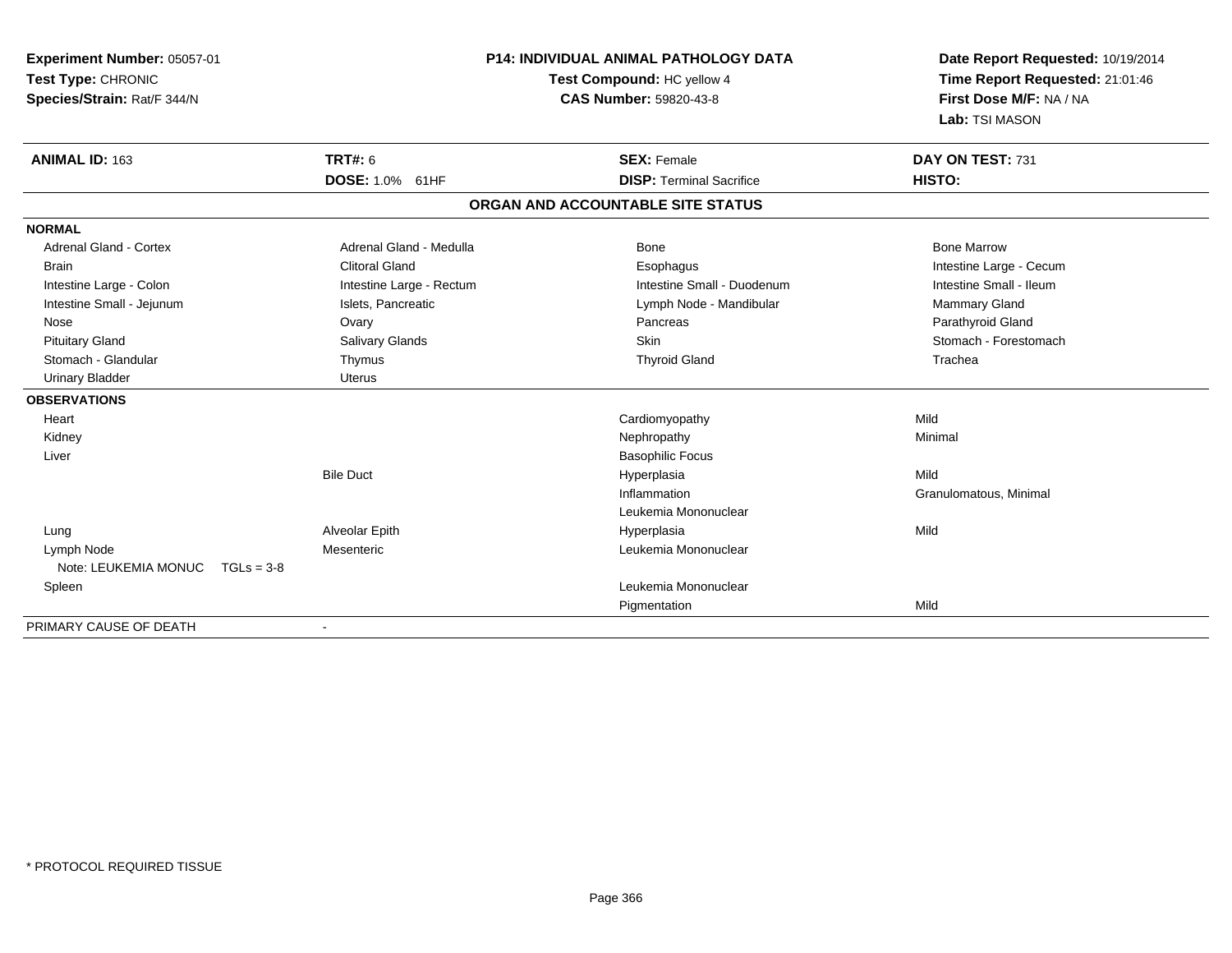| Experiment Number: 05057-01<br>Test Type: CHRONIC<br>Species/Strain: Rat/F 344/N | <b>P14: INDIVIDUAL ANIMAL PATHOLOGY DATA</b><br>Test Compound: HC yellow 4<br>CAS Number: 59820-43-8 |                                   | Date Report Requested: 10/19/2014<br>Time Report Requested: 21:01:46<br>First Dose M/F: NA / NA<br>Lab: TSI MASON |  |
|----------------------------------------------------------------------------------|------------------------------------------------------------------------------------------------------|-----------------------------------|-------------------------------------------------------------------------------------------------------------------|--|
| <b>ANIMAL ID: 165</b>                                                            | <b>TRT#: 6</b>                                                                                       | <b>SEX: Female</b>                | DAY ON TEST: 557                                                                                                  |  |
|                                                                                  | DOSE: 1.0% 61HF                                                                                      | <b>DISP: Moribund</b>             | HISTO:                                                                                                            |  |
|                                                                                  |                                                                                                      | ORGAN AND ACCOUNTABLE SITE STATUS |                                                                                                                   |  |
| <b>NORMAL</b>                                                                    |                                                                                                      |                                   |                                                                                                                   |  |
| <b>Adrenal Gland - Cortex</b>                                                    | Adrenal Gland - Medulla                                                                              | <b>Bone</b>                       | <b>Bone Marrow</b>                                                                                                |  |
| <b>Clitoral Gland</b>                                                            | Ear                                                                                                  | Esophagus                         | Intestine Large - Cecum                                                                                           |  |
| Intestine Large - Colon                                                          | Intestine Large - Rectum                                                                             | Intestine Small - Duodenum        | Intestine Small - Ileum                                                                                           |  |
| Intestine Small - Jejunum                                                        | Islets, Pancreatic                                                                                   | Lung                              | Lymph Node - Mandibular                                                                                           |  |
| Nose                                                                             | Ovary                                                                                                | Pancreas                          | Salivary Glands                                                                                                   |  |
| <b>Skin</b>                                                                      | Spleen                                                                                               | Stomach - Forestomach             | Stomach - Glandular                                                                                               |  |
| Thymus                                                                           | <b>Thyroid Gland</b>                                                                                 | Trachea                           | <b>Urinary Bladder</b>                                                                                            |  |
| Uterus                                                                           |                                                                                                      |                                   |                                                                                                                   |  |
| <b>MISSING</b>                                                                   |                                                                                                      |                                   |                                                                                                                   |  |
| Parathyroid Gland                                                                |                                                                                                      |                                   |                                                                                                                   |  |
| <b>OBSERVATIONS</b>                                                              |                                                                                                      |                                   |                                                                                                                   |  |
| <b>Brain</b>                                                                     |                                                                                                      | Hemorrhage                        | Moderate                                                                                                          |  |
| Note: ADENOMA.                                                                   |                                                                                                      |                                   |                                                                                                                   |  |
| Note: BRAIN PROBABLY RELATED TO THE LARGE PITUITARY                              |                                                                                                      |                                   |                                                                                                                   |  |
| Note: HEMORRHAGE<br>$TGLs = 5-5$                                                 |                                                                                                      |                                   |                                                                                                                   |  |
| Note: THE DEFORMITY AND HEMORRHAGE AT THE BASE OF THE                            |                                                                                                      |                                   |                                                                                                                   |  |
| Heart                                                                            |                                                                                                      | Cardiomyopathy                    | Minimal                                                                                                           |  |
| Kidney                                                                           |                                                                                                      | Nephropathy                       | Mild                                                                                                              |  |
| Liver                                                                            |                                                                                                      | <b>Basophilic Focus</b>           | Minimal                                                                                                           |  |
|                                                                                  | <b>Bile Duct</b>                                                                                     | Hyperplasia                       | Minimal                                                                                                           |  |
|                                                                                  |                                                                                                      | Inflammation                      | Granulomatous, Mild                                                                                               |  |
| Lymph Node                                                                       | Mesenteric                                                                                           | <b>Infiltration Cellular</b>      | Histiocyte, Mild                                                                                                  |  |
| Mammary Gland                                                                    |                                                                                                      | Galactocele                       | Moderate                                                                                                          |  |
|                                                                                  | Acinus                                                                                               | Hyperplasia                       | Moderate                                                                                                          |  |
| <b>Pituitary Gland</b>                                                           | Pars Distalis                                                                                        | Adenoma                           |                                                                                                                   |  |
| Note: ADENOMA<br>$TGLs = 4-8.1+13$                                               |                                                                                                      |                                   |                                                                                                                   |  |
| Note: THE HEAD TILT OBSERVED IN THIS ANIMAL WAS PROBABLY                         |                                                                                                      |                                   |                                                                                                                   |  |
| Note: RELATED TO THE LARGE PITUITARY ADENOMA.                                    |                                                                                                      |                                   |                                                                                                                   |  |
| PRIMARY CAUSE OF DEATH                                                           |                                                                                                      |                                   |                                                                                                                   |  |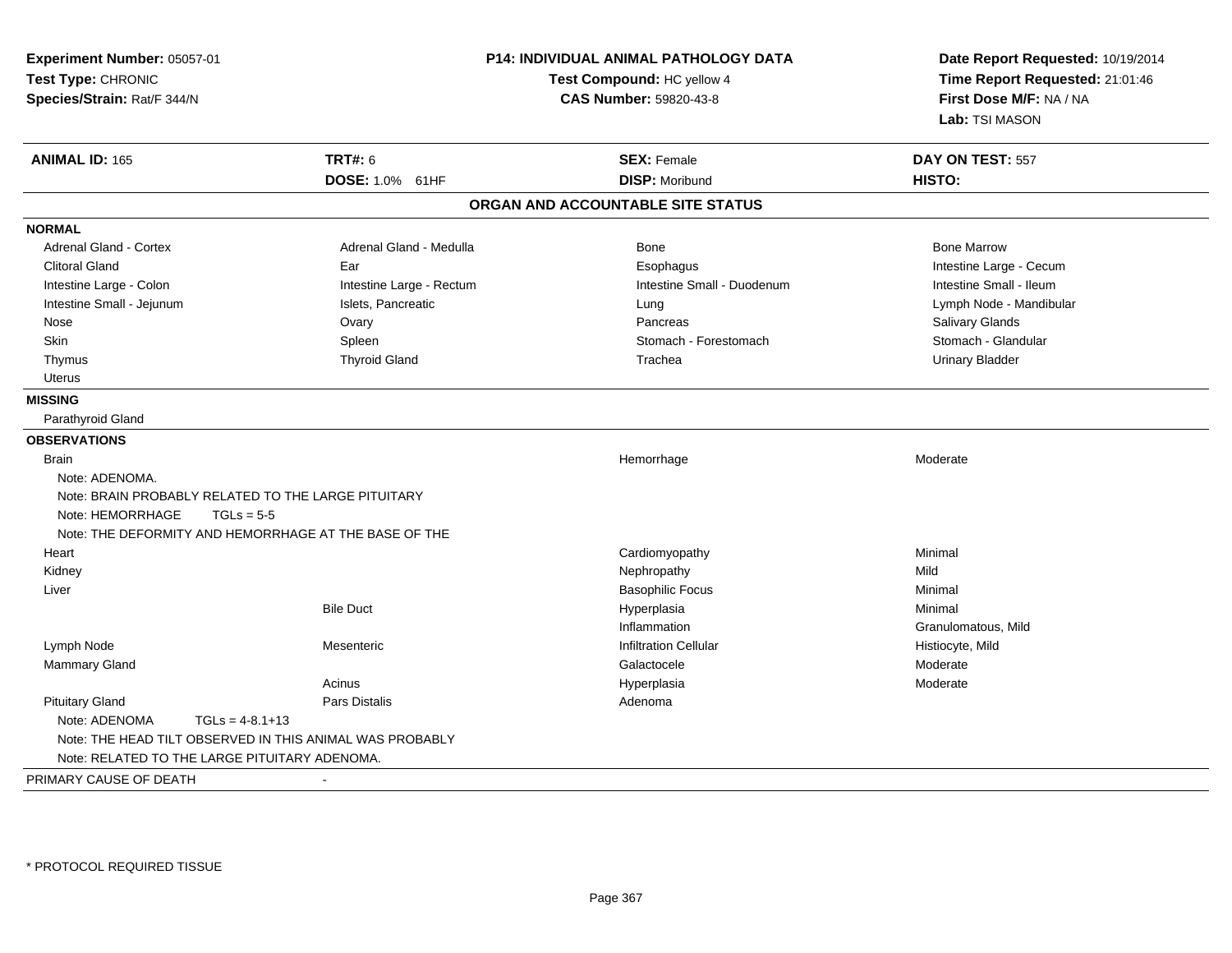| Experiment Number: 05057-01<br>Test Type: CHRONIC<br>Species/Strain: Rat/F 344/N |                           | <b>P14: INDIVIDUAL ANIMAL PATHOLOGY DATA</b><br>Test Compound: HC yellow 4<br><b>CAS Number: 59820-43-8</b> | Date Report Requested: 10/19/2014<br>Time Report Requested: 21:01:46<br>First Dose M/F: NA / NA<br>Lab: TSI MASON |  |
|----------------------------------------------------------------------------------|---------------------------|-------------------------------------------------------------------------------------------------------------|-------------------------------------------------------------------------------------------------------------------|--|
| <b>ANIMAL ID: 166</b>                                                            | <b>TRT#: 6</b>            | <b>SEX: Female</b>                                                                                          | DAY ON TEST: 731                                                                                                  |  |
|                                                                                  | DOSE: 1.0% 61HF           | <b>DISP: Terminal Sacrifice</b>                                                                             | HISTO:                                                                                                            |  |
|                                                                                  |                           | ORGAN AND ACCOUNTABLE SITE STATUS                                                                           |                                                                                                                   |  |
| <b>NORMAL</b>                                                                    |                           |                                                                                                             |                                                                                                                   |  |
| Adrenal Gland - Cortex                                                           | Adrenal Gland - Medulla   | Bone                                                                                                        | <b>Bone Marrow</b>                                                                                                |  |
| <b>Brain</b>                                                                     | Esophagus                 | <b>Harderian Gland</b>                                                                                      | Heart                                                                                                             |  |
| Intestine Large - Cecum                                                          | Intestine Large - Colon   | Intestine Large - Rectum                                                                                    | Intestine Small - Duodenum                                                                                        |  |
| Intestine Small - Ileum                                                          | Intestine Small - Jejunum | Islets, Pancreatic                                                                                          | Kidney                                                                                                            |  |
| Lymph Node - Mandibular                                                          | Lymph Node - Mesenteric   | Nose                                                                                                        | Ovary                                                                                                             |  |
| Pancreas                                                                         | Parathyroid Gland         | Salivary Glands                                                                                             | Skin                                                                                                              |  |
| Stomach - Forestomach                                                            | Stomach - Glandular       | Thymus                                                                                                      | Trachea                                                                                                           |  |
| <b>Urinary Bladder</b>                                                           | <b>Uterus</b>             |                                                                                                             |                                                                                                                   |  |
| <b>MISSING</b>                                                                   |                           |                                                                                                             |                                                                                                                   |  |
| <b>Clitoral Gland</b>                                                            |                           |                                                                                                             |                                                                                                                   |  |
| <b>OBSERVATIONS</b>                                                              |                           |                                                                                                             |                                                                                                                   |  |
| Eye                                                                              | Lens                      | Cataract                                                                                                    | Moderate                                                                                                          |  |
| Note: CATARACT<br>$TGLs = 2-14$                                                  |                           |                                                                                                             |                                                                                                                   |  |
| Liver                                                                            |                           | <b>Basophilic Focus</b>                                                                                     |                                                                                                                   |  |
|                                                                                  |                           | Hepatodiaphragmatic Nodule                                                                                  |                                                                                                                   |  |
|                                                                                  |                           | Inflammation                                                                                                | Granulomatous, Minimal                                                                                            |  |
| Note: ANOM HEPAT LOB<br>$TGLs = 6-3$                                             |                           |                                                                                                             |                                                                                                                   |  |
| Lung                                                                             |                           | <b>Infiltration Cellular</b>                                                                                | Histiocyte, Minimal                                                                                               |  |
| <b>Mammary Gland</b>                                                             |                           | Fibroadenoma                                                                                                |                                                                                                                   |  |
| Note: FIBROADENOMA<br>$TGLs = 3-13$                                              |                           |                                                                                                             |                                                                                                                   |  |
| Nose                                                                             |                           |                                                                                                             |                                                                                                                   |  |
| Note: BLOOD IN NASAL CAVITY                                                      |                           |                                                                                                             |                                                                                                                   |  |
| <b>Pituitary Gland</b>                                                           | Pars Distalis             | Hyperplasia                                                                                                 | Mild                                                                                                              |  |
| Spleen                                                                           |                           | Pigmentation                                                                                                | Moderate                                                                                                          |  |
| <b>Thyroid Gland</b>                                                             | C Cell                    | Hyperplasia                                                                                                 | Minimal                                                                                                           |  |
| Uterus                                                                           |                           |                                                                                                             |                                                                                                                   |  |
| Note: DISTENDED GLANDS.                                                          |                           |                                                                                                             |                                                                                                                   |  |
| PRIMARY CAUSE OF DEATH                                                           | $\blacksquare$            |                                                                                                             |                                                                                                                   |  |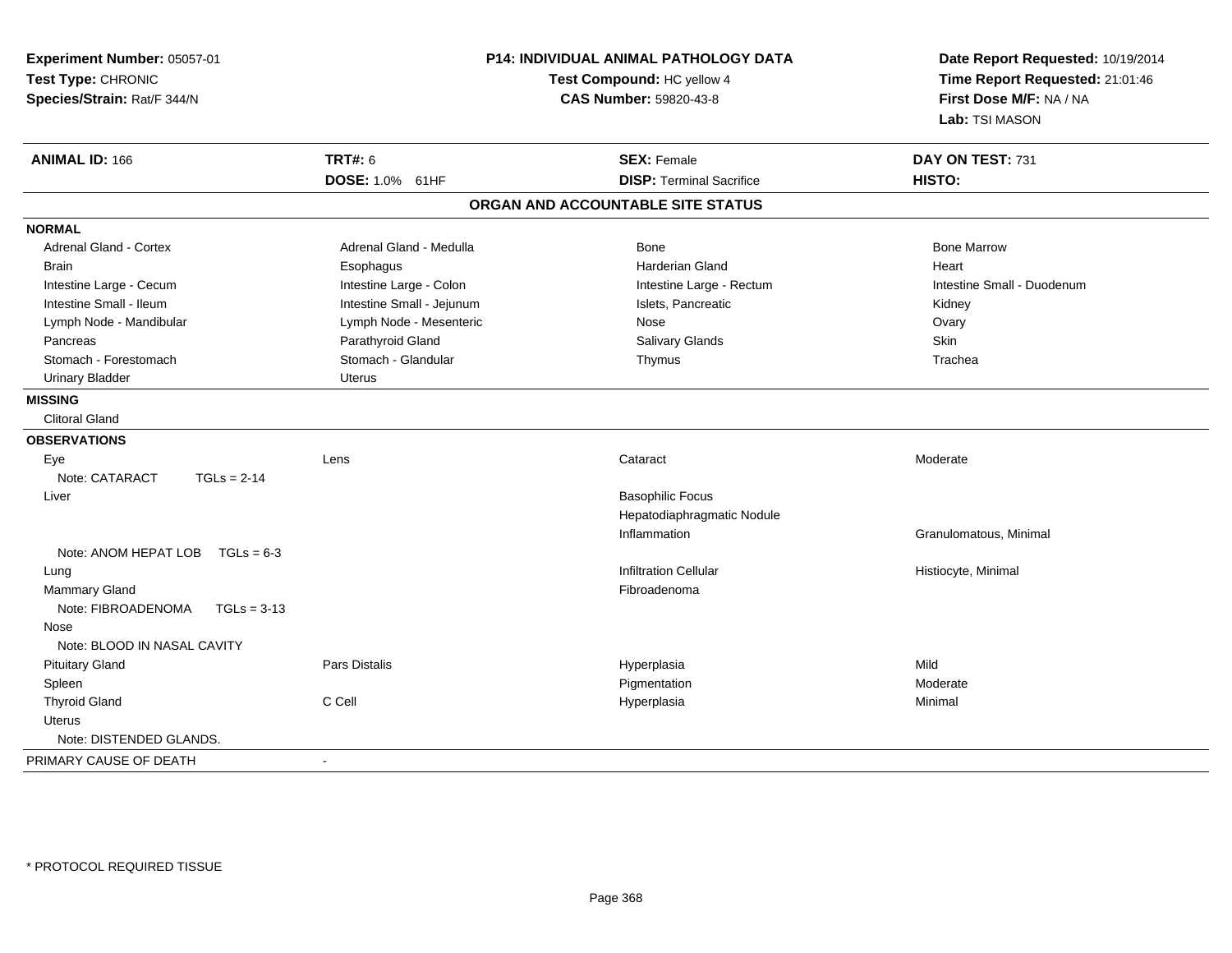| Experiment Number: 05057-01<br>Test Type: CHRONIC<br>Species/Strain: Rat/F 344/N |                          | P14: INDIVIDUAL ANIMAL PATHOLOGY DATA<br>Test Compound: HC yellow 4<br><b>CAS Number: 59820-43-8</b> | Date Report Requested: 10/19/2014<br>Time Report Requested: 21:01:46<br>First Dose M/F: NA / NA<br>Lab: TSI MASON |  |
|----------------------------------------------------------------------------------|--------------------------|------------------------------------------------------------------------------------------------------|-------------------------------------------------------------------------------------------------------------------|--|
| <b>ANIMAL ID: 167</b>                                                            | <b>TRT#: 6</b>           | <b>SEX: Female</b>                                                                                   | DAY ON TEST: 632                                                                                                  |  |
|                                                                                  | DOSE: 1.0% 61HF          | <b>DISP: Moribund</b>                                                                                | HISTO:                                                                                                            |  |
|                                                                                  |                          | ORGAN AND ACCOUNTABLE SITE STATUS                                                                    |                                                                                                                   |  |
| <b>NORMAL</b>                                                                    |                          |                                                                                                      |                                                                                                                   |  |
| Adrenal Gland - Medulla                                                          | Bone                     | <b>Bone Marrow</b>                                                                                   | <b>Brain</b>                                                                                                      |  |
| <b>Clitoral Gland</b>                                                            | Esophagus                | Heart                                                                                                | Intestine Large - Cecum                                                                                           |  |
| Intestine Large - Colon                                                          | Intestine Large - Rectum | Intestine Small - Duodenum                                                                           | Intestine Small - Ileum                                                                                           |  |
| Intestine Small - Jejunum                                                        | Islets, Pancreatic       | Liver                                                                                                | Lymph Node - Mandibular                                                                                           |  |
| Lymph Node - Mesenteric                                                          | Mesentery                | Nose                                                                                                 | Ovary                                                                                                             |  |
| Pancreas                                                                         | Parathyroid Gland        | Salivary Glands                                                                                      | Stomach - Forestomach                                                                                             |  |
| Stomach - Glandular                                                              | Thymus                   | <b>Thyroid Gland</b>                                                                                 | Trachea                                                                                                           |  |
| <b>Urinary Bladder</b>                                                           |                          |                                                                                                      |                                                                                                                   |  |
| <b>MISSING</b>                                                                   |                          |                                                                                                      |                                                                                                                   |  |
| Mammary Gland                                                                    |                          |                                                                                                      |                                                                                                                   |  |
| <b>OBSERVATIONS</b>                                                              |                          |                                                                                                      |                                                                                                                   |  |
| <b>Adrenal Gland</b>                                                             | Cortex                   | Adenoma                                                                                              |                                                                                                                   |  |
|                                                                                  | Cortex                   | Hyperplasia                                                                                          | Minimal                                                                                                           |  |
| Note: ADENOMA<br>$TGLs = 8-8$                                                    |                          |                                                                                                      |                                                                                                                   |  |
| Kidney                                                                           |                          | Nephropathy                                                                                          | Minimal                                                                                                           |  |
| Lung                                                                             |                          | <b>Infiltration Cellular</b>                                                                         | Histiocyte, Minimal                                                                                               |  |
| <b>Pituitary Gland</b>                                                           | <b>Pars Distalis</b>     | Cyst                                                                                                 |                                                                                                                   |  |
|                                                                                  | Pars Intermed            | Cyst                                                                                                 |                                                                                                                   |  |
| Skin                                                                             | <b>Subcut Tiss</b>       | Fibroma                                                                                              |                                                                                                                   |  |
| Note: FIBROMA<br>$TGLs = 2-14+14.1$                                              |                          |                                                                                                      |                                                                                                                   |  |
| Spleen                                                                           |                          | Hematopoietic Cell Proliferation                                                                     | Marked                                                                                                            |  |
| Note: HEMA CELL PROL TGLs = 5-3                                                  |                          |                                                                                                      |                                                                                                                   |  |
| Uterus                                                                           |                          | Polyp Stromal                                                                                        |                                                                                                                   |  |
| PRIMARY CAUSE OF DEATH                                                           | $\blacksquare$           |                                                                                                      |                                                                                                                   |  |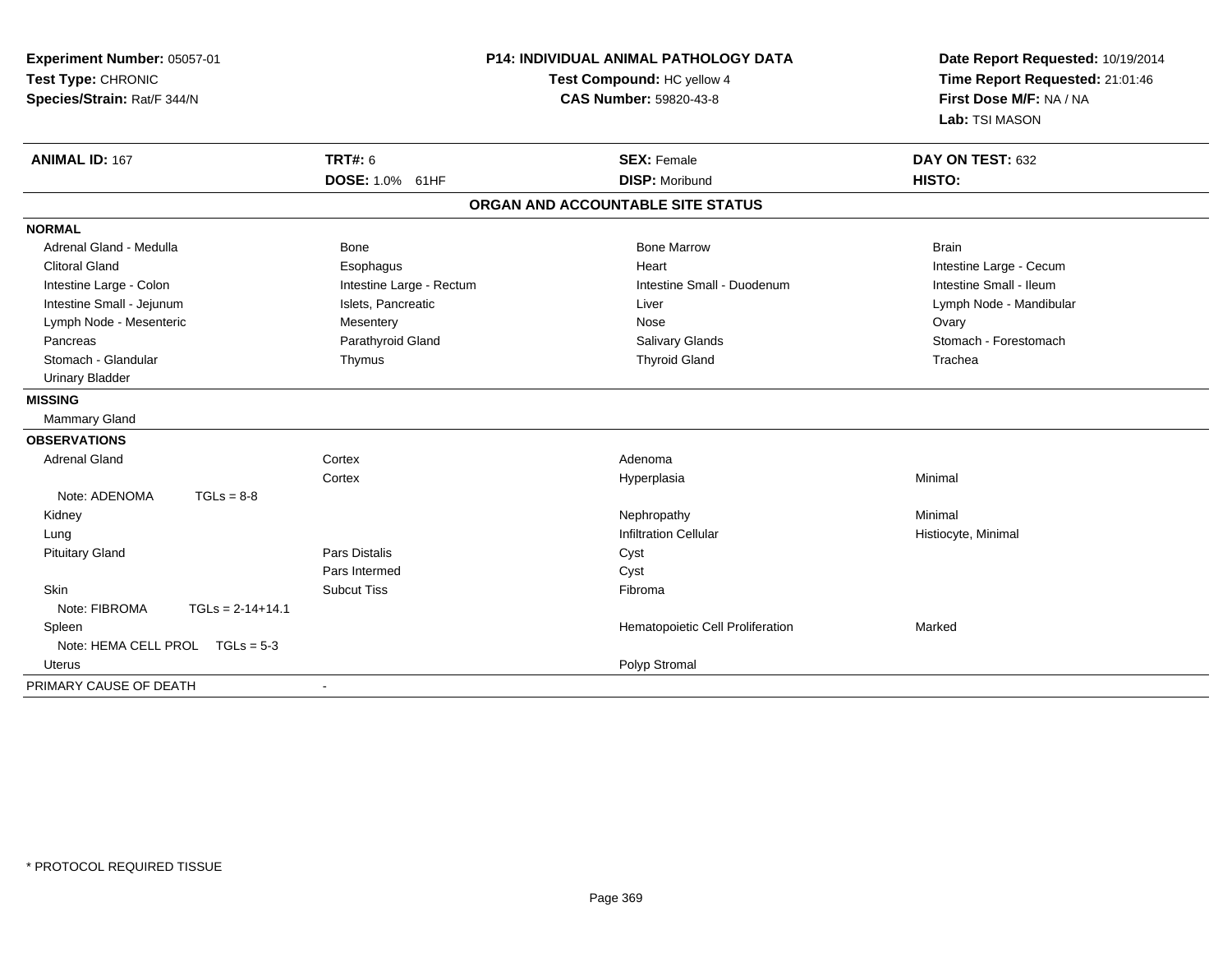| Experiment Number: 05057-01<br>Test Type: CHRONIC<br>Species/Strain: Rat/F 344/N |                          | <b>P14: INDIVIDUAL ANIMAL PATHOLOGY DATA</b><br>Test Compound: HC yellow 4<br><b>CAS Number: 59820-43-8</b> |                                   |         | Date Report Requested: 10/19/2014<br>Time Report Requested: 21:01:46<br>First Dose M/F: NA / NA |  |
|----------------------------------------------------------------------------------|--------------------------|-------------------------------------------------------------------------------------------------------------|-----------------------------------|---------|-------------------------------------------------------------------------------------------------|--|
|                                                                                  |                          |                                                                                                             |                                   |         | Lab: TSI MASON                                                                                  |  |
| <b>ANIMAL ID: 168</b>                                                            | <b>TRT#: 6</b>           |                                                                                                             | <b>SEX: Female</b>                |         | DAY ON TEST: 731                                                                                |  |
|                                                                                  | <b>DOSE: 1.0% 61HF</b>   |                                                                                                             | <b>DISP: Terminal Sacrifice</b>   | HISTO:  |                                                                                                 |  |
|                                                                                  |                          |                                                                                                             | ORGAN AND ACCOUNTABLE SITE STATUS |         |                                                                                                 |  |
| <b>NORMAL</b>                                                                    |                          |                                                                                                             |                                   |         |                                                                                                 |  |
| <b>Adrenal Gland - Cortex</b>                                                    | Adrenal Gland - Medulla  |                                                                                                             | <b>Bone</b>                       |         | <b>Bone Marrow</b>                                                                              |  |
| <b>Brain</b>                                                                     | <b>Clitoral Gland</b>    |                                                                                                             | Esophagus                         |         | Intestine Large - Cecum                                                                         |  |
| Intestine Large - Colon                                                          | Intestine Large - Rectum |                                                                                                             | Intestine Small - Duodenum        |         | Intestine Small - Ileum                                                                         |  |
| Intestine Small - Jejunum                                                        | Islets, Pancreatic       |                                                                                                             | Lung                              |         | Lymph Node - Mandibular                                                                         |  |
| Lymph Node - Mesenteric                                                          | Mammary Gland            |                                                                                                             | Ovary                             |         | Pancreas                                                                                        |  |
| Parathyroid Gland                                                                | Salivary Glands          |                                                                                                             | <b>Skin</b>                       |         | Stomach - Forestomach                                                                           |  |
| Stomach - Glandular                                                              | <b>Thyroid Gland</b>     |                                                                                                             | Trachea                           |         | <b>Urinary Bladder</b>                                                                          |  |
| <b>Uterus</b>                                                                    |                          |                                                                                                             |                                   |         |                                                                                                 |  |
| <b>MISSING</b>                                                                   |                          |                                                                                                             |                                   |         |                                                                                                 |  |
| Nose                                                                             | <b>Pituitary Gland</b>   |                                                                                                             | Thymus                            |         |                                                                                                 |  |
| <b>OBSERVATIONS</b>                                                              |                          |                                                                                                             |                                   |         |                                                                                                 |  |
| Heart                                                                            |                          |                                                                                                             | Cardiomyopathy                    | Mild    |                                                                                                 |  |
| Kidney                                                                           |                          |                                                                                                             | Nephropathy                       | Minimal |                                                                                                 |  |
| Liver                                                                            |                          |                                                                                                             | <b>Basophilic Focus</b>           |         |                                                                                                 |  |
|                                                                                  | <b>Bile Duct</b>         |                                                                                                             | Hyperplasia                       | Mild    |                                                                                                 |  |
|                                                                                  |                          |                                                                                                             | Inflammation                      |         | Granulomatous, Minimal                                                                          |  |
|                                                                                  |                          |                                                                                                             | <b>Mixed Cell Focus</b>           |         |                                                                                                 |  |
| Note: MIXED CL FOCUS TGLs = 6-3,9-3                                              |                          |                                                                                                             |                                   |         |                                                                                                 |  |
| Spleen                                                                           |                          |                                                                                                             | Hematopoietic Cell Proliferation  | Mild    |                                                                                                 |  |
|                                                                                  |                          |                                                                                                             | Pigmentation                      | Mild    |                                                                                                 |  |
| PRIMARY CAUSE OF DEATH                                                           |                          |                                                                                                             |                                   |         |                                                                                                 |  |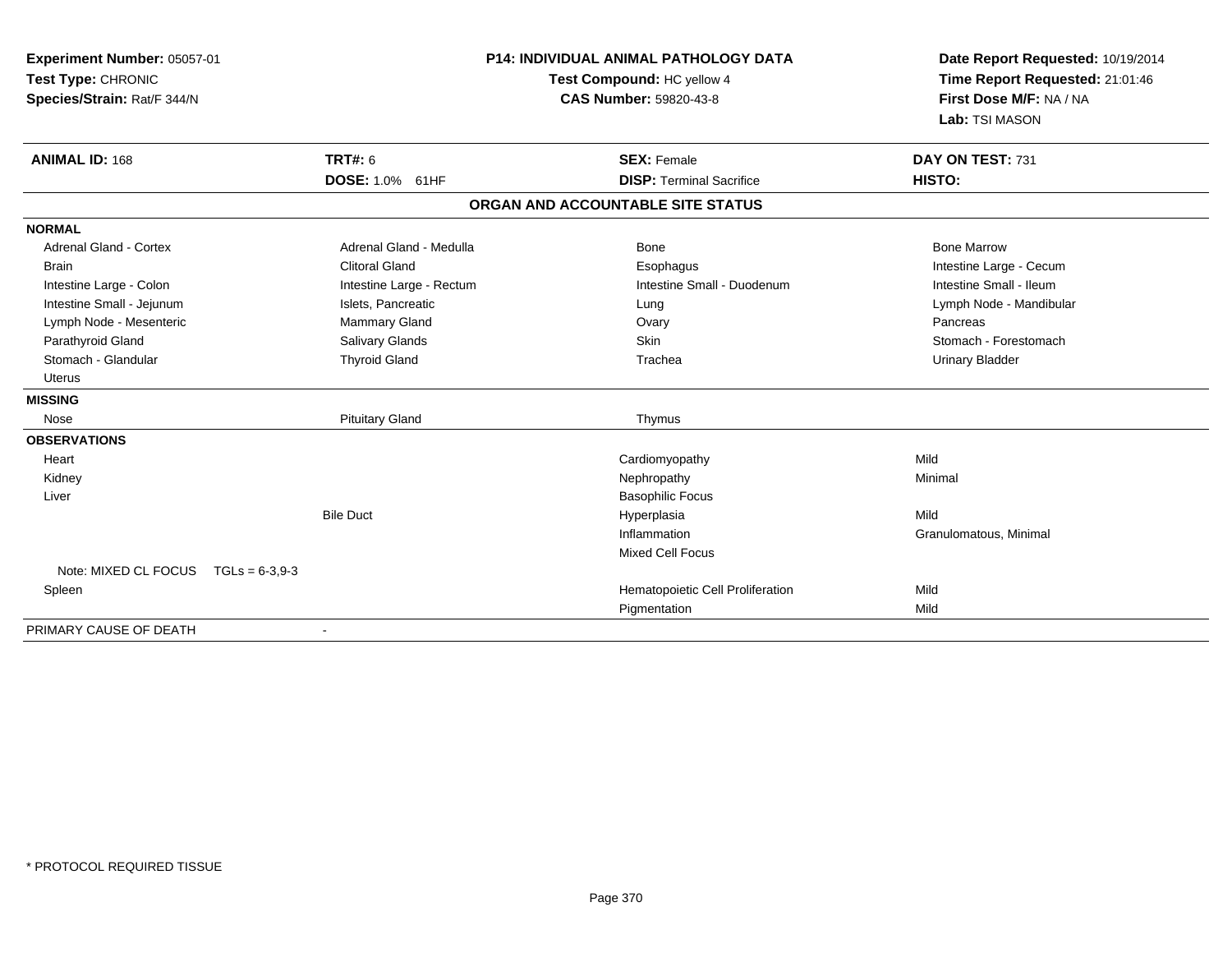| Experiment Number: 05057-01<br>Test Type: CHRONIC<br>Species/Strain: Rat/F 344/N | P14: INDIVIDUAL ANIMAL PATHOLOGY DATA<br>Test Compound: HC yellow 4<br>CAS Number: 59820-43-8 |                                   | Date Report Requested: 10/19/2014<br>Time Report Requested: 21:01:46<br>First Dose M/F: NA / NA<br>Lab: TSI MASON |  |
|----------------------------------------------------------------------------------|-----------------------------------------------------------------------------------------------|-----------------------------------|-------------------------------------------------------------------------------------------------------------------|--|
| <b>ANIMAL ID: 169</b>                                                            | <b>TRT#: 6</b>                                                                                | <b>SEX: Female</b>                | DAY ON TEST: 731                                                                                                  |  |
|                                                                                  | DOSE: 1.0% 61HF                                                                               | <b>DISP: Terminal Sacrifice</b>   | HISTO:                                                                                                            |  |
|                                                                                  |                                                                                               | ORGAN AND ACCOUNTABLE SITE STATUS |                                                                                                                   |  |
| <b>NORMAL</b>                                                                    |                                                                                               |                                   |                                                                                                                   |  |
| <b>Adrenal Gland - Cortex</b>                                                    | Adrenal Gland - Medulla                                                                       | Bone                              | <b>Bone Marrow</b>                                                                                                |  |
| <b>Brain</b>                                                                     | <b>Clitoral Gland</b>                                                                         | Esophagus                         | Intestine Large - Cecum                                                                                           |  |
| Intestine Large - Colon                                                          | Intestine Large - Rectum                                                                      | Intestine Small - Duodenum        | Intestine Small - Ileum                                                                                           |  |
| Intestine Small - Jejunum                                                        | Islets, Pancreatic                                                                            | Lung                              | Lymph Node - Mandibular                                                                                           |  |
| Lymph Node - Mesenteric                                                          | Nose                                                                                          | Ovary                             | Pancreas                                                                                                          |  |
| Parathyroid Gland                                                                | Salivary Glands                                                                               | Skin                              | Stomach - Forestomach                                                                                             |  |
| Stomach - Glandular                                                              | Thymus                                                                                        | <b>Thyroid Gland</b>              | Trachea                                                                                                           |  |
| <b>Urinary Bladder</b>                                                           | <b>Uterus</b>                                                                                 |                                   |                                                                                                                   |  |
| <b>OBSERVATIONS</b>                                                              |                                                                                               |                                   |                                                                                                                   |  |
| Heart                                                                            |                                                                                               | Cardiomyopathy                    | Mild                                                                                                              |  |
| Kidney                                                                           |                                                                                               | Nephropathy                       | Minimal                                                                                                           |  |
| Liver                                                                            |                                                                                               | <b>Basophilic Focus</b>           |                                                                                                                   |  |
|                                                                                  | <b>Bile Duct</b>                                                                              | Hyperplasia                       | Mild                                                                                                              |  |
|                                                                                  |                                                                                               | Inflammation                      | Granulomatous, Moderate                                                                                           |  |
|                                                                                  |                                                                                               | Thrombosis                        |                                                                                                                   |  |
| Mammary Gland                                                                    |                                                                                               | Fibroadenoma                      |                                                                                                                   |  |
|                                                                                  |                                                                                               | Galactocele                       |                                                                                                                   |  |
| Note: FIBROADENOMA<br>$TGLs = 2-13$                                              |                                                                                               |                                   |                                                                                                                   |  |
| <b>Pituitary Gland</b>                                                           | Pars Distalis                                                                                 | Adenoma                           |                                                                                                                   |  |
|                                                                                  | Pars Distalis                                                                                 | Angiectasis                       | Moderate                                                                                                          |  |
| Note: ADENOMA<br>$TGLs = 4-8$                                                    |                                                                                               |                                   |                                                                                                                   |  |
| Spleen                                                                           |                                                                                               | Hematopoietic Cell Proliferation  | Mild                                                                                                              |  |
|                                                                                  |                                                                                               | Pigmentation                      | Mild                                                                                                              |  |
| PRIMARY CAUSE OF DEATH                                                           |                                                                                               |                                   |                                                                                                                   |  |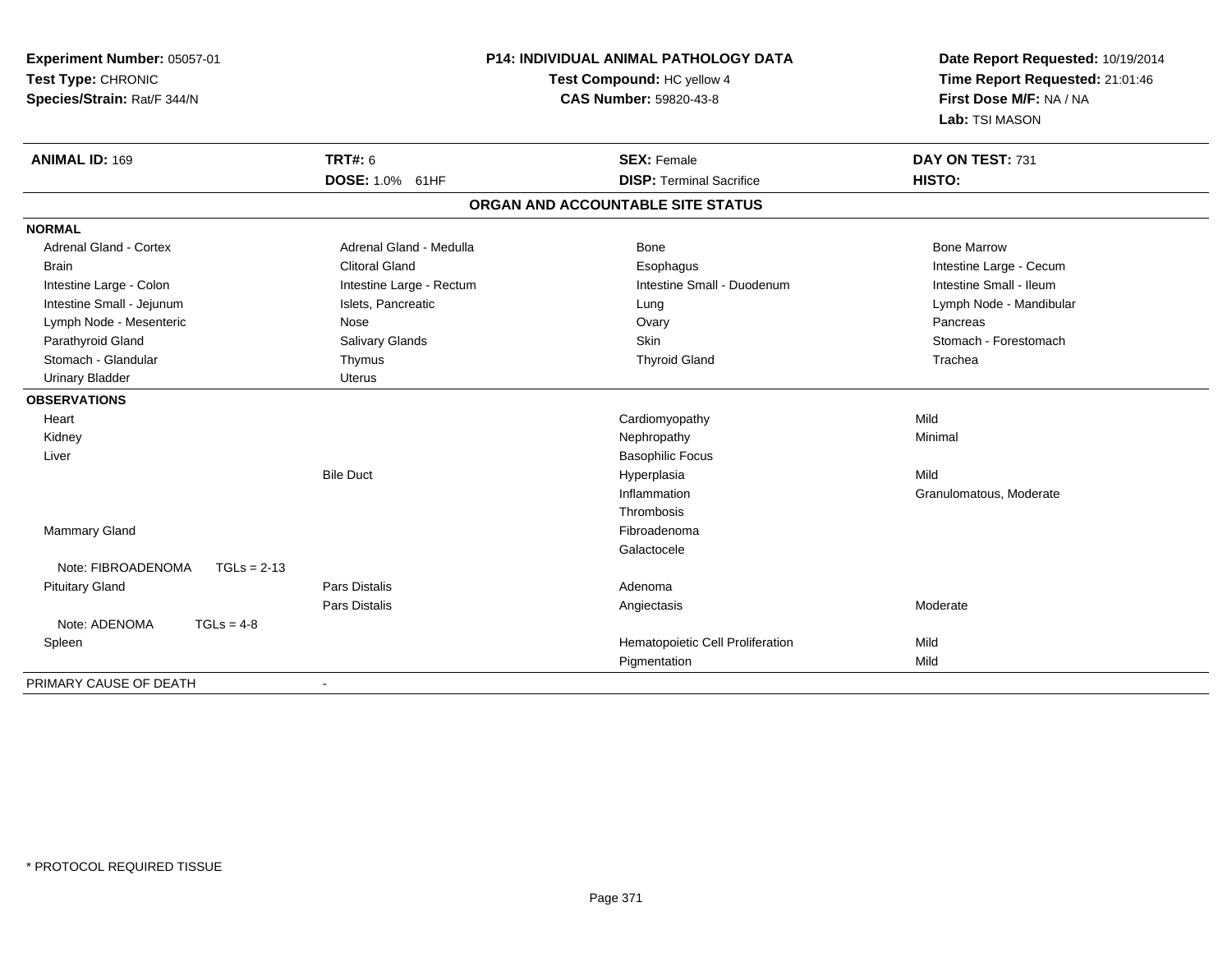| Experiment Number: 05057-01<br>Test Type: CHRONIC<br>Species/Strain: Rat/F 344/N |                            | <b>P14: INDIVIDUAL ANIMAL PATHOLOGY DATA</b><br>Test Compound: HC yellow 4<br><b>CAS Number: 59820-43-8</b> | Date Report Requested: 10/19/2014<br>Time Report Requested: 21:01:46<br>First Dose M/F: NA / NA<br>Lab: TSI MASON |  |
|----------------------------------------------------------------------------------|----------------------------|-------------------------------------------------------------------------------------------------------------|-------------------------------------------------------------------------------------------------------------------|--|
| <b>ANIMAL ID: 170</b>                                                            | <b>TRT#: 6</b>             | <b>SEX: Female</b>                                                                                          | DAY ON TEST: 731                                                                                                  |  |
|                                                                                  | DOSE: 1.0% 61HF            | <b>DISP: Terminal Sacrifice</b>                                                                             | HISTO:                                                                                                            |  |
|                                                                                  |                            | ORGAN AND ACCOUNTABLE SITE STATUS                                                                           |                                                                                                                   |  |
| <b>NORMAL</b>                                                                    |                            |                                                                                                             |                                                                                                                   |  |
| <b>Adrenal Gland - Cortex</b>                                                    | Adrenal Gland - Medulla    | Bone                                                                                                        | <b>Bone Marrow</b>                                                                                                |  |
| <b>Brain</b>                                                                     | <b>Clitoral Gland</b>      | Esophagus                                                                                                   | Intestine Large - Cecum                                                                                           |  |
| Intestine Large - Colon                                                          | Intestine Large - Rectum   | Intestine Small - Duodenum                                                                                  | Intestine Small - Ileum                                                                                           |  |
| Intestine Small - Jejunum                                                        | Islets, Pancreatic<br>Lung |                                                                                                             | Lymph Node - Mandibular                                                                                           |  |
| Lymph Node - Mesenteric                                                          | <b>Mammary Gland</b>       | Nose                                                                                                        | Ovary                                                                                                             |  |
| Pancreas                                                                         | Parathyroid Gland          | <b>Salivary Glands</b>                                                                                      | Skin                                                                                                              |  |
| Stomach - Forestomach                                                            | Stomach - Glandular        | Thymus                                                                                                      | <b>Thyroid Gland</b>                                                                                              |  |
| Trachea                                                                          | <b>Uterus</b>              |                                                                                                             |                                                                                                                   |  |
| <b>OBSERVATIONS</b>                                                              |                            |                                                                                                             |                                                                                                                   |  |
| Heart                                                                            |                            | Cardiomyopathy                                                                                              | Mild                                                                                                              |  |
| Kidney                                                                           |                            | Nephropathy                                                                                                 | Mild                                                                                                              |  |
| Liver                                                                            |                            | <b>Basophilic Focus</b>                                                                                     |                                                                                                                   |  |
|                                                                                  | <b>Bile Duct</b>           | Hyperplasia                                                                                                 | Mild                                                                                                              |  |
|                                                                                  |                            | Inflammation                                                                                                | Granulomatous, Minimal                                                                                            |  |
| <b>Pituitary Gland</b>                                                           | <b>Pars Distalis</b>       | Adenoma                                                                                                     |                                                                                                                   |  |
|                                                                                  | <b>Pars Distalis</b>       | Angiectasis                                                                                                 | Moderate                                                                                                          |  |
| Note: ADENOMA<br>$TGLs = 6-8$                                                    |                            |                                                                                                             |                                                                                                                   |  |
| Spleen                                                                           |                            | Hematopoietic Cell Proliferation                                                                            | Mild                                                                                                              |  |
|                                                                                  |                            | Pigmentation                                                                                                | Mild                                                                                                              |  |
| <b>Urinary Bladder</b>                                                           | <b>Transit Epithe</b>      | Hyperplasia                                                                                                 | Mild                                                                                                              |  |
|                                                                                  |                            | Inflammation                                                                                                | Chronic Active, Mild                                                                                              |  |
| PRIMARY CAUSE OF DEATH                                                           |                            |                                                                                                             |                                                                                                                   |  |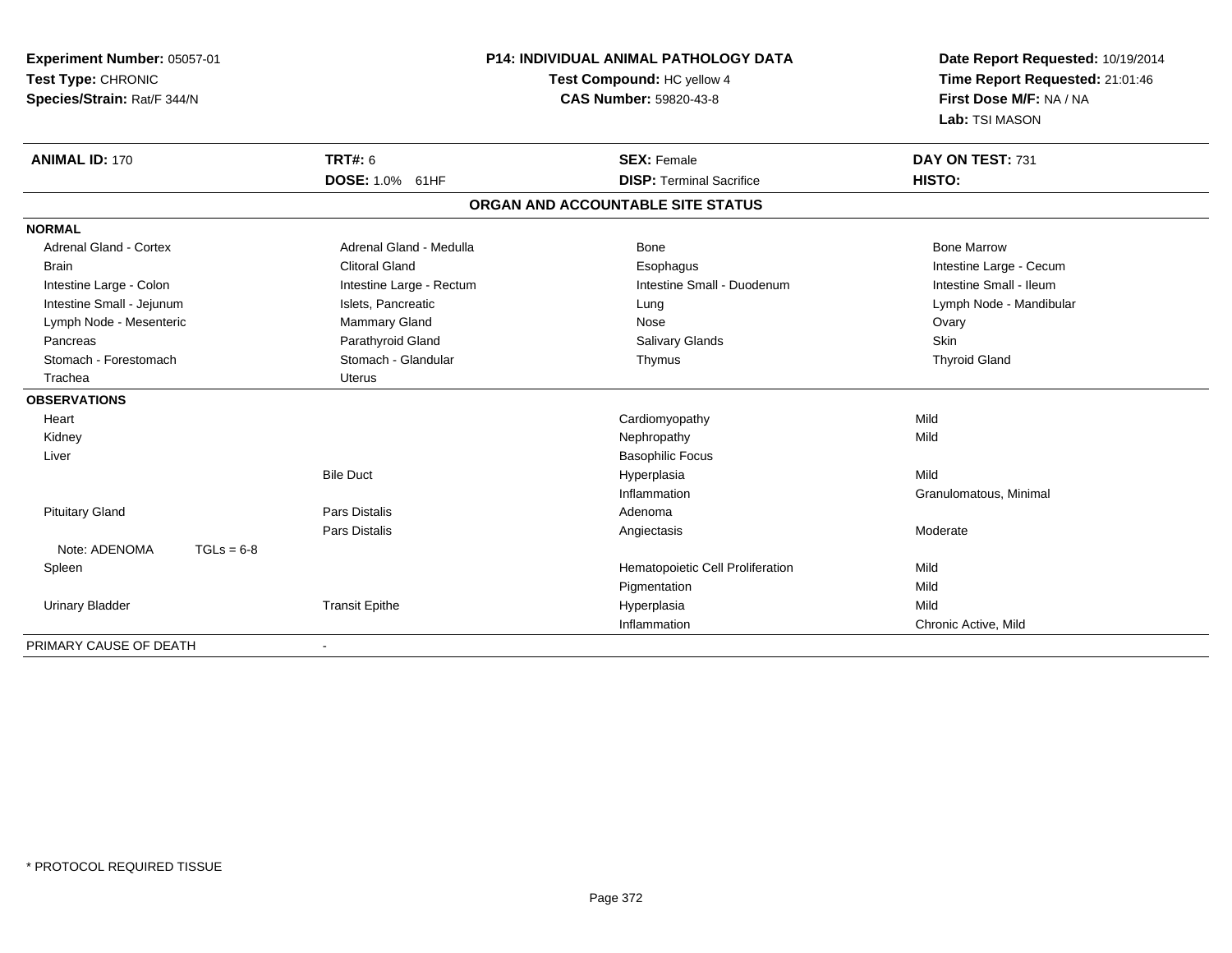| Experiment Number: 05057-01<br>Test Type: CHRONIC<br>Species/Strain: Rat/F 344/N |                            | P14: INDIVIDUAL ANIMAL PATHOLOGY DATA<br>Test Compound: HC yellow 4<br>CAS Number: 59820-43-8 | Date Report Requested: 10/19/2014<br>Time Report Requested: 21:01:46<br>First Dose M/F: NA / NA<br>Lab: TSI MASON |
|----------------------------------------------------------------------------------|----------------------------|-----------------------------------------------------------------------------------------------|-------------------------------------------------------------------------------------------------------------------|
| <b>ANIMAL ID: 171</b>                                                            | <b>TRT#: 6</b>             | <b>SEX: Female</b>                                                                            | DAY ON TEST: 722                                                                                                  |
|                                                                                  | DOSE: 1.0% 61HF            | <b>DISP: Moribund</b>                                                                         | HISTO:                                                                                                            |
|                                                                                  |                            | ORGAN AND ACCOUNTABLE SITE STATUS                                                             |                                                                                                                   |
| <b>NORMAL</b>                                                                    |                            |                                                                                               |                                                                                                                   |
| <b>Adrenal Gland - Cortex</b>                                                    | Bone                       | <b>Bone Marrow</b>                                                                            | <b>Brain</b>                                                                                                      |
| <b>Clitoral Gland</b>                                                            | Esophagus                  | Intestine Large - Cecum                                                                       | Intestine Large - Colon                                                                                           |
| Intestine Large - Rectum                                                         | Intestine Small - Duodenum | Intestine Small - Ileum                                                                       | Intestine Small - Jejunum                                                                                         |
| Islets, Pancreatic                                                               | Mammary Gland              | Nose                                                                                          | Pancreas                                                                                                          |
| Parathyroid Gland                                                                | Salivary Glands            | <b>Skin</b>                                                                                   | Stomach - Forestomach                                                                                             |
| Stomach - Glandular                                                              | <b>Thyroid Gland</b>       | Trachea                                                                                       | <b>Urinary Bladder</b>                                                                                            |
| <b>Uterus</b>                                                                    |                            |                                                                                               |                                                                                                                   |
| <b>MISSING</b>                                                                   |                            |                                                                                               |                                                                                                                   |
| Adrenal Gland - Medulla                                                          |                            |                                                                                               |                                                                                                                   |
| <b>OBSERVATIONS</b>                                                              |                            |                                                                                               |                                                                                                                   |
| Heart                                                                            |                            | Leukemia Mononuclear                                                                          |                                                                                                                   |
| Kidney                                                                           |                            | Nephropathy                                                                                   | Minimal                                                                                                           |
| Note: SUGGESTIVE OF NECROSIS IN #4.1                                             |                            |                                                                                               |                                                                                                                   |
| Liver                                                                            |                            | Fatty Change                                                                                  | Diffuse, Mild                                                                                                     |
|                                                                                  | <b>Bile Duct</b>           | Hyperplasia                                                                                   | Mild                                                                                                              |
|                                                                                  |                            | Leukemia Mononuclear                                                                          |                                                                                                                   |
| [Fatty Change TGLS = $7-3$ ]                                                     |                            |                                                                                               |                                                                                                                   |
| Lung                                                                             |                            | Leukemia Mononuclear                                                                          |                                                                                                                   |
| Lymph Node                                                                       | Axillary                   | Leukemia Mononuclear                                                                          |                                                                                                                   |
|                                                                                  | Mandibular                 | Leukemia Mononuclear                                                                          |                                                                                                                   |
|                                                                                  | Mediastinal                | Leukemia Mononuclear                                                                          |                                                                                                                   |
|                                                                                  | Mesenteric                 | Leukemia Mononuclear                                                                          |                                                                                                                   |
|                                                                                  | Pancreatic                 | Leukemia Mononuclear                                                                          |                                                                                                                   |
| Note: LEUKEMIA MONUC                                                             | $TGLs = 2-9,3-2.1,6-8.1$   |                                                                                               |                                                                                                                   |
| Ovary                                                                            |                            | Leukemia Mononuclear                                                                          |                                                                                                                   |
| <b>Pituitary Gland</b>                                                           | Pars Distalis              | Hyperplasia                                                                                   | Mild                                                                                                              |
| Spleen                                                                           |                            | Leukemia Mononuclear                                                                          |                                                                                                                   |
| [ Leukemia Mononuclear TGLS = 4-3+3.1 ]                                          |                            |                                                                                               |                                                                                                                   |
| Thymus                                                                           |                            | Leukemia Mononuclear                                                                          |                                                                                                                   |
| <b>Uterus</b>                                                                    |                            |                                                                                               |                                                                                                                   |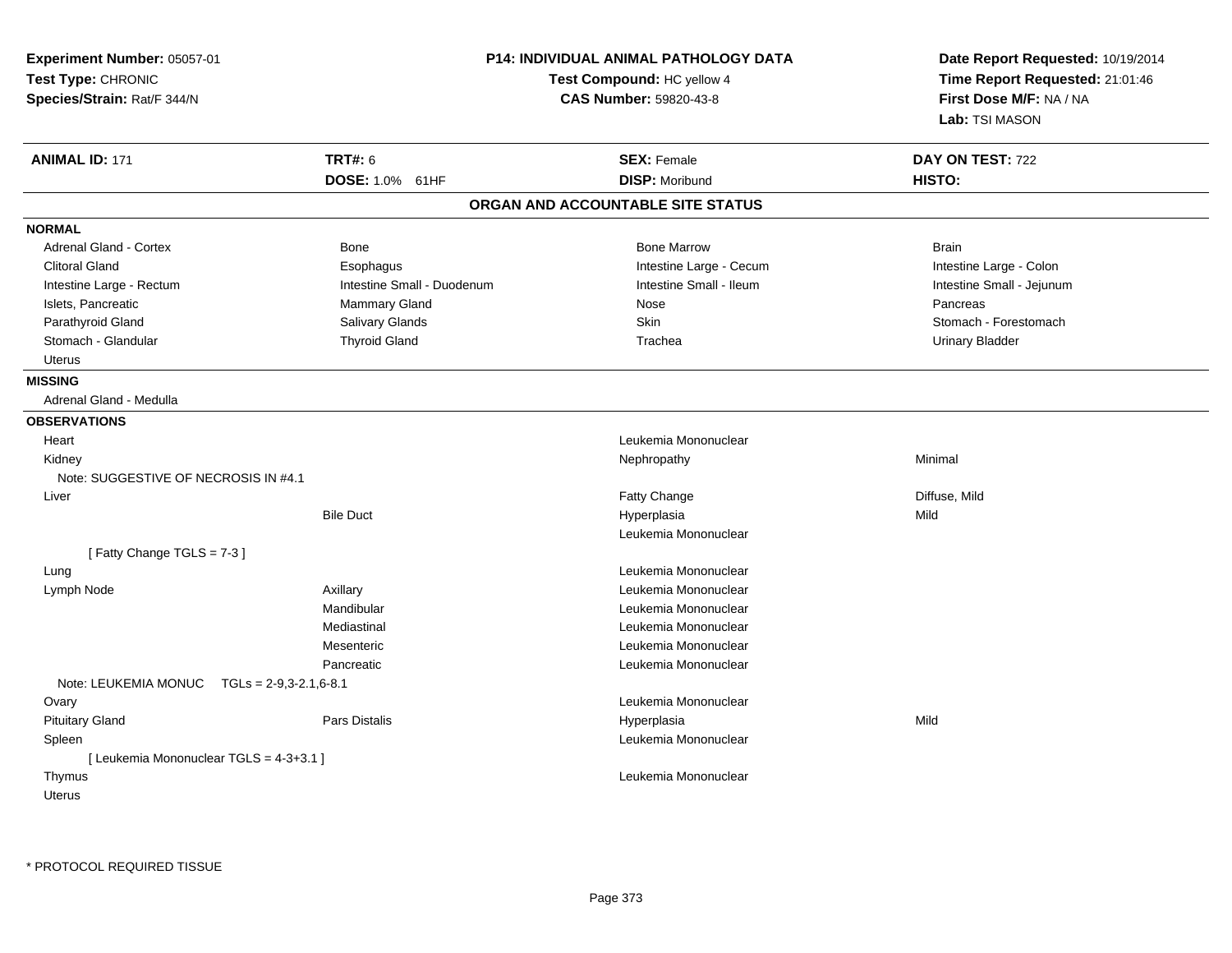| <b>Experiment Number: 05057-01</b><br>Test Type: CHRONIC<br>Species/Strain: Rat/F 344/N |                        | <b>P14: INDIVIDUAL ANIMAL PATHOLOGY DATA</b><br>Test Compound: HC yellow 4<br><b>CAS Number: 59820-43-8</b> | Date Report Requested: 10/19/2014<br>Time Report Requested: 21:01:46<br>First Dose M/F: NA / NA<br>Lab: TSI MASON |
|-----------------------------------------------------------------------------------------|------------------------|-------------------------------------------------------------------------------------------------------------|-------------------------------------------------------------------------------------------------------------------|
| <b>ANIMAL ID: 171</b>                                                                   | TRT#: 6                | <b>SEX: Female</b>                                                                                          | <b>DAY ON TEST: 722</b>                                                                                           |
|                                                                                         | <b>DOSE: 1.0% 61HF</b> | <b>DISP:</b> Moribund                                                                                       | HISTO:                                                                                                            |
|                                                                                         |                        | ORGAN AND ACCOUNTABLE SITE STATUS                                                                           |                                                                                                                   |
| Note: THE CERVIX WAS REPORTED AS ENLARGED, BUT WAS                                      |                        |                                                                                                             |                                                                                                                   |
| Note: HISTOLOGICALLY NORMAL.                                                            |                        |                                                                                                             |                                                                                                                   |
| Note: CERVIX LINED BY MUCINOUS EPITHELIUM.                                              |                        |                                                                                                             |                                                                                                                   |
| PRIMARY CAUSE OF DEATH                                                                  |                        |                                                                                                             |                                                                                                                   |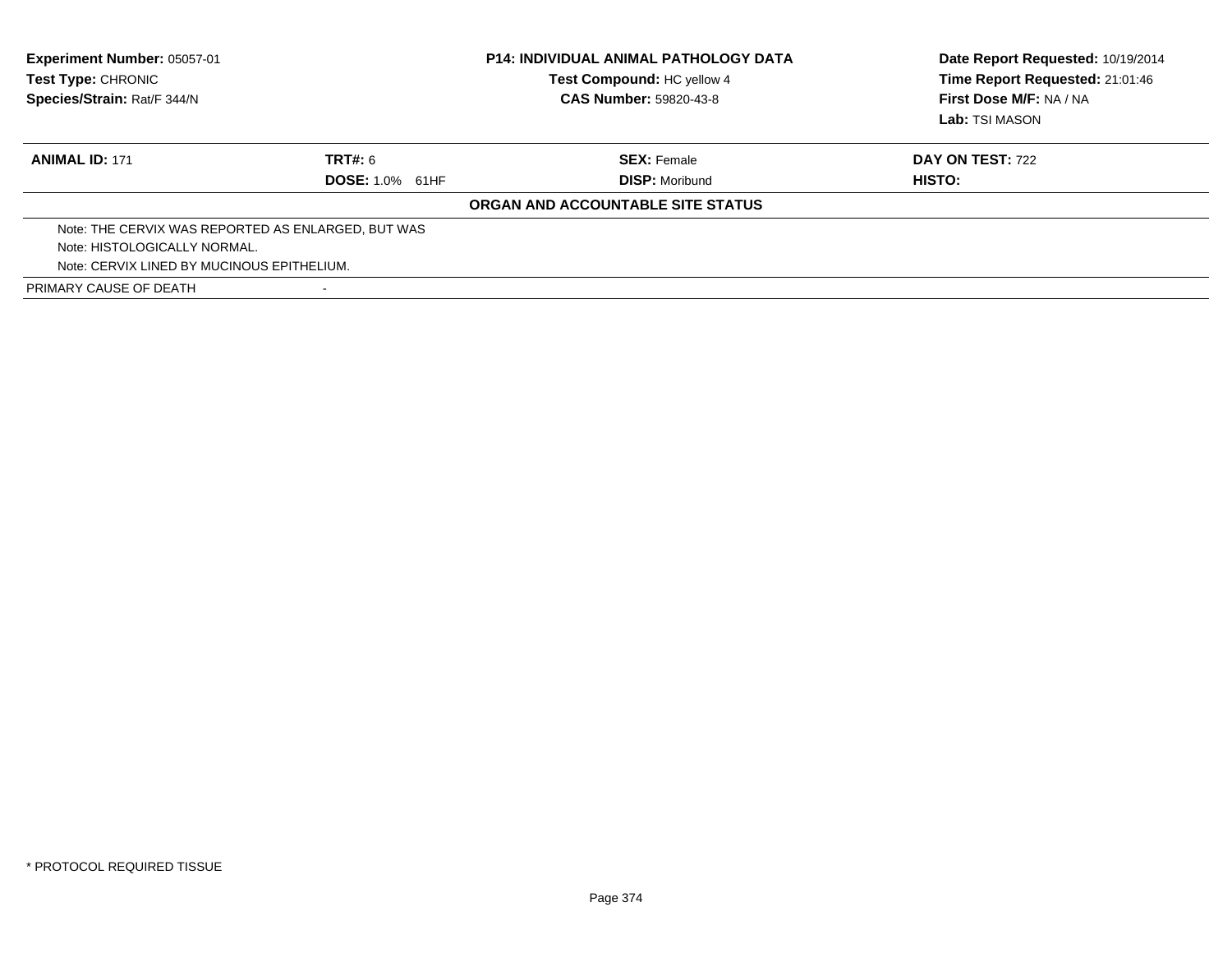| Experiment Number: 05057-01                       |                         | <b>P14: INDIVIDUAL ANIMAL PATHOLOGY DATA</b> | Date Report Requested: 10/19/2014 |  |
|---------------------------------------------------|-------------------------|----------------------------------------------|-----------------------------------|--|
| Test Type: CHRONIC                                |                         | Test Compound: HC yellow 4                   | Time Report Requested: 21:01:46   |  |
| Species/Strain: Rat/F 344/N                       |                         | <b>CAS Number: 59820-43-8</b>                | First Dose M/F: NA / NA           |  |
|                                                   |                         |                                              | Lab: TSI MASON                    |  |
| <b>ANIMAL ID: 172</b>                             | <b>TRT#: 6</b>          | <b>SEX: Female</b>                           | DAY ON TEST: 686                  |  |
|                                                   | DOSE: 1.0% 61HF         | <b>DISP: Moribund</b>                        | HISTO:                            |  |
|                                                   |                         | ORGAN AND ACCOUNTABLE SITE STATUS            |                                   |  |
| <b>NORMAL</b>                                     |                         |                                              |                                   |  |
| Bone                                              | <b>Bone Marrow</b>      | <b>Brain</b>                                 | <b>Clitoral Gland</b>             |  |
| Esophagus                                         | Intestine Large - Cecum | Intestine Large - Colon                      | Intestine Large - Rectum          |  |
| Intestine Small - Duodenum                        | Intestine Small - Ileum | Intestine Small - Jejunum                    | Mammary Gland                     |  |
| Nose                                              | Ovary                   | Pancreas                                     | Parathyroid Gland                 |  |
| Salivary Glands                                   | Skin                    | Stomach - Glandular                          | Trachea                           |  |
| <b>Urinary Bladder</b>                            | <b>Uterus</b>           |                                              |                                   |  |
| <b>OBSERVATIONS</b>                               |                         |                                              |                                   |  |
| <b>Adrenal Gland</b>                              | Medulla                 | Hyperplasia                                  | Minimal                           |  |
|                                                   | Cortex                  | Leukemia Mononuclear                         |                                   |  |
|                                                   | Medulla                 | Leukemia Mononuclear                         |                                   |  |
| Heart                                             |                         | Cardiomyopathy                               | Mild                              |  |
|                                                   |                         | Leukemia Mononuclear                         |                                   |  |
| Islets, Pancreatic                                |                         | Adenoma                                      |                                   |  |
| Kidney                                            |                         | Leukemia Mononuclear                         |                                   |  |
|                                                   |                         | Nephropathy                                  | Minimal                           |  |
| Liver                                             |                         | Fatty Change                                 | Diffuse, Mild                     |  |
|                                                   | <b>Bile Duct</b>        | Hyperplasia                                  | Mild                              |  |
|                                                   |                         | Leukemia Mononuclear                         |                                   |  |
| Note: A SMALL PSEUDONODULE IN THE SECTION CIRCLED |                         |                                              |                                   |  |
| Note: PROBABLE HYPERPLASIA.                       |                         |                                              |                                   |  |
| Note: LEUKEMIA MONUC TGLs = 6-3                   |                         |                                              |                                   |  |
| Lung                                              |                         | Leukemia Mononuclear                         |                                   |  |
| [ Leukemia Mononuclear TGLS = 2-1+2 ]             |                         |                                              |                                   |  |
| Lymph Node                                        | Mandibular              | Leukemia Mononuclear                         |                                   |  |
|                                                   | Mediastinal             | Leukemia Mononuclear                         |                                   |  |
|                                                   | Mesenteric              | Leukemia Mononuclear                         |                                   |  |
|                                                   | Pancreatic              | Leukemia Mononuclear                         |                                   |  |
| Note: LEUKEMIA MONUC<br>$TGLs = 3-2.1,5-9$        |                         |                                              |                                   |  |
| <b>Pituitary Gland</b>                            | Pars Distalis           | Adenoma                                      |                                   |  |
|                                                   | Pars Distalis           | Hyperplasia                                  | Mild                              |  |

\* PROTOCOL REQUIRED TISSUE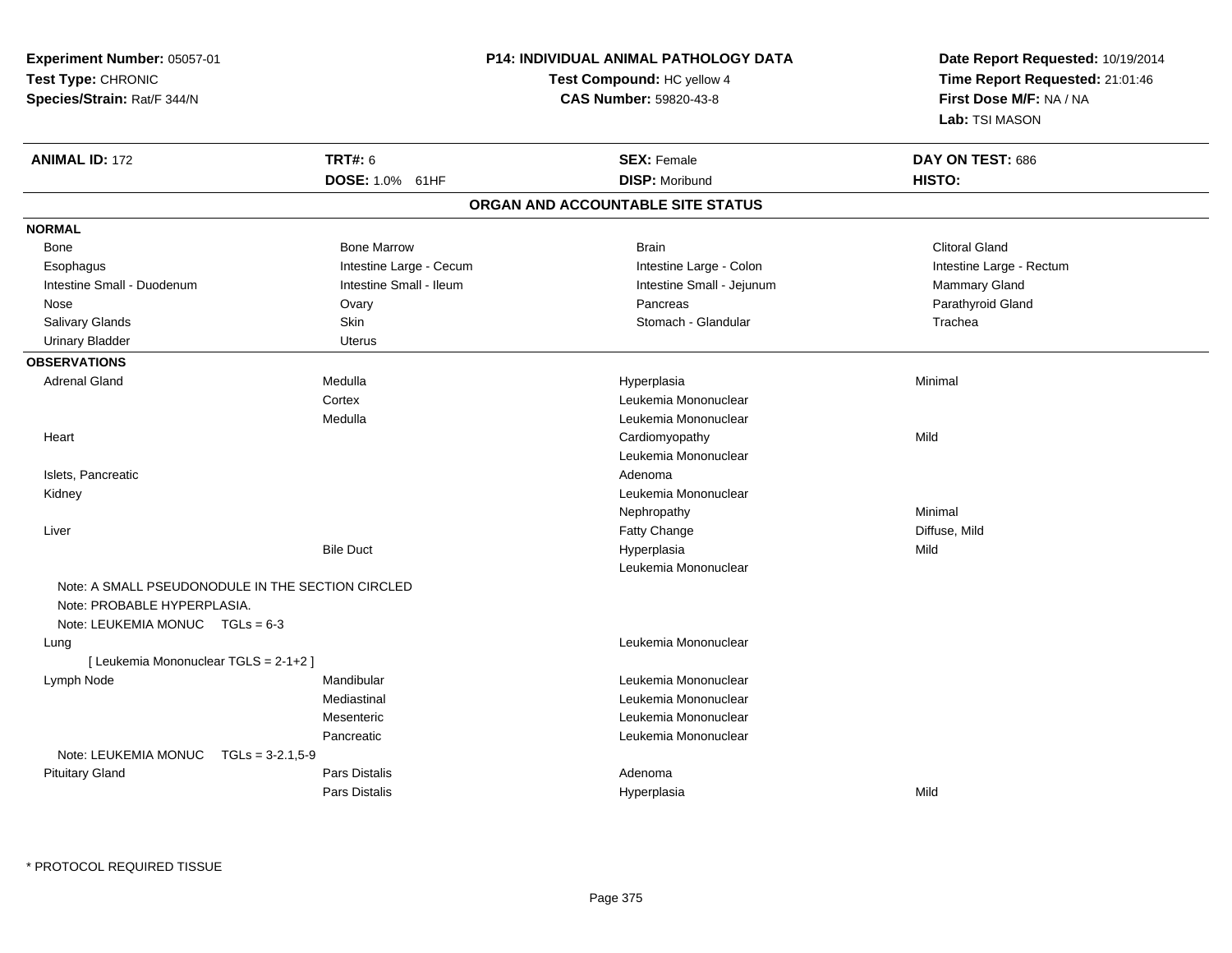| <b>Experiment Number: 05057-01</b><br>Test Type: CHRONIC<br>Species/Strain: Rat/F 344/N |                           | <b>P14: INDIVIDUAL ANIMAL PATHOLOGY DATA</b><br>Test Compound: HC yellow 4<br><b>CAS Number: 59820-43-8</b> | Date Report Requested: 10/19/2014<br>Time Report Requested: 21:01:46<br>First Dose M/F: NA / NA<br>Lab: TSI MASON |
|-----------------------------------------------------------------------------------------|---------------------------|-------------------------------------------------------------------------------------------------------------|-------------------------------------------------------------------------------------------------------------------|
| <b>ANIMAL ID: 172</b>                                                                   | TRT#: 6                   | <b>SEX: Female</b>                                                                                          | DAY ON TEST: 686                                                                                                  |
|                                                                                         | <b>DOSE: 1.0%</b><br>61HF | <b>DISP: Moribund</b>                                                                                       | HISTO:                                                                                                            |
|                                                                                         |                           | ORGAN AND ACCOUNTABLE SITE STATUS                                                                           |                                                                                                                   |
| Note: ADENOMA<br>$TGLs = 9-8$<br>Note: HYPERPLASIA<br>$TGLs = 8-8$                      |                           |                                                                                                             |                                                                                                                   |
| Spleen                                                                                  |                           | Leukemia Mononuclear                                                                                        |                                                                                                                   |
| [ Leukemia Mononuclear TGLS = 4-3.1 ]                                                   |                           |                                                                                                             |                                                                                                                   |
| Stomach                                                                                 | Forestomach               | Acanthosis                                                                                                  | Mild                                                                                                              |
|                                                                                         | Forestomach               | Hyperkeratosis                                                                                              | Mild                                                                                                              |
|                                                                                         | Forestomach               | Ulcer                                                                                                       | Mild                                                                                                              |
| Note: ULCER<br>$TGLs = 10-7$                                                            |                           |                                                                                                             |                                                                                                                   |
| Thymus                                                                                  |                           | Leukemia Mononuclear                                                                                        |                                                                                                                   |
| <b>Thyroid Gland</b>                                                                    | C Cell                    | Adenoma                                                                                                     |                                                                                                                   |
| PRIMARY CAUSE OF DEATH                                                                  |                           |                                                                                                             |                                                                                                                   |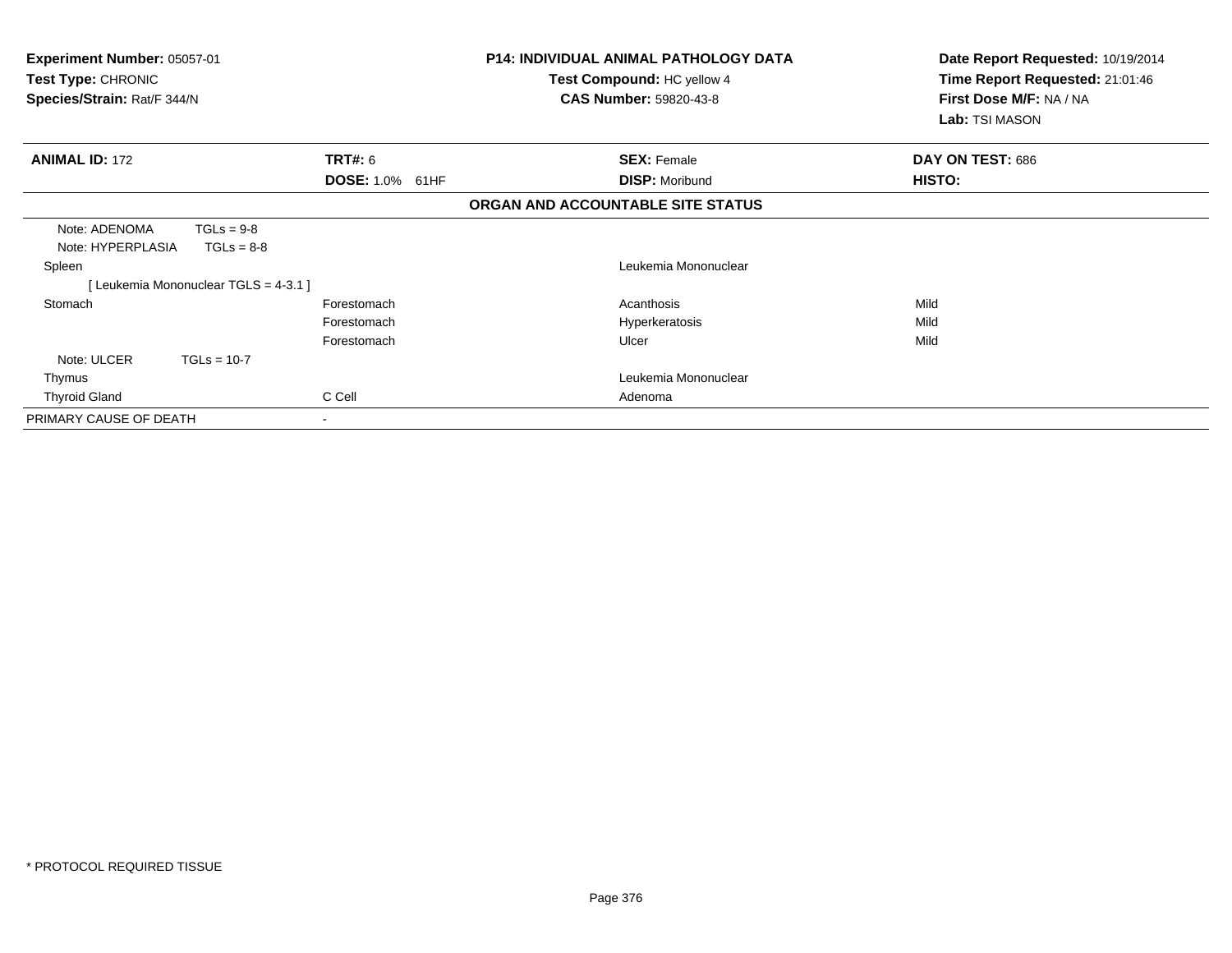| <b>Experiment Number: 05057-01</b><br>Test Type: CHRONIC<br>Species/Strain: Rat/F 344/N |                    | <b>P14: INDIVIDUAL ANIMAL PATHOLOGY DATA</b><br>Test Compound: HC yellow 4<br><b>CAS Number: 59820-43-8</b> |  | Date Report Requested: 10/19/2014<br>Time Report Requested: 21:01:46<br>First Dose M/F: NA / NA<br>Lab: TSI MASON |                         |
|-----------------------------------------------------------------------------------------|--------------------|-------------------------------------------------------------------------------------------------------------|--|-------------------------------------------------------------------------------------------------------------------|-------------------------|
| <b>ANIMAL ID: 175</b>                                                                   |                    | <b>TRT#: 6</b>                                                                                              |  | <b>SEX: Female</b>                                                                                                | DAY ON TEST: 731        |
|                                                                                         |                    | DOSE: 1.0% 61HF                                                                                             |  | <b>DISP: Terminal Sacrifice</b>                                                                                   | HISTO:                  |
|                                                                                         |                    |                                                                                                             |  | ORGAN AND ACCOUNTABLE SITE STATUS                                                                                 |                         |
| <b>NORMAL</b>                                                                           |                    |                                                                                                             |  |                                                                                                                   |                         |
| <b>Adrenal Gland - Cortex</b>                                                           |                    | Adrenal Gland - Medulla                                                                                     |  | Bone                                                                                                              | <b>Bone Marrow</b>      |
| <b>Brain</b>                                                                            |                    | <b>Clitoral Gland</b>                                                                                       |  | Esophagus                                                                                                         | Intestine Large - Cecum |
| Intestine Large - Colon                                                                 |                    | Intestine Large - Rectum                                                                                    |  | Intestine Small - Duodenum                                                                                        | Intestine Small - Ileum |
| Intestine Small - Jejunum                                                               |                    | Islets, Pancreatic                                                                                          |  | Lymph Node - Mandibular                                                                                           | Lymph Node - Mesenteric |
| Nose                                                                                    |                    | Ovary                                                                                                       |  | Pancreas                                                                                                          | Parathyroid Gland       |
| <b>Salivary Glands</b>                                                                  |                    | <b>Skin</b>                                                                                                 |  | Stomach - Forestomach                                                                                             | Stomach - Glandular     |
| Thymus                                                                                  |                    | <b>Thyroid Gland</b>                                                                                        |  | Trachea                                                                                                           | <b>Urinary Bladder</b>  |
| <b>Uterus</b>                                                                           |                    |                                                                                                             |  |                                                                                                                   |                         |
| <b>OBSERVATIONS</b>                                                                     |                    |                                                                                                             |  |                                                                                                                   |                         |
| Heart                                                                                   |                    |                                                                                                             |  | Cardiomyopathy                                                                                                    | Mild                    |
| Kidney                                                                                  |                    |                                                                                                             |  | Nephropathy                                                                                                       | Minimal                 |
| Liver                                                                                   |                    |                                                                                                             |  | <b>Basophilic Focus</b>                                                                                           |                         |
| Note: BASOPH FOCUS                                                                      | $TGLs = 6-3$       |                                                                                                             |  |                                                                                                                   |                         |
| Lung                                                                                    |                    |                                                                                                             |  | <b>Infiltration Cellular</b>                                                                                      | Histiocyte, Minimal     |
| Mammary Gland                                                                           |                    |                                                                                                             |  | Fibroadenoma                                                                                                      |                         |
| Note: FIBROADENOMA                                                                      | $TGLs = 1-13,3-13$ |                                                                                                             |  |                                                                                                                   |                         |
| <b>Pituitary Gland</b>                                                                  |                    | <b>Pars Distalis</b>                                                                                        |  | Adenoma                                                                                                           |                         |
| Note: ADENOMA                                                                           | $TGLs = 4-8$       |                                                                                                             |  |                                                                                                                   |                         |
| Spleen                                                                                  |                    |                                                                                                             |  | Pigmentation                                                                                                      | Mild                    |
| PRIMARY CAUSE OF DEATH                                                                  |                    |                                                                                                             |  |                                                                                                                   |                         |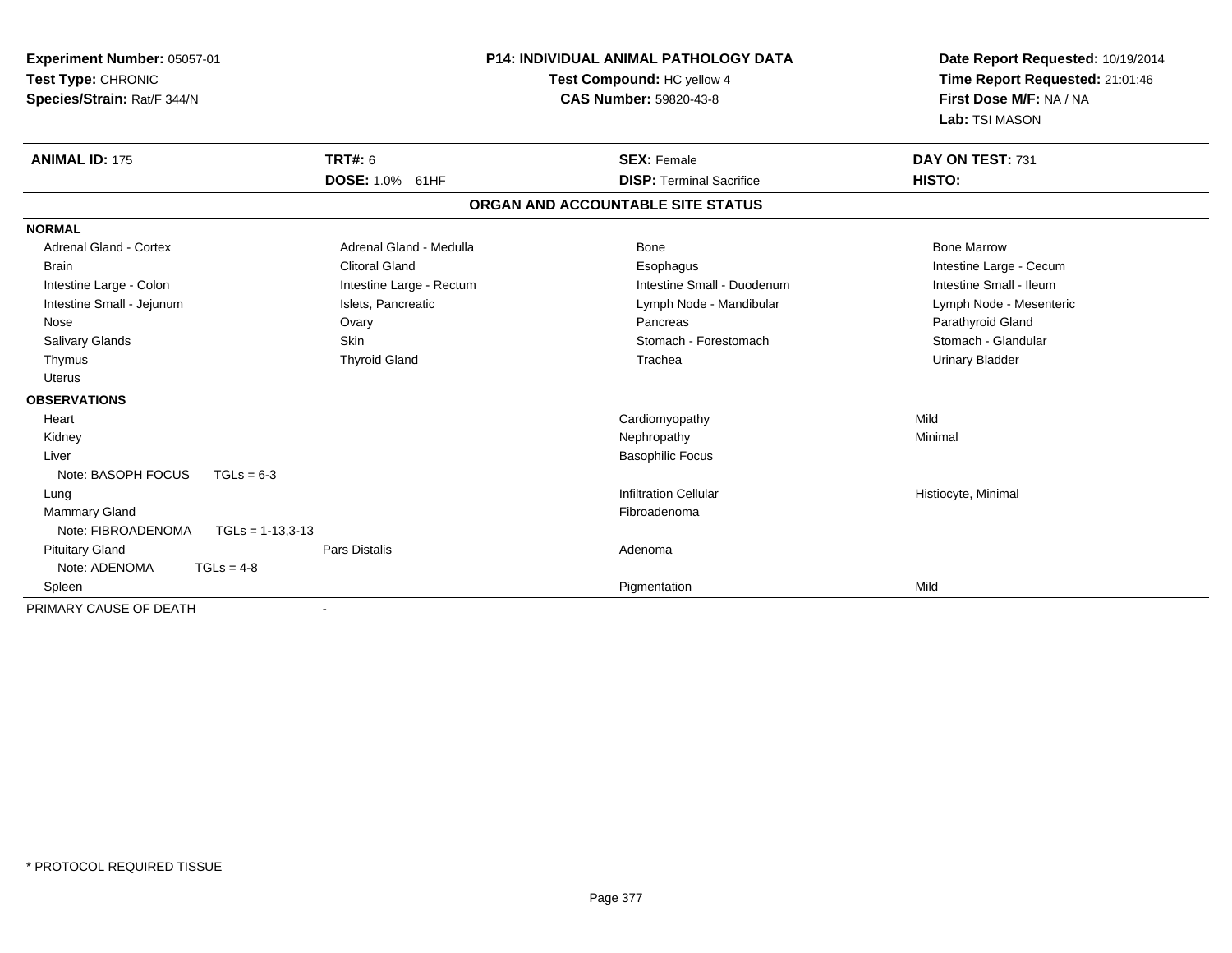| Experiment Number: 05057-01<br>Test Type: CHRONIC<br>Species/Strain: Rat/F 344/N | P14: INDIVIDUAL ANIMAL PATHOLOGY DATA<br>Test Compound: HC yellow 4<br><b>CAS Number: 59820-43-8</b> |                                   | Date Report Requested: 10/19/2014<br>Time Report Requested: 21:01:46<br>First Dose M/F: NA / NA<br>Lab: TSI MASON |  |
|----------------------------------------------------------------------------------|------------------------------------------------------------------------------------------------------|-----------------------------------|-------------------------------------------------------------------------------------------------------------------|--|
| <b>ANIMAL ID: 176</b>                                                            | <b>TRT#: 6</b>                                                                                       | <b>SEX: Female</b>                | DAY ON TEST: 692                                                                                                  |  |
|                                                                                  | DOSE: 1.0% 61HF                                                                                      | <b>DISP: Moribund</b>             | HISTO:                                                                                                            |  |
|                                                                                  |                                                                                                      | ORGAN AND ACCOUNTABLE SITE STATUS |                                                                                                                   |  |
| <b>NORMAL</b>                                                                    |                                                                                                      |                                   |                                                                                                                   |  |
| <b>Adrenal Gland - Cortex</b>                                                    | Adrenal Gland - Medulla                                                                              | <b>Bone</b>                       | <b>Bone Marrow</b>                                                                                                |  |
| <b>Brain</b>                                                                     | <b>Clitoral Gland</b>                                                                                | Ear                               | Esophagus                                                                                                         |  |
| Intestine Large - Cecum                                                          | Intestine Large - Colon                                                                              | Intestine Large - Rectum          | Intestine Small - Duodenum                                                                                        |  |
| Intestine Small - Ileum                                                          | Intestine Small - Jejunum                                                                            | Islets, Pancreatic                | Lung                                                                                                              |  |
| Lymph Node - Mandibular                                                          | Lymph Node - Mesenteric                                                                              | <b>Mammary Gland</b>              | Nose                                                                                                              |  |
| Ovary                                                                            | Pancreas                                                                                             | Parathyroid Gland                 | <b>Salivary Glands</b>                                                                                            |  |
| Skin                                                                             | Stomach - Forestomach                                                                                | Stomach - Glandular               | Thymus                                                                                                            |  |
| <b>Thyroid Gland</b>                                                             | Trachea                                                                                              | <b>Urinary Bladder</b>            | <b>Uterus</b>                                                                                                     |  |
| <b>OBSERVATIONS</b>                                                              |                                                                                                      |                                   |                                                                                                                   |  |
| Heart                                                                            |                                                                                                      | Cardiomyopathy                    | Mild                                                                                                              |  |
| Kidney                                                                           |                                                                                                      | Nephropathy                       | Minimal                                                                                                           |  |
| Liver                                                                            |                                                                                                      | <b>Basophilic Focus</b>           |                                                                                                                   |  |
|                                                                                  |                                                                                                      | Inflammation                      | Granulomatous, Minimal                                                                                            |  |
| Note: BASOPH FOCUS<br>$TGLs = 8-3$                                               |                                                                                                      |                                   |                                                                                                                   |  |
| <b>Pituitary Gland</b>                                                           | <b>Pars Distalis</b>                                                                                 | Adenoma                           |                                                                                                                   |  |
|                                                                                  | <b>Pars Distalis</b>                                                                                 | Angiectasis                       | Mild                                                                                                              |  |
| Note: ADENOMA<br>$TGLs = 11-8$                                                   |                                                                                                      |                                   |                                                                                                                   |  |
| Spleen                                                                           |                                                                                                      | Hematopoietic Cell Proliferation  | Moderate                                                                                                          |  |
| Note: HEMA CELL PROL $TGLs = 5-3$                                                |                                                                                                      |                                   |                                                                                                                   |  |
| Zymbal's Gland                                                                   |                                                                                                      | Carcinoma                         |                                                                                                                   |  |
| $TGLs = 10-13+13.1$<br>Note: CARCINOMA                                           |                                                                                                      |                                   |                                                                                                                   |  |
| PRIMARY CAUSE OF DEATH                                                           |                                                                                                      |                                   |                                                                                                                   |  |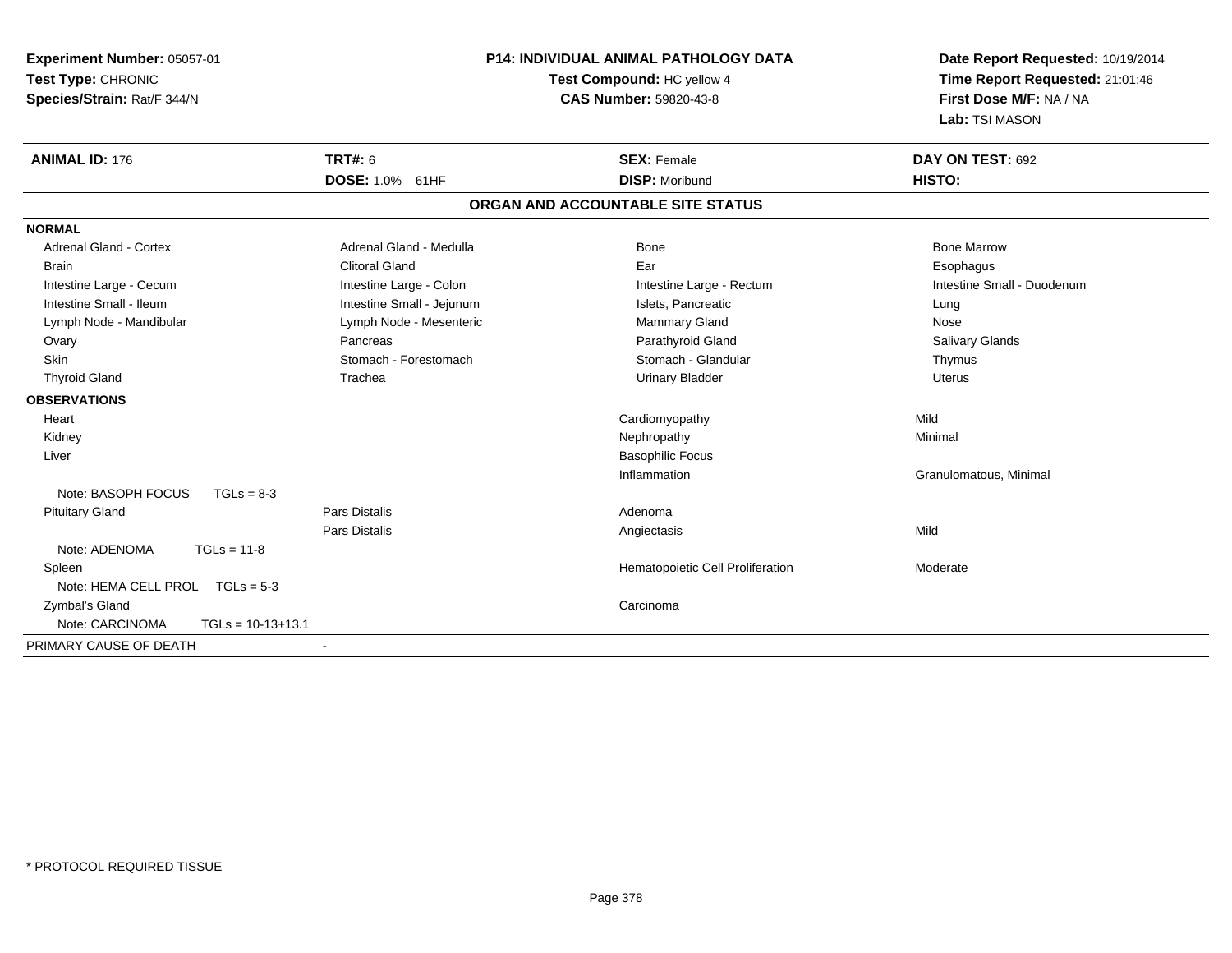| Experiment Number: 05057-01<br>Test Type: CHRONIC<br>Species/Strain: Rat/F 344/N |                                   | <b>P14: INDIVIDUAL ANIMAL PATHOLOGY DATA</b><br>Test Compound: HC yellow 4<br><b>CAS Number: 59820-43-8</b> | Date Report Requested: 10/19/2014<br>Time Report Requested: 21:01:46<br>First Dose M/F: NA / NA<br>Lab: TSI MASON |  |
|----------------------------------------------------------------------------------|-----------------------------------|-------------------------------------------------------------------------------------------------------------|-------------------------------------------------------------------------------------------------------------------|--|
| <b>ANIMAL ID: 177</b>                                                            | <b>TRT#: 6</b><br>DOSE: 1.0% 61HF | <b>SEX: Female</b><br><b>DISP: Terminal Sacrifice</b>                                                       | DAY ON TEST: 731<br>HISTO:                                                                                        |  |
|                                                                                  |                                   | ORGAN AND ACCOUNTABLE SITE STATUS                                                                           |                                                                                                                   |  |
| <b>NORMAL</b>                                                                    |                                   |                                                                                                             |                                                                                                                   |  |
| <b>Adrenal Gland - Cortex</b>                                                    | <b>Bone</b>                       | <b>Bone Marrow</b>                                                                                          | <b>Brain</b>                                                                                                      |  |
| <b>Clitoral Gland</b>                                                            | Esophagus                         | Heart                                                                                                       | Intestine Large - Cecum                                                                                           |  |
| Intestine Large - Colon                                                          | Intestine Large - Rectum          | Intestine Small - Duodenum                                                                                  | Intestine Small - Ileum                                                                                           |  |
| Intestine Small - Jejunum                                                        | Islets, Pancreatic                | Lung                                                                                                        | Lymph Node - Mandibular                                                                                           |  |
| Lymph Node - Mesenteric                                                          | <b>Nose</b>                       | Ovary                                                                                                       | Pancreas                                                                                                          |  |
| Parathyroid Gland                                                                | Salivary Glands                   | <b>Skin</b>                                                                                                 | Stomach - Forestomach                                                                                             |  |
| Stomach - Glandular                                                              | Thymus                            | <b>Thyroid Gland</b>                                                                                        | Trachea                                                                                                           |  |
| <b>Urinary Bladder</b>                                                           | <b>Uterus</b>                     |                                                                                                             |                                                                                                                   |  |
| <b>OBSERVATIONS</b>                                                              |                                   |                                                                                                             |                                                                                                                   |  |
| <b>Adrenal Gland</b>                                                             | Medulla                           | Pheochromocytoma Benign                                                                                     |                                                                                                                   |  |
| Kidney                                                                           |                                   | Nephropathy                                                                                                 | Mild                                                                                                              |  |
| Liver                                                                            |                                   | <b>Basophilic Focus</b>                                                                                     |                                                                                                                   |  |
| Mammary Gland                                                                    |                                   | Fibroadenoma                                                                                                |                                                                                                                   |  |
| Note: FIBROADENOMA<br>$TGLs = 2-13$                                              |                                   |                                                                                                             |                                                                                                                   |  |
| <b>Pituitary Gland</b>                                                           | <b>Pars Distalis</b>              | Hyperplasia                                                                                                 | Moderate                                                                                                          |  |
| Note: HYPERPLASIA<br>$TGLs = 3-8$                                                |                                   |                                                                                                             |                                                                                                                   |  |
| Spleen                                                                           |                                   | Hematopoietic Cell Proliferation                                                                            | Mild                                                                                                              |  |
|                                                                                  |                                   | Pigmentation                                                                                                | Mild                                                                                                              |  |
| PRIMARY CAUSE OF DEATH                                                           |                                   |                                                                                                             |                                                                                                                   |  |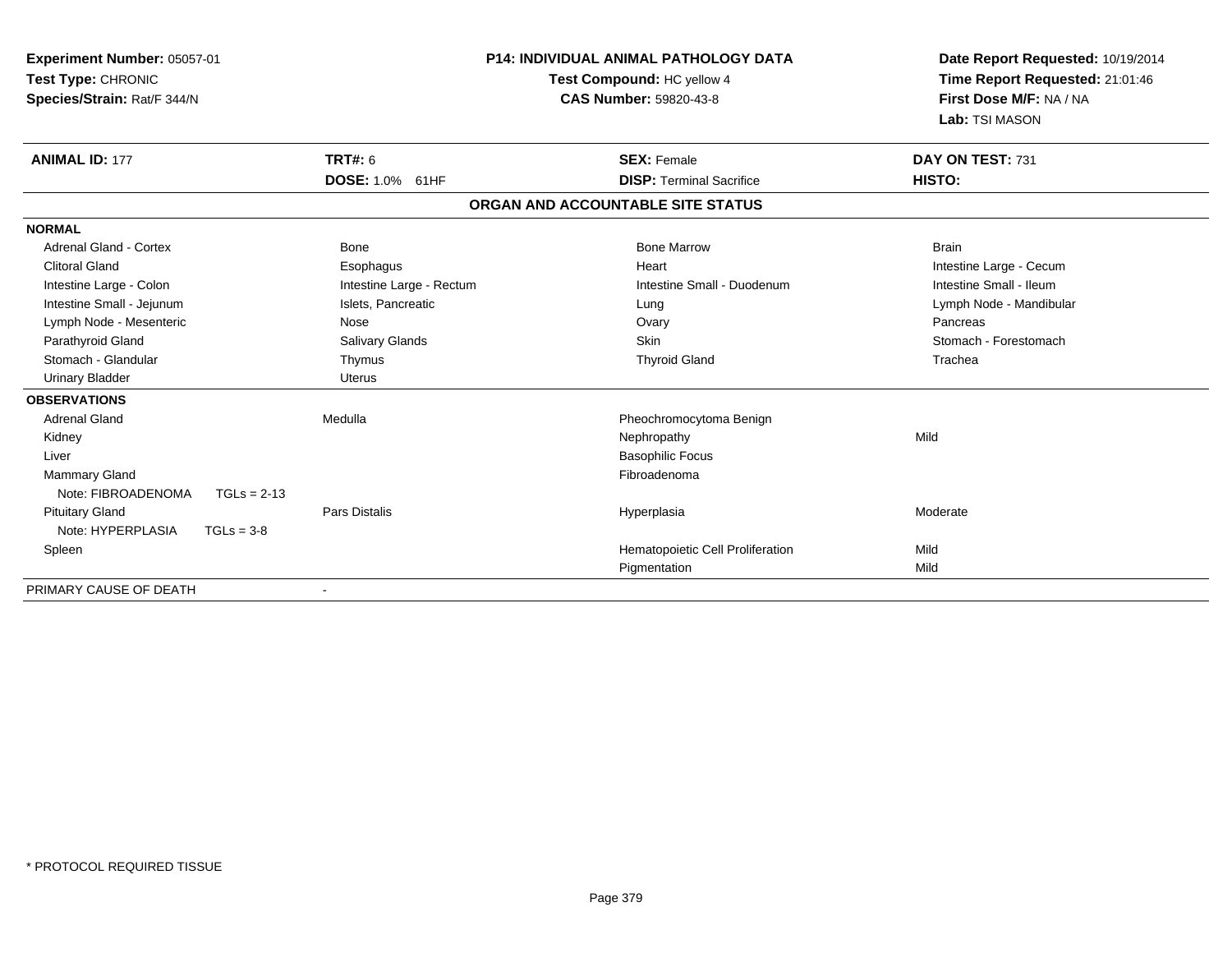| Experiment Number: 05057-01<br>Test Type: CHRONIC<br>Species/Strain: Rat/F 344/N |              | <b>P14: INDIVIDUAL ANIMAL PATHOLOGY DATA</b><br>Test Compound: HC yellow 4<br><b>CAS Number: 59820-43-8</b> |                                   | Date Report Requested: 10/19/2014<br>Time Report Requested: 21:01:46<br>First Dose M/F: NA / NA |  |
|----------------------------------------------------------------------------------|--------------|-------------------------------------------------------------------------------------------------------------|-----------------------------------|-------------------------------------------------------------------------------------------------|--|
|                                                                                  |              |                                                                                                             |                                   | Lab: TSI MASON                                                                                  |  |
| <b>ANIMAL ID: 178</b>                                                            |              | <b>TRT#: 6</b>                                                                                              | <b>SEX: Female</b>                | DAY ON TEST: 731                                                                                |  |
|                                                                                  |              | DOSE: 1.0% 61HF                                                                                             | <b>DISP: Terminal Sacrifice</b>   | HISTO:                                                                                          |  |
|                                                                                  |              |                                                                                                             | ORGAN AND ACCOUNTABLE SITE STATUS |                                                                                                 |  |
| <b>NORMAL</b>                                                                    |              |                                                                                                             |                                   |                                                                                                 |  |
| <b>Adrenal Gland - Cortex</b>                                                    |              | <b>Bone</b>                                                                                                 | <b>Bone Marrow</b>                | <b>Brain</b>                                                                                    |  |
| Esophagus                                                                        |              | Intestine Large - Cecum                                                                                     | Intestine Large - Colon           | Intestine Large - Rectum                                                                        |  |
| Intestine Small - Duodenum                                                       |              | Intestine Small - Ileum                                                                                     | Intestine Small - Jejunum         | Islets, Pancreatic                                                                              |  |
| Lung                                                                             |              | Lymph Node - Mesenteric                                                                                     | <b>Mammary Gland</b>              | Nose                                                                                            |  |
| Ovary                                                                            |              | Pancreas                                                                                                    | Parathyroid Gland                 | Salivary Glands                                                                                 |  |
| Skin                                                                             |              | Stomach - Forestomach                                                                                       | Stomach - Glandular               | Thymus                                                                                          |  |
| Trachea                                                                          |              | <b>Urinary Bladder</b>                                                                                      | <b>Uterus</b>                     |                                                                                                 |  |
| <b>MISSING</b>                                                                   |              |                                                                                                             |                                   |                                                                                                 |  |
| <b>Clitoral Gland</b>                                                            |              | Lymph Node - Mandibular                                                                                     |                                   |                                                                                                 |  |
| <b>OBSERVATIONS</b>                                                              |              |                                                                                                             |                                   |                                                                                                 |  |
| <b>Adrenal Gland</b>                                                             |              | Medulla                                                                                                     | Pheochromocytoma Benign           |                                                                                                 |  |
| Heart                                                                            |              |                                                                                                             | Cardiomyopathy                    | Mild                                                                                            |  |
| Kidney                                                                           |              |                                                                                                             | Nephropathy                       | Minimal                                                                                         |  |
| Liver                                                                            |              |                                                                                                             | <b>Basophilic Focus</b>           |                                                                                                 |  |
|                                                                                  |              | <b>Bile Duct</b>                                                                                            | Hyperplasia                       | Minimal                                                                                         |  |
| <b>Pituitary Gland</b>                                                           |              | <b>Pars Distalis</b>                                                                                        | Adenoma                           |                                                                                                 |  |
| Spleen                                                                           |              |                                                                                                             | Hematopoietic Cell Proliferation  | Mild                                                                                            |  |
|                                                                                  |              |                                                                                                             | Pigmentation                      | Mild                                                                                            |  |
| <b>Thyroid Gland</b>                                                             |              | C Cell                                                                                                      | Adenoma                           |                                                                                                 |  |
|                                                                                  |              | C Cell                                                                                                      | Hyperplasia                       | Mild                                                                                            |  |
| Note: ADENOMA                                                                    | $TGLs = 2-8$ |                                                                                                             |                                   |                                                                                                 |  |
| PRIMARY CAUSE OF DEATH                                                           |              |                                                                                                             |                                   |                                                                                                 |  |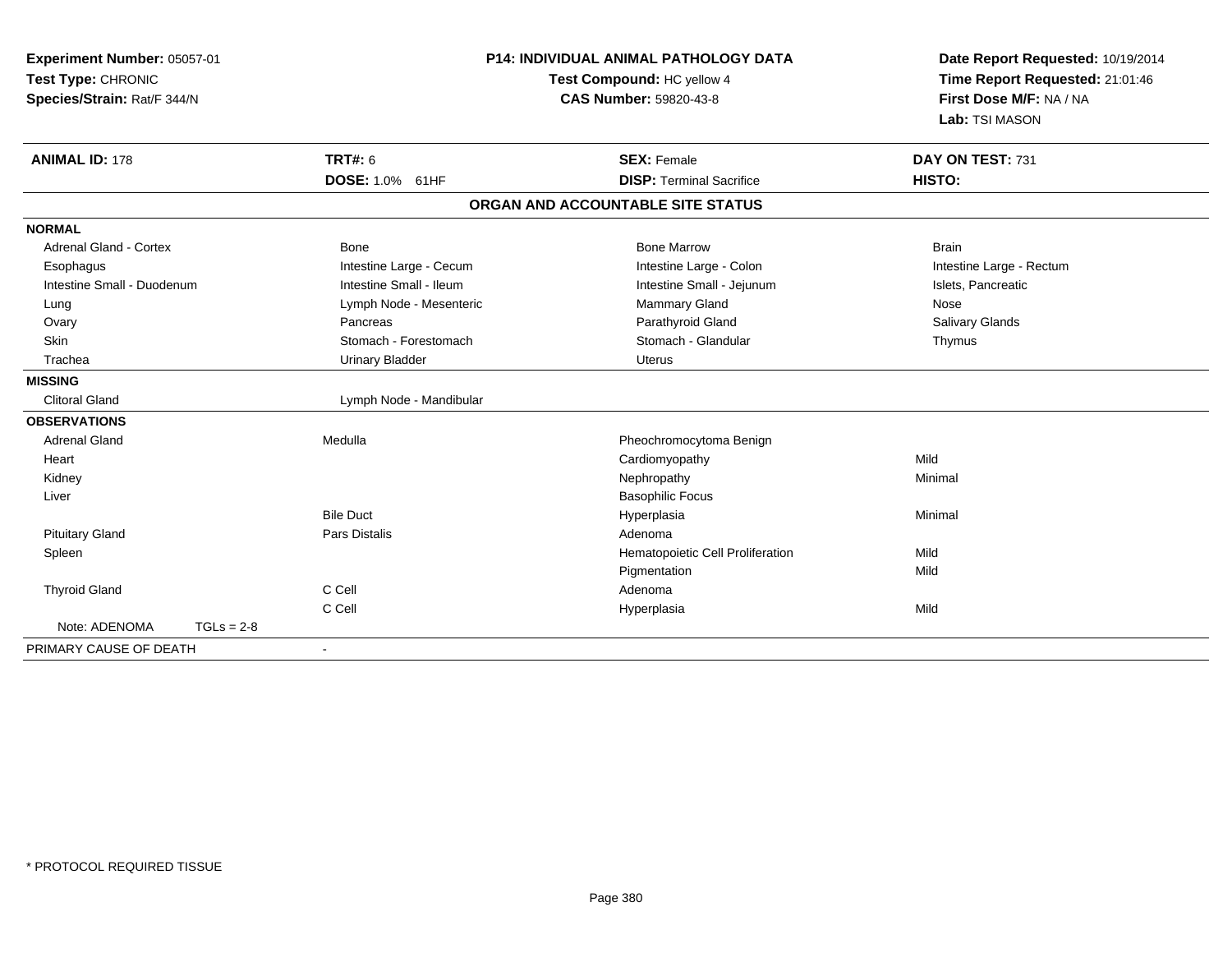| Experiment Number: 05057-01<br>Test Type: CHRONIC<br>Species/Strain: Rat/F 344/N |               | P14: INDIVIDUAL ANIMAL PATHOLOGY DATA<br>Test Compound: HC yellow 4<br><b>CAS Number: 59820-43-8</b> |                                   | Date Report Requested: 10/19/2014<br>Time Report Requested: 21:01:46<br>First Dose M/F: NA / NA<br>Lab: TSI MASON |  |
|----------------------------------------------------------------------------------|---------------|------------------------------------------------------------------------------------------------------|-----------------------------------|-------------------------------------------------------------------------------------------------------------------|--|
| <b>ANIMAL ID: 179</b>                                                            |               | <b>TRT#: 6</b>                                                                                       | <b>SEX: Female</b>                | DAY ON TEST: 731                                                                                                  |  |
|                                                                                  |               | DOSE: 1.0% 61HF                                                                                      | <b>DISP: Terminal Sacrifice</b>   | HISTO:                                                                                                            |  |
|                                                                                  |               |                                                                                                      | ORGAN AND ACCOUNTABLE SITE STATUS |                                                                                                                   |  |
| <b>NORMAL</b>                                                                    |               |                                                                                                      |                                   |                                                                                                                   |  |
| <b>Adrenal Gland - Cortex</b>                                                    |               | Adrenal Gland - Medulla                                                                              | <b>Bone</b>                       | <b>Bone Marrow</b>                                                                                                |  |
| <b>Brain</b>                                                                     |               | Esophagus                                                                                            | Intestine Large - Cecum           | Intestine Large - Colon                                                                                           |  |
| Intestine Large - Rectum                                                         |               | Intestine Small - Duodenum                                                                           | Intestine Small - Ileum           | Intestine Small - Jejunum                                                                                         |  |
| Islets, Pancreatic                                                               |               | Lung                                                                                                 | Lymph Node - Mandibular           | Lymph Node - Mesenteric                                                                                           |  |
| Mammary Gland                                                                    |               | Mesentery                                                                                            | Nose                              | Ovary                                                                                                             |  |
| Pancreas                                                                         |               | Parathyroid Gland                                                                                    | <b>Salivary Glands</b>            | Skin                                                                                                              |  |
| Stomach - Forestomach                                                            |               | Stomach - Glandular                                                                                  | Thymus                            | <b>Thyroid Gland</b>                                                                                              |  |
| Trachea                                                                          |               | <b>Urinary Bladder</b>                                                                               | <b>Uterus</b>                     |                                                                                                                   |  |
| <b>OBSERVATIONS</b>                                                              |               |                                                                                                      |                                   |                                                                                                                   |  |
| <b>Clitoral Gland</b>                                                            |               |                                                                                                      | Adenoma                           |                                                                                                                   |  |
| Note: ADENOMA                                                                    | $TGLs = 2-10$ |                                                                                                      |                                   |                                                                                                                   |  |
| Heart                                                                            |               |                                                                                                      | Cardiomyopathy                    | Mild                                                                                                              |  |
| Kidney                                                                           |               |                                                                                                      | Nephropathy                       | Minimal                                                                                                           |  |
| Liver                                                                            |               |                                                                                                      | <b>Basophilic Focus</b>           |                                                                                                                   |  |
|                                                                                  |               | <b>Bile Duct</b>                                                                                     | Hyperplasia                       | Mild                                                                                                              |  |
| <b>Pituitary Gland</b>                                                           |               | <b>Pars Distalis</b>                                                                                 | Adenoma                           |                                                                                                                   |  |
|                                                                                  |               | <b>Pars Distalis</b>                                                                                 | Angiectasis                       | Mild                                                                                                              |  |
|                                                                                  |               | <b>Pars Distalis</b>                                                                                 | Hyperplasia                       | Mild                                                                                                              |  |
| Note: ADENOMA                                                                    | $TGLs = 6-8$  |                                                                                                      |                                   |                                                                                                                   |  |
| Spleen                                                                           |               |                                                                                                      | Hematopoietic Cell Proliferation  | Mild                                                                                                              |  |
|                                                                                  |               |                                                                                                      | Pigmentation                      | Mild                                                                                                              |  |
| PRIMARY CAUSE OF DEATH                                                           |               |                                                                                                      |                                   |                                                                                                                   |  |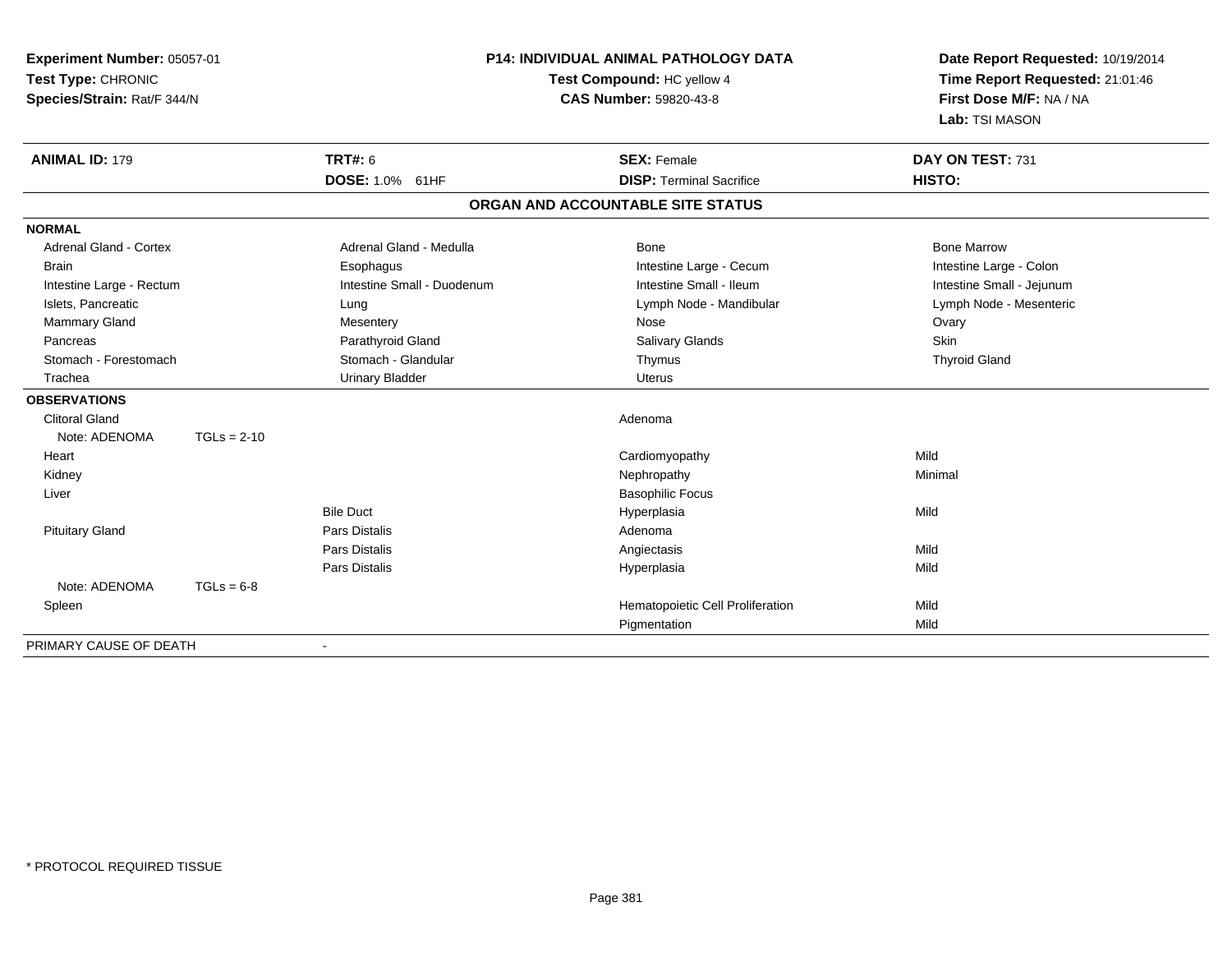| Experiment Number: 05057-01<br>Test Type: CHRONIC<br>Species/Strain: Rat/F 344/N |                      | P14: INDIVIDUAL ANIMAL PATHOLOGY DATA<br>Test Compound: HC yellow 4<br><b>CAS Number: 59820-43-8</b> |                                   | Date Report Requested: 10/19/2014<br>Time Report Requested: 21:01:46<br>First Dose M/F: NA / NA<br>Lab: TSI MASON |  |
|----------------------------------------------------------------------------------|----------------------|------------------------------------------------------------------------------------------------------|-----------------------------------|-------------------------------------------------------------------------------------------------------------------|--|
| <b>ANIMAL ID: 180</b>                                                            | <b>TRT#: 6</b>       |                                                                                                      | <b>SEX: Female</b>                | DAY ON TEST: 731                                                                                                  |  |
|                                                                                  | DOSE: 1.0% 61HF      |                                                                                                      | <b>DISP: Terminal Sacrifice</b>   | HISTO:                                                                                                            |  |
|                                                                                  |                      |                                                                                                      | ORGAN AND ACCOUNTABLE SITE STATUS |                                                                                                                   |  |
| <b>NORMAL</b>                                                                    |                      |                                                                                                      |                                   |                                                                                                                   |  |
| <b>Adrenal Gland - Cortex</b>                                                    | <b>Bone</b>          |                                                                                                      | <b>Bone Marrow</b>                | <b>Brain</b>                                                                                                      |  |
| <b>Clitoral Gland</b>                                                            | Esophagus            |                                                                                                      | Intestine Large - Cecum           | Intestine Large - Colon                                                                                           |  |
| Intestine Large - Rectum                                                         |                      | Intestine Small - Duodenum                                                                           | Intestine Small - Ileum           | Intestine Small - Jejunum                                                                                         |  |
| Islets, Pancreatic                                                               | Lung                 |                                                                                                      | Lymph Node - Mandibular           | Lymph Node - Mesenteric                                                                                           |  |
| Mammary Gland                                                                    | Nose                 |                                                                                                      | Pancreas                          | Parathyroid Gland                                                                                                 |  |
| Salivary Glands                                                                  | Skin                 |                                                                                                      | Stomach - Forestomach             | Stomach - Glandular                                                                                               |  |
| Thymus                                                                           | Trachea              |                                                                                                      | <b>Urinary Bladder</b>            |                                                                                                                   |  |
| <b>OBSERVATIONS</b>                                                              |                      |                                                                                                      |                                   |                                                                                                                   |  |
| <b>Adrenal Gland</b>                                                             | Medulla              |                                                                                                      | Hyperplasia                       | Minimal                                                                                                           |  |
| Heart                                                                            |                      |                                                                                                      | Cardiomyopathy                    | Mild                                                                                                              |  |
| Kidney                                                                           |                      |                                                                                                      | Nephropathy                       | Minimal                                                                                                           |  |
| Liver                                                                            |                      |                                                                                                      | <b>Basophilic Focus</b>           |                                                                                                                   |  |
|                                                                                  | <b>Bile Duct</b>     |                                                                                                      | Hyperplasia                       | Mild                                                                                                              |  |
| Ovary                                                                            |                      |                                                                                                      | Cyst                              |                                                                                                                   |  |
| <b>Pituitary Gland</b>                                                           | Pars Distalis        |                                                                                                      | Adenoma                           |                                                                                                                   |  |
|                                                                                  | <b>Pars Distalis</b> |                                                                                                      | Angiectasis                       | Mild                                                                                                              |  |
| Note: ADENOMA                                                                    | $TGLs = 5-8$         |                                                                                                      |                                   |                                                                                                                   |  |
| Spleen                                                                           |                      |                                                                                                      | Hematopoietic Cell Proliferation  | Mild                                                                                                              |  |
|                                                                                  |                      |                                                                                                      | Pigmentation                      | Mild                                                                                                              |  |
| <b>Thyroid Gland</b>                                                             | C Cell               |                                                                                                      | Adenoma                           |                                                                                                                   |  |
| Note: ADENOMA                                                                    | $TGLs = 2-8$         |                                                                                                      |                                   |                                                                                                                   |  |
| <b>Uterus</b>                                                                    |                      |                                                                                                      | Polyp Stromal                     |                                                                                                                   |  |
| Note: POLYP STROMAL                                                              | $TGLs = 3-6$         |                                                                                                      |                                   |                                                                                                                   |  |
| Note: BLOODY NECROTIC MASS                                                       |                      |                                                                                                      |                                   |                                                                                                                   |  |
| PRIMARY CAUSE OF DEATH                                                           |                      |                                                                                                      |                                   |                                                                                                                   |  |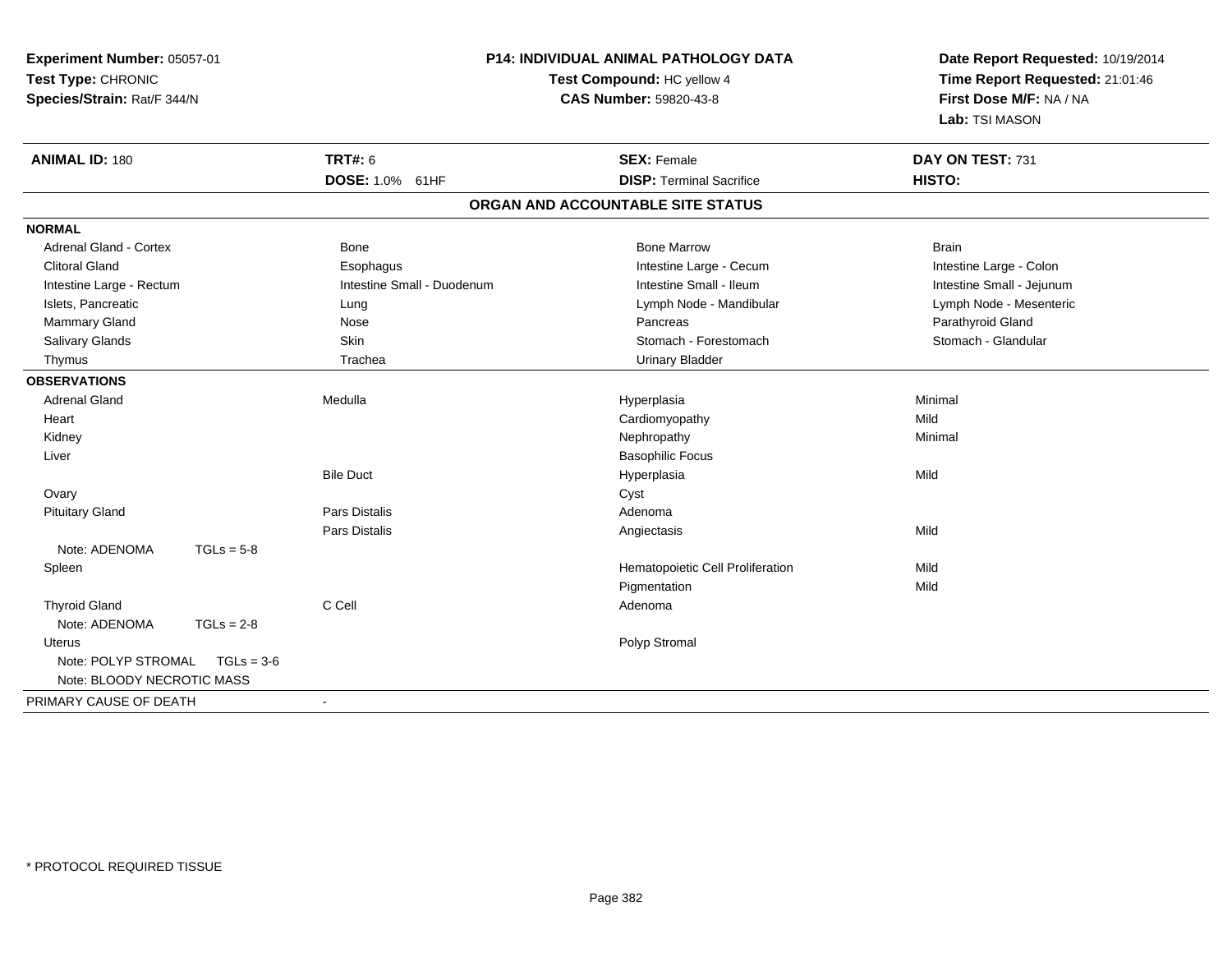| Experiment Number: 05057-01<br>Test Type: CHRONIC<br>Species/Strain: Rat/F 344/N |                           | <b>P14: INDIVIDUAL ANIMAL PATHOLOGY DATA</b><br>Test Compound: HC yellow 4<br><b>CAS Number: 59820-43-8</b> | Date Report Requested: 10/19/2014<br>Time Report Requested: 21:01:46<br>First Dose M/F: NA / NA<br>Lab: TSI MASON |  |
|----------------------------------------------------------------------------------|---------------------------|-------------------------------------------------------------------------------------------------------------|-------------------------------------------------------------------------------------------------------------------|--|
| <b>ANIMAL ID: 181</b>                                                            | <b>TRT#: 6</b>            | <b>SEX: Female</b>                                                                                          | DAY ON TEST: 730                                                                                                  |  |
|                                                                                  | DOSE: 1.0% 61HF           | <b>DISP: Terminal Sacrifice</b>                                                                             | HISTO:                                                                                                            |  |
|                                                                                  |                           | ORGAN AND ACCOUNTABLE SITE STATUS                                                                           |                                                                                                                   |  |
| <b>NORMAL</b>                                                                    |                           |                                                                                                             |                                                                                                                   |  |
| <b>Adrenal Gland - Cortex</b>                                                    | Adrenal Gland - Medulla   | <b>Bone</b>                                                                                                 | <b>Bone Marrow</b>                                                                                                |  |
| <b>Brain</b>                                                                     | Clitoral Gland            | Esophagus                                                                                                   | Heart                                                                                                             |  |
| Intestine Large - Cecum                                                          | Intestine Large - Colon   | Intestine Large - Rectum                                                                                    | Intestine Small - Duodenum                                                                                        |  |
| Intestine Small - Ileum                                                          | Intestine Small - Jejunum | Islets, Pancreatic                                                                                          | Lung                                                                                                              |  |
| Lymph Node - Mandibular                                                          | Lymph Node - Mesenteric   | <b>Mammary Gland</b>                                                                                        | Nose                                                                                                              |  |
| Ovary                                                                            | Pancreas                  | Parathyroid Gland                                                                                           | <b>Salivary Glands</b>                                                                                            |  |
| Skin                                                                             | Stomach - Forestomach     | Stomach - Glandular                                                                                         | Thymus                                                                                                            |  |
| Trachea                                                                          | <b>Urinary Bladder</b>    |                                                                                                             |                                                                                                                   |  |
| <b>OBSERVATIONS</b>                                                              |                           |                                                                                                             |                                                                                                                   |  |
| Kidney                                                                           |                           | Nephropathy                                                                                                 | Minimal                                                                                                           |  |
| Liver                                                                            |                           | Inflammation                                                                                                | Granulomatous, Minimal                                                                                            |  |
| <b>Pituitary Gland</b>                                                           | Pars Distalis             | Adenoma                                                                                                     |                                                                                                                   |  |
|                                                                                  | Pars Distalis             | Angiectasis                                                                                                 | Mild                                                                                                              |  |
| Note: ADENOMA<br>$TGLs = 3-8$                                                    |                           |                                                                                                             |                                                                                                                   |  |
| Spleen                                                                           |                           | Hematopoietic Cell Proliferation                                                                            | Mild                                                                                                              |  |
|                                                                                  |                           | Pigmentation                                                                                                | Mild                                                                                                              |  |
| <b>Thyroid Gland</b>                                                             | C Cell                    | Hyperplasia                                                                                                 | Minimal                                                                                                           |  |
| <b>Uterus</b>                                                                    |                           | Polyp Stromal                                                                                               |                                                                                                                   |  |
| Note: POLYP STROMAL<br>$TGLs = 2-6$                                              |                           |                                                                                                             |                                                                                                                   |  |
| PRIMARY CAUSE OF DEATH                                                           |                           |                                                                                                             |                                                                                                                   |  |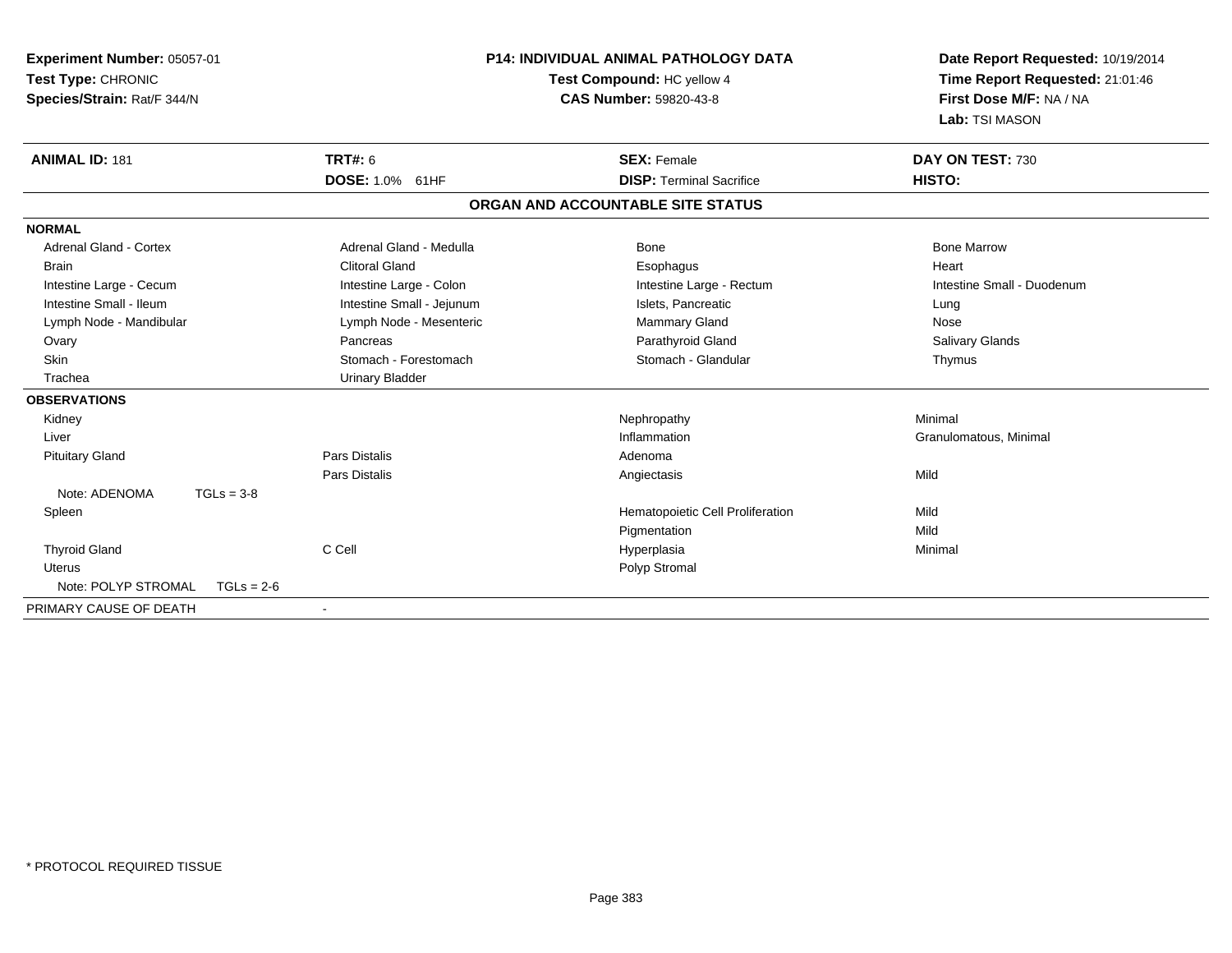| Experiment Number: 05057-01<br>Test Type: CHRONIC<br>Species/Strain: Rat/F 344/N<br><b>ANIMAL ID: 182</b> | <b>TRT#: 6</b>             | <b>P14: INDIVIDUAL ANIMAL PATHOLOGY DATA</b><br>Test Compound: HC yellow 4<br>CAS Number: 59820-43-8<br><b>SEX: Female</b> | Date Report Requested: 10/19/2014<br>Time Report Requested: 21:01:46<br>First Dose M/F: NA / NA<br>Lab: TSI MASON<br>DAY ON TEST: 729 |
|-----------------------------------------------------------------------------------------------------------|----------------------------|----------------------------------------------------------------------------------------------------------------------------|---------------------------------------------------------------------------------------------------------------------------------------|
|                                                                                                           | DOSE: 1.0% 61HF            | <b>DISP: Terminal Sacrifice</b>                                                                                            | HISTO:                                                                                                                                |
|                                                                                                           |                            | ORGAN AND ACCOUNTABLE SITE STATUS                                                                                          |                                                                                                                                       |
| <b>NORMAL</b>                                                                                             |                            |                                                                                                                            |                                                                                                                                       |
| <b>Adrenal Gland - Cortex</b>                                                                             | Adrenal Gland - Medulla    | <b>Bone</b>                                                                                                                | <b>Bone Marrow</b>                                                                                                                    |
| <b>Brain</b>                                                                                              | <b>Clitoral Gland</b>      | Esophagus                                                                                                                  | Eye                                                                                                                                   |
| Harderian Gland                                                                                           | Heart                      | Intestine Large - Cecum                                                                                                    | Intestine Large - Colon                                                                                                               |
| Intestine Large - Rectum                                                                                  | Intestine Small - Duodenum | Intestine Small - Ileum                                                                                                    | Intestine Small - Jejunum                                                                                                             |
| Islets, Pancreatic                                                                                        | Lung                       | Lymph Node - Mandibular                                                                                                    | Lymph Node - Mesenteric                                                                                                               |
| Nose                                                                                                      | Ovary                      | Pancreas                                                                                                                   | Parathyroid Gland                                                                                                                     |
| <b>Pituitary Gland</b>                                                                                    | Salivary Glands            | Skin                                                                                                                       | Stomach - Forestomach                                                                                                                 |
| Stomach - Glandular                                                                                       | Thymus                     | <b>Thyroid Gland</b>                                                                                                       | Trachea                                                                                                                               |
| <b>Urinary Bladder</b>                                                                                    | <b>Uterus</b>              |                                                                                                                            |                                                                                                                                       |
| <b>MISSING</b>                                                                                            |                            |                                                                                                                            |                                                                                                                                       |
| Mammary Gland                                                                                             |                            |                                                                                                                            |                                                                                                                                       |
| <b>OBSERVATIONS</b>                                                                                       |                            |                                                                                                                            |                                                                                                                                       |
| Kidney                                                                                                    |                            | Nephropathy                                                                                                                | Minimal                                                                                                                               |
| Liver                                                                                                     |                            | <b>Basophilic Focus</b>                                                                                                    |                                                                                                                                       |
|                                                                                                           |                            | Hepatodiaphragmatic Nodule                                                                                                 |                                                                                                                                       |
|                                                                                                           | <b>Bile Duct</b>           | Hyperplasia                                                                                                                | Mild                                                                                                                                  |
| Note: ANOM HEPAT LOB<br>$TGLs = 4-3.1$                                                                    |                            |                                                                                                                            |                                                                                                                                       |
| Spleen                                                                                                    |                            | Hematopoietic Cell Proliferation                                                                                           | Mild                                                                                                                                  |
|                                                                                                           |                            | Pigmentation                                                                                                               | Mild                                                                                                                                  |
| PRIMARY CAUSE OF DEATH                                                                                    |                            |                                                                                                                            |                                                                                                                                       |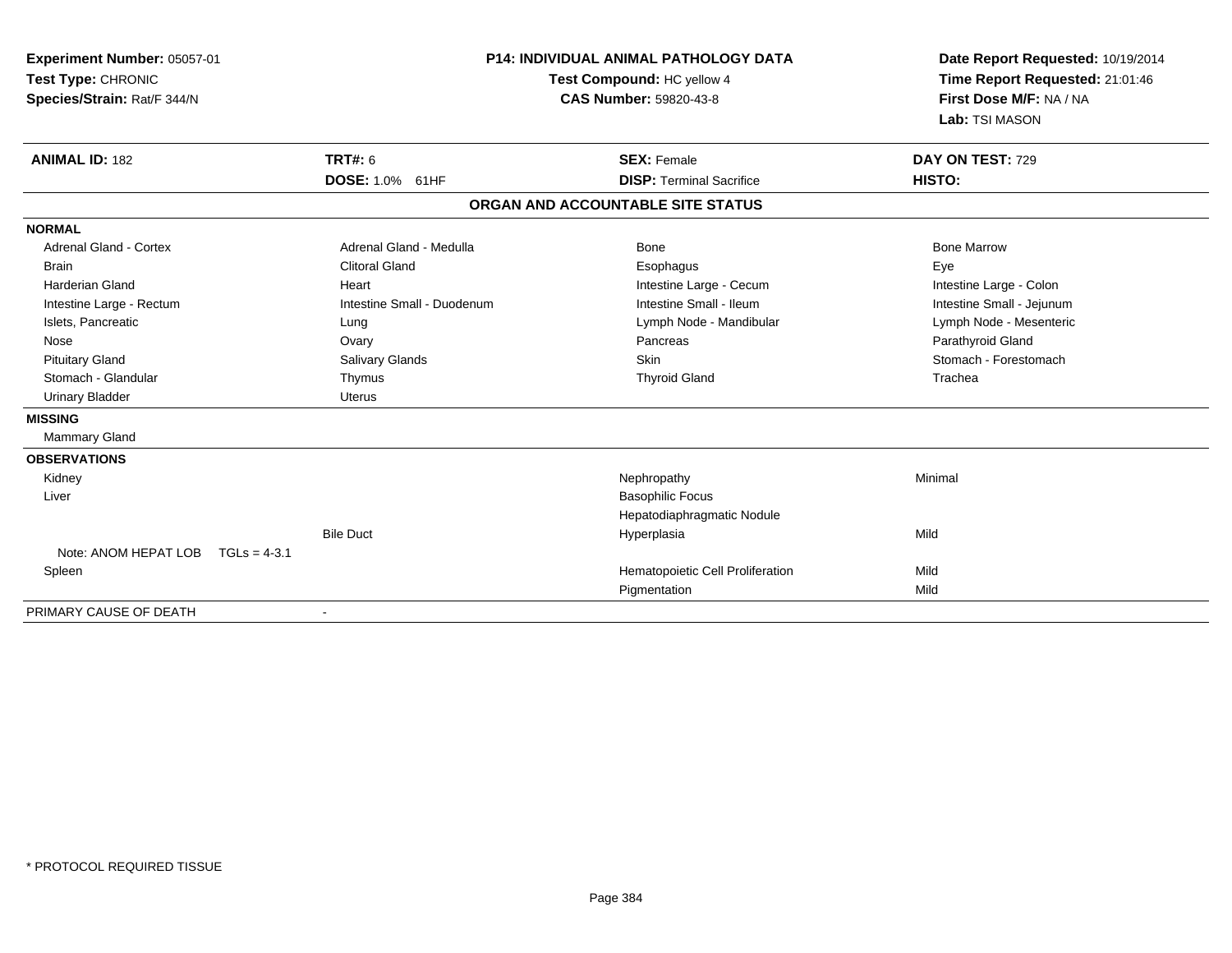| Experiment Number: 05057-01<br>Test Type: CHRONIC<br>Species/Strain: Rat/F 344/N |                          | P14: INDIVIDUAL ANIMAL PATHOLOGY DATA<br>Test Compound: HC yellow 4<br><b>CAS Number: 59820-43-8</b> | Date Report Requested: 10/19/2014<br>Time Report Requested: 21:01:46<br>First Dose M/F: NA / NA<br>Lab: TSI MASON |  |
|----------------------------------------------------------------------------------|--------------------------|------------------------------------------------------------------------------------------------------|-------------------------------------------------------------------------------------------------------------------|--|
| <b>ANIMAL ID: 184</b>                                                            | <b>TRT#: 6</b>           | <b>SEX: Female</b>                                                                                   | DAY ON TEST: 729                                                                                                  |  |
|                                                                                  | DOSE: 1.0% 61HF          | <b>DISP: Terminal Sacrifice</b>                                                                      | HISTO:                                                                                                            |  |
|                                                                                  |                          | ORGAN AND ACCOUNTABLE SITE STATUS                                                                    |                                                                                                                   |  |
| <b>NORMAL</b>                                                                    |                          |                                                                                                      |                                                                                                                   |  |
| <b>Adrenal Gland - Cortex</b>                                                    | Adrenal Gland - Medulla  | <b>Bone</b>                                                                                          | <b>Bone Marrow</b>                                                                                                |  |
| <b>Brain</b>                                                                     | <b>Clitoral Gland</b>    | Esophagus                                                                                            | Intestine Large - Cecum                                                                                           |  |
| Intestine Large - Colon                                                          | Intestine Large - Rectum | Intestine Small - Duodenum                                                                           | Intestine Small - Ileum                                                                                           |  |
| Intestine Small - Jejunum                                                        | Islets, Pancreatic       | Lung                                                                                                 | Lymph Node - Mandibular                                                                                           |  |
| Lymph Node - Mesenteric                                                          | Nose                     | Ovary                                                                                                | Pancreas                                                                                                          |  |
| Parathyroid Gland                                                                | Salivary Glands          | Skin                                                                                                 | Stomach - Forestomach                                                                                             |  |
| Stomach - Glandular                                                              | <b>Thyroid Gland</b>     | Trachea                                                                                              | <b>Urinary Bladder</b>                                                                                            |  |
| <b>Uterus</b>                                                                    |                          |                                                                                                      |                                                                                                                   |  |
| <b>MISSING</b>                                                                   |                          |                                                                                                      |                                                                                                                   |  |
| Thymus                                                                           |                          |                                                                                                      |                                                                                                                   |  |
| <b>OBSERVATIONS</b>                                                              |                          |                                                                                                      |                                                                                                                   |  |
| Heart                                                                            |                          | Cardiomyopathy                                                                                       | Mild                                                                                                              |  |
| Kidney                                                                           |                          | Nephropathy                                                                                          | Moderate                                                                                                          |  |
| Note: NEPHROPATHY<br>$TGLs = 5-4$                                                |                          |                                                                                                      |                                                                                                                   |  |
| Liver                                                                            |                          | <b>Basophilic Focus</b>                                                                              |                                                                                                                   |  |
|                                                                                  |                          | Hepatodiaphragmatic Nodule                                                                           |                                                                                                                   |  |
|                                                                                  | <b>Bile Duct</b>         | Hyperplasia                                                                                          | Mild                                                                                                              |  |
|                                                                                  |                          | Inflammation                                                                                         | Granulomatous, Minimal                                                                                            |  |
| Note: ANOM HEPAT LOB<br>$TGLs = 3-3.1, 4-3.1$                                    |                          |                                                                                                      |                                                                                                                   |  |
| Lymph Node                                                                       | Mediastinal              | <b>Infiltration Cellular</b>                                                                         | Histiocyte, Mild                                                                                                  |  |
| <b>Mammary Gland</b>                                                             |                          | Fibroadenoma                                                                                         |                                                                                                                   |  |
|                                                                                  |                          | Galactocele                                                                                          |                                                                                                                   |  |
| [Galactocele TGLS = 2-13]                                                        |                          |                                                                                                      |                                                                                                                   |  |
| <b>Pituitary Gland</b>                                                           | Pars Distalis            | Hyperplasia                                                                                          | Mild                                                                                                              |  |
| Spleen                                                                           |                          | Hematopoietic Cell Proliferation                                                                     | Mild                                                                                                              |  |
|                                                                                  |                          | Pigmentation                                                                                         | Mild                                                                                                              |  |
| PRIMARY CAUSE OF DEATH                                                           | $\sim$                   |                                                                                                      |                                                                                                                   |  |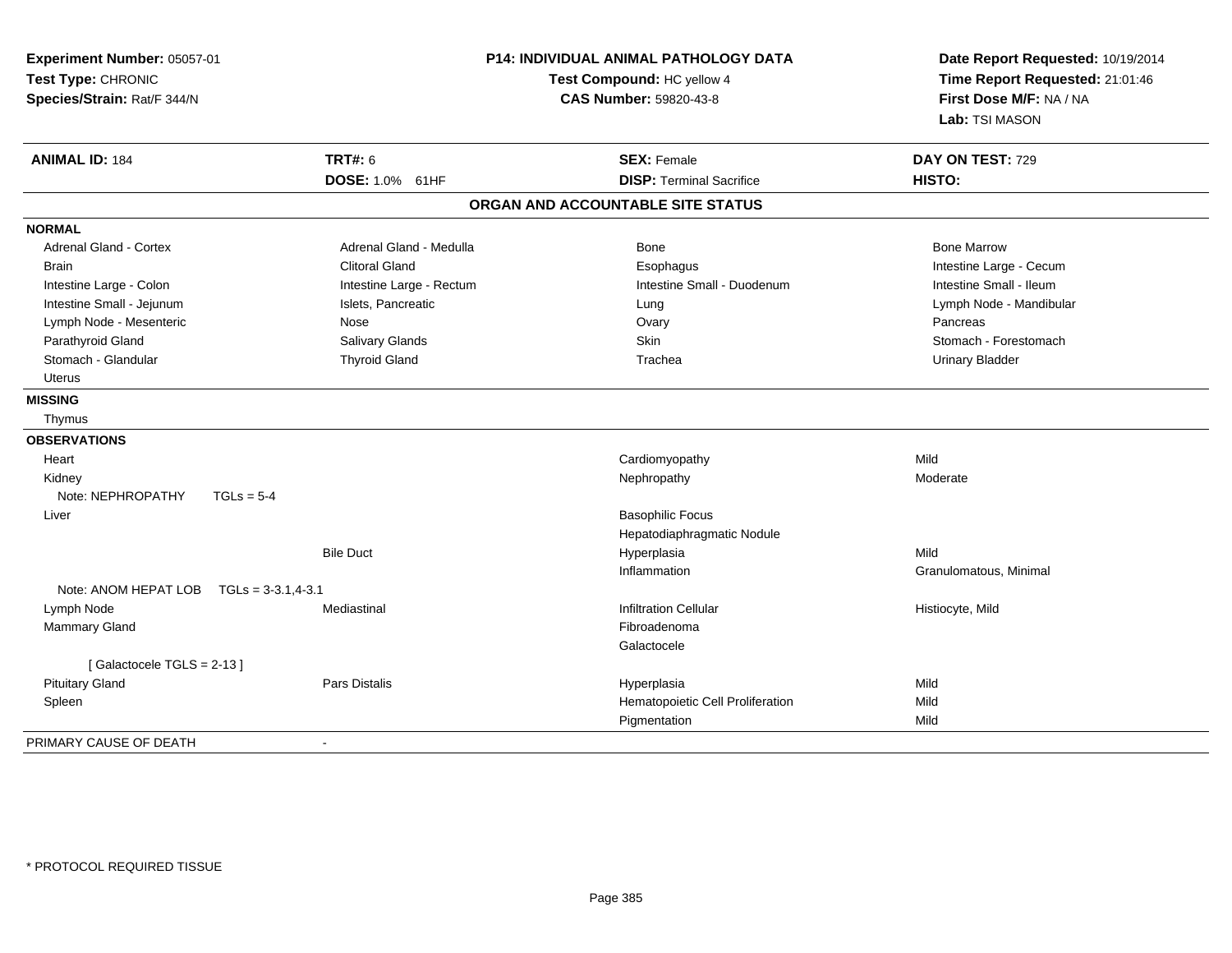| Experiment Number: 05057-01   | <b>P14: INDIVIDUAL ANIMAL PATHOLOGY DATA</b><br>Test Compound: HC yellow 4<br><b>CAS Number: 59820-43-8</b> |                                   | Date Report Requested: 10/19/2014<br>Time Report Requested: 21:01:46<br>First Dose M/F: NA / NA |
|-------------------------------|-------------------------------------------------------------------------------------------------------------|-----------------------------------|-------------------------------------------------------------------------------------------------|
| Test Type: CHRONIC            |                                                                                                             |                                   |                                                                                                 |
| Species/Strain: Rat/F 344/N   |                                                                                                             |                                   |                                                                                                 |
|                               |                                                                                                             |                                   | Lab: TSI MASON                                                                                  |
| <b>ANIMAL ID: 185</b>         | <b>TRT#: 6</b>                                                                                              | <b>SEX: Female</b>                | DAY ON TEST: 710                                                                                |
|                               | DOSE: 1.0% 61HF                                                                                             | <b>DISP: Moribund</b>             | HISTO:                                                                                          |
|                               |                                                                                                             | ORGAN AND ACCOUNTABLE SITE STATUS |                                                                                                 |
| <b>NORMAL</b>                 |                                                                                                             |                                   |                                                                                                 |
| <b>Adrenal Gland - Cortex</b> | Adrenal Gland - Medulla                                                                                     | <b>Bone</b>                       | <b>Bone Marrow</b>                                                                              |
| <b>Brain</b>                  | <b>Clitoral Gland</b>                                                                                       | Esophagus                         | <b>Harderian Gland</b>                                                                          |
| Heart                         | Intestine Large - Cecum                                                                                     | Intestine Large - Colon           | Intestine Large - Rectum                                                                        |
| Intestine Small - Duodenum    | Intestine Small - Ileum                                                                                     | Intestine Small - Jejunum         | Islets, Pancreatic                                                                              |
| Lung                          | Lymph Node - Mandibular                                                                                     | Lymph Node - Mesenteric           | Mammary Gland                                                                                   |
| Nose                          | Ovary                                                                                                       | Pancreas                          | Parathyroid Gland                                                                               |
| <b>Salivary Glands</b>        | <b>Skin</b>                                                                                                 | Spinal Cord                       | Stomach - Forestomach                                                                           |
| Stomach - Glandular           | Thymus                                                                                                      | <b>Thyroid Gland</b>              | Trachea                                                                                         |
| <b>Urinary Bladder</b>        | <b>Uterus</b>                                                                                               |                                   |                                                                                                 |
| <b>OBSERVATIONS</b>           |                                                                                                             |                                   |                                                                                                 |
| Eye                           | Lens                                                                                                        | Cataract                          | Mild                                                                                            |
| Kidney                        |                                                                                                             | Nephropathy                       | Minimal                                                                                         |
| Liver                         |                                                                                                             | <b>Basophilic Focus</b>           |                                                                                                 |
|                               |                                                                                                             | <b>Eosinophilic Focus</b>         |                                                                                                 |
|                               |                                                                                                             | Inflammation                      | Granulomatous, Minimal                                                                          |
| <b>Pituitary Gland</b>        | Pars Distalis                                                                                               | Adenoma                           |                                                                                                 |
|                               | Pars Distalis                                                                                               | Angiectasis                       | Moderate                                                                                        |
| Note: ADENOMA<br>$TGLs = 3-8$ |                                                                                                             |                                   |                                                                                                 |
| Spleen                        |                                                                                                             | Hematopoietic Cell Proliferation  | Mild                                                                                            |
|                               |                                                                                                             | Pigmentation                      | Mild                                                                                            |

-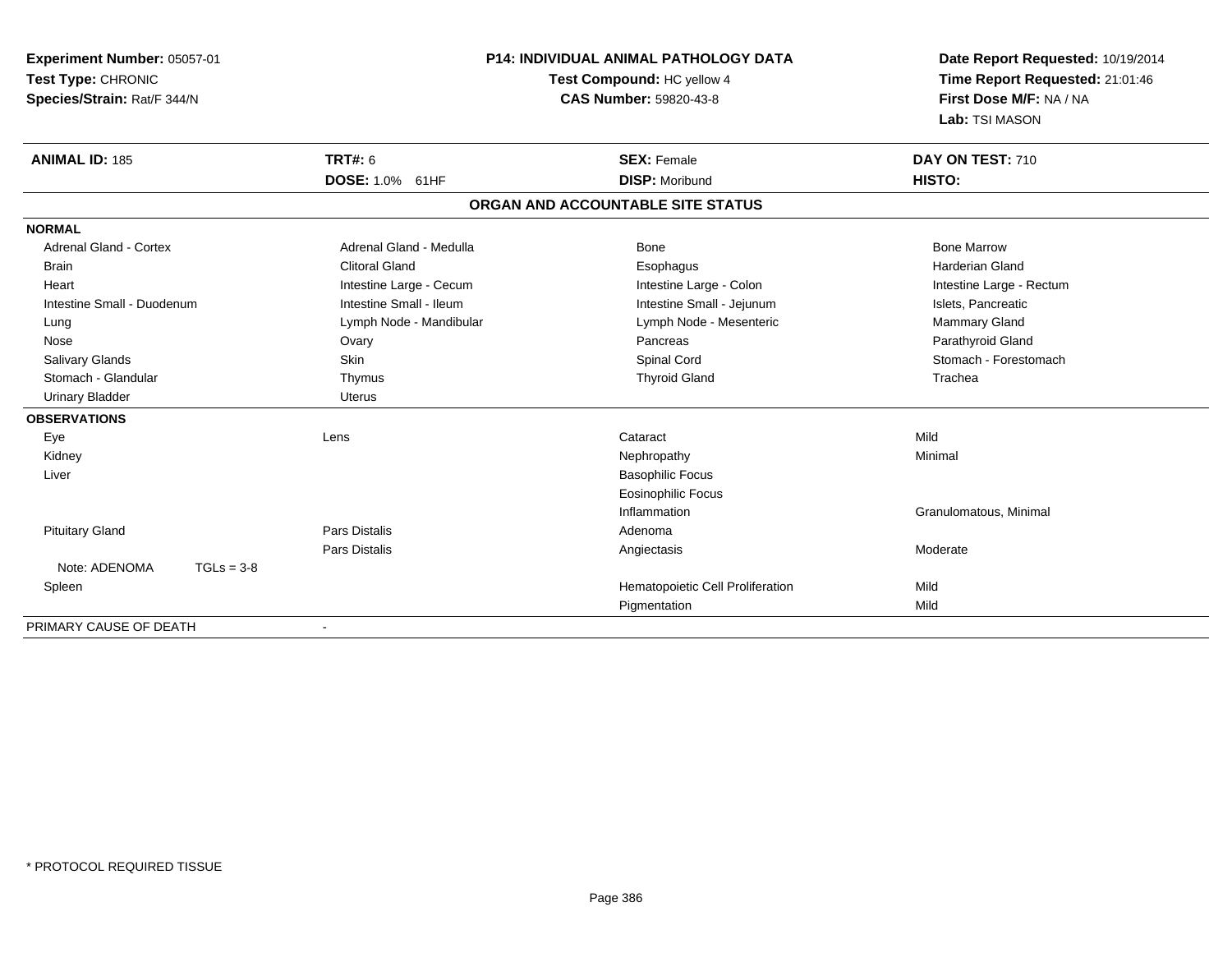| Experiment Number: 05057-01<br>Test Type: CHRONIC<br>Species/Strain: Rat/F 344/N |                           | <b>P14: INDIVIDUAL ANIMAL PATHOLOGY DATA</b><br>Test Compound: HC yellow 4<br><b>CAS Number: 59820-43-8</b> | Date Report Requested: 10/19/2014<br>Time Report Requested: 21:01:46<br>First Dose M/F: NA / NA<br>Lab: TSI MASON |
|----------------------------------------------------------------------------------|---------------------------|-------------------------------------------------------------------------------------------------------------|-------------------------------------------------------------------------------------------------------------------|
| <b>ANIMAL ID: 186</b>                                                            | <b>TRT#: 6</b>            | <b>SEX: Female</b>                                                                                          | DAY ON TEST: 729                                                                                                  |
|                                                                                  | <b>DOSE: 1.0%</b><br>61HF | <b>DISP: Terminal Sacrifice</b>                                                                             | HISTO:                                                                                                            |
|                                                                                  |                           | ORGAN AND ACCOUNTABLE SITE STATUS                                                                           |                                                                                                                   |
| <b>NORMAL</b>                                                                    |                           |                                                                                                             |                                                                                                                   |
| <b>Adrenal Gland - Cortex</b>                                                    | Adrenal Gland - Medulla   | Bone                                                                                                        | <b>Bone Marrow</b>                                                                                                |
| <b>Brain</b>                                                                     | <b>Clitoral Gland</b>     | Esophagus                                                                                                   | Intestine Large - Cecum                                                                                           |
| Intestine Large - Colon                                                          | Intestine Large - Rectum  | Intestine Small - Duodenum                                                                                  | Intestine Small - Ileum                                                                                           |
| Intestine Small - Jejunum                                                        | Islets, Pancreatic        | Lung                                                                                                        | Lymph Node - Mandibular                                                                                           |
| Lymph Node - Mesenteric                                                          | Nose                      | Pancreas                                                                                                    | Parathyroid Gland                                                                                                 |
| Salivary Glands                                                                  | Skin                      | Stomach - Forestomach                                                                                       | Stomach - Glandular                                                                                               |
| Thymus                                                                           | <b>Thyroid Gland</b>      | Trachea                                                                                                     | <b>Urinary Bladder</b>                                                                                            |
| <b>OBSERVATIONS</b>                                                              |                           |                                                                                                             |                                                                                                                   |
| Heart                                                                            |                           | Cardiomyopathy                                                                                              | Mild                                                                                                              |
| Kidney                                                                           |                           | Nephropathy                                                                                                 | Minimal                                                                                                           |
| Liver                                                                            |                           | <b>Basophilic Focus</b>                                                                                     |                                                                                                                   |
|                                                                                  | <b>Bile Duct</b>          | Hyperplasia                                                                                                 | Mild                                                                                                              |
|                                                                                  |                           | Inflammation                                                                                                | Granulomatous, Mild                                                                                               |
|                                                                                  |                           | <b>Mixed Cell Focus</b>                                                                                     |                                                                                                                   |
| Note: BASOPH FOCUS<br>$TGLs = 6-3$                                               |                           |                                                                                                             |                                                                                                                   |
| Lymph Node                                                                       | Mediastinal               | <b>Infiltration Cellular</b>                                                                                | Histiocyte, Mild                                                                                                  |
| <b>Mammary Gland</b>                                                             |                           | Fibroadenoma                                                                                                |                                                                                                                   |
|                                                                                  |                           | Galactocele                                                                                                 |                                                                                                                   |
| Note: FIBROADENOMA<br>$TGLs = 2-14$                                              |                           |                                                                                                             |                                                                                                                   |
| Ovary                                                                            |                           | Cyst                                                                                                        |                                                                                                                   |
| <b>Pituitary Gland</b>                                                           | Pars Distalis             | Adenoma                                                                                                     |                                                                                                                   |
| Note: ADENOMA<br>$TGLs = 9-8$                                                    |                           |                                                                                                             |                                                                                                                   |
| Spleen                                                                           |                           | <b>Infiltration Cellular</b>                                                                                | Histiocyte, Moderate                                                                                              |
|                                                                                  |                           | Pigmentation                                                                                                | Mild                                                                                                              |
| Note: INFILTRAT CELL TGLs = 5-3.1<br>Note: MULTIPLE NODULES OF HISTIOCYTES       |                           |                                                                                                             |                                                                                                                   |
| <b>Uterus</b>                                                                    |                           | Polyp Stromal                                                                                               |                                                                                                                   |
| Note: POLYP STROMAL<br>$TGLs = 3-6$                                              |                           |                                                                                                             |                                                                                                                   |
| PRIMARY CAUSE OF DEATH                                                           | $\blacksquare$            |                                                                                                             |                                                                                                                   |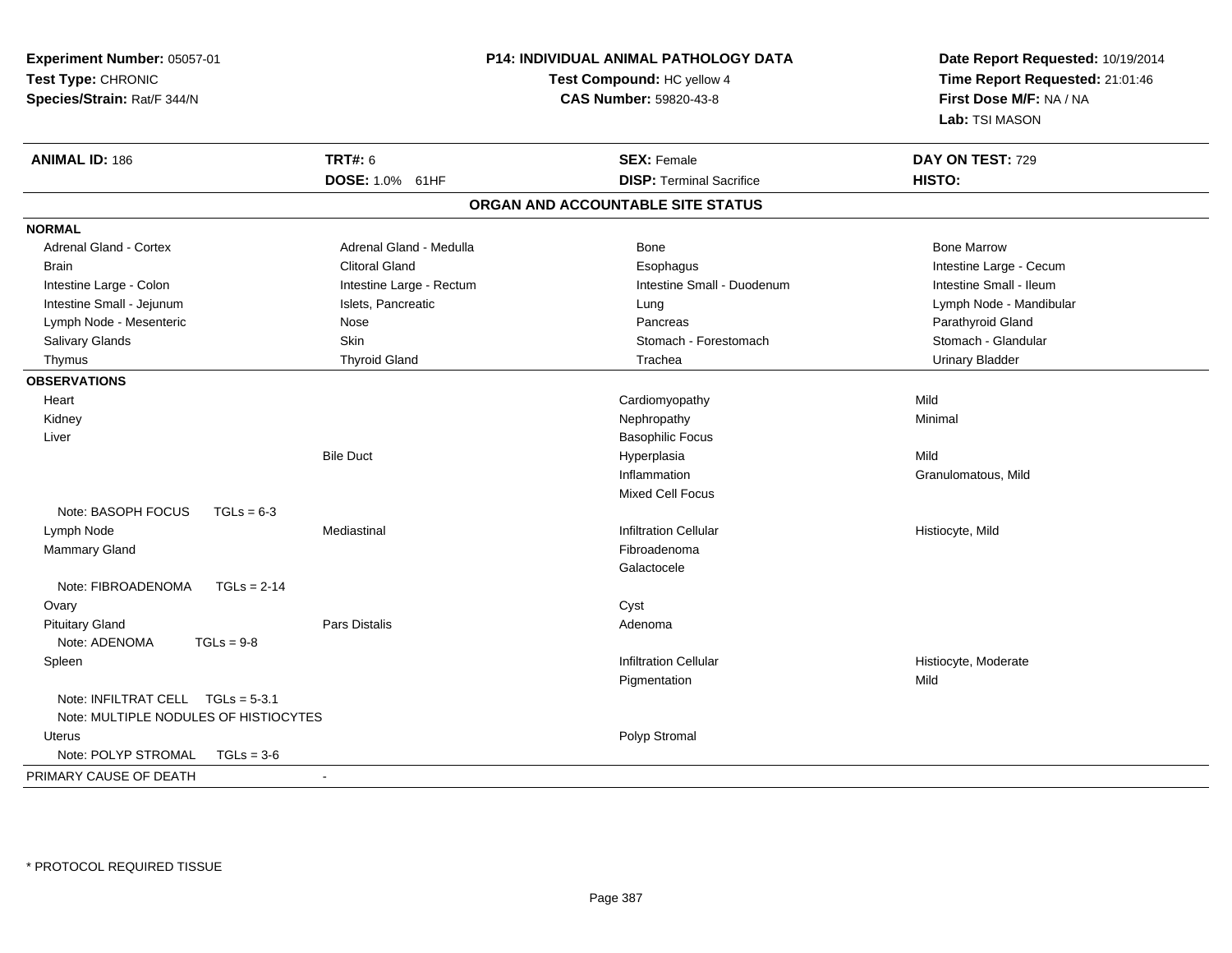| Experiment Number: 05057-01<br>Test Type: CHRONIC<br>Species/Strain: Rat/F 344/N |              |                          | <b>P14: INDIVIDUAL ANIMAL PATHOLOGY DATA</b><br>Test Compound: HC yellow 4<br><b>CAS Number: 59820-43-8</b> | Date Report Requested: 10/19/2014<br>Time Report Requested: 21:01:46<br>First Dose M/F: NA / NA<br>Lab: TSI MASON |
|----------------------------------------------------------------------------------|--------------|--------------------------|-------------------------------------------------------------------------------------------------------------|-------------------------------------------------------------------------------------------------------------------|
| <b>ANIMAL ID: 187</b>                                                            |              | <b>TRT#: 6</b>           | <b>SEX: Female</b>                                                                                          | DAY ON TEST: 715                                                                                                  |
|                                                                                  |              | <b>DOSE: 1.0% 61HF</b>   | <b>DISP: Moribund</b>                                                                                       | HISTO:                                                                                                            |
|                                                                                  |              |                          | ORGAN AND ACCOUNTABLE SITE STATUS                                                                           |                                                                                                                   |
| <b>NORMAL</b>                                                                    |              |                          |                                                                                                             |                                                                                                                   |
| <b>Adrenal Gland - Cortex</b>                                                    |              | Adrenal Gland - Medulla  | <b>Bone</b>                                                                                                 | <b>Bone Marrow</b>                                                                                                |
| <b>Brain</b>                                                                     |              | Esophagus                | Eye                                                                                                         | <b>Harderian Gland</b>                                                                                            |
| Heart                                                                            |              | Intestine Large - Cecum  | Intestine Large - Colon                                                                                     | Intestine Large - Rectum                                                                                          |
| Intestine Small - Duodenum                                                       |              | Intestine Small - Ileum  | Intestine Small - Jejunum                                                                                   | Islets, Pancreatic                                                                                                |
| Lymph Node - Mandibular                                                          |              | Lymph Node - Mesenteric  | Mammary Gland                                                                                               | Nose                                                                                                              |
| Ovary                                                                            |              | Pancreas                 | Parathyroid Gland                                                                                           | Salivary Glands                                                                                                   |
| Skin                                                                             |              | Stomach - Glandular      | Thymus                                                                                                      | <b>Thyroid Gland</b>                                                                                              |
| Trachea                                                                          |              | <b>Urinary Bladder</b>   | Uterus                                                                                                      |                                                                                                                   |
| <b>MISSING</b>                                                                   |              |                          |                                                                                                             |                                                                                                                   |
| <b>Clitoral Gland</b>                                                            |              |                          |                                                                                                             |                                                                                                                   |
| <b>OBSERVATIONS</b>                                                              |              |                          |                                                                                                             |                                                                                                                   |
| Kidney                                                                           |              |                          | Nephropathy                                                                                                 | Moderate                                                                                                          |
| Liver                                                                            |              |                          | <b>Basophilic Focus</b>                                                                                     |                                                                                                                   |
|                                                                                  |              |                          | Fatty Change                                                                                                | Focal, Moderate                                                                                                   |
|                                                                                  |              | <b>Bile Duct</b>         | Hyperplasia                                                                                                 | Mild                                                                                                              |
|                                                                                  |              |                          | Inflammation                                                                                                | Granulomatous, Minimal                                                                                            |
| Lung                                                                             |              |                          | Alveolar/Bronchiolar Adenoma                                                                                |                                                                                                                   |
| <b>Pituitary Gland</b>                                                           |              | <b>Pars Distalis</b>     | Adenoma                                                                                                     |                                                                                                                   |
| Note: ADENOMA                                                                    | $TGLs = 2-8$ |                          |                                                                                                             |                                                                                                                   |
| Spleen                                                                           |              |                          | Hematopoietic Cell Proliferation                                                                            | Mild                                                                                                              |
| Stomach                                                                          |              | Forestomach              | Acanthosis                                                                                                  | Mild                                                                                                              |
|                                                                                  |              | Forestomach              | Hyperkeratosis                                                                                              | Moderate                                                                                                          |
|                                                                                  |              | Forestomach              | Squamous Cell Papilloma                                                                                     |                                                                                                                   |
| Note: ACANTHOSIS                                                                 | $TGLs = 3-7$ |                          |                                                                                                             |                                                                                                                   |
| PRIMARY CAUSE OF DEATH                                                           |              | $\overline{\phantom{a}}$ |                                                                                                             |                                                                                                                   |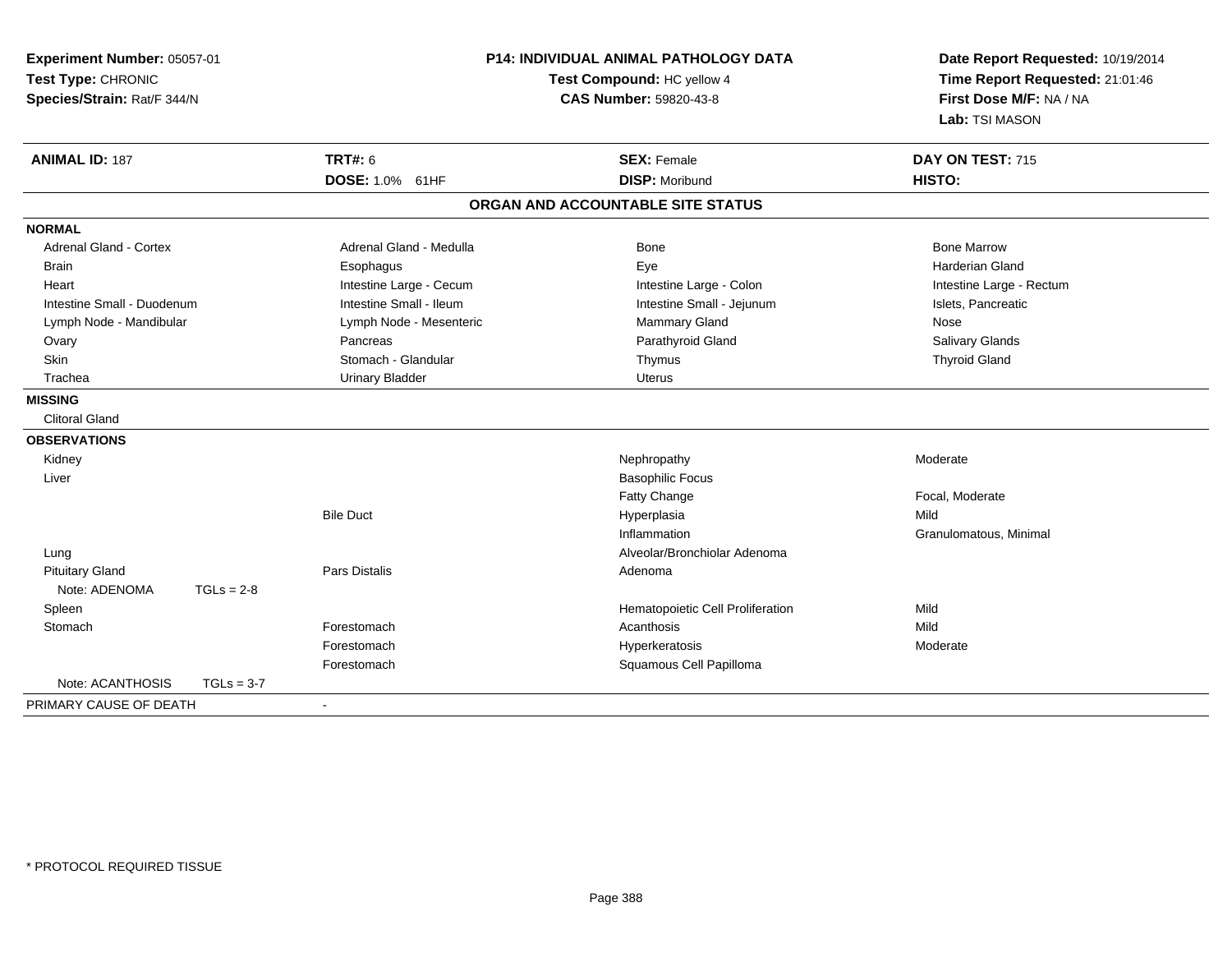| Experiment Number: 05057-01<br>Test Type: CHRONIC |                               | P14: INDIVIDUAL ANIMAL PATHOLOGY DATA<br>Test Compound: HC yellow 4 | Date Report Requested: 10/19/2014<br>Time Report Requested: 21:01:46 |
|---------------------------------------------------|-------------------------------|---------------------------------------------------------------------|----------------------------------------------------------------------|
| Species/Strain: Rat/F 344/N                       | <b>CAS Number: 59820-43-8</b> |                                                                     | First Dose M/F: NA / NA                                              |
|                                                   |                               |                                                                     | Lab: TSI MASON                                                       |
| <b>ANIMAL ID: 189</b>                             | <b>TRT#: 6</b>                | <b>SEX: Female</b>                                                  | DAY ON TEST: 729                                                     |
|                                                   | DOSE: 1.0% 61HF               | <b>DISP: Terminal Sacrifice</b>                                     | HISTO:                                                               |
|                                                   |                               | ORGAN AND ACCOUNTABLE SITE STATUS                                   |                                                                      |
| <b>NORMAL</b>                                     |                               |                                                                     |                                                                      |
| Adrenal Gland - Cortex                            | Adrenal Gland - Medulla       | <b>Bone</b>                                                         | <b>Bone Marrow</b>                                                   |
| <b>Brain</b>                                      | <b>Clitoral Gland</b>         | Esophagus                                                           | Eye                                                                  |
| <b>Harderian Gland</b>                            | Heart                         | Intestine Large - Cecum                                             | Intestine Large - Colon                                              |
| Intestine Large - Rectum                          | Intestine Small - Duodenum    | Intestine Small - Ileum                                             | Intestine Small - Jejunum                                            |
| Islets, Pancreatic                                | Kidney                        | Lung                                                                | Lymph Node - Mandibular                                              |
| Lymph Node - Mesenteric                           | Nose                          | Ovary                                                               | Pancreas                                                             |
| Parathyroid Gland                                 | Salivary Glands               | Skin                                                                | Stomach - Forestomach                                                |
| Stomach - Glandular                               | Thymus                        | Trachea                                                             | <b>Urinary Bladder</b>                                               |
| Uterus                                            |                               |                                                                     |                                                                      |
| <b>OBSERVATIONS</b>                               |                               |                                                                     |                                                                      |
| Liver                                             |                               | <b>Basophilic Focus</b>                                             |                                                                      |
|                                                   |                               | Inflammation                                                        | Granulomatous, Minimal                                               |
| Mammary Gland                                     |                               | Fibroadenoma                                                        | Multiple                                                             |
|                                                   |                               | Galactocele                                                         |                                                                      |
| Note: FIBROADENOMA<br>$TGLs = 3-14,4-15$          |                               |                                                                     |                                                                      |
| <b>Pituitary Gland</b>                            | <b>Pars Distalis</b>          | Angiectasis                                                         | Mild                                                                 |
|                                                   | <b>Pars Distalis</b>          | Cyst                                                                |                                                                      |
|                                                   | <b>Pars Distalis</b>          | Hyperplasia                                                         | Minimal                                                              |
| Note: CYST<br>$TGLs = 5-8$                        |                               |                                                                     |                                                                      |
| Spleen                                            |                               | Hematopoietic Cell Proliferation                                    | Mild                                                                 |
| <b>Thyroid Gland</b>                              | C Cell                        | Hyperplasia                                                         | Mild                                                                 |
| PRIMARY CAUSE OF DEATH                            |                               |                                                                     |                                                                      |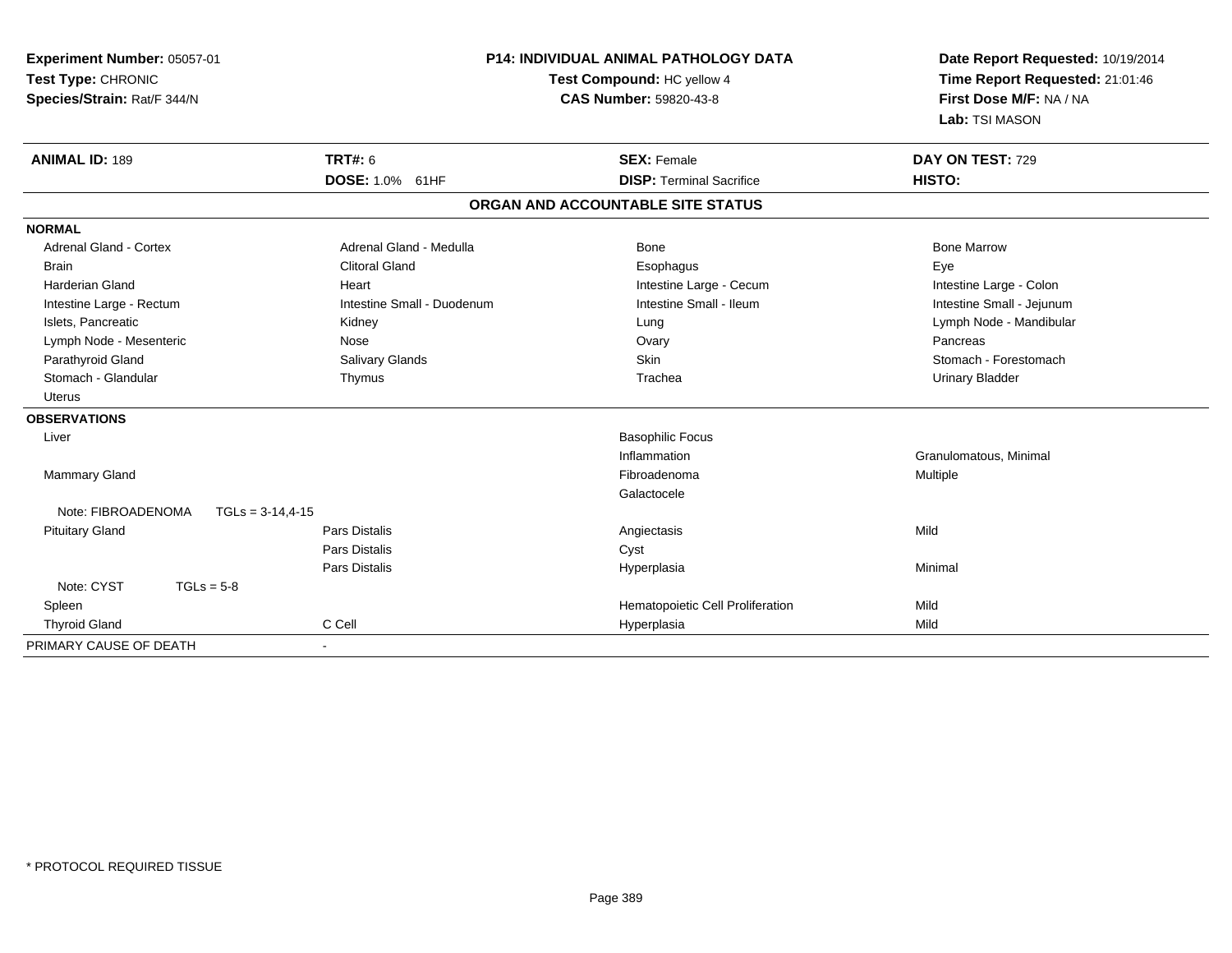| Experiment Number: 05057-01<br>Test Type: CHRONIC<br>Species/Strain: Rat/F 344/N |                            | P14: INDIVIDUAL ANIMAL PATHOLOGY DATA<br>Test Compound: HC yellow 4<br>CAS Number: 59820-43-8 | Date Report Requested: 10/19/2014<br>Time Report Requested: 21:01:46<br>First Dose M/F: NA / NA<br>Lab: TSI MASON |  |
|----------------------------------------------------------------------------------|----------------------------|-----------------------------------------------------------------------------------------------|-------------------------------------------------------------------------------------------------------------------|--|
| <b>ANIMAL ID: 190</b>                                                            | <b>TRT#: 6</b>             | <b>SEX: Female</b>                                                                            | DAY ON TEST: 730                                                                                                  |  |
|                                                                                  | DOSE: 1.0% 61HF            | <b>DISP: Terminal Sacrifice</b>                                                               | HISTO:                                                                                                            |  |
|                                                                                  |                            | ORGAN AND ACCOUNTABLE SITE STATUS                                                             |                                                                                                                   |  |
| <b>NORMAL</b>                                                                    |                            |                                                                                               |                                                                                                                   |  |
| <b>Adrenal Gland - Cortex</b>                                                    | Adrenal Gland - Medulla    | Bone                                                                                          | <b>Bone Marrow</b>                                                                                                |  |
| <b>Brain</b>                                                                     | Esophagus                  | Heart                                                                                         | Intestine Large - Cecum                                                                                           |  |
| Intestine Large - Rectum                                                         | Intestine Small - Duodenum | Intestine Small - Ileum                                                                       | Intestine Small - Jejunum                                                                                         |  |
| Islets, Pancreatic                                                               | Lung                       | Lymph Node - Mandibular                                                                       | Lymph Node - Mesenteric                                                                                           |  |
| Nose                                                                             | Pancreas                   | Parathyroid Gland                                                                             | Salivary Glands                                                                                                   |  |
| Skin                                                                             | Stomach - Forestomach      | Stomach - Glandular                                                                           | Thymus                                                                                                            |  |
| Trachea                                                                          | <b>Urinary Bladder</b>     | Uterus                                                                                        |                                                                                                                   |  |
| <b>MISSING</b>                                                                   |                            |                                                                                               |                                                                                                                   |  |
| Intestine Large - Colon                                                          |                            |                                                                                               |                                                                                                                   |  |
| <b>OBSERVATIONS</b>                                                              |                            |                                                                                               |                                                                                                                   |  |
| <b>Clitoral Gland</b>                                                            |                            | Adenoma                                                                                       |                                                                                                                   |  |
| Note: ADENOMA<br>$TGLs = 7-10$                                                   |                            |                                                                                               |                                                                                                                   |  |
| Kidney                                                                           |                            | Nephropathy                                                                                   | Minimal                                                                                                           |  |
| Liver                                                                            |                            | <b>Basophilic Focus</b>                                                                       |                                                                                                                   |  |
|                                                                                  | <b>Bile Duct</b>           | Hyperplasia                                                                                   | Minimal                                                                                                           |  |
|                                                                                  |                            | Inflammation                                                                                  | Granulomatous, Minimal                                                                                            |  |
|                                                                                  |                            | <b>Mixed Cell Focus</b>                                                                       |                                                                                                                   |  |
| Note: MIXED CL FOCUS<br>$TGLs = 6-3.1$                                           |                            |                                                                                               |                                                                                                                   |  |
| Mammary Gland                                                                    |                            | Fibroadenoma                                                                                  |                                                                                                                   |  |
|                                                                                  |                            | Galactocele                                                                                   |                                                                                                                   |  |
| Note: FIBROADENOMA<br>$TGLs = 2-13$                                              |                            |                                                                                               |                                                                                                                   |  |
| Ovary                                                                            |                            | Cyst                                                                                          |                                                                                                                   |  |
| Note: CYST<br>$TGLs = 3-6$                                                       |                            |                                                                                               |                                                                                                                   |  |
| <b>Pituitary Gland</b>                                                           | <b>Pars Distalis</b>       | Adenoma                                                                                       |                                                                                                                   |  |
|                                                                                  | <b>Pars Distalis</b>       | Angiectasis                                                                                   | Mild                                                                                                              |  |
| Note: ADENOMA<br>$TGLs = 5-8$                                                    |                            |                                                                                               |                                                                                                                   |  |
| Spleen                                                                           |                            | Hematopoietic Cell Proliferation                                                              | Mild                                                                                                              |  |
|                                                                                  |                            | Pigmentation                                                                                  | Mild                                                                                                              |  |
| <b>Thyroid Gland</b>                                                             | C Cell                     | Hyperplasia                                                                                   | Minimal                                                                                                           |  |

PRIMARY CAUSE OF DEATH-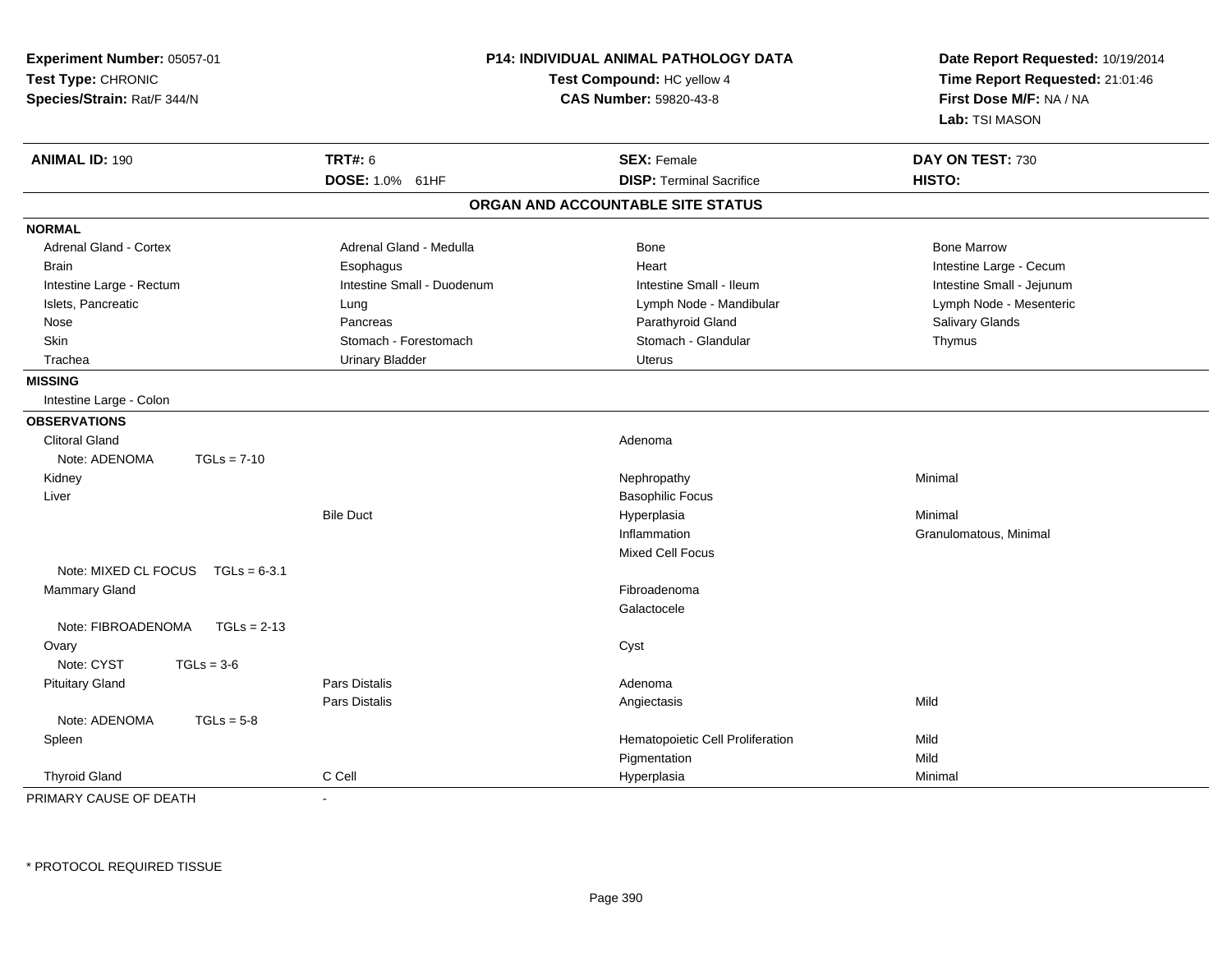| <b>Experiment Number: 05057-01</b><br>Test Compound: HC yellow 4<br>Test Type: CHRONIC<br>Species/Strain: Rat/F 344/N<br><b>CAS Number: 59820-43-8</b> |                                   | <b>P14: INDIVIDUAL ANIMAL PATHOLOGY DATA</b>          | Date Report Requested: 10/19/2014<br>Time Report Requested: 21:01:46<br>First Dose M/F: NA / NA<br>Lab: TSI MASON |  |
|--------------------------------------------------------------------------------------------------------------------------------------------------------|-----------------------------------|-------------------------------------------------------|-------------------------------------------------------------------------------------------------------------------|--|
| <b>ANIMAL ID: 190</b>                                                                                                                                  | TRT#: 6<br><b>DOSE: 1.0% 61HF</b> | <b>SEX:</b> Female<br><b>DISP: Terminal Sacrifice</b> | DAY ON TEST: 730<br>HISTO:                                                                                        |  |
|                                                                                                                                                        |                                   | ORGAN AND ACCOUNTABLE SITE STATUS                     |                                                                                                                   |  |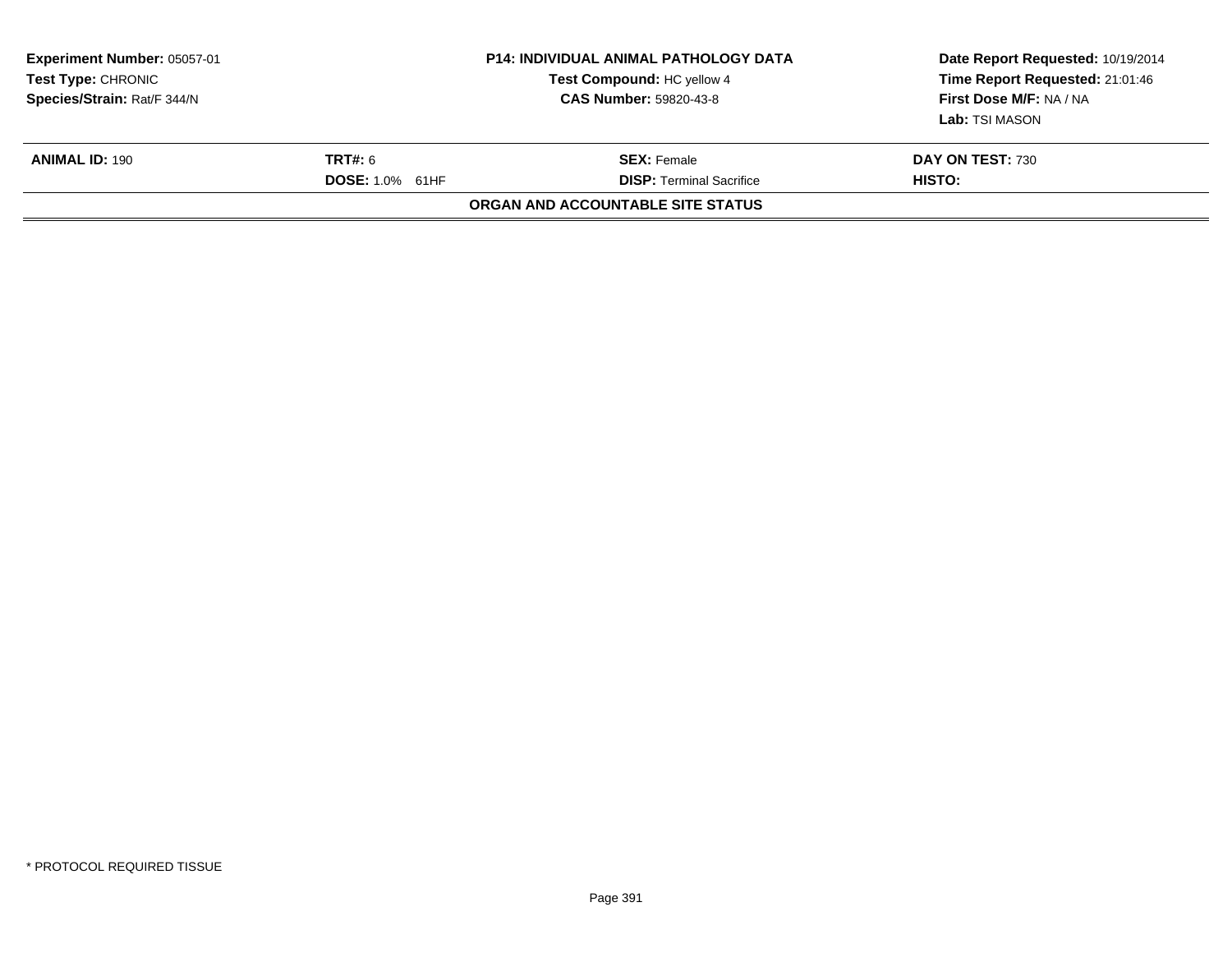| Experiment Number: 05057-01<br>Test Type: CHRONIC<br>Species/Strain: Rat/F 344/N |                         | <b>P14: INDIVIDUAL ANIMAL PATHOLOGY DATA</b><br>Test Compound: HC yellow 4<br><b>CAS Number: 59820-43-8</b> | Date Report Requested: 10/19/2014<br>Time Report Requested: 21:01:46<br>First Dose M/F: NA / NA<br>Lab: TSI MASON |
|----------------------------------------------------------------------------------|-------------------------|-------------------------------------------------------------------------------------------------------------|-------------------------------------------------------------------------------------------------------------------|
| <b>ANIMAL ID: 192</b>                                                            | <b>TRT#: 6</b>          | <b>SEX: Female</b>                                                                                          | DAY ON TEST: 729                                                                                                  |
|                                                                                  | <b>DOSE: 1.0% 61HF</b>  | <b>DISP: Terminal Sacrifice</b>                                                                             | HISTO:                                                                                                            |
|                                                                                  |                         | ORGAN AND ACCOUNTABLE SITE STATUS                                                                           |                                                                                                                   |
| <b>NORMAL</b>                                                                    |                         |                                                                                                             |                                                                                                                   |
| <b>Adrenal Gland - Cortex</b>                                                    | Adrenal Gland - Medulla | Bone                                                                                                        | <b>Bone Marrow</b>                                                                                                |
| <b>Brain</b>                                                                     | Esophagus               | Eye                                                                                                         | <b>Harderian Gland</b>                                                                                            |
| Heart                                                                            | Intestine Large - Cecum | Intestine Large - Colon                                                                                     | Intestine Large - Rectum                                                                                          |
| Intestine Small - Duodenum                                                       | Intestine Small - Ileum | Intestine Small - Jejunum                                                                                   | Islets, Pancreatic                                                                                                |
| Lung                                                                             | Lymph Node - Mandibular | Lymph Node - Mesenteric                                                                                     | Nose                                                                                                              |
| Ovary                                                                            | Pancreas                | Parathyroid Gland                                                                                           | <b>Salivary Glands</b>                                                                                            |
| Stomach - Forestomach                                                            | Stomach - Glandular     | Thymus                                                                                                      | <b>Thyroid Gland</b>                                                                                              |
| Trachea                                                                          | <b>Urinary Bladder</b>  | <b>Uterus</b>                                                                                               |                                                                                                                   |
| <b>MISSING</b>                                                                   |                         |                                                                                                             |                                                                                                                   |
| Mammary Gland                                                                    | Skin                    |                                                                                                             |                                                                                                                   |
| <b>OBSERVATIONS</b>                                                              |                         |                                                                                                             |                                                                                                                   |
| <b>Clitoral Gland</b>                                                            |                         | Carcinoma                                                                                                   |                                                                                                                   |
| [Carcinoma TGLS = $3-10$ ]                                                       |                         |                                                                                                             |                                                                                                                   |
| Kidney                                                                           |                         | Nephropathy                                                                                                 | Minimal                                                                                                           |
| Liver                                                                            |                         | <b>Basophilic Focus</b>                                                                                     |                                                                                                                   |
|                                                                                  |                         | Hepatodiaphragmatic Nodule                                                                                  |                                                                                                                   |
|                                                                                  | <b>Bile Duct</b>        | Hyperplasia                                                                                                 | Mild                                                                                                              |
|                                                                                  |                         | Inflammation                                                                                                | Granulomatous, Mild                                                                                               |
| [Hyperplasia TGLS = 4-3]                                                         |                         |                                                                                                             |                                                                                                                   |
| <b>Pituitary Gland</b>                                                           | <b>Pars Distalis</b>    | Adenoma                                                                                                     |                                                                                                                   |
| Spleen                                                                           |                         | Hematopoietic Cell Proliferation                                                                            | Mild                                                                                                              |
|                                                                                  |                         | Pigmentation                                                                                                | Mild                                                                                                              |
| PRIMARY CAUSE OF DEATH                                                           | $\sim$                  |                                                                                                             |                                                                                                                   |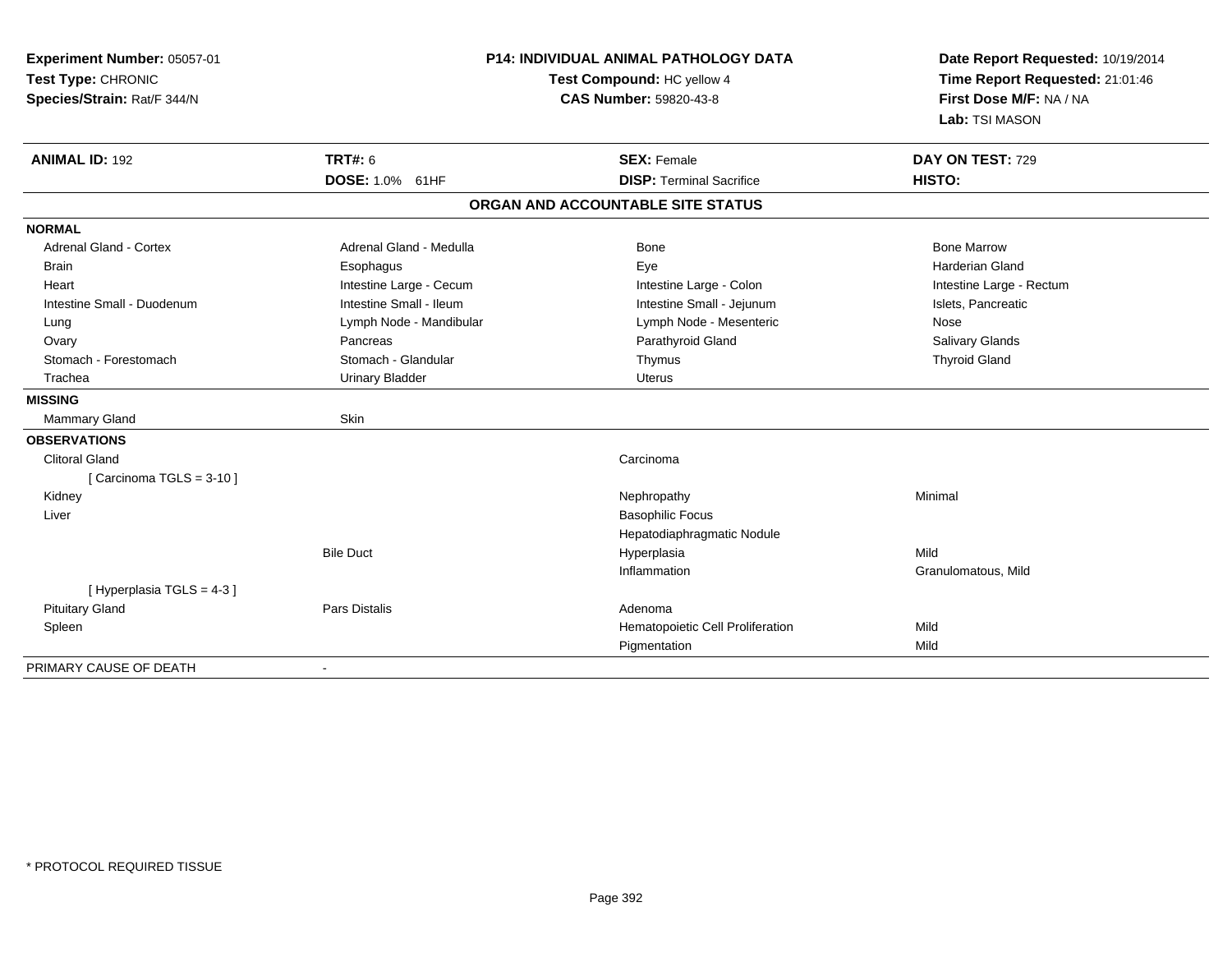| Experiment Number: 05057-01<br>Test Type: CHRONIC<br>Species/Strain: Rat/F 344/N |                           | P14: INDIVIDUAL ANIMAL PATHOLOGY DATA<br>Test Compound: HC yellow 4<br>CAS Number: 59820-43-8 | Date Report Requested: 10/19/2014<br>Time Report Requested: 21:01:46<br>First Dose M/F: NA / NA<br>Lab: TSI MASON |
|----------------------------------------------------------------------------------|---------------------------|-----------------------------------------------------------------------------------------------|-------------------------------------------------------------------------------------------------------------------|
| <b>ANIMAL ID: 193</b>                                                            | <b>TRT#: 6</b>            | <b>SEX: Female</b>                                                                            | DAY ON TEST: 729                                                                                                  |
|                                                                                  | DOSE: 1.0% 61HF           | <b>DISP: Terminal Sacrifice</b>                                                               | HISTO:                                                                                                            |
|                                                                                  |                           | ORGAN AND ACCOUNTABLE SITE STATUS                                                             |                                                                                                                   |
| <b>NORMAL</b>                                                                    |                           |                                                                                               |                                                                                                                   |
| <b>Adrenal Gland - Cortex</b>                                                    | Adrenal Gland - Medulla   | Bone                                                                                          | <b>Bone Marrow</b>                                                                                                |
| <b>Brain</b>                                                                     | <b>Clitoral Gland</b>     | Esophagus                                                                                     | <b>Harderian Gland</b>                                                                                            |
| Intestine Large - Cecum                                                          | Intestine Large - Colon   | Intestine Large - Rectum                                                                      | Intestine Small - Duodenum                                                                                        |
| Intestine Small - Ileum                                                          | Intestine Small - Jejunum | Islets, Pancreatic                                                                            | Kidney                                                                                                            |
| Mammary Gland                                                                    | Nose                      | Parathyroid Gland                                                                             | Salivary Glands                                                                                                   |
| Skin                                                                             | Stomach - Forestomach     | Stomach - Glandular                                                                           | <b>Thyroid Gland</b>                                                                                              |
| Trachea                                                                          | <b>Urinary Bladder</b>    | <b>Uterus</b>                                                                                 |                                                                                                                   |
| <b>OBSERVATIONS</b>                                                              |                           |                                                                                               |                                                                                                                   |
| Eye                                                                              | Lens                      | Cataract                                                                                      | Mild                                                                                                              |
| Note: CATARACT<br>$TGLs = 1-13$                                                  |                           |                                                                                               |                                                                                                                   |
| Heart                                                                            |                           | Cardiomyopathy                                                                                | Mild                                                                                                              |
|                                                                                  |                           | Leukemia Mononuclear                                                                          |                                                                                                                   |
| Liver                                                                            |                           | <b>Basophilic Focus</b>                                                                       |                                                                                                                   |
|                                                                                  | <b>Bile Duct</b>          | Hyperplasia                                                                                   | Mild                                                                                                              |
|                                                                                  |                           | Leukemia Mononuclear                                                                          |                                                                                                                   |
| Note: LEUKEMIA MONUC<br>$TGLs = 8-3$                                             |                           |                                                                                               |                                                                                                                   |
| Lung                                                                             |                           | Leukemia Mononuclear                                                                          |                                                                                                                   |
| Lymph Node                                                                       | Mandibular                | Leukemia Mononuclear                                                                          |                                                                                                                   |
|                                                                                  | Mesenteric                | Leukemia Mononuclear                                                                          |                                                                                                                   |
| Note: LEUKEMIA MONUC TGLs = 3-9,6-8                                              |                           |                                                                                               |                                                                                                                   |
| Ovary                                                                            |                           | Leukemia Mononuclear                                                                          |                                                                                                                   |
| Note: LEUKEMIA MONUC<br>$TGLs = 9-6$                                             |                           |                                                                                               |                                                                                                                   |
| Pancreas                                                                         |                           | Leukemia Mononuclear                                                                          |                                                                                                                   |
| <b>Pituitary Gland</b>                                                           | <b>Pars Distalis</b>      | Angiectasis                                                                                   | Mild                                                                                                              |
|                                                                                  | Pars Distalis             | Hyperplasia                                                                                   | Mild                                                                                                              |
| Note: ANGIECTASIS<br>$TGLs = 5-8$                                                |                           |                                                                                               |                                                                                                                   |
| Spleen                                                                           |                           | Leukemia Mononuclear                                                                          |                                                                                                                   |
| [ Leukemia Mononuclear TGLS = 4-3.1 ]                                            |                           | Leukemia Mononuclear                                                                          |                                                                                                                   |
| Thymus                                                                           |                           |                                                                                               |                                                                                                                   |
| PRIMARY CAUSE OF DEATH                                                           |                           |                                                                                               |                                                                                                                   |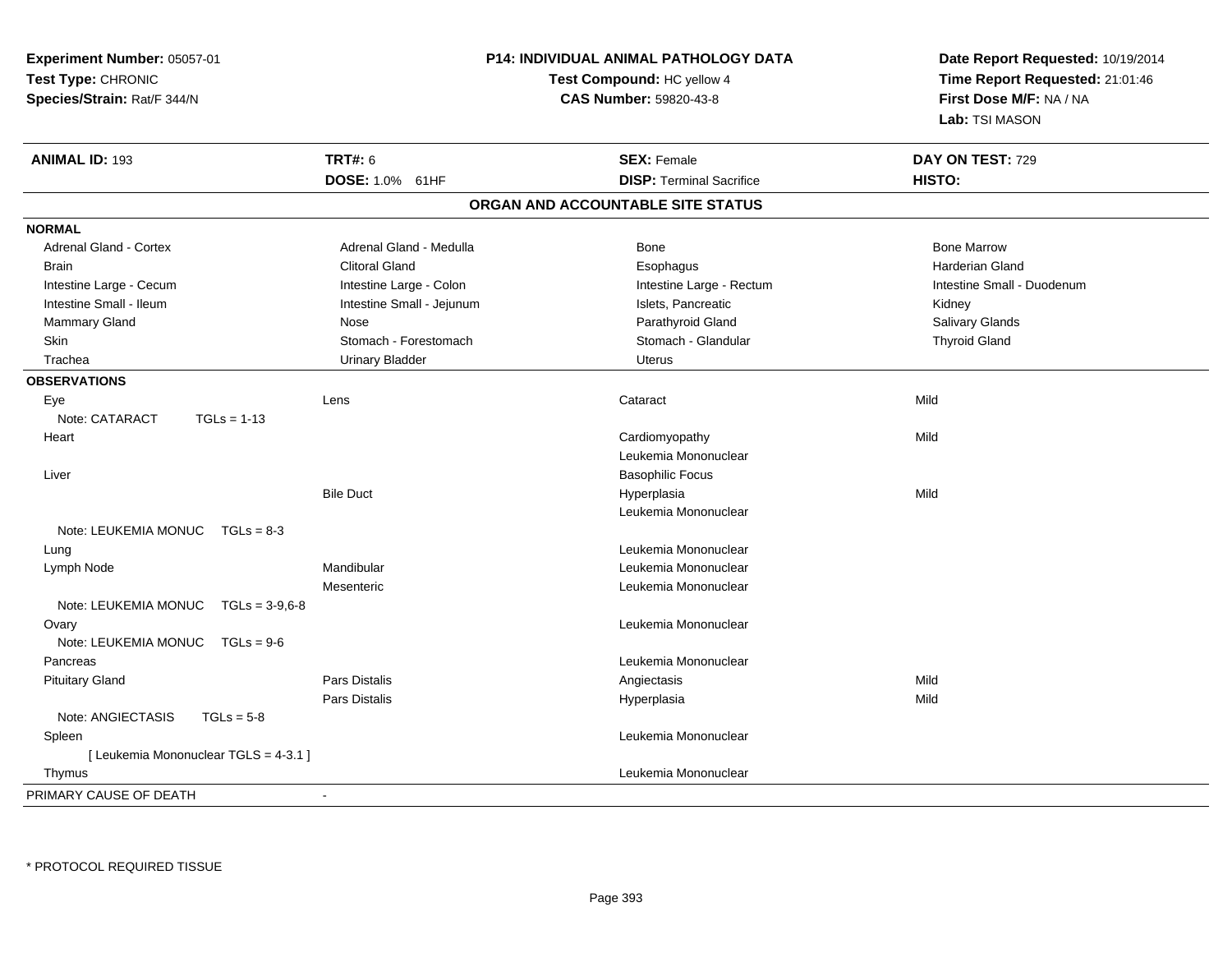| Experiment Number: 05057-01<br>Test Type: CHRONIC<br>Species/Strain: Rat/F 344/N |                           | <b>P14: INDIVIDUAL ANIMAL PATHOLOGY DATA</b><br>Test Compound: HC yellow 4<br><b>CAS Number: 59820-43-8</b> | Date Report Requested: 10/19/2014<br>Time Report Requested: 21:01:46<br>First Dose M/F: NA / NA<br>Lab: TSI MASON |
|----------------------------------------------------------------------------------|---------------------------|-------------------------------------------------------------------------------------------------------------|-------------------------------------------------------------------------------------------------------------------|
| <b>ANIMAL ID: 194</b>                                                            | <b>TRT#: 6</b>            | <b>SEX: Female</b>                                                                                          | DAY ON TEST: 729                                                                                                  |
|                                                                                  | DOSE: 1.0% 61HF           | <b>DISP: Terminal Sacrifice</b>                                                                             | HISTO:                                                                                                            |
|                                                                                  |                           | ORGAN AND ACCOUNTABLE SITE STATUS                                                                           |                                                                                                                   |
| <b>NORMAL</b>                                                                    |                           |                                                                                                             |                                                                                                                   |
| <b>Adrenal Gland - Cortex</b>                                                    | Adrenal Gland - Medulla   | Bone                                                                                                        | <b>Bone Marrow</b>                                                                                                |
| <b>Brain</b>                                                                     | <b>Clitoral Gland</b>     | Esophagus                                                                                                   | Heart                                                                                                             |
| Intestine Large - Cecum                                                          | Intestine Large - Colon   | Intestine Large - Rectum                                                                                    | Intestine Small - Duodenum                                                                                        |
| Intestine Small - Ileum                                                          | Intestine Small - Jejunum | Islets, Pancreatic                                                                                          | Lung                                                                                                              |
| Lymph Node - Mandibular                                                          | Lymph Node - Mesenteric   | Mammary Gland                                                                                               | Ovary                                                                                                             |
| Pancreas                                                                         | Parathyroid Gland         | <b>Salivary Glands</b>                                                                                      | Skin                                                                                                              |
| Stomach - Forestomach                                                            | Stomach - Glandular       | Thymus                                                                                                      | <b>Thyroid Gland</b>                                                                                              |
| Trachea                                                                          | <b>Urinary Bladder</b>    | Uterus                                                                                                      |                                                                                                                   |
| <b>OBSERVATIONS</b>                                                              |                           |                                                                                                             |                                                                                                                   |
| <b>Adrenal Gland</b>                                                             | Cortex                    | Hyperplasia                                                                                                 | Mild                                                                                                              |
| Kidney                                                                           |                           | Nephropathy                                                                                                 | Minimal                                                                                                           |
| Liver                                                                            |                           | <b>Basophilic Focus</b>                                                                                     |                                                                                                                   |
|                                                                                  |                           | <b>Clear Cell Focus</b>                                                                                     |                                                                                                                   |
|                                                                                  | <b>Bile Duct</b>          | Hyperplasia                                                                                                 | Mild                                                                                                              |
|                                                                                  |                           | Inflammation                                                                                                | Granulomatous, Minimal                                                                                            |
|                                                                                  |                           | <b>Mixed Cell Focus</b>                                                                                     |                                                                                                                   |
| Nose                                                                             |                           | Inflammation                                                                                                | Acute, Minimal                                                                                                    |
| <b>Pituitary Gland</b>                                                           | Pars Distalis             | Adenoma                                                                                                     |                                                                                                                   |
| Note: ADENOMA<br>$TGLs = 2-8$                                                    |                           |                                                                                                             |                                                                                                                   |
| Spleen                                                                           |                           | Pigmentation                                                                                                | Mild                                                                                                              |
| PRIMARY CAUSE OF DEATH                                                           |                           |                                                                                                             |                                                                                                                   |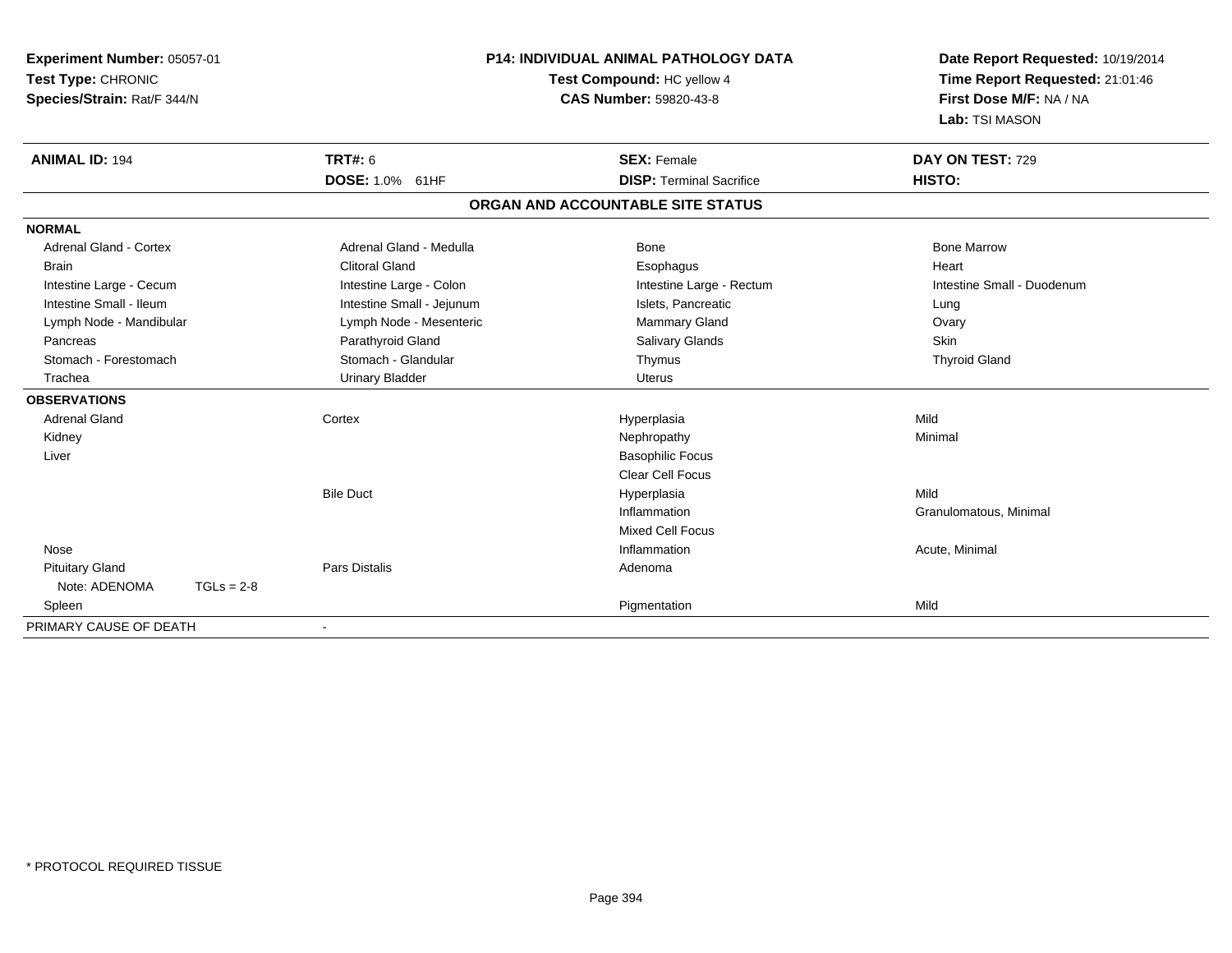| Experiment Number: 05057-01<br>Test Type: CHRONIC<br>Species/Strain: Rat/F 344/N |              |                                                               | <b>P14: INDIVIDUAL ANIMAL PATHOLOGY DATA</b><br>Test Compound: HC yellow 4<br><b>CAS Number: 59820-43-8</b> | Date Report Requested: 10/19/2014<br>Time Report Requested: 21:01:46<br>First Dose M/F: NA / NA<br>Lab: TSI MASON |
|----------------------------------------------------------------------------------|--------------|---------------------------------------------------------------|-------------------------------------------------------------------------------------------------------------|-------------------------------------------------------------------------------------------------------------------|
| <b>ANIMAL ID: 195</b>                                                            |              | <b>TRT#: 6</b>                                                | <b>SEX: Female</b>                                                                                          | DAY ON TEST: 729                                                                                                  |
|                                                                                  |              | DOSE: 1.0% 61HF                                               | <b>DISP: Terminal Sacrifice</b>                                                                             | HISTO:                                                                                                            |
|                                                                                  |              |                                                               | ORGAN AND ACCOUNTABLE SITE STATUS                                                                           |                                                                                                                   |
| <b>NORMAL</b>                                                                    |              |                                                               |                                                                                                             |                                                                                                                   |
| <b>Adrenal Gland - Cortex</b>                                                    |              | Adrenal Gland - Medulla                                       | <b>Bone</b>                                                                                                 | <b>Bone Marrow</b>                                                                                                |
| <b>Brain</b>                                                                     |              | <b>Clitoral Gland</b>                                         | Esophagus                                                                                                   | Intestine Large - Cecum                                                                                           |
| Intestine Large - Colon                                                          |              | Intestine Large - Rectum                                      | Intestine Small - Duodenum                                                                                  | Intestine Small - Ileum                                                                                           |
| Intestine Small - Jejunum                                                        |              | Islets, Pancreatic                                            | Lung                                                                                                        | Lymph Node - Mandibular                                                                                           |
| Lymph Node - Mesenteric                                                          |              | Mammary Gland                                                 | Mesentery                                                                                                   | Nose                                                                                                              |
| Ovary                                                                            |              | Pancreas                                                      | Salivary Glands                                                                                             | Skin                                                                                                              |
| Stomach - Forestomach                                                            |              | Stomach - Glandular                                           | Trachea                                                                                                     | <b>Urinary Bladder</b>                                                                                            |
| <b>MISSING</b>                                                                   |              |                                                               |                                                                                                             |                                                                                                                   |
| Parathyroid Gland                                                                |              | Thymus                                                        |                                                                                                             |                                                                                                                   |
| <b>OBSERVATIONS</b>                                                              |              |                                                               |                                                                                                             |                                                                                                                   |
| Heart                                                                            |              |                                                               | Cardiomyopathy                                                                                              | Mild                                                                                                              |
| Kidney                                                                           |              |                                                               | Nephropathy                                                                                                 | Minimal                                                                                                           |
| Liver                                                                            |              |                                                               | <b>Basophilic Focus</b>                                                                                     |                                                                                                                   |
|                                                                                  |              | <b>Bile Duct</b>                                              | Hyperplasia                                                                                                 | Mild                                                                                                              |
|                                                                                  |              |                                                               | Inflammation                                                                                                | Granulomatous, Minimal                                                                                            |
| <b>Mammary GI</b>                                                                |              |                                                               |                                                                                                             |                                                                                                                   |
|                                                                                  |              | Note: LARGE MASS OF ADIPOSE TISSUE ADJACENT TO MAMMARY GLAND. |                                                                                                             |                                                                                                                   |
| <b>Pituitary Gland</b>                                                           |              | Pars Distalis                                                 | Cyst                                                                                                        |                                                                                                                   |
| Note: CYST                                                                       | $TGLs = 6-8$ |                                                               |                                                                                                             |                                                                                                                   |
| Spleen                                                                           |              |                                                               | Hematopoietic Cell Proliferation                                                                            | Mild                                                                                                              |
|                                                                                  |              |                                                               | Pigmentation                                                                                                | Mild                                                                                                              |
| <b>Thyroid Gland</b>                                                             |              | C Cell                                                        | Adenoma                                                                                                     |                                                                                                                   |
| Note: ADENOMA                                                                    | $TGLs = 8-8$ |                                                               |                                                                                                             |                                                                                                                   |
| Uterus                                                                           |              |                                                               | Polyp Stromal                                                                                               |                                                                                                                   |
| PRIMARY CAUSE OF DEATH                                                           |              | $\blacksquare$                                                |                                                                                                             |                                                                                                                   |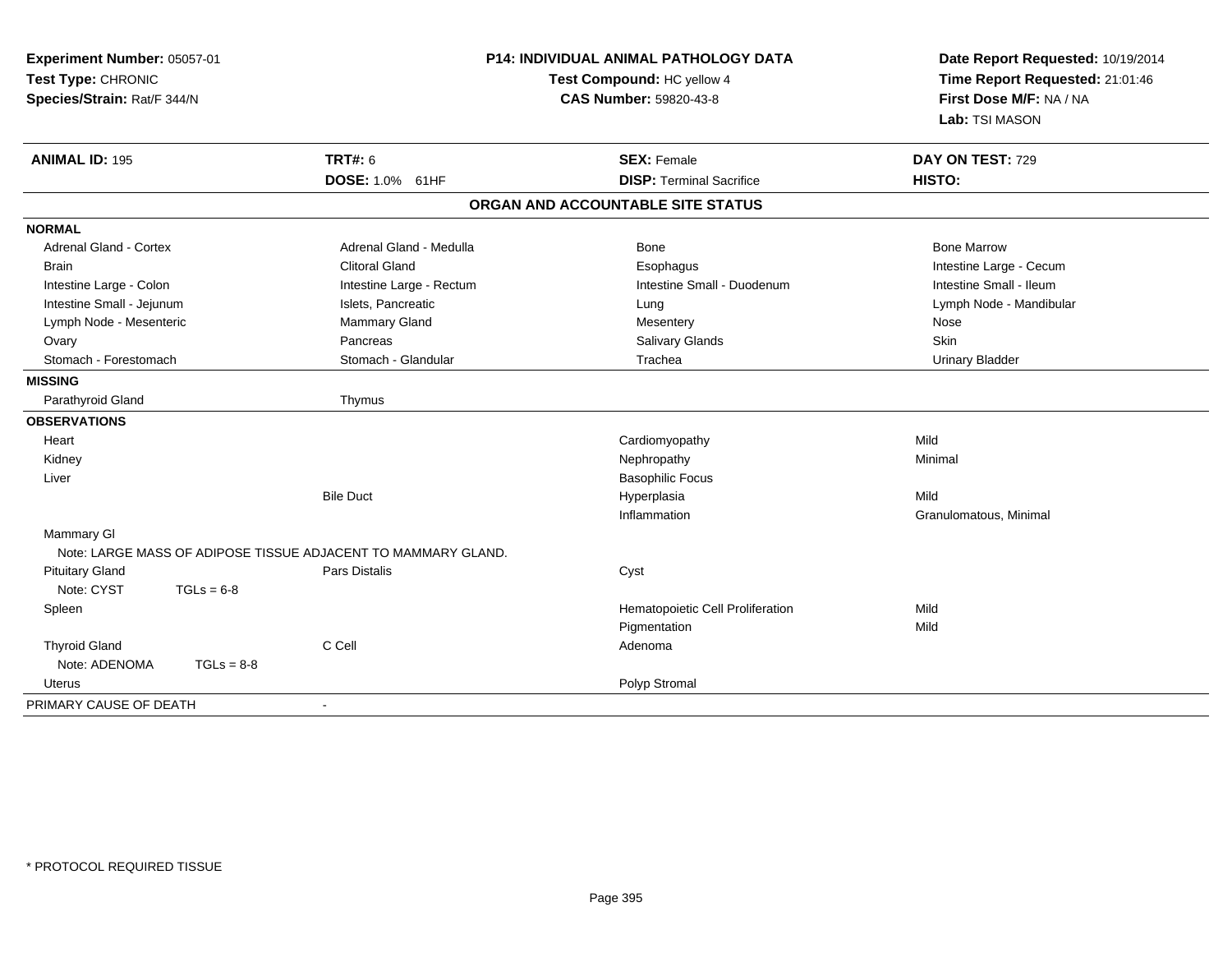**Experiment Number:** 05057-01**Test Type:** CHRONIC **Species/Strain:** Rat/F 344/N**P14: INDIVIDUAL ANIMAL PATHOLOGY DATATest Compound:** HC yellow 4**CAS Number:** 59820-43-8**Date Report Requested:** 10/19/2014**Time Report Requested:** 21:01:46**First Dose M/F:** NA / NA**Lab:** TSI MASON**ANIMAL ID:** 196**6 DAY ON TEST:** 497 **DOSE:** 1.0% 61HF**DISP:** Moribund **HISTO: ORGAN AND ACCOUNTABLE SITE STATUSNORMAL**Bone Bone Brain Clitoral Gland EsophagusIntestine Large - Cecum **Intestine Large - Colon** Intestine Large - Rectum Intestine Large - Rectum Intestine Small - Duodenum Lymph Node - Mandibular Intestine Small - Ileum Intestine Small - Jejunum Intestine Small - Jejunum Islets, Pancreatic Nose Pancreas Parathyroid Gland Salivary GlandsSkin Stomach - Glandular Thymus Thymus Stomach - Glandular Stomach - Glandular Thymus Stomach - Stomach - Stomach - Stomach - Stomach - Stomach - Stomach - Stomach - Stomach - Stomach - Stomach - Stomach - Stomach - Stomac Urinary Bladder **Uterus OBSERVATIONS** Adrenal GlandCortex **Cortex 2006** Cortex **Leukemia Mononuclear** Medulla Leukemia Mononuclear Bone Marrow Leukemia Mononuclear **Heart**  Cardiomyopathy Minimal Leukemia Mononuclear Kidneyy the controller of the controller of the controller of the Nephropathy the controller of the Minimal Minimal  $\lambda$  Liverr and the control of the control of the control of the control of the control of the control of the control of the control of the control of the control of the control of the control of the control of the control of the co Fatty Change **Example 2** and Table 2 and Table 2 and Diffuse, Marked Leukemia MononuclearNote: FATTY CHANGE TGLs = 10-3 Note: LEUKEMIA MONUC TGLs = 11-3 Lung Leukemia Mononuclear Lymph NodeMesenteric **Leukemia Mononuclear Leukemia Mononuclear** Note: LEUKEMIA MONUC TGLs = 7-8 Mammary Gland Acinus Hyperplasia Mild Ovary Leukemia Mononuclear Pituitary Gland Pars Distalis Angiectasis Mild Pars Distalis Cyst Minimal Spleen Leukemia Mononuclear [ Leukemia Mononuclear TGLS = 6-3.1 ]**Stomach** h anns an t-India anns an t-Iomraid anns an t-Iomraid anns an t-Iomraid anns an t-Iomraid anns an t-Iomraid an<br>Iomraidhean an t-Iomraid anns an t-Iomraid anns an t-Iomraid anns an t-Iomraid anns an t-Iomraid anns an t-Iom Thyroid Gland C Cell Hyperplasia Minimal PRIMARY CAUSE OF DEATH-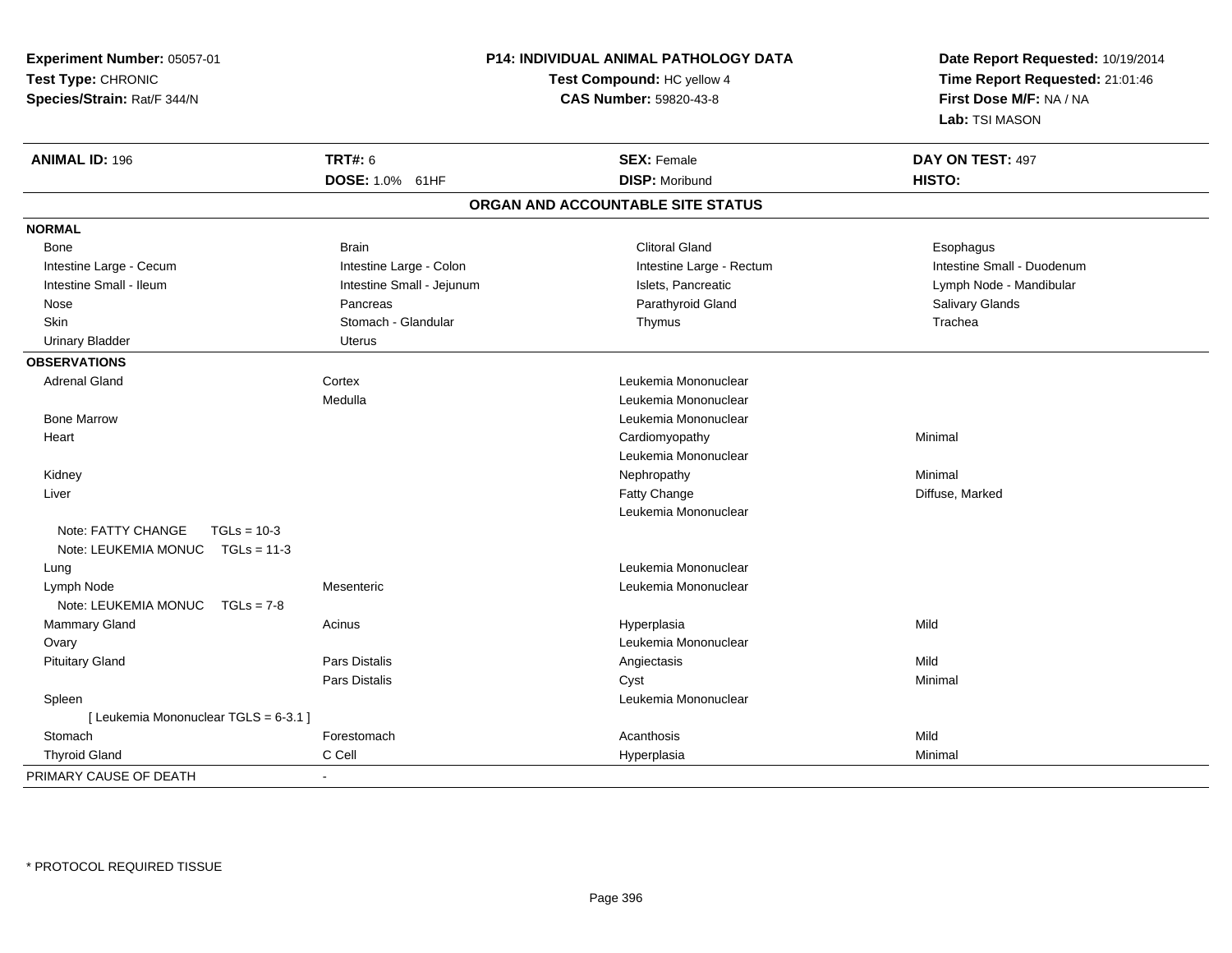| Experiment Number: 05057-01<br>Test Type: CHRONIC<br>Species/Strain: Rat/F 344/N |                         | <b>P14: INDIVIDUAL ANIMAL PATHOLOGY DATA</b><br>Test Compound: HC yellow 4<br>CAS Number: 59820-43-8 | Date Report Requested: 10/19/2014<br>Time Report Requested: 21:01:46<br>First Dose M/F: NA / NA<br>Lab: TSI MASON |
|----------------------------------------------------------------------------------|-------------------------|------------------------------------------------------------------------------------------------------|-------------------------------------------------------------------------------------------------------------------|
| <b>ANIMAL ID: 198</b>                                                            | <b>TRT#: 6</b>          | <b>SEX: Female</b>                                                                                   | DAY ON TEST: 729                                                                                                  |
|                                                                                  | DOSE: 1.0% 61HF         | <b>DISP: Terminal Sacrifice</b>                                                                      | HISTO:                                                                                                            |
|                                                                                  |                         | ORGAN AND ACCOUNTABLE SITE STATUS                                                                    |                                                                                                                   |
| <b>NORMAL</b>                                                                    |                         |                                                                                                      |                                                                                                                   |
| Bone                                                                             | <b>Bone Marrow</b>      | <b>Brain</b>                                                                                         | <b>Clitoral Gland</b>                                                                                             |
| Esophagus                                                                        | Intestine Large - Cecum | Intestine Large - Colon                                                                              | Intestine Large - Rectum                                                                                          |
| Intestine Small - Duodenum                                                       | Intestine Small - Ileum | Intestine Small - Jejunum                                                                            | Islets, Pancreatic                                                                                                |
| Mammary Gland                                                                    | Nose                    | Ovary                                                                                                | Pancreas                                                                                                          |
| Parathyroid Gland                                                                | Salivary Glands         | Skin                                                                                                 | Stomach - Forestomach                                                                                             |
| Stomach - Glandular                                                              | Trachea                 | <b>Urinary Bladder</b>                                                                               | Uterus                                                                                                            |
| <b>OBSERVATIONS</b>                                                              |                         |                                                                                                      |                                                                                                                   |
| <b>Adrenal Gland</b>                                                             | Cortex                  | Leukemia Mononuclear                                                                                 |                                                                                                                   |
|                                                                                  | Medulla                 | Leukemia Mononuclear                                                                                 |                                                                                                                   |
| Heart                                                                            |                         | Leukemia Mononuclear                                                                                 |                                                                                                                   |
| Kidney                                                                           |                         | Leukemia Mononuclear                                                                                 |                                                                                                                   |
| Liver                                                                            |                         | <b>Basophilic Focus</b>                                                                              |                                                                                                                   |
|                                                                                  | <b>Bile Duct</b>        | Hyperplasia                                                                                          | Mild                                                                                                              |
|                                                                                  |                         | Leukemia Mononuclear                                                                                 |                                                                                                                   |
| Note: LEUKEMIA MONUC<br>$TGLs = 7-3$                                             |                         |                                                                                                      |                                                                                                                   |
| Lung                                                                             |                         | Leukemia Mononuclear                                                                                 |                                                                                                                   |
| Note: LEUKEMIA MONUC<br>$TGLS = 4$                                               |                         |                                                                                                      |                                                                                                                   |
| Lymph Node                                                                       | Mandibular              | Leukemia Mononuclear                                                                                 |                                                                                                                   |
|                                                                                  | Mediastinal             | Leukemia Mononuclear                                                                                 |                                                                                                                   |
|                                                                                  | Mesenteric              | Leukemia Mononuclear                                                                                 |                                                                                                                   |
|                                                                                  | Pancreatic              | Leukemia Mononuclear                                                                                 |                                                                                                                   |
| Note: LEUKEMIA MONUC<br>$TGLs = 3-2$                                             |                         |                                                                                                      |                                                                                                                   |
| <b>Pituitary Gland</b>                                                           | <b>Pars Distalis</b>    | Adenoma                                                                                              |                                                                                                                   |
|                                                                                  | <b>Pars Distalis</b>    | Angiectasis                                                                                          | Mild                                                                                                              |
| Note: ANGIECTASIS<br>$TGLs = 8-8$                                                |                         |                                                                                                      |                                                                                                                   |
| Spleen                                                                           |                         | Leukemia Mononuclear                                                                                 |                                                                                                                   |
| [ Leukemia Mononuclear TGLS = 6-3.1+3.2 ]                                        |                         |                                                                                                      |                                                                                                                   |
| Thymus                                                                           |                         | Leukemia Mononuclear                                                                                 |                                                                                                                   |
| <b>Thyroid Gland</b>                                                             | <b>Follicular Cel</b>   | Adenoma                                                                                              |                                                                                                                   |
| Note: ADENOMA<br>$TGLs = 2-8$                                                    |                         |                                                                                                      |                                                                                                                   |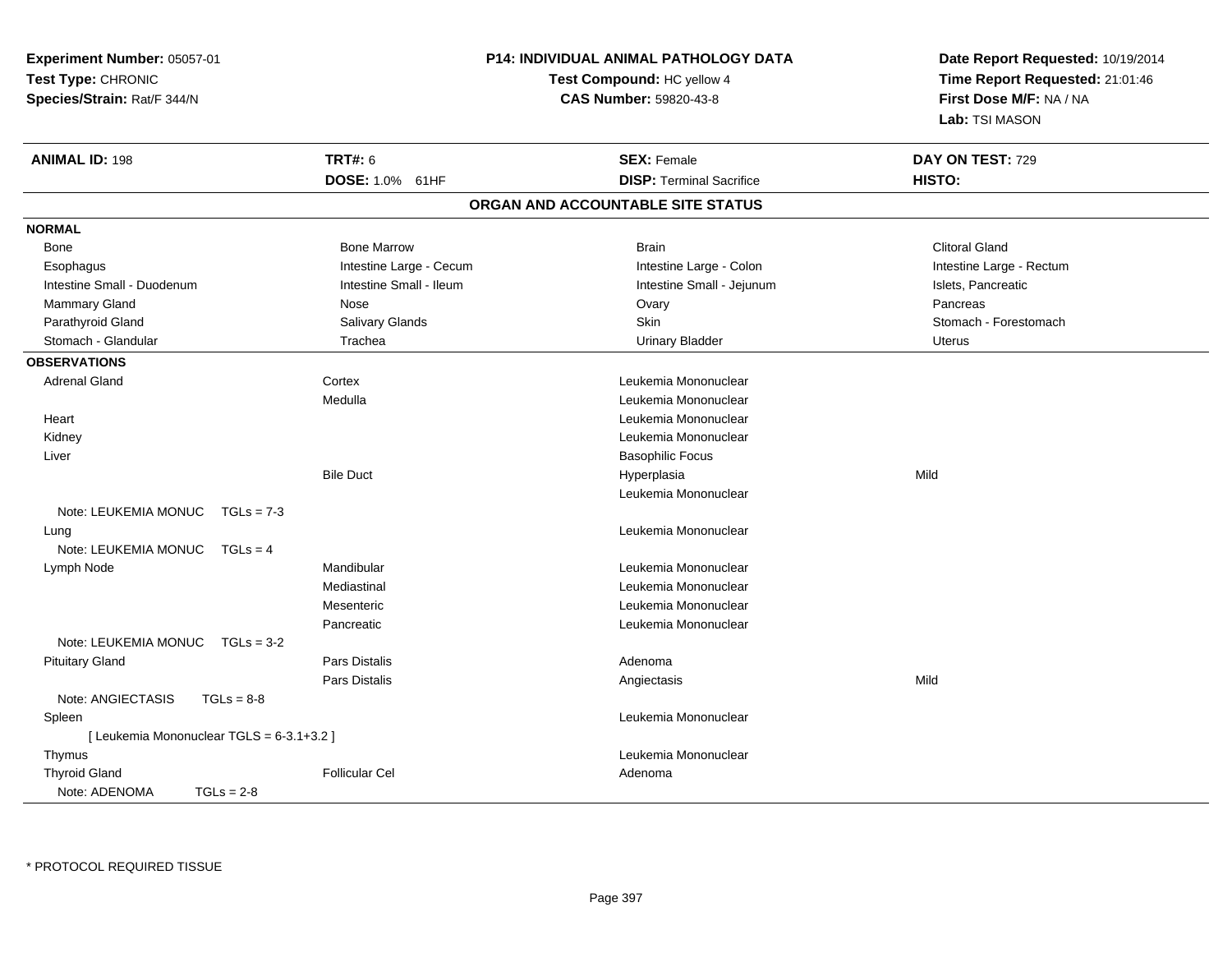| <b>Experiment Number: 05057-01</b><br><b>Test Type: CHRONIC</b><br>Species/Strain: Rat/F 344/N | <b>P14: INDIVIDUAL ANIMAL PATHOLOGY DATA</b><br><b>Test Compound: HC yellow 4</b><br><b>CAS Number: 59820-43-8</b> |                                   | Date Report Requested: 10/19/2014<br>Time Report Requested: 21:01:46<br>First Dose M/F: NA / NA |  |
|------------------------------------------------------------------------------------------------|--------------------------------------------------------------------------------------------------------------------|-----------------------------------|-------------------------------------------------------------------------------------------------|--|
|                                                                                                |                                                                                                                    |                                   | <b>Lab:</b> TSI MASON                                                                           |  |
| <b>ANIMAL ID: 198</b>                                                                          | <b>TRT#: 6</b>                                                                                                     | <b>SEX: Female</b>                | <b>DAY ON TEST: 729</b>                                                                         |  |
|                                                                                                | <b>DOSE: 1.0% 61HF</b>                                                                                             | <b>DISP:</b> Terminal Sacrifice   | HISTO:                                                                                          |  |
|                                                                                                |                                                                                                                    | ORGAN AND ACCOUNTABLE SITE STATUS |                                                                                                 |  |
| PRIMARY CAUSE OF DEATH                                                                         |                                                                                                                    |                                   |                                                                                                 |  |
| Animal Note: MORE LIKE LYMPHOCYTIC LEUKEMIA                                                    |                                                                                                                    |                                   |                                                                                                 |  |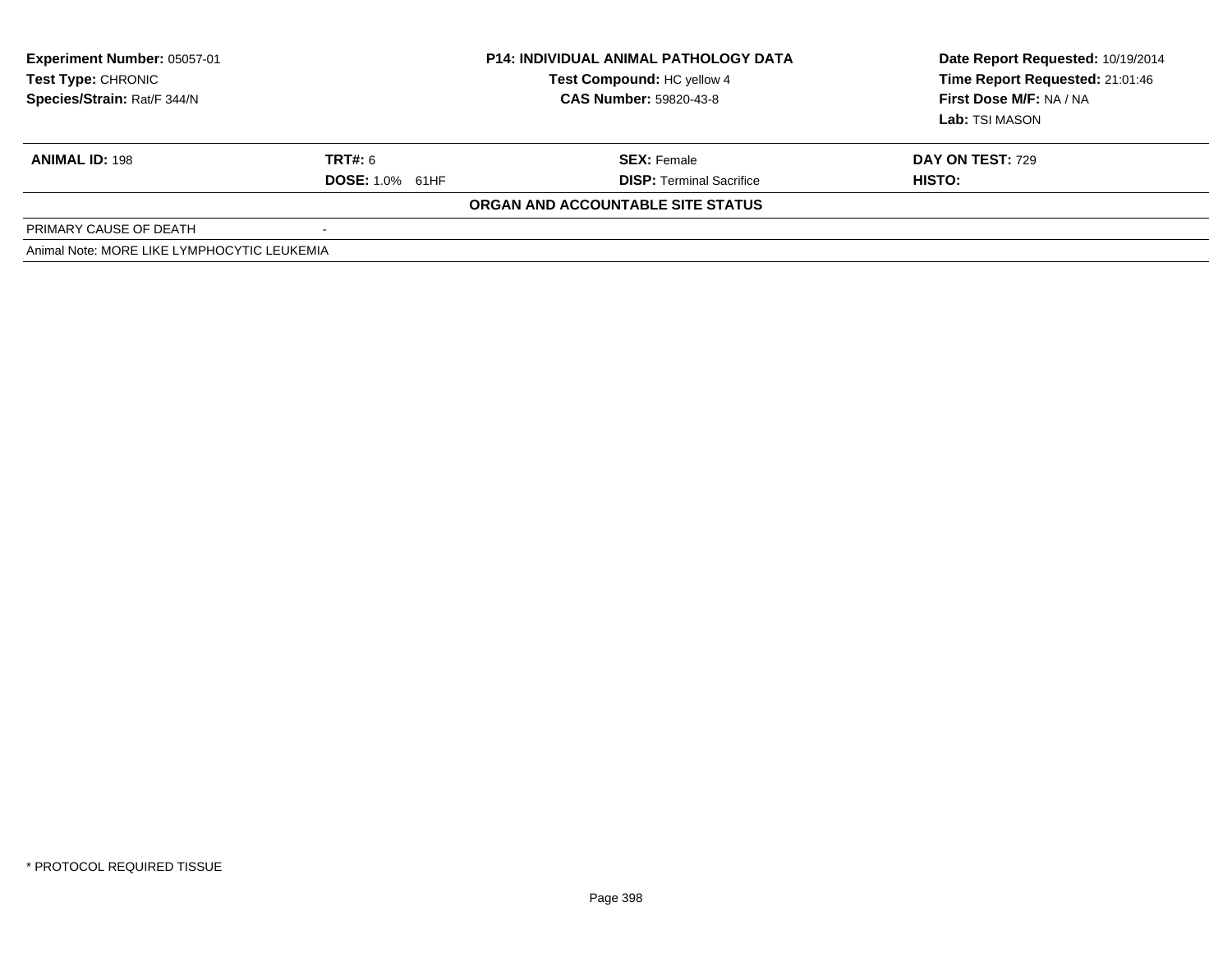| Experiment Number: 05057-01<br>Test Type: CHRONIC<br>Species/Strain: Rat/F 344/N |                           | P14: INDIVIDUAL ANIMAL PATHOLOGY DATA<br>Test Compound: HC yellow 4<br><b>CAS Number: 59820-43-8</b> | Date Report Requested: 10/19/2014<br>Time Report Requested: 21:01:46<br>First Dose M/F: NA / NA<br>Lab: TSI MASON |
|----------------------------------------------------------------------------------|---------------------------|------------------------------------------------------------------------------------------------------|-------------------------------------------------------------------------------------------------------------------|
| <b>ANIMAL ID: 199</b>                                                            | <b>TRT#: 6</b>            | <b>SEX: Female</b>                                                                                   | DAY ON TEST: 729                                                                                                  |
|                                                                                  | DOSE: 1.0% 61HF           | <b>DISP: Terminal Sacrifice</b>                                                                      | HISTO:                                                                                                            |
|                                                                                  |                           | ORGAN AND ACCOUNTABLE SITE STATUS                                                                    |                                                                                                                   |
| <b>NORMAL</b>                                                                    |                           |                                                                                                      |                                                                                                                   |
| <b>Adrenal Gland - Cortex</b>                                                    | Adrenal Gland - Medulla   | Bone                                                                                                 | <b>Bone Marrow</b>                                                                                                |
| <b>Brain</b>                                                                     | <b>Clitoral Gland</b>     | Esophagus                                                                                            | Heart                                                                                                             |
| Intestine Large - Cecum                                                          | Intestine Large - Colon   | Intestine Large - Rectum                                                                             | Intestine Small - Duodenum                                                                                        |
| Intestine Small - Ileum                                                          | Intestine Small - Jejunum | Islets, Pancreatic                                                                                   | Lymph Node - Mandibular                                                                                           |
| Lymph Node - Mesenteric                                                          | Mesentery                 | Nose                                                                                                 | Ovary                                                                                                             |
| Pancreas                                                                         | Parathyroid Gland         | <b>Salivary Glands</b>                                                                               | Skin                                                                                                              |
| Stomach - Glandular                                                              | Thymus                    | <b>Thyroid Gland</b>                                                                                 | Trachea                                                                                                           |
| <b>Urinary Bladder</b>                                                           | Uterus                    |                                                                                                      |                                                                                                                   |
| <b>OBSERVATIONS</b>                                                              |                           |                                                                                                      |                                                                                                                   |
| Eye                                                                              | Lens                      | Cataract                                                                                             | Mild                                                                                                              |
|                                                                                  |                           | Hemorrhage                                                                                           | Mild                                                                                                              |
| Note: CATARACT<br>$TGLs = 2-15$                                                  |                           |                                                                                                      |                                                                                                                   |
| Kidney                                                                           |                           | Nephropathy                                                                                          | Mild                                                                                                              |
| Liver                                                                            |                           | <b>Basophilic Focus</b>                                                                              |                                                                                                                   |
| Lung                                                                             |                           | <b>Infiltration Cellular</b>                                                                         | Histiocyte, Minimal                                                                                               |
| <b>Mammary Gland</b>                                                             |                           | Fibroadenoma                                                                                         |                                                                                                                   |
| Note: FIBROADENOMA<br>$TGLs = 3-14$                                              |                           |                                                                                                      |                                                                                                                   |
| <b>Pituitary Gland</b>                                                           | <b>Pars Distalis</b>      | Adenoma                                                                                              |                                                                                                                   |
|                                                                                  | Pars Distalis             | Angiectasis                                                                                          | Mild                                                                                                              |
| Note: ADENOMA<br>$TGLs = 5-8$                                                    |                           |                                                                                                      |                                                                                                                   |
| Spleen                                                                           |                           | Hematopoietic Cell Proliferation                                                                     | Mild                                                                                                              |
|                                                                                  |                           | Pigmentation                                                                                         | Mild                                                                                                              |
| Stomach                                                                          | Forestomach               | Acanthosis                                                                                           | Mild                                                                                                              |
| Note: ACANTHOSIS<br>$TGLs = 6-7$                                                 |                           |                                                                                                      |                                                                                                                   |
| PRIMARY CAUSE OF DEATH                                                           | $\blacksquare$            |                                                                                                      |                                                                                                                   |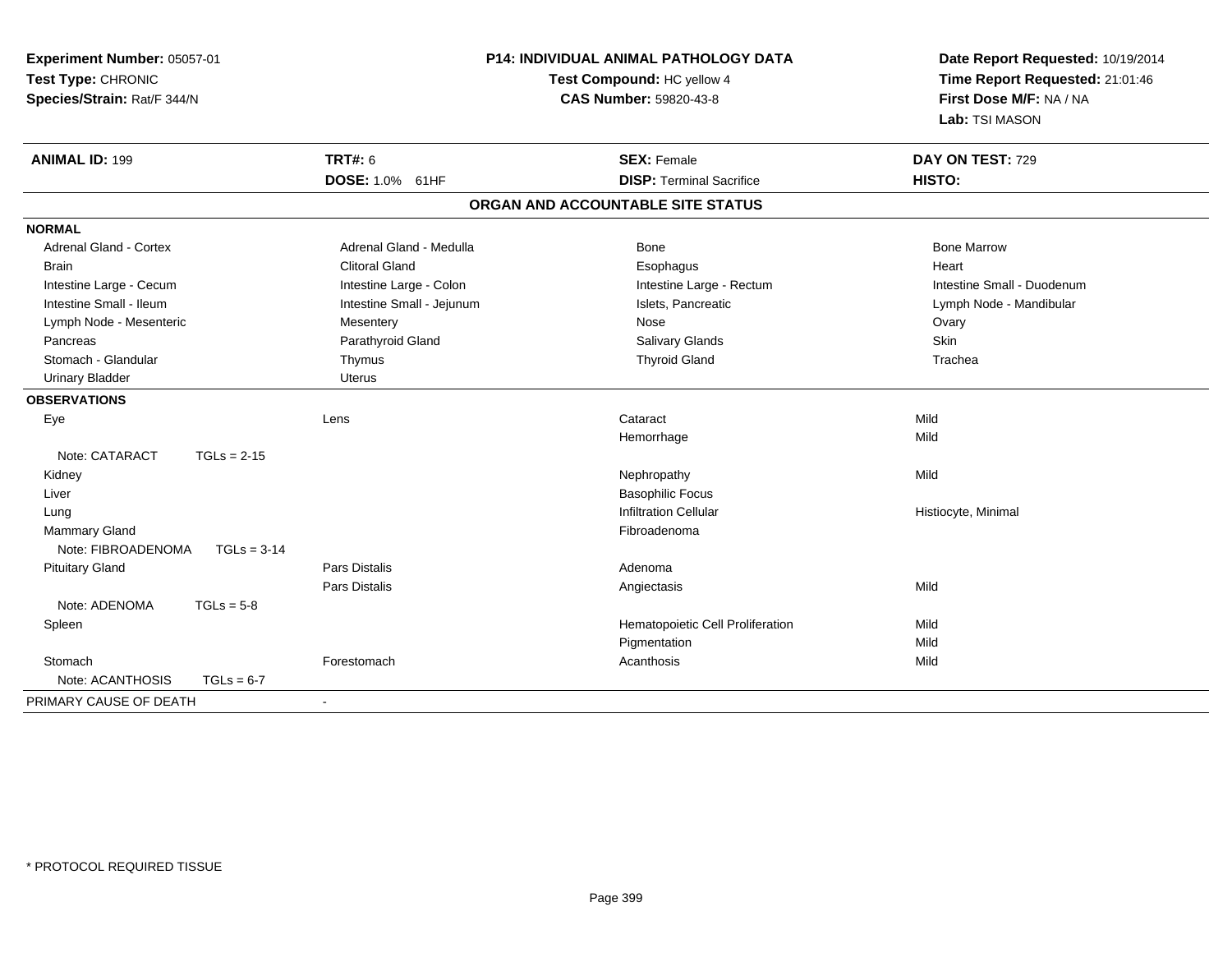| Experiment Number: 05057-01<br>Test Type: CHRONIC<br>Species/Strain: Rat/F 344/N | <b>P14: INDIVIDUAL ANIMAL PATHOLOGY DATA</b><br>Test Compound: HC yellow 4<br>CAS Number: 59820-43-8 |                                   | Date Report Requested: 10/19/2014<br>Time Report Requested: 21:01:46<br>First Dose M/F: NA / NA<br>Lab: TSI MASON |
|----------------------------------------------------------------------------------|------------------------------------------------------------------------------------------------------|-----------------------------------|-------------------------------------------------------------------------------------------------------------------|
| <b>ANIMAL ID: 200</b>                                                            | <b>TRT#: 6</b>                                                                                       | <b>SEX: Female</b>                | DAY ON TEST: 632                                                                                                  |
|                                                                                  | DOSE: 1.0% 61HF                                                                                      | <b>DISP: Moribund</b>             | HISTO:                                                                                                            |
|                                                                                  |                                                                                                      | ORGAN AND ACCOUNTABLE SITE STATUS |                                                                                                                   |
| <b>NORMAL</b>                                                                    |                                                                                                      |                                   |                                                                                                                   |
| Adrenal Gland - Cortex                                                           | Adrenal Gland - Medulla                                                                              | Bone                              | <b>Bone Marrow</b>                                                                                                |
| <b>Brain</b>                                                                     | Clitoral Gland                                                                                       | Esophagus                         | Eye                                                                                                               |
| Heart                                                                            | Intestine Large - Cecum                                                                              | Intestine Large - Colon           | Intestine Large - Rectum                                                                                          |
| Intestine Small - Duodenum                                                       | Intestine Small - Ileum                                                                              | Intestine Small - Jejunum         | Islets, Pancreatic                                                                                                |
| Kidney                                                                           | Lung                                                                                                 | Lymph Node - Mandibular           | Nose                                                                                                              |
| Ovary                                                                            | Pancreas                                                                                             | Parathyroid Gland                 | Salivary Glands                                                                                                   |
| <b>Skin</b>                                                                      | Spleen                                                                                               | Stomach - Forestomach             | Stomach - Glandular                                                                                               |
| Trachea                                                                          | <b>Urinary Bladder</b>                                                                               |                                   |                                                                                                                   |
| <b>MISSING</b>                                                                   |                                                                                                      |                                   |                                                                                                                   |
| Lymph Node - Mesenteric                                                          | Thymus                                                                                               |                                   |                                                                                                                   |
| <b>OBSERVATIONS</b>                                                              |                                                                                                      |                                   |                                                                                                                   |
| Liver                                                                            |                                                                                                      | <b>Basophilic Focus</b>           | Minimal                                                                                                           |
|                                                                                  | <b>Bile Duct</b>                                                                                     | Hyperplasia                       | Minimal                                                                                                           |
|                                                                                  |                                                                                                      | Inflammation                      | Granulomatous, Mild                                                                                               |
| Mammary Gland                                                                    | Acinus                                                                                               | Hyperplasia                       | Moderate                                                                                                          |
| <b>Pituitary Gland</b>                                                           | <b>Pars Distalis</b>                                                                                 | Adenoma                           |                                                                                                                   |
| Note: ADENOMA<br>$TGLs = 7-8$                                                    |                                                                                                      |                                   |                                                                                                                   |
| <b>Thyroid Gland</b>                                                             | C Cell                                                                                               | Hyperplasia                       | Minimal                                                                                                           |
| <b>Uterus</b>                                                                    | Endometrium                                                                                          | Hyperplasia                       | Mild                                                                                                              |
|                                                                                  |                                                                                                      | Polyp Stromal                     |                                                                                                                   |
| PRIMARY CAUSE OF DEATH                                                           |                                                                                                      |                                   |                                                                                                                   |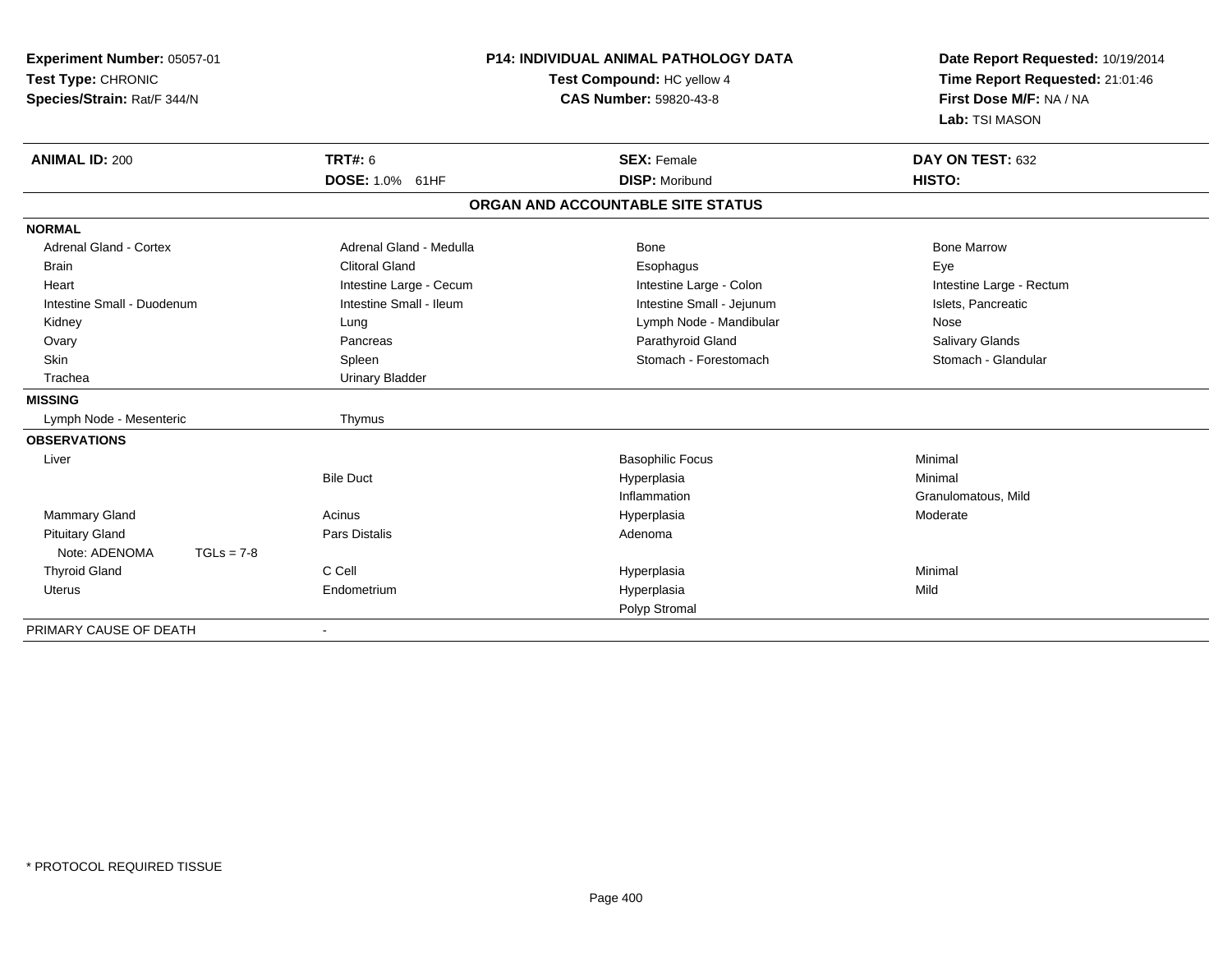| Experiment Number: 05057-01<br>Test Type: CHRONIC<br>Species/Strain: Rat/F 344/N |                          | <b>P14: INDIVIDUAL ANIMAL PATHOLOGY DATA</b><br>Test Compound: HC yellow 4<br>CAS Number: 59820-43-8 | Date Report Requested: 10/19/2014<br>Time Report Requested: 21:01:46<br>First Dose M/F: NA / NA<br>Lab: TSI MASON |
|----------------------------------------------------------------------------------|--------------------------|------------------------------------------------------------------------------------------------------|-------------------------------------------------------------------------------------------------------------------|
| <b>ANIMAL ID: 201</b>                                                            | <b>TRT#: 6</b>           | <b>SEX: Female</b>                                                                                   | DAY ON TEST: 729                                                                                                  |
|                                                                                  | DOSE: 1.0% 61HF          | <b>DISP: Terminal Sacrifice</b>                                                                      | HISTO:                                                                                                            |
|                                                                                  |                          | ORGAN AND ACCOUNTABLE SITE STATUS                                                                    |                                                                                                                   |
| <b>NORMAL</b>                                                                    |                          |                                                                                                      |                                                                                                                   |
| Adrenal Gland - Cortex                                                           | Adrenal Gland - Medulla  | <b>Bone Marrow</b>                                                                                   | <b>Brain</b>                                                                                                      |
| <b>Clitoral Gland</b>                                                            | Esophagus                | Eye                                                                                                  | Intestine Large - Cecum                                                                                           |
| Intestine Large - Colon                                                          | Intestine Large - Rectum | Intestine Small - Duodenum                                                                           | Intestine Small - Ileum                                                                                           |
| Intestine Small - Jejunum                                                        | Islets, Pancreatic       | Lung                                                                                                 | Lymph Node - Mandibular                                                                                           |
| Lymph Node - Mesenteric                                                          | Nose                     | Ovary                                                                                                | Pancreas                                                                                                          |
| Parathyroid Gland                                                                | <b>Pituitary Gland</b>   | Salivary Glands                                                                                      | Skin                                                                                                              |
| Stomach - Forestomach                                                            | Stomach - Glandular      | Thymus                                                                                               | <b>Thyroid Gland</b>                                                                                              |
| Trachea                                                                          | <b>Urinary Bladder</b>   | <b>Uterus</b>                                                                                        |                                                                                                                   |
| <b>OBSERVATIONS</b>                                                              |                          |                                                                                                      |                                                                                                                   |
| Bone                                                                             |                          | Hyperostosis                                                                                         | Moderate                                                                                                          |
| Note: POSSIBILITY OF OSTEOPETROSIS TO BE CONSIDERED                              |                          |                                                                                                      |                                                                                                                   |
| Note: HYPEROSTOSIS<br>$TGLs = 7-11+12+15$                                        |                          |                                                                                                      |                                                                                                                   |
| <b>Harderian Gland</b>                                                           |                          | Adenoma                                                                                              |                                                                                                                   |
| Note: ADENOMA<br>$TGLs = 1-14$                                                   |                          |                                                                                                      |                                                                                                                   |
| Heart                                                                            |                          | Cardiomyopathy                                                                                       | Mild                                                                                                              |
| Kidney                                                                           |                          | Nephropathy                                                                                          | Mild                                                                                                              |
| Liver                                                                            |                          | <b>Basophilic Focus</b>                                                                              |                                                                                                                   |
|                                                                                  |                          | <b>Eosinophilic Focus</b>                                                                            |                                                                                                                   |
|                                                                                  |                          | Hepatodiaphragmatic Nodule                                                                           |                                                                                                                   |
|                                                                                  | <b>Bile Duct</b>         | Hyperplasia                                                                                          | Mild                                                                                                              |
| Note: ANOM HEPAT LOB $TGLs = 4-3$                                                |                          |                                                                                                      |                                                                                                                   |
| Note: [ EOSIN FOCUS ] TGLs = 5-3                                                 |                          |                                                                                                      |                                                                                                                   |
| Mammary Gland                                                                    |                          | Adenoma                                                                                              |                                                                                                                   |
| Note: ADENOMA<br>$TGLs = 3-13$                                                   |                          |                                                                                                      |                                                                                                                   |
| Spleen                                                                           |                          | Hematopoietic Cell Proliferation                                                                     | Mild                                                                                                              |
|                                                                                  |                          | Pigmentation                                                                                         | Mild                                                                                                              |
| PRIMARY CAUSE OF DEATH                                                           |                          |                                                                                                      |                                                                                                                   |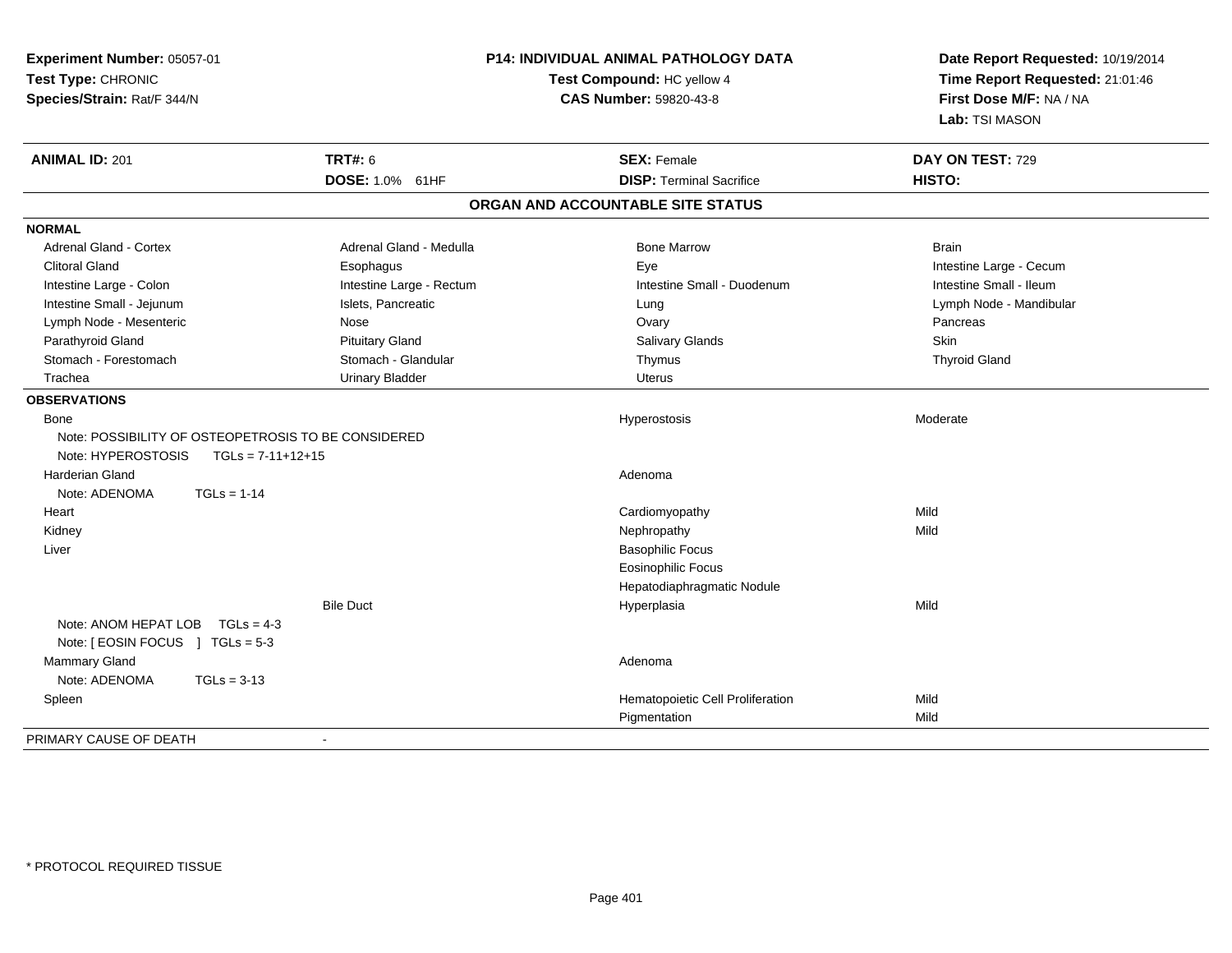| Experiment Number: 05057-01<br>Test Type: CHRONIC<br>Species/Strain: Rat/F 344/N | <b>P14: INDIVIDUAL ANIMAL PATHOLOGY DATA</b><br>Test Compound: HC yellow 4<br><b>CAS Number: 59820-43-8</b> | Date Report Requested: 10/19/2014<br>Time Report Requested: 21:01:46<br>First Dose M/F: NA / NA<br>Lab: TSI MASON |
|----------------------------------------------------------------------------------|-------------------------------------------------------------------------------------------------------------|-------------------------------------------------------------------------------------------------------------------|
| <b>TRT#: 6</b><br><b>ANIMAL ID: 205</b><br>DOSE: 1.0% 61HF                       | <b>SEX: Female</b><br><b>DISP: Terminal Sacrifice</b>                                                       | DAY ON TEST: 729<br>HISTO:                                                                                        |
|                                                                                  | ORGAN AND ACCOUNTABLE SITE STATUS                                                                           |                                                                                                                   |
| <b>NORMAL</b>                                                                    |                                                                                                             |                                                                                                                   |
| <b>Adrenal Gland - Cortex</b><br><b>Bone</b>                                     | <b>Bone Marrow</b>                                                                                          | <b>Brain</b>                                                                                                      |
| <b>Clitoral Gland</b><br>Esophagus                                               | Intestine Large - Cecum                                                                                     | Intestine Large - Colon                                                                                           |
| Intestine Small - Duodenum<br>Intestine Large - Rectum                           | Intestine Small - Ileum                                                                                     | Intestine Small - Jejunum                                                                                         |
| Islets, Pancreatic<br>Lymph Node - Mandibular                                    | Lymph Node - Mesenteric                                                                                     | Nose                                                                                                              |
| Pancreas<br>Ovary                                                                | Parathyroid Gland                                                                                           | Salivary Glands                                                                                                   |
| Skin<br>Stomach - Forestomach                                                    | Stomach - Glandular                                                                                         | Thymus                                                                                                            |
| Trachea<br><b>Thyroid Gland</b>                                                  | <b>Urinary Bladder</b>                                                                                      |                                                                                                                   |
| <b>OBSERVATIONS</b>                                                              |                                                                                                             |                                                                                                                   |
| <b>Adrenal Gland</b><br>Medulla                                                  | Hyperplasia                                                                                                 | Minimal                                                                                                           |
| Heart                                                                            | Cardiomyopathy                                                                                              | Mild                                                                                                              |
| Kidney                                                                           | Nephropathy                                                                                                 | Mild                                                                                                              |
| Liver                                                                            | <b>Basophilic Focus</b>                                                                                     |                                                                                                                   |
|                                                                                  | Hepatodiaphragmatic Nodule                                                                                  |                                                                                                                   |
|                                                                                  | Leukemia Mononuclear                                                                                        |                                                                                                                   |
|                                                                                  | <b>Mixed Cell Focus</b>                                                                                     |                                                                                                                   |
| Note: ANOM HEPAT LOB<br>$TGLs = 2-3$                                             |                                                                                                             |                                                                                                                   |
| Note: LEUKEMIA MONUC<br>$TGLs = 3-3$                                             |                                                                                                             |                                                                                                                   |
| Lung                                                                             | Alveolar/Bronchiolar Adenoma                                                                                |                                                                                                                   |
| Alveolar Epith                                                                   | Hyperplasia                                                                                                 | Mild                                                                                                              |
|                                                                                  | Leukemia Mononuclear                                                                                        |                                                                                                                   |
| Note: ALV BRON ADEN<br>$TGLs = 7-1$                                              |                                                                                                             |                                                                                                                   |
| Note: MORE LIKE A CARCINOMA                                                      |                                                                                                             |                                                                                                                   |
| <b>Mammary Gland</b>                                                             | Fibroadenoma                                                                                                |                                                                                                                   |
|                                                                                  | Galactocele                                                                                                 |                                                                                                                   |
| [Galactocele TGLS = 5-13]                                                        |                                                                                                             |                                                                                                                   |
| Pars Distalis<br><b>Pituitary Gland</b>                                          | Adenoma                                                                                                     |                                                                                                                   |
| Pars Distalis                                                                    | Angiectasis                                                                                                 | Moderate                                                                                                          |
| $TGLs = 6-8$<br>Note: ADENOMA                                                    |                                                                                                             |                                                                                                                   |
| Spleen                                                                           | Leukemia Mononuclear                                                                                        |                                                                                                                   |
| <b>Uterus</b>                                                                    | Polyp Stromal                                                                                               |                                                                                                                   |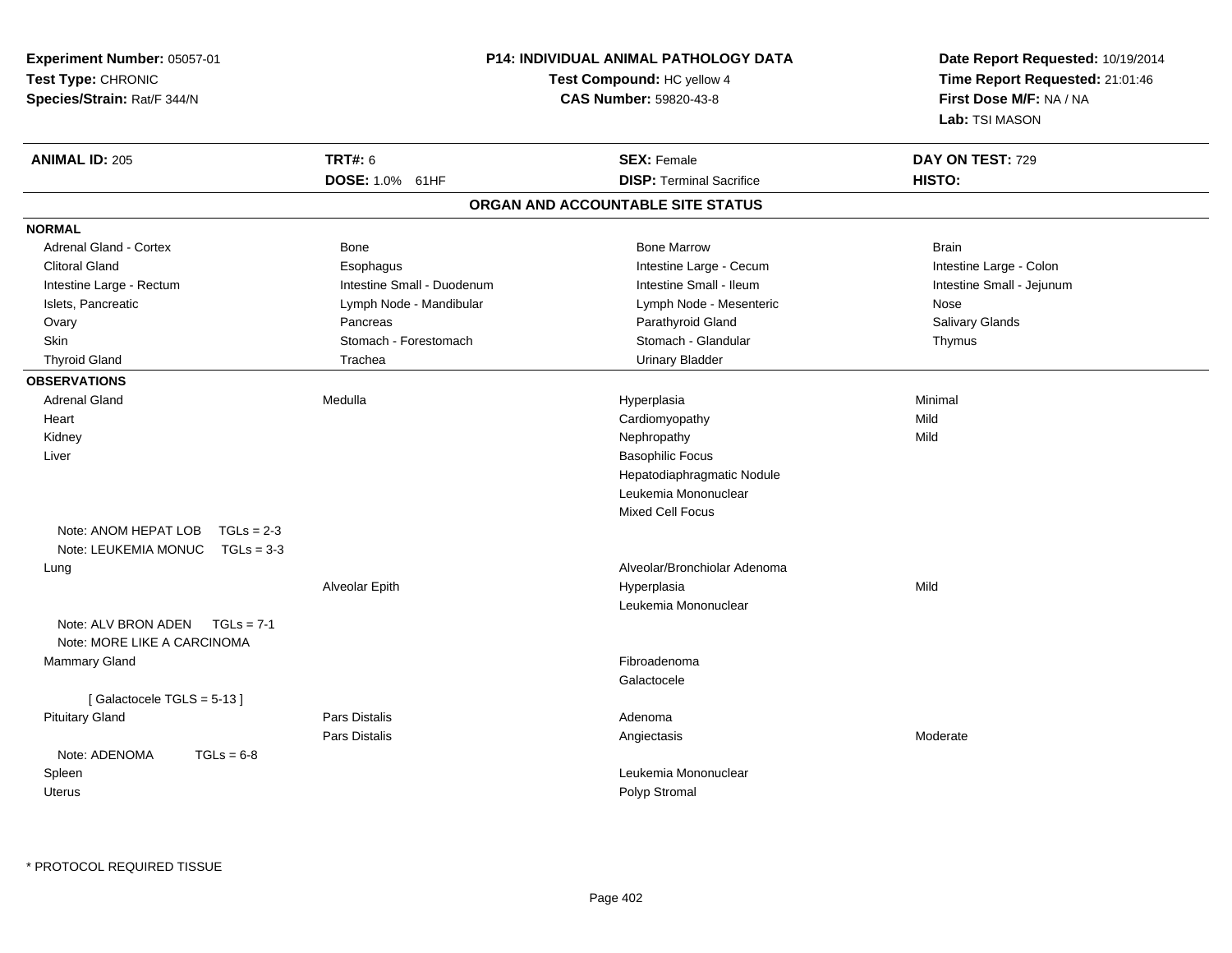| <b>Experiment Number: 05057-01</b><br>Test Type: CHRONIC<br>Species/Strain: Rat/F 344/N | <b>P14: INDIVIDUAL ANIMAL PATHOLOGY DATA</b><br>Test Compound: HC yellow 4<br><b>CAS Number: 59820-43-8</b> |                                   | Date Report Requested: 10/19/2014<br>Time Report Requested: 21:01:46<br>First Dose M/F: NA / NA<br>Lab: TSI MASON |  |
|-----------------------------------------------------------------------------------------|-------------------------------------------------------------------------------------------------------------|-----------------------------------|-------------------------------------------------------------------------------------------------------------------|--|
| <b>ANIMAL ID: 205</b>                                                                   | TRT#: 6                                                                                                     | <b>SEX: Female</b>                | <b>DAY ON TEST: 729</b>                                                                                           |  |
|                                                                                         | <b>DOSE: 1.0% 61HF</b>                                                                                      | <b>DISP:</b> Terminal Sacrifice   | HISTO:                                                                                                            |  |
|                                                                                         |                                                                                                             | ORGAN AND ACCOUNTABLE SITE STATUS |                                                                                                                   |  |
| Note: POLYP STROMAL $TGLs = 4-6$                                                        |                                                                                                             |                                   |                                                                                                                   |  |
| Note: ALSO A BLOODY ACELLULAR MASS                                                      |                                                                                                             |                                   |                                                                                                                   |  |
| PRIMARY CAUSE OF DEATH                                                                  |                                                                                                             |                                   |                                                                                                                   |  |